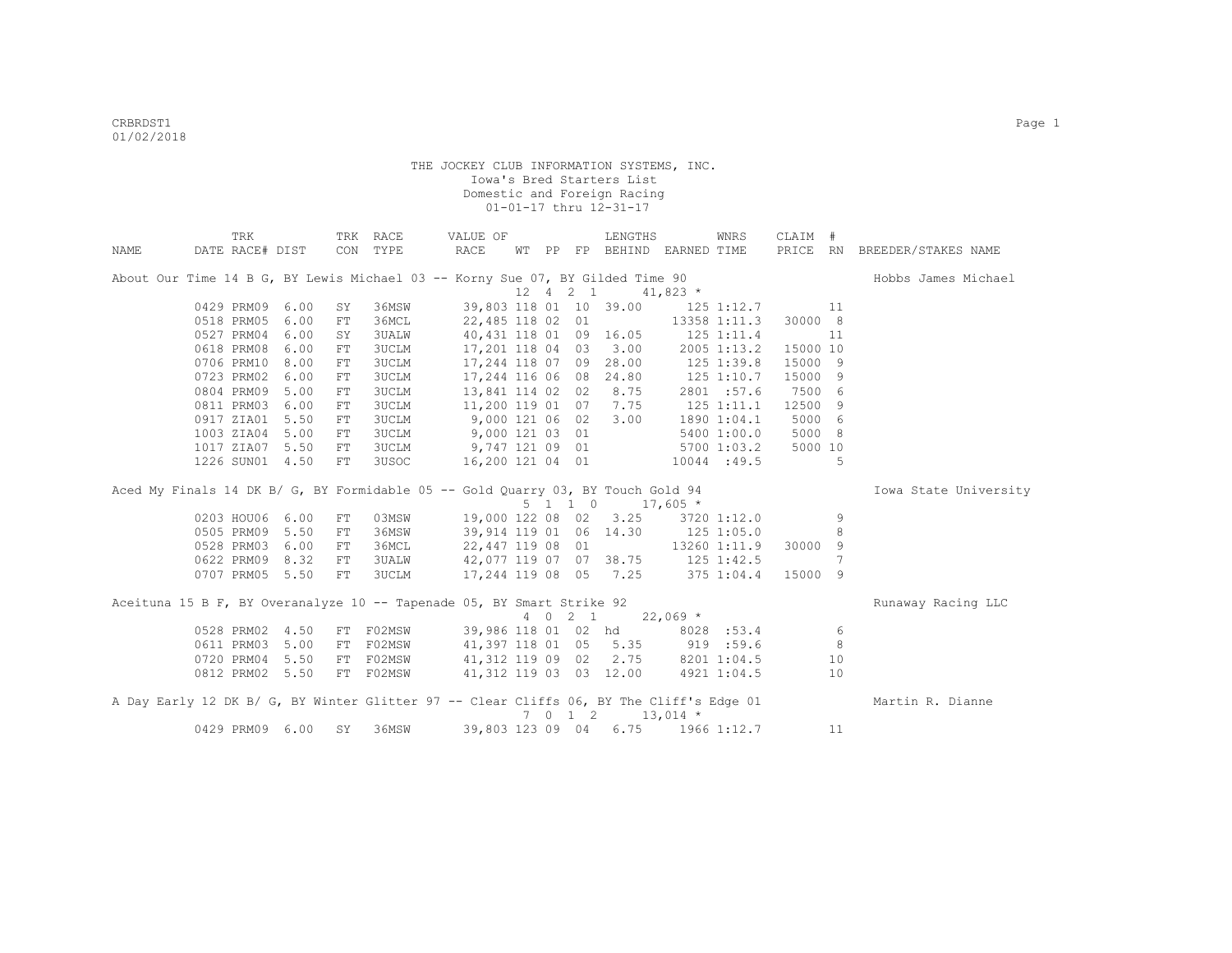|      | TRK             |      |            | TRK RACE     | VALUE OF                                                                                |       |         | LENGTHS                      |                       | WNRS                | CLAIM #  |                 |                              |  |
|------|-----------------|------|------------|--------------|-----------------------------------------------------------------------------------------|-------|---------|------------------------------|-----------------------|---------------------|----------|-----------------|------------------------------|--|
| NAME | DATE RACE# DIST |      | CON        | TYPE         | RACE                                                                                    | WT PP |         | FP BEHIND EARNED TIME        |                       |                     |          |                 | PRICE RN BREEDER/STAKES NAME |  |
|      | 0519 PRM09      | 6.00 | SY         | 36MSW        |                                                                                         |       |         | 39,949 123 03 03 12.75       |                       | 4797 1:10.3         |          | $7\phantom{.0}$ |                              |  |
|      | 0608 PRM09      | 6.00 | FT         | 36MSW        | 41,187 123 09 05                                                                        |       |         | 8.50                         | 911 1:11.6            |                     |          | 10              |                              |  |
|      | 0625 PRM08      | 6.00 | FT         | 36MSW        | 41,396 124 05 07 16.00                                                                  |       |         |                              | 125 1:11.9            |                     |          | 8               |                              |  |
|      | 0715 PRM05      | 6.00 | FT         | 36MCL        | 16,744 124 02 03                                                                        |       |         | 2.00                         |                       | 2025 1:11.3 15000 5 |          |                 |                              |  |
|      | 0729 PRM01      | 6.00 | FT         | 36MCL        | 10,665 123 08 02                                                                        |       |         | 3.50                         |                       | 2565 1:11.3 10000 9 |          |                 |                              |  |
|      | 0811 PRM05 6.00 |      | FT         | 36MCL        | 10,810 123 12 04 2.75                                                                   |       |         |                              | $625$ 1:12.1          |                     | 10000 12 |                 |                              |  |
|      |                 |      |            |              | Added Attraction 12 DK B/ G, BY Added Edge 00 -- Salty Attraction 02, BY Golden Gear 91 |       |         |                              |                       |                     |          |                 | Kirby Robert D.              |  |
|      |                 |      |            |              |                                                                                         |       |         | $6 \t0 \t3 \t2 \t20,937 \t*$ |                       |                     |          |                 |                              |  |
|      | 0506 PRM09      | 6.00 | FT         | 36WMC        |                                                                                         |       |         | 16,030 123 07 03 5.00        |                       | 1892 1:12.3 15000 8 |          |                 |                              |  |
|      | 0528 PRM03      | 6.00 | FT         | 36MCL        |                                                                                         |       |         | 22,447 119 07 03 5.50        |                       | 2652 1:11.9         | 25000    | -9              |                              |  |
|      | 0615 PRM09      | 6.00 | FT         | 36MCL        | 16,741 123 01 02 3.25                                                                   |       |         |                              |                       | 3274 1:11.4         | 15000 9  |                 |                              |  |
|      | 0714 PRM07      | 6.00 | FT         | 36MSW        | 41,444 123 02 02 3.00                                                                   |       |         |                              |                       | 8303 1:10.6         |          | 7               |                              |  |
|      | 0728 PRM06      | 6.00 | ${\rm FT}$ |              | 36MCL 23,399 120 02 02 nk                                                               |       |         |                              |                       | 4691 1:11.4         | 25000 6  |                 |                              |  |
|      | 0811 PRM09      | 6.00 | FT         | <b>3UALW</b> | 42,067 118 02 07 12.00 125 1:10.3                                                       |       |         |                              |                       |                     |          | 8               |                              |  |
|      |                 |      |            |              | Added Dream 11 CH M, BY Added Edge 00 -- Als Dream Boat 96, BY Acaroid 78               |       |         |                              |                       |                     |          |                 | Reed Leonard D.              |  |
|      |                 |      |            |              |                                                                                         |       | 9 1 0 0 | $3,206$ *                    |                       |                     |          |                 |                              |  |
|      | 0304 FON01 4.00 |      |            | FT B3UCLM    | 4,393 123 07 05                                                                         |       |         | 7.30                         |                       | 105 : 47.2          | 2500 7   |                 |                              |  |
|      | 0318 FON06 6.50 |      |            |              | FT B3UCLM 3,500 123 05 04                                                               |       |         | 2.85                         |                       | 175 1:22.0          | 2500 10  |                 |                              |  |
|      | 0331 FON04      | 6.00 |            |              | MY B3UCLM 3,500 123 04 06 13.25                                                         |       |         |                              |                       | 0 1:17.0            | 2500 7   |                 |                              |  |
|      | 0414 FON05      | 6.00 | FT         | B3UCLM       | 3,500 123 06 01                                                                         |       |         |                              |                       | 2100 1:15.8         | 2500 8   |                 |                              |  |
|      | 0505 FON07      | 6.00 | FT         | B3UCLM       | 3,763 123 01 07 12.00                                                                   |       |         |                              |                       | 01:13.2             | 2500 10  |                 |                              |  |
|      | 0511 PRM03      | 5.50 |            | FT B3UWCL    | 14,166 123 05 05                                                                        |       |         |                              | $1.55$ $326$ $1:06.9$ |                     | 5000 6   |                 |                              |  |
|      | 0526 PRM06      | 6.00 |            |              | FT B4UCLM 8,500 117 01 07                                                               |       |         |                              | 24.00 125 1:10.8      |                     | 5000 9   |                 |                              |  |
|      | 0623 PRM06      | 6.00 |            |              | FT B3UWCL 8,500 118 05 07 21.25 125 1:11.0                                              |       |         |                              |                       |                     | 5000     | 7               |                              |  |
|      | 0709 HPO06 6.00 |      |            |              | FT B3UCLM 10,000 123 07 07 8.75                                                         |       |         |                              | $250$ $1:14.0$        |                     | 2500 9   |                 |                              |  |
|      |                 |      |            |              | Admiral Roy 14 DK B/ G, BY Street Boss 04 -- Scarlett's Sequel 08, BY Wildcat Heir 00   |       |         |                              |                       |                     |          |                 | Kerrigan Bob                 |  |
|      |                 |      |            |              |                                                                                         |       | 6 1 0 0 |                              | $9,182$ *             |                     |          |                 |                              |  |
|      | 0504 PRM07 6.00 |      | ${\rm FT}$ |              | 3UALW 40,521 113 01 08 23.60 125 1:11.2                                                 |       |         |                              |                       |                     |          | 9               |                              |  |
|      | 0513 PRM01      | 5.50 | ${\rm FT}$ | <b>3UWCL</b> | 16,748 117 03 06 6.25                                                                   |       |         |                              | $125$ $1:05.2$        |                     | 15000 6  |                 |                              |  |
|      | 0525 PRM03      | 6.00 | FT         | <b>3UCLM</b> | 16,676 115 02 05                                                                        |       |         | 5.75                         |                       | 379 1:12.3          | 15000 8  |                 |                              |  |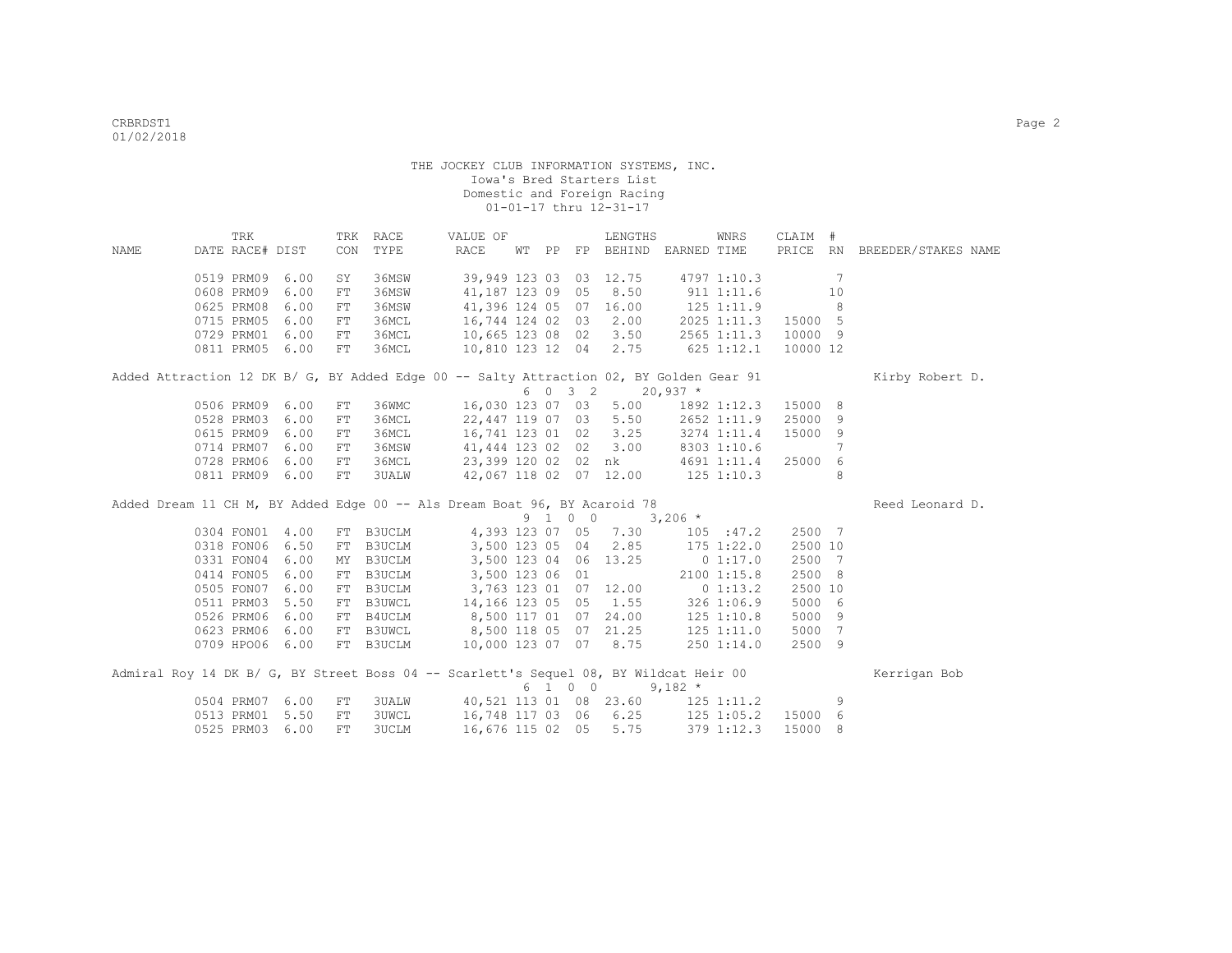THE JOCKEY CLUB INFORMATION SYSTEMS, INC. Iowa's Bred Starters List Domestic and Foreign Racing 01-01-17 thru 12-31-17 TRK TRK RACE VALUE OF LENGTHS WNRS CLAIM # NAME DATE RACE# DIST CON TYPE RACE WT PP FP BEHIND EARNED TIME PRICE RN BREEDER/STAKES NAME 0616 PRM09 5.00 FT 3UCLM 13,264 118 03 01 8303 :59.0 7500 7<br>0701 PRM01 5.50 FT 3UCLM 18,626 118 06 08 15.80 125 1:04.5 15000 8 0701 PRM01 5.50 FT 3UCLM 0730 PRM03 5.50 FT 3UCLM 11,408 118 02 06 22.75 125 1:04.1 7500 6 Afleetasha 12 DK B/ G, BY Afleet Express 07 -- Naivasha 08, BY Tapit 01 Debruycker Lloyd  $4 \quad 1 \quad 0 \quad 1 \qquad 2,461 \star$ 0423 SUD10 4.00 FT 3UALW 2,000 124 03 07 11.80 7<br>0507 SUD10 6.50 FT 3UALW 2,500 124 07 07 24.25 0 1:23.2 7 0507 SUD10 6.50 FT 3UALW 0723 GF 07 5.25 FT 3UCLM 3,600 126 01 01 1980 1:06.8 2500 6<br>0730 GF 08 5.25 FT 3UCLM 3,700 126 02 03 1.30 481 1:05.4 4000 5 3,700 126 02 03 1.30 481 1:05.4 4000 5 Aint Annie Grand 14 B F, BY U S Ranger 04 -- Grandiose 07, BY Grand Reward 01 Clifton Farm LLC & Burden Creek Farm  $6$  1 3 0 21,350  $*$ <br>16,676 114 07 02 hd 3283 0429 PRM02 6.00 SY B3UWCL 16,676 114 07 02 hd 3283 1:13.2 15000 8<br>0630 PRM02 5.00 FT B3UCLM 11,634 113 02 02 3.50 2734 :59.1 15000 8 11,634 113 02 02 3.50 0708 PRM03 5.50 FT B3UCLM 17,286 115 06 01 10226 1:04.8 15000 8 0715 PRM08 8.32 FT F03STK 65,119 116 01 08 18.50 500 1:44.3 9 IOWA STALLION FILLY STAKES S.<br>0730 PRM02 6.00 FT B3UCLM 18,670 118 03 04 7.75 928 1:10.3 15000 7 0730 PRM02 6.00 FT B3UCLM 18,670 118 03 04 7.75 928 1:10.3 15000 7 0810 PRM06 6.00 FT B3UCLM 18,626 118 04 02 hd 3679 1:11.2 15000 8 Alexis Jo 14 DK B/ F, BY Lost in Paradise 97 -- Brava Mistress 05, BY Bravo Bull 97 Spencer Robin  $2 \t0 \t0 \t0 \t1.259$  \* 0314 HOU02 6.00 FT F03MSW 19,000 122 06 04 11.00 1134 1:12.7 6 0513 PRM06 8.00 FT B36MSW 39,986 118 05 06 14.00 125 1:42.5 6 Alleyes On Wilma 15 DK B/ F, BY The Deputy (IRE) 97 -- Native Meadow 98, BY Meadowlake 83 Rockin' River Ranch, Inc.  $1000$  125 \*<br>1701 PRM03 5.00 FT F02MSW 41.312 119 09 10 52.10 125 41,312 119 09 10 52.10 125 :59.0 10 Alpha Tango 11 CH G, BY King of Scat 96 -- Tequila Two Step 04, BY Shot of Gold 95 Hobbs James Michael 3 0 1 0 700 \*<br>123 05 06 6.35 0 :47.0 0225 FON02 4.00 GD 3UCLM 5,100 123 05 06 6.35 0 :47.0 5000 7 0319 FON03 4.00 FT 3UCLM 6,200 123 04 07 7.05 0 :46.6 5000 7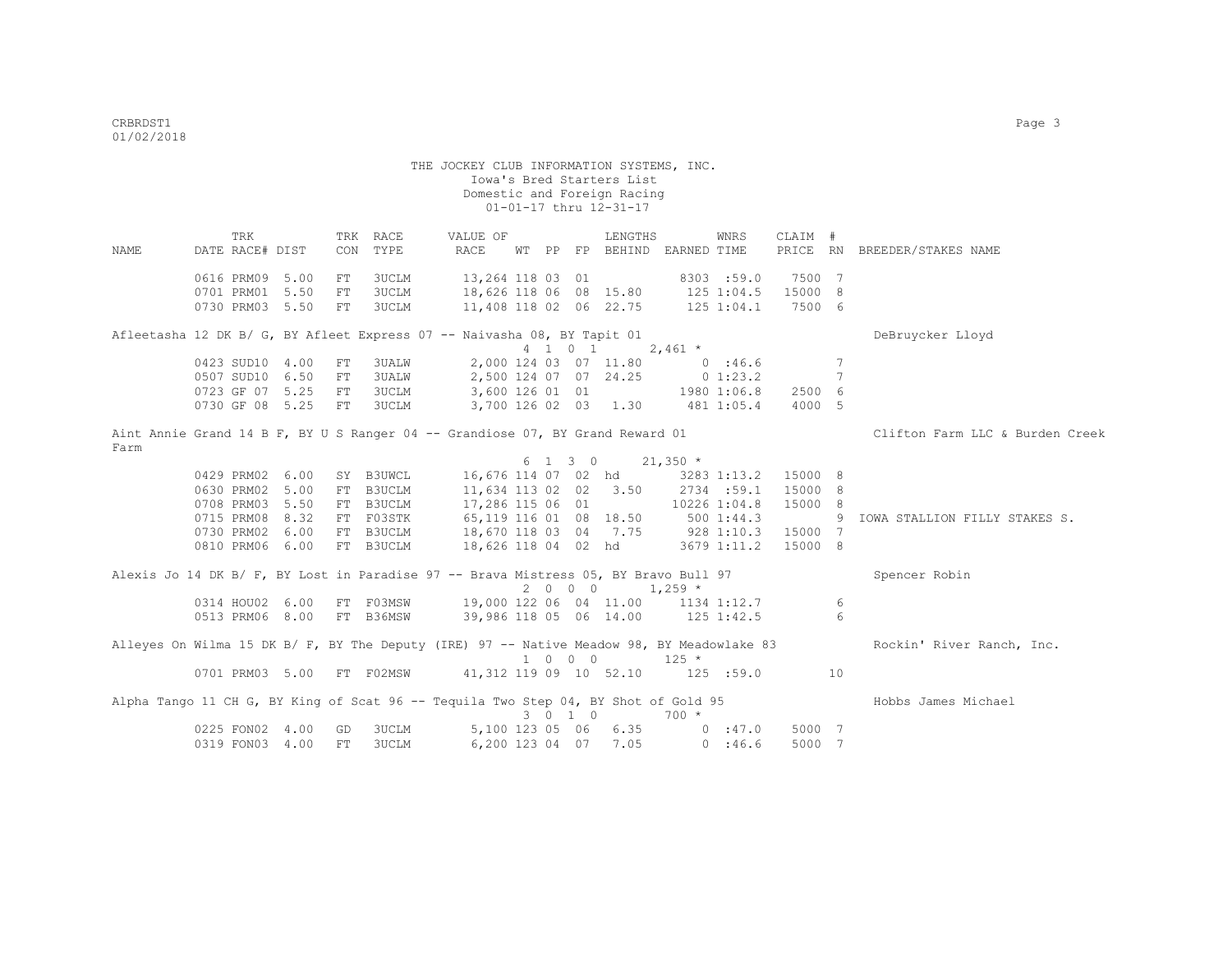|      | TRK             |      | TRK        | RACE         | VALUE OF                                                                                |    |     |             | LENGTHS                |             | <b>WNRS</b>    | CLAIM #  |                 |                         |
|------|-----------------|------|------------|--------------|-----------------------------------------------------------------------------------------|----|-----|-------------|------------------------|-------------|----------------|----------|-----------------|-------------------------|
| NAME | DATE RACE# DIST |      | CON        | TYPE         | RACE                                                                                    | WТ | PP  | FP          | BEHIND                 | EARNED TIME |                | PRICE RN |                 | BREEDER/STAKES NAME     |
|      | 0324 FON07 4.00 |      | MY         | 3UCLM        | 3,500 124 07 02                                                                         |    |     |             | 5.50                   |             | 700 : 47.2     | 2500 9   |                 |                         |
|      |                 |      |            |              | Alpha Wolf 12 GR/RO G, BY Giacomo 02 -- Profit Zone 02, BY Meadowlake 83                |    |     |             |                        |             |                |          |                 | Black Oak Farm          |
|      |                 |      |            |              |                                                                                         |    |     | 13 1 0 2    |                        | $9,761$ *   |                |          |                 |                         |
|      | 0206 MVR07      | 6.00 | FT         | 3UCLM        | 9,100 124 08 07                                                                         |    |     |             | 5.85                   |             | 91 1:14.0      | 5000 8   |                 |                         |
|      | 0306 MVR07      | 6.00 | FT         | <b>3UCLM</b> | 9,600 124 09 03                                                                         |    |     |             | 4.00                   |             | 9601:14.0      | 5000 12  |                 |                         |
|      | 0318 MVR04      | 6.00 | FT         | 3UCLM        | 11,100 124 01 04                                                                        |    |     |             | 7.25                   |             | 555 1:14.4     | 7500 7   |                 |                         |
|      | 0401 MVR05      | 5.50 | MY         | 3UCLM        | 9,600 123 06 01                                                                         |    |     |             |                        |             | 5760 1:07.2    | 5000 8   |                 |                         |
|      | 0417 MVR08      | 5.50 | ${\rm FT}$ | <b>3UCLM</b> | 9,700 125 01 03                                                                         |    |     |             | 4.00                   |             | 9701:06.9      | 5000 10  |                 |                         |
|      | 0508 TDN08      | 6.00 | FT         | <b>3UCLM</b> | 10,700 118 01 07                                                                        |    |     |             | 13.80                  |             | 1071:11.9      | 5000 9   |                 |                         |
|      | 0524 TDN01      | 5.50 | FT         | <b>3UCLM</b> | 10,700 119 06 04                                                                        |    |     |             | 3.75                   |             | 535 1:06.2     | 5000 8   |                 |                         |
|      | 0609 TDN08      | 6.00 | FT         | <b>3UCLM</b> | 10,700 118 04 07                                                                        |    |     |             | 9.90                   |             | 1071:10.8      | 5000 10  |                 |                         |
|      | 0624 TDN01      | 5.50 | FT         | 3UCLM        | 10,700 118 01 05                                                                        |    |     |             | 5.00                   |             | 321 1:06.4     | 5000 6   |                 |                         |
|      | 0707 TDN08      | 5.50 | FT         | 3UCLM        | 9,800 118 10 06                                                                         |    |     |             | 7.70                   |             | 98 1:04.8      | 4000 10  |                 |                         |
|      | 0726 TDN07      | 5.50 | FT         | <b>3UCLM</b> | 10,700 118 01 06                                                                        |    |     |             | 8.60                   |             | 1071:06.4      | 5000 8   |                 |                         |
|      | 0825 HP 02      | 4.00 | FT         | <b>3UCLM</b> | 5,292 121 05 06                                                                         |    |     |             | 7.75                   | 54 : 48.4   |                | 6250 6   |                 |                         |
|      | 1213 MVR05 5.00 |      | FT         | 3UCLM        | 9,600 117 02 07                                                                         |    |     |             | 10.00                  | 961:02.1    |                | 4000 9   |                 |                         |
|      |                 |      |            |              | Analysis Paralysis 12 B M, BY Majesticperfection 06 -- Jaded Lane 01, BY Jade Hunter 84 |    |     |             |                        |             |                |          |                 | Prairie Lane Farms      |
|      |                 |      |            |              |                                                                                         |    | 7 0 | $3 \quad 0$ |                        | $6,460*$    |                |          |                 |                         |
|      | 0421 EMD05      | 6.00 |            | FT B3UWCL    | 9,700 120 07 02                                                                         |    |     |             | 6.25                   |             | 1860 1:08.8    |          | $7\phantom{.0}$ |                         |
|      | 0506 EMD02      | 6.00 |            | FT B3UCLM    | 11,200 119 03 05 17.75                                                                  |    |     |             |                        |             | 280 1:09.7     | 12500    | 5               |                         |
|      | 0609 EMD05      | 6.00 |            | FT B3UCLM    | 9,700 120 04 02                                                                         |    |     |             | 2.75                   |             | 1860 1:09.4    | 8000     | 7               |                         |
|      | 0703 EMD05      | 6.00 |            | FT B3UCLM    | 11,600 120 05 07                                                                        |    |     |             | 6.75                   |             | 200 1:09.5     | 10000    | 7               |                         |
|      | 0715 EMD02      | 6.50 |            | FT B3UCLM    | 9,500 116 04 02                                                                         |    |     |             | 3.00                   |             | 1860 1:18.3    | 8000     | 6               |                         |
|      | 0730 EMD03      | 6.50 |            | FT B3USTR    | 7,810 116 04 06                                                                         |    |     |             | 9.00                   |             | 200 1:17.5     |          | 6               |                         |
|      | 0819 EMD06 8.00 |      |            | FT B3UCLM    | 9,700 123 06 06                                                                         |    |     |             | 9.70                   |             | 2001:37.3      | 8000 7   |                 |                         |
|      |                 |      |            |              | Angry Bull 14 CH G, BY Discreet Cat 03 -- Awesome Rose 04, BY Awesome Again 94          |    |     |             |                        |             |                |          |                 | McClintock Loretta Fern |
|      |                 |      |            |              |                                                                                         |    |     | 4 0 0 0     |                        | $919 *$     |                |          |                 |                         |
|      | 0509 WRD05      | 6.00 | FT         | 3UMSW        |                                                                                         |    |     |             | 20,592 118 09 05 13.25 |             | 584 1:11.9     |          | 9               |                         |
|      | 0608 PRM09      | 6.00 | FT         | 36MSW        |                                                                                         |    |     |             | 41,187 118 06 09 30.35 |             | 125 1:11.6     |          | 10              |                         |
|      | 0618 PRM01      | 6.00 | FT         | 36MCL        |                                                                                         |    |     |             | 23,399 119 03 06 27.75 |             | $125$ $1:12.1$ | 30000 6  |                 |                         |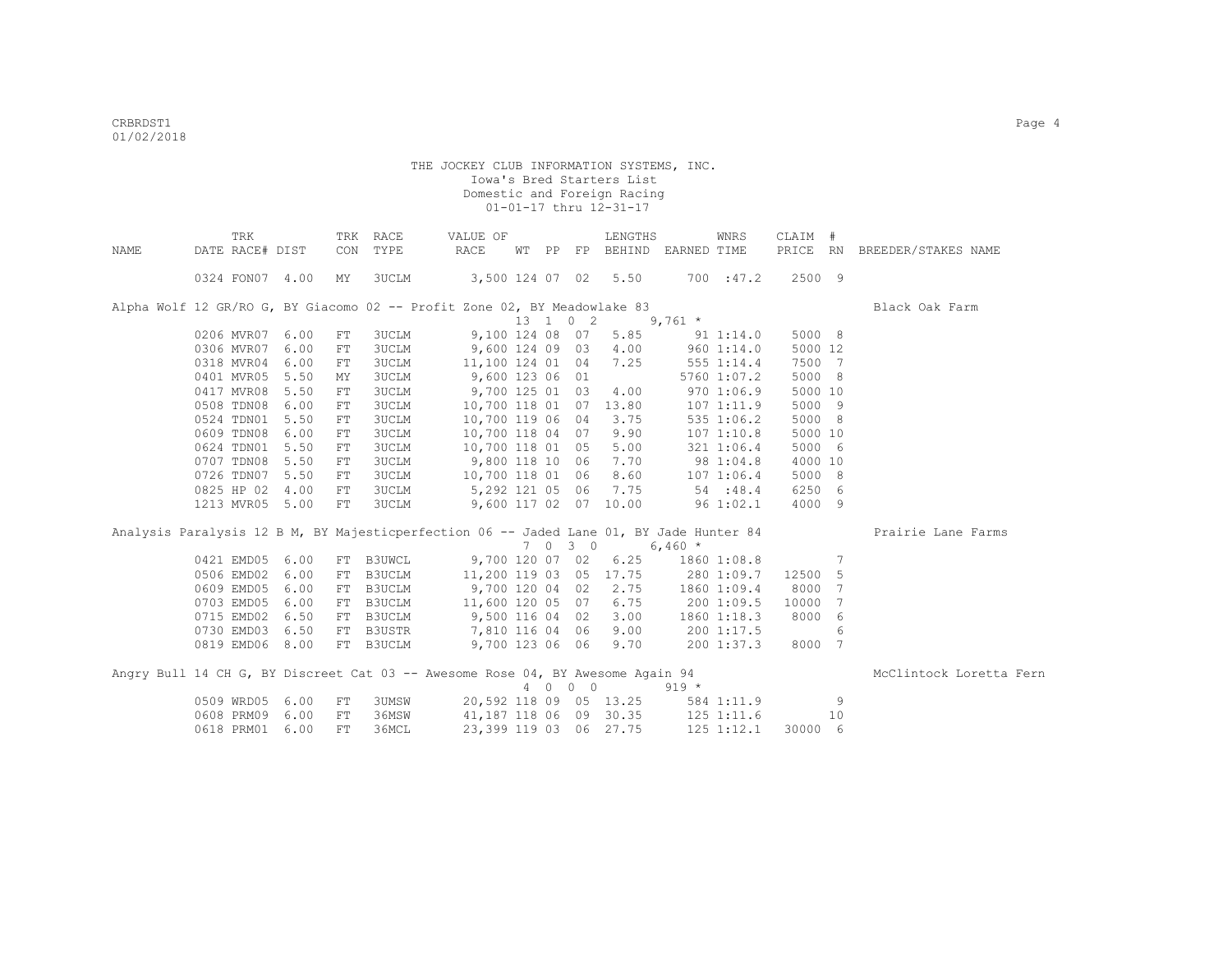|      | TRK                                                                                     |      |            | TRK RACE     | VALUE OF                         |  |         | LENGTHS                           |            | WNRS            | CLAIM #  |                |                              |
|------|-----------------------------------------------------------------------------------------|------|------------|--------------|----------------------------------|--|---------|-----------------------------------|------------|-----------------|----------|----------------|------------------------------|
| NAME | DATE RACE# DIST                                                                         |      |            | CON TYPE     | RACE                             |  |         | WT PP FP BEHIND EARNED TIME       |            |                 |          |                | PRICE RN BREEDER/STAKES NAME |
|      |                                                                                         |      |            |              |                                  |  |         |                                   |            |                 |          |                |                              |
|      | 1208 RP 01 6.00                                                                         |      | FT         | 35MCL        |                                  |  |         | 9,900 120 08 07 15.30             |            | 85 1:12.2       | 7500 8   |                |                              |
|      | Appanoose 13 B G, BY Native Ruler 04 -- Sly Chick 99, BY Flying Continental 86          |      |            |              |                                  |  |         |                                   |            |                 |          |                | Idlewood Farm                |
|      |                                                                                         |      |            |              |                                  |  | 4 0 0 0 |                                   | $398 *$    |                 |          |                |                              |
|      | 0512 BTP08 5.50                                                                         |      | FT         | 3UMCL        |                                  |  |         | 7,500 124 06 05 12.50             |            | 75 1:04.7       | 6250 10  |                |                              |
|      | 0526 BTP04 6.00                                                                         |      | FT         | 3UMCL        |                                  |  |         | 7,500 124 06 05 6.75 150 1:11.8   |            |                 | 6250 8   |                |                              |
|      | 0616 BTP02 8.00                                                                         |      | FT         | 3UMCL        |                                  |  |         | 7,500 124 09 10 9.65 75 1:42.1    |            |                 | 6250 10  |                |                              |
|      | 0702 BTP01 6.00                                                                         |      | FT         | <b>3UMCL</b> |                                  |  |         | 9,800 124 07 06 11.25 98 1:14.1   |            |                 | 12500 8  |                |                              |
|      | Approximator 12 DK B/ G, BY Jafmil 08 -- Pulpinit 06, BY Pulpit 94                      |      |            |              |                                  |  |         |                                   |            |                 |          |                | Robson Thoroughbreds Joseph  |
|      |                                                                                         |      |            |              |                                  |  |         | 5 0 2 0                           | $6,080$ *  |                 |          |                |                              |
|      | 0111 PEN02 8.00                                                                         |      | FT         | 4UCLM        |                                  |  |         | 15,534 119 02 02 4.50             |            | 3040 1:39.5     | 5000 8   |                |                              |
|      | 0217 PEN05                                                                              | 8.00 | FT         | 4UCLM        | 16,848 119 05 06 12.50 0 1:38.6  |  |         |                                   |            |                 | 6250 7   |                |                              |
|      | 0310 PEN04                                                                              | 6.00 | FT         | 4UCLM        |                                  |  |         | 20,440 119 07 07 12.00 0 1:12.7   |            |                 | 10000 8  |                |                              |
|      | 0427 PEN01                                                                              | 6.00 | FT         | 3UCLM        | 15,200 119 06 02 hd 3040 1:10.8  |  |         |                                   |            |                 | 5000 6   |                |                              |
|      | 0511 PEN01 5.50                                                                         |      | FT         | 3UCLM        | 22,400 112 05 07 16.25           |  |         |                                   |            | 0 1:04.0        | 10000 7  |                |                              |
|      | Artie's Rumor 15 B G, BY Artie Schiller 01 -- Not Just a Rumor 06, BY Yes It's True 96  |      |            |              |                                  |  |         |                                   |            |                 |          |                | River Ridge Ranch            |
|      |                                                                                         |      |            |              |                                  |  |         | 5 1 0 2                           | $39,710*$  |                 |          |                |                              |
|      | 0702 PRM03                                                                              | 5.00 | FT         | 02MSW        | 41,312 119 05 05 6.75            |  |         |                                   |            | 911 : 58.6      |          | 10             |                              |
|      | 0721 PRM06 5.50                                                                         |      | FT         | 02MSW        |                                  |  |         | 41,355 119 02 01                  |            | 24705 1:05.5    |          | - 9            |                              |
|      | 0812 PRM08                                                                              | 6.00 |            | FT A02STK    |                                  |  |         | 93,150 121 04 03 5.10             |            | $9265$ $1:10.1$ |          | $\overline{7}$ | IOWA CRADLE S.               |
|      | 0929 CD 09 8.00 T FM                                                                    |      |            | 02AOC        | 52,163 120 01 03 1.55            |  |         |                                   |            | 4680 1:36.6     |          | 9              |                              |
|      | 1025 KEE07 8.00 T SF                                                                    |      |            | 02ALW        | 64,669 118 11 10 9.45            |  |         |                                   | 149 1:39.2 |                 |          | 12             |                              |
|      | Ascot John 14 GR/RO G, BY Shore Breeze 98 -- Blue Iris 97, BY Black Tie Affair (IRE) 86 |      |            |              |                                  |  |         |                                   |            |                 |          |                | Haran John F.                |
|      |                                                                                         |      |            |              |                                  |  | 7 0 0 0 |                                   | $1,386$ *  |                 |          |                |                              |
|      | 0223 OP 05 8.00                                                                         |      | FT         | 3UMCL        |                                  |  |         | 26,500 118 10 08 28.00 106 1:40.8 |            |                 | 30000 10 |                |                              |
|      | 0325 HAW01                                                                              | 8.50 | GD         | <b>3UMCL</b> | 7,800 117 06 05 11.50 234 1:47.7 |  |         |                                   |            |                 | 7500 6   |                |                              |
|      | 0408 HAW01                                                                              | 8.50 | ${\rm FT}$ | 3UMCL        |                                  |  |         | 11,813 111 05 05 40.25 276 1:46.8 |            |                 | 15000 5  |                |                              |
|      | 0506 AP 08                                                                              | 8.50 | FT         | 3UMCL        |                                  |  |         | 16,704 111 06 07 24.95 0 1:47.0   |            |                 | 20000 7  |                |                              |
|      | 0616 AP 08 8.00 T GD                                                                    |      |            | 3UMCL        |                                  |  |         | 17,984 110 11 11 28.75 0 1:40.4   |            |                 | 20000 12 |                |                              |
|      | 0716 AP 01 8.50                                                                         |      | FT         | 3UMCL        |                                  |  |         | 9,000 121 04 05 19.00             |            | 2701:48.7       | 7500 7   |                |                              |
|      |                                                                                         |      |            |              |                                  |  |         |                                   |            |                 |          |                |                              |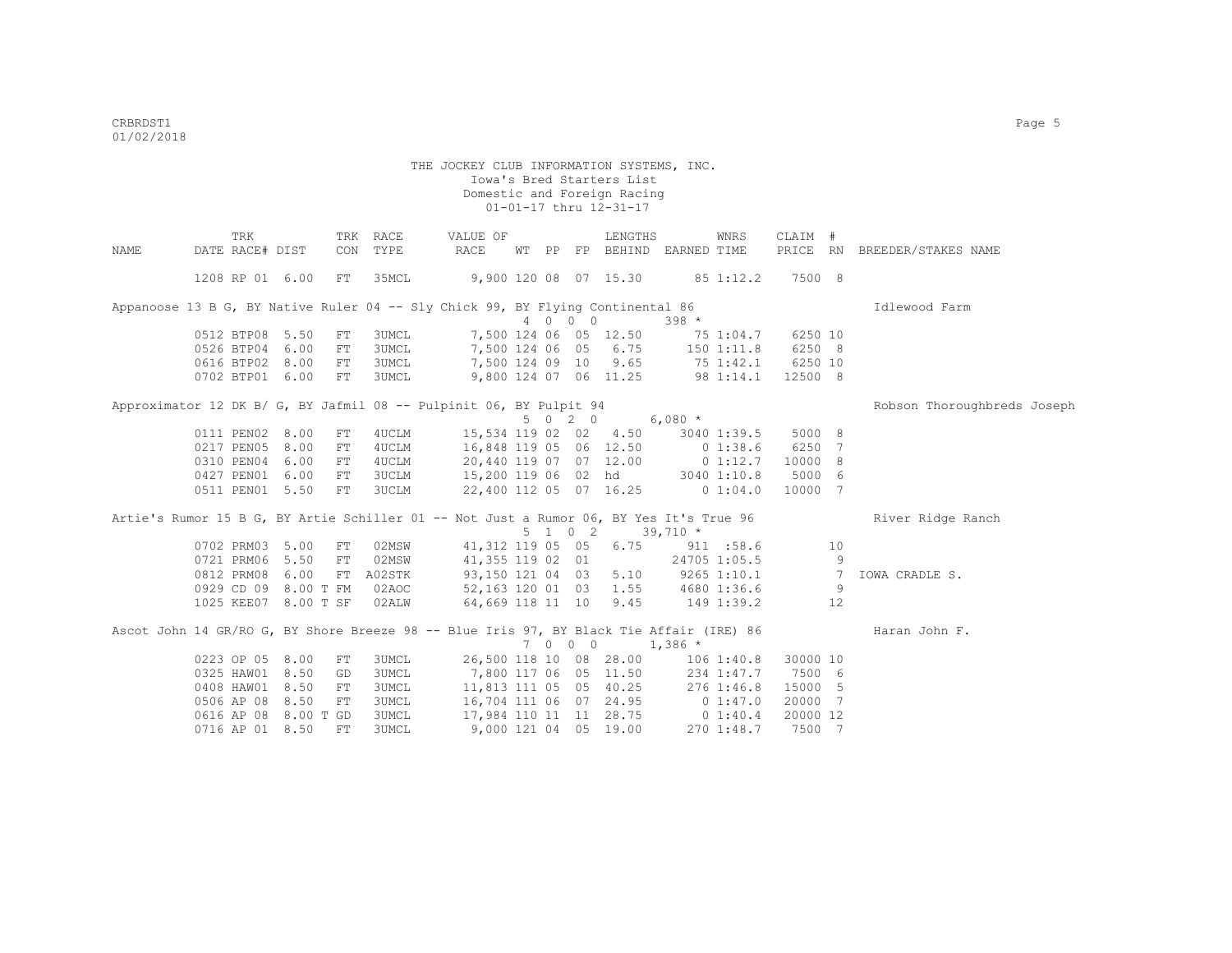criteria de la contradición de la contradición de la contradición de la contradición de la contradición de la contradición de la contradición de la contradición de la contradición de la contradición de la contradición de l 01/02/2018

|            | TRK                                                                                  |            | TRK RACE  | VALUE OF               |          |    |         | LENGTHS               |            | WNRS         | CLAIM #  |   |                                   |
|------------|--------------------------------------------------------------------------------------|------------|-----------|------------------------|----------|----|---------|-----------------------|------------|--------------|----------|---|-----------------------------------|
| NAME       | DATE RACE# DIST                                                                      | CON        | TYPE      | RACE                   | WТ       | PP |         | FP BEHIND EARNED TIME |            |              | PRICE RN |   | BREEDER/STAKES NAME               |
|            | 0722 IND08 8.32                                                                      | ${\rm FT}$ | 35MCL     | 10,000 111 03 04 3.50  |          |    |         |                       |            | 5001:45.9    | 5000 7   |   |                                   |
| Hutchins   | Atlantic Blue 13 CH M, BY English Channel 02 -- Javana 00, BY Sandpit (BRZ) 89       |            |           |                        |          |    |         |                       |            |              |          |   | McBride Racing, Inc & Bill        |
|            |                                                                                      |            |           |                        | 13 1 2 3 |    |         |                       | $20,726$ * |              |          |   |                                   |
|            | 0127 FG 08 8.00 T FM B4UMCL                                                          |            |           | 16,000 123 11 06 10.00 |          |    |         |                       |            | 0 1:37.4     | 25000 11 |   |                                   |
|            | 0313 FG 10 5.50 T FM B3UMCL                                                          |            |           | 16,000 123 10 06       |          |    |         | 5.05                  |            | 0 1:05.9     | 25000 11 |   |                                   |
|            | 0421 HAW04 8.00 T GD B3UMCL                                                          |            |           | 9,908 117 05 02        |          |    |         | 2.50                  |            | 1920 1:40.8  | 17500 10 |   |                                   |
|            | 0527 AP 09 8.50 T YL B3UMCL                                                          |            |           | 16,000 117 02 01       |          |    |         |                       |            | 9600 1:51.0  | 20000 9  |   |                                   |
|            | 0616 AP 02 8.50 T GD B3UCLM                                                          |            |           | 17,000 117 07 05       |          |    |         | 5.00                  |            | 510 1:47.0   | 20000 7  |   |                                   |
|            | 0707 AP 07 8.50 T FM B3UCLM                                                          |            |           | 11,500 116 04 03       |          |    |         | 3.25                  |            | 1265 1:47.0  | 10000 8  |   |                                   |
|            | 0728 AP 04 8.50 T YL B3UCLM                                                          |            |           | 12,528 121 06 02       |          |    |         | 2.75                  |            | 2400 1:46.2  | 10000 6  |   |                                   |
|            | 0826 AP 04 8.50 T FM B3UCLM                                                          |            |           | 18,530 121 04 03       |          |    |         | 5.00                  |            | 1870 1:45.1  | 20000 6  |   |                                   |
|            | 0914 AP 02 8.00 T FM B3UCLM                                                          |            |           | 21,420 121 05 03       |          |    |         | 2.75                  |            | 1870 1:36.7  | 20000 7  |   |                                   |
|            | 1013 HAW01 6.00                                                                      |            | FT B3UCLM | 10,088 121 01 04       |          |    |         | 5.50                  |            | 485 1:11.5   | 12500 6  |   |                                   |
|            | 1028 HAW05<br>8.32                                                                   |            | FT B3UCLM | 8,140 121 06 04        |          |    |         | 4.00                  |            | 400 1:44.7   | 5000 8   |   |                                   |
|            | 1116 HAW03<br>8.32                                                                   |            | FT B3UCLM | 10,608 121 02 05       |          |    |         | 4.25                  |            | 306 1:46.0   | 15000 6  |   |                                   |
|            | 1222 TAM07 7.00                                                                      |            | FT B3UCLM | 10,120 120 06 10 18.85 |          |    |         |                       |            | 100 1:25.2   | 8000 12  |   |                                   |
|            |                                                                                      |            |           |                        |          |    |         |                       |            |              |          |   |                                   |
| Hoopes     | Aunt Lucy 12 DK B/ M, BY War Chant 97 -- Brite Luci 02, BY High Brite 84             |            |           |                        |          |    |         |                       |            |              |          |   | War Chant Syndicate & F. Robert   |
|            |                                                                                      |            |           |                        |          |    | 2 0 0 1 |                       | $450 *$    |              |          |   |                                   |
|            | 0723 GF 05 5.25                                                                      | FT         | 3UCLM     |                        |          |    |         | 3,600 133 03 06 10.75 |            | 901:06.0     | 2000 8   |   |                                   |
|            | 0728 GF 06 5.25                                                                      |            | FT B3UCLM |                        |          |    |         | 3,600 126 03 03 5.25  |            | 360 1:06.4   | 2500 8   |   |                                   |
|            | Autumn Trip 10 DK B/ G, BY J Be K 05 -- Summer Trip 03, BY Trippi 97                 |            |           |                        |          |    |         |                       |            |              |          |   | Black Oak Farm                    |
|            |                                                                                      |            |           |                        |          |    | 2001    |                       | $740 *$    |              |          |   |                                   |
|            | 0723 GF 09 5.25                                                                      | ${\rm FT}$ | 3USTK     |                        |          |    |         | 4,600 126 05 03 3.75  |            | $506$ 1:05.2 |          | 7 | NOBLES WESTSIDE LIQUOR FEATURE S. |
|            | 0730 GF 07 5.25                                                                      | FT         | 3UALW     | 3,900 124 04 04 16.50  |          |    |         |                       |            | 234 1:04.6   |          | 6 |                                   |
| Poindexter | Awesome Gordo 14 CH G, BY Milwaukee Brew 97 -- Cherry Sherry 08, BY Awesome Again 94 |            |           |                        |          |    |         |                       |            |              |          |   | Wynnstay LLC & H. Allen           |
|            |                                                                                      |            |           |                        |          |    | 6 1 2 0 |                       | $47,261$ * |              |          |   |                                   |
|            | 0505 PRM09 5.50                                                                      | FT         | 36MSW     | 39,914 119 02 02       |          |    |         | 3.50                  |            | 7963 1:05.0  |          | 8 |                                   |
|            | 0514 PRM07 8.00                                                                      | FT         | 36MSW     | 39,876 118 05 02       |          |    |         | 5.75                  |            | 7930 1:40.5  |          | 9 |                                   |
|            | 0602 PRM05 8.50                                                                      | FT         | 36MSW     | 39,986 118 03 01       |          |    |         |                       |            | 24083 1:47.2 |          | 6 |                                   |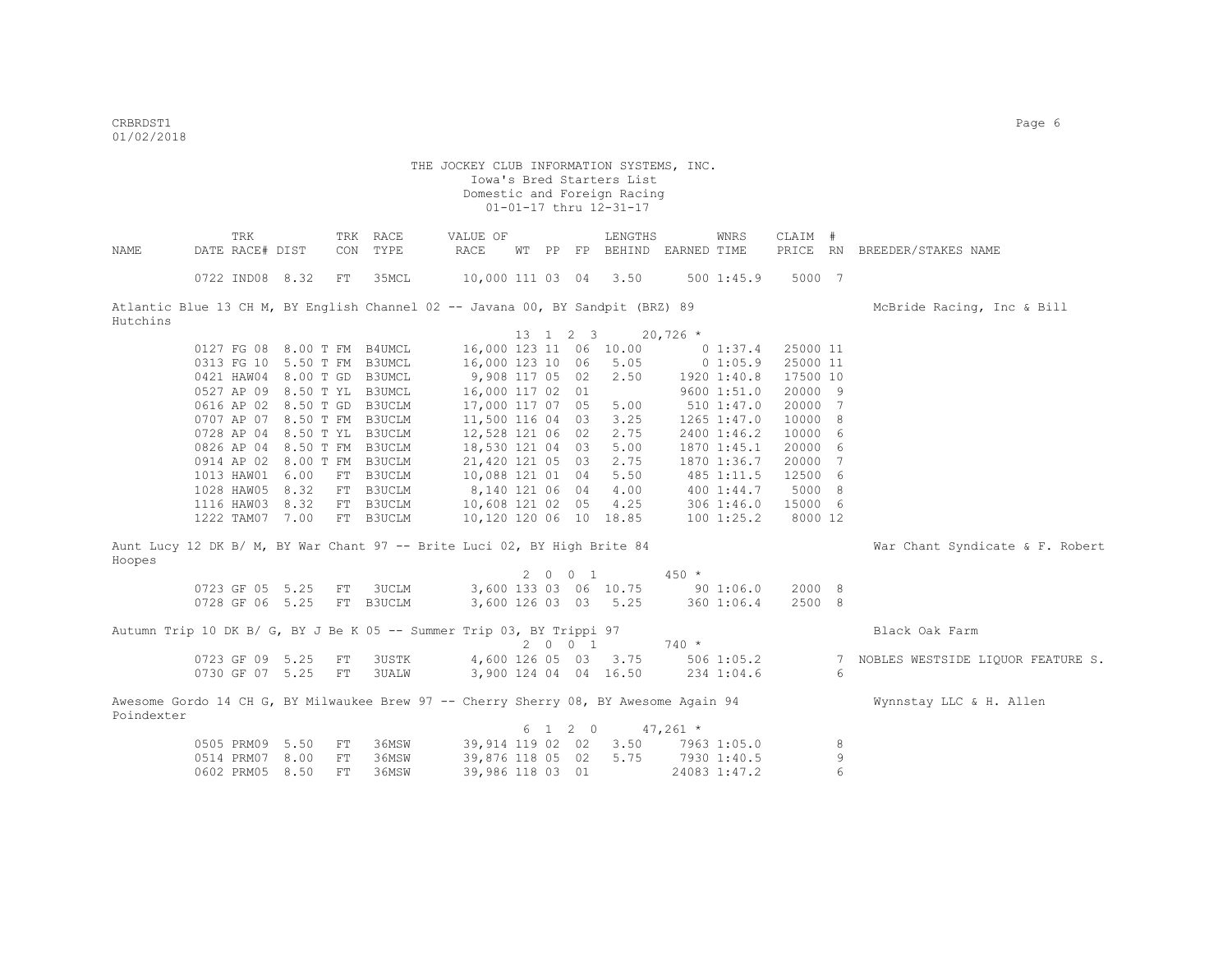| NAME                                                                                       | TRK<br>DATE RACE# DIST |      |    | TRK RACE<br>CON TYPE | VALUE OF<br>RACE                            |  | LENGTHS<br>WT PP FP BEHIND EARNED TIME                  |           | WNRS           | CLAIM #     |                 | PRICE RN BREEDER/STAKES NAME |
|--------------------------------------------------------------------------------------------|------------------------|------|----|----------------------|---------------------------------------------|--|---------------------------------------------------------|-----------|----------------|-------------|-----------------|------------------------------|
|                                                                                            |                        |      |    |                      |                                             |  |                                                         |           |                |             |                 |                              |
|                                                                                            | 0622 PRM09 8.32        |      | FT | 3UALW                | 42,077 119 01 04 10.50                      |  |                                                         |           | 2101 1:42.5    |             | $7\phantom{.0}$ |                              |
|                                                                                            | 0715 PRM07 8.50        |      | FT | <b>3UALW</b>         | 42,111 119 07 04 3.60                       |  |                                                         |           | 2109 1:44.4    |             | $7\phantom{.0}$ |                              |
|                                                                                            | 0812 PRM07 8.50        |      |    | FT A03STK            | 103,500 122 07 05 21.75                     |  |                                                         |           |                | 3075 1:43.0 |                 | 8 IOWA BREEDERS' DERBY       |
| Awesome Look 12 DK B/ M, BY Ready's Image 05 -- Speedy Gladys Jam 06, BY Golden Missile 95 |                        |      |    |                      |                                             |  |                                                         |           |                |             |                 | Downing Donald L.            |
|                                                                                            |                        |      |    |                      |                                             |  | $7 \t0 \t2 \t0 \t18,115 \t*$                            |           |                |             |                 |                              |
|                                                                                            | 0126 OP 04 8.50        |      |    | FT B4USOC            |                                             |  | 28,000 116 03 08 12.60                                  |           | 140 1:45.1     |             | 9               |                              |
|                                                                                            | 0507 PRM08             | 6.00 |    | FT B3UALW            | 40,414 118 03 06 13.25 125 1:11.1           |  |                                                         |           |                |             | 12              |                              |
|                                                                                            | 0604 PRM07             | 8.50 |    | FT B3UALW            | 40,521 119 08 09 18.00 125 1:46.6           |  |                                                         |           |                |             | 9               |                              |
|                                                                                            | 0625 PRM02             | 8.50 |    | FT B3UALW            |                                             |  | 42,025 118 08 02 2.00                                   |           | 8370 1:47.4    |             | 9               |                              |
|                                                                                            | 0714 PRM04             | 8.50 | FT | <b>B3UALW</b>        |                                             |  | 41,982 118 04 02 hd                                     |           | 8336 1:46.6    |             | 10              |                              |
|                                                                                            | 0729 PRM04 8.00        |      |    | FT B3UALW            | 41,582 119 03 05 3.55 934 1:38.3            |  |                                                         |           |                |             | 8               |                              |
|                                                                                            | 1005 RP 09 8.00        |      |    | FT B3UALW            |                                             |  | 35,870 123 03 06 27.75 85 1:38.3                        |           |                |             | 7               |                              |
| Baby Lylly 14 B F, BY Native Ruler 04 -- Baby It's Mine 07, BY Fusaichi Pegasus 97         |                        |      |    |                      |                                             |  |                                                         |           |                |             |                 | Jack Peters & Greg Reisinger |
|                                                                                            |                        |      |    |                      |                                             |  | $9 \quad 1 \quad 0 \quad 1 \quad 11,401 \quad ^{\star}$ |           |                |             |                 |                              |
|                                                                                            | 0604 PRM02 6.00        |      |    | FT B36MCL            |                                             |  | 22,375 118 09 07 8.85                                   |           | 125 1:13.0     | 30000 11    |                 |                              |
|                                                                                            | 0616 PRM02 6.00        |      |    | FT B36MCL            | 16,744 118 05 04 4.00                       |  |                                                         |           | 844 1:12.1     | 15000 5     |                 |                              |
|                                                                                            | 0630 PRM09 6.00        |      |    | FT B36MCL            | 16,617 119 08 03 9.00                       |  |                                                         |           | 1392 1:12.7    | 15000 8     |                 |                              |
|                                                                                            | 0714 PRM01             | 5.00 |    | FT B36MCL            | 12,962 118 01 01                            |  |                                                         |           | 7999 :58.8     | 7500 6      |                 |                              |
|                                                                                            | 0803 PRM09             | 6.00 |    | FT B3UCLM            | 12,861 119 06 04 4.50                       |  |                                                         |           | 701 1:12.5     | 10000 6     |                 |                              |
|                                                                                            | 1004 RP 07             | 6.00 |    | MY B3UCLM            | 11,605 120 09 09 9.35 85 1:12.2             |  |                                                         |           |                | 7500 11     |                 |                              |
|                                                                                            | 1018 RP 04 5.50        |      |    | FT B3UCLM            | 13,420 120 04 06 8.75 85 1:04.6             |  |                                                         |           |                | 7500 10     |                 |                              |
|                                                                                            | 1129 RP 09 8.00        |      |    | FT B3UCLM            | 11,000 120 11 08 19.50 85 1:40.4            |  |                                                         |           |                | 7500 11     |                 |                              |
|                                                                                            | 1212 RP 07 8.32        |      |    | FT B3UCLM            | 11,000 120 07 06 23.80                      |  |                                                         |           | 85 1:44.0      | 7500 10     |                 |                              |
| Baby Talk 14 B F, BY Toccet 00 -- Who's Cat 09, BY Wild Tale 01                            |                        |      |    |                      |                                             |  |                                                         |           |                |             |                 | Circle Bar H                 |
|                                                                                            |                        |      |    |                      |                                             |  | 10 1 2 0                                                | $8,778$ * |                |             |                 |                              |
|                                                                                            | 0429 PRM02 6.00        |      |    |                      | SY B3UWCL 16,676 114 06 05 10.85 379 1:13.2 |  |                                                         |           |                | 15000 8     |                 |                              |
|                                                                                            | 0513 PRM02 6.00        |      |    | FT B3UCLM            | 14,739 116 04 06 11.75                      |  |                                                         |           | $125$ $1:12.6$ | 10000 8     |                 |                              |
|                                                                                            | 0526 PRM02             | 6.00 |    | FT B3UCLM            | 16,727 115 04 09 12.50                      |  |                                                         |           | $125$ $1:12.0$ | 15000 11    |                 |                              |
|                                                                                            | 0709 PRM03 6.00        |      |    | FT B3UCLM            | 13,297 113 05 04 12.75                      |  |                                                         |           | 826 1:10.1     | 15000 5     |                 |                              |
|                                                                                            | 0723 PRM01 8.32        |      |    | FT B3UCLM            | 13,550 115 01 04 23.75                      |  |                                                         |           | 692 1:42.7     | 12500 7     |                 |                              |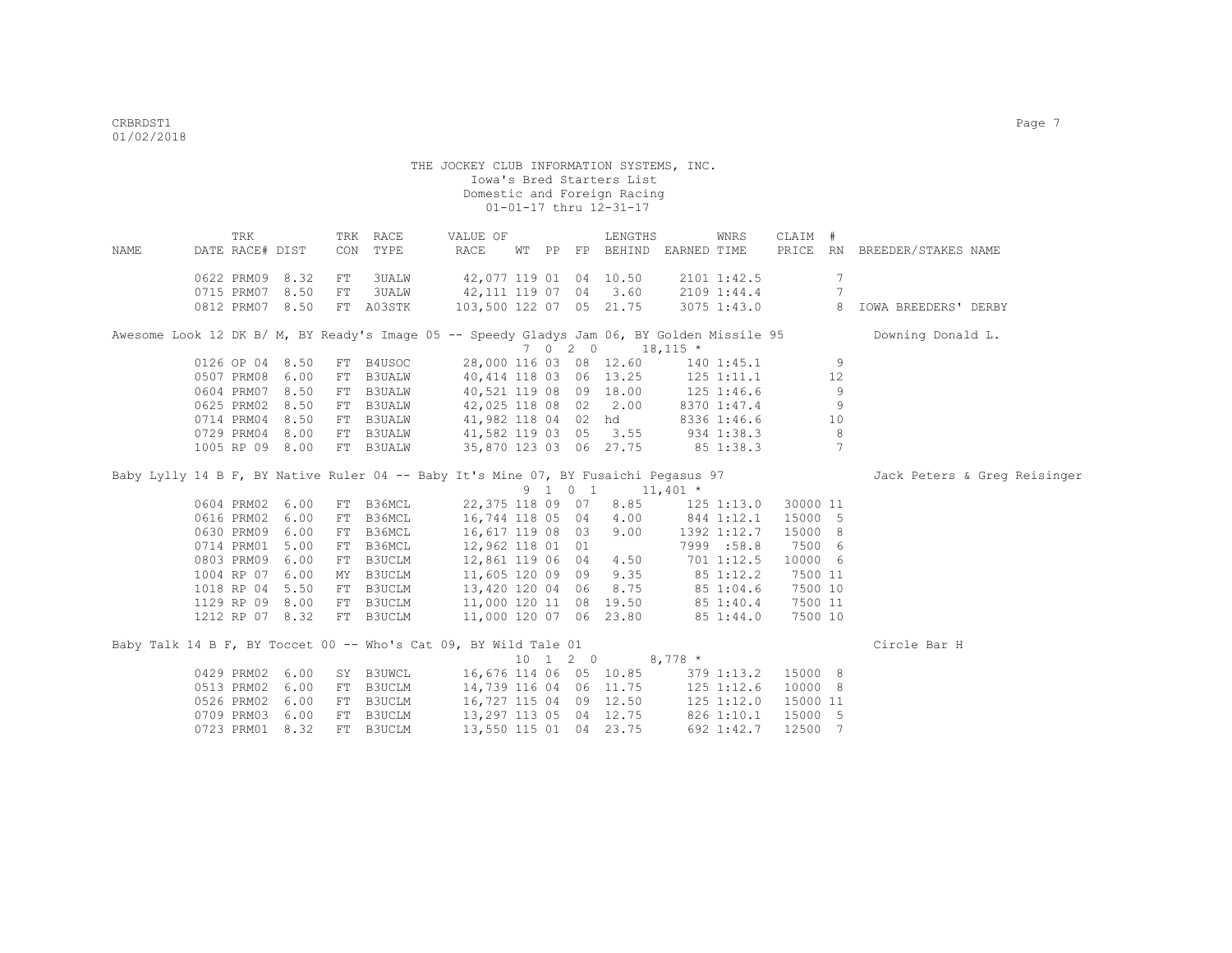|      | TRK                                                                        |  | TRK RACE  | VALUE OF               |  | LENGTHS              | WNRS           | CLAIM # |                                          |
|------|----------------------------------------------------------------------------|--|-----------|------------------------|--|----------------------|----------------|---------|------------------------------------------|
| NAME | DATE RACE# DIST                                                            |  | CON TYPE  | RACE                   |  | WT PP FP BEHIND      |                |         | EARNED TIME PRICE RN BREEDER/STAKES NAME |
|      | 0828 MNR05 5.50                                                            |  | FT B3UCLM |                        |  | 6,076 118 02 01      | 3596 1:09.3    | 5000 8  |                                          |
|      | 0909 TDN08 5.50 FT B3UCLM                                                  |  |           | 10,300 117 03 04 6.00  |  |                      | 412 1:06.6     | 5000 10 |                                          |
|      | 0925 TDN06 6.00 FT B3UCLM                                                  |  |           | 10,300 117 10 08 19.25 |  |                      | $103$ $1:12.4$ | 5000 10 |                                          |
|      | 1010 MNR07 5.00                                                            |  | GD B3UCLM |                        |  | 6,174 118 04 02 3.25 | 1260 1:00.7    | 5000 8  |                                          |
|      | 1030 MNR02 5.50 MY B3UCLM                                                  |  |           |                        |  | 6,300 118 01 02 2.25 | 1260 1:07.7    | 5000 10 |                                          |
|      | Bad Moon 12 GR/RO G, BY Tactical Cat 96 -- Korny Sue 07, BY Gilded Time 90 |  |           |                        |  |                      |                |         | Hobbs James Michael                      |

|            |      |     |       |               |  |      |       | 5,468 $*$ |                 |         |   |
|------------|------|-----|-------|---------------|--|------|-------|-----------|-----------------|---------|---|
| 0428 PRM06 | 6.00 | MY  | 3UWCL | 14,825 120 06 |  | 05   | 7.00  |           | $412$ $1:11.1$  |         | 7 |
| 0525 PRM09 | 8.32 | FT. | 3UCLM | 11,000 118 06 |  | 07   | 25.25 |           | $125$ $1:43.3$  | 7500    | 9 |
| 0609 PRM05 | 8.32 | FT. | 3UCLM | 11,000 118 01 |  | 08   | 11.25 |           | $125$ $1:43.8$  | 7500 8  |   |
| 0708 FP 07 | 8.00 | FT  | 3UCLM | 5,200 118 05  |  | 03   | 5.50  |           | $520$ $1:41.4$  | 4000 6  |   |
| 0722 FP 06 | 8.00 | FT. | 3UCLM | 5,200 118 06  |  | 02   | 4.25  |           | $1040$ 1:40.4   | 4000 6  |   |
| 0819 FP 02 | 8.32 | FT  | 3UCLM | 5,200 118 01  |  | 04   | 1.95  |           | $312 \t1:47.6$  | 4000 6  |   |
| 0912 FP 01 | 8.00 | FT. | 3UCLM | 5,200 118 05  |  | 02   | 0.50  |           | $1040$ $1:43.6$ | 4000 7  |   |
| 1020 HAW03 | 8.32 | FT. | 3UCLM | 8,040 121 06  |  | - 05 | 5.65  |           | 240 1:43.7      | 5000 7  |   |
| 1103 HAW07 | 8.50 | FT. | 3UCLM | 8,240 121 06  |  | 04   | 9.00  |           | 4001:46.1       | 5000 9  |   |
| 1116 HAW09 | 8.32 | FT. | 3UCLM | 8,144 121 01  |  | 05   | 6.35  |           | $234$ 1:45.6    | 4000 10 |   |
| 1202 HAW05 | 8.32 | FT. | 3UCLM | 7,944 121 07  |  | 03   | 8.85  |           | 780 1:43.7      | 4000 8  |   |
| 1229 HAW10 | 8.32 | FT  | 3UCLM | 8,240 121 09  |  | 05   | 15.80 |           | 2401:42.3       | 5000 9  |   |
|            |      |     |       |               |  |      |       |           |                 |         |   |

|  |                 |           | Baisinger Teufel 11 CH G, BY Pollard's Vision 01 -- Monument Valley 97, BY Air Forbes Won 79 |                       |  |         |                       |                                 |            |         |  | DNAce Thoroughbreds, LTD. |  |
|--|-----------------|-----------|----------------------------------------------------------------------------------------------|-----------------------|--|---------|-----------------------|---------------------------------|------------|---------|--|---------------------------|--|
|  |                 |           |                                                                                              |                       |  | 7 0 0 1 |                       | $1,267$ *                       |            |         |  |                           |  |
|  | 0225 FON03 6.00 | GD        | 3UCLM                                                                                        |                       |  |         | 4,500 123 02 06 6.25  | $0\;1:16.2$                     |            | 5000 7  |  |                           |  |
|  | 0318 FON05 8.00 | FT        | 3UCLM                                                                                        |                       |  |         |                       | 4,500 123 02 05 6.75 135 1:44.4 |            | 5000 9  |  |                           |  |
|  | 0331 FON07 8.32 | MY        | 3UCLM                                                                                        |                       |  |         | 4,500 123 01 04 20.50 |                                 | 225 1:52.0 | 5000 6  |  |                           |  |
|  | 0409 FON07 8.00 | <b>FT</b> | 3UCLM                                                                                        |                       |  |         | 4,500 123 03 03 3.50  |                                 | 540 1:44.2 | 5000 10 |  |                           |  |
|  | 0428 FON06 8.32 | MY        | 3UCLM                                                                                        |                       |  |         | 4,838 124 05 04 11.50 |                                 | 225 1:48.0 | 5000 6  |  |                           |  |
|  | 0529 ARP09 8.00 | WF        | 3UCLM                                                                                        | 7,100 124 07 08 38.25 |  |         |                       |                                 | 71 1:41.8  | 6500 8  |  |                           |  |
|  | 0610 ARP01 8.00 | FT        | 3UCLM                                                                                        |                       |  |         | 7,100 124 05 06 18.75 |                                 | 71 1:40.9  | 6500 6  |  |                           |  |
|  |                 |           |                                                                                              |                       |  |         |                       |                                 |            |         |  |                           |  |
|  |                 |           |                                                                                              |                       |  |         |                       |                                 |            |         |  | .                         |  |

Bandini Moon 10 DK B/ G, BY Bandini 02 -- Philadelphia Moon 05, BY Malibu Moon 97 Okoboji Racing Stable 8 0 1 1  $7,923$  \*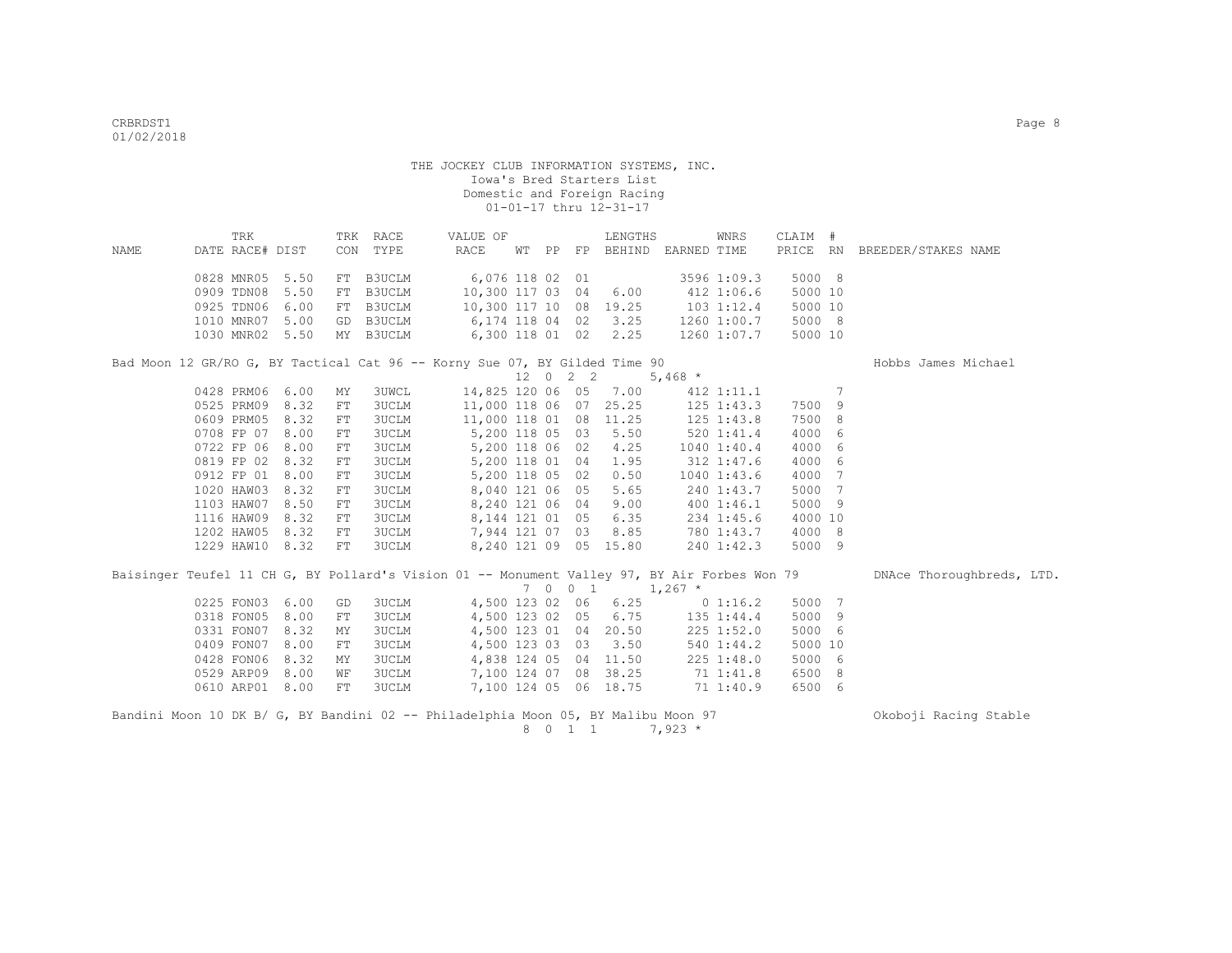|             | TRK             |                      |            | TRK RACE      | VALUE OF                                                                         |  |                             | LENGTHS                              |             | WNRS         | CLAIM # |                |                               |
|-------------|-----------------|----------------------|------------|---------------|----------------------------------------------------------------------------------|--|-----------------------------|--------------------------------------|-------------|--------------|---------|----------------|-------------------------------|
| <b>NAME</b> | DATE RACE# DIST |                      |            | CON TYPE      | RACE                                                                             |  |                             | WT PP FP BEHIND EARNED TIME          |             |              |         |                | PRICE RN BREEDER/STAKES NAME  |
|             |                 |                      |            |               |                                                                                  |  |                             |                                      |             |              |         |                |                               |
|             | 0218 FG 03 8.32 |                      | FT         | 4UCLM         | 15,000 120 05 04 4.60                                                            |  |                             |                                      |             | 9001:44.8    | 5000 8  |                |                               |
|             | 0313 FG 02      | 8.00                 | FT         | 4UCLM         | 15,420 120 04 02 1.00                                                            |  |                             |                                      |             | 3000 1:40.2  | 5000 8  |                |                               |
|             | 0402 FG 02      | 8.00                 | ${\rm FT}$ | 4UCLM         | 15,000 120 01 04 6.25                                                            |  |                             |                                      |             | 9001:38.4    | 5000 7  |                |                               |
|             | 0527 CBY08 8.00 |                      | FT         | 3UCLM         | 11,500 124 05 03 12.00                                                           |  |                             |                                      |             | 1265 1:39.1  | 6250 8  |                |                               |
|             | 0610 CBY02      | 8.32 T FM            |            | <b>3UCLM</b>  | 17,000 124 08 04 10.50                                                           |  |                             |                                      |             | 850 1:40.5   | 16000 8 |                |                               |
|             | 0629 CBY09 8.00 |                      | FT         | 3UCLM         | 11,665 124 03 04 12.50                                                           |  |                             |                                      |             | 690 1:42.6   | 6250 6  |                |                               |
|             | 0804 CBY05 6.00 |                      | FT         | 3UCLM         | 10,300 124 08 08 12.55                                                           |  |                             |                                      |             | 1001:12.4    | 4000 9  |                |                               |
|             |                 | 0813 CBY04 8.50 T GD |            | 3UCLM         | 15,700 124 05 05 10.75                                                           |  |                             |                                      | 218 1:43.6  |              | 12500 6 |                |                               |
|             |                 |                      |            |               | Basic Chance 14 DK B/ G, BY Yes It's True 96 -- Swede 02, BY Yankee Victor 96    |  |                             |                                      |             |              |         |                | Hobbs William                 |
|             |                 |                      |            |               |                                                                                  |  | 8 5 1 0                     |                                      | $100,960$ * |              |         |                |                               |
|             | 0211 HOU06 5.50 |                      | FT         | 03CLM         |                                                                                  |  |                             | 7,000 123 02 01                      |             | 4140 1:04.1  | 10000 6 |                |                               |
|             | 0224 HOU06      | 6.00                 | FT         | 03AOC         |                                                                                  |  |                             | 20,000 122 07 02 1.00                |             | 3960 1:11.5  | 20000 7 |                |                               |
|             | 0403 WRD06      | 5.50                 | GD         | <b>3UALW</b>  | 20,900 116 04 01                                                                 |  |                             |                                      |             | 12444 1:03.5 |         | 7              |                               |
|             | 0518 PRM07      | 6.00                 | FT         | 3UAOC         |                                                                                  |  |                             | 40,521 119 04 01                     |             | 24180 1:10.1 | 15000 9 |                |                               |
|             | 0603 PRM08      | 6.00                 | FT         | A03STK        | 71,000 118 05 07 16.25                                                           |  |                             |                                      | 5001:10.4   |              |         | 7              | GRAY'S LAKE S.                |
|             | 0629 PRM04      | 6.00                 | FT         | <b>3UALW</b>  | 42,737 119 08 01                                                                 |  |                             |                                      |             | 25616 1:08.8 |         | 8              |                               |
|             | 0722 PRM08      | 6.00                 | ${\rm FT}$ | 3UALW         | 42,864 118 01 01                                                                 |  |                             |                                      |             | 25920 1:08.8 |         | 5              |                               |
|             | 0812 PRM05 6.00 |                      | FT         | 3USTK         | 85,000 116 02 04 2.80                                                            |  |                             |                                      |             | 4200 1:08.7  |         | 8              | DAN JOHNSON SPRINT S.         |
|             |                 |                      |            |               | Battle Queen 14 B F, BY Native Ruler 04 -- Union Creek 03, BY Dixie Union 97     |  |                             |                                      |             |              |         |                | Dream Farm LLC                |
|             |                 |                      |            |               |                                                                                  |  | 6 1 2 0                     | $48,594$ *                           |             |              |         |                |                               |
|             | 0520 PRM09      | 6.00                 |            | MY B36MSW     | 39,914 118 01 01                                                                 |  |                             |                                      |             | 23888 1:11.2 |         | 8              |                               |
|             | 0601 PRM04      | 6.00                 | FT         | <b>B3UALW</b> |                                                                                  |  |                             | 40,594 118 04 02 no                  |             | 8125 1:10.9  |         | 7              |                               |
|             | 0624 PRM09      | 6.00                 |            | FT B3UALW     | 42,111 118 04 02 2.00                                                            |  |                             |                                      |             | 8438 1:11.2  |         | 7              |                               |
|             | 0715 PRM08      | 8.32                 |            | FT F03STK     | 65,119 118 02 04 8.50                                                            |  |                             |                                      |             | 3949 1:44.3  |         | 9              | IOWA STALLION FILLY STAKES S. |
|             | 0729 PRM04      | 8.00                 |            | FT B3UALW     | 41,582 114 02 04 3.30                                                            |  |                             |                                      |             | 2076 1:38.3  |         | 8              |                               |
|             | 0804 PRM06 6.00 |                      |            | FT B3UALW     | 32,049 115 06 04 2.25                                                            |  |                             |                                      |             | 2118 1:11.4  |         | 6              |                               |
|             |                 |                      |            |               | Beautiful Bird 12 B M, BY Old Fashioned 06 -- Flying Lauren 94, BY Storm Bird 78 |  |                             |                                      |             |              |         |                | River Ridge Ranch             |
|             |                 |                      |            |               |                                                                                  |  | $7 \quad 0 \quad 2 \quad 2$ |                                      | $23,908$ *  |              |         |                |                               |
|             | 0519 PRM08      | 6.00                 |            | SY B3USTK     |                                                                                  |  |                             | 60,000 120 02  04  1.50  2950 1:10.5 |             |              |         | 8 <sup>8</sup> | MAMIE EISENHOWER S.           |
|             | 0608 PRM05 6.00 |                      |            | FT B3UALW     |                                                                                  |  |                             | 42,822 120 03 03 3.25                |             | 5164 1:09.8  |         | $6^{\circ}$    |                               |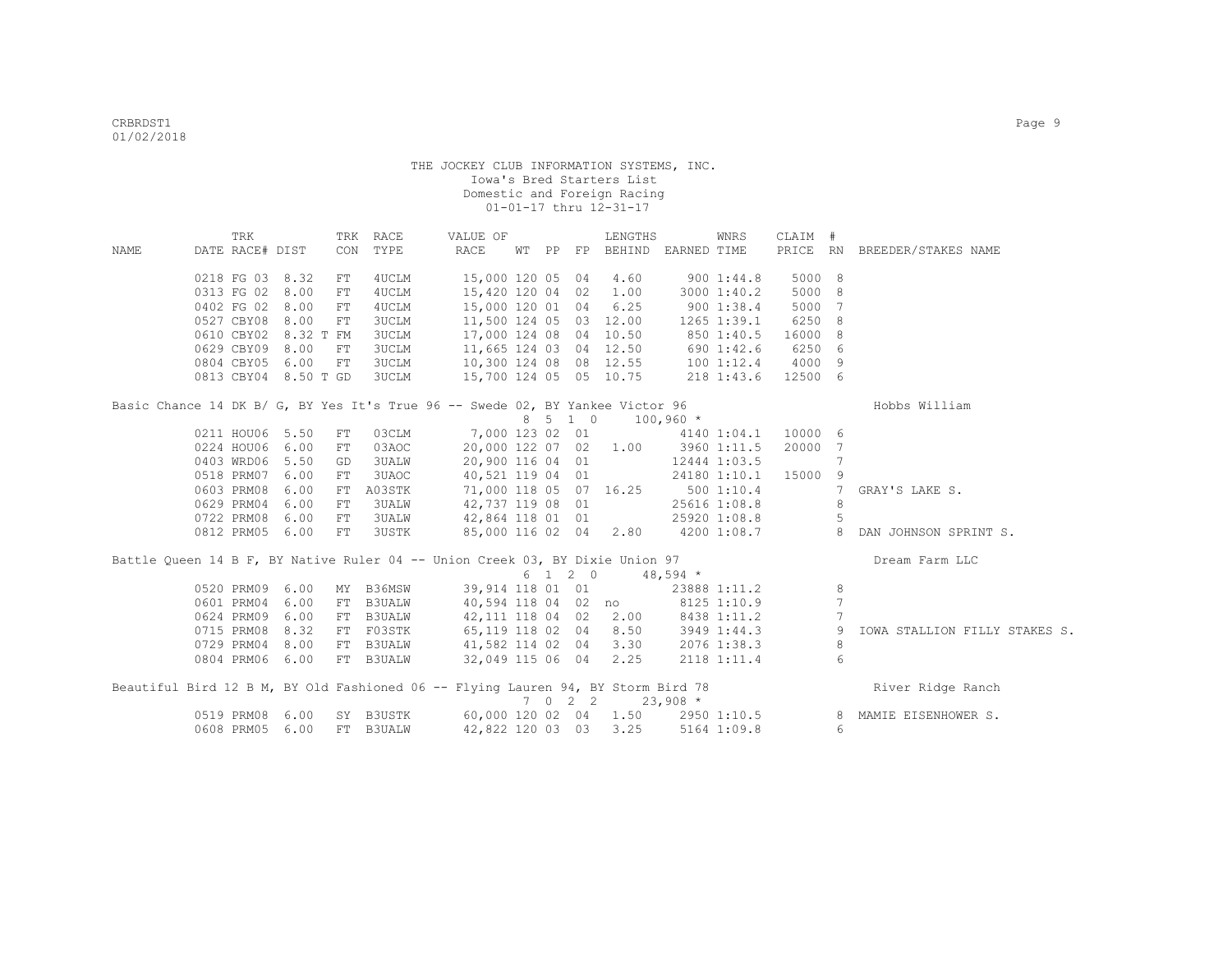|      | TRK                       |  | TRK RACE | VALUE OF              |  |          | LENGTHS               |                    | WNRS        | CLAIM # |                              |  |
|------|---------------------------|--|----------|-----------------------|--|----------|-----------------------|--------------------|-------------|---------|------------------------------|--|
| NAME | DATE RACE# DIST           |  | CON TYPE | RACE                  |  | WT PP FP |                       | BEHIND EARNED TIME |             |         | PRICE RN BREEDER/STAKES NAME |  |
|      | 0618 PRM07 6.00 FT B3UAOC |  |          |                       |  |          | 40,855 119 01 02 3.75 |                    | 8539 1:10.5 |         |                              |  |
|      | 0706 PRM06 6.00 FT B3UCLM |  |          |                       |  |          | 32,106 119 06 04 7.75 |                    | 1612 1:09.6 | 20000 6 |                              |  |
|      | 0723 PRM04 6.00 FT B3UCLM |  |          | 21,432 119 05 03 4.50 |  |          |                       |                    | 2592 1:10.9 | 10000 5 |                              |  |
|      | 0806 PRM05 5.00 FT B3UCLM |  |          | 14,567 119 04 02 3.25 |  |          |                       |                    | 2936 : 57.5 | 5000 5  |                              |  |
|      | 0826 CBY06 6.00 GD B3UCLM |  |          | 11,500 124 03 05 7.00 |  |          |                       |                    | 115 1:11.5  | 6250 11 |                              |  |

Behr Strike 09 CH G, BY Added Edge 00 -- She Behr 02, BY Behrens 94 Schuyler Stables

|            |            |          |    |              |               | 19 | $\overline{2}$ | 1 3 |       | $9,002$ * |                 |         |     |
|------------|------------|----------|----|--------------|---------------|----|----------------|-----|-------|-----------|-----------------|---------|-----|
|            | 0226 FON09 | 6.50     | FT | <b>3UCLM</b> | 3,500 123 03  |    |                | 01  |       |           | 21001:23.0      | 2500 9  |     |
|            | 0319 FON04 | 8.32     | FT | <b>3UCLM</b> | 3,500 123 04  |    |                | 03  | 4.00  |           | $420 \t1:48.0$  | 2500    | 7   |
|            | 0402 FON03 | 8.00     | SL | <b>3UCLM</b> | 3,500 123 06  |    |                | 03  | 11.75 |           | $420 \t1:46.4$  | 2500    | 7   |
|            | 0414 FON09 | 6.50     | FT | <b>3UCLM</b> | 3,500 123 07  |    |                | 01  |       |           | 2100 1:21.4     | 2500    | - 9 |
|            | 0505 CBY04 | 6.00     | FT | <b>3UCLM</b> | 10,000 124 05 |    |                | 07  | 14.25 |           | 1001:11.0       | 4000    | 7   |
| 0519 CBY04 |            | 8.00     | FT | 3UCLM        | 14,500 120 01 |    |                | 06  | 13.35 |           | 145 1:39.6      | 7500 7  |     |
|            | 0608 CBY04 | 8.32 T   | FM | <b>3UCLM</b> | 14,500 120 12 |    |                | 04  | 5.85  |           | 580 1:39.6      | 7500 12 |     |
|            | 0622 CBY08 | 8.00     | GD | <b>3UWCL</b> | 10,000 124 06 |    |                | 05  | 10.85 |           | 1001:40.2       | 4000 7  |     |
|            | 0715 CBY11 | $8.50$ T | FM | <b>3UCLM</b> | 14,500 124 01 |    |                | 07  | 6.85  |           | 145 1:41.9      | 7500 10 |     |
|            | 0729 CBY05 | 8.32 T   | FM | 3UCLM        | 14,700 124 08 |    |                | 07  | 8.85  |           | 145 1:39.9      | 7500 13 |     |
|            | 0813 CBY08 | 8.00     | FT | <b>3UCLM</b> | 14,720 120 01 |    |                | 05  | 8.50  |           | $145$ $1:40.4$  | 7500 8  |     |
| 0901 CBY01 |            | 8.50 T   | FM | <b>3UCLM</b> | 14,640 124 04 |    |                | 03  | 3.75  |           | $1015$ $1:43.2$ | 7500 11 |     |
|            | 0915 CBY02 | 8.50 T   | FM | <b>3UCLM</b> | 14,500 120 04 |    |                | 10  | 12.35 |           | $145$ $1:42.1$  | 7500 14 |     |
|            | 1010 PM 08 | 8.00     | FT | 3UCLM        | 7,600 124 08  |    |                | 08  | 23.75 |           | 01:39.8         | 10000 8 |     |
| 1016 PM 08 |            | 5.50     | FT | 3USTR        | 6,400 116 06  |    |                | 05  | 5.00  |           | 1601:06.7       |         | 8   |
|            | 1107 PM 05 | 6.00     | FT | <b>3UCLM</b> | 6,000 124 06  |    |                | 07  | 9.75  |           | 01:12.6         | 2500    | - 8 |
|            | 1120 PM 06 | 4.50     | SY | <b>3UCLM</b> | 5,700 122 05  |    |                | 02  | 1.25  |           | 1140 :53.0      | 2000    | 7   |
| 1204 PM 07 |            | 5.50     | FT | <b>3UCLM</b> | 6,000 124 07  |    |                | 06  | 10.75 |           | 01:06.3         | 2500    | 7   |
|            | 1212 PM 02 | 5.00     | FT | <b>3UCLM</b> | 5,700 122 01  |    |                | 05  | 6.10  |           | $142$ 1:00.3    | 2000    | 6   |

|     |  |  |                                  |  |  | Bella Dancerella 14 DK B/ F, BY Hold Me Back 06 -- Mondatta 05, BY Distorted Humor 93 |  | Burden Creek Farm & Clifton Farm |  |  |
|-----|--|--|----------------------------------|--|--|---------------------------------------------------------------------------------------|--|----------------------------------|--|--|
| LLC |  |  |                                  |  |  |                                                                                       |  |                                  |  |  |
|     |  |  |                                  |  |  | $5 \t1 \t1 \t2 \t39.351 \t*$                                                          |  |                                  |  |  |
|     |  |  | $0511$ PRM $08$ 6 $00$ FT R36MSM |  |  | 39.986.119.02.06.9.50 125.1.123                                                       |  |                                  |  |  |

|                           |  |                       |  | U LL LL A U DUIDUL "  |            |                      |
|---------------------------|--|-----------------------|--|-----------------------|------------|----------------------|
| 0511 PRM08 6.00 FT B36MSW |  |                       |  | 39,986 119 02 06 9.50 | 125 1:12.3 | - 6                  |
| 0604 PRM02 6.00 FT B36MCL |  | 22,375 118 06 02 hd   |  |                       |            | 4355 1:13.0 30000 11 |
| 0624 PRM07 8.50 FT B36MSW |  | 41,397 119 03 03 9.00 |  |                       |            | 4961 1:47.3 8        |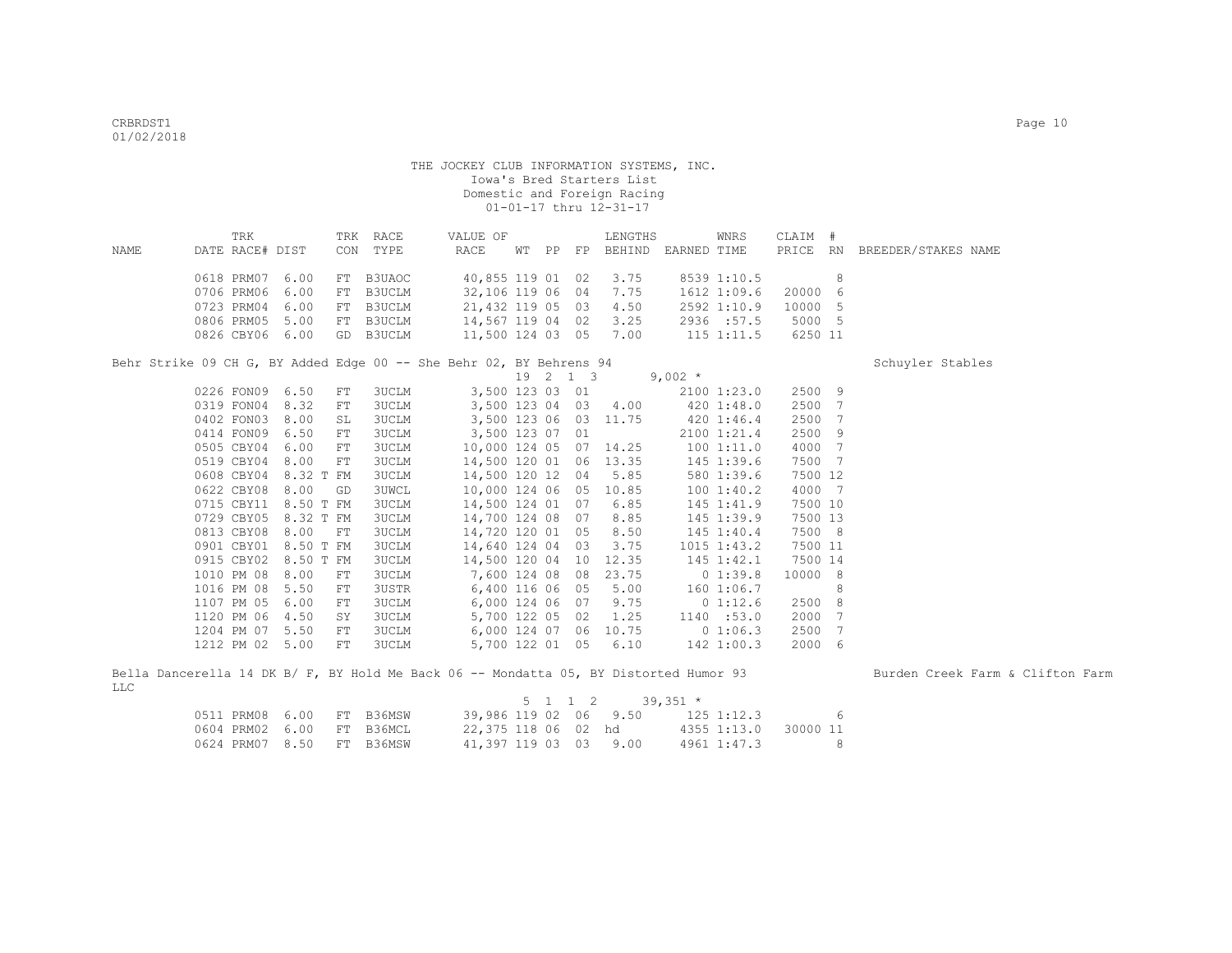THE JOCKEY CLUB INFORMATION SYSTEMS, INC. Iowa's Bred Starters List Domestic and Foreign Racing 01-01-17 thru 12-31-17 TRK TRK RACE VALUE OF LENGTHS WNRS CLAIM # NAME DATE RACE# DIST CON TYPE RACE WT PP FP BEHIND EARNED TIME PRICE RN BREEDER/STAKES NAME 0716 PRM04 6.00 FT B36MSW 41,482 119 05 03 1.00 5002 1:12.1 6 0809 PRM04 6.00 FT B36MSW 41,442 119 05 01 24908 1:11.3 7 Bella Ventura 14 B F, BY U S Ranger 04 -- Ready Golden Girl 03, BY More Than Ready 97 Silva Mario 3 0 0 0 621 \*<br>39,841 118 06 07 16.35 125 021 125 06 07 16.35 125 0511 PRM06 6.00 FT B36MSW 39,841 118 06 07 16.35 125 1:12.3<br>0604 PRM02 6.00 FT B36MCL 22,375 119 08 08 13.85 125 1:13.0 0604 PRM02 6.00 FT B36MCL 22,375 119 08 08 13.85 125 1:13.0 30000 11<br>0708 PRM01 8.00 FT B36MCL 16,701 119 04 05 10.50 371 1:40.4 15000 6 16,701 119 04 05 10.50 371 1:40.4 15000 6 Beluga Bob 11 DK B/ G, BY Strategic Mission 95 -- Roomantic 06, BY Western Echo 92 McBride Racing  $6 \quad 1 \quad 0 \quad 1 \quad 10.711 \star$  0225 FON06 4.00 GD 3UAOC 9,138 123 05 04 1.30 425 :46.8 10000 6 0427 PRM06 5.50 FT 3UWCL 11,000 117 04 05 4.30 311 1:05.7 5000 10 0506 PRM02 5.50 FT 4UWCL 10,109 119 01 04 7.25 537 1:05.1 5000 7 0630 PRM06 4.50 FT 3UCLM 10,259 123 03 01 6784 :52.2 5000 6 0721 PRM08 2.00 FT 3USTR 25,435 123 06 04 1.10 1679 :21.0 6 0809 PRM02 5.50 FT 3UCLM 8,642 124 04 03 7.75 975 1:03.1 5000 8 Best Shobiz Price 10 B M, BY Nobiz Like Shobiz 04 -- Best Prize 98, BY Lite the Fuse 91 J K Farm  $9 \t0 \t0 \t1 \t1,049 \t*$  0304 FON02 4.00 FT B3UCLM 6,200 123 01 05 2.75 186 :47.2 5000 6 0312 FON02 4.00 FT B3UCLM 3,500 123 03 05 5.35 105 :47.2 2500 6 0326 FON06 4.00 MY B3UCLM 5,100 123 02 05 3.40 153 :47.8 5000 8 0414 FON01 4.00 FT 3UCLM 3,500 123 04 05 5.75 105 :46.2 2500 8 0505 FON04 6.00 FT B3UCLM 3,658 123 04 07 7.30 0 1:15.2 2500 8 0611 CPW08 5.50 FT B3UALW 2,500 124 07 03 9.25 300 1:10.8 7 0617 CPW03 5.50 FT B3UCLM 2,500 124 06 06 12.00 0 1:10.4 3500 7<br>0624 CPW03 5.50 FT B3UCLM 2,500 124 01 04 7.50 200 1:09.4 2500 5 0624 CPW03 5.50 FT B3UCLM 2,500 124 01 04 7.50 200 1:09.4<br>0722 FAR01 5.50 FT B3UCLM 2.100 126 05 06 15.25 0 1:06.4  $2.100$  126 05 06 15.25 0 1:06.4 2500 7 Betsy Boots 12 DK B/ M, BY Scat Daddy 04 -- Thigh High Boots 02, BY Storm Boot 89 Richard Bremer & Cheryl Sprick

 $5 \t 0 \t 1 \t 4,863 \star$ 

0120 FG 01 5.50 T GD B4UCLM 24,000 121 02 05 5.55 720 1:03.7 25000 7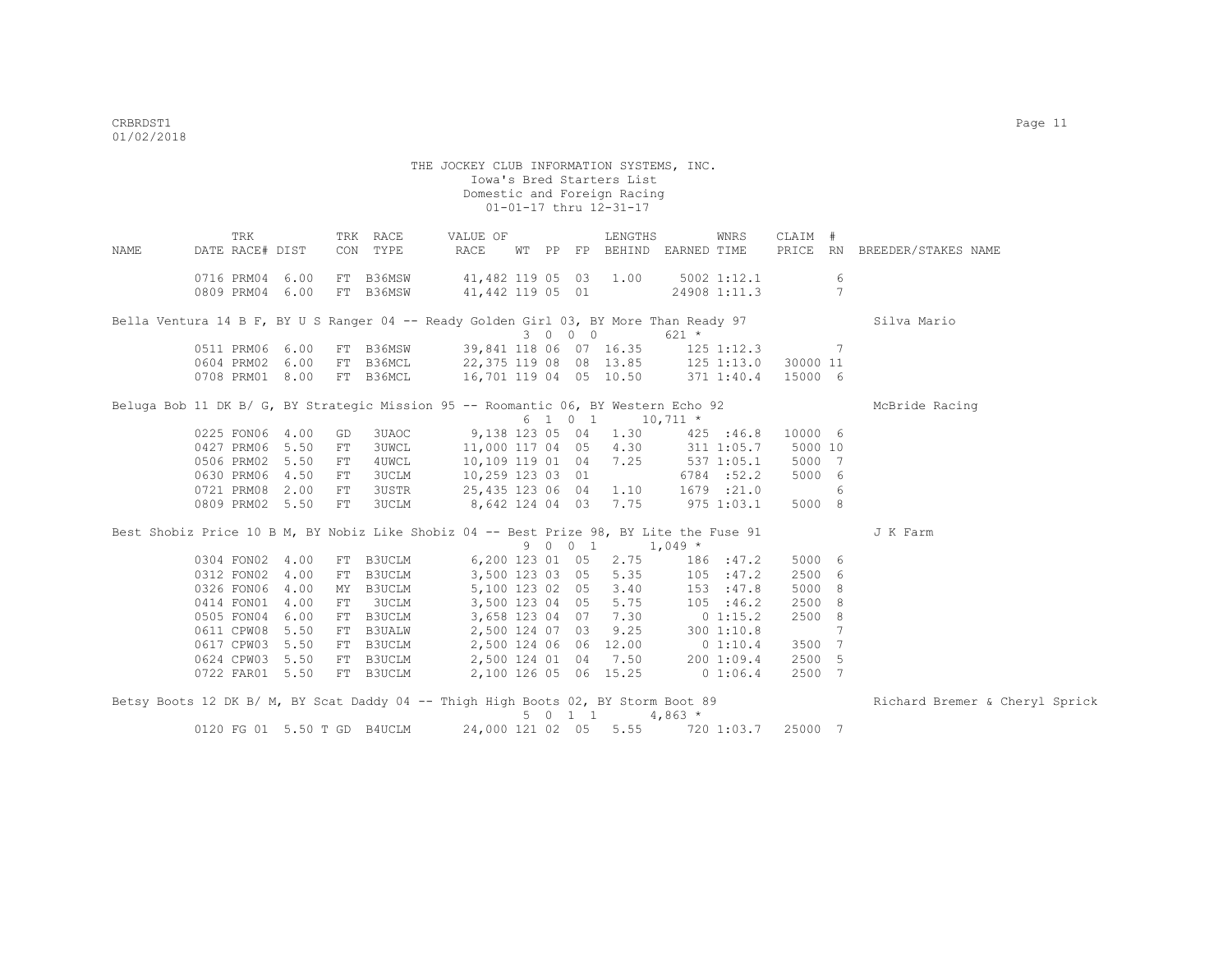|      | TRK                         |           |            | TRK RACE     | VALUE OF                                                                               |  | LENGTHS                                         |                                 | WNRS           | CLAIM #       |    |                              |
|------|-----------------------------|-----------|------------|--------------|----------------------------------------------------------------------------------------|--|-------------------------------------------------|---------------------------------|----------------|---------------|----|------------------------------|
| NAME | DATE RACE# DIST             |           |            | CON TYPE     | RACE                                                                                   |  |                                                 | WT PP FP BEHIND EARNED TIME     |                |               |    | PRICE RN BREEDER/STAKES NAME |
|      |                             |           |            |              |                                                                                        |  |                                                 |                                 |                |               |    |                              |
|      | 0227 HOU08 5.00 T FM B4UALW |           |            |              | 22,000 120 06 03                                                                       |  | 3.75                                            |                                 | 1853 :57.5     | $\sim$ 7      |    |                              |
|      | 0310 HOU03 5.00             |           |            | SY B4UCLM    | 10,000 118 05 02                                                                       |  | 1.25                                            | 1940                            | :58.8          | 15000 8       |    |                              |
|      | 0420 LS 03 5.00 T FM B3UAOC |           |            |              | 25,000 120 07 06                                                                       |  | 7.75                                            |                                 | 100 : 56.1     | 40000 7       |    |                              |
|      | 0715 CBY06 2.00 FT 3UCLM    |           |            |              |                                                                                        |  | 25,000 118 08 10 7.10                           |                                 | 250 : 21.6     | 20000 12      |    |                              |
|      |                             |           |            |              | Bid's Edge 12 DK B/ G, BY Added Edge 00 -- Bid of Vengence 02, BY Stephen Got Even 96  |  |                                                 |                                 |                |               |    | Benda Robert Terry           |
|      |                             |           |            |              |                                                                                        |  | $60104,941*$                                    |                                 |                |               |    |                              |
|      | 0513 PRM04 5.50             |           | FT         | <b>3UWCL</b> |                                                                                        |  | 16,711 118 06 02 5.25                           |                                 |                | 3315 1:04.7 7 |    |                              |
|      | 0603 PRM06                  | 6.00      | FT         | 3UCLM        |                                                                                        |  | 13,000 118 06 05 7.85                           |                                 | 386 1:10.7     | 25000 6       |    |                              |
|      | 0618 PRM08                  | 6.00      | ${\rm FT}$ | 3UCLM        | 17,201 120 01 FF                                                                       |  | <b>DNF</b>                                      |                                 | $125$ $1:13.2$ | 15000 10      |    |                              |
|      | 0707 PRM05                  | 5.50      | FT         | <b>3UCLM</b> | 17,244 120 05 06                                                                       |  |                                                 | 8.25 125 1:04.4                 |                | 15000 9       |    |                              |
|      | 0716 PRM01                  | 8.00      | FT         | <b>3UCLM</b> | 13,512 119 01 04 4.00 683 1:40.1                                                       |  |                                                 |                                 |                | 10000 8       |    |                              |
|      | 0727 PRM09 6.00             |           | FT         | <b>3UCLM</b> | 11,103 120 01 05 4.35                                                                  |  |                                                 |                                 | 307 1:12.0     | 12500 7       |    |                              |
|      |                             |           |            |              |                                                                                        |  |                                                 |                                 |                |               |    |                              |
|      |                             |           |            |              | Big Tuna 11 CH G, BY Sky Mesa 00 -- Irish Party 04, BY Twining 91                      |  |                                                 |                                 |                |               |    | Albaugh Family Stables LLC   |
|      |                             |           |            |              |                                                                                        |  | $10 \quad 1 \quad 0 \quad 3 \quad 19,045 \star$ |                                 |                |               |    |                              |
|      | 0504 PRM07 6.00             |           | FT         | 3UALW        |                                                                                        |  | 40,521 118 03 04 14.75                          |                                 | 2015 1:11.2    |               | -9 |                              |
|      | 0518 PRM07                  | 6.00      | FT         | 3UAOC        | 40,521 119 02 09 25.75                                                                 |  |                                                 | $125$ $1:10.1$                  |                |               | 9  |                              |
|      | 0617 PRM07                  | 5.50      | FT         | 4UCLM        | 13,258 117 06 01                                                                       |  |                                                 |                                 | 8708 1:04.8    | 7500 7        |    |                              |
|      | 0706 PRM04                  | 5.50      | FT         | 3UCLM        | 11,446 124 02 03 1.75                                                                  |  |                                                 |                                 | 1721 1:04.4    | 7500 8        |    |                              |
|      | 0727 PRM06                  | 6.00      | FT         | 3UCLM        | 21,390 118 05 06 15.25                                                                 |  |                                                 |                                 | 125 1:09.7     | 10000 6       |    |                              |
|      | 0804 PRM08                  | 5.50      | FT         | <b>3UALW</b> | 42, 152 121 04 03                                                                      |  | 1.75                                            |                                 | 5083 1:03.6    |               | 6  |                              |
|      | 0811 PRM09                  | 6.00      | FT         | 3UALW        | 42,067 116 06 06                                                                       |  | 8.50                                            |                                 | $125$ $1:10.3$ |               | 8  |                              |
|      | 0904 RP 05                  | 5.00 T FM |            | 3UCLM        | 15,950 121 09 07                                                                       |  | 3.75                                            | 85 :56.1                        |                | 10000 9       |    |                              |
|      | 0922 RP 06 5.00 T FM        |           |            | 3UCLM        | 17,266 121 04 08                                                                       |  |                                                 | 3.30 85 :56.6                   |                | 10000 9       |    |                              |
|      | 1026 RP 07 5.50 FT          |           |            | 3UCLM        | 9,350 123 10 03 7.50                                                                   |  |                                                 |                                 | 973 1:05.0     | 5000 11       |    |                              |
|      |                             |           |            |              |                                                                                        |  |                                                 |                                 |                |               |    |                              |
|      |                             |           |            |              | Bint Julep 11 GR/RO G, BY Rockport Harbor 02 -- Bint Elusive 02, BY Elusive Quality 93 |  |                                                 |                                 |                |               |    | Poindexter Allen             |
|      |                             |           |            |              |                                                                                        |  | $15 \t 0 \t 2 \t 3 \t 4,528 \t \star$           |                                 |                |               |    |                              |
|      | 0109 TUP05 8.00             |           | FT         | 4 UCLM       |                                                                                        |  | 7,000 124 01 03 0.75                            |                                 | 672 1:39.9     | 3000 9        |    |                              |
|      | 0125 TUP05 8.00             |           | ${\rm FT}$ | 4UCLM        |                                                                                        |  |                                                 | 7,000 124 06 06 6.10 70 1:40.0  |                | 3000 8        |    |                              |
|      | 0211 TUP05 8.50             |           | FT         | 4UCLM        |                                                                                        |  |                                                 | 7,000 124 08 11 10.30 70 1:45.4 |                | 3000 12       |    |                              |
|      | 0304 FON10 6.00             |           | FT.        | <b>3UCLM</b> |                                                                                        |  | 5,100 123 07 02 1.00                            |                                 | 1020 1:14.8    | 5000 9        |    |                              |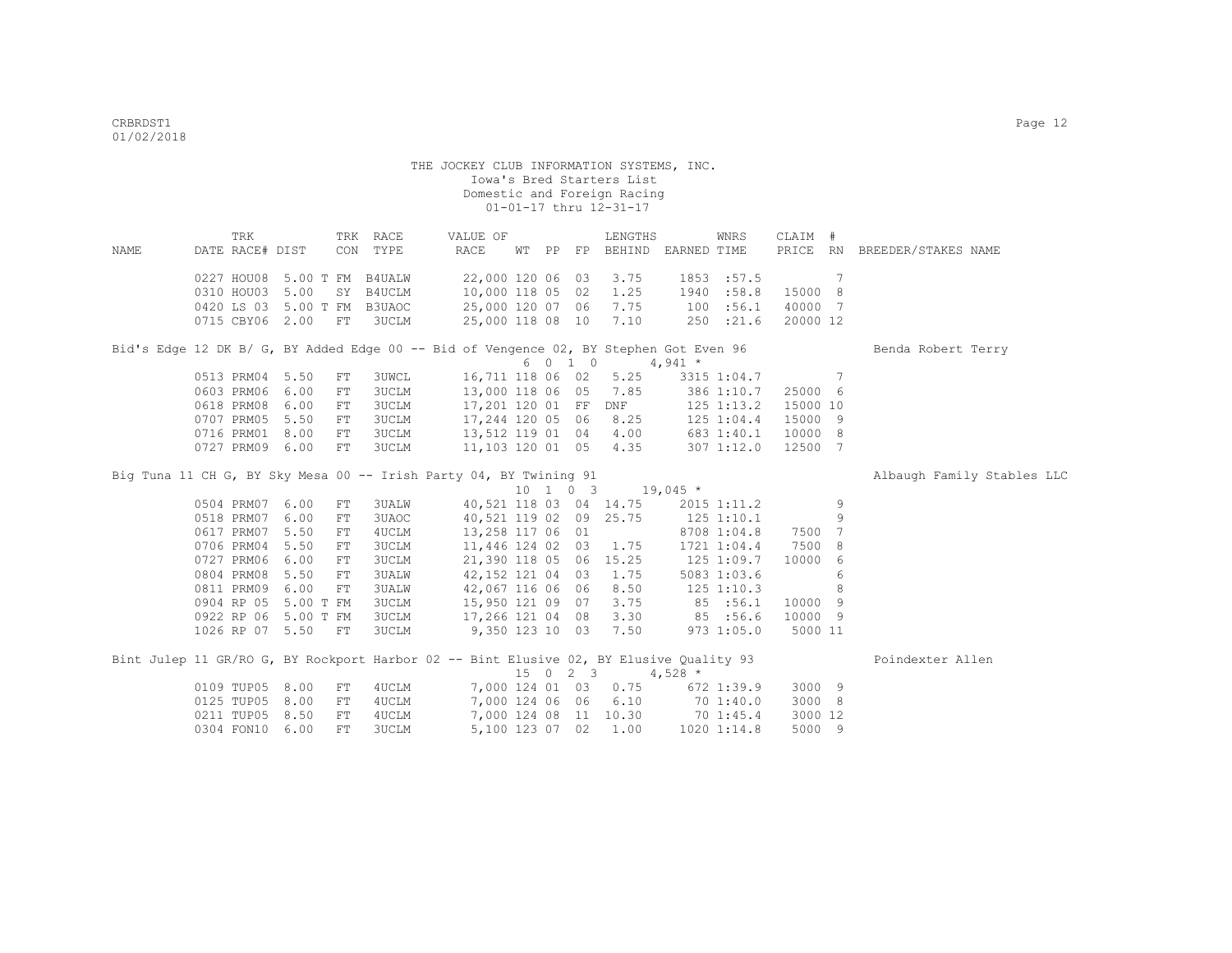|        |                 | TRK |                 | TRK | RACE         | VALUE OF                                                                            |  |         | LENGTHS                                    |           | WNRS            | CLAIM # |     |                               |
|--------|-----------------|-----|-----------------|-----|--------------|-------------------------------------------------------------------------------------|--|---------|--------------------------------------------|-----------|-----------------|---------|-----|-------------------------------|
| NAME   | DATE RACE# DIST |     |                 | CON | TYPE         | RACE                                                                                |  |         | WT PP FP BEHIND EARNED TIME                |           |                 |         |     | PRICE RN BREEDER/STAKES NAME  |
|        |                 |     |                 |     |              |                                                                                     |  |         |                                            |           |                 |         |     |                               |
|        | 0318 FON03 6.00 |     |                 | FT  | 3UCLM        | 3,500 123 02 03                                                                     |  |         | 2.50                                       |           | 420 1:15.0      | 2500 8  |     |                               |
|        | 0401 FON10 6.00 |     |                 | MΥ  | 3UCLM        |                                                                                     |  |         | 5,100 123 06 06 13.75                      |           | 0 1:15.0        | 5000 9  |     |                               |
|        | 0415 FON06 6.00 |     |                 | FT  | 3UCLM        |                                                                                     |  |         | 5,100 123 04 06 12.00                      |           | 0 1:12.4        | 5000 9  |     |                               |
|        | 0429 FON04 6.00 |     |                 | MΥ  | 3UCLM        | 5,482 123 02 04                                                                     |  |         | 9.50                                       |           | $255$ $1:14.2$  | 5000 8  |     |                               |
|        | 0603 ARP09 6.00 |     |                 | FT  | 3UCLM        | 5,000 124 06 07                                                                     |  |         | 6.60                                       |           | 501:11.9        | 2500 8  |     |                               |
|        | 0611 ARP04 6.00 |     |                 | FT  | 3UCLM        |                                                                                     |  |         | 5,100 124 02 05 12.50                      |           | 153 1:09.8      | 3200 6  |     |                               |
|        | 0624 ARP10 6.00 |     |                 | FT  | <b>3UCLM</b> | 5,000 124 05 07                                                                     |  |         | 7.25                                       |           | 501:12.1        | 2500 10 |     |                               |
|        | 0707 ARP04 6.00 |     |                 | FT  | <b>3UCLM</b> | 5,000 124 06 02                                                                     |  |         | 0.75                                       |           | 10001:12.2      | 2500 9  |     |                               |
|        | 0721 ARP07 8.00 |     |                 | FT  | <b>3UCLM</b> | 5,000 124 02 03                                                                     |  |         | 4.25                                       |           | 500 1:41.8      | 2500 9  |     |                               |
|        | 0728 ARP01 6.00 |     |                 | FT  | 3UCLM        | 5,000 124 01 05                                                                     |  |         | 5.00                                       |           | 200 1:11.3      | 2500 5  |     |                               |
|        | 0813 ARP05 6.00 |     |                 | FT  | <b>3UCLM</b> | 6,800 124 09 07                                                                     |  |         | 7.05                                       | 68 1:10.4 |                 | 5000 9  |     |                               |
| Bryant |                 |     |                 |     |              | Black Jules 14 GR/RO C, BY Flight West 03 -- Inca Jewel 06, BY Tiger Talk 93        |  |         |                                            |           |                 |         |     | Marlene M. Bryant & Robert M. |
|        |                 |     |                 |     |              |                                                                                     |  | 3 0 0 1 |                                            | $915 *$   |                 |         |     |                               |
|        | 0901 BTP09 5.50 |     |                 | MY  | 3UMCL        |                                                                                     |  |         | 7,500 120 05 09 27.60                      |           | 75 1:06.6       | 6250 9  |     |                               |
|        | 1008 BTP01 5.00 |     |                 | SY  | 3UMCL        | 7,500 121 01 03 7.25                                                                |  |         |                                            |           | 750 :58.5       | 6250 7  |     |                               |
|        | 1121 MVR04 5.00 |     |                 | FT  | 3UMCL        | 9,000 122 04 FF DNF                                                                 |  |         |                                            |           | 901:01.5        | 5000 9  |     |                               |
|        |                 |     |                 |     |              | Bless My Soup 10 B M, BY Alphabet Soup 91 -- Bless My Mary 01, BY Deposit Ticket 88 |  | 8 0 1 1 |                                            | $2,285$ * |                 |         |     | MAMAS Thoroughbreds           |
|        | 0331 FON06 4.00 |     |                 | MY  | 3UCLM        | 3,500 122 07 08                                                                     |  |         | 9.50                                       |           | 0.18.0          | 2500 9  |     |                               |
|        | 0520 ARP01 4.50 |     |                 |     | MY B3UCLM    | 5,000 124 05 04                                                                     |  |         | 4.50                                       |           | 300 :53.7       | 2500 5  |     |                               |
|        | 0602 ARP06 5.50 |     |                 |     | WF B3UCLM    |                                                                                     |  |         | 5,000 124 04 06 15.75                      |           | 501:06.6        | 2500    | 7   |                               |
|        | 0616 ARP06 6.00 |     |                 |     | FT B3UCLM    |                                                                                     |  |         | 5,000 124 06 03 3.25                       |           | 500 1:12.7      | 2500    | 9   |                               |
|        | 0708 ARP01 6.00 |     |                 |     | FT B3UCLM    |                                                                                     |  |         | 5,000 124 02 07 10.25                      |           | 501:13.0        | 2500    | - 7 |                               |
|        | 0716 ARP06 6.00 |     |                 |     | FT B3UCLM    | 5,000 124 01 05                                                                     |  |         | 6.60                                       |           | 1001:13.4       | 2500    | 7   |                               |
|        | 0813 CLS06 6.00 |     |                 |     | MY B3UCLM    | 4,770 123 05 04                                                                     |  |         | 6.25                                       |           | $225$ 1:15.4    | 3500    | 7   |                               |
|        | 0820 CLS03 6.00 |     |                 |     | GD B3UCLM    | 5,300 122 04 02                                                                     |  |         | 0.50                                       |           | $1060$ $1:13.8$ | 5000 6  |     |                               |
|        |                 |     |                 |     |              | Bling Bling Thing 13 CH M, BY Tizdejavu 05 -- Marine Band 00, BY Dehere 91          |  |         | $9 \quad 2 \quad 3 \quad 1 \quad 22,008$ * |           |                 |         |     | Francois Scott                |
|        | 0105 TP 08 5.50 |     |                 |     | FT B4UCLM    |                                                                                     |  |         | 9,000 121 05 08 15.55                      |           | 901:06.2        | 15000 8 |     |                               |
|        |                 |     | 0201 TP 02 5.00 |     | FT B4UCLM    | 6,100 121 05 06                                                                     |  |         | 7.75                                       |           | 611:00.1        | 5000 7  |     |                               |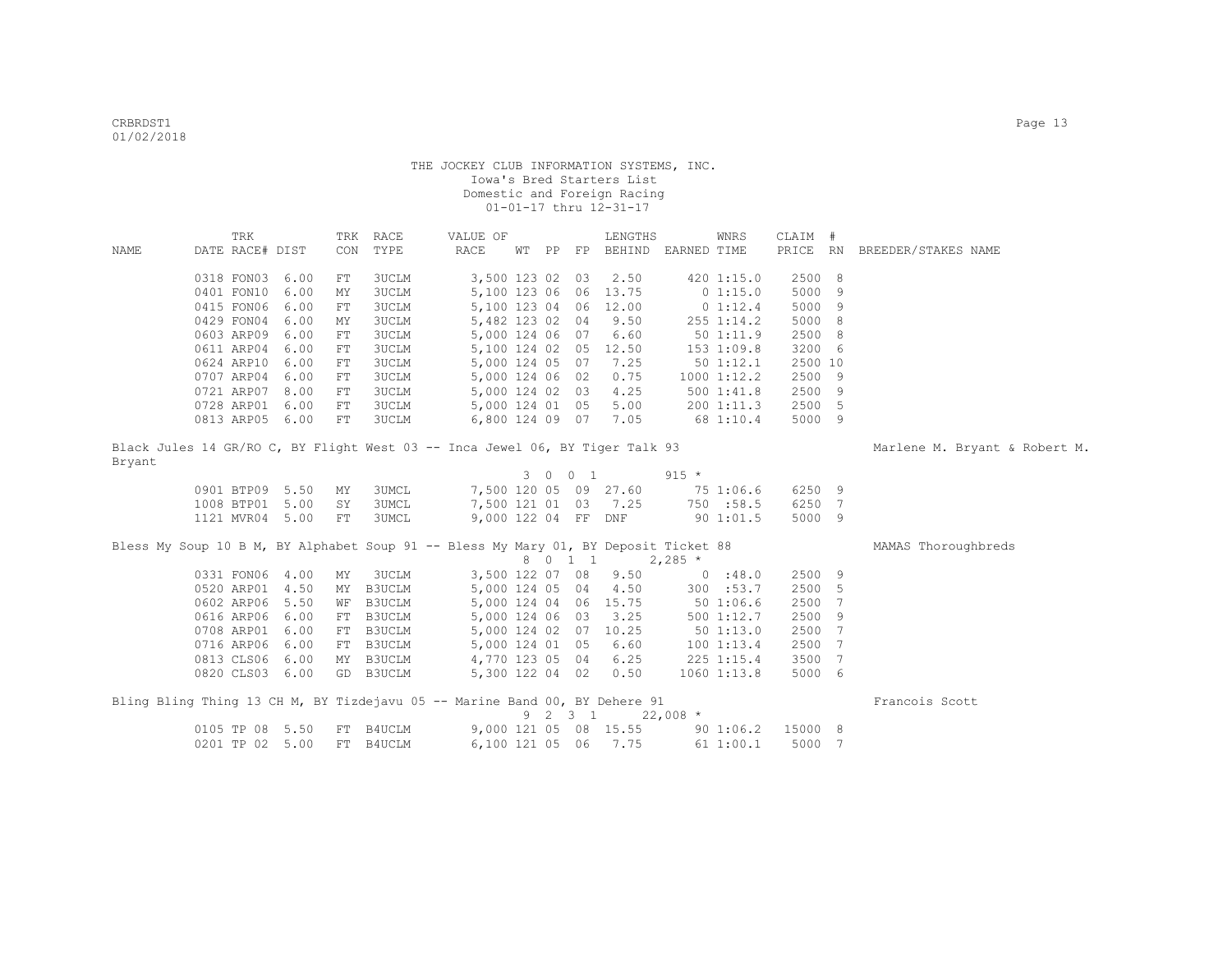|           |                 | TRK |                 |    | TRK RACE  | VALUE OF                                                                                 |    |                             | LENGTHS                  |            | WNRS         | CLAIM # |   |                              |
|-----------|-----------------|-----|-----------------|----|-----------|------------------------------------------------------------------------------------------|----|-----------------------------|--------------------------|------------|--------------|---------|---|------------------------------|
| NAME      | DATE RACE# DIST |     |                 |    | CON TYPE  | RACE                                                                                     | WТ |                             | PP FP BEHIND EARNED TIME |            |              |         |   | PRICE RN BREEDER/STAKES NAME |
|           |                 |     |                 |    |           |                                                                                          |    |                             |                          |            |              |         |   |                              |
|           | 0324 FON06      |     | 4.00            | MY | 3UCLM     |                                                                                          |    |                             | 4,400 124 07 03 1.25     |            | 528 : 47.8   | 5000 10 |   |                              |
|           | 0407 FON09      |     | 6.00            | FT | B3UCLM    | 4,400 123 07 02                                                                          |    |                             | 8.25                     |            | 880 1:15.2   | 5000 8  |   |                              |
|           | 0414 FON06      |     | 6.00            | FT | B3UCLM    | 4,400 123 07 01                                                                          |    |                             |                          |            | 2640 1:15.4  | 5000 8  |   |                              |
|           | 0505 PRM06      |     | 5.50            | FT | B3UWCL    | 17,929 123 07 06                                                                         |    |                             | 4.25                     |            | 125 1:06.0   | 15000 9 |   |                              |
|           | 0529 PRM04      |     | 5.50            | FT | B3UCLM    | 11,638 124 02 02                                                                         |    |                             | 3.75                     |            | 2665 1:05.5  | 10000 7 |   |                              |
|           | 0611 PRM08      |     | 6.00            | FT | B3UCLM    | 18,626 123 07 02                                                                         |    |                             | 5.00                     |            | 3679 1:10.3  | 15000 8 |   |                              |
|           | 0625 PRM05 5.50 |     |                 |    | FT B3UCLM | 18,753 119 01 01                                                                         |    |                             |                          |            | 11340 1:05.6 | 15000 5 |   |                              |
|           |                 |     |                 |    |           |                                                                                          |    |                             |                          |            |              |         |   |                              |
|           |                 |     |                 |    |           | Blood Moon Baby 14 CH F, BY Gold Schleiger 06 -- Sudden Rush 06, BY Include 97           |    |                             |                          |            |              |         |   | Groen Bill A.                |
|           |                 |     |                 |    |           |                                                                                          |    | $1 \quad 0 \quad 0 \quad 1$ |                          | $800 *$    |              |         |   |                              |
|           |                 |     | 0822 FP 01 6.00 |    | SY B3UMSW | 10,480 118 01 03 29.00                                                                   |    |                             |                          |            | 800 1:14.4   |         | 4 |                              |
|           |                 |     |                 |    |           |                                                                                          |    |                             |                          |            |              |         |   |                              |
|           |                 |     |                 |    |           | Bluegrass Soul 12 DK B/ M, BY Bluegrass Cat 03 -- Body N Soul 05, BY Seeking the Gold 85 |    |                             |                          |            |              |         |   | DeBruycker Lloyd             |
|           |                 |     |                 |    |           |                                                                                          |    | 6 2 2 0                     |                          | $10,314$ * |              |         |   |                              |
|           | 0628 ASD06      |     | 5.00            |    | FT B3UWCL |                                                                                          |    |                             | 7,950 123 05 04 3.25     |            | 284 1:00.4   |         | 8 |                              |
|           | 0712 ASD07      |     | 6.00            |    | SY B3UWCL |                                                                                          |    |                             | 7,950 123 05 04 2.05     |            | 290 1:14.0   |         | 8 |                              |
|           | 0722 FAR01      |     | 5.50            | FT | B3UCLM    |                                                                                          |    |                             | 2,100 126 07 02 nk       | 5251:06.4  |              | 2500 7  |   |                              |
|           | 0811 ASD05      |     | 6.00            |    | FT B3UWCL | 7,750 123 04 01                                                                          |    |                             |                          |            | 3531 1:13.6  | 2500 7  |   |                              |
|           | 0830 ASD07      |     | 5.50            |    | FT B3UWCL |                                                                                          |    |                             | 8,926 123 04 02 1.25     |            | 1391 1:07.2  | 2500 7  |   |                              |
|           | 0909 ASD07 6.00 |     |                 |    | FT B3UWCL | 9,486 123 06 01                                                                          |    |                             |                          |            | 4293 1:13.8  | 2500 8  |   |                              |
|           |                 |     |                 |    |           |                                                                                          |    |                             |                          |            |              |         |   |                              |
|           |                 |     |                 |    |           | Blue Key Rosie 13 DK B/ M, BY Magna Graduate 02 -- Ekberg 05, BY E Dubai 98              |    |                             |                          |            |              |         |   | Donna Roe & Magna Graduate   |
| Syndicate |                 |     |                 |    |           |                                                                                          |    |                             |                          |            |              |         |   |                              |
|           |                 |     |                 |    |           |                                                                                          |    | $7 \t1 \t2 \t2$             |                          | $19,404$ * |              |         |   |                              |
|           | 0504 PRM02      |     | 5.50            | FT | B36MCL    |                                                                                          |    |                             | 12,803 123 03 02 2.25    |            | 2503 1:07.8  |         | 8 |                              |
|           | 0528 PRM08      |     | 5.00            | FT | B36MCL    | 10,347 123 06 03                                                                         |    |                             | 4.00                     |            | 1502 1:00.5  | 10000 8 |   |                              |
|           | 0614 PRM05      |     | 6.00            | FT | B36MCL    | 16,615 123 05 01                                                                         |    |                             |                          |            | 9821 1:12.5  | 15000 8 |   |                              |
|           | 0709 PRM03      |     | 6.00            | FT | B3UCLM    | 13,297 124 02 03 9.50                                                                    |    |                             |                          |            | 1681 1:10.1  | 15000 5 |   |                              |
|           | 0722 PRM09      |     | 6.00            |    | FT B3UCLM | 17,286 123 03 02                                                                         |    |                             | 3.00                     |            | 3409 1:11.8  | 15000 8 |   |                              |
|           | 0804 PRM02 8.50 |     |                 |    | FT B3UCLM | 17,332 123 04 05 23.75                                                                   |    |                             |                          |            | 383 1:45.5   | 15000 7 |   |                              |
|           | 0901 CBY09 6.00 |     |                 |    | FT B3UCLM | 10,500 123 03 06 9.60                                                                    |    |                             |                          |            | $105$ 1:13.3 | 6250 7  |   |                              |
|           |                 |     |                 |    |           | Bluffs Edge 11 B G, BY Added Edge 00 -- Blumin Sue 99, BY Blumin Affair 91               |    |                             |                          |            |              |         |   | Miolsness Beverly            |
|           |                 |     |                 |    |           |                                                                                          |    | 2000                        |                          | $425 *$    |              |         |   |                              |
|           |                 |     |                 |    |           |                                                                                          |    |                             |                          |            |              |         |   |                              |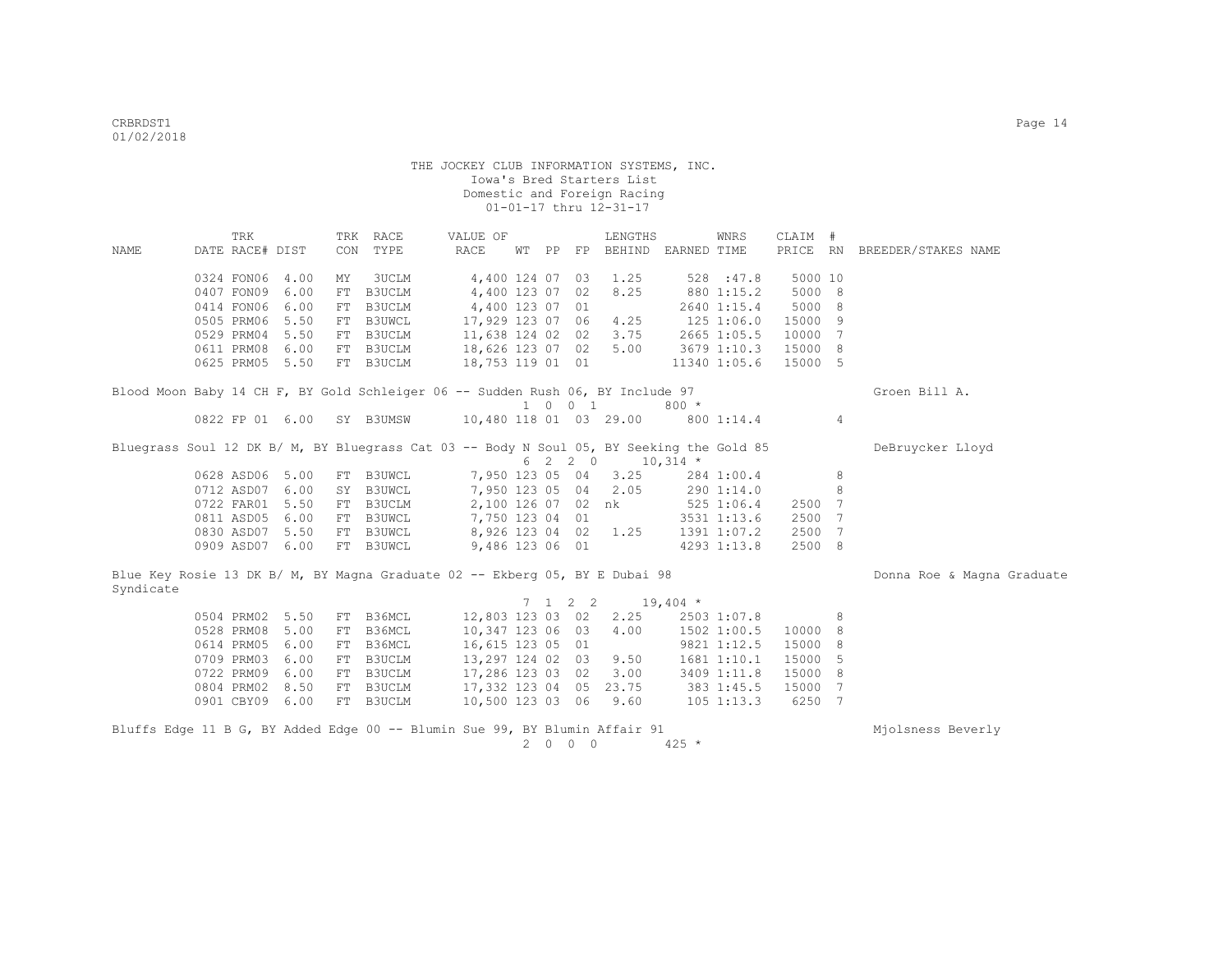THE JOCKEY CLUB INFORMATION SYSTEMS, INC. Iowa's Bred Starters List Domestic and Foreign Racing 01-01-17 thru 12-31-17 TRK TRK RACE VALUE OF LENGTHS WNRS CLAIM # NAME DATE RACE# DIST CON TYPE RACE WT PP FP BEHIND EARNED TIME PRICE RN BREEDER/STAKES NAME 0604 CBY07 7.50 T FM 3UMSW 28,000 124 03 09 13.80 280 1:30.6 12 0704 CBY06 7.50 T FM 3UMCL 14,500 124 03 07 9.50 145 1:30.6 20000 9 Blushing Scarlett 15 CH F, BY Midshipman 06 -- Scarlett's Sequel 08, BY Wildcat Heir 00 Kerrigan Bob 3 0 0 1 7,019 \*<br>0611 PRM03 5.00 FT F02MSW 41,397 118 03 03 4.50 4961 0611 PRM03 5.00 FT F02MSW 41,397 118 03 03 4.50 4961 :59.6 8<br>0714 PRM08 5.50 FT 02STK 79,784 118 06 06 14.00 1190 1:04.8 7 0011 PRM08 5.50 FT 02H2K 179,784 118 06 06 14.00 1190 1:04.8 7 IOWA STALLION FUTURITY<br>0804 PRM05 5.00 FT FO2MCL 17,500 119 02 04 3.10 868 :59.5 40000 6 17,500 119 02 04 3.10 868 :59.5 40000 6 Bob Lee Swagger 15 DK B/ G, BY Swagger Jack 08 -- Starr's Star 99, BY Fenter 88 Poindexter H. Allen 1 0 0 0 125 \* 0728 PRM03 5.50 FT 02MSW 31,000 119 02 07 22.75 125 1:05.2 7 Bold L. H. 11 DK B/ M, BY Suave 01 -- Lady Sky Racer 97, BY Skywalker 82 The Munic Connie  $7$  0 0 0 550  $*$ <br>4,130 119 05 09 16.50 0 1:16.8 0325 FON04 6.00 MY B3UCLM 4,130 119 05 09 16.50 0 1:16.8 2500 10<br>0409 FON08 6.50 FT 3UCLM 3.500 123 06 07 8.85 0 1:21.8 2500 10 0409 FON08 6.50 FT 3UCLM 3,500 123 06 07 8.85 0 1:21.8 0423 FON05 6.00 FT 3UCLM 3,500 123 07 06 13.50 0 1:15.2 2500 10<br>0428 FON08 6.00 MY B3UCLM 3,500 123 05 05 7.50 105 1:15.4 2500 6 0425 6.00 123 6.00 105 7.50 105 1.15.4 12500 6.000 123 07 04 123 07 105 175 1.15.2 105 2500 8 0505 FON04 6.00 FT B3UCLM 3,658 123 07 04 3.30 175 1:15.2 2500 8 0721 HPO02 6.00 FT B3UCLM 9,500 123 03 05 9.25 270 1:14.0 2500 7 0811 CLS04 6.00 FT B3UCLM 3,476 127 02 06 8.50 0 1:14.6 2500 6 Bombmarito 12 B G, BY Closing Argument 02 -- Miss Brooklyn B 04, BY Mazel Trick 95 Poindexter Allen 6 1 1 1 40,974 \* 0330 OP 07 6.00 FT 3UCLM 27,000 118 07 09 7.40 90 1:10.7 25000 11<br>0504 PRM09 6.00 FT 3UALW 40,594 118 07 01 24375 1:11.1 7 0504 PRM09 6.00 FT 3UALW 40,594 118 07 01 24375 1:11.1 7<br>0520 PRM08 6.00 MY A3USTK 60,000 120 03 05 5.15 1785 1:10.4 7 JOHN WAYNE S. 0520 PRM08 6.00 MY A3USTK 60,000 120 03 05 5.15 1785 1:10.4 7<br>0601 PRM08 8.32 FT 3UALW 41,277 124 01 03 7.75 4973 1:41.6 6 0601 PRM 0601 PRM08 8.41,277 124 01 03 7.75 4973 1:41.6 6<br>65,000 117 05 06 18.10 1280 1:43.3 8 CYCLONES H. 0617 PRM08 8.50 FT A3USTK 65,000 117 05 06 18.10 1280 1:43.3 0706 PRM05 6.00 FT 3UAOC 42,153 118 02 02 no 8471 1:09.4 15000 6

Bonnie Bluejeans 12 DK B/ M, BY Hold Me Back 06 -- Life's Great 03, BY Mt. Livermore 81 Kerrigan Bob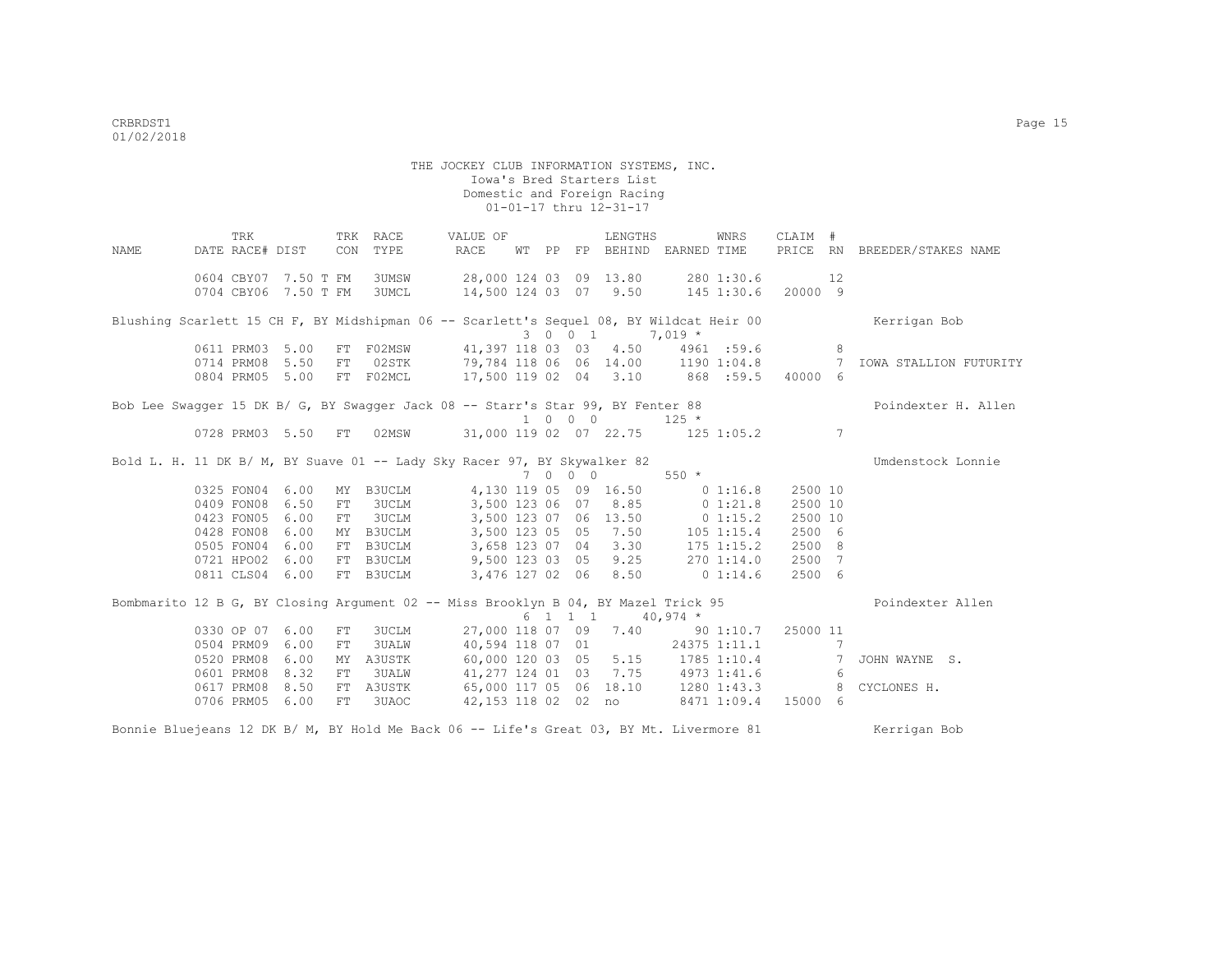| <b>NAME</b> | TRK<br>DATE RACE# DIST |                      |     | TRK RACE<br>CON TYPE                                                          | VALUE OF<br>RACE       | WТ | PP |                 | LENGTHS<br>FP BEHIND EARNED TIME |             | WNRS            | CLAIM #  |                 | PRICE RN BREEDER/STAKES NAME   |
|-------------|------------------------|----------------------|-----|-------------------------------------------------------------------------------|------------------------|----|----|-----------------|----------------------------------|-------------|-----------------|----------|-----------------|--------------------------------|
|             |                        |                      |     |                                                                               |                        |    |    |                 |                                  |             |                 |          |                 |                                |
|             |                        |                      |     |                                                                               |                        |    |    | 4 0 0 0         | $1,164$ *                        |             |                 |          |                 |                                |
|             | 0819 ASD01 6.00        |                      |     | FT B3UWCL                                                                     |                        |    |    |                 | 9,990 122 04 07 32.50            |             | $159$ $1:13.4$  | 3500 7   |                 |                                |
|             | 0908 ASD07 5.50        |                      |     | FT B3UWCL                                                                     |                        |    |    |                 | 8,730 122 04 07 18.00            |             | 165 1:07.2      | 3500     | 7               |                                |
|             | 0924 ED 10 7.00        |                      | SL  | 3UCLM                                                                         |                        |    |    |                 | 5,100 126 04 04 55.00            |             | 408 1:29.3      | 3500     | - 5             |                                |
|             | 1001 ED 06 5.00        |                      |     | HY B3UCLM                                                                     |                        |    |    |                 | 5,400 126 01 04 10.00            |             | 432 1:03.2      | 5000 8   |                 |                                |
|             |                        |                      |     | Bossy Em 14 CH F, BY Street Boss 04 -- Lucky M 99, BY Pollock's Luck 91       |                        |    |    |                 |                                  |             |                 |          |                 | Poindexter H. Allen            |
|             |                        |                      |     |                                                                               |                        |    |    | $5 \t1 \t1 \t1$ |                                  | $34,280$ *  |                 |          |                 |                                |
|             | 0602 PRM08 6.00        |                      |     | FT F03STK                                                                     | 63,500 118 01 03       |    |    |                 | 4.55                             |             | 6350 1:10.7     |          | 6               | BOB BRYANT S.                  |
|             | 0624 PRM09 6.00        |                      | FT  | <b>B3UALW</b>                                                                 | 42,111 119 05 06       |    |    |                 | 7.50                             | 125 1:11.2  |                 |          | $7\phantom{.0}$ |                                |
|             | 0720 PRM07 6.00        |                      |     | FT B3UALW                                                                     | 42,067 119 02 02 no    |    |    |                 |                                  |             | 8404 1:11.1     |          | 8               |                                |
|             | 0730 PRM04 5.50        |                      |     | FT B3UCLM                                                                     | 23,984 119 04 01       |    |    |                 |                                  |             | 14276 1:04.7    | 30000 8  |                 |                                |
|             | 0812 PRM03 8.32        |                      |     | FT F03STK                                                                     | 103,500 116 07 04 8.00 |    |    |                 |                                  |             | $5125$ $1:41.8$ |          | 8               | IOWA BREEDERS' OAKS            |
| Scoles      |                        |                      |     | Bralin's Grace 13 CH R, BY Quien 04 -- Kentucky Band 08, BY Dixieland Band 80 |                        |    |    |                 |                                  |             |                 |          |                 | Maynard Farm & Denise Lynn     |
|             |                        |                      |     |                                                                               |                        |    |    | 6 0 0 0         |                                  | $500 *$     |                 |          |                 |                                |
|             | 0114 PRX09 5.50        |                      | FT. | 4UCLM                                                                         | 21,500 121 09 10 18.15 |    |    |                 |                                  |             | 250 1:05.9      | 7500 12  |                 |                                |
|             | 0217 PEN08 6.00        |                      | FT  | 4UCLM                                                                         | 12,768 121 03 08       |    |    |                 | 6.00                             |             | 0 1:12.5        | 5000 12  |                 |                                |
|             | 0320 PRX02 5.50        |                      | FT  | 3UCLM                                                                         |                        |    |    |                 | 20,750 121 02 08 17.15           |             | 250 1:07.0      | 7500 8   |                 |                                |
|             |                        | 0423 LRL07 5.50 T GD |     | 3UCLM                                                                         |                        |    |    |                 | 26,633 124 09 10 15.85           |             | 0 1:02.3        | 16000 10 |                 |                                |
|             |                        | 0507 LRL04 8.50 T GD |     | 3UCLM                                                                         | 22,000 124 12 07 18.00 |    |    |                 |                                  | $0\;1:48.7$ |                 | 16000 12 |                 |                                |
|             | 0616 LRL02 8.00        |                      | FT  | 3UCLM                                                                         | 18,594 120 06 08 40.00 |    |    |                 |                                  | $0\;1:38.8$ |                 | 8000 8   |                 |                                |
|             |                        |                      |     | Bratty Paddy 13 DK B/ G, BY Paddy O'Prado 07 -- Oxy Ten 06, BY Tenpins 98     |                        |    |    |                 |                                  |             |                 |          |                 | Pamela Schutz & Brandi Jo Fett |
|             |                        |                      |     |                                                                               |                        |    |    | 6 2 0 1         |                                  | $58,205*$   |                 |          |                 |                                |
|             | 0505 PRM09 5.50        |                      | FT  | 36MSW                                                                         | 39,914 124 07 04       |    |    |                 | 4.55                             |             | 1991 1:05.0     |          | 8               |                                |
|             | 0514 PRM07 8.00        |                      | FT  | 36MSW                                                                         | 39,876 123 03 01       |    |    |                 |                                  |             | 23790 1:40.5    |          | $\mathsf 9$     |                                |
|             | 0609 PRM04 8.50        |                      | FT  | 3UALW                                                                         | 42,067 123 07 01       |    |    |                 |                                  |             | 25211 1:45.1    |          | 8               |                                |
|             | 0716 PRM07 8.00        |                      | FT  | 3UALW                                                                         | 32,813 121 07 03       |    |    |                 | 6.25                             |             | $5063$ $1:36.8$ |          | $7\phantom{.0}$ |                                |
|             | 0812 PRM09 8.50        |                      | FT  | A4USTK                                                                        | 100,000 118 07 06      |    |    |                 | 9.25                             |             | 1980 1:42.6     |          | 8               | GOVERNOR TERRY E. BRANSTAD S.  |
|             |                        | 0824 CBY03 8.50 T FM |     | 3UCLM                                                                         | 18,400 124 04 08 12.45 |    |    |                 |                                  |             | $170$ $1:43.4$  | 16000 12 |                 |                                |
|             |                        |                      |     |                                                                               |                        |    |    |                 |                                  |             |                 |          |                 |                                |

Brides Last Affair 12 DK B/ G, BY Blumin Affair 91 -- Ascertain Bride 92, BY Pillar of Wisdom 84 Frum Steve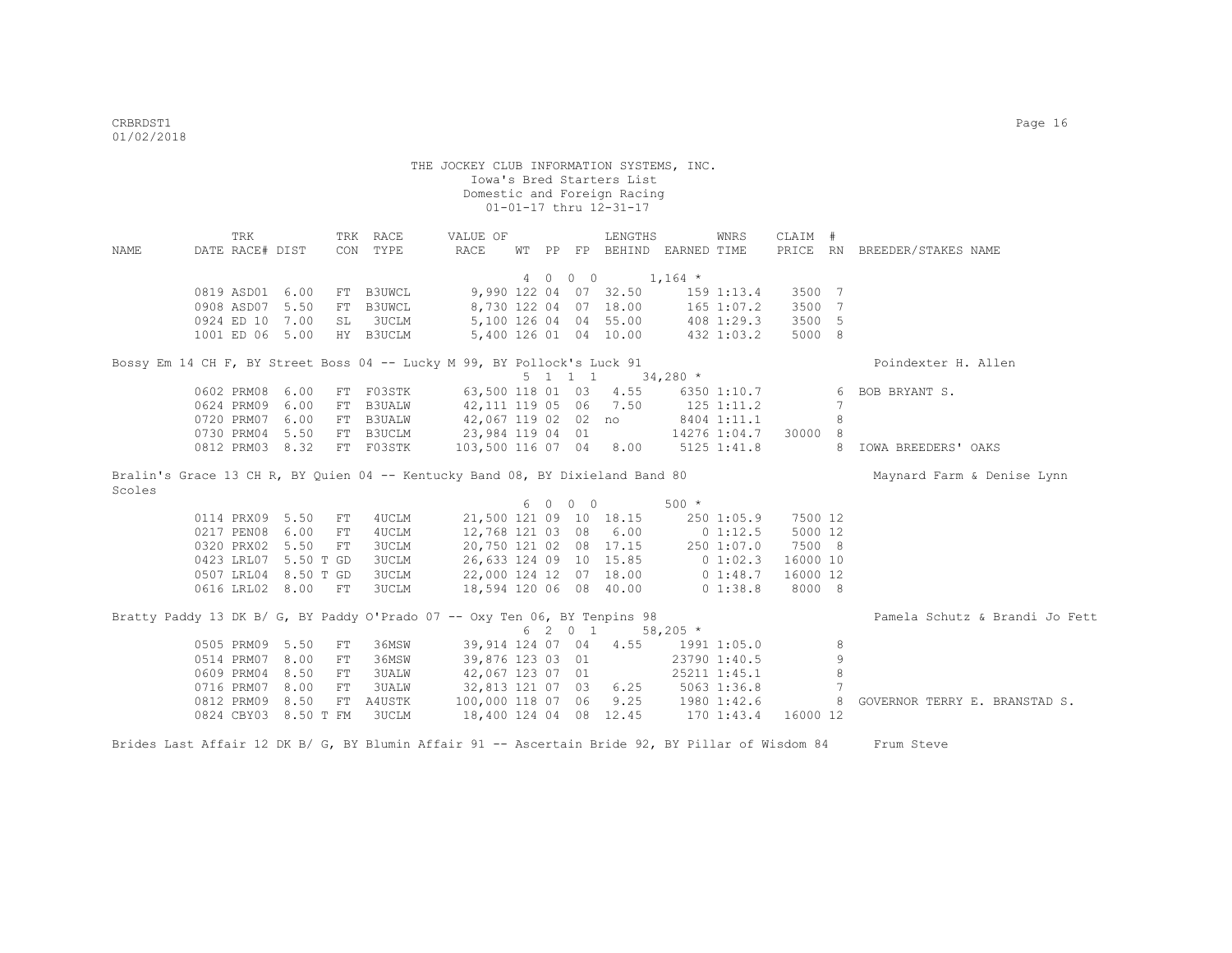|                                                                                                       | TRK             |                 |     | TRK RACE     | VALUE OF         |                  |                |                  | LENGTHS                |                             | WNRS           | CLAIM #  |                 |                              |  |
|-------------------------------------------------------------------------------------------------------|-----------------|-----------------|-----|--------------|------------------|------------------|----------------|------------------|------------------------|-----------------------------|----------------|----------|-----------------|------------------------------|--|
| NAME                                                                                                  | DATE RACE# DIST |                 | CON | TYPE         | RACE             |                  |                |                  |                        | WT PP FP BEHIND EARNED TIME |                |          |                 | PRICE RN BREEDER/STAKES NAME |  |
|                                                                                                       |                 |                 |     |              |                  |                  |                |                  |                        |                             |                |          |                 |                              |  |
|                                                                                                       |                 |                 |     |              |                  |                  |                | 8 1 1 0          |                        | $9,976$ *                   |                |          |                 |                              |  |
|                                                                                                       | 0428 PRM05      | 6.00            | MY  | <b>3UWCL</b> |                  |                  |                |                  | 16,565 119 06 08 17.10 |                             | $125$ $1:11.9$ | 15000 11 |                 |                              |  |
|                                                                                                       | 0513 PRM05      | 8.32            | FT  | <b>3UCLM</b> |                  |                  |                |                  | 10,650 119 04 07 22.25 |                             | $125$ $1:44.2$ | 15000 9  |                 |                              |  |
|                                                                                                       | 0609 PRM02      | 8.32            | FT  | 3UCLM        |                  |                  |                |                  | 11,200 120 05 07 15.35 |                             | $125$ $1:44.4$ | 12500 9  |                 |                              |  |
|                                                                                                       | 0706 PRM10      | 8.00            | FT  | <b>3UCLM</b> | 17,244 120 08 06 |                  |                |                  | 16.00                  |                             | 125 1:39.8     | 15000 9  |                 |                              |  |
|                                                                                                       | 0716 PRM01      | 8.00            | FT  | <b>3UCLM</b> | 13,512 119 03 01 |                  |                |                  |                        |                             | 8201 1:40.1    | 10000 8  |                 |                              |  |
|                                                                                                       | 0806 PRM03      | 8.50            | FT  | <b>3UCLM</b> |                  |                  |                |                  | 11,186 123 03 08 14.55 |                             | $125$ $1:45.0$ | 10000 8  |                 |                              |  |
|                                                                                                       | 0827 CLS05      | 8.32            | FT  | <b>3UCLM</b> | 4,600 123 07 04  |                  |                |                  | 4.25                   |                             | 230 1:46.2     | 5000 7   |                 |                              |  |
|                                                                                                       |                 | 0904 CLS06 6.50 | FT  | <b>3UCLM</b> | 4,600 123 05 02  |                  |                |                  | 0.75                   |                             | 920 1:20.4     | 5000 7   |                 |                              |  |
| Brillant Mind 12 DK B/ M, BY Einstein (BRZ) 02 -- Valedictorian Girl 02, BY Honor Grades 88           |                 |                 |     |              |                  |                  |                |                  |                        |                             |                |          |                 | Gary E Lucas & Joan Lucas    |  |
|                                                                                                       |                 |                 |     |              |                  |                  |                | 7 1 3 0          |                        | $22,782$ *                  |                |          |                 |                              |  |
|                                                                                                       | 0428 PRM07      | 6.00            | MY  | B36MSW       |                  |                  |                | 39,876 123 08 05 | 4.00                   |                             | $915$ $1:13.1$ |          | 9               |                              |  |
|                                                                                                       | 0513 PRM06      | 8.00            | FT  | B36MSW       |                  |                  |                | 39,986 123 04 05 | 6.25                   |                             | $926$ 1:42.5   |          | 6               |                              |  |
|                                                                                                       | 0526 PRM05      | 8.00            | FT  | B36MSW       |                  |                  |                |                  | 31,463 123 03 05 15.00 | 926 1:40.0                  |                |          | 6               |                              |  |
|                                                                                                       | 0614 PRM05      | 6.00            |     | FT B36MCL    |                  |                  |                | 16,615 123 01 02 | 2.50                   |                             | 3274 1:12.5    | 15000 8  |                 |                              |  |
|                                                                                                       | 0630 PRM09      | 6.00            |     | FT B36MCL    |                  |                  |                | 16,617 124 02 02 | 8.50                   |                             | 3274 1:12.7    | 15000 8  |                 |                              |  |
|                                                                                                       | 0708 PRM01      | 8.00            |     | FT B36MCL    | 16,701 124 01 01 |                  |                |                  |                        |                             | 10024 1:40.4   | 15000 6  |                 |                              |  |
|                                                                                                       |                 |                 |     |              |                  |                  |                |                  |                        |                             |                |          |                 |                              |  |
|                                                                                                       |                 | 0804 PRM02 8.50 |     | FT B3UCLM    |                  |                  |                |                  | 17,332 123 02 02 15.50 |                             | 3443 1:45.5    | 15000 7  |                 |                              |  |
| Bring the Action 13 DK B/ G, BY Woke Up Dreamin 00 -- Shoot for the Loot 99, BY Demaloot Demashoot 90 |                 |                 |     |              |                  |                  |                |                  |                        |                             |                |          |                 |                              |  |
| bred by Bolinger Michael                                                                              |                 |                 |     |              |                  |                  |                |                  |                        |                             |                |          |                 |                              |  |
|                                                                                                       |                 |                 |     |              |                  | 8                | $\overline{0}$ | $0\quad 2$       |                        | $3,390*$                    |                |          |                 |                              |  |
|                                                                                                       | 0226 FON03      | 4.00            | FT  | <b>3UMSW</b> |                  |                  |                | 6,200 124 06 05  | 3.25                   |                             | 186 :48.8      |          | 7               |                              |  |
|                                                                                                       | 0312 FON03      | 4.00            | FT  | <b>3UMSW</b> |                  |                  |                | 6,200 123 02 03  | 2.25                   |                             | 744:48.0       |          | $7\phantom{.0}$ |                              |  |
|                                                                                                       | 0326 FON08      | 6.00            | GD  | 3UALW        |                  | 7,000 123 09 04  |                |                  | 5.85                   |                             | 3501:16.8      |          | 9               |                              |  |
|                                                                                                       | 0512 CBY05      | 6.50            | FT  | 3UMCL        |                  | 11,500 124 08 06 |                |                  | 11.95                  |                             | 115 1:20.4     | 12500    | 8               |                              |  |
|                                                                                                       | 0608 CBY06      | 6.00            | FT  | 3UMCL        |                  | 10,500 124 04 05 |                |                  | 8.50                   |                             | 105 1:13.0     | 6250     | - 8             |                              |  |
|                                                                                                       | 0623 CBY09      | 6.50            | FT  | 3UMCL        |                  | 10,500 124 04 06 |                |                  | 11.25                  |                             | $105$ $1:20.5$ | 6250     | - 9             |                              |  |
|                                                                                                       | 0701 CBY03      | 8.00            | FT  | <b>3UMCL</b> |                  | 10,500 124 02 04 |                |                  | 13.75                  |                             | 630 1:40.9     | 6250     | $\overline{7}$  |                              |  |
|                                                                                                       | 0720 CBY10      | 8.00            | FT  | <b>3UMCL</b> |                  | 10,500 124 01 03 |                |                  | 8.00                   |                             | 1155 1:41.2    | 6250     | $\overline{7}$  |                              |  |

Broadway Peggy 15 DK B/ F, BY Maclean's Music 08 -- Kotchi 02, BY Slew City Slew 84 Leech James R.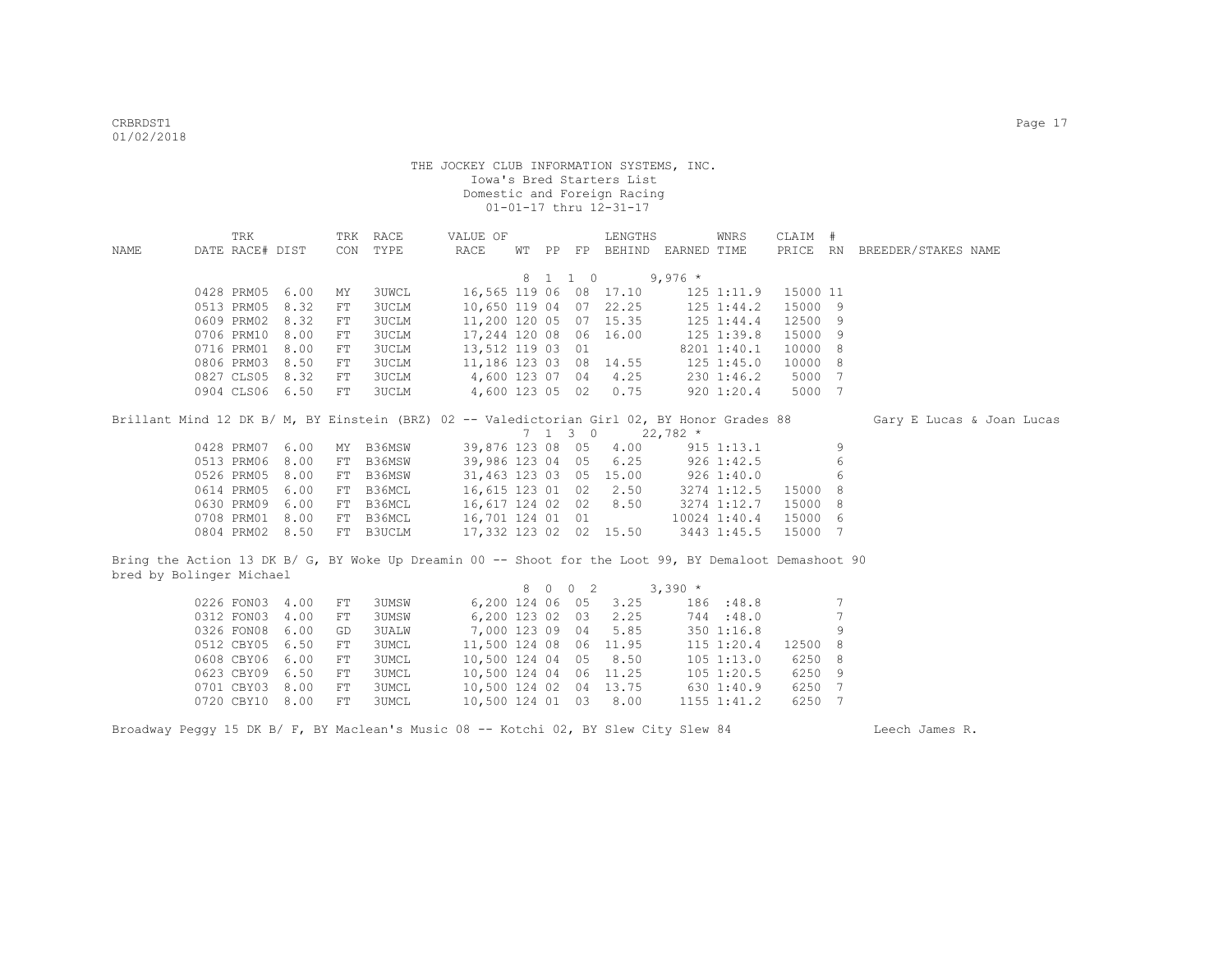|      |                 | TRK |                 |    | TRK RACE     | VALUE OF                                                                              |    |         | LENGTHS                |                        | WNRS           | CLAIM #  |    |                                    |
|------|-----------------|-----|-----------------|----|--------------|---------------------------------------------------------------------------------------|----|---------|------------------------|------------------------|----------------|----------|----|------------------------------------|
| NAME | DATE RACE# DIST |     |                 |    | CON TYPE     | RACE                                                                                  | WТ |         | PP FP BEHIND           | EARNED TIME            |                |          |    | PRICE RN BREEDER/STAKES NAME       |
|      |                 |     |                 |    |              |                                                                                       |    | 3 0 0 0 |                        | $545 *$                |                |          |    |                                    |
|      | 1007 DEL01      |     | 6.00            |    | FT F02MCL    | 14,375 121 08 05 12.50                                                                |    |         |                        |                        | 420 1:13.6     | 12500 8  |    |                                    |
|      | 1021 DEL07 5.50 |     |                 |    | FT F02MCL    | 16,850 121 02 07 10.85                                                                |    |         |                        | 125 1:07.1             |                | 12500 11 |    |                                    |
|      |                 |     | 1111 PEN01 5.50 |    | FT F02MCL    | 17,100 121 02 09 20.50                                                                |    |         |                        | $0\;1:06.0$            |                | 15000 9  |    |                                    |
|      |                 |     |                 |    |              |                                                                                       |    |         |                        |                        |                |          |    |                                    |
|      |                 |     |                 |    |              | Brock Baby 13 DK B/ G, BY Impeachment 97 -- Which Witch 01, BY Accelerator 94         |    |         |                        |                        |                |          |    | Hansen Donald C.                   |
|      |                 |     |                 |    |              |                                                                                       |    | 5 0 0 1 |                        | $770 *$                |                |          |    |                                    |
|      | 0115 TUP08 6.50 |     |                 | FT | 4UCLM        | 7,000 122 04 05                                                                       |    |         | 3.75                   |                        | 202 1:17.9     | 3500 9   |    |                                    |
|      | 0130 TUP03 8.00 |     |                 | FT | 4UCLM        | 7,000 117 08 08                                                                       |    |         | 4.00                   | 70 1:39.9<br>88 1:07.7 |                | 3500 10  |    |                                    |
|      | 0218 RIL05 5.50 |     |                 | WF | 3UCLM        | 2,200 124 05 05                                                                       |    |         | 6.25                   |                        |                | 5000 8   |    |                                    |
|      | 0303 RIL04 5.50 |     |                 | FT | 3UCLM        | 2,100 124 01 03                                                                       |    |         | 5.25                   |                        | 210 1:06.7     | 3000 6   |    |                                    |
|      | 0319 RIL08 8.50 |     |                 | FT | 3USTK        | 10,000 124 07 07 23.50                                                                |    |         |                        |                        | 2001:37.6      |          |    | 8 BUDWEISER PIMA COUNTY CLASSIC S. |
|      |                 |     |                 |    |              | Burning Money 11 B G, BY Marino Marini 00 -- Cat Carson 01, BY Carson City 87         |    |         |                        |                        |                |          |    | Hutchins Bill                      |
|      |                 |     |                 |    |              |                                                                                       |    | 9 1 0 0 |                        | $3,884$ *              |                |          |    |                                    |
|      | 0512 PRM09 6.00 |     |                 | FT | 4UWCL        |                                                                                       |    |         | 11,638 118 06 07 16.50 |                        | 125 1:10.9     | 7500 8   |    |                                    |
|      | 0529 PRM09 6.00 |     |                 | FT | 3UCLM        | 17,929 118 07 06 7.80                                                                 |    |         |                        |                        | $125$ $1:13.0$ | 15000 9  |    |                                    |
|      | 0610 PRM06 6.00 |     |                 | FT | 3UCLM        |                                                                                       |    |         | 18,711 118 04 06 11.00 |                        | $125$ $1:10.6$ | 15000 6  |    |                                    |
|      | 0630 PRM04 5.50 |     |                 | FT | <b>3UCLM</b> | 11,078 117 03 05 9.25                                                                 |    |         |                        |                        | 289 1:05.5     | 6250 8   |    |                                    |
|      | 0707 PRM03 8.50 |     |                 | FT | 3UCLM        | 13,231 118 02 07 28.50                                                                |    |         |                        | 125 1:45.7             |                | 10000 8  |    |                                    |
|      | 0825 CLS04 6.00 |     |                 | FT | 3UCLM        | 4,600 123 03 01                                                                       |    |         |                        |                        | 2760 1:12.4    | 5000 6   |    |                                    |
|      | 0903 CLS05 6.00 |     |                 | FT | 3USTR        | 5,706 123 04 05                                                                       |    |         | 2.00                   | $165$ 1:13.0           |                |          | 8  |                                    |
|      | 0914 RP 05 5.50 |     |                 | FT | 3UCLM        | 9,350 123 09 08                                                                       |    |         | 2.75                   | 85 1:04.4              |                | 5000 10  |    |                                    |
|      | 0930 RP 07 6.00 |     |                 | FT | 3UCLM        |                                                                                       |    |         | 9,350 123 06 07 13.50  | 851:09.7               |                | 5000 12  |    |                                    |
|      |                 |     |                 |    |              |                                                                                       |    |         |                        |                        |                |          |    |                                    |
|      |                 |     |                 |    |              | Caesartheruler 15 DK B/ G, BY Roman Ruler 02 -- Salt Loch 96, BY Salt Lake 89         |    |         |                        |                        |                |          |    | Highpoint Bloodstock               |
|      |                 |     |                 |    |              |                                                                                       |    | 4 1 1 0 | $37,162$ *             |                        |                |          |    |                                    |
|      | 0614 PRM04 5.00 |     |                 | FT | 02MSW        | 41,464 118 06 04                                                                      |    |         | 7.50                   |                        | 2071 :57.7     |          | 8  |                                    |
|      | 0702 PRM03 5.00 |     |                 | FT | 02MSW        | 41,312 119 04 04                                                                      |    |         | 6.00                   | 2050 :58.6             |                |          | 10 |                                    |
|      | 0721 PRM06 5.50 |     |                 | FT | 02MSW        | 41,355 119 09 02                                                                      |    |         |                        | 2.75 8235 1:05.5       |                |          | 9  |                                    |
|      | 0812 PRM06 5.50 |     |                 | FT | 02MSW        | 41,397 119 07 01                                                                      |    |         |                        |                        | 24806 1:04.6   |          | 8  |                                    |
|      |                 |     |                 |    |              | Cal Girls Reign 13 GR/RO M, BY Cowboy Cal 05 -- Seekingthereinbow 03, BY Mutakddim 91 |    |         |                        |                        |                |          |    | RPM Thoroughbred Farm              |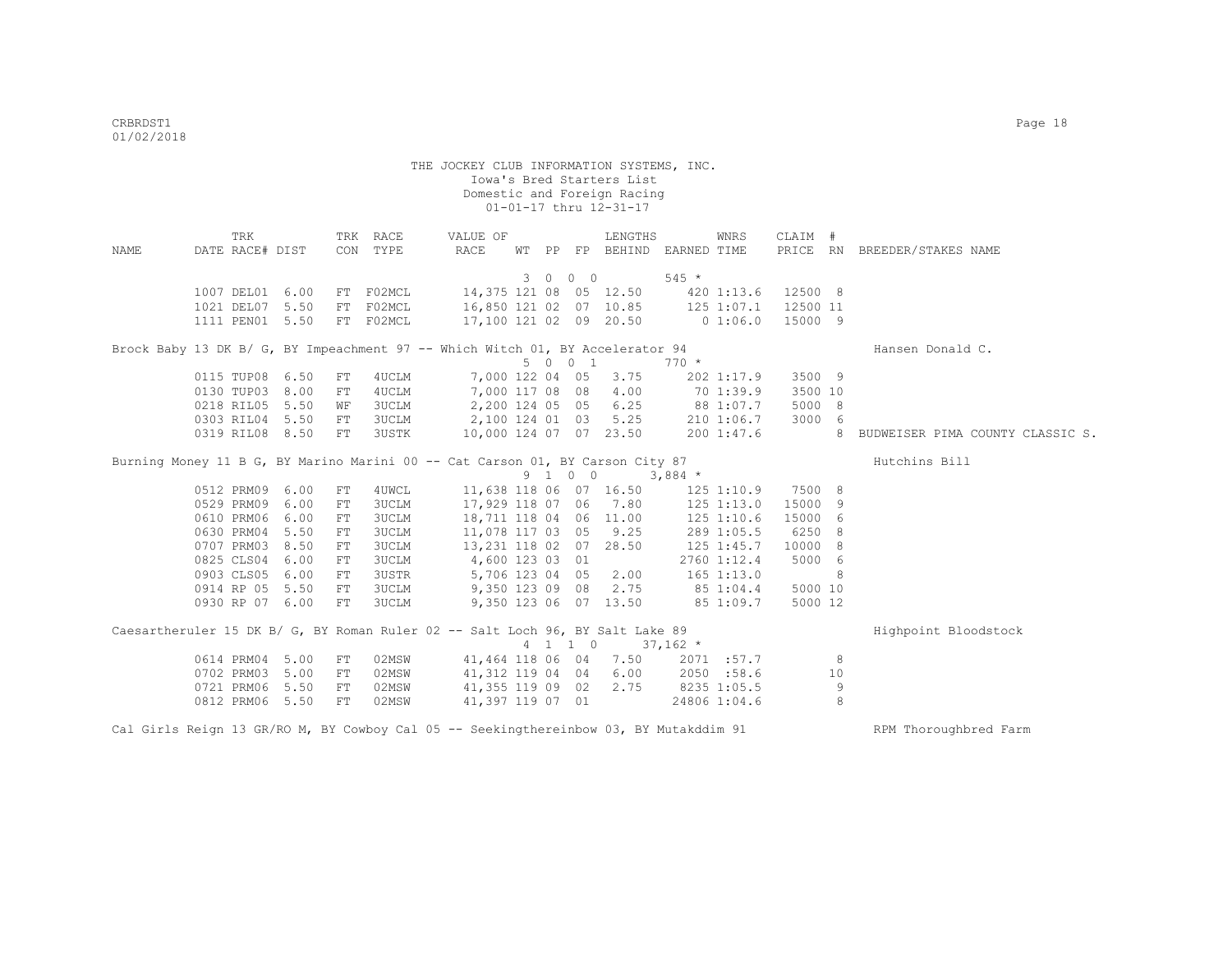|      | TRK             |                 |            | TRK RACE                    | VALUE OF                                                                       |  | LENGTHS                                         |             | WNRS           | CLAIM #   |                 |                                                                                                                         |
|------|-----------------|-----------------|------------|-----------------------------|--------------------------------------------------------------------------------|--|-------------------------------------------------|-------------|----------------|-----------|-----------------|-------------------------------------------------------------------------------------------------------------------------|
| NAME | DATE RACE# DIST |                 |            | CON TYPE                    | RACE                                                                           |  | WT PP FP BEHIND EARNED TIME                     |             |                |           |                 | PRICE RN BREEDER/STAKES NAME                                                                                            |
|      |                 |                 |            |                             |                                                                                |  |                                                 |             |                |           |                 |                                                                                                                         |
|      |                 |                 |            |                             |                                                                                |  | 7 2 0 1                                         | $33,880*$   |                |           |                 |                                                                                                                         |
|      |                 | 0518 PRM08 6.00 |            | FT B3UAOC                   |                                                                                |  | 40,486 121 01 03 1.75 4817 1:11.8               |             |                | 10        |                 |                                                                                                                         |
|      | 0601 PRM04      | 6.00            |            | FT B3UALW                   | 40,594 118 03 05 7.80                                                          |  |                                                 |             | 938 1:10.9     |           | $7\phantom{.0}$ |                                                                                                                         |
|      |                 | 0618 PRM03 6.00 |            | FT B3UCLM                   |                                                                                |  | 24,111 120 05 01                                |             | 14580 1:12.7   | 30000 5   |                 |                                                                                                                         |
|      |                 | 0714 PRM04 8.50 |            |                             | FT B3UALW 41,982 124 07 04 1.20                                                |  |                                                 |             | 2084 1:46.6    |           | 10              |                                                                                                                         |
|      |                 | 0729 PRM04 8.00 |            | FT B3UALW                   | 41,582 121 05 06 4.30                                                          |  |                                                 |             | $125$ $1:38.3$ |           | 8               |                                                                                                                         |
|      | 0810 PRM06      | 6.00            |            | FT B3UCLM                   | 18,626 123 03 01                                                               |  |                                                 |             | 11036 1:11.2   | 15000 8   |                 |                                                                                                                         |
|      |                 | 0908 CBY04 8.00 |            | FT B3UAOC                   |                                                                                |  | 30,000 124 06 06 16.50 300 1:38.9               |             |                |           | 8               |                                                                                                                         |
|      |                 |                 |            |                             | Call In 07 DK B/ G, BY Rage 93 -- Peruse 86, BY Irish Tower 77                 |  |                                                 |             |                |           |                 | Wedig Coleen                                                                                                            |
|      |                 |                 |            |                             |                                                                                |  | $3 \t0 \t0 \t0 \t120 \t\t*$                     |             |                |           |                 |                                                                                                                         |
|      |                 | 0611 CPW04 5.50 | FT         |                             | 3UCLM 2,400 124 05 05 6.50 120 1:10.0                                          |  |                                                 |             |                | 2500 8    |                 |                                                                                                                         |
|      |                 | 0624 CPW06 6.50 | FT         |                             | 3UCLM 2,500 124 02 08 12.25 0                                                  |  |                                                 |             |                | 3500 8    |                 |                                                                                                                         |
|      |                 |                 |            | 0701 CPW06 5.50 FT 7UCLM    |                                                                                |  | 3,200 124 06 06 12.75 0 1:09.2                  |             |                | 2500 6    |                 |                                                                                                                         |
|      |                 |                 |            |                             |                                                                                |  |                                                 |             |                |           |                 |                                                                                                                         |
|      |                 |                 |            |                             |                                                                                |  |                                                 |             |                |           |                 | Callme Mr Mister 14 B G, BY Taste of Paradise 99 -- Valedictorian Girl 02, BY Honor Grades 88 Gary E Lucas & Joan Lucas |
|      |                 |                 |            |                             |                                                                                |  | $10 \quad 1 \quad 2 \quad 2 \quad 24,126 \star$ |             |                |           |                 |                                                                                                                         |
|      |                 | 0429 PRM09 6.00 | SY         | 36MSW                       |                                                                                |  | 39,803 118 04 09 14.75 125 1:12.7               |             |                | $\sim$ 11 |                 |                                                                                                                         |
|      |                 | 0511 PRM01 5.50 | ${\rm FT}$ | 36MCL                       |                                                                                |  | 22,520 118 03 02 4.00 4485 1:05.4               |             |                | 30000 7   |                 |                                                                                                                         |
|      |                 | 0528 PRM03 6.00 | FT         | 36MCL                       |                                                                                |  | 22,447 118 09 05 11.50                          | 510 1:11.9  |                | 30000 9   |                 |                                                                                                                         |
|      | 0615 PRM09      | 6.00            | ${\rm FT}$ | 36MCL                       | 16,741 118 09 01                                                               |  |                                                 | 9821 1:11.4 |                | 15000 9   |                 |                                                                                                                         |
|      | 0706 PRM10      | 8.00            | FT         | <b>3UCLM</b>                | 17,244 118 03 04 10.50                                                         |  |                                                 | 844 1:39.8  |                | 15000 9   |                 |                                                                                                                         |
|      | 0723 PRM02      | 6.00            | FT         | <b>3UCLM</b>                | 17,244 119 04 03                                                               |  | 5.75                                            |             | 2025 1:10.7    | 15000 9   |                 |                                                                                                                         |
|      | 0809 PRM06      | 6.00            | FT         | 3UCLM                       |                                                                                |  | 17,410 118 05 02 hd                             |             | 3510 1:10.6    | 15000 5   |                 |                                                                                                                         |
|      |                 | 0901 RP 02 5.50 | FT         | 3UCLM                       | 16,267 120 02 04                                                               |  | 3.10                                            | 843 1:03.5  |                | 15000 8   |                 |                                                                                                                         |
|      |                 | 1006 RP 02 6.50 | FT         |                             | 3UCLM 15,350 120 03 05 3.30 455 1:17.0                                         |  |                                                 |             |                | 20000 7   |                 |                                                                                                                         |
|      |                 |                 |            |                             | 1025 RP 02 7.50 T FM 3UCLM 14,300 120 05 03 2.50 1508 1:31.8                   |  |                                                 |             |                | 15000 12  |                 |                                                                                                                         |
|      |                 |                 |            |                             | Camy Award 11 DK B/ M, BY Pure Prize 98 -- Camela Carson 02, BY Lord Carson 92 |  |                                                 |             |                |           |                 | RPM Thoroughbreds                                                                                                       |
|      |                 |                 |            |                             |                                                                                |  | $17 \quad 1 \quad 3 \quad 3 \quad 41,989$ *     |             |                |           |                 |                                                                                                                         |
|      |                 | 0104 TUP07 8.00 |            |                             |                                                                                |  |                                                 |             |                | 16000 8   |                 |                                                                                                                         |
|      |                 |                 |            | 0115 TUP04 8.00 T FM B4UCLM | GD B4UAOC 16,000 122 02 08 12.50 160 1:38.5<br>8,500 122 01 03 1.00 825 1:39.9 |  |                                                 |             |                | 8500 8    |                 |                                                                                                                         |
|      |                 |                 |            | 0123 TUP02 8.00 T GD B4UALW | 15,000 122 02 02                                                               |  | 0.50                                            |             | 2970 1:38.3    |           | 6               |                                                                                                                         |
|      |                 |                 |            |                             |                                                                                |  |                                                 |             |                |           |                 |                                                                                                                         |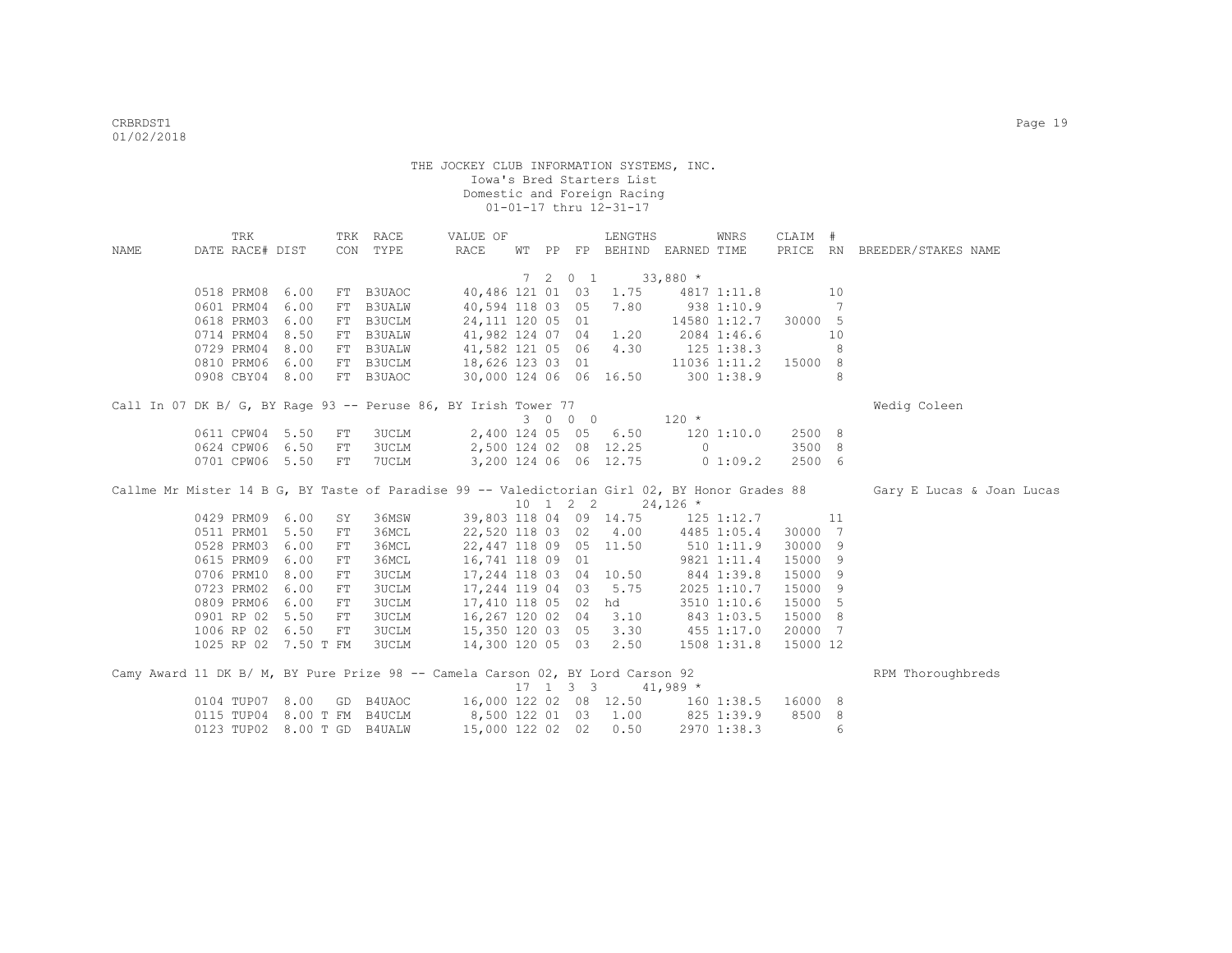|                                                                                   | TRK                      |                 |           | TRK RACE                     | VALUE OF                                                                                     |  |          | LENGTHS                     |                 | WNRS                   | CLAIM #           |                 |                              |
|-----------------------------------------------------------------------------------|--------------------------|-----------------|-----------|------------------------------|----------------------------------------------------------------------------------------------|--|----------|-----------------------------|-----------------|------------------------|-------------------|-----------------|------------------------------|
| NAME                                                                              | DATE RACE# DIST          |                 |           | CON TYPE                     | RACE                                                                                         |  |          | WT PP FP BEHIND EARNED TIME |                 |                        |                   |                 | PRICE RN BREEDER/STAKES NAME |
|                                                                                   |                          |                 |           |                              |                                                                                              |  |          |                             |                 |                        |                   |                 |                              |
|                                                                                   | 0214 TUP02               |                 |           | 8.00 T FM B4UCLM             | 13,500 122 04 03                                                                             |  |          | 6.25                        |                 | 1337 1:37.1            | 12500 6           |                 |                              |
|                                                                                   | 0315 TUP02               |                 | 8.00 T FM | <b>B4UALW</b>                | 16,000 122 04 05 13.00                                                                       |  |          |                             | 475 1:36.1      |                        |                   | 6               |                              |
|                                                                                   | 0401 TUP01               |                 | 7.50 T FM | B3UCLM                       | 8,500 122 10 02 nk                                                                           |  |          |                             |                 | 1211 1:30.9            | 8500 10           |                 |                              |
|                                                                                   | 0504 PRM06               | 8.32            | FT        | B3UCLM                       | 11,000 119 01 05 9.25                                                                        |  |          |                             |                 | $315$ $1:44.7$         | 7500 9            |                 |                              |
|                                                                                   | 0528 PRM04               | 6.00            | FT        | B3UCLM                       | 18,039 119 02 05 7.75                                                                        |  |          |                             |                 | 416 1:12.5             | 15000 6           |                 |                              |
|                                                                                   | 0604 PRM07               | 8.50            |           | FT B3UALW                    | 40,521 119 06 01                                                                             |  |          |                             |                 | 24180 1:46.6           |                   | 9               |                              |
|                                                                                   | 0616 PRM08               | 8.50            |           | FT B3USTK                    | 65,000 117 01 06 12.65                                                                       |  |          |                             |                 | 1290 1:43.9            |                   | $7\overline{ }$ | HAWKEYES H.                  |
|                                                                                   | 0702 PRM06               | 8.32            |           | FT B3UAOC                    | 42, 111 123 01 06 13.10                                                                      |  |          |                             |                 | 125 1:42.7             |                   | 7               |                              |
|                                                                                   | 0720 CBY03               |                 |           | 8.50 T GD B3UAOC             | 33,550 122 08 04 7.75                                                                        |  |          |                             | $1500$ $1:43.1$ |                        |                   | 8               |                              |
|                                                                                   | 0812 PRM10               | 8.32            |           | FT B4USTK                    | 100,000 118 11 08 13.75                                                                      |  |          |                             | 5001:41.8       |                        |                   | 11              | DONNA REED S.                |
|                                                                                   | 0902 CBY04               |                 |           | 8.32 T FM B3UAOC             | 31,000 120 06 03                                                                             |  |          | 2.60                        |                 | 3300 1:41.1            | 12500 8           |                 |                              |
|                                                                                   | 1124 TUP04               |                 |           | 8.00 T FM B3UAOC             | 14,500 122 03 02                                                                             |  |          | 1.75                        |                 | 2813 1:37.2            | 16000 8           |                 |                              |
|                                                                                   | 1212 TUP07               |                 |           | 7.50 T FM B3UCLM             | 15,000 122 05 06                                                                             |  |          | 4.25                        | 1501:29.5       |                        | 20000 9           |                 |                              |
|                                                                                   | 1231 TUP03               | 8.00            |           | FT B3UALW                    | 14,500 122 08 05 10.75                                                                       |  |          |                             | 422 1:39.3      |                        |                   | 8               |                              |
|                                                                                   |                          |                 |           |                              |                                                                                              |  |          |                             |                 |                        |                   |                 | Iowa State University        |
|                                                                                   |                          |                 |           |                              |                                                                                              |  |          |                             |                 |                        |                   |                 |                              |
| Canaveralstrukgold 12 CH G, BY Canaveral 91 -- Yukon Silver 98, BY Silver Buck 78 |                          |                 |           |                              |                                                                                              |  |          |                             |                 |                        |                   |                 |                              |
|                                                                                   | 0428 PRM05               |                 |           |                              |                                                                                              |  | 8 0 0 0  |                             | $940 *$         |                        |                   |                 |                              |
|                                                                                   | 0513 PRM05               | 6.00<br>8.32    | MY<br>FT  | <b>3UWCL</b>                 | 16,565 119 02 07 15.60                                                                       |  |          |                             |                 | $125$ $1:11.9$         | 15000 11          |                 |                              |
|                                                                                   |                          |                 |           | <b>3UCLM</b>                 | 10,650 126 06 09 65.75                                                                       |  |          |                             |                 | 125 1:44.2             | 15000 9           |                 |                              |
|                                                                                   | 0616 PRM09<br>0727 PRM07 | 5.00<br>6.00    | FT<br>FT  | <b>3UCLM</b><br><b>3UCLM</b> | 13,264 120 04 07 9.25                                                                        |  |          |                             |                 | 125 : 59.0             | 7500 7<br>12500 6 |                 |                              |
|                                                                                   | 0804 CLS08               | 6.00            | FT        | 3UALW                        | 11,661 120 02 06<br>6,300 126 04 06 15.25                                                    |  |          | 9.50                        |                 | 125 1:11.4<br>0 1:14.2 |                   | 7               |                              |
|                                                                                   | 0812 CLS02               | 8.32            | FT        | <b>3UCLM</b>                 |                                                                                              |  |          |                             |                 | $220 \t1:46.8$         | 5000 5            |                 |                              |
|                                                                                   | 0826 CLS05               | 8.32            | FT        | <b>3UCLM</b>                 | 4,400 123 01 04 2.00                                                                         |  |          |                             |                 | 220 1:47.4             | 5000 7            |                 |                              |
|                                                                                   |                          | 0901 CLS04 6.00 | FT        | <b>3UALW</b>                 | 4,400 125 07 04 2.05<br>6,300 123 04 06                                                      |  |          | 6.50                        |                 | 01:13.6                |                   | 6               |                              |
|                                                                                   |                          |                 |           |                              |                                                                                              |  |          |                             |                 |                        |                   |                 |                              |
|                                                                                   |                          |                 |           |                              | Candlelite N Roses 10 GR/RO M, BY Bravo Bull 97 -- Millennium Rose 00, BY Cryptoclearance 84 |  |          |                             |                 |                        |                   |                 | Iowa State University        |
|                                                                                   |                          |                 |           |                              | 0728 GF 06 5.25 FT B3UCLM 3,600 129 06 08 23.00                                              |  | 1 0 0 0  |                             | $90 *$          | $90\ 1:06.4$           | 2500 8            |                 |                              |
|                                                                                   |                          |                 |           |                              |                                                                                              |  |          |                             |                 |                        |                   |                 |                              |
|                                                                                   |                          |                 |           |                              | Canela Caliente 12 B M, BY Wild Gold 90 -- Dominant Desire 04, BY Exploit 96                 |  | 16 2 4 2 |                             | $32,332$ *      |                        |                   |                 | Connolly Mike                |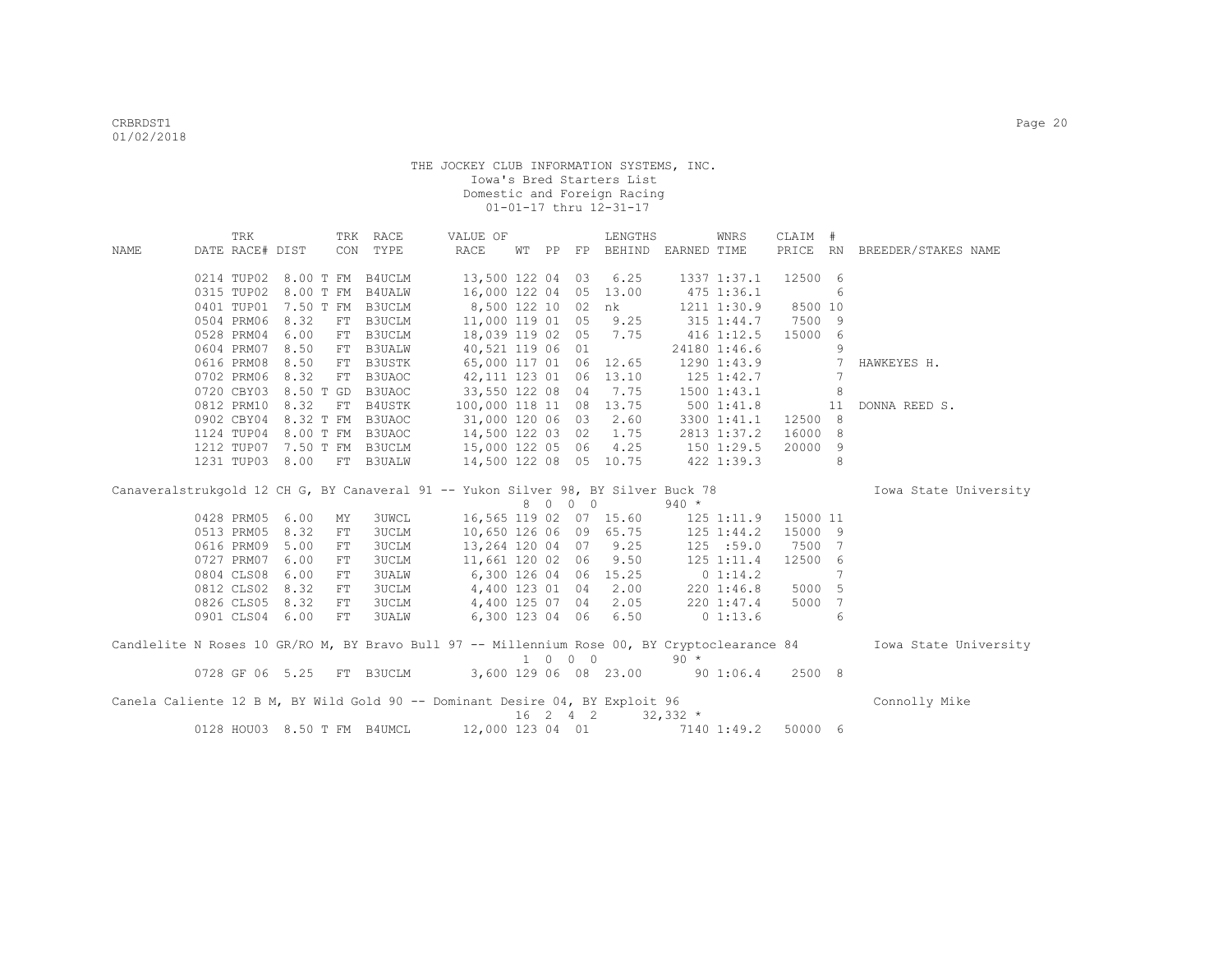|      | TRK             |      |           | TRK RACE         | VALUE OF                                                                                    |    |          | LENGTHS                           |                | WNRS            | CLAIM #  |    |                              |
|------|-----------------|------|-----------|------------------|---------------------------------------------------------------------------------------------|----|----------|-----------------------------------|----------------|-----------------|----------|----|------------------------------|
| NAME | DATE RACE# DIST |      |           | CON TYPE         | RACE                                                                                        | WТ | PP FP    | BEHIND EARNED TIME                |                |                 |          |    | PRICE RN BREEDER/STAKES NAME |
|      |                 |      |           |                  |                                                                                             |    |          |                                   |                |                 |          |    |                              |
|      | 0204 HOU05      |      |           | 8.00 T FM B4UCLM | 8,500 118 03 04                                                                             |    |          | 3.25                              | 486 1:39.2     |                 | 15000 9  |    |                              |
|      | 0217 HOU05      |      | 8.50 T FM | B4UCLM           | 8,500 123 06 09 8.75                                                                        |    |          |                                   | 1001:45.7      |                 | 15000 11 |    |                              |
|      | 0310 HOU04      | 8.32 | SY        | B4UCLM           | 6,000 120 03 02 hd                                                                          |    |          |                                   |                | 1140 1:46.9     | 7500 8   |    |                              |
|      | 0513 PRM02      | 6.00 |           | FT B3UCLM        | 14,739 121 01 02                                                                            |    |          | 2.75                              |                | 2893 1:12.6     | 10000 8  |    |                              |
|      | 0526 PRM02      | 6.00 | FT        | B3UCLM           | 16,727 120 01 01                                                                            |    |          |                                   |                | $9653$ $1:12.0$ | 15000 11 |    |                              |
|      | 0611 PRM08      | 6.00 | FT        | B3UCLM           | 18,626 123 08 04 10.75                                                                      |    |          |                                   | 9201:10.3      |                 | 15000 8  |    |                              |
|      | 0622 PRM05      | 8.00 |           | FT B3UCLM        | 11,193 124 02 04 7.75                                                                       |    |          |                                   |                | 743 1:39.3      | 6250 5   |    |                              |
|      | 0706 PRM01      | 8.00 |           | FT B3UCLM        | 12,393 123 01 03 3.75                                                                       |    |          |                                   |                | 1742 1:40.2     | 5000 7   |    |                              |
|      | 0730 PRM02      | 6.00 |           | FT B3UCLM        | 18,670 120 06 02 5.75                                                                       |    |          |                                   |                | 3713 1:10.3     | 15000 7  |    |                              |
|      | 0810 PRM06      | 6.00 |           | FT B3UCLM        | 18,626 120 08 04                                                                            |    |          | 2.40                              |                | 920 1:11.2      | 15000 8  |    |                              |
|      | 0830 RP 02      |      |           | 8.00 T FM B3UCLM | 15,667 123 06 10 12.35                                                                      |    |          |                                   |                | 85 1:36.6       | 15000 11 |    |                              |
|      | 1004 MNR03      |      |           | 8.00 T FM B3UALW | 18,032 120 05 07                                                                            |    |          | 9.80                              |                | 184 1:35.4      |          | 8  |                              |
|      | 1101 MVR08      | 6.00 |           | GD B3UCLM        | 12,300 122 01 03                                                                            |    |          | 3.75                              |                | $1230$ $1:13.8$ | 7500 10  |    |                              |
|      | 1112 MNR09      | 6.00 |           | FT B3UCLM        | 6,300 120 08 02                                                                             |    |          | 2.00                              |                | $1260$ $1:14.6$ | 5000 10  |    |                              |
|      | 1129 MVR01      | 6.00 |           | FT B3UCLM        | 12,300 122 04 06 13.00                                                                      |    |          |                                   | $123$ $1:16.1$ |                 | 7500 9   |    |                              |
|      |                 |      |           |                  | Canveralsbetrloud 13 B G, BY Canaveral 91 -- She's Better Loud 07, BY Bravo Bull 97         |    |          |                                   |                |                 |          |    | Iowa State University        |
|      |                 |      |           |                  |                                                                                             |    | 4 0 0 0  |                                   | 682 *          |                 |          |    |                              |
|      | 0526 PRM01      | 5.00 | FT        | 3UCLM            | 12,345 119 02 05 19.00                                                                      |    |          |                                   | 307 : 58.4     |                 | 10000 7  |    |                              |
|      | 0618 PRM08      | 6.00 | FT        | <b>3UCLM</b>     |                                                                                             |    |          | 17,201 120 08 09 17.00 125 1:13.2 |                |                 | 15000 10 |    |                              |
|      | 0707 PRM05      | 5.50 | FT        | <b>3UCLM</b>     | 17,244 116 04 09 17.75                                                                      |    |          |                                   | 125 1:04.4     |                 | 15000 9  |    |                              |
|      | 0716 PRM01 8.00 |      | FT        | <b>3UCLM</b>     | 13,512 116 07 07 10.00                                                                      |    |          |                                   | $125$ $1:40.1$ |                 | 10000 8  |    |                              |
|      |                 |      |           |                  |                                                                                             |    |          |                                   |                |                 |          |    |                              |
|      |                 |      |           |                  | Captain Theo 07 CH G, BY King of Scat 96 -- Captain Messier 93, BY Hail the Ruckus 83       |    |          |                                   |                |                 |          |    | Bloomin Thoroughbreds        |
|      |                 |      |           |                  |                                                                                             |    | 2 1 0 0  |                                   | $2.072 *$      |                 |          |    |                              |
|      | 0723 GF 01 5.25 |      | FT        | <b>3UCLM</b>     | 3,600 126 05 01 1980 1:06.6                                                                 |    |          |                                   |                |                 | 2500 8   |    |                              |
|      | 0730 GF 08 5.25 |      | FT        | 3UCLM            | 3,700 126 01 05 3.80 92 1:05.4                                                              |    |          |                                   |                |                 | 4000 5   |    |                              |
|      |                 |      |           |                  | Caribbean Cowboy 12 DK B/ G, BY Petionville 92 -- Hollywood and Wine 01, BY Tactical Cat 96 |    |          |                                   |                |                 |          |    | Shattuck/RPM Inc.            |
|      |                 |      |           |                  |                                                                                             |    | 13 1 0 5 | $16,452$ *                        |                |                 |          |    |                              |
|      | 0427 PRM08      | 5.50 | FT        | 4USTR            |                                                                                             |    |          | 21,652 117 11 08 7.50 125 1:05.0  |                |                 |          | 12 |                              |
|      |                 |      |           |                  |                                                                                             |    |          |                                   |                |                 |          |    |                              |
|      | 0506 PRM02      | 5.50 | FT        | 4UWCL            |                                                                                             |    |          | 10,109 119 02 06 12.25 125 1:05.1 |                |                 | 5000 7   |    |                              |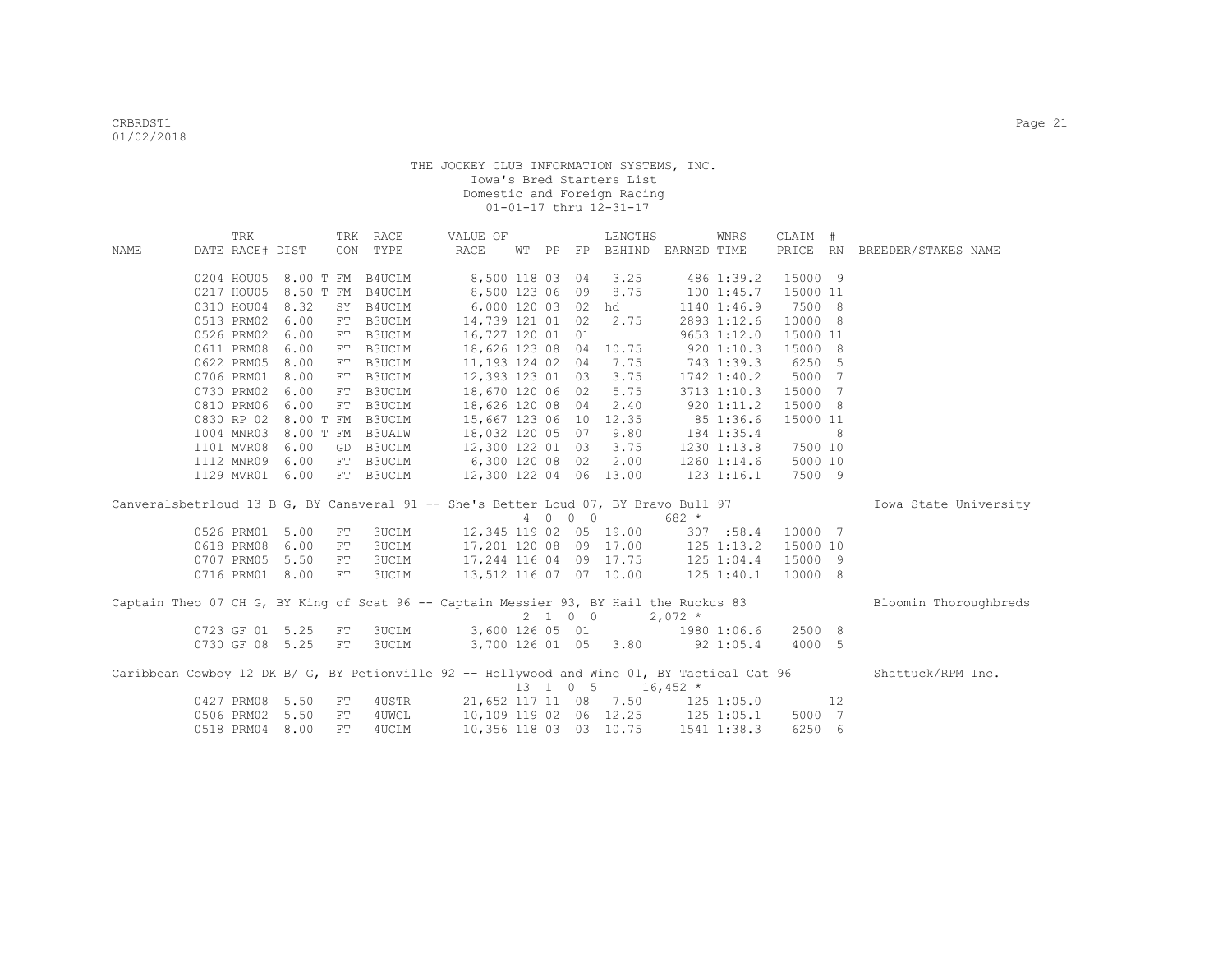|      | TRK                      |              |            | TRK RACE              | VALUE OF                                                                                   |  | LENGTHS                           |             | WNRS           | CLAIM #  |                 |                                                                                                                                                    |
|------|--------------------------|--------------|------------|-----------------------|--------------------------------------------------------------------------------------------|--|-----------------------------------|-------------|----------------|----------|-----------------|----------------------------------------------------------------------------------------------------------------------------------------------------|
| NAME | DATE RACE# DIST          |              | CON        | TYPE                  | RACE                                                                                       |  | WT PP FP BEHIND EARNED TIME       |             |                |          |                 | PRICE RN BREEDER/STAKES NAME                                                                                                                       |
|      |                          |              |            |                       |                                                                                            |  |                                   |             |                | 7500 8   |                 |                                                                                                                                                    |
|      | 0601 PRM05<br>0615 PRM02 | 8.32<br>8.50 | FT         | 3UCLM                 | 10,491 118 03 04<br>8,500 118 05 05 11.30                                                  |  | 2.85                              |             | 625 1:44.4     | 5000     | $7\phantom{.0}$ |                                                                                                                                                    |
|      | 0624 PRM05 8.32          |              | FT         | 4UCLM<br><b>3UCLM</b> | 13,231 118 06 05                                                                           |  | 6.50                              | 247 1:45.7  | 319 1:43.9     | 5000 8   |                 |                                                                                                                                                    |
|      | 0713 PRM02 8.50          |              | FT         | <b>3UCLM</b>          | 13,710 118 01 01                                                                           |  |                                   |             | 8708 1:45.5    | 7500 7   |                 |                                                                                                                                                    |
|      | 0730 PRM07 8.50          |              | ${\rm FT}$ | <b>3UCLM</b>          | 9,438 117 05 03                                                                            |  | 8.75                              |             |                | 5000 6   |                 |                                                                                                                                                    |
|      | 0806 PRM09               | 8.00         | FT         | <b>3UCLM</b>          | 11,186 124 01 04                                                                           |  | 9.00                              | 717 1:37.4  | 1357 1:43.4    | 7500     | 8               |                                                                                                                                                    |
|      | 0818 CLS07 6.00          |              | FT         |                       | 3USTR 5,706 122 05 03                                                                      |  | 3.50                              | 660 1:12.6  |                |          | 8               |                                                                                                                                                    |
|      | 0903 CLS05 6.00          |              | FT<br>FT   |                       | 3USTR 5,706 123 03 03 0.75 660 1:13.0                                                      |  |                                   |             |                |          | 8               |                                                                                                                                                    |
|      | 0910 CWF06 6.50          |              | FT         |                       |                                                                                            |  |                                   |             |                |          |                 |                                                                                                                                                    |
|      | 1001 ED 07 7.50          |              | HY         | 3USTK<br>3USTK        |                                                                                            |  |                                   |             |                |          |                 | 7,600 123 03 03 03.25 000 1:23.4<br>7,600 128 06 03 5.25 060 1:23.4 8 NORTH PLATTE RIVER S.<br>7,600 124 03 04 8.50 608 1:38.8 7 HASTA LA VISTA S. |
|      |                          |              |            |                       |                                                                                            |  |                                   |             |                |          |                 |                                                                                                                                                    |
|      |                          |              |            |                       | Cash in a Shoebox 11 DK B/ M, BY Too Much Ice 97 -- Miss True Blue 03, BY Yes It's True 96 |  |                                   |             |                |          |                 | Nielsen Charles D.                                                                                                                                 |
|      |                          |              |            |                       |                                                                                            |  | 10 2 1 2                          | 9,432 $*$   |                |          |                 |                                                                                                                                                    |
|      | 0305 FON09 6.00          |              |            | FT B3UCLM             |                                                                                            |  | 5,100 123 02 04 4.25              |             | $255$ $1:15.8$ | 5000 9   |                 |                                                                                                                                                    |
|      | 0311 FON07 6.00          |              | FT         | B3UAOC                | 8,500 123 04 08 13.75 0 1:14.4                                                             |  |                                   |             |                |          | 8               |                                                                                                                                                    |
|      | 0324 FON09 6.50          |              | MΥ         | 3UCLM                 |                                                                                            |  | 5,100 123 08 09 34.50 0 1:22.2    |             |                | 5000     | 9               |                                                                                                                                                    |
|      | 0422 FON04               | 6.00         | FT         | B3UCLM                |                                                                                            |  | 5,100 124 03 05 11.55 153 1:13.4  |             |                | 5000     | 8               |                                                                                                                                                    |
|      | 0602 ARP06 5.50          |              | WF         | B3UCLM                | 5,000 124 06 02 2.75                                                                       |  |                                   | 1000 1:06.6 |                | 2500 7   |                 |                                                                                                                                                    |
|      | 0616 ARP06               | 6.00         | FT         |                       | B3UCLM 5,000 124 04 01                                                                     |  |                                   |             | 3000 1:12.7    | 2500 9   |                 |                                                                                                                                                    |
|      | 0707 ARP03               | 6.00         | FT         |                       | B3UCLM 5,000 124 04 01                                                                     |  |                                   |             | 3000 1:12.9    | 2500 6   |                 |                                                                                                                                                    |
|      | 0726 ALB04 5.50          |              | FT         |                       | B3UCLM 9,600 123 06 03 2.10 960 1:05.6                                                     |  |                                   |             |                | 6250 7   |                 |                                                                                                                                                    |
|      | 0805 ARP04 6.00          |              | FT         | B3UCLM                | 6,400 124 03 03 12.75 640 1:10.2                                                           |  |                                   |             |                | 4000 7   |                 |                                                                                                                                                    |
|      | 0909 CWF05 5.50          |              |            | FT B3UALW             |                                                                                            |  | 5,300 126 02 04 15.00             |             | 424 1:05.2     |          | 5               |                                                                                                                                                    |
|      |                          |              |            |                       |                                                                                            |  |                                   |             |                |          |                 |                                                                                                                                                    |
|      |                          |              |            |                       | Cash Talks 14 CH G, BY Midshipman 06 -- Secrets N Lies 08, BY Graeme Hall 97               |  |                                   |             |                |          |                 | Dave McShane                                                                                                                                       |
|      |                          |              |            |                       |                                                                                            |  | 8 0 1 1 2,999 *                   |             |                |          |                 |                                                                                                                                                    |
|      | 0430 PRM02 5.50          |              | SY         | 36MCL                 |                                                                                            |  | 22,520 119 01 05 16.25            |             | 518 1:05.5     | 30000 7  |                 |                                                                                                                                                    |
|      | 0511 PRM01 5.50          |              | FT         | 36MCL                 |                                                                                            |  | 22,520 118 05 07 16.75 125 1:05.4 |             |                | 30000 7  |                 |                                                                                                                                                    |
|      | 0611 PRM01               | 5.50         | ${\rm FT}$ | 36MCL                 |                                                                                            |  | 11,093 118 02 05 16.75            |             | 292 1:04.7     | 10000    | $7\phantom{.0}$ |                                                                                                                                                    |
|      | 0703 PRM01               | 8.00         | SY         | 36MCL                 | 16,615 119 08 05 27.00                                                                     |  |                                   |             | 363 1:39.6     | 15000 8  |                 |                                                                                                                                                    |
|      | 0727 PRM01               | 5.50         | FT         | 36MCL                 | 10,000 113 06 05 11.80 296 1:05.0                                                          |  |                                   |             |                | 7500 6   |                 |                                                                                                                                                    |
|      | 0811 PRM05               | 6.00         | FT         | 36MCL                 | 10,810 113 03 11 11.60 125 1:12.1                                                          |  |                                   |             |                | 10000 12 |                 |                                                                                                                                                    |
|      | 0826 CLS03 8.32          |              | ${\rm FT}$ | <b>3UMCL</b>          | 4,000 118 01 02 1.75                                                                       |  |                                   |             | 800 1:48.4     | 10000 6  |                 |                                                                                                                                                    |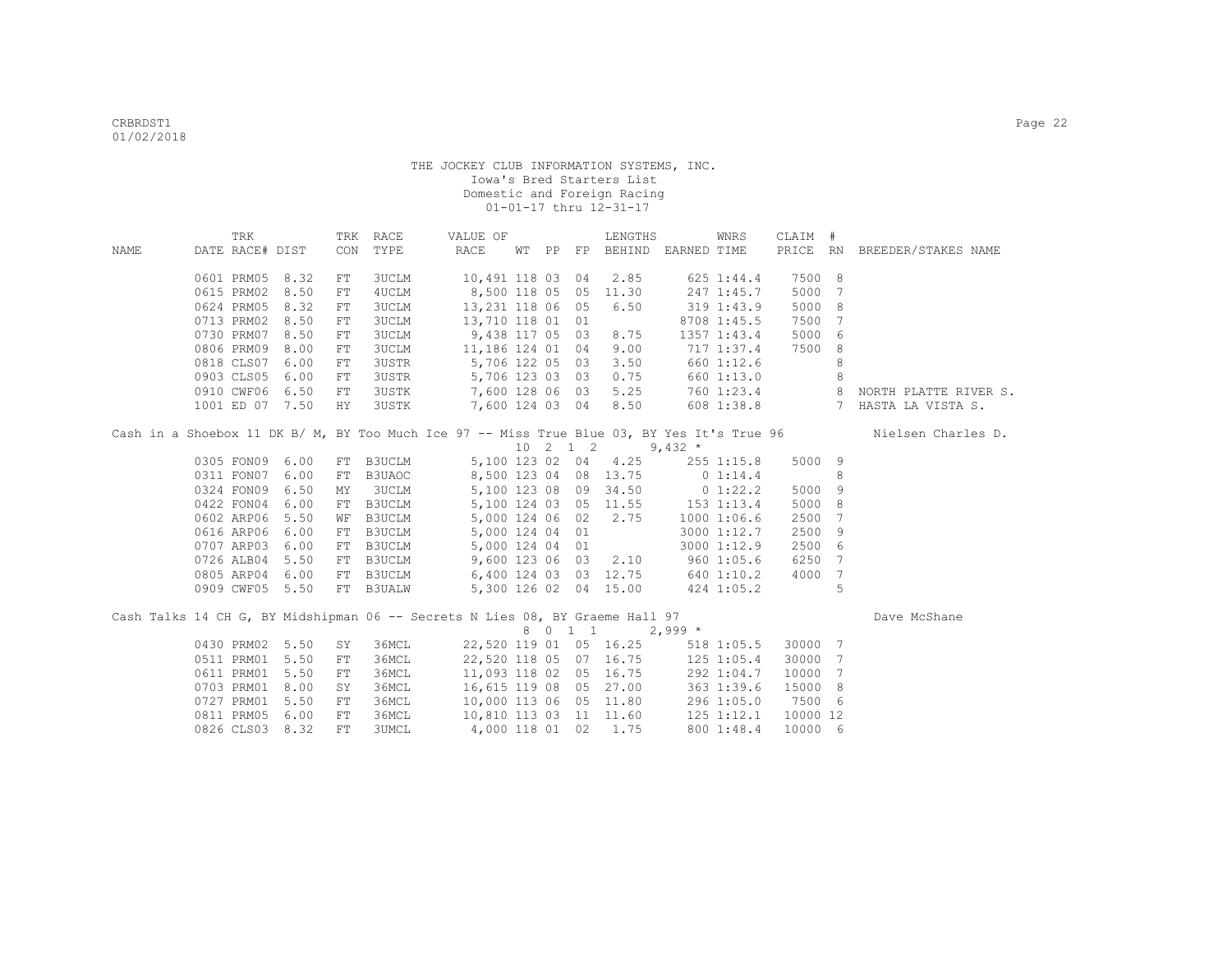|       | TRK             |      |     | TRK RACE  | VALUE OF                                                                             |       |         | LENGTHS                                         |                  | WNRS               | CLAIM #  |   |                              |
|-------|-----------------|------|-----|-----------|--------------------------------------------------------------------------------------|-------|---------|-------------------------------------------------|------------------|--------------------|----------|---|------------------------------|
| NAMF. | DATE RACE# DIST |      | CON | TYPE      | RACE                                                                                 | WT PP |         | FP BEHIND EARNED TIME                           |                  |                    |          |   | PRICE RN BREEDER/STAKES NAME |
|       | 0901 CLS03 6.00 |      | FT  | 3UMCL     | 4,000 122 01 03 1.75                                                                 |       |         |                                                 |                  | 480 1:14.6 10000 7 |          |   |                              |
|       |                 |      |     |           | Castana 11 CH M, BY Noble Causeway 02 -- French Cue 00, BY French Deputy 92          |       |         |                                                 |                  |                    |          |   | Lane Thoroughbreds, L.C.     |
|       |                 |      |     |           |                                                                                      |       |         | $12 \quad 1 \quad 1 \quad 1 \quad 10,687 \atop$ |                  |                    |          |   |                              |
|       | 0303 FON08 6.00 |      |     |           | FT B3USTR 6,900 120 07 06 11.75 0 1:14.2                                             |       |         |                                                 |                  |                    |          | 7 |                              |
|       | 0317 FON07      | 6.00 |     |           | FT B3UCLM 6,200 123 01 06 16.25 0 1:14.4                                             |       |         |                                                 |                  |                    | 5000 6   |   |                              |
|       | 0408 FON04      | 6.00 |     |           | FT B3UAOC 8,500 123 03 06 12.50                                                      |       |         |                                                 | 0 1:14.2         |                    |          | 7 |                              |
|       | 0422 FON04      | 6.00 |     |           | FT B3UCLM 5,100 123 07 07 12.10                                                      |       |         |                                                 |                  | 0 1:13.4           | 5000 8   |   |                              |
|       | 0511 PRM03 5.50 |      |     | FT B3UWCL |                                                                                      |       |         | 14, 166 123 01 01 8483 1:06.9                   |                  |                    | 5000 6   |   |                              |
|       | 0603 PRM02      | 6.00 |     |           | FT B4UCLM 11,383 116 08 05 12.25                                                     |       |         |                                                 | 319 1:10.5       |                    | 7500 8   |   |                              |
|       | 0623 PRM06      | 6.00 |     | FT B3UWCL | 8,500 118 03 05 16.50                                                                |       |         |                                                 |                  | 247 1:11.0         | 5000     | 7 |                              |
|       | 0709 HPO05      | 6.00 |     |           | FT B3UCLM 11,500 123 03 05 2.75                                                      |       |         |                                                 |                  | 330 1:14.0         | 5000     | 7 |                              |
|       | 0805 CLS08      | 6.00 |     | MY B3UCLM | 3,782 126 02 07 11.75                                                                |       |         |                                                 | $0\;1:15.4$      |                    | 2500     | 8 |                              |
|       | 0813 CLS04      | 6.00 |     |           | MY B3UCLM 4,500 123 03 02 2.75                                                       |       |         |                                                 | 9001:15.8        |                    | 3500 6   |   |                              |
|       | 0827 CLS04      | 6.00 |     |           | FT B3UCLM 3,706 123 06 03 4.75                                                       |       |         |                                                 | 408 1:13.8       |                    | 2500 6   |   |                              |
|       | 0902 CLS04 6.50 |      |     |           | FT B3UCLM 3,706 123 03 FF DNF 0 1:20.0                                               |       |         |                                                 |                  |                    | 2500 6   |   |                              |
|       |                 |      |     |           | Cat O'Toole 13 B G, BY Devil His Due 89 -- Model Cat 06, BY Catienus 94              |       |         |                                                 |                  |                    |          |   | Prairie Valley Farms         |
|       |                 |      |     |           |                                                                                      |       | 4 0 0 2 | $8,455$ *                                       |                  |                    |          |   |                              |
|       | 0427 PRM09      | 6.00 | FT  | 36MCL     | 22,340 123 06 03                                                                     |       |         | 8.25                                            |                  | 2594 1:12.4        | 30000 12 |   |                              |
|       | 0518 PRM05      | 6.00 | FT  | 36MCL     | 22,485 123 01 03                                                                     |       |         |                                                 | 4.80 2672 1:11.3 |                    | 30000 8  |   |                              |
|       | 0528 PRM03      | 6.00 | FT  | 36MCL     | 22,447 123 06 04                                                                     |       |         | 8.00                                            | $1105$ 1:11.9    |                    | 30000 9  |   |                              |
|       | 0622 PRM03 8.50 |      | FT  | 36MSW     | 41,482 124 06 04                                                                     |       |         | 5.60                                            | 2084 1:46.5      |                    |          | 6 |                              |
|       |                 |      |     |           | Cat Won't Tell 13 DK B/ M, BY Bananas 99 -- Tuft Cat 00, BY Cape Storm 90            |       |         |                                                 |                  |                    |          |   | Nealon Joseph L.             |
|       |                 |      |     |           |                                                                                      |       | 2000    |                                                 | $250 *$          |                    |          |   |                              |
|       | 0430 PRM04 6.00 |      |     |           | SY B36MCL 22,447 123 02 09 36.00 125 1:13.8                                          |       |         |                                                 |                  |                    | 30000 9  |   |                              |
|       | 0527 PRM06 5.00 |      |     |           | SY B36MCL 15,957 124 09 10 42.00 125 :59.6                                           |       |         |                                                 |                  |                    | 15000 10 |   |                              |
|       |                 |      |     |           | Caydees Hero 14 DK B/ G, BY El Caballo 04 -- Caydee O Brady 05, BY Dazzling Falls 92 |       |         | 5 2 0 0                                         | $23,756$ *       |                    |          |   | Frum Steve                   |
|       | 0427 PRM09      | 6.00 | FT  | 36MCL     |                                                                                      |       |         | 22,340 118 12 01 12968 1:12.4                   |                  |                    | 30000 12 |   |                              |
|       | 0518 PRM07 6.00 |      | FT. | 3UAOC     |                                                                                      |       |         | 40,521 119 03 07 19.00 125 1:10.1               |                  |                    |          | 9 |                              |
|       |                 |      |     |           |                                                                                      |       |         |                                                 |                  |                    |          |   |                              |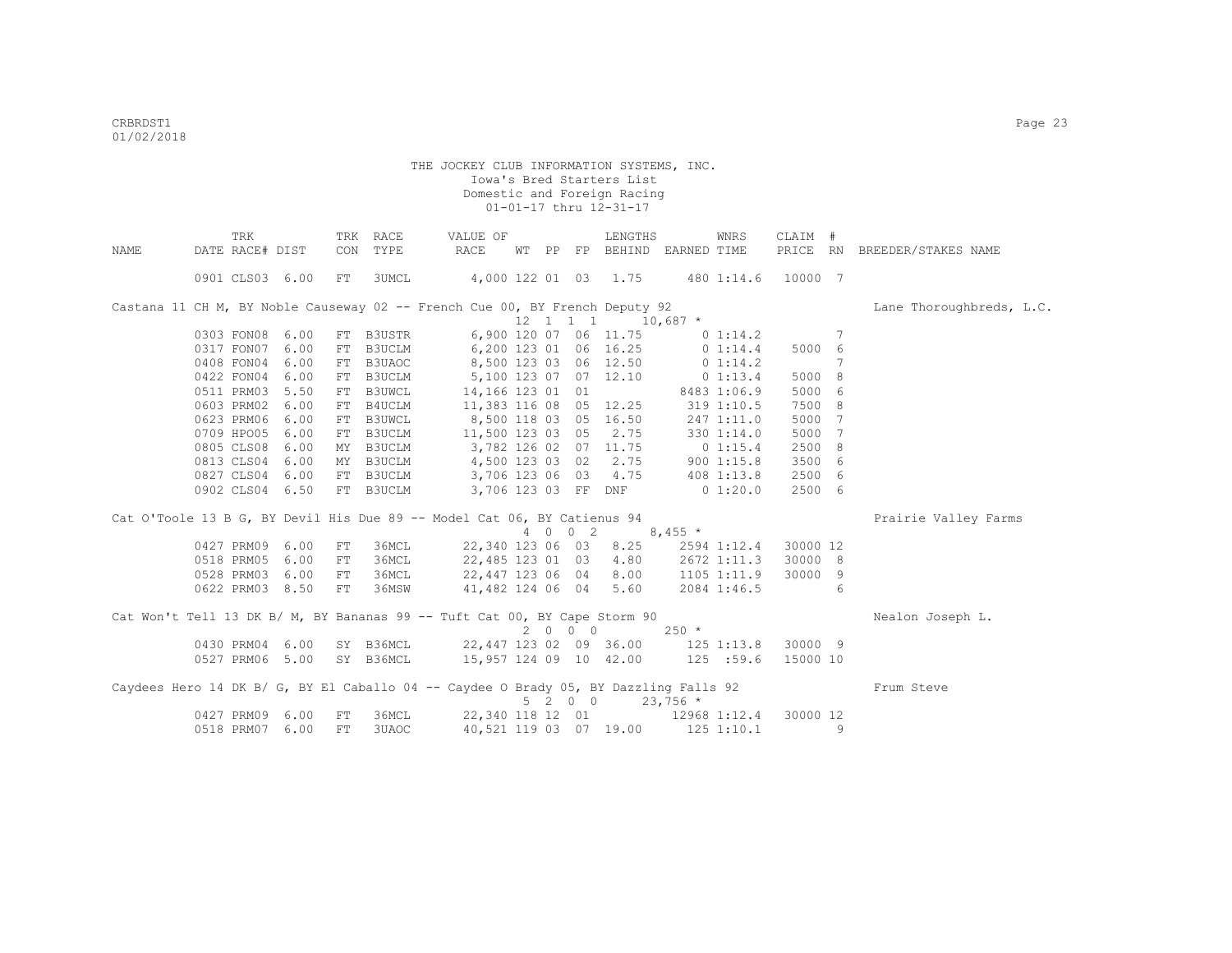THE JOCKEY CLUB INFORMATION SYSTEMS, INC. Iowa's Bred Starters List Domestic and Foreign Racing 01-01-17 thru 12-31-17 TRK TRK RACE VALUE OF LENGTHS WNRS CLAIM # NAME DATE RACE# DIST CON TYPE RACE WT PP FP BEHIND EARNED TIME PRICE RN BREEDER/STAKES NAME 0623 PRM09 6.00 FT 3UALW 41,982 118 02 09 29.90 125 1:11.1 10 0707 PRM05 5.50 FT 3UCLM 17,244 115 06 01 10125 1:04.4 15000 9 0809 PRM01 6.00 FT 3UCLM 18,670 118 03 05 3.60 413 1:10.1 15000 7 Champagne Lunch 11 B M, BY Bright Launch 93 -- Champange High 99, BY Slewacide 80 William L. Hobbs & Richard W. Galyen  $2000$   $0*$  0304 FON03 4.00 FT B3UCLM 3,500 123 04 06 11.30 0 :47.0 2500 7 0324 FON04 4.00 MY B3UCLM 3,500 123 07 08 11.85 0 :48.2 2500 8 Chanel's Legacy 14 GR/RO F, BY Dominus 08 -- Chanel Number Mine 07, BY Value Plus 01 Poindexter H. Allen 9 3 2 0 328,750 \* 0121 OP 08 6.00 FT F03STK 125,000 119 05 01 75000 1:11.8 7 DIXIE BELLE S. 0211 OP 08 8.00 FT F03STK 125,000 122 04 01 75000 1:38.5 8 MARTHA WASHINGTON S.<br>0311 OP 08 8.50 FT F03STK 200,000 122 01 06 10.50 667 1:42.6 11 HONEYBEE S. 0311 OP 08 8.50 FT F03STK 200,000 122 01 06 10.50 667 1:42.6 11 HONEYBEE S.<br>0325 OP 09 6.00 FT F03STK 150,000 122 05 02 2.00 30000 1:10.5 7 PURPLE MARTIN S. 150,000 122 05 02 2.00 0414 OP 08 8.50 FT F03STK 400,000 121 01 02 1.75 80000 1:43.4 12 FANTASY S. 0608 PRM08 8.00 FT F03STK 78,650 121 01 01 52650 1:37.7 6 PANTHERS S.<br>0706 PRM09 8.50 FT F03STK 203,483 121 02 04 3.80 13433 1:43.9 8 IOWA OAKS 0706 PRM09 8.50 FT F03STK 0805 SAR08 7.00 FT F03STK 500,000 118 09 08 9.50 2000 1:22.2 10 LONGINES TEST S. 0923 CT 12 7.00 FT F03STK 300,000 120 05 FF DNF 0 1:26.0 10 CHARLES TOWN OAKS Channel Won 14 CH G, BY English Channel 02 -- Des Moines 04, BY Evansville Slew 92 Blackoak Farm & Jill Lindell  $10 \quad 0 \quad 1 \quad 2$  9,249 \*<br>20,000 118 02 08 28.85 133 0304 HAW04 5.00 FT 3UMSW 20,000 118 02 08 28.85 133 :58.5 8 0429 PRM09 6.00 SY 36MSW 39,803 118 06 11 41.25 125 1:12.7 11<br>0514 PRM07 8.00 FT 36MSW 39,876 119 08 09 37.30 125 1:40.5 9 0514 PRM07 8.00 FT 36MSW 39,876 119 08 09 37.30 125 1:40.5 9<br>0728 PRM06 6.00 FT 36MCL 23,399 119 05 06 9.60 125 1:11.4 30000 6 0728 PRM06 6.00 FT 36MCL 23,399 119 05 06 9.60 125 1:11.4 30000 6<br>0806 PRM06 6.00 FT 36MCL 16.615 119 02 03 10.10 1964 1:11.2 15000 8 0806 PRM06 6.00 FT 36MCL 16,615 119 02 03 10.10<br>0904 CBY03 7.50 T FM 3UMCL 14,500 120 07 02 0.50 0904 CBY03 7.50 T FM 3UMCL 14,500 120 07 02 0.50 2900 1:29.7 20000 7<br>0923 AP 07 8.00 T FM 3UMSW 36,400 122 09 03 5.00 3080 1:37.5 11 0923 AP 07 8.00 T FM 3UMSW 36,400 122 09 03 5.00 3080 1:37.5 11 1019 BEL04 7.00 T FM 3UMCL 41,000 121 09 06 10.00 137 1:21.7 40000 11 1103 LRL04 5.50 T YL 3UWMC 35,079 122 08 06 7.55 660 1:05.8 40000 9

1123 LRL01 5.50 FT 3UMCL 27,891 122 06 08 10.10 0 1:05.1 25000 12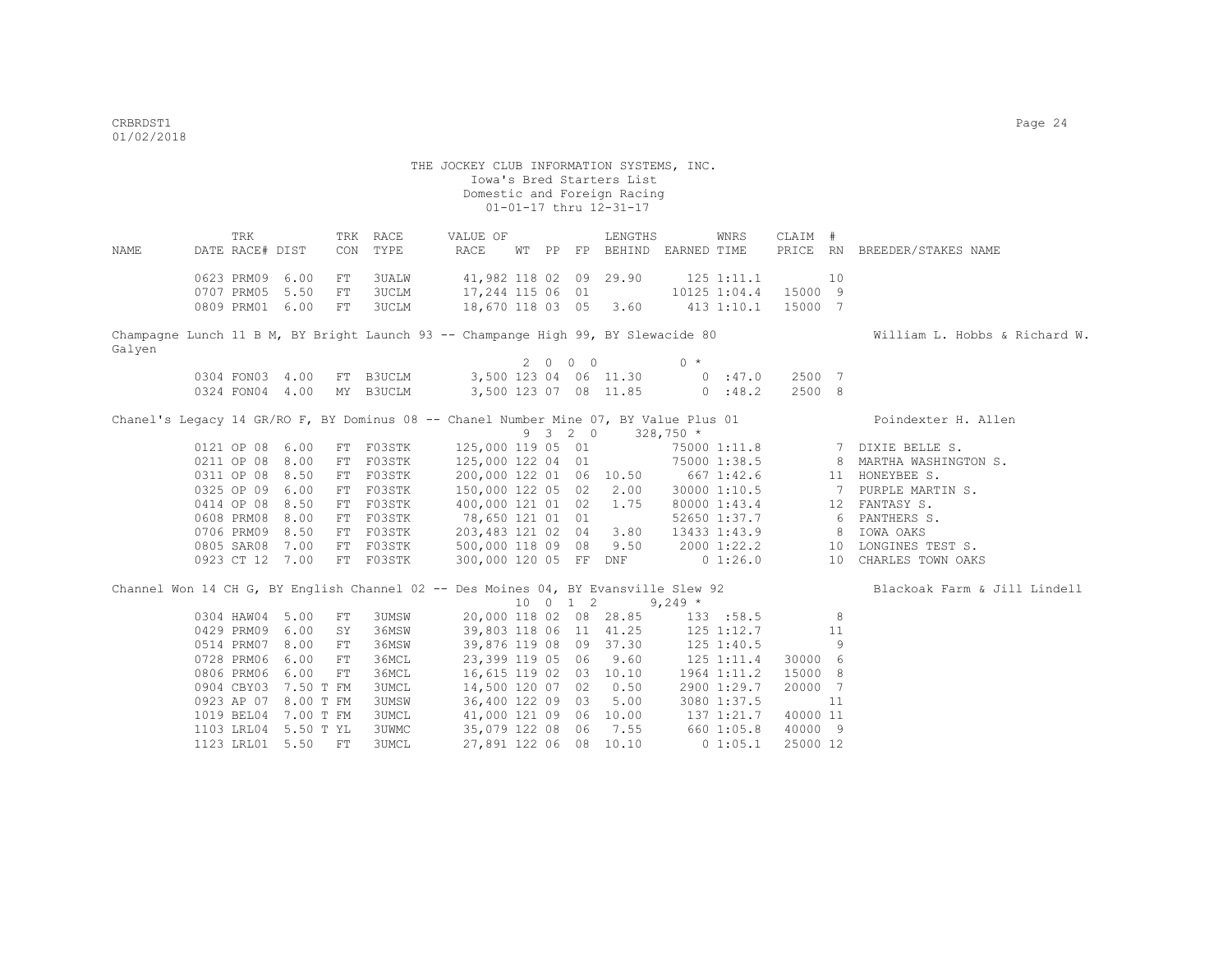|      | TRK                         |      |     | TRK RACE     | VALUE OF                                                                                |  |         | LENGTHS                                    |                        | WNRS            | CLAIM #  |                 |                              |
|------|-----------------------------|------|-----|--------------|-----------------------------------------------------------------------------------------|--|---------|--------------------------------------------|------------------------|-----------------|----------|-----------------|------------------------------|
| NAME | DATE RACE# DIST             |      |     | CON TYPE     | RACE                                                                                    |  |         | WT PP FP BEHIND EARNED TIME                |                        |                 |          |                 | PRICE RN BREEDER/STAKES NAME |
|      |                             |      |     |              |                                                                                         |  |         |                                            |                        |                 |          |                 |                              |
|      |                             |      |     |              | Charlies a Charmer 13 CH G, BY Entourage 04 -- Miss True Blue 03, BY Yes It's True 96   |  |         |                                            |                        |                 |          |                 | Nielsen Charles D.           |
|      |                             |      |     |              |                                                                                         |  | 6 0 2 2 |                                            | $21,537$ *             |                 |          |                 |                              |
|      | 0518 PRM05 6.00             |      | FT  | 36MCL        | 22,485 123 08 04                                                                        |  |         | 8.30                                       |                        | $1113$ $1:11.3$ | 30000 8  |                 |                              |
|      | 0528 PRM03                  | 6.00 | FT  | 36MCL        | 22,447 123 04 02                                                                        |  |         |                                            | 2.50 4420 1:11.9       |                 | 30000    | 9               |                              |
|      | 0622 PRM03                  | 8.50 | FT  | 36MSW        | 41,482 124 04 03                                                                        |  |         |                                            | $5.50$ $5002$ $1:46.5$ |                 |          | 6               |                              |
|      | 0714 PRM07                  | 6.00 | FT  | 36MSW        |                                                                                         |  |         | 41,444 123 05 03 3.05 4982 1:10.6          |                        |                 |          |                 |                              |
|      | 0813 CBY10                  | 8.00 | FT  | 3UMSW        |                                                                                         |  |         | 28,000 124 01 02 1.50 5600 1:41.5          |                        |                 |          | $7\phantom{.0}$ |                              |
|      | 0903 CBY01 6.00             |      | FT  | 3UMSW        |                                                                                         |  |         | 28,000 123 06 06 49.75 420 1:11.0          |                        |                 |          | 6               |                              |
|      |                             |      |     |              | Charlie's No Angel 14 DK B/ F, BY Newport 06 -- Indian Heiress 03, BY Indian Charlie 95 |  |         |                                            |                        |                 |          |                 | Iowa State University        |
|      |                             |      |     |              |                                                                                         |  | 2000    |                                            | $430 *$                |                 |          |                 |                              |
|      |                             |      |     |              | 0915 CBY05 5.00 T FM B3UMSW 28,000 120 04 07 8.50                                       |  |         |                                            |                        | 280 :57.1       |          | 10              |                              |
|      | 1109 CD 10 7.00 FT B3UMCL   |      |     |              |                                                                                         |  |         | 30,000 120 07 07 19.60 150 1:24.0          |                        |                 | 50000 9  |                 |                              |
|      |                             |      |     |              | Cheese a Dolly 14 DK B/ F, BY After Market 03 -- Cheese a Bay 05, BY Wild Gold 90       |  |         |                                            |                        |                 |          |                 | MAMAS Thoroughbreds, LLC     |
|      |                             |      |     |              |                                                                                         |  |         | $6 \quad 1 \quad 0 \quad 2 \quad 12,028$ * |                        |                 |          |                 |                              |
|      | 0623 PRM02 6.00             |      |     | FT B36MCL    |                                                                                         |  |         | 13,268 119 03 04 10.60 650 1:14.7          |                        |                 | 7500 8   |                 |                              |
|      | 0714 PRM01                  | 5.00 |     | FT B36MCL    |                                                                                         |  |         | 12,962 118 04 03 10.25 1600 :58.8          |                        |                 | 7500 6   |                 |                              |
|      | 0728 PRM05                  | 5.50 |     | FT B36MCL    |                                                                                         |  |         | 11,246 118 03 03 2.25 1559 1:06.1          |                        |                 | 7500 8   |                 |                              |
|      | 0810 PRM02                  | 6.00 |     | FT B36MCL    | 13,353 118 01 01                                                                        |  |         |                                            |                        | 7999 1:12.5     | 10000 6  |                 |                              |
|      | 0825 AP 04 6.00             |      |     | FT B3UCLM    |                                                                                         |  |         | 10,815 121 08 08 17.25 105 1:12.4          |                        |                 | 5000 8   |                 |                              |
|      | 0915 AP 09 5.00 T FM B3UCLM |      |     |              |                                                                                         |  |         | 11,960 114 01 06 10.75 115 :57.6           |                        |                 | 5000 9   |                 |                              |
|      |                             |      |     |              | Cherokee Charlie 13 DK B/ G, BY Wild Gold 90 -- R J's Riley 06, BY Yonaguska 98         |  |         |                                            |                        |                 |          |                 | Forsyth Richard              |
|      |                             |      |     |              |                                                                                         |  | 6 0 0 2 |                                            | 6,475 $*$              |                 |          |                 |                              |
|      | 0513 PRM04 5.50             |      | FT  | <b>3UWCL</b> | 16,711 118 07 03                                                                        |  |         | 6.50                                       |                        | 1989 1:04.7     | 15000 7  |                 |                              |
|      | 0525 PRM01                  | 6.00 | FT  | 3UCLM        |                                                                                         |  |         | 16,748 120 03 04 15.00 837 1:10.5          |                        |                 | 15000 6  |                 |                              |
|      | 0618 PRM08                  | 6.00 | FT  | 3UCLM        |                                                                                         |  |         | 17,201 120 07 05 4.50                      | 371 1:13.2             |                 | 15000 10 |                 |                              |
|      | 0707 PRM05                  | 5.50 | FT  | 3UCLM        |                                                                                         |  |         | 17, 244 120 01 03 2.50 2025 1:04.4         |                        |                 | 15000 9  |                 |                              |
|      | 0723 PRM02                  | 6.00 | FT  | 3UCLM        |                                                                                         |  |         | 17,244 119 08 05 10.75                     | 375 1:10.7             |                 | 15000 9  |                 |                              |
|      | 0809 PRM06 6.00             |      | FT. | <b>3UCLM</b> | 17,410 120 03 04                                                                        |  |         | 2.10                                       |                        | 878 1:10.6      | 15000 5  |                 |                              |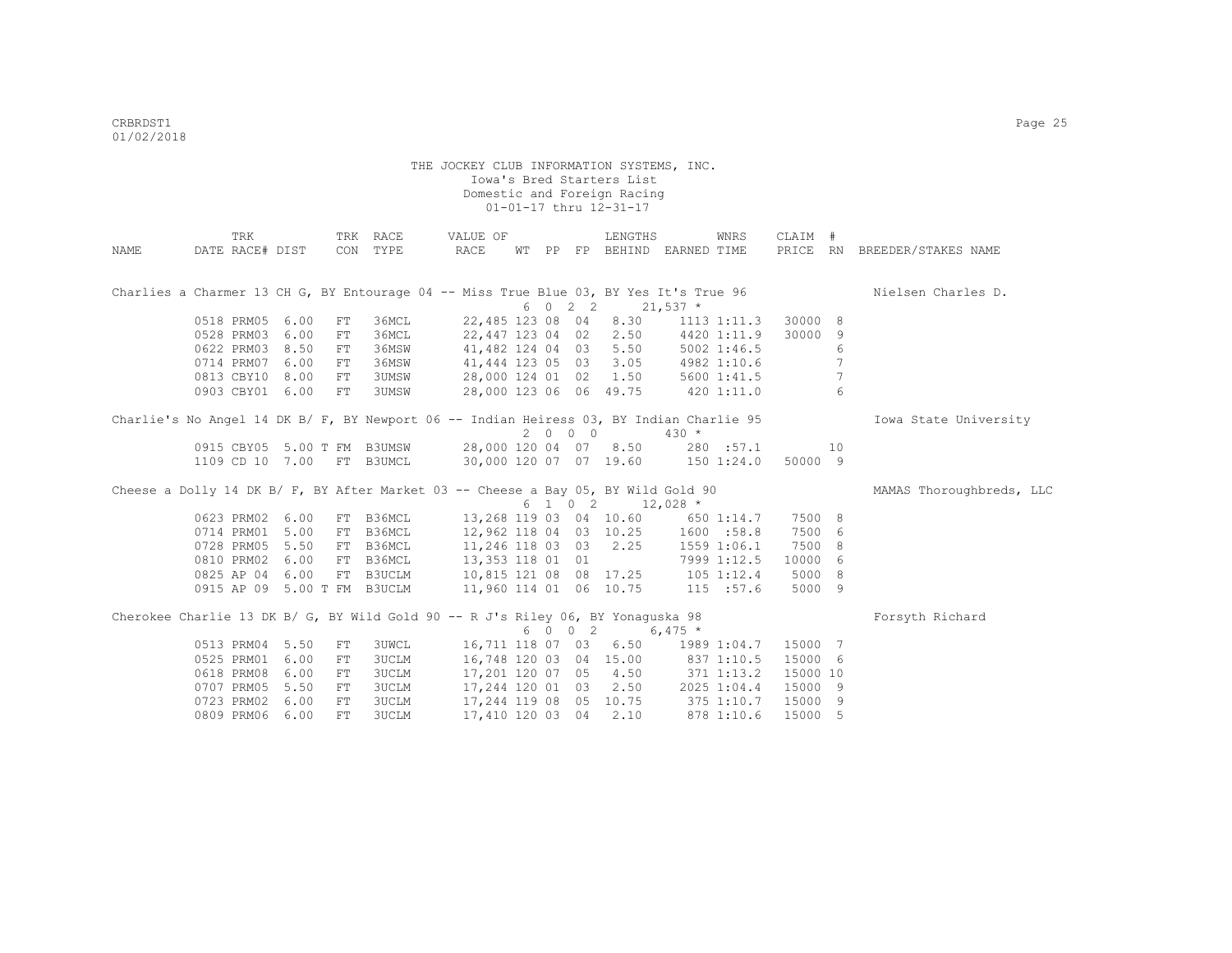|      | TRK             |                             |            | TRK RACE  | VALUE OF                                                                             |    |    |                              | LENGTHS                      |             | WNRS               | CLAIM #  |    |                                                                                                               |
|------|-----------------|-----------------------------|------------|-----------|--------------------------------------------------------------------------------------|----|----|------------------------------|------------------------------|-------------|--------------------|----------|----|---------------------------------------------------------------------------------------------------------------|
| NAME | DATE RACE# DIST |                             |            | CON TYPE  | RACE                                                                                 | WТ | PP |                              | FP BEHIND EARNED TIME        |             |                    |          |    | PRICE RN BREEDER/STAKES NAME                                                                                  |
|      |                 |                             |            |           | Choteau 14 DK B/ F, BY Silver Poet 04 -- Samara Street 06, BY Street Cry (IRE) 98    |    |    |                              |                              |             |                    |          |    | DeBruycker Lloyd                                                                                              |
|      |                 |                             |            |           |                                                                                      |    |    | $12 \quad 1 \quad 0 \quad 4$ |                              | $36,777$ *  |                    |          |    |                                                                                                               |
|      | 0428 PRM09 6.00 |                             | MY         | B36MSW    | 39,678 118 06 08                                                                     |    |    |                              | 8.80                         |             | $125$ $1:12.0$     |          | 11 |                                                                                                               |
|      | 0520 PRM09      | 6.00                        | MY         | B36MSW    | 39,914 119 04 06 10.00                                                               |    |    |                              |                              |             | $125$ $1:11.2$     |          | 8  |                                                                                                               |
|      | 0601 PRM09 8.50 |                             | FT         | B36MSW    | 39,949 119 06 03 1.75                                                                |    |    |                              |                              |             | 4797 1:49.2        |          |    |                                                                                                               |
|      | 0624 PRM07      | 8.50                        | FT         | B36MSW    | 41,397 119 01 01                                                                     |    |    |                              |                              |             | 24806 1:47.3       |          | 8  |                                                                                                               |
|      | 0715 PRM08 8.32 |                             | FT         | F03STK    | 65,119 122 08 07 17.50                                                               |    |    |                              |                              |             | 5001:44.3          | $\sim$ 9 |    | IOWA STALLION FILLY STAKES S.                                                                                 |
|      |                 | 0804 PRM02 8.50 FT          |            | B3UCLM    | 17,332 118 07 03 19.00                                                               |    |    |                              |                              |             | 1464 1:45.5        | 15000 7  |    |                                                                                                               |
|      | 0813 CBY06 8.32 |                             |            | FT B3UCLM | 13,500 119 03 03 4.25                                                                |    |    |                              |                              |             | 1485 1:47.0        | 12500 9  |    |                                                                                                               |
|      |                 | 0904 CBY05 7.50 T FM B3UCLM |            |           | 14,700 120 07 06 6.10                                                                |    |    |                              |                              | 135 1:30.2  |                    | 12500 12 |    |                                                                                                               |
|      |                 | 0928 DEL05 8.00 T FM B3UCLM |            |           | 16,375 115 02 03 0.80                                                                |    |    |                              |                              |             | 1760 1:38.8        | 10000 8  |    |                                                                                                               |
|      |                 | 1022 LRL09 8.50 T FM B3UCLM |            |           | 22,000 121 03 06 7.80                                                                |    |    |                              |                              |             | 440 1:44.1         | 16000 11 |    |                                                                                                               |
|      |                 | 1106 PRX09 8.00 FT B3UCLM   |            |           | 24,760 119 06 05 3.60                                                                |    |    |                              |                              |             | 660 1:45.4 12500 9 |          |    |                                                                                                               |
|      |                 | 1209 CT 09 8.50             |            | FT B3UCLM | 10,000 120 03 04 3.25                                                                |    |    |                              |                              |             | 480 1:53.5         | 5000 10  |    |                                                                                                               |
|      |                 |                             |            |           | Classic Irish 14 DK B/ G, BY Langfuhr 92 -- Stone Wedge 07, BY Western Expression 96 |    |    |                              |                              |             |                    |          |    | Bill Hutchins & Paul Tonderum                                                                                 |
|      |                 |                             |            |           |                                                                                      |    |    | 5 0 0 1                      |                              | $778 *$     |                    |          |    |                                                                                                               |
|      | 0615 PRM09 6.00 |                             | ${\rm FT}$ | 36MCL     | 16,741 118 05 09 19.75                                                               |    |    |                              |                              |             | 125 1:11.4         | 15000 9  |    |                                                                                                               |
|      | 0722 PRM04 5.00 |                             | FT         | 36MCL     | 12,938 118 02 06 15.00                                                               |    |    |                              |                              |             | 125 :57.8          | 10000 6  |    |                                                                                                               |
|      | 0804 CLS01 6.00 |                             | FT         | 3UMCL     | 3,400 118 01 03 11.75                                                                |    |    |                              |                              |             | 408 1:15.6         | 5000 5   |    |                                                                                                               |
|      | 0819 CLS03 6.00 |                             | FT         |           | 3UMSW 5,700 122 08 08 18.25                                                          |    |    |                              |                              |             | 0 1:14.8           |          | 8  |                                                                                                               |
|      | 0901 CLS03 6.00 |                             | FT         | 3UMCL     | 4,000 120 07 05 8.00                                                                 |    |    |                              |                              |             | 120 1:14.6 10000 7 |          |    |                                                                                                               |
|      |                 |                             |            |           | Clear Creedence 15 CH F, BY Midshipman 06 -- Paws Up 09, BY Posse 00                 |    |    |                              |                              |             |                    |          |    | CJNC Stables, LLC                                                                                             |
|      |                 |                             |            |           |                                                                                      |    |    |                              | $2 \t1 \t0 \t1 \t33,919 \t*$ |             |                    |          |    |                                                                                                               |
|      |                 |                             |            |           | 0720 PRM04 5.50 FT F02MSW 41,312 119 01 01 24604 1:04.5 10                           |    |    |                              |                              |             |                    |          |    |                                                                                                               |
|      | 0812 PRM04 6.00 |                             |            | FT F02STK |                                                                                      |    |    |                              |                              |             |                    |          |    | 93,150 121 06 03 13.50 9315 1:10.5 6 IOWA SORORITY S.                                                         |
|      |                 |                             |            |           |                                                                                      |    |    |                              |                              |             |                    |          |    | Clearly Dreamin 14 DK B/ F, BY Woke Up Dreamin 00 -- Clear Cliffs 06, BY The Cliff's Edge 01 Martin R. Dianne |
|      |                 |                             |            |           |                                                                                      |    |    | $12 \quad 1 \quad 3 \quad 2$ |                              | $12,672$ *  |                    |          |    |                                                                                                               |
|      | 0512 PRM03 6.00 |                             |            |           | FT B36MCL 16,102 118 05 05 17.50                                                     |    |    |                              |                              |             | 371 1:12.8 15000 6 |          |    |                                                                                                               |
|      | 0611 PRM04 6.00 |                             | FT         | B36MCL    | 10,691 118 06 02 3.50 2666 1:13.4                                                    |    |    |                              |                              |             |                    | 7500 6   |    |                                                                                                               |
|      | 0623 PRM02 6.00 |                             |            | FT B36MCL | 13,268 119 02 03 6.35                                                                |    |    |                              |                              | 1559 1:14.7 |                    | 7500 8   |    |                                                                                                               |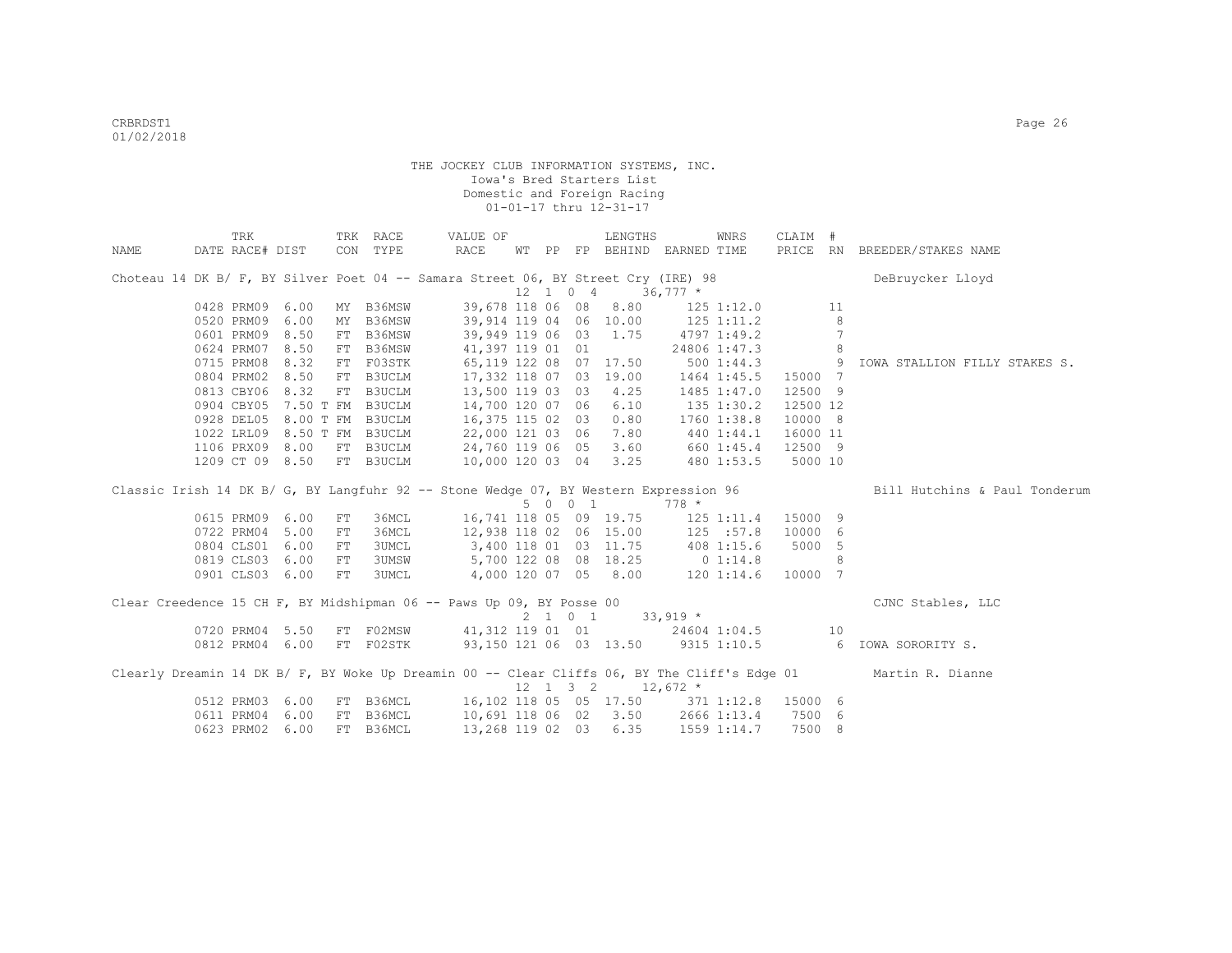| CON TYPE<br>RACE<br>PRICE RN BREEDER/STAKES NAME<br>DATE RACE# DIST<br>WT PP FP BEHIND EARNED TIME<br>NAME<br>0709 PRM01<br>5.50<br>FT B36MCL<br>12,938 119 03 05<br>8.25<br>296 1:05.9<br>10000 6<br>0721 PRM02<br>FT B36MCL<br>10,854 118 08 05 11.30<br>292 :58.7<br>10000<br>8<br>5.00<br>0810 PRM04<br>FT B36MCL<br>12,826 118 08 04<br>5.10<br>766 1:12.9<br>10000<br>9<br>6.00<br>0911 MNR04<br>5,917 118 02 02<br>5000 7<br>5.00<br>FT B3UMCL<br>4.00<br>1220 1:02.8<br>FT B3UMCL<br>5000 8<br>1002 MNR01<br>6.00<br>5,978 118 05 02<br>1.00<br>1220 1:16.6<br>1015 MNR05<br>5.50<br>MY B3UMCL<br>6,039 119 01 01<br>3538 1:09.3<br>5000 9<br>1029 MNR02<br>6,200 121 01 03<br>6.25<br>620 1:15.1<br>5000 10<br>6.00<br>MY B3UCLM<br>5,952 121 07 06 31.00<br>5000 7<br>1108 MNR01<br>5.50<br>GD B3UCLM<br>$62$ 1:08.0<br>FT B3UCLM<br>6,200 118 05 07 7.20<br>5000 10<br>1121 MNR09<br>6.00<br>62 1:14.5<br>C Me Stride 14 DK B/ F, BY Jafmil 08 -- Can't Buy Class 01, BY Elusive Quality 93<br>Joe Robson Thoroughbreds<br>6 1 0 0<br>$8,922$ *<br>36MCL<br>12,875 113 06 04 16.25<br>7500 6<br>0507 PRM01<br>5.50<br>FT<br>642 1:04.6<br>0518 PRM03<br>FT B36MCL<br>12,838 118 02 01<br>7500 7<br>6.00<br>7605 1:14.5<br>FT B3UCLM<br>11,375 118 01 05 10.00<br>7500<br>0617 PRM09<br>5.00<br>300 : 59.0<br>9<br>FT B3UCLM<br>0708 PRM03<br>5.50<br>17,286 118 01 07 17.50<br>125 1:04.8<br>15000 8<br>0720 PRM02<br>10,500 119 06 09 11.35<br>125 : 58.4<br>7500 9<br>5.00<br>FT B3UCLM<br>12,861 116 04 06 22.00<br>0803 PRM09 6.00<br>FT B3UCLM<br>$125$ $1:12.5$<br>10000 6<br>Colorful Lies 12 DK B/ M, BY Devon Lane 93 -- Belle of Portugal 00, BY Bertrando 89<br>Ashford Karon D.<br>9 1 0 2<br>$5,810 *$<br>8,150 123 04 07 11.00<br>0520 ASD07<br>5.00<br>FT B3UWCL<br>9<br>148 1:01.0<br>$\overline{7}$<br>0607 ASD05<br>5.50<br>FT B3UWCL<br>7,750 123 01 03<br>3.05<br>557 1:08.0<br>0617 ASD06<br>5.50<br>FT B3UWCL<br>4.60<br>2500<br>9<br>8,150 123 03 04<br>284 1:07.2 |
|------------------------------------------------------------------------------------------------------------------------------------------------------------------------------------------------------------------------------------------------------------------------------------------------------------------------------------------------------------------------------------------------------------------------------------------------------------------------------------------------------------------------------------------------------------------------------------------------------------------------------------------------------------------------------------------------------------------------------------------------------------------------------------------------------------------------------------------------------------------------------------------------------------------------------------------------------------------------------------------------------------------------------------------------------------------------------------------------------------------------------------------------------------------------------------------------------------------------------------------------------------------------------------------------------------------------------------------------------------------------------------------------------------------------------------------------------------------------------------------------------------------------------------------------------------------------------------------------------------------------------------------------------------------------------------------------------------------------------------------------------------------------------------------------------------------------------------------------------------------------------------------------------------------------------------------------------------------------------------------------------|
|                                                                                                                                                                                                                                                                                                                                                                                                                                                                                                                                                                                                                                                                                                                                                                                                                                                                                                                                                                                                                                                                                                                                                                                                                                                                                                                                                                                                                                                                                                                                                                                                                                                                                                                                                                                                                                                                                                                                                                                                      |
|                                                                                                                                                                                                                                                                                                                                                                                                                                                                                                                                                                                                                                                                                                                                                                                                                                                                                                                                                                                                                                                                                                                                                                                                                                                                                                                                                                                                                                                                                                                                                                                                                                                                                                                                                                                                                                                                                                                                                                                                      |
|                                                                                                                                                                                                                                                                                                                                                                                                                                                                                                                                                                                                                                                                                                                                                                                                                                                                                                                                                                                                                                                                                                                                                                                                                                                                                                                                                                                                                                                                                                                                                                                                                                                                                                                                                                                                                                                                                                                                                                                                      |
|                                                                                                                                                                                                                                                                                                                                                                                                                                                                                                                                                                                                                                                                                                                                                                                                                                                                                                                                                                                                                                                                                                                                                                                                                                                                                                                                                                                                                                                                                                                                                                                                                                                                                                                                                                                                                                                                                                                                                                                                      |
|                                                                                                                                                                                                                                                                                                                                                                                                                                                                                                                                                                                                                                                                                                                                                                                                                                                                                                                                                                                                                                                                                                                                                                                                                                                                                                                                                                                                                                                                                                                                                                                                                                                                                                                                                                                                                                                                                                                                                                                                      |
|                                                                                                                                                                                                                                                                                                                                                                                                                                                                                                                                                                                                                                                                                                                                                                                                                                                                                                                                                                                                                                                                                                                                                                                                                                                                                                                                                                                                                                                                                                                                                                                                                                                                                                                                                                                                                                                                                                                                                                                                      |
|                                                                                                                                                                                                                                                                                                                                                                                                                                                                                                                                                                                                                                                                                                                                                                                                                                                                                                                                                                                                                                                                                                                                                                                                                                                                                                                                                                                                                                                                                                                                                                                                                                                                                                                                                                                                                                                                                                                                                                                                      |
|                                                                                                                                                                                                                                                                                                                                                                                                                                                                                                                                                                                                                                                                                                                                                                                                                                                                                                                                                                                                                                                                                                                                                                                                                                                                                                                                                                                                                                                                                                                                                                                                                                                                                                                                                                                                                                                                                                                                                                                                      |
|                                                                                                                                                                                                                                                                                                                                                                                                                                                                                                                                                                                                                                                                                                                                                                                                                                                                                                                                                                                                                                                                                                                                                                                                                                                                                                                                                                                                                                                                                                                                                                                                                                                                                                                                                                                                                                                                                                                                                                                                      |
|                                                                                                                                                                                                                                                                                                                                                                                                                                                                                                                                                                                                                                                                                                                                                                                                                                                                                                                                                                                                                                                                                                                                                                                                                                                                                                                                                                                                                                                                                                                                                                                                                                                                                                                                                                                                                                                                                                                                                                                                      |
|                                                                                                                                                                                                                                                                                                                                                                                                                                                                                                                                                                                                                                                                                                                                                                                                                                                                                                                                                                                                                                                                                                                                                                                                                                                                                                                                                                                                                                                                                                                                                                                                                                                                                                                                                                                                                                                                                                                                                                                                      |
|                                                                                                                                                                                                                                                                                                                                                                                                                                                                                                                                                                                                                                                                                                                                                                                                                                                                                                                                                                                                                                                                                                                                                                                                                                                                                                                                                                                                                                                                                                                                                                                                                                                                                                                                                                                                                                                                                                                                                                                                      |
|                                                                                                                                                                                                                                                                                                                                                                                                                                                                                                                                                                                                                                                                                                                                                                                                                                                                                                                                                                                                                                                                                                                                                                                                                                                                                                                                                                                                                                                                                                                                                                                                                                                                                                                                                                                                                                                                                                                                                                                                      |
|                                                                                                                                                                                                                                                                                                                                                                                                                                                                                                                                                                                                                                                                                                                                                                                                                                                                                                                                                                                                                                                                                                                                                                                                                                                                                                                                                                                                                                                                                                                                                                                                                                                                                                                                                                                                                                                                                                                                                                                                      |
|                                                                                                                                                                                                                                                                                                                                                                                                                                                                                                                                                                                                                                                                                                                                                                                                                                                                                                                                                                                                                                                                                                                                                                                                                                                                                                                                                                                                                                                                                                                                                                                                                                                                                                                                                                                                                                                                                                                                                                                                      |
|                                                                                                                                                                                                                                                                                                                                                                                                                                                                                                                                                                                                                                                                                                                                                                                                                                                                                                                                                                                                                                                                                                                                                                                                                                                                                                                                                                                                                                                                                                                                                                                                                                                                                                                                                                                                                                                                                                                                                                                                      |
|                                                                                                                                                                                                                                                                                                                                                                                                                                                                                                                                                                                                                                                                                                                                                                                                                                                                                                                                                                                                                                                                                                                                                                                                                                                                                                                                                                                                                                                                                                                                                                                                                                                                                                                                                                                                                                                                                                                                                                                                      |
|                                                                                                                                                                                                                                                                                                                                                                                                                                                                                                                                                                                                                                                                                                                                                                                                                                                                                                                                                                                                                                                                                                                                                                                                                                                                                                                                                                                                                                                                                                                                                                                                                                                                                                                                                                                                                                                                                                                                                                                                      |
|                                                                                                                                                                                                                                                                                                                                                                                                                                                                                                                                                                                                                                                                                                                                                                                                                                                                                                                                                                                                                                                                                                                                                                                                                                                                                                                                                                                                                                                                                                                                                                                                                                                                                                                                                                                                                                                                                                                                                                                                      |
|                                                                                                                                                                                                                                                                                                                                                                                                                                                                                                                                                                                                                                                                                                                                                                                                                                                                                                                                                                                                                                                                                                                                                                                                                                                                                                                                                                                                                                                                                                                                                                                                                                                                                                                                                                                                                                                                                                                                                                                                      |
|                                                                                                                                                                                                                                                                                                                                                                                                                                                                                                                                                                                                                                                                                                                                                                                                                                                                                                                                                                                                                                                                                                                                                                                                                                                                                                                                                                                                                                                                                                                                                                                                                                                                                                                                                                                                                                                                                                                                                                                                      |
|                                                                                                                                                                                                                                                                                                                                                                                                                                                                                                                                                                                                                                                                                                                                                                                                                                                                                                                                                                                                                                                                                                                                                                                                                                                                                                                                                                                                                                                                                                                                                                                                                                                                                                                                                                                                                                                                                                                                                                                                      |
|                                                                                                                                                                                                                                                                                                                                                                                                                                                                                                                                                                                                                                                                                                                                                                                                                                                                                                                                                                                                                                                                                                                                                                                                                                                                                                                                                                                                                                                                                                                                                                                                                                                                                                                                                                                                                                                                                                                                                                                                      |
|                                                                                                                                                                                                                                                                                                                                                                                                                                                                                                                                                                                                                                                                                                                                                                                                                                                                                                                                                                                                                                                                                                                                                                                                                                                                                                                                                                                                                                                                                                                                                                                                                                                                                                                                                                                                                                                                                                                                                                                                      |
|                                                                                                                                                                                                                                                                                                                                                                                                                                                                                                                                                                                                                                                                                                                                                                                                                                                                                                                                                                                                                                                                                                                                                                                                                                                                                                                                                                                                                                                                                                                                                                                                                                                                                                                                                                                                                                                                                                                                                                                                      |
|                                                                                                                                                                                                                                                                                                                                                                                                                                                                                                                                                                                                                                                                                                                                                                                                                                                                                                                                                                                                                                                                                                                                                                                                                                                                                                                                                                                                                                                                                                                                                                                                                                                                                                                                                                                                                                                                                                                                                                                                      |
| 0628 ASD06<br>5.00<br>FT B3UWCL<br>4.25<br>2500<br>8<br>7,950 123 07 05<br>1701:00.4                                                                                                                                                                                                                                                                                                                                                                                                                                                                                                                                                                                                                                                                                                                                                                                                                                                                                                                                                                                                                                                                                                                                                                                                                                                                                                                                                                                                                                                                                                                                                                                                                                                                                                                                                                                                                                                                                                                 |
| 0715 ASD05<br>5.00<br>FT B3UWCL<br>7,756 123 05 01<br>3558 1:00.0<br>2500<br>7                                                                                                                                                                                                                                                                                                                                                                                                                                                                                                                                                                                                                                                                                                                                                                                                                                                                                                                                                                                                                                                                                                                                                                                                                                                                                                                                                                                                                                                                                                                                                                                                                                                                                                                                                                                                                                                                                                                       |
| 0729 ASD07<br>6.00<br>FT B3UWCL<br>8,146 123 02 06<br>4.50<br>2500<br>$161$ $1:13.8$<br>8                                                                                                                                                                                                                                                                                                                                                                                                                                                                                                                                                                                                                                                                                                                                                                                                                                                                                                                                                                                                                                                                                                                                                                                                                                                                                                                                                                                                                                                                                                                                                                                                                                                                                                                                                                                                                                                                                                            |
| 7,746 123 04 03<br>0812 ASD04<br>6.00<br>FT B3UWCL<br>2.75<br>6071:13.8<br>2500 6                                                                                                                                                                                                                                                                                                                                                                                                                                                                                                                                                                                                                                                                                                                                                                                                                                                                                                                                                                                                                                                                                                                                                                                                                                                                                                                                                                                                                                                                                                                                                                                                                                                                                                                                                                                                                                                                                                                    |
| 8,926 123 06 07 15.50<br>0830 ASD07<br>5.50<br>FT B3UWCL<br>160 1:07.2<br>2500 7                                                                                                                                                                                                                                                                                                                                                                                                                                                                                                                                                                                                                                                                                                                                                                                                                                                                                                                                                                                                                                                                                                                                                                                                                                                                                                                                                                                                                                                                                                                                                                                                                                                                                                                                                                                                                                                                                                                     |
| 0909 ASD07 6.00<br>FT B3UWCL<br>9,486 118 04 06 4.80<br>2500 8<br>$165$ $1:13.8$                                                                                                                                                                                                                                                                                                                                                                                                                                                                                                                                                                                                                                                                                                                                                                                                                                                                                                                                                                                                                                                                                                                                                                                                                                                                                                                                                                                                                                                                                                                                                                                                                                                                                                                                                                                                                                                                                                                     |
| Colter's Hell 12 CH G, BY Kitalpha 99 -- Stepperupper 03, BY Trippi 97<br>Black Oak Farm                                                                                                                                                                                                                                                                                                                                                                                                                                                                                                                                                                                                                                                                                                                                                                                                                                                                                                                                                                                                                                                                                                                                                                                                                                                                                                                                                                                                                                                                                                                                                                                                                                                                                                                                                                                                                                                                                                             |
| $\overline{2}$<br>$0 \quad 0 \quad 0$<br>$0 *$                                                                                                                                                                                                                                                                                                                                                                                                                                                                                                                                                                                                                                                                                                                                                                                                                                                                                                                                                                                                                                                                                                                                                                                                                                                                                                                                                                                                                                                                                                                                                                                                                                                                                                                                                                                                                                                                                                                                                       |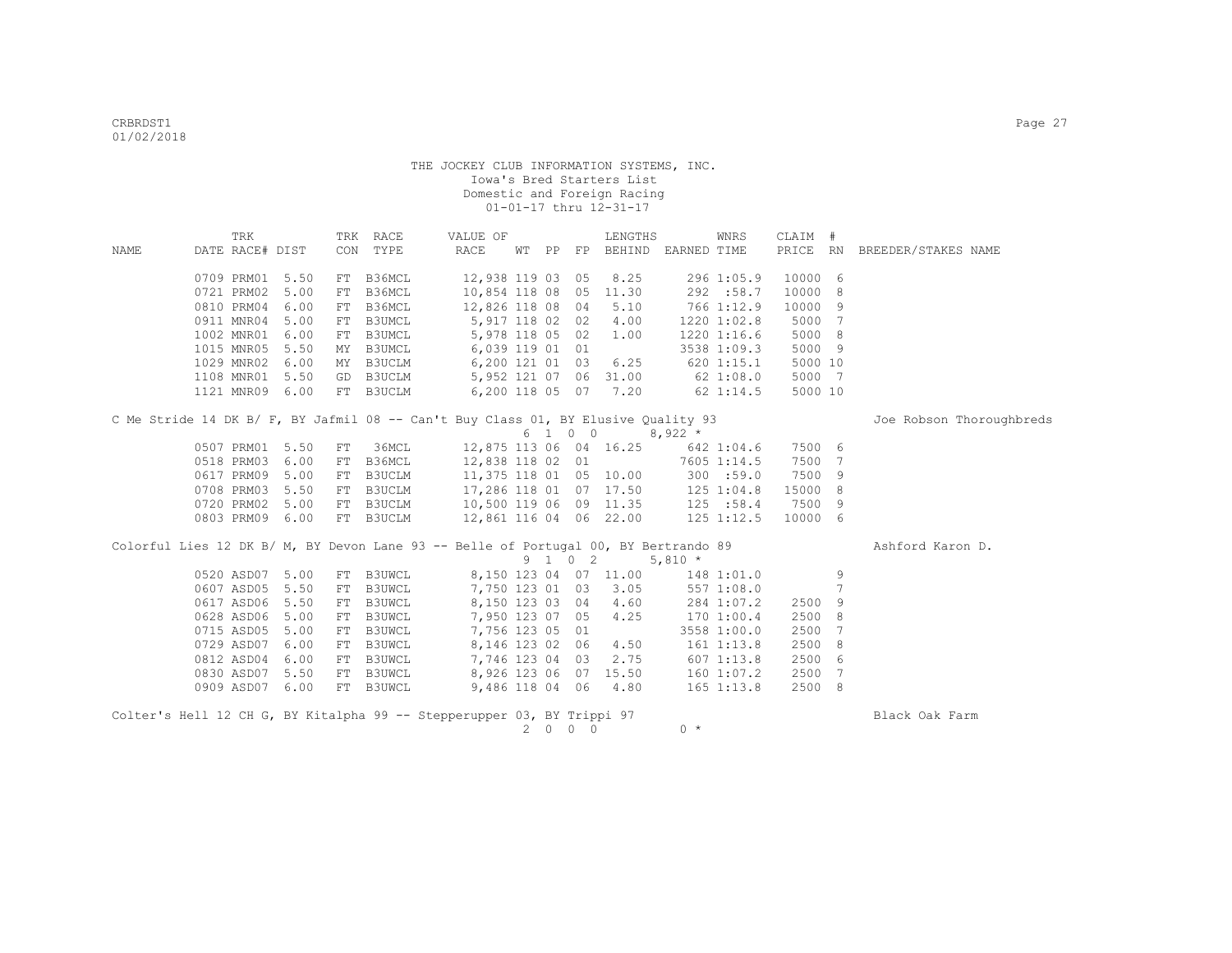| TRK<br>TRK RACE<br>LENGTHS<br>WNRS<br>CLAIM #<br>VALUE OF                                                                   |  |
|-----------------------------------------------------------------------------------------------------------------------------|--|
| DATE RACE# DIST<br>TYPE<br>RACE<br>WT PP FP BEHIND EARNED TIME<br>PRICE RN BREEDER/STAKES NAME<br>NAME<br>CON               |  |
| 0909 BKF04 6.50<br>1,950 126 07 05 33.25<br>0 1:27.2<br>3UALW<br>-7<br>FT                                                   |  |
| 5,100 126 06 08 13.30<br>0930 ED 05 5.00<br>3UCLM<br>$0$ :58.6<br>2500 8<br>FT                                              |  |
|                                                                                                                             |  |
| Cornfed 13 CH G, BY Pass Rush 99 -- Swift Empress 06, BY Empire Maker 00<br>Hartz Jeff                                      |  |
| 9 1 1 0<br>$33,862$ *                                                                                                       |  |
| 29,600 119 06 01<br>0408 SUN03<br>6.00<br>3UALW<br>17760 1:09.5<br>-7<br>FT                                                 |  |
| 6.00<br>44,842 123 09 06 5.50<br>0430 PRM08<br>SY<br>3UALW<br>125 1:11.2<br>10                                              |  |
| 39,984 124 04 04 4.05<br>0520 PRM06<br>6.00<br>3UAOC<br>2007 1:10.4<br>6<br>МY                                              |  |
| 8.50<br>0629 PRM04<br>6.00<br>42,737 121 02 02<br>8<br><b>3UALW</b><br>8539 1:08.8<br>FT                                    |  |
| 6.00<br>0722 PRM08<br>${\rm FT}$<br><b>3UALW</b><br>42,864 118 05 04<br>10.50<br>2160 1:08.8<br>-5                          |  |
| 0812 PRM05<br>6.00<br><b>3USTK</b><br>85,000 118 04 05 7.30<br>FT<br>2520 1:08.7<br>8 <sup>1</sup><br>DAN JOHNSON SPRINT S. |  |
| 0921 RP 07<br>7.00<br><b>3UCLM</b><br>24,951 120 06 06<br>9.50<br>20000 9<br>851:22.0<br>FT                                 |  |
| 15000 10<br>5.00 T FM<br><b>3UCLM</b><br>24,156 120 07 05 5.50<br>581 : 56.3<br>1013 RP 09                                  |  |
| 85 1:10.7<br>1108 RP 08 6.00<br>3UCLM<br>26,902 120 06 06 5.75<br>20000 10<br>FT                                            |  |
| Count N Gold 13 CH G, BY Student Council 02 -- Good N Gold 05, BY Gold Case 94<br>MAMAS Thoroughbreds, LLC                  |  |
| 8 1 2 1 50,888 *                                                                                                            |  |
| 26,875 124 07 05 5.25<br>0415 FON10 8.00<br>3USTK<br>750 1:40.0<br>${\rm FT}$<br>10<br>DOWD MILE S.                         |  |
| 6.00<br>40,594 118 05 02 4.00<br>0504 PRM09<br>3UALW<br>8125 1:11.1<br>FT<br>- 7                                            |  |
| 6.00<br>40,521 119 06 08 21.25<br>9<br>0518 PRM07<br>3UAOC<br>$125$ $1:10.1$<br>FT                                          |  |
| $\,8\,$<br>8.50<br>42,067 120 05 03 3.50<br>0609 PRM04<br>3UALW<br>5042 1:45.1<br>FT                                        |  |
| $\overline{7}$<br>8.32<br>42,077 118 05 02 2.50<br>0622 PRM09<br>FT<br>3UALW<br>8438 1:42.5                                 |  |
| 7<br>0715 PRM07<br>8.50<br>3UALW<br>42,111 118 01 01<br>FT<br>25313 1:44.4                                                  |  |
| 8.00<br>32,000 124 07 07 61.00<br>7<br>0729 PRM08<br><b>3UALW</b><br>$125$ $1:37.8$<br>FT                                   |  |
| 0812 PRM09 8.50<br>100,000 118 08 05 8.75<br>8<br>GOVERNOR TERRY E. BRANSTAD S.<br>FT A4USTK<br>2970 1:42.6                 |  |
| Country Cruse 15 GR/RO G, BY Country Day 06 -- Cinnamon Secret 00, BY Cozzene 80<br>Team J & K, LLC                         |  |
| 6 0 0 2<br>$3,907$ *                                                                                                        |  |
| 0520 BTP05 4.50<br>14,800 120 05 03 2.00<br>02MSW<br>1480<br>:54.5<br>7<br>MY                                               |  |
| 0601 CD 01<br>5.00<br>02MCL<br>24,750 120 03 07 18.85<br>125 : 59.9<br>${\rm FT}$<br>40000 7                                |  |
| 23,399 118 01 05 17.00 521 :59.6<br>0630 PRM01<br>5.00<br>02MCL<br>30000 6<br>FT                                            |  |
| 10,800 120 03 03 8.00<br>0914 BTP01<br>5.50<br>02MCL<br>1080 1:07.1<br>20000 6<br>MY                                        |  |
| 10,100 120 07 11 18.00<br>1005 BTP05 5.50<br>FT.<br>02MCL<br>15000 12                                                       |  |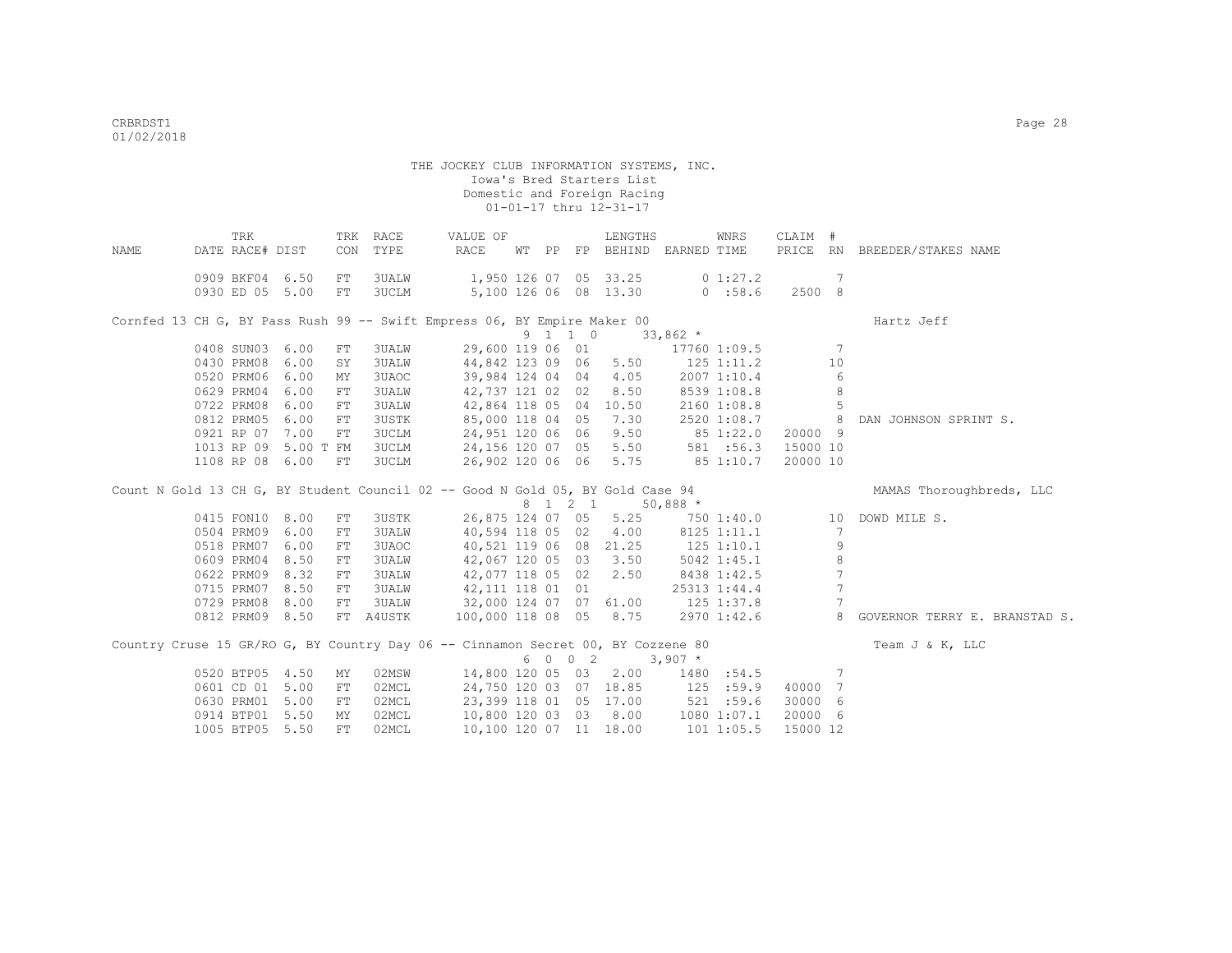|      | TRK                  |      | TRK        | RACE         | VALUE OF                                                                                       |    |    |                              | LENGTHS                |                                    | WNRS                | CLAIM # |     |                               |
|------|----------------------|------|------------|--------------|------------------------------------------------------------------------------------------------|----|----|------------------------------|------------------------|------------------------------------|---------------------|---------|-----|-------------------------------|
| NAME | DATE RACE# DIST      |      | CON        | TYPE         | RACE                                                                                           | WТ | PP |                              |                        | FP BEHIND EARNED TIME              |                     |         |     | PRICE RN BREEDER/STAKES NAME  |
|      | 1028 MVR03 5.50      |      | GD         | 02MCL        | 12,160 122 02 04 7.00                                                                          |    |    |                              |                        |                                    | 600 1:09.0          | 10000 9 |     |                               |
|      |                      |      |            |              | Courageous One 14 B G, BY Cougar Cat 02 -- Brave Love 06, BY Indian Charlie 95                 |    |    |                              |                        |                                    |                     |         |     | Roger Pelster & Steve Frum    |
|      |                      |      |            |              |                                                                                                |    |    | 6 2 2 0                      |                        | $46,921$ *                         |                     |         |     |                               |
|      | 0504 PRM09           | 6.00 | FT         | 3UALW        |                                                                                                |    |    |                              | 40,594 114 03 05 9.25  |                                    | 938 1:11.1          |         | 7   |                               |
|      | 0519 PRM02           | 6.00 | SY         | 3UCLM        | 13,773 115 02 02                                                                               |    |    |                              | 2.25                   |                                    | 3348 1:10.4         | 30000 6 |     |                               |
|      | 0623 PRM09           | 6.00 | FT         | 3UALW        | 41,982 113 10 01                                                                               |    |    |                              |                        |                                    | 25009 1:11.1        |         | 10  |                               |
|      | 0715 PRM09 8.32      |      | FT         | 03STK        | 72,968 118 05 09 11.60                                                                         |    |    |                              |                        |                                    | 5001:43.2           |         | 12  | IOWA STALLION S.              |
|      | 0805 PRM06 6.00      |      | FT         | 3UALW        | 40,968 119 04 02 no                                                                            |    |    |                              |                        |                                    | 8471 1:10.1         |         | - 6 |                               |
|      | 1027 RP 08 5.00 T FM |      |            | 3UCLM        | 15,667 120 04 01                                                                               |    |    |                              |                        |                                    | 8655 :58.0 15000 10 |         |     |                               |
|      |                      |      |            |              | Cowboys Ransome 15 DK B/ G, BY Regal Ransom 06 -- Adios Caballero 09, BY El Prado (IRE) 89     |    |    |                              | 4 1 0 1                | $24,085$ *                         |                     |         |     | Okoboji Racing & Steeple Hill |
|      | 0614 PRM04 5.00      |      | FT         | 02MSW        |                                                                                                |    |    |                              | 41,464 118 01 08 25.05 |                                    | 125 :57.7           |         | 8   |                               |
|      | 0630 PRM01 5.00      |      | FT         | 02MCL        | 23,399 118 04 01                                                                               |    |    |                              |                        |                                    | 14074 :59.6         | 30000   | 6   |                               |
|      | 0714 PRM08 5.50      |      | ${\rm FT}$ | 02STK        | 79,784 117 03 03 8.25 8033 1:04.8                                                              |    |    |                              |                        |                                    |                     |         | 7   | IOWA STALLION FUTURITY        |
|      | 0812 PRM08 6.00      |      | FT         | A02STK       |                                                                                                |    |    |                              |                        | 93,150 115 07 06 18.85 1853 1:10.1 |                     |         |     | 7 IOWA CRADLE S.              |
|      |                      |      |            |              | Cowboysteviewonder 11 CH G, BY Devil His Due 89 -- Stevie's Lil Sis 04, BY Stephen Got Even 96 |    |    | $11 \quad 1 \quad 0 \quad 1$ |                        | $6,690*$                           |                     |         |     | Pam Schutz & Joyce Tighe      |
|      | 0122 SUN09 8.00      |      | FT         | 4UCLM        | 10,100 123 07 04 3.25                                                                          |    |    |                              |                        |                                    | 404 1:38.8          | 5000 8  |     |                               |
|      | 0219 SUN04 8.00      |      | FT         | 4UCLM        | 10,100 124 07 05 6.30                                                                          |    |    |                              |                        |                                    | 202 1:37.8          | 5000 8  |     |                               |
|      | 0311 SUN02 8.32      |      | FT         | 4UCLM        | 10,100 123 02 05                                                                               |    |    |                              | 4.75                   |                                    | 202 1:41.4          | 5000 7  |     |                               |
|      | 0428 PRM03 8.00      |      | ΜY         | 4UWCL        | 11,395 117 06 06 10.60                                                                         |    |    |                              |                        |                                    | 125 1:40.7          | 7500 6  |     |                               |
|      | 0511 PRM02 8.50      |      | ${\rm FT}$ | 4UCLM        | 9,838 119 02 03                                                                                |    |    |                              | 9.25                   |                                    | 1465 1:45.6         | 6250 6  |     |                               |
|      | 0527 PRM01           | 8.32 | SY         | 4UCLM        |                                                                                                |    |    |                              | 8,500 117 05 05 19.85  |                                    | 251 1:43.5          | 5000 6  |     |                               |
|      | 0615 PRM02 8.50      |      | FT         | 4UCLM        |                                                                                                |    |    |                              | 8,500 117 03 07 15.05  |                                    | 125 1:45.7          | 5000 7  |     |                               |
|      | 0726 ASD02 7.00      |      | FT         | 3UWCL        | 7,530 124 02 01                                                                                |    |    |                              |                        |                                    | 3597 1:28.8         | 2500 5  |     |                               |
|      | 0812 ASD05 8.50      |      | FT         | 3UWCL        | 7,946 124 03 06                                                                                |    |    |                              | 8.50                   |                                    | 158 1:48.6          | 2500 7  |     |                               |
|      | 0904 ASD03 7.50      |      | ${\rm FT}$ | <b>3UWCL</b> |                                                                                                |    |    |                              | 9,126 124 05 08 21.00  |                                    | 161 1:35.4          | 2500    | - 8 |                               |
|      | 0917 LBG08 9.00      |      | FT         | 3USHP        |                                                                                                |    |    |                              | 5,000 120 03 06 11.60  |                                    | 01:57.4             |         | 7   |                               |

Crabby Frank 10 B G, BY Drinkwiththedevil 04 -- Clamato Rose 98, BY Sportin' Life 78 Shady Bend Thoroughbreds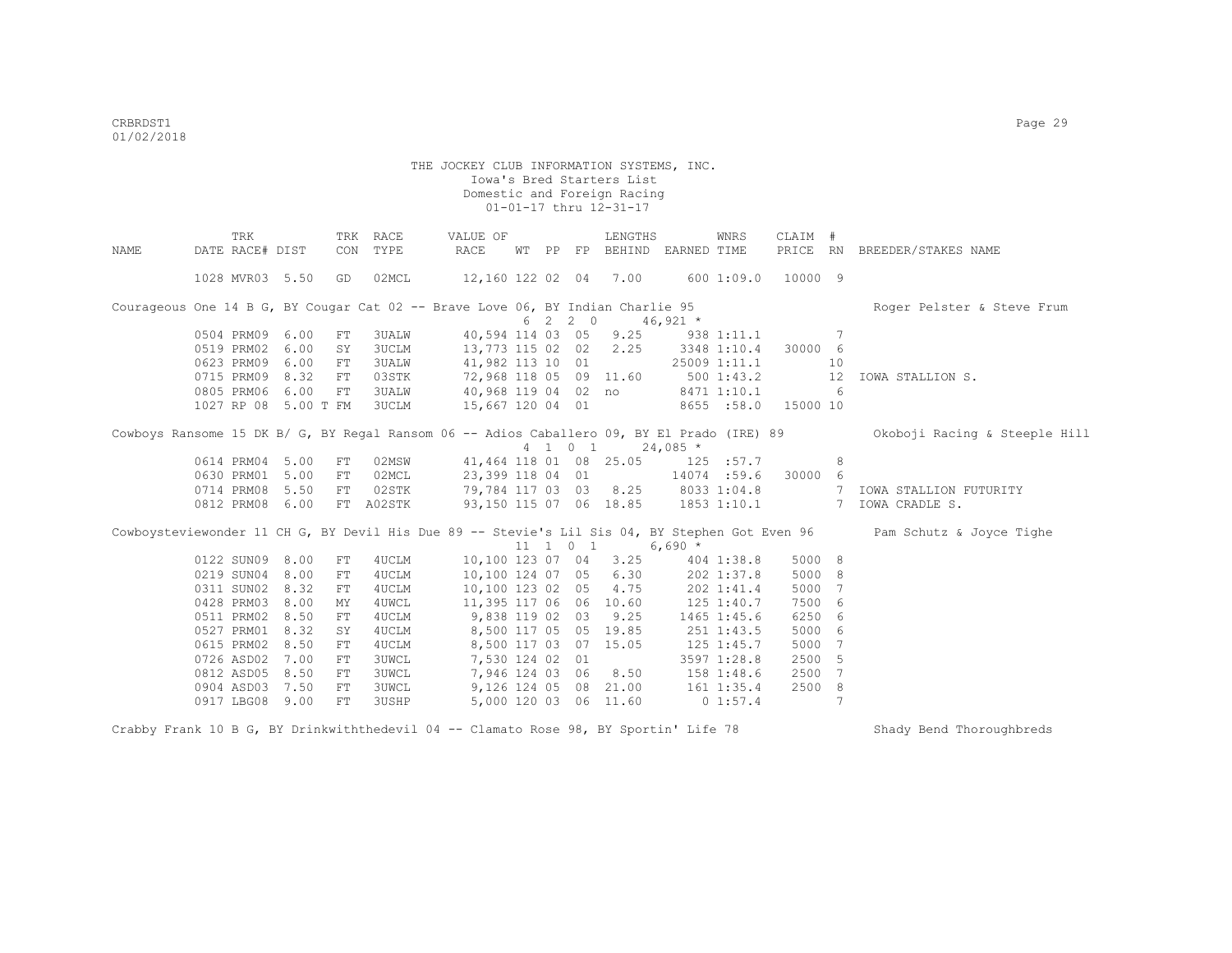|                                                                                  | TRK             |                 | TRK | RACE                        | VALUE OF                        |    |    |                   | LENGTHS               |             | <b>WNRS</b>        | CLAIM # |    |                              |
|----------------------------------------------------------------------------------|-----------------|-----------------|-----|-----------------------------|---------------------------------|----|----|-------------------|-----------------------|-------------|--------------------|---------|----|------------------------------|
| NAME                                                                             | DATE RACE# DIST |                 |     | CON TYPE                    | RACE                            | WΤ | PP | FP                | BEHIND EARNED TIME    |             |                    |         |    | PRICE RN BREEDER/STAKES NAME |
|                                                                                  |                 |                 |     |                             |                                 |    |    |                   |                       |             |                    |         |    |                              |
|                                                                                  |                 |                 |     |                             |                                 |    |    | 15 1 3 5          |                       | $8,957$ *   |                    |         |    |                              |
|                                                                                  | 0226 FON06      | 6.00            | FT  | 3UCLM                       | 3,500 124 07 02                 |    |    |                   | 2.25                  |             | 700 1:15.4         | 2500 8  |    |                              |
|                                                                                  | 0310 FON07      | 6.00            | FT  | 3UCLM                       | 3,500 123 07 01                 |    |    |                   |                       |             | 2100 1:15.2        | 2500 9  |    |                              |
|                                                                                  | 0324 FON08      | 6.50            | MΥ  | <b>3UCLM</b>                | 3,500 123 06 03                 |    |    |                   | 2.75                  |             | 420 1:21.4         | 2500 8  |    |                              |
|                                                                                  | 0408 FON06      | 6.50            | FT  | <b>3USTR</b>                | 6,900 123 06 03                 |    |    |                   | 3.25                  |             | 828 1:20.0         |         | 7  |                              |
|                                                                                  | 0421 FON02      | 6.50            | FT  | <b>3UCLM</b>                | 5,192 123 06 02                 |    |    |                   | hd                    |             | 880 1:18.4         | 3500 6  |    |                              |
|                                                                                  | 0506 FON11      | 6.00            | FT  | <b>3UCLM</b>                | 6,200 123 06 07                 |    |    |                   | 6.80                  |             | 0 1:13.2           | 5000 10 |    |                              |
|                                                                                  | 0521 ARP02      | 6.00            | FT  | <b>3UCLM</b>                | 6,000 124 06 05                 |    |    |                   | 10.25                 |             | $120$ $1:11.2$     | 3200 7  |    |                              |
|                                                                                  | 0611 ARP01      | 6.00            | FT  | <b>3UCLM</b>                | 6,800 124 05 04                 |    |    |                   | 3.25                  |             | 408 1:11.7         | 5000 5  |    |                              |
|                                                                                  | 0701 ARP07      | 5.50            | FT  | <b>3UCLM</b>                | 6,000 124 04 06                 |    |    |                   | 6.75                  |             | 601:04.8           | 3200 7  |    |                              |
|                                                                                  | 0715 ARP04      | 6.00            | FT  | <b>3UCLM</b>                | 5,000 124 04 04                 |    |    |                   | 6.30                  |             | 3001:11.9          | 2500 7  |    |                              |
|                                                                                  | 0728 ARP01 6.00 |                 | FT  | <b>3UCLM</b>                | 5,000 124 04 02                 |    |    |                   | 0.50                  |             | 10001:11.3         | 2500 5  |    |                              |
|                                                                                  | 0811 CLS02 6.00 |                 | FT  | 3USTR                       | 4,601 123 01 04                 |    |    |                   | 4.55                  |             | 225 1:13.0         |         | 5  |                              |
|                                                                                  | 0819 CLS06 6.00 |                 | FT  | 3UCLM                       | 3,400 123 08 03                 |    |    |                   | 3.00                  |             | $408$ 1:13.0       | 2500 9  |    |                              |
|                                                                                  | 0904 CLS09 6.00 |                 | FT  | <b>3UCLM</b>                | 3,400 123 06 03                 |    |    |                   | 1.00                  |             | 408 1:13.4         | 2500 10 |    |                              |
|                                                                                  |                 | 0916 ATO02 1.00 |     | FT A4UCLM                   | 4,900 123 03 03                 |    |    |                   | 2.05                  |             | 1100 : 13.0        | 3500 3  |    |                              |
| Crazy Train 13 B M, BY Birdstone 01 -- Can't Buy Class 01, BY Elusive Quality 93 |                 |                 |     |                             |                                 |    |    |                   |                       |             |                    |         |    | Barry Conrad, Carol Conrad & |
| Corinthian Syndicate                                                             |                 |                 |     |                             |                                 |    |    |                   |                       |             |                    |         |    |                              |
|                                                                                  |                 |                 |     |                             |                                 |    |    | 3 0 0 0           |                       | $125 *$     |                    |         |    |                              |
|                                                                                  |                 | 0423 FON08 6.00 | FT  | <b>B3UMSW</b>               |                                 |    |    |                   | 6,200 123 02 07 25.75 | $0\;1:16.2$ |                    |         | 10 |                              |
|                                                                                  |                 | 0512 PRM01 6.00 | FT  | B36MCL                      | 16,102 119 02 06 16.25          |    |    |                   |                       |             | 125 1:13.6 12500 6 |         |    |                              |
|                                                                                  |                 | 0804 CLS05 6.00 |     | FT B3UMCL                   | 4,000 126 08 08 15.25           |    |    |                   |                       |             | $0\;1:15.2$        | 10000 8 |    |                              |
| Crimson Jamar 13 CH M, BY Added Edge 00 -- Procris 04, BY Jade Hunter 84         |                 |                 |     |                             |                                 |    |    |                   |                       |             |                    |         |    | Schuyler Stables             |
|                                                                                  |                 |                 |     |                             |                                 |    |    | $5 \t1 \t0 \t3$   |                       | $13,539$ *  |                    |         |    |                              |
|                                                                                  | 0610 PRM02 6.00 |                 |     | FT B3UWCL                   | 12,600 120 03 01                |    |    |                   |                       |             | 8100 1:11.9        |         | 9  |                              |
|                                                                                  |                 | 0720 PRM09 6.00 |     | FT B3UCLM                   | 11,446 123 04 03                |    |    |                   | 2.75                  |             | 1721 1:11.3        | 10000 8 |    |                              |
|                                                                                  |                 | 0730 PRM02 6.00 |     | FT B3UCLM                   | 18,670 123 04 03                |    |    |                   | 6.00                  |             | 2228 1:10.3        | 15000 7 |    |                              |
|                                                                                  |                 | 0810 PRM01 6.00 |     | FT B3UCLM                   | 11,188 121 05 03 0.55           |    |    |                   |                       |             | 1290 1:11.6        | 10000 7 |    |                              |
|                                                                                  |                 |                 |     | 0909 CBY04 7.50 T FM B3UCLM | 20,000 123 08 FF DNF 200 1:30.6 |    |    |                   |                       |             |                    | 20000 8 |    |                              |
| Crosby 14 DK B/ G, BY Archarcharch 08 -- Little Tom Cat 01, BY Tomorrows Cat 95  |                 |                 |     |                             |                                 |    |    |                   |                       |             |                    |         |    | Team J & K LLC               |
|                                                                                  |                 |                 |     |                             |                                 | 5  |    | $0\quad 0\quad 0$ |                       | $963 *$     |                    |         |    |                              |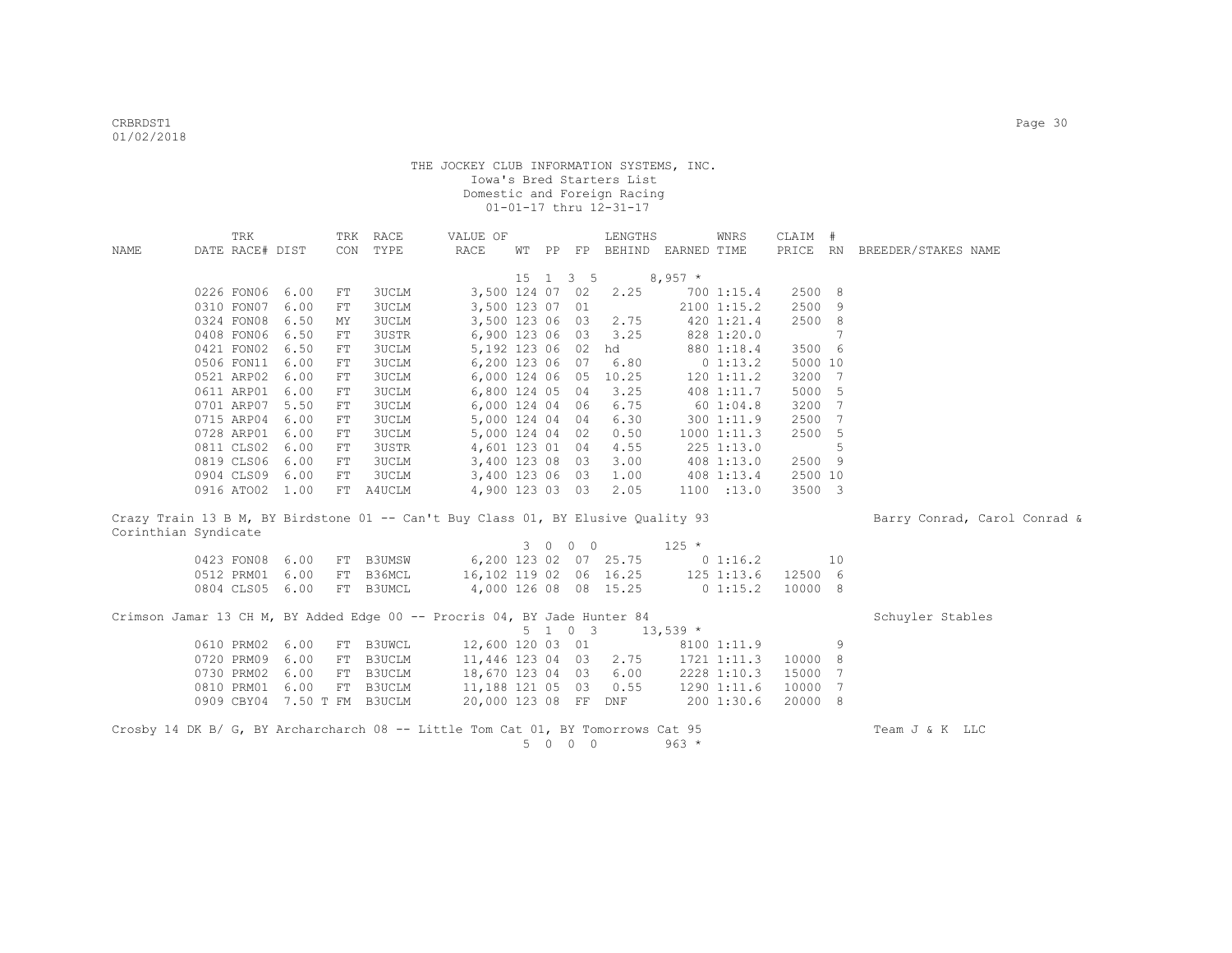|      | TRK                  |      |            | TRK RACE      | VALUE OF                                                                               |  |         | LENGTHS                          |                | WNRS           | CLAIM #  |                 |                              |
|------|----------------------|------|------------|---------------|----------------------------------------------------------------------------------------|--|---------|----------------------------------|----------------|----------------|----------|-----------------|------------------------------|
| NAME | DATE RACE# DIST      |      | CON        | TYPE          | RACE                                                                                   |  |         | WT PP FP BEHIND EARNED TIME      |                |                | PRICE RN |                 | BREEDER/STAKES NAME          |
|      | 0427 PRM09           | 6.00 | FT         | 36MCL         |                                                                                        |  |         | 22,340 118 04 11 24.60           |                | $125$ $1:12.4$ | 30000 12 |                 |                              |
|      | 0507 PRM01           | 5.50 | FT         | 36MCL         | 12,875 118 02                                                                          |  |         | 06 24.75                         |                | 1251:04.6      | 7500 6   |                 |                              |
|      | 0529 PRM01           | 6.00 | FT         | 36MCL         | 12,875 118 03 05 18.00                                                                 |  |         |                                  |                | 296 1:14.8     | 7500 6   |                 |                              |
|      | 0615 PRM05 8.32      |      | FT         | 36MCL         | 10,410 119 02 05 18.25                                                                 |  |         |                                  |                | 292 1:45.1     | 12500    | $\overline{7}$  |                              |
|      | 0713 PRM05 8.00      |      | FT         | 36MCL         | 10,000 119 06 06 55.80                                                                 |  |         |                                  |                | 125 1:40.6     | 12500 6  |                 |                              |
|      |                      |      |            |               | Crushed Ice 13 DK B/ G, BY Ice Box 07 -- Awesome Promise 98, BY Sultry Song 88         |  |         |                                  |                |                |          |                 | Rod Zimmerman & Dave Newgard |
|      |                      |      |            |               |                                                                                        |  | 5 0 0 0 |                                  | $994 *$        |                |          |                 |                              |
|      | 0611 PRM01           | 5.50 | FT         | 36MCL         | 11,093 123 05 07 18.25                                                                 |  |         |                                  |                | 125 1:04.7     | 10000 7  |                 |                              |
|      | 0630 PRM05           | 6.00 | FT         | 36MCL         | 14,652 123 05 05 14.50                                                                 |  |         |                                  | $323$ $1:12.9$ |                | 10000 7  |                 |                              |
|      | 0713 PRM03           | 5.00 | FT         | 36MCL         | 10,656 123 04 09 6.00                                                                  |  |         |                                  |                | 125 : 59.4     | 7500 10  |                 |                              |
|      | 0722 PRM04           | 5.00 | FT         | 36MCL         | 12,938 123 04 05 12.50                                                                 |  |         |                                  |                | 296 :57.8      | 10000 6  |                 |                              |
|      | 0806 PRM06 6.00      |      | ${\rm FT}$ | 36MCL         | 16,615 119 08 FF DNF                                                                   |  |         |                                  |                | $125$ $1:11.2$ | 15000 8  |                 |                              |
|      |                      |      |            |               | C S I Iowa 06 CH G, BY Stephen Got Even 96 -- Lady Criminal 92, BY Criminal Type 85    |  |         |                                  |                |                |          |                 | McClintock Loretta F.        |
|      |                      |      |            |               |                                                                                        |  | 6 1 2 2 |                                  | $8,181$ *      |                |          |                 |                              |
|      | 0201 TUP06 8.50      |      | ${\rm FT}$ | 4UCLM         |                                                                                        |  |         | 7,000 124 07 03 5.50             |                | 665 1:44.8     | 3000 10  |                 |                              |
|      | 0225 TUP05           | 8.00 | FT         | 4UCLM         |                                                                                        |  |         | 7,000 124 06 02 0.75             |                | 1344 1:38.3    | 3000 9   |                 |                              |
|      | 0311 TUP06 8.50      |      | FT         | 4UCLM         |                                                                                        |  |         | 7,000 124 07 03 1.25             | $672$ 1:45.4   |                | 3000 9   |                 |                              |
|      | 0327 TUP05 8.00      |      | FT         | 3UCLM         |                                                                                        |  |         | 7,000 124 04 02 0.50             |                | 1330 1:39.7    | 3000 10  |                 |                              |
|      | 0418 TUP05 8.50      |      | FT         | 3UCLM         | 7,000 124 08 01                                                                        |  |         |                                  |                | 4080 1:46.1    | 3000 11  |                 |                              |
|      | 0506 TUP07 8.00 T FM |      |            | 3UCLM         |                                                                                        |  |         | 9,000 122 05 09 11.75            | $90\;1:37.3$   |                | 6250 10  |                 |                              |
|      |                      |      |            |               | Cutthroat Cutie 11 DK B/ M, BY Zanjero 04 -- Preciosa 98, BY Level Sands 91            |  |         |                                  |                |                |          |                 | McShane Dave                 |
|      |                      |      |            |               |                                                                                        |  | 5 1 0 0 |                                  | $1,527$ *      |                |          |                 |                              |
|      | 0611 CPW08           | 5.50 | FT         | <b>B3UALW</b> |                                                                                        |  |         | 2,500 124 01 07 19.25            |                | 0 1:10.8       |          | $7\phantom{.0}$ |                              |
|      | 0618 CPW04           | 5.50 | FT         | 4 UALW        |                                                                                        |  |         | 2,600 119 02 05 46.25 130 1:08.0 |                |                |          | 5               |                              |
|      | 0716 FAR05           | 4.50 | FT         | <b>3UALW</b>  |                                                                                        |  |         | 2,400 121 05 04 12.50            |                | 192 : 53.1     |          | 6               |                              |
|      | 0723 FAR03 4.50      |      | FT         | B3UCLM        |                                                                                        |  |         | 2,090 126 04 01                  |                | 1100 : 54.1    | 4000 4   |                 |                              |
|      | 0728 FAR04 4.50      |      |            | FT B3UCLM     |                                                                                        |  |         | 2,100 126 03 05 8.25             |                | 105 : 53.4     | 3000 6   |                 |                              |
|      |                      |      |            |               | Dale the Bug Man 12 DK B/ G, BY Defy Logic 00 -- Shadesofaffection 98, BY Slewdledo 81 |  |         |                                  |                |                |          |                 | Nielsen Charles D.           |
|      |                      |      |            |               |                                                                                        |  | 6 1 1 1 |                                  | $39,234$ *     |                |          |                 |                              |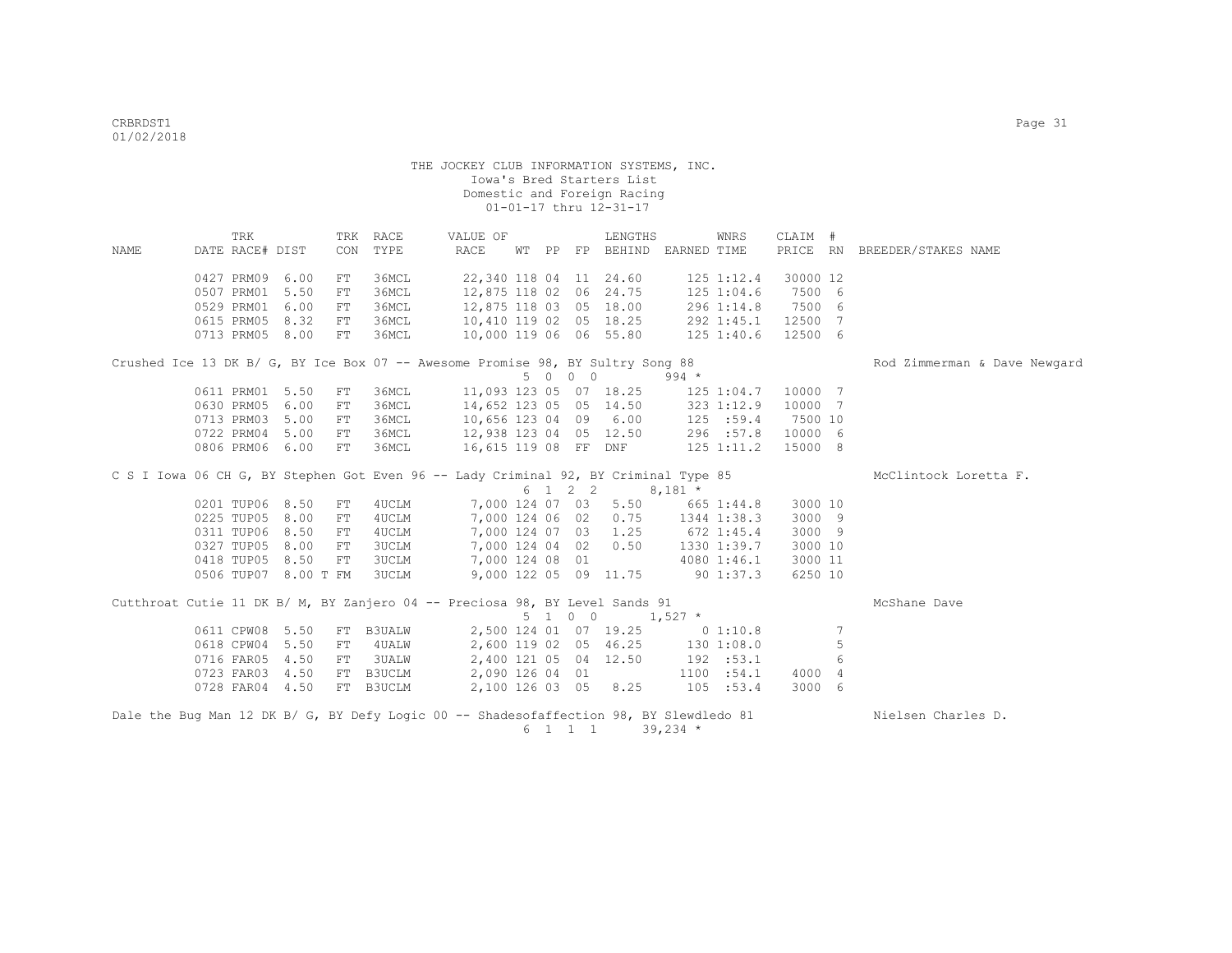|        | TRK             |                 |     | TRK RACE                  | VALUE OF                                                                           |    |    |                             | LENGTHS                |              | WNRS           | CLAIM # |                 |                              |
|--------|-----------------|-----------------|-----|---------------------------|------------------------------------------------------------------------------------|----|----|-----------------------------|------------------------|--------------|----------------|---------|-----------------|------------------------------|
| NAME   | DATE RACE# DIST |                 |     | CON TYPE                  | RACE                                                                               | WТ | PP |                             | FP BEHIND EARNED TIME  |              |                |         |                 | PRICE RN BREEDER/STAKES NAME |
|        |                 |                 |     |                           |                                                                                    |    |    |                             |                        |              |                |         |                 |                              |
|        | 0518 PRM07      | 6.00            | FT  | 3UAOC                     |                                                                                    |    |    |                             | 40,521 121 07 06 15.75 |              | 125 1:10.1     |         | 9               |                              |
|        | 0527 PRM04 6.00 |                 | SY  | <b>3UALW</b>              | 40,431 118 02 10 21.55                                                             |    |    |                             |                        |              | $125$ $1:11.4$ |         | 11              |                              |
|        | 0623 PRM09 6.00 |                 | FT  | 3UALW                     | 41,982 119 07 03 0.55                                                              |    |    |                             |                        |              | 5002 1:11.1    |         | 10              |                              |
|        | 0716 PRM02 6.00 |                 | FT. | 3UALW                     | 42,152 118 01 02                                                                   |    |    |                             | 1.75                   |              | 8471 1:10.1    |         | 6               |                              |
|        | 0811 PRM09 6.00 |                 | FT  | 3UALW                     | 42,067 118 04 01                                                                   |    |    |                             |                        |              | 25211 1:10.3   |         | 8               |                              |
|        | 0826 CBY05 6.00 |                 | GD  | 3UAOC                     | 30,000 124 06 07 8.35                                                              |    |    |                             |                        |              | 3001:10.2      |         | 10              |                              |
|        |                 |                 |     |                           |                                                                                    |    |    |                             |                        |              |                |         |                 |                              |
|        |                 |                 |     |                           | Damaris 12 B M, BY Bwana Charlie 01 -- Frankie's Lady 98, BY Meadowlake 83         |    |    | 8 0 0 0                     |                        |              |                |         |                 | Poindexter Allen             |
|        | 0505 PRM06 5.50 |                 |     | FT B3UWCL                 | 17,929 118 02 08                                                                   |    |    |                             | 5.75                   | $1,879$ *    | 125 1:06.0     |         | 9               |                              |
|        | 0518 PRM08 6.00 |                 | FT  | B3UAOC                    | 40,486 121 10 08 8.00                                                              |    |    |                             |                        |              | $125$ $1:11.8$ |         | 10              |                              |
|        | 0604 PRM07 8.50 |                 | FT  | <b>B3UALW</b>             | 40,521 118 01 06 7.00                                                              |    |    |                             |                        |              | 125 1:46.6     |         | 9               |                              |
|        | 0625 PRM03      | 8.32            | FT  | B3UCLM                    | 11,452 118 02 05 12.35                                                             |    |    |                             |                        |              | 322 1:44.0     | 10000 7 |                 |                              |
|        | 0706 PRM01 8.00 |                 |     | B3UCLM                    | 12,393 119 05 05 6.50                                                              |    |    |                             |                        |              |                | 5000    | $7\phantom{.0}$ |                              |
|        |                 | 0722 PRM05 8.32 | FT  | FT B3UCLM                 | 13,474 118 04 05 9.25                                                              |    |    |                             |                        | $322$ 1:40.2 |                | 10000 6 |                 |                              |
|        | 0730 PRM02 6.00 |                 |     | FT B3UCLM                 | 18,670 118 05 07 10.85 125 1:10.3                                                  |    |    |                             |                        |              | 326 1:43.7     | 15000 7 |                 |                              |
|        | 0810 PRM06 6.00 |                 |     | FT B3UCLM                 | 18,626 118 07 05 6.90                                                              |    |    |                             |                        |              |                | 15000 8 |                 |                              |
|        |                 |                 |     |                           |                                                                                    |    |    |                             |                        |              | $409$ 1:11.2   |         |                 |                              |
|        |                 |                 |     |                           | Danas Harbor 09 DK B/ M, BY Lion Hearted 96 -- Boston Lass 00, BY Boston Harbor 94 |    |    |                             |                        |              |                |         |                 | Judge Tony                   |
|        |                 |                 |     |                           |                                                                                    |    |    | 2000                        |                        | $760 *$      |                |         |                 |                              |
|        |                 |                 |     | 0106 DED02 8.50 MY B4UCLM | 11,280 120 05 04 5.25 660 1:48.7                                                   |    |    |                             |                        |              |                | 4000 7  |                 |                              |
|        |                 |                 |     | 0214 HOU04 8.32 MY B4UCLM | 7,000 118 03 08 24.50 100 1:45.7                                                   |    |    |                             |                        |              |                | 5000 8  |                 |                              |
|        |                 |                 |     |                           |                                                                                    |    |    |                             |                        |              |                |         |                 |                              |
|        |                 |                 |     |                           | Dance for Ransom 15 B G, BY Regal Ransom 06 -- Bid On a Dancer 02, BY Anet 94      |    |    |                             |                        |              |                |         |                 | Davis Pam                    |
|        |                 |                 |     |                           |                                                                                    |    |    | 2001                        |                        | $2,940 *$    |                |         |                 |                              |
|        |                 | 0602 PRM01 4.50 | FT  | 02MSW                     | 31,000 118 01 06 13.10 125 :52.9                                                   |    |    |                             |                        |              |                |         | 6               |                              |
|        |                 | 0630 PRM01 5.00 | FT  | 02MCL                     |                                                                                    |    |    |                             | 23,399 118 05 03 1.75  |              | 2815 :59.6     | 30000 6 |                 |                              |
|        |                 |                 |     |                           | Danica To 13 B M, BY Hold Me Back 06 -- Lil Pushlet 94, BY Cryptoclearance 84      |    |    |                             |                        |              |                |         |                 | Daniel T. Rogers & David R.  |
| Rogers |                 |                 |     |                           |                                                                                    |    |    |                             |                        |              |                |         |                 |                              |
|        |                 |                 |     |                           |                                                                                    |    |    | $7 \quad 1 \quad 1 \quad 2$ |                        | $24,037$ *   |                |         |                 |                              |
|        |                 | 0428 PRM07 6.00 |     |                           | MY B36MSW 39,876 123 06 06 5.00 125 1:13.1                                         |    |    |                             |                        |              |                |         | 9               |                              |
|        | 0511 PRM08 6.00 |                 |     | FT B36MSW                 |                                                                                    |    |    |                             | 39,986 123 03 02 3.25  |              | 8028 1:12.3    |         | 6               |                              |
|        | 0609 PRM09 6.00 |                 |     | FT B36MSW                 | 41, 313 123 03 05                                                                  |    |    |                             | 4.80                   |              | 911 1:11.8     |         | 10              |                              |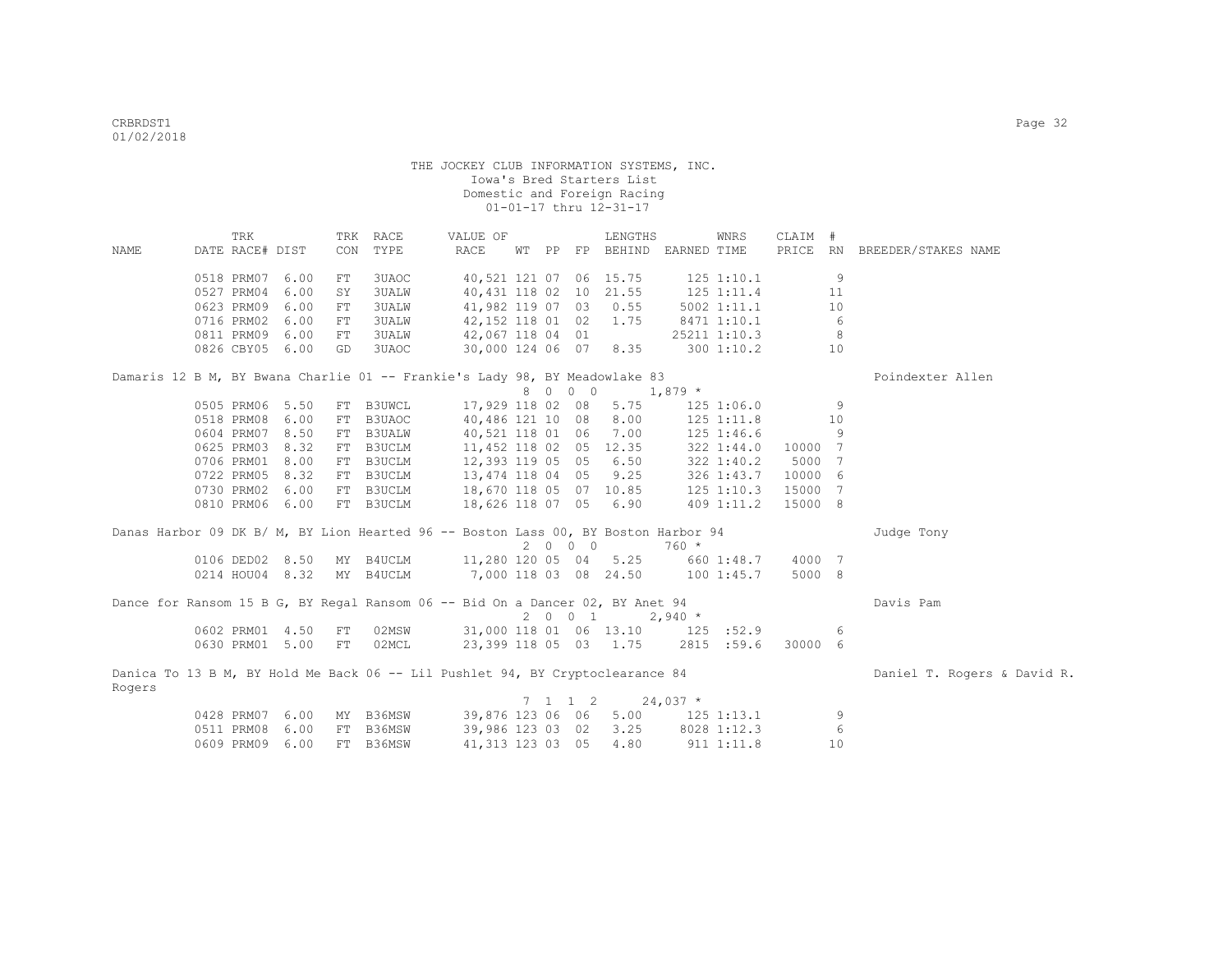THE JOCKEY CLUB INFORMATION SYSTEMS, INC. Iowa's Bred Starters List Domestic and Foreign Racing 01-01-17 thru 12-31-17 TRK TRK RACE VALUE OF LENGTHS WNRS CLAIM # NAME DATE RACE# DIST CON TYPE RACE WT PP FP BEHIND EARNED TIME PRICE RN BREEDER/STAKES NAME 0624 PRM07 8.50 FT B36MSW 41,397 124 06 05 19.75 919 1:47.3 8 0707 PRM02 6.00 FT B36MCL 16,661 124 06 01 9923 1:13.1 15000 7 0722 PRM09 6.00 FT B3UCLM 17,286 123 08 03 3.50 2045 1:11.8 15000 8<br>0806 PRM01 6.00 FT B3UCLM 17,371 123 04 03 1.85 2086 1:11.7 15000 6 17,371 123 04 03 1.85 2086 1:11.7 15000 6 Danzig Who 15 B F, BY U S Ranger 04 -- Who's Treasure 07, BY Bernstein 97 **IOWA State University**  $2 \t 0 \t 0 \t 250 \t \star$ <br>41,397 119 01 08 27.55 125 0723 PRM08 5.50 FT F02MSW 41,397 119 01 08 27.55 125 1:05.3 8 0809 PRM05 5.00 FT 02MCL 18,534 117 05 06 21.50 125 :59.3 50000 6 Dazzling Lion 13 DK B/ M, BY American Lion 07 -- Lovethatdazzle 02, BY Dazzling Falls 92 Richard Cosaert & Vickie Cosaert 13 0 1 2 6,838 \* 0408 FON08 6.00 FT B3UALW 8,000 123 05 09 12.75 0 1:15.2 10 0528 PRM04 6.00 FT B3UCLM 18,039 118 06 06 10.25 125 1:12.5 15000 6<br>0611 PRM08 6.00 FT B3UCLM 18,626 118 06 07 16.00 125 1:10.3 15000 8 0611 PRM08 6.00 FT B3UCLM 18,626 118 06 07 16.00 125 1:10.3 15000 8 0622 PRM05 8.00 FT B3UCLM 11,193 121 03 03 3.00 1320 1:39.3 6250 5 0706 PRM01 8.00 FT B3UCLM 12,393 119 03 02 1.50 2903 1:40.2 5000 7 0720 PRM05 8.32 FT B3UCLM 8,852 117 02 03 1.10 1357 1:43.5 5000 6<br>0811 CLS06 6.00 FT B3UALW 6,500 123 03 06 9.75 0 1:14.2 6 0811 CLS06 6.00 FT B3UALW 6,500 123 03 06 9.75 0 1:14.2 6 0908 RP 03 8.00 FT B3UCLM 12,100 123 08 07 11.55 85 1:39.3 7500 8 0923 RP 01 8.32 FT B3UCLM 11,887 120 07 05 12.00 308 1:43.1 5000 7 1011 RP 03 8.00 FT B3UCLM 11,887 120 05 08 15.00 85 1:38.4 5000 9 1101 RP 03 8.32 FT B3UCLM 10,122 123 08 06 12.25 85 1:44.1 5000 10 1120 RP 05 8.00 FT B3UCLM 11,025 120 09 06 6.00 85 1:40.6 5000 9 1207 RP 01 8.32 FT B3UCLM 12,100 123 02 05 8.55 360 1:46.2 7500 6 Dazzling Pioneer 09 CH B, BY Pioneering 93 -- Lovethatdazzle 02, BY Dazzling Falls 92 Richard Cosaert & Vickie Cosaert  $13$  1 2 1 9,350  $*$ <br>4,393 123 06 07 26.80 0 :47.2 0304 FON01 4.00 FT B3UCLM 4,393 123 06 07 26.80 0 :47.2 2500 7 0310 FON04 4.00 FT 3UCLM 3,500 127 08 04 4.75 175 :46.8 2500 9 0324 FON09 6.50 MY 3UCLM 5,100 123 02 06 15.50 0 1:22.2 5000 9 0409 FON08 6.50 FT 3UCLM 3,500 123 02 03 3.50 420 1:21.8 2500 10 0409 FON06 0.00 FT 3UCLM 3,500 123 06 FF DNF 0 1:15.2 2500 10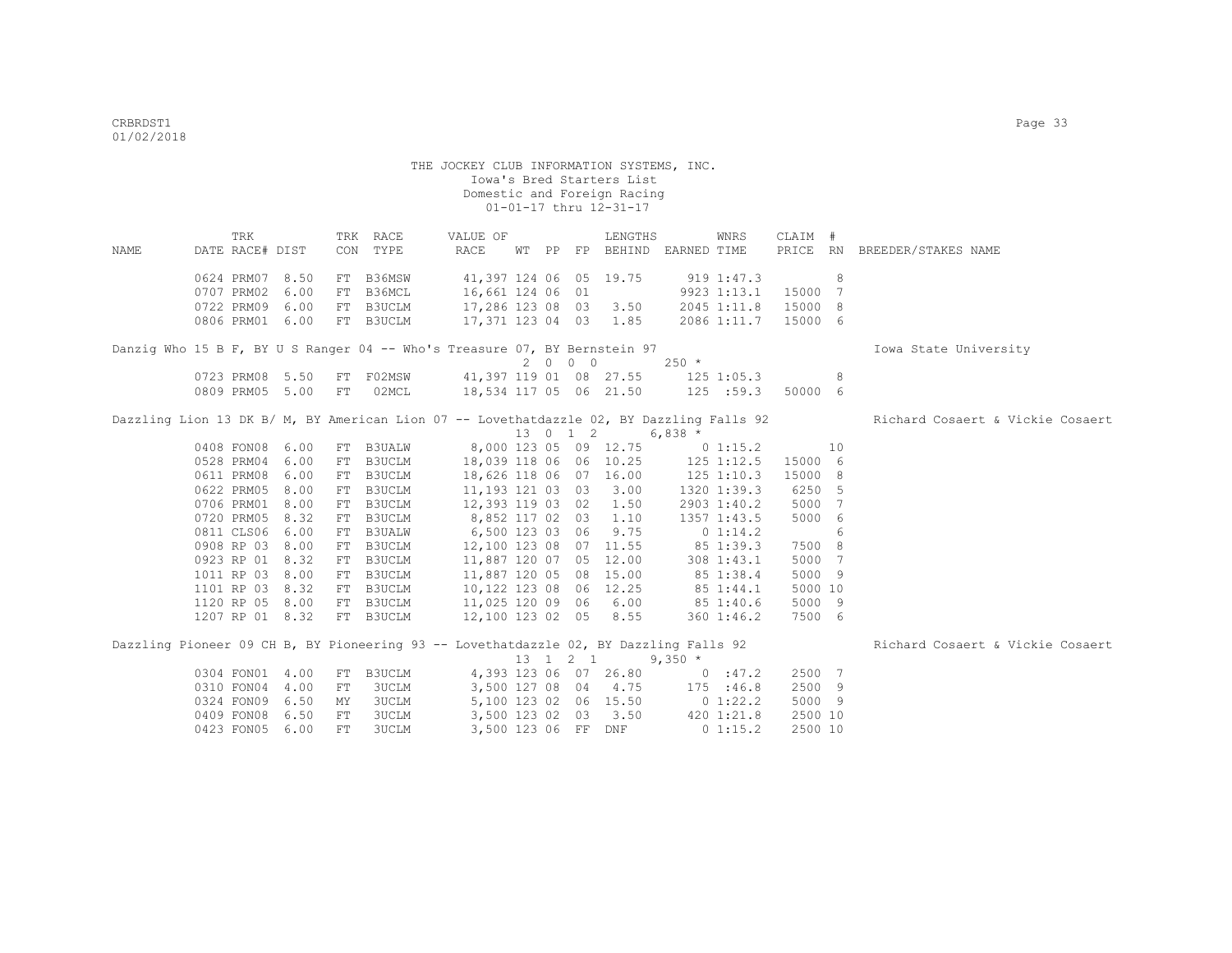|           | TRK             |      |    | TRK RACE  | VALUE OF                                                                                      |  |          | LENGTHS                     |                | WNRS                         | CLAIM #  |    |                         |
|-----------|-----------------|------|----|-----------|-----------------------------------------------------------------------------------------------|--|----------|-----------------------------|----------------|------------------------------|----------|----|-------------------------|
| NAME      | DATE RACE# DIST |      |    | CON TYPE  | RACE                                                                                          |  |          | WT PP FP BEHIND EARNED TIME |                |                              | PRICE RN |    | BREEDER/STAKES NAME     |
|           |                 |      |    |           |                                                                                               |  |          |                             |                |                              |          |    |                         |
|           | 0506 FON08      | 6.00 | FT | 3UCLM     | 5,100 123 05 02                                                                               |  |          | 0.75                        |                | $1020$ $1:14.8$              | 5000 9   |    |                         |
|           | 0526 PRM06      | 6.00 | FT | B4UCLM    | 8,500 119 06 05                                                                               |  |          | 20.00                       |                | 240 1:10.8                   | 5000     | 9  |                         |
|           | 0614 PRM02      | 5.00 | GD | B3UCLM    | 10,173 119 02 06                                                                              |  |          | 14.00                       |                | 125 : 57.8                   | 6250 6   |    |                         |
|           | 0709 HPO06      | 6.00 |    | FT B3UCLM | 10,000 123 01 02                                                                              |  |          | 6.00                        |                | 1800 1:14.0                  | 2500     | -9 |                         |
|           | 0721 HPO02      | 6.00 |    | FT B3UCLM | 9,500 123 07 01                                                                               |  |          |                             |                | 5400 1:14.0                  | 2500 7   |    |                         |
|           | 0805 CLS08      | 6.00 |    | MY B3UCLM | 3,782 123 01 06 10.75                                                                         |  |          |                             |                | 0 1:15.4                     | 2500 8   |    |                         |
|           | 0820 CLS05      | 6.00 |    | FT B3UCLM | 3,528 125 05 04 8.25                                                                          |  |          |                             | $170$ $1:14.2$ |                              | 2500 8   |    |                         |
|           | 0827 CLS04 6.00 |      |    | FT B3UCLM | 3,706 123 03 06 22.50                                                                         |  |          |                             | $0\;1:13.8$    |                              | 2500 6   |    |                         |
|           |                 |      |    |           |                                                                                               |  |          |                             |                |                              |          |    |                         |
|           |                 |      |    |           | Dear Dyna 12 B M, BY Blumin Affair 91 -- Scenic Won 97, BY Air Forbes Won 79                  |  |          |                             |                |                              |          |    | Kirby Robert D.         |
|           |                 |      |    |           |                                                                                               |  | 12 0 0 1 |                             | $3,395$ *      |                              |          |    |                         |
|           | 0528 PRM06      | 5.50 |    | FT B3UCLM |                                                                                               |  |          | 10,652 120 05 04 22.00      |                | 658 1:04.7                   | 10000 8  |    |                         |
|           | 0610 PRM02      | 6.00 |    | FT B3UWCL | 12,600 120 08 07 7.65                                                                         |  |          |                             |                | 125 1:11.9                   | 10000    | 9  |                         |
|           | 0622 PRM01      | 6.00 |    | FT B3UCLM | 17,371 120 01 05 12.50                                                                        |  |          |                             |                | 386 1:12.1                   | 15000    | 6  |                         |
|           | 0708 HPO05      | 6.00 |    | FT B3UCLM | 10,000 123 02 05 8.50                                                                         |  |          |                             |                | 270 1:14.6                   | 5000     | 9  |                         |
|           | 0722 HPO04      | 8.00 |    | FT B3UCLM | 9,750 125 03 05 16.35                                                                         |  |          |                             |                | 270 1:41.4                   | 5000     | 8  |                         |
|           | 0804 CLS07      | 6.00 |    | FT B3UCLM | 4,400 123 04 06                                                                               |  |          | 6.55                        |                | 0 1:14.6                     | 5000     | 8  |                         |
|           | 0820 CLS06      | 6.00 |    | FT B3UALW | 6,300 123 01 03                                                                               |  |          | 5.50                        |                | 756 1:14.6                   |          | 6  |                         |
|           | 0826 CLS07      | 6.00 |    | FT B3UCLM | 4,400 123 01 05                                                                               |  |          | 3.05                        |                | 132 1:14.6                   | 5000 8   |    |                         |
|           | 0902 CLS05      | 6.50 |    | FT B3UALW | 6,300 125 03 04 10.25                                                                         |  |          |                             |                | $315$ $1:19.4$               |          | 7  |                         |
|           | 1014 TUP09      | 5.00 |    | FT B3UCLM | 7,000 122 06 07 6.25                                                                          |  |          |                             |                | 70:58.4                      | 3500 11  |    |                         |
|           | 1105 TUP05      | 6.50 |    | FT B3UCLM | 7,000 122 05 04 13.00                                                                         |  |          |                             |                | 343 1:17.6                   | 3500 7   |    |                         |
|           | 1204 TUP08      | 6.00 |    | FT B3UCLM | 7,000 122 04 06 6.80                                                                          |  |          |                             |                | 70 1:11.8                    | 3500 11  |    |                         |
|           |                 |      |    |           |                                                                                               |  |          |                             |                |                              |          |    |                         |
| Gotschall |                 |      |    |           | Deedees Risingstar 14 DK B/ F, BY Silver Poet 04 -- Double Dreamin Deb 97, BY Double Ready 80 |  |          |                             |                |                              |          |    | Dennis Gotschall & Jean |
|           |                 |      |    |           |                                                                                               |  | 4 0 0 0  |                             | $500 *$        |                              |          |    |                         |
|           | 0604 PRM02      | 6.00 |    | FT B36MCL | 22, 375 119 01 10 19.85                                                                       |  |          |                             |                | $125$ $1:13.0$               | 30000 11 |    |                         |
|           | 0614 PRM05      | 6.00 |    | FT B36MCL | 16,615 118 02 08 37.85                                                                        |  |          |                             |                |                              | 15000 8  |    |                         |
|           | 0701 PRM09      | 5.50 |    | FT B36MSW | 31,000 119 02 07 34.30                                                                        |  |          |                             |                | $125$ $1:12.5$<br>125 1:05.4 |          | 8  |                         |
|           | 0721 PRM02 5.00 |      |    | FT B36MCL | 10,854 118 01 07 18.55                                                                        |  |          |                             |                | 125 : 58.7                   | 10000 8  |    |                         |
|           |                 |      |    |           |                                                                                               |  |          |                             |                |                              |          |    |                         |
|           |                 |      |    |           | Desanctus 12 DK B/ G, BY Offlee Wild 00 -- Bint Elusive 02, BY Elusive Quality 93             |  |          |                             |                |                              |          |    | Poindexter Allen        |
|           |                 |      |    |           |                                                                                               |  | 9 1 3 2  |                             | $20,453$ *     |                              |          |    |                         |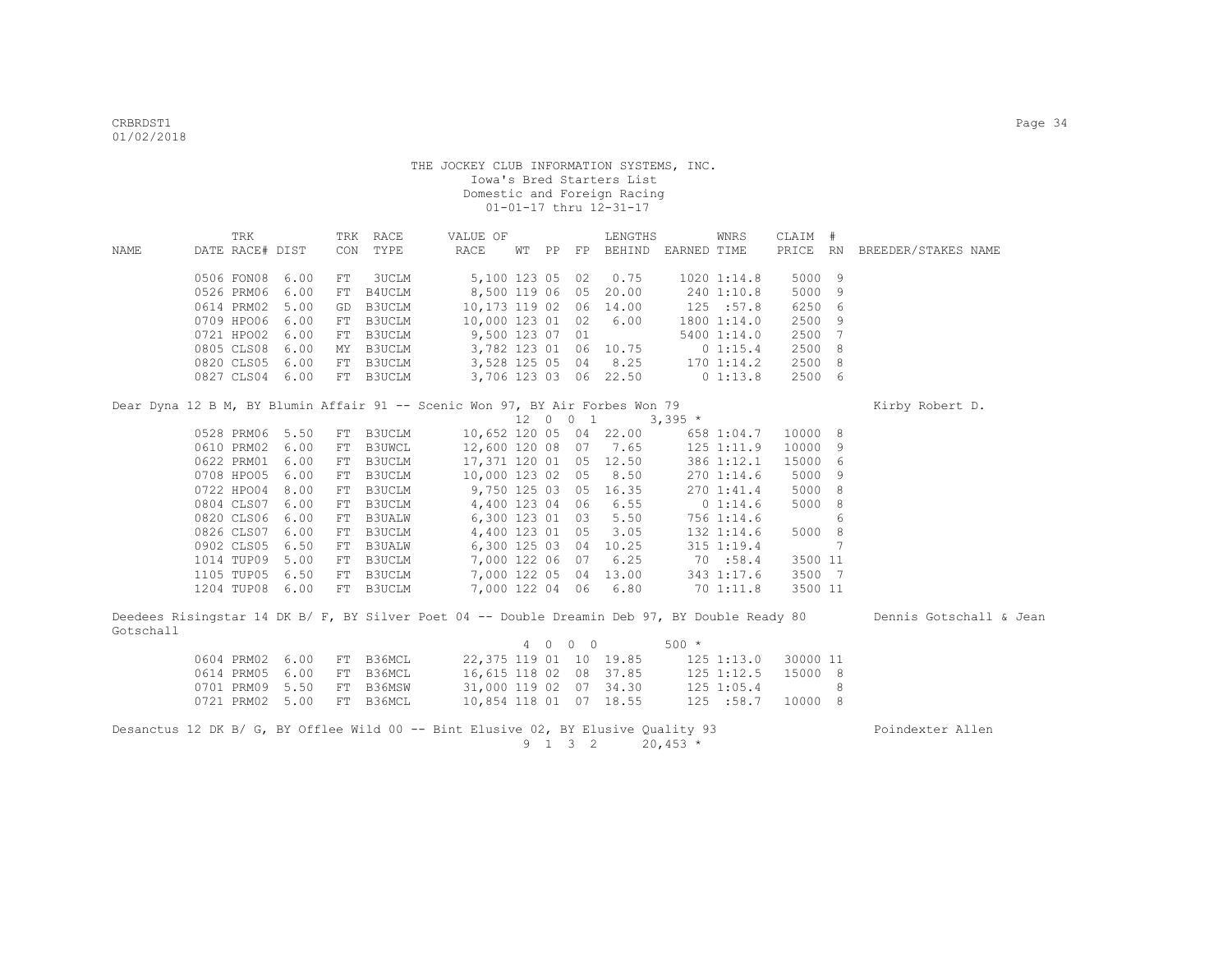|      | TRK             |      |    | TRK RACE     | VALUE OF                                                                             |  |                 | LENGTHS                     |                | WNRS            | CLAIM #  |                 |                              |
|------|-----------------|------|----|--------------|--------------------------------------------------------------------------------------|--|-----------------|-----------------------------|----------------|-----------------|----------|-----------------|------------------------------|
| NAME | DATE RACE# DIST |      |    | CON TYPE     | RACE                                                                                 |  |                 | WT PP FP BEHIND EARNED TIME |                |                 |          |                 | PRICE RN BREEDER/STAKES NAME |
|      |                 |      |    |              |                                                                                      |  |                 |                             |                |                 |          |                 |                              |
|      | 0428 PRM05      | 6.00 | MΥ | 3UWCL        | 16,565 119 09 01                                                                     |  |                 |                             |                | 9555 1:11.9     |          | 11              |                              |
|      | 0529 PRM09      | 6.00 | FT | <b>3UCLM</b> | 17,929 123 02 03                                                                     |  |                 | 0.30                        |                | $2106$ $1:13.0$ | 15000 9  |                 |                              |
|      | 0610 PRM06      | 6.00 | FT | <b>3UCLM</b> | 18,711 123 06 02                                                                     |  |                 | 2.25                        |                | 3746 1:10.6     | 15000 6  |                 |                              |
|      | 0701 PRM01      | 5.50 | FT | 3UCLM        | 18,626 120 04 04                                                                     |  |                 | 8.00                        | 9201:04.5      |                 | 15000 8  |                 |                              |
|      | 0716 PRM03      | 6.00 | FT | 3UCLM        | 11,436 120 01 03                                                                     |  |                 | 8.50                        | 1681 1:09.8    |                 | 10000 10 |                 |                              |
|      | 0730 PRM01      | 5.50 | FT | 3UCLM        | 10,677 118 06 06                                                                     |  |                 | 6.85                        |                | $125$ 1:03.6    | 7500 8   |                 |                              |
|      | 0806 CBY05      | 8.32 | FT | 3UCLM        | 10,900 124 07 08 10.35                                                               |  |                 |                             | 1001:46.4      |                 | 4000 10  |                 |                              |
|      | 0819 CLS02 6.50 |      | FT | 3UALW        | 6,500 123 05 02 no 1300 1:20.4                                                       |  |                 |                             |                |                 |          | 6               |                              |
|      | 0901 CLS07 6.00 |      | FT | 3UCLM        | 4,600 123 03 02 3.75                                                                 |  |                 |                             |                | $920$ 1:12.4    | 5000 8   |                 |                              |
|      |                 |      |    |              | Diesel's Prize 08 CH G, BY Pure Prize 98 -- Whisperifyoudare 97, BY Red Ransom 87    |  |                 |                             |                |                 |          |                 | Roll Reroll Stables          |
|      |                 |      |    |              |                                                                                      |  | 8 3 0 0         | $12,889$ *                  |                |                 |          |                 |                              |
|      | 0506 PRM02 5.50 |      | FT | 4UWCL        | 10,109 117 05 05                                                                     |  |                 | 8.75                        |                | 247 1:05.1      |          | $7\phantom{.0}$ |                              |
|      | 0525 PRM06      | 6.00 | FT | 4UCLM        | 8,500 120 01 06                                                                      |  |                 | 2.70                        | $125$ $1:11.6$ |                 | 5000 8   |                 |                              |
|      | 0611 PRM02      | 6.00 | FT | 4UCLM        | 10,233 117 07 01                                                                     |  |                 |                             |                | 6683 1:10.8     | 5000     | 7               |                              |
|      | 0624 PRM03      | 6.00 | FT | 3UCLM        | 11,000 124 03 05                                                                     |  |                 | 8.50                        | 319 1:10.6     |                 | 7500 8   |                 |                              |
|      | 0707 HPO02      | 6.00 | FT | <b>3UCLM</b> | 11,500 123 02 04                                                                     |  |                 | 4.00                        | $550$ 1:13.0   |                 | 5000     | 7               |                              |
|      | 0805 CLS04      | 6.00 | МY | 3UCLM        | 3,400 120 05 01                                                                      |  |                 |                             |                | 2040 1:15.4     | 2500 6   |                 |                              |
|      | 0813 CLS02      | 6.50 | MY | 3UCLM        | 4,500 123 04 01                                                                      |  |                 |                             |                | 2700 1:22.6     | 3500 5   |                 |                              |
|      | 0825 CLS03 6.50 |      | FT | 3USTR        | 4,500 123 01 04 4.00                                                                 |  |                 |                             | 2251:19.0      |                 |          | 5               |                              |
|      |                 |      |    |              |                                                                                      |  |                 |                             |                |                 |          |                 |                              |
|      |                 |      |    |              | Dink of the Year 13 DK B/ M, BY Entourage 04 -- Hot Headliner 06, BY Unusual Heat 90 |  |                 |                             |                |                 |          |                 | Nielsen Charles D.           |
|      |                 |      |    |              |                                                                                      |  | $7 \t1 \t3 \t1$ |                             | $6,316$ *      |                 |          |                 |                              |
|      | 0609 ASD06 6.00 |      |    | FT B3UWCL    | 8,150 117 08 06                                                                      |  |                 | 5.75                        |                | 148 1:14.8      | 3500 9   |                 |                              |
|      | 0811 ASD05      | 6.00 |    | FT B3UWCL    | 7,750 123 06 02                                                                      |  |                 | 5.75                        |                | 1177 1:13.6     | 2500     | 7               |                              |
|      | 0823 ASD07      | 7.50 |    | FT B3UWCL    | 9,130 123 05 02                                                                      |  |                 | 3.00                        |                | 1353 1:37.0     | 2500 9   |                 |                              |
|      | 0904 ASD05      | 6.00 |    | FT B3UWCL    | 9,130 123 02 08 15.50                                                                |  |                 |                             | 161 1:15.4     |                 | 2500 9   |                 |                              |
|      | 0909 ASD03      | 7.50 |    | FT B3UWCL    | 8,530 121 05 03 6.25                                                                 |  |                 |                             | $699$ 1:35.2   |                 | 3500 6   |                 |                              |
|      | 0923 LBG04      | 6.00 |    | FT B3UCLM    | 4,050 120 01 02 nk 853 1:12.1                                                        |  |                 |                             |                |                 | 2000 8   |                 |                              |
|      | 1009 LBG07      | 7.00 |    | FT B3UCLM    | 4,550 120 01 01                                                                      |  |                 |                             |                | 1925 1:29.9     | 2000 7   |                 |                              |
|      |                 |      |    |              |                                                                                      |  |                 |                             |                |                 |          |                 |                              |

Disciplinaryaction 14 DK B/ G, BY Tiago 04 -- Ebony Emirates 08, BY Chapel Royal 01 Pinnacle Thoroughbreds LLC & H. Allen Poindexter  $12$  1 1 0 14,514 \*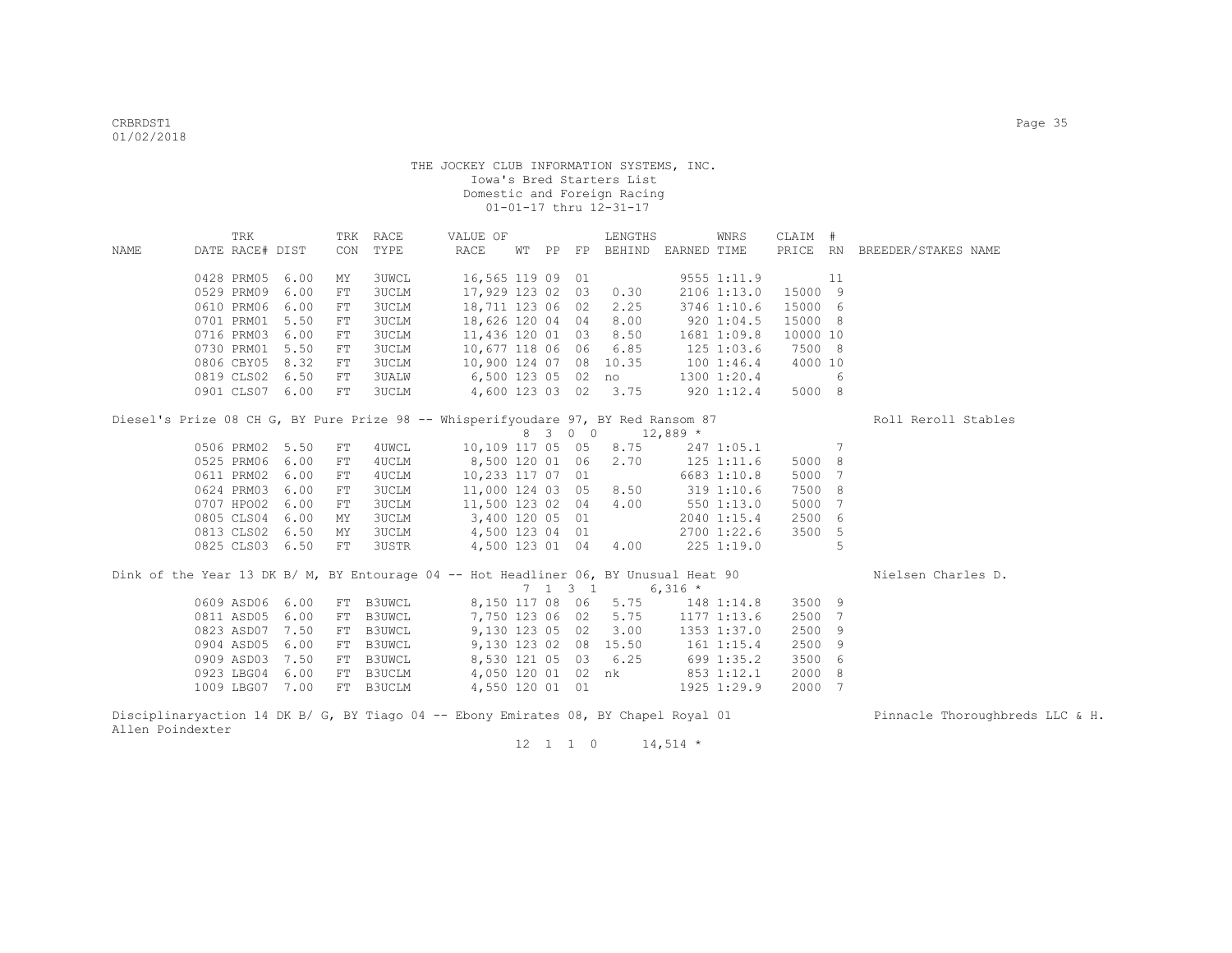|                                                                                          | TRK             |           | TRK        | RACE         | VALUE OF               |  |          | LENGTHS                     |            | WNRS           | CLAIM #  |     |                               |
|------------------------------------------------------------------------------------------|-----------------|-----------|------------|--------------|------------------------|--|----------|-----------------------------|------------|----------------|----------|-----|-------------------------------|
| NAME                                                                                     | DATE RACE# DIST |           | CON        | TYPE         | RACE                   |  |          | WT PP FP BEHIND EARNED TIME |            |                | PRICE RN |     | BREEDER/STAKES NAME           |
|                                                                                          |                 |           |            |              |                        |  |          |                             |            |                |          |     |                               |
|                                                                                          | 0504 CD 07 6.50 |           | ${\rm FT}$ | 3UMCL        | 27,720 118 01 07 13.60 |  |          |                             |            | 1401:16.3      | 50000 8  |     |                               |
|                                                                                          | 0608 PRM09      | 6.00      | ${\rm FT}$ | 36MSW        | 41,187 118 05 07 10.60 |  |          |                             |            | $125$ $1:11.6$ |          | 10  |                               |
|                                                                                          | 0622 PRM03      | 8.50      | ${\rm FT}$ | 36MSW        | 41,482 119 03 02       |  |          | 2.00                        |            | 8336 1:46.5    |          | 6   |                               |
|                                                                                          | 0715 PRM09      | 8.32      | FT         | 03STK        | 72,968 114 10 10 11.85 |  |          |                             |            | 5001:43.2      |          | 12  | IOWA STALLION S.              |
|                                                                                          | 0830 IND04      | 8.00 T GD |            | 35MSW        | 31,000 118 09 FF DNF   |  |          |                             |            | $310$ $1:42.6$ |          | -9  |                               |
|                                                                                          | 0915 CD 02      | 8.50      | FT         | 3UMCL        | 21,890 120 06 07 34.35 |  |          |                             |            | $110$ $1:45.8$ | 30000 8  |     |                               |
|                                                                                          | 0923 BTP01 8.32 |           | ${\rm FT}$ | 3UMCL        | 7,500 119 06 01        |  |          |                             |            | 4500 1:45.5    | 6250 7   |     |                               |
|                                                                                          | 0930 BTP05      | 8.32      | FT         | <b>3UCLM</b> | 7,700 119 04 08 19.00  |  |          |                             |            | 771:46.1       | 5000 11  |     |                               |
|                                                                                          | 1101 MVR06      | 8.00      | GD         | <b>3UCLM</b> | 10,400 120 10 09 11.50 |  |          |                             |            | $104$ $1:42.6$ | 5000 10  |     |                               |
|                                                                                          | 1115 MVR07      | 8.32      | FT         | 3UCLM        | 10,400 120 07 08 22.25 |  |          |                             |            | $104$ $1:48.0$ | 5000 11  |     |                               |
|                                                                                          | 1122 MVR08      | 5.50      | FT         | 3UCLM        | 10,400 120 09 07 10.75 |  |          |                             |            | 104 1:07.7     | 5000 12  |     |                               |
|                                                                                          | 1206 MVR08 6.00 |           | FT         | 3UCLM        | 10,400 121 07 10 23.50 |  |          |                             |            | $104$ 1:15.6   | 5000 12  |     |                               |
|                                                                                          |                 |           |            |              |                        |  |          |                             |            |                |          |     |                               |
| Discreet Invasion 15 CH G, BY Discreet Cat 03 -- Heroic Invasion 09, BY Invasor (ARG) 02 |                 |           |            |              |                        |  |          |                             |            |                |          |     | Tom Baxter & Elizabeth Baxter |
|                                                                                          |                 |           |            |              |                        |  | 3 0 0 0  |                             | $1,960$ *  |                |          |     |                               |
|                                                                                          | 0614 PRM04 5.00 |           | FT         | 02MSW        |                        |  |          | 41,464 118 02 05 11.30      |            | 920 : 57.7     |          | 8   |                               |
|                                                                                          | 0702 PRM03 5.00 |           | FT         | 02MSW        | 41,312 119 09 08       |  |          | 9.50                        |            | 125 : 58.6     |          | 10  |                               |
|                                                                                          | 0721 PRM06 5.50 |           | FT         | 02MSW        | 41,355 119 06 05       |  |          | 5.35                        |            | 915 1:05.5     |          | 9   |                               |
|                                                                                          |                 |           |            |              |                        |  |          |                             |            |                |          |     |                               |
| Discreetly a Prize 14 CH G, BY Discreetly Mine 07 -- Inca Prize 99, BY Prized 86         |                 |           |            |              |                        |  |          |                             |            |                |          |     | Marlene M. Bryant & Robert M. |
| Bryant                                                                                   |                 |           |            |              |                        |  |          |                             |            |                |          |     |                               |
|                                                                                          |                 |           |            |              |                        |  | 4 0 0 0  |                             | $1,410$ *  |                |          |     |                               |
|                                                                                          | 0427 PRM09 6.00 |           | FT         | 36MCL        |                        |  |          | 22,340 118 02 08 19.85      |            | 125 1:12.4     | 30000 12 |     |                               |
|                                                                                          | 0511 PRM01 5.50 |           | FT         | 36MCL        | 22,520 118 02 05 13.50 |  |          |                             |            | 518 1:05.4     | 30000 7  |     |                               |
|                                                                                          | 0529 PRM01 6.00 |           | FT         | 36MCL        | 12,875 119 04 04 11.00 |  |          |                             |            | 642 1:14.8     | 7500 6   |     |                               |
|                                                                                          | 0615 PRM05 8.32 |           | FT         | 36MCL        | 10,410 119 05 07 23.35 |  |          |                             |            | $125$ $1:45.1$ | 12500 7  |     |                               |
|                                                                                          |                 |           |            |              |                        |  |          |                             |            |                |          |     |                               |
| Disqualified 10 B M, BY Sky Classic 87 -- Ms Shawcolat 99, BY Mr. Shawklit 91            |                 |           |            |              |                        |  |          |                             |            |                |          |     | Olson Rick L                  |
|                                                                                          |                 |           |            |              |                        |  | 12 2 3 2 |                             | $30,069$ * |                |          |     |                               |
|                                                                                          | 0101 TAM02 7.00 |           |            | FT B4UCLM    | 10,080 118 03 04       |  |          | 8.25                        |            | 600 1:25.1     | 5000 7   |     |                               |
|                                                                                          | 0225 TAM02 8.50 |           | FT         | B4UCLM       | 10,360 122 02 03       |  |          | 1.25                        |            | 10001:47.0     | 5000     | 7   |                               |
|                                                                                          | 0315 TAM03 8.18 |           | FT         | B4UCLM       | 10,320 122 01 02       |  |          | 0.75                        |            | 2100 1:42.9    | 5000     | 7   |                               |
|                                                                                          | 0329 TAM03 8.50 |           | FT         | B4UCLM       | 10,360 122 07 03       |  |          | 6.75                        |            | 1000 1:47.4    | 5000     | - 8 |                               |
|                                                                                          | 0415 TAM01 8.18 |           |            | FT B4UCLM    | 10,120 122 07 01       |  |          |                             |            | 60001:43.9     | 5000     | -7  |                               |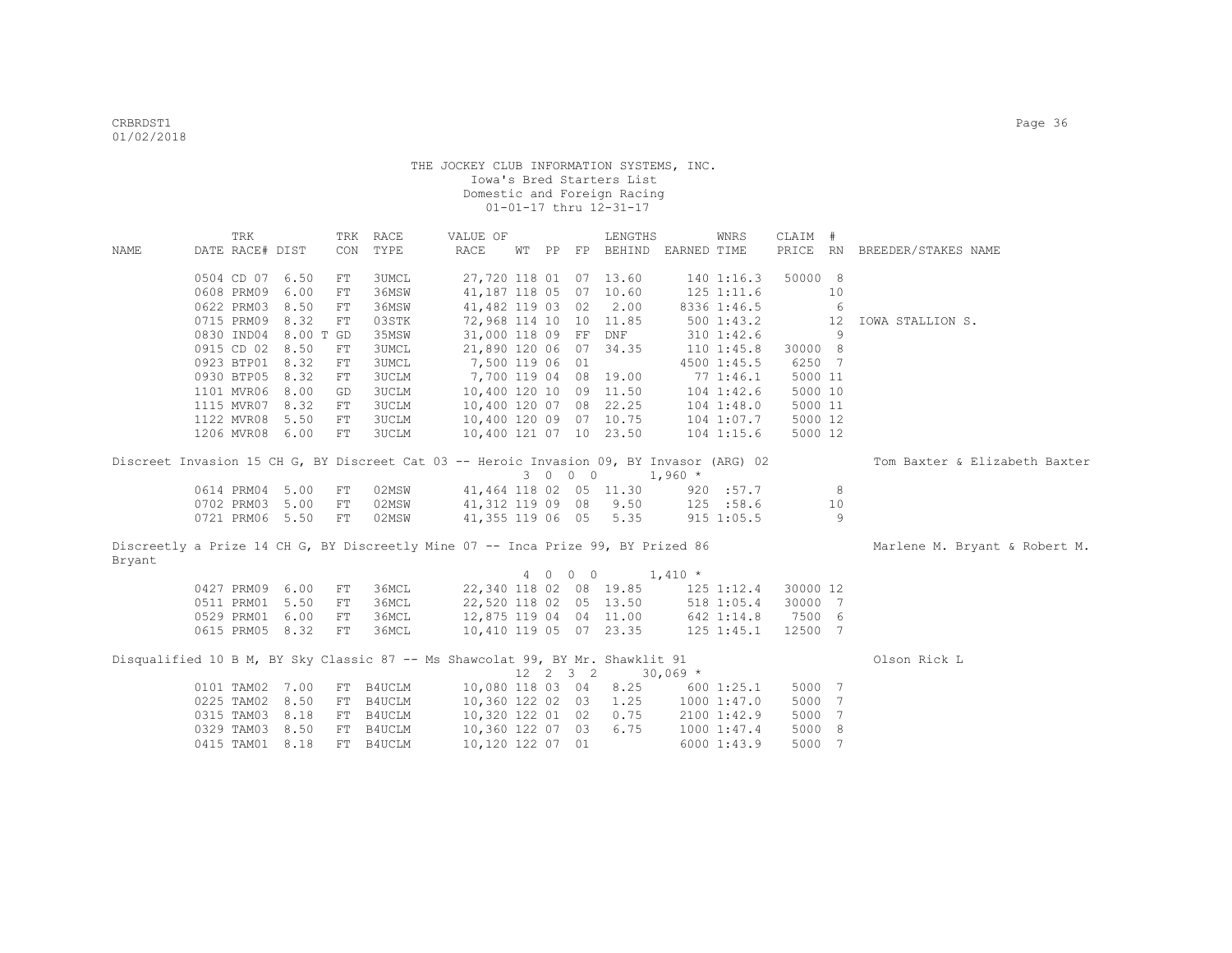|      | TRK             |                      | TRK        | RACE                        | VALUE OF                                                                         |  |         | LENGTHS                                |                          | WNRS           | CLAIM #  |                 |                                     |
|------|-----------------|----------------------|------------|-----------------------------|----------------------------------------------------------------------------------|--|---------|----------------------------------------|--------------------------|----------------|----------|-----------------|-------------------------------------|
| NAME | DATE RACE# DIST |                      |            | CON TYPE                    | RACE                                                                             |  |         | WT PP FP BEHIND EARNED TIME            |                          |                |          |                 | PRICE RN BREEDER/STAKES NAME        |
|      |                 |                      |            |                             |                                                                                  |  |         |                                        |                          |                |          |                 |                                     |
|      |                 |                      |            | 0430 TAM06 8.50 T FM B4UCLM | 16,500 118 01 02 hd                                                              |  |         |                                        |                          | 3465 1:43.8    | 16000 6  |                 |                                     |
|      |                 | 0603 DEL06 8.00 T FM |            | B3UCLM                      | 20,175 120 09 02 0.50                                                            |  |         |                                        |                          | 3400 1:37.5    | 12500 10 |                 |                                     |
|      |                 |                      |            | 0621 DEL05 7.50 T FM B3UCLM | 17,375 120 01 01                                                                 |  |         |                                        |                          | 10200 1:32.8   | 12500 8  |                 |                                     |
|      | 0728 LRL01 8.00 |                      |            | SY B3UCLM                   | 22,323 120 05 05 13.00                                                           |  |         |                                        |                          | 630 1:42.0     | 11000 6  |                 |                                     |
|      | 0812 PRM10      | 8.32                 |            | FT B4USTK                   | 100,000 119 09 10 25.00                                                          |  |         |                                        |                          | $500$ $1:41.8$ |          | 11              | DONNA REED S.                       |
|      |                 |                      |            | 0826 CBY03 8.00 GD B3USTK   | 50,000 117 03 08 20.10                                                           |  |         |                                        |                          | 500 1:38.2     |          |                 | 10 MINNESOTA H. B. P. A. DISTAFF S. |
|      |                 |                      |            | 0923 AP 08 8.00 T FM B3USTK | 67,400 121 10 10 18.55                                                           |  |         |                                        |                          | 674 1:35.5     |          |                 | 10 STEVE MORGAN MEMORIAL S.         |
|      |                 |                      |            |                             | Dixie Surge 09 B G, BY Storm Surge 02 -- Dixie Kate 03, BY Dixieland Heat 90     |  |         |                                        |                          |                |          |                 | Schaben Jim                         |
|      |                 |                      |            |                             |                                                                                  |  | 4 0 1 0 | $10,010$ *                             |                          |                |          |                 |                                     |
|      | 0430 PRM08      | 6.00                 | SY         | 3UALW                       |                                                                                  |  |         | 44,842 117 06 02 1.75                  |                          | 8905 1:11.2    |          | 10              |                                     |
|      | 0520 PRM08      | 6.00                 | MY         | A3USTK                      | 60,000 116 05 07 19.90                                                           |  |         |                                        |                          | 500 1:10.4     |          | $\overline{7}$  | JOHN WAYNE S.                       |
|      | 0611 CBY10 5.50 |                      | GD         | 3UAOC                       | 32,000 120 01 06 43.50                                                           |  |         |                                        | 500 1:10.4<br>480 1:04.4 |                |          | 6               |                                     |
|      | 0629 PRM04 6.00 |                      | FT         | <b>3UALW</b>                | 42,737 121 06 07 18.75                                                           |  |         |                                        | $125$ 1:08.8             |                |          | 8               |                                     |
|      |                 |                      |            |                             | Doc Radke 13 DK B/ G, BY Ghostzapper 00 -- Lion N Cheatin 06, BY Lion Hearted 96 |  |         |                                        |                          |                |          |                 | Neuhedel Arthur James               |
|      |                 |                      |            |                             |                                                                                  |  |         | $15 \t 4 \t 2 \t 3 \t 26,953 \t \star$ |                          |                |          |                 |                                     |
|      | 0226 FON07 4.00 |                      | ${\rm FT}$ | 3UALW                       |                                                                                  |  |         | 7,000 123 02 01                        |                          | 4200 :48.4     |          | $7\phantom{.0}$ |                                     |
|      | 0318 FON08      | 6.00                 | FT         | 3UALW                       |                                                                                  |  |         | 8,600 123 04 03 11.75 960 1:13.4       |                          |                |          | 9               |                                     |
|      | 0401 FON05      | 6.00                 | МY         | <b>3UALW</b>                | 8,000 123 04 03 11.75                                                            |  |         |                                        | $960$ 1:18.2             |                |          | $6\,$           |                                     |
|      | 0415 FON07      | 6.00                 | FT         | <b>3UALW</b>                | 8,000 123 07 01                                                                  |  |         |                                        |                          | 4800 1:14.0    |          | 9               |                                     |
|      | 0429 FON10      | 6.00                 | MΥ         | 3UAOC                       | 8,500 123 02 07 10.35                                                            |  |         |                                        |                          | 01:13.6        |          | 8               |                                     |
|      | 0519 CBY01      | 5.00                 | ${\rm FT}$ | <b>3UCLM</b>                | 10,000 124 04 01                                                                 |  |         |                                        |                          | 6000 : 59.2    | 4000 6   |                 |                                     |
|      | 0603 CBY09      | 5.00 T FM            |            | 3USOC                       | 14,500 124 01 08 12.50                                                           |  |         |                                        |                          | 145 : 56.1     |          | 10              |                                     |
|      | 0624 CBY10      | 6.50                 | ${\rm FT}$ | <b>3UCLM</b>                | 12,500 124 03 05 11.75                                                           |  |         |                                        |                          | 188 1:18.7     | 6250 6   |                 |                                     |
|      | 0707 HPO02      | 6.00                 | ${\rm FT}$ | <b>3UCLM</b>                | 11,500 123 04 05                                                                 |  |         | 4.75                                   |                          | 330 1:13.0     | 5000     | 7               |                                     |
|      | 0803 CBY08      | 5.00                 | ${\rm FT}$ | <b>3UCLM</b>                | 10,000 124 07 02                                                                 |  |         | 4.25                                   |                          | 2000 :59.0     | 4000     | 8               |                                     |
|      | 0818 CBY08      | 6.00                 | FT         | 3UCLM                       | 10,000 124 02 04                                                                 |  |         | 2.75                                   |                          | 600 1:11.4     | 4000     | -6              |                                     |
|      | 0902 CBY07      | 5.00                 | ${\rm FT}$ | <b>3UCLM</b>                | 10,000 123 07 02                                                                 |  |         | 3.50                                   |                          | 2000:58.4      | 4000     | 8               |                                     |
|      | 0915 CBY03      | 6.00                 | ${\rm FT}$ | <b>3UCLM</b>                | 12,500 119 06 03                                                                 |  |         | 2.25                                   |                          | 1250 1:11.2    | 5000 11  |                 |                                     |
|      | 1009 PM 07      | 6.00                 | FT         | <b>3UCLM</b>                | 7,200 121 02 06 11.75                                                            |  |         |                                        |                          | 01:12.5        | 7500 6   |                 |                                     |
|      | 1024 PM 03 5.00 |                      | FT         | <b>3UCLM</b>                | 6,400 121 03 01                                                                  |  |         |                                        |                          | 3520 :58.6     | 3200 6   |                 |                                     |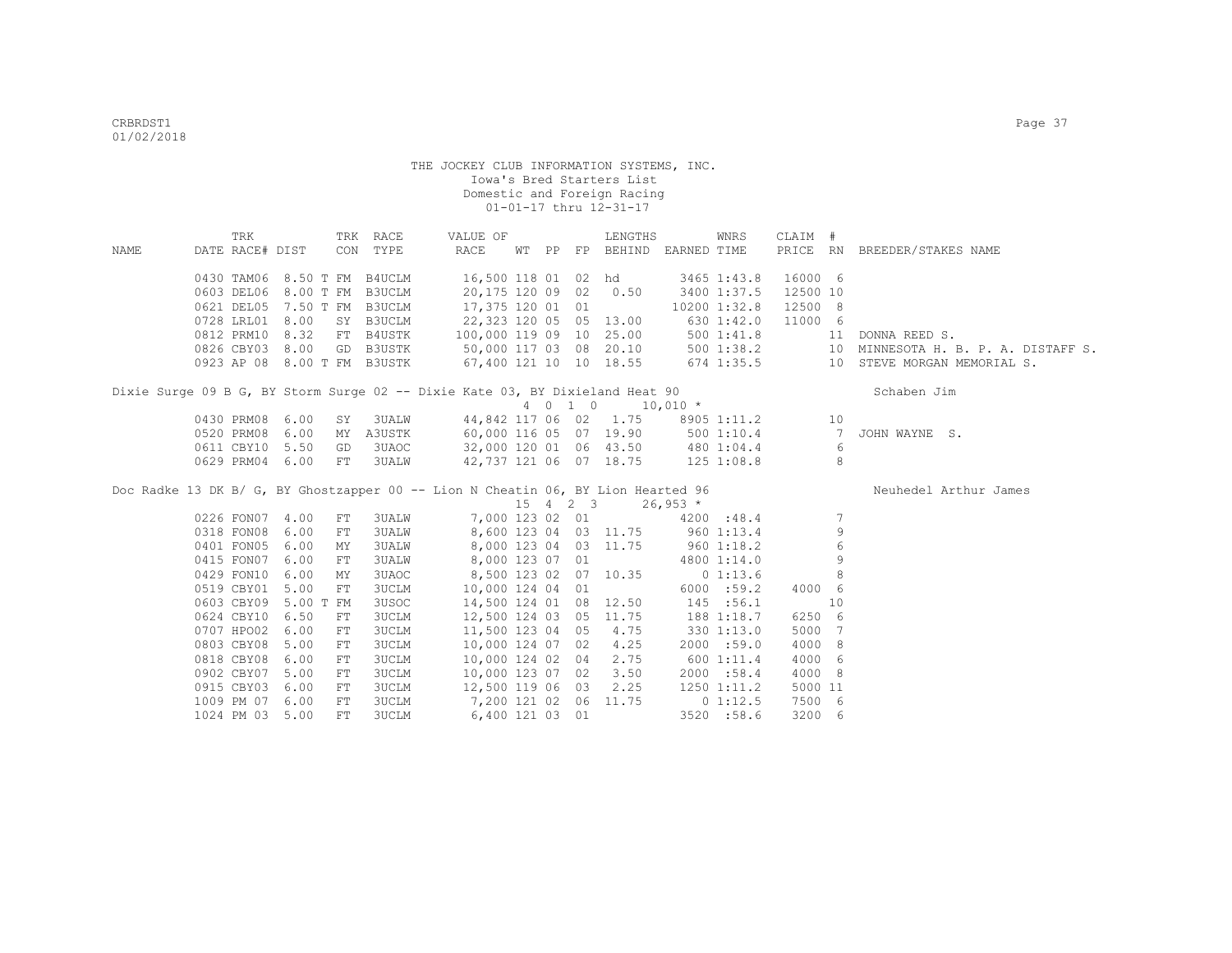|      | TRK                  |      |    | TRK RACE       | VALUE OF                                                                            |  |                     | LENGTHS                 |                                                                         | WNRS           | CLAIM # |    |                              |
|------|----------------------|------|----|----------------|-------------------------------------------------------------------------------------|--|---------------------|-------------------------|-------------------------------------------------------------------------|----------------|---------|----|------------------------------|
| NAME | DATE RACE# DIST      |      |    | CON TYPE       | RACE                                                                                |  |                     |                         | WT PP FP BEHIND EARNED TIME                                             |                |         |    | PRICE RN BREEDER/STAKES NAME |
|      |                      |      |    |                | Doctorate 14 DK B/ G, BY Student Council 02 -- Good N Gold 05, BY Gold Case 94      |  |                     |                         |                                                                         |                |         |    | MAMAS Thoroughbreds, LLC     |
|      |                      |      |    |                |                                                                                     |  | 5 0 0 1             |                         | $4,231$ *                                                               |                |         |    |                              |
|      | 0618 PRM01 6.00      |      | FT | 36MCL          |                                                                                     |  |                     |                         | 23,399 119 02 04 22.75 1173 1:12.1                                      |                | 30000 6 |    |                              |
|      | 0715 PRM09           | 8.32 | FT | 03STK          |                                                                                     |  |                     | 72,968 118 07 12 38.35  |                                                                         | 500 1:43.2     |         | 12 | IOWA STALLION S.             |
|      | 0806 PRM06           | 6.00 | FT | 36MCL          |                                                                                     |  |                     |                         | 16,615 119 06 04 13.85 818 1:11.2<br>14,500 119 05 03 13.00 1595 1:44.4 |                | 15000 8 |    |                              |
|      | 0827 CBY04 8.32      |      | FT | 3UMCL<br>3UMCL |                                                                                     |  |                     |                         | 14,500 120 06 05 12.50 145 1:29.7                                       |                | 20000 7 |    |                              |
|      | 0904 CBY03 7.50 T FM |      |    |                |                                                                                     |  |                     |                         |                                                                         |                | 20000 7 |    |                              |
|      |                      |      |    |                | Do It 13 B M, BY Wild Gold 90 -- Dubit 05, BY E Dubai 98                            |  |                     |                         |                                                                         |                |         |    | Downing Donald L.            |
|      |                      |      |    |                |                                                                                     |  |                     | 11 2 2 4 60,928 $\star$ |                                                                         |                |         |    |                              |
|      | 0129 OP 01 6.00      |      |    | FT B4UCLM      |                                                                                     |  |                     | 23,500 118 05 03 4.50   |                                                                         | 2350 1:13.2    | 7500 12 |    |                              |
|      | 0310 OP 04           | 6.00 |    | FT B3UCLM      | 23,500 119 04 04                                                                    |  |                     | 5.00                    | 1175 1:11.1                                                             |                | 7500 12 |    |                              |
|      | 0323 OP 05           | 6.00 |    | FT B3UCLM      | 23,500 120 01 04 10.50                                                              |  |                     |                         | 1175 1:12.0                                                             |                | 7500 11 |    |                              |
|      | 0413 OP 02           | 6.00 |    | FT B3UCLM      | 23,500 119 02 03                                                                    |  |                     | 1.10                    |                                                                         | 2350 1:12.1    | 7500 11 |    |                              |
|      | 0505 PRM06           | 5.50 |    | FT B3UWCL      | 17,929 118 09 01                                                                    |  |                     |                         |                                                                         | 10530 1:06.0   | 15000 9 |    |                              |
|      | 0518 PRM08           | 6.00 |    | FT B3UAOC      | 40,486 124 07 02                                                                    |  |                     | 1.25                    |                                                                         | 8028 1:11.8    |         | 10 |                              |
|      | 0601 PRM04           | 6.00 |    | FT B3UALW      | 40,594 123 02 01                                                                    |  |                     |                         |                                                                         | 24375 1:10.9   |         | 7  |                              |
|      | 0706 PRM06           | 6.00 |    | FT B3UCLM      | 32,106 123 01 03                                                                    |  |                     | 6.50                    |                                                                         | 3868 1:09.6    | 20000 6 |    |                              |
|      | 0721 PRM04           | 6.00 |    | FT B3UALW      | 42,781 123 02 04                                                                    |  |                     | 3.50                    | 2143 1:09.9                                                             |                |         | 7  |                              |
|      | 0913 RP 01           | 6.00 |    | FT B3UCLM      | 15,950 120 06 02                                                                    |  |                     | 3.00                    | 3156 1:09.9                                                             |                | 10000   | 7  |                              |
|      | 1007 RP 02 5.00      |      |    | FT B3USOC      | 16,500 120 04 03                                                                    |  |                     | 2.50                    |                                                                         | 1778 :56.7     |         | 8  |                              |
|      |                      |      |    |                | Do It Like Kela 12 DK B/ M, BY Kela 98 -- I'll Do It My Way 97, BY Thunder Gulch 92 |  |                     |                         |                                                                         |                |         |    | McClintock Loretta F.        |
|      |                      |      |    |                |                                                                                     |  | $12 \t 0 \t 2 \t 3$ |                         | $8,609*$                                                                |                |         |    |                              |
|      | 0321 WRD07 8.00      |      |    | FT B3UCLM      |                                                                                     |  |                     | 10,285 124 07 02 nk     |                                                                         | 1822 1:41.6    | 7500 8  |    |                              |
|      | 0404 WRD05           | 8.32 |    | FT B3UCLM      | 10,846 124 03 03 2.50                                                               |  |                     |                         |                                                                         | 1003 1:46.5    | 7500    | 8  |                              |
|      | 0418 WRD06           | 8.00 |    | FT B3UCLM      | 9,350 124 07 03                                                                     |  |                     | 3.00                    |                                                                         | 1002 1:39.2    | 7500    | 8  |                              |
|      | 0528 PRM04           | 6.00 |    | FT B3UCLM      | 18,039 118 01 03                                                                    |  |                     | 1.75                    |                                                                         | 2165 1:12.5    | 15000   | 6  |                              |
|      | 0611 PRM08           | 6.00 |    | FT B3UCLM      | 18,626 118 02 05 11.00                                                              |  |                     |                         |                                                                         | 409 1:10.3     | 15000   | 8  |                              |
|      | 0625 PRM03           | 8.32 |    | FT B3UCLM      | 11,452 118 07 07 18.10                                                              |  |                     |                         |                                                                         | 125 1:44.0     | 10000   | 7  |                              |
|      | 0707 PRM10           | 6.00 |    | FT B3UCLM      | 18,626 118 01 06 4.25                                                               |  |                     |                         |                                                                         | $125$ $1:11.6$ | 15000   | -8 |                              |
|      | 0720 PRM09           | 6.00 |    | FT B3UCLM      | 11,446 118 07 08 23.25                                                              |  |                     |                         |                                                                         | $125$ $1:11.3$ | 10000 8 |    |                              |
|      | 0729 HPO01           | 8.00 |    | FT B3UCLM      | 10,250 123 03 04 11.75                                                              |  |                     |                         |                                                                         | 5001:42.0      | 5000 6  |    |                              |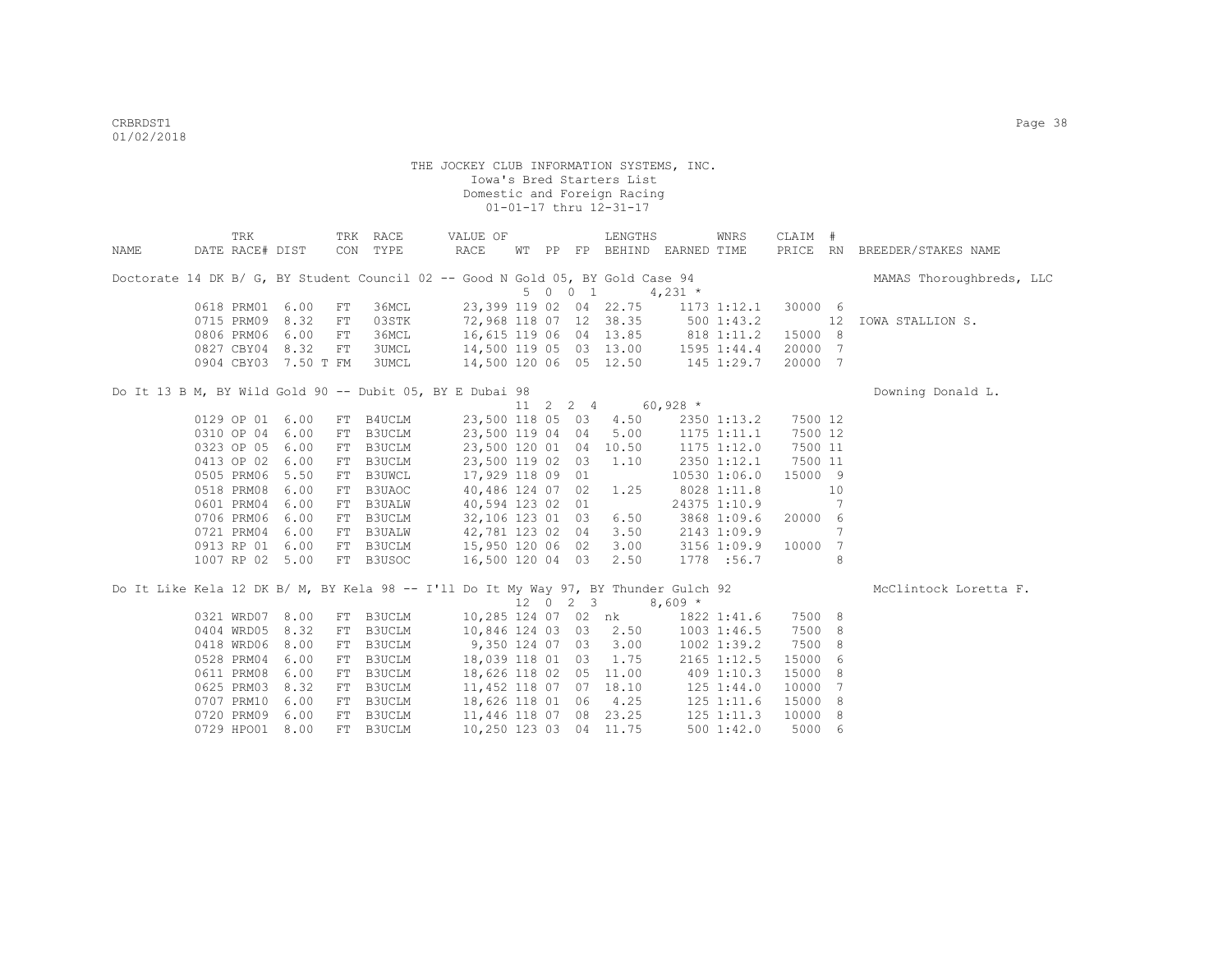| NAME | TRK<br>DATE RACE# DIST                                |      |            | TRK RACE<br>CON TYPE                | VALUE OF<br>RACE                                                                            |  |         | LENGTHS                              | WT PP FP BEHIND EARNED TIME        | WNRS                                     | CLAIM #          |                 | PRICE RN BREEDER/STAKES NAME                                    |
|------|-------------------------------------------------------|------|------------|-------------------------------------|---------------------------------------------------------------------------------------------|--|---------|--------------------------------------|------------------------------------|------------------------------------------|------------------|-----------------|-----------------------------------------------------------------|
|      | 0827 CLS07 6.00<br>0902 CLS06 6.50<br>0904 CLS07 6.50 |      |            | FT B3UCLM<br>FT B3UCLM<br>FT B3USTR | 4,600 127 07 05<br>4,600 123 02 02                                                          |  |         | 4.00<br>0.50<br>5,500 123 01 04 3.00 |                                    | 138 1:13.6<br>920 1:20.8<br>$275$ 1:20.0 | 5000 9<br>5000 7 | $7\phantom{.0}$ |                                                                 |
|      |                                                       |      |            |                                     | Domikate 12 DK B/ G, BY Kitalpha 99 -- Blake's Cat 04, BY Doug Fir 99                       |  |         |                                      |                                    |                                          |                  |                 | Olson Rick                                                      |
|      |                                                       |      |            |                                     |                                                                                             |  | 7 1 2 2 |                                      | $42,889$ *                         |                                          |                  |                 |                                                                 |
|      | 0129 HOU08 12.00 T FM                                 |      |            | 4USTK                               |                                                                                             |  |         |                                      |                                    |                                          |                  |                 | 248,500 115 01 07 17.30 0 2:32.2 8 JOHN B. CONNALLY TURF CUP S. |
|      | 0314 HOU09 5.00 T FM                                  |      |            | 4 UALW                              |                                                                                             |  |         |                                      | 20,000 118 03 04 5.25 1170 :58.1   |                                          |                  | 10              |                                                                 |
|      | 0420 HAW07 5.00                                       |      | FT         | <b>3UALW</b>                        | 20,700 121 02 02                                                                            |  |         | 3.25                                 |                                    | 4140 :57.8                               |                  | $-5$            |                                                                 |
|      | 0504 PRM07                                            | 6.00 | FT         | 3UALW                               | 40,521 118 05 02                                                                            |  |         | 6.75                                 |                                    | 8060 1:11.2                              |                  | 9               |                                                                 |
|      | 0527 PRM04                                            | 6.00 | SY         | 3UALW                               | 40,431 118 09 01                                                                            |  |         |                                      |                                    | 23985 1:11.4                             |                  | 11              |                                                                 |
|      | 0611 PRM05 8.32                                       |      | FT         | 3USTR                               | 21, 222 124 01 03 6.75                                                                      |  |         |                                      | 2784 1:42.8                        |                                          |                  | $\overline{7}$  |                                                                 |
|      | 0629 CBY03 11.00 T FM 3USTR                           |      |            |                                     |                                                                                             |  |         | 25,000 124 03 03 0.50                | 2750 2:16.8                        |                                          |                  | 6               |                                                                 |
|      |                                                       |      |            |                                     | Don't Claim Me 11 CH G, BY Added Edge 00 -- Shoot for the Loot 99, BY Demaloot Demashoot 90 |  |         | 10 0 1 1                             | $5,007$ *                          |                                          |                  |                 | Bolinger Michael                                                |
|      | 0225 FON06 4.00                                       |      | GD         | 3UAOC                               |                                                                                             |  |         | 9,138 123 01 06 4.30                 |                                    | 0:46.8                                   | 10000 6          |                 |                                                                 |
|      | 0311 FON10 6.50                                       |      | FT         | 3USTR                               |                                                                                             |  |         | 6,900 123 03 05 10.25                |                                    | 2071:19.6                                |                  | - 9             |                                                                 |
|      | 0325 FON08                                            | 6.50 | MY         | 3USTR                               |                                                                                             |  |         | 6,900 121 02 07 10.00                | 0 1:20.6                           |                                          |                  | 10              |                                                                 |
|      | 0604 CBY04                                            | 6.00 | FT         | 3UCLM                               | 17,000 120 01 05                                                                            |  |         | 5.75                                 |                                    | 255 1:11.6                               | 10000 6          |                 |                                                                 |
|      | 0615 CBY06                                            | 6.50 | ${\rm FT}$ | 3UCLM                               | 12,500 124 10 05 10.10                                                                      |  |         |                                      |                                    | 125 1:18.2                               | 6250 10          |                 |                                                                 |
|      | 0624 CBY10 6.50                                       |      | FT         | <b>3UCLM</b>                        | 12,500 124 02 04 8.50                                                                       |  |         |                                      |                                    | 750 1:18.7                               | 6250 6           |                 |                                                                 |
|      | 0804 CBY05 6.00                                       |      | FT         | <b>3UCLM</b>                        | 10,300 124 05 04 4.00                                                                       |  |         |                                      |                                    | 4001:12.4                                | 4000 9           |                 |                                                                 |
|      | 0811 CBY04 5.00 T FM                                  |      |            | 3USOC                               |                                                                                             |  |         | 17,000 124 08 08 12.10               |                                    | 170 :56.5                                |                  | 8               |                                                                 |
|      | 0903 CBY09 8.00                                       |      | FT         | 3UCLM                               |                                                                                             |  |         | 10,000 124 05 02 3.25                |                                    | 2000 1:39.9                              | 4000 7           |                 |                                                                 |
|      | 0915 CBY08 8.00                                       |      | FT         | 3UCLM                               |                                                                                             |  |         | 10,000 124 07 03 10.00               |                                    | 1100 1:39.6                              | 4000 9           |                 |                                                                 |
|      |                                                       |      |            |                                     | Dont Gang Up On Me 14 CH G, BY Jafmil 08 -- Southern Accent 07, BY Southern Image 00        |  | 5010    |                                      | $5,587$ *                          |                                          |                  |                 | Robson Thoroughbreds                                            |
|      | 0505 PRM09 5.50                                       |      | FT         | 36MSW                               |                                                                                             |  |         |                                      | 39,914 119 03 08 20.80 125 1:05.0  |                                          |                  | 8               |                                                                 |
|      | 0618 PRM01 6.00                                       |      | FT         | 36MCL                               |                                                                                             |  |         |                                      | 23,399 119 04 02 7.50 4691 1:12.1  |                                          | 30000 6          |                 |                                                                 |
|      | 0714 PRM07 6.00                                       |      | FT         | 36MSW                               |                                                                                             |  |         |                                      |                                    |                                          |                  | 7               |                                                                 |
|      | 0728 PRM06                                            | 6.00 | FT.        | 36MCL                               | 23,399 119 06 05                                                                            |  |         | 4.85                                 | 41, 444 119 04 07 14.05 125 1:10.6 | 521 1:11.4                               | 30000 6          |                 |                                                                 |
|      |                                                       |      |            |                                     |                                                                                             |  |         |                                      |                                    |                                          |                  |                 |                                                                 |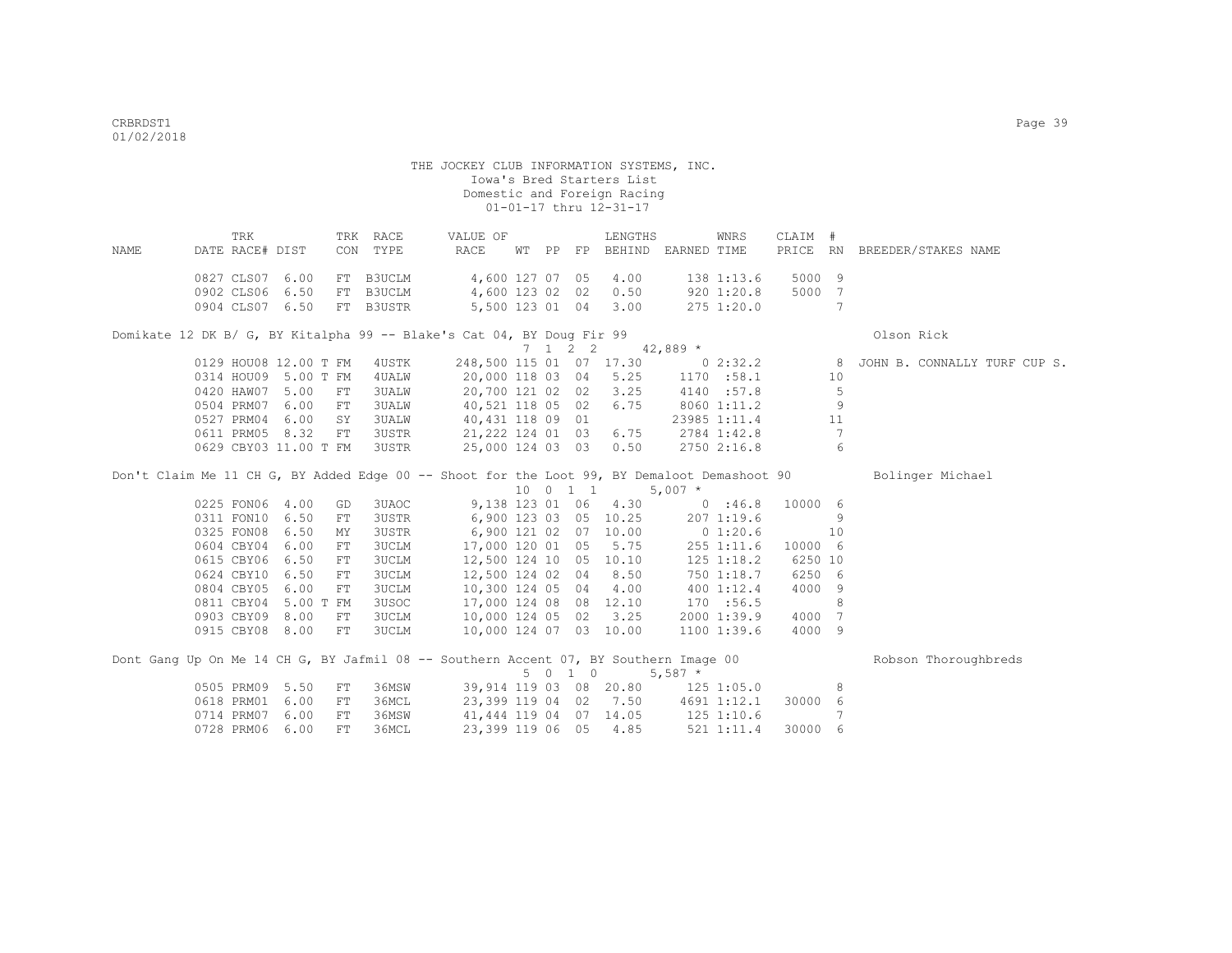|      |                 | TRK |      |    | TRK RACE                                                                             | VALUE OF                                |  |         | LENGTHS                                 |            | WNRS                 | CLAIM # |                              |                                    |
|------|-----------------|-----|------|----|--------------------------------------------------------------------------------------|-----------------------------------------|--|---------|-----------------------------------------|------------|----------------------|---------|------------------------------|------------------------------------|
| NAME | DATE RACE# DIST |     |      |    | CON TYPE                                                                             | RACE                                    |  |         | WT PP FP BEHIND EARNED TIME             |            |                      |         |                              | PRICE RN BREEDER/STAKES NAME       |
|      | 0806 PRM06 6.00 |     |      | FT | 36MCL                                                                                | 16,615 119 01 FF DNF 125 1:11.2 15000 8 |  |         |                                         |            |                      |         |                              |                                    |
|      |                 |     |      |    | Double Platinum 14 DK B/ F, BY Mine for Gold 05 -- Sea of Love 97, BY Rubiano 87     |                                         |  |         |                                         |            |                      |         |                              | Moser Kristine L.                  |
|      |                 |     |      |    |                                                                                      |                                         |  | 6 0 1 0 |                                         | $902 *$    |                      |         |                              |                                    |
|      | 0407 FON03 6.00 |     |      |    | FT B3UMCL                                                                            |                                         |  |         | 4,000 118 04 08 19.35                   |            | 0 1:18.2             | 10000 8 |                              |                                    |
|      | 0423 FON08      |     | 6.00 |    | FT B3UMSW                                                                            | 6,200 124 10 10 44.00                   |  |         |                                         | 0 1:16.2   |                      |         | 10                           |                                    |
|      | 0610 CPW03 5.50 |     |      |    | FT B3UMSW                                                                            |                                         |  |         | 2,400 121 06 04 5.60                    | 192 1:15.3 |                      |         | 6                            |                                    |
|      | 0701 CPW04 5.50 |     |      | FT | 3UMCL                                                                                |                                         |  |         | 3,200 116 04 05 22.00 160 1:11.3 5000 7 |            |                      |         |                              |                                    |
|      | 0715 FAR04 5.50 |     |      |    | FT B3UMSW                                                                            | 2,200 118 04 06 13.75 0 1:10.4          |  |         |                                         |            |                      |         | 6                            |                                    |
|      | 0722 FAR02 6.00 |     |      | FT | 3UMSW                                                                                | 2,200 112 05 02 10.75                   |  |         |                                         |            | $550$ $1:16.2$       |         | $\mathcal{R}$                |                                    |
|      |                 |     |      |    | Downtown Man 14 CH G, BY Yes It's True 96 -- She'sanuptowngirl 10, BY City Zip 98    |                                         |  |         |                                         |            |                      |         |                              | Linda Leech & Deb Leech, Ptrs.     |
|      |                 |     |      |    |                                                                                      |                                         |  |         | 6 2 1 1 37,901 *                        |            |                      |         |                              |                                    |
|      | 0505 PRM09 5.50 |     |      | FT | 36MSW                                                                                |                                         |  |         | 39,914 119 06 03 4.50 4778 1:05.0       |            |                      |         | 8                            |                                    |
|      | 0519 PRM09 6.00 |     |      | SY | 36MSW                                                                                | 39,949 118 07 07 35.60 125 1:10.3       |  |         |                                         |            |                      |         |                              |                                    |
|      | 0625 PRM08      |     | 6.00 | FT | 36MSW                                                                                | 41,396 119 06 02 1.00 8269 1:11.9       |  |         |                                         |            |                      |         | 8                            |                                    |
|      | 0714 PRM07 6.00 |     |      | FT | 36MSW                                                                                | 41,444 119 06 06 12.55 125 1:10.6       |  |         |                                         |            |                      |         |                              |                                    |
|      | 0728 PRM06 6.00 |     |      | FT | 36MCL                                                                                | 23,399 115 04 01                        |  |         |                                         |            | 14074 1:11.4         | 25000 6 |                              |                                    |
|      | 0809 PRM06 6.00 |     |      | FT | 3UCLM                                                                                | 17,410 118 01 01                        |  |         |                                         |            | 10530 1:10.6         | 15000 5 |                              |                                    |
|      |                 |     |      |    | Dreamin 13 CH M, BY Woke Up Dreamin 00 -- Speedy Gladys Jam 06, BY Golden Missile 95 |                                         |  |         |                                         |            |                      |         |                              | Downing Donald L.                  |
|      |                 |     |      |    |                                                                                      |                                         |  |         | 13 4 2 2 208,013 *                      |            |                      |         |                              |                                    |
|      | 0119 OP 06 6.00 |     |      |    | MY B4USOC                                                                            |                                         |  |         | 30,000 116 02 08 11.50 120 1:12.1       |            |                      |         | 10                           |                                    |
|      | 0129 OP 08 6.00 |     |      |    | FT B4UAOC                                                                            | 74,000 116 02 02 7.50                   |  |         |                                         |            | 14800 1:10.9 15000 8 |         |                              |                                    |
|      | 0317 OP 06 6.00 |     |      |    | FT B4UCLM                                                                            | 30,000 119 08 08 10.25                  |  |         |                                         |            | 120 1:11.0 25000 10  |         |                              |                                    |
|      | 0407 OP 09 6.00 |     |      |    | FT B4USOC                                                                            | 32,000 116 08 01                        |  |         |                                         |            | 19200 1:10.5         |         | 10                           |                                    |
|      | 0427 PRM05 6.00 |     |      |    | FT B3UALW                                                                            | 45,078 123 02 03 2.25                   |  |         |                                         |            | 5402 1:11.8          |         | 8                            |                                    |
|      | 0519 PRM08 6.00 |     |      |    | SY B3USTK                                                                            | 60,000 117 06 01                        |  |         |                                         |            | $35400$ 1:10.5 8     |         |                              | MAMIE EISENHOWER S.                |
|      | 0615 PRM08 6.00 |     |      |    | FT B3UAOC                                                                            | 41,088 124 05 01                        |  |         |                                         |            | 27338 1:09.2         |         | $7\phantom{.0}\phantom{.0}7$ |                                    |
|      | 0706 PRM08 6.00 |     |      |    | FT B3USTK                                                                            | 122,750 120 04 01                       |  |         |                                         |            |                      |         |                              | 81000 1:08.8 6 SAYLORVILLE S.      |
|      | 0805 MNR03 6.00 |     |      |    | FT B3USTK                                                                            | 75,000 126 02 05 19.00                  |  |         |                                         |            | 1500 1:10.3          |         |                              | 6 WEST VIRGINIA SECRETARY OF STATE |
| S.   |                 |     |      |    |                                                                                      |                                         |  |         |                                         |            |                      |         |                              |                                    |
|      |                 |     |      |    | 0910 KD 06 6.50 T FM B3USTR                                                          | 78,000 123 08 05                        |  |         | 6.00                                    |            | 3000 1:17.0          |         | 9                            |                                    |
|      |                 |     |      |    | 1020 KEE07 5.50 T FM B3UALW                                                          | 72,863 120 06 10                        |  |         | 6.90                                    |            | 163 1:03.7           |         | 12                           |                                    |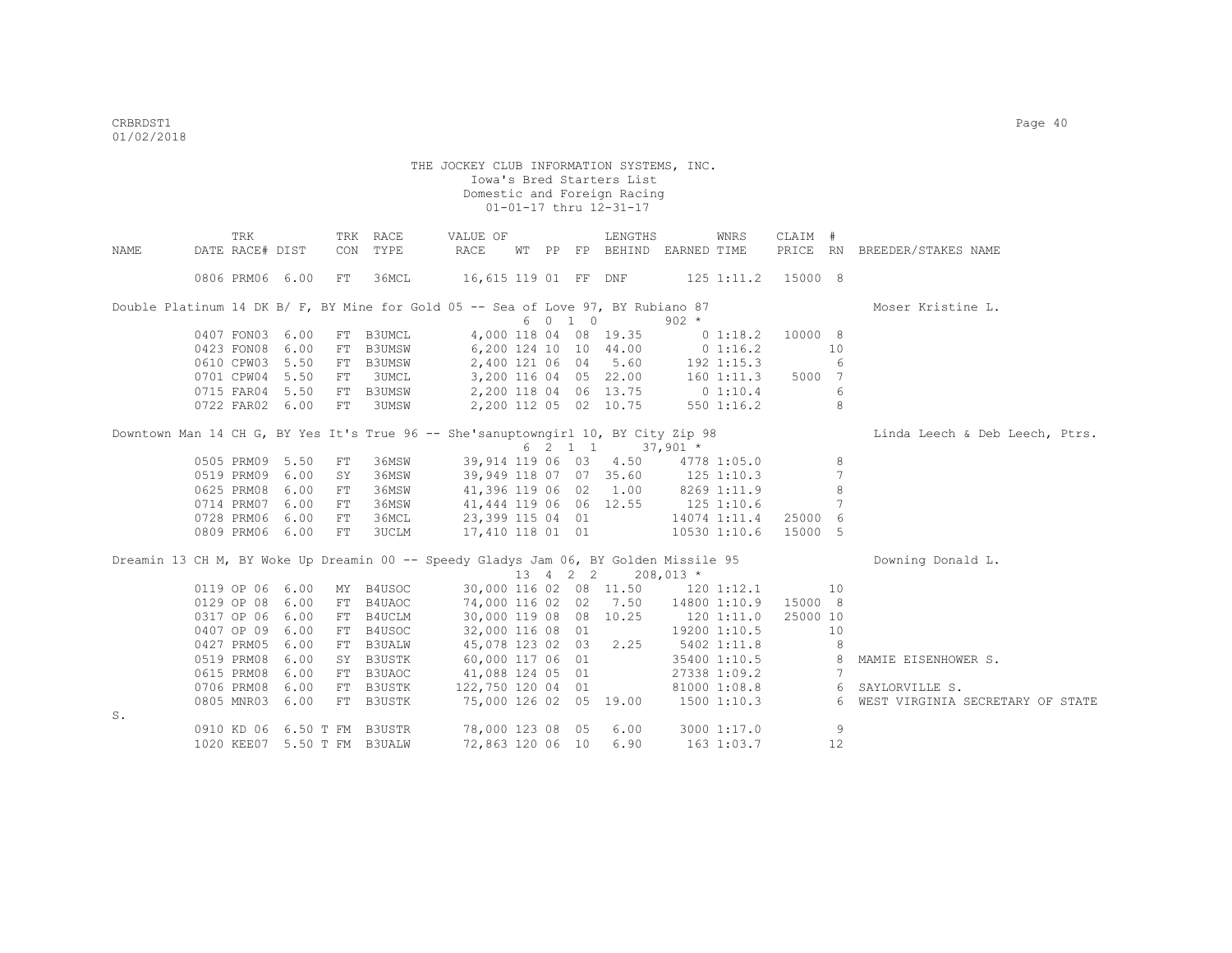THE JOCKEY CLUB INFORMATION SYSTEMS, INC. Iowa's Bred Starters List Domestic and Foreign Racing 01-01-17 thru 12-31-17 TRK TRK RACE VALUE OF LENGTHS WNRS CLAIM # NAME DATE RACE# DIST CON TYPE RACE WT PP FP BEHIND EARNED TIME PRICE RN BREEDER/STAKES NAME 1109 CD 06 6.00 FT B3UAOC 66,571 120 06 03 7.25 6410 1:10.5 80000 6 1119 CD 04 5.00 FT B3UALW 70,143 120 06 02 nk 13560 :58.5 6 Dreamin My Dream 15 CH G, BY Woke Up Dreamin 00 -- Speedy Gladys Jam 06, BY Golden Missile 95 Madison County T'Bred

 $0702$  PRM03 5.00 FT 02MSW 41,312 119 02 07 9.00 129 01,312 119 02 07 9.00 125 :58.6 10<br>41,355 119 07 04 5.25 2059 1:05.5 9 0721 PRM06 5.50 FT 02MSW 41,355 119 07 04 5.25 2059 1:05.5 9<br>0812 PRM06 5.50 FT 02MSW 41,397 119 06 07 12.00 125 1:04.6 8 41,397 119 06 07 12.00 125 1:04.6

Dreamin the Dream 14 DK B/ G, BY Woke Up Dreamin 00 -- Lady Cordelia 98, BY Deerhound 88 Pam Schutz & Joyce Tighe 9 0 1 0 15,420  $*$  0504 PRM09 6.00 FT 3UALW 40,594 117 04 04 4.75 2031 1:11.1 7 0518 PRM07 6.00 FT 3UAOC 40,521 117 05 04 12.75 2015 1:10.1 9 0603 PRM08 6.00 FT A03STK 71,000 117 06 06 13.50 1410 1:10.4 7 GRAY'S LAKE S.<br>0623 PRM09 6.00 FT 3UALW 41,982 117 04 FF DNF 125 1:11.1 10 0623 PRM09 6.00 FT 3UALW 41,982 117 04 FF DNF 125 1:11.1 10 0715 PRM09 8.32 FT 03STK 72,968 117 03 06 6.35 1140 1:43.2 12 IOWA STALLION S. 0023 PRM09 0.00 FT 30ALW 41,902 117 04 FF DNF 123 1.11.1 10<br>0715 PRM09 8.32 FT 03STK 72,968 117 03 06 6.35 1140 1:43.2 12<br>0730 PRM09 8.00 FT 3UALW 31,500 116 02 06 8.25 125 1:38.3 8 0811 PRM09 6.00 FT 3UALW 42,067 117 05 02 2.25 8404 1:10.3 8<br>0830 RP 05 7.50 T FM 3UALW 34,000 120 01 12 21.05 85 1:29.5 12 0830 RP 05 7.50 T FM 3UALW 34,000 120 01 12 21.05 85 1:29.5 12 0922 RP 07 6.50 FT 3UALW 35,870 119 05 09 20.45 85 1:16.3 9 Drift On By 14 GR/RO G, BY Added Edge 00 -- Seadrift 03, BY Open Forum 94 Benda Robert Terry  $1 \t 0 \t 0 \t 125 \t \star$ 

 0529 PRM06 6.00 FT 36MCL 12,875 119 02 06 37.25 125 1:12.5 7500 6 Drossel's Classic 13 B G, BY Drosselmeyer 07 -- Caprice Classic 04, BY Elusive Quality 93 Judge Terry W  $3$  1 0 0 7, 702 \*<br>13, 915 122 01 01 7542 1:39.9 15000 7 0320 WRD06 8.00 FT 3UCLM 13,915 122 01 01 7542 1:39.9 15000 7<br>0404 WRD04 8.32 FT 3UCLM 14,674 122 06 06 14.50 80 1:44.5 15000 7 0404 WRD04 8.32 FT 3UCLM 0417 WRD05 8.32 MY 3UCLM 16,500 122 06 07 11.25 80 1:41.9 15000 7 Dtater 14 DK B/ F, BY Get Stormy 06 -- Delamination 03, BY Silic (FR) 95 Rumbaugh Carroll 3 0 0 0 550 \*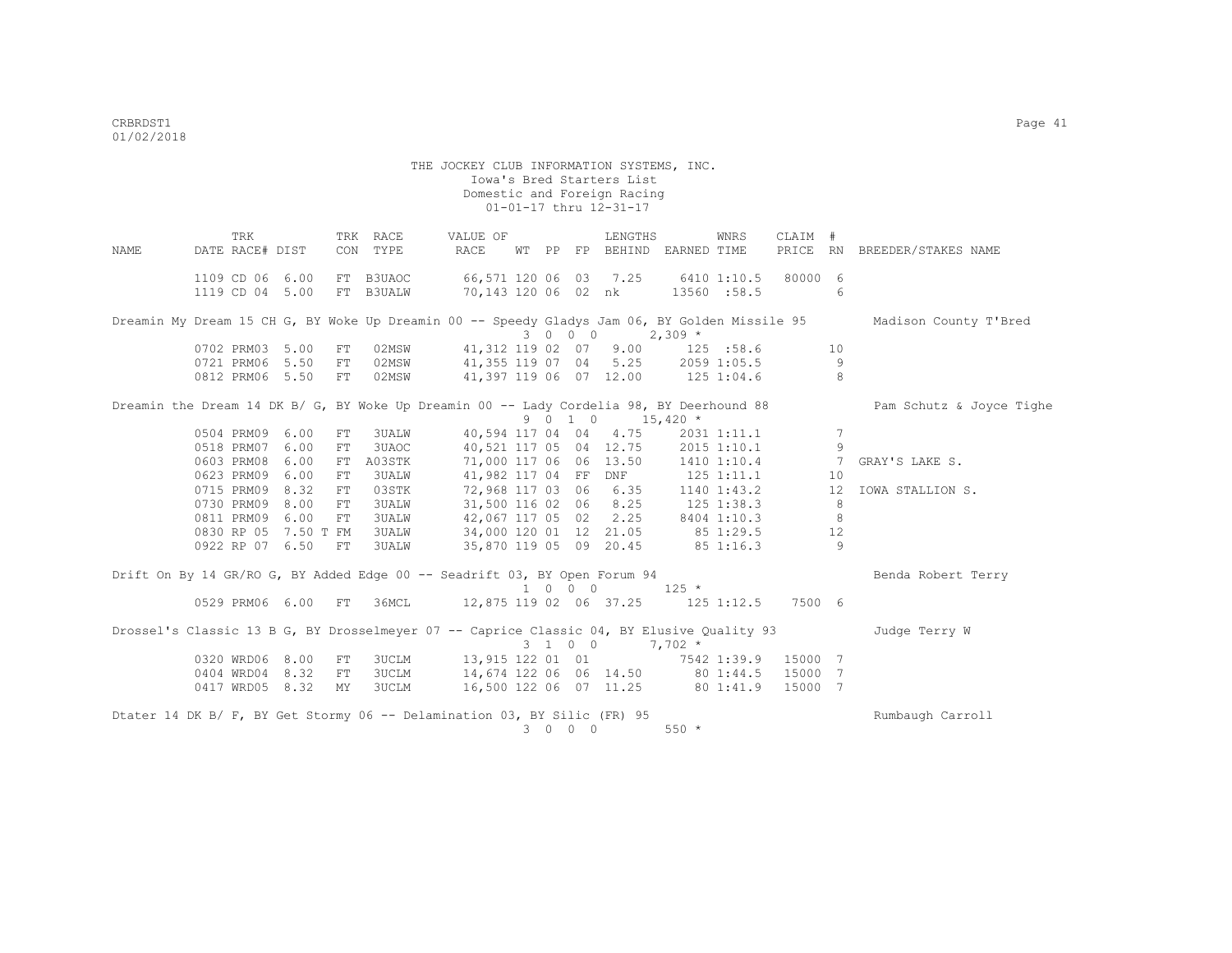|      | TRK                       |  | TRK RACE | VALUE OF               |  | LENGTHS                | WNRS | CLAIM #            |                                                          |  |
|------|---------------------------|--|----------|------------------------|--|------------------------|------|--------------------|----------------------------------------------------------|--|
| NAME | DATE RACE# DIST           |  | CON TYPE | RACE                   |  |                        |      |                    | WT PP FP BEHIND EARNED TIME PRICE RN BREEDER/STAKES NAME |  |
|      | 0521 PRM01 6.00 FT B36MCL |  |          |                        |  | 22,557 118 02 06 35.25 |      | 125 1:12.6 30000 6 |                                                          |  |
|      | 0614 PRM01 6.00 GD B36MCL |  |          | 16,701 118 04 06 22.50 |  |                        |      | 125 1:12.6 15000 6 |                                                          |  |
|      | 0629 PRM01 8.32 FT B36MCL |  |          |                        |  | 10,175 118 04 05 26.25 |      | 300 1:46.3 10000 5 |                                                          |  |

Dubai Kowboy 12 CH G, BY Kodiak Kowboy 05 -- Dubit 05, BY E Dubai 98 Downing Donald L.

 $14$  1 3 2 14,898 \*<br>23.500 119 01 06 11.75 118 0122 OP 06 6.00 MY 4UWCL 23,500 119 01 06 11.75 118 1:11.8 7500 9<br>0212 OP 05 6.00 FT 4UCLM 23,500 116 07 05 9.35 705 1:10.7 7500 8 0212 OP 05 6.00 FT 4UCLM 23,500 116 07 05 9.35 705 1:10.7 0312 OP 01 5.50 FT 3UCLM 27,000 122 09 05 5.50 690 1:04.2 5000 11 0427 PRM08 5.50 FT 4USTR 21,652 117 01 05 3.75 484 1:05.0 12 0602 PRM06 6.00 FT 4UCLM 11,159 119 08 04 4.60 692 1:10.8 7500 8 0615 PRM03 6.00 FT 3UCLM 18,670 118 03 02 2.50 3713 1:10.4 7500 7 0618 PRM02 5.00 FT 3UCLM 11,761 118 03 03 4.00 1305 :58.3 10000 6 0630 PRM04 5.50 FT 3UCLM 11,078 123 07 02 1.00 2599 1:05.5 6250 8 0709 PRM02 5.00 FT 3UCLM 10,173 118 01 05 6.75 296 :57.3 6250 6 0729 PRM02 6.00 FT 3UCLM 18,670 118 07 05 14.00 413 1:08.8<br>0901 RET01 6.00 FT 3UCLM 5,000 120 04 03 0.85 517 1:11.2 0901 RET01 6.00 FT 3UCLM 5,000 120 04 03 0.85 517 1:11.2 4000 8 0922 RET05 5.50 FT 3UCLM 6,500 120 01 05 2.70 186 1:04.1 7500 8<br>1013 RET01 6.00 FT 3UCLM 5,000 119 04 02 2.75 960 1:10.1 5000 7 1013 RET01 6.00 FT 3UCLM 1028 RET06 5.50 FT 3UCLM 4,000 120 02 01 2220 1:04.7 4000 8

Edgedout 12 B G, BY The Cliff's Edge 01 -- French Cue 00, BY French Deputy 92 Lane Thoroughbreds, L.C.  $7 \t0 \t0 \t0 \t1,562 \t\t \times$ <br>10,656 118 01 04 6.10 67 0507 PRM03 6.00 FT 3UWCL 10,656 118 01 04 6.10 675 1:11.7 10000 6<br>0519 PRM02 6.00 SY 3UCLM 13,773 120 04 06 12.00 125 1:10.4 30000 6 0519 PRM02 6.00 SY 3UCLM 13,773 120 04 06 12.00 125 1:10.4 30000 6 0604 PRM05 6.00 FT 3UCLM 16,711 120 07 06 13.75 125 1:11.5 15000 7 0708 PRM02 6.00 FT 3UCLM 10,500 120 06 05 11.00 307 1:10.3 10000 7<br>0716 PRM08 5.00 FT 3UCLM 11,606 122 03 10 16.00 125 :58.2 7500 10 0716 PRM08 5.00 FT 3UCLM 11,606 122 03 10 16.00 125 :58.2 7500 10<br>0815 FP 05 6.00 FT 3UCLM 5,200 118 06 05 8.50 94 1:12.6 4000 7 0815 FP 05 6.00 FT 3UCLM 5,200 118 06 05 8.50<br>0904 FP 09 6.00 FT 3UAOC 11,312 128 06 08 33.60 0904 FP 09 6.00 FT 3UAOC 11,312 128 06 08 33.60 111 1:14.6 10000 9

Edge of Ackworth 13 CH G, BY Added Edge 00 -- Friday's Shadow 02, BY Temujin 96 Rosewood Farm Inc.  $6 \quad 1 \quad 0 \quad 2 \quad 18,645 \neq$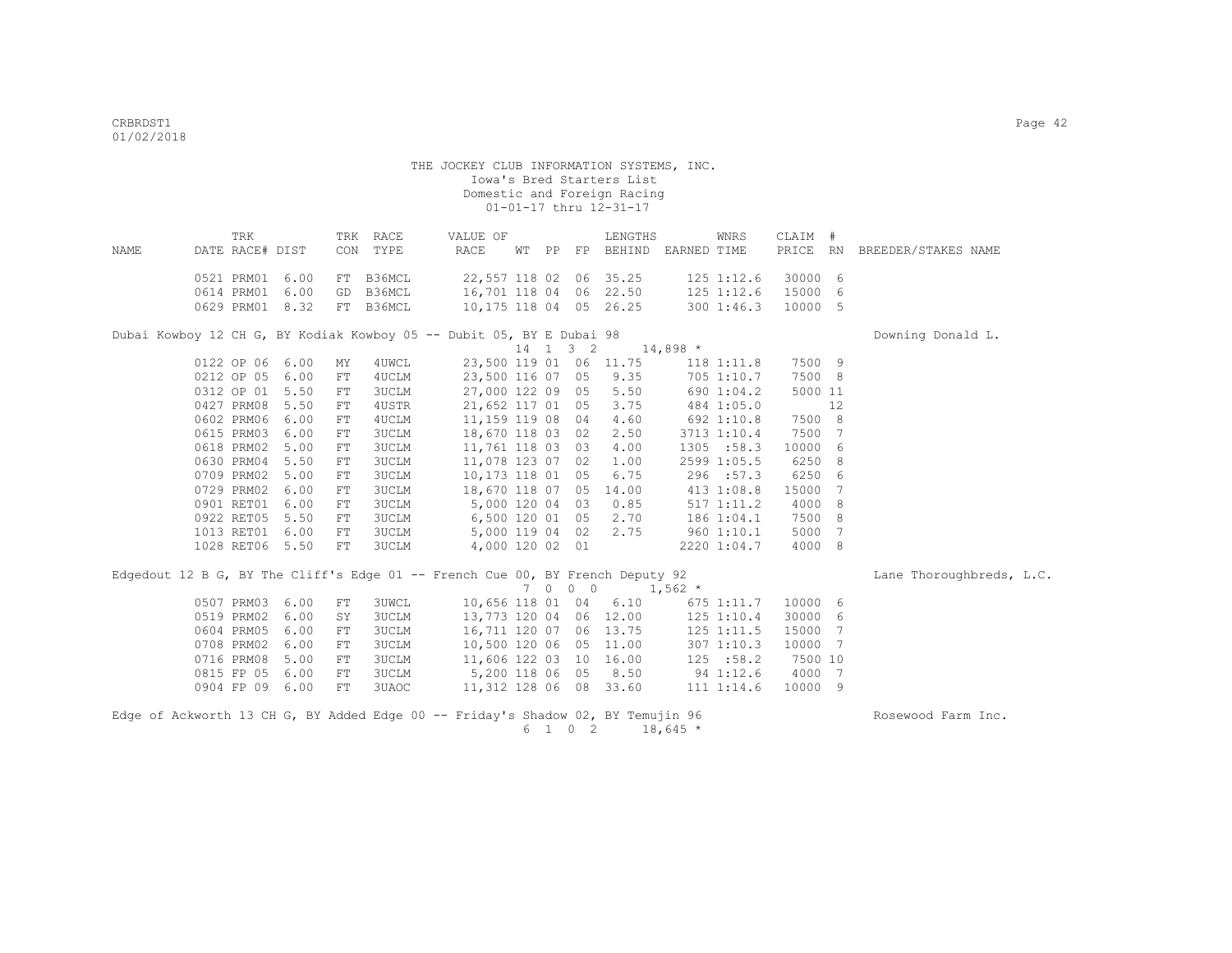|      | TRK             |                 | TRK        | RACE             | VALUE OF                                                                      |  |             | LENGTHS                               |                | WNRS           | CLAIM #  |    |                       |
|------|-----------------|-----------------|------------|------------------|-------------------------------------------------------------------------------|--|-------------|---------------------------------------|----------------|----------------|----------|----|-----------------------|
| NAME | DATE RACE# DIST |                 | CON        | TYPE             | RACE                                                                          |  |             | WT PP FP BEHIND EARNED TIME           |                |                | PRICE RN |    | BREEDER/STAKES NAME   |
|      |                 |                 |            |                  |                                                                               |  |             |                                       |                |                |          |    |                       |
|      | 0430 PRM08      | 6.00            | SY         | 3UALW            |                                                                               |  |             | 44,842 118 07 10 12.00                | $125$ $1:11.2$ |                |          | 10 |                       |
|      | 0529 PRM07      | 6.00            | ${\rm FT}$ | <b>3UCLM</b>     |                                                                               |  |             | 19,362 118 05 03 1.00                 |                | 3067 1:11.5    | 40000 6  |    |                       |
|      | 0616 PRM01      | 8.00            | ${\rm FT}$ | 3UCLM            | 14,000 118 05 03 4.25                                                         |  |             |                                       |                | 1665 1:38.2    | 30000    | 6  |                       |
|      | 0701 PRM01      | 5.50            | FT         | 3UCLM            | 18,626 118 02 01                                                              |  |             |                                       |                | 11036 1:04.5   | 15000    | 8  |                       |
|      | 0805 PRM06      | 6.00            | FT         | <b>3UALW</b>     | 40,968 124 01 04 2.80                                                         |  |             |                                       | 2252 1:10.1    |                |          | 6  |                       |
|      | 0812 PRM05      | 6.00            | FT         | 3USTK            |                                                                               |  |             | 85,000 119 08 08 13.05                |                | 500 1:08.7     |          | 8  | DAN JOHNSON SPRINT S. |
|      |                 |                 |            |                  | Edgy Memorie 08 CH G, BY Added Edge 00 -- Autumn Memories 02, BY Salt Lake 89 |  |             |                                       |                |                |          |    | Special K Stable      |
|      |                 |                 |            |                  |                                                                               |  |             | $12 \t 0 \t 1 \t 1 \t 4,583 \t \star$ |                |                |          |    |                       |
|      | 0226 FON09      | 6.50            | FT         | <b>3UCLM</b>     |                                                                               |  |             | 3,500 123 05 05 3.75                  |                | 105 1:23.0     | 2500 9   |    |                       |
|      | 0310 FON09      | 8.00            | FT         | <b>3UCLM</b>     |                                                                               |  |             | 3,500 123 05 08 13.00                 | $0\;1:43.2$    |                | 2500     | 9  |                       |
|      | 0325 FON05      | 6.00            | MΥ         | 3UCLM            |                                                                               |  |             | 3,500 123 03 09 13.55 0 1:15.6        |                |                | 2500     | 9  |                       |
|      | 0408 FON05      | 6.50            | FT         | <b>3UCLM</b>     | 3,500 123 07 03                                                               |  |             | 0.85                                  |                | 420 1:21.8     | 2500     | 8  |                       |
|      | 0422 FON03      | 6.00            | ${\rm FT}$ | <b>3UCLM</b>     |                                                                               |  |             | 3,500 124 04 05 2.45                  |                | $105$ $1:13.2$ | 2500     | 8  |                       |
|      | 0507 PRM04      | 6.00            | ${\rm FT}$ | 4UCLM            | 11,892 117 05 02                                                              |  |             | 3.25                                  |                | 2438 1:11.8    | 7500 6   |    |                       |
|      | 0525 PRM06      | 6.00            | ${\rm FT}$ | 4UCLM            | 8,500 117 03 07                                                               |  |             | 6.70                                  |                | 125 1:11.6     | 5000 8   |    |                       |
|      | 0615 PRM03      | 6.00            | FT         | 3UCLM            | 18,670 118 04 05                                                              |  |             | 9.00                                  |                | 413 1:10.4     | 7500     | 7  |                       |
|      | 0703 PRM02      | 8.32            | SY         | 3UCLM            | 9,086 118 06 06                                                               |  |             | 34.50                                 |                | 125 1:43.5     | 5000     | 6  |                       |
|      | 0722 HPO03      | 6.00            | FT         | 3UCLM            | 9,905 123 03 06                                                               |  |             | 6.85                                  |                | 250 1:14.0     | 2500     | 7  |                       |
|      | 0728 HPO03      | 8.00            | ${\rm FT}$ | <b>3UCLM</b>     |                                                                               |  |             | $10,750$ 123 01 04 15.75              |                | 5001:40.8      | 3500 8   |    |                       |
|      |                 | 0818 CLS03 6.50 | ${\rm FT}$ | <b>3UCLM</b>     | 3,400 123 05 05                                                               |  |             | 6.00                                  |                | $102$ $1:20.6$ | 2500 7   |    |                       |
|      |                 |                 |            |                  | Edgy Redhead 13 CH M, BY Added Edge 00 -- Cutting Fame 08, BY Western Fame 92 |  |             |                                       |                |                |          |    | Fallon Patrick        |
|      |                 |                 |            |                  |                                                                               |  | 14  2  3  2 |                                       | $34,480*$      |                |          |    |                       |
|      |                 | 0318 PEN07 8.00 |            | FT B4UMCL        |                                                                               |  |             | 12,896 123 03 01                      |                | 7440 1:44.4    | 7500 5   |    |                       |
|      | 0422 PEN04      | 8.00            | FT         | B3UCLM           |                                                                               |  |             | 17,024 121 03 02 2.00                 |                | 3040 1:43.9    | 10000    | 5  |                       |
|      | 0518 PEN03      | 6.00            | ${\rm FT}$ | <b>B3UCLM</b>    |                                                                               |  |             | 16,142 121 05 07 14.25                |                | 01:13.3        | 10000    | 7  |                       |
|      | 0525 PEN01      | 8.00            | SY         | B3UCLM           |                                                                               |  |             | 21,280 119 03 05 14.00                |                | 570 1:42.5     | 13000    | 7  |                       |
|      | 0617 PEN02      |                 |            | 8.32 T FM B3UCLM | 20,440 119 08 08 9.75                                                         |  |             |                                       |                | 01:39.3        | 22500    | 8  |                       |
|      | 0624 PEN07      | 8.00            |            | FT B3UCLM        | 14,200 121 02 02 4.75                                                         |  |             |                                       |                | 2840 1:42.2    | 8000     | 5  |                       |
|      | 0719 PEN01      |                 |            | 8.00 T FM B3UCLM | 19,000 121 02 04 1.50                                                         |  |             |                                       |                | 1140 1:38.4    | 15000    | 7  |                       |
|      | 0727 PEN01      | 8.50            | FT         | B3UCLM           | 20,440 119 04 02                                                              |  |             | 8.00                                  | 4000 1:47.6    |                | 22500    | -5 |                       |
|      | 0812 PEN02      | 8.00            | SY         | B3UCLM           | 19,000 121 03 01                                                              |  |             |                                       |                | 11400 1:42.1   | 15000    | 9  |                       |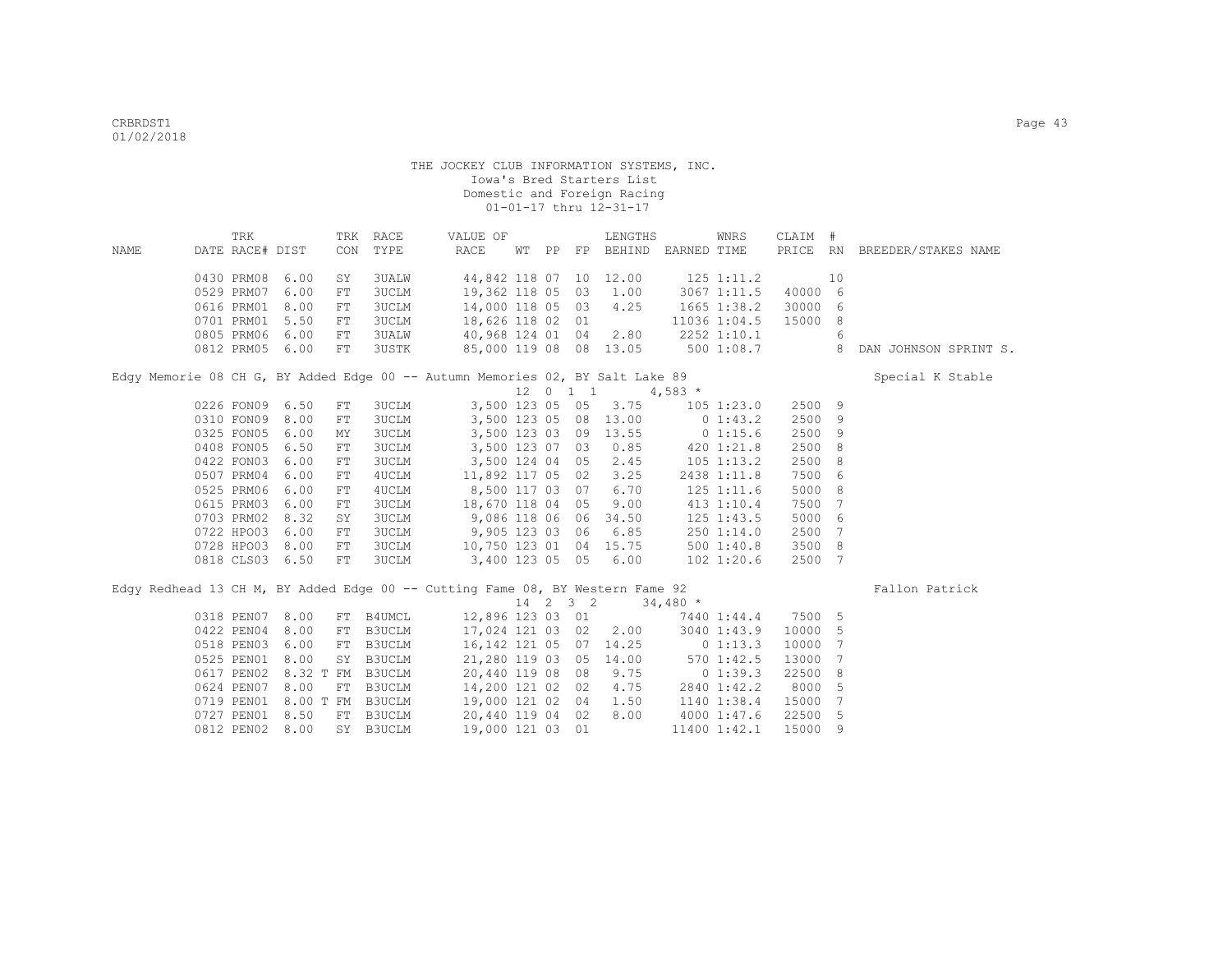| NAME         | TRK<br>DATE RACE# DIST |                 |            | TRK RACE<br>CON TYPE                                                               | RACE | VALUE OF         |  |         | LENGTHS<br>WT PP FP BEHIND EARNED TIME |            | WNRS        | CLAIM # |                | PRICE RN BREEDER/STAKES NAME                                                                                              |
|--------------|------------------------|-----------------|------------|------------------------------------------------------------------------------------|------|------------------|--|---------|----------------------------------------|------------|-------------|---------|----------------|---------------------------------------------------------------------------------------------------------------------------|
|              |                        |                 |            |                                                                                    |      |                  |  |         |                                        |            |             |         |                |                                                                                                                           |
|              | 0823 PEN08 8.00        |                 |            | FT B3UALW                                                                          |      |                  |  |         | 33,040 119 08 08 30.95                 |            | 0 1:39.5    |         | 8              |                                                                                                                           |
|              | 0915 PEN05             | 8.32            | FT         | <b>B3UCLM</b>                                                                      |      |                  |  |         | 21,240 121 08 08 25.50                 |            | $0\;1:44.2$ | 15000   | 8              |                                                                                                                           |
|              | 1108 PEN05             | 8.00            |            | GD B3UCLM                                                                          |      |                  |  |         | 18, 144 119 01 03 6.00 1782 1:41.2     |            |             | 10000   | 6              |                                                                                                                           |
|              | 1129 PEN03 8.32        |                 |            | FT B3UCLM                                                                          |      |                  |  |         | 16,200 119 06 05 14.25 486 1:45.5      |            |             | 10000   | 6              |                                                                                                                           |
|              | 1221 PEN07 8.00        |                 |            | FT B3UCLM                                                                          |      |                  |  |         | 16,200 117 01 03 4.25                  |            | 1782 1:42.0 | 9000 8  |                |                                                                                                                           |
|              |                        |                 |            |                                                                                    |      |                  |  |         |                                        |            |             |         |                | Elizabeth Rules 14 DK B/ F, BY Native Ruler 04 -- Elizabeth Park 05, BY Runaway Groom 79 Dennis Schrader, Nichole Burco & |
| Jordan Burco |                        |                 |            |                                                                                    |      |                  |  |         |                                        |            |             |         |                |                                                                                                                           |
|              |                        |                 |            |                                                                                    |      |                  |  |         | $6 \t2 \t0 \t2 \t27,463 \t*$           |            |             |         |                |                                                                                                                           |
|              | 0428 PRM07 6.00        |                 |            | MY B36MSW                                                                          |      |                  |  |         | 39,876 118 09 03 2.00 4758 1:13.1      |            |             |         | 9              |                                                                                                                           |
|              | 0629 PRM09 6.00        |                 | FT         | B36MSW                                                                             |      |                  |  |         | 41,397 119 05 05 7.50 919 1:11.4       |            |             |         | 8              |                                                                                                                           |
|              | 0713 PRM01 6.00        |                 |            | FT B36MCL                                                                          |      |                  |  |         | 23,399 118 01 01 14074 1:11.1          |            |             | 30000 6 |                |                                                                                                                           |
|              | 0730 PRM04 5.50        |                 |            | FT B3UCLM                                                                          |      |                  |  |         | 23,984 118 05 06 8.75 125 1:04.7       |            |             | 30000   | 8              |                                                                                                                           |
|              |                        | 1026 RP 04 7.00 |            | FT B3UCLM                                                                          |      |                  |  |         | 11,907 120 04 03 11.00 1191 1:27.1     |            |             | 7500 6  |                |                                                                                                                           |
|              |                        |                 |            | 1118 RP 09 5.50 FT B3UCLM                                                          |      | 11,605 120 04 01 |  |         |                                        |            | 6396 1:05.1 | 7500 9  |                |                                                                                                                           |
|              |                        |                 |            |                                                                                    |      |                  |  |         |                                        |            |             |         |                |                                                                                                                           |
|              |                        |                 |            | Ella's Glory 11 B M, BY Honour and Glory 93 -- Ella Eria (FR) 99, BY Bluebird 84   |      |                  |  |         |                                        |            |             |         |                | Poindexter H. Allen                                                                                                       |
|              |                        |                 |            |                                                                                    |      |                  |  |         | 4 0 1 0 4,731 $*$                      |            |             |         |                |                                                                                                                           |
|              |                        |                 |            | 0207 HOU07 8.50 T FM B4UALW                                                        |      |                  |  |         | 20,000 118 05 02 0.50 3940 1:44.6      |            |             |         | 8              |                                                                                                                           |
|              |                        |                 |            | 0307 HOU05 8.50 FT B4UALW                                                          |      |                  |  |         | 20,000 120 02 05 12.75 591 1:45.5      |            |             |         | $\,8\,$        |                                                                                                                           |
|              |                        |                 |            | 0430 LS 05 8.00 T FM B3USOC                                                        |      |                  |  |         | 14,000 120 02 06 10.50 100 1:36.4      |            |             |         | $\overline{7}$ |                                                                                                                           |
|              |                        |                 |            | 0618 LS 07 7.50 T FM B3USOC                                                        |      |                  |  |         | 15,000 121 03 07 9.85 100 1:28.5       |            |             |         | $\overline{7}$ |                                                                                                                           |
|              |                        |                 |            | El Tartanero 12 B G, BY Rushin' to Altar 99 -- Ring of Kerry 94, BY Housebuster 87 |      |                  |  |         |                                        |            |             |         |                | Saldana Guadalupe                                                                                                         |
|              |                        |                 |            |                                                                                    |      |                  |  | 8 1 2 0 |                                        | $7,013*$   |             |         |                |                                                                                                                           |
|              | 0525 PRM03 6.00        |                 | FT         | <b>3UCLM</b>                                                                       |      |                  |  |         | 16,676 120 03 07 18.00 125 1:12.3      |            |             | 15000 8 |                |                                                                                                                           |
|              | 0701 PRM06 5.00        |                 | FT         | <b>3UCLM</b>                                                                       |      |                  |  |         | 10,920 120 08 06 10.75 125 :59.1       |            |             | 10000 9 |                |                                                                                                                           |
|              | 0716 PRM08 5.00        |                 | FT         | <b>3UCLM</b>                                                                       |      |                  |  |         | 11,606 119 09 07 5.75 125 :58.2        |            |             | 7500 10 |                |                                                                                                                           |
|              | 0728 HPO04 8.00        |                 | FT         | <b>3UCLM</b>                                                                       |      |                  |  |         | 9,250 123 06 02 1.75                   |            | 1800 1:42.4 | 5000 6  |                |                                                                                                                           |
|              | 0804 CLS08 6.00        |                 | FT         | 3UALW                                                                              |      |                  |  |         | 6,300 123 05 01                        |            | 3780 1:14.2 |         | 7              |                                                                                                                           |
|              | 0811 CLS08 6.00        |                 | ${\rm FT}$ | 3UCLM                                                                              |      |                  |  |         | 4,600 123 07 02 3.00 920 1:14.0        |            |             | 5000 8  |                |                                                                                                                           |
|              | 0825 CLS04 6.00        |                 | FT         | 3UCLM                                                                              |      |                  |  |         | 4,600 123 05 06 16.00 0 1:12.4         |            |             | 5000 6  |                |                                                                                                                           |
|              | 0904 CLS06 6.50        |                 | FT.        | <b>3UCLM</b>                                                                       |      |                  |  |         | 4,600 123 03 05 5.50                   | 138 1:20.4 |             | 5000 7  |                |                                                                                                                           |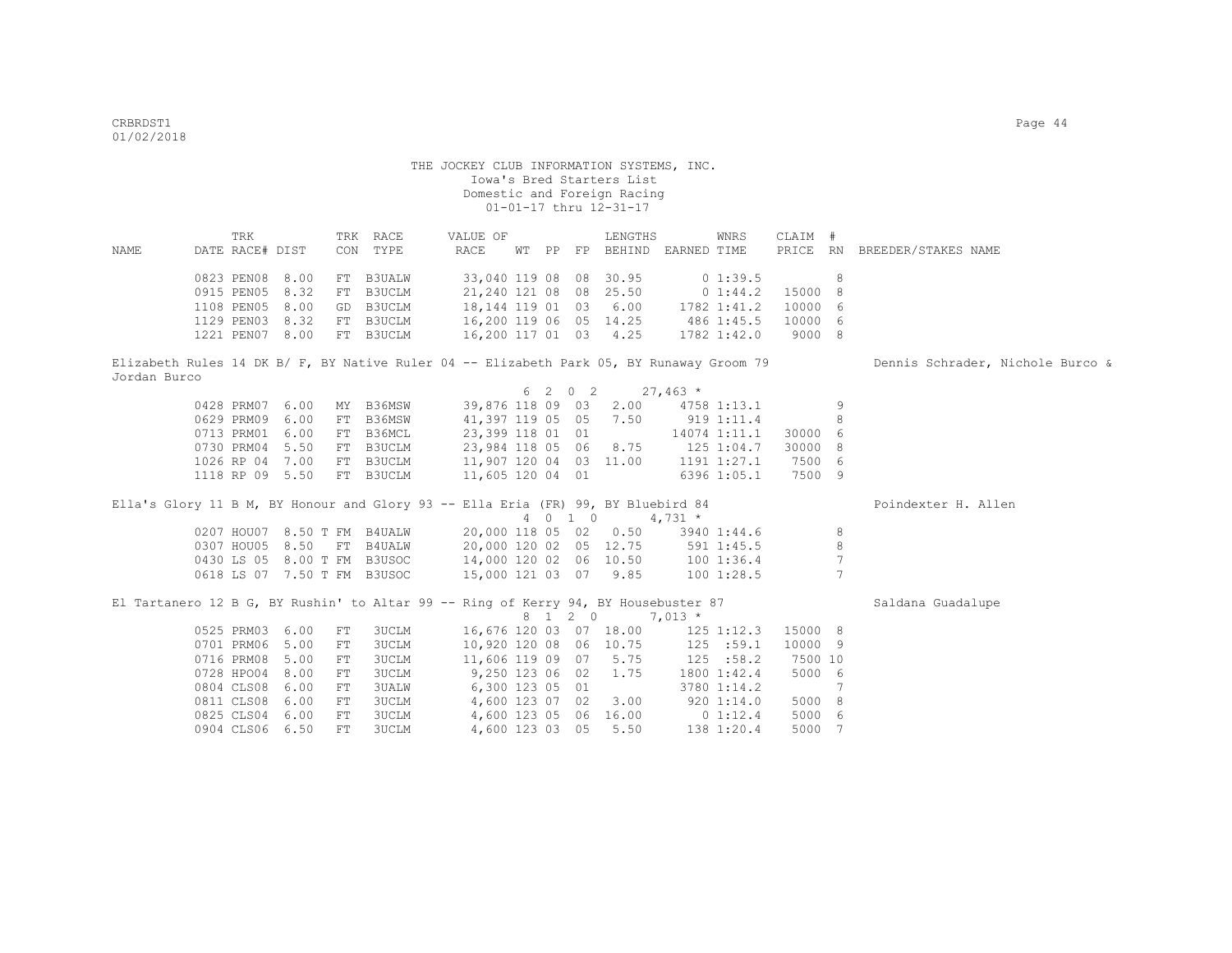|      | TRK                                                                                 |      |    | TRK RACE      | VALUE OF                                                                                                                     |  |         | LENGTHS                                                  |          | WNRS         | CLAIM #  |                 |                              |
|------|-------------------------------------------------------------------------------------|------|----|---------------|------------------------------------------------------------------------------------------------------------------------------|--|---------|----------------------------------------------------------|----------|--------------|----------|-----------------|------------------------------|
| NAME | DATE RACE# DIST                                                                     |      |    | CON TYPE      | RACE                                                                                                                         |  |         | WT PP FP BEHIND EARNED TIME                              |          |              |          |                 | PRICE RN BREEDER/STAKES NAME |
|      | Elusive Dream 13 B M, BY Midshipman 06 -- Bint Elusive 02, BY Elusive Quality 93    |      |    |               |                                                                                                                              |  |         |                                                          |          |              |          |                 | Poindexter H. Allen          |
|      |                                                                                     |      |    |               |                                                                                                                              |  | 6 1 1 0 |                                                          | $7,150*$ |              |          |                 |                              |
|      | 0610 PRM02                                                                          | 6.00 |    | FT B3UWCL     |                                                                                                                              |  |         | 12,600 120 01 05 7.50 300 1:11.9                         |          |              | 10000 9  |                 |                              |
|      | 0622 PRM01                                                                          | 6.00 | FT |               | B3UCLM 17,371 120 04 02 1.00 3476 1:12.1                                                                                     |  |         |                                                          |          |              | 15000 6  |                 |                              |
|      | 0708 PRM03                                                                          | 5.50 | FT | B3UCLM        | 17,286 120 07 05 14.25 379 1:04.8                                                                                            |  |         |                                                          |          |              | 15000 8  |                 |                              |
|      | 0722 PRM09                                                                          | 6.00 |    |               | FT B3UCLM 17,286 120 06 06 7.50 125 1:11.8                                                                                   |  |         |                                                          |          |              | 15000 8  |                 |                              |
|      | 0804 CLS07                                                                          |      |    |               | 6.00 FT B3UCLM 4,400 123 03 01                                                                                               |  |         |                                                          |          | 2640 1:14.6  | 5000 8   |                 |                              |
|      |                                                                                     |      |    |               | 0819 CLS05 6.00 FT B3UCLM 4,600 123 01 04 4.00 230 1:13.8                                                                    |  |         |                                                          |          |              | 5000 9   |                 |                              |
|      | Emma's Smiddy 14 GR/RO F, BY Concord Point 07 -- Slave's Ransom 04, BY Cat Thief 96 |      |    |               |                                                                                                                              |  |         |                                                          |          |              |          |                 | Lieber Todd M Dr.            |
|      |                                                                                     |      |    |               |                                                                                                                              |  |         | $3 \t1 \t0 \t2 \t18,124 \t*$                             |          |              |          |                 |                              |
|      | 0511 PRM08                                                                          | 6.00 |    |               | FT B36MSW 39,986 118 01 03 3.75 4817 1:12.3                                                                                  |  |         |                                                          |          |              |          | $6\overline{6}$ |                              |
|      | 0609 PRM09                                                                          | 6.00 |    | FT B36MSW     | 41,313 119 09 03 2.55 3486 1:11.8                                                                                            |  |         |                                                          |          |              |          | 10              |                              |
|      | 0630 PRM09                                                                          | 6.00 |    | FT B36MCL     | 16,617 121 07 01                                                                                                             |  |         |                                                          |          | 9821 1:12.7  | 15000 8  |                 |                              |
|      |                                                                                     |      |    |               |                                                                                                                              |  |         |                                                          |          |              |          |                 |                              |
|      |                                                                                     |      |    |               |                                                                                                                              |  |         | $7 \t2 \t0 \t2 \t25,769$ *                               |          |              |          |                 |                              |
|      | 0311 FON06 6.00                                                                     |      |    |               | FT B3UALW 8,000 123 07 05 2.25 240 1:15.2                                                                                    |  |         |                                                          |          |              | $\sim$ 7 |                 |                              |
|      | 0611 PRM08                                                                          | 6.00 | FT |               | B3UCLM 18,626 118 03 03 8.75 2207 1:10.3                                                                                     |  |         |                                                          |          |              | 15000 8  |                 |                              |
|      | 0625 PRM05                                                                          | 5.50 | FT |               | B3UCLM 18,753 117 03 03 9.50 2268 1:05.6                                                                                     |  |         |                                                          |          |              | 15000 5  |                 |                              |
|      | 0707 PRM10                                                                          | 6.00 | FT |               | B3UCLM 18,626 118 07 01                                                                                                      |  |         |                                                          |          | 11036 1:11.6 | 15000 8  |                 |                              |
|      | 0715 PRM01                                                                          | 6.00 |    |               | FT B3UCLM 14,045 123 03 01                                                                                                   |  |         |                                                          |          | 8809 1:10.6  | 7500 6   |                 |                              |
|      |                                                                                     |      |    |               | 0810 PRM05 6.00 FT B3UCLM 16,276 121 01 04 6.75 1064 1:11.1<br>0903 CBY07 7.50 T FM B3UCLM 14,500 122 06 09 15.15 145 1:30.2 |  |         |                                                          |          |              | 12500 7  |                 |                              |
|      |                                                                                     |      |    |               |                                                                                                                              |  |         |                                                          |          |              | 7500 12  |                 |                              |
|      | Erratic Behavior 13 DK B/ M, BY Jafmil 08 -- Pulpinit 06, BY Pulpit 94              |      |    |               |                                                                                                                              |  |         |                                                          |          |              |          |                 | Robson Thoroughbreds Joseph  |
|      |                                                                                     |      |    |               |                                                                                                                              |  |         | $10 \quad 5 \quad 3 \quad 1 \quad 63,955 \quad ^{\star}$ |          |              |          |                 |                              |
|      | 0429 PRM02                                                                          | 6.00 |    | SY B3UWCL     | 16,676 119 04 01                                                                                                             |  |         |                                                          |          | 9848 1:13.2  |          | 8               |                              |
|      | 0528 PRM04                                                                          | 6.00 | FT | <b>B3UCLM</b> | 18,039 123 04 01 10823 1:12.5                                                                                                |  |         |                                                          |          |              | 15000 6  |                 |                              |
|      | 0624 PRM09                                                                          | 6.00 | FT | <b>B3UALW</b> | 42,111 123 03 03 2.25 5063 1:11.2                                                                                            |  |         |                                                          |          |              |          | 7               |                              |
|      | 0706 PRM06                                                                          | 6.00 | FT | B3UCLM        | 32,106 120 02 05 7.85 716 1:09.6                                                                                             |  |         |                                                          |          |              | 20000 6  |                 |                              |
|      | 0715 PRM01                                                                          | 6.00 |    | FT B3UCLM     | 14,045 123 01 02 0.75                                                                                                        |  |         |                                                          |          | 2936 1:10.6  | 7500 6   |                 |                              |
|      | 0806 PRM05                                                                          | 5.00 |    | FT B3UCLM     | 14,567 120 02 01                                                                                                             |  |         |                                                          |          | 8809 :57.5   | 5000 5   |                 |                              |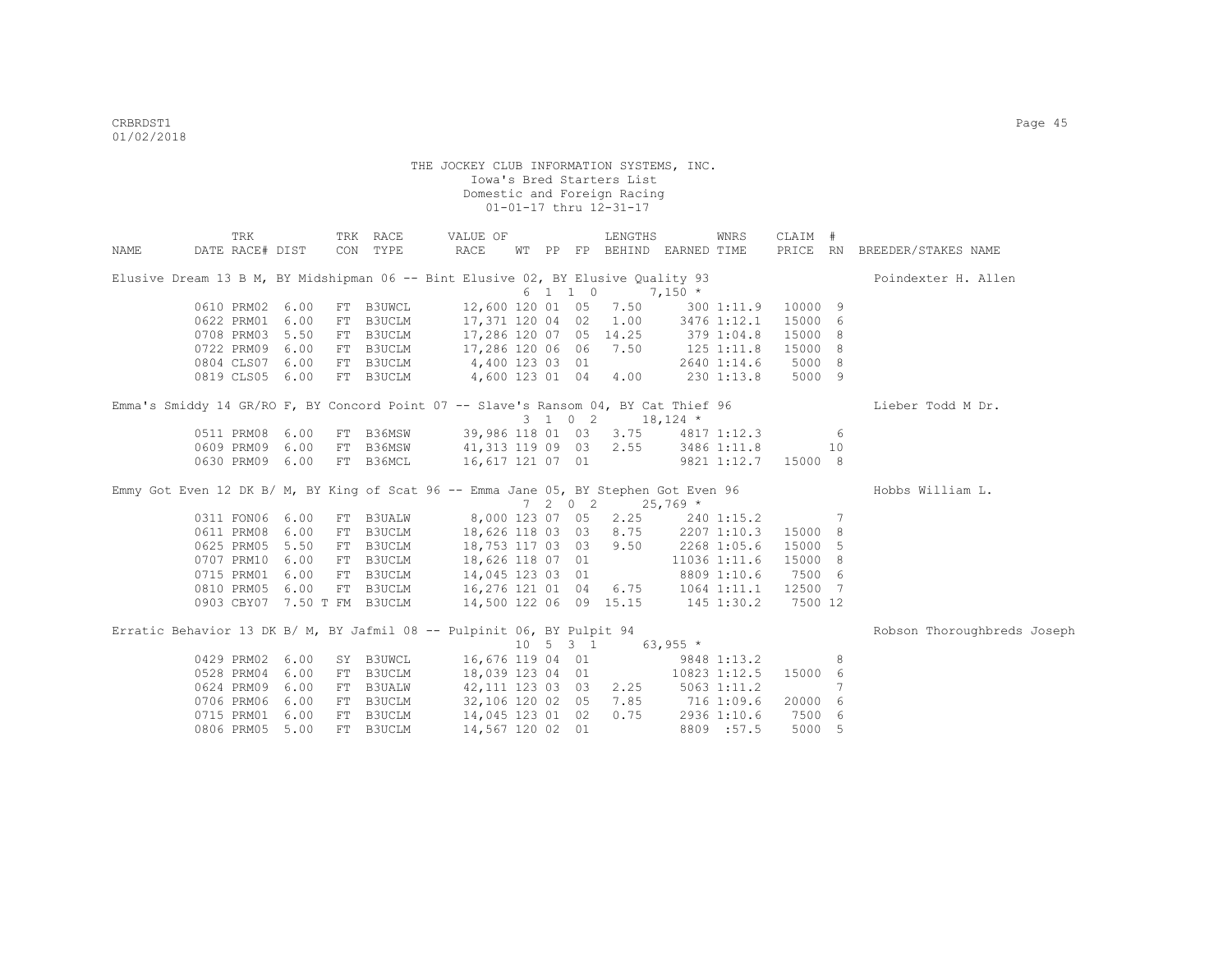|                 |                      | TRK |      |    | TRK RACE                   | VALUE OF                                                                                           |  |                             | LENGTHS              |                                           | WNRS       | CLAIM #                    |     |                              |
|-----------------|----------------------|-----|------|----|----------------------------|----------------------------------------------------------------------------------------------------|--|-----------------------------|----------------------|-------------------------------------------|------------|----------------------------|-----|------------------------------|
| NAME            | DATE RACE# DIST      |     |      |    | CON TYPE                   | RACE                                                                                               |  |                             |                      | WT PP FP BEHIND EARNED TIME               |            |                            |     | PRICE RN BREEDER/STAKES NAME |
|                 |                      |     |      |    |                            |                                                                                                    |  |                             |                      |                                           |            |                            |     |                              |
|                 | 0904 PID04 5.50      |     |      |    | FT B3UCLM                  |                                                                                                    |  |                             |                      | 17,740 121 01 02 hd 3400 1:04.4           |            | 12500 8                    |     |                              |
|                 | 0920 PID02 6.50      |     |      |    | FT B3UCLM                  |                                                                                                    |  |                             |                      | 16,830 118 05 02 0.50 3400 1:17.0 12500 6 |            |                            |     |                              |
|                 | 1002 PID04 6.50      |     |      |    |                            |                                                                                                    |  |                             |                      | 20,800 118 04 01 12000 1:16.2 16000 8     |            |                            |     |                              |
|                 | 1018 MNR08 5.50      |     |      |    |                            | FT B3UCLM 20,800 118 04 01 12000 1:16.2<br>FT B3USTR 11,640 123 02 01 6960 1:05.1                  |  |                             |                      |                                           |            |                            | 7   |                              |
|                 |                      |     |      |    |                            | Excessive 11 B G, BY Zanjero 04 -- Be Good Or Be Gone 01, BY Gulch 84                              |  |                             |                      |                                           |            |                            |     | Poindexter Allen             |
|                 |                      |     |      |    |                            |                                                                                                    |  |                             |                      | $5 \t1 \t0 \t0 \t27,167 \t*$              |            |                            |     |                              |
|                 | 0415 OP 05 8.50      |     |      | FT | 4 UAOC                     |                                                                                                    |  |                             |                      | 83,000 117 10 09 21.30 332 1:43.1         |            |                            | 10  |                              |
|                 | 0507 PRM07           |     | 8.32 | FT | 3UAOC <b>Service State</b> |                                                                                                    |  |                             |                      | 37,738 118 05 01 24863 1:42.6             |            |                            | - 6 |                              |
|                 | 0601 PRM08           |     | 8.32 | FT | 3UALW                      |                                                                                                    |  |                             |                      | 41,277 124 05 05 14.00 956 1:41.6         |            |                            | 6   |                              |
|                 | 1104 RP 08 8.50      |     |      | FT |                            |                                                                                                    |  |                             |                      |                                           |            |                            |     |                              |
|                 | 1217 RP 05 8.00      |     |      | FT |                            | 3UCLM 15,950 120 11 08 10.25 85 1:45.4 10000 11<br>3UCLM 16,827 120 06 04 1.50 931 1:38.9 10000 10 |  |                             |                      |                                           |            |                            |     |                              |
|                 |                      |     |      |    |                            | Face to Face 13 CH G, BY Discreetly Mine 07 -- Noon At Night 07, BY Tenpins 98                     |  |                             |                      |                                           |            |                            |     | Leech James R.               |
|                 |                      |     |      |    |                            |                                                                                                    |  |                             |                      | $10 \t 0 \t 2 \t 2 \t 5,607$ *            |            |                            |     |                              |
|                 | 0115 SUN05 5.50      |     |      | GD | 4UMCL                      |                                                                                                    |  |                             |                      | 9,100 122 01 03 5.25 910 1:06.9           |            | 6500 5                     |     |                              |
|                 | 0207 SUN05 5.50      |     |      | FT | 4 UMCL                     |                                                                                                    |  |                             |                      | 9,537 122 06 06 4.50 182 1:06.2           |            | 6500 9                     |     |                              |
|                 | 0318 HAW09           |     | 6.00 | FT | 3UMCL                      |                                                                                                    |  |                             |                      | 7,844 124 01 02 0.50 1560 1:12.7          |            | 7500 7                     |     |                              |
|                 | 0401 HAW03           |     | 5.50 | FT | 3UMCL                      |                                                                                                    |  |                             |                      | 8, 244 124 08 02 13.75 1560 1:03.9        |            | 7500 11                    |     |                              |
|                 | 0414 HAW02 6.50      |     |      | FT | 3UMCL                      |                                                                                                    |  |                             | 7,800 124 03 03 3.50 |                                           | 780 1:19.6 | 7500 6                     |     |                              |
|                 | 0428 HAW05 5.50      |     |      | FT | 3UMCL                      |                                                                                                    |  |                             |                      | 8, 144 124 07 04 3.50 390 1:04.7          |            | 7500 10                    |     |                              |
|                 | 0603 AP 09 5.50      |     |      | FT | <b>3UMCL</b>               | 8,800 124 09 06 16.75 0 1:04.0                                                                     |  |                             |                      |                                           |            | 7500 10                    |     |                              |
|                 | 0813 AP 05 5.50 T FM |     |      |    | 3UMSW                      |                                                                                                    |  |                             |                      | 28,000 117 01 07 15.25 0 1:04.0           |            | $\overline{7}$             |     |                              |
|                 | 0825 AP 07 5.00 T FM |     |      |    | 3UMCL                      |                                                                                                    |  |                             |                      | 11,960 123 02 06 3.15 115 :59.3           |            | 10000 9                    |     |                              |
|                 | 0908 AP 02 5.50 T FM |     |      |    | 3UMCL                      | 11,330 124 05 07 11.45 110 1:05.5                                                                  |  |                             |                      |                                           |            | 10000 8                    |     |                              |
|                 |                      |     |      |    |                            | Farmers Pride 13 DK B/ G, BY Added Edge 00 -- Wonder Legend 03, BY Touch Gold 94                   |  |                             |                      |                                           |            |                            |     | Dave McShane & Don Frazier   |
|                 |                      |     |      |    |                            |                                                                                                    |  | $3 \quad 2 \quad 0 \quad 0$ |                      | $2,502$ *                                 |            |                            |     |                              |
|                 | 0611 CPW06 5.50      |     |      | FT | 3UCLM                      | 2,400 124 04 01                                                                                    |  |                             |                      | 900                                       |            | 2500 8                     |     |                              |
|                 | 0617 CPW06 5.50      |     |      | FT | 3UCLM                      |                                                                                                    |  |                             |                      | 2,500 124 06 01 1250 1:10.4               |            | $\overline{\phantom{a}}$ 8 |     |                              |
|                 | 0702 CPW09 9.00      |     |      | FT | 3USTK                      |                                                                                                    |  |                             |                      | 4, 224 124 02 04 24.75 352 1:57.2         |            |                            |     | 5 CHIPPEWA DOWNS AU REVOIR   |
| THOROUGHBRED S. |                      |     |      |    |                            |                                                                                                    |  |                             |                      |                                           |            |                            |     |                              |

Fast Machine 13 CH M, BY Drosselmeyer 07 -- Celeritas 04, BY Stephen Got Even 96 Christine Aaron Hicklin DVM & WinStar Farm, LLC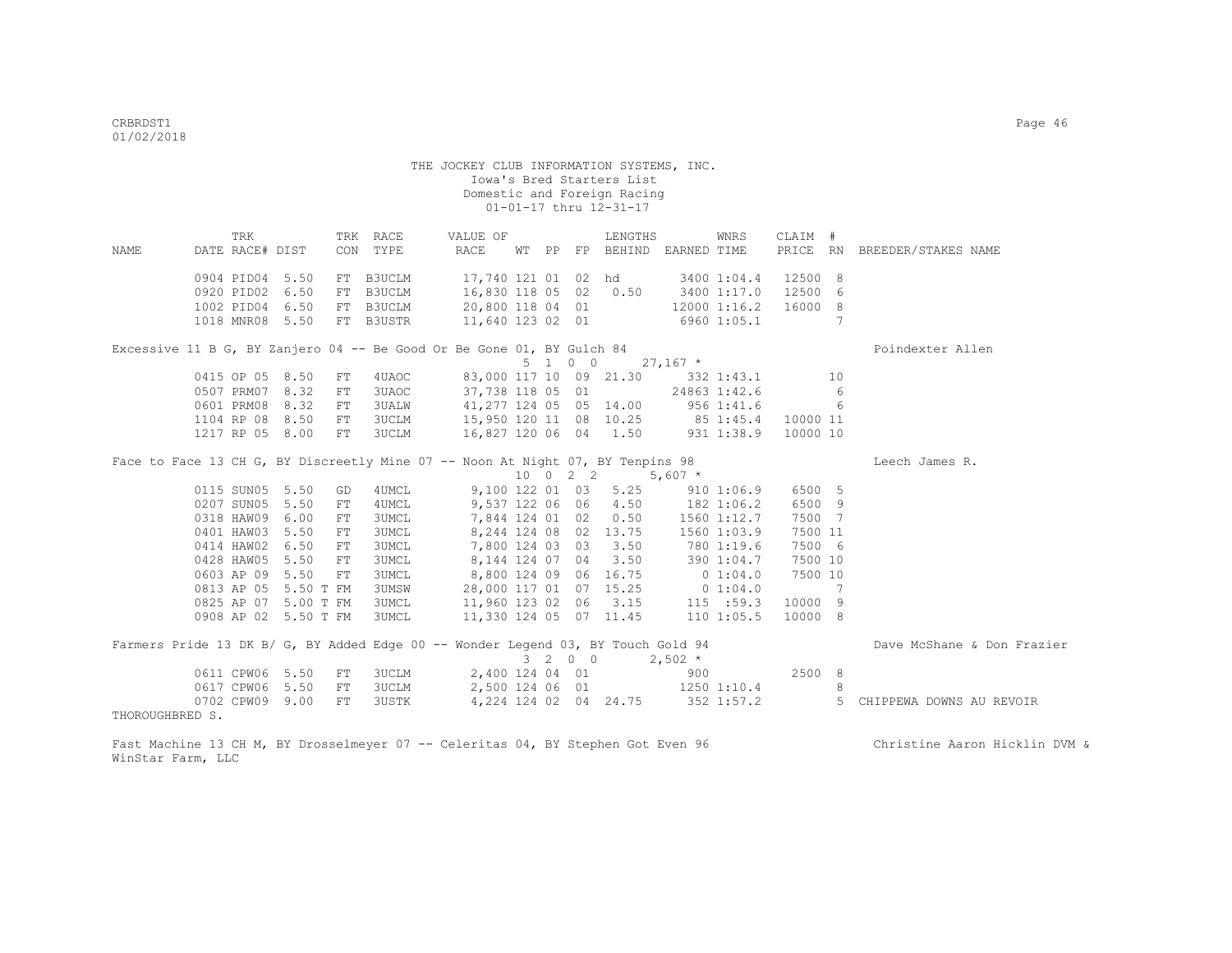| NAME | TRK<br>DATE RACE# DIST        |                 |          | TRK RACE<br>CON TYPE  | VALUE OF<br>RACE                                                                     |  | LENGTHS<br>WT PP FP BEHIND EARNED TIME                  |                | WNRS                        | CLAIM #                      |    | PRICE RN BREEDER/STAKES NAME                                                                             |
|------|-------------------------------|-----------------|----------|-----------------------|--------------------------------------------------------------------------------------|--|---------------------------------------------------------|----------------|-----------------------------|------------------------------|----|----------------------------------------------------------------------------------------------------------|
|      |                               |                 |          |                       |                                                                                      |  |                                                         |                |                             |                              |    |                                                                                                          |
|      |                               |                 |          |                       |                                                                                      |  | $7 \quad 1 \quad 2 \quad 2 \quad 55,740 \quad ^{\star}$ |                |                             |                              |    |                                                                                                          |
|      | 0507 PRM08 6.00               |                 |          | FT B3UALW             |                                                                                      |  | 40,414 118 02 02 3.75                                   |                | 7963 1:11.1                 |                              | 12 |                                                                                                          |
|      | 0518 PRM08                    | 6.00            | FT       | B3UAOC                | 40,486 119 06 01                                                                     |  |                                                         |                | 24083 1:11.8                |                              | 10 |                                                                                                          |
|      | 0608 PRM05                    | 6.00            | FT       | <b>B3UALW</b>         | 42,822 123 05 04 7.00                                                                |  |                                                         |                | 2152 1:09.8                 |                              | 6  |                                                                                                          |
|      | 0702 PRM06                    | 8.32            | FT       | B3UAOC                | 42,111 123 06 03 6.00                                                                |  |                                                         |                | 5063 1:42.7                 |                              | 7  |                                                                                                          |
|      | 0729 PRM04                    | 8.00            | FT       | <b>B3UALW</b>         | 41,582 119 01 02 no                                                                  |  |                                                         |                | 8304 1:38.3                 |                              | 8  |                                                                                                          |
|      | 0812 PRM10                    | 8.32            | FT       | B4USTK                | 100,000 118 06 04 5.75                                                               |  |                                                         |                | 4875 1:41.8                 |                              | 11 | DONNA REED S.                                                                                            |
|      | 0908 CBY04 8.00               |                 |          | FT B3UAOC             | 30,000 124 03 03 3.75                                                                |  |                                                         |                | 3300 1:38.9                 |                              | 8  |                                                                                                          |
|      |                               |                 |          |                       |                                                                                      |  |                                                         |                |                             |                              |    |                                                                                                          |
|      |                               |                 |          |                       | Fat Tire 11 DK B/ G, BY Added Edge 00 -- Scarlett's Gift 03, BY Skywalker 82         |  |                                                         |                |                             |                              |    | Hargens Bob                                                                                              |
|      |                               |                 |          |                       |                                                                                      |  | 8 1 1 0 16,648 *                                        |                |                             |                              |    |                                                                                                          |
|      | 0506 PRM06 5.50<br>0529 PRM09 | 6.00            | FT<br>FT | <b>3UWCL</b><br>3UCLM | 17,967 118 07 02                                                                     |  | 2.00<br>17,929 118 08 01                                |                | 3543 1:05.4<br>10530 1:13.0 | 15000 9                      | 8  |                                                                                                          |
|      | 0623 PRM09                    | 6.00            | FT       | 3UALW                 | 41,982 123 06 05 5.80                                                                |  |                                                         |                |                             |                              | 10 |                                                                                                          |
|      | 0630 PRM03                    | 6.00            | FT       | 3UCLM                 | 25,408 123 01 04 4.60                                                                |  |                                                         | $926$ 1:11.1   | 1274 1:10.3                 | 12500 6                      |    |                                                                                                          |
|      | 0721 PRM03                    | 6.00            | FT       | <b>3UWCL</b>          | 11,000 121 04 07 7.00                                                                |  |                                                         |                | $125$ $1:10.1$              | 7500 9                       |    |                                                                                                          |
|      | 0803 PRM07                    | 6.00            | FT       | 3UCLM                 | 10,683 120 01 06 5.35                                                                |  |                                                         |                | 125 1:11.1                  | 6250                         | 7  |                                                                                                          |
|      |                               | 0809 PRM02 5.50 | FT       | 3UCLM                 | 8,642 121 06 08 16.50                                                                |  |                                                         |                | 125 1:03.1                  | 5000 8                       |    |                                                                                                          |
|      |                               | 0819 CLS07 6.50 | FT       | 3UCLM                 | $4,900$ 125 07 06 8.00                                                               |  |                                                         |                | 0 1:18.8                    | 5000 8                       |    |                                                                                                          |
|      |                               |                 |          |                       |                                                                                      |  |                                                         |                |                             |                              |    |                                                                                                          |
|      |                               |                 |          |                       | Faydra's Mine 14 B F, BY Discreetly Mine 07 -- Jimini's Cricket 07, BY Pioneering 93 |  |                                                         |                |                             |                              |    | Leech James R.                                                                                           |
|      |                               |                 |          |                       |                                                                                      |  | $620022,380*$                                           |                |                             |                              |    |                                                                                                          |
|      |                               | 0527 PRM06 5.00 |          | SY B36MCL             |                                                                                      |  | 15,957 119 02 06 13.00 125 :59.6                        |                |                             | 15000 10                     |    |                                                                                                          |
|      | 0614 PRM01                    | 6.00            | GD       | B36MCL                | 16,701 118 06 01                                                                     |  |                                                         |                | 10024 1:12.6                | 15000 6                      |    |                                                                                                          |
|      | 0625 PRM02                    | 8.50            | FT       | B3UALW                | 42,025 119 02 08 10.40                                                               |  |                                                         | $125$ $1:47.4$ |                             |                              | 9  |                                                                                                          |
|      | 0715 PRM08                    | 8.32            | FT       | F03STK                | 65,119 116 07 05 16.00                                                               |  |                                                         |                | $1755$ $1:44.3$             | $\sim$ 0.9 $\sim$ 0.9 $\sim$ |    | IOWA STALLION FILLY STAKES S.                                                                            |
|      | 0722 PRM09                    | 6.00            |          | FT B3UCLM             | 17,286 118 04 01                                                                     |  |                                                         |                | 10226 1:11.8                | 15000 8                      |    |                                                                                                          |
|      | 0810 PRM06 6.00               |                 |          | FT B3UCLM             | 18,626 118 05 06 7.15 125 1:11.2                                                     |  |                                                         |                |                             | 15000 8                      |    |                                                                                                          |
|      |                               |                 |          |                       |                                                                                      |  |                                                         |                |                             |                              |    |                                                                                                          |
|      |                               |                 |          |                       |                                                                                      |  | 6 0 2 2                                                 | $27,524$ *     |                             |                              |    | Faye Runaway 14 CH F, BY Run Away and Hide 06 -- Sun Valley Wildcat 08, BY Margie's Wildcat 01 Roe Donna |
|      |                               | 0428 PRM09 6.00 |          |                       | MY B36MSW 39,678 118 11 10 15.55 125 1:12.0                                          |  |                                                         |                |                             |                              | 11 |                                                                                                          |
|      |                               | 0520 PRM09 6.00 |          | MY B36MSW             | 39,914 118 03 05 8.75 919 1:11.2                                                     |  |                                                         |                |                             |                              | 8  |                                                                                                          |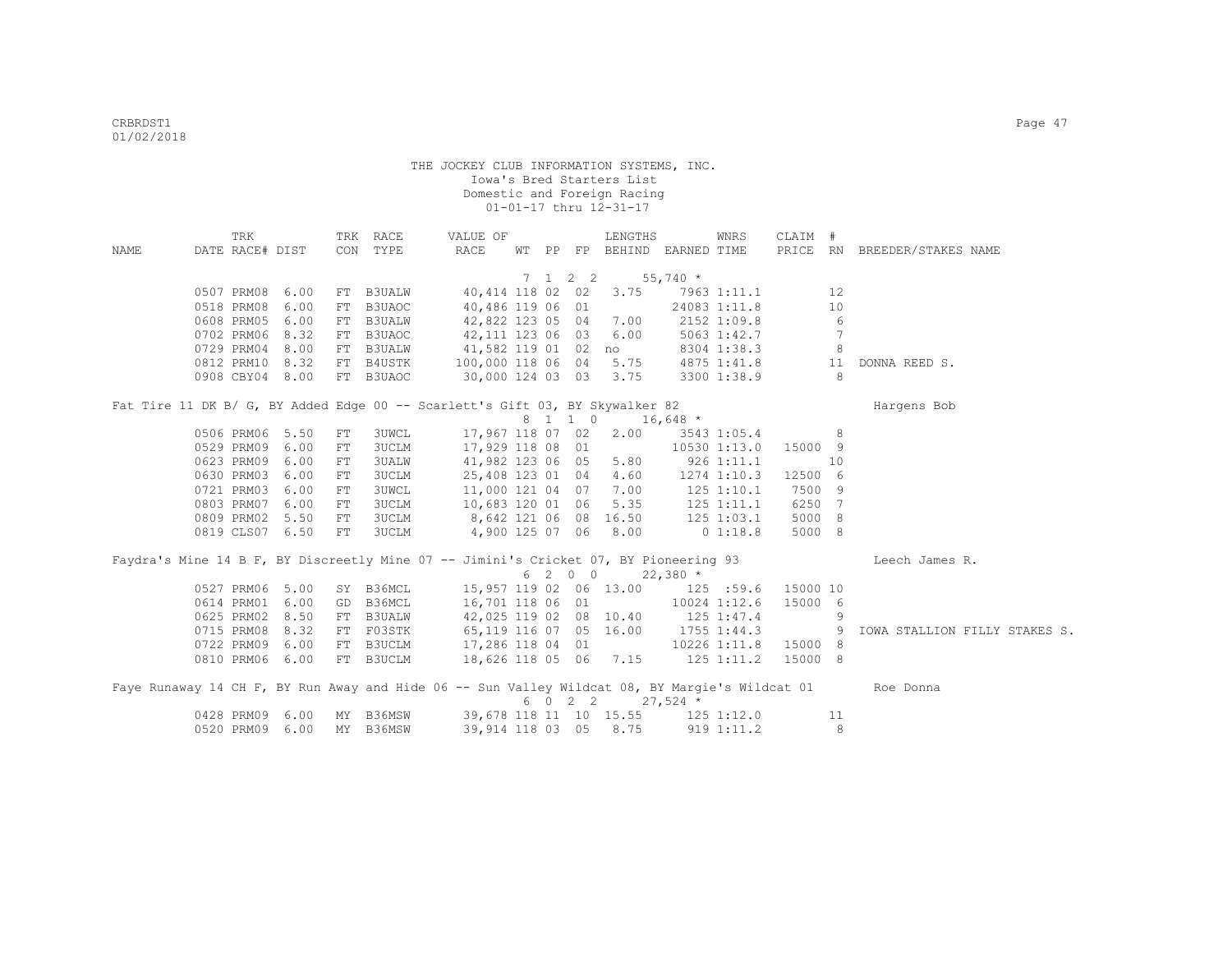TRK TRK RACE VALUE OF LENGTHS WNRS CLAIM # NAME DATE RACE# DIST CON TYPE RACE WT PP FP BEHIND EARNED TIME PRICE RN BREEDER/STAKES NAME 0609 PRM09 6.00 FT B36MSW 41,313 118 07 02 no 8201 1:11.8 10<br>0629 PRM09 6.00 FT B36MSW 41,397 119 07 03 6.25 4961 1:11.4 8 0629 PRM09 6.00 FT B36MSW 41,397 119 07 03 6.25 4961 1:11.4 8<br>0716 PRM04 6.00 FT B36MSW 41.482 119 02 02 nk 8336 1:12.1 6 0716 PRM04 6.00 FT B36MSW 41,482 119 02 02 nk 8336 1:12.1 6<br>0809 PRM04 6.00 FT B36MSW 41,442 119 01 03 1.50 4982 1:11.3 7 41,442 119 01 03 1.50 Fern's Reflections 13 CH M, BY Stephen Got Even 96 -- Saint Chi O4, BY Silver Deputy 85 Larry Wishon & Glenda Wishon 1 0 0 1 1,658 \*<br>1651 1603 PRM09 5.00 FT B36MCI, 14.094 123 04 03 2.25 1658  $14,094$  123 04 03 2.25 1658 1:00.2 10000 8 The Final Caper 12 DK B/ M, BY Paster's Caper 91 -- Brite Flier 04, BY High Brite 84 Nielsen Charles D. 7 0 0 0 2,849 \* 0429 PRM02 6.00 SY B3UWCL 16,676 115 03 04 10.60 821 1:13.2 12500 8 0513 PRM02 6.00 FT B3UCLM 14,739 121 08 05 11.00 334 1:12.6 10000 8 0526 PRM02 6.00 FT B3UCLM 16,727 120 07 04 5.75 804 1:12.0 15000 11 0608 PRM06 6.00 FT B3UCLM 17,286 120 06 06 13.35 125 1:10.7 15000 8 0722 PRM09 6.00 FT B3UCLM 17,286 116 07 05 6.25 379 1:11.8 15000 8 0806 PRM01 6.00 FT B3UCLM 17,371 116 05 05 3.10 386 1:11.7 15000 6 0826 CLS07 6.00 FT B3UCLM 4,400 123 03 07 4.55 0 1:14.6 5000 8 Fire to Rain 15 CH F, BY Midshipman 06 -- Beginnings End 06, BY Cape Canaveral 96 Chleborad Lynn  $2$  0 1 0  $10,165$  \*<br>33,153 119 01 02 4.75 8302 :58.9 0803 PRM03 5.00 FT F02MSW 33,153 119 01 02 4.75 8302 :58.9 7 0812 PRM04 6.00 FT F02STK 93,150 117 03 06 16.80 1863 1:10.5 6 IOWA SORORITY S. First Offense 13 CH M, BY Jafmil 08 -- Southern Accent 07, BY Southern Image 00 Robson Thoroughbreds 4 0 0 0 300 \* 0728 BTP03 5.50 SY B3UMCL 7,500 124 03 10 30.00 75 1:07.8 6250 10<br>0811 BTP05 6.00 FT B3UMCL 7,500 124 02 08 28.75 75 1:13.1 6250 8 0811 BTP05 6.00 FT B3UMCL 7,500 124 02 08 28.75 75 1:13.1 6250 8 0921 BTP08 5.50 FT B3UMCL 7,500 124 12 11 18.55 75 1:07.0 6250 12 1008 BTP01 5.00 SY 3UMCL 7,500 116 06 07 32.75 75 :58.5 6250 7 Five Stars Clint 14 CH G, BY Canaveral 91 -- Five Stars (GB) 99, BY Bahamian Bounty (GB) 94 Benda Robert Terry 2 0 0 0 767 \*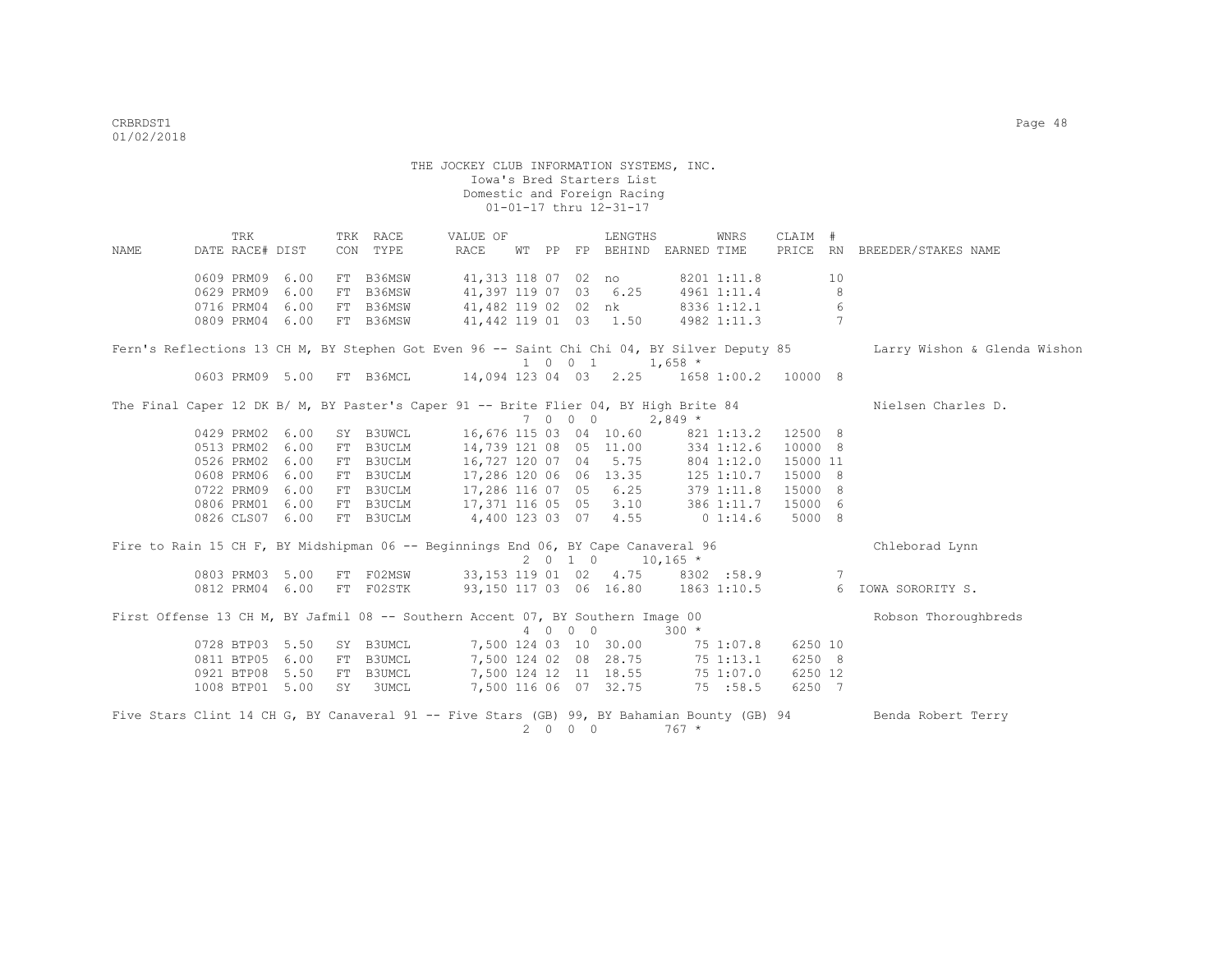| NAME | TRK<br>DATE RACE# DIST |      | CON        | TRK RACE<br>TYPE | VALUE OF<br>RACE                                                                           |  |          | LENGTHS                                        | WT PP FP BEHIND EARNED TIME       | WNRS           | CLAIM #           |                 | PRICE RN BREEDER/STAKES NAME |
|------|------------------------|------|------------|------------------|--------------------------------------------------------------------------------------------|--|----------|------------------------------------------------|-----------------------------------|----------------|-------------------|-----------------|------------------------------|
|      |                        |      |            |                  |                                                                                            |  |          |                                                |                                   |                |                   |                 |                              |
|      | 0529 PRM06 6.00        |      | FT         | 36MCL            | 12,875 119 06 04 27.75                                                                     |  |          |                                                |                                   | 642 1:12.5     | 7500 6            |                 |                              |
|      | 0617 PRM06 6.00        |      | FT         | 36MCL            | 13,312 119 02 FF DNF                                                                       |  |          |                                                |                                   |                | 125 1:11.9 7500 7 |                 |                              |
|      |                        |      |            |                  |                                                                                            |  |          |                                                |                                   |                |                   |                 |                              |
|      |                        |      |            |                  | Five Stars Lola 13 CH M, BY Canaveral 91 -- Five Stars (GB) 99, BY Bahamian Bounty (GB) 94 |  |          |                                                |                                   |                |                   |                 | Benda Robert Terry           |
|      |                        |      |            |                  |                                                                                            |  |          | $6 \quad 1 \quad 1 \quad 0 \quad 12,453 \star$ |                                   |                |                   |                 |                              |
|      | 0430 PRM04 6.00        |      |            | SY B36MCL        |                                                                                            |  |          | 22,447 123 08 05 10.25                         |                                   | $510$ $1:13.8$ | 30000 9           |                 |                              |
|      | 0521 PRM01             | 6.00 |            | FT B36MCL        | 22,557 123 03 04 23.50                                                                     |  |          |                                                |                                   | 1129 1:12.6    | 30000 6           |                 |                              |
|      | 0604 PRM02             | 6.00 |            | FT B36MCL        | 22, 375 123 11 11 24.85                                                                    |  |          |                                                | $125$ $1:13.0$                    |                | 30000 11          |                 |                              |
|      | 0618 PRM04             | 5.00 |            | FT B36MCL        | 10,864 124 05 02                                                                           |  |          | 1.25                                           |                                   | 2666 1:01.4    | 10000 6           |                 |                              |
|      | 0703 PRM05             | 5.00 |            |                  | SY B36MCL 12,629 124 01 01                                                                 |  |          |                                                |                                   | 7898 :59.3     | 10000 7           |                 |                              |
|      | 0720 PRM02             | 5.00 |            | FT B3UCLM        | 10,500 123 03 06 9.10                                                                      |  |          |                                                |                                   | 125 : 58.4     | 7500 9            |                 |                              |
|      |                        |      |            |                  | Flashed Light 14 CH G, BY Matt's Broken Vow 05 -- By the Sky 06, BY Sky Mesa 00            |  |          |                                                |                                   |                |                   |                 | Anderson Dave                |
|      |                        |      |            |                  |                                                                                            |  | 7 1 1 0  |                                                | $9,550$ *                         |                |                   |                 |                              |
|      | 0507 PRM01             | 5.50 | FT         | 36MCL            |                                                                                            |  |          | 12,875 118 04 05 22.50                         |                                   | 296 1:04.6     | 7500 6            |                 |                              |
|      | 0519 PRM03             | 8.00 | SY         | 36MCL            |                                                                                            |  |          | 12,803 118 03 08 94.00                         |                                   | 125 1:41.1     | 7500 8            |                 |                              |
|      | 0617 PRM04             | 6.00 | ${\rm FT}$ | 36MCL            | 13,353 119 05 01                                                                           |  |          |                                                |                                   | 7999 1:12.1    | 7500 6            |                 |                              |
|      | 0701 PRM06             | 5.00 | FT         | 3UCLM            |                                                                                            |  |          | 10,920 118 03 07 12.25                         |                                   | 125 : 59.1     | 10000 9           |                 |                              |
|      | 0716 PRM05             | 8.00 | FT         | 3UCLM            | $11,831$ 119 03 06 9.50                                                                    |  |          |                                                |                                   | $125$ $1:39.9$ | 10000 8           |                 |                              |
|      | 0812 CLS05 6.00        |      | FT         |                  | 3UCLM 4,400 118 04 02 nk                                                                   |  |          |                                                |                                   | 880 1:14.6     | 5000 7            |                 |                              |
|      | 0904 CLS05 6.50        |      | FT         | 3UCLM            | 4,400 123 02 07 9.50                                                                       |  |          |                                                | $0\;1:21.0$                       |                | 5000 7            |                 |                              |
|      |                        |      |            |                  |                                                                                            |  |          |                                                |                                   |                |                   |                 |                              |
|      |                        |      |            |                  | Flashy Em 10 DK B/ G, BY Flashy Bull 03 -- Emma Jane 05, BY Stephen Got Even 96            |  |          |                                                |                                   |                |                   |                 | Hobbs William L.             |
|      |                        |      |            |                  |                                                                                            |  | 16 2 6 1 |                                                | $37,465$ *                        |                |                   |                 |                              |
|      | 0511 PRM05             | 8.00 | FT         | 4UWCL            |                                                                                            |  |          | 14,208 119 01 02 no                            |                                   | 2775 1:38.7    |                   | 6               |                              |
|      | 0520 PRM06             | 6.00 | MY         | 3UAOC            |                                                                                            |  |          |                                                | 39,984 121 05 03 2.55 4816 1:10.4 |                | 17500 6           |                 |                              |
|      | 0617 PRM08             | 8.50 | FT         | A3USTK           |                                                                                            |  |          | 65,000 115 07 08 21.10                         |                                   | 5001:43.3      |                   | 8               | CYCLONES H.                  |
|      | 0629 PRM04             | 6.00 | ${\rm FT}$ | 3UALW            |                                                                                            |  |          | 42,737 121 04 04 13.50                         |                                   | 2135 1:08.8    |                   | 8               |                              |
|      | 0706 PRM03             | 6.00 | ${\rm FT}$ | 3UCLM            | 13,258 117 05 01                                                                           |  |          |                                                |                                   | 8708 1:10.4    | 10000             | $\overline{7}$  |                              |
|      | 0713 PRM09             | 8.32 | ${\rm FT}$ | 3UAOC            |                                                                                            |  |          | 42,781 117 04 07 14.50                         | 125 1:40.6                        |                |                   | $7\phantom{.0}$ |                              |
|      | 0806 PRM09             | 8.00 | FT         | 3UCLM            | 11,186 124 08 02                                                                           |  |          | 5.00                                           |                                   | 2125 1:37.4    | 7500 8            |                 |                              |
|      | 0818 EVD01             | 8.00 | ${\rm FT}$ | 3UCLM            | 13,360 120 06 01                                                                           |  |          |                                                |                                   | 7200 1:39.1    | 7500 6            |                 |                              |
|      | 0901 EVD04             | 8.00 | ${\rm FT}$ | <b>3UCLM</b>     | 14,940 123 06 02                                                                           |  |          | 1.50                                           |                                   | 2900 1:39.7    | 15000 7           |                 |                              |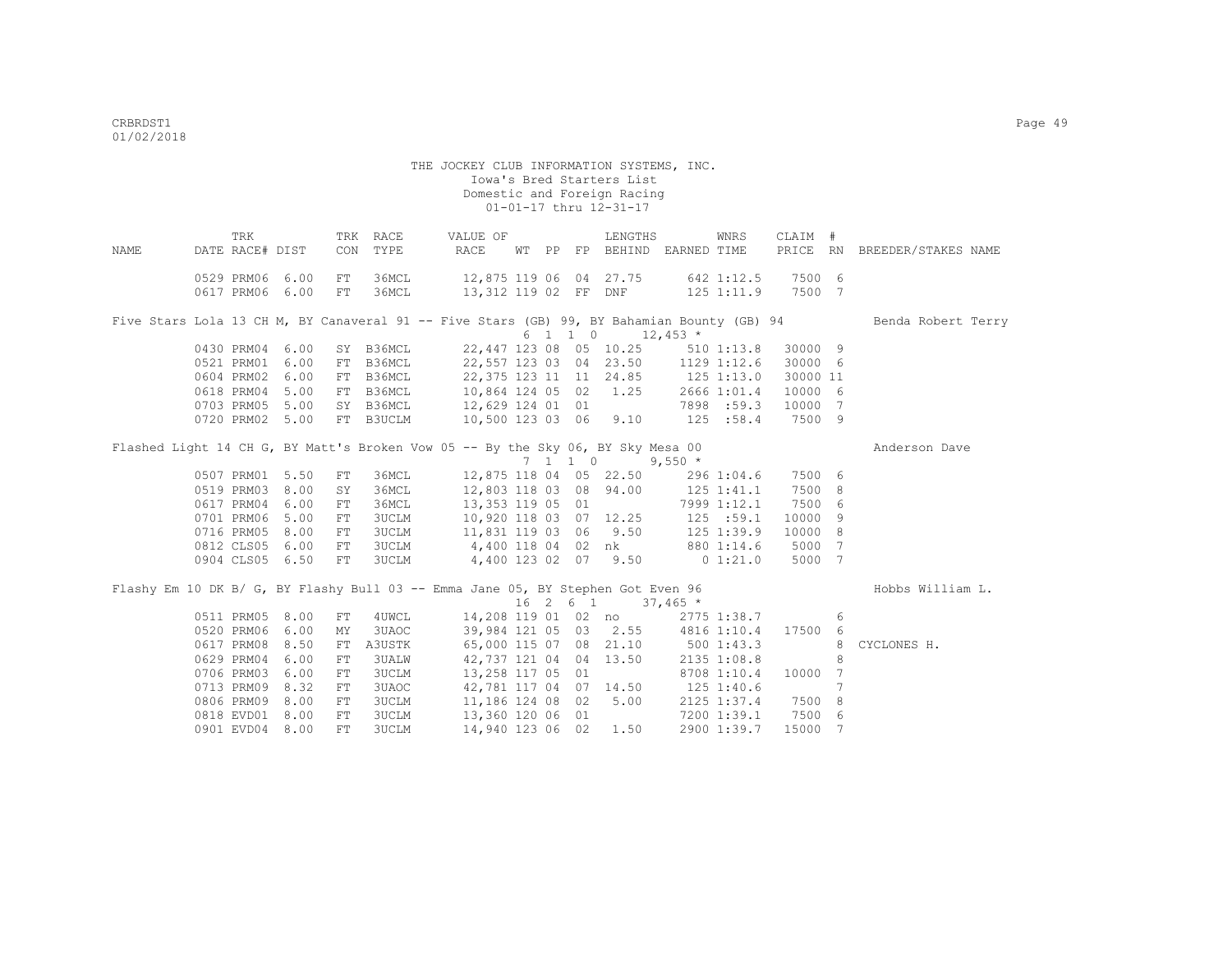|                                                                                    | TRK                           |              |            | TRK RACE                   | VALUE OF                                  |  |          | LENGTHS                |                             | WNRS                         | CLAIM #        |                |                              |
|------------------------------------------------------------------------------------|-------------------------------|--------------|------------|----------------------------|-------------------------------------------|--|----------|------------------------|-----------------------------|------------------------------|----------------|----------------|------------------------------|
| NAME                                                                               | DATE RACE# DIST               |              | CON        | TYPE                       | RACE                                      |  |          |                        | WT PP FP BEHIND EARNED TIME |                              |                |                | PRICE RN BREEDER/STAKES NAME |
|                                                                                    | 0908 RET03 8.00               |              | ${\rm FT}$ | 3UCLM                      | 7,000 123 06 02                           |  |          | 0.50                   |                             | 1380 1:38.5                  | 7500 6         |                |                              |
|                                                                                    | 0916 RET02                    | 8.00         | FT         | 3USOC                      | 7,500 119 04 02                           |  |          | 7.75                   |                             | 1480 1:36.8                  | 10000          | - 6            |                              |
|                                                                                    | 1013 RP 03                    | 8.00         | ${\rm FT}$ | <b>3UCLM</b>               | 13, 346 123 08 05                         |  |          | 8.75                   |                             | 372 1:37.6                   | 7500 8         |                |                              |
|                                                                                    | 1028 RP 04                    | 8.32         | FT         | <b>3UCLM</b>               | 10,122 123 09 04                          |  |          | 13.00                  |                             | 535 1:41.9                   | 5000 10        |                |                              |
|                                                                                    | 1103 RP 01                    | 8.32         | FT         | <b>3UCLM</b>               | 9,864 123 08 05                           |  |          | 4.25                   |                             | 273 1:43.4                   | 5000 8         |                |                              |
|                                                                                    | 1116 RP 07 6.50               |              | ${\rm FT}$ | <b>3UCLM</b>               | 10,450 120 07 06                          |  |          | 8.10                   | 85 1:17.5                   |                              | 5000 7         |                |                              |
|                                                                                    | 1202 RP 02 8.32               |              | FT         | 3UCLM                      | 10,450 120 05 02                          |  |          | 5.00                   |                             | 2056 1:43.3                  | 5000 7         |                |                              |
|                                                                                    |                               |              |            |                            |                                           |  |          |                        |                             |                              |                |                |                              |
| Flashy Grace 12 DK B/ M, BY Flashy Bull 03 -- Fit Performer 97, BY Fit to Fight 79 |                               |              |            |                            |                                           |  |          |                        |                             |                              |                |                | Hunsburger Joel B.           |
|                                                                                    |                               |              |            |                            | 4,400 123 03 06                           |  | 11 0 0 0 | 4.75                   | $1,245$ *                   |                              | 5000 9         |                |                              |
|                                                                                    | 0226 FON05 4.00<br>0317 FON02 | 4.00         |            | FT B3UCLM<br><b>B3UCLM</b> | 4,400 123 05 06                           |  |          | 9.00                   | 0:47.4                      | 0:48.6                       | 5000 8         |                |                              |
|                                                                                    | 0326 FON01                    | 6.00         | FT         |                            |                                           |  |          | 4,400 123 03 07 24.75  | 0 1:16.8                    |                              | 5000 7         |                |                              |
|                                                                                    | 0409 FON02 4.00               |              | МY         | B3UCLM<br>B3UCLM           | 4,400 123 01 04                           |  |          | 5.25                   |                             | 220 : 47.6                   |                | $\overline{7}$ |                              |
|                                                                                    |                               |              | FT         |                            |                                           |  |          |                        |                             | 0:47.2                       | 5000           | $\overline{7}$ |                              |
|                                                                                    | 0414 FON02<br>0428 FON03      | 4.00<br>4.00 | FT         | B3UCLM<br>B3UCLM           | 4,400 124 02 06<br>4,598 124 06 06        |  |          | 4.60<br>3.75           | 0.18.8                      |                              | 5000<br>5000   | 8              |                              |
|                                                                                    | 0505 FON05                    | 6.00         | MΥ<br>FT   |                            |                                           |  |          | 6.50                   |                             |                              | 5000           | - 9            |                              |
|                                                                                    | 0624 FMT02                    | 4.00         |            | <b>B3UCLM</b>              | 4,598 123 01 05<br>B3UCLM 5,350 124 03 04 |  |          | 7.00                   |                             | 132 1:15.4                   | 5000           | $\overline{4}$ |                              |
|                                                                                    |                               |              | ${\rm FT}$ | <b>B3UCLM</b>              |                                           |  |          |                        |                             | 300 : 47.9                   |                | - 9            |                              |
|                                                                                    | 0708 HPO05<br>0923 ED 08      | 6.00<br>5.00 | FT         | <b>3UCLM</b>               | 10,000 123 08 08                          |  |          | 23.00<br>32.75         |                             | $250$ $1:14.6$<br>343 : 58.3 | 5000<br>2500 6 |                |                              |
|                                                                                    | 1001 ED 06 5.00               |              | WF         | HY B3UCLM                  | 4,900 126 02 05                           |  |          | 5,400 126 02 07 18.10  | $0\;1:03.2$                 |                              | 5000 8         |                |                              |
|                                                                                    |                               |              |            |                            |                                           |  |          |                        |                             |                              |                |                |                              |
| Fleet Cat Feet 14 DK B/ F, BY Mine for Gold 05 -- Four Paws 05, BY Petionville 92  |                               |              |            |                            |                                           |  |          |                        |                             |                              |                |                | Moser Kristine L             |
|                                                                                    |                               |              |            |                            |                                           |  | 7 0 0 0  |                        | $602 *$                     |                              |                |                |                              |
|                                                                                    | 0527 PRM06                    | 5.00         |            |                            | SY B36MCL 15,957 119 10 07 13.25          |  |          |                        | $125$ :59.6                 |                              | 15000 10       |                |                              |
|                                                                                    | 0623 PRM02                    | 6.00         | FT         | B36MCL                     |                                           |  |          | 13,268 119 05 07 20.10 | 125 1:14.7                  |                              | 7500 8         |                |                              |
|                                                                                    | 0714 PRM03                    | 5.00         | ${\rm FT}$ | B36MCL                     | 12,902 118 02 07 13.75                    |  |          |                        | 125 1:00.3                  |                              | 7500 7         |                |                              |
|                                                                                    | 0728 PRM01                    | 8.32         | FT         | B36MCL                     | 20,011 114 04 06                          |  |          | 37.55                  | 125 1:44.6                  |                              | 20000          | $\overline{7}$ |                              |
|                                                                                    | 0806 CLS06                    | 6.00         | GD         |                            | B3UMSW 5,700 122 04 06                    |  |          | 19.75                  | 0 1:15.0                    |                              |                | 7              |                              |
|                                                                                    | 0820 CLS04                    | 6.00         | FT         |                            | B3UMSW 5,700 125 05 07                    |  |          | 20.75                  | $0$ 1:15.0                  |                              |                |                |                              |
|                                                                                    | 0904 CLS03                    | 6.00         | FT         | B3UMCL                     | 3,400 120 02 05                           |  |          | 9.25                   |                             | $102$ $1:15.0$               | 5000 7         |                |                              |

Fleet Performer 11 DK B/ M, BY Repent 99 -- Fit Performer 97, BY Fit to Fight 79 Hunsburger Joel B.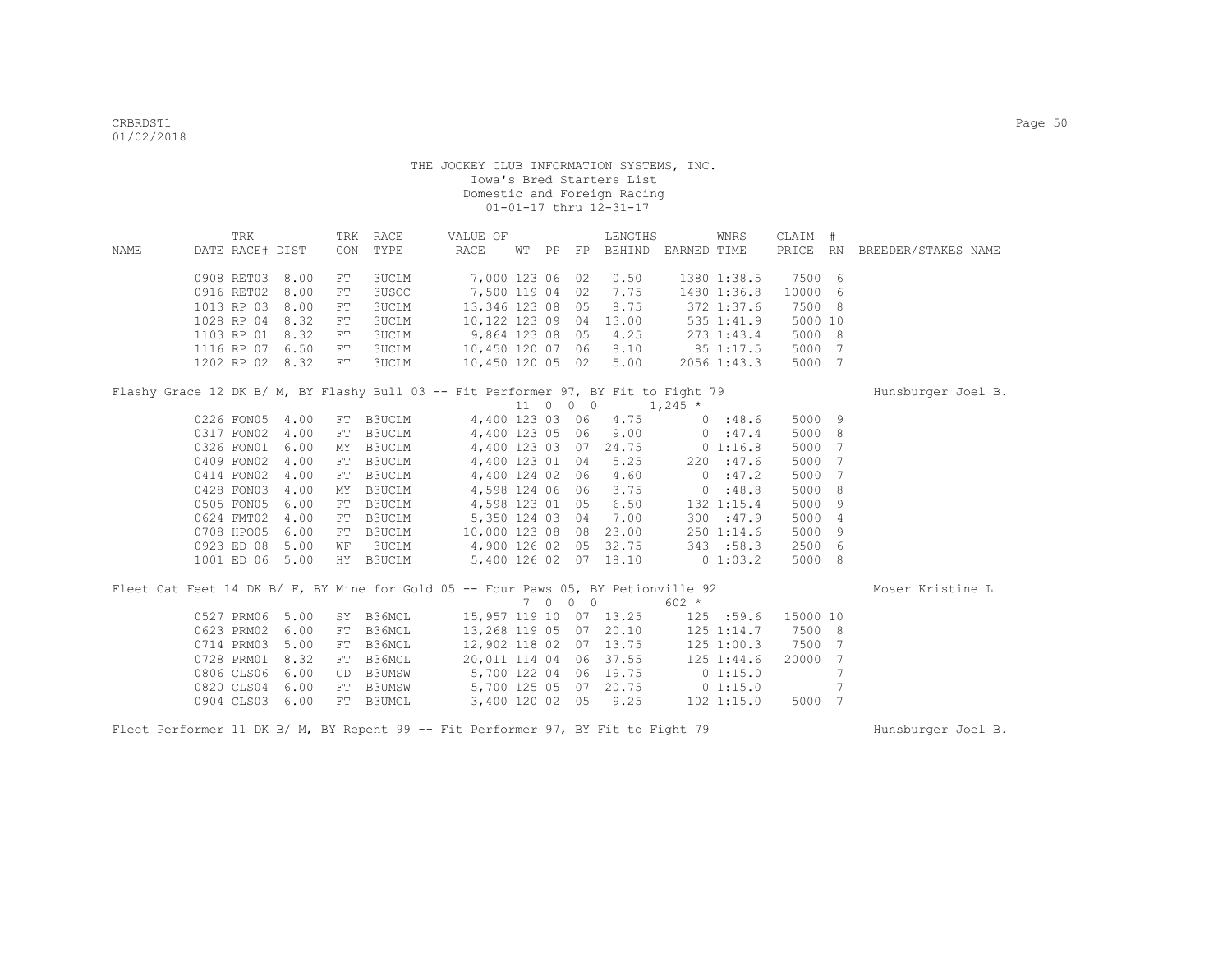|      | TRK             |                 | TRK RACE                                                                                                                               | VALUE OF         |  |         | LENGTHS              |                                   | WNRS         | CLAIM #  |   |                              |
|------|-----------------|-----------------|----------------------------------------------------------------------------------------------------------------------------------------|------------------|--|---------|----------------------|-----------------------------------|--------------|----------|---|------------------------------|
| NAME | DATE RACE# DIST |                 | CON TYPE                                                                                                                               | RACE             |  |         |                      | WT PP FP BEHIND EARNED TIME       |              |          |   | PRICE RN BREEDER/STAKES NAME |
|      |                 |                 |                                                                                                                                        |                  |  |         |                      |                                   |              |          |   |                              |
|      |                 |                 |                                                                                                                                        |                  |  |         |                      | $6 \t1 \t0 \t1 \t5,241 \t*$       |              |          |   |                              |
|      |                 | 0227 MVR06 8.32 | FT B3UCLM 11,100 124 05 06 22.00 111 1:47.4                                                                                            |                  |  |         |                      |                                   |              | 5000 8   |   |                              |
|      |                 | 0703 MNR01 6.00 | FT B3UCLM 6,468 123 07 07 10.35 66 1:13.6                                                                                              |                  |  |         |                      |                                   |              | 5000 8   |   |                              |
|      |                 | 0905 MNR08 6.00 | MY B3UCLM 6,270 120 01 03 1.50 660 1:14.0                                                                                              |                  |  |         |                      |                                   |              | 5000 5   |   |                              |
|      |                 | 0926 MNR06 8.00 | FT B3UCLM 6,534 120 02 01 3828 1:42.4<br>FT B3UCLM 9,600 122 04 04 8.50 480 1:46.2                                                     |                  |  |         |                      |                                   |              | 5000 9   |   |                              |
|      |                 | 1108 MVR03 8.32 |                                                                                                                                        |                  |  |         |                      |                                   |              | 4000 8   |   |                              |
|      |                 | 1129 MVR04 6.00 | FT B3UCLM                                                                                                                              |                  |  |         |                      | 9,600 122 01 05 5.60 96 1:17.6    |              | 4000 9   |   |                              |
|      |                 |                 | Flirtwiththedevil 12 DK B/ M, BY Entourage 04 -- Dancing for Bounty 97, BY Pirate's Bounty 75                                          |                  |  |         |                      |                                   |              |          |   | Nielsen Charles D.           |
|      |                 |                 |                                                                                                                                        |                  |  | 3 0 0 0 |                      | $465 *$                           |              |          |   |                              |
|      |                 |                 | 0529 CBY09 7.50 T FM B3UCLM 17,000 124 08 09 8.65 170 1:31.9 16000 10                                                                  |                  |  |         |                      |                                   |              |          |   |                              |
|      |                 | 0611 CBY07 8.00 | GD B3UCLM 17,000 124 01 07 40.25 170 1:39.8                                                                                            |                  |  |         |                      |                                   |              | 16000 7  |   |                              |
|      |                 | 0720 PRM09 6.00 | FT B3UCLM 11,446 118 06 07 21.75 125 1:11.3                                                                                            |                  |  |         |                      |                                   |              | 10000 8  |   |                              |
|      |                 |                 | Flower Child 13 B M, BY Flower Alley 02 -- Fit Performer 97, BY Fit to Fight 79                                                        |                  |  |         |                      |                                   |              |          |   | Hunsburger Joel B.           |
|      |                 |                 |                                                                                                                                        |                  |  | 5 0 0 0 |                      | $570 *$                           |              |          |   |                              |
|      |                 | 0714 CBY08 6.00 | FT B3UCLM 10,500 124 04 07 16.00 105 1:13.3                                                                                            |                  |  |         |                      |                                   |              | 6250 7   |   |                              |
|      |                 |                 | 0727 CBY05 7.50 T FM B3UCLM 13,500 124 03 09 13.25 135 1:31.8                                                                          |                  |  |         |                      |                                   |              | 12500 12 |   |                              |
|      |                 | 0916 LAD01 5.00 | FT B3UCLM 8,230 121 06 04 4.75 330 1:00.2                                                                                              |                  |  |         |                      |                                   |              | 5000 8   |   |                              |
|      |                 |                 |                                                                                                                                        |                  |  |         |                      |                                   |              |          |   |                              |
|      |                 |                 | 1121 DED07 6.50 FT B3UCLM 10,600 123 04 07 13.80 0 1:22.0 5000 10<br>1222 DED06 6.50 FT B3UCLM 12,600 123 04 08 18.75 0 1:22.4 5000 10 |                  |  |         |                      |                                   |              |          |   |                              |
|      |                 |                 | Foggy Blue 13 DK B/ M, BY Canaveral 91 -- Blue Canyon 03, BY Classified Facts 93                                                       |                  |  |         |                      |                                   |              |          |   |                              |
|      |                 |                 |                                                                                                                                        |                  |  |         |                      | $10 \t 0 \t 1 \t 2 \t 5,307$ *    |              |          |   | Hagemeier Larry              |
|      |                 | 0429 PRM02 6.00 | SY B3UWCL 16,676 119 05 03 9.85                                                                                                        |                  |  |         |                      | 1970 1:13.2                       |              |          | 8 |                              |
|      |                 | 0513 PRM02 6.00 | FT B3UCLM                                                                                                                              |                  |  |         |                      | 14,739 121 02 04 8.75 723 1:12.6  |              | 10000 8  |   |                              |
|      | 0526 PRM02      | 6.00            | FT B3UCLM                                                                                                                              |                  |  |         |                      | 16,727 120 03 07 10.00 125 1:12.0 |              | 15000 11 |   |                              |
|      | 0617 PRM05      | 5.00            | FT B3UCLM                                                                                                                              | 11,209 120 06 05 |  |         | 8.25                 |                                   | 304 : 59.4   | 7500 8   |   |                              |
|      |                 | 0708 PRM03 5.50 | FT B3UCLM                                                                                                                              |                  |  |         |                      | 17,286 120 04 06 17.00 125 1:04.8 |              | 15000 8  |   |                              |
|      |                 | 0720 PRM02 5.00 | FT B3UCLM 10,500 119 04 05                                                                                                             |                  |  |         | 6.60                 |                                   | 300 : 58.4   | 7500 9   |   |                              |
|      |                 | 0804 CLS07 6.00 | FT B3UCLM 4,400 123 06 02 2.50 880 1:14.6                                                                                              |                  |  |         |                      |                                   |              | 5000 8   |   |                              |
|      |                 | 0812 CLS08 6.00 | FT B3UCLM 4,400 124 01 04                                                                                                              |                  |  |         | 3.75                 |                                   | 220 1:15.2   | 5000 8   |   |                              |
|      |                 | 0826 CLS07 6.00 | FT B3UCLM                                                                                                                              |                  |  |         | 4,400 125 04 03 1.55 |                                   | $528$ 1:14.6 | 5000 8   |   |                              |
|      |                 |                 |                                                                                                                                        |                  |  |         |                      |                                   |              |          |   |                              |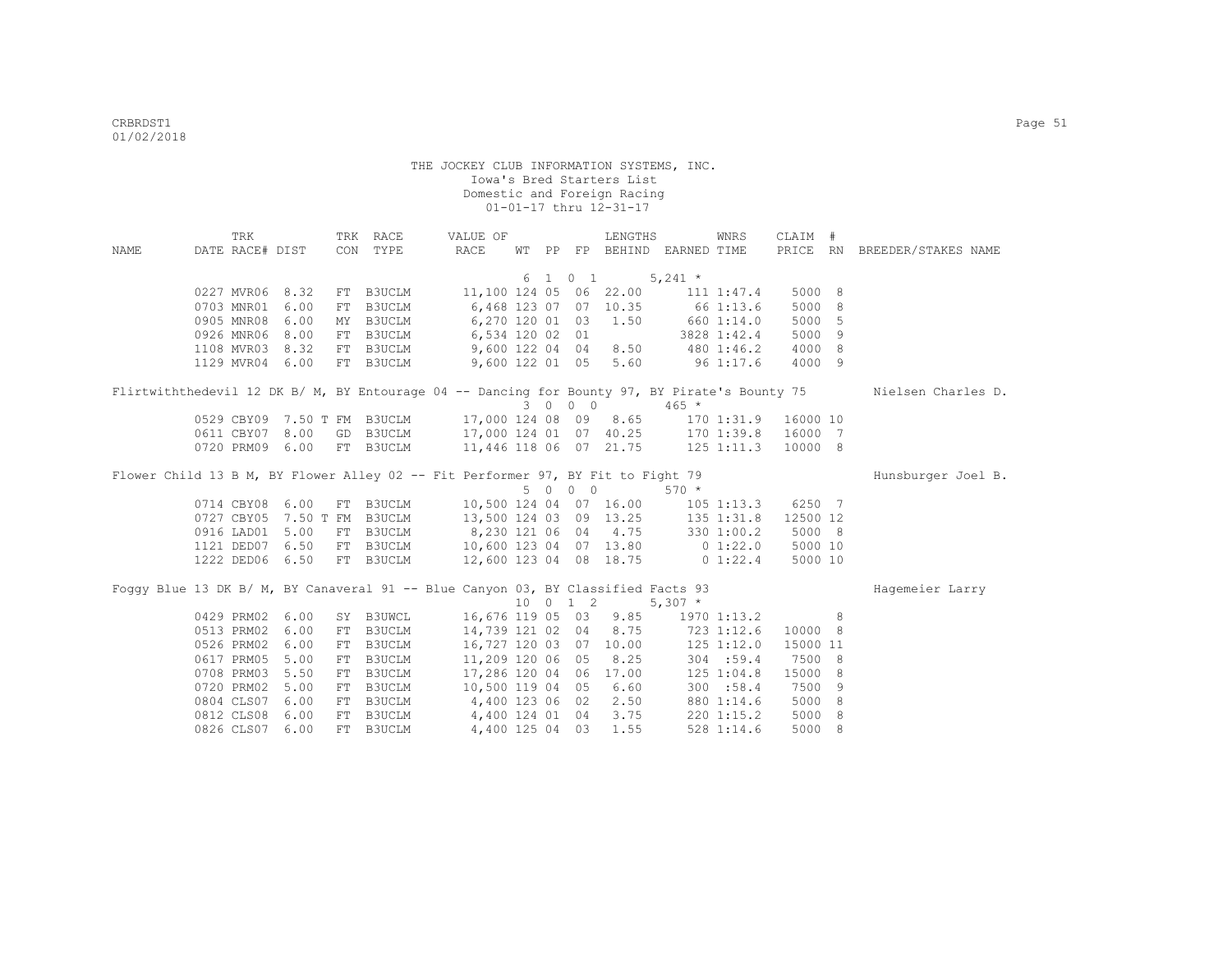|      | TRK             |      |    | TRK RACE     | VALUE OF                                                                                   |  |         | LENGTHS                                       |                                   | WNRS         | CLAIM #  |                 |                              |
|------|-----------------|------|----|--------------|--------------------------------------------------------------------------------------------|--|---------|-----------------------------------------------|-----------------------------------|--------------|----------|-----------------|------------------------------|
| NAME | DATE RACE# DIST |      |    | CON TYPE     | RACE                                                                                       |  |         |                                               | WT PP FP BEHIND EARNED TIME       |              | PRICE RN |                 | BREEDER/STAKES NAME          |
|      | 0901 CLS08 6.00 |      |    | FT B3UCLM    | 4,400 123 03 05 1.55                                                                       |  |         |                                               |                                   | 132 1:14.2   | 5000 8   |                 |                              |
|      |                 |      |    |              | Fools Rushin 14 GR/RO G, BY Rushin' to Altar 99 -- Walks Lik'n Angel 01, BY O'Brannigan 86 |  |         |                                               |                                   |              |          |                 | Hagemeier Larry              |
|      |                 |      |    |              |                                                                                            |  |         | 9 0 3 2 14,525 $*$                            |                                   |              |          |                 |                              |
|      | 0504 PRM07 6.00 |      | FT | 3UALW        |                                                                                            |  |         | 40,521 118 07 07 16.85                        |                                   | 125 1:11.2   |          | 9               |                              |
|      | 0513 PRM04      | 5.50 | FT | <b>3UWCL</b> |                                                                                            |  |         |                                               | 16,711 119 02 06 13.25 125 1:04.7 |              | 15000    | 7               |                              |
|      | 0525 PRM03 6.00 |      | FT | 3UCLM        | 16,676 118 01 06 7.50                                                                      |  |         |                                               |                                   | 125 1:12.3   | 15000    | 8               |                              |
|      | 0615 PRM01 8.50 |      | FT | 3UCLM        | 17,414 117 05 03 5.50                                                                      |  |         |                                               |                                   | 2106 1:47.5  | 15000    | 5               |                              |
|      | 0706 PRM10 8.00 |      | FT | 3UCLM        | 17,244 115 02 02 4.00                                                                      |  |         |                                               |                                   | 3375 1:39.8  | 15000 9  |                 |                              |
|      | 0715 PRM09      | 8.32 | FT | 03STK        | 72,968 119 02 07 8.60                                                                      |  |         |                                               |                                   | $500$ 1:43.2 |          | 12              | IOWA STALLION S.             |
|      | 0805 PRM01 8.50 |      | FT | 3UCLM        |                                                                                            |  |         | 17,371 117 06 03 5.55                         |                                   | 2086 1:45.7  | 15000 6  |                 |                              |
|      | 0812 PRM01 8.32 |      | FT | 3UCLM        | 17,331 117 07 02 10.25                                                                     |  |         |                                               |                                   | 3443 1:42.8  | 15000 7  |                 |                              |
|      | 1030 ZIA07 6.50 |      | FT | 3UCLM        |                                                                                            |  |         | 12,000 121 07 02 1.00                         |                                   | 2640 1:17.8  | 10000 8  |                 |                              |
|      |                 |      |    |              | For a Small Ransom 14 DK B/ F, BY Ben Bulben 02 -- Little Hero 97, BY Valley Crossing 88   |  |         |                                               |                                   |              |          |                 | Iowa State University        |
|      |                 |      |    |              |                                                                                            |  |         | $6 \quad 1 \quad 0 \quad 2 \quad 14,593 \neq$ |                                   |              |          |                 |                              |
|      | 0507 PRM08 6.00 |      |    | FT B3UALW    |                                                                                            |  |         |                                               | 40,414 116 08 10 14.80 125 1:11.1 |              |          | 12              |                              |
|      | 0614 PRM08      | 5.50 | FT | B3UCLM       |                                                                                            |  |         |                                               | 14,109 117 01 04 4.00 856 1:04.6  |              | 30000 8  |                 |                              |
|      | 0702 PRM01      | 6.00 |    | FT B3UCLM    | 24,022 117 04 03 3.60                                                                      |  |         |                                               |                                   | 2876 1:11.0  | 30000    | 7               |                              |
|      | 0720 PRM07 6.00 |      |    | FT B3UALW    | 42,067 115 05 07 6.55                                                                      |  |         |                                               | $125$ $1:11.1$                    |              |          | 8               |                              |
|      | 0803 PRM09      | 6.00 |    | FT B3UCLM    | 12,861 115 03 01                                                                           |  |         |                                               |                                   | 8404 1:12.5  | 10000 6  |                 |                              |
|      | 0810 PRM06 6.00 |      |    | FT B3UCLM    | 18,626 118 06 03 2.35                                                                      |  |         |                                               |                                   | 2207 1:11.2  | 15000 8  |                 |                              |
|      |                 |      |    |              | Forward Slip 12 DK B/ M, BY Tale of Ekati 05 -- Fancy Landing 00, BY Formal Gold 93        |  |         |                                               |                                   |              |          |                 | Jeff Greseth & Charles Fipke |
|      |                 |      |    |              |                                                                                            |  | 6 2 1 0 |                                               | $7,248$ *                         |              |          |                 |                              |
|      | 0502 WRD05 6.00 |      |    | FT B3USTR    |                                                                                            |  |         |                                               | 12,705 120 04 05 10.75 342 1:09.7 |              |          | $7\phantom{.0}$ |                              |
|      | 0520 WRD10 6.00 |      |    | GD B3UCLM    |                                                                                            |  |         | 15,180 122 02 05 9.25                         | 377 1:10.8                        |              | 10000    | 7               |                              |
|      | 0608 FMT02      | 6.00 | FT | B3UCLM       | 5,130 124 03 02 4.25                                                                       |  |         |                                               | 846 1:14.2                        |              | 5000     | 8               |                              |
|      | 0622 FMT01      | 6.00 | FT | B3UCLM       | 4,950 124 04 01                                                                            |  |         |                                               |                                   | 2646 1:15.5  | 5000     | 6               |                              |
|      | 0707 FMT06      | 6.00 | FT | B3UCLM       | 4,950 124 04 01                                                                            |  |         |                                               |                                   | 2592 1:14.9  | 5000     | 7               |                              |
|      | 0728 FMT03 6.00 |      |    | FT B3USTR    | 7,950 124 06 04 13.50                                                                      |  |         |                                               | 445 1:13.3                        |              |          | 6               |                              |
|      |                 |      |    |              |                                                                                            |  |         |                                               |                                   |              |          |                 |                              |

Four Reasons 12 CH M, BY First Samurai 03 -- Carson's Pearl 05, BY Carson City 87 Paradise Stable LLC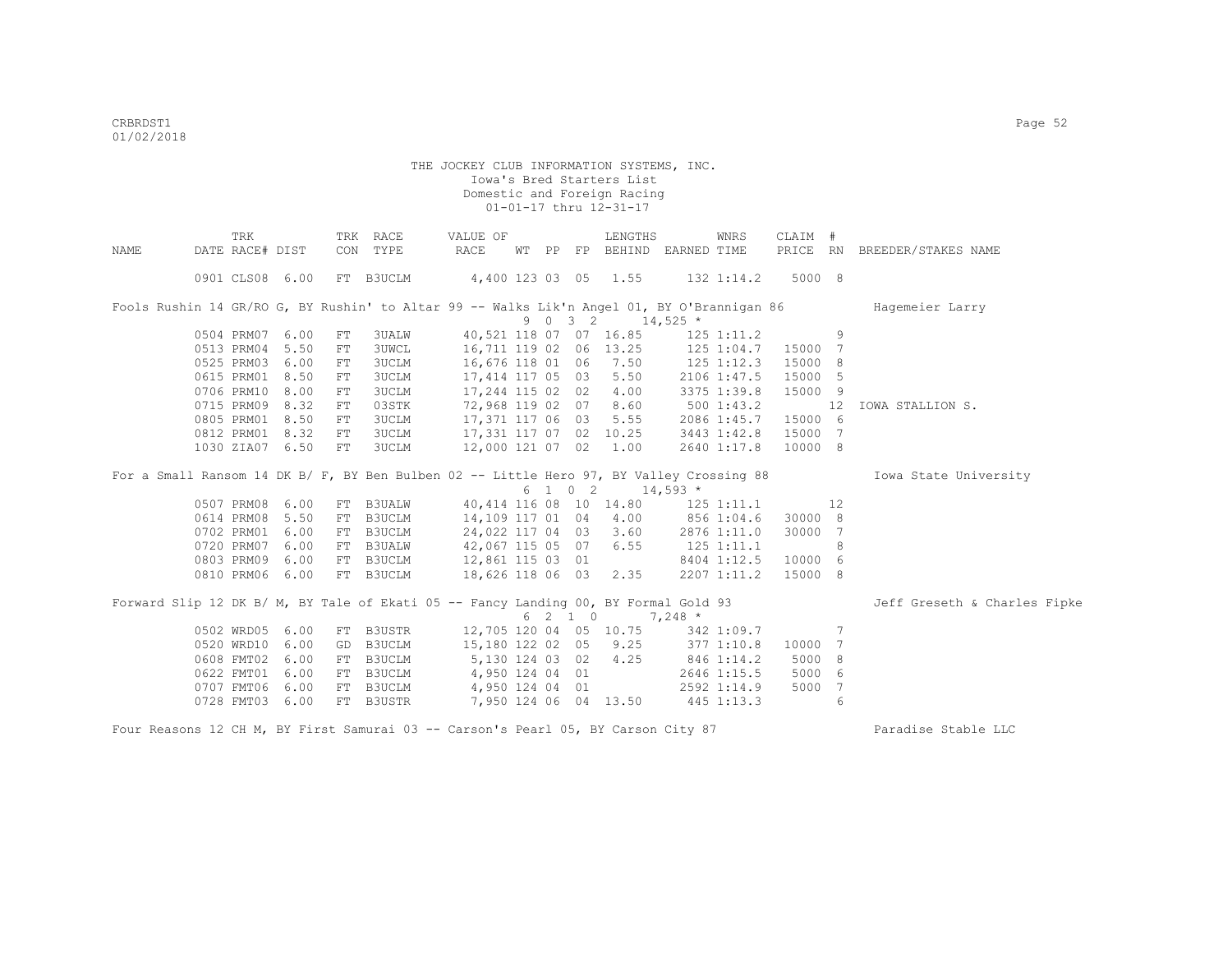|      | TRK             |                 | TRK RACE                                                                           | VALUE OF               |  |                 | LENGTHS                            |                  | WNRS         | CLAIM # |                 |                                                         |
|------|-----------------|-----------------|------------------------------------------------------------------------------------|------------------------|--|-----------------|------------------------------------|------------------|--------------|---------|-----------------|---------------------------------------------------------|
| NAME | DATE RACE# DIST |                 | CON TYPE                                                                           | RACE                   |  |                 | WT PP FP BEHIND EARNED TIME        |                  |              |         |                 | PRICE RN BREEDER/STAKES NAME                            |
|      |                 |                 |                                                                                    |                        |  |                 |                                    |                  |              |         |                 |                                                         |
|      |                 |                 |                                                                                    |                        |  | 9 1 0 1         |                                    | $5,781$ *        |              |         |                 |                                                         |
|      | 0505 PRM06 5.50 |                 | FT B3UWCL                                                                          |                        |  |                 | 17,929 118 05 09 11.00             |                  | 125 1:06.0   | 15000 9 |                 |                                                         |
|      | 0521 PRM05      | 6.00            | FT B3UCLM                                                                          | 10,338 119 08 03       |  |                 | 2.00                               |                  | 1463 1:13.5  | 6250 10 |                 |                                                         |
|      | 0529 PRM04      | 5.50            | FT B3UCLM                                                                          | 11,638 119 03 04       |  |                 | 6.25                               | 667 1:05.5       |              | 10000 7 |                 |                                                         |
|      | 0623 PRM07      | 6.00            | FT B3UCLM                                                                          | 11,000 117 01 05 7.05  |  |                 |                                    |                  | 319 1:11.7   | 10000 8 |                 |                                                         |
|      | 0714 PRM06      | 5.00            | FT B3UCLM                                                                          | 11,930 118 08 04       |  |                 | 8.50                               |                  | 717 : 57.8   | 12500 8 |                 |                                                         |
|      | 0803 PRM06      | 5.00            | FT B3UCLM                                                                          | 12,653 118 02 06 10.00 |  |                 |                                    |                  | 125 : 58.5   | 7500    | 7               |                                                         |
|      | 0811 CLS06      | 6.00            | FT B3UALW                                                                          | 6,500 123 06 04        |  |                 | 5.00                               |                  | 325 1:14.2   |         | 6               |                                                         |
|      | 0827 CLS07      | 6.00            | FT B3UCLM                                                                          | 4,600 123 03 06        |  |                 | 5.00                               |                  | $0\;1:13.6$  | 5000    | 9               |                                                         |
|      | 0903 CLS06 6.50 |                 | FT B3UCLM                                                                          | 3,400 123 03 01        |  |                 |                                    |                  | 2040 1:21.0  | 2500 6  |                 |                                                         |
|      |                 |                 | Foxy Fleda 10 B M, BY Added Edge 00 -- Sandyville Slew 01, BY Slew City Slew 84    |                        |  |                 |                                    |                  |              |         |                 | Rosewood Farm Inc.                                      |
|      |                 |                 |                                                                                    |                        |  | $5 \t1 \t1 \t0$ |                                    | $51,038$ *       |              |         |                 |                                                         |
|      | 0427 PRM05      | 6.00            | FT B3UALW                                                                          | 45,078 120 04 01       |  |                 |                                    |                  | 27008 1:11.8 |         | 8               |                                                         |
|      | 0519 PRM08      | 6.00            | SY B3USTK                                                                          |                        |  |                 |                                    |                  |              |         |                 | 60,000 123 08 06 7.50 1180 1:10.5 8 MAMIE EISENHOWER S. |
|      | 0616 PRM08      | 8.50            | FT B3USTK                                                                          |                        |  |                 | 65,000 117 02 04 12.50 3225 1:43.9 |                  |              |         | $7\phantom{0}$  | HAWKEYES H.                                             |
|      | 0707 PRM07 8.50 |                 | FT B3UAOC 34,000 121 01 06 15.25 125 1:44.0                                        |                        |  |                 |                                    |                  |              |         | - 6             |                                                         |
|      | 0812 PRM10 8.32 |                 | FT B4USTK                                                                          | 100,000 118 03 02 1.25 |  |                 |                                    |                  | 19500 1:41.8 |         |                 | 11 DONNA REED S.                                        |
|      |                 |                 |                                                                                    |                        |  |                 |                                    |                  |              |         |                 |                                                         |
|      |                 |                 | Free of Burden 12 B M, BY Testimony 03 -- The Lady Rules 06, BY Evansville Slew 92 |                        |  |                 |                                    |                  |              |         |                 | Special K Stables                                       |
|      |                 |                 |                                                                                    |                        |  | 5 1 1 1         |                                    | $14,307$ *       |              |         |                 |                                                         |
|      | 0429 PRM02      | 6.00            | SY B3UWCL                                                                          | 16,676 115 01 08 17.85 |  |                 |                                    | $125$ $1:13.2$   |              | 12500 8 |                 |                                                         |
|      | 0513 PRM02      | 6.00            | FT B3UCLM                                                                          | 14,739 119 03 01       |  |                 |                                    |                  | 8678 1:12.6  | 10000   | 8               |                                                         |
|      | 0529 PRM04      | 5.50            | FT B3UCLM                                                                          | 11,638 124 05 03       |  |                 |                                    | 4.00 1599 1:05.5 |              | 10000   | $7\phantom{.0}$ |                                                         |
|      | 0611 PRM08      | 6.00            | FT B3UCLM                                                                          |                        |  |                 | 18,626 123 04 06 11.25 125 1:10.3  |                  |              | 15000   | 8               |                                                         |
|      |                 | 0625 PRM05 5.50 | FT B3UCLM                                                                          |                        |  |                 | 18,753 123 05 02 3.50              |                  | 3780 1:05.6  | 15000 5 |                 |                                                         |
|      |                 |                 |                                                                                    |                        |  |                 |                                    |                  |              |         |                 |                                                         |
|      |                 |                 | French Genius 14 B F, BY Einstein (BRZ) 02 -- French Cue 00, BY French Deputy 92   |                        |  | 6 0 1 1         |                                    | $9,372$ *        |              |         |                 | Lane Thoroughbreds, L.C.                                |
|      | 0511 PRM06      | 6.00            | FT B36MSW                                                                          |                        |  |                 | 39,841 118 02 05 7.60              |                  | 923 1:12.3   |         | 7               |                                                         |
|      | 0609 PRM09      | 6.00            | FT B36MSW                                                                          | 41,313 118 04 07       |  |                 | 7.05                               | 125 1:11.8       |              |         | 10              |                                                         |
|      | 0629 PRM09      | 6.00            | FT B36MSW                                                                          | 41,397 119 04 06       |  |                 | 8.75                               | 125 1:11.4       |              |         | 8               |                                                         |
|      | 0713 PRM01      | 6.00            | FT B36MCL                                                                          | 23,399 118 03 03       |  |                 | 4.50                               |                  | 2815 1:11.1  | 30000 6 |                 |                                                         |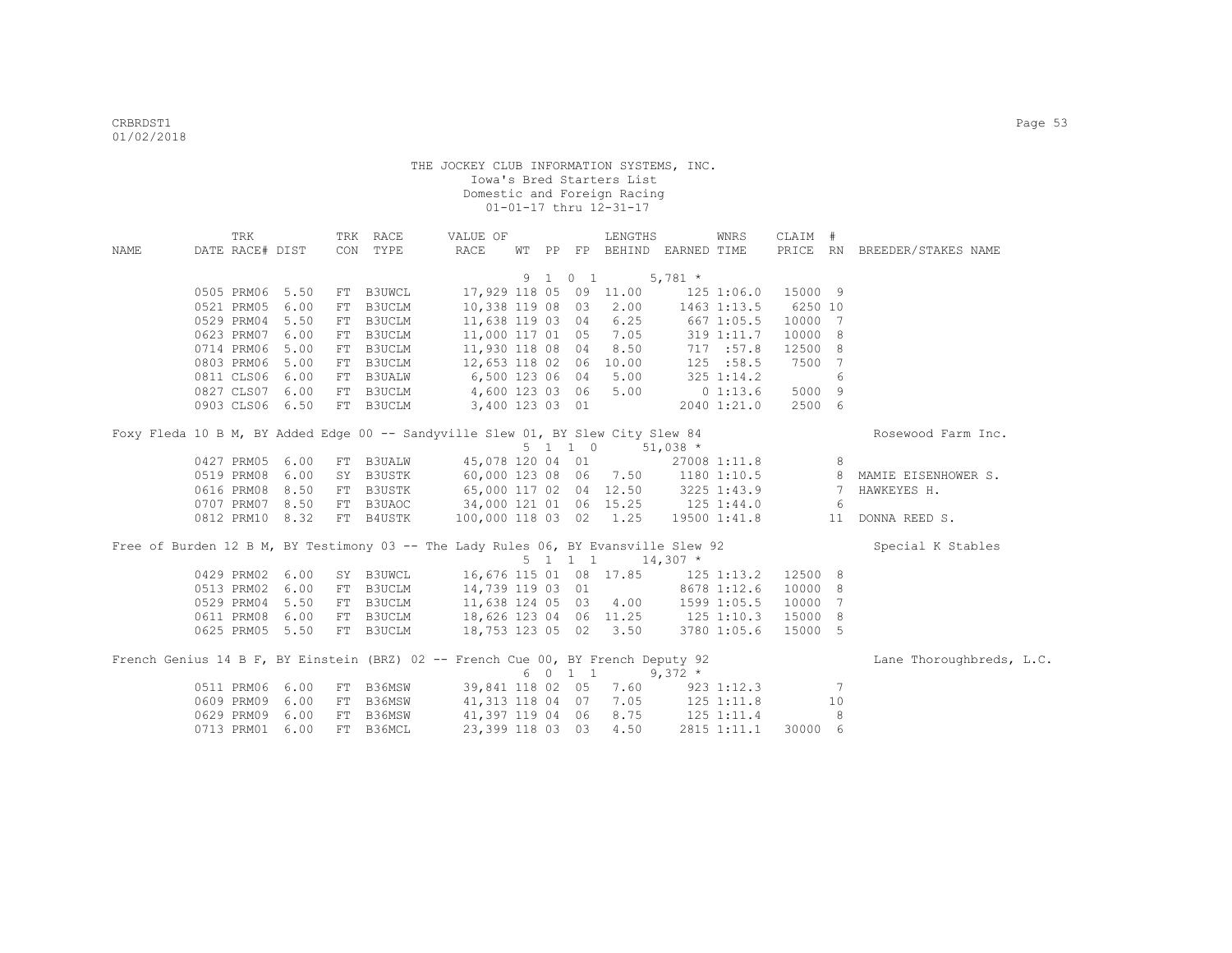THE JOCKEY CLUB INFORMATION SYSTEMS, INC. Iowa's Bred Starters List Domestic and Foreign Racing 01-01-17 thru 12-31-17 TRK TRK RACE VALUE OF LENGTHS WNRS CLAIM # NAME DATE RACE# DIST CON TYPE RACE WT PP FP BEHIND EARNED TIME PRICE RN BREEDER/STAKES NAME 0803 PRM01 5.00 FT B36MCL 16,661 119 03 02 2.00 3308 :58.1 15000 7 0809 PRM04 6.00 FT B36MSW 41,442 119 06 04 5.50 2076 1:11.3 7 Frosted Jewel 15 GR/RO G, BY Flight West 03 -- Inca Jewel 06, BY Tiger Talk 93 Marlene M. Bryant & Robert M. Bryant  $2 \quad 1 \quad 0 \quad 0 \quad 18.707$  \* 0730 PRM05 5.50 FT 02MCL 23,399 119 03 01 14074 1:05.7 30000 6<br>0812 PRM08 6.00 FT A02STK 93,150 115 03 04 9.10 4633 1:10.1 7 08,150 115 03 04 9.10 4633 1:10.1 7 IOWA CRADLE S. Galaxy's Wildcat 13 CH G, BY Red Giant 04 -- Sun Valley Wildcat 08, BY Margie's Wildcat 01 Roe Donna  $4 \quad 1 \quad 0 \quad 0 \quad 11,230 \star$  0504 PRM09 6.00 FT 3UALW 40,594 118 06 06 13.75 125 1:11.1 7 0513 PRM01 5.50 FT 3UWCL 16,748 118 01 01 10043 1:05.2 15000 6 0703 PRM04 8.32 SY 3UCLM 14,243 124 04 04 21.50 937 1:41.9 25000 6 0729 PRM02 6.00 FT 3UCLM 18,670 120 04 06 16.50 125 1:08.8 15000 7 Ganzumacher 10 B G, BY Kafwain 00 -- Spotted Feather 97, BY Meadowlake 83 Hartz Jeff  $10427$  PRM08 5.50 FT 4USTR 21.652 117 03 06 6.25 125 1 21,652 117 03 06 6.25 125 1:05.0 12 Garman's Guy 12 GR/RO G, BY Wild Gold 90 -- Cozzie Rozzie 07, BY Cat Thief 96 Clark Dick  $10 \quad 2 \quad 1 \quad 0 \quad 10.115 \times$ 0506 PRM06 5.50 FT 3UWCL 17,967 118 08 04 9.25 886 1:05.4 15000 8<br>0529 PRM09 6.00 FT 3UCLM 17,929 118 03 08 19.30 125 1:13.0 15000 9 0529 PRM09 6.00 FT 3UCLM 17,929 118 03 08 19.30 125 1:13.0 15000 9 0610 PRM04 5.00 FT 4UCLM 10,399 116 06 05 2.75 285 :58.2 4000 9 0630 PRM04 5.50 FT 3UCLM 11,078 117 01 06 11.50 125 1:05.5 6250 8 0714 PRM09 5.00 FT 3UCLM 11,188 123 04 04 2.00 718 :58.4 6250 7<br>0730 PRM03 5.50 FT 3UCLM 11,408 118 04 02 1.75 2801 1:04.1 7500 6 0730 PRM03 5.50 FT 3UCLM 11,408 118 04 02 1.75 2801 1:04.1<br>0819 CLS02 6.50 FT 3UALW 6,500 125 01 05 12.05 195 1:20.4 0.500 125 01 05 12.05 195 1:20.4 6 0904 CLS06 6.50 FT 3UCLM 4,600 123 06 04 1.75 230 1:20.4 5000 7 0916 ATO02 1.00 FT A4UCLM 4,900 123 02 01 2200 :13.0 3500 3 0930 ED 05 5.00 FT 3UCLM 5,100 126 04 01 2550 :58.6 2500 8

Geertz's Gal 13 CH M, BY Added Edge 00 -- Only At Night 99, BY Olympio 88 Evans Suzanne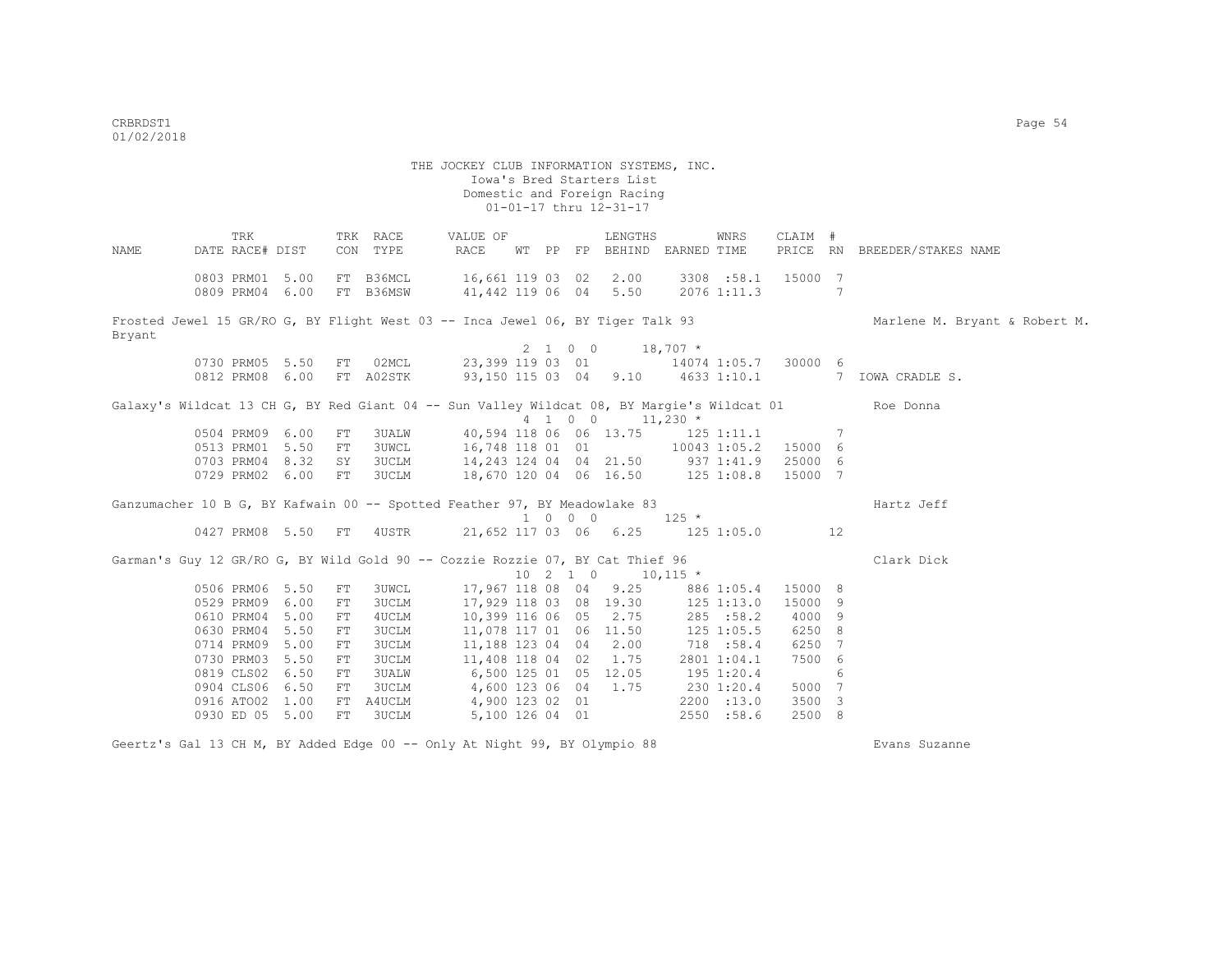|      | TRK             |                      |            | TRK RACE                                                                             | VALUE OF                          |  |         | LENGTHS                           |                  | WNRS           | CLAIM # |     |                              |
|------|-----------------|----------------------|------------|--------------------------------------------------------------------------------------|-----------------------------------|--|---------|-----------------------------------|------------------|----------------|---------|-----|------------------------------|
| NAME | DATE RACE# DIST |                      |            | CON TYPE                                                                             | RACE                              |  |         | WT PP FP BEHIND EARNED TIME       |                  |                |         |     | PRICE RN BREEDER/STAKES NAME |
|      |                 |                      |            |                                                                                      |                                   |  |         |                                   |                  |                |         |     |                              |
|      |                 |                      |            |                                                                                      |                                   |  |         | 5 0 2 1                           | $7,800*$         |                |         |     |                              |
|      | 0617 PRM05 5.00 |                      |            | FT B3UCLM                                                                            |                                   |  |         | 11,209 120 04 02 2.00             |                  | 3109 :59.4     | 7500 8  |     |                              |
|      | 0630 PRM02 5.00 |                      |            | FT B3UCLM                                                                            | 11,634 118 04 03 4.25             |  |         |                                   |                  | 1640 :59.1     | 15000 8 |     |                              |
|      | 0708 PRM03 5.50 |                      |            | FT B3UCLM                                                                            | 17,286 120 08 08 18.50            |  |         |                                   |                  | $125$ $1:04.8$ | 15000 8 |     |                              |
|      | 0730 PRM04 5.50 |                      |            | FT B3UCLM                                                                            | 23,984 120 02 07 13.00            |  |         |                                   | 125 1:04.7       |                | 30000 8 |     |                              |
|      | 0805 PRM02 5.00 |                      |            | FT B3UCLM                                                                            | 13,587 119 05 02 nk               |  |         |                                   |                  | 2801 :58.8     | 7500 6  |     |                              |
|      |                 |                      |            | Gerdy's Boy 14 B G, BY Added Edge 00 -- Real Intrusion 96, BY Intrusion 82           |                                   |  |         |                                   |                  |                |         |     | Greve Jerry Thomas Sr.       |
|      |                 |                      |            |                                                                                      |                                   |  | 5 0 0 0 |                                   | $875 *$          |                |         |     |                              |
|      | 0519 PRM09 6.00 |                      | SY         | 36MSW                                                                                | 39,949 119 05 06 25.35            |  |         |                                   |                  | $125$ $1:10.3$ |         | 7   |                              |
|      | 0608 PRM09      | 6.00                 | FT         | 36MSW                                                                                | 41, 187 118 01 08 26.85           |  |         |                                   |                  | $125$ $1:11.6$ |         | 10  |                              |
|      | 0625 PRM08      | 6.00                 | FT         | 36MSW                                                                                | 41,396 119 03 08 17.00            |  |         |                                   | 125 1:11.9       |                |         | - 8 |                              |
|      | 0715 PRM05      | 6.00                 | FT         | 36MCL                                                                                | 16,744 119 04 05 24.25            |  |         |                                   | $375$ 1:11.3     |                | 15000 5 |     |                              |
|      | 0806 PRM06 6.00 |                      | FT         | 36MCL                                                                                | 16,615 119 07 FF DNF 125 1:11.2   |  |         |                                   |                  |                | 15000 8 |     |                              |
|      |                 |                      |            | Gettiup and Go 14 B F, BY Caleb's Posse 08 -- Outskirt Lady 07, BY Purge 01          |                                   |  |         |                                   |                  |                |         |     | James Lewis & Beverly Lewis  |
|      |                 |                      |            |                                                                                      |                                   |  |         | 4 0 0 0                           | $992 *$          |                |         |     |                              |
|      | 0512 PRM01 6.00 |                      |            | FT B36MCL                                                                            | 16,102 118 06 05 12.25            |  |         |                                   | 371 1:13.6       |                | 15000 6 |     |                              |
|      | 0603 PRM09 5.00 |                      |            | FT B36MCL                                                                            | 14,094 119 07 06 10.75            |  |         |                                   | $125$ $1:00.2$   |                | 10000 8 |     |                              |
|      | 0617 PRM01 8.50 |                      |            | FT B36MCL                                                                            | 16,701 119 03 05 22.25 371 1:47.8 |  |         |                                   |                  |                | 15000 6 |     |                              |
|      | 0713 PRM01 6.00 |                      |            | FT B36MCL                                                                            | 23,399 118 06 06 22.25 125 1:11.1 |  |         |                                   |                  |                | 30000 6 |     |                              |
|      |                 |                      |            | Ghost of War 14 GR/RO G, BY General Quarters 06 -- Wild Bubbles 01, BY Wild Event 93 |                                   |  |         |                                   |                  |                |         |     | C & G Thoroughbreds          |
|      |                 |                      |            |                                                                                      |                                   |  |         | 7 2 1 0                           | $20,540$ *       |                |         |     |                              |
|      | 0220 GG 01 5.50 |                      | FT         | 03MCL                                                                                | 14,000 120 04 04 9.75             |  |         |                                   |                  | 840 1:04.3     | 25000 5 |     |                              |
|      | 0310 GG 01 6.00 |                      | ${\rm FT}$ | 03MCL                                                                                | 9,000 120 03 01                   |  |         |                                   |                  | 4950 1:12.0    | 12500 5 |     |                              |
|      |                 | 0506 GG 10 8.00 T FM |            | 03STR                                                                                | 17,225 118 06 01                  |  |         |                                   | $10200$ $1:38.5$ |                |         | 6   |                              |
|      |                 | 0624 SA 08 8.00 T FM |            | 3UAOC                                                                                |                                   |  |         | 71,510 117 08 10 10.30 345 1:33.7 |                  |                |         | 11  |                              |
|      | 0826 DMR01 8.00 |                      | FT         | 3UCLM                                                                                |                                   |  |         | 23,690 118 04 05 10.25 460 1:37.8 |                  |                | 14000 7 |     |                              |
|      | 0909 LRC05 8.00 |                      | FT         | 3UCLM                                                                                | 17,005 118 01 02 6.00             |  |         |                                   |                  | 3400 1:37.2    | 14000 5 |     |                              |
|      | 0922 LRC03 8.00 |                      | FT         | 3USTR                                                                                |                                   |  |         | 22,745 120 06 FF DNF              |                  | 345 1:36.0     |         | 6   |                              |
|      |                 |                      |            |                                                                                      |                                   |  |         |                                   |                  |                |         |     |                              |

Giant Gamble 12 CH G, BY Aragorn (IRE) 02 -- Gambling Thyme 96, BY Prospectors Gamble 85 Murphy Timothy Joseph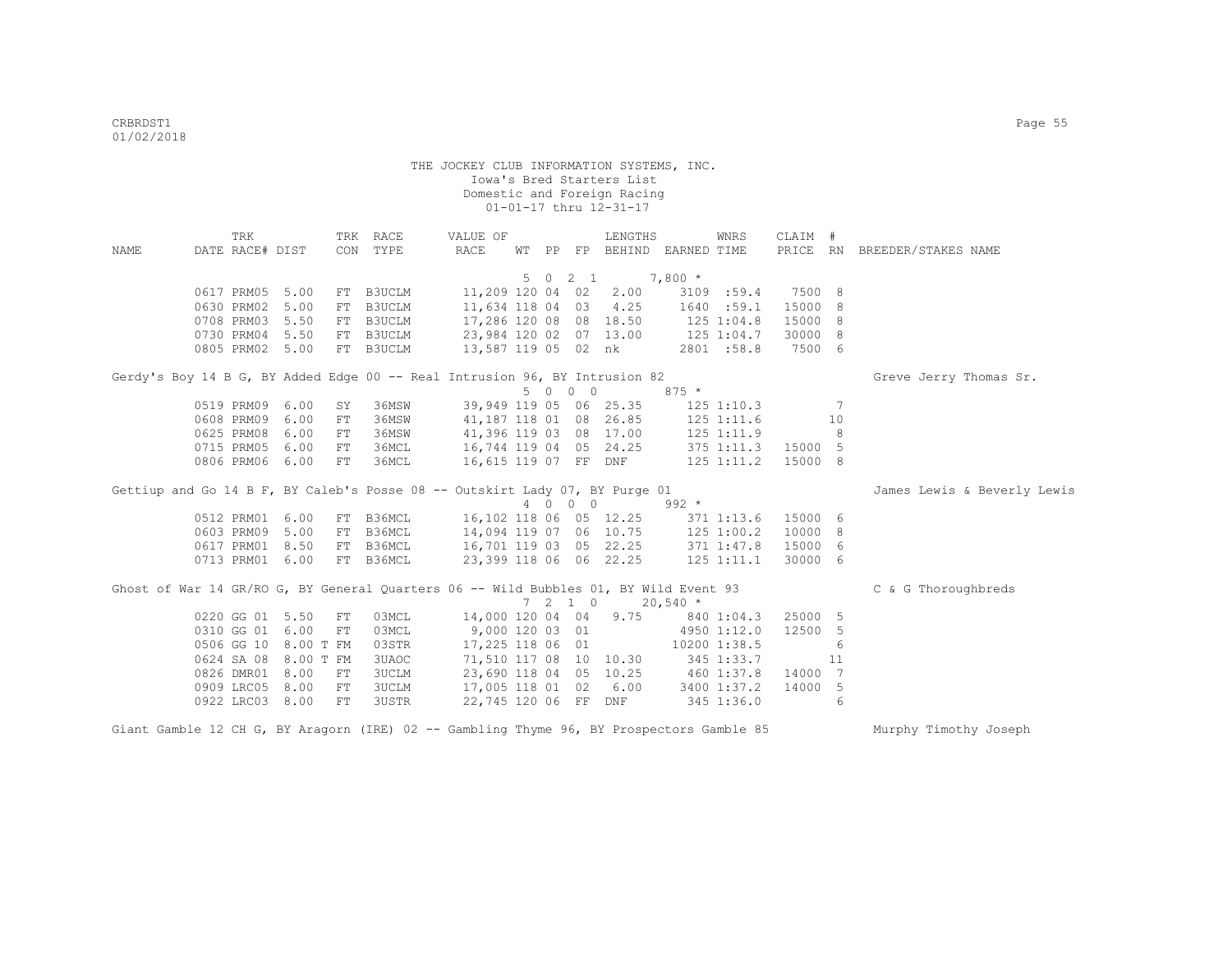| <b>NAME</b> | TRK<br>DATE RACE# DIST |                      | CON | TRK RACE<br>TYPE | VALUE OF<br>RACE                                                                 |  |                    | LENGTHS                | WT PP FP BEHIND EARNED TIME        | WNRS            | CLAIM #<br>PRICE RN |                 | BREEDER/STAKES NAME |
|-------------|------------------------|----------------------|-----|------------------|----------------------------------------------------------------------------------|--|--------------------|------------------------|------------------------------------|-----------------|---------------------|-----------------|---------------------|
|             |                        |                      |     |                  |                                                                                  |  |                    |                        |                                    |                 |                     |                 |                     |
|             |                        |                      |     |                  |                                                                                  |  | 9 1 1 2            |                        | $17,878$ *                         |                 |                     |                 |                     |
|             |                        | 0504 PRM07 6.00      | FT  | 3UALW            |                                                                                  |  |                    | 40,521 118 04 05 16.50 |                                    | 930 1:11.2      |                     | 9               |                     |
|             | 0527 PRM04             | 6.00                 | SY  | 3UALW            | 40,431 118 03 06 10.75                                                           |  |                    |                        | 125 1:11.4                         |                 |                     | 11              |                     |
|             | 0603 CBY09             | 5.00 T FM            |     | 3USOC            | 14,500 124 03 06                                                                 |  |                    | 7.50                   |                                    | 145 : 56.1      | 10000 10            |                 |                     |
|             | 0615 PRM03             | 6.00                 | FT  | <b>3UCLM</b>     | 18,670 118 07 04 8.00                                                            |  |                    |                        | 9281:10.4                          |                 | 7500 7              |                 |                     |
|             | 0701 PRM02             | 6.00                 | FT  | 3UCLM            | 8,826 118 02 03                                                                  |  |                    | 6.25                   |                                    | $1255$ $1:10.8$ | 5000 11             |                 |                     |
|             |                        | 0721 HPO03 6.00      | FT  | 3UCLM            | 11,995 123 06 01                                                                 |  |                    |                        |                                    | 6600 1:12.0     | 5000                | $\overline{7}$  |                     |
|             | 0805 CBY06             | 7.50 T FM            |     | 3UALW            |                                                                                  |  |                    |                        | 30,550 124 08 08 15.20 300 1:29.7  |                 |                     | 8               |                     |
|             |                        | 0819 CBY07 5.00 T GD |     | 3UCLM            | 14,500 120 02 03                                                                 |  |                    | 2.25                   |                                    | 1595 : 57.2     | 7500 8              |                 |                     |
|             |                        | 0908 CBY03 5.00 T FM |     | 3UAOC            | 30,000 119 10 02                                                                 |  |                    | 2.00                   |                                    | 6000 : 56.1     | 12500 10            |                 |                     |
|             |                        |                      |     |                  | Girl of the Rockys 12 CH M, BY Kitalpha 99 -- Kiley M 04, BY Street Cry (IRE) 98 |  |                    |                        |                                    |                 |                     |                 | DeBruycker Lloyd    |
|             |                        |                      |     |                  |                                                                                  |  | 9 2 1 0            |                        | $12,450$ *                         |                 |                     |                 |                     |
|             |                        | 0315 WRD05 8.00      | FT  | B3UCLM           |                                                                                  |  |                    | 7,436 124 07 02 1.50   |                                    | 1398 1:40.4     | 7500 7              |                 |                     |
|             | 0329 WRD07             | 8.32                 | FT  | B3UCLM           | 8,580 124 05 01                                                                  |  |                    |                        |                                    | 4854 1:44.8     | 7500                | $7\phantom{.0}$ |                     |
|             | 0418 WRD06             | 8.00                 | FT  | B3UCLM           | 9,350 124 02 01                                                                  |  |                    |                        |                                    | 5466 1:39.2     | 7500                | 8               |                     |
|             |                        | 0604 PRM07 8.50      | FT  | <b>B3UALW</b>    | 40,521 119 07 07 7.50 125 1:46.6                                                 |  |                    |                        |                                    |                 |                     | 9               |                     |
|             |                        | 0625 PRM02 8.50      | FT  | <b>B3UALW</b>    | 42,025 118 06 09 17.40 125 1:47.4                                                |  |                    |                        |                                    |                 |                     | 9               |                     |
|             | 0714 PRM04             | 8.50                 | FT  | <b>B3UALW</b>    | 41,982 121 06 08 13.95 125 1:46.6                                                |  |                    |                        |                                    |                 |                     | 10              |                     |
|             | 0728 PRM07             | 8.00                 | FT  | B3USTR           | 14,500 119 05 06 12.50                                                           |  |                    |                        |                                    | 125 1:38.5      |                     | 7               |                     |
|             | 0806 PRM02             | 8.32                 | FT  | B3UCLM           | 11,000 119 03 08 26.25 125 1:42.7                                                |  |                    |                        |                                    |                 | 6250 8              |                 |                     |
|             | 0906 TDN04             | 8.00                 | FT  | <b>B3UCLM</b>    | 10,700 118 07 08 51.35                                                           |  |                    |                        |                                    | $107$ $1:42.4$  | 5000 8              |                 |                     |
|             |                        |                      |     |                  | Glendo 15 B F, BY Regal Ransom 06 -- R J's Riley 06, BY Yonaguska 98             |  |                    |                        |                                    |                 |                     |                 | Forsyth Richard     |
|             |                        |                      |     |                  |                                                                                  |  | $2 \t 0 \t 1 \t 1$ |                        | $7,473*$                           |                 |                     |                 |                     |
|             |                        | 0722 PRM01 5.50      | FT  | F02MCL           |                                                                                  |  |                    |                        | 18,708 119 03 02 10.50 4658 1:05.3 |                 | 40000 7             |                 |                     |
|             | 0809 PRM05             | 5.00                 | FT  | 02MCL            | 18,534 118 02 03 3.50                                                            |  |                    |                        |                                    | 2815 :59.3      | 50000 6             |                 |                     |
|             |                        |                      |     |                  | Glitzy Lady 15 B F, BY Liaison 09 -- Gizzy 05, BY Malabar Gold 97                |  |                    |                        |                                    |                 |                     |                 | Poindexter H. Allen |
|             |                        |                      |     |                  |                                                                                  |  | 2 0 0 0            |                        | $2,978$ *                          |                 |                     |                 |                     |
|             |                        | 0723 PRM08 5.50      |     | FT F02MSW        | 41,397 119 04 04 9.30 2067 1:05.3                                                |  |                    |                        |                                    |                 |                     | 8               |                     |
|             |                        | 0812 PRM02 5.50      |     | FT F02MSW        |                                                                                  |  |                    |                        | 41, 312 119 06 05 15.75 911 1:04.5 |                 |                     | 10              |                     |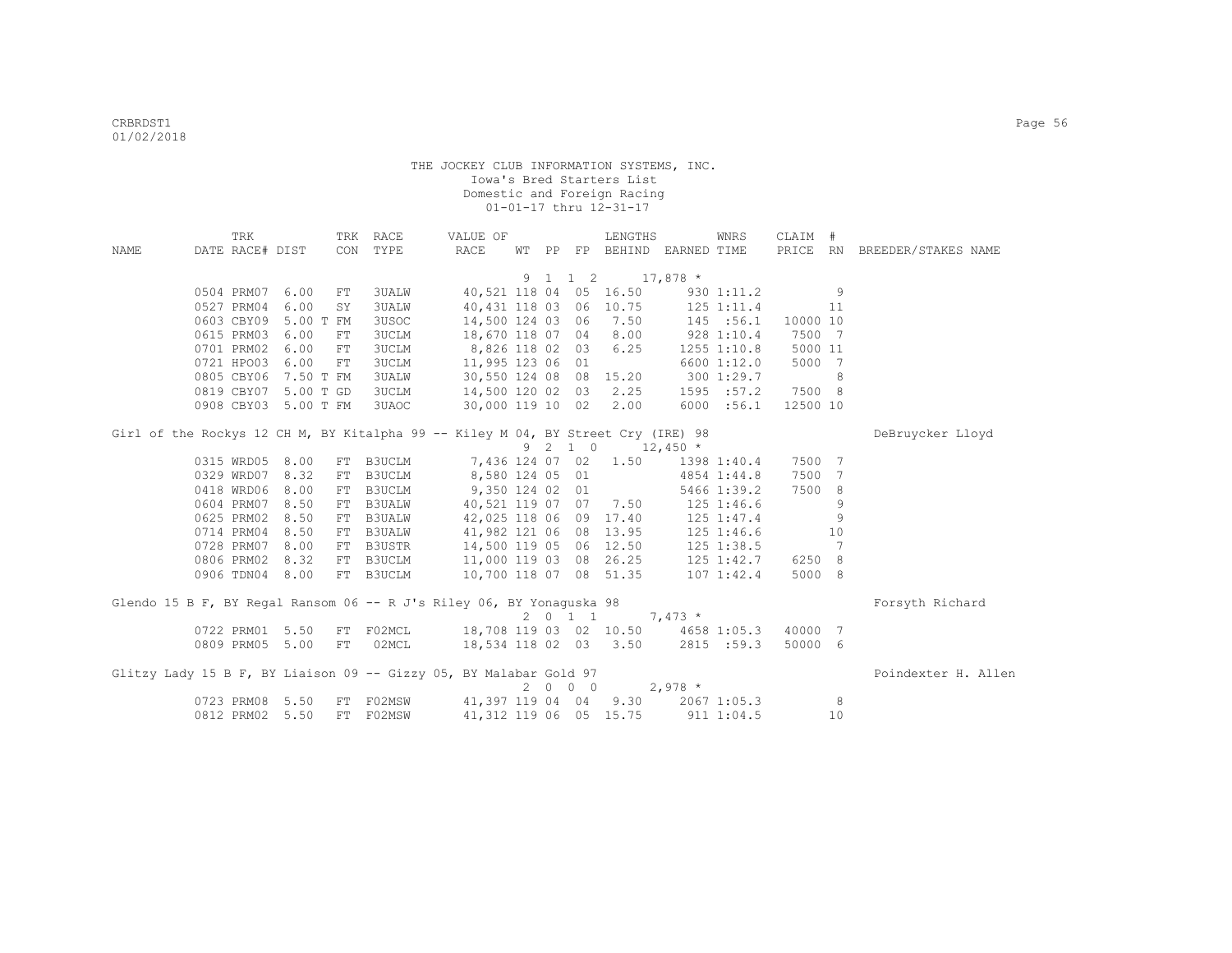|      | TRK                                                                                 |           |            | TRK RACE  | VALUE OF               |  |                             | LENGTHS                |                                 | WNRS           | CLAIM #  |    |                              |
|------|-------------------------------------------------------------------------------------|-----------|------------|-----------|------------------------|--|-----------------------------|------------------------|---------------------------------|----------------|----------|----|------------------------------|
| NAME | DATE RACE# DIST                                                                     |           |            | CON TYPE  | RACE                   |  |                             |                        | WT PP FP BEHIND EARNED TIME     |                |          |    | PRICE RN BREEDER/STAKES NAME |
|      | Go Cubs Go 15 GR/RO F, BY Paddy O'Prado 07 -- Whisperifyoudare 97, BY Red Ransom 87 |           |            |           |                        |  | $1 \quad 0 \quad 0 \quad 0$ |                        | $125 *$                         |                |          |    | Albaugh Family Stables LLC   |
|      | 0812 PRM02 5.50 FT F02MSW                                                           |           |            |           | 41,312 119 09 08 16.90 |  |                             |                        | $125$ $1:04.5$                  |                |          | 10 |                              |
|      |                                                                                     |           |            |           |                        |  |                             |                        |                                 |                |          |    |                              |
|      | Going Howfast 13 B M, BY Jafmil 08 -- Going Helfast 06, BY Valid Belfast 95         |           |            |           |                        |  |                             |                        |                                 |                |          |    | Robson Joe                   |
|      |                                                                                     |           |            |           |                        |  | 10 1 1 1                    |                        | $7,059$ *                       |                |          |    |                              |
|      | 0512 PRM03                                                                          | 6.00      |            | FT B36MCL |                        |  |                             | 16,102 119 02 04 16.75 |                                 | 804 1:12.8     | 12500 6  |    |                              |
|      | 0623 PRM02                                                                          | 6.00      |            | FT B36MCL | 13,268 124 06 08 20.60 |  |                             |                        |                                 | 125 1:14.7     | 7500 8   |    |                              |
|      | 0709 PRM01                                                                          | 5.50      |            | FT B36MCL | 12,938 124 01 04 5.25  |  |                             |                        | 667 1:05.9                      |                | 10000 6  |    |                              |
|      | 0722 PRM02                                                                          | 6.00      |            | FT B36MCL | 16,661 124 01 07 8.00  |  |                             |                        |                                 | 125 1:12.5     | 15000    | 7  |                              |
|      | 0806 CLS06                                                                          | 6.00      |            | GD B3UMSW | 5,700 125 05 02 6.00   |  |                             |                        |                                 | 1140 1:15.0    |          | 7  |                              |
|      | 0819 CLS03                                                                          | 6.00      | FT         | 3UMSW     | 5,700 125 04 03 nk     |  |                             |                        |                                 | 684 1:14.8     |          | 8  |                              |
|      | 0901 CLS06                                                                          | 6.00      |            | FT B3UMCL | 4,000 123 09 01        |  |                             |                        |                                 | 2400 1:13.6    | 10000 9  |    |                              |
|      | 0923 RET02                                                                          | 5.50      |            | FT B3UCLM | 6,500 124 07 04 11.00  |  |                             |                        |                                 | 372 1:04.2     | 10000 8  |    |                              |
|      | 1013 RET02                                                                          | 6.00      |            | FT B3UALW | 11,000 122 05 04 6.60  |  |                             |                        | 642 1:11.8                      |                |          | 8  |                              |
|      | 1103 RET02 5.50                                                                     |           |            | FT B3UCLM | 4,000 124 05 06        |  |                             | 3.20                   |                                 | 1001:06.8      | 5000 8   |    |                              |
|      | Going Platinum 12 GR/RO G, BY Mine for Gold 05 -- Sea of Love 97, BY Rubiano 87     |           |            |           |                        |  |                             |                        |                                 |                |          |    | Moser Robert L Jr.           |
|      |                                                                                     |           |            |           |                        |  | 20 1 2 3                    |                        | $8,714$ *                       |                |          |    |                              |
|      | 0303 FON03 6.00                                                                     |           | FT         | 3UCLM     |                        |  |                             | 5, 192 123 04 06 8.25  | $0\;1:16.8$                     |                | 5000 7   |    |                              |
|      | 0317 FON06                                                                          | 6.00      | FT         | 3UCLM     |                        |  |                             |                        | 4,400 123 03 05 5.25 132 1:16.2 |                | 5000 9   |    |                              |
|      | 0331 FON09                                                                          | 6.00      | MY         | 3UCLM     | 4,400 123 02 01        |  |                             |                        |                                 | 2640 1:18.2    | 5000 9   |    |                              |
|      | 0409 FON07                                                                          | 8.00      | FT         | 3UCLM     |                        |  |                             | 4,500 123 05 08 13.00  |                                 | 0 1:44.2       | 5000 10  |    |                              |
|      | 0422 FON11                                                                          | 6.00      | ${\rm FT}$ | 3UCLM     |                        |  |                             | 5,648 123 02 04 1.20   |                                 | 225 1:14.4     | 5000 9   |    |                              |
|      | 0505 FON09                                                                          | 6.00      | FT         | 3UCLM     | 5,648 123 04 06        |  |                             | 9.25                   | 0 1:13.6                        |                | 5000 10  |    |                              |
|      | 0528 CBY06                                                                          | 7.50 T FM |            | 3UCLM     |                        |  |                             | 17,200 124 06 08 10.75 |                                 | 170 1:29.6     | 16000 10 |    |                              |
|      | 0610 CBY08                                                                          | 6.00      | FT         | 3UCLM     | 11,500 124 08 09 14.95 |  |                             |                        |                                 | $115$ $1:12.1$ | 6250 11  |    |                              |
|      | 0708 HPO07                                                                          | 6.00      | FT         | 3UCLM     | 11,000 123 06 07       |  |                             | 4.85                   |                                 | 250 1:14.8     | 5000 9   |    |                              |
|      | 0722 HPO05                                                                          | 8.00      | FT         | 3UCLM     | 10,500 123 02 06 29.85 |  |                             |                        |                                 | 250 1:40.4     | 5000 7   |    |                              |
|      | 0804 CLS06                                                                          | 6.00      | FT         | 3UCLM     | 4,600 126 08 06 13.25  |  |                             |                        |                                 | $0\;1:13.8$    | 5000     | 8  |                              |
|      | 0813 CLS05                                                                          | 8.32      | MY         | 3UCLM     | 4,773 123 04 03        |  |                             | 10.00                  |                                 | 552 1:48.0     | 5000     | 6  |                              |
|      | 0827 CLS05                                                                          | 8.32      | FT         | 3UCLM     | 4,600 123 04 02        |  |                             | 1.00                   |                                 | $920 \t1:46.2$ | 5000     | -7 |                              |
|      |                                                                                     |           |            |           |                        |  |                             |                        |                                 |                |          |    |                              |
|      | 0904 CLS06 6.50                                                                     |           | ${\rm FT}$ | 3UCLM     | 4,600 127 04 06        |  |                             | 7.25                   | $0\;1:20.4$                     |                | 5000 7   |    |                              |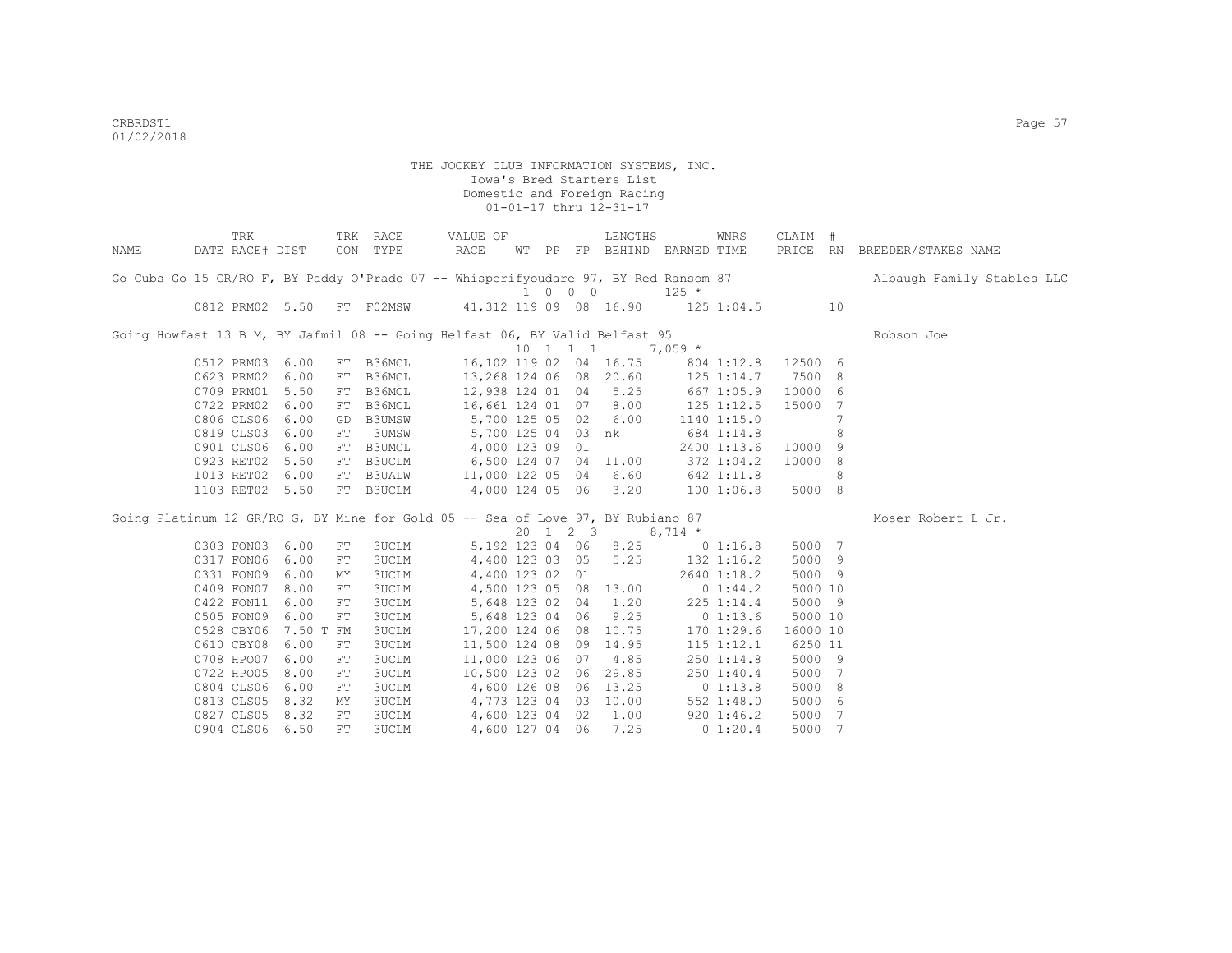|      | TRK                                                                                 |      |     | TRK RACE         | VALUE OF               |  |                             | LENGTHS                     |            | WNRS            | CLAIM # |    |                              |
|------|-------------------------------------------------------------------------------------|------|-----|------------------|------------------------|--|-----------------------------|-----------------------------|------------|-----------------|---------|----|------------------------------|
| NAME | DATE RACE# DIST                                                                     |      | CON | TYPE             | RACE                   |  |                             | WT PP FP BEHIND EARNED TIME |            |                 |         |    | PRICE RN BREEDER/STAKES NAME |
|      | 0910 CWF05 5.50                                                                     |      | FT  | 3UCLM            | 4,400 126 04 02        |  |                             | 6.50                        |            | $1100$ $1:06.2$ | 5000 6  |    |                              |
|      | 0924 ED 10                                                                          | 7.00 | SL  | <b>3UCLM</b>     | 5,100 128 05 05        |  |                             | 67.50                       |            | 357 1:29.3      | 3500    | 5  |                              |
|      | 0929 ED 03                                                                          | 6.50 | FT  | <b>3UALW</b>     | 6,000 128 03 03        |  |                             | 7.75                        |            | 6001:21.6       |         | 7  |                              |
|      | 1121 PM 05                                                                          | 6.00 | SY  | 3UCLM            | 6,000 121 03 05 11.25  |  |                             |                             |            | 1501:10.6       | 5000 6  |    |                              |
|      | 1212 PM 05                                                                          | 6.00 | FT  | <b>3UCLM</b>     | 5,500 121 05 04 9.25   |  |                             |                             |            | $413$ $1:12.4$  | 2500 7  |    |                              |
|      | 1218 PM 03 8.00                                                                     |      | FT  | <b>3UCLM</b>     | 5,600 121 08 03 4.00   |  |                             |                             |            | 840 1:41.8      | 3200 8  |    |                              |
|      | Golden Chariot 15 CH F, BY Kodiak Kowboy 05 -- Chariot of Gold 95, BY Dr. Danzig 82 |      |     |                  |                        |  |                             |                             |            |                 |         |    | Glendalough LLC              |
|      |                                                                                     |      |     |                  |                        |  | 2000                        |                             | $2,346$ *  |                 |         |    |                              |
|      | 0630 PRM01                                                                          | 5.00 | FT  | 02MCL            |                        |  |                             | 23,399 119 03 04 12.00      |            | 1173 :59.6      | 30000 6 |    |                              |
|      | 0809 PRM05                                                                          | 5.00 | FT  | 02MCL            |                        |  |                             | 18,534 119 01 04 4.75       |            | $1173$ :59.3    | 50000 6 |    |                              |
|      | Golden Tiago 11 CH M, BY Tiago 04 -- Rich Man's Girl 05, BY Touch Gold 94           |      |     |                  |                        |  |                             |                             |            |                 |         |    | Bogash Eugene                |
|      |                                                                                     |      |     |                  |                        |  | 9 2 1 0                     |                             | $28,885$ * |                 |         |    |                              |
|      | 0514 PRM06 6.00                                                                     |      |     | FT B4USTR        | 15,000 117 04 07       |  |                             | 8.60                        |            | 125 1:10.9      |         | 7  |                              |
|      | 0608 PRM05                                                                          | 6.00 |     | FT B3UALW        | 42,822 120 04 05       |  |                             | 8.50                        |            | 956 1:09.8      |         | 6  |                              |
|      | 0706 PRM06                                                                          | 6.00 |     | FT B3UCLM        |                        |  |                             | 32,106 118 03 06 10.35      |            | 125 1:09.6      | 20000   | 6  |                              |
|      | 0723 PRM04                                                                          | 6.00 |     | FT B3UCLM        | 21,432 118 01 02       |  |                             | 2,00                        |            | 4320 1:10.9     | 10000   | 5  |                              |
|      | 0730 PRM02                                                                          | 6.00 |     | FT B3UCLM        | 18,670 118 02 01       |  |                             |                             |            | 11138 1:10.3    | 15000   | 7  |                              |
|      | 0921 RP 04                                                                          |      |     | 5.00 T FM B3USOC | 17,600 124 04 01       |  |                             |                             |            | 10407 :56.5     |         | 8  |                              |
|      | 1007 RP 02 5.00                                                                     |      |     | FT B3USOC        | 16,500 123 03 04       |  |                             | 9.75                        |            | 969 :56.7       |         | 8  |                              |
|      | 1110 RP 02                                                                          | 5.50 |     | FT B3UCLM        | 15,950 120 07 05 10.25 |  |                             |                             |            | 473 1:03.6      | 10000 7 |    |                              |
|      | 1217 RP 01 5.50                                                                     |      |     | FT B3UCLM        | 14,390 120 01 05 6.50  |  |                             |                             |            | 372 1:04.9      | 7500 8  |    |                              |
|      | Gold Maker 15 CH F, BY Touch Gold 94 -- Good N Gold 05, BY Gold Case 94             |      |     |                  |                        |  |                             |                             |            |                 |         |    | MAMAS Thoroughbreds, LLC     |
|      |                                                                                     |      |     |                  |                        |  | $1 \quad 0 \quad 0 \quad 0$ |                             | $2,050$ *  |                 |         |    |                              |
|      | 0701 PRM03 5.00 FT F02MSW 41,312 119 06 04 7.75                                     |      |     |                  |                        |  |                             |                             |            | 2050 :59.0      |         | 10 |                              |
|      | Gonagetalilwestern 12 B G, BY Canaveral 91 -- Western Ocala 01, BY Western Cat 93   |      |     |                  |                        |  |                             |                             |            |                 |         |    | Iowa State University        |
|      |                                                                                     |      |     |                  |                        |  | 5 0 0 1                     |                             | $2,690*$   |                 |         |    |                              |
|      | 0707 LA 01                                                                          | 4.50 | FT  | <b>3UCLM</b>     | 8,500 123 03 07 13.25  |  |                             |                             |            | 400 :52.5       | 2500 7  |    |                              |
|      | 0721 LA 02                                                                          | 4.50 | FT  | 3UCLM            |                        |  |                             | 8,000 124 03 04 2.35        |            | 560 : 52.8      | 2500 6  |    |                              |
|      | 0804 LA 02 4.50                                                                     |      | FT  | <b>3UCLM</b>     | 8,000 123 01 03        |  |                             | 0.75                        |            | 930 : 53.0      | 2500 6  |    |                              |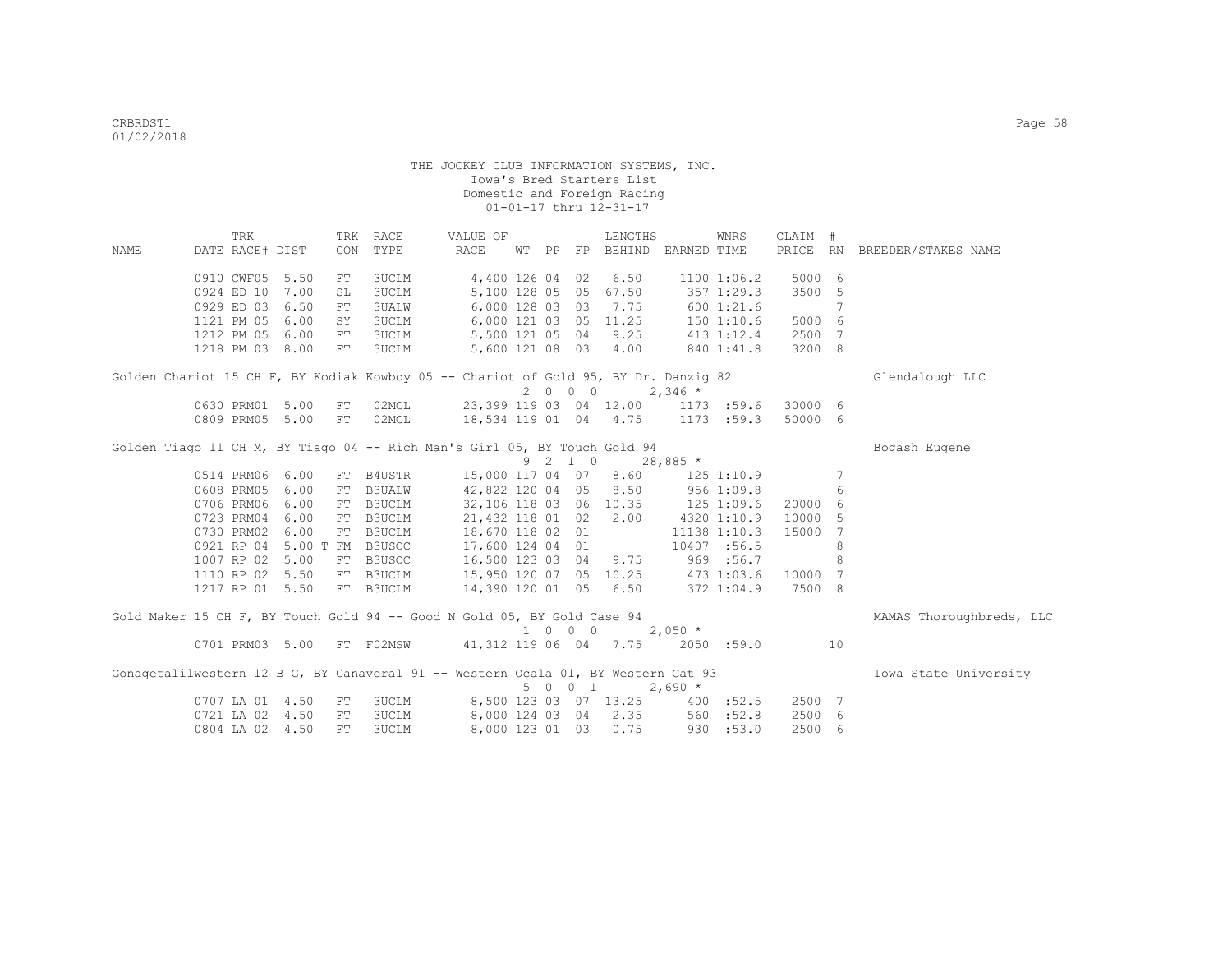THE JOCKEY CLUB INFORMATION SYSTEMS, INC. Iowa's Bred Starters List Domestic and Foreign Racing 01-01-17 thru 12-31-17 TRK TRK RACE VALUE OF LENGTHS WNRS CLAIM # NAME DATE RACE# DIST CON TYPE RACE WT PP FP BEHIND EARNED TIME PRICE RN BREEDER/STAKES NAME 0901 LA 01 4.50 FT 3UCLM 8,500 123 04 05 5.25 400 :52.2 2500 9 0915 LA 02 4.50 FT 3UCLM 8,000 124 01 06 8.00 400 :52.4 2500 6 Goodnightsugar 15 B F, BY Mr. Nightlinger 04 -- My Sugarmama 09, BY Kipling 96 Circle Bar H  $1 \t 1 \t 0 \t 0 \t 24,806 \t \star$ <br>41,397 118 08 01 24806 :59.6 0611 PRM03 5.00 FT F02MSW 41,397 118 08 01 24806 :59.6 8 Good Old Lunch Box 14 CH G, BY Old Fashioned 06 -- Time for Lunch 07, BY Gilded Time 90 River Ridge Ranch 1 0 0 0 105 \* 0901 CBY04 5.50 FT 3UMCL 10,500 120 04 07 15.25 105 1:06.3 6250 8 Goose Town 13 CH G, BY Summer Bird 06 -- Isn't It True 00, BY Is It True 86 Blackoak Farm  $12 \quad 1 \quad 3 \quad 2 \quad 22.064$  \* 0427 PRM09 6.00 FT 36MCL 22,340 123 03 10 23.60 125 1:12.4 30000 12 0519 PRM03 8.00 SY 36MCL 12,803 123 04 01 7508 1:41.1 7500 8 0615 PRM01 8.50 FT 3UCLM 17,414 123 02 02 3.50 3510 1:47.5 15000 5 0706 PRM10 8.00 FT 3UCLM 17,244 123 01 05 14.75 375 1:39.8 15000 9 0716 PRM05 8.00 FT 3UCLM 11,831 121 07 02 nk 2754 1:39.9 10000 8 0805 PRM01 8.50 FT 3UCLM 17,371 120 05 05 7.80 386 1:45.7 15000 6 0812 PRM01 8.32 FT 3UCLM 17,331 120 02 03 10.75 2066 1:42.8 15000 7 0902 DEL04 8.50 GD 3UCLM 12,250 121 02 03 3.00 1320 1:50.1 5000 7 0916 DEL05 8.00 FT 3UWCL 12,375 121 07 02 4.75 2400 1:42.1 5000 8 1002 DEL02 8.32 FT 3UCLM 12,725 121 01 04 3.25 720 1:44.0 6250 6 1022 LRL05 8.00 FT 3UCLM 16,440 124 02 04 6.75 900 1:39.5 5000 9 1110 PEN02 8.50 FT 3UCLM 11,856 121 03 08 13.35 0 1:48.2 5000 9 Grace of a Richman 13 DK B/ M, BY Winter Glitter 97 -- Rich Man's Girl 05, BY Touch Gold 94 Bogash Eugene 0624 PRM01 5.00 FT B36MCL 6 1 0 2 11,307 \* 16,701 124 04 03 6.50 2005 :59.7 15000 6<br>12.938 124 04 01 7999 1:05.9 10000 6 0709 PRM01 5.50 FT B36MCL 12,938 124 04 01 7999 1:05.9 10000 6 0803 PRM09 6.00 FT B3UCLM 12,861 124 05 05 15.25 311 1:12.5 10000 6 0913 MNR06 5.00 FT B3UCLM 5,952 120 04 03 8.75 620 1:01.1 5000 6 1003 MNR09 6.00 FT B3UCLM 6,076 120 02 07 16.60 62 1:15.9 5000 10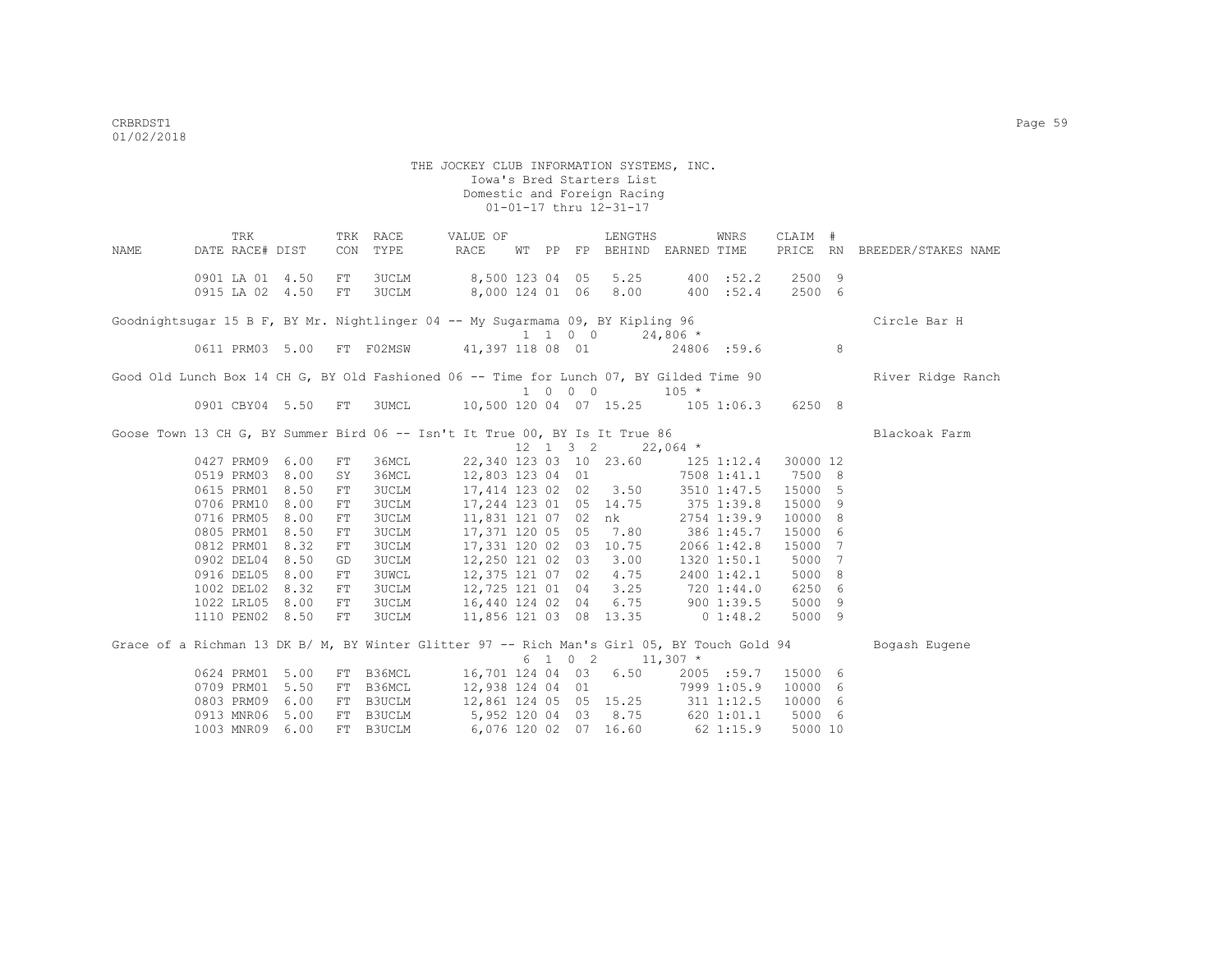|      | TRK                                                                               |      |            | TRK RACE     | VALUE OF                          |    |                          | LENGTHS                |             | WNRS           | CLAIM #  |     |                       |
|------|-----------------------------------------------------------------------------------|------|------------|--------------|-----------------------------------|----|--------------------------|------------------------|-------------|----------------|----------|-----|-----------------------|
| NAME | DATE RACE# DIST                                                                   |      |            | CON TYPE     | RACE                              | WТ |                          | PP FP BEHIND           | EARNED TIME |                | PRICE RN |     | BREEDER/STAKES NAME   |
|      | 1016 MNR03 8.00                                                                   |      |            | GD B3UCLM    |                                   |    |                          | 5,952 120 03 04 23.75  |             | $310$ $1:42.2$ | 5000 6   |     |                       |
|      | Great Anticipation 11 CH G, BY Added Edge 00 -- Beauty Times 05, BY Salt Lake 89  |      |            |              |                                   |    |                          |                        |             |                |          |     | Anderberg Bertil      |
|      |                                                                                   |      |            |              |                                   |    | 8 2 1 0                  |                        | $5,769*$    |                |          |     |                       |
|      | 0512 PRM09                                                                        | 6.00 | FT         | 4UWCL        |                                   |    |                          | 11,638 116 08 08 17.25 |             | $125$ $1:10.9$ | 7500 8   |     |                       |
|      | 0527 PRM09                                                                        | 5.50 | SY         | 4UCLM        | 11,542 117 07 08 16.25            |    |                          |                        |             | $125$ $1:04.2$ | 7500     | 8   |                       |
|      | 0610 PRM04                                                                        | 5.00 | FT         | 4UCLM        | 10,399 116 03 08 11.50            |    |                          |                        | 125 :58.2   |                | 4000 9   |     |                       |
|      | 0709 PRM02                                                                        | 5.00 | FT         | 3UCLM        | 10,173 118 06 06 11.50            |    |                          |                        | 125 : 57.3  |                | 6250 6   |     |                       |
|      | 0728 PRM02                                                                        | 4.50 | FT         | 3UCLM        | 12,021 119 04 05 6.75             |    |                          |                        |             | 289 :51.2      | 6250     | - 8 |                       |
|      | 0812 CLS06                                                                        | 6.00 | FT.        | 3UCLM        | 3,400 123 05 01                   |    |                          |                        |             | 2040 1:13.4    | 2500 5   |     |                       |
|      | 0819 CLS08                                                                        | 6.00 | FT         | 3UCLM        | 3,400 123 08 01                   |    |                          |                        |             | 2040 1:12.6    | 2500 10  |     |                       |
|      | 0903 CLS03 6.50                                                                   |      | ${\rm FT}$ | 3UCLM        |                                   |    |                          | 4,500 123 04 02 3.50   |             | 9001:20.0      | 3500 5   |     |                       |
|      | Greenback Dollar 12 GR/RO G, BY Holy Bull 91 -- Velva 01, BY Gold Legend 90       |      |            |              |                                   |    |                          |                        |             |                |          |     | Hobbs William L.      |
|      |                                                                                   |      |            |              |                                   |    | 3 0 1 0                  |                        | $1,725$ *   |                |          |     |                       |
|      | 0401 FON05                                                                        | 6.00 | MΥ         | 3UALW        |                                   |    |                          | 8,000 123 02 02 7.50   |             | 1600 1:18.2    |          | 6   |                       |
|      | 0415 FON07                                                                        | 6.00 | FT         | <b>3UALW</b> | 8,000 123 08 08 8.50              |    |                          |                        |             | 0 1:14.0       |          | 9   |                       |
|      | 0506 PRM06 5.50                                                                   |      | FT         | <b>3UWCL</b> | 17,967 118 06 07 10.65            |    |                          |                        | 125 1:05.4  |                | 15000 8  |     |                       |
|      | Greencastle Tap 14 DK B/ G, BY Tizdejavu 05 -- Flying Lauren 94, BY Storm Bird 78 |      |            |              |                                   |    |                          |                        |             |                |          |     | Rumbaugh Carroll      |
|      |                                                                                   |      |            |              |                                   |    | $7\quad 1\quad 1\quad 0$ |                        | $13,428$ *  |                |          |     |                       |
|      | 0506 PRM09                                                                        | 6.00 | FT         | 36WMC        | 16,030 118 03 06 13.50            |    |                          |                        |             | $125$ $1:12.3$ | 15000    | 8   |                       |
|      | 0615 PRM09                                                                        | 6.00 | FT         | 36MCL        | 16,741 118 08 04 7.75             |    |                          |                        |             | 818 1:11.4     | 15000    | 9   |                       |
|      | 0625 PRM08                                                                        | 6.00 | FT.        | 36MSW        | 41,396 119 02 06                  |    |                          | 5.00                   | 125 1:11.9  |                |          | 8   |                       |
|      | 0715 PRM05                                                                        | 6.00 | FT         | 36MCL        | 16,744 119 05 02                  |    |                          | 0.75                   |             | 3375 1:11.3    | 15000    | -5  |                       |
|      | 0722 PRM04                                                                        | 5.00 | FT         | 36MCL        | 12,938 118 05 01                  |    |                          |                        |             | 7999 :57.8     | 10000    | 6   |                       |
|      | 0804 PRM08                                                                        | 5.50 | FT.        | 3UALW        | 42,152 119 06 06 11.00 125 1:03.6 |    |                          |                        |             |                |          | 6   |                       |
|      | 0812 PRM01 8.32                                                                   |      | FT         | 3UCLM        | 17,331 118 04 04 11.75            |    |                          |                        | 861 1:42.8  |                | 15000    | 7   |                       |
|      | Gronkinator 14 DK B/ G, BY Hold Me Back 06 -- Actressa 04, BY Theatrical (IRE) 82 |      |            |              |                                   |    |                          |                        |             |                |          |     | Bloomin Thoroughbreds |
|      |                                                                                   |      |            |              |                                   |    | 9 0 1 4                  |                        | $12,276$ *  |                |          |     |                       |
|      | 0319 SUN02                                                                        | 6.50 | FT         | 03MCL        |                                   |    |                          | 9,700 120 05 05 11.25  | 194 1:17.2  |                | 7500 7   |     |                       |
|      | 0427 PRM09                                                                        | 6.00 | <b>FT</b>  | 36MCL        | 22,340 118 05 04                  |    |                          | 8.35                   |             | 1081 1:12.4    | 30000 12 |     |                       |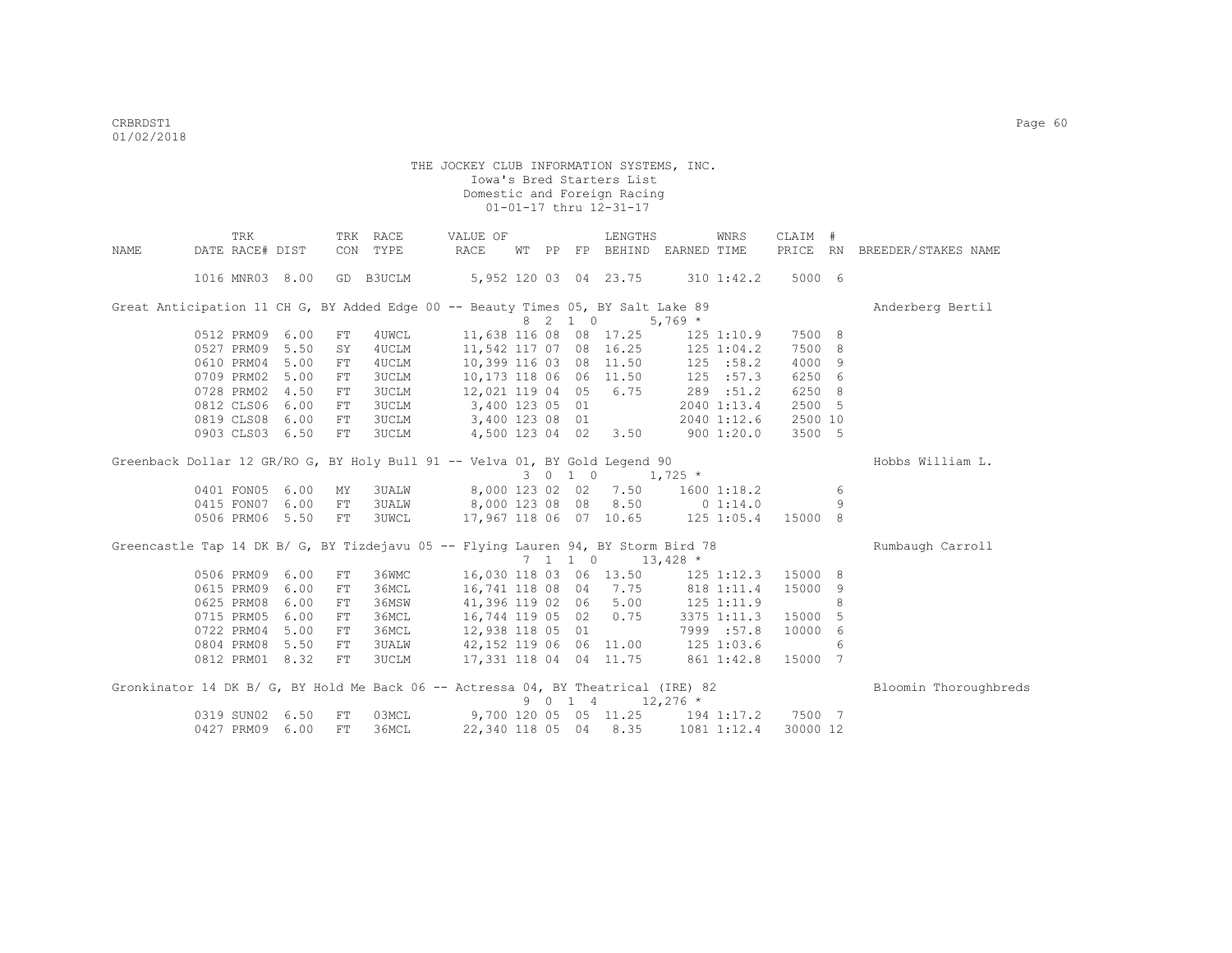|         | TRK                                                                                      |      |            | TRK RACE     | VALUE OF                       |  |                 | LENGTHS                                                 |             | <b>WNRS</b>  | CLAIM #  |     |                                      |
|---------|------------------------------------------------------------------------------------------|------|------------|--------------|--------------------------------|--|-----------------|---------------------------------------------------------|-------------|--------------|----------|-----|--------------------------------------|
| NAME    | DATE RACE# DIST                                                                          |      |            | CON TYPE     | RACE                           |  |                 | WT PP FP BEHIND EARNED TIME                             |             |              |          |     | PRICE RN BREEDER/STAKES NAME         |
|         |                                                                                          |      |            |              |                                |  |                 |                                                         |             |              |          |     |                                      |
|         | 0506 PRM09                                                                               | 6.00 | FT         | 36WMC        | 16,030 114 08 04               |  |                 | 7.50                                                    |             | 788 1:12.3   | 12500    | 8   |                                      |
|         | 0519 PRM03                                                                               | 8.00 | SY         | 36MCL        | 12,803 114 08 02               |  |                 | 1.75                                                    |             | 2503 1:41.1  | 5000 8   |     |                                      |
|         | 0615 PRM05                                                                               | 8.32 | ${\rm FT}$ | 36MCL        | 10,410 119 01 03 11.50         |  |                 |                                                         |             | 1580 1:45.1  | 12500    | 7   |                                      |
|         | 0617 PRM06                                                                               | 6.00 | FT         | 36MCL        | 13,312 119 01 03               |  |                 | 8.50                                                    |             | 1580 1:11.9  | 7500     | - 7 |                                      |
|         | 0630 PRM05                                                                               | 6.00 | FT         | 36MCL        | 14,652 116 02 03 12.00         |  |                 |                                                         |             | 1742 1:12.9  | 10000    | 7   |                                      |
|         | 0703 PRM01 8.00                                                                          |      | SY         | 36MCL        | 16,615 119 02 03 10.00         |  |                 |                                                         |             | 1964 1:39.6  | 15000    | 8   |                                      |
|         | 0715 PRM05 6.00                                                                          |      | FT         | 36MCL        | 16,744 115 03 04 11.75         |  |                 |                                                         | 844 1:11.3  |              | 15000 5  |     |                                      |
|         | Guntoter 14 B G, BY Warrior's Reward 06 -- Butterfly Princess 03, BY Wavering Monarch 79 |      |            |              |                                |  |                 |                                                         |             |              |          |     | Poindexter H. Allen                  |
|         |                                                                                          |      |            |              |                                |  | $5 \t1 \t2 \t0$ |                                                         | $26,707$ *  |              |          |     |                                      |
|         | 0120 OP 05 6.00                                                                          |      | GD         | 03MCL        | 30,000 121 02 02 2.00          |  |                 |                                                         |             | 6000 1:12.7  | 40000 8  |     |                                      |
|         | 0226 OP 05 5.50                                                                          |      | FT         | 03MCL        | 34,000 122 04 02 nk            |  |                 |                                                         |             | 6800 1:06.0  | 50000 11 |     |                                      |
|         | 0430 PRM02 5.50                                                                          |      | SY         | 36MCL        | 22,520 119 07 01               |  |                 |                                                         |             | 13455 1:05.5 | 30000 7  |     |                                      |
|         | 0529 LS 04 5.00 T FM                                                                     |      |            | 3UCLM        |                                |  |                 | 11,500 119 11 05 4.35 327 :56.5                         |             |              | 15000 11 |     |                                      |
|         | 0618 PRM08 6.00                                                                          |      | FT         | 3UCLM        |                                |  |                 | 17,201 118 10 06 9.00 125 1:13.2                        |             |              | 15000 10 |     |                                      |
|         | Had My Way 13 DK B/ M, BY Parading 03 -- Shimmering Tale 04, BY Wild Again 80            |      |            |              |                                |  |                 |                                                         |             |              |          |     | Clifton Farm, LLC & Derek Todd       |
| Merkler |                                                                                          |      |            |              |                                |  |                 |                                                         |             |              |          |     |                                      |
|         |                                                                                          |      |            |              |                                |  | 2000            |                                                         | $290 *$     |              |          |     |                                      |
|         | 0116 TUP03 5.50 FT B4UALW                                                                |      |            |              | 15,000 122 01 FF DNF           |  |                 |                                                         | 1501:04.3   |              |          | 6   |                                      |
|         | 0212 TUP03 6.00                                                                          |      |            | FT B4UALW    | 14,000 124 06 06 15.00         |  |                 |                                                         | 140 1:11.6  |              |          | 6   |                                      |
|         | Haq's Flight 12 GR/RO G, BY Flight West 03 -- Walks Lik'n Angel 01, BY O'Brannigan 86    |      |            |              |                                |  |                 |                                                         |             |              |          |     | Hagemeier Larry                      |
|         |                                                                                          |      |            |              |                                |  |                 | 5 1 1 1                                                 | $4,178$ *   |              |          |     |                                      |
|         | 0226 FON03 4.00                                                                          |      | ${\rm FT}$ | <b>3UMSW</b> |                                |  |                 | 6,200 123 03 02 nk                                      |             | 1240 : 48.8  |          | 7   |                                      |
|         | 0312 FON03 4.00                                                                          |      | FT         | <b>3UMSW</b> | 6,200 123 01 04 5.25 310 :48.0 |  |                 |                                                         |             |              |          | 7   |                                      |
|         | 0401 FON03 6.00                                                                          |      | ΜY         | <b>3UMSW</b> |                                |  |                 | 6,200 123 08 08 17.50                                   | $0\;1:18.8$ |              |          | 9   |                                      |
|         | 0414 FON04 6.00                                                                          |      | FT         | <b>3UMCL</b> | 3,500 124 01 01                |  |                 |                                                         |             | 2100 1:17.0  | 5000 8   |     |                                      |
|         | 0506 FON05 6.00                                                                          |      | FT         | 3UCLM        |                                |  |                 | 4,400 123 04 03 3.25 528 1:14.8                         |             |              | 5000 8   |     |                                      |
|         | Han Sense 14 GR/RO C, BY Hansen 09 -- Humble Retha 96, BY Siberian Pine 90               |      |            |              |                                |  |                 |                                                         |             |              |          |     | Poindexter H. Allen                  |
|         |                                                                                          |      |            |              |                                |  |                 | $7 \quad 1 \quad 2 \quad 0 \quad 75,720 \quad ^{\star}$ |             |              |          |     |                                      |
|         | 0107 GP 10 8.00                                                                          |      | FT         | 03STK        |                                |  |                 | 100,000 120 07 05 7.10                                  |             |              |          |     | 2820 1:37.5 11 MUCHO MACHO MAN S.    |
|         | 0211 MEY06 1600m FT                                                                      |      |            | 03STK        |                                |  |                 | 918,105 126 02 05 12.00                                 |             | 7500 1:38.4  |          |     | 9 UAE TWO THOUSAND GUINEAS SPONSORED |
|         | BY DISTRICT ONE MOHAMME                                                                  |      |            |              |                                |  |                 |                                                         |             |              |          |     |                                      |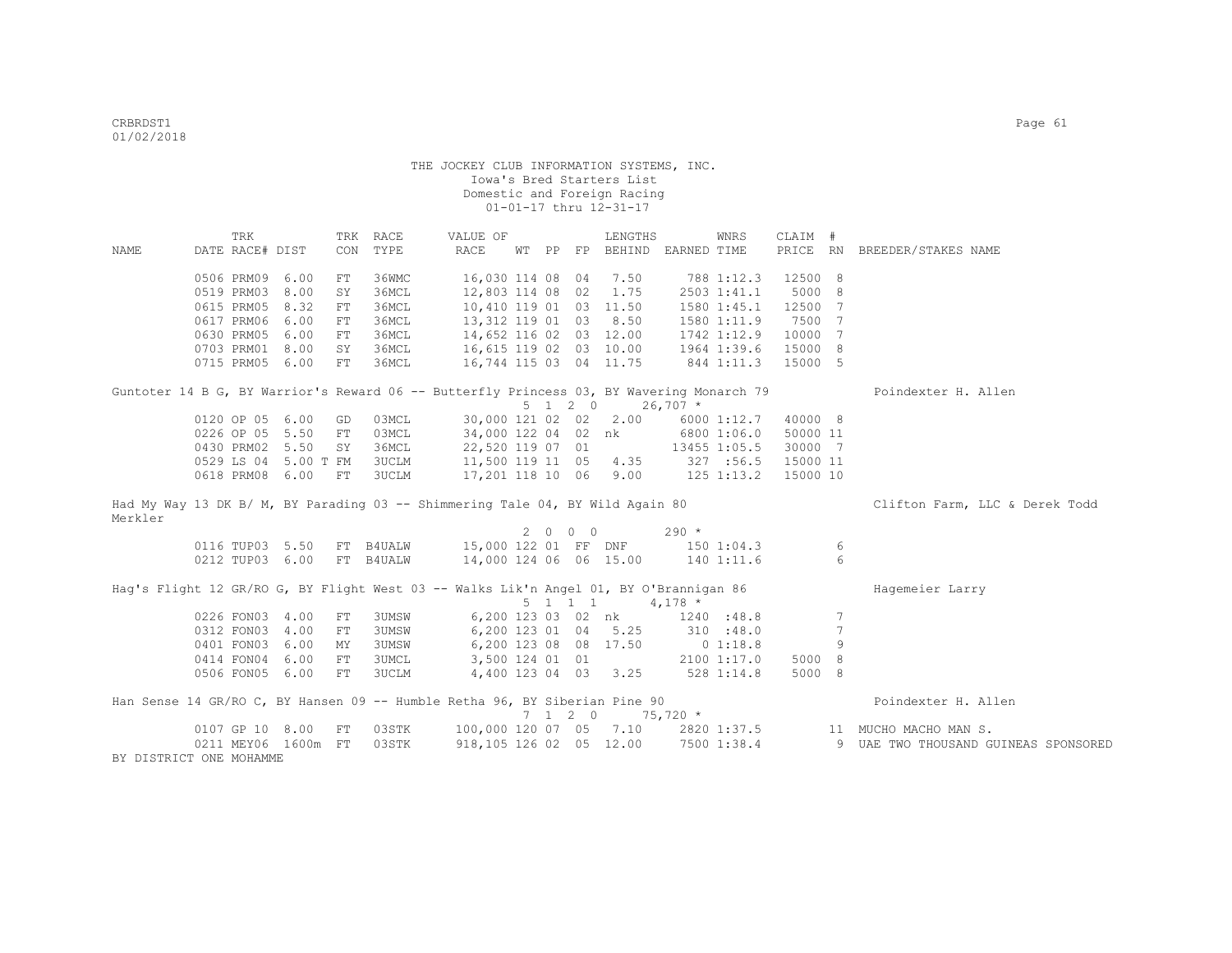|                     | TRK                                                                                    |      |            | TRK RACE      | VALUE OF                 |    |    |            | LENGTHS                          |                | WNRS            | CLAIM #  |                 |                                       |
|---------------------|----------------------------------------------------------------------------------------|------|------------|---------------|--------------------------|----|----|------------|----------------------------------|----------------|-----------------|----------|-----------------|---------------------------------------|
| NAME                | DATE RACE# DIST                                                                        |      | CON        | TYPE          | RACE                     | WТ | PP |            | FP BEHIND EARNED TIME            |                |                 |          |                 | PRICE RN BREEDER/STAKES NAME          |
|                     |                                                                                        |      |            |               |                          |    |    |            |                                  |                |                 |          |                 |                                       |
|                     | 0304 MEY67 1900m                                                                       |      | FT         | 03STK         | 918, 105 126 03 11 51.50 |    |    |            |                                  |                | 01:58.8         |          |                 | 12 AL BASTAKIYA SPONSORED BY EMIRATES |
| SKYWARDS            |                                                                                        |      |            |               |                          |    |    |            |                                  |                |                 |          |                 |                                       |
|                     | 0603 PRM08                                                                             | 6.00 | FT         | A03STK        | 71,000 121 01 02         |    |    |            | 0.50                             |                | 14100 1:10.4    |          | 7               | GRAY'S LAKE S.                        |
|                     | 0715 IND09                                                                             | 8.50 | FT         | 03STK         | 500,000 117 05 08 25.25  |    |    |            |                                  |                | $5000$ $1:42.2$ |          | 10              | INDIANA DERBY                         |
|                     | 0812 PRM07 8.50                                                                        |      |            | FT A03STK     | 103,500 116 05 02 11.50  |    |    |            |                                  |                | 20500 1:43.0    |          | 8               | <b>IOWA BREEDERS' DERBY</b>           |
|                     | 1230 FG 07 8.50                                                                        |      | FT         | 3UAOC         | 43,000 117 06 01         |    |    |            |                                  |                | 25800 1:44.6    |          | 8               |                                       |
|                     | Hard Liquor 13 CH M, BY Old Fashioned 06 -- Doin' Hard Time 09, BY Hard Spun 04        |      |            |               |                          |    |    |            |                                  |                |                 |          |                 | Roseberry Robert Todd                 |
|                     |                                                                                        |      |            |               |                          |    |    | 4 0 0 0    |                                  | $3,191$ *      |                 |          |                 |                                       |
|                     | 0518 PRM08                                                                             | 6.00 | FT         | B3UAOC        |                          |    |    |            | 40,486 119 03 04 3.25            |                | 2007 1:11.8     |          | 10              |                                       |
|                     | 0624 PRM09 6.00                                                                        |      | FT         | <b>B3UALW</b> | 42,111 118 07 07 8.50    |    |    |            |                                  | $125$ $1:11.2$ |                 |          | $7\phantom{.0}$ |                                       |
|                     | 0720 PRM07 6.00                                                                        |      |            | FT B3UALW     |                          |    |    |            | 42,067 118 04 05 3.55 934 1:11.1 |                |                 |          | 8               |                                       |
|                     | 0729 PRM04 8.00                                                                        |      |            | FT B3UALW     |                          |    |    |            | 41,582 119 08 08 17.30           | 125 1:38.3     |                 |          | 8               |                                       |
|                     |                                                                                        |      |            |               |                          |    |    |            |                                  |                |                 |          |                 |                                       |
|                     | Hawkeye Honey 09 DK B/ M, BY Sir Shackleton 01 -- Doubledownprincess 00, BY Mufti 78   |      |            |               |                          |    |    |            |                                  |                |                 |          |                 | Eureka Thoroughbred Farm              |
|                     |                                                                                        |      |            |               |                          |    |    | 3 0 0 0    |                                  | $308 *$        |                 |          |                 |                                       |
|                     | 0617 CPW07 5.50                                                                        |      |            | FT B3USTK     |                          |    |    |            | 4,700 124 06 06 24.05            |                | 188 1:10.0      |          | 6               | OPEN SPEED S.                         |
|                     | 0701 CPW09 5.50                                                                        |      | FT         | <b>B3UALW</b> | 3,700 124 03 06 13.05    |    |    |            |                                  |                | 01:09.0         |          | 7               |                                       |
|                     | 0729 FAR02 5.50                                                                        |      |            | FT B3UALW     |                          |    |    |            | 2,400 126 03 05 16.75            | 1201:05.4      |                 |          | 6               |                                       |
|                     |                                                                                        |      |            |               |                          |    |    |            |                                  |                |                 |          |                 |                                       |
|                     | Heir to Dream 13 B G, BY Woke Up Dreamin 00 -- Indian Heiress 03, BY Indian Charlie 95 |      |            |               |                          |    |    |            |                                  |                |                 |          |                 | Iowa State University & Madison       |
| County Thoroughbred |                                                                                        |      |            |               |                          |    |    |            |                                  |                |                 |          |                 |                                       |
|                     |                                                                                        |      |            |               |                          |    |    | $17$ 1 4 6 |                                  | $24,904$ *     |                 |          |                 |                                       |
|                     | 0124 HOU03                                                                             | 6.00 | FT         | 4UCLM         | 6,000 118 05 02          |    |    |            | 3.75                             |                | 1180 1:12.1     | 7500 6   |                 |                                       |
|                     | 0211 HOU02                                                                             | 6.00 | FT         | 4UCLM         | 6,000 118 08 02          |    |    |            | 3.50                             |                | 1120 1:11.4     | 7500 9   |                 |                                       |
|                     | 0227 HOU07                                                                             | 6.00 | ${\rm FT}$ | 4UCLM         | 6,000 118 08 03          |    |    |            | 2.75                             |                | $616$ 1:11.9    | 7500 9   |                 |                                       |
|                     | 0315 WRD08                                                                             | 8.00 | FT         | 3UCLM         | 8,250 124 03 03          |    |    |            | 2.75                             |                | 863 1:39.5      | 7500 10  |                 |                                       |
|                     | 0415 WRD02                                                                             | 8.00 | ${\rm FT}$ | <b>3UCLM</b>  | 9,405 124 04 02          |    |    |            | nk                               |                | 1570 1:39.6     | 7500 10  |                 |                                       |
|                     | 0501 WRD06                                                                             | 8.32 | FT         | 3UCLM         | 14,674 122 05 03         |    |    |            | 7.50                             |                | 1375 1:42.5     | 15000 7  |                 |                                       |
|                     | 0525 PRM01                                                                             | 6.00 | FT         | 3UCLM         | 16,748 120 04 02         |    |    |            | 10.50                            |                | 3348 1:10.5     | 15000 6  |                 |                                       |
|                     | 0604 PRM05                                                                             | 6.00 | ${\rm FT}$ | <b>3UCLM</b>  | 16,711 120 04 03         |    |    |            | 6.50                             |                | 1989 1:11.5     | 15000 7  |                 |                                       |
|                     | 0618 PRM08                                                                             | 6.00 | FT         | <b>3UCLM</b>  | 17,201 120 09 01         |    |    |            |                                  |                | 10024 1:13.2    | 15000 10 |                 |                                       |
|                     | 0701 PRM01                                                                             | 5.50 | FT         | 3UCLM         | 18,626 123 03 06         |    |    |            | 9.05                             |                | $125$ $1:04.5$  | 15000 8  |                 |                                       |
|                     | 0805 PRM09                                                                             | 6.00 | FT         | <b>3UCLM</b>  | 11,000 124 07 05         |    |    |            | 8.25                             |                | 322 1:10.0      | 10000 7  |                 |                                       |
|                     | 0830 RP 03                                                                             | 8.32 | FT.        | <b>3UCLM</b>  | 12,100 122 01 07         |    |    |            | 6.50                             |                | 851:42.9        | 7500 10  |                 |                                       |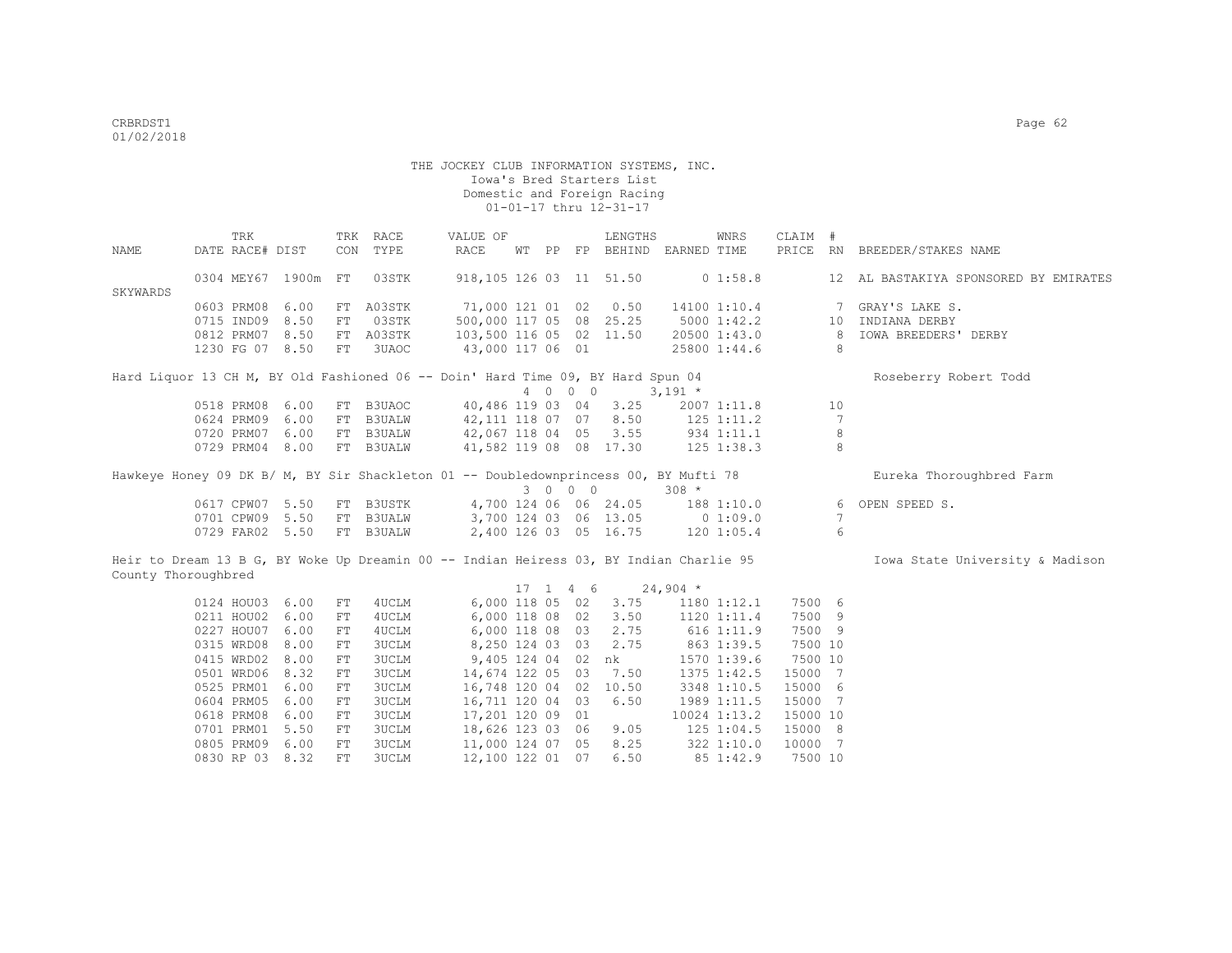|           | TRK                  |    | TRK RACE     | VALUE OF                                                                             |  |         | LENGTHS                |                                   | WNRS               | CLAIM # |    |                              |
|-----------|----------------------|----|--------------|--------------------------------------------------------------------------------------|--|---------|------------------------|-----------------------------------|--------------------|---------|----|------------------------------|
| NAME      | DATE RACE# DIST      |    | CON TYPE     | RACE                                                                                 |  |         |                        | WT PP FP BEHIND EARNED TIME       |                    |         |    | PRICE RN BREEDER/STAKES NAME |
|           | 0916 RP 04 8.32      | FT | 3UCLM        | 12,100 123 05 07 11.50                                                               |  |         |                        |                                   | 85 1:41.9          | 7500 8  |    |                              |
|           | 1005 RP 07 8.00      | FT | 3UCLM        | 12,100 123 08 06 14.80                                                               |  |         |                        | 85 1:37.9                         |                    | 7500 9  |    |                              |
|           | 1020 RET08 6.00      | FT | <b>3UALW</b> |                                                                                      |  |         |                        | 11,500 120 06 03 2.25 1232 1:10.7 |                    |         | 8  |                              |
|           | 1103 RET08 6.00      | FT | 3UALW        | 11,000 120 07 05 5.00                                                                |  |         |                        | 324 1:10.4                        |                    |         | 7  |                              |
|           | 1110 RET07 8.50 T FM |    | 3UCLM        | 5,500 119 04 03 0.50                                                                 |  |         |                        |                                   | 561 1:43.9 15000 9 |         |    |                              |
|           |                      |    |              | Helen Kopter 11 DK B/ M, BY Suave 01 -- Blake's Cat 04, BY Doug Fir 99               |  |         |                        |                                   |                    |         |    | Rick Olson & Suave Syndicate |
|           |                      |    |              |                                                                                      |  | 8 0 1 0 |                        | $2,254$ *                         |                    |         |    |                              |
|           | 0529 PRM04 5.50      |    | FT B3UCLM    |                                                                                      |  |         | 11,638 119 06 07 19.50 |                                   | 125 1:05.5         | 10000 7 |    |                              |
|           | 0614 PRM02 5.00      |    | GD B3UCLM    | 10,173 121 04 04 12.25                                                               |  |         |                        |                                   | 667 : 57.8         | 6250 6  |    |                              |
|           | 0707 PRM10 6.00      |    | FT B3UCLM    | 18,626 116 04 08 11.00                                                               |  |         |                        |                                   | $125$ $1:11.6$     | 15000 8 |    |                              |
|           | 0714 PRM06 5.00      |    | FT B3UCLM    | 11,930 118 04 07 13.25                                                               |  |         |                        |                                   | 125 : 57.8         | 12500 8 |    |                              |
|           | 0803 PRM06 5.00      |    | FT B3UCLM    | 12,653 118 05 05 8.50                                                                |  |         |                        |                                   | 307 : 58.5         | 7500 7  |    |                              |
|           | 0810 PRM06 6.00      |    | FT B3UCLM    | 18,626 118 02 08 9.45                                                                |  |         |                        |                                   | 125 1:11.2         | 15000 8 |    |                              |
|           | 0826 CLS02 6.00      |    | FT B3UCLM    | 3,400 123 06 02 1.50                                                                 |  |         |                        |                                   | 680 1:14.4         | 2500 6  |    |                              |
|           | 0909 CBY05 6.00      |    |              | FT B3UCLM 10,285 123 04 11 16.35                                                     |  |         |                        |                                   | $100$ $1:12.6$     | 4000 11 |    |                              |
|           |                      |    |              |                                                                                      |  |         |                        |                                   |                    |         |    |                              |
|           |                      |    |              | Hello Darling 15 DK B/ F, BY Girolamo 06 -- De Star Xpress 05, BY Sea of Secrets 95  |  |         |                        |                                   |                    |         |    | Hobbs William L.             |
|           |                      |    |              |                                                                                      |  |         | 3 0 0 1 7,914 *        |                                   |                    |         |    |                              |
|           | 0528 PRM02 4.50      |    |              | FT F02MSW 39,986 119 04 05 5.65                                                      |  |         |                        | 926 : 53.4                        |                    |         | 6  |                              |
|           | 0611 PRM03 5.00      |    |              | FT FO2MSW 41,397 119 04 04 4.60                                                      |  |         |                        |                                   | 2067 :59.6         |         | 8  |                              |
|           | 0701 PRM03 5.00      |    | FT F02MSW    | 41,312 119 05 03 6.00                                                                |  |         |                        |                                   | 4921 :59.0         |         | 10 |                              |
| Kindschuh |                      |    |              | Here Comes Yo Yo 14 DK B/ F, BY El Caballo 04 -- Cheese Grits 97, BY Silver Ghost 82 |  |         |                        |                                   |                    |         |    | Kurt Kindschuh & Melanie     |
|           |                      |    |              |                                                                                      |  | 2 0 0 0 |                        | $170$ *                           |                    |         |    |                              |
|           |                      |    |              | 1004 RP 07 6.00 MY B3UCLM 11,605 120 01 11 20.60 85 1:12.2                           |  |         |                        |                                   |                    | 7500 11 |    |                              |
|           | 1026 RP 04 7.00      |    | FT B3UCLM    | 11,907 120 01 06 27.75 85 1:27.1                                                     |  |         |                        |                                   |                    | 7500 6  |    |                              |
|           |                      |    |              | Heremego 12 DK B/ M, BY Storm Unbridled 00 -- Ya Me Voy 03, BY Turkoman 82           |  |         |                        |                                   |                    |         |    | Wulf Craig                   |
|           |                      |    |              |                                                                                      |  |         | 8 1 2 0 9,115 *        |                                   |                    |         |    |                              |
|           | 0616 PRM02 6.00      |    |              | FT B36MCL 16,744 123 04 02 2.00 3375 1:12.1                                          |  |         |                        |                                   |                    | 15000 5 |    |                              |
|           | 0630 PRM09 6.00      |    | FT B36MCL    | 16,617 124 01 05 13.50                                                               |  |         |                        | 363 1:12.7                        |                    | 15000 8 |    |                              |
|           | 0722 PRM02 6.00      |    | FT B36MCL    | 16,661 124 06 04 4.50                                                                |  |         |                        |                                   | 827 1:12.5         | 15000 7 |    |                              |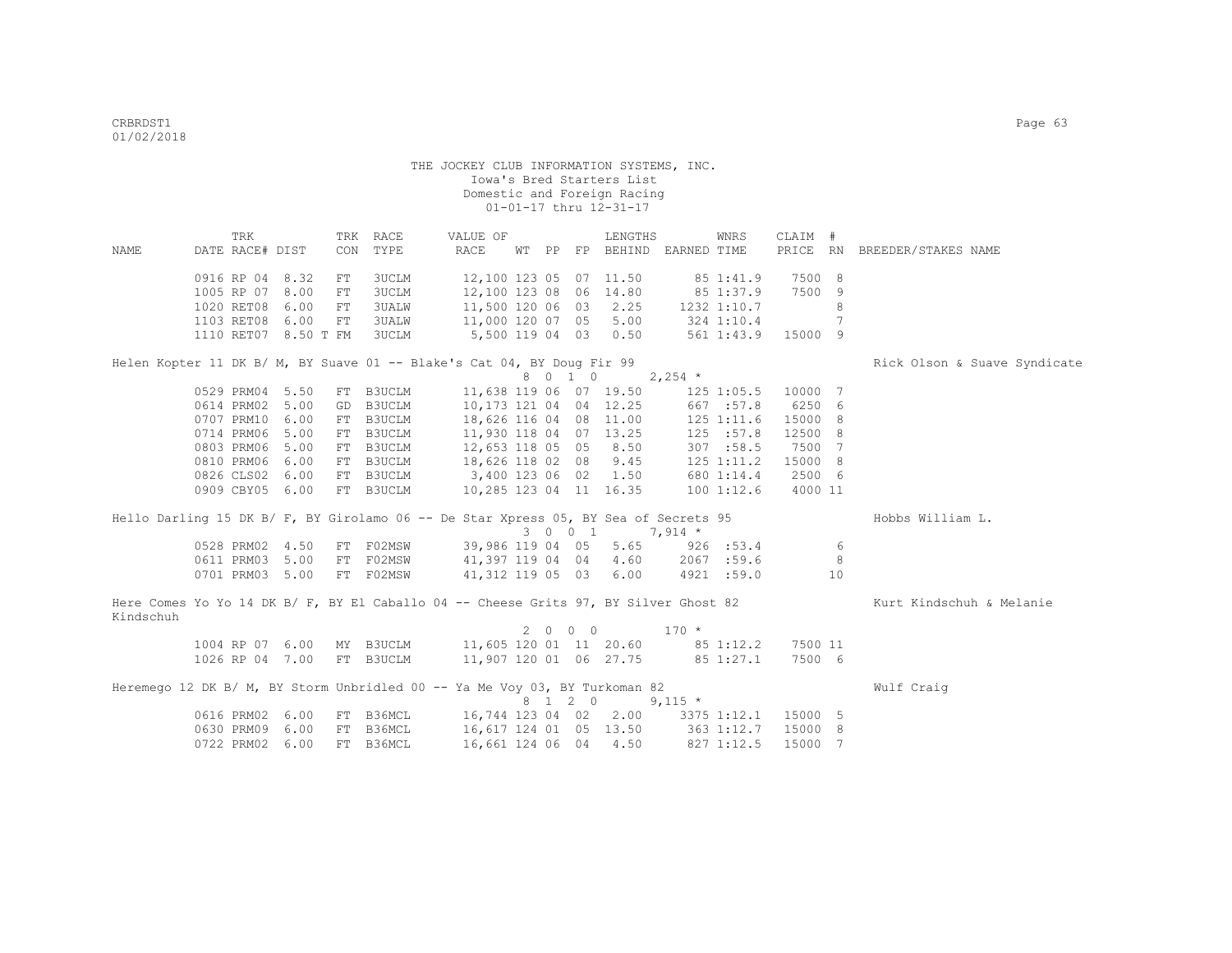| NAME | TRK<br>DATE RACE# DIST |      |    | TRK RACE<br>CON TYPE | VALUE OF<br>RACE                                                                    |  | LENGTHS                | WT PP FP BEHIND EARNED TIME                                          | WNRS         | CLAIM #  |                 | PRICE RN BREEDER/STAKES NAME |
|------|------------------------|------|----|----------------------|-------------------------------------------------------------------------------------|--|------------------------|----------------------------------------------------------------------|--------------|----------|-----------------|------------------------------|
|      |                        |      |    |                      |                                                                                     |  |                        |                                                                      |              |          |                 |                              |
|      | 0805 PRM07             | 6.00 |    | FT B36MCL            | 13,312 124 05 04 6.00                                                               |  |                        |                                                                      | 658 1:12.8   | 10000 7  |                 |                              |
|      | 0812 CLS01             | 6.00 |    | FT B3UMSW            | 5,529 123 01 02                                                                     |  | 3.25                   |                                                                      | 1140 1:15.0  |          | 5               |                              |
|      | 0818 CLS02             | 6.00 |    | FT B3UMCL            | 4,000 123 04 01                                                                     |  |                        |                                                                      | 2400 1:14.4  | 10000 8  |                 |                              |
|      | 0826 CLS07             | 6.00 |    |                      | FT B3UCLM 4,400 123 05 04 1.80                                                      |  |                        | 220 1:14.6                                                           |              | 5000 8   |                 |                              |
|      | 0903 CLS02 8.32        |      | FT | <b>3UCLM</b>         | 4,400 120 06 05 12.25 132 1:46.6                                                    |  |                        |                                                                      |              | 5000 6   |                 |                              |
|      |                        |      |    |                      | Her Way Or No Way 14 B F, BY Regal Ransom 06 -- Hardy Har Har 98, BY Storm Cat 83   |  |                        |                                                                      |              |          |                 | Dave McShane & Jeff Lafoy    |
|      |                        |      |    |                      |                                                                                     |  |                        | 7 0 2 2 13,464 $*$                                                   |              |          |                 |                              |
|      | 0430 PRM04 6.00        |      |    | SY B36MCL            |                                                                                     |  |                        | 22,447 118 06 02 1.00 4420 1:13.8                                    |              | 30000 9  |                 |                              |
|      | 0521 PRM01             | 6.00 |    | FT B36MCL            |                                                                                     |  |                        | 22,557 114 01 02 15.00 4518 1:12.6                                   |              | 25000 6  |                 |                              |
|      | 0604 PRM02             | 6.00 |    | FT B36MCL            |                                                                                     |  |                        | 22,375 114 07 05 5.85 503 1:13.0                                     |              | 25000 11 |                 |                              |
|      | 0630 PRM09             | 6.00 |    | FT B36MCL            |                                                                                     |  |                        | 16,617 119 05 03 9.00 1392 1:12.7                                    |              | 15000 8  |                 |                              |
|      | 0713 PRM01             | 6.00 |    | FT B36MCL            |                                                                                     |  |                        | 23,399 114 05 05 17.00 521 1:11.1                                    |              | 25000 6  |                 |                              |
|      | 0803 PRM01             | 5.00 |    |                      | FT B36MCL 16,661 119 07 03 11.00 1985 :58.1                                         |  |                        |                                                                      |              | 15000 7  |                 |                              |
|      | 0809 PRM04 6.00        |      |    | FT B36MSW            |                                                                                     |  |                        | 41,442 119 04 06 6.25 125 1:11.3                                     |              |          | $7\phantom{.0}$ |                              |
|      |                        |      |    |                      | Hesabully 14 B G, BY Midshipman 06 -- Wise Talk 10, BY Hard Spun 04                 |  |                        |                                                                      |              |          |                 | Okoboji Racing Stable        |
|      |                        |      |    |                      |                                                                                     |  |                        | 8 2 1 0 31,077 *                                                     |              |          |                 |                              |
|      | 0511 PRM01             | 5.50 | FT | 36MCL                |                                                                                     |  |                        | 22,520 118 06 01 13455 1:05.4                                        |              | 30000 7  |                 |                              |
|      | 0527 PRM04             | 6.00 | SY | <b>3UALW</b>         |                                                                                     |  |                        | 40, 431 119 04 07 12.25 125 1:11.4                                   |              |          | 11              |                              |
|      | 0609 PRM04             | 8.50 | FT | 3UALW                |                                                                                     |  | 42,067 119 08 05 16.00 | 934 1:45.1                                                           |              |          | 8               |                              |
|      | 0715 PRM09             | 8.32 | FT | 03STK                | 72,968 116 09 05                                                                    |  |                        | $6.10$ $1710$ $1:43.2$                                               |              | 12       |                 | IOWA STALLION S.             |
|      | 0723 PRM02             | 6.00 | FT | 3UCLM                | 17,244 116 09 04                                                                    |  | 6.00                   | 844 1:10.7                                                           |              | 15000 9  |                 |                              |
|      | 0805 PRM01             | 8.50 | FT | 3UCLM                | 17,371 115 02 01                                                                    |  |                        |                                                                      | 10429 1:45.7 | 15000 6  |                 |                              |
|      | 0813 CBY04 8.50 T GD   |      |    |                      | 3UCLM 15,700 119 02 02 2.50 2900 1:43.6                                             |  |                        |                                                                      |              | 12500 6  |                 |                              |
|      | 0824 CBY03 8.50 T FM   |      |    |                      | 3UCLM 18,400 119 03 04 3.85 680 1:43.4                                              |  |                        |                                                                      |              | 16000 12 |                 |                              |
|      |                        |      |    |                      |                                                                                     |  |                        |                                                                      |              |          |                 |                              |
|      |                        |      |    |                      | Hey Momma Rock Me 12 DK B/ M, BY Premeditation 99 -- Amiable Amy 00, BY Langfuhr 92 |  |                        |                                                                      |              |          |                 | Ashford H Ray Jr.            |
|      |                        |      |    |                      |                                                                                     |  |                        | $10 \t 0 \t 1 \t 2 \t 2,081 \t \star$                                |              |          |                 |                              |
|      | 0520 ASD04             | 5.00 |    | FT B3UWMC            |                                                                                     |  |                        | 7,750 123 07 05 2.75 167 1:03.2                                      |              |          | 7               |                              |
|      | 0614 ASD07             | 5.50 |    | WF B3UWMC            |                                                                                     |  |                        | 7,750 123 06 06 16.75 151 1:07.6<br>7,750 123 06 06 16.75 151 1:07.6 |              |          | 7               |                              |
|      | 0630 ASD05             | 5.50 |    | FT B3UWMC            |                                                                                     |  |                        |                                                                      |              | 5000 7   |                 |                              |
|      | 0708 MD 04 6.50        |      |    | FT B3UALW            | 3,700 121 02 04                                                                     |  | 5.00                   |                                                                      | 144 1:19.8   |          | 6               |                              |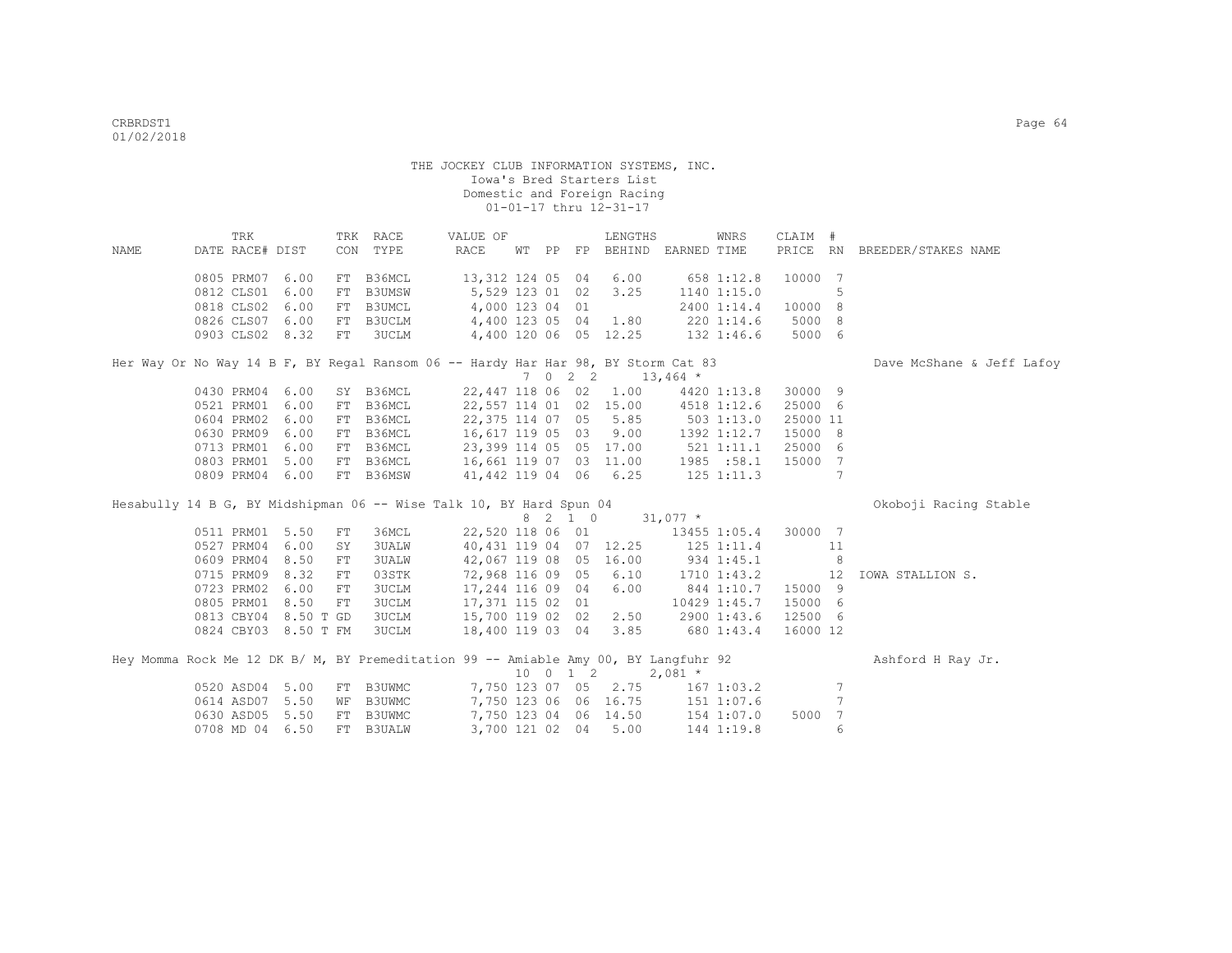|      | TRK                                                                                   |      |    | TRK RACE      | VALUE OF                                                     |  |                             | LENGTHS                                        |                  | WNRS              | CLAIM # |                 |                                                                                                                |
|------|---------------------------------------------------------------------------------------|------|----|---------------|--------------------------------------------------------------|--|-----------------------------|------------------------------------------------|------------------|-------------------|---------|-----------------|----------------------------------------------------------------------------------------------------------------|
| NAME | DATE RACE# DIST                                                                       |      |    | CON TYPE      | RACE                                                         |  |                             | WT PP FP BEHIND                                | EARNED TIME      |                   |         |                 | PRICE RN BREEDER/STAKES NAME                                                                                   |
|      | 0714 MD 01 6.50                                                                       |      | FT | <b>B3UMSW</b> | 3,000 124 05 04                                              |  |                             | 6.05                                           |                  | 118 1:20.2        |         | 5               |                                                                                                                |
|      | 0729 MD 03 6.00                                                                       |      | FT | <b>3UMSW</b>  | 3,000 121 02 03                                              |  |                             | 8.75                                           |                  | 2171:12.8         |         | 6               |                                                                                                                |
|      | 0804 MD 02 6.00                                                                       |      | FT | <b>B3UMSW</b> | 3,000 124 03 02                                              |  |                             | 4.75                                           |                  | 453 1:13.5        |         | 6               |                                                                                                                |
|      | 0819 ASD07 6.00                                                                       |      | FT | B3UWMC        | 8,700 123 03 04                                              |  |                             | 2.75                                           |                  | 338 1:15.6 5000 8 |         |                 |                                                                                                                |
|      | 0901 MD 07 7.00                                                                       |      | FT | 3UMSW         | 3,000 123 03 03                                              |  |                             |                                                |                  | 2.35 216 1:26.8   |         | $7\phantom{.0}$ |                                                                                                                |
|      | 0909 MD 02 6.00                                                                       |      | FT | 3UMSW         |                                                              |  |                             | 3,000 123 07 04 6.25                           | 123 1:13.6       |                   |         | 10              |                                                                                                                |
|      | Heza People Person 14 CH G, BY Entourage 04 -- Zuri's Girl 06, BY Anasheed 00         |      |    |               |                                                              |  |                             |                                                |                  |                   |         |                 | Nielsen Charles D.                                                                                             |
|      |                                                                                       |      |    |               |                                                              |  | 1 0 0 0                     |                                                | $125$ *          |                   |         |                 |                                                                                                                |
|      | 0625 PRM04 5.00                                                                       |      | FT | 36MCL         | 12,728 119 04 08 20.00                                       |  |                             |                                                |                  | $125$ :59.6       | 10000 8 |                 |                                                                                                                |
|      | Hidden Lullaby 15 CH F, BY Run Away and Hide 06 -- Silent Singer 02, BY Secreniner 96 |      |    |               |                                                              |  |                             |                                                |                  |                   |         |                 | Linda M. Leech & Deb Leech                                                                                     |
|      |                                                                                       |      |    |               |                                                              |  | 2 0 0 0                     |                                                | $250 *$          |                   |         |                 |                                                                                                                |
|      | 0720 PRM04 5.50                                                                       |      |    | FT F02MSW     | 41, 312 119 02 07 16.00 125 1:04.5                           |  |                             |                                                |                  |                   |         | 10              |                                                                                                                |
|      | 0812 PRM02 5.50                                                                       |      |    | FT F02MSW     | 41,312 119 02 07 16.80 125 1:04.5                            |  |                             |                                                |                  |                   |         | 10              |                                                                                                                |
|      |                                                                                       |      |    |               |                                                              |  |                             |                                                |                  |                   |         |                 | Hi Five Cy 12 DK B/ G, BY Devil His Due 89 -- Dazzling Crypto 99, BY Cryptoclearance 84 Connolly Jacob Dean    |
|      |                                                                                       |      |    |               |                                                              |  |                             | 6 0 1 1                                        | $6,373$ *        |                   |         |                 |                                                                                                                |
|      | 0506 PRM09 6.00                                                                       |      | FT | 36WMC         |                                                              |  |                             | 16,030 123 02 05 9.50                          |                  | 364 1:12.3        | 15000 8 |                 |                                                                                                                |
|      | 0514 PRM07 8.00                                                                       |      | FT | 36MSW         |                                                              |  |                             | 39,876 123 07 08 35.05 125 1:40.5              |                  |                   |         | 9               |                                                                                                                |
|      | 0602 PRM05                                                                            | 8.50 | FT | 36MSW         |                                                              |  |                             | 39,986 123 05 05 16.50 926 1:47.2              |                  |                   |         | 6               |                                                                                                                |
|      | 0625 PRM06                                                                            | 8.32 | FT | 36MCL         |                                                              |  |                             | 11, 246 123 02 03 16.75 1559 1:45.5            |                  |                   | 10000 8 |                 |                                                                                                                |
|      | 0703 PRM01 8.00                                                                       |      | SY | 36MCL         |                                                              |  |                             | 16,615 124 06 02 8.75 3274 1:39.6              |                  |                   | 15000 8 |                 |                                                                                                                |
|      | 0727 PRM04 8.00                                                                       |      | FT | 36MCL         | 10,000 124 04 08 46.25                                       |  |                             |                                                | $125$ $1:40.0$   |                   | 15000 8 |                 |                                                                                                                |
|      |                                                                                       |      |    |               |                                                              |  |                             |                                                |                  |                   |         |                 | High Above 14 DK B/ C, BY Pioneerof the Nile 06 -- True Blessing 03, BY Tale of the Cat 94 Poindexter H. Allen |
|      |                                                                                       |      |    |               |                                                              |  | $1 \quad 0 \quad 0 \quad 0$ |                                                | $480 *$          |                   |         |                 |                                                                                                                |
|      |                                                                                       |      |    |               | 0128 GP 06 9.00 T FM 03MSW 48,000 120 07 11 17.30 480 1:47.0 |  |                             |                                                |                  |                   |         | 12              |                                                                                                                |
|      | Holdmegold 12 CH G, BY Hold Me Back 06 -- Lovesmegold 00, BY Gold Legend 90           |      |    |               |                                                              |  |                             | $9 \quad 1 \quad 1 \quad 1 \quad 14,942 \star$ |                  |                   |         |                 | Richard Cosaert & Vickie Cosaert                                                                               |
|      | 0225 FON05 4.00                                                                       |      | GD | <b>3UALW</b>  | 8,000 123 05 03                                              |  |                             |                                                | $3.00$ 960 :46.6 |                   |         | 7               |                                                                                                                |
|      | 0305 FON08 6.00                                                                       |      | FT | <b>3UALW</b>  |                                                              |  |                             | 8,000 123 06 02 1.75 1600 1:15.0               |                  |                   |         | $7\phantom{.0}$ |                                                                                                                |
|      |                                                                                       |      |    |               |                                                              |  |                             |                                                |                  |                   |         |                 |                                                                                                                |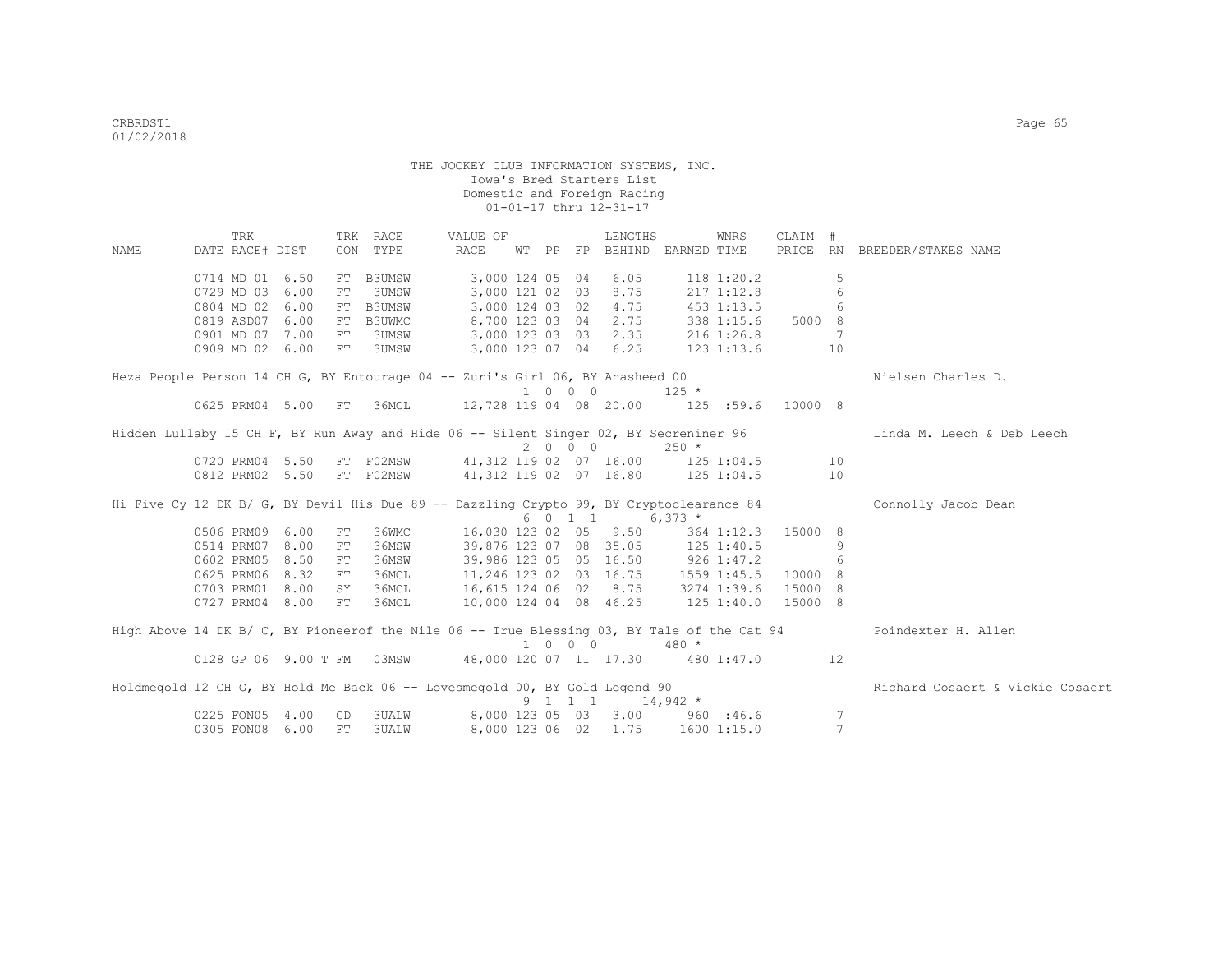|      | TRK             |                    |     | TRK RACE     | VALUE OF                                                                             |  |         | LENGTHS                               |                | WNRS           | CLAIM # |    |                                  |
|------|-----------------|--------------------|-----|--------------|--------------------------------------------------------------------------------------|--|---------|---------------------------------------|----------------|----------------|---------|----|----------------------------------|
| NAME | DATE RACE# DIST |                    | CON | TYPE         | RACE                                                                                 |  |         | WT PP FP BEHIND EARNED TIME           |                |                |         |    | PRICE RN BREEDER/STAKES NAME     |
|      | 0401 FON08      | 6.00               | MY  | 3UAOC        |                                                                                      |  |         | 8,883 123 01 07 15.25                 |                | 0 1:15.6       |         | 9  |                                  |
|      | 0415 FON08      | 6.00               | FT  | 3UAOC        | 8,500 123 08 05                                                                      |  |         | 5.35                                  |                | $255$ $1:13.0$ |         | 9  |                                  |
|      | 0506 PRM06      | 5.50               | FT  | <b>3UWCL</b> | 17,967 118 01 01                                                                     |  |         |                                       |                | 10628 1:05.4   | 15000 8 |    |                                  |
|      | 0518 PRM07      | 6.00               | FT  | 3UAOC        | 40,521 124 08 05 14.25                                                               |  |         |                                       |                | 930 1:10.1     | 15000 9 |    |                                  |
|      | 0614 PRM07      | 6.00               | FT  | 3UCLM        | 25,368 123 01 06                                                                     |  |         | 10.05                                 |                | $125$ $1:10.1$ | 12500 7 |    |                                  |
|      | 0706 PRM04      | 5.50               | FT  | 3UCLM        | 11,446 121 08 05                                                                     |  |         | 4.75                                  |                | 319 1:04.4     | 7500 8  |    |                                  |
|      | 0721 PRM03      | 6.00               | FT  | 3UWCL        |                                                                                      |  |         | 11,000 121 07 08 7.75                 |                | 125 1:10.1     | 7500 9  |    |                                  |
|      |                 |                    |     |              | Holdthatlove 13 B M, BY Hold Me Back 06 -- Lovethatponi 06, BY Volponi 98            |  |         |                                       |                |                |         |    | Vickie Cosaert & Richard Cosaert |
|      |                 |                    |     |              |                                                                                      |  |         | 4 1 0 0 9,479 *                       |                |                |         |    |                                  |
|      | 0507 PRM08 6.00 |                    |     | FT B3UALW    |                                                                                      |  |         | 40,414 118 05 09 14.30 125 1:11.1     |                |                |         | 12 |                                  |
|      | 0525 PRM04 8.00 |                    |     | FT B3UCLM    |                                                                                      |  |         | 18,263 119 05 09 32.85 125 1:37.8     |                |                | 40000 9 |    |                                  |
|      | 0714 PRM04 8.50 |                    |     | FT B3UALW    | 41,982 118 09 05 2.70                                                                |  |         |                                       |                | 926 1:46.6     |         | 10 |                                  |
|      | 0723 PRM01 8.32 |                    |     | FT B3UCLM    | 13,550 120 03 01                                                                     |  |         |                                       |                | 8303 1:42.7    | 12500 7 |    |                                  |
|      |                 |                    |     |              | Holt County 15 DK B/ G, BY Girolamo 06 -- Steal the Sugar 04, BY Coronado's Quest 95 |  |         |                                       |                |                |         |    | Hobbs William L.                 |
|      |                 |                    |     |              |                                                                                      |  |         | $2 \t 0 \t 1 \t 1 \t 13,203 \t \star$ |                |                |         |    |                                  |
|      | 0614 PRM04 5.00 |                    | FT  | 02MSW        | 41,464 119 05 02 6.00 8282 :57.7                                                     |  |         |                                       |                |                |         | -8 |                                  |
|      |                 | 0702 PRM03 5.00 FT |     | 02MSW        | 41,312 119 07 03 2.75 4921 :58.6                                                     |  |         |                                       |                |                |         | 10 |                                  |
|      |                 |                    |     |              | Holy Caballero 14 DK B/ F, BY Giacomo 02 -- Adios Caballero 09, BY El Prado (IRE) 89 |  |         |                                       |                |                |         |    | Okoboji Racing & Steeple Hill    |
|      |                 |                    |     |              |                                                                                      |  | 7 1 0 1 |                                       | $3,295$ *      |                |         |    |                                  |
|      | 0630 PRM09 6.00 |                    |     | FT B36MCL    | 16,617 119 04 06 14.25                                                               |  |         |                                       |                | $125$ $1:12.7$ | 15000 8 |    |                                  |
|      | 0708 PRM01 8.00 |                    |     | FT B36MCL    | 16,701 119 06 06 16.50                                                               |  |         |                                       |                | 125 1:40.4     | 15000 6 |    |                                  |
|      | 0728 PRM05      | 5.50               |     | FT B36MCL    | 11,246 116 07 07 7.25                                                                |  |         |                                       |                | $125$ $1:06.1$ | 7500 8  |    |                                  |
|      | 0804 CLS05 6.00 |                    |     | FT B3UMCL    | 4,000 118 02 03                                                                      |  |         | 5.00                                  |                | 480 1:15.2     | 10000 8 |    |                                  |
|      | 0818 CLS02 6.00 |                    |     | FT B3UMCL    | 4,000 122 08 04 4.50                                                                 |  |         |                                       |                | 200 1:14.4     | 10000 8 |    |                                  |
|      | 0901 CLS06 6.00 |                    |     | FT B3UMCL    | 4,000 123 02 04 7.10                                                                 |  |         |                                       |                | 200 1:13.6     | 10000 9 |    |                                  |
|      | 0904 CLS03 6.00 |                    |     | FT B3UMCL    | 3,400 123 03 01                                                                      |  |         |                                       |                | 2040 1:15.0    | 5000 7  |    |                                  |
|      |                 |                    |     |              | Holy Devine 15 DK B/ F, BY Rushin' to Altar 99 -- Holistic 05, BY Holy Bull 91       |  |         |                                       |                |                |         |    | McClintock Loretta Fern          |
|      |                 |                    |     |              |                                                                                      |  | 1 0 0 0 |                                       | $125 *$        |                |         |    |                                  |
|      | 0812 PRM02 5.50 |                    |     | FT F02MSW    |                                                                                      |  |         | 41,312 119 04 09 17.00                | $125$ $1:04.5$ |                |         | 10 |                                  |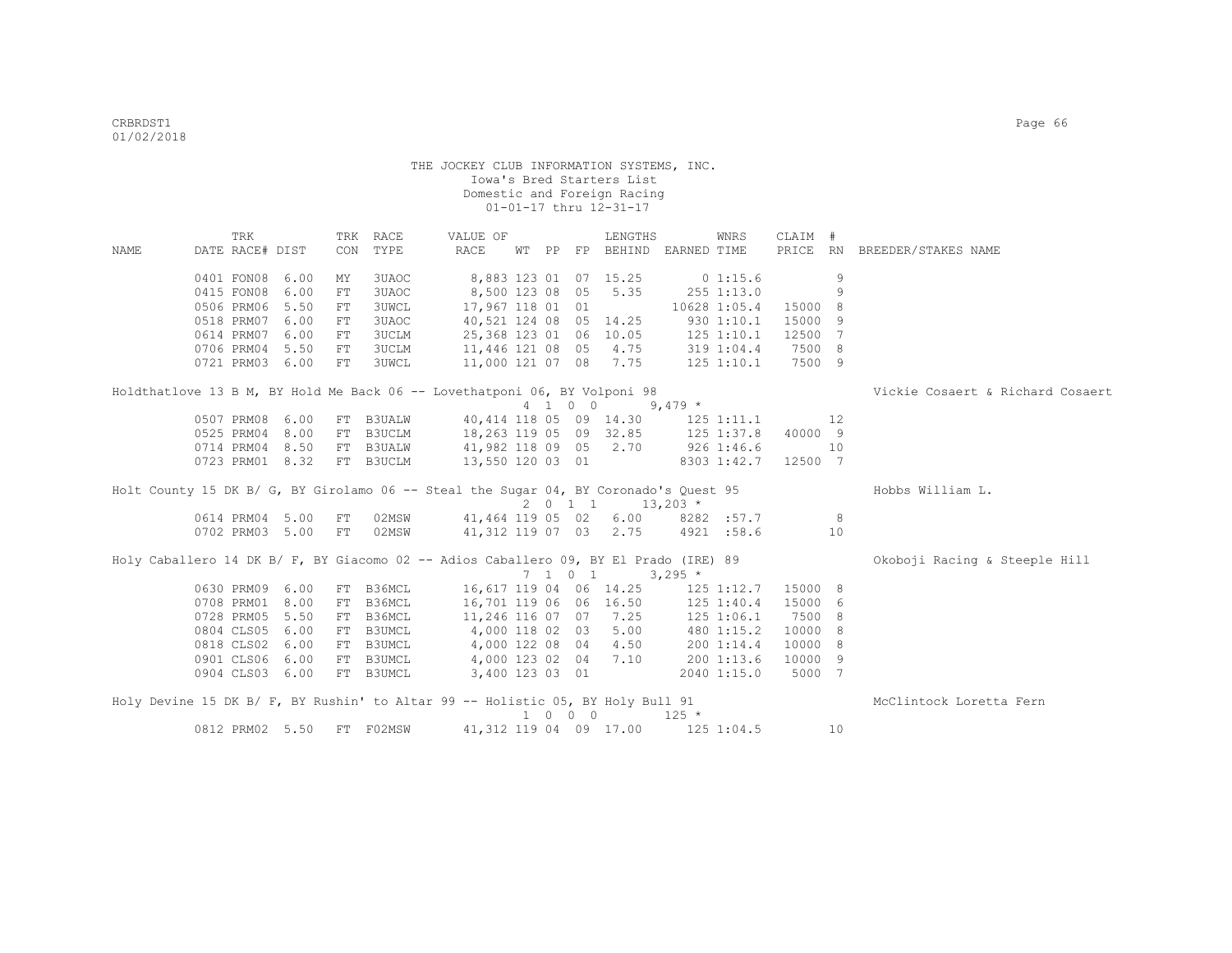|           | TRK             |      |    | TRK RACE                                                                               | VALUE OF         |  |          | LENGTHS                 |                                    | WNRS           | CLAIM # |     |                              |
|-----------|-----------------|------|----|----------------------------------------------------------------------------------------|------------------|--|----------|-------------------------|------------------------------------|----------------|---------|-----|------------------------------|
| NAME      | DATE RACE# DIST |      |    | CON TYPE                                                                               | RACE             |  |          |                         | WT PP FP BEHIND EARNED TIME        |                |         |     | PRICE RN BREEDER/STAKES NAME |
|           |                 |      |    |                                                                                        |                  |  |          |                         |                                    |                |         |     |                              |
|           |                 |      |    |                                                                                        |                  |  |          |                         |                                    |                |         |     |                              |
|           |                 |      |    | Holy Marie 12 B M, BY Added Edge 00 -- Fancy Marie 02, BY Shotiche 86                  |                  |  |          |                         |                                    |                |         |     | Altemeier David L.           |
|           |                 |      |    |                                                                                        |                  |  | 8 1 1 2  |                         | $13,439$ *                         |                |         |     |                              |
|           | 0504 PRM02      | 5.50 |    | FT B36MCL                                                                              | 12,803 123 02 04 |  |          | 8.00                    |                                    | 626 1:07.8     | 7500 8  |     |                              |
|           | 0603 PRM09      | 5.00 |    | FT B36MCL                                                                              | 14,094 123 05 05 |  |          | 7.75                    |                                    | 319 1:00.2     | 10000 8 |     |                              |
|           | 0614 PRM01      | 6.00 |    | GD B36MCL                                                                              | 16,701 123 02 04 |  |          | 5.25                    |                                    | 835 1:12.6     | 15000   | -6  |                              |
|           | 0707 PRM02      | 6.00 |    | FT B36MCL                                                                              | 16,661 124 03 05 |  |          | 10.60                   | 368 1:13.1                         |                | 15000   | - 7 |                              |
|           | 0722 PRM02      | 6.00 |    | FT B36MCL                                                                              | 16,661 124 02 03 |  |          | 2.75                    |                                    | 1985 1:12.5    | 15000   | 7   |                              |
|           | 0805 PRM07      | 6.00 |    | FT B36MCL                                                                              | 13,312 124 04 01 |  |          |                         |                                    | 7898 1:12.8    | 10000   | 7   |                              |
|           | 0818 CLS06      | 6.00 |    | FT B3UCLM                                                                              | 4,400 123 04 02  |  |          | 0.75                    | 880 1:14.8                         |                | 5000 7  |     |                              |
|           | 0901 CLS08 6.00 |      |    | FT B3UCLM                                                                              | 4,400 123 08 03  |  |          | 1.05                    |                                    | $528$ 1:14.2   | 5000 8  |     |                              |
|           |                 |      |    | Howard Street 12 CH G, BY Colorful Tour 99 -- Jaw Breaker Babe 01, BY Sharkey 87       |                  |  |          |                         |                                    |                |         |     | Williams Bryan               |
|           |                 |      |    |                                                                                        |                  |  | 8 0 2 2  |                         | $5,605$ *                          |                |         |     |                              |
|           | 0423 FON04      | 6.00 | FT | <b>3UALW</b>                                                                           |                  |  |          | 7,000 123 04 06 10.25   |                                    | 0 1:14.6       |         | 8   |                              |
|           | 0519 PRM03      | 8.00 | SY | 36MCL                                                                                  |                  |  |          | 12,803 123 05 05 10.00  | 289 1:41.1                         |                | 7500    | 8   |                              |
|           | 0529 PRM01      | 6.00 | FT | 36MCL                                                                                  | 12,875 123 06 03 |  |          | 1.75                    | 1541 1:14.8                        |                | 7500    | 6   |                              |
|           | 0617 PRM06      | 6.00 | FT | 36MCL                                                                                  |                  |  |          | 13, 312 124 05 06 15.75 | 125 1:11.9                         |                | 7500    | 7   |                              |
|           | 0709 HPO02      | 6.00 | FT | 3UMSW                                                                                  | 11,000 123 08 03 |  |          | 5.35                    |                                    | 1200 1:14.6    |         | 9   |                              |
|           | 0806 CLS02      | 6.00 | SL | 3UMSW                                                                                  | 5,700 123 03 02  |  |          | 4.50                    |                                    | 1140 1:16.0    |         | 6   |                              |
|           | 0819 CLS03      | 6.00 | FT | 3UMSW                                                                                  | 5,700 123 02 02  |  |          | 1.00                    | 1140 1:14.8                        |                |         | 8   |                              |
|           | 0904 CLS04 6.50 |      | FT | 3UMCL                                                                                  | 3,400 123 02 04  |  |          | 8.75                    | 170 1:21.2                         |                | 5000 7  |     |                              |
|           |                 |      |    | Icalledyoubyname 13 B M, BY Rushin' to Altar 99 -- Cheese Grits 97, BY Silver Ghost 82 |                  |  |          |                         |                                    |                |         |     | Kurt Kindschuh & Melanie     |
| Kindschuh |                 |      |    |                                                                                        |                  |  |          |                         |                                    |                |         |     |                              |
|           |                 |      |    |                                                                                        |                  |  | 10 0 1 0 |                         | $6,180*$                           |                |         |     |                              |
|           | 0430 PRM04      | 6.00 |    | SY B36MCL                                                                              |                  |  |          |                         | 22, 447 123 03 08 18.75 125 1:13.8 |                | 30000 9 |     |                              |
|           | 0512 PRM03      | 6.00 |    | FT B36MCL                                                                              |                  |  |          | 16,102 123 04 06 24.75  |                                    | $125$ $1:12.8$ | 15000 6 |     |                              |
|           | 0603 PRM05      | 8.00 |    | FT B36MCL                                                                              | 10,356 124 03 05 |  |          | 13.60                   |                                    | 296 1:43.2     | 10000 6 |     |                              |
|           | 0617 PRM01      | 8.50 |    | FT B36MCL                                                                              | 16,701 124 01 04 |  |          | 17.75                   | 835 1:47.8                         |                | 15000 6 |     |                              |
|           | 0708 PRM01      | 8.00 |    | FT B36MCL                                                                              | 16,701 119 03 02 |  |          | 3.50                    |                                    | 3341 1:40.4    | 15000   | -6  |                              |
|           | 0728 PRM01      | 8.32 |    | FT B36MCL                                                                              | 20,011 119 01 05 |  |          | 27.30                   | 444 1:44.6                         |                | 20000   | 7   |                              |
|           | 0805 PRM05      | 6.00 |    | FT B36MCL                                                                              | 10,171 119 07 04 |  |          | 8.55                    | 659 1:11.9                         |                | 10000   | 7   |                              |
|           | 0810 PRM04      | 6.00 |    | FT B36MCL                                                                              | 12,826 118 05 07 |  |          | 8.35                    |                                    | $125$ $1:12.9$ | 10000 9 |     |                              |
|           |                 |      |    |                                                                                        |                  |  |          |                         |                                    |                |         |     |                              |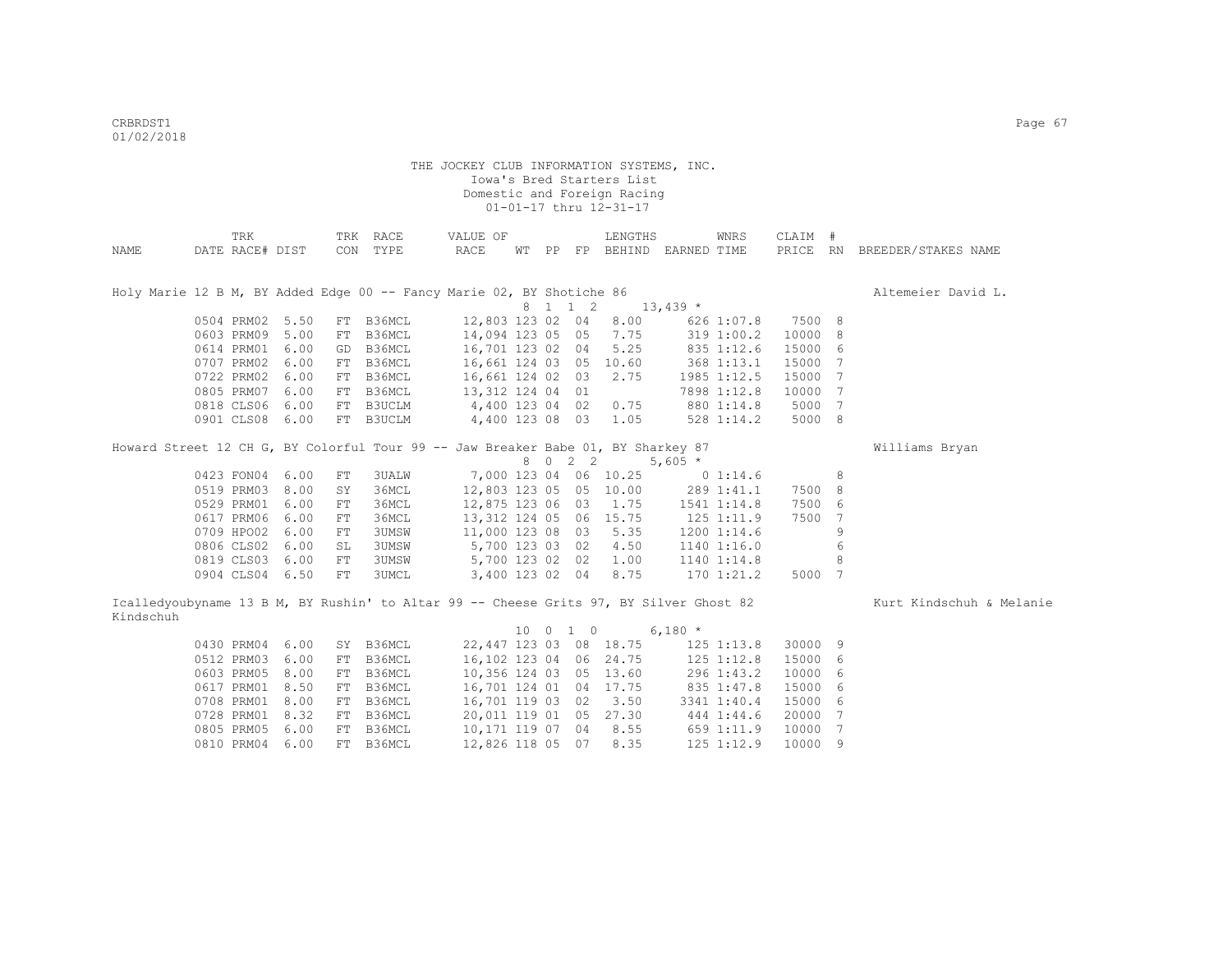| NAME          | TRK<br>DATE RACE# DIST |                                                            | TRK RACE<br>CON TYPE                                                                          | VALUE OF<br>RACE                                |  |          | LENGTHS<br>WT PP FP BEHIND EARNED TIME |             | WNRS                              | CLAIM # |    | PRICE RN BREEDER/STAKES NAME  |
|---------------|------------------------|------------------------------------------------------------|-----------------------------------------------------------------------------------------------|-------------------------------------------------|--|----------|----------------------------------------|-------------|-----------------------------------|---------|----|-------------------------------|
|               |                        | 0903 AP 08 8.50 T FM B3UMCL<br>0922 AP 09 8.00 T FM B3UMCL |                                                                                               | 15,226 123 01 07 4.35<br>13,616 124 02 06 14.50 |  |          |                                        |             | 115 1:47.3<br>115 1:38.4 12500 11 | 10000 9 |    |                               |
| Rick L. Olson |                        |                                                            | I Forgot It's Name 11 DK B/ M, BY Run Away and Hide 06 -- Ms Shawcolat 99, BY Mr. Shawklit 91 |                                                 |  |          |                                        |             |                                   |         |    | Run Away and Hide Syndicate & |
|               |                        |                                                            |                                                                                               |                                                 |  | 10 2 3 2 |                                        | $44,900$ *  |                                   |         |    |                               |
|               |                        | 0123 HOU05 5.00 T FM B4USOC                                |                                                                                               | 9,500 118 02 01                                 |  |          |                                        |             | 5340 :58.9                        |         | 11 |                               |
|               |                        | 0218 HOU08 5.00 T FM B4UALW                                |                                                                                               | 20,000 123 02 03                                |  |          | 2.75                                   |             | 2145 : 58.6                       |         | 10 |                               |
|               |                        | 0313 HOU08 5.00 T FM B4UALW                                |                                                                                               | 20,000 120 03 03                                |  |          | 3.00                                   |             | 2145 : 59.2                       |         | 10 |                               |
|               |                        | 0513 AP 02 5.00 FT B3UAOC                                  |                                                                                               | 28,500 121 01 02                                |  |          | 3.75                                   |             | 5700 :57.9                        |         | 6  |                               |
|               |                        | 0609 AP 03 5.00 T FM B3UAOC                                |                                                                                               | 29,754 121 05 01                                |  |          |                                        |             | 17100 :58.6                       |         | 8  |                               |
|               |                        | 0625 AP 02 5.00 T FM B3UAOC                                |                                                                                               | 30,914 124 06 05                                |  |          | 5.05                                   |             | 870 :59.2                         | 35000 7 |    |                               |
|               |                        | 0825 AP 02 5.00 T FM B3UAOC                                |                                                                                               | 28,500 121 04 02                                |  |          | 3.25                                   |             | 5700 :57.4                        |         | 5  |                               |
|               |                        | 0923 AP 05 5.50 T FM                                       | 3UAOC                                                                                         | 30,210 118 03 02                                |  |          | 0.50                                   |             | 5700 1:02.9                       |         | 11 |                               |
|               |                        | 1110 HAW03 5.00 T GD                                       | 3USOC                                                                                         | 12,160 118 05 07 10.75                          |  |          |                                        |             | 100 1:00.1                        |         | 10 |                               |
|               |                        | 1130 HAW01 5.00 T FM                                       | 3USOC                                                                                         | 16,860 118 07 07 10.75                          |  |          |                                        |             | 100 : 59.6                        |         | 8  |                               |
|               |                        |                                                            | If You Build It 13 DK B/ G, BY Native Ruler 04 -- Danceinthestreets 00, BY Citidancer 87      |                                                 |  |          |                                        |             |                                   |         |    | Ashby Thoroughbreds           |
|               |                        |                                                            |                                                                                               |                                                 |  | 4 2 0 0  | $14,599$ *                             |             |                                   |         |    |                               |
|               |                        | 0709 ELP01 5.50 T FM                                       | 3UCLM                                                                                         | 12,000 121 06 04                                |  |          | 1.60                                   |             | 600 1:03.4                        | 5000 8  |    |                               |
|               |                        | 0805 BTP05 5.00 T FM                                       | <b>3UCLM</b>                                                                                  | 10,700 122 08 01                                |  |          |                                        |             | 4280 :56.8                        | 8000 9  |    |                               |
|               |                        | 0819 BTP07 5.00 T FM                                       | <b>3UALW</b>                                                                                  | 15,500 122 01 01                                |  |          |                                        |             | 9610 :55.7                        |         | 5  |                               |
|               |                        | 1202 TP 04 5.00 FT                                         | 3USTR                                                                                         | 10,900 121 05 07 7.45                           |  |          |                                        | $109$ :58.7 |                                   |         | 9  |                               |
|               |                        |                                                            | I'm Nasty Too 14 CH F, BY Jafmil 08 -- She's a Nasty One 04, BY Touch Gold 94                 |                                                 |  |          |                                        |             |                                   |         |    | Robson Joe                    |
|               |                        |                                                            |                                                                                               |                                                 |  |          | 8 1 2 1 44,224 *                       |             |                                   |         |    |                               |
|               | 0428 PRM09 6.00        |                                                            | MY B36MSW                                                                                     |                                                 |  |          | 39,678 119 07 11 26.55 0 1:12.0        |             |                                   |         | 11 |                               |
|               | 0511 PRM06 6.00        |                                                            | FT B36MSW                                                                                     | 39,841 119 04 02 1.25                           |  |          |                                        |             | 7995 1:12.3                       |         | 7  |                               |
|               | 0609 PRM09 6.00        |                                                            | FT B36MSW                                                                                     | 41,313 118 06 03                                |  |          | 2.55                                   |             | 3486 1:11.8                       |         | 10 |                               |
|               | 0629 PRM09 6.00        |                                                            | FT B36MSW                                                                                     | 41,397 119 03 01                                |  |          |                                        |             | 24806 1:11.4                      |         | 8  |                               |
|               | 0715 PRM08 8.32        |                                                            | FT F03STK                                                                                     | 65,119 118 04 06 16.50                          |  |          |                                        |             | 1170 1:44.3                       |         | 9  | IOWA STALLION FILLY STAKES S. |
|               | 0720 PRM07 6.00        |                                                            | FT B3UALW                                                                                     | 42,067 118 03 04 1.55                           |  |          |                                        |             | 2101 1:11.1                       |         | 8  |                               |
|               | 0730 PRM04 5.50        |                                                            | FT B3UCLM                                                                                     | 23,984 118 06 04                                |  |          | 4.25                                   |             | 1190 1:04.7                       | 30000 8 |    |                               |
|               | 0806 PRM01 6.00        |                                                            | FT B3UCLM                                                                                     | 17,371 118 02 02                                |  |          | 1.75                                   |             | 3476 1:11.7                       | 15000 6 |    |                               |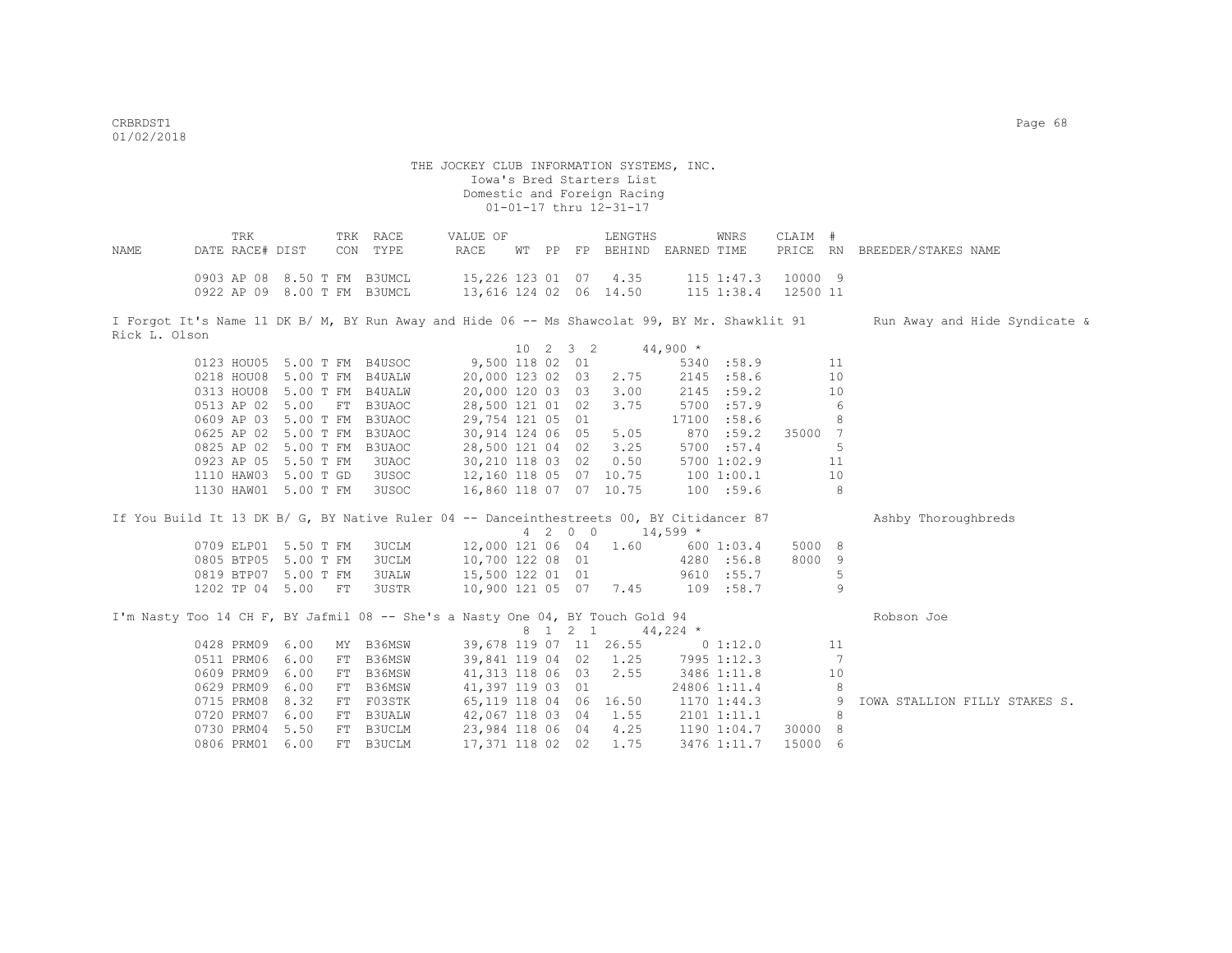|                                                                                        | TRK             |                 |    | TRK RACE                         | VALUE OF               |  |         | LENGTHS                |                                   | WNRS           | CLAIM #  |                               |
|----------------------------------------------------------------------------------------|-----------------|-----------------|----|----------------------------------|------------------------|--|---------|------------------------|-----------------------------------|----------------|----------|-------------------------------|
| NAME                                                                                   | DATE RACE# DIST |                 |    | CON TYPE                         | <b>RACE</b>            |  |         |                        | WT PP FP BEHIND EARNED TIME       |                |          | PRICE RN BREEDER/STAKES NAME  |
| Impeachment's Rose 12 CH M, BY Impeachment 97 -- Computer Hacker 01, BY Lear Fan 81    |                 |                 |    |                                  |                        |  |         |                        |                                   |                |          | Rockin' River Ranch, Inc.     |
|                                                                                        |                 |                 |    |                                  |                        |  | 9 1 1 1 |                        | $6,665$ *                         |                |          |                               |
|                                                                                        | 0429 PRM02 6.00 |                 |    | SY B3UWCL                        |                        |  |         | 16,676 119 08 06 13.35 |                                   | $125$ $1:13.2$ | 15000 8  |                               |
|                                                                                        | 0526 PRM02 6.00 |                 |    | FT B3UCLM                        | 16,727 120 08 08 10.75 |  |         |                        |                                   | $125$ $1:12.0$ | 15000 11 |                               |
|                                                                                        |                 | 0604 PRM03 8.32 |    | FT B3UCLM                        | 12,523 120 04 04 13.25 |  |         |                        |                                   | $674$ 1:45.2   | 12500 6  |                               |
|                                                                                        | 0618 PRM05 8.00 |                 |    | FT B3UCLM                        | 13,084 119 02 05 19.75 |  |         |                        | $307$ $1:41.1$                    |                | 12500 7  |                               |
|                                                                                        |                 | 0703 PRM06 8.32 |    | GD B3UCLM                        | 10,936 120 02 03 6.75  |  |         |                        | 1681 1:45.1                       |                | 12500 6  |                               |
|                                                                                        |                 | 0722 PRM06 6.00 |    | FT B3UCLM                        | 10,690 120 03 05 12.50 |  |         |                        |                                   | $308$ 1:11.3   | 12500 7  |                               |
|                                                                                        | 0804 PRM02 8.50 |                 |    | FT B3UCLM                        | 17,332 120 06 07 35.75 |  |         |                        | $125$ $1:45.5$                    |                | 15000 7  |                               |
|                                                                                        |                 | 0812 CLS03 8.32 |    | FT B3UCLM                        | 4,400 123 01 01        |  |         |                        |                                   | 2640 1:47.6    | 5000 5   |                               |
|                                                                                        |                 | 0902 CLS04 6.50 |    | FT B3UCLM                        | 3,706 123 05 02 0.75   |  |         |                        |                                   | 680 1:20.0     | 2500 6   |                               |
| Impeachments Storm 10 CH M, BY Impeachment 97 -- Suzan Dan Duzan 00, BY Dr. Danziq 82  |                 |                 |    |                                  |                        |  |         |                        |                                   |                |          | Wishon Glenda                 |
|                                                                                        |                 |                 |    |                                  |                        |  | 2000    |                        | $250 *$                           |                |          |                               |
|                                                                                        |                 | 0528 PRM06 5.50 |    | FT B3UCLM 10,652 120 04 07 27.50 |                        |  |         |                        | 125 1:04.7                        |                | 10000 8  |                               |
|                                                                                        |                 | 0618 PRM05 8.00 |    | FT B3UCLM                        | 13,084 119 03 06 23.25 |  |         |                        |                                   | 125 1:41.1     | 12500 7  |                               |
| Impeachments Sun 13 DK B/ G, BY Impeachment 97 -- Suzan Dan Duzan 00, BY Dr. Danziq 82 |                 |                 |    |                                  |                        |  |         |                        |                                   |                |          | Wishon Glenda                 |
|                                                                                        |                 |                 |    |                                  |                        |  | 2000    |                        | $421 *$                           |                |          |                               |
|                                                                                        | 0617 PRM04 6.00 |                 | FT | 36MCL                            | 13,353 124 01 05 26.75 |  |         |                        | 296 1:12.1                        |                | 7500 6   |                               |
|                                                                                        |                 | 0703 PRM01 8.00 | SY | 36MCL                            | 16,615 124 01 07 44.25 |  |         |                        | 125 1:39.6                        |                | 15000 8  |                               |
| In the Gap 15 B G, BY Afleet Alex 02 -- Stone Wedge 07, BY Western Expression 96       |                 |                 |    |                                  |                        |  |         |                        |                                   |                |          | Bill Hutchins & Paul Tonderum |
|                                                                                        |                 |                 |    |                                  |                        |  | 1 0 0 1 |                        | $2,815$ *                         |                |          |                               |
|                                                                                        |                 | 0730 PRM05 5.50 | FT | 02MCL                            |                        |  |         |                        | 23,399 119 04 03 5.50 2815 1:05.7 |                | 30000 6  |                               |
| Intimeofhonor 10 CH G, BY March Time 01 -- Inpursuitofhonor 96, BY Hansel 88           |                 |                 |    |                                  |                        |  |         |                        |                                   |                |          | McKibben Jr. Roger            |
|                                                                                        |                 |                 |    |                                  |                        |  | 5 0 0 0 |                        | $415 *$                           |                |          |                               |
|                                                                                        | 0611 CPW06 5.50 |                 | FT | <b>3UCLM</b>                     |                        |  |         | 2,400 124 06 07 11.00  | $\sim$ 0                          |                | 2500 8   |                               |
|                                                                                        | 0624 CPW07 6.50 |                 | FT | <b>3UCLM</b>                     |                        |  |         | 2,375 124 04 04 18.85  | 200                               |                | 2500 4   |                               |
|                                                                                        | 0702 CPW03      | 5.50            | FT | 3UCLM                            |                        |  |         |                        | 3,200 124 06 07 14.55 0 1:09.1    |                | 5000 7   |                               |
|                                                                                        | 0723 FAR08      | 6.00            | FT | 3UCLM                            |                        |  |         | 2,100 126 04 05 13.75  |                                   | $105$ $1:15.1$ | 2500 7   |                               |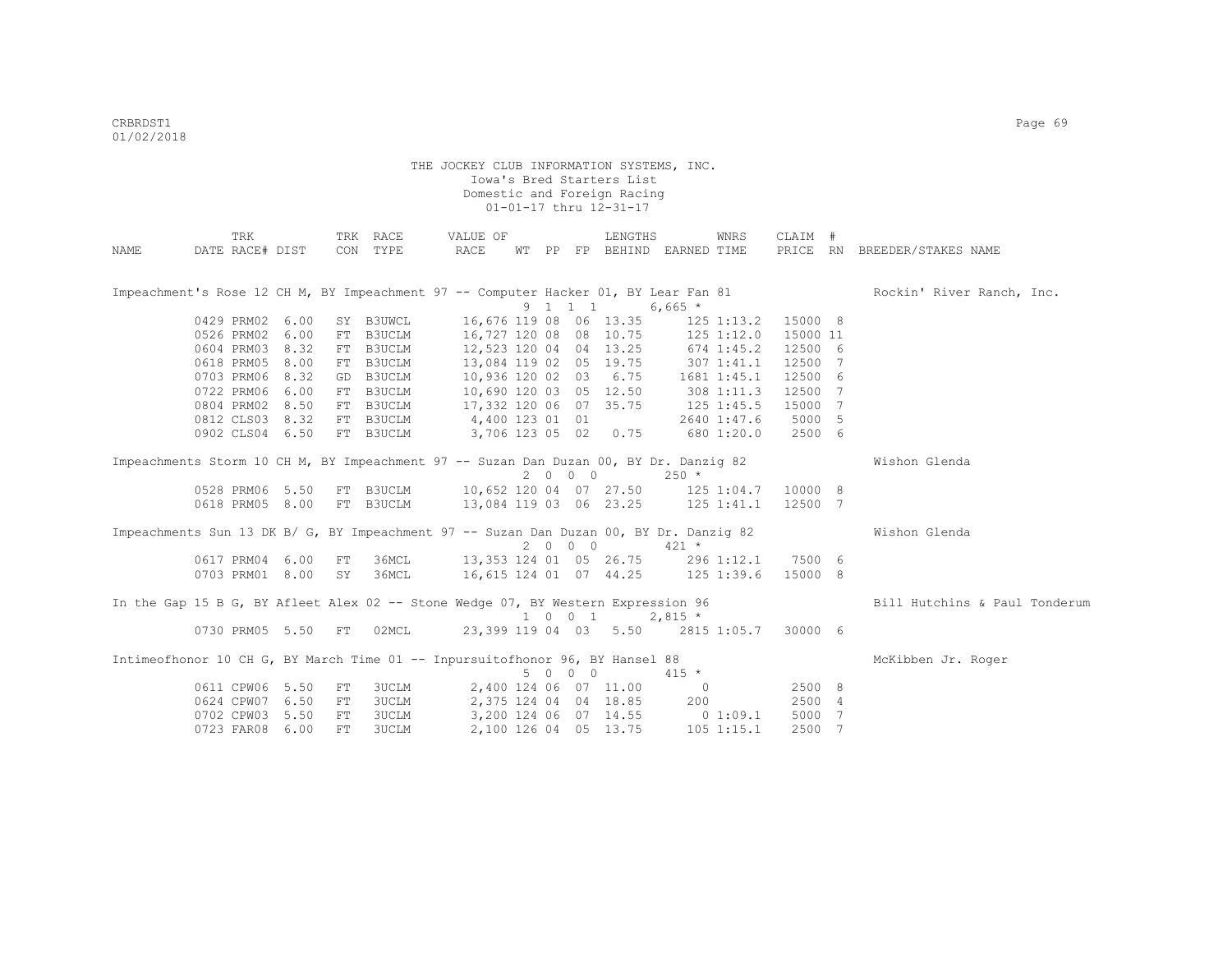|      | TRK                  |           |    | TRK RACE  | VALUE OF                                                                             |  |          | LENGTHS                     |                 | WNRS            | CLAIM # |                 |                              |
|------|----------------------|-----------|----|-----------|--------------------------------------------------------------------------------------|--|----------|-----------------------------|-----------------|-----------------|---------|-----------------|------------------------------|
| NAME | DATE RACE# DIST      |           |    | CON TYPE  | RACE                                                                                 |  |          | WT PP FP BEHIND EARNED TIME |                 |                 |         |                 | PRICE RN BREEDER/STAKES NAME |
|      | 0730 FAR01 5.50      |           | FT | 3UCLM     | 2,200 126 02 05 28.00 110 1:07.0                                                     |  |          |                             |                 |                 | 4000 5  |                 |                              |
|      |                      |           |    |           | Into N Out Of 12 B G, BY Into Mischief 05 -- Shuffle Again 93, BY Wild Again 80      |  |          |                             |                 |                 |         |                 | Zimmerman Rodney             |
|      |                      |           |    |           |                                                                                      |  | 14 2 2 0 |                             | $25,929$ *      |                 |         |                 |                              |
|      | 0127 HOU08 5.00 T FM |           |    | 4UCLM     |                                                                                      |  |          | 9,500 120 04 01             |                 | 5520 :58.6      | 15000 8 |                 |                              |
|      | 0213 HOU10 5.00 T FM |           |    | 4UALW     | 20,000 118 04 06                                                                     |  |          | 6.60                        |                 | 100 : 58.2      |         | 10              |                              |
|      | 0314 HOU09           | 5.00 T FM |    | 4 UALW    | 20,000 118 01 05                                                                     |  |          | 6.50                        |                 | 585 : 58.1      |         | 10              |                              |
|      | 0427 PRM08           | 5.50      | FT | 4USTR     | 21,652 117 09 07                                                                     |  |          | 7.25                        |                 | $125$ $1:05.0$  |         | 12              |                              |
|      | 0514 PRM04           | 6.00      | FT | 4UCLM     | 12,980 119 05 01                                                                     |  |          |                             |                 | 8580 1:10.7     | 7500 5  |                 |                              |
|      | 0527 PRM04           | 6.00      | SY | 3UALW     | 40, 431 123 10 11                                                                    |  |          | 30.55                       |                 | $125$ $1:11.4$  |         | 11              |                              |
|      | 0609 PRM04           | 8.50      | FT | 3UALW     | 42,067 120 04 06                                                                     |  |          | 20.25                       |                 | $125$ $1:45.1$  |         | 8               |                              |
|      | 0625 CBY09           | 5.00 T FM |    | 3UCLM     | 14,500 122 08 04                                                                     |  |          | 3.35                        |                 | 580 :56.5       | 7500 9  |                 |                              |
|      | 0721 PRM03           | 6.00      | FT | 3UWCL     | 11,000 121 08 05                                                                     |  |          | 5.75                        |                 | $315$ $1:10.1$  | 7500    | -9              |                              |
|      | 0803 PRM05           | 6.00      | FT | 3UCLM     | 10,683 115 01 02                                                                     |  |          | 0.50                        |                 | 2633 1:11.0     | 6250 7  |                 |                              |
|      | 0811 PRM02           | 6.00      | FT | 3UCLM     | 11,000 120 01 05                                                                     |  |          | 2.60                        |                 | 322 1:10.7      | 6250 7  |                 |                              |
|      | 0913 RP 04 5.00 T FM |           |    | 3UALW     | 40,545 124 05 02                                                                     |  |          | 0.50                        |                 | 6749 :56.7      |         | 8               |                              |
|      | 1005 RP 04 5.00      |           | FT | 3UALW     | 41,480 124 04 07 16.05                                                               |  |          |                             |                 | 85 :56.1        |         | 9               |                              |
|      | 1026 RP 02 5.00 T FM |           |    | 3UALW     |                                                                                      |  |          | 41,480 124 05 07 2.40       |                 | 85 :58.7        |         | 10              |                              |
|      |                      |           |    |           | Intoxicating Kiss 14 B F, BY Toccet 00 -- Missmekissme 05, BY Sir Cat 93             |  |          |                             |                 |                 |         |                 | RPM Thoroughbreds            |
|      |                      |           |    |           |                                                                                      |  |          | 9 2 1 3 38,433 *            |                 |                 |         |                 |                              |
|      | 0430 PRM04           | 6.00      |    | SY B36MCL | 22,447 118 09 03                                                                     |  |          | 4.25                        |                 | 2652 1:13.8     | 30000 9 |                 |                              |
|      | 0513 PRM06           | 8.00      |    | FT B36MSW | 39,986 118 01 03                                                                     |  |          | 2.25                        |                 | 4817 1:42.5     |         | 6               |                              |
|      | 0601 PRM09           | 8.50      |    | FT B36MSW | 39,949 118 05 01                                                                     |  |          |                             |                 | 23985 1:49.2    |         | $7\phantom{.0}$ |                              |
|      | 0618 PRM05           | 8.00      |    | FT B3UCLM | 13,084 119 06 03                                                                     |  |          | 7.25                        |                 | 1661 1:41.1     | 12500 7 |                 |                              |
|      | 0703 PRM06           | 8.32      |    | GD B3UCLM | 10,936 118 05 05                                                                     |  |          | 11.50                       |                 | 311 1:45.1      | 12500   | 6               |                              |
|      | 0723 PRM01           | 8.32      |    | FT B3UCLM | 13,550 119 04 05                                                                     |  |          | 24.25                       | 307 1:42.7      |                 | 12500   | 7               |                              |
|      | 0805 CLS03           | 6.00      |    |           | MY B3UALW 6,300 123 05 01                                                            |  |          |                             |                 | 3780 1:17.0     |         | 5               |                              |
|      | 0819 CLS05           | 6.00      |    |           | FT B3UCLM 4,600 123 09 02                                                            |  |          |                             |                 | 2.00 920 1:13.8 | 5000 9  |                 |                              |
|      | 0827 CLS07 6.00      |           |    | FT B3UCLM | 4,600 123 06 07                                                                      |  |          |                             | $6.25$ 0 1:13.6 |                 | 5000 9  |                 |                              |
|      |                      |           |    |           | Iowa Eclipse 14 CH F, BY Line of David 07 -- Icanseevounow 96, BY Deputy Minister 79 |  |          |                             |                 |                 |         |                 | DNAce Thoroughbreds, LTD.    |

 $8 \quad 1 \quad 0 \quad 1 \qquad 11,408$  \*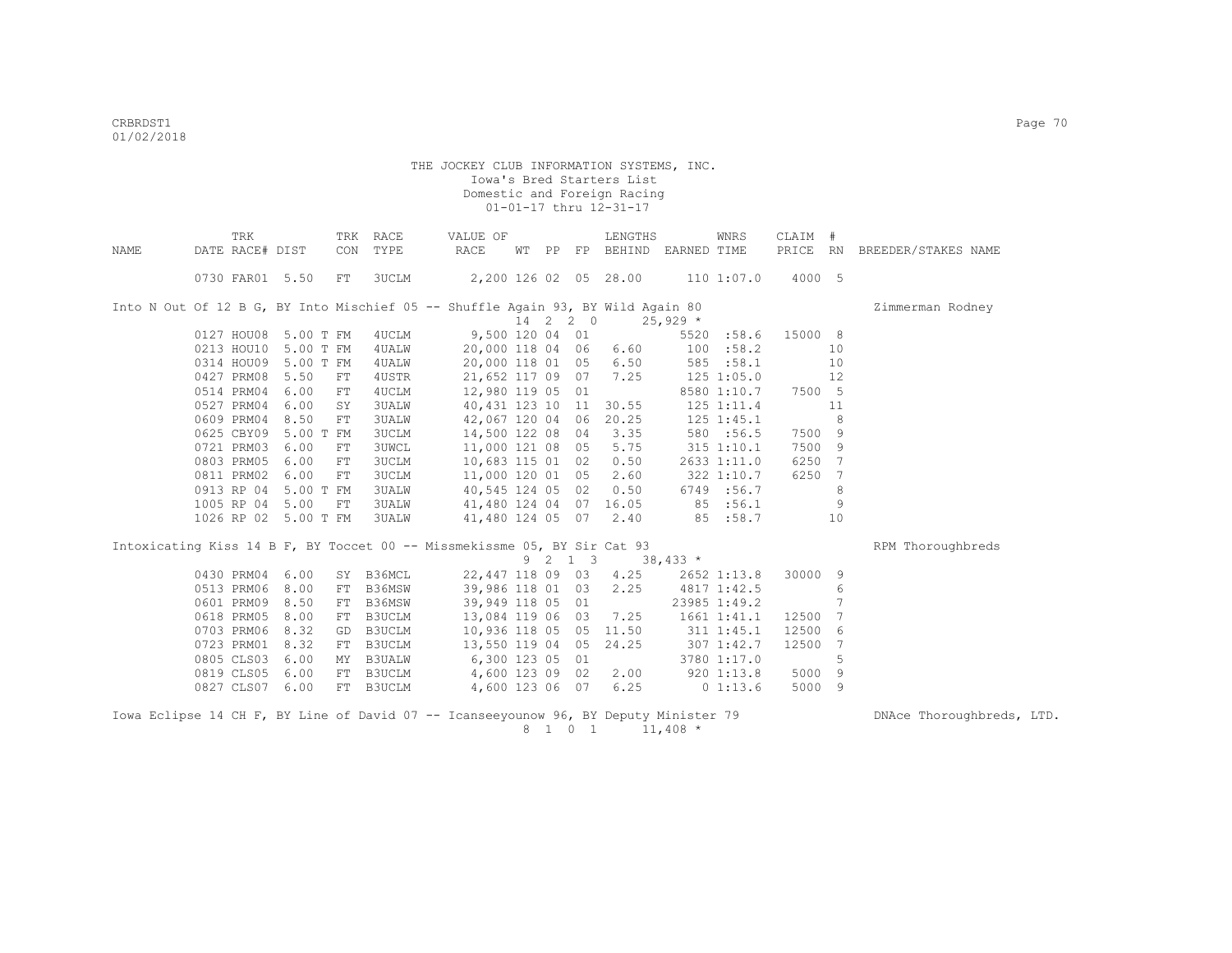|      | TRK                                                                                  |      |    | TRK RACE     | VALUE OF                                                      |  |         | LENGTHS                            |                | WNRS           | CLAIM #  |                |                              |
|------|--------------------------------------------------------------------------------------|------|----|--------------|---------------------------------------------------------------|--|---------|------------------------------------|----------------|----------------|----------|----------------|------------------------------|
| NAME | DATE RACE# DIST                                                                      |      |    | CON TYPE     | RACE                                                          |  |         | WT PP FP BEHIND EARNED TIME        |                |                |          |                | PRICE RN BREEDER/STAKES NAME |
|      | 0512 PRM01                                                                           | 6.00 |    | FT B36MCL    | 16,102 118 01 01                                              |  |         |                                    |                | $9653$ 1:13.6  | 15000 6  |                |                              |
|      | 0526 PRM02                                                                           | 6.00 |    | FT B3UCLM    | 16,727 118 06 10 20.25                                        |  |         |                                    | $125$ $1:12.0$ |                | 15000 11 |                |                              |
|      | 0617 PRM09                                                                           | 5.00 |    | FT B3UCLM    |                                                               |  |         | 11,375 118 05 08 19.75             |                | 125 : 59.0     | 7500 9   |                |                              |
|      | 0708 PRM03                                                                           | 5.50 |    | FT B3UCLM    |                                                               |  |         | 17,286 118 03 04 13.75             |                | 852 1:04.8     | 15000 8  |                |                              |
|      | 0722 PRM09 6.00                                                                      |      |    |              | FT B3UCLM 17,286 118 01 08 20.50                              |  |         |                                    |                | $125$ $1:11.8$ | 15000 8  |                |                              |
|      | 0820 CLS06 6.00                                                                      |      |    |              | FT B3UALW 6,300 122 05 06 13.50 0 1:14.6                      |  |         |                                    |                |                |          | 6              |                              |
|      | 0825 CLS07 6.50                                                                      |      |    |              | FT B3UCLM 4,400 125 02 03 2.75                                |  |         |                                    |                | 528 1:21.2     | 5000 7   |                |                              |
|      | 0901 CLS08 6.00                                                                      |      |    |              | FT B3UCLM 4,400 123 01 07 9.05                                |  |         |                                    | $0\;1:14.2$    |                | 5000 8   |                |                              |
|      |                                                                                      |      |    |              |                                                               |  |         |                                    |                |                |          |                |                              |
|      | Iowa Governor 12 CH G, BY Governor Vasquez 00 -- Mystery Hit 99, BY Mystery Storm 92 |      |    |              |                                                               |  |         |                                    |                |                |          |                | Priebe Berl E.               |
|      |                                                                                      |      |    |              |                                                               |  |         | $1 \t0 \t0 \t0$                    | $0 *$          |                |          |                |                              |
|      | 0722 FAR02 6.00                                                                      |      | FT |              | 3UMSW 2,200 126 04 06 21.50 0 1:16.2                          |  |         |                                    |                |                |          | 8              |                              |
|      | Iowa Hold'em 15 B F, BY Hold Me Back 06 -- Is It True Ma'am 11, BY Yes It's True 96  |      |    |              |                                                               |  |         |                                    |                |                |          |                | DNAce Thoroughbreds, LTD.    |
|      |                                                                                      |      |    |              |                                                               |  | 2 0 0 0 |                                    | $250 *$        |                |          |                |                              |
|      |                                                                                      |      |    |              | 0701 PRM03 5.00 FT F02MSW 41,312 119 01 08 17.60 125 :59.0 10 |  |         |                                    |                |                |          |                |                              |
|      |                                                                                      |      |    |              | 0720 PRM04 5.50 FT F02MSW 41,312 119 07 09 20.50 125 1:04.5   |  |         |                                    |                |                |          | 10             |                              |
|      |                                                                                      |      |    |              |                                                               |  |         |                                    |                |                |          |                |                              |
|      | Iowa Native 13 CH G, BY Native Ruler 04 -- Close to Glory 95, BY I Enclose 80        |      |    |              |                                                               |  |         |                                    |                |                |          |                | Chleborad Lynn               |
|      |                                                                                      |      |    |              |                                                               |  |         | 13 3 4 0 97,576 *                  |                |                |          |                |                              |
|      | 0504 PRM08 8.00                                                                      |      | FT | 3UALW        |                                                               |  |         | 31,500 119 07 05 12.75 937 1:39.1  |                |                |          | $\overline{7}$ |                              |
|      | 0527 PRM04 6.00                                                                      |      | SY | <b>3UALW</b> |                                                               |  |         | 40, 431 118 11 02 0.50 7995 1:11.4 |                |                |          | 11             |                              |
|      | 0609 PRM04 8.50                                                                      |      | FT | 3UALW        | 42,067 120 02 02                                              |  |         | 1.25                               |                | 8404 1:45.1    |          | 8              |                              |
|      | 0622 PRM09                                                                           | 8.32 | FT | 3UALW        | 42,077 118 02 01                                              |  |         |                                    |                | 25313 1:42.5   |          | $\overline{7}$ |                              |
|      | 0716 PRM07                                                                           | 8.00 | FT | 3UALW        | 32,813 124 05 02                                              |  |         | 3.50                               |                | 6250 1:36.8    |          | $\overline{7}$ |                              |
|      | 0729 PRM03                                                                           | 8.32 | FT | 3UCLM        | 14,963 124 04 02                                              |  |         | 6.00                               |                | 3713 1:40.0    | 25000    | 7              |                              |
|      | 0805 PRM06                                                                           | 6.00 | FT | 3UALW        | 40,968 124 06 01                                              |  |         |                                    |                | 25414 1:10.1   |          | 6              |                              |
|      | 0812 PRM05                                                                           | 6.00 | FT | 3USTK        | 85,000 120 05 06                                              |  |         | 8.30                               |                | 1680 1:08.7    |          | 8              | DAN JOHNSON SPRINT S.        |
|      | 0909 RP 07                                                                           | 8.32 | FT | <b>3UALW</b> |                                                               |  |         | 36,300 123 06 07 14.00             |                | 851:40.1       |          | 9              |                              |
|      | 1013 RP 06 8.00 T FM                                                                 |      |    | 3UCLM        | 24,951 120 07 01                                              |  |         |                                    |                | 13935 1:36.6   | 20000 10 |                |                              |
|      | 1025 RP 08 8.00 T FM                                                                 |      |    | 3UALW        |                                                               |  |         | 36,300 121 10 04 2.75              | 2153 1:37.6    |                |          | 10             |                              |
|      | 1103 RP 04 8.00 FT                                                                   |      |    | 3UCLM        |                                                               |  |         | 28,432 120 02 04 10.00 1612 1:38.4 |                |                | 25000 6  |                |                              |
|      | 1121 RP 03 6.50                                                                      |      | FT | 3UALW        | 36,300 123 04 07                                              |  |         | 9.00                               | 85 1:17.4      |                |          | 7              |                              |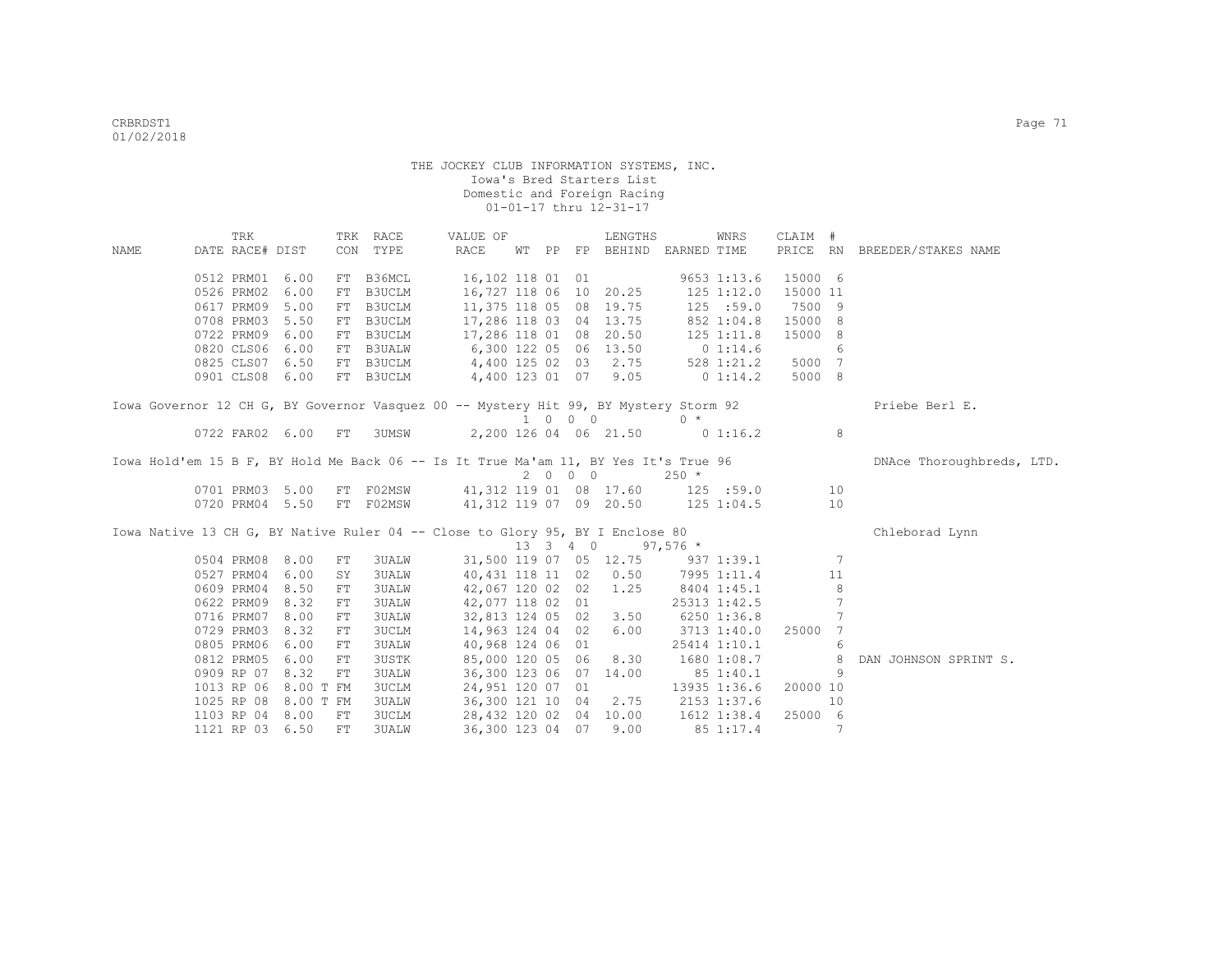|      | TRK                                                                               |      |    | TRK RACE  | VALUE OF                                    |   |                   | LENGTHS                 |                                   | WNRS         | CLAIM #  |                |                              |
|------|-----------------------------------------------------------------------------------|------|----|-----------|---------------------------------------------|---|-------------------|-------------------------|-----------------------------------|--------------|----------|----------------|------------------------------|
| NAME | DATE RACE# DIST                                                                   |      |    | CON TYPE  | RACE                                        |   |                   |                         | WT PP FP BEHIND EARNED TIME       |              |          |                | PRICE RN BREEDER/STAKES NAME |
|      |                                                                                   |      |    |           |                                             |   |                   |                         |                                   |              |          |                |                              |
|      |                                                                                   |      |    |           |                                             |   |                   |                         |                                   |              |          |                |                              |
|      | Irish Music 15 B F, BY Paddy O'Prado 07 -- Run With the Band 06, BY Gulch 84      |      |    |           |                                             |   |                   |                         |                                   |              |          |                | River Ridge Ranch            |
|      | 0611 PRM03 5.00                                                                   |      |    |           |                                             |   |                   | 2 0 1 0                 | $8,394$ *                         |              |          | $_{\rm 8}$     |                              |
|      |                                                                                   |      |    | FT F02MSW |                                             |   |                   |                         | 41,397 119 05 02 2.25 8269 :59.6  |              |          |                |                              |
|      | 0701 PRM03 5.00                                                                   |      |    | FT F02MSW |                                             |   |                   | 41, 312 119 03 07 13.10 | 125 : 59.0                        |              |          | 10             |                              |
|      | Island of Gold 14 CH F, BY Woke Up Dreamin 00 -- Carnival Island 98, BY Tarsal 77 |      |    |           |                                             |   |                   |                         |                                   |              |          |                | Ouinn Alonzo                 |
|      |                                                                                   |      |    |           |                                             |   | 2000              |                         | $186 *$                           |              |          |                |                              |
|      | 0325 FON01 4.00                                                                   |      |    | MY B3UMCL |                                             |   |                   | 4,300 120 09 08 10.75   | 0.48.8                            |              | 10000 10 |                |                              |
|      | 0409 FON01 6.00                                                                   |      |    | FT B3UMSW |                                             |   |                   |                         | 6,200 118 08 05 17.25 186 1:17.4  |              |          | 8              |                              |
|      |                                                                                   |      |    |           |                                             |   |                   |                         |                                   |              |          |                |                              |
|      | I Tour 10 DK B/ M, BY Colorful Tour 99 -- Close to Glory 95, BY I Enclose 80      |      |    |           |                                             |   |                   |                         |                                   |              |          |                | Chleborad Lynn               |
|      |                                                                                   |      |    |           |                                             | 3 | $0\quad 0\quad 0$ |                         | $529 *$                           |              |          |                |                              |
|      | 0407 OP 05 8.50                                                                   |      |    | FT B4UWCL |                                             |   |                   | 24,500 117 02 09 13.75  |                                   | 78 1:45.7    |          | 11             |                              |
|      | 0504 PRM06 8.32                                                                   |      |    |           | FT B3UCLM 11,000 119 03 06 15.25 125 1:44.7 |   |                   |                         |                                   |              | 7500 9   |                |                              |
|      | 0514 PRM02 8.50                                                                   |      |    | FT B4UCLM | 11,000 118 06 05 7.00                       |   |                   |                         |                                   | 326 1:48.3   | 5000 6   |                |                              |
|      |                                                                                   |      |    |           |                                             |   |                   |                         |                                   |              |          |                | Dave McShane & Don Frazier   |
|      | Itsallaboutyou 11 B G, BY Harlington 02 -- Edey's Village 98, BY Silver Deputy 85 |      |    |           |                                             |   |                   | 13 7 1 2 160,859 *      |                                   |              |          |                |                              |
|      | 0113 OP 05 6.00                                                                   |      | FT | 4USTR     |                                             |   |                   |                         | 25,000 122 01 08 15.00 100 1:10.4 |              |          | 10             |                              |
|      | 0212 OP 06 8.50                                                                   |      | FT | 4USTR     |                                             |   |                   | 25,000 119 02 08 13.05  | $166$ $1:45.1$                    |              |          | 8              |                              |
|      | 0403 WRD02                                                                        | 5.50 | MY | 3USTR     | 10,573 124 03 01                            |   |                   |                         |                                   | 6540 1:03.2  |          | $\overline{4}$ |                              |
|      | 0430 PRM08                                                                        | 6.00 | SY | 3UALW     | 44,842 123 10 01                            |   |                   |                         |                                   | 26715 1:11.2 |          | 10             |                              |
|      | 0520 PRM08                                                                        | 6.00 | МY | A3USTK    | 60,000 123 07 01                            |   |                   |                         |                                   | 35700 1:10.4 |          | 7              | JOHN WAYNE S.                |
|      | 0609 PRM07                                                                        | 6.00 | FT | 4USTR     |                                             |   |                   | 22,461 122 02 02 1.75   | 5636 1:10.0                       |              |          | 6              |                              |
|      | 0728 PRM04                                                                        | 6.00 | FT | 3UAOC     | 40,002 120 03 03                            |   |                   | 7.25                    |                                   | 5144 1:08.5  |          | 7              |                              |
|      | 0812 PRM05                                                                        | 6.00 | FT | 3USTK     | 85,000 124 01 01                            |   |                   |                         |                                   | 50400 1:08.7 |          | 8              | DAN JOHNSON SPRINT S.        |
|      | 0922 RP 05                                                                        | 5.50 | FT | 3USOC     | 14,850 121 02 04                            |   |                   | 5.25                    |                                   | 881 1:02.9   |          | 7              |                              |
|      | 1004 RP 01                                                                        | 6.50 | SY | 3USTR     | 14,850 123 05 01                            |   |                   |                         |                                   | 8808 1:15.6  |          | 7              |                              |
|      | 1019 RP 05                                                                        | 8.00 | FT | 3USTR     | 14,850 120 02 03                            |   |                   | 3.75                    |                                   | 1605 1:36.6  |          | $\,8\,$        |                              |
|      | 1115 RP 05                                                                        | 5.00 | FT | 3USOC     | 17,600 124 07 01                            |   |                   |                         |                                   | 10407 :57.5  |          | 8              |                              |
|      | 1207 RP 04 5.50                                                                   |      | FT | 3USOC     | 14,850 123 08 01                            |   |                   |                         |                                   | 8757 1:04.6  |          | 8              |                              |
|      |                                                                                   |      |    |           |                                             |   |                   |                         |                                   |              |          |                |                              |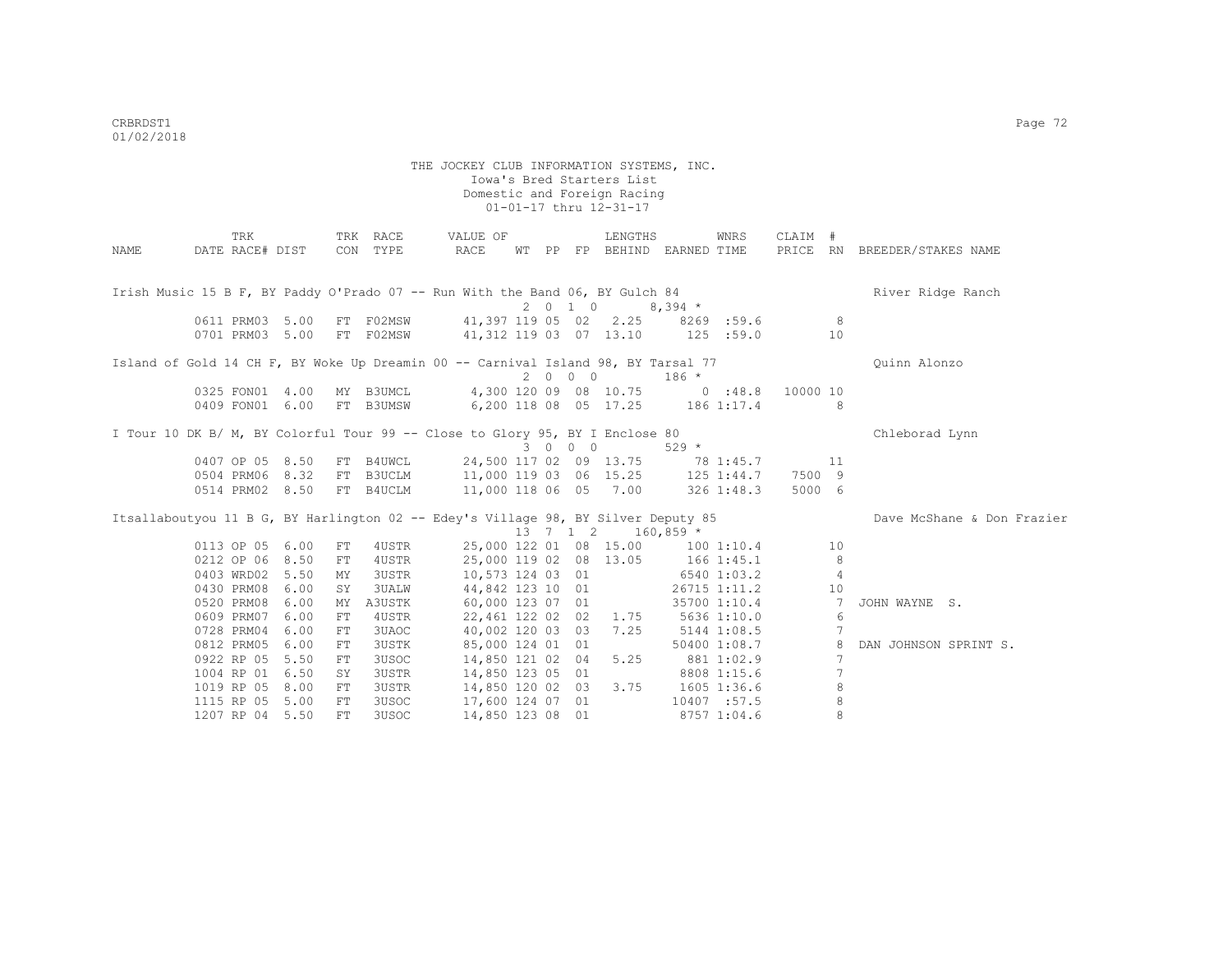|      | TRK                                                                               |      |            | TRK RACE                                  | VALUE OF                              |  |                          | LENGTHS                                |                                   | WNRS            | CLAIM # |   |                                                                                 |
|------|-----------------------------------------------------------------------------------|------|------------|-------------------------------------------|---------------------------------------|--|--------------------------|----------------------------------------|-----------------------------------|-----------------|---------|---|---------------------------------------------------------------------------------|
| NAME | DATE RACE# DIST                                                                   |      |            | CON TYPE                                  | RACE                                  |  |                          |                                        | WT PP FP BEHIND EARNED TIME       |                 |         |   | PRICE RN BREEDER/STAKES NAME                                                    |
|      |                                                                                   |      |            |                                           |                                       |  |                          |                                        |                                   |                 |         |   |                                                                                 |
|      | It's the Swede 13 B M, BY Yes It's True 96 -- Swede 02, BY Yankee Victor 96       |      |            |                                           |                                       |  |                          |                                        |                                   |                 |         |   | Hobbs William                                                                   |
|      |                                                                                   |      |            |                                           |                                       |  | $7\quad 1\quad 2\quad 0$ |                                        | $34,027$ *                        |                 |         |   |                                                                                 |
|      | 0427 PRM05                                                                        | 6.00 |            | FT B3UALW                                 |                                       |  |                          |                                        | 45,078 120 03 08 14.00 125 1:11.8 |                 |         | 8 |                                                                                 |
|      | 0519 PRM08                                                                        | 6.00 |            | SY B3USTK                                 | 60,000 120 05 08 19.25 500 1:10.5     |  |                          |                                        |                                   |                 |         |   | 8 MAMIE EISENHOWER S.                                                           |
|      | 0616 CBY07                                                                        | 5.00 |            | FT B3UCLM                                 |                                       |  |                          | 25,000 120 02 02 2.75                  | 5000 :58.4                        |                 | 20000 7 |   |                                                                                 |
|      | 0702 PRM06                                                                        | 8.32 |            | FT B3UAOC                                 | $42,111$ 118 05 02 1.50               |  |                          |                                        | 8438 1:42.7                       |                 | 25000 7 |   |                                                                                 |
|      | 0706 PRM06 6.00                                                                   |      |            | FT B3UCLM                                 | $32,106$ 118 04 01                    |  |                          |                                        |                                   | 19339 1:09.6    | 20000 6 |   |                                                                                 |
|      | 0721 PRM04 6.00                                                                   |      |            | FT B3UALW                                 | 42,781 123 03 07 10.25 125 1:09.9     |  |                          |                                        |                                   |                 |         | 7 |                                                                                 |
|      | 0812 PRM10 8.32                                                                   |      |            | FT B4USTK                                 | 100,000 116 10 11 32.75 500 1:41.8 11 |  |                          |                                        |                                   |                 |         |   | DONNA REED S.                                                                   |
|      | Jackie Blu 10 DK B/ G, BY Wild Gold 90 -- Miss Feature 97, BY Prospect Feature 84 |      |            |                                           |                                       |  |                          |                                        |                                   |                 |         |   | Schutz Merrill                                                                  |
|      |                                                                                   |      |            |                                           |                                       |  |                          | $11 \t 0 \t 2 \t 3 \t 17,046 \t \star$ |                                   |                 |         |   |                                                                                 |
|      | 0311 FON08 6.00                                                                   |      | FT         | 3UALW                                     | 9,200 120 02 08 10.85 0 1:14.2 9      |  |                          |                                        |                                   |                 |         |   |                                                                                 |
|      | 0427 PRM08                                                                        | 5.50 | FT         | 4USTR                                     |                                       |  |                          |                                        | 21,652 117 05 10 10.25 125 1:05.0 |                 | 12      |   |                                                                                 |
|      | 0507 PRM04                                                                        | 6.00 | FT         | 4UCLM                                     |                                       |  |                          |                                        | 11,892 119 02 06 14.00 125 1:11.8 |                 | 7500 6  |   |                                                                                 |
|      | 0614 PRM07                                                                        | 6.00 | FT         | <b>3UCLM</b>                              |                                       |  |                          | 25,368 118 06 02 3.00                  |                                   | $5063$ $1:10.1$ | 12500 7 |   |                                                                                 |
|      | 0630 PRM03                                                                        | 6.00 | FT         | 3UCLM                                     | 25,408 118 03 05 8.85                 |  |                          |                                        |                                   | 5661:10.3       | 12500 6 |   |                                                                                 |
|      | 0727 PRM06                                                                        | 6.00 | FT         | <b>3UCLM</b>                              | 21,390 118 06 02                      |  |                          | 3.25                                   |                                   | 4286 1:09.7     | 10000 6 |   |                                                                                 |
|      | 0811 PRM04 5.50                                                                   |      | ${\rm FT}$ |                                           | 17,709 119 05 03                      |  |                          | 4.75                                   |                                   |                 | 12500 6 |   |                                                                                 |
|      |                                                                                   |      |            | 3UCLM                                     |                                       |  |                          | 2.75                                   |                                   | 2734 1:03.2     | 10000 6 |   |                                                                                 |
|      | 0904 RP 04 6.00                                                                   |      | FT         | 3UCLM                                     | 16,827 120 04 04                      |  |                          |                                        |                                   | $952$ 1:09.9    |         |   |                                                                                 |
|      | 0922 RP 06 5.00 T FM                                                              |      |            | 3UCLM                                     | 17,266 121 09 05                      |  |                          | 1.35                                   |                                   | 468 :56.6       | 10000 9 |   |                                                                                 |
|      | 1007 RP 03 6.50                                                                   |      | FT         | 3UCLM                                     | 12,650 120 07 03                      |  |                          | 2.25                                   |                                   | 1373 1:16.7     | 7500 7  |   |                                                                                 |
|      | 1120 RP 04 6.00                                                                   |      | FT         | 3UCLM                                     | 12,650 120 05 03                      |  |                          | 3.00                                   |                                   | 1354 1:11.1     | 7500 9  |   |                                                                                 |
|      | Jack's Party Girl 15 B F, BY Paddy O'Prado 07 -- Irish Party 04, BY Twining 91    |      |            |                                           |                                       |  |                          |                                        |                                   |                 |         |   | Albaugh Family Stables LLC                                                      |
|      |                                                                                   |      |            |                                           |                                       |  |                          | $2 \t1 \t0 \t0 \t29,464 \t\t*$         |                                   |                 |         |   |                                                                                 |
|      | 0723 PRM08 5.50                                                                   |      |            | FT F02MSW 41,397 119 05 01 24806 1:05.3 8 |                                       |  |                          |                                        |                                   |                 |         |   |                                                                                 |
|      |                                                                                   |      |            |                                           |                                       |  |                          |                                        |                                   |                 |         |   | 0812 PRM04 6.00 FT F02STK 93,150 121 01 04 14.00 4658 1:10.5 6 IOWA SORORITY S. |
|      | Jaco Ia 10 DK B/ M, BY Quest 99 -- Royal Epic 02, BY Tale of the Cat 94           |      |            |                                           |                                       |  |                          |                                        |                                   |                 |         |   | Rumbaugh Carroll                                                                |
|      |                                                                                   |      |            |                                           |                                       |  |                          | 4 1 0 1 4,991 *                        |                                   |                 |         |   |                                                                                 |
|      | 0502 FP 02 5.50                                                                   |      |            | FT B3UCLM                                 |                                       |  |                          |                                        | 5,000 121 01 03 2.60 500 1:09.4   |                 | 3200 7  |   |                                                                                 |
|      | 0516 FP 07 6.00                                                                   |      |            | FT B3UCLM                                 | 6,000 121 04 05                       |  |                          |                                        | 5.75 66 1:15.4                    |                 | 3200 8  |   |                                                                                 |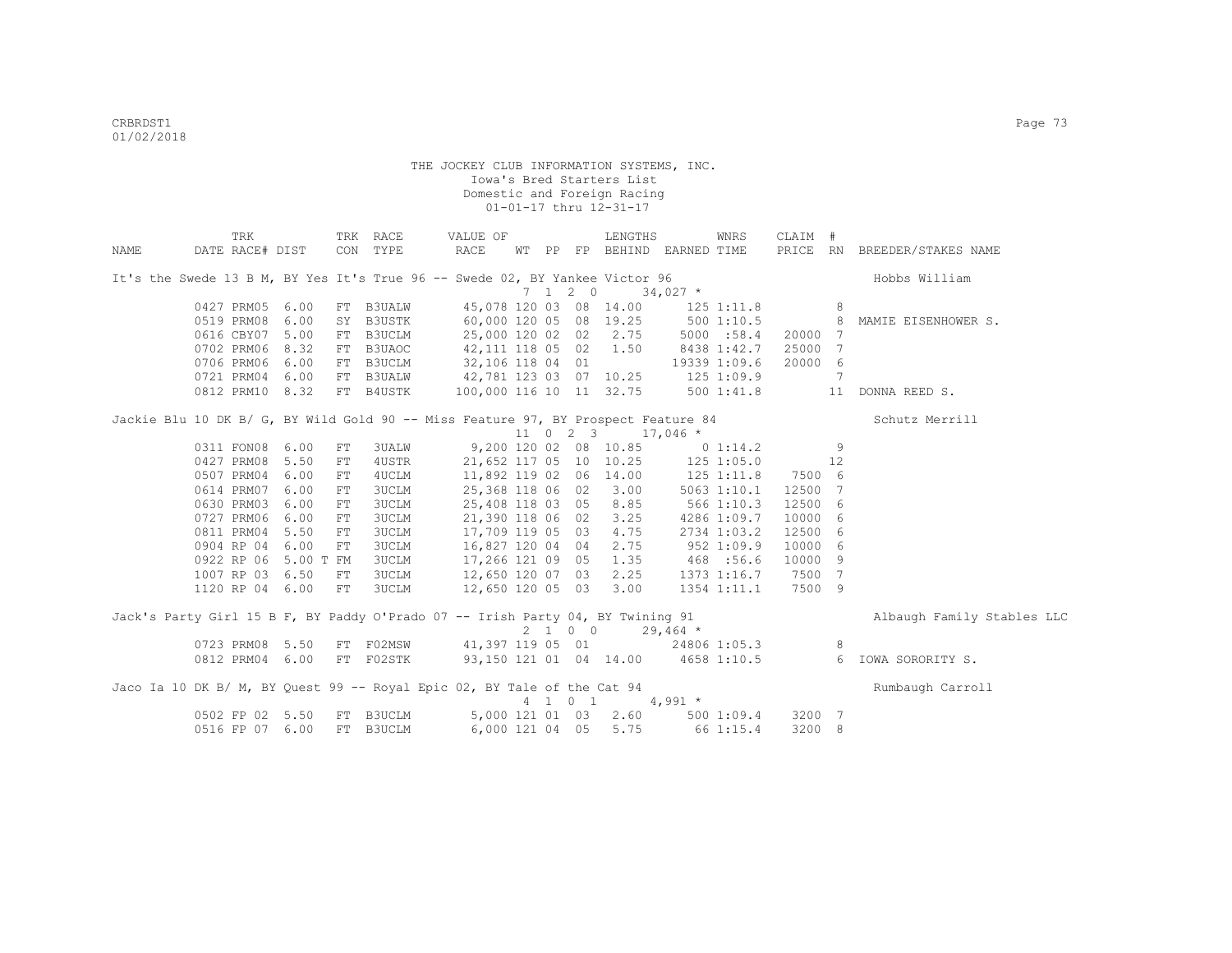THE JOCKEY CLUB INFORMATION SYSTEMS, INC. Iowa's Bred Starters List Domestic and Foreign Racing 01-01-17 thru 12-31-17 TRK TRK RACE VALUE OF LENGTHS WNRS CLAIM # NAME DATE RACE# DIST CON TYPE RACE WT PP FP BEHIND EARNED TIME PRICE RN BREEDER/STAKES NAME 0526 BTP08 5.50 FT B3UCLM 7,500 122 11 01 4425 1:05.3 4000 11 0616 BTP06 6.50 FT B3UCLM 8,400 122 07 FF DNF 0 1:18.0 5000 10 Jafmil's Inferno 13 DK B/ M, BY Jafmil 08 -- She Be Smokin 07, BY Officer 99 Joe Robson & Robson & Robson Thoroughbreds  $6 \quad 2 \quad 3 \quad 0 \quad 25,689 \div 17.286 \quad 120 \quad 02 \quad 02 \quad 10.00 \quad 3409$ 0608 PRM06 6.00 FT B3UCLM 17,286 120 02 02 10.00 3409 1:10.7 15000 8<br>0617 PRM09 5.00 FT B3UCLM 11,375 120 03 02 2.00 2700 :59.0 7500 9 0617 PRM09 5.00 FT B3UCLM 0702 PRM02 5.00 FT B3UCLM 13,265 120 01 01 7999 :58.6 10000 10 0707 PRM10 6.00 FT B3UCLM 18,626 123 06 05 2.50 409 1:11.6 15000 8 0714 PRM06 5.00 FT B3UCLM 11,930 123 05 02 1.75 2869 :57.8 12500 8 0803 PRM06 5.00 FT B3UCLM 12,653 123 03 01 8303 :58.5 7500 7 Jafmils Persuader 12 DK B/ M, BY Jafmil 08 -- She's a Nasty One 04, BY Touch Gold 94 Robson Joe  $4 \overline{2} 0 0$   $21,715 \overline{5}$ <br>40,486 121 05 09 12.50 125 1:11.8 0518 PRM08 6.00 FT B3UAOC 40,486 121 05 09 12.50 125 1:11.8 10<br>0611 PRM07 6.00 FT B3UAOC 31.500 117 05 06 8.50 125 1:10.1 12500 7 06 117 05 06 06 125 1:10.1 12500 7<br>13,205 118 04 01 05 151.9 6250 9 0702 PRM04 4.50 FT B3UCLM 13,205 118 04 01 8505 :51.9 6250 9<br>0723 PRM04 6.00 FT B3UCLM 21,432 118 03 01 12960 1:10.9 10000 5 0723 PRM04 6.00 FT B3UCLM Jagger Added 14 GR/RO G, BY Added Edge 00 -- Rosemarini 06, BY Marino Marini 00 **Interpretate Constant** LLC  $6 \quad 1 \quad 2 \quad 1 \quad 29.750 \quad ^{\star}$ 0409 FON04 6.00 FT 3UALW 7,000 123 01 03 3.25 840 1:15.0 7<br>0430 PRM02 5.50 SY 36MCL 22,520 119 06 02 7.00 4485 1:05.5 30000 7 0430 PRM02 5.50 SY 36MCL 22,520 119 06 02 7.00 4485 1:05.5 30000 7 0518 PRM05 6.00 FT 36MCL 22,485 118 04 02 4.75 0608 PRM09 6.00 FT 36MSW 41,187 119 08 04 8.00 2050 1:11.6 10 0618 PRM01 6.00 FT 36MCL 23,399 119 06 01 14074 1:12.1 30000 6<br>0715 PRM09 8.32 FT 03STK 72,968 116 04 04 4.10 3848 1:43.2 12 0715 PRM09 8.32 FT 03STK 72,968 116 04 04 4.10 3848 1:43.2 12 IOWA STALLION S. Jayne's Idea 14 DK B/ F, BY Woke Up Dreamin 00 -- Star Escort 00, BY End Sweep 91 Hazen William E. Jr.  $7$  2 1 0  $53,249$  \*<br>40,414 118 04 08 13.55 125 0507 PRM08 6.00 FT B3UALW 40,414 118 04 08 13.55 125 1:11.1 12 0526 PRM02 6.00 FT B3UCLM 16,727 116 10 02 0.50 3218 1:12.0 15000 11<br>0602 PRM08 6.00 FT F03STK 63,500 118 06 01 38100 1:10.7 6 0602 PRM08 6.00 FT F03STK 63,500 118 06 01 38100 1:10.7 6 BOB BRYANT S.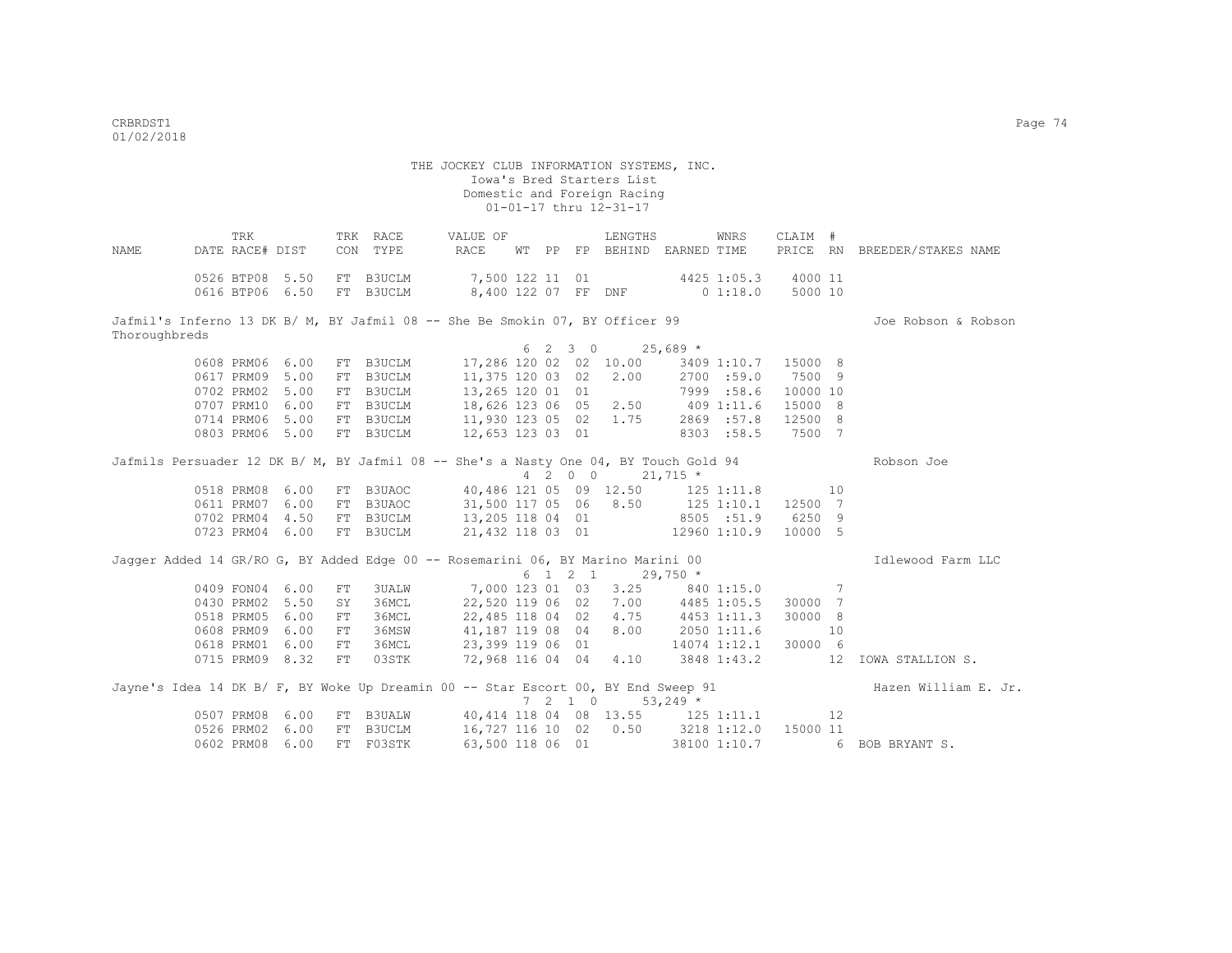TRK TRK RACE VALUE OF LENGTHS WNRS CLAIM # NAME DATE RACE# DIST CON TYPE RACE WT PP FP BEHIND EARNED TIME PRICE RN BREEDER/STAKES NAME 0611 PRM08 6.00 FT B3UCLM 18,626 118 01 01 11036 1:10.3 15000 8 0715 PRM08 8.32 FT F03STK 65,119 118 05 09 26.75 500 1:44.3 9 IOWA STALLION FILLY STAKES S. 0810 PRM05 6.00 FT B3UCLM 16,276 116 03 06 10.50 125 1:11.1 12500 7<br>0827 CBY06 8.00 FT B3UCLM 14,500 120 06 08 44.25 145 1:39.8 7500 8 0827 CBY06 8.00 FT B3UCLM Jean Baptiste 14 DK B/ C, BY Yes It's True 96 -- Sakakawea 06, BY Rossini 97 Black Oak Farm  $\begin{array}{ccccccccc} & & & & & 1 & 0 & 0 & 0 & 250 & \star \\ 0408 & & & & 6.00 & & & \text{FT} & 3 \text{UMSW} & & & 49,540 & 119 & 06 & 07 & 17.25 & & 250 \end{array}$ 49,540 119 06 07 17.25 250 1:11.7 11 Jennajennajenna 15 DK B/ F, BY Archarcharch 08 -- Jennasietta 98, BY Septieme Ciel 87 Haroldson Thoroughbreds LLC 1 0 0 0 125 \*<br>0528 PRM02 4.50 FT F02MSW 39,986 118 05 06 22.65 125 05 06 22.65 125 :53.4 6 Jerf 13 DK B/ G, BY Wild Gold 90 -- Pretty Lil Penny 07, BY Yonaguska 98 Schott Sonnie  $8 \t 0 \t 1 \t 6,377 \t$ <br>22,340 123 08 07 16.60 125 1:12.4 30000 12 0427 PRM09 6.00 FT 36MCL 0511 PRM01 5.50 FT 36MCL 22,520 119 07 04 8.25 1121 1:05.4 25000 7 0526 PRM04 6.00 FT 36MCL 15,992 123 09 07 21.50 125 1:11.3 15000 9<br>0617 PRM06 6.00 FT 36MCL 13,312 124 06 04 13.50 658 1:11.9 7500 7 13,312 124 06 04 13.50 658 1:11.9 0630 PRM05 6.00 FT 36MCL 14,652 123 04 02 8.75 2903 1:12.9 10000 7 0803 CBY05 7.50 T FM 3UMCL 14,500 119 08 05 7.60 145 1:34.2 20000 9 0817 CBY06 8.00 FT 3UMCL 10,800 124 03 03 3.75 1155 1:42.8 6250 7 0827 CBY04 8.32 FT 3UMCL 14,500 124 07 07 54.00 145 1:44.4 20000 7 Jerrys Two Tickets 11 DK B/ G, BY Wando 00 -- Java Star 90, BY Java Gold 84 MCGraw Verle 1 0 0 0 145 \* 0608 CBY04 8.32 T FM 3UCLM 14,500 120 07 11 18.35 145 1:39.6 7500 12 Jewels Galore 11 DK B/ M, BY Flight West 03 -- Inca Jewel 06, BY Tiger Talk 93 Marlene M. Bryant & Robert M. Bryant  $6 \t0 \t1 \t1 \t1.234 \t*$  0610 CPW07 5.00 FT B3UALW 2,375 124 01 04 14.50 200 1:03.3 4 0618 CPW06 5.50 FT 3UCLM 2,500 119 01 05 24.30 125 1:10.2 2500 8 0702 CPW02 5.50 FT 3UCLM 3,200 119 06 03 8.50 384 1:09.4 5000 6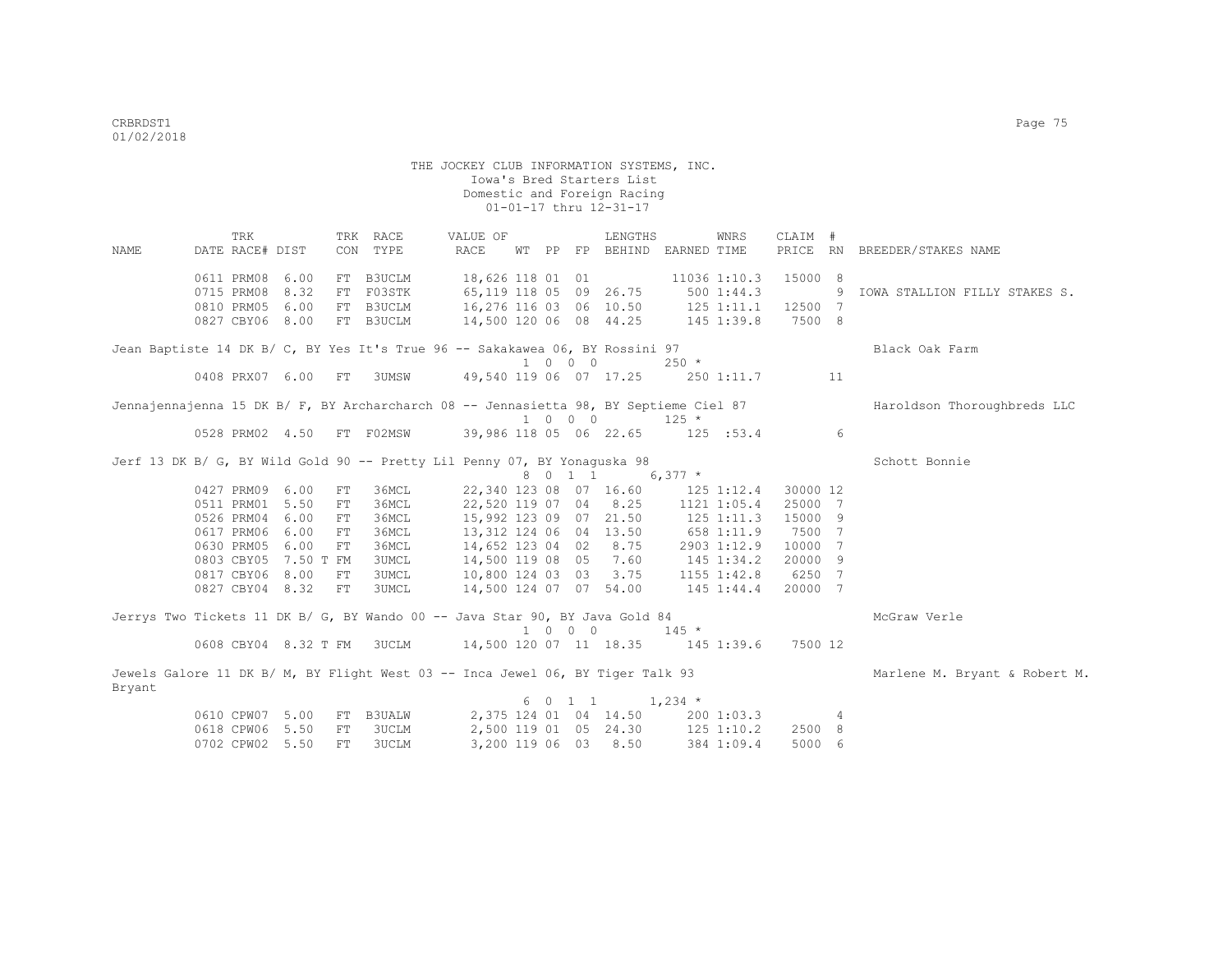|      | TRK                       |  | TRK RACE | VALUE OF |          |  | LENGTHS               |             | WNRS      | CLAIM # |                              |
|------|---------------------------|--|----------|----------|----------|--|-----------------------|-------------|-----------|---------|------------------------------|
| NAME | DATE RACE# DIST           |  | CON TYPE | RACE     | WT PP FP |  | BEHIND                | EARNED TIME |           |         | PRICE RN BREEDER/STAKES NAME |
|      |                           |  |          |          |          |  |                       |             |           |         |                              |
|      | 0716 FAR04 5.50 FT B3UCLM |  |          |          |          |  | 2,200 121 04 07 15.75 |             | 0.1:07.4  | 4000 7  |                              |
|      | 0723 FAR01 5.50 FT B3UCLM |  |          |          |          |  | 2,100 121 02 02 3.25  |             | 5251:09.3 | 2500 5  |                              |
|      | 0728 FAR02 5.50 FT B3UCLM |  |          |          |          |  | 2,300 126 02 06 7.25  |             | 0.1:07.4  | 5000 7  |                              |

Jiffy Jenni 13 DK B/ M, BY Silver Poet 04 -- Jiffener 90, BY Derby Wish 82 MAMAS Thoroughbreds, LLC

 $10 \quad 0 \quad 2 \quad 1 \qquad 16,974 \atop 40,414 \quad 118 \quad 01 \quad 05 \qquad 8.25 \qquad 919 \quad 1:11.1$ 0507 PRM08 6.00 FT B3UALW 40,414 118 01 05 8.25 919 1:11.1 12 12<br>0518 PRM08 6.00 FT B3UAOC 40,486 121 02 06 4.75 125 1:11.8 10  $40,486$  121 02 06  $4.75$  125 1:11.8 0614 PRM08 5.50 FT B3UCLM 14,109 120 07 07 22.25 125 1:04.6 30000 8<br>0702 PRM01 6.00 FT B3UCLM 24,022 120 02 02 3.50 4793 1:11.0 30000 7<br>0720 PRM07 6.00 FT B3UALW 42,067 118 01 03 0.80 5042 1:11.1 8 0702 PRM01 6.00 FT B3UCLM 24,022 120 02 02 3.50 4793 1:11.0 30000 7 0720 PRM07 6.00 FT B3UALW 42,067 118 01 03 0.80 5042 1:11.1 8 0730 PRM04 5.50 FT B3UCLM 23,984 120 01 02 1.50 4759 1:04.7 30000 8 0818 AP 02 6.00 FT B3UCLM 22,440 121 01 07 18.25 0 1:10.0 20000 7 0907 AP 08 5.50 T FM B3UCLM 22,542 121 03 06 8.00 170 1:05.1 20000 7 0922 AP 08 8.00 T FM B3UCLM 13,125 121 05 04 10.75 750 1:38.1 10000 10 1013 HAW01 6.00 FT B3UCLM 10,088 121 03 05 8.00 291 1:11.5 12500 6

Jifquick 08 B G, BY Limehouse 01 -- Jiffener 90, BY Derby Wish 82 MAMAS Thoroughbreds

|            |          |     |       |               | 14 | $\circ$ | $0\quad 2$ |       | $8,608*$ |                |         |     |
|------------|----------|-----|-------|---------------|----|---------|------------|-------|----------|----------------|---------|-----|
| 0114 OP 02 | 6.00     | FT. | 4UWCL | 23,000 119 07 |    |         | 09         | 8.00  |          | 661:11.1       | 7500 12 |     |
| 0122 OP 05 | 5.50     | MY  | 4UCLM | 23,000 116 11 |    |         | 03         | 1.50  |          | 2300 1:05.6    | 5000 11 |     |
| 0209 OP 03 | 5.50     | FT  | 4USTR | 25,000 116 01 |    |         | 05         | 3.75  |          | 750 1:04.9     |         | 7   |
| 0325 OP 01 | 6.00     | FT  | 4UCLM | 23,000 118 07 |    |         | 06         | 4.35  |          | $92 \; 1:12.3$ | 7500 10 |     |
| 0407 OP 07 | 5.50     | FT  | 4USTR | 25,000 116 01 |    |         | 06         | 11.00 |          | $125$ $1:04.7$ |         | 9   |
| 0429 CD 10 | 6.00     | FT. | 4USTR | 20,000 118 03 |    |         | 08         | 15.50 |          | 1001:10.2      |         | 9   |
| 0514 CD 10 | 6.00     | FT  | 4UCLM | 17,170 113 03 |    |         | 04         | 5.25  |          | 850 1:10.9     | 5000 11 |     |
| 0601 CD 02 | 6.50     | FT. | 4UCLM | 16,745 114 05 |    |         | 04         | 11.75 |          | 850 1:17.6     | 5000 7  |     |
| 0706 DEL04 | 5.00     | SY  | 3UCLM | 17,250 120 02 |    |         | 04         | 7.00  |          | 1020 : 59.4    | 12500 7 |     |
| 0724 DEL01 | 5.50     | FT. | 3UCLM | 13,500 120 04 |    |         | 03         | 5.75  |          | 1485 1:05.0    | 6250 5  |     |
| 0802 DEL03 | 5.50     | FT. | 3UCLM | 13,100 120 02 |    |         | 08         | 5.35  |          | $125$ $1:04.8$ | 5000 9  |     |
| 0826 DEL01 | 6.00     | FT. | 3UCLM | 12,725 124 04 |    |         | 04         | 8.50  |          | 720 1:10.8     | 5000    | - 6 |
| 0902 DEL05 | 5.00     | SY  | 3UCLM | 17,125 117 06 |    |         | 06         | 6.00  |          | 125 1:00.1     | 10000 6 |     |
| 1006 LRL03 | $5.50$ T | FM  | 3UCLM | 18,000 120 10 |    |         | 10         | 9.20  |          | 01:03.0        | 7500 11 |     |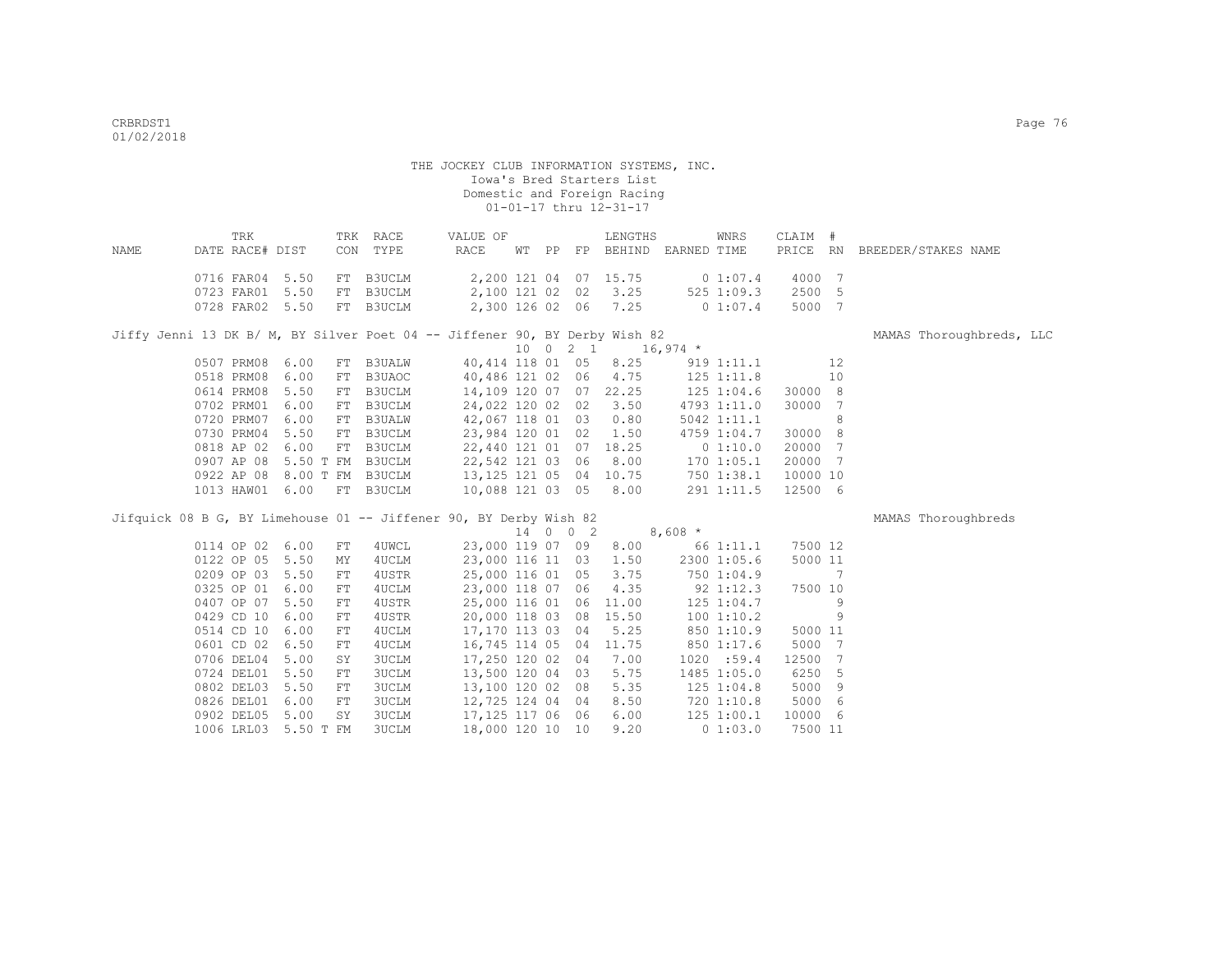CRBRDST1 Page 77 01/02/2018

|            | TRK                  |      | TRK        | RACE          | VALUE OF                                                                             |        |                |             | LENGTHS               |            | WNRS        | CLAIM # |   |                                |
|------------|----------------------|------|------------|---------------|--------------------------------------------------------------------------------------|--------|----------------|-------------|-----------------------|------------|-------------|---------|---|--------------------------------|
| NAME       | DATE RACE# DIST      |      |            | CON TYPE      | <b>RACE</b>                                                                          | WТ     | PP             |             | FP BEHIND EARNED TIME |            |             |         |   | PRICE RN BREEDER/STAKES NAME   |
|            |                      |      |            |               |                                                                                      |        |                |             |                       |            |             |         |   |                                |
|            |                      |      |            |               |                                                                                      |        |                |             |                       |            |             |         |   |                                |
|            |                      |      |            |               | Jolynn's Five Gems 10 CH M, BY Winter Glitter 97 -- Little Yeoman 99, BY Stalwart 79 |        |                |             |                       |            |             |         |   | Col. Cameron Roth & Iowa State |
| University |                      |      |            |               |                                                                                      |        |                |             |                       |            |             |         |   |                                |
|            |                      |      |            |               |                                                                                      | 6      | $\overline{2}$ | $0\quad 0$  |                       | $4,762$ *  |             |         |   |                                |
|            | 0304 FON03 4.00      |      |            | FT B3UCLM     | 3,500 123 02                                                                         |        |                | 01          |                       |            | 2100 :47.0  | 2500 7  |   |                                |
|            | 0312 FON02           | 4.00 | FT         | B3UCLM        | 3,500 123 06                                                                         |        |                | 01          |                       |            | 2100 : 47.2 | 2500 6  |   |                                |
|            | 0414 FON08           | 4.00 | FT         | <b>B3USTR</b> | 6,900 123 05 05                                                                      |        |                |             | 2.35                  |            | 207 : 46.4  |         | 7 |                                |
|            | 0427 PRM02           | 5.00 |            | FT B4UCLM     | 10,000 115 02 06 14.00                                                               |        |                |             |                       |            | 125 : 59.1  | 4000 9  |   |                                |
|            | 0505 FON03           | 4.00 |            | FT B3UCLM     | 3,658 123 07 05                                                                      |        |                |             | 4.75                  |            | 105 : 46.6  | 2500 7  |   |                                |
|            | 0603 PRM02 6.00      |      |            | FT B4UCLM     | 11,383 120 02 08 19.00                                                               |        |                |             |                       |            | 125 1:10.5  | 7500 8  |   |                                |
|            |                      |      |            |               | Jonesy 13 B M, BY Jonesboro 02 -- Prado's Pride 95, BY El Prado (IRE) 89             |        |                |             |                       |            |             |         |   | Idlewood Farm                  |
|            |                      |      |            |               |                                                                                      |        | $3 \t 0$       | $0\qquad 0$ |                       | $1,123$ *  |             |         |   |                                |
|            | 0816 ASD06 6.00      |      | FT         | B3UAOC        | 14,700 121 01 05 14.30                                                               |        |                |             |                       |            | 353 1:13.8  | 15000 5 |   |                                |
|            | 0923 ED 08 5.00      |      | WF         | 3UCLM         | 4,900 128 04 04 16.50                                                                |        |                |             |                       |            | 392 :58.3   | 2500 6  |   |                                |
|            | 1001 ED 06 5.00      |      |            | HY B3UCLM     |                                                                                      |        |                |             | 5,400 126 04 05 16.00 |            | 378 1:03.2  | 5000 8  |   |                                |
|            |                      |      |            |               |                                                                                      |        |                |             |                       |            |             |         |   |                                |
|            |                      |      |            |               | J T Raider 12 B G, BY Stephen Got Even 96 -- Solar Blues 98, BY Cure the Blues 78    |        |                |             |                       |            |             |         |   | Jacobsen Thoroughbreds         |
|            |                      |      |            |               |                                                                                      |        |                | 1 0 0 0     |                       | $87 *$     |             |         |   |                                |
|            | 0521 MC 10 6.00      |      | ${\rm FT}$ | 3USTR         | 3,500 140 07 FF DNF                                                                  |        |                |             |                       |            | 871:11.6    |         | 7 |                                |
|            |                      |      |            |               | Judge Money 13 B G, BY Silver Poet 04 -- Judge This 08, BY Rockport Harbor 02        |        |                |             |                       |            |             |         |   | Judge Terry W                  |
|            |                      |      |            |               |                                                                                      | $14$ 2 |                | $3 \quad 0$ |                       | $32,762$ * |             |         |   |                                |
|            | 0303 HAW04 5.00      |      | ${\rm FT}$ | <b>3UCLM</b>  | 8,440 121 11 02                                                                      |        |                |             | 1.50                  |            | 1600 :57.6  | 5000 11 |   |                                |
|            | 0331 HAW07           | 6.00 | GD         | <b>3UCLM</b>  |                                                                                      |        |                |             | 9,760 121 07 07 18.50 |            | 1001:10.8   | 10000 9 |   |                                |
|            | 0430 PRM05           | 5.50 | SY         | 3UCLM         | 10,654 119 03 04 13.75                                                               |        |                |             |                       |            | 667 1:04.5  | 7500 7  |   |                                |
|            | 0513 PRM01           | 5.50 | ${\rm FT}$ | 3UWCL         | 16,748 118 04 02                                                                     |        |                |             | 1.00                  |            | 3348 1:05.2 | 15000 6 |   |                                |
|            | 0526 PRM01           | 5.00 | ${\rm FT}$ | <b>3UCLM</b>  | 12,345 119 01 01                                                                     |        |                |             |                       |            | 7995 :58.4  | 10000 7 |   |                                |
|            | 0618 PRM02           | 5.00 | ${\rm FT}$ | <b>3UCLM</b>  | 11,761 123 04 02                                                                     |        |                |             | 2.00                  |            | 2936 :58.3  | 10000 6 |   |                                |
|            | 0716 PRM02           | 6.00 | ${\rm FT}$ | 3UALW         | 42,152 123 05 06                                                                     |        |                |             | 8.75                  |            | 125 1:10.1  |         | 6 |                                |
|            | 0730 PRM01 5.50      |      | ${\rm FT}$ | 3UCLM         | 10,677 120 05 04                                                                     |        |                |             | 3.25                  |            | 683 1:03.6  | 7500 8  |   |                                |
|            | 0812 CBY10 5.00 T FM |      |            |               |                                                                                      |        |                |             |                       |            |             | 20000 8 |   |                                |
|            |                      |      |            | 3UCLM         | 20,000 124 04 08                                                                     |        |                |             | 8.55                  |            | 200 :56.9   |         |   |                                |
|            | 0908 CT 08           | 4.50 | ${\rm FT}$ | 3UALW         | 24,500 120 06 01                                                                     |        |                |             |                       |            | 14520 :52.7 |         | 9 |                                |
|            | 0928 CT 07           | 4.50 | FT.        | 3UAOC         | 24,500 124 02                                                                        |        |                | 08          | 17.50                 | 100        | :52.6       | 12500 8 |   |                                |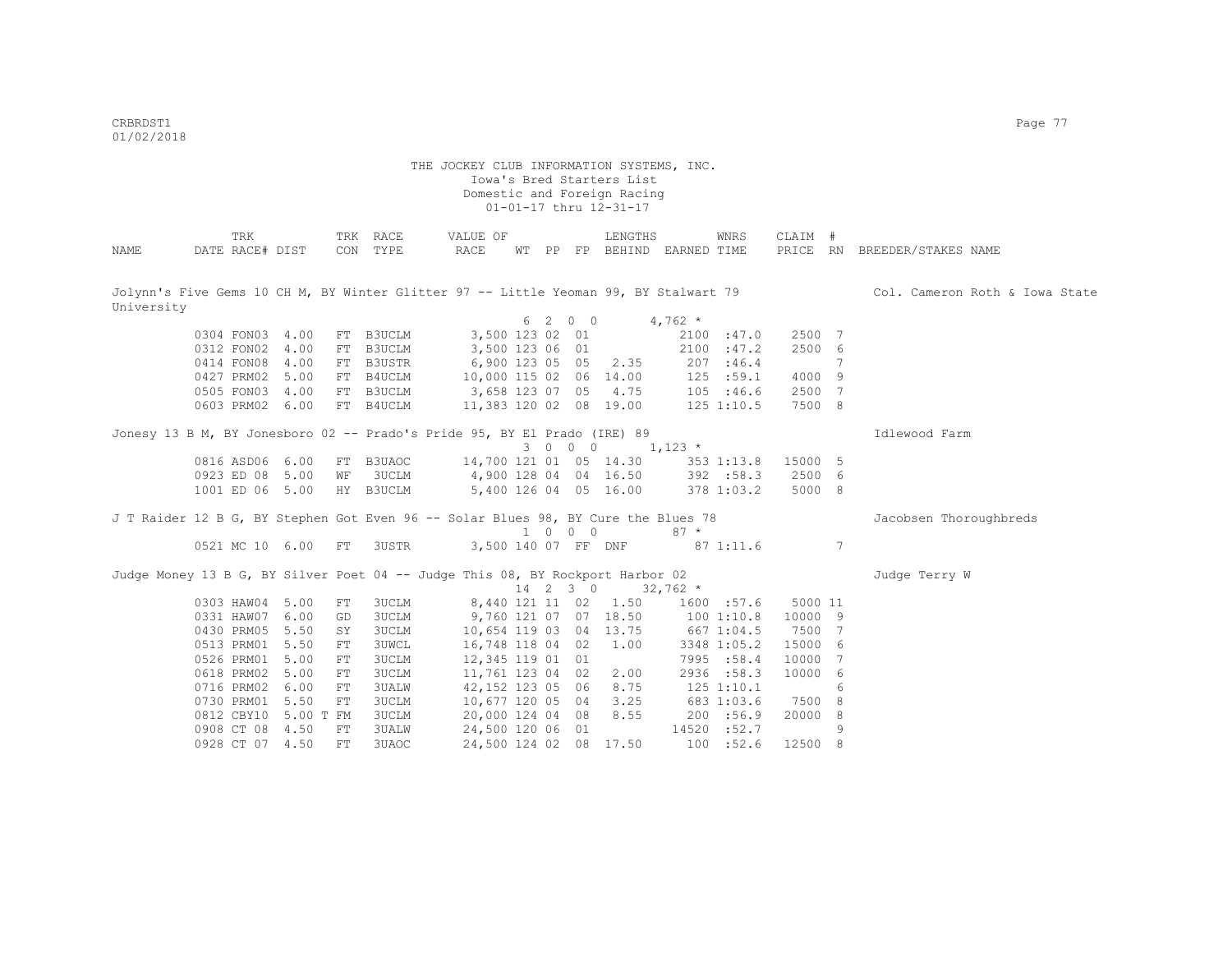|      | TRK                |      |     | TRK RACE     | VALUE OF                                                                        |  | LENGTHS                                        |                | WNRS        | CLAIM #  |    |                     |
|------|--------------------|------|-----|--------------|---------------------------------------------------------------------------------|--|------------------------------------------------|----------------|-------------|----------|----|---------------------|
| NAME | DATE RACE# DIST    |      | CON | TYPE         | RACE                                                                            |  | WT PP FP BEHIND EARNED TIME                    |                |             | PRICE RN |    | BREEDER/STAKES NAME |
|      | 1020 CT 05 4.50    |      | FT  | 3UCLM        | 10,000 122 10 05 3.00                                                           |  |                                                |                | 288 :52.4   | 5000 10  |    |                     |
|      | 1109 CT 06 4.50    |      | SY  | <b>3UCLM</b> | 10,000 120 01 08 17.35                                                          |  |                                                | 100 : 52.4     |             | 4500 9   |    |                     |
|      | 1130 CT 06 4.50    |      | FT  | 3UCLM        | 10,000 120 07 10 11.85 100 :52.8                                                |  |                                                |                |             | 4500 10  |    |                     |
|      |                    |      |     |              | Justa Streak 15 CH G, BY Just a Coincidence 06 -- Mousa 10, BY Indygo Shiner 98 |  |                                                |                |             |          |    | Robson Joe M.       |
|      |                    |      |     |              |                                                                                 |  | $1 \t 0 \t 0 \t 1, 173 \t \star$               |                |             |          |    |                     |
|      | 0730 PRM05 5.50 FT |      |     | 02MCL        |                                                                                 |  | 23,399 119 06 04 11.50 1173 1:05.7 30000 6     |                |             |          |    |                     |
|      |                    |      |     |              | Just Jilly 14 B F, BY Yes It's True 96 -- Just Jill 01, BY Semoran 93           |  |                                                |                |             |          |    | Hemba Brad          |
|      |                    |      |     |              |                                                                                 |  | 4 1 0 2 14,155 $*$                             |                |             |          |    |                     |
|      | 0512 PRM03         | 6.00 |     | FT B36MCL    | 16,102 118 06 01 9653 1:12.8 15000 6                                            |  |                                                |                |             |          |    |                     |
|      | 0526 PRM02         | 6.00 |     | FT B3UCLM    | 16,727 118 09 05 7.00 371 1:12.0                                                |  |                                                |                |             | 15000 11 |    |                     |
|      | 0608 PRM06 6.00    |      |     |              | FT B3UCLM 17,286 118 07 03 10.10 2045 1:10.7                                    |  |                                                |                |             | 15000 8  |    |                     |
|      | 0622 PRM01 6.00    |      |     | FT B3UCLM    | 17,371 118 05 03 4.75                                                           |  |                                                |                | 2086 1:12.1 | 15000 6  |    |                     |
|      |                    |      |     |              | Just Parkes 15 DK B/ G, BY Justin Phillip 08 -- Beyond the Reach 04, BY Sahm 94 |  |                                                |                |             |          |    | Leech James R.      |
|      |                    |      |     |              |                                                                                 |  | $3 \t0 \t0 \t0 \t1,615 \t*$                    |                |             |          |    |                     |
|      | 0702 PRM03 5.00    |      | FT  | 02MSW        |                                                                                 |  | 41,312 119 01 10 25.75 125 :58.6               |                |             |          | 10 |                     |
|      | 0827 ELP02 6.00    |      | FT  | 02MCL        | 15,000 120 03 04 11.75 750 1:12.0                                               |  |                                                |                |             | 16000 6  |    |                     |
|      | 0916 BTP04 8.32    |      | FT  | 02MSW        | 14,800 120 01 04 21.00 740 1:45.9                                               |  |                                                |                |             |          | 8  |                     |
|      |                    |      |     |              | J W Red 13 CH G, BY Include 97 -- Just Jill 01, BY Semoran 93                   |  |                                                |                |             |          |    | Hemba Brad          |
|      |                    |      |     |              |                                                                                 |  | $17 \quad 1 \quad 2 \quad 3 \quad 8,743 \star$ |                |             |          |    |                     |
|      | 0305 FON03 6.00    |      | FT  | 3UMCL        | 4,000 123 03 05 10.75                                                           |  |                                                | $120$ $1:17.6$ |             | 10000 7  |    |                     |
|      | 0317 FON03         | 6.00 | FT  | <b>3UMCL</b> | 3,500 123 10 02                                                                 |  | 0.50                                           | 700 1:17.4     |             | 5000 10  |    |                     |
|      | 0326 FON03         | 8.00 | МY  | <b>3UMSW</b> | 6,200 123 04 05                                                                 |  | 8.25                                           | 186 1:47.2     |             |          | 7  |                     |
|      | 0407 FON04         | 8.00 | FT  | 3UMCL        | 4,000 123 01 03                                                                 |  | 4.75                                           | 480 1:46.8     |             | 10000 8  |    |                     |
|      | 0422 FON02         | 8.32 | FT  | 3UMSW        | 6,200 123 05 02                                                                 |  | 4.25                                           |                | 1240 1:46.8 |          | 8  |                     |
|      | 0428 FON01         | 6.50 | MY  | <b>3UMCL</b> | 3,500 123 02 03                                                                 |  | 6.75                                           | 420 1:23.2     |             | 5000 6   |    |                     |
|      | 0519 PRM03         | 8.00 | SY  | 36MCL        | 12,803 119 02 04                                                                |  | 9.75                                           | 626 1:41.1     |             | 5000 8   |    |                     |
|      | 0609 PRM03         | 8.00 | FT  | 36MCL        | 10,000 124 04 06 11.75                                                          |  |                                                |                | 125 1:41.7  | 10000 6  |    |                     |
|      | 0617 PRM06         | 6.00 | FT  | 36MCL        | 13,312 124 04 05 15.00                                                          |  |                                                | 293 1:11.9     |             | 7500     | 7  |                     |
|      | 0703 PRM01 8.00    |      | SY. | 36MCL        | 16,615 124 05 04 23.75                                                          |  |                                                |                | 818 1:39.6  | 15000 8  |    |                     |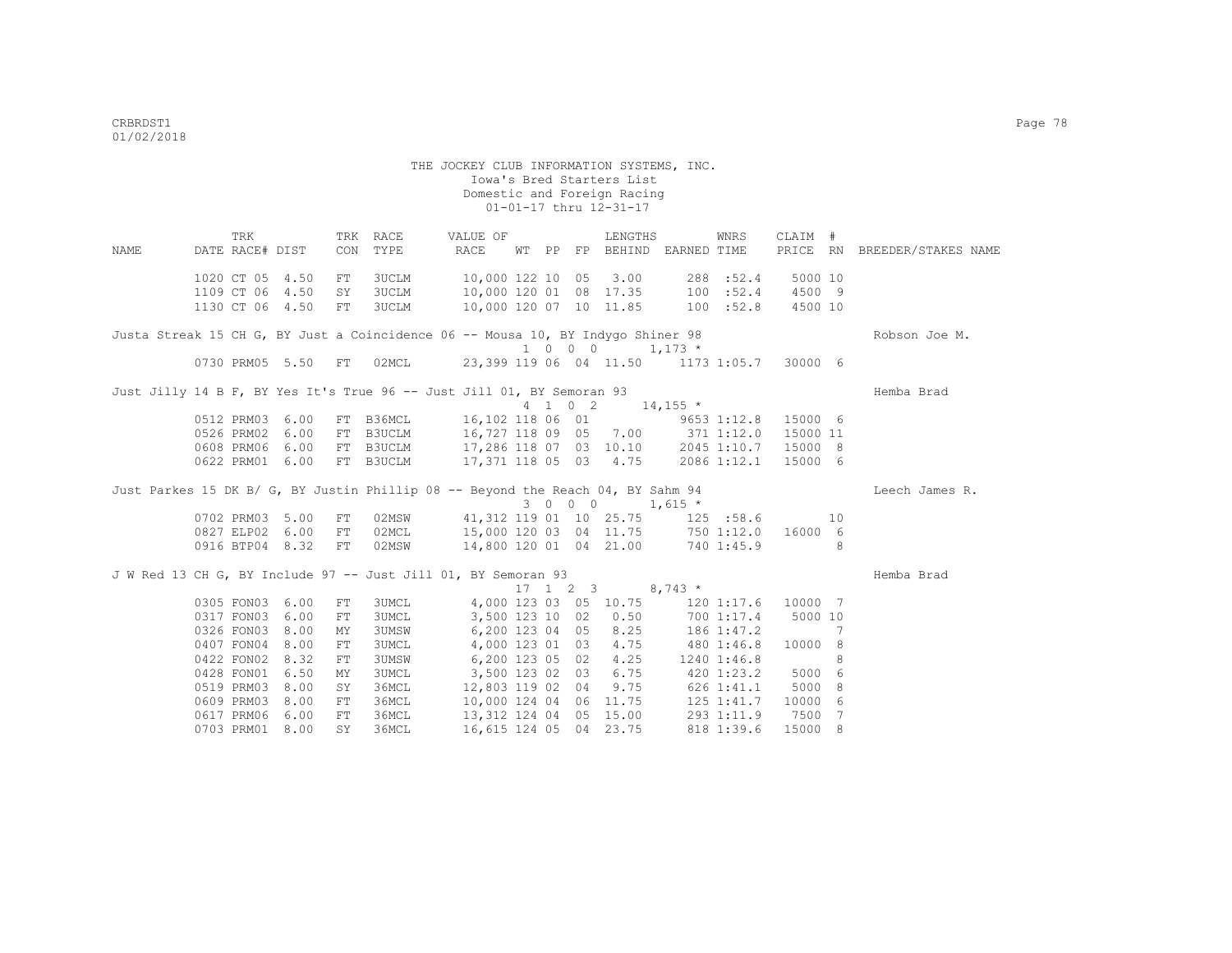|                                                                                          | TRK             |      |            | TRK RACE  | VALUE OF                          |  | LENGTHS                                       |                   | WNRS        | CLAIM #  |                |                                 |
|------------------------------------------------------------------------------------------|-----------------|------|------------|-----------|-----------------------------------|--|-----------------------------------------------|-------------------|-------------|----------|----------------|---------------------------------|
| NAME                                                                                     | DATE RACE# DIST |      |            | CON TYPE  | RACE                              |  | WT PP FP BEHIND EARNED TIME                   |                   |             |          |                | PRICE RN BREEDER/STAKES NAME    |
|                                                                                          | 0709 HPO02 6.00 |      | FT         | 3UMSW     | 11,000 123 04 04                  |  | 5.60                                          |                   | 5001:14.6   |          | 9              |                                 |
|                                                                                          | 0722 GF 01 5.25 |      | FT         | 3UMSW     | 3,500 126 01 03                   |  | 8.75                                          |                   | 350 1:07.2  |          | 8              |                                 |
|                                                                                          | 0729 GF 03      | 5.25 | FT         | 3UMSW     | 3,500 126 04 05                   |  | 6.35                                          | 88 1:07.8         |             |          | 7              |                                 |
|                                                                                          | 0730 GF 04 7.00 |      | FT         | 3UALW     | 3,500 126 01 01                   |  |                                               |                   | 1925 1:28.2 |          | 5              |                                 |
|                                                                                          | 0820 CLS07 6.00 |      | FT         | 3UCLM     | 4,400 125 05 06                   |  | 6.60                                          |                   | 01:15.0     | 5000 8   |                |                                 |
|                                                                                          | 0910 CWF07 6.50 |      | FT         | 3UALW     | 4,900 126 04 04                   |  |                                               | 7.80 392 1:24.6   |             |          | 6              |                                 |
|                                                                                          | 0929 ED 03 6.50 |      | ${\rm FT}$ | 3UALW     | 6,000 128 01 04                   |  | 8.00                                          |                   | 480 1:21.6  |          | $\overline{7}$ |                                 |
| Kalebs Mine 14 CH G, BY Discreetly Mine 07 -- Friendly Emma 07, BY Friendly Lover 88     |                 |      |            |           |                                   |  |                                               |                   |             |          |                | Hemba Brad                      |
|                                                                                          |                 |      |            |           |                                   |  | 7 1 0 1 11,537 $*$                            |                   |             |          |                |                                 |
|                                                                                          | 0427 PRM09 6.00 |      | FT         | 36MCL     |                                   |  | 22,340 118 10 09 21.85 125 1:12.4             |                   |             | 30000 12 |                |                                 |
|                                                                                          | 0511 PRM01 5.50 |      | FT         | 36MCL     |                                   |  | 22,520 118 01 03 8.00                         |                   | 2691 1:05.4 | 30000 7  |                |                                 |
|                                                                                          | 0528 PRM03      | 6.00 | FT         | 36MCL     | 22,447 118 03 FF DNF              |  |                                               | 125 1:11.9        |             | 30000 9  |                |                                 |
|                                                                                          | 0615 PRM09      | 6.00 | FT         | 36MCL     | 16,741 118 03 05 11.00 364 1:11.4 |  |                                               |                   |             | 15000 9  |                |                                 |
|                                                                                          | 0625 PRM04      | 5.00 | FT         | 36MCL     | 12,728 119 03 01                  |  |                                               |                   | 7796 :59.6  | 10000 8  |                |                                 |
|                                                                                          | 0707 PRM05      | 5.50 | FT         | 3UCLM     | 17,244 118 09 07                  |  |                                               | $9.75$ 125 1:04.4 |             | 15000 9  |                |                                 |
|                                                                                          | 0727 PRM07      | 6.00 | FT         | 3UCLM     |                                   |  | 11,661 118 05 05 6.75 311 1:11.4              |                   |             | 12500 6  |                |                                 |
| Kankle 12 DK B/ M, BY Category Five 95 -- Milady's Honor 98, BY Bound by Honor 91        |                 |      |            |           |                                   |  |                                               |                   |             |          |                | Francois Scott                  |
|                                                                                          |                 |      |            |           |                                   |  | $10 \quad 1 \quad 0 \quad 2 \quad 7,195 \neq$ |                   |             |          |                |                                 |
|                                                                                          | 0412 MVR03 5.50 |      |            | FT B3UMCL |                                   |  | 9,500 125 07 06 9.00                          |                   | 95 1:07.7   | 7500 7   |                |                                 |
|                                                                                          | 0428 BTP04 5.50 |      |            | FT B3UMCL | 9,800 124 04 08 12.60 98 1:05.2   |  |                                               |                   |             | 12500 10 |                |                                 |
|                                                                                          | 0518 BTP08 6.00 |      |            | FT B3UMCL |                                   |  | 7,500 124 03 03 3.75                          |                   | 750 1:15.2  | 6250 8   |                |                                 |
|                                                                                          | 0601 BTP08      | 6.00 |            | FT B3UMCL |                                   |  | 7,500 124 02 07 25.25                         | 75 1:13.0         |             | 6250 10  |                |                                 |
|                                                                                          | 0728 BTP03      | 5.50 |            | SY B3UMCL |                                   |  | 7,500 124 10 04 2.25                          |                   | 300 1:07.8  | 6250 10  |                |                                 |
|                                                                                          | 0907 BTP08      | 6.00 |            | FT B3UMCL | 7,500 124 05 04 8.25              |  |                                               |                   | 375 1:14.3  | 6250 9   |                |                                 |
|                                                                                          | 0921 BTP08      | 5.50 |            | FT B3UMCL | 7,500 124 06 03 1.50              |  |                                               |                   | 750 1:07.0  | 6250 12  |                |                                 |
|                                                                                          | 1005 BTP04      | 6.00 |            | FT B3UMCL | 7,500 124 09 01                   |  |                                               |                   | 4500 1:13.3 | 6250 9   |                |                                 |
|                                                                                          | 1025 IND04      | 5.50 |            | FT B3UCLM | 11,000 122 06 08 15.25 110 1:04.4 |  |                                               |                   |             | 5000 9   |                |                                 |
|                                                                                          | 1228 TP 07 5.00 |      |            | FT B3UCLM | 7,100 122 02 05 10.00 142 :59.5   |  |                                               |                   |             | 7500 8   |                |                                 |
| Kaspian Warrior 12 DK B/ G, BY Notional 04 -- American Baby 02, BY Conquistador Cielo 79 |                 |      |            |           |                                   |  |                                               |                   |             |          |                | Hicklin Christine Aaron Dr. DVM |

 $6 \quad 1 \quad 0 \quad 1 \quad 10,494 \; *$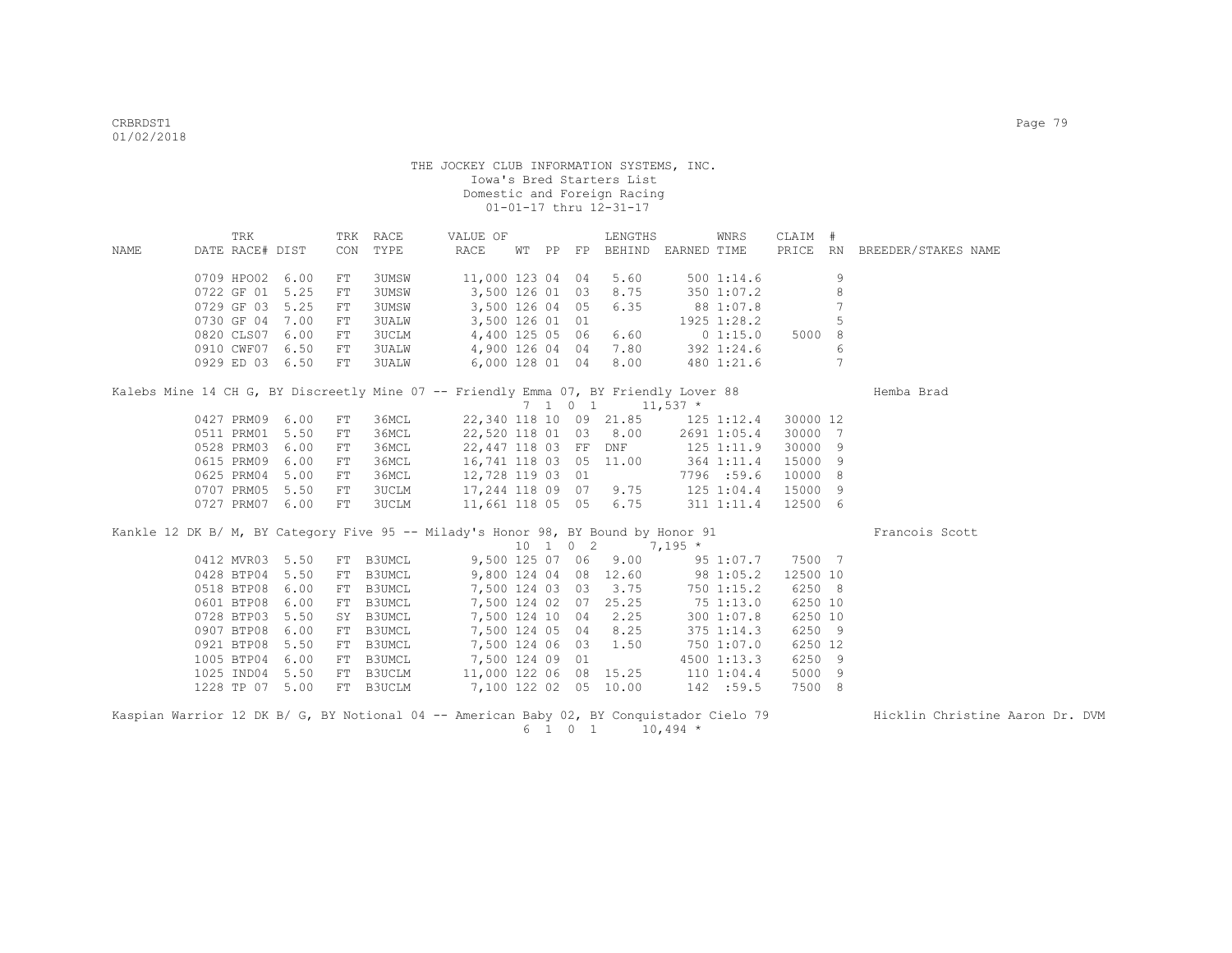|      | TRK                                                                                       |      |     | TRK RACE     | VALUE OF                             |  |                             | LENGTHS                           |           | WNRS        | CLAIM #           |                 |                              |
|------|-------------------------------------------------------------------------------------------|------|-----|--------------|--------------------------------------|--|-----------------------------|-----------------------------------|-----------|-------------|-------------------|-----------------|------------------------------|
| NAME | DATE RACE# DIST                                                                           |      | CON | TYPE         | RACE                                 |  |                             | WT PP FP BEHIND EARNED TIME       |           |             |                   |                 | PRICE RN BREEDER/STAKES NAME |
|      | 0505 PRM01                                                                                | 5.00 | FT  | 36MCL        | 10,949 123 04 03                     |  |                             | 6.75                              |           | 1541:59.4   | 10000 6           |                 |                              |
|      | 0519 PRM01                                                                                | 5.50 | SY  | 36MCL        | 11,778 123 03 01                     |  |                             |                                   |           | 7703 1:05.8 | 10000 6           |                 |                              |
|      | 0529 PRM05                                                                                | 6.00 | FT  | 3UCLM        | 10,500 124 07 05                     |  |                             | 4.00                              |           | 307 1:13.4  | 12500 7           |                 |                              |
|      | 0616 PRM09                                                                                | 5.00 | FT  | <b>3UCLM</b> | 13,264 123 06 04                     |  |                             | 3.25                              |           | 693 :59.0   | 7500 7            |                 |                              |
|      | 0701 PRM04                                                                                | 5.00 | FT  | 3UCLM        | 11,218 118 07 07                     |  |                             | 8.05                              |           | 125 : 59.4  | 10000 7           |                 |                              |
|      | 0716 PRM08                                                                                | 5.00 | FT  | <b>3UCLM</b> |                                      |  |                             | 11,606 123 05 09 14.50            |           | 125 :58.2   | 7500 10           |                 |                              |
|      | Kate's Cut Up 09 CH G, BY Classic Cat 95 -- Kate d'Kate 92, BY D'Accord 79                |      |     |              |                                      |  |                             |                                   |           |             |                   |                 | McClintock Loretta Fern      |
|      |                                                                                           |      |     |              |                                      |  | 1 0 0 0                     |                                   | $102 *$   |             |                   |                 |                              |
|      | 0904 CLS04 6.50 FT                                                                        |      |     | 3UMCL        | 3,400 123 01 05 20.00                |  |                             |                                   |           |             | 102 1:21.2 5000 7 |                 |                              |
|      | Katie's Jewel 15 B F, BY Tiz Wonderful 04 -- Ekberg 05, BY E Dubai 98                     |      |     |              |                                      |  |                             |                                   |           |             |                   |                 | Donna M Roe                  |
|      |                                                                                           |      |     |              |                                      |  |                             | $5 \t2 \t0 \t1 \t39,983 \t\t*$    |           |             |                   |                 |                              |
|      | 0528 PRM02 4.50                                                                           |      |     | FT F02MSW    |                                      |  |                             | 39,986 118 03 01                  |           | 24083 :53.4 |                   | 6               |                              |
|      | 0727 PRM08                                                                                | 6.00 |     | FT F02STK    | 65,000 119 04 05 7.80 1935 1:10.9    |  |                             |                                   |           |             |                   | 7               | PRAIRIE GOLD LASSIE S.       |
|      | 0816 EVD06                                                                                | 5.50 |     | WF FO2ALW    |                                      |  |                             | 25,800 120 06 03 4.75 2695 1:05.8 |           |             |                   | 6               |                              |
|      | 1102 RP 05                                                                                | 5.50 |     | FT F02CLM    |                                      |  |                             | 16,000 120 06 05 10.25 470 1:04.8 |           |             | 25000 9           |                 |                              |
|      | 1206 DED07 6.50                                                                           |      |     | SY F02CLM    | 18,300 122 07 01                     |  |                             | $10800$ $1:23.2$                  |           |             | 20000 9           |                 |                              |
|      | Katistrophictoyou 14 CH G, BY Tale of Ekati 05 -- Souvenir Secret 06, BY Souvenir Copy 95 |      |     |              |                                      |  |                             |                                   |           |             |                   |                 | Pauly Maria                  |
|      |                                                                                           |      |     |              |                                      |  | $1 \quad 0 \quad 0 \quad 0$ |                                   | $0 *$     |             |                   |                 |                              |
|      | 1202 DED01 5.00                                                                           |      | FT  |              | 36MSW 33,600 122 04 06 10.75 0 :59.1 |  |                             |                                   |           |             |                   | 9               |                              |
|      | Kaylee 14 DK B/ F, BY Save Big Money 03 -- Goldenbulletday 07, BY Dehere 91               |      |     |              |                                      |  |                             |                                   |           |             |                   |                 | Spencer Robin                |
|      |                                                                                           |      |     |              |                                      |  | 7 0 0 2                     |                                   | 9,189 $*$ |             |                   |                 |                              |
|      | 0313 HOU09                                                                                | 5.00 |     | FT F03MCL    | $9,000$ 122 05 03                    |  |                             | 9.00                              |           | 957 :59.5   | 25000 8           |                 |                              |
|      | 0428 PRM07                                                                                | 6.00 | MY  | B36MSW       | 39,876 118 02 04                     |  |                             | 3.00                              |           | 1983 1:13.1 |                   | 9               |                              |
|      | 0511 PRM08                                                                                | 6.00 | FT  | B36MSW       | 39,986 118 05 05                     |  |                             | 6.50                              | 9261:12.3 |             |                   | 6               |                              |
|      | 0604 PRM02                                                                                | 6.00 |     | FT B36MCL    | 22,375 118 03 04                     |  |                             | 4.35                              |           | 1089 1:13.0 | 30000 11          |                 |                              |
|      | 0616 PRM02                                                                                | 6.00 |     | FT B36MCL    | 16,744 118 01 03                     |  |                             | 3.50                              |           | 2025 1:12.1 | 15000 5           |                 |                              |
|      | 0716 PRM04                                                                                | 6.00 |     | FT B36MSW    | 41,482 119 04 04                     |  |                             | 1.25                              |           | 2084 1:12.1 |                   | 6               |                              |
|      | 0809 PRM04                                                                                | 6.00 |     | FT B36MSW    | 41, 442 119 03 07                    |  |                             | 6.30                              |           | 1251:11.3   |                   | $7\phantom{.0}$ |                              |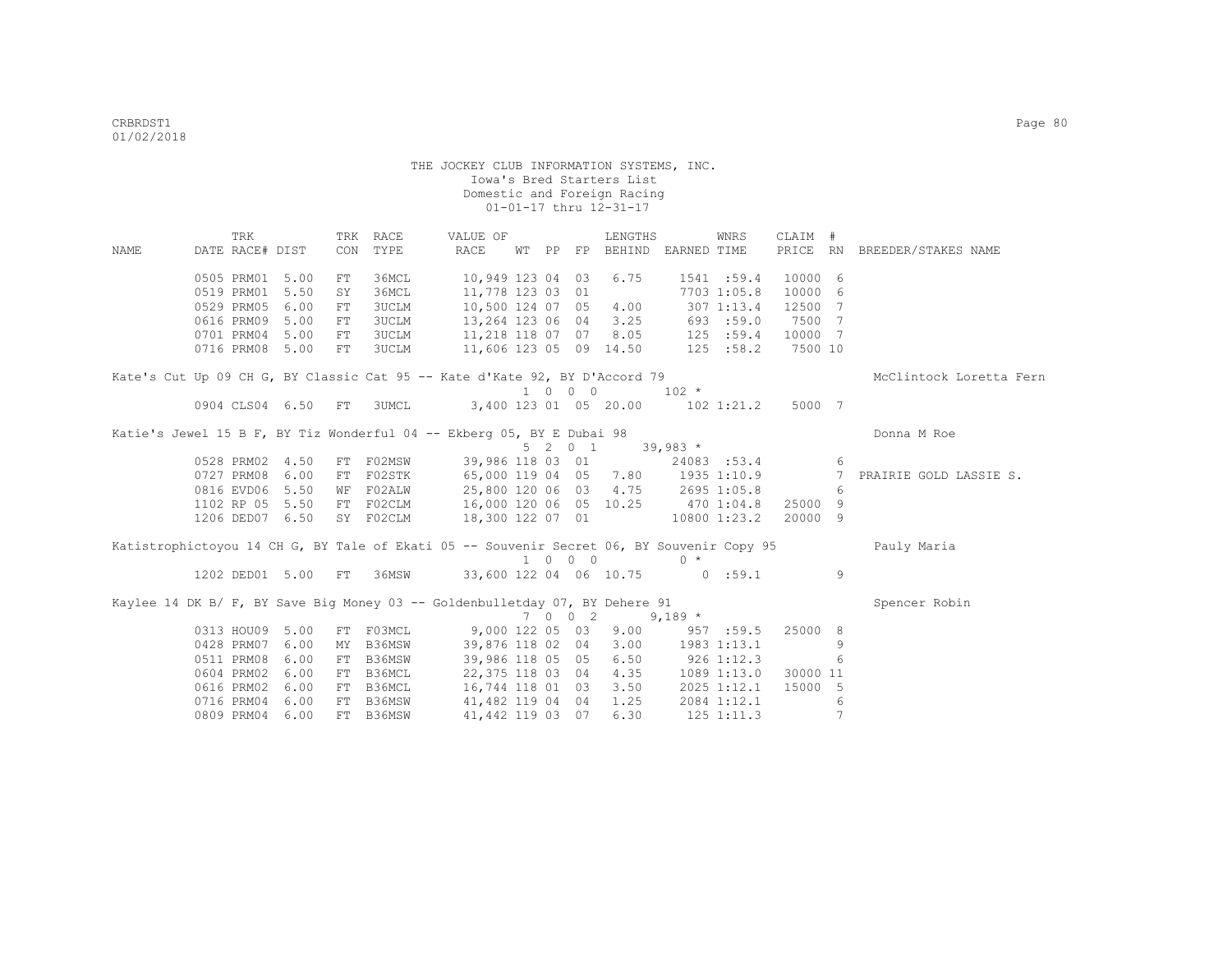|      | TRK                         |      |            | TRK RACE     | VALUE OF                                                                                    |  |         | LENGTHS                           |          | WNRS           | CLAIM # |                 |                                     |
|------|-----------------------------|------|------------|--------------|---------------------------------------------------------------------------------------------|--|---------|-----------------------------------|----------|----------------|---------|-----------------|-------------------------------------|
| NAME | DATE RACE# DIST             |      |            | CON TYPE     | RACE                                                                                        |  |         | WT PP FP BEHIND EARNED TIME       |          |                |         |                 | PRICE RN BREEDER/STAKES NAME        |
|      |                             |      |            |              | Kela'n It 15 B F, BY Kela 98 -- Lady Ban Shee 09, BY Ghostzapper 00                         |  |         |                                   |          |                |         |                 | Iowa State University               |
|      |                             |      |            |              |                                                                                             |  | 2000    |                                   | $250 *$  |                |         |                 |                                     |
|      | 0720 PRM04 5.50             |      |            | FT F02MSW    | 41, 312 119 10 10 22.00 125 1:04.5                                                          |  |         |                                   |          |                |         | 10              |                                     |
|      | 0812 PRM02 5.50             |      |            | FT F02MSW    | 41,312 119 10 06 16.75 125 1:04.5                                                           |  |         |                                   |          |                |         | 10              |                                     |
|      |                             |      |            |              | Kenzie's Logic 13 DK B/ M, BY Defy Logic 00 -- Dancing for Bounty 97, BY Pirate's Bounty 75 |  |         | 6 0 0 1 1,780 *                   |          |                |         |                 | Nielsen Charles D.                  |
|      | 0303 FON04 4.00             |      |            | FT B3UMSW    |                                                                                             |  |         | 6,200 123 05 05 7.50              |          | 186 : 48.0     |         | 8               |                                     |
|      | 0312 FON04 6.00             |      |            | FT B3UMSW    | 6,200 123 04 04 7.75                                                                        |  |         |                                   |          | 310 1:17.0     |         | $7\phantom{.0}$ |                                     |
|      | 0326 FON04 6.00             |      |            | MY B3UMSW    | 6,665 123 03 04 3.50                                                                        |  |         |                                   |          | 310 1:18.2     |         | 9               |                                     |
|      | 0409 FON01 6.00             |      |            | FT B3UMSW    | 6,200 123 02 03                                                                             |  |         | 6.50                              |          | 744 1:17.4     |         | 8               |                                     |
|      | 0504 PRM02 5.50             |      |            | FT B36MCL    | 12,803 119 05 07 26.75 125 1:07.8                                                           |  |         |                                   |          |                | 5000 8  |                 |                                     |
|      | 0602 CBY10 8.00             |      |            | FT B3UMCL    |                                                                                             |  |         | 10,500 124 03 07 61.75            |          | $105$ $1:42.4$ | 6250 7  |                 |                                     |
|      |                             |      |            |              | Kera Kera 12 DK B/ M, BY Sharp Humor 03 -- Camela Carson 02, BY Lord Carson 92              |  |         | 9 1 2 2 45,657 $\star$            |          |                |         |                 | RPM Thoroughbreds                   |
|      | 0114 TUP02 6.00             |      |            | FT B4UAOC    |                                                                                             |  |         | 20,000 124 04 02 1.00 3960 1:10.1 |          |                |         | 6               |                                     |
|      | 0211 TUP04 8.00 T FM B4USTK |      |            |              | 30,000 119 09 01                                                                            |  |         |                                   |          | 17484 1:36.4   |         |                 | 11 SUN CITY H.                      |
|      | 0310 SA 05 6.50 T FM B4USTK |      |            |              | 77,790 120 02 06 10.75                                                                      |  |         |                                   |          | 345 1:12.2     |         | 7               | WISHING WELL S.                     |
|      | 0427 PRM05                  | 6.00 |            | FT B3UALW    | 45,078 120 05 07 11.00                                                                      |  |         |                                   |          | $125$ $1:11.8$ |         | 8               |                                     |
|      | 0519 PRM08                  | 6.00 |            | SY B3USTK    | 60,000 120 07 05 1.75                                                                       |  |         |                                   |          | 1770 1:10.5    |         |                 | 8 MAMIE EISENHOWER S.               |
|      | 0616 PRM08                  | 8.50 |            | FT B3USTK    | 65,000 116 03 03 10.25                                                                      |  |         |                                   |          | 6450 1:43.9    |         | 7               | HAWKEYES H.                         |
|      | 0721 PRM04                  | 6.00 |            | FT B3UALW    | 42,781 118 06 02                                                                            |  |         | 1.50                              |          | 8573 1:09.9    |         | 7               |                                     |
|      | 0812 PRM10                  | 8.32 |            | FT B4USTK    | 100,000 119 07 06 8.75                                                                      |  |         |                                   |          | 1950 1:41.8    |         | 11              | DONNA REED S.                       |
|      | 0826 CBY03 8.00             |      |            | GD B3USTK    | 50,000 117 05 03 2.00                                                                       |  |         |                                   |          | 5000 1:38.2    |         |                 | 10 MINNESOTA H. B. P. A. DISTAFF S. |
|      |                             |      |            |              | The Kid Don 09 DK B/ G, BY Humming 96 -- Blumin Special 98, BY Blumin Affair 91             |  |         |                                   |          |                |         |                 | Lamborn Robert                      |
|      |                             |      |            |              |                                                                                             |  | 6 0 2 1 |                                   | $2,965*$ |                |         |                 |                                     |
|      | 0521 MC 07 5.25             |      | FT         | 3UALW        |                                                                                             |  |         | 3,000 132 06 02 1.75              |          | 630 1:07.8     |         | 7               |                                     |
|      | 0723 GF 09 5.25             |      | ${\rm FT}$ | 3USTK        |                                                                                             |  |         | 4,600 126 07 05 9.50              |          | $115$ $1:05.2$ |         |                 | 7 NOBLES WESTSIDE LIQUOR FEATURE S. |
|      | 0730 GF 07 5.25             |      | FT         | <b>3UALW</b> |                                                                                             |  |         | 3,900 132 01 FF DNF 98 1:04.6     |          |                |         | 6               |                                     |
|      | 0909 CWF06 5.00             |      | FT         | <b>3UCLM</b> |                                                                                             |  |         | 4,100 126 01 05 5.60              |          | 287 :59.8      | 2500 7  |                 |                                     |
|      | 0923 ED 11 5.00             |      | WF         | <b>3UCLM</b> | 5,300 126 05 02                                                                             |  |         | 2.50                              |          | 1325 :59.1     | 2500 7  |                 |                                     |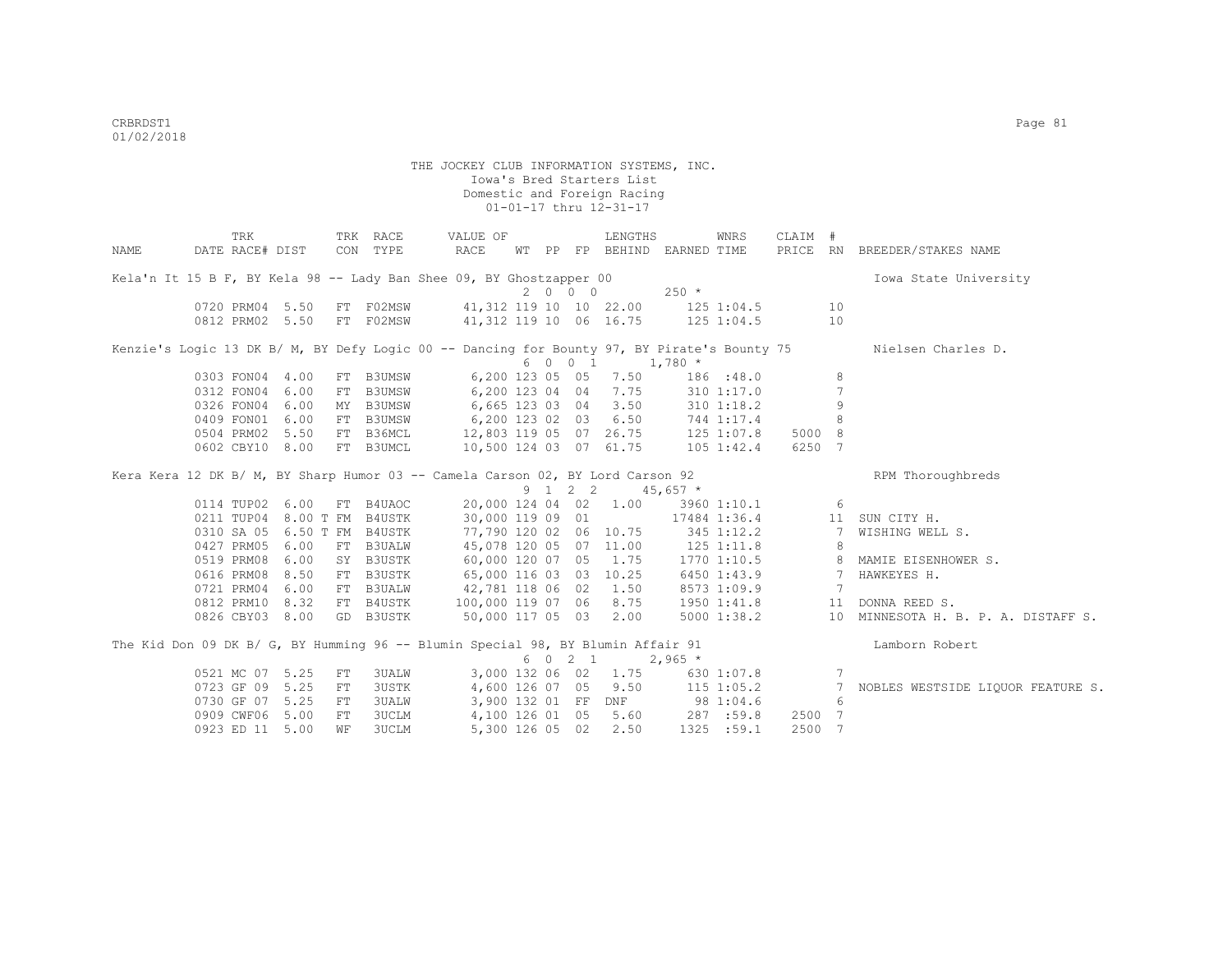| DATE RACE# DIST<br>CON TYPE<br>RACE<br>PRICE RN<br>PP FP BEHIND EARNED TIME<br>BREEDER/STAKES NAME<br>NAME<br>WТ    |                              |
|---------------------------------------------------------------------------------------------------------------------|------------------------------|
|                                                                                                                     |                              |
| 5,100 126 03 03 1.50 510 :58.6<br>0930 ED 05 5.00<br>FT 3UCLM<br>2500 8                                             |                              |
| Kid Wallstreet 15 DK B/ F, BY Street Boss 04 -- War Victory 08, BY War Front 02                                     | Dave McShane & Frank Grothen |
| 2000<br>$250 *$                                                                                                     |                              |
| FT F02MSW 41,312 119 06 08 18.75 125 1:04.5 10<br>0720 PRM04 5.50                                                   |                              |
| 0812 PRM02 5.50 FT F02MSW 41,312 119 07 10 18.00 125 1:04.5<br>10                                                   |                              |
| Kims Star 10 DK B/ M, BY Autonomy (IRE) 97 -- Another Audible 03, BY Menifee 96<br>Gaede Milton                     |                              |
| $5 \t1 \t0 \t0 \t13,445 \t*$                                                                                        |                              |
| 0218 HOU08 5.00 T FM B4UALW 20,000 118 04 01 11700 :58.6<br>10                                                      |                              |
| 0420 LS 03 5.00 T FM B3UAOC 25,000 123 06 07 9.25 100 :56.1<br>40000 7                                              |                              |
| 15,000 121 05 04 5.60 888 1:28.5<br>0618 LS 07 7.50 T FM B3USOC<br>7                                                |                              |
| 23,000 123 11 05 4.05 672 1:17.0<br>0730 LS 08 6.50 FT B3UALW<br>11                                                 |                              |
| 17,600 121 08 06 5.10<br>0921 RP 04 5.00 T FM B3USOC<br>85 : 56.5<br>8                                              |                              |
| King Deuce 14 CH G, BY Any Given Saturday 04 -- Paws Up 09, BY Posse 00<br>CJNC Stables, LLC                        |                              |
| $7 \quad 2 \quad 1 \quad 1 \quad 66,859 \star$                                                                      |                              |
| 39,803 118 02 02 0.50 7865 1:12.7<br>0429 PRM09<br>6.00<br>36MSW<br>11<br>SY                                        |                              |
| $7\phantom{.0}$<br>0519 PRM09<br>6.00<br>36MSW<br>39,949 118 04 01<br>23985 1:10.3<br>SY                            |                              |
| 71,000 118 03 03 2.75 7050 1:10.4 7<br>6.00<br>0603 PRM08<br>A03STK<br>FT<br>GRAY'S LAKE S.                         |                              |
| 41,982 118 05 06 6.05<br>0623 PRM09<br>6.00<br>3UALW<br>$125$ $1:11.1$<br>FT<br>10                                  |                              |
| 42,152 119 06 01<br>0716 PRM02<br>6.00<br><b>3UALW</b><br>25414 1:10.1<br>6<br>${\rm FT}$                           |                              |
| 103,500 120 08 08 40.50 500 1:43.0<br>0812 PRM07 8.50<br>FT A03STK<br>8 <sup>8</sup><br><b>IOWA BREEDERS' DERBY</b> |                              |
|                                                                                                                     |                              |
| 32,000 118 02 04 3.75 1920 :56.0<br>0902 CBY08 5.00 T FM<br>3UAOC<br>25000 6                                        |                              |
| King Jimmy 10 GR/RO G, BY Flight West 03 -- Powderet 00, BY H. J. Baker 92<br>Noll Steve                            |                              |
| 9 0 1 0<br>$3,588$ *                                                                                                |                              |
| 0507 PRM04<br>6.00<br>11,892 119 06 05 11.25 281 1:11.8<br>7500 6<br>4UCLM<br>FT                                    |                              |
| 8.32<br>0525 PRM09<br>FT<br>3UCLM<br>11,000 118 03 06 18.75<br>7500 9<br>$125$ $1:43.3$                             |                              |
| 0608 PRM01<br>8.00<br>11,580 116 01 07 16.00<br>7500 8<br>4UCLM<br>$125$ $1:38.2$<br>FT                             |                              |
| 8.50<br>10,000 117 04 05 11.60 296 1:45.4<br>6250 6<br>0623 PRM05<br>4UCLM<br>FT                                    |                              |
| 0703 PRM02<br>8.32<br>3UCLM<br>9,086 118 05 02 6.75<br>5000 6<br>SY<br>2261 1:43.5                                  |                              |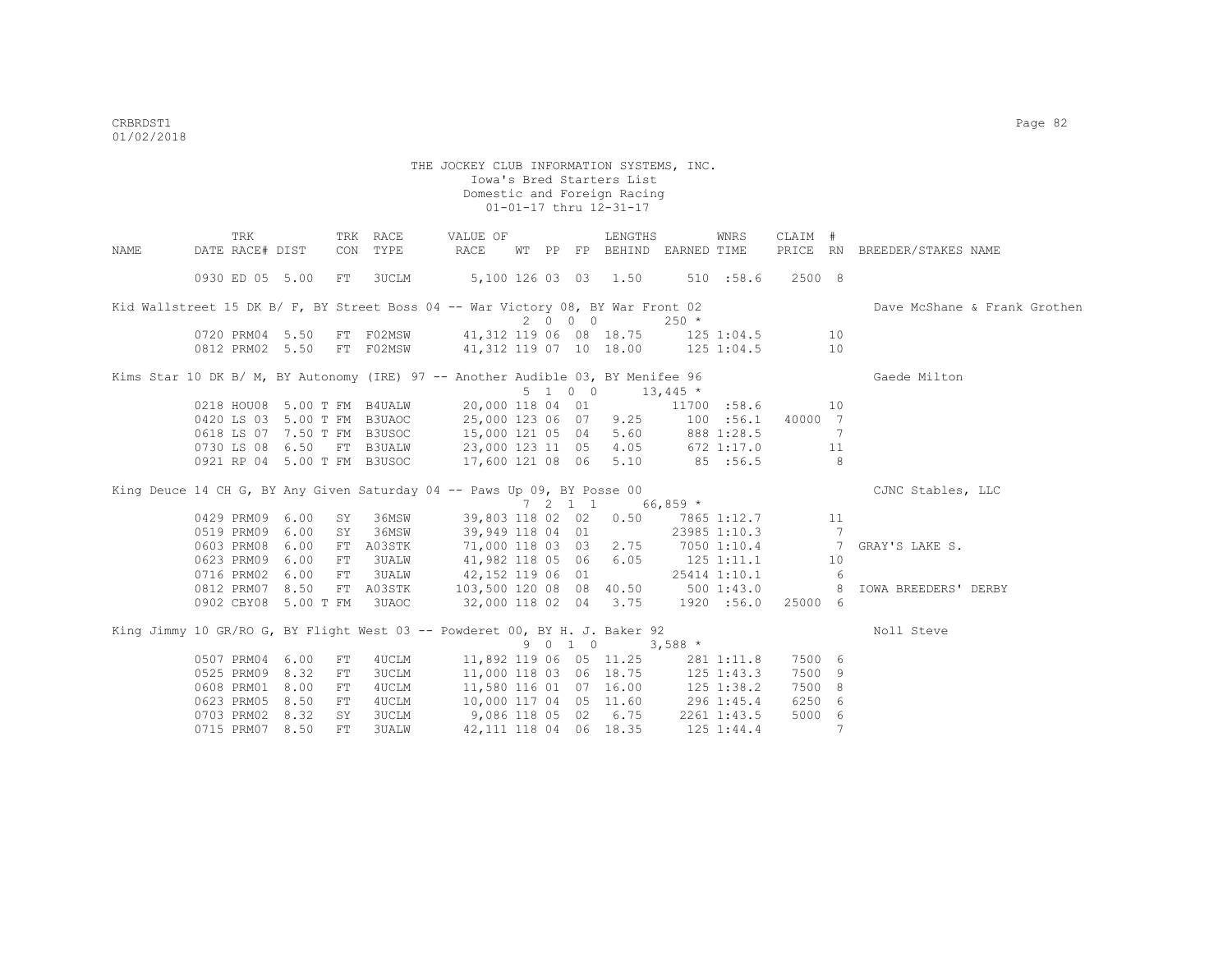| NAME      | TRK<br>DATE RACE# DIST |      | CON        | TRK RACE<br>TYPE                                                                    | VALUE OF<br>RACE        |  |         | LENGTHS<br>WT PP FP BEHIND EARNED TIME |            | WNRS           | CLAIM #<br>PRICE RN |                 | BREEDER/STAKES NAME              |
|-----------|------------------------|------|------------|-------------------------------------------------------------------------------------|-------------------------|--|---------|----------------------------------------|------------|----------------|---------------------|-----------------|----------------------------------|
|           |                        |      |            |                                                                                     |                         |  |         |                                        |            |                |                     |                 |                                  |
|           | 0728 PRM09 8.50        |      | FT         | 3UCLM                                                                               | 10,000 118 01 08 25.55  |  |         |                                        |            | 125 1:44.4     | 6250 9              |                 |                                  |
|           | 0806 PRM07 8.50        |      | FT         | <b>3UCLM</b>                                                                        | 13,231 118 07 08 31.10  |  |         |                                        |            | 125 1:44.5     | 7500 8              |                 |                                  |
|           | 0811 PRM10 8.32        |      | FT         | 3UCLM                                                                               | 10,000 119 07 07 8.35   |  |         |                                        |            | $125$ $1:43.0$ | 5000 8              |                 |                                  |
|           |                        |      |            | King of Sharks 11 DK B/ G, BY Sun King 02 -- Sharlilly 01, BY Sharkey 87            |                         |  |         |                                        |            |                |                     |                 |                                  |
|           |                        |      |            |                                                                                     |                         |  | 5 0 0 1 |                                        | $759 *$    |                |                     |                 | Dennis E Schrader & Tracy Farmer |
|           | 0811 CLS03 6.00        |      | FT         | 3UCLM                                                                               |                         |  |         | 4,900 123 06 05 11.50                  |            | 147 1:13.4     | 5000 6              |                 |                                  |
|           | 0825 CLS08 6.50        |      | ${\rm FT}$ | 3UCLM                                                                               |                         |  |         | 3,400 123 03 07 15.25                  |            | 01:19.6        | 2500 8              |                 |                                  |
|           | 0903 CLS08 6.50        |      | ${\rm FT}$ | 3UCLM                                                                               | 3,400 123 09 05         |  |         | 3.60                                   |            | $102$ $1:21.0$ | 2500 9              |                 |                                  |
|           | 0923 ED 12 6.50        |      | WF         | 3UCLM                                                                               |                         |  |         | 5,100 126 04 06 22.25                  | 0 1:19.4   |                | 2500 8              |                 |                                  |
|           | 0929 ED 01 6.50        |      | FT         | 3UCLM                                                                               |                         |  |         | 5,100 128 03 03 7.25                   |            | 510 1:19.8     | 2500 6              |                 |                                  |
|           |                        |      |            |                                                                                     |                         |  |         |                                        |            |                |                     |                 |                                  |
|           |                        |      |            | Kinley Cash 14 CH F, BY American Lion 07 -- Lovethatdazzle 02, BY Dazzling Falls 92 |                         |  |         |                                        |            |                |                     |                 | Richard Cosaert & Vickie Cosaert |
|           |                        |      |            |                                                                                     |                         |  | 8 2 2 0 |                                        | $42,072$ * |                |                     |                 |                                  |
|           | 0428 PRM09 6.00        |      |            | MY B36MSW                                                                           | 39,678 118 02 05        |  |         | 4.50                                   |            | 908 1:12.0     |                     | 11              |                                  |
|           | 0511 PRM06 6.00        |      |            | FT B36MSW                                                                           | 39,841 118 03 04        |  |         | 3.10                                   |            | 1999 1:12.3    |                     | $7\phantom{.0}$ |                                  |
|           | 0601 PRM09 8.50        |      | FT         | B36MSW                                                                              | 39,949 118 02 02        |  |         | 0.50                                   |            | 7995 1:49.2    |                     | $7\phantom{.0}$ |                                  |
|           | 0624 PRM07 8.50        |      |            | FT B36MSW                                                                           | 41,397 119 07 02        |  |         | 3.00                                   |            | 8269 1:47.3    |                     | 8               |                                  |
|           | 0716 PRM04             | 6.00 |            | FT B36MSW                                                                           | 41,482 119 03 06        |  |         | 6.25                                   |            | $125$ $1:12.1$ |                     | 6               |                                  |
|           | 0728 PRM01 8.32        |      |            | FT B36MCL                                                                           | 20,011 119 02 01        |  |         |                                        |            | 11948 1:44.6   | 20000               | 7               |                                  |
|           | 0804 PRM02 8.50        |      |            | FT B3UCLM                                                                           | 17,332 118 03 01        |  |         |                                        |            | 10328 1:45.5   | 15000               | -7              |                                  |
|           | 0812 PRM03 8.32        |      |            | FT F03STK                                                                           | 103,500 116 08 08 19.25 |  |         |                                        |            | 500 1:41.8     |                     | 8               | IOWA BREEDERS' OAKS              |
|           |                        |      |            | Kinzer 14 DK B/ G, BY Magna Graduate 02 -- Baja Dancer 00, BY Mr. Greeley 92        |                         |  |         |                                        |            |                |                     |                 | Craig Whitlow & Magna Graduate   |
| Syndicate |                        |      |            |                                                                                     |                         |  |         |                                        |            |                |                     |                 |                                  |
|           |                        |      |            |                                                                                     |                         |  | 9 1 0 3 |                                        | $29,689$ * |                |                     |                 |                                  |
|           | 0414 TAM07 6.00        |      | FT         | 3UMSW                                                                               |                         |  |         | 20,500 120 01 04 12.75 1200 1:11.3     |            |                |                     | 6               |                                  |
|           | 0429 PRM09             | 6.00 | SY         | 36MSW                                                                               | 39,803 118 11 03        |  |         | 3.75                                   |            | 4719 1:12.7    |                     | 11              |                                  |
|           | 0514 PRM07             | 8.00 | $FT$       | 36MSW                                                                               |                         |  |         | 39,876 118 04 04 17.00                 |            | 1983 1:40.5    |                     | 9               |                                  |
|           | 0608 PRM09             | 6.00 | ${\rm FT}$ | 36MSW                                                                               | 41,187 118 03 03        |  |         | 6.75                                   |            | 4921 1:11.6    |                     | 10              |                                  |
|           | 0625 PRM08             | 6.00 | ${\rm FT}$ | 36MSW                                                                               | 41,396 119 07 04        |  |         | 3.00                                   |            | 2067 1:11.9    |                     | 8               |                                  |
|           | 0714 PRM07             | 6.00 | ${\rm FT}$ | 36MSW                                                                               | 41,444 119 07 04        |  |         | 9.55                                   |            | 2078 1:10.6    |                     | $7\phantom{.0}$ |                                  |
|           | 0728 PRM06             | 6.00 | ${\rm FT}$ | 36MCL                                                                               | 23,399 119 01 03        |  |         | 2.50                                   |            | 2815 1:11.4    | 30000 6             |                 |                                  |
|           | 0806 PRM06             | 6.00 | FT         | 36MCL                                                                               | 16,615 119 04 01        |  |         |                                        |            | 9821 1:11.2    | 15000 8             |                 |                                  |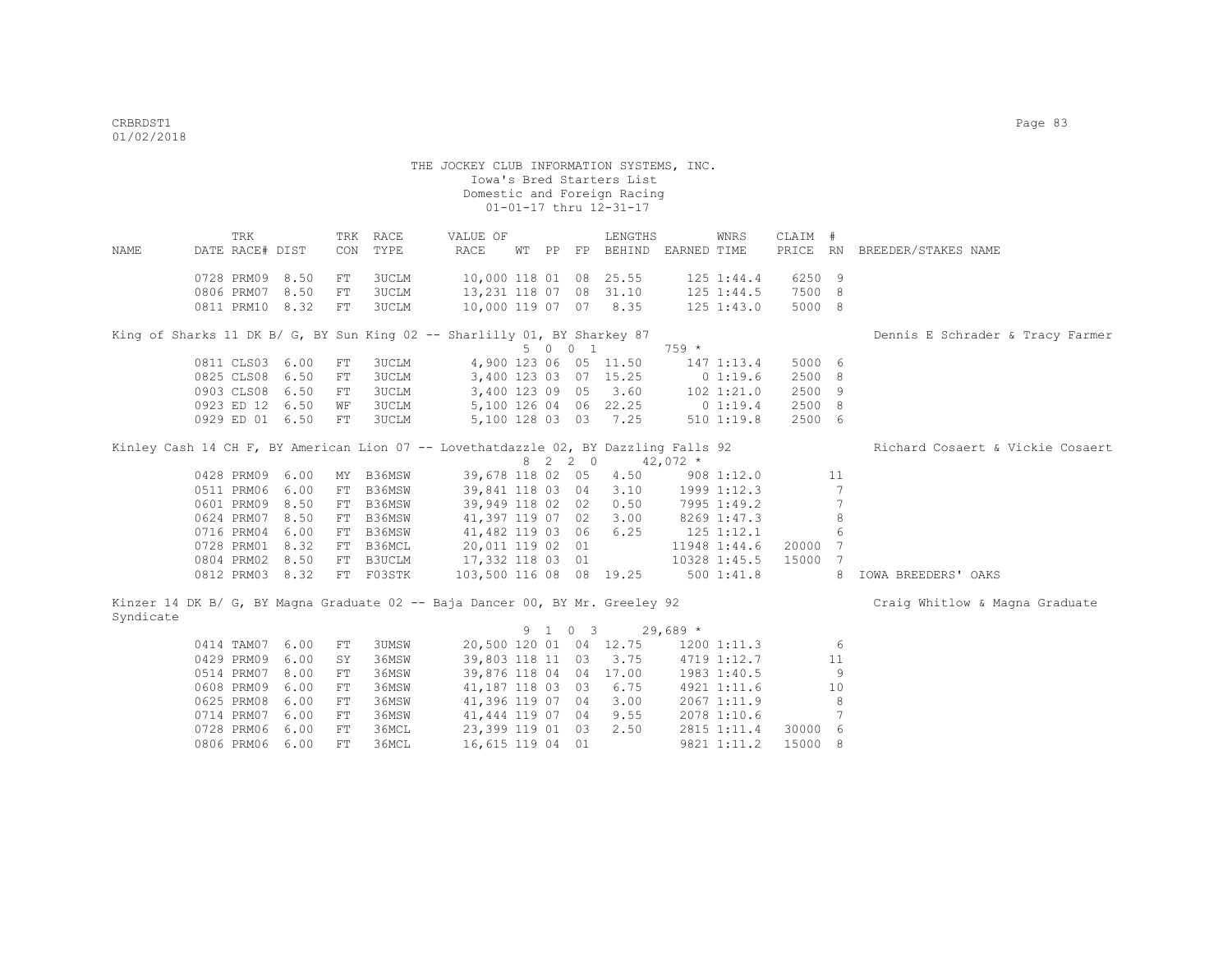|                                                                                      | TRK             |                 |     | TRK RACE  | VALUE OF                                     |    |    |         | LENGTHS               |                                       | WNRS              | CLAIM #  |                              |
|--------------------------------------------------------------------------------------|-----------------|-----------------|-----|-----------|----------------------------------------------|----|----|---------|-----------------------|---------------------------------------|-------------------|----------|------------------------------|
| NAME                                                                                 | DATE RACE# DIST |                 | CON | TYPE      | RACE                                         | WТ | PP |         |                       | FP BEHIND EARNED TIME                 |                   |          | PRICE RN BREEDER/STAKES NAME |
|                                                                                      |                 | 0913 RP 09 6.50 | FT  | 3UCLM     | 11,000 120 09 08 10.85 85 1:17.2             |    |    |         |                       |                                       |                   | 7500 12  |                              |
| Kitava 12 CH M, BY Kitalpha 99 -- Sarouka 91, BY Beau's Eagle 76                     |                 |                 |     |           |                                              |    |    |         |                       |                                       |                   |          | Black Oak Farm               |
|                                                                                      |                 |                 |     |           |                                              |    |    | 4 0 1 0 |                       | $3,273$ *                             |                   |          |                              |
|                                                                                      | 0520 PRM02 5.00 |                 |     | GD B3UCLM |                                              |    |    |         | 11,323 120 02 02 2.75 |                                       | 2898 :59.6 7500 6 |          |                              |
|                                                                                      | 0608 PRM06 6.00 |                 |     |           | FT B3UCLM 17,286 120 08 07 24.35             |    |    |         |                       |                                       | 125 1:10.7        | 15000 8  |                              |
|                                                                                      |                 | 0617 PRM09 5.00 |     |           | FT B3UCLM 11,375 120 07 09 36.00             |    |    |         |                       |                                       | 125 :59.0         | 7500 9   |                              |
|                                                                                      |                 | 0720 PRM02 5.00 |     |           | FT B3UCLM 10,500 119 05 07 10.10             |    |    |         |                       |                                       | 125 : 58.4        | 7500 9   |                              |
| K J's Lioness 14 CH F, BY American Lion 07 -- First Impression 99, BY Mr. Greeley 92 |                 |                 |     |           |                                              |    |    |         |                       |                                       |                   |          | J K Farm                     |
|                                                                                      |                 |                 |     |           |                                              |    |    |         | 4 2 0 0 22,067 $*$    |                                       |                   |          |                              |
|                                                                                      |                 | 0430 PRM04 6.00 |     | SY B36MCL |                                              |    |    |         |                       | 22,447 118 04 01 13260 1:13.8 30000 9 |                   |          |                              |
|                                                                                      | 0526 PRM02      | 6.00            |     |           | FT B3UCLM 16,727 118 02 06 8.00 125 1:12.0   |    |    |         |                       |                                       |                   | 15000 11 |                              |
|                                                                                      | 0608 PRM06      | 6.00            |     |           | FT B3UCLM 17,286 118 01 05 11.85 379 1:10.7  |    |    |         |                       |                                       |                   | 15000 8  |                              |
|                                                                                      | 0618 PRM05      | 8.00            |     | FT B3UCLM | 13,084 119 07 01                             |    |    |         |                       | 8303 1:41.1                           |                   | 12500 7  |                              |
| Klondike Annie 15 CH F, BY Kodiak Kowboy 05 -- Nicholas Street 01, BY Jules 94       |                 |                 |     |           |                                              |    |    |         |                       |                                       |                   |          | Jacob W. Tincher             |
|                                                                                      |                 |                 |     |           |                                              |    |    |         | $2000$ $1,036*$       |                                       |                   |          |                              |
|                                                                                      |                 | 0701 PRM03 5.00 |     |           | FT F02MSW 41,312 119 10 05 8.50 911 :59.0 10 |    |    |         |                       |                                       |                   |          |                              |
|                                                                                      |                 | 0723 PRM08 5.50 |     |           | FT FO2MSW 41,397 119 06 06 11.30 125 1:05.3  |    |    |         |                       |                                       |                   |          |                              |
| Lady Panther 10 B M, BY Catienus 94 -- Lady Day 04, BY Coronado's Quest 95           |                 |                 |     |           |                                              |    |    |         |                       |                                       |                   |          | Black Oak Farm               |
|                                                                                      |                 |                 |     |           |                                              |    |    |         | $16$ 1 4 1 $15,875$ * |                                       |                   |          |                              |
|                                                                                      | 0107 MVR07 5.50 |                 |     | FT B3UCLM | 9,000 126 06 02                              |    |    |         | 2.75                  |                                       | 1350 1:05.3       | 5000 9   |                              |
|                                                                                      | 0118 MVR08 5.50 |                 |     |           | MY B3UCLM 9,000 126 04 04 10.00              |    |    |         |                       |                                       | 360 1:07.7        | 5000 10  |                              |
|                                                                                      | 0206 MVR03      | 6.00            |     | FT B3UCLM | 9,500 126 06 04 2.80                         |    |    |         |                       | 475 1:15.1                            |                   | 5000 8   |                              |
|                                                                                      | 0221 MVR06      | 5.50            |     | FT B3UCLM | 9,500 126 05 09 13.15                        |    |    |         |                       | 951:08.4                              |                   | 5000 9   |                              |
|                                                                                      | 0311 MVR07      | 6.00            |     | FT B3UCLM | 10,000 126 06 06                             |    |    |         | 9.25                  | $100$ 1:13.2                          |                   | 5000 10  |                              |
|                                                                                      | 0415 MVR05      | 5.50            | FT  | B3UCLM    | 10,000 125 06 04                             |    |    |         | 6.55                  | 500 1:07.7                            |                   | 5000 8   |                              |
|                                                                                      | 0503 TDN01      | 5.50            |     |           | FT B3UCLM 9,800 118 02 06 10.05              |    |    |         |                       | 981:06.1                              |                   | 4000 7   |                              |
|                                                                                      | 0519 TDN01      | 6.00            |     |           | FT B3UCLM 9,800 118 03 03                    |    |    |         |                       | $5.75$ 980 1:12.2                     |                   | 4000 7   |                              |
|                                                                                      | 0619 TDN02      | 6.00            |     |           | FT B3UCLM 9,800 118 01 05 11.75 98 1:12.2    |    |    |         |                       |                                       |                   | 4000 9   |                              |
|                                                                                      | 0728 TDN08 6.00 |                 |     | FT B3UCLM |                                              |    |    |         | 9,500 122 06 02 0.50  |                                       | 1900 1:12.6       | 4000 10  |                              |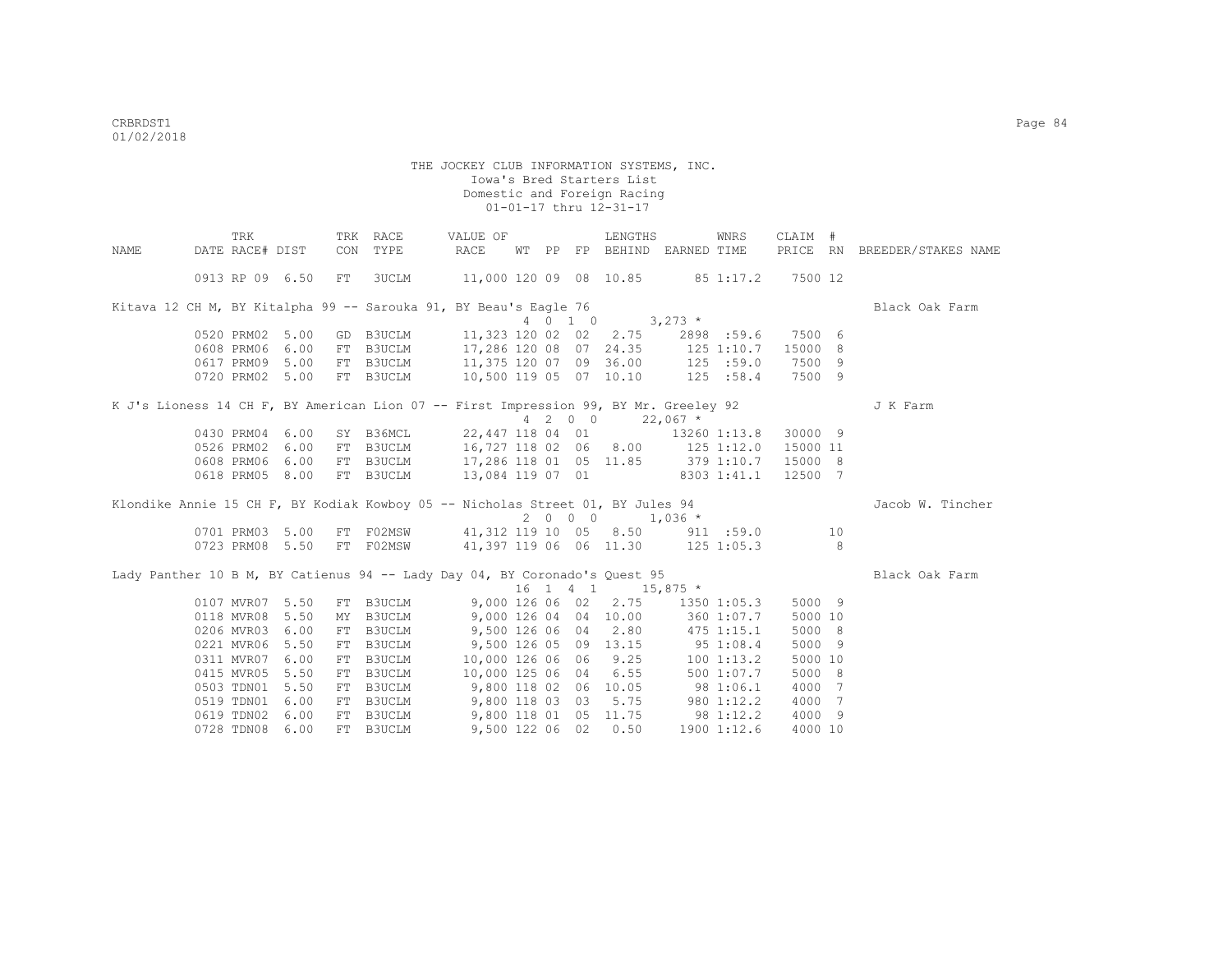|      | TRK             |                 |            | TRK RACE     | VALUE OF                                                                           |  |         | LENGTHS                |                                   | WNRS                | CLAIM #  |   |                              |  |
|------|-----------------|-----------------|------------|--------------|------------------------------------------------------------------------------------|--|---------|------------------------|-----------------------------------|---------------------|----------|---|------------------------------|--|
| NAME | DATE RACE# DIST |                 |            | CON TYPE     | RACE                                                                               |  |         |                        | WT PP FP BEHIND EARNED TIME       |                     |          |   | PRICE RN BREEDER/STAKES NAME |  |
|      | 0812 TDN08      | 6.00            | FT         | B3UCLM       | 9,500 122 09 02                                                                    |  |         | 1.00                   |                                   | 1900 1:12.6         | 4000 10  |   |                              |  |
|      | 0913 TDN06      | 5.50            | FT         | B3UCLM       | 9,500 122 03 07                                                                    |  |         | 7.60                   |                                   | 95 1:07.2           | 4000 10  |   |                              |  |
|      | 1017 TDN02 5.50 |                 | FT         |              | B3UCLM 9,500 122 02 02                                                             |  |         | 6.50                   | 1900 1:06.6                       |                     | 4000 7   |   |                              |  |
|      | 1107 MVR08 5.50 |                 | GD         |              | B3UCLM 9,400 124 04 07                                                             |  |         | 5.00                   |                                   | 94 1:07.0           | 4000 8   |   |                              |  |
|      |                 | 1128 MVR09 5.50 |            |              | FT B3UCLM 9,500 124 01 01                                                          |  |         |                        |                                   | 5546 1:09.2 4000 11 |          |   |                              |  |
|      | 1211 MVR08 6.00 |                 |            |              | FT B3UCLM 9,600 124 10 04                                                          |  |         |                        | 2.00 384 1:18.5 4000 12           |                     |          |   |                              |  |
|      |                 |                 |            |              | Lady Poet 11 CH M, BY Silver Poet 04 -- Ladyoftherockies 96, BY Fleet Sudan 84     |  |         |                        |                                   |                     |          |   | Murphy Mike                  |  |
|      |                 |                 |            |              |                                                                                    |  | 4 1 0 0 |                        | $2,110 *$                         |                     |          |   |                              |  |
|      |                 | 0830 ASD07 5.50 |            |              | FT B3UWCL 8,926 123 02 06 12.50                                                    |  |         |                        | 1601:07.2                         |                     | 2500 7   |   |                              |  |
|      |                 | 0908 ASD07 5.50 |            | FT B3UWCL    | 8,730 116 06 05 10.00                                                              |  |         |                        | 210 1:07.2                        |                     | 3500     | 7 |                              |  |
|      | 0923 LBG04      | 6.00            |            |              | FT B3UCLM 4,050 120 05 01                                                          |  |         |                        | 1740 1:12.1                       |                     | 2000     | 8 |                              |  |
|      |                 | 1015 LBG05 6.00 |            |              | FT B3UCLM 4,550 120 06 07 9.60                                                     |  |         |                        |                                   | 0 1:12.7            | 2000 8   |   |                              |  |
|      |                 |                 |            |              | Ladys Last 14 CH G, BY Silver Poet 04 -- Ladyinagildedcage 96, BY Gilded Time 90   |  |         |                        |                                   |                     |          |   | Fox James L.                 |  |
|      |                 |                 |            |              |                                                                                    |  |         | 9 1 2 2 14,966 *       |                                   |                     |          |   |                              |  |
|      | 0513 PRM04 5.50 |                 | ${\rm FT}$ | 3UWCL        |                                                                                    |  |         |                        | 16,711 119 04 07 35.00 125 1:04.7 |                     | 15000 7  |   |                              |  |
|      |                 | 0616 PRM09 5.00 | FT         | <b>3UCLM</b> |                                                                                    |  |         | 13,264 115 07 02 0.50  |                                   | 2050 :59.0          | 7500 7   |   |                              |  |
|      | 0707 PRM05 5.50 |                 | FT         | 3UCLM        | 17,244 115 02 04 3.50                                                              |  |         |                        | 844 1:04.4                        |                     | 15000 9  |   |                              |  |
|      | 0727 PRM09      | 6.00            | FT         | 3UCLM        | 11,103 115 04 03                                                                   |  |         | 1.10                   |                                   | 1661 1:12.0         | 12500 7  |   |                              |  |
|      | 0804 PRM09 5.00 |                 | FT         | 3UCLM        | 13,841 114 06 05 13.75                                                             |  |         |                        | 307 :57.6                         |                     | 7500 6   |   |                              |  |
|      | 0913 RP 09      | 6.50            | ${\rm FT}$ | <b>3UCLM</b> | 11,000 120 03 12 26.60                                                             |  |         |                        |                                   | $85$ 1:17.2         | 7500 12  |   |                              |  |
|      | 1005 RP 08 5.50 |                 | FT         | 3UCLM        |                                                                                    |  |         | 3.35                   |                                   | $1163$ $1:04.7$     | 7500 10  |   |                              |  |
|      |                 | 1101 RP 02 5.50 | FT         | 3UCLM        |                                                                                    |  |         |                        |                                   | 6345 1:05.1         | 7500 10  |   |                              |  |
|      |                 | 1206 RP 02 6.50 | FT         | 3UCLM        | 11,907 120 05<br>11,605 120 03 01<br>13,764 120 01 02<br>13,764 120 01 02 1.75     |  |         |                        |                                   | 2386 1:18.2         | 7500 6   |   |                              |  |
|      |                 |                 |            |              | Laine's Peach 12 CH M, BY Impeachment 97 -- Cassa's Affair 00, BY Blumin Affair 91 |  |         |                        |                                   |                     |          |   | Drake Laine C                |  |
|      |                 |                 |            |              |                                                                                    |  | 6 0 0 1 |                        | $3,461$ *                         |                     |          |   |                              |  |
|      | 0521 PRM01 6.00 |                 | FT         | B36MCL       |                                                                                    |  |         | 22,557 123 06 03 21.75 |                                   | 2711 1:12.6         | 30000 6  |   |                              |  |
|      | 0604 PRM02      | 6.00            | FT         | B36MCL       | 22,375 123 05 06 8.35                                                              |  |         |                        | $125$ $1:13.0$                    |                     | 30000 11 |   |                              |  |
|      | 0617 PRM01      | 8.50            | FT         | B36MCL       |                                                                                    |  |         |                        | 16,701 124 02 06 38.25 125 1:47.8 |                     | 15000 6  |   |                              |  |
|      | 0703 PRM09      | 6.00            | GD         | B36MCL       | 12,500 123 03 06 24.00 125 1:10.6                                                  |  |         |                        |                                   |                     | 15000    | 7 |                              |  |
|      | 0721 PRM09 6.00 |                 |            | FT B36MCL    | 10,000 124 03 06 20.80                                                             |  |         |                        |                                   | 125 1:11.0          | 10000 7  |   |                              |  |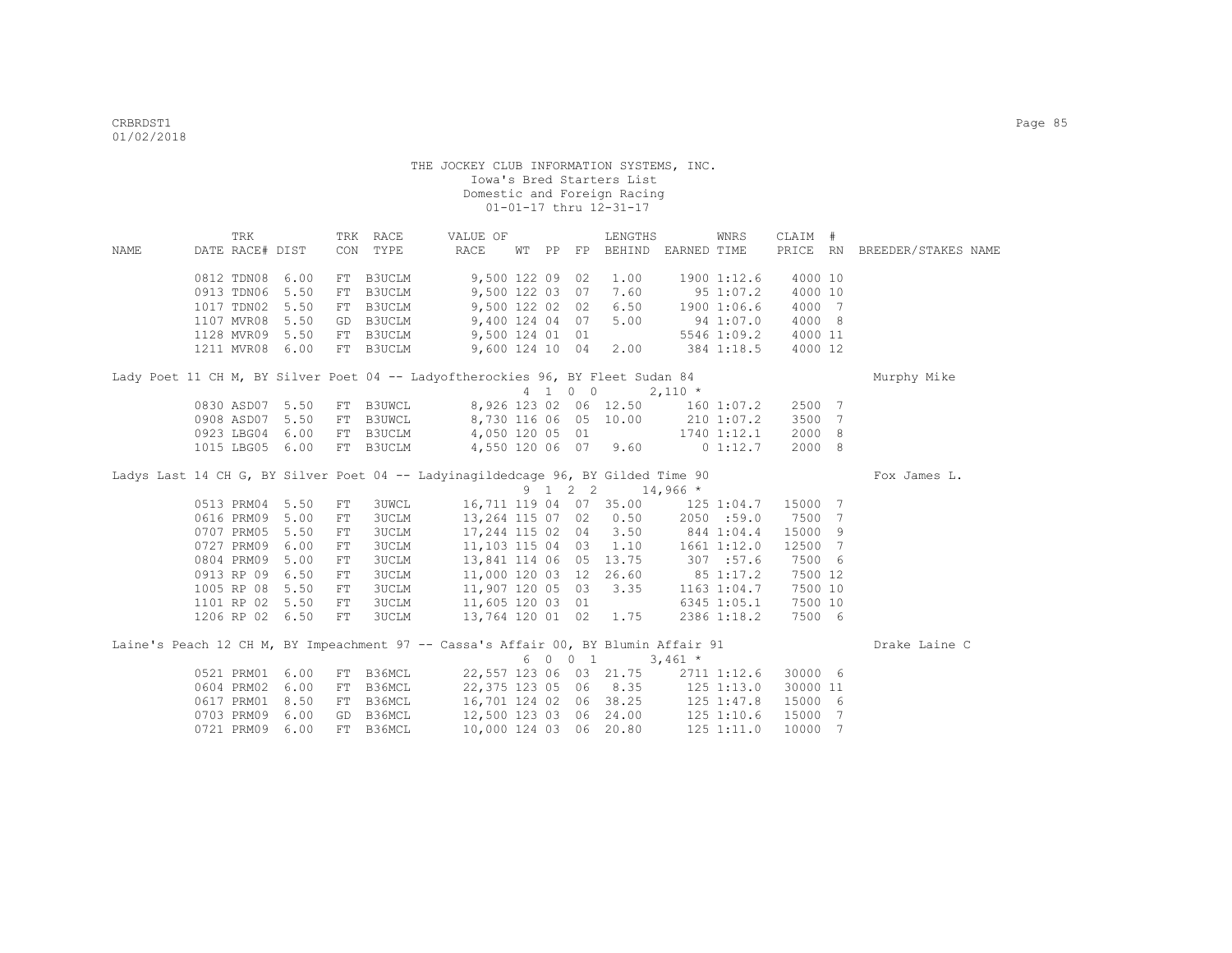|      | TRK             |           |             | TRK RACE     | VALUE OF                                                                        |       |          | LENGTHS                |                | <b>WNRS</b>    | CLAIM #  |    |                                  |
|------|-----------------|-----------|-------------|--------------|---------------------------------------------------------------------------------|-------|----------|------------------------|----------------|----------------|----------|----|----------------------------------|
| NAME | DATE RACE# DIST |           |             | CON TYPE     | RACE                                                                            | WT PP |          | FP BEHIND              | EARNED TIME    |                | PRICE RN |    | BREEDER/STAKES NAME              |
|      | 0729 HPO03 6.00 |           |             | FT B3UMSW    | 10,250 123 05 06 21.50                                                          |       |          |                        |                | 2501:14.8      |          | 6  |                                  |
|      |                 |           |             |              | Langs Legend 12 CH G, BY Langfuhr 92 -- Lovesme Legend 96, BY Gold Legend 90    |       |          |                        |                |                |          |    | Vickie Cosaert & Richard Cosaert |
|      |                 |           |             |              |                                                                                 |       | 12 2 2 0 |                        | 56,884 $*$     |                |          |    |                                  |
|      | 0415 OP 10 6.00 |           | FT          | 3USTR        |                                                                                 |       |          | 35,000 119 02 12 22.25 |                | 100 1:10.2     |          | 12 |                                  |
|      | 0427 PRM08      | 5.50      | FT          | 4USTR        | 21,652 117 04 04                                                                |       |          | 2.75                   |                | 1040 1:05.0    |          | 12 |                                  |
|      | 0504 PRM07      | 6.00      | FT          | 3UALW        | 40,521 118 08 09                                                                |       |          | 24.60                  |                | $125$ $1:11.2$ |          | 9  |                                  |
|      | 0527 PRM04      | 6.00      | SY          | 3UALW        | 40,431 118 06 08 12.30                                                          |       |          |                        |                | 125 1:11.4     |          | 11 |                                  |
|      | 0623 PRM09      | 6.00      | FT          | 3UALW        | 41,982 118 09 02                                                                |       |          | 0.50                   |                | 8336 1:11.1    |          | 10 |                                  |
|      | 0716 PRM02      | 6.00      | FT          | 3UALW        | 42,152 118 02 04                                                                |       |          | 4.50                   |                | 2118 1:10.1    |          | 6  |                                  |
|      | 0804 PRM08      | 5.50      | FT          | 3UALW        | 42,152 118 05 01                                                                |       |          |                        |                | 25414 1:03.6   |          | 6  |                                  |
|      | 0810 PRM09      | 2.00      | FT          | 3UALW        | 24, 174 124 03 01                                                               |       |          |                        |                | 16099 :20.8    |          | 6  |                                  |
|      | 1012 RP 03      | 5.00 T FM |             | 3USOC        | 18,769 120 05 07                                                                |       |          | 3.80                   |                | 85 :56.8       |          | 8  |                                  |
|      | 1021 RP 03      | 3.00      | ${\rm FT}$  | 3USOC        | 16,892 120 08 02                                                                |       |          | 0.75                   |                | 2919 :31.6     | 7500     | 8  |                                  |
|      | 1104 RP 07      | 5.50      | $_{\rm FT}$ | 3UCLM        | 9,350 123 04 06                                                                 |       |          | 5.65                   |                | 851:05.2       | 5000 9   |    |                                  |
|      | 1207 RP 04 5.50 |           | ${\rm FT}$  | 3USOC        | 14,850 120 04 05 13.75                                                          |       |          |                        |                | 438 1:04.6     |          | 8  |                                  |
|      |                 |           |             |              | Langstars Charmer 13 DK B/ M, BY Langfuhr 92 -- Star Escort 00, BY End Sweep 91 |       |          |                        |                |                |          |    | Hazen William E. Jr.             |
|      |                 |           |             |              |                                                                                 |       | 4 0 0 1  |                        | $2,862*$       |                |          |    |                                  |
|      | 0505 PRM06 5.50 |           | FT          | B3UWCL       | 17,929 119 01 05                                                                |       |          | 3.75                   |                | 4051:06.0      |          | 9  |                                  |
|      | 0707 PRM10 6.00 |           | FT          | B3UCLM       | 18,626 118 03 03                                                                |       |          | 2.00                   |                | 2207 1:11.6    | 15000 8  |    |                                  |
|      | 0730 PRM02      | 6.00      |             | FT B3UCLM    | 18,670 118 01 06 10.80                                                          |       |          |                        | $125$ $1:10.3$ |                | 15000 7  |    |                                  |
|      | 0810 PRM06 6.00 |           |             | FT B3UCLM    | 18,626 116 01 07 7.20                                                           |       |          |                        | 125 1:11.2     |                | 15000 8  |    |                                  |
|      |                 |           |             |              | Lanoiton 13 DK B/ G, BY Notional 04 -- Prize Packet 03, BY Prized 86            |       |          |                        |                |                |          |    | Windsor Thoroughbreds            |
|      |                 |           |             |              |                                                                                 |       | 11 1 0 1 |                        | $19,530$ *     |                |          |    |                                  |
|      | 0122 OP 09 8.00 |           | ΜY          | 3UMCL        | 23,000 124 09 01                                                                |       |          |                        |                | 13800 1:42.0   | 12500 10 |    |                                  |
|      | 0203 OP 01      | 8.50      | FT          | 3UCLM        | 24,500 124 03 04                                                                |       |          | 3.00                   |                | 1225 1:48.9    | 15000 6  |    |                                  |
|      | 0312 OP 03      | 8.50      | FT          | 3UCLM        | 24,500 124 03 05 11.00                                                          |       |          |                        |                | 735 1:44.9     | 15000 8  |    |                                  |
|      | 0330 OP 03      | 8.50      | FT          | 3UCLM        | 24,500 122 04 07 12.50                                                          |       |          |                        |                | 98 1:45.7      | 15000 10 |    |                                  |
|      | 0428 PRM05      | 6.00      | ΜY          | 3UWCL        | 16,565 119 05 03                                                                |       |          | 5.50                   |                | 1911 1:11.9    | 15000 11 |    |                                  |
|      | 0513 PRM05      | 8.32      | FT          | <b>3UCLM</b> | 10,650 119 02 06 12.00                                                          |       |          |                        |                | $125$ $1:44.2$ | 15000 9  |    |                                  |
|      | 0525 PRM01      | 6.00      | FT          | 3UCLM        | 16,748 120 06 06 20.05                                                          |       |          |                        |                | 125 1:10.5     | 15000 6  |    |                                  |
|      |                 |           |             |              |                                                                                 |       |          |                        |                |                |          |    |                                  |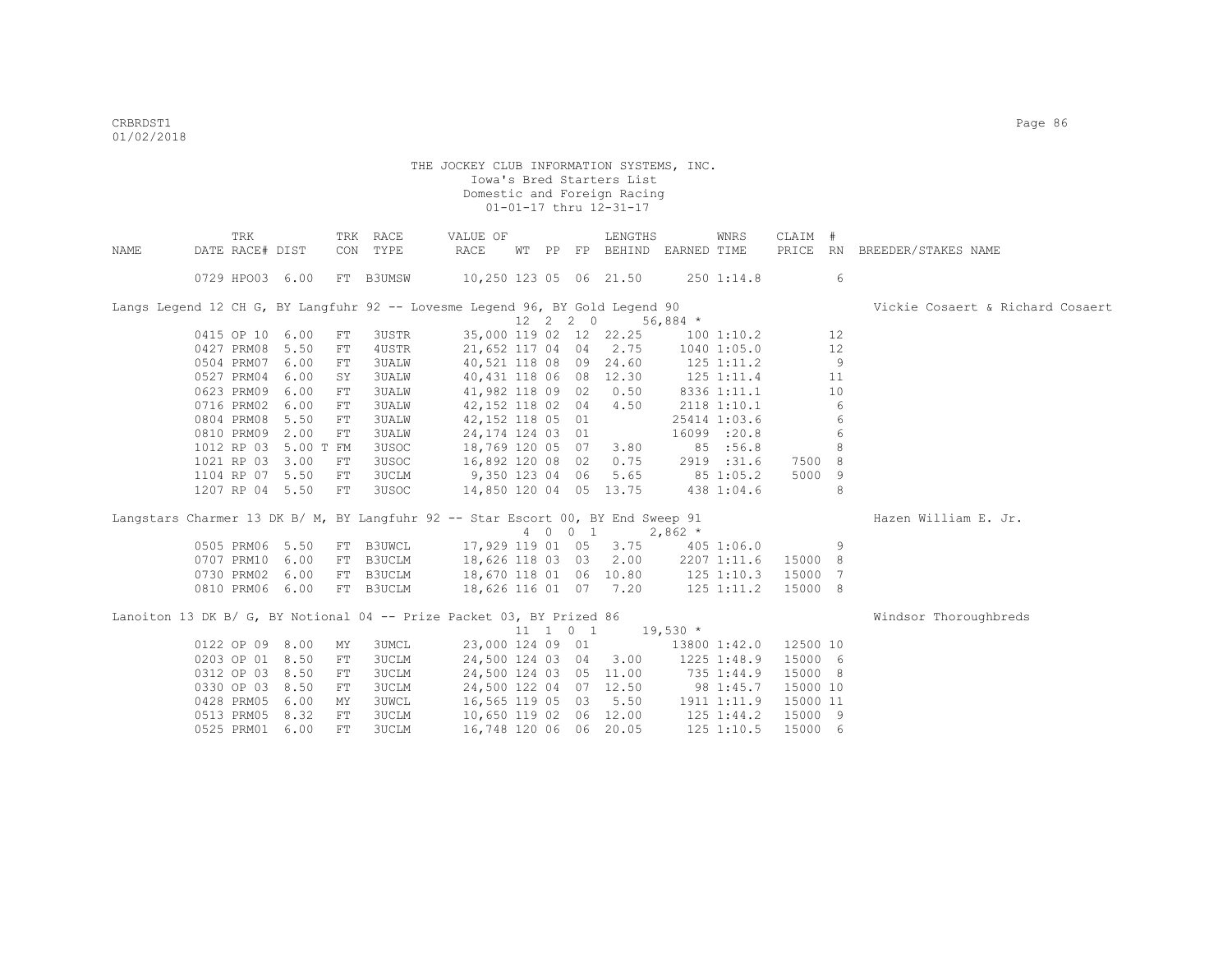|      | TRK             |      |    | TRK RACE                  | VALUE OF                                                                       |  |         | LENGTHS                      |            | WNRS           | CLAIM # |                 |                              |
|------|-----------------|------|----|---------------------------|--------------------------------------------------------------------------------|--|---------|------------------------------|------------|----------------|---------|-----------------|------------------------------|
| NAME | DATE RACE# DIST |      |    | CON TYPE                  | RACE                                                                           |  |         | WT PP FP BEHIND EARNED TIME  |            |                |         |                 | PRICE RN BREEDER/STAKES NAME |
|      | 0615 PRM01 8.50 |      | FT | 3UCLM                     | 17,414 120 04 04 5.75 878 1:47.5 15000 5                                       |  |         |                              |            |                |         |                 |                              |
|      | 0716 PRM05      | 8.00 | FT | 3UCLM                     | 11,831 119 06 08 34.50                                                         |  |         |                              | 125 1:39.9 |                | 10000   | 8               |                              |
|      | 0805 PRM01 8.50 |      | FT | 3UCLM                     | 17,371 120 01 06 9.30 125 1:45.7 15000                                         |  |         |                              |            |                |         | - 6             |                              |
|      | 0812 PRM01 8.32 |      | FT | 3UCLM                     | 17,331 115 05 05 16.00                                                         |  |         |                              | 383 1:42.8 |                | 15000   | - 7             |                              |
|      |                 |      |    |                           | Lets Tango 12 DK B/ M, BY Lewis Michael 03 -- Fantango Lady 94, BY Lytrump 85  |  |         |                              |            |                |         |                 | Hobbs William L.             |
|      |                 |      |    |                           |                                                                                |  |         | $14 \t0 \t3 \t1 \t7,099 \t*$ |            |                |         |                 |                              |
|      | 0304 FON02 4.00 |      |    | FT B3UCLM                 |                                                                                |  |         | 6,200 120 05 04 2.50         |            | 310 : 47.2     | 5000 6  |                 |                              |
|      | 0317 FON07 6.00 |      | FT | B3UCLM                    | 6,200 120 02 05 7.00 186 1:14.4                                                |  |         |                              |            |                | 5000    | 6               |                              |
|      | 0402 FON01 6.00 |      | SL | B3UCLM                    | 4,598 123 02 02 2.00 880 1:17.8                                                |  |         |                              |            |                | 3500    | 5               |                              |
|      | 0421 FON06 6.50 |      | FT | B3UCLM                    | 4,730 123 01 07 8.25 0 1:20.2                                                  |  |         |                              |            |                | 3500    | 8               |                              |
|      | 0506 FON08 6.00 |      | FT | 3UCLM                     | 5,100 124 07 05 2.50 153 1:14.8                                                |  |         |                              |            |                | 5000    | 9               |                              |
|      | 0520 CBY02 5.00 |      | SY | B3UCLM                    | 10,000 124 04 03 3.75                                                          |  |         |                              |            | 11001:00.3     | 4000    | 7               |                              |
|      | 0622 CBY07 5.50 |      | GD | B3UCLM                    | 10,165 124 02 08 17.10                                                         |  |         |                              | 1001:05.8  |                | 4000    | 9               |                              |
|      | 0701 CBY09 6.00 |      | FT | B3UCLM                    | 10,900 124 06 02 1.00                                                          |  |         |                              |            | 2000 1:13.6    | 4000    | 8               |                              |
|      | 0721 CBY06 6.00 |      |    | FT B3UCLM                 | 10,000 124 10 08 19.35                                                         |  |         |                              |            | $100$ $1:12.1$ | 4000 11 |                 |                              |
|      | 0804 CLS04 6.00 |      |    | FT B3UCLM                 | 4,900 123 03 02 3.00                                                           |  |         |                              |            | 980 1:13.8     | 5000    | 6               |                              |
|      | 0818 CLS04 6.00 |      |    | FT B3UCLM                 | 4,900 123 03 04 2.75                                                           |  |         |                              |            | 245 1:14.0     | 5000    | 7               |                              |
|      | 0902 CLS02 6.00 |      |    | FT B3UCLM                 | 4,900 123 02 04 5.50                                                           |  |         |                              |            | 245 1:13.2     | 5000 5  |                 |                              |
|      | 0909 CBY05 6.00 |      |    | FT B3UCLM                 | 10,285 123 07 04 6.25                                                          |  |         |                              | 400 1:12.6 |                | 4000 11 |                 |                              |
|      | 0916 CBY11 8.00 |      |    | FT B3UCLM                 | 11,365 124 05 04 4.85                                                          |  |         |                              | 400 1:43.3 |                | 4000 9  |                 |                              |
|      |                 |      |    |                           | Lil Clifford 12 DK B/ G, BY The Cliff's Edge 01 -- Sharlilly 01, BY Sharkey 87 |  |         |                              |            |                |         |                 | Schrader Dennis Erwin        |
|      |                 |      |    |                           |                                                                                |  | 5 1 0 1 |                              | $7,285$ *  |                |         |                 |                              |
|      | 0317 HAW02 6.00 |      | FT | 3UCLM                     | 8,340 121 01 04 6.30 400 1:10.4                                                |  |         |                              |            |                | 5000 10 |                 |                              |
|      | 0408 HAW05 8.50 |      | FT | 3UCLM                     | 8,040 121 05 03 1.55 800 1:46.8                                                |  |         |                              |            |                | 5000 7  |                 |                              |
|      | 0428 HAW06 8.32 |      | FT | 3UCLM                     | 9,540 121 04 01 5400 1:43.5                                                    |  |         |                              |            |                | 10000 6 |                 |                              |
|      | 0528 AP 02 8.50 |      | FT | <b>3UCLM</b>              | 10,500 121 01 04 16.50 630 1:43.9 5000 6                                       |  |         |                              |            |                |         |                 |                              |
|      | 0808 FP 05 8.32 |      | FT | 3UCLM                     | 5,000 124 07 07 20.25 55 1:45.8                                                |  |         |                              |            |                | 3200    | $7\phantom{.0}$ |                              |
|      |                 |      |    |                           | Lil Pitt 11 GR/RO M, BY Rushin' to Altar 99 -- Pit Pass 03, BY Pikepass 96     |  |         |                              |            |                |         |                 | Carlos Rogelio               |
|      |                 |      |    |                           |                                                                                |  | 8 1 3 1 |                              | $7,812 *$  |                |         |                 |                              |
|      |                 |      |    | 0527 PRM06 5.00 SY B36MCL | 15,957 124 03 04 10.25 772 :59.6 15000 10                                      |  |         |                              |            |                |         |                 |                              |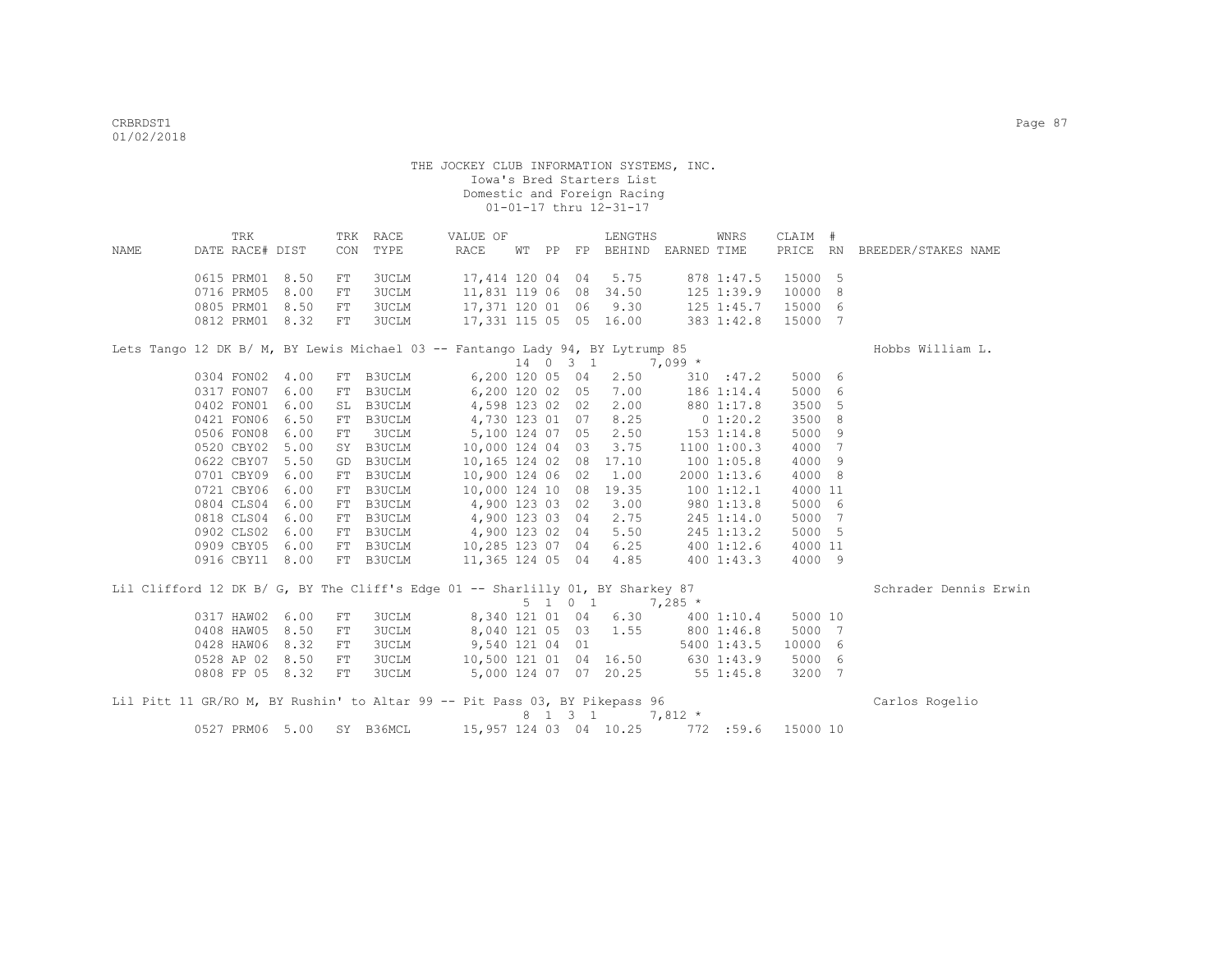| RACE<br>PRICE RN BREEDER/STAKES NAME<br>DATE RACE# DIST<br>CON TYPE<br>WT PP FP BEHIND EARNED TIME<br>NAME<br>16,615 123 08 06 11.85<br>15000 8<br>0614 PRM05<br>6.00<br>FT B36MCL<br>$125$ $1:12.5$<br>0629 PRM01<br>8.32<br>B36MCL<br>10,175 123 03 04 17.75<br>675 1:46.3<br>10000<br>5<br>FT<br>B3UMSW 10,250 125 04 03<br>0729 HPO03<br>6.00<br>8.25<br>1200 1:14.8<br>6<br>FT<br>FT B3UMCL 4,000 123 03 01<br>FT B3UCLM 4,400 123 03 02<br>0804 CLS05 6.00<br>10000 8<br>2400 1:15.2<br>0812 CLS03 8.32<br>0.50<br>880 1:47.6<br>5000 5<br>0825 CLS07 6.50<br>FT B3UCLM 4,400 123 06 02<br>1.00<br>5000<br>7<br>880 1:21.2<br>0901 CLS08 6.00<br>FT B3UCLM 4,400 123 04 02 no<br>5000 8<br>880 1:14.2<br>Lils Diamond Diva 13 DK B/ M, BY Sampson's Son 01 -- Iowa Rose 06, BY Rossini 97<br>Noll Steve<br>4 2 0 0 2,580 *<br>GD B3UMCL 10,500 124 05 05 11.50<br>0630 CBY10 5.50<br>315 1:07.2<br>6250 5<br>0722 FAR02 6.00<br>3UMSW 2,200 121 08 01<br>1100 1:16.2<br>8<br>FT<br>FT B3UCLM 2,100 126 01 01<br>0723 FAR01 5.50<br>2500 5<br>1050 1:09.3<br>2,300 126 03 05 5.50 115 1:07.4<br>0728 FAR02 5.50<br>FT B3UCLM<br>5000 7<br>Little Luci Lu 13 DK B/ M, BY Street Hero 06 -- Brite Luci 02, BY High Brite 84<br>Hoopes Robert<br>7 1 1 0<br>4,672 $*$<br>10,347 123 02 08 17.00<br>0528 PRM08 5.00<br>FT B36MCL<br>$125$ $1:00.5$<br>10000 8<br>10,864 124 02 05 13.30<br>0618 PRM04 5.00<br>FT B36MCL<br>296 1:01.4<br>10000 6<br>0714 PRM01<br>5.00<br>FT B36MCL 12,962 123 02 04 10.50<br>7500<br>971 :58.8<br>6<br>0804 CLS05 6.00<br>FT B3UMCL 4,000 123 04 02<br>1.25<br>10000<br>800 1:15.2<br>8<br>0811 CLS05<br>6.00<br>5000<br>8<br>FT B3UMCL 3,400 123 03 01<br>2040 1:15.6<br>5000<br>7<br>0818 CLS06<br>6.00<br>FT B3UCLM 4,400 123 03 04<br>$1.75$ 220 1:14.8<br>5000 8<br>0901 CLS08 6.00<br>FT B3UCLM 4,400 123 05 04 1.30<br>$220$ 1:14.2<br>Little Treat 11 DK B/ M, BY Winter Glitter 97 -- Trickntreat 88, BY Clever Trick 76<br>Bogash Gene<br>$6 \quad 2 \quad 0 \quad 1 \quad 12,498 \atop$<br>0313 WRD02 5.00<br>MY B3UCLM 9,075 124 05 01<br>4710 :59.3<br>7500 10<br><b>B3UCLM</b><br>0328 WRD01<br>5.00<br>10,285 124 01 01<br>5610 :58.5<br>7500 5<br>GD<br>FT B3UWCL<br>$1.80$ $125$ $1:06.9$<br>0511 PRM03<br>5.50<br>14,166 123 04 06<br>5000 6 |  | TRK |  | TRK RACE | VALUE OF |  | LENGTHS | WNRS | CLAIM # |  |  |
|--------------------------------------------------------------------------------------------------------------------------------------------------------------------------------------------------------------------------------------------------------------------------------------------------------------------------------------------------------------------------------------------------------------------------------------------------------------------------------------------------------------------------------------------------------------------------------------------------------------------------------------------------------------------------------------------------------------------------------------------------------------------------------------------------------------------------------------------------------------------------------------------------------------------------------------------------------------------------------------------------------------------------------------------------------------------------------------------------------------------------------------------------------------------------------------------------------------------------------------------------------------------------------------------------------------------------------------------------------------------------------------------------------------------------------------------------------------------------------------------------------------------------------------------------------------------------------------------------------------------------------------------------------------------------------------------------------------------------------------------------------------------------------------------------------------------------------------------------------------------------------------------------------------------------------------------------------------------------------------------------------------------------------------------------------------------------------------------------------------------------------------------------------------------------------------------------------------------------------------------------------------------------------------------------|--|-----|--|----------|----------|--|---------|------|---------|--|--|
|                                                                                                                                                                                                                                                                                                                                                                                                                                                                                                                                                                                                                                                                                                                                                                                                                                                                                                                                                                                                                                                                                                                                                                                                                                                                                                                                                                                                                                                                                                                                                                                                                                                                                                                                                                                                                                                                                                                                                                                                                                                                                                                                                                                                                                                                                                  |  |     |  |          |          |  |         |      |         |  |  |
|                                                                                                                                                                                                                                                                                                                                                                                                                                                                                                                                                                                                                                                                                                                                                                                                                                                                                                                                                                                                                                                                                                                                                                                                                                                                                                                                                                                                                                                                                                                                                                                                                                                                                                                                                                                                                                                                                                                                                                                                                                                                                                                                                                                                                                                                                                  |  |     |  |          |          |  |         |      |         |  |  |
|                                                                                                                                                                                                                                                                                                                                                                                                                                                                                                                                                                                                                                                                                                                                                                                                                                                                                                                                                                                                                                                                                                                                                                                                                                                                                                                                                                                                                                                                                                                                                                                                                                                                                                                                                                                                                                                                                                                                                                                                                                                                                                                                                                                                                                                                                                  |  |     |  |          |          |  |         |      |         |  |  |
|                                                                                                                                                                                                                                                                                                                                                                                                                                                                                                                                                                                                                                                                                                                                                                                                                                                                                                                                                                                                                                                                                                                                                                                                                                                                                                                                                                                                                                                                                                                                                                                                                                                                                                                                                                                                                                                                                                                                                                                                                                                                                                                                                                                                                                                                                                  |  |     |  |          |          |  |         |      |         |  |  |
|                                                                                                                                                                                                                                                                                                                                                                                                                                                                                                                                                                                                                                                                                                                                                                                                                                                                                                                                                                                                                                                                                                                                                                                                                                                                                                                                                                                                                                                                                                                                                                                                                                                                                                                                                                                                                                                                                                                                                                                                                                                                                                                                                                                                                                                                                                  |  |     |  |          |          |  |         |      |         |  |  |
|                                                                                                                                                                                                                                                                                                                                                                                                                                                                                                                                                                                                                                                                                                                                                                                                                                                                                                                                                                                                                                                                                                                                                                                                                                                                                                                                                                                                                                                                                                                                                                                                                                                                                                                                                                                                                                                                                                                                                                                                                                                                                                                                                                                                                                                                                                  |  |     |  |          |          |  |         |      |         |  |  |
|                                                                                                                                                                                                                                                                                                                                                                                                                                                                                                                                                                                                                                                                                                                                                                                                                                                                                                                                                                                                                                                                                                                                                                                                                                                                                                                                                                                                                                                                                                                                                                                                                                                                                                                                                                                                                                                                                                                                                                                                                                                                                                                                                                                                                                                                                                  |  |     |  |          |          |  |         |      |         |  |  |
|                                                                                                                                                                                                                                                                                                                                                                                                                                                                                                                                                                                                                                                                                                                                                                                                                                                                                                                                                                                                                                                                                                                                                                                                                                                                                                                                                                                                                                                                                                                                                                                                                                                                                                                                                                                                                                                                                                                                                                                                                                                                                                                                                                                                                                                                                                  |  |     |  |          |          |  |         |      |         |  |  |
|                                                                                                                                                                                                                                                                                                                                                                                                                                                                                                                                                                                                                                                                                                                                                                                                                                                                                                                                                                                                                                                                                                                                                                                                                                                                                                                                                                                                                                                                                                                                                                                                                                                                                                                                                                                                                                                                                                                                                                                                                                                                                                                                                                                                                                                                                                  |  |     |  |          |          |  |         |      |         |  |  |
|                                                                                                                                                                                                                                                                                                                                                                                                                                                                                                                                                                                                                                                                                                                                                                                                                                                                                                                                                                                                                                                                                                                                                                                                                                                                                                                                                                                                                                                                                                                                                                                                                                                                                                                                                                                                                                                                                                                                                                                                                                                                                                                                                                                                                                                                                                  |  |     |  |          |          |  |         |      |         |  |  |
|                                                                                                                                                                                                                                                                                                                                                                                                                                                                                                                                                                                                                                                                                                                                                                                                                                                                                                                                                                                                                                                                                                                                                                                                                                                                                                                                                                                                                                                                                                                                                                                                                                                                                                                                                                                                                                                                                                                                                                                                                                                                                                                                                                                                                                                                                                  |  |     |  |          |          |  |         |      |         |  |  |
|                                                                                                                                                                                                                                                                                                                                                                                                                                                                                                                                                                                                                                                                                                                                                                                                                                                                                                                                                                                                                                                                                                                                                                                                                                                                                                                                                                                                                                                                                                                                                                                                                                                                                                                                                                                                                                                                                                                                                                                                                                                                                                                                                                                                                                                                                                  |  |     |  |          |          |  |         |      |         |  |  |
|                                                                                                                                                                                                                                                                                                                                                                                                                                                                                                                                                                                                                                                                                                                                                                                                                                                                                                                                                                                                                                                                                                                                                                                                                                                                                                                                                                                                                                                                                                                                                                                                                                                                                                                                                                                                                                                                                                                                                                                                                                                                                                                                                                                                                                                                                                  |  |     |  |          |          |  |         |      |         |  |  |
|                                                                                                                                                                                                                                                                                                                                                                                                                                                                                                                                                                                                                                                                                                                                                                                                                                                                                                                                                                                                                                                                                                                                                                                                                                                                                                                                                                                                                                                                                                                                                                                                                                                                                                                                                                                                                                                                                                                                                                                                                                                                                                                                                                                                                                                                                                  |  |     |  |          |          |  |         |      |         |  |  |
|                                                                                                                                                                                                                                                                                                                                                                                                                                                                                                                                                                                                                                                                                                                                                                                                                                                                                                                                                                                                                                                                                                                                                                                                                                                                                                                                                                                                                                                                                                                                                                                                                                                                                                                                                                                                                                                                                                                                                                                                                                                                                                                                                                                                                                                                                                  |  |     |  |          |          |  |         |      |         |  |  |
|                                                                                                                                                                                                                                                                                                                                                                                                                                                                                                                                                                                                                                                                                                                                                                                                                                                                                                                                                                                                                                                                                                                                                                                                                                                                                                                                                                                                                                                                                                                                                                                                                                                                                                                                                                                                                                                                                                                                                                                                                                                                                                                                                                                                                                                                                                  |  |     |  |          |          |  |         |      |         |  |  |
|                                                                                                                                                                                                                                                                                                                                                                                                                                                                                                                                                                                                                                                                                                                                                                                                                                                                                                                                                                                                                                                                                                                                                                                                                                                                                                                                                                                                                                                                                                                                                                                                                                                                                                                                                                                                                                                                                                                                                                                                                                                                                                                                                                                                                                                                                                  |  |     |  |          |          |  |         |      |         |  |  |
|                                                                                                                                                                                                                                                                                                                                                                                                                                                                                                                                                                                                                                                                                                                                                                                                                                                                                                                                                                                                                                                                                                                                                                                                                                                                                                                                                                                                                                                                                                                                                                                                                                                                                                                                                                                                                                                                                                                                                                                                                                                                                                                                                                                                                                                                                                  |  |     |  |          |          |  |         |      |         |  |  |
|                                                                                                                                                                                                                                                                                                                                                                                                                                                                                                                                                                                                                                                                                                                                                                                                                                                                                                                                                                                                                                                                                                                                                                                                                                                                                                                                                                                                                                                                                                                                                                                                                                                                                                                                                                                                                                                                                                                                                                                                                                                                                                                                                                                                                                                                                                  |  |     |  |          |          |  |         |      |         |  |  |
|                                                                                                                                                                                                                                                                                                                                                                                                                                                                                                                                                                                                                                                                                                                                                                                                                                                                                                                                                                                                                                                                                                                                                                                                                                                                                                                                                                                                                                                                                                                                                                                                                                                                                                                                                                                                                                                                                                                                                                                                                                                                                                                                                                                                                                                                                                  |  |     |  |          |          |  |         |      |         |  |  |
|                                                                                                                                                                                                                                                                                                                                                                                                                                                                                                                                                                                                                                                                                                                                                                                                                                                                                                                                                                                                                                                                                                                                                                                                                                                                                                                                                                                                                                                                                                                                                                                                                                                                                                                                                                                                                                                                                                                                                                                                                                                                                                                                                                                                                                                                                                  |  |     |  |          |          |  |         |      |         |  |  |
|                                                                                                                                                                                                                                                                                                                                                                                                                                                                                                                                                                                                                                                                                                                                                                                                                                                                                                                                                                                                                                                                                                                                                                                                                                                                                                                                                                                                                                                                                                                                                                                                                                                                                                                                                                                                                                                                                                                                                                                                                                                                                                                                                                                                                                                                                                  |  |     |  |          |          |  |         |      |         |  |  |
|                                                                                                                                                                                                                                                                                                                                                                                                                                                                                                                                                                                                                                                                                                                                                                                                                                                                                                                                                                                                                                                                                                                                                                                                                                                                                                                                                                                                                                                                                                                                                                                                                                                                                                                                                                                                                                                                                                                                                                                                                                                                                                                                                                                                                                                                                                  |  |     |  |          |          |  |         |      |         |  |  |
|                                                                                                                                                                                                                                                                                                                                                                                                                                                                                                                                                                                                                                                                                                                                                                                                                                                                                                                                                                                                                                                                                                                                                                                                                                                                                                                                                                                                                                                                                                                                                                                                                                                                                                                                                                                                                                                                                                                                                                                                                                                                                                                                                                                                                                                                                                  |  |     |  |          |          |  |         |      |         |  |  |
|                                                                                                                                                                                                                                                                                                                                                                                                                                                                                                                                                                                                                                                                                                                                                                                                                                                                                                                                                                                                                                                                                                                                                                                                                                                                                                                                                                                                                                                                                                                                                                                                                                                                                                                                                                                                                                                                                                                                                                                                                                                                                                                                                                                                                                                                                                  |  |     |  |          |          |  |         |      |         |  |  |
|                                                                                                                                                                                                                                                                                                                                                                                                                                                                                                                                                                                                                                                                                                                                                                                                                                                                                                                                                                                                                                                                                                                                                                                                                                                                                                                                                                                                                                                                                                                                                                                                                                                                                                                                                                                                                                                                                                                                                                                                                                                                                                                                                                                                                                                                                                  |  |     |  |          |          |  |         |      |         |  |  |
|                                                                                                                                                                                                                                                                                                                                                                                                                                                                                                                                                                                                                                                                                                                                                                                                                                                                                                                                                                                                                                                                                                                                                                                                                                                                                                                                                                                                                                                                                                                                                                                                                                                                                                                                                                                                                                                                                                                                                                                                                                                                                                                                                                                                                                                                                                  |  |     |  |          |          |  |         |      |         |  |  |
|                                                                                                                                                                                                                                                                                                                                                                                                                                                                                                                                                                                                                                                                                                                                                                                                                                                                                                                                                                                                                                                                                                                                                                                                                                                                                                                                                                                                                                                                                                                                                                                                                                                                                                                                                                                                                                                                                                                                                                                                                                                                                                                                                                                                                                                                                                  |  |     |  |          |          |  |         |      |         |  |  |
|                                                                                                                                                                                                                                                                                                                                                                                                                                                                                                                                                                                                                                                                                                                                                                                                                                                                                                                                                                                                                                                                                                                                                                                                                                                                                                                                                                                                                                                                                                                                                                                                                                                                                                                                                                                                                                                                                                                                                                                                                                                                                                                                                                                                                                                                                                  |  |     |  |          |          |  |         |      |         |  |  |
| 4.00<br>0603 PRM03<br>6.00<br>$1677$ $1:11.4$<br>7500 7                                                                                                                                                                                                                                                                                                                                                                                                                                                                                                                                                                                                                                                                                                                                                                                                                                                                                                                                                                                                                                                                                                                                                                                                                                                                                                                                                                                                                                                                                                                                                                                                                                                                                                                                                                                                                                                                                                                                                                                                                                                                                                                                                                                                                                          |  |     |  |          |          |  |         |      |         |  |  |
| FT B3UCLM 11,387 121 06 03<br>FT B3UCLM 11,000 120 06 06<br>125 :57.8<br>6.80<br>0706 PRM02 5.00<br>10000<br>7                                                                                                                                                                                                                                                                                                                                                                                                                                                                                                                                                                                                                                                                                                                                                                                                                                                                                                                                                                                                                                                                                                                                                                                                                                                                                                                                                                                                                                                                                                                                                                                                                                                                                                                                                                                                                                                                                                                                                                                                                                                                                                                                                                                   |  |     |  |          |          |  |         |      |         |  |  |
| 8.32<br>FT B3UCLM<br>8,852 116 03 05<br>6.85<br>0720 PRM05<br>251 1:43.5<br>5000<br>- 6                                                                                                                                                                                                                                                                                                                                                                                                                                                                                                                                                                                                                                                                                                                                                                                                                                                                                                                                                                                                                                                                                                                                                                                                                                                                                                                                                                                                                                                                                                                                                                                                                                                                                                                                                                                                                                                                                                                                                                                                                                                                                                                                                                                                          |  |     |  |          |          |  |         |      |         |  |  |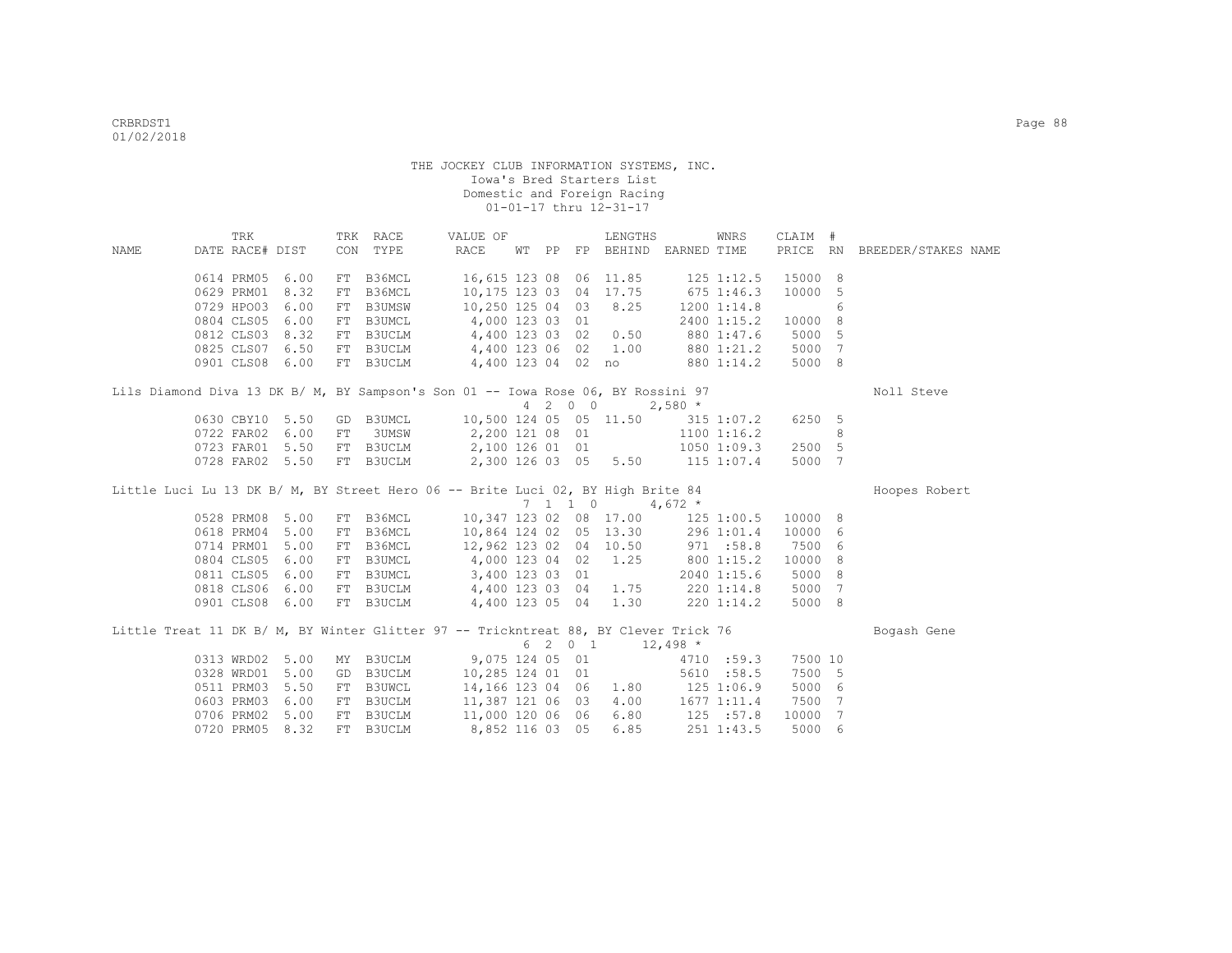|                                                                                                | TRK             |                      |    | TRK RACE      | VALUE OF               |  |         | LENGTHS                     |              | WNRS           | CLAIM #  |    |                            |
|------------------------------------------------------------------------------------------------|-----------------|----------------------|----|---------------|------------------------|--|---------|-----------------------------|--------------|----------------|----------|----|----------------------------|
| NAME                                                                                           | DATE RACE# DIST |                      |    | CON TYPE      | RACE                   |  |         | WT PP FP BEHIND EARNED TIME |              |                | PRICE RN |    | BREEDER/STAKES NAME        |
|                                                                                                |                 |                      |    |               |                        |  |         |                             |              |                |          |    |                            |
| Lively's Last Ride 09 CH G, BY Winter Glitter 97 -- Lively Spirit 98, BY Storm Boot 89         |                 |                      |    |               |                        |  |         |                             |              |                |          |    | Bogash Gene                |
|                                                                                                |                 |                      |    |               |                        |  | 5 0 0 1 |                             | $2,404$ *    |                |          |    |                            |
|                                                                                                | 0427 PRM06      | 5.50                 | FT | 3UWCL         | 11,000 117 02 09       |  |         | 9.10                        |              | 125 1:05.7     |          | 10 |                            |
|                                                                                                | 0520 PRM05      | 6.00                 | MΥ | 4UCLM         | 11,000 119 07 05 7.00  |  |         |                             |              | 322 1:10.6     | 7500 7   |    |                            |
|                                                                                                | 0601 PRM05      | 8.32                 | FT | 3UCLM         | 10,491 121 07 03       |  |         | 2.75                        |              | 1502 1:44.4    | 7500 8   |    |                            |
|                                                                                                | 0701 PRM02 6.00 |                      | FT | 3UCLM         | 8,826 118 06 09 14.45  |  |         |                             |              | $125$ $1:10.8$ | 5000 11  |    |                            |
|                                                                                                | 0721 HPO03 6.00 |                      | FT | 3UCLM         | 11,995 123 05 05 7.00  |  |         |                             |              | 330 1:12.0     | 5000 7   |    |                            |
|                                                                                                |                 |                      |    |               |                        |  |         |                             |              |                |          |    |                            |
| Lolo 11 DK B/ M, BY Unbridled Energy 02 -- Lonely Chant 05, BY Tiznow 97                       |                 |                      |    |               |                        |  |         |                             |              |                |          |    | Donald E. Scharge & Lynn   |
| Chleborad                                                                                      |                 |                      |    |               |                        |  |         |                             |              |                |          |    |                            |
|                                                                                                |                 |                      |    |               |                        |  | 8 2 1 1 |                             | $36,100 *$   |                |          |    |                            |
|                                                                                                | 0604 PRM07 8.50 |                      |    | FT B3UALW     | 40,521 118 04 05       |  |         | 6.75                        |              | 930 1:46.6     |          | 9  |                            |
|                                                                                                | 0625 PRM02 8.50 |                      | FT | <b>B3UALW</b> | 42,025 118 09 01       |  |         |                             |              | 25110 1:47.4   |          | 9  |                            |
|                                                                                                | 0727 PRM03 8.00 |                      |    | FT B3UCLM     | 16,000 124 02 06 6.50  |  |         |                             |              | 125 1:38.9     | 15000 7  |    |                            |
|                                                                                                |                 | 0826 RP 06 8.00 T GD |    | B3UCLM        |                        |  |         | 15,950 120 08 09 7.35       |              | 85 1:38.1      | 10000 12 |    |                            |
|                                                                                                | 0923 RP 01 8.32 |                      |    | FT B3UCLM     | 11,887 120 06 02       |  |         | 3.00                        |              | 2056 1:43.1    | 5000 7   |    |                            |
|                                                                                                | 1011 RP 03 8.00 |                      | FT | B3UCLM        | 11,887 120 08 04 10.75 |  |         |                             | $607$ 1:38.4 |                | 5000 9   |    |                            |
|                                                                                                | 1109 RP 02 8.32 |                      |    | FT B3UCLM     | 10,450 120 01 03 2.55  |  |         |                             |              | 1121 1:44.2    | 5000 8   |    |                            |
|                                                                                                | 1120 RP 05 8.00 |                      |    | FT B3UCLM     | 11,025 120 05 01       |  |         |                             |              | 6066 1:40.6    | 5000 9   |    |                            |
|                                                                                                |                 |                      |    |               |                        |  |         |                             |              |                |          |    |                            |
| Lonely Lover 09 DK B/ M, BY Seeking the Best (IRE) 01 -- Orphan Lover 99, BY Friendly Lover 88 |                 |                      |    |               |                        |  | 3 0 0 1 |                             | $826 *$      |                |          |    | River Ridge Ranch          |
|                                                                                                |                 |                      |    |               |                        |  |         | 7,000 124 02 09 15.60       |              |                | 3000 9   |    |                            |
|                                                                                                | 0110 TUP04 5.50 |                      |    | FT B4UCLM     |                        |  |         |                             |              | 70 1:04.5      |          |    |                            |
|                                                                                                | 0204 TUP03 6.50 |                      |    | FT B4UCLM     |                        |  |         | 7,000 124 02 06 4.05        |              | 70 1:18.1      | 3000 7   |    |                            |
|                                                                                                | 0215 TUP02 6.00 |                      |    | FT B4UCLM     |                        |  |         | 7,000 124 02 03 6.25        |              | 686 1:10.9     | 3000 7   |    |                            |
| Lookn' Atta Win 13 CH M, BY Notional 04 -- Inquisitive Look 93, BY Crafty Prospector 79        |                 |                      |    |               |                        |  |         |                             |              |                |          |    | Melissa Rae Wertz & Thomas |
| Aquilera                                                                                       |                 |                      |    |               |                        |  |         |                             |              |                |          |    |                            |
|                                                                                                |                 |                      |    |               |                        |  | 5 1 0 2 |                             | $6,979*$     |                |          |    |                            |
|                                                                                                | 0306 MVR02 6.00 |                      |    | FT B3UMCL     |                        |  |         | 9,500 126 05 06 4.75        |              | 95 1:15.4      | 7500 7   |    |                            |
|                                                                                                | 0322 MVR08      | 5.50                 |    | FT B3UMCL     | 8,300 126 02 01        |  |         |                             |              | 4980 1:11.1    | 5000 10  |    |                            |
|                                                                                                | 0410 MVR05 5.50 |                      |    | FT B3UCLM     |                        |  |         | 9,400 125 02 03 15.75       |              | 940 1:06.8     | 5000 8   |    |                            |
|                                                                                                | 0430 BTP02 5.50 |                      |    | FT B3UCLM     | 7,700 122 10           |  |         | 03 8.50                     |              | 770 1:04.6     | 5000 12  |    |                            |
|                                                                                                | 0528 BTP04      | 5.50                 |    | FT B3UCLM     |                        |  |         | 9,700 122 02 06 18.75       |              | 194 1:05.4     | 10000 6  |    |                            |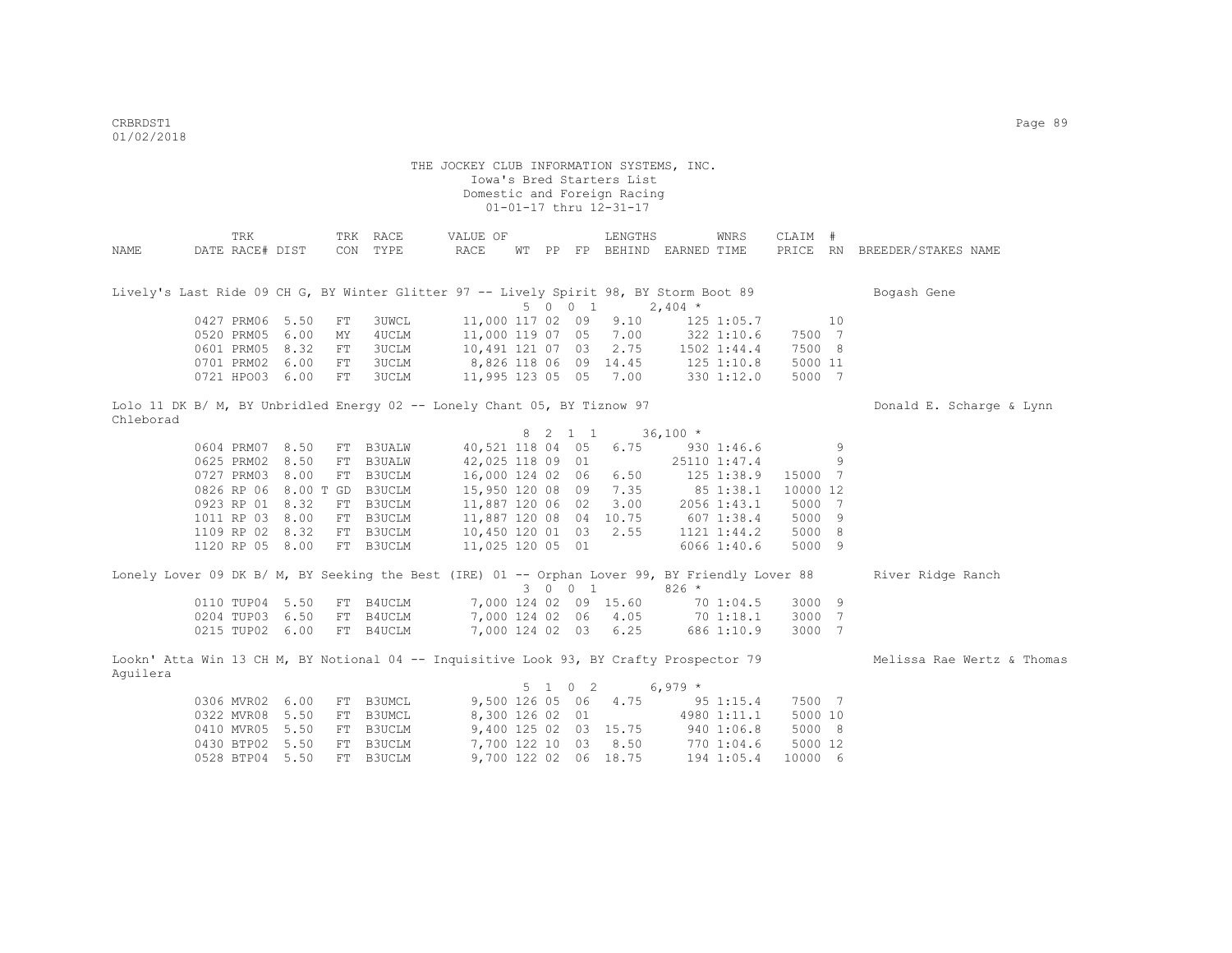|      | TRK                                                                                           |           |    | TRK RACE     | VALUE OF               |       |         | LENGTHS                |            | WNRS            | CLAIM #  |   |                              |
|------|-----------------------------------------------------------------------------------------------|-----------|----|--------------|------------------------|-------|---------|------------------------|------------|-----------------|----------|---|------------------------------|
| NAME | DATE RACE# DIST                                                                               |           |    | CON TYPE     | RACE                   | WT PP |         | FP BEHIND EARNED TIME  |            |                 |          |   | PRICE RN BREEDER/STAKES NAME |
|      |                                                                                               |           |    |              |                        |       |         |                        |            |                 |          |   |                              |
|      | Lootn and Shootn 12 CH G, BY Added Edge 00 -- Shoot for the Loot 99, BY Demaloot Demashoot 90 |           |    |              |                        |       |         |                        |            |                 |          |   | Bolinger Michael             |
|      |                                                                                               |           |    |              |                        |       | 6 2 0 0 |                        | $16,350$ * |                 |          |   |                              |
|      | 0304 FON04                                                                                    | 6.00      | FT | 3UMSW        | 6,200 123 08 01        |       |         |                        |            | 3720 1:16.6     |          | 8 |                              |
|      | 0428 PRM05                                                                                    | 6.00      | MY | <b>3UWCL</b> |                        |       |         | 16,565 123 07 11 26.35 |            | $125$ $1:11.9$  | 15000 11 |   |                              |
|      | 0519 CBY07                                                                                    | 6.00      | FT | <b>3UCLM</b> | 10,500 124 01 08 13.00 |       |         |                        |            | $105$ 1:13.3    | 6250 8   |   |                              |
|      | 0611 CBY11                                                                                    | 5.00      | GD | 3UCLM        | 19,775 124 03 01       |       |         |                        |            | 11400 :59.3     | 20000 7  |   |                              |
|      | 0630 CBY05                                                                                    | 8.00      | GD | <b>3UWCL</b> | 20,250 124 11 04       |       |         | 6.30                   |            | 800 1:39.1      | 20000 11 |   |                              |
|      | 0721 CBY03 8.00 T GD                                                                          |           |    | <b>3UWCL</b> | 20,000 124 05 08       |       |         | 9.50                   |            | 200 1:36.8      | 20000 9  |   |                              |
|      | Lord Turnem 13 CH G, BY Limehouse 01 -- Bless My Mary 01, BY Deposit Ticket 88                |           |    |              |                        |       |         |                        |            |                 |          |   | MAMAS Thoroughbreds, LLC     |
|      |                                                                                               |           |    |              |                        |       | 9 0 0 1 |                        | $4,499*$   |                 |          |   |                              |
|      | 0604 PRM05                                                                                    | 6.00      | FT | <b>3UCLM</b> | 16,711 120 05 05 10.25 |       |         |                        |            | 383 1:11.5      | 15000 7  |   |                              |
|      | 0618 PRM08                                                                                    | 6.00      | FT | <b>3UCLM</b> | 17,201 120 05          |       | 04      | 4.00                   |            | 835 1:13.2      | 15000 10 |   |                              |
|      | 0706 PRM10                                                                                    | 8.00      | FT | 3UCLM        |                        |       |         | 17,244 120 09 07 16.75 |            | 125 1:39.8      | 15000 9  |   |                              |
|      | 0723 PRM02                                                                                    | 6.00      | FT | <b>3UCLM</b> | 17,244 119 07 06       |       |         | 10.80                  |            | $125$ $1:10.7$  | 15000 9  |   |                              |
|      | 0804 PRM07                                                                                    | 5.00      | FT | <b>3UCLM</b> | 10,682 119 01 04       |       |         | 7.50                   |            | 701 : 58.4      | 7500 6   |   |                              |
|      | 0818 AP 08                                                                                    | 5.50 T GD |    | <b>3UCLM</b> | 12,960 121 06 03       |       |         | 0.60                   |            | 1320 1:05.5     | 10000 12 |   |                              |
|      | 0908 AP 08                                                                                    | 5.00 T FM |    | 3UCLM        | 17,500 121 01 05       |       |         | 2.05                   |            | 375 : 59.1      | 10000 9  |   |                              |
|      | 0923 AP 10                                                                                    | 5.50 T FM |    | <b>3UCLM</b> | 13,250 121 06 08       |       |         | 5.10                   |            | 125 1:04.2      | 10000 11 |   |                              |
|      | 1102 HAW02 5.00 GD                                                                            |           |    | 3UCLM        | 13,660 121 09 04       |       |         | 4.75                   |            | 510 : 58.1      | 15000 9  |   |                              |
|      | Lostinthismoment 08 DK B/ M, BY Wild Gold 90 -- Kaylee Bailey 99, BY Mister Baileys (GB) 91   |           |    |              |                        |       |         |                        |            |                 |          |   | Connolly Mike                |
|      |                                                                                               |           |    |              |                        |       | 7 1 0 1 |                        | 5,212 $*$  |                 |          |   |                              |
|      | 0108 TUP08                                                                                    | 6.50      |    | FT B4UCLM    | 7,000 124 02 01        |       |         |                        |            | $4166$ $1:19.1$ | 3000 10  |   |                              |
|      | 0215 TUP02                                                                                    | 6.00      |    | FT B4UCLM    |                        |       |         | 7,000 119 01 07 21.25  |            | 70 1:10.9       | 3000 7   |   |                              |
|      | 0321 TUP04                                                                                    | 7.50 T FM |    | B3UCLM       | 8,000 124 02 FF        |       |         | DNF                    |            | 80 1:30.7       | 6250 8   |   |                              |
|      | 0429 TUP04                                                                                    | 5.50      |    | FT B3UCLM    | 7,000 124 06 03        |       |         | 2.00                   |            | 686 1:04.6      | 3000     | 7 |                              |
|      | 1119 TUP08                                                                                    | 5.00      |    | FT B3UCLM    | 7,000 124 04 08        |       |         | 8.00                   |            | 70 :58.6        | 3000     | 8 |                              |
|      | 1217 TUP07                                                                                    | 6.00      |    | FT B3UCLM    |                        |       |         | 7,000 124 04 08 18.00  |            | 70 1:11.1       | 3000     | 9 |                              |
|      | 1226 TUP01                                                                                    | 5.00      |    | FT B3UCLM    |                        |       |         | 7,000 124 06 06 16.50  |            | 70 : 57.2       | 3000 7   |   |                              |
|      |                                                                                               |           |    |              |                        |       |         |                        |            |                 |          |   |                              |

Lovesmeback 14 CH F, BY Hold Me Back 06 -- Lovesmegold 00, BY Gold Legend 90 Richard Cosaert & Vickie Cosaert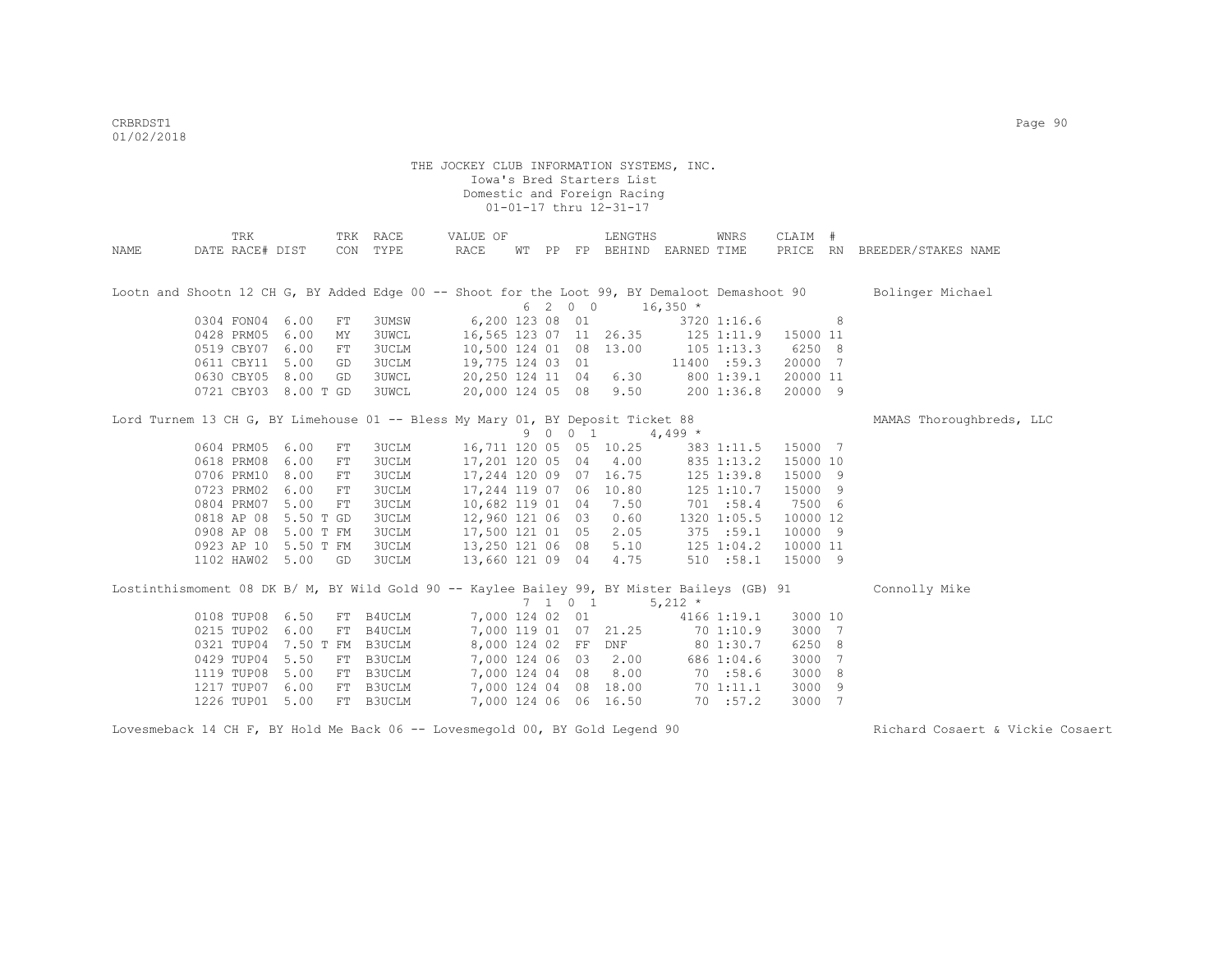|      |                 | TRK |      |            | TRK RACE                                                                              | VALUE OF                          |  |                    | LENGTHS                           |                 | WNRS           | CLAIM #  |                 |                                  |
|------|-----------------|-----|------|------------|---------------------------------------------------------------------------------------|-----------------------------------|--|--------------------|-----------------------------------|-----------------|----------------|----------|-----------------|----------------------------------|
| NAME | DATE RACE# DIST |     |      |            | CON TYPE                                                                              | RACE                              |  |                    | WT PP FP BEHIND EARNED TIME       |                 |                |          |                 | PRICE RN BREEDER/STAKES NAME     |
|      |                 |     |      |            |                                                                                       |                                   |  | 9 3 1 0            | $30,142$ *                        |                 |                |          |                 |                                  |
|      | 0428 PRM07 6.00 |     |      |            | MY B36MSW                                                                             |                                   |  |                    | 39,876 118 01 07 6.00             |                 | 125 1:13.1     |          | -9              |                                  |
|      | 0520 PRM09      |     | 6.00 | MY         | B36MSW                                                                                | 39,914 118 08 07 20.00            |  |                    |                                   |                 | $125$ $1:11.2$ |          | 8               |                                  |
|      | 0604 PRM02      |     | 6.00 | FT         | B36MCL                                                                                | 22,375 118 10 01                  |  |                    |                                   |                 | 13065 1:13.0   | 30000 11 |                 |                                  |
|      | 0622 PRM01      |     | 6.00 | ${\rm FT}$ | <b>B3UCLM</b>                                                                         | 17,371 118 06 04 6.00             |  |                    |                                   |                 | 869 1:12.1     | 15000 6  |                 |                                  |
|      | 0708 PRM03      |     | 5.50 | FT         | B3UCLM                                                                                | 17,286 118 05 02 10.00            |  |                    |                                   |                 | 3409 1:04.8    | 15000 8  |                 |                                  |
|      | 0805 PRM02      |     | 5.00 | FT         | B3UCLM                                                                                | 13,587 115 02 01                  |  |                    |                                   |                 | 8404 :58.8     | 7500 6   |                 |                                  |
|      | 0811 CLS06      |     | 6.00 | FT         | <b>B3UALW</b>                                                                         | 6,500 122 04 01                   |  |                    |                                   |                 | 3900 1:14.2    |          | 6               |                                  |
|      | 0827 CBY06      |     | 8.00 | FT         | B3UCLM                                                                                | 14,500 120 08 05 24.75 145 1:39.8 |  |                    |                                   |                 |                | 7500 8   |                 |                                  |
|      | 0909 CBY05 6.00 |     |      | FT         | <b>B3UCLM</b>                                                                         |                                   |  |                    | 10,285 120 06 06 7.85 100 1:12.6  |                 |                | 4000 11  |                 |                                  |
|      |                 |     |      |            | Love Tapper 09 CH M, BY Pikepass 96 -- A Taping Canadian 00, BY Pleasant Tap 87       |                                   |  |                    |                                   |                 |                |          |                 | Woods Clyde                      |
|      |                 |     |      |            |                                                                                       |                                   |  |                    | 8 1 1 2 6,340 *                   |                 |                |          |                 |                                  |
|      | 0516 FP 04 6.00 |     |      | FT         | B3UMSW                                                                                | 11,780 117 04 06 35.50            |  |                    |                                   |                 | $105$ $1:14.4$ |          | 7               |                                  |
|      | 0606 FP 02 6.00 |     |      | ${\rm FT}$ | B3UMCL                                                                                | 5,200 124 03 02 1.00              |  |                    |                                   | $1040$ $1:13.8$ |                | 4000 6   |                 |                                  |
|      | 0620 FP 02 6.00 |     |      |            | FT B3UMCL                                                                             |                                   |  |                    | 5,200 124 02 03 7.50              |                 | 520 1:14.0     | 4000 6   |                 |                                  |
|      | 0704 FP 05      |     | 6.00 | FT         | B3UMCL                                                                                | 6,200 124 02 01                   |  |                    |                                   |                 | 3720 1:14.0    | 4000 8   |                 |                                  |
|      | 0718 FP 03 6.00 |     |      |            | FT B3UCLM                                                                             | 5,200 124 03 04 4.10              |  |                    |                                   |                 | 312 1:14.8     | 4000 5   |                 |                                  |
|      | 0805 FP 08      |     | 6.00 |            | FT B3UCLM                                                                             | 6,000 124 05 05 11.75 66 1:13.8   |  |                    |                                   |                 |                | 3200 7   |                 |                                  |
|      | 0822 FP 02 8.00 |     |      |            | SY B3UCLM                                                                             | 5,200 124 06 03 10.50             |  |                    |                                   |                 | 520 1:42.4     | 4000 6   |                 |                                  |
|      | 0904 FP 02 8.00 |     |      |            | FT B3UCLM                                                                             | 5,200 121 01 06 12.75             |  |                    |                                   | $57 \; 1:45.2$  |                | 4000 7   |                 |                                  |
|      |                 |     |      |            | Lovethatcause 15 DK B/ G, BY Creative Cause 09 -- Lovethatponi 06, BY Volponi 98      |                                   |  |                    |                                   |                 |                |          |                 | Vickie Cosaert & Richard Cosaert |
|      |                 |     |      |            |                                                                                       |                                   |  | $3 \t 0 \t 2 \t 1$ |                                   | $21,411$ *      |                |          |                 |                                  |
|      | 0702 PRM03 5.00 |     |      | FT         | 02MSW                                                                                 |                                   |  |                    | 41,312 119 03 02 2.50 8201 :58.6  |                 |                |          | 10              |                                  |
|      | 0721 PRM06 5.50 |     |      | ${\rm FT}$ | 02MSW                                                                                 | 41,355 119 08 03 4.75 4941 1:05.5 |  |                    |                                   |                 |                |          | -9              |                                  |
|      | 0812 PRM06 5.50 |     |      | FT         | 02MSW                                                                                 |                                   |  |                    | 41,397 119 08 02 1.25 8269 1:04.6 |                 |                |          | 8               |                                  |
|      |                 |     |      |            | Lovin' the Rush 14 B G, BY Rushin' to Altar 99 -- All the Love 05, BY Malabar Gold 97 |                                   |  |                    |                                   |                 |                |          |                 | Patrick Houde & Shelley Houde    |
|      |                 |     |      |            |                                                                                       |                                   |  | $4$ 1 1 0          |                                   | $38,292*$       |                |          |                 |                                  |
|      | 0608 PRM09 6.00 |     |      | FT         | 36MSW                                                                                 | 41,187 119 07 01 24604 1:11.6     |  |                    |                                   |                 |                |          | 10              |                                  |
|      | 0622 PRM09 8.32 |     |      | ${\rm FT}$ | <b>3UALW</b>                                                                          | 42,077 119 03 06 19.25 125 1:42.5 |  |                    |                                   |                 |                |          | 7               |                                  |
|      | 0715 PRM07      |     | 8.50 | FT         | <b>3UALW</b>                                                                          | 42, 111 119 02 02                 |  |                    | 1.00                              |                 | 8438 1:44.4    |          | $7\phantom{.0}$ |                                  |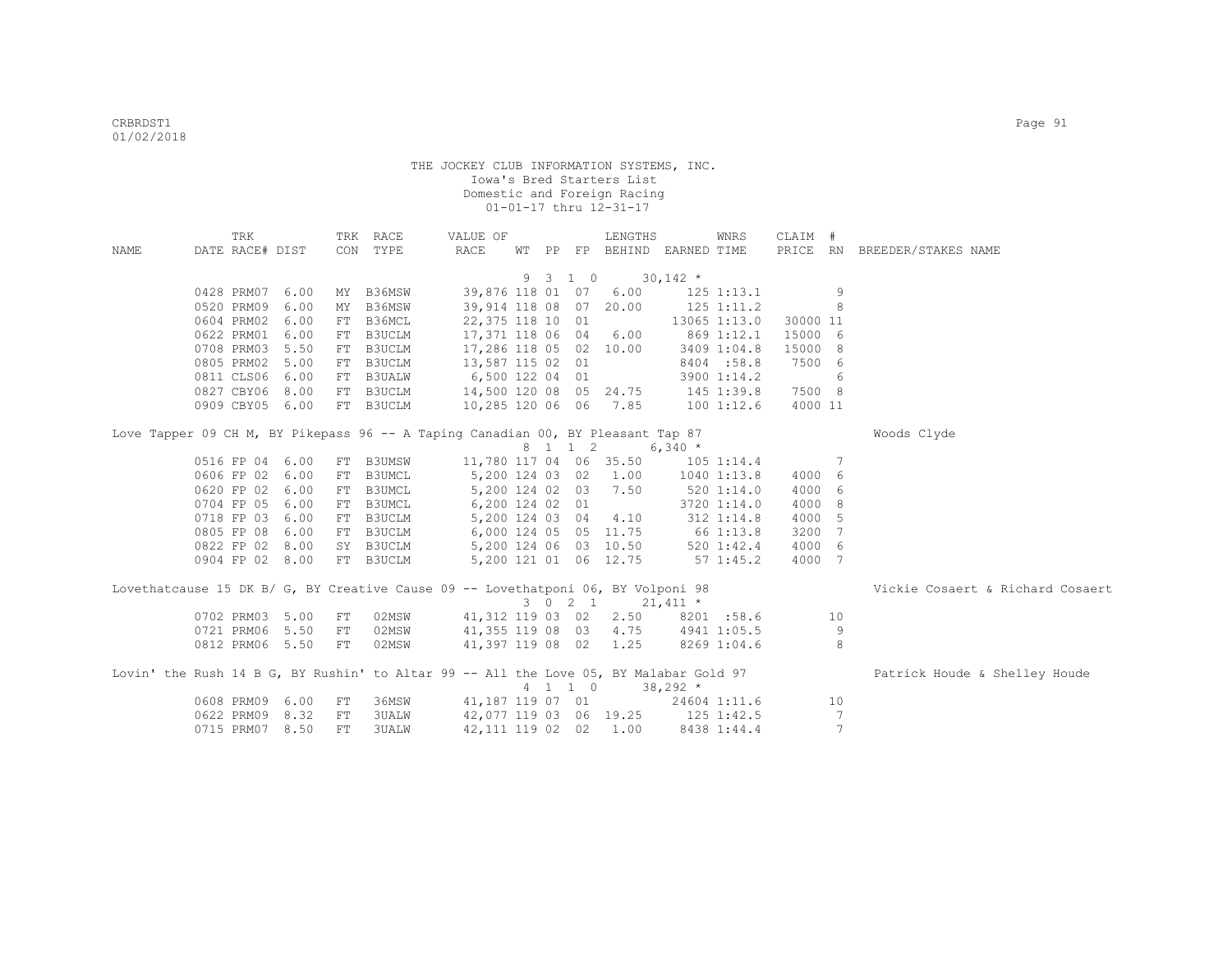|             | TRK                                                                                   |      |    | TRK RACE      | VALUE OF                           |                  |    |                  | LENGTHS                 |             | WNRS            | CLAIM # |                |                                                               |
|-------------|---------------------------------------------------------------------------------------|------|----|---------------|------------------------------------|------------------|----|------------------|-------------------------|-------------|-----------------|---------|----------------|---------------------------------------------------------------|
| <b>NAME</b> | DATE RACE# DIST                                                                       |      |    | CON TYPE      | RACE                               | WТ               | PP |                  | FP BEHIND EARNED TIME   |             |                 |         |                | PRICE RN BREEDER/STAKES NAME                                  |
|             | 0812 PRM07 8.50                                                                       |      |    | FT A03STK     |                                    |                  |    |                  | 103,500 120 03 04 18.00 |             | $5125$ $1:43.0$ |         |                | 8 IOWA BREEDERS' DERBY                                        |
|             | Lucky Perfection 15 B C, BY Majesticperfection 06 -- Lucky M 99, BY Pollock's Luck 91 |      |    |               |                                    |                  |    |                  |                         |             |                 |         |                | Poindexter H. Allen                                           |
|             |                                                                                       |      |    |               |                                    |                  |    | 3 1 1 0          |                         | $44,819$ *  |                 |         |                |                                                               |
|             | 0617 PRM03 5.00                                                                       |      | FT | 02MSW         |                                    | 37,484 118 05 01 |    |                  |                         |             | 25009 :59.1     |         | - 6            |                                                               |
|             | 0728 PRM08                                                                            | 6.00 | FT | 02STK         |                                    |                  |    |                  |                         |             |                 |         |                | 65,000 117 05 06 12.75 1280 1:10.0 8 PRAIRIE GOLD JUVENILE S. |
|             | 0812 PRM08 6.00                                                                       |      |    | FT A02STK     | 93,150 121 06 02 5.00 18530 1:10.1 |                  |    |                  |                         |             |                 |         |                | 7 IOWA CRADLE S.                                              |
|             | Lucy Got Even 12 B M, BY Stephen Got Even 96 -- Stormhill 00, BY Storm Boot 89        |      |    |               |                                    |                  |    |                  |                         |             |                 |         |                | Hemba Brad                                                    |
|             |                                                                                       |      |    |               |                                    |                  |    | 10 0 0 1         |                         | $3,214$ *   |                 |         |                |                                                               |
|             | 0113 PEN07 8.32                                                                       |      |    | GD B4UCLM     |                                    |                  |    |                  | 12,768 121 05 07 15.75  |             | 0 1:46.7        | 5000 8  |                |                                                               |
|             | 0128 PEN06                                                                            | 8.00 | FT | B4UCLM        | 12,768 121 04 07 9.25              |                  |    |                  |                         | $0\;1:43.3$ |                 | 5000 8  |                |                                                               |
|             | 0218 CT 01                                                                            | 7.00 | FT | B4UCLM        | 10,000 120 08 03 1.75              |                  |    |                  |                         | 9701:29.9   |                 | 5000 9  |                |                                                               |
|             | 0311 CT 06 7.00                                                                       |      | FT | B3UCLM        | 12,500 120 06 07 8.75              |                  |    |                  |                         | 100 1:28.5  |                 | 7000 7  |                |                                                               |
|             | 0914 DEL05 8.00                                                                       |      | FT | <b>B3UCLM</b> | 15,520 119 03 04                   |                  |    |                  | 9.25                    |             | 9601:45.9       | 8000 4  |                |                                                               |
|             | 0928 DEL04 8.32                                                                       |      | FT | <b>B3UCLM</b> | 12,375 117 06 05 23.50             |                  |    |                  |                         |             | 360 1:45.5      | 5000 8  |                |                                                               |
|             | 1020 CT 09                                                                            | 6.50 | FT | <b>B3UCLM</b> | 10,000 122 10 05                   |                  |    |                  | 10.00                   |             | 288 1:20.9      | 5000 10 |                |                                                               |
|             | 1109 CT 02                                                                            | 7.00 |    | SY B3UCLM     |                                    |                  |    |                  | 10,000 122 03 06 14.00  |             | 194 1:28.1      | 5000 9  |                |                                                               |
|             | 1130 PEN08 8.32                                                                       |      |    | FT B3UCLM     |                                    |                  |    |                  | 12,768 121 03 05 5.60   |             | 342 1:48.9      | 5000 10 |                |                                                               |
|             | 1216 PEN08 8.00                                                                       |      |    | FT B3UCLM     | 11,651 121 02 06 6.35              |                  |    |                  |                         |             | $0\;1:43.8$     | 5000 7  |                |                                                               |
|             | Ma Brown 12 CH M, BY Canaveral 91 -- Mother Joan 05, BY Sunday Break (JPN) 99         |      |    |               |                                    |                  |    |                  |                         |             |                 |         |                | Pat Clay & Troy Clay                                          |
|             |                                                                                       |      |    |               |                                    |                  |    | $10 \t2 \t0 \t2$ |                         | $11,758$ *  |                 |         |                |                                                               |
|             | 0429 PRM04                                                                            | 4.50 |    | SY B36MCL     | 10,144 123 05 04 11.75             |                  |    |                  |                         |             | 625 :53.6       | 7500 8  |                |                                                               |
|             | 0518 PRM03                                                                            | 6.00 | FT | B36MCL        | 12,838 123 07 03 2.00              |                  |    |                  |                         | 1521 1:14.5 |                 | 7500 7  |                |                                                               |
|             | 0603 PRM09                                                                            | 5.00 | FT | B36MCL        | 14,094 123 01 04 2.50              |                  |    |                  |                         | 691 1:00.2  |                 | 10000 8 |                |                                                               |
|             | 0616 PRM02                                                                            | 6.00 | FT | B36MCL        | 16,744 123 03 05                   |                  |    |                  | 6.50                    | 375 1:12.1  |                 | 15000 5 |                |                                                               |
|             | 0624 PRM01                                                                            | 5.00 | FT | B36MCL        |                                    |                  |    |                  | 16,701 124 05 05 11.75  | 371 :59.7   |                 | 15000 6 |                |                                                               |
|             | 0721 PRM02                                                                            | 5.00 | FT | B36MCL        |                                    |                  |    |                  | 10,854 123 07 04 6.80   |             | 534 :58.7       | 10000 8 |                |                                                               |
|             | 0805 PRM07 6.00                                                                       |      | FT | B36MCL        |                                    | 13,312 124 03 03 |    |                  | 5.50                    |             | 1581 1:12.8     | 10000   | $\overline{7}$ |                                                               |
|             | 0812 CLS01                                                                            | 6.00 | FT | B3UMSW        | 5,529 123 05 01                    |                  |    |                  |                         |             | 3420 1:15.0     |         | 5              |                                                               |
|             | 0826 CLS07 6.00                                                                       |      | FT | B3UCLM        | 4,400 123 02 06                    |                  |    |                  | 3.80                    |             | 01:14.6         | 5000 8  |                |                                                               |
|             | 0901 CLS08                                                                            | 6.00 | FT | <b>B3UCLM</b> |                                    | 4,400 123 07 01  |    |                  |                         |             | 2640 1:14.2     | 5000 8  |                |                                                               |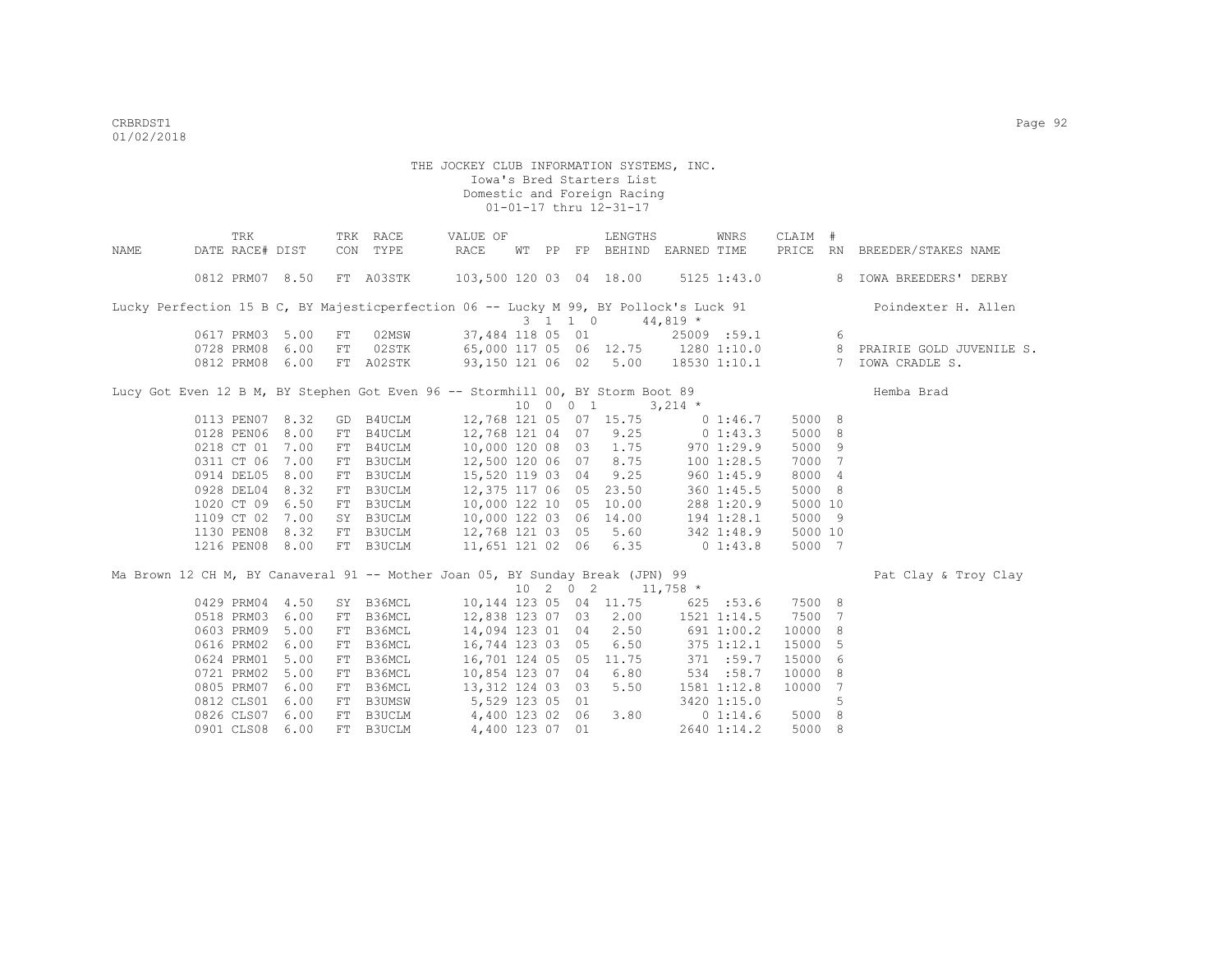|      | TRK             |           |    | TRK RACE     | VALUE OF                                                                              |  |         | LENGTHS                |                             | WNRS           | CLAIM #  |    |                              |
|------|-----------------|-----------|----|--------------|---------------------------------------------------------------------------------------|--|---------|------------------------|-----------------------------|----------------|----------|----|------------------------------|
| NAME | DATE RACE# DIST |           |    | CON TYPE     | RACE                                                                                  |  |         |                        | WT PP FP BEHIND EARNED TIME |                |          |    | PRICE RN BREEDER/STAKES NAME |
|      |                 |           |    |              |                                                                                       |  |         |                        |                             |                |          |    |                              |
|      |                 |           |    |              |                                                                                       |  |         |                        |                             |                |          |    |                              |
|      |                 |           |    |              | Made in Flame 14 DK B/ F, BY Liginsky 89 -- Le Kooz 93, BY Le Gosse 80                |  |         |                        |                             |                |          |    | Marrufo Jaime                |
|      |                 |           |    |              |                                                                                       |  | 7 0 4 0 |                        | $8,070$ *                   |                |          |    |                              |
|      | 0527 PRM06      | 5.00      |    | SY B36MCL    |                                                                                       |  |         | 15,957 119 04 09 21.75 |                             | 125 : 59.6     | 15000 10 |    |                              |
|      | 0618 PRM06      | 5.00      | FT | B36MCL       | 10,000 119 03 06                                                                      |  |         | 5.00                   |                             | 125 : 59.8     | 10000 6  |    |                              |
|      | 0709 PRM01      | 5.50      | FT | B36MCL       | 12,938 119 05 02                                                                      |  |         | 3.00                   |                             | 2666 1:05.9    | 10000 6  |    |                              |
|      | 0728 PRM05      | 5.50      | FT | B36MCL       | 11,246 118 02 04                                                                      |  |         | 3.25                   |                             | 649 1:06.1     | 7500 8   |    |                              |
|      | 0810 PRM04      | 6.00      |    | FT B36MCL    | 12,826 118 06 02                                                                      |  |         | 0.50                   |                             | 2565 1:12.9    | 10000 9  |    |                              |
|      | 0820 CLS04      | 6.00      |    | FT B3UMSW    | 5,700 121 04 02                                                                       |  |         | 5.50                   |                             | 1140 1:15.0    |          | 7  |                              |
|      | 0901 CLS06 6.00 |           |    | FT B3UMCL    | 4,000 123 05 02                                                                       |  |         | 6.00                   |                             | 800 1:13.6     | 10000 9  |    |                              |
|      |                 |           |    |              | Magic and More 11 B G, BY Ghazi 89 -- Tricky Truth 00, BY Proudest Romeo 90           |  |         |                        |                             |                |          |    | River Ridge Ranch            |
|      |                 |           |    |              |                                                                                       |  | 8 1 1 0 |                        | $11,621$ *                  |                |          |    |                              |
|      | 0123 HOU10 5.50 |           | FT | 4UCLM        | 5,500 123 10 04                                                                       |  |         | 4.25                   |                             | 3001:05.4      | 4000 10  |    |                              |
|      | 0203 HOU07      | 8.00 T FM |    | 4USOC        | 8,500 120 06 06                                                                       |  |         | 4.00                   |                             | 1001:37.6      |          | 10 |                              |
|      | 0221 HOU05      | 7.00      | FT | 4UCLM        | 5,500 123 07 04                                                                       |  |         | 2.50                   |                             | 3001:27.0      | 4000 10  |    |                              |
|      | 0430 PRM01      | 6.00      | SY | 4UCLM        | 11,645 117 05 02                                                                      |  |         | 2.50                   |                             | 2795 1:11.7    | 7500 7   |    |                              |
|      | 0507 PRM04      | 6.00      | FT | 4UCLM        | 11,892 116 01 01                                                                      |  |         |                        |                             | 7313 1:11.8    | 7500 6   |    |                              |
|      | 0614 PRM07      | 6.00      | FT | 3UCLM        | 25,368 123 07 05                                                                      |  |         | 8.80                   |                             | 563 1:10.1     | 12500 7  |    |                              |
|      | 0630 PRM03      | 6.00      | FT | 3UCLM        |                                                                                       |  |         | 25,408 118 05 06 12.35 |                             | 125 1:10.3     | 12500 6  |    |                              |
|      | 0811 PRM09 6.00 |           | FT | 3UALW        |                                                                                       |  |         | 42,067 119 07 08 16.25 |                             | 125 1:10.3     |          | 8  |                              |
|      |                 |           |    |              |                                                                                       |  |         |                        |                             |                |          |    |                              |
|      |                 |           |    |              | Maidentheshade 14 DK B/ G, BY Rockport Harbor 02 -- Maiden Stone 99, BY Grindstone 93 |  |         |                        |                             |                |          |    | Dave McShane & Don Frazier   |
|      |                 |           |    |              |                                                                                       |  | 7 0 0 1 |                        | $1,568$ *                   |                |          |    |                              |
|      | 0526 PRM04      | 6.00      | FT | З6МСЬ        |                                                                                       |  |         | 15,992 118 05 06 18.75 |                             | 125 1:11.3     | 15000 9  |    |                              |
|      | 0609 PRM03      | 8.00      | FT | 36MCL        |                                                                                       |  |         | 10,000 119 03 05 9.25  |                             | 296 1:41.7     | 10000 6  |    |                              |
|      | 0625 PRM06      | 8.32      | FT | 36MCL        |                                                                                       |  |         | 11,246 118 07 07 31.25 |                             | $125$ $1:45.5$ | 10000 8  |    |                              |
|      | 0703 PRM01      | 8.00      | SY | 36MCL        |                                                                                       |  |         | 16,615 119 04 06 28.50 |                             | $125$ $1:39.6$ | 15000    | 8  |                              |
|      | 0727 PRM04      | 8.00      | FT | 36MCL        |                                                                                       |  |         | 10,000 119 01 05 15.00 |                             | 289 1:40.0     | 15000    | -8 |                              |
|      | 0813 CLS01      | 6.50      | MΥ | <b>3UMCL</b> | 3,400 122 01 03                                                                       |  |         | 8.50                   |                             | 408 1:24.0     | 5000 5   |    |                              |
|      | 0826 CLS03 8.32 |           | FT | 3UMCL        | 4,000 122 06 04                                                                       |  |         | 5.25                   |                             | 2001:48.4      | 10000 6  |    |                              |

Maimie 14 DK B/ F, BY Maimonides 05 -- Bangle Girls 10, BY Got the Last Laugh 04 McClintock Loretta Fern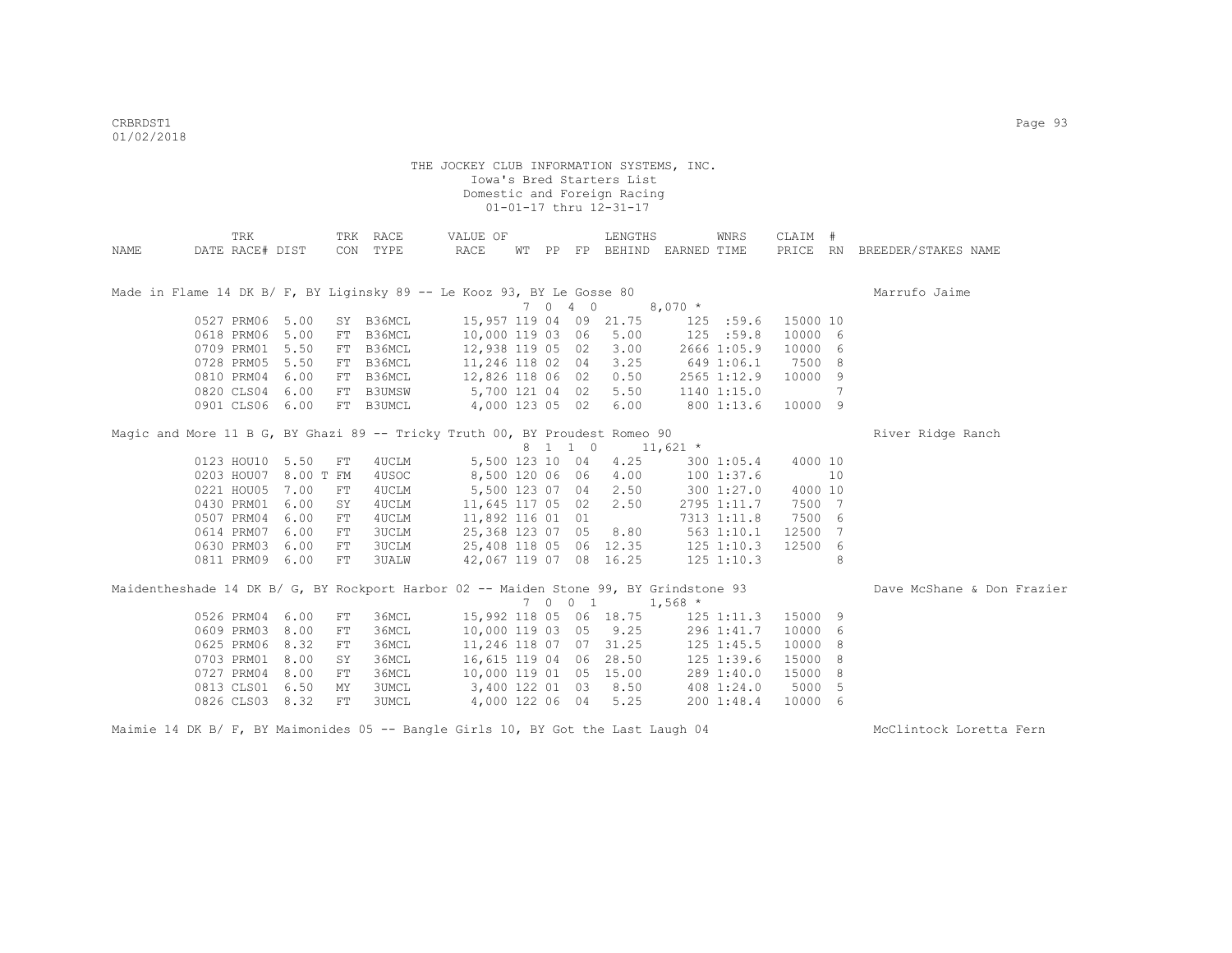| NAME | TRK<br>DATE RACE# DIST             |      | CON        | TRK RACE<br>TYPE       | VALUE OF<br>RACE                                                                        | WТ |             |                 | LENGTHS                | PP FP BEHIND EARNED TIME         | WNRS                        | CLAIM #             |                | PRICE RN BREEDER/STAKES NAME |
|------|------------------------------------|------|------------|------------------------|-----------------------------------------------------------------------------------------|----|-------------|-----------------|------------------------|----------------------------------|-----------------------------|---------------------|----------------|------------------------------|
|      |                                    |      |            |                        |                                                                                         |    | $2 \quad 0$ | $0\quad 0$      |                        | $719 *$                          |                             |                     |                |                              |
|      | 0527 PRM06 5.00<br>0614 PRM05 6.00 |      |            | SY B36MCL<br>FT B36MCL | 15,957 119 06 05 10.75<br>16,615 121 04 05 8.60                                         |    |             |                 |                        |                                  | 356 :59.6<br>$363$ $1:12.5$ | 15000 10<br>15000 8 |                |                              |
|      |                                    |      |            |                        | Major Kelly 15 B G, BY Native Ruler 04 -- A Dozen Coyote's 03, BY Relic Relic Relic 93  |    |             | 3 0 0 0         |                        | $6,208$ *                        |                             |                     |                | Morton Rachel Kelly          |
|      | 0702 PRM03                         | 5.00 | FT         | 02MSW                  | 41,312 119 10 06                                                                        |    |             |                 | 8.00                   |                                  | $125$ :58.6                 |                     | 10             |                              |
|      | 0714 PRM08 5.50                    |      | FT         | 02STK                  | 79,784 117 07 04                                                                        |    |             |                 |                        | 8.50 4016 1:04.8                 |                             |                     | $\overline{7}$ | IOWA STALLION FUTURITY       |
|      | 0812 PRM06 5.50                    |      | FT         | 02MSW                  | 41,397 119 05 04                                                                        |    |             |                 |                        | $5.00$ 2067 1:04.6               |                             |                     | 8              |                              |
|      |                                    |      |            |                        | Major Mingo 14 CH G, BY Tizdejavu 05 -- Potri Star (ARG) 98, BY Potrillazo (ARG) 82     |    |             | $7 \t1 \t2 \t0$ |                        | $20,522$ *                       |                             |                     |                | Rumbaugh Carroll             |
|      | 0504 PRM07                         | 6.00 | FT         | 3UALW                  |                                                                                         |    |             |                 | 40,521 118 06 06 16.75 |                                  | $125$ $1:11.2$              |                     | 9              |                              |
|      | 0623 PRM09                         | 6.00 | FT         | 3UALW                  |                                                                                         |    |             |                 |                        | 41,982 118 08 08 8.40 125 1:11.1 |                             |                     | 10             |                              |
|      | 0707 PRM05                         | 5.50 | FT         | <b>3UCLM</b>           |                                                                                         |    |             |                 | 17,244 115 03 02 1.25  | 3375 1:04.4                      |                             | 15000 9             |                |                              |
|      | 0716 PRM02                         | 6.00 | FT         | 3UALW                  |                                                                                         |    |             |                 | 42, 152 113 04 05 7.25 | 941 1:10.1                       |                             |                     | 6              |                              |
|      | 0723 PRM02                         | 6.00 | FT         | 3UCLM                  | 17,244 114 05 01                                                                        |    |             |                 |                        |                                  | 10125 1:10.7                | 15000               | 9              |                              |
|      | 0804 PRM08                         | 5.50 | FT         | 3UALW                  | 42,152 119 03 04                                                                        |    |             |                 | 4.75                   |                                  | 2118 1:03.6                 |                     | 6              |                              |
|      | 0809 PRM01 6.00                    |      | FT         | 3UCLM                  | 18,670 118 04 02                                                                        |    |             |                 | 1.00                   |                                  | 3713 1:10.1                 | 15000 7             |                |                              |
|      |                                    |      |            |                        | Major Player 12 DK B/ G, BY Drum Major 02 -- Fifth Avenue Suite 02, BY Category Five 95 |    |             |                 |                        |                                  |                             |                     |                | Nielsen Charles D.           |
|      |                                    |      |            |                        |                                                                                         |    |             | 9021            |                        | $8,476*$                         |                             |                     |                |                              |
|      | 0113 OP 05 6.00                    |      | FT         | 4USTR                  | 25,000 117 02 10 22.25                                                                  |    |             |                 |                        |                                  | 1001:10.4                   |                     | 10             |                              |
|      | 0202 OP 01 6.00                    |      | FT         | 4UCLM                  |                                                                                         |    |             |                 | 23,000 118 08 05 5.25  |                                  | 690 1:12.7                  | 5000 8              |                |                              |
|      | 0225 OP 05                         | 6.00 | FT         | 4UCLM                  | 23,000 122 07 08                                                                        |    |             |                 | 3.50                   | 66 1:11.8                        |                             | 6250 12             |                |                              |
|      | 0512 PRM07                         | 6.00 | FT         | 4UWCL                  | 11,548 119 06 04                                                                        |    |             |                 | 2.50                   |                                  | 699 1:10.9                  | 7500 7              |                |                              |
|      | 0527 PRM09                         | 5.50 | SY         | 4UCLM                  | 11,542 119 05 04                                                                        |    |             |                 | 9.50                   | 690 1:04.2                       |                             | 7500 8              |                |                              |
|      | 0610 PRM09                         | 5.50 | ${\rm FT}$ | 3UCLM                  | 11,000 119 04 02                                                                        |    |             |                 | 2.50                   |                                  | 2150 1:04.1                 | 7500 7              |                |                              |
|      | 0617 PRM07                         | 5.50 | FT         | 4UCLM                  | 13,258 119 05 05                                                                        |    |             |                 | 3.55                   |                                  | 322 1:04.8                  | 7500 7              |                |                              |
|      | 0630 PRM04                         | 5.50 | FT         | 3UCLM                  | 11,078 123 06 03                                                                        |    |             |                 | 5.00                   |                                  | 1559 1:05.5                 | 6250 8              |                |                              |
|      | 0721 HPO03                         | 6.00 | FT         | 3UCLM                  | 11,995 123 07 02                                                                        |    |             |                 | 0.50                   |                                  | 2200 1:12.0                 | 5000 7              |                |                              |

Makoshika 11 DK B/ G, BY Rainmaker 99 -- Stepperupper 03, BY Trippi 97 Black Oak Farm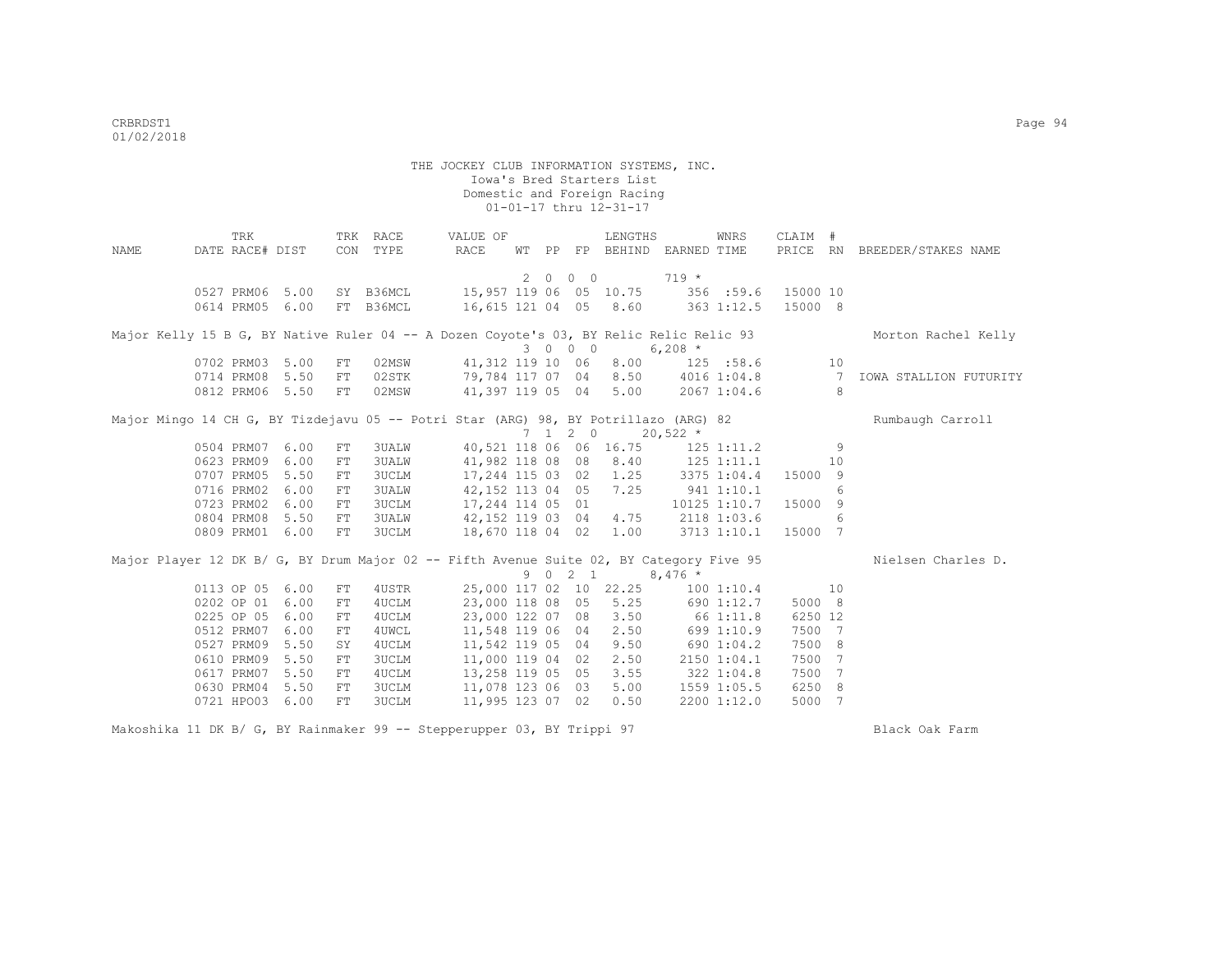|      | TRK             |                             |    | TRK RACE     | VALUE OF                                                                           |    |                   | LENGTHS                  |                | WNRS            | CLAIM #            |    |                                |
|------|-----------------|-----------------------------|----|--------------|------------------------------------------------------------------------------------|----|-------------------|--------------------------|----------------|-----------------|--------------------|----|--------------------------------|
| NAME | DATE RACE# DIST |                             |    | CON TYPE     | RACE                                                                               | WТ |                   | PP FP BEHIND EARNED TIME |                |                 |                    |    | PRICE RN BREEDER/STAKES NAME   |
|      |                 |                             |    |              |                                                                                    | 16 | $2\quad 2\quad 5$ |                          | $42,566$ *     |                 |                    |    |                                |
|      | 0404 SUN01 4.50 |                             | FT | 4UCLM        | 10,585 123 06 01                                                                   |    |                   |                          |                | 6060 :51.8      | 5000 9             |    |                                |
|      | 0427 PRM08      | 5.50                        | FT | 4USTR        | 21,652 123 07 01                                                                   |    |                   |                          |                | 12578 1:05.0    |                    | 12 |                                |
|      | 0604 PRM01      | 6.00                        | FT | 4USTR        |                                                                                    |    |                   | 15,363 122 04 02 nk      |                | 3738 1:10.6     |                    | 6  |                                |
|      | 0614 PRM07      | 6.00                        | FT | <b>3UCLM</b> | 25,368 123 03 03 3.75                                                              |    |                   |                          |                | 3038 1:10.1     | 12500 7            |    |                                |
|      | 0624 PRM06      | 6.00                        | FT | 3USTR        | 15,758 123 01 04                                                                   |    |                   | 3.75                     | $971$ 1:10.9   |                 |                    | 6  |                                |
|      | 0629 PRM04      | 6.00                        | FT | <b>3UALW</b> | 42,737 121 05 03 10.00                                                             |    |                   |                          |                | 5123 1:08.8     |                    | 8  |                                |
|      | 0706 PRM05      | 6.00                        | FT | 3UAOC        | 42,153 118 05 04                                                                   |    |                   | 5.30                     |                | 2119 1:09.4     | 15000 6            |    |                                |
|      | 0727 PRM06      | 6.00                        | FT | <b>3UCLM</b> | 21,390 123 04 03                                                                   |    |                   | 4.50                     |                | 2572 1:09.7     | 10000 6            |    |                                |
|      | 0803 PRM07      | 6.00                        | FT | 3UCLM        | 10,683 118 06 02                                                                   |    |                   | 0.50                     |                | 2633 1:11.1     | 6250 7             |    |                                |
|      | 0905 TDN07      | 6.00                        | FT | 3USOC        | 15,200 118 05 08                                                                   |    |                   | 11.95                    |                | 152 1:10.4      |                    | 8  |                                |
|      | 1021 TDN02      | 5.50                        | FT | <b>3UCLM</b> | 9,500 118 03 03                                                                    |    |                   | 0.35                     |                | 950 1:05.8      | 4000 9             |    |                                |
|      | 1030 MVR06      | 5.50                        | GD | <b>3UCLM</b> | 15,000 122 02 08                                                                   |    |                   | 6.30                     |                | 1501:05.9       | 8000 12            |    |                                |
|      | 1113 MVR05      | 6.00                        | FT | <b>3UCLM</b> | 17,500 122 03 04                                                                   |    |                   | 3.50                     |                | 700 1:13.7      | 10000 11           |    |                                |
|      | 1121 MVR06      | 6.00                        | FT | <b>3UCLM</b> | 15,000 122 09 03                                                                   |    |                   | 5.25                     |                | $1500$ $1:13.1$ | 8000 10            |    |                                |
|      | 1129 MVR08      | 5.50                        | FT | <b>3UCLM</b> | 11,200 122 01 09                                                                   |    |                   | 3.35                     |                | 112 1:08.7      | 5000 11            |    |                                |
|      |                 | 1230 MVR02 6.00             | FT | 3USTR        | 17,000 122 07 07 13.60                                                             |    |                   |                          |                | $170$ $1:10.2$  |                    | 7  |                                |
|      |                 |                             |    |              | Maren's Storm 12 B M, BY Stormy Atlantic 94 -- Maren's Meadow 05, BY Meadowlake 83 |    |                   |                          |                |                 |                    |    | River Ridge Ranch              |
|      |                 |                             |    |              |                                                                                    |    | 2001              | $1,186$ *                |                |                 |                    |    |                                |
|      |                 | 0123 HOU05 5.00 T FM B4USOC |    |              | 9,500 118 04 03 2.25                                                               |    |                   |                          |                |                 | 979 :58.9 15000 11 |    |                                |
|      |                 | 0206 HOU09 6.00 FT B4UCLM   |    |              | 7,000 118 02 05 4.10                                                               |    |                   |                          |                | 207 1:11.7      | 5000 6             |    |                                |
|      |                 |                             |    |              | Maria Go Round 14 CH F, BY Giacomo 02 -- Maria Donna 01, BY With Approval 86       |    |                   |                          |                |                 |                    |    | Richard Bremer & Cheryl Sprick |
|      |                 |                             |    |              |                                                                                    |    | 4 0 0 0           |                          | $540 *$        |                 |                    |    |                                |
|      |                 | 0429 PRM04 4.50             |    | SY B36MCL    | 10,144 118 06 08 18.75                                                             |    |                   |                          | 125 : 53.6     |                 | 7500 8             |    |                                |
|      |                 | 0519 PRM03 8.00             | SY | 36MCL        | 12,803 117 07 06 21.25                                                             |    |                   |                          | $125$ $1:41.1$ |                 | 7500 8             |    |                                |
|      |                 | 0703 CBY07 7.50 T FM B3UMCL |    |              | 14,500 120 07 10 23.75 145 1:31.0                                                  |    |                   |                          |                |                 | 20000 10           |    |                                |
|      |                 | 0728 CBY04 8.50 T FM B3UMCL |    |              | 14,500 119 04 06 17.00                                                             |    |                   |                          | 145 1:46.6     |                 | 20000 7            |    |                                |
|      |                 |                             |    |              | Mark's the Man 14 CH G, BY Entourage 04 -- Miss True Blue 03, BY Yes It's True 96  |    |                   |                          |                |                 |                    |    | Nielsen Charles D.             |
|      |                 |                             |    |              |                                                                                    |    | 7 1 0 0           |                          | 4,389 $*$      |                 |                    |    |                                |
|      |                 | 0528 PRM03 6.00             | FT | 36MCL        |                                                                                    |    |                   | 22, 447 118 02 06 13.75  |                |                 | 125 1:11.9 30000 9 |    |                                |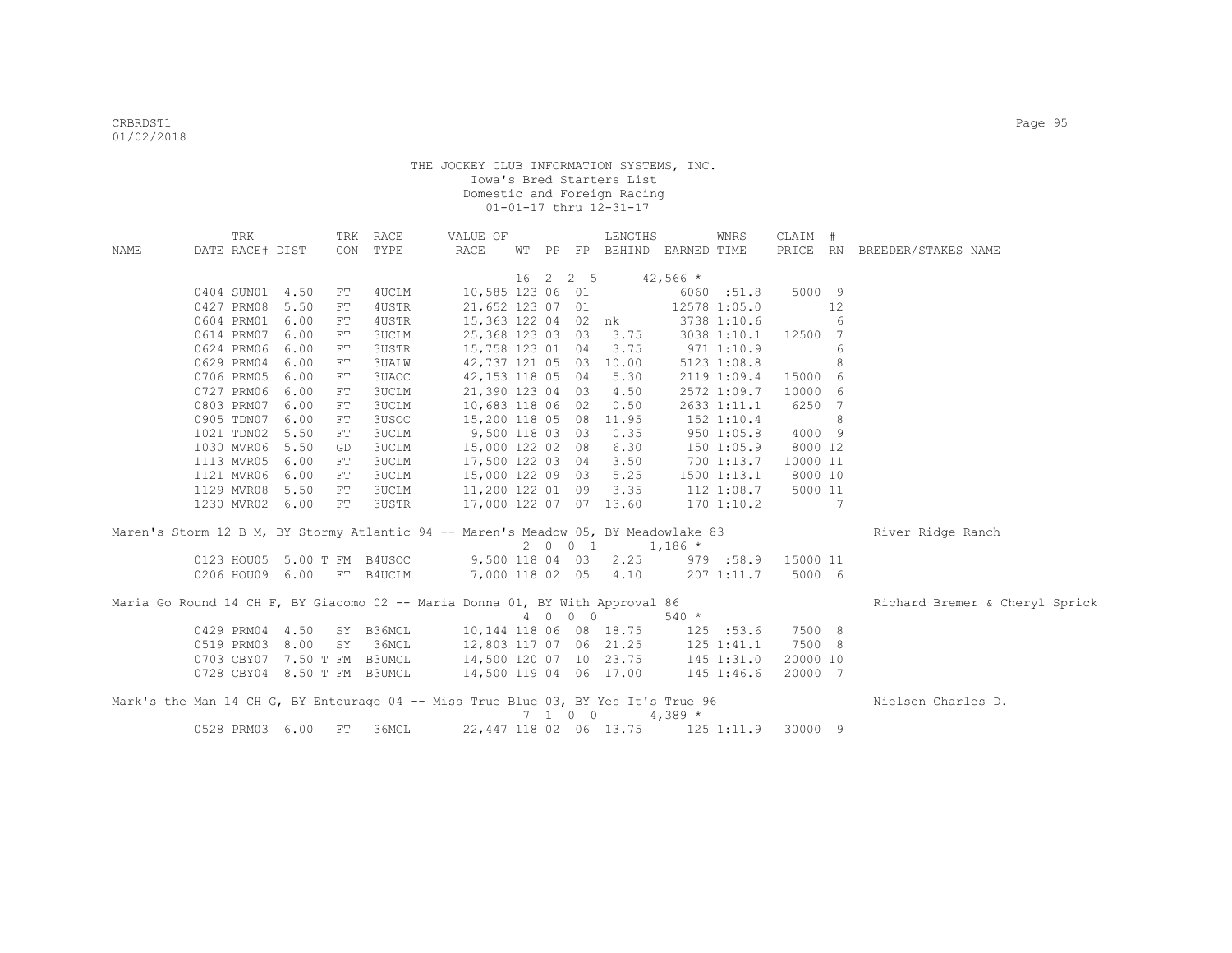|      | TRK                                                                                     |      |            | TRK RACE     | VALUE OF               |  | LENGTHS                        |                        | WNRS           | CLAIM # |    |                                 |
|------|-----------------------------------------------------------------------------------------|------|------------|--------------|------------------------|--|--------------------------------|------------------------|----------------|---------|----|---------------------------------|
| NAME | DATE RACE# DIST                                                                         |      | CON        | TYPE         | RACE                   |  | WT PP FP BEHIND EARNED TIME    |                        |                |         |    | PRICE RN BREEDER/STAKES NAME    |
|      | 0615 PRM09                                                                              | 6.00 | ${\rm FT}$ | 36MCL        |                        |  | 16,741 119 02 08 18.50         |                        | 125 1:11.4     | 15000 9 |    |                                 |
|      | 0630 PRM05                                                                              | 6.00 | FT         | 36MCL        | 14,652 119 07 06 15.75 |  |                                |                        | 125 1:12.9     | 10000 7 |    |                                 |
|      | 0727 PRM01 5.50                                                                         |      | FT         | 36MCL        | 10,000 118 04 06 13.55 |  |                                |                        | $125$ $1:05.0$ | 7500 6  |    |                                 |
|      | 0813 CBY10                                                                              | 8.00 | FT         | 3UMSW        | 28,000 119 06 07 19.50 |  |                                |                        | 280 1:41.5     |         | 7  |                                 |
|      | 0819 CLS03                                                                              | 6.00 | FT         | 3UMSW        | 5,700 120 07 01        |  |                                |                        | 3420 1:14.8    |         | 8  |                                 |
|      | 0901 CLS04 6.00                                                                         |      | FT         | 3UALW        |                        |  | 6,300 123 01 05 5.75           |                        | 189 1:13.6     |         | 6  |                                 |
|      | Marry Me Next 11 DK B/ G, BY Rushin' to Altar 99 -- Queansco 02, BY Humming 96          |      |            |              |                        |  |                                |                        |                |         |    | McClintock Loretta F.           |
|      |                                                                                         |      |            |              |                        |  | $10 \t 0 \t 1 \t 3 \t 2,938$ * |                        |                |         |    |                                 |
|      | 0609 LBG04 6.00                                                                         |      | GD         | 3UALW        |                        |  | 4,050 123 01 04 13.00          |                        | $180$ $1:12.1$ |         | 5  |                                 |
|      | 0617 LBG06 7.00                                                                         |      | FT         | <b>3UCLM</b> |                        |  | 4,050 126 07 07 18.50          |                        | $0\;1:27.1$    | 3200 8  |    |                                 |
|      | 0701 MIL03 7.00                                                                         |      | FT         | 3UALW        |                        |  | 5,000 124 01 02 no             |                        | 1003 1:31.8    |         | .5 |                                 |
|      | 0722 GF 04 5.25                                                                         |      | FT         | 3UCLM        |                        |  | 3,500 126 01 05 2.75           | 88 1:08.0              |                | 2500 6  |    |                                 |
|      | 0903 LBG05                                                                              | 6.00 | FT         | 3UALW        | 4,050 120 03 03        |  | 2.05                           |                        | 392 1:11.2     |         | 6  |                                 |
|      | 0923 LBG03                                                                              | 6.00 | FT         | 3UCLM        | 4,050 131 07 07        |  | 4.55                           | $0\;1:12.0$            |                | 3200 7  |    |                                 |
|      | 1007 LBG04 7.00                                                                         |      | GD         | 3UCLM        | 4,550 123 05 04        |  | 6.50                           |                        | 218 1:29.7     | 2000 5  |    |                                 |
|      | 1014 LBG04 6.00                                                                         |      | FT         | 3UCLM        | 4,550 120 04 04        |  | 2.75                           |                        | 219 1:12.7     | 2000 7  |    |                                 |
|      | 1029 CTD03 7.00                                                                         |      | FT         | 3UCLM        | 4,990 120 05 03        |  | 4.75                           |                        | 391 1:24.8     | 2500 6  |    |                                 |
|      | 1105 CTD03 6.00                                                                         |      | FT         | 3UCLM        | 5,535 122 01 03        |  | 3.75                           |                        | 447 1:14.4     | 3000 5  |    |                                 |
|      | Matchlock 12 DK B/ G, BY Matt's Broken Vow 05 -- Topper Too 04, BY Peaks and Valleys 92 |      |            |              |                        |  |                                |                        |                |         |    | Kark Emil                       |
|      |                                                                                         |      |            |              |                        |  | 8 2 1 1                        | $51,351$ *             |                |         |    |                                 |
|      | 0520 PRM04 8.00                                                                         |      | MY         | 4USOC        |                        |  | 21,756 118 03 03 8.75          |                        | 3276 1:37.6    |         | 5  |                                 |
|      | 0601 PRM08                                                                              | 8.32 | FT         | 3UALW        | 41,277 118 06 04       |  | 9.50                           |                        | 2072 1:41.6    |         | 6  |                                 |
|      | 0611 PRM05                                                                              | 8.32 | FT         | 3USTR        | 21,222 118 03 01       |  |                                |                        | 13498 1:42.8   |         | 7  |                                 |
|      | 0617 PRM08                                                                              | 8.50 | FT         | A3USTK       | 65,000 118 04 04       |  | 8.60                           |                        | 3200 1:43.3    |         | 8  | CYCLONES H.                     |
|      | 0713 PRM09                                                                              | 8.32 | FT         | 3UAOC        | 42,781 118 02 04       |  | 8.50                           |                        | 2143 1:40.6    |         | 7  |                                 |
|      | 0722 PRM07                                                                              | 8.00 | FT         | 3UCLM        | 28,961 119 07 01       |  |                                |                        | 19136 1:36.0   | 20000   | 8  |                                 |
|      | 0803 PRM08                                                                              | 8.32 | FT         | 3UCLM        | 29,951 119 03 02       |  |                                | $3.25$ $7526$ $1:41.2$ |                | 40000 6 |    |                                 |
|      | 0812 PRM09 8.50                                                                         |      |            | FT A4USTK    | 100,000 118 05 07      |  |                                | $9.75$ $500$ $1:42.6$  |                |         |    | 8 GOVERNOR TERRY E. BRANSTAD S. |
|      | Maxwell's Paradise 14 B F, BY Utopia (JPN) 00 -- O'Lee's Way 02, BY Tiger Ridge 96      |      |            |              |                        |  |                                |                        |                |         |    | Rockin' River Ranch, Inc &      |

Windylea Farms

4 0 0 0 862 \*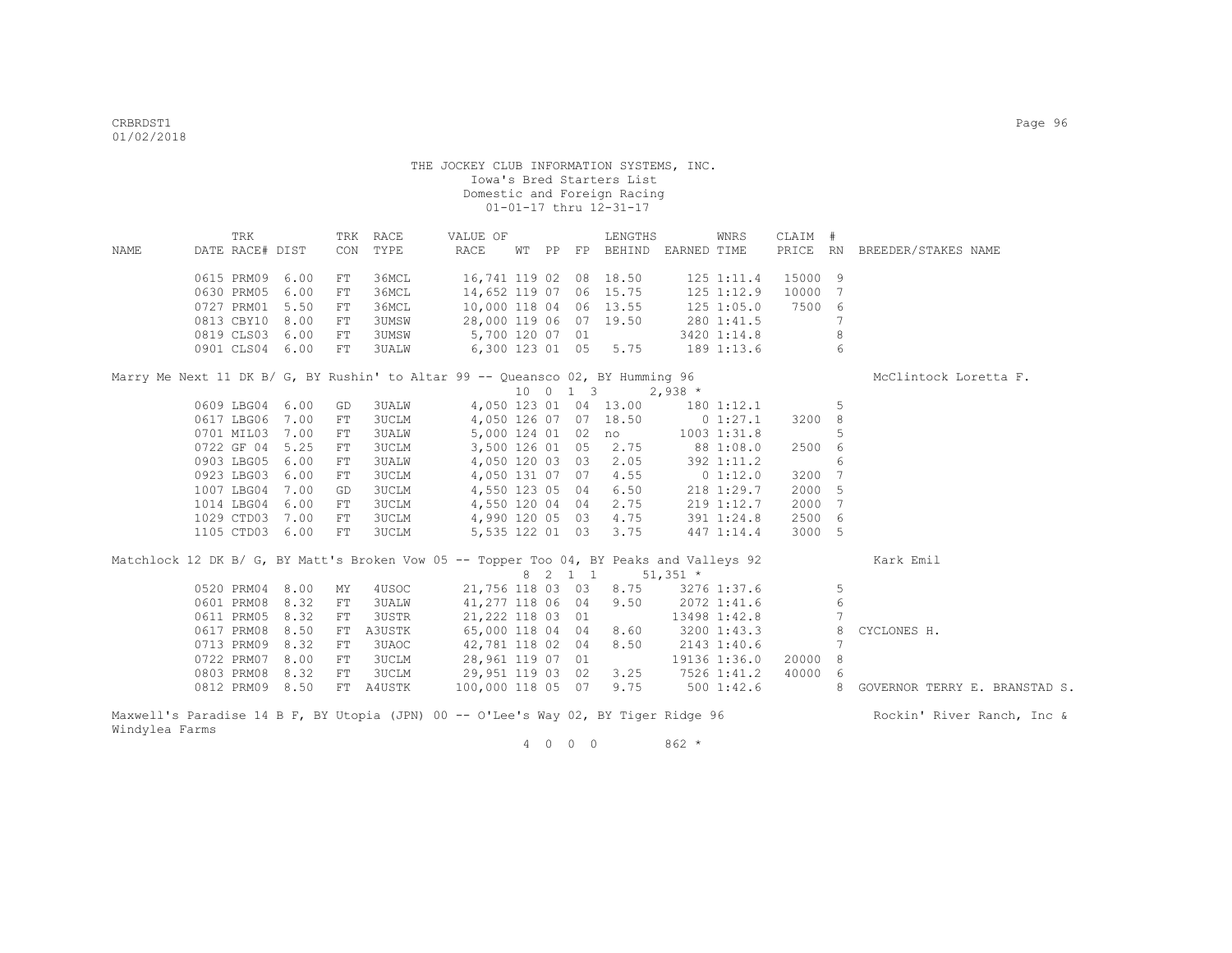|        | TRK                                                                               |      |    | TRK RACE      | VALUE OF                          |  | LENGTHS                      |                                   | WNRS           | CLAIM #                  |                              |
|--------|-----------------------------------------------------------------------------------|------|----|---------------|-----------------------------------|--|------------------------------|-----------------------------------|----------------|--------------------------|------------------------------|
| NAME   | DATE RACE# DIST                                                                   |      |    | CON TYPE      | RACE                              |  |                              | WT PP FP BEHIND EARNED TIME       |                |                          | PRICE RN BREEDER/STAKES NAME |
|        | 0128 TP 08 5.50                                                                   |      |    | FT F03MSW     | 17,990 122 07 07 22.00            |  |                              |                                   | 1001:05.4      | 7                        |                              |
|        | 0222 MVR04 5.50                                                                   |      | MY | F03MSW        | 17,900 122 02 06 26.00            |  |                              |                                   | 358 1:08.8     | 6                        |                              |
|        | 0412 MVR01 6.00                                                                   |      |    | GD F03MCL     | 11,000 123 07 07 34.75            |  |                              |                                   | 110 1:13.5     | 10000<br>$7\phantom{.0}$ |                              |
|        | 0704 BTP01 5.50                                                                   |      |    | FT B3UMCL     | 9,800 118 05 05 15.50             |  |                              |                                   | 294 1:06.2     | 12500 6                  |                              |
|        | M B Prize 12 CH M, BY Pure Prize 98 -- Steal the Sugar 04, BY Coronado's Quest 95 |      |    |               |                                   |  |                              |                                   |                |                          | Hobbs William L.             |
|        |                                                                                   |      |    |               |                                   |  | $7 \t1 \t0 \t2 \t11,210 \t*$ |                                   |                |                          |                              |
|        | 0107 PEN02 6.00                                                                   |      |    | FT B4UCLM     |                                   |  | 12,400 119 02 03 5.25        |                                   | 1364 1:12.6    | 5000 7                   |                              |
|        | 0511 PRM03                                                                        | 5.50 | FT | B3UWCL        | 14,166 123 06 04 1.05             |  |                              | 707 1:06.9                        |                | 6                        |                              |
|        | 0603 PRM02                                                                        | 6.00 |    | FT B4UCLM     |                                   |  |                              | 11,383 117 05 06 12.75 125 1:10.5 |                | 7500 8                   |                              |
|        | 0629 PRM07                                                                        | 5.50 | FT | B3UCLM        | 10,410 117 02 05 10.00            |  |                              | 292 1:04.4                        |                | 6250 7                   |                              |
|        | 0806 PRM05                                                                        | 5.00 | FT | B3UCLM        | 14,567 118 01 03 5.75             |  |                              |                                   | 1762 : 57.5    | 5000 5                   |                              |
|        | 1108 DED06                                                                        | 5.00 | FT | <b>B3UCLM</b> | 11,600 120 03 01                  |  |                              |                                   | 6600 1:00.2    | 5000 10                  |                              |
|        | 1214 DED04 5.00                                                                   |      |    | FT B3UCLM     | 14,580 123 02 05 3.95             |  |                              |                                   | 360 :59.6      | 4000 10                  |                              |
|        | Medlin 15 CH F, BY Gemologist 09 -- Just Jill 01, BY Semoran 93                   |      |    |               |                                   |  |                              |                                   |                |                          | Hemba Brad                   |
|        |                                                                                   |      |    |               |                                   |  | 4 0 1 0                      | $6,410 *$                         |                |                          |                              |
|        | 0929 CD 04 6.00                                                                   |      |    | FT FO2MCL     | 19,095 120 08 04 0.40 950 1:12.5  |  |                              |                                   |                | 20000 10                 |                              |
|        | 1026 KEE03 6.00                                                                   |      | FT | F02MCL        | 22,000 118 12 05 12.50 660 1:10.8 |  |                              |                                   |                | 40000 12                 |                              |
|        | 1123 CD 02 8.00                                                                   |      |    | FT F02MCL     | 24,120 120 06 02 4.25             |  |                              |                                   | 4800 1:38.9    | 30000 10                 |                              |
|        | 1220 FG 03 8.00                                                                   |      |    | SY F02MCL     | 20,000 120 08 07 10.50            |  |                              |                                   | 0 1:43.0       | 30000 8                  |                              |
|        | Megavolt 14 B G, BY Redding Colliery 06 -- Megawattie 02, BY That's a Nice 74     |      |    |               |                                   |  |                              |                                   |                |                          | David R. Rogers & Daniel T.  |
| Rogers |                                                                                   |      |    |               |                                   |  |                              |                                   |                |                          |                              |
|        | 0429 PRM09                                                                        | 6.00 | SY | 36MSW         | 39,803 118 08 06 8.00             |  | 8 1 1 1 33,578 *             |                                   | $125$ $1:12.7$ | 11                       |                              |
|        | 0514 PRM07                                                                        | 8.00 | FT | 36MSW         | 39,876 119 01 05 17.75            |  |                              |                                   | 915 1:40.5     | 9                        |                              |
|        | 0602 PRM05                                                                        | 8.50 | FT | 36MSW         | 39,986 119 06 04 8.50             |  |                              |                                   | 2007 1:47.2    | 6                        |                              |
|        | 0622 PRM03                                                                        | 8.50 | FT | 36MSW         | 41,482 119 01 01                  |  |                              |                                   | 25009 1:46.5   | 6                        |                              |
|        | 0715 PRM07                                                                        | 8.50 | FT | <b>3UALW</b>  | 42, 111 119 06 05 11.10           |  |                              | 938 1:44.4                        |                | 7                        |                              |
|        | 0723 PRM05                                                                        | 8.50 | FT | <b>3UCLM</b>  |                                   |  | 10,936 118 04 03 10.60       |                                   | 1681 1:45.2    | 12500 6                  |                              |
|        | 0809 PRM07                                                                        | 8.50 | FT | <b>3UCLM</b>  |                                   |  | 11,649 118 01 02 4.00        |                                   | 2768 1:44.9    | 12500 7                  |                              |
|        | 0825 CBY03 8.00 T FM                                                              |      |    | 3UCLM         | 13,500 119 01 09 33.00            |  |                              |                                   | 135 1:39.9     | 12500 10                 |                              |
|        |                                                                                   |      |    |               |                                   |  |                              |                                   |                |                          |                              |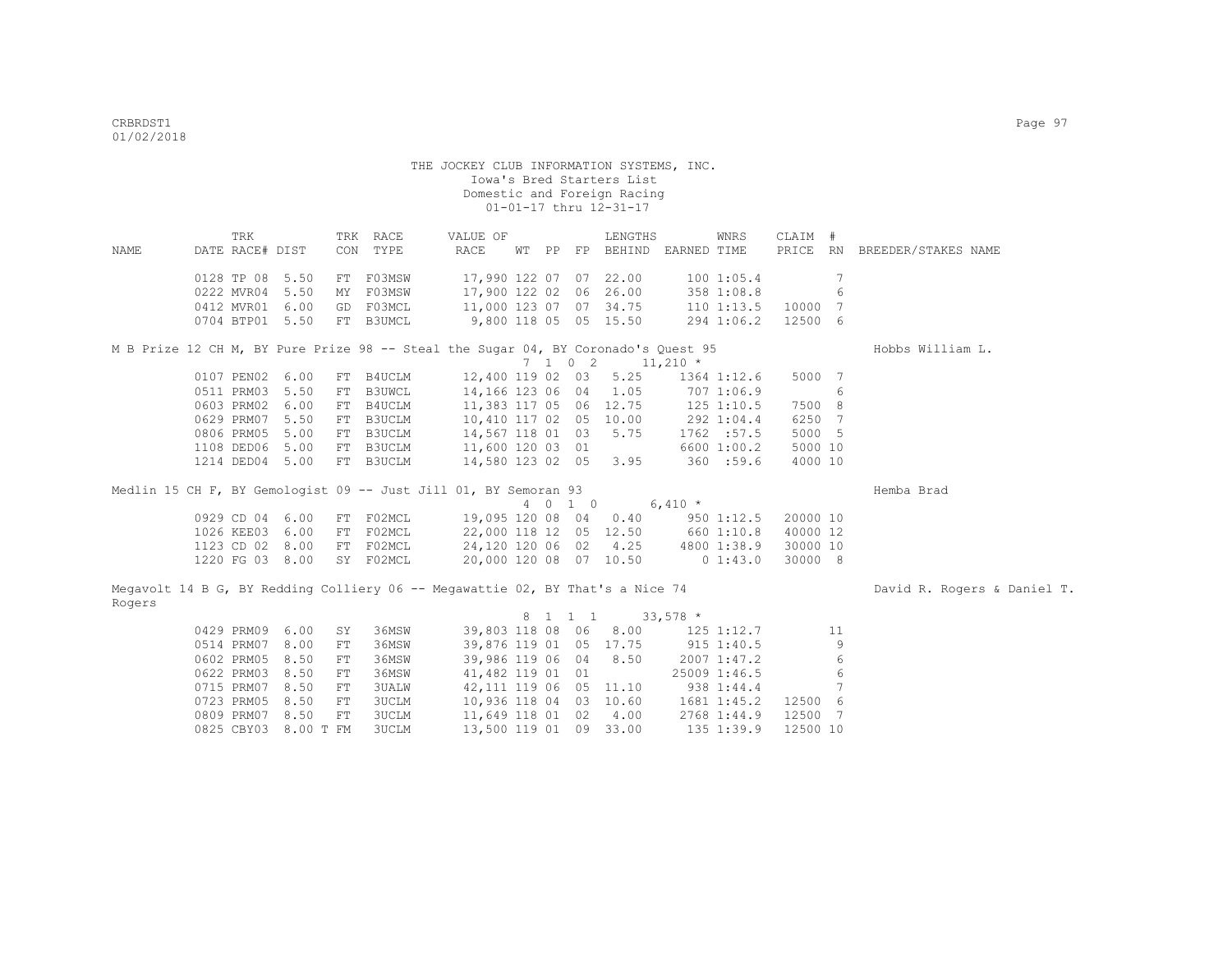|      | TRK             |      |            | TRK RACE     | VALUE OF                                                                                                    |  |                     | LENGTHS                            |              | WNRS         | CLAIM #                                                                                                                                                                                                                                                                        |   |                              |
|------|-----------------|------|------------|--------------|-------------------------------------------------------------------------------------------------------------|--|---------------------|------------------------------------|--------------|--------------|--------------------------------------------------------------------------------------------------------------------------------------------------------------------------------------------------------------------------------------------------------------------------------|---|------------------------------|
| NAME | DATE RACE# DIST |      |            | CON TYPE     | RACE                                                                                                        |  |                     | WT PP FP BEHIND EARNED TIME        |              |              |                                                                                                                                                                                                                                                                                |   | PRICE RN BREEDER/STAKES NAME |
|      |                 |      |            |              | Merlo's Lad 12 CH G, BY Added Edge 00 -- Anita's Charm 01, BY Blumin Affair 91                              |  |                     |                                    |              |              |                                                                                                                                                                                                                                                                                |   | Mark Kilpatrick & Joe Merlo  |
|      |                 |      |            |              |                                                                                                             |  | $10 \t 4 \t 3 \t 1$ |                                    | $35,073$ *   |              |                                                                                                                                                                                                                                                                                |   |                              |
|      | 0428 PRM01      | 5.00 | MY         | 36WMC        |                                                                                                             |  |                     | 10,593 123 04 02 4.50              |              | 2568 :59.3   |                                                                                                                                                                                                                                                                                | 6 |                              |
|      | 0507 PRM01      | 5.50 | FT         | 36MCL        | 12,875 123 05 02 4.25                                                                                       |  |                     |                                    |              | 2568 1:04.6  | 7500 6                                                                                                                                                                                                                                                                         |   |                              |
|      | 0529 PRM06      | 6.00 | FT         | 36MCL        | 12,875 123 01 01                                                                                            |  |                     |                                    |              | 7703 1:12.5  | 7500 6                                                                                                                                                                                                                                                                         |   |                              |
|      | 0610 PRM03      | 6.00 | FT         | 3UCLM        | 12,620 123 08 01                                                                                            |  |                     |                                    |              | 8195 1:10.9  | 12500 8                                                                                                                                                                                                                                                                        |   |                              |
|      | 0624 PRM02      | 8.32 | FT         | 3UCLM        | 12,190 123 02 02 3.00                                                                                       |  |                     |                                    |              | 2869 1:43.0  | 10000 8                                                                                                                                                                                                                                                                        |   |                              |
|      | 0708 HPO04      | 6.00 | ${\rm FT}$ | 3UAOC        | 15,800 123 01 03 2.00                                                                                       |  |                     |                                    |              | 1680 1:13.0  | 7500 8                                                                                                                                                                                                                                                                         |   |                              |
|      | 0722 HPO05 8.00 |      | FT         | 3UCLM        | 10,500 123 03 01                                                                                            |  |                     |                                    |              | 6000 1:40.4  | 5000 7                                                                                                                                                                                                                                                                         |   |                              |
|      | 0805 CLS06      | 6.00 | MY         | 3USTR        | 5,706 123 06 04 6.35                                                                                        |  |                     |                                    |              | 275 1:13.6   |                                                                                                                                                                                                                                                                                | 6 |                              |
|      | 0819 CLS07      | 6.50 | FT         | 3UCLM        | 4,900 123 05 01                                                                                             |  |                     |                                    |              | 2940 1:18.8  | 5000 8                                                                                                                                                                                                                                                                         |   |                              |
|      | 0903 CLS05 6.00 |      | FT         | 3USTR        |                                                                                                             |  |                     | 5,706 123 08 04 1.75               | $275$ 1:13.0 |              |                                                                                                                                                                                                                                                                                | 8 |                              |
|      |                 |      |            |              | Michelle Baby 13 B M, BY Entourage 04 -- Temblor 02, BY Richter Scale 94                                    |  |                     |                                    |              |              |                                                                                                                                                                                                                                                                                |   | Nielsen Charles D.           |
|      |                 |      |            |              |                                                                                                             |  |                     | 6 1 0 1                            | $9,302$ *    |              |                                                                                                                                                                                                                                                                                |   |                              |
|      | 0326 FON04      | 6.00 |            | MY B3UMSW    |                                                                                                             |  |                     | 6,665 123 01 03 2.00               |              | 744 1:18.2   | $\sim$ 0.9 $\sim$ 0.9 $\sim$ 0.9 $\sim$ 0.9 $\sim$ 0.9 $\sim$ 0.9 $\sim$ 0.9 $\sim$ 0.9 $\sim$ 0.9 $\sim$ 0.9 $\sim$ 0.9 $\sim$ 0.9 $\sim$ 0.9 $\sim$ 0.9 $\sim$ 0.9 $\sim$ 0.9 $\sim$ 0.9 $\sim$ 0.9 $\sim$ 0.9 $\sim$ 0.9 $\sim$ 0.9 $\sim$ 0.9 $\sim$ 0.9 $\sim$ 0.9 $\sim$ |   |                              |
|      | 0504 PRM02      | 5.50 | FT         | B36MCL       | 12,803 123 01 01                                                                                            |  |                     |                                    |              | 7508 1:07.8  | 7500 8                                                                                                                                                                                                                                                                         |   |                              |
|      | 0513 PRM02      | 6.00 | FT         | B3UCLM       | 14,739 124 07 07 12.50                                                                                      |  |                     |                                    | 125 1:12.6   |              | 10000 8                                                                                                                                                                                                                                                                        |   |                              |
|      | 0526 PRM02      | 6.00 |            | FT B3UCLM    |                                                                                                             |  |                     |                                    |              |              | 15000 11                                                                                                                                                                                                                                                                       |   |                              |
|      | 0617 PRM09 5.00 |      |            | FT B3UCLM    |                                                                                                             |  |                     |                                    |              |              | 7500 9                                                                                                                                                                                                                                                                         |   |                              |
|      | 0702 PRM02 5.00 |      |            | FT B3UCLM    | 16, 727 123 11 11 28.25 125 1:12.0<br>11, 375 123 09 04 9.75 675 :59.0<br>13, 265 123 02 10 32.25 125 :58.6 |  |                     |                                    |              |              | 10000 10                                                                                                                                                                                                                                                                       |   |                              |
|      |                 |      |            |              | Mide 13 BLK G, BY Victor's Cry 05 -- Wishart 03, BY Bold Executive 84                                       |  |                     |                                    |              |              |                                                                                                                                                                                                                                                                                |   | Judge Terry W                |
|      |                 |      |            |              |                                                                                                             |  | $5 \t1 \t1 \t0$     |                                    | $14,599$ *   |              |                                                                                                                                                                                                                                                                                |   |                              |
|      | 0315 WRD02 5.50 |      | FT         | 3UMCL        |                                                                                                             |  |                     | 11,550 124 05 02 no                |              | 2278 1:05.7  | 15000 7                                                                                                                                                                                                                                                                        |   |                              |
|      | 0411 WRD08      | 5.50 | ${\rm FT}$ | 3UMSW        |                                                                                                             |  |                     | 20,988 124 07 01                   |              | 11688 1:06.4 |                                                                                                                                                                                                                                                                                | 9 |                              |
|      | 0513 PRM04      | 5.50 | FT         | <b>3UWCL</b> | 16,711 123 05 05 8.25 383 1:04.7                                                                            |  |                     |                                    |              |              | 15000 7                                                                                                                                                                                                                                                                        |   |                              |
|      | 0604 PRM05      | 6.00 | FT         | 3UCLM        | 16,711 123 03 06 13.75 125 1:11.5                                                                           |  |                     |                                    |              |              | 15000 7                                                                                                                                                                                                                                                                        |   |                              |
|      | 0707 PRM05 5.50 |      | FT         | 3UCLM        | 17,244 120 07 08 17.00                                                                                      |  |                     |                                    | 125 1:04.4   |              | 15000 9                                                                                                                                                                                                                                                                        |   |                              |
|      |                 |      |            |              | Mingo Native 14 B G, BY Native Ruler 04 -- Unusual Fantasy 07, BY Unusual Heat 90                           |  |                     |                                    |              |              |                                                                                                                                                                                                                                                                                |   | Clark Dick                   |
|      |                 |      |            |              |                                                                                                             |  |                     | 10 1 4 3                           | $20,909$ *   |              |                                                                                                                                                                                                                                                                                |   |                              |
|      | 0507 PRM01      | 5.50 | FT         | 36MCL        |                                                                                                             |  |                     | 12,875 118 03 03 10.25 1541 1:04.6 |              |              | 7500 6                                                                                                                                                                                                                                                                         |   |                              |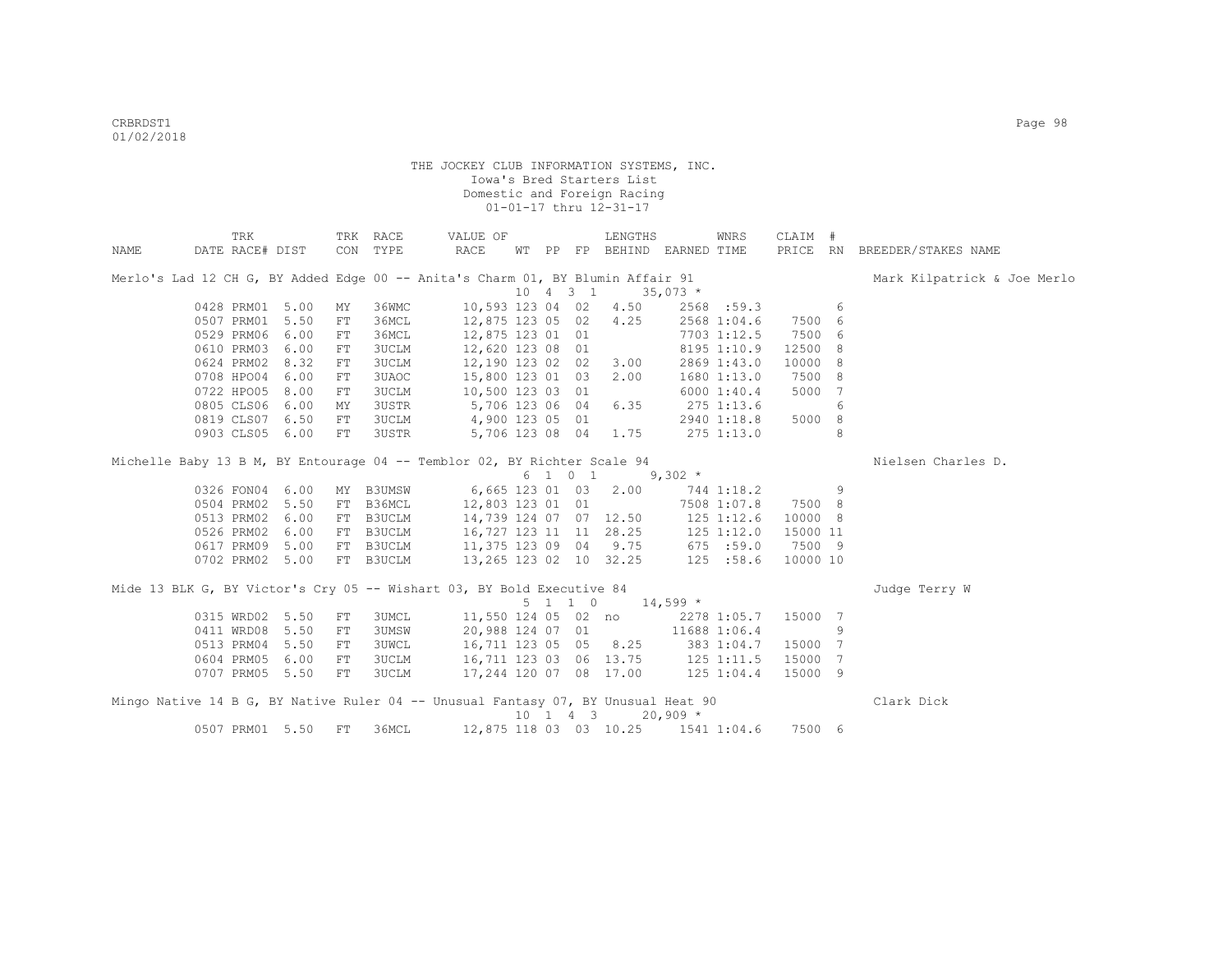|                                                                                             | TRK             |      | TRK | RACE         | VALUE OF         |  |                  | LENGTHS                     |            | WNRS           | CLAIM #  |                |                           |
|---------------------------------------------------------------------------------------------|-----------------|------|-----|--------------|------------------|--|------------------|-----------------------------|------------|----------------|----------|----------------|---------------------------|
| NAME                                                                                        | DATE RACE# DIST |      | CON | TYPE         | RACE             |  |                  | WT PP FP BEHIND EARNED TIME |            |                | PRICE RN |                | BREEDER/STAKES NAME       |
|                                                                                             |                 |      |     |              |                  |  |                  |                             |            |                |          |                |                           |
|                                                                                             | 0526 PRM04      | 6.00 | FT  | 36MCL        | 15,992 119 06    |  | 04               | 7.50                        |            | 780 1:11.3     | 15000 9  |                |                           |
|                                                                                             | 0603 PRM01      | 5.50 | FT  | 36MCL        | 10,468 119 06    |  | 01               |                             |            | 5925 1:05.2    | 7500 6   |                |                           |
|                                                                                             | 0611 PRM01      | 5.50 | FT  | 36MCL        | 11,093 119 03 03 |  |                  | 6.00                        |            | 1580 1:04.7    | 10000 7  |                |                           |
|                                                                                             | 0617 PRM04      | 6.00 | FT  | 36MCL        | 13,353 119 02 02 |  |                  | 3.50                        |            | 2666 1:12.1    | 7500 6   |                |                           |
|                                                                                             | 0701 PRM06      | 5.00 | FT  | <b>3UCLM</b> | 10,920 118 05 03 |  |                  | 5.25                        |            | 1620 :59.1     | 10000 9  |                |                           |
|                                                                                             | 0716 PRM08      | 5.00 | FT  | <b>3UCLM</b> | 11,606 118 06 02 |  |                  | no                          |            | 2666 :58.2     | 7500 10  |                |                           |
|                                                                                             | 0804 PRM07      | 5.00 | FT  | 3UCLM        | 10,682 114 03 05 |  |                  | 9.00                        |            | 311 : 58.4     | 7500 6   |                |                           |
|                                                                                             | 1204 ZIA07      | 5.50 | FT  | 3UCLM        | 10,134 121 07 02 |  |                  | 0.50                        |            | 1980 1:04.3    | 5000 10  |                |                           |
|                                                                                             | 1219 SUN03 5.50 |      | GD  | <b>3UCLM</b> | 9,200 121 03 02  |  |                  | 3.50                        |            | 1840 1:05.0    | 5000 7   |                |                           |
|                                                                                             |                 |      |     |              |                  |  |                  |                             |            |                |          |                |                           |
| Mingo Ruler 13 DK B/ M, BY Native Ruler 04 -- Farrar 01, BY Commemorate 81                  |                 |      |     |              |                  |  |                  |                             |            |                |          |                | Rumbaugh Carroll          |
|                                                                                             |                 |      |     |              |                  |  | 10 2 1 2         |                             | $26,533*$  |                |          |                |                           |
|                                                                                             | 0505 PRM06 5.50 |      |     | FT B3UWCL    | 17,929 118 08 07 |  |                  | 5.50                        |            | $125$ $1:06.0$ | 15000 9  |                |                           |
|                                                                                             | 0513 PRM02      | 6.00 |     | FT B3UCLM    | 14,739 119 06 03 |  |                  | 3.75                        |            | 1736 1:12.6    | 10000 8  |                |                           |
|                                                                                             | 0526 PRM02      | 6.00 |     | FT B3UCLM    | 16,727 120 05 03 |  |                  | 4.50                        |            | 1931 1:12.0    | 15000 11 |                |                           |
|                                                                                             | 0608 PRM06      | 6.00 | FT  | B3UCLM       | 17,286 120 04 04 |  |                  | 10.60                       |            | 852 1:10.7     | 15000 8  |                |                           |
|                                                                                             | 0622 PRM01      | 6.00 | FT  | B3UCLM       | 17,371 120 03 01 |  |                  |                             |            | 10429 1:12.1   | 15000 6  |                |                           |
|                                                                                             | 0706 PRM01      | 8.00 | FT  | B3UCLM       | 12,393 123 07 04 |  |                  | 5.00                        |            | 726 1:40.2     | 5000 7   |                |                           |
|                                                                                             | 0722 PRM05      | 8.32 |     | FT B3UCLM    | 13,474 123 06 01 |  |                  |                             |            | 8809 1:43.7    | 10000 6  |                |                           |
|                                                                                             | 0806 PRM02      | 8.32 |     | FT B3UCLM    | 11,000 123 01 06 |  |                  | 12.75                       |            | $125$ $1:42.7$ | 6250 8   |                |                           |
|                                                                                             | 0925 PID03      | 8.32 |     | FT B3UCLM    | 11,050 118 02 04 |  |                  | 5.75                        |            | 500 1:42.9     | 5000 7   |                |                           |
|                                                                                             | 1029 MNR04 8.00 |      |     | MY B3UCLM    | 6,305 120 05 02  |  |                  | 9.75                        |            | 1300 1:42.1    | 5000 7   |                |                           |
| Mischievous Bull 13 DK B/ G, BY Into Mischief 05 -- Icanseeyounow 96, BY Deputy Minister 79 |                 |      |     |              |                  |  |                  |                             |            |                |          |                | DNAce Thoroughbreds, LTD. |
|                                                                                             |                 |      |     |              |                  |  | $10 \t3 \t0 \t2$ |                             | $20,901$ * |                |          |                |                           |
|                                                                                             | 0129 HOU03      | 5.50 | FT  | 4USOC        | 9,500 118 01 04  |  |                  | 2.75                        |            | 564 1:04.4     |          | 6              |                           |
|                                                                                             | 0221 HOU03      | 6.00 | GD  | 4USOC        | 8,500 120 04 06  |  |                  | 10.00                       |            | 1001:11.5      |          | $\overline{7}$ |                           |
|                                                                                             | 0819 EVD06      | 7.00 | FT  | <b>3USTR</b> | 18,940 120 02 03 |  |                  | 3.25                        |            | 1705 1:23.9    |          | 6              |                           |
|                                                                                             | 0901 RET08      | 6.00 | FT  | 3UAOC        | 15,500 119 08 01 |  |                  |                             |            | 90001:09.3     | 15000 10 |                |                           |
|                                                                                             | 0909 RET06      | 6.00 | FT  | <b>3USTR</b> | 6,305 123 01 01  |  |                  |                             |            | 3900 1:10.0    |          | 4              |                           |
|                                                                                             | 0916 RET02      | 8.00 | FT  | 3USOC        | 7,500 123 01 01  |  |                  |                             |            | 4440 1:36.8    |          | 6              |                           |
|                                                                                             | 1007 RET06      | 5.50 | FT  | <b>3USTR</b> | 6,500 123 03 03  |  |                  | 3.00                        |            | 682 1:03.3     |          | 8              |                           |
|                                                                                             | 1018 DED08 6.50 |      | FT  | <b>3UALW</b> | 33,400 123 05 06 |  |                  | 3.50                        |            | 01:20.9        |          | 9              |                           |
|                                                                                             |                 |      |     |              |                  |  |                  |                             |            |                |          |                |                           |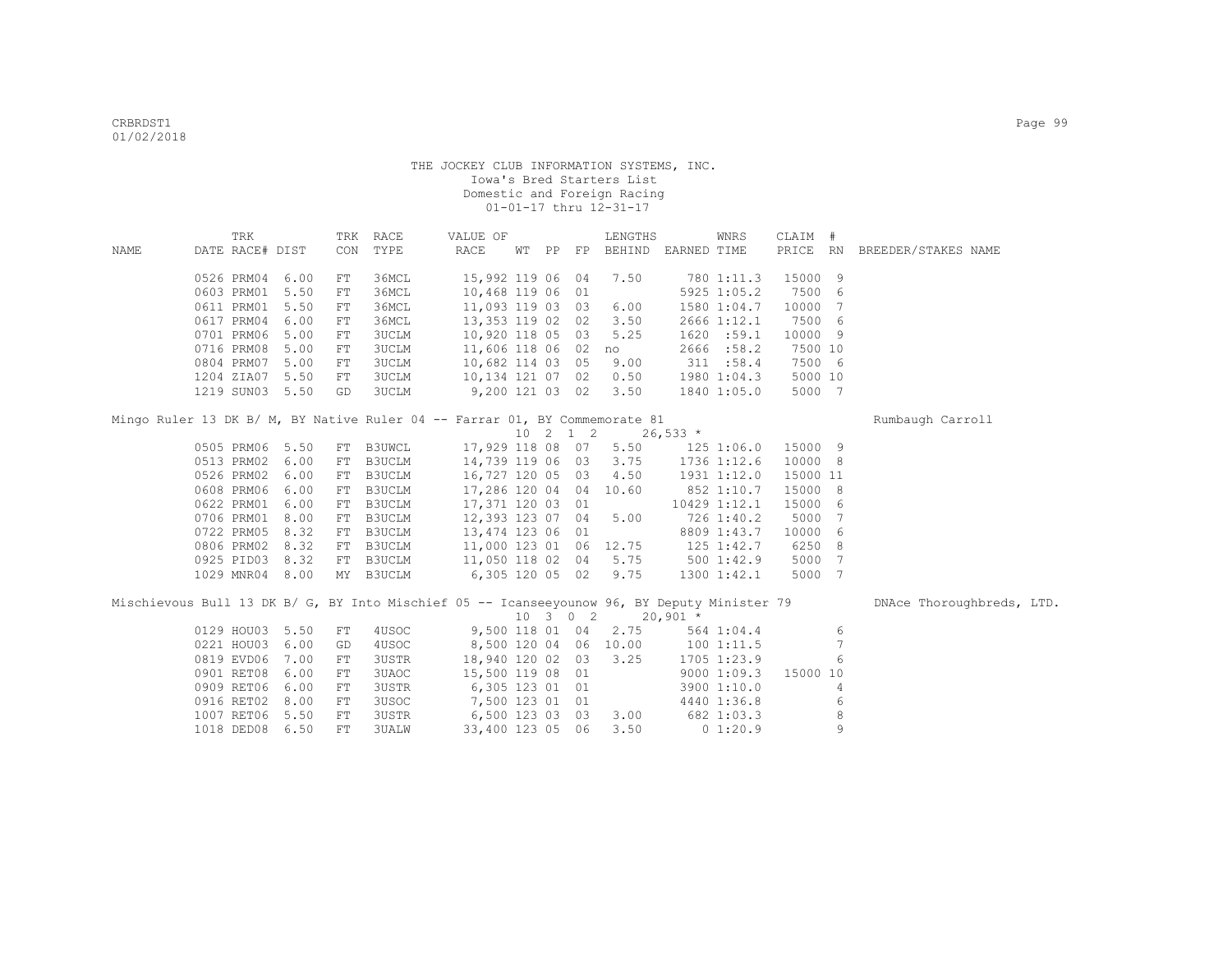THE JOCKEY CLUB INFORMATION SYSTEMS, INC. Iowa's Bred Starters List Domestic and Foreign Racing 01-01-17 thru 12-31-17 TRK TRK RACE VALUE OF LENGTHS WNRS CLAIM # NAME DATE RACE# DIST CON TYPE RACE WT PP FP BEHIND EARNED TIME PRICE RN BREEDER/STAKES NAME 1103 DED08 7.00 FT 3UAOC 38,790 123 01 09 10.85 0 1:26.8 9 1129 DED07 8.00 FT 3UCLM 18,000 120 02 05 6.50 510 1:40.8 10000 8 Miss Biz 13 B M, BY Nobiz Like Shobiz 04 -- Salt Princess 95, BY Salt Lake 89 Kirby Robert D. 0427 PRM05 6.00 FT B3UALW 45,078 120 07 06 4.50 125 0427 PRM05 6.00 FT B3UALW 45,078 120 07 06 4.50 125 1:11.8 8<br>0608 PRM05 6.00 FT B3UALW 42.822 120 02 01 25819 1:09.8 6 0608 PRM05 6.00 FT B3UALW 42,822 120 02 01 25819 1:09.8 6 0706 PRM08 6.00 FT B3USTK 122,750 120 02 04 3.25 6750 1:08.8 6 SAYLORVILLE S. Miss Ellie's Girl 15 CH F, BY Ice Box 07 -- Stephangjess 05, BY Yonaguska 98 Bush Warren 1 0 0 0 911 \* 0720 PRM04 5.50 FT FO2MSW 41,312 119 04 05 13.75 911 1:04.5 10 Miss Gracehill 14 CH F, BY Majestic Warrior 05 -- Stormhill 00, BY Storm Boot 89 Hemba Brad  $6 \t 0 \t 2 \t 0 \t 17,250 \t \times$ <br>39,678 118 01 06 5.75 125 1:12.0 0428 PRM09 6.00 MY B36MSW 39,678 118 01 06 5.75 125 1:12.0 11<br>0511 PRM08 6.00 FT B36MSW 39,986 118 06 04 6.00 2007 1:12.3 6 0511 PRM08 6.00 FT B36MSW 39,986 118 06 04 6.00 2007 1:12.3 6 0601 PRM09 8.50 FT B36MSW 39,949 118 04 04 14.50 1999 1:49.2 7<br>0624 PRM07 8.50 FT B36MSW 41,397 119 08 07 24.50 125 1:47.3 8 41,397 119 08 07 24.50 125 1:47.3 0713 PRM01 6.00 FT B36MCL 23,399 118 02 02 1.25 4691 1:11.1 30000 6 0809 PRM04 6.00 FT B36MSW 41,442 119 07 02 1.25 8303 1:11.3 7 Missguts Has Speed 14 B F, BY Silver Poet 04 -- Miss Guts 99, BY American Chance 89 DeBruycker Lloyd  $6 \t2 \t0 \t0 \t21,631 \star$ <br>39,914 118 06 08 23.25 125 0520 PRM09 6.00 MY B36MSW 39,914 118 06 08 23.25 125 1:11.2 8 0601 PRM09 8.50 FT B36MSW 39,949 118 01 06 53.55 125 1:49.2 7 0616 PRM02 6.00 FT B36MCL 16,744 118 02 01 10125 1:12.1 15000 5<br>0702 PRM01 6.00 FT B3UCLM 24,022 118 01 07 21.35 125 1:11.0 30000 7 0702 PRM01 6.00 FT B3UCLM 24,022 118 01 07 21.35 125 1:11.0 30000 7 0722 PRM06 6.00 FT B3UCLM 10,690 118 06 04 6.75 702 1:11.3 12500 7 0806 PRM01 6.00 FT B3UCLM 17,371 118 03 01 10429 1:11.7 15000 6 Miss Hackisac 13 B M, BY Impeachment 97 -- Computer Hacker 01, BY Lear Fan 81 Nichols Jill

2 0 0 0 421 \*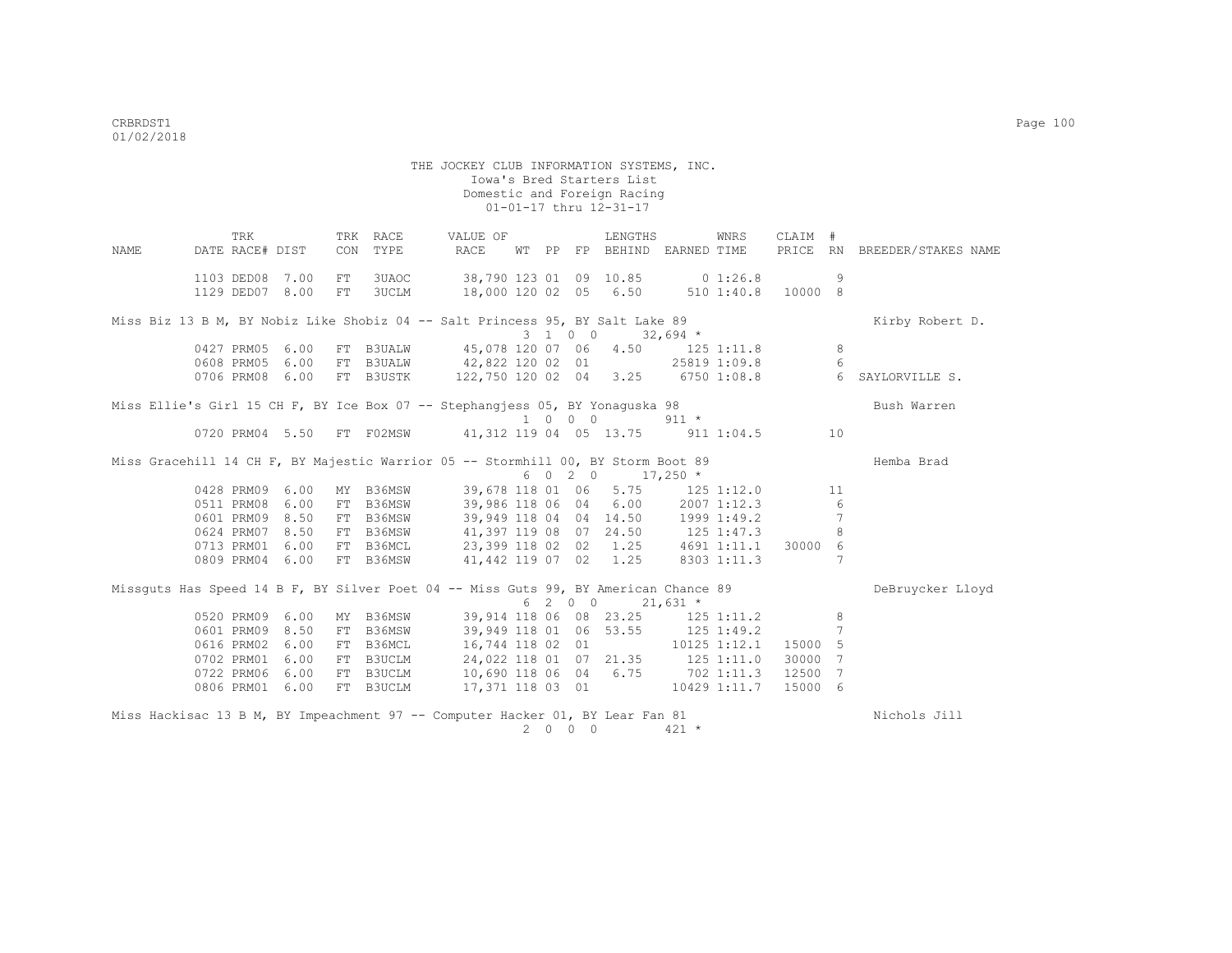| NAME | TRK<br>DATE RACE# DIST                                                           |              | TRK RACE<br>CON TYPE            | VALUE OF<br>RACE |  |                             | LENGTHS<br>WT PP FP BEHIND EARNED TIME                      |            | WNRS         | CLAIM #           |    | PRICE RN BREEDER/STAKES NAME                                                                                              |
|------|----------------------------------------------------------------------------------|--------------|---------------------------------|------------------|--|-----------------------------|-------------------------------------------------------------|------------|--------------|-------------------|----|---------------------------------------------------------------------------------------------------------------------------|
|      | 0602 PRM09<br>0611 PRM04                                                         | 5.50<br>6.00 | FT B36MCL<br>FT B36MCL          |                  |  |                             | 12,500 119 07 07 19.85 125 1:05.5<br>10,691 123 04 05 15.05 |            | 296 1:13.4   | 12500 8<br>7500 6 |    |                                                                                                                           |
|      | Miss Lucky 10 DK B/ M, BY Kafwain 00 -- Miss Guts 99, BY American Chance 89      |              |                                 |                  |  | 12  2  2  4                 |                                                             | $27,395$ * |              |                   |    | DeBruycker Lloyd                                                                                                          |
|      | 0511 PRM03                                                                       | 5.50         | FT B3UWCL 14,166 123 03 03 1.00 |                  |  |                             |                                                             |            | 1697 1:06.9  | $6\overline{6}$   |    |                                                                                                                           |
|      | 0614 PRM09                                                                       | 6.00         | FT B4UCLM                       | 8,500 121 01 03  |  |                             | 5.00                                                        |            | $975$ 1:11.3 | 5000 8            |    |                                                                                                                           |
|      | 0702 PRM05                                                                       | 6.00         | FT B3UCLM                       | 9,078 119 03 02  |  |                             | 0.75                                                        |            | 2353 1:11.6  | 5000 6            |    |                                                                                                                           |
|      | 0723 PRM04                                                                       | 6.00         | FT B3UCLM                       | 21,432 119 02 05 |  |                             | 5.50                                                        |            | 480 1:10.9   | 10000 5           |    |                                                                                                                           |
|      | 0805 PRM03                                                                       | 6.00         | FT B3UCLM                       | 10,811 119 03 02 |  |                             | 0.75                                                        |            | 2228 1:10.8  | 5000 7            |    |                                                                                                                           |
|      | 0819 CBY04                                                                       | 6.50         | FT B3UCLM                       | 10,465 124 05 01 |  |                             |                                                             |            | 60001:18.8   | 4000 9            |    |                                                                                                                           |
|      | 0901 AP 01                                                                       | 6.00         | FT B3UCLM                       | 10,000 124 04 05 |  |                             | 17.50                                                       |            | 3001:13.1    | 4000 5            |    |                                                                                                                           |
|      | 1006 PEN04                                                                       | 5.50         | FT B3UCLM                       | 11,400 121 01 03 |  |                             | 1.50                                                        |            | 1254 1:06.9  | 4000 5            |    |                                                                                                                           |
|      | 1103 PEN05                                                                       | 6.00         | FT B3UCLM                       | 11,400 121 04 03 |  |                             | 0.50                                                        |            | 1254 1:11.9  | 4000 11           |    |                                                                                                                           |
|      | 1118 PRX04                                                                       | 5.50         | FT B3UCLM                       | 20,000 124 03 05 |  |                             | 4.80                                                        |            | 570 1:07.4   | 5000 9            |    |                                                                                                                           |
|      | 1129 PEN02                                                                       | 6.00         | FT B3UCLM                       | 12,768 121 01 04 |  |                             | 5.00                                                        |            | 684 1:12.4   | 4000 10           |    |                                                                                                                           |
|      | 1229 FG 02 6.00                                                                  |              | FT B3UCLM                       | 16,000 121 03 01 |  |                             |                                                             |            | 9600 1:12.3  | 5000 9            |    |                                                                                                                           |
|      |                                                                                  |              |                                 |                  |  |                             |                                                             |            |              |                   |    | Miss Sugar Rush 15 DK B/ F, BY Rushin' to Altar 99 -- Sweet Candy Ride 06, BY Candy Ride (ARG) 99 Hi Temp Horses & Cattle |
|      |                                                                                  |              |                                 |                  |  | 1 0 0 0                     | $125$ *                                                     |            |              |                   |    |                                                                                                                           |
|      | 0804 PRM05 5.00 FT F02MCL 17,500 114 05 06 17.10 125 :59.5                       |              |                                 |                  |  |                             |                                                             |            |              | 40000 6           |    |                                                                                                                           |
|      | Mr. Barry 07 B G, BY Broken Vow 97 -- Berry Berry 01, BY Defrere 92              |              |                                 |                  |  |                             |                                                             |            |              |                   |    | Hunt Larry Sr.                                                                                                            |
|      |                                                                                  |              |                                 |                  |  | $1 \quad 0 \quad 0 \quad 0$ |                                                             | $0 \times$ |              |                   |    |                                                                                                                           |
|      | 0101 PM 08 8.00 SY 4UCLM 5,500 124 06 09 17.50 0 1:42.5                          |              |                                 |                  |  |                             |                                                             |            |              | 2000 9            |    |                                                                                                                           |
|      | Mr. Edge 10 DK B/ H, BY Added Edge 00 -- Beauty Times 05, BY Salt Lake 89        |              |                                 |                  |  | $1 \quad 0 \quad 0 \quad 0$ |                                                             | $0 *$      |              |                   |    | Anderberg Bertil                                                                                                          |
|      | 0615 JAG08 1730m GD 3UH60 56,000 143 03 10 13.85 0 1:49.8                        |              |                                 |                  |  |                             |                                                             |            |              |                   | 11 |                                                                                                                           |
|      | Mr. Jazzy Cat 13 GR/RO G, BY Tactical Cat 96 -- Ms Bessie 01, BY Pleasant Tap 87 |              |                                 |                  |  | 6 0 1 3                     |                                                             | $2,996$ *  |              |                   |    | Hobbs James Michael                                                                                                       |
|      | 0607 NP 07 6.50                                                                  | FT           | 3UWCL                           |                  |  |                             | 10,887 120 03 06 13.75 89 1:17.8                            |            |              | 8000 6            |    |                                                                                                                           |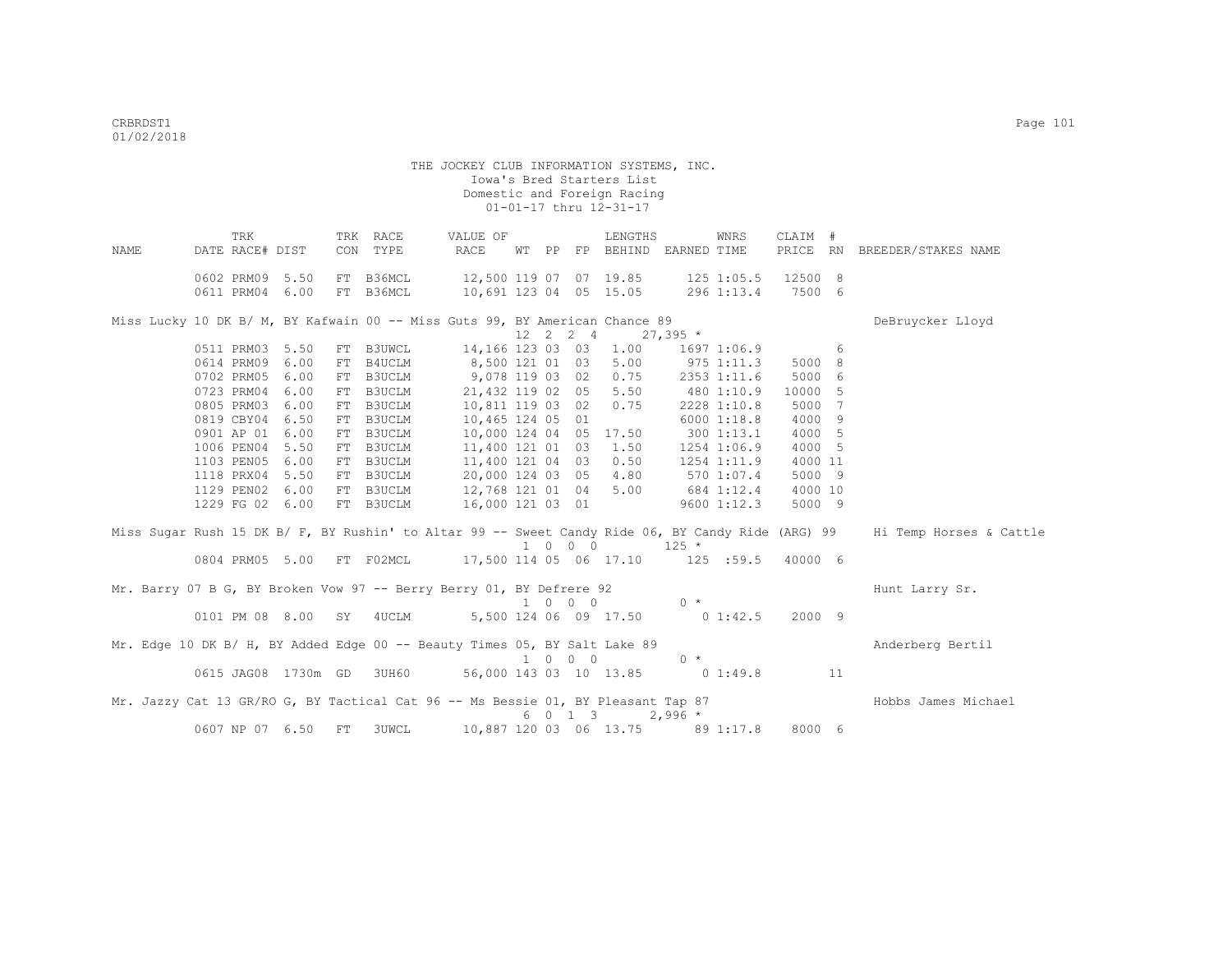|         | TRK                                                                                 |     | TRK RACE  | VALUE OF                                                 |  |         | LENGTHS                     |            | WNRS           | CLAIM #  |                 |                              |
|---------|-------------------------------------------------------------------------------------|-----|-----------|----------------------------------------------------------|--|---------|-----------------------------|------------|----------------|----------|-----------------|------------------------------|
| NAME    | DATE RACE# DIST                                                                     | CON | TYPE      | RACE                                                     |  |         | WT PP FP BEHIND EARNED TIME |            |                |          |                 | PRICE RN BREEDER/STAKES NAME |
|         | 0623 NP 05 6.00                                                                     | FT  | 3UWCL     |                                                          |  |         | 8,582 122 03 06 14.50       |            | 91 1:11.1      | 5000 7   |                 |                              |
|         | 0707 NP 08 8.50                                                                     | FT  | 3UCLM     |                                                          |  |         | 7,344 122 08 03 16.00       |            | 555 1:45.4     | 3000 8   |                 |                              |
|         | 0720 NP 02 8.00                                                                     | FT  | 3UCLM     |                                                          |  |         | 7,104 122 06 02 1.00        |            | 1142 1:40.2    | 3000 6   |                 |                              |
|         | 0812 NP 05 6.00                                                                     | FT  | 3UCLM     |                                                          |  |         | 7,293 122 03 03 2.25        |            | 544 1:12.2     | 3000 10  |                 |                              |
|         | 0825 NP 04 8.00                                                                     | FT  | 3UCLM     |                                                          |  |         | 7,224 122 06 03 7.50        |            | 575 1:39.8     | 3000 7   |                 |                              |
|         | Mizz Fabulous 15 GR/RO F, BY Tiz Wonderful 04 -- Treetop Shock 06, BY Forestry 96   |     |           |                                                          |  |         |                             |            |                |          |                 | Clifton Farm LLC & Derek T   |
| Merkler |                                                                                     |     |           |                                                          |  |         |                             |            |                |          |                 |                              |
|         |                                                                                     |     |           |                                                          |  | 3 0 1 1 |                             | $9,400 *$  |                |          |                 |                              |
|         | 1021 KEE01 6.50                                                                     |     |           | FT F02MCL 32,000 118 06 03 3.75 3200 1:17.5              |  |         |                             |            |                | 75000 7  |                 |                              |
|         | 1112 CD 05 6.00                                                                     |     | FT F02MCL | 31,310 118 01 02 3.25 6200 1:11.0                        |  |         |                             |            |                | 75000 11 |                 |                              |
|         | 1216 FG 12 6.00                                                                     |     | FT F02MSW | 41,000 120 01 07 16.25 0 1:11.5                          |  |         |                             |            |                |          | 9               |                              |
|         | Mnmsuncorked 13 DK B/ M, BY Old Forester 01 -- Clearly Casual 09, BY Malibu Moon 97 |     |           |                                                          |  |         |                             |            |                |          |                 | White Kenneth M. Jr.         |
|         |                                                                                     |     |           |                                                          |  |         | 12  2  1  3                 | $9,107$ *  |                |          |                 |                              |
|         | 0303 FON04 4.00                                                                     |     | FT B3UMSW |                                                          |  |         | 6,200 123 02 03 2.50        | 744 :48.0  |                |          | 8               |                              |
|         | 0312 FON04 6.00                                                                     |     | FT B3UMSW |                                                          |  |         | 6,200 123 05 05 8.00        |            | 186 1:17.0     |          | $7\phantom{.0}$ |                              |
|         | 0326 FON04 6.00                                                                     |     | MY B3UMSW |                                                          |  |         | 6,665 123 07 07 6.75        |            | $0\;1:18.2$    |          | 9               |                              |
|         | 0423 FON08 6.00                                                                     |     | FT B3UMSW |                                                          |  |         | 6,200 123 05 04 8.75        | 310 1:16.2 |                |          | 10              |                              |
|         | 0703 PRM05 5.00                                                                     |     | SY B36MCL | 12,629 124 06 03 2.75                                    |  |         |                             |            | 1580 :59.3     | 10000 7  |                 |                              |
|         | 0714 PRM01 5.00                                                                     |     | FT B36MCL | 12,962 123 06 05 11.25                                   |  |         |                             |            | 292 :58.8      | 7500 6   |                 |                              |
|         | 0728 PRM05 5.50                                                                     | FT  | B36MCL    | 11,246 123 01 06 6.75                                    |  |         |                             |            | $125$ $1:06.1$ | 7500 8   |                 |                              |
|         | 0811 CLS05 6.00                                                                     | FT  | B3UMCL    | 3,400 123 08 02 0.50                                     |  |         |                             |            | 680 1:15.6     | 5000 8   |                 |                              |
|         | 0825 CLS05 6.00                                                                     |     | FT B3UMCL |                                                          |  |         | 3,400 123 07 06 8.90        |            | 0 1:16.4       | 5000 8   |                 |                              |
|         | 0909 CWF08 5.50                                                                     | FT  | 3UMSW     |                                                          |  |         | 4,000 123 02 01             |            | 2000 1:07.4    |          | 5               |                              |
|         | 0923 ED 08 5.00                                                                     | WF  | 3UCLM     |                                                          |  |         | 4,900 128 01 03 7.50        | 490 :58.3  |                | 2500 6   |                 |                              |
|         | 1001 ED 06 5.00                                                                     |     | HY B3UCLM |                                                          |  |         | 5,400 126 08 01             |            | 2700 1:03.2    | 5000 8   |                 |                              |
|         | Mobilize 11 B M, BY War Front 02 -- Katy Smiles 02, BY Limit Out 95                 |     |           |                                                          |  |         |                             |            |                |          |                 | Galyen Richard W. Mr. & Mrs. |
|         |                                                                                     |     |           |                                                          |  |         | 5 1 0 1 11,465 $*$          |            |                |          |                 |                              |
|         |                                                                                     |     |           | 0412 TAM06 8.00 T FM B3UCLM 13,000 120 02 01 7540 1:37.7 |  |         |                             |            |                | 16000 10 |                 |                              |
|         | 0520 PEN04 8.32 T FM B3UCLM                                                         |     |           | 22,400 114 11 03 6.25                                    |  |         |                             |            | 2200 1:40.7    | 20000 12 |                 |                              |
|         | 0614 DEL02 8.00 T FM B3UCLM                                                         |     |           | 20,750 113 03 07 3.60 125 1:37.8                         |  |         |                             |            |                | 16000 11 |                 |                              |
|         | 0709 LRL05 8.00 T FM B3UCLM                                                         |     |           | 23,759 116 09 07                                         |  |         | 5.00                        |            | 01:37.4        | 12500 9  |                 |                              |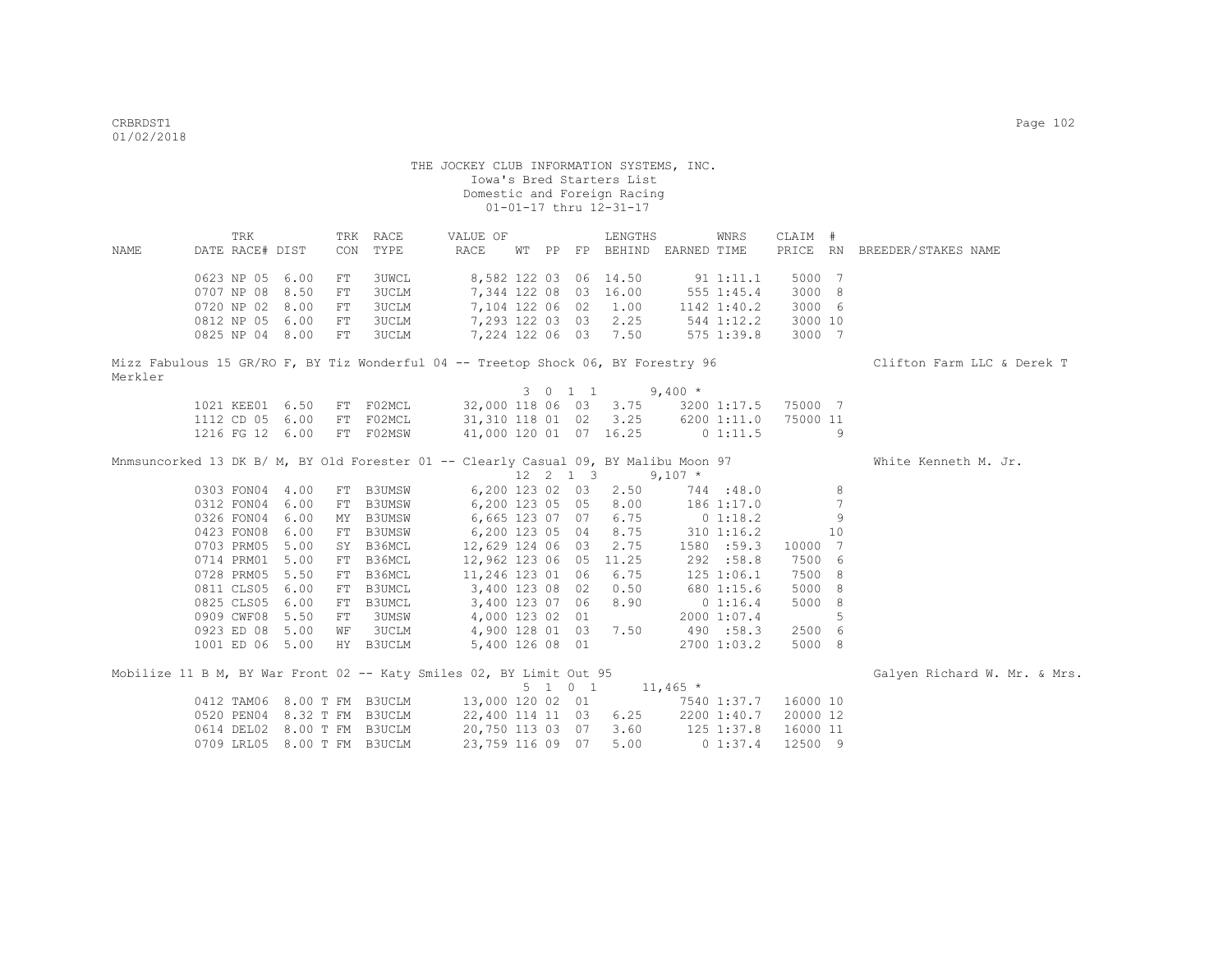|      | TRK                         |      |     | TRK RACE     | VALUE OF                                                                             |  |      | LENGTHS                           |                       | WNRS        | CLAIM #      |                 |                                                                                                       |
|------|-----------------------------|------|-----|--------------|--------------------------------------------------------------------------------------|--|------|-----------------------------------|-----------------------|-------------|--------------|-----------------|-------------------------------------------------------------------------------------------------------|
| NAME | DATE RACE# DIST             |      |     | CON TYPE     | RACE                                                                                 |  |      | WT PP FP BEHIND EARNED TIME       |                       |             |              |                 | PRICE RN BREEDER/STAKES NAME                                                                          |
|      | 0805 SUF05 8.00 T GD B3UCLM |      |     |              | 36,000 116 03 05 13.75 1600 1:44.7 12500 9                                           |  |      |                                   |                       |             |              |                 |                                                                                                       |
|      |                             |      |     |              | Model by Artie 14 B F, BY Artie Schiller 01 -- Model Cat 06, BY Catienus 94          |  |      |                                   |                       |             |              |                 | Prairie Valley Farms                                                                                  |
|      |                             |      |     |              |                                                                                      |  | 2000 |                                   | $2,575$ *             |             |              |                 |                                                                                                       |
|      |                             |      |     |              | 0616 CD 07 6.00 FT B3UMCL 27,226 118 04 04 10.00 1375 1:10.8 40000 7                 |  |      |                                   |                       |             |              |                 |                                                                                                       |
|      |                             |      |     |              | 0714 ELP06 8.50 T FM B3UMSW 39,200 118 06 04 3.35 1200 1:40.6                        |  |      |                                   |                       |             |              | -8              |                                                                                                       |
|      |                             |      |     |              | Molleck 14 CH G, BY Henny Hughes 03 -- Noon At Night 07, BY Tenpins 98               |  |      |                                   |                       |             |              |                 | Leech James R.                                                                                        |
|      |                             |      |     |              |                                                                                      |  |      | 7 2 0 1 79,494 $\star$            |                       |             |              |                 |                                                                                                       |
|      | 0504 PRM07 6.00             |      | FT  |              | 3UALW 40,521 115 09 01                                                               |  |      |                                   |                       |             | 24180 1:11.2 | 9               |                                                                                                       |
|      | 0603 PRM08 6.00             |      |     | FT A03STK    |                                                                                      |  |      |                                   |                       |             |              |                 | 71,000 118 07 01 42300 1:10.4 7 GRAY'S LAKE S.                                                        |
|      | 0617 PRM08 8.50             |      | FT  | A3USTK       | 65,000 115 02 07 20.85 500 1:43.3                                                    |  |      |                                   |                       |             |              |                 | 8 CYCLONES H.                                                                                         |
|      | 0713 PRM09 8.32             |      | FT  | 3UAOC        | 42,781 120 01 06 14.25 125 1:40.6                                                    |  |      |                                   |                       |             |              | 7               |                                                                                                       |
|      | 0728 PRM04 6.00             |      | FT  | 3UAOC        | 40,002 118 01 05 18.05 952 1:08.5                                                    |  |      |                                   |                       |             |              | $7\overline{ }$ |                                                                                                       |
|      | 0812 PRM07 8.50             |      | FT  | A03STK       |                                                                                      |  |      |                                   |                       |             |              |                 | 103,500 120 02 03 11.75  10250 1:43.0  8  IOWA BREEDERS' DERBY                                        |
|      | 0908 RP 07 8.32             |      | FT  | 3UALW        | 40,000 117 04 05 3.75 1187 1:40.6 10                                                 |  |      |                                   |                       |             |              |                 |                                                                                                       |
|      |                             |      |     |              |                                                                                      |  |      |                                   |                       |             |              |                 | Mt. Candy Land 14 CH G, BY Mt. Glittermore 05 -- Like Candy 06, BY Candy Ride (ARG) 99 Fallon Patrick |
|      |                             |      |     |              |                                                                                      |  | 2000 |                                   | $2.50*$               |             |              |                 |                                                                                                       |
|      | 0617 PRM04 6.00             |      | FT  |              | 36MCL 13,353 119 06 06 29.25 125 1:12.1 7500 6                                       |  |      |                                   |                       |             |              |                 |                                                                                                       |
|      | 0630 PRM05 6.00             |      | FT  |              | 36MCL 14,652 118 01 07 16.50 125 1:12.9                                              |  |      |                                   |                       |             | 10000 7      |                 |                                                                                                       |
|      |                             |      |     |              | Mountain On Fire 14 B C, BY Mt. Glittermore 05 -- Fire and Forget 07, BY Forestry 96 |  |      |                                   |                       |             |              |                 | Fallon Patrick                                                                                        |
|      |                             |      |     |              |                                                                                      |  |      | $11 \t0 \t3 \t1 \t11,268$ *       |                       |             |              |                 |                                                                                                       |
|      | 0701 PEN08 6.00             |      | GD  | <b>3UMCL</b> |                                                                                      |  |      | 14,775 119 05 04 7.00 750 1:12.9  |                       |             | 8000 6       |                 |                                                                                                       |
|      | 0713 PEN05 5.00             |      | FT  | 3UMCL        | 16,588 119 01 04                                                                     |  |      |                                   | $6.00$ $858$ $1:00.1$ |             | 10000 5      |                 |                                                                                                       |
|      | 0810 PEN08                  | 6.00 | FT  | 3UMCL        |                                                                                      |  |      | 10,500 119 09 05 11.25 315 1:12.8 |                       |             | 5000 9       |                 |                                                                                                       |
|      | 0916 PEN08                  | 6.00 | FT  | 3UMCL        | 10,500 120 03 05 3.25 315 1:13.2                                                     |  |      |                                   |                       |             | 5000 12      |                 |                                                                                                       |
|      | 0929 PEN08 5.50             |      | FT  | <b>3UMCL</b> | 12,180 120 09 04 4.00 630 1:06.9                                                     |  |      |                                   |                       |             | 5000 11      |                 |                                                                                                       |
|      | 1014 PEN02 6.00             |      | GD  | 3UMCL        | 10,500 121 11 04 6.75                                                                |  |      |                                   | 630 1:12.8            |             | 5000 12      |                 |                                                                                                       |
|      | 1026 PEN08 8.00             |      | FT  | <b>3UMCL</b> | 10,731 121 10 02 nk                                                                  |  |      |                                   |                       | 2100 1:42.4 | 5000 10      |                 |                                                                                                       |
|      | 1109 PEN08 8.50             |      | GD  | 3UMCL        |                                                                                      |  |      | 10,500 122 05 02 7.00 2100 1:47.1 |                       |             | 5000 8       |                 |                                                                                                       |
|      | 1125 PEN01 8.32             |      | FT. | 3UMCL        | 10,920 122 06 03 6.00                                                                |  |      |                                   |                       | 1155 1:45.5 | 5000 8       |                 |                                                                                                       |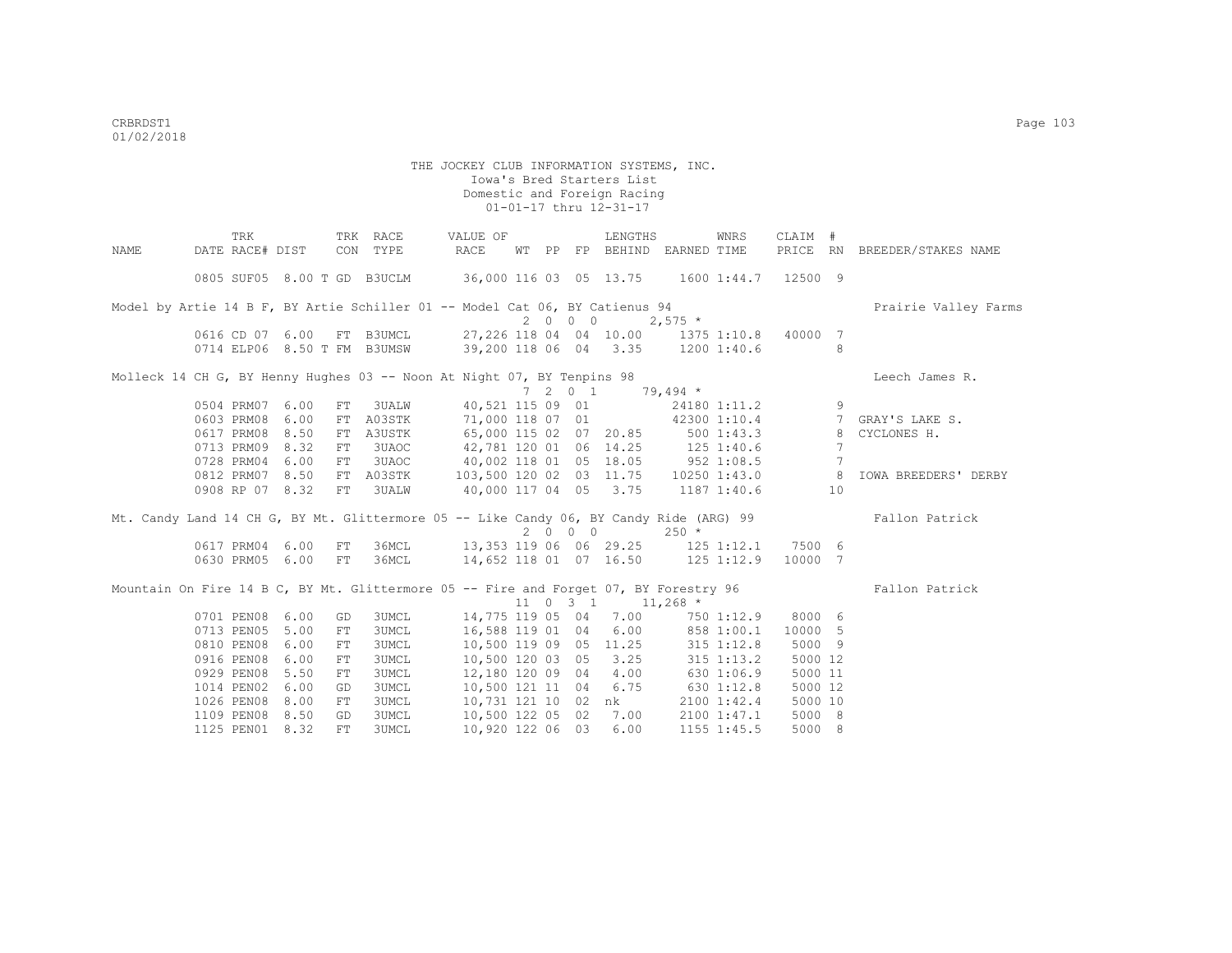THE JOCKEY CLUB INFORMATION SYSTEMS, INC. Iowa's Bred Starters List Domestic and Foreign Racing 01-01-17 thru 12-31-17 TRK TRK RACE VALUE OF LENGTHS WNRS CLAIM # NAME DATE RACE# DIST CON TYPE RACE WT PP FP BEHIND EARNED TIME PRICE RN BREEDER/STAKES NAME 1213 PEN08 8.00 FT 3UMCL 10,731 122 08 02 3.50 2100 1:41.5 5000 10 1228 PEN08 8.32 FT 3UMCL 11,991 122 06 05 12.25 315 1:42.4 5000 9 Msbrooklynbrawler 15 B F, BY Into Mischief 05 -- Miss Brooklyn B 04, BY Mazel Trick 95 Poindexter H. Allen  $2 2 0 0$   $80,696 *$ <br>37,431 119 05 01 24806 :57.8 0708 PRM04 5.00 FT F02MSW 37,431 119 05 01 24806 :57.8 8<br>0812 PRM04 6.00 FT F02STK 93,150 121 04 01 55890 1:10.5 6 0812 PRM04 6.00 FT F02STK 93,150 121 04 01 55890 1:10.5 6 IOWA SORORITY S. Mylivingtoy 15 GR/RO C, BY Cougar Cat 02 -- Bella La Ghosi 01, BY Silver Ghost 82 Yonker Lyle A. 1 0 0 0 125 \* 0721 PRM06 5.50 FT 02MSW 41,355 119 03 08 13.35 125 1:05.5 9 My Miss Kallie 14 GR/RO F, BY Paddy O'Prado 07 -- Irish Party 04, BY Twining 91 Albaugh Family Stables LLC  $6 \quad 1 \quad 2 \quad 0 \quad 54.957$ \* 0507 PRM08 6.00 FT B3UALW 40,414 113 10 07 13.50 125 1:11.1 12<br>0525 PRM04 8.00 FT B3UCLM 18,263 114 07 04 13.10 1138 1:37.8 40000 9 18,263 114 07 04 13.10 0604 PRM07 8.50 FT B3UALW 40,521 113 02 02 3.25 8060 1:46.6 9<br>0625 PRM02 8.50 FT B3UALW 42.025 113 05 06 7 10 125 1:47 4 0625 PRM02 8.50 FT B3UALW 42,025 113 05 06 7.10 125 1:47.4 9<br>0714 PRM04 8.50 FT B3UALW 41,982 113 01 01 25009 1:46.6 10 0714 PRM04 8.50 FT B3UALW 0812 PRM03 8.32 FT F03STK 103,500 122 02 02 2.50 20500 1:41.8 8 IOWA BREEDERS' OAKS My Shaina 14 B F, BY Native Ruler 04 -- Only At Night 99, BY Olympio 88 Evans Suzanne 1 0 0 0 368 \* 0803 PRM01 5.00 FT B36MCL 16,661 119 06 05 19.25 368 :58.1 15000 7 My Sister Madi 14 B F, BY Haynesfield 06 -- Abc Me Win 03, BY Alphabet Soup 91 Warren Bush & Ron Eich  $8 \quad 2 \quad 2 \quad 3 \quad 85,948 \times$ <br> $80,000 \quad 121 \quad 02 \quad \text{FF} \quad \text{DNF} \quad 266 \quad 1:11.1$ 0331 OP 09 6.00 FT F03MSW 80,000 121 02 FF DNF 266 1:11.1 11<br>0428 PRM07 6.00 MY B36MSW 39,876 118 05 02 1.00 7930 1:13.1 9 39,876 118 05 02 1.00 7930 1:13.1 9 0520 PRM09 6.00 MY B36MSW 39,914 118 07 02 2.25 7963 1:11.2 8<br>0609 PRM09 6.00 FT B36MSW 41,313 118 08 01 24604 1:11.8 10 0609 PRM09 6.00 FT B36MSW 41,313 118 08 01 0625 PRM02 8.50 FT B3UALW 42,025 119 03 03 2.10 5022 1:47.4 9

0714 PRM04 8.50 FT B3UALW 41,982 119 03 03 1.10 5002 1:46.6 10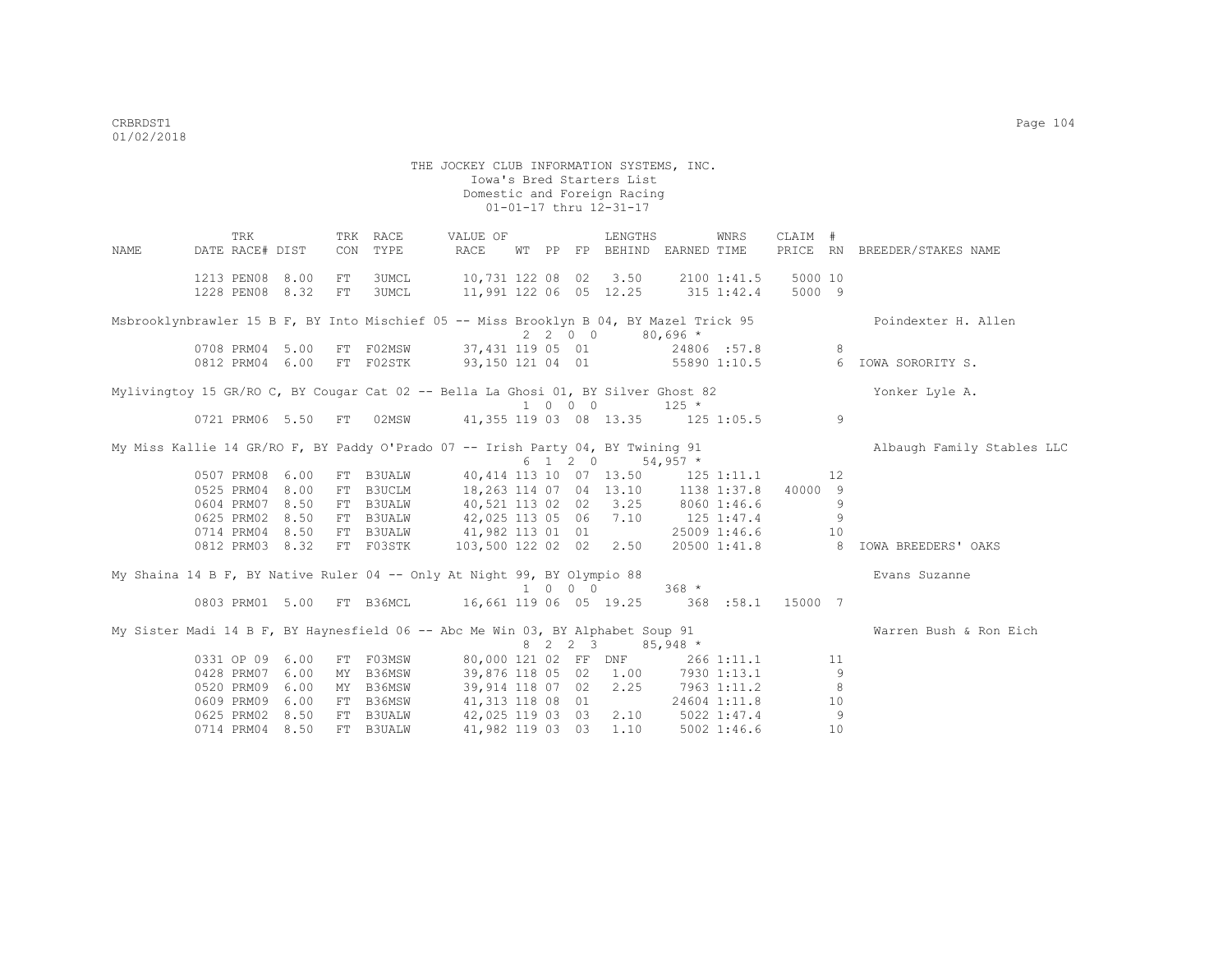|                                                                                 | TRK             |      |            | TRK RACE     | VALUE OF               |       |         | LENGTHS                       |            | WNRS            | CLAIM # |                |                                     |
|---------------------------------------------------------------------------------|-----------------|------|------------|--------------|------------------------|-------|---------|-------------------------------|------------|-----------------|---------|----------------|-------------------------------------|
| NAME                                                                            | DATE RACE# DIST |      | CON        | TYPE         | <b>RACE</b>            | WT PP |         | FP BEHIND EARNED TIME         |            |                 | PRICE   |                | RN BREEDER/STAKES NAME              |
|                                                                                 | 0729 PRM04 8.00 |      |            | FT B3UALW    | 41,582 116 06 01       |       |         |                               |            | 24911 1:38.3    |         | 8              |                                     |
|                                                                                 | 0812 PRM03 8.32 |      |            | FT F03STK    | 103,500 122 03 03 4.50 |       |         |                               |            | 10250 1:41.8    |         |                | 8 IOWA BREEDERS' OAKS               |
|                                                                                 |                 |      |            |              |                        |       |         |                               |            |                 |         |                |                                     |
| My Star Oasis 11 DK B/ M, BY Wild Gold 90 -- Star Escort 00, BY End Sweep 91    |                 |      |            |              |                        |       |         |                               |            |                 |         |                | Hazen William E. Jr.                |
|                                                                                 |                 |      |            |              |                        |       | 8 1 1 0 | $7,261$ *                     |            |                 |         |                |                                     |
|                                                                                 | 0511 PRM03 5.50 |      |            | FT B3UWCL    |                        |       |         | 14,166 123 02 02 0.75         |            | 2828 1:06.9     | 5000 6  |                |                                     |
|                                                                                 | 0529 PRM04 5.50 |      |            | FT B3UCLM    | 11,638 119 04 06 19.25 |       |         |                               |            | $125$ $1:05.5$  | 10000 7 |                |                                     |
|                                                                                 | 0608 PRM03 6.00 |      |            | FT B3UCLM    | 11,456 117 07 06 12.55 |       |         |                               | 125 1:10.8 |                 | 7500 7  |                |                                     |
|                                                                                 | 0706 PRM01 8.00 |      |            | FT B3UCLM    | 12,393 119 06 07 20.25 |       |         |                               | 125 1:40.2 |                 | 5000 7  |                |                                     |
|                                                                                 | 0803 PRM06 5.00 |      |            | FT B3UCLM    | 12,653 118 01 07 10.75 |       |         |                               | 125 :58.5  |                 | 7500 7  |                |                                     |
|                                                                                 | 0911 MNR05 5.50 |      |            | FT B3UCLM    | 6,237 120 09 01        |       |         |                               |            | 3654 1:07.8     | 5000 9  |                |                                     |
|                                                                                 | 0927 TDN02 6.00 |      |            | FT B3UCLM    | 10,700 120 06 06 27.60 |       |         |                               |            | 214 1:12.2      | 5000 6  |                |                                     |
|                                                                                 | 1025 MNR03 5.00 |      |            | GD B3UCLM    | 6,240 120 04 06 24.55  |       |         |                               | 651:00.0   |                 | 5000 6  |                |                                     |
| Mywomanfromtokyo 13 CH M, BY Neko Bay 03 -- Plumlake Lady 01, BY Carson City 87 |                 |      |            |              |                        |       |         |                               |            |                 |         |                | Crimson King Farm & Mr. & Mrs.      |
| Scott Pope                                                                      |                 |      |            |              |                        |       |         |                               |            |                 |         |                |                                     |
|                                                                                 |                 |      |            |              |                        |       | 6 2 2 0 | $126,686$ *                   |            |                 |         |                |                                     |
|                                                                                 | 0427 PRM05 6.00 |      |            | FT B3UALW    | 45,078 120 01 02       |       |         | 0.50                          |            | $9003$ $1:11.8$ |         | 8              |                                     |
|                                                                                 | 0519 PRM08 6.00 |      |            | SY B3USTK    | 60,000 120 03 02       |       |         | 0.50                          |            | 11800 1:10.5    |         |                | 8 MAMIE EISENHOWER S.               |
|                                                                                 | 0616 PRM08 8.50 |      |            | FT B3USTK    | 65,000 120 07 01       |       |         |                               |            | 38700 1:43.9    |         | $\overline{7}$ | HAWKEYES H.                         |
|                                                                                 | 0707 PRM08      | 8.50 |            | FT B3USTK    | 101,733 120 01 04      |       |         | 1.40                          |            | 6683 1:43.8     |         | 8              | IOWA DISTAFF S.                     |
|                                                                                 | 0812 PRM10 8.32 |      |            | FT B4USTK    | 100,000 124 04 01      |       |         |                               |            | 58500 1:41.8    |         | 11             | DONNA REED S.                       |
|                                                                                 | 0826 CBY03 8.00 |      |            | GD B3USTK    | 50,000 123 01 04 5.75  |       |         |                               |            | 2000 1:38.2     |         |                | 10 MINNESOTA H. B. P. A. DISTAFF S. |
| Naivasha Montana 14 B G, BY Regal Ransom 06 -- Naivasha 08, BY Tapit 01         |                 |      |            |              |                        |       |         |                               |            |                 |         |                | DeBruycker Lloyd                    |
|                                                                                 |                 |      |            |              |                        |       |         | $11 \t2 \t3 \t3 \t27,274 \t*$ |            |                 |         |                |                                     |
|                                                                                 | 0505 PRM01 5.00 |      | FT         | 36MCL        | 10,949 118 01 02 5.75  |       |         |                               |            | 2568 :59.4      | 10000 6 |                |                                     |
|                                                                                 | 0529 PRM01 6.00 |      | ${\rm FT}$ | 36MCL        | 12,875 118 01 01       |       |         |                               |            | 7703 1:14.8     | 7500 6  |                |                                     |
|                                                                                 | 0701 PRM04 5.00 |      | ${\rm FT}$ | <b>3UCLM</b> | 11,218 118 02 05       |       |         | 5.80                          |            | 307 : 59.4      | 10000 7 |                |                                     |
|                                                                                 | 0716 PRM01      | 8.00 | ${\rm FT}$ | <b>3UCLM</b> | 13,512 116 06 02       |       |         | 1.75                          |            | 2734 1:40.1     | 10000 8 |                |                                     |
|                                                                                 | 0727 PRM07      | 6.00 | ${\rm FT}$ | <b>3UCLM</b> | 11,661 118 01 03       |       |         | 0.75                          |            | 1680 1:11.4     | 12500 6 |                |                                     |
|                                                                                 | 0809 PRM07      | 8.50 | ${\rm FT}$ | <b>3UCLM</b> | 11,649 115 04 03       |       |         | 9.50                          |            | 1661 1:44.9     | 12500 7 |                |                                     |
|                                                                                 | 0904 RP 09      | 8.32 | ${\rm FT}$ | <b>3UCLM</b> | 11,000 120 05 10 31.25 |       |         |                               |            | 85 1:42.4       | 7500 11 |                |                                     |
|                                                                                 | 0922 RP 04      | 8.00 | FT         | <b>3UCLM</b> | 11,000 120 03 04       |       |         | 6.50                          |            | 645 1:38.9      | 7500 8  |                |                                     |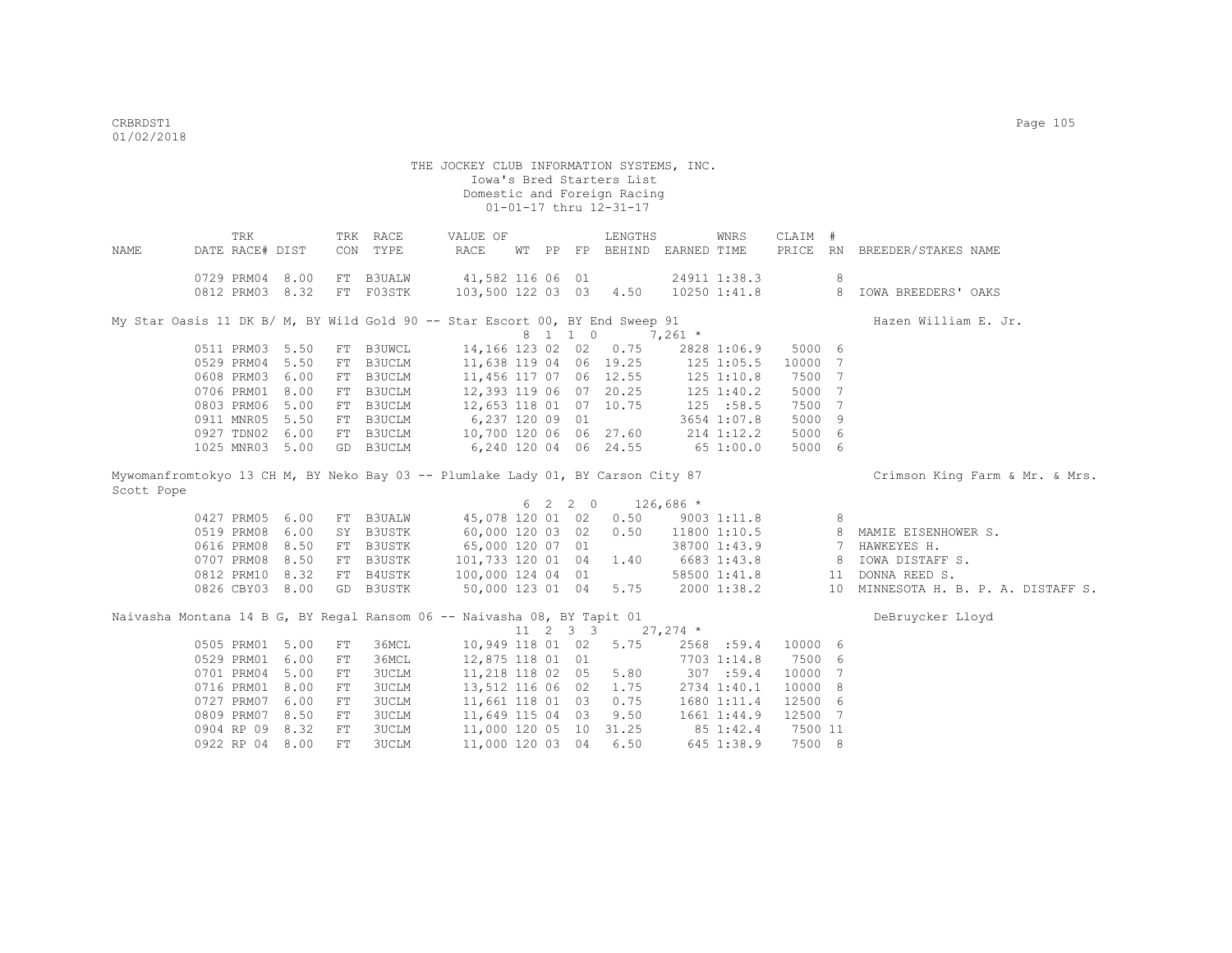|      | TRK                                                                                             |      |     | TRK RACE                                                      | VALUE OF                         |  | LENGTHS                       |         | WNRS           | CLAIM #        |   |                                |
|------|-------------------------------------------------------------------------------------------------|------|-----|---------------------------------------------------------------|----------------------------------|--|-------------------------------|---------|----------------|----------------|---|--------------------------------|
| NAME | DATE RACE# DIST                                                                                 |      | CON | TYPE                                                          | RACE                             |  | WT PP FP BEHIND EARNED TIME   |         |                |                |   | PRICE RN BREEDER/STAKES NAME   |
|      | 1011 RP 09 7.00                                                                                 |      | FT  | 3UCLM                                                         | 11,000 120 05 03 5.00            |  |                               |         | 1126 1:24.1    | 7500 14        |   |                                |
|      | 1111 RP 06 8.00                                                                                 |      | FT  | <b>3UCLM</b>                                                  | 11,000 120 03 01                 |  | $6396$ 1:39.6                 |         |                | 7500 9         |   |                                |
|      | 1206 RP 04 6.50                                                                                 |      | FT  | 3UCLM                                                         | 12,100 120 03 02 nk              |  |                               |         | 2369 1:17.0    | 7500 8         |   |                                |
|      |                                                                                                 |      |     |                                                               |                                  |  |                               |         |                |                |   |                                |
|      | Nastylittlething 14 DK B/ F, BY Regal Ransom 06 -- Signaprenuptial 04, BY Dixie Union 97        |      |     |                                                               |                                  |  | $10 \t2 \t0 \t1 \t19,500 \t*$ |         |                |                |   | Black Oak Farm & Wade Jacobson |
|      | 0428 PRM07 6.00                                                                                 |      |     | MY B36MSW 39,876 118 07 08 17.00                              |                                  |  |                               |         | 125 1:13.1     | $\sim$ 9       |   |                                |
|      | 0609 PRM09                                                                                      | 6.00 |     | FT B36MSW                                                     | 41,313 118 05 10 13.55           |  |                               |         | $125$ $1:11.8$ | 10             |   |                                |
|      | 0624 PRM01 5.00                                                                                 |      |     | FT B36MCL                                                     | 16,701 119 01 01                 |  |                               |         | 10024 :59.7    | 15000 6        |   |                                |
|      | 0708 PRM03 5.50                                                                                 |      |     | FT B3UCLM                                                     | 17,286 119 02 03 13.50           |  |                               |         | 2045 1:04.8    | 15000 8        |   |                                |
|      | 0805 PRM02 5.00                                                                                 |      |     | FT B3UCLM                                                     | 13,587 119 03 04 3.25            |  |                               |         | 701 :58.8      | 7500 6         |   |                                |
|      | 0827 TIM02 4.00                                                                                 |      |     | FT B3UCLM                                                     | 15,945 119 04 06 12.00           |  |                               |         | 300 : 46.2     | 5000 7         |   |                                |
|      | 0902 CT 05 4.50                                                                                 |      |     | WF B3UCLM                                                     | 10,000 118 01 06 6.10            |  |                               |         | 194 :53.5      | 4500 9         |   |                                |
|      | 0921 CT 05 4.50                                                                                 |      |     | FT B3UCLM                                                     | 10,000 118 09 01                 |  |                               |         | 5760 :53.6     | 4500 10        |   |                                |
|      | 1020 CT 01 4.50                                                                                 |      |     | FT B3UCLM                                                     | 10,000 122 08 07 12.10 100 :53.9 |  |                               |         |                | 5000 8         |   |                                |
|      | 1113 MNR03 5.00                                                                                 |      |     | FT B3UCLM                                                     | 5,985 118 02 05 27.25 126 :59.2  |  |                               |         |                | 5000 5         |   |                                |
|      |                                                                                                 |      |     |                                                               |                                  |  |                               |         |                |                |   |                                |
|      | Natalies Storm 09 DK B/ M, BY Storm Catcher 99 -- Natalies Commander 01, BY Deputy Commander 94 |      |     |                                                               |                                  |  |                               |         |                |                |   | Bain Larry D                   |
|      |                                                                                                 |      |     |                                                               |                                  |  | 8 1 0 2 12,815 *              |         |                |                |   |                                |
|      | 0507 PRM02 6.00                                                                                 |      |     | FT B4UWCL 9,500 119 06 07 12.75 125 1:11.1                    |                                  |  |                               |         |                | 8 <sup>1</sup> |   |                                |
|      | 0603 PRM02 6.00                                                                                 |      |     | FT B4UCLM                                                     | 11,383 116 07 03                 |  | 6.25                          |         | 1658 1:10.5    | 7500 8         |   |                                |
|      | 0625 PRM03                                                                                      | 8.32 | FT  | B3UCLM                                                        | 11,452 119 03 03                 |  | 9.75                          |         | 1742 1:44.0    | 10000 7        |   |                                |
|      | 0702 PRM04 4.50                                                                                 |      |     | FT B3UCLM                                                     | 13,205 119 03 05                 |  | 8.25                          |         | 315 : 51.9     | 6250 9         |   |                                |
|      | 0715 PRM02 5.00 FT B3UCLM                                                                       |      |     |                                                               | 13,361 123 04 01                 |  |                               |         | 8404 :58.0     | 5000 10        |   |                                |
|      | 0806 PRM05 5.00                                                                                 |      |     | FT B3UCLM 14,567 123 03 05                                    |                                  |  | 9.00                          |         | 326 :57.5      | 5000 5         |   |                                |
|      |                                                                                                 |      |     | 0903 CBY07 7.50 T FM B3UCLM 14,500 120 05 08 10.90 145 1:30.2 |                                  |  |                               |         |                | 7500 12        |   |                                |
|      | 0916 CBY11 8.00                                                                                 |      |     | FT B3UCLM                                                     | 11,365 124 06 06 7.35            |  |                               |         | 1001:43.3      | 4000 9         |   |                                |
|      | Native Honor 15 DK B/ G, BY Native Ruler 04 -- Milady's Honor 98, BY Bound by Honor 91          |      |     |                                                               |                                  |  |                               |         |                |                |   | Francois Scott                 |
|      |                                                                                                 |      |     |                                                               |                                  |  | 1 0 0 0                       | $919 *$ |                |                |   |                                |
|      | 0812 PRM06 5.50 FT                                                                              |      |     | 02MSW 41,397 119 02 05 5.50 919 1:04.6                        |                                  |  |                               |         |                |                | 8 |                                |
|      |                                                                                                 |      |     |                                                               |                                  |  |                               |         |                |                |   |                                |

Native Princess 13 B M, BY Native Ruler 04 -- Dracken 04, BY Millennium Allstar 98 Richard Bremer & Cheryl Sprick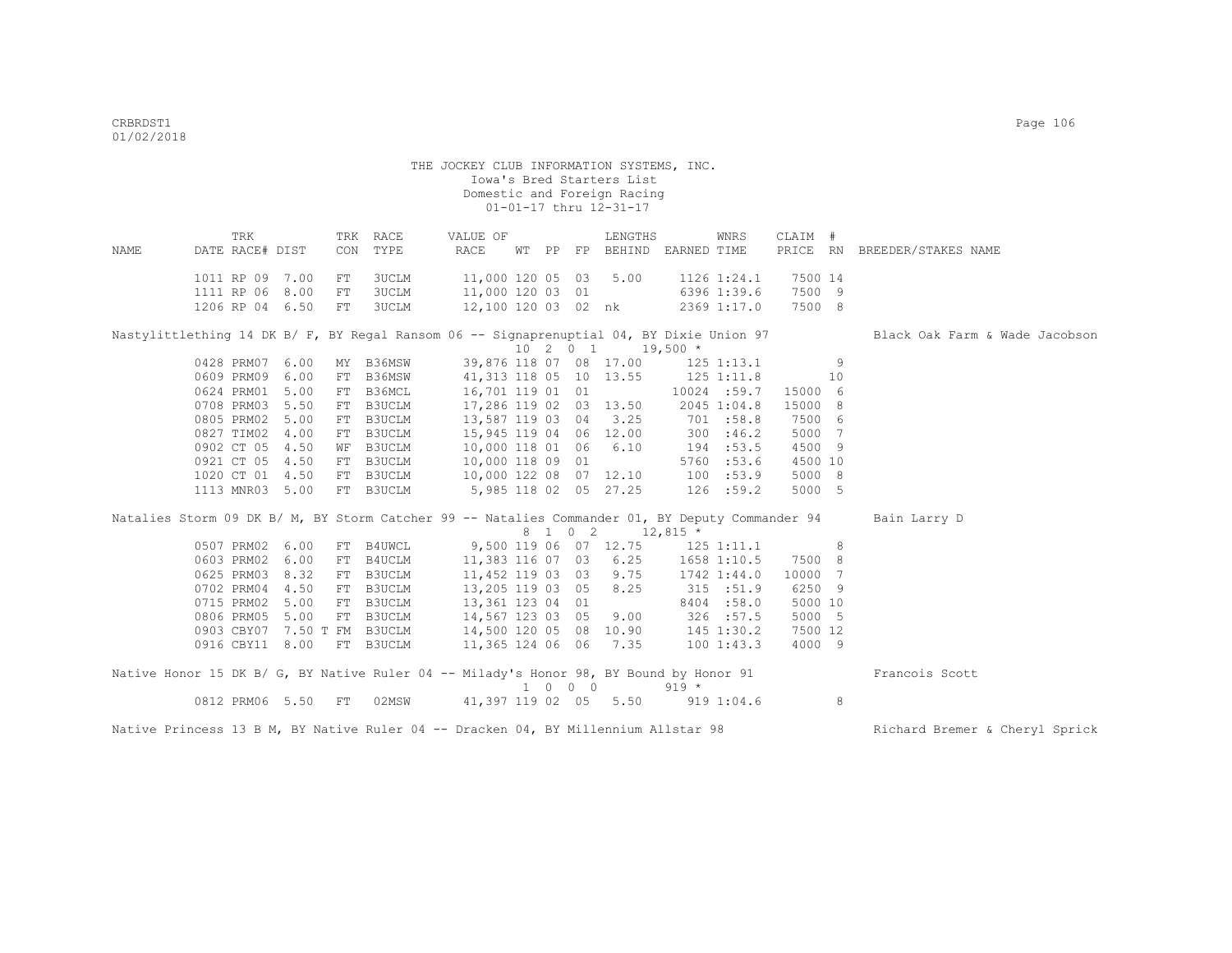|                                                                                       | TRK             |      |    | TRK RACE                  | VALUE OF              |  |                              | LENGTHS                         |              | WNRS           | CLAIM #  |                 |                              |
|---------------------------------------------------------------------------------------|-----------------|------|----|---------------------------|-----------------------|--|------------------------------|---------------------------------|--------------|----------------|----------|-----------------|------------------------------|
| NAME                                                                                  | DATE RACE# DIST |      |    | CON TYPE                  | RACE                  |  |                              | WT PP FP BEHIND EARNED TIME     |              |                |          |                 | PRICE RN BREEDER/STAKES NAME |
|                                                                                       |                 |      |    |                           |                       |  |                              |                                 |              |                |          |                 |                              |
|                                                                                       |                 |      |    |                           |                       |  | $10 \quad 1 \quad 2 \quad 2$ | $55,666*$                       |              |                |          |                 |                              |
|                                                                                       | 0427 PRM05      | 6.00 |    | FT B3UALW                 |                       |  |                              | 45,078 120 06 04 3.75           |              | 2251 1:11.8    |          | 8               |                              |
|                                                                                       | 0519 PRM08      | 6.00 |    | SY B3USTK                 |                       |  |                              | 60,000 120 04 03 1.25           |              | 5900 1:10.5    |          | $_{\rm 8}$      | MAMIE EISENHOWER S.          |
|                                                                                       | 0527 PRM07      | 6.00 |    | SY B3UAOC                 | 39,680 119 02 02      |  |                              | 4.25                            |              | 8320 1:10.7    |          | 5               |                              |
|                                                                                       | 0618 PRM07      | 6.00 |    | FT B3UAOC                 | 40,855 119 04 01      |  |                              |                                 |              | 25616 1:10.5   |          | 8               |                              |
|                                                                                       | 0706 PRM06      | 6.00 |    | FT B3UCLM                 | 32,106 123 05 02      |  |                              | 4,50                            |              | 6446 1:09.6    | 20000 6  |                 |                              |
|                                                                                       | 0721 PRM04      | 6.00 |    | FT B3UALW                 | 42,781 123 01 05      |  |                              | 4.50                            |              | 9531:09.9      |          | 7               |                              |
|                                                                                       | 0812 PRM10      | 8.32 |    | FT B4USTK                 | 100,000 118 08 09     |  |                              | 22.25                           | 5001:41.8    |                |          | 11              | DONNA REED S.                |
|                                                                                       | 0902 DEL06      | 6.00 |    | SY B3UAOC                 | 36,250 121 03 04      |  |                              | 6.50                            |              | 2160 1:12.8    | 15000 7  |                 |                              |
|                                                                                       | 0920 DEL07      | 6.00 |    | FT B3UAOC                 | 36,375 118 02 05      |  |                              | 9.75                            |              | 1080 1:11.7    | 16000 8  |                 |                              |
|                                                                                       | 1005 CT 07      | 7.00 |    | FT B3UAOC                 | 24,500 120 07 03      |  |                              | 3.75                            |              | 2440 1:27.5    | 12500 7  |                 |                              |
|                                                                                       |                 |      |    |                           |                       |  |                              |                                 |              |                |          |                 |                              |
| Native Wonder 12 DK B/ M, BY Tiz Wonderful 04 -- Native Fever 01, BY Stormin Fever 94 |                 |      |    |                           |                       |  |                              | $12 \t 0 \t 1 \t 5 \t 17,986$ * |              |                |          |                 | Lewis James R                |
|                                                                                       | 0505 PRM06      | 5.50 |    | <b>B3UWCL</b>             |                       |  |                              | 17,929 118 06 03 2.75           |              | 2106 1:06.0    |          |                 |                              |
|                                                                                       |                 |      | FT |                           |                       |  |                              |                                 |              |                |          | 9               |                              |
|                                                                                       | 0518 PRM08      | 6.00 | FT | B3UAOC                    |                       |  |                              | 40,486 121 08 05 3.75           | $926$ 1:11.8 |                |          | 10              |                              |
|                                                                                       | 0604 PRM07      | 8.50 |    | FT B3UALW                 | 40,521 118 03 04      |  |                              | 5.75                            |              | 2015 1:46.6    |          | 9               |                              |
|                                                                                       | 0625 PRM02      | 8.50 |    | FT B3UALW                 |                       |  |                              | 42,025 118 07 07 10.35          |              | $125$ $1:47.4$ |          | 9               |                              |
|                                                                                       | 0707 PRM10      | 6.00 |    | FT B3UCLM                 | 18,626 118 05 04      |  |                              | 2.25                            |              | 9201:11.6      | 15000 8  |                 |                              |
|                                                                                       | 0720 PRM09      | 6.00 |    | FT B3UCLM                 | 11,446 118 03 02      |  |                              | 0.75                            |              | 2125 1:11.3    | 10000 8  |                 |                              |
|                                                                                       | 0729 PRM04      | 8.00 |    | FT B3UALW                 | 41,582 119 07 03      |  |                              | 2.55                            |              | 4982 1:38.3    |          | 8 <sup>8</sup>  |                              |
|                                                                                       | 0812 PRM10      | 8.32 | FT | B4USTK                    | 100,000 116 05 07     |  |                              | 12.00                           |              | 5001:41.8      | 11       |                 | DONNA REED S.                |
|                                                                                       | 0908 RP 03      | 8.00 | FT | B3UCLM                    | 12,100 123 06 03      |  |                              | 1.25                            |              | 1303 1:39.3    | 7500 8   |                 |                              |
|                                                                                       | 0923 RP 02      |      |    | 8.00 T FM B3UCLM          | 14,850 123 02 03      |  |                              | 9.75                            |              | 1605 1:35.9    | 15000 8  |                 |                              |
|                                                                                       | 1012 RP 05      |      |    | 7.50 T FM B3UCLM          | 15,667 123 04 06 4.10 |  |                              |                                 | 85 1:30.9    |                | 15000 10 |                 |                              |
|                                                                                       |                 |      |    | 1102 RP 01 8.00 FT B3UCLM | 12,100 123 03 03 5.75 |  |                              |                                 |              | 1294 1:40.1    | 7500 9   |                 |                              |
| Net Gain 12 B G, BY Include 97 -- Triple o' Five 05, BY Elusive Quality 93            |                 |      |    |                           |                       |  |                              |                                 |              |                |          |                 | Lane Thoroughbreds LLC       |
|                                                                                       |                 |      |    |                           |                       |  |                              | 13 2 2 3 124,500 *              |              |                |          |                 |                              |
|                                                                                       | 0323 OP 06      | 6.00 | FT | 4UAOC                     |                       |  |                              | 84,000 118 08 05 5.25           |              | 2520 1:10.7    |          | 8               |                              |
|                                                                                       | 0415 OP 04      | 6.00 | FT | 4UAOC                     |                       |  |                              | 83,000 117 03 06 2.75           | 830 1:09.1   |                |          | $7\phantom{.0}$ |                              |
|                                                                                       | 0430 PRM08      | 6.00 | SY | 3UALW                     | 44,842 117 05 05      |  |                              | 5.00                            |              | 1028 1:11.2    |          | 10              |                              |
|                                                                                       | 0520 PRM08      | 6.00 |    | MY A3USTK                 |                       |  | 60,000 120 02 03             | 3.55                            |              | 5950 1:10.4    |          | 7               | JOHN WAYNE S.                |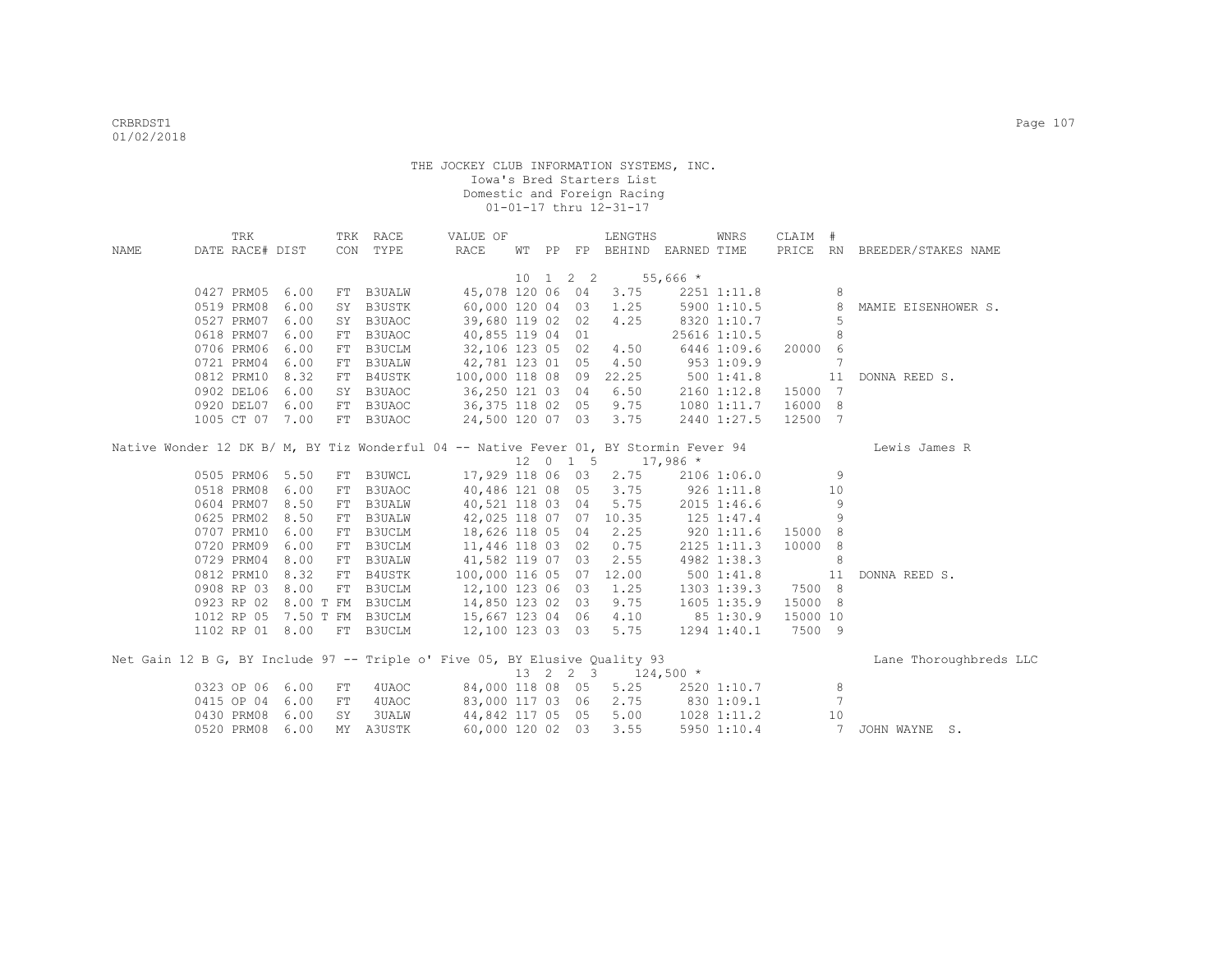| DATE RACE# DIST<br>PRICE RN<br>CON<br>TYPE<br>RACE<br>WT PP FP BEHIND EARNED TIME<br>BREEDER/STAKES NAME<br>NAME                           |  |
|--------------------------------------------------------------------------------------------------------------------------------------------|--|
|                                                                                                                                            |  |
|                                                                                                                                            |  |
| 0601 PRM08<br>8.32<br>41,277 116 04 02<br>8288 1:41.6<br>6<br>${\rm FT}$<br>3UALW<br>0.75                                                  |  |
| 0617 PRM08<br>8.50<br>A3USTK<br>65,000 121 06 01<br>38400 1:43.3<br>FT<br>CYCLONES H.<br>8                                                 |  |
| 8.32<br>3UAOC<br>42,781 125 07 02<br>0713 PRM09<br>${\rm FT}$<br>0.75<br>8573 1:40.6                                                       |  |
| 0812 PRM09<br>8.50<br>A4USTK<br>100,000 124 03 04<br>4.50<br>4950 1:42.6<br>FT<br>GOVERNOR TERRY E. BRANSTAD S.                            |  |
| 0909 LAD10 8.50 T FM<br>3USTK<br>60,000 118 08 01<br>UNBRIDLED S.<br>36000 1:41.7                                                          |  |
| 0924 RP 03 9.00 T FM<br><b>3USTK</b><br>100,000 122 02 03<br>1.25<br>10981 1:49.7<br>REMINGTON GREEN S.<br>7                               |  |
| 1015 KEE04 8.50 T FM<br><b>3UALW</b><br>71,080 125 04 07 15.05<br>570 1:43.7<br>7                                                          |  |
| 8<br>1111 CD 04 9.00 T GD<br>3UAOC<br>66,289 121 01 03<br>5.00<br>6410 1:51.9                                                              |  |
| 5.60<br>1217 RP 10 8.32 FT<br>3USTK<br>75,825 124 05 06<br>$0\;1:41.2$<br>$7\overline{ }$<br>JEFFREY A. HAWK MEMORIAL S.                   |  |
| Never Hide 11 CH G, BY Run Away and Hide 06 -- Worldly Gal 94, BY Houston 86<br>Run Away and Hide Syndicate &                              |  |
| High Point Bloodstock                                                                                                                      |  |
| $3,259$ *<br>4 0 1 1                                                                                                                       |  |
| 10,150 123 02 02<br>0225 FON08 4.00<br>3USTK<br>3.75<br>2030 :46.0<br>GRASMICK S.<br>GD<br>6                                               |  |
| 9,200 120 06 03<br>2.00<br>0311 FON08 6.00<br><b>3UALW</b><br>9<br>1104 1:14.2<br>FT                                                       |  |
| $0\;1:12.8$<br>0325 FON09 6.00<br>25,000 121 04 08 16.75<br>3USTK<br>MY<br>10<br>BUDWEISER TONDI S.                                        |  |
| 125 1:05.0<br>21,652 120 10 12 22.00<br>0427 PRM08 5.50<br>4USTR<br>12<br>FT                                                               |  |
| No Holds Barred 13 DK B/ G, BY Hold Me Back 06 -- Beginnings End 06, BY Cape Canaveral 96<br>Chleborad Lynn                                |  |
| 8 2 2 2<br>$84,321$ *                                                                                                                      |  |
| 39,984 121 01 02<br>2.50<br>0520 PRM06 6.00<br>3UAOC<br>8028 1:10.4<br>6<br>MΥ                                                             |  |
| $\epsilon$<br>0618 CBY09 8.00<br>0.75<br>3UAOC<br>32,000 120 05 03<br>3520 1:41.2<br>FT                                                    |  |
| 949 1:08.8<br>$\,8\,$<br>42,737 121 03 05 13.75<br>0629 PRM04 6.00<br>3UALW<br>FT                                                          |  |
| $\overline{7}$<br>25718 1:40.6<br>0713 PRM09 8.32<br>3UAOC<br>42,781 117 06 01<br>FT                                                       |  |
| 5<br>42,864 123 04 02<br>0722 PRM08 6.00<br>FT<br><b>3UALW</b><br>0.50<br>8640 1:08.8                                                      |  |
| 100,000 118 04 03<br>0812 PRM09 8.50<br>A4USTK<br>4.00<br>8<br>FT<br>9900 1:42.6<br>GOVERNOR TERRY E. BRANSTAD S.                          |  |
| 9<br>0907 RP 08 8.00 T FM<br>3UALW<br>38,297 124 03 01<br>21576 1:34.5                                                                     |  |
| 0924 RP 03 9.00 T FM<br><b>3USTK</b><br>100,000 118 05 04<br>2.75<br>$7\overline{ }$<br>5990 1:49.7<br>REMINGTON GREEN S.                  |  |
| Northern Rock 12 B M, BY Rock the Rock (IRE) 04 -- Northern Energy 98, BY Northern Trend 88<br>Iowa State University<br>5 0 0 0<br>$583 *$ |  |
| 0408 FON08 6.00<br><b>B3UALW</b><br>8,000 123 10 07<br>FT<br>9.75<br>0 1:15.2<br>10                                                        |  |
| 5.25<br>5000 9<br>0423 FON06 4.00<br>FT B3UCLM<br>4,500 123 04 06<br>0.146.6                                                               |  |
| 4.10<br>0505 FON08<br>6.00<br>B3UCLM<br>4,500 123 07 05<br>$135$ $1:14.6$<br>5000 9<br>FT                                                  |  |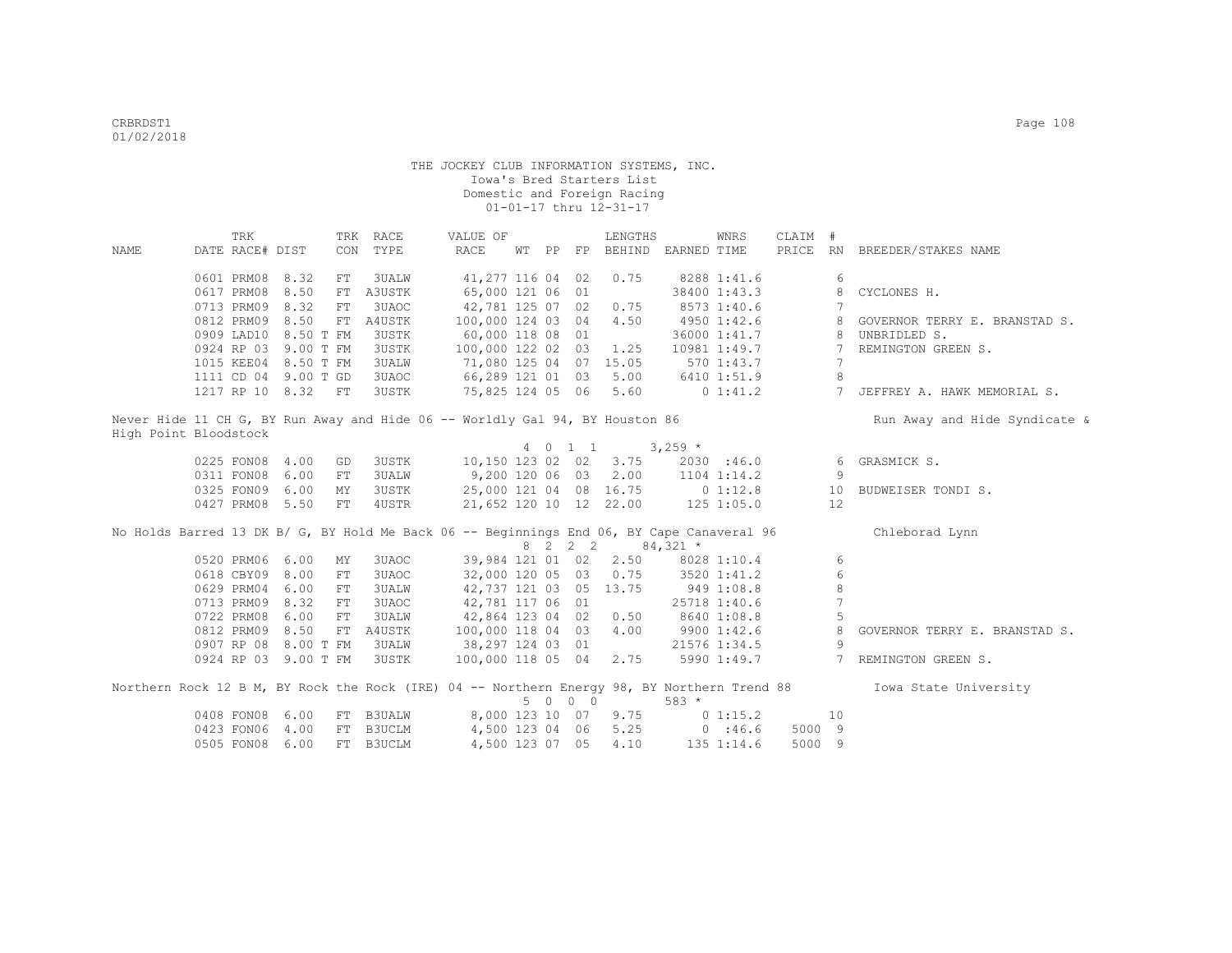|      | TRK                  |           |     | TRK RACE     | VALUE OF                                                                                  |  |         | LENGTHS         |                                    | WNRS        | CLAIM #         |    |                              |
|------|----------------------|-----------|-----|--------------|-------------------------------------------------------------------------------------------|--|---------|-----------------|------------------------------------|-------------|-----------------|----|------------------------------|
| NAME | DATE RACE# DIST      |           |     | CON TYPE     | RACE                                                                                      |  |         |                 | WT PP FP BEHIND EARNED TIME        |             |                 |    | PRICE RN BREEDER/STAKES NAME |
|      |                      |           |     |              |                                                                                           |  |         |                 |                                    |             |                 |    |                              |
|      | 0527 ARP04 5.00      |           |     | SY B3UCLM    | 6,400 124 05 08 14.00 64 :59.5                                                            |  |         |                 |                                    |             | 5000 8          |    |                              |
|      | 0611 ARP06 6.00      |           |     | FT B3UCLM    |                                                                                           |  |         |                 | 6,400 124 06 04 6.00 384 1:13.0    |             | 5000 6          |    |                              |
|      |                      |           |     |              | No Time Limit 10 DK B/ G, BY Fullbridled 01 -- Paster's Dutchess 99, BY Paster's Caper 91 |  |         |                 |                                    |             |                 |    | Nielsen Charles D.           |
|      |                      |           |     |              |                                                                                           |  |         | 8 0 1 1         | $8,729$ *                          |             |                 |    |                              |
|      | 0428 PRM06 6.00      |           | MY  | 3UWCL        | 14,825 120 05 02 0.50                                                                     |  |         |                 |                                    | 3575 1:11.1 | $\overline{7}$  |    |                              |
|      | 0513 PRM07           | 6.00      | FT  | 3UCLM        | 15,041 120 01 06 13.05                                                                    |  |         |                 | 125 1:10.6                         |             | 17500 6         |    |                              |
|      | 0529 PRM09           | 6.00      | FT  | <b>3UCLM</b> | 17,929 119 04 04 1.80                                                                     |  |         |                 | 878 1:13.0                         |             | 15000 9         |    |                              |
|      | 0610 PRM06           | 6.00      | FT  | 3UCLM        | 18,711 119 03 03 4.75                                                                     |  |         |                 |                                    | 2248 1:10.6 | 15000 6         |    |                              |
|      | 0729 PRM02           | 6.00      | FT  | 3UCLM        | 18,670 119 06 07 20.50                                                                    |  |         |                 | $125$ $1:08.8$                     |             | 15000 7         |    |                              |
|      | 0809 PRM01           | 6.00      | FT  | 3UCLM        | 18,670 118 01 04 3.50                                                                     |  |         |                 | $928$ 1:10.1                       |             | 15000 7         |    |                              |
|      | 0824 CBY03           | 8.50 T FM |     | 3UCLM        | 18,400 124 10 05 6.60 170 1:43.4                                                          |  |         |                 |                                    |             | 16000 12        |    |                              |
|      | 0916 CBY10 5.00 T FM |           |     | 3UCLM        | 17,000 123 02 04 4.60 680 :56.4                                                           |  |         |                 |                                    |             | 16000 11        |    |                              |
|      |                      |           |     |              |                                                                                           |  |         |                 |                                    |             |                 |    |                              |
|      |                      |           |     |              | Nu Aloha Wahiene 14 DK B/ F, BY Giacomo 02 -- Saradun 98, BY Hunting Hard 92              |  |         |                 |                                    |             |                 |    | Dave Newgard & Troy Utpadel  |
|      |                      |           |     |              |                                                                                           |  |         |                 |                                    |             |                 |    |                              |
|      |                      |           |     |              | 0703 BTP02 8.00 FT B3UMCL 7,500 119 07 12 72.00 75 1:42.5                                 |  |         |                 |                                    |             | 6250 12         |    |                              |
|      |                      |           |     |              | Nut N Added 14 DK B/ G, BY Added Edge 00 -- Nut N Better 97, BY Miracle Heights 89        |  |         |                 |                                    |             |                 |    | Special K Stables            |
|      |                      |           |     |              |                                                                                           |  |         | 3 0 0 1 1,791 * |                                    |             |                 |    |                              |
|      | 0430 PRM02 5.50      |           | SY  |              | 36MCL 22,520 115 05 07 18.50 125 1:05.5                                                   |  |         |                 |                                    |             | 25000 7         |    |                              |
|      | 0514 PRM07 8.00      |           | FT  | 36MSW        | 39,876 118 09 07 29.80 125 1:40.5                                                         |  |         |                 |                                    |             |                 | -9 |                              |
|      | 0529 PRM06 6.00      |           | FT  | 36MCL        | 12,875 118 04 03 19.50 1541 1:12.5                                                        |  |         |                 |                                    |             | 7500 6          |    |                              |
|      |                      |           |     |              |                                                                                           |  |         |                 |                                    |             |                 |    |                              |
|      |                      |           |     |              | Oh My Gravy 10 DK B/ G, BY Repent 99 -- My Place Tonight 01, BY Out of Place 87           |  | 8 0 1 1 |                 | $6,822$ *                          |             |                 |    | Hobbs William L.             |
|      | 0601 PRM08 8.32      |           | FT  | 3UALW        |                                                                                           |  |         |                 | 41, 277 119 03 06 19.75 125 1:41.6 |             | $6\overline{6}$ |    |                              |
|      | 0713 PRM09           | 8.32      | FT  | 3UAOC        |                                                                                           |  |         |                 | 42,781 117 05 05 11.75 953 1:40.6  |             | 30000 7         |    |                              |
|      | 0722 PRM07           | 8.00      | FT  | 3UCLM        | 28,961 119 01 06 13.30                                                                    |  |         |                 | 125 1:36.0                         |             | 20000 8         |    |                              |
|      | 0806 PRM09           | 8.00      | FT  | 3UCLM        | 11,186 118 04 05 9.05                                                                     |  |         |                 | 319 1:37.4                         |             | 7500 8          |    |                              |
|      | 0827 CBY02           | 8.00      | FT  | 3UCLM        | 10,000 120 03 04 6.35 600 1:38.9                                                          |  |         |                 |                                    |             | 4000 7          |    |                              |
|      | 0924 CD 10 8.50      |           | FT  | 3UCLM        | 16,160 121 11 03 7.75                                                                     |  |         |                 |                                    | 1600 1:45.5 | 5000 11         |    |                              |
|      | 1019 IND07 8.50      |           | FT. | 3UCLM        | 11,000 122 05 02                                                                          |  |         | 9.50            |                                    | 2200 1:44.0 | 5000 10         |    |                              |
|      |                      |           |     |              |                                                                                           |  |         |                 |                                    |             |                 |    |                              |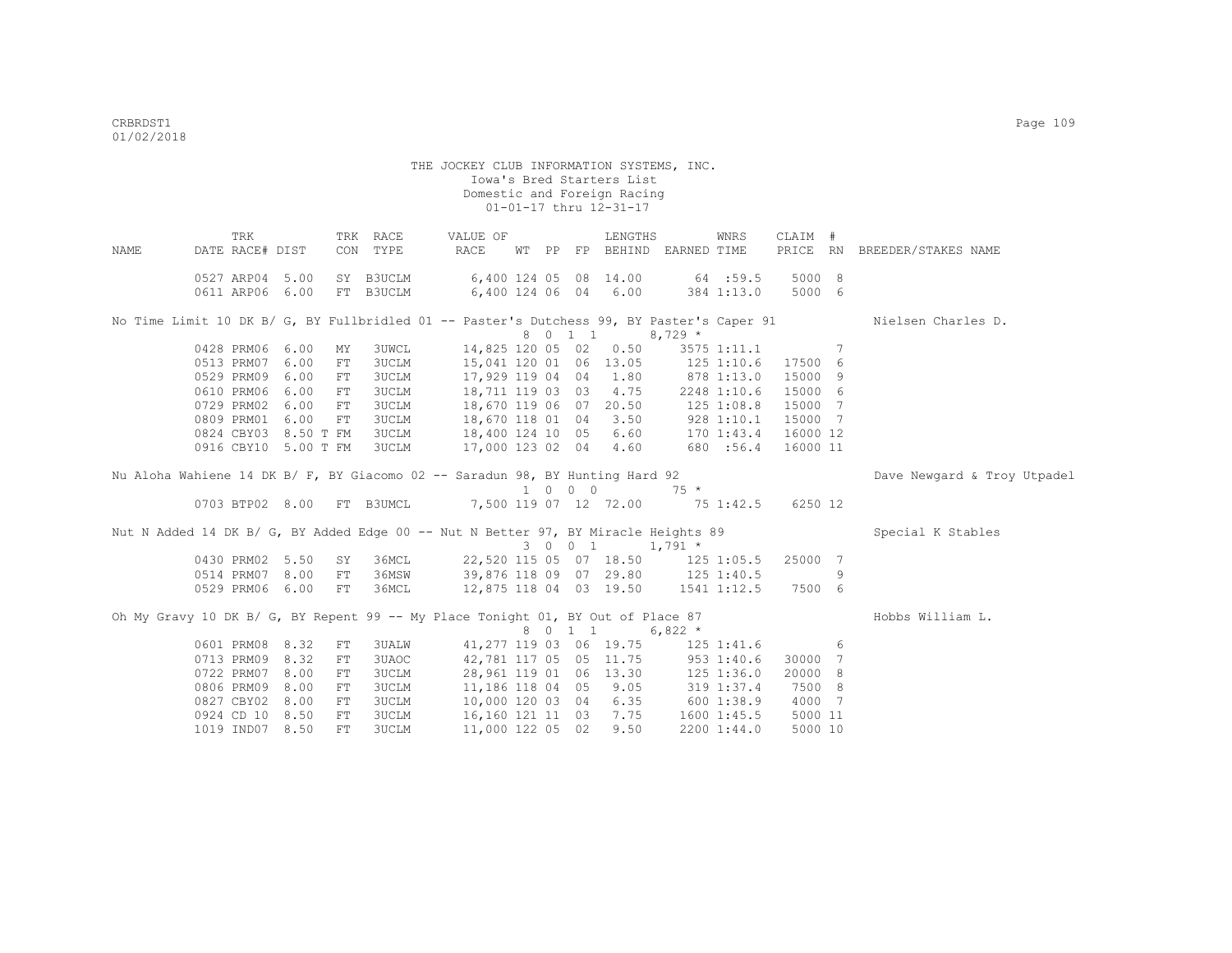|      | TRK                  |      |            | TRK RACE  | VALUE OF                                                                           |  |         | LENGTHS                     |            | WNRS           | CLAIM #  |                      |                                                                                                                      |
|------|----------------------|------|------------|-----------|------------------------------------------------------------------------------------|--|---------|-----------------------------|------------|----------------|----------|----------------------|----------------------------------------------------------------------------------------------------------------------|
| NAME | DATE RACE# DIST      |      |            | CON TYPE  | RACE                                                                               |  |         | WT PP FP BEHIND EARNED TIME |            |                |          |                      | PRICE RN BREEDER/STAKES NAME                                                                                         |
|      |                      |      |            |           |                                                                                    |  |         |                             |            |                |          |                      |                                                                                                                      |
|      | 1116 CD 07 9.00      |      | FT         | 3UCLM     | 18,090 121 03 04 2.10                                                              |  |         |                             |            | 9001:54.3      | 5000 10  |                      |                                                                                                                      |
|      |                      |      |            |           |                                                                                    |  |         |                             |            |                |          |                      |                                                                                                                      |
|      |                      |      |            |           | Oh What a Dream 13 DK B/ G, BY Woke Up Dreamin 00 -- Outskirt Lady 07, BY Purge 01 |  |         |                             |            |                |          |                      | James Lewis & Beverly Lewis                                                                                          |
|      |                      |      |            |           |                                                                                    |  |         | $10 \t2 \t1 \t1$            | $18,646$ * |                |          |                      |                                                                                                                      |
|      | 0427 PRM09 6.00      |      | FT         | 36MCL     | 22,340 123 11 06 14.10                                                             |  |         |                             |            | $125$ $1:12.4$ | 30000 12 |                      |                                                                                                                      |
|      | 0514 PRM07 8.00      |      | FT         | 36MSW     | 39,876 123 06 06 17.80                                                             |  |         |                             | 125 1:40.5 |                |          | 9                    |                                                                                                                      |
|      | 0526 PRM04 6.00      |      | FT         | 36MCL     | 15,992 123 07 02 6.50                                                              |  |         |                             |            | 3120 1:11.3    | 15000 9  |                      |                                                                                                                      |
|      | 0618 PRM01 6.00      |      | FT         | 36MCL     | 23,399 120 01 03 15.00                                                             |  |         |                             |            | 2815 1:12.1    | 25000 6  |                      |                                                                                                                      |
|      | 0630 PRM05 6.00      |      | FT         | 36MCL     | 14,652 123 03 01                                                                   |  |         |                             |            | 8708 1:12.9    | 10000    | 7                    |                                                                                                                      |
|      | 0716 PRM05 8.00      |      | FT         | 3UCLM     | 11,831 124 02 04 2.50                                                              |  |         |                             |            | 683 1:39.9     | 10000 8  |                      |                                                                                                                      |
|      | 0804 PRM09           | 5.00 | FT         | 3UCLM     | 13,841 123 01 06 17.00                                                             |  |         |                             |            | 125 : 57.6     | 7500 6   |                      |                                                                                                                      |
|      | 0825 CBY03 8.00 T FM |      |            | 3UCLM     | 13,500 124 02 06 12.25                                                             |  |         |                             |            | $135$ 1:39.9   | 12500 10 |                      |                                                                                                                      |
|      | 0904 CLS05 6.50      |      | FT         | 3UCLM     | 4,400 123 03 01                                                                    |  |         |                             |            | 2640 1:21.0    | 5000 7   |                      |                                                                                                                      |
|      | 0916 CBY10 5.00 T FM |      |            | 3UCLM     | 17,000 123 01 09 11.35                                                             |  |         |                             |            | 170 :56.4      | 16000 11 |                      |                                                                                                                      |
|      |                      |      |            |           |                                                                                    |  |         |                             |            |                |          |                      |                                                                                                                      |
|      |                      |      |            |           |                                                                                    |  |         |                             |            |                |          |                      | One Fine Dream 13 DK B/ G, BY Woke Up Dreamin 00 -- One Fine Shweetie 99, BY Shuailaan 89 Gary E Lucas & Linda Woods |
|      |                      |      |            |           |                                                                                    |  |         | 9 1 2 2 105,727 *           |            |                |          |                      |                                                                                                                      |
|      | 0223 OP 06 6.00      |      | ${\rm FT}$ | 4UAOC     | 75,000 118 03 04                                                                   |  |         | 2.00                        |            | 3750 1:10.3    |          | 9                    |                                                                                                                      |
|      | 0318 OP 09 6.00      |      | FT         | 4UAOC     | 83,000 117 06 05 5.75                                                              |  |         |                             |            | 2490 1:09.8    |          | 9                    |                                                                                                                      |
|      | 0415 OP 03 8.50      |      | FT         | 4UAOC     | 83,000 118 03 04 7.25                                                              |  |         |                             |            | 4150 1:42.9    |          | 8                    |                                                                                                                      |
|      | 0430 PRM08           | 6.00 | SY         | 3UALW     | 44,842 119 02 03 2.00                                                              |  |         |                             |            | 5343 1:11.2    |          | 10                   |                                                                                                                      |
|      | 0520 PRM08           | 6.00 | MY         | A3USTK    | 60,000 120 01 02 no                                                                |  |         |                             |            | 11900 1:10.4   |          | $7\phantom{.0}$      | JOHN WAYNE S.                                                                                                        |
|      | 0617 PRM08           | 8.50 | FT         | A3USTK    | 65,000 121 08 02 hd                                                                |  |         |                             |            | 12800 1:43.3   |          |                      | CYCLONES H.                                                                                                          |
|      |                      |      |            |           |                                                                                    |  |         |                             |            |                |          | 8<br>$7\phantom{.0}$ |                                                                                                                      |
|      | 0713 PRM09           | 8.32 | ${\rm FT}$ | 3UAOC     | 42,781 117 03 03 3.25                                                              |  |         |                             |            | 5144 1:40.6    |          |                      |                                                                                                                      |
|      | 0812 PRM09 8.50      |      |            | FT A4USTK | 100,000 116 01 01                                                                  |  |         |                             |            | 59400 1:42.6   |          | 8                    | GOVERNOR TERRY E. BRANSTAD S.                                                                                        |
|      | 0826 CBY02 8.00      |      | GD         | 3USTK     | 50,000 121 04 05 10.25                                                             |  |         |                             |            | 750 1:36.1     |          |                      | 6 BROOKS FIELDS S.                                                                                                   |
|      |                      |      |            |           | One Last Empress 15 B F, BY Daaher 04 -- Swift Empress 06, BY Empire Maker 00      |  |         |                             |            |                |          |                      |                                                                                                                      |
|      |                      |      |            |           |                                                                                    |  |         |                             |            |                |          |                      | Runaway Racing LLC                                                                                                   |
|      |                      |      |            |           |                                                                                    |  | 4 1 2 0 |                             | $61,306$ * |                |          |                      |                                                                                                                      |
|      | 0528 PRM02 4.50      |      | FT         | F02MSW    |                                                                                    |  |         | 39,986 118 06 04 2.15       |            | 2007 :53.4     |          | 6                    |                                                                                                                      |
|      | 0701 PRM03 5.00      |      | FT         | F02MSW    | 41,312 119 08 01                                                                   |  |         |                             |            | 24604 :59.0    |          | 10                   |                                                                                                                      |
|      | 0714 PRM08           | 5.50 | FT         | 02STK     | 79,784 117 02 02 0.75 16065 1:04.8                                                 |  |         |                             |            |                |          | $\overline{7}$       | IOWA STALLION FUTURITY                                                                                               |
|      | 0812 PRM04 6.00      |      |            | FT F02STK | 93,150 121 05 02 12.25                                                             |  |         |                             |            | 18630 1:10.5   |          |                      | 6 IOWA SORORITY S.                                                                                                   |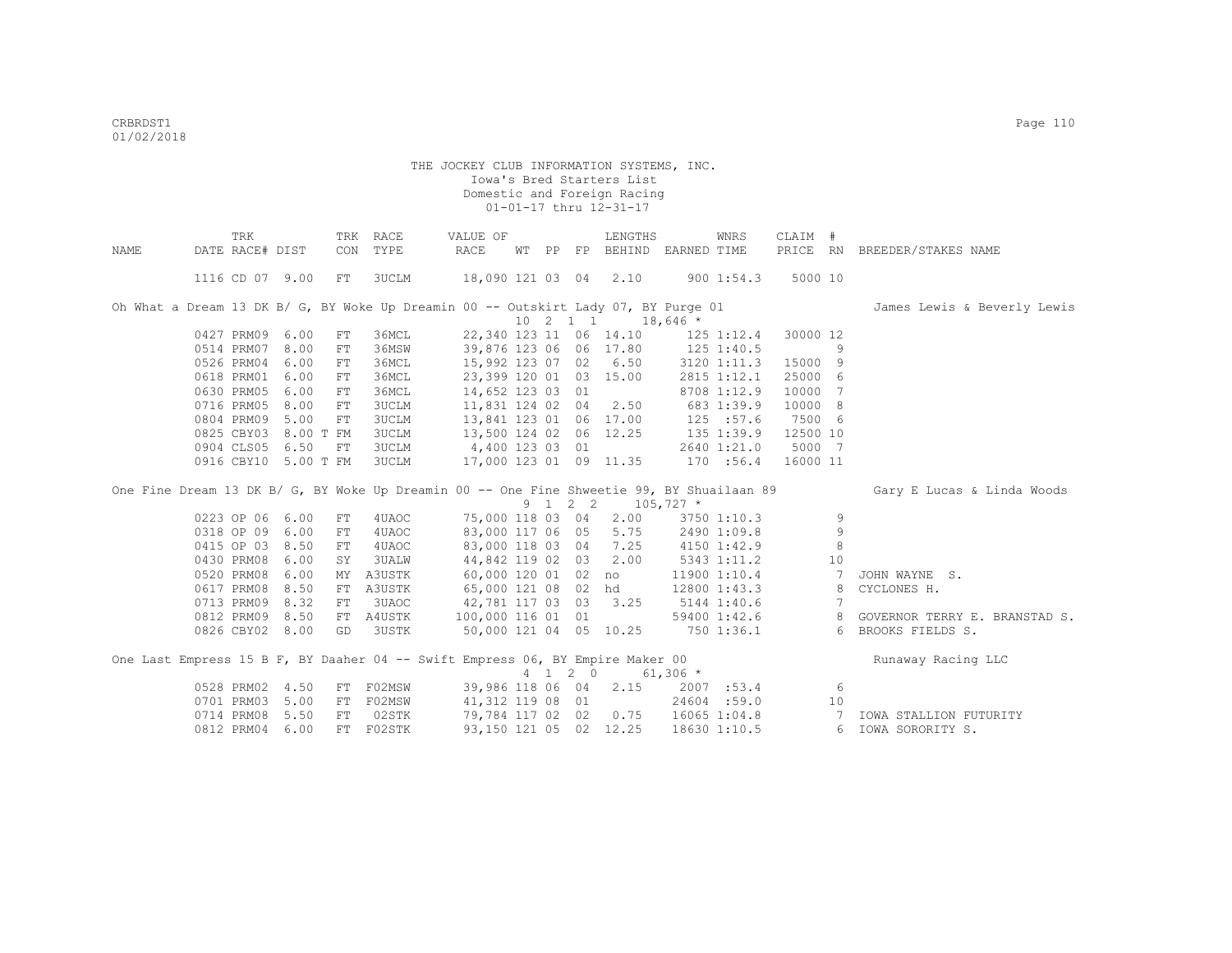|      | TRK             |           | TRK        | RACE         | VALUE OF                                                                                         |     |                              | LENGTHS                     |            | WNRS         | CLAIM   | # |                              |
|------|-----------------|-----------|------------|--------------|--------------------------------------------------------------------------------------------------|-----|------------------------------|-----------------------------|------------|--------------|---------|---|------------------------------|
| NAME | DATE RACE# DIST |           | CON        | TYPE         | <b>RACE</b>                                                                                      |     |                              | WT PP FP BEHIND EARNED TIME |            |              |         |   | PRICE RN BREEDER/STAKES NAME |
|      |                 |           |            |              |                                                                                                  |     |                              |                             |            |              |         |   |                              |
|      |                 |           |            |              |                                                                                                  |     |                              |                             |            |              |         |   |                              |
|      |                 |           |            |              | Onemoreaffair 12 DK B/ G, BY Blumin Affair 91 -- Babbling Girl 02, BY Mutakddim 91               |     |                              |                             |            |              |         |   | Wulf Craig                   |
|      |                 |           |            |              |                                                                                                  | 4 0 | $0\quad 0$                   |                             | $0 *$      |              |         |   |                              |
|      | 0318 FON04      | 6.00      | FT         | 3UCLM        |                                                                                                  |     |                              | 5,100 123 08 09 11.00       |            | $0\;1:15.2$  | 5000 9  |   |                              |
|      | 0401 FON10      | 6.00      | MY         | <b>3UCLM</b> |                                                                                                  |     |                              | 5,100 123 05 08 21.25       |            | 01:15.0      | 5000 9  |   |                              |
|      | 0415 FON06      | 6.00      | ${\rm FT}$ | <b>3UCLM</b> |                                                                                                  |     |                              | 5,100 123 09 07 13.25       |            | 0 1:12.4     | 5000 9  |   |                              |
|      | 0506 FON06      | 6.00      | ${\rm FT}$ | <b>3UCLM</b> | 3,500 123 08 FF                                                                                  |     |                              | DNF                         |            | 01:14.6      | 2500 10 |   |                              |
|      |                 |           |            |              | Only a Pacemaker 11 B G, BY Seeking the Best (IRE) 01 -- Only Imagine 02, BY Honour and Glory 93 |     |                              |                             |            |              |         |   | River Ridge Ranch            |
|      |                 |           |            |              |                                                                                                  |     | $12 \quad 1 \quad 0 \quad 2$ |                             | $8,083*$   |              |         |   |                              |
|      | 0124 HOU07      | 6.00      | FT         | 4UCLM        | 6,000 113 07 03                                                                                  |     |                              | 3.10                        |            | 638 1:12.1   | 7500 7  |   |                              |
|      | 0204 HOU02      | 6.00      | FT         | 4UCLM        | 5,500 118 06 03                                                                                  |     |                              | 5.25                        |            | 594 1:11.8   | 5000 6  |   |                              |
|      | 0217 HOU09      | 8.00      | FT         | 4UCLM        | 5,500 123 06 07                                                                                  |     |                              | 18.25                       |            | 1001:41.2    | 5000 8  |   |                              |
|      | 0228 HOU02      | 5.00 T FM |            | 4UCLM        | 8,500 118 02 06                                                                                  |     |                              | 2.25                        |            | 100 : 58.8   | 15000 7 |   |                              |
|      | 0310 HOU01      | 5.50      | SY         | 4UCLM        | 6,000 118 02                                                                                     |     | 01                           |                             |            | 3540 1:06.6  | 7500 6  |   |                              |
|      | 0506 PRM06      | 5.50      | FT         | <b>3UWCL</b> | 17,967 119 02                                                                                    |     | 05                           | 9.30                        |            | 409 1:05.4   | 12500 8 |   |                              |
|      | 0529 PRM09      | 6.00      | ${\rm FT}$ | 3UCLM        | 17,929 120 01                                                                                    |     | 05                           | 2.55                        |            | $405$ 1:13.0 | 15000 9 |   |                              |
|      | 0610 PRM06      | 6.00      | ${\rm FT}$ | 3UCLM        | 18,711 118 01 04                                                                                 |     |                              | 6.00                        |            | 937 1:10.6   | 15000 6 |   |                              |
|      | 0701 PRM01      | 5.50      | ${\rm FT}$ | <b>3UCLM</b> | 18,626 120 07 05                                                                                 |     |                              | 9.00                        |            | 409 1:04.5   | 15000 8 |   |                              |
|      | 0714 PRM09      | 5.00      | FT         | <b>3UCLM</b> | 11,188 123 03 07                                                                                 |     |                              | 3.25                        |            | 125 : 58.4   | 6250 7  |   |                              |
|      | 0730 PRM03      | 5.50      | FT         | 3UCLM        | 11,408 118 01 04                                                                                 |     |                              | 6.25                        |            | 7011:04.1    | 7500 6  |   |                              |
|      | 0809 PRM01      | 6.00      | ${\rm FT}$ | <b>3UCLM</b> | 18,670 118 07 07 16.35                                                                           |     |                              |                             |            | 125 1:10.1   | 15000 7 |   |                              |
|      |                 |           |            |              |                                                                                                  |     |                              |                             |            |              |         |   |                              |
|      |                 |           |            |              | On My Joy 12 DK B/ M, BY Added Edge 00 -- Preciosa 98, BY Level Sands 91                         |     |                              |                             |            |              |         |   | Special K Stables            |
|      |                 |           |            |              |                                                                                                  |     | $7\quad 2\quad 2\quad 1$     |                             | $14,955$ * |              |         |   |                              |
|      | 0610 PRM01      | 5.00      | FT         | B36MCL       | 12,662 123 03 01                                                                                 |     |                              |                             |            | 7999 :59.9   | 10000 6 |   |                              |
|      | 0617 PRM09      | 5.00      | FT         | B3UCLM       | 11,375 123 02 06 11.75                                                                           |     |                              |                             | 125        | :59.0        | 7500 9  |   |                              |
|      | 0720 PRM02      | 5.00      | FT         | B3UCLM       | 10,500 123 09 08                                                                                 |     |                              | 11.10                       | 125        | :58.4        | 7500 9  |   |                              |
|      | 0910 MNR09      | 6.00      | FT         | B3UCLM       | 6,076 120 05 02                                                                                  |     |                              | hd                          |            | 1240 1:14.9  | 5000 8  |   |                              |
|      | 0920 MNR06      | 5.50      | FT         | B3UCLM       | 6,076 120 03 02                                                                                  |     |                              | 1.00                        |            | 1240 1:07.2  | 5000 8  |   |                              |
|      | 1009 MNR07      | 5.00      | GD         | B3UCLM       | 6,076 120 08 01                                                                                  |     |                              |                             |            | 3596 1:01.3  | 5000 8  |   |                              |
|      | 1030 MNR02      | 5.50      | MY         | B3UCLM       | 6,300 123 02 03                                                                                  |     |                              | 3.50                        |            | 630 1:07.7   | 5000 10 |   |                              |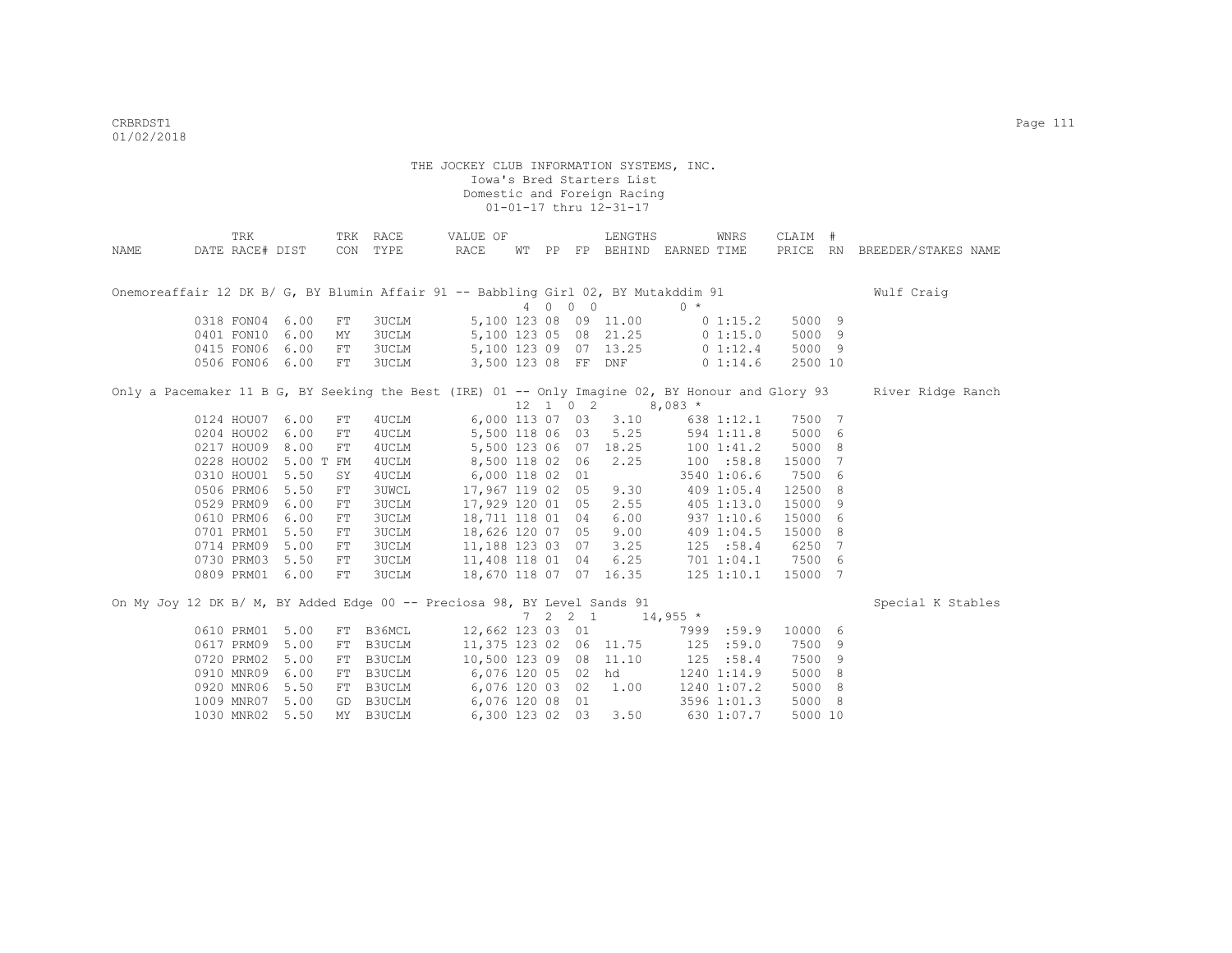|      | TRK                                                                                  |      |    | TRK RACE     | VALUE OF                         |    |                             | LENGTHS                                        |                | WNRS        | CLAIM #  |     |                               |
|------|--------------------------------------------------------------------------------------|------|----|--------------|----------------------------------|----|-----------------------------|------------------------------------------------|----------------|-------------|----------|-----|-------------------------------|
| NAME | DATE RACE# DIST                                                                      |      |    | CON TYPE     | RACE                             | WТ |                             | PP FP BEHIND EARNED TIME                       |                |             |          |     | PRICE RN BREEDER/STAKES NAME  |
|      | Oprah's Ranger 15 B G, BY U S Ranger 04 -- Oprah Winney 03, BY Royal Academy 87      |      |    |              |                                  |    |                             |                                                |                |             |          |     | River Ridge Ranch             |
|      |                                                                                      |      |    |              |                                  |    | $1 \quad 0 \quad 0 \quad 0$ |                                                | $125 *$        |             |          |     |                               |
|      | 0812 PRM06 5.50                                                                      |      | FT | 02MSW        |                                  |    |                             | 41, 397 119 04 08 13.25                        | $125$ $1:04.6$ |             |          | 8   |                               |
|      | Oscar Bravo 12 CH M, BY King of Scat 96 -- Tequila Two Step 04, BY Shot of Gold 95   |      |    |              |                                  |    |                             |                                                |                |             |          |     | Hobbs James Michael           |
|      |                                                                                      |      |    |              |                                  |    | 3 0 0 0                     |                                                | $371 *$        |             |          |     |                               |
|      | 0722 GF 08 5.25                                                                      |      |    | FT B3UALW    |                                  |    |                             | 3,900 126 04 04 8.75 195 1:06.0                |                |             |          | -7  |                               |
|      | 0728 GF 09 5.25 FT                                                                   |      |    | B3UCLM       |                                  |    |                             | 3,500 126 05 06 8.50 88 1:07.2                 |                |             | 3200 8   |     |                               |
|      | 0730 GF 06 5.25                                                                      |      |    | FT 3UALW     |                                  |    |                             | 3,500 121 02 05 10.75 88 1:03.8                |                |             |          | 6   |                               |
|      | Paddy Party 13 GR/RO G, BY Paddy O'Prado 07 -- Irish Party 04, BY Twining 91         |      |    |              |                                  |    |                             |                                                |                |             |          |     | Albaugh Family Stables LLC    |
|      |                                                                                      |      |    |              |                                  |    |                             | $7 \quad 1 \quad 1 \quad 1 \quad 13,222 \star$ |                |             |          |     |                               |
|      | 0518 PRM06 8.32                                                                      |      | FT | 3UCLM        |                                  |    |                             | 14,000 118 06 06 13.50                         | 125 1:43.9     |             | 30000 6  |     |                               |
|      | 0609 PRM04                                                                           | 8.50 | FT | 3UALW        |                                  |    |                             | 42,067 120 03 08 24.75                         | $125$ $1:45.1$ |             |          | 8   |                               |
|      | 0624 PRM02                                                                           | 8.32 | FT | 3UCLM        | 12,190 118 07 03 6.25            |    |                             |                                                |                | 1721 1:43.0 | 10000 8  |     |                               |
|      | 0707 PRM03                                                                           | 8.50 | FT | 3UCLM        | 13,231 118 06 01                 |    |                             |                                                |                | 8606 1:45.7 | 10000 8  |     |                               |
|      | 0812 PRM09                                                                           | 8.50 | FT | A4USTK       | 100,000 119 02 08 15.00          |    |                             |                                                | 5001:42.6      |             |          | - 8 | GOVERNOR TERRY E. BRANSTAD S. |
|      | 0827 CBY02 8.00                                                                      |      | FT | 3UCLM        | 10,000 122 05 02 3.00            |    |                             |                                                |                | 2000 1:38.9 | 4000 7   |     |                               |
|      | 0915 CBY02 8.50 T FM                                                                 |      |    | <b>3UCLM</b> | 14,500 120 14 14 37.35           |    |                             |                                                |                | 145 1:42.1  | 7500 14  |     |                               |
|      | Papa Brose 12 DK B/ G, BY Impeachment 97 -- Lady of Blue 94, BY Danzig Connection 83 |      |    |              |                                  |    |                             |                                                |                |             |          |     | Lieber Todd M Dr.             |
|      |                                                                                      |      |    |              |                                  |    | 6 0 0 0                     |                                                | $1,219$ *      |             |          |     |                               |
|      | 0121 OP 02 8.50                                                                      |      | FT | 4UCLM        |                                  |    |                             | 23,000 116 01 05 4.25                          |                | 690 1:48.8  | 5000 9   |     |                               |
|      | 0205 OP 03 8.50                                                                      |      | FT | 4UCLM        |                                  |    |                             | 23,500 117 01 08 16.75                         | 117 1:46.9     |             | 7500 9   |     |                               |
|      | 0305 OP 05 8.50                                                                      |      | GD | 4UCLM        |                                  |    |                             | 25,000 122 05 06 13.05                         |                | 92 1:45.5   | 6250 10  |     |                               |
|      | 0422 FON07 8.50                                                                      |      | FT | 3UCLM        | 3,500 123 05 10 17.75            |    |                             |                                                | 0 1:48.0       |             | 2500 10  |     |                               |
|      | 0508 WRD01 8.32                                                                      |      | FT | 3UCLM        | 9,405 122 05 05 22.25 240 1:42.0 |    |                             |                                                |                |             | 5000 8   |     |                               |
|      | 0520 WRD08 8.32                                                                      |      | GD | 3UCLM        | 12,122 120 01 07 16.00 80 1:42.1 |    |                             |                                                |                |             | 5000 9   |     |                               |
|      | Party Marty 14 DK B/ G, BY Shore Breeze 98 -- Bea Bertrand 00, BY Bertrando 89       |      |    |              |                                  |    |                             |                                                |                |             |          |     | Haran John F.                 |
|      |                                                                                      |      |    |              |                                  |    | 13 1 0 2                    |                                                | $18,725$ *     |             |          |     |                               |
|      | 0223 OP 09                                                                           | 6.00 | FT | 03MCL        |                                  |    |                             | 26,000 121 11 12 16.25 74 1:12.3               |                |             | 25000 12 |     |                               |
|      | 0325 OP 04 6.00                                                                      |      | FT | 03MCL        |                                  |    |                             | 32,000 121 09 10 24.00                         |                | 1061:10.8   | 40000 11 |     |                               |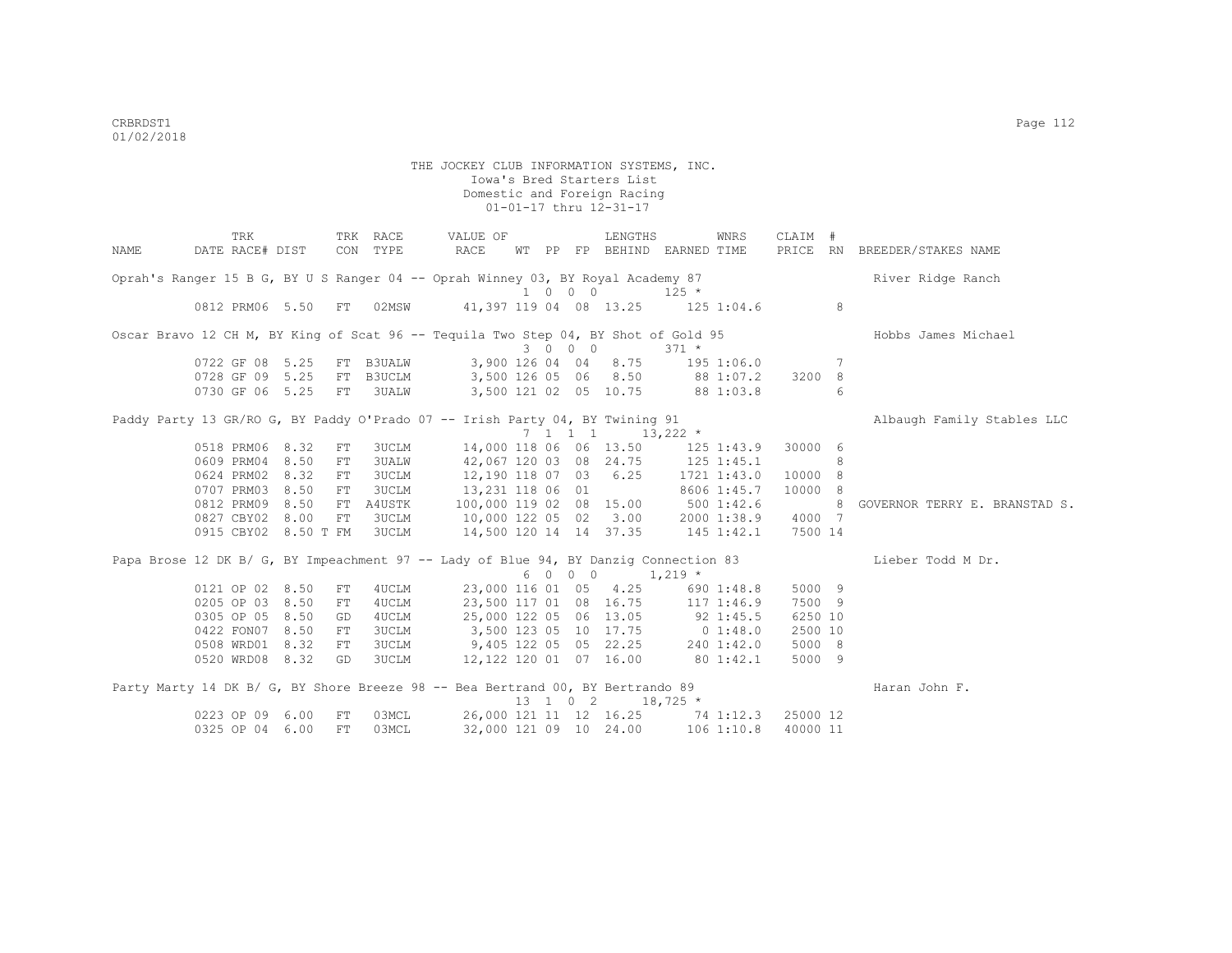|      | TRK             |                      |            | TRK RACE                    | VALUE OF                                                                                  |  |          | LENGTHS                  |                                   | WNRS         | CLAIM #  |    |                              |
|------|-----------------|----------------------|------------|-----------------------------|-------------------------------------------------------------------------------------------|--|----------|--------------------------|-----------------------------------|--------------|----------|----|------------------------------|
| NAME | DATE RACE# DIST |                      | CON        | TYPE                        | RACE                                                                                      |  |          |                          | WT PP FP BEHIND EARNED TIME       |              |          |    | PRICE RN BREEDER/STAKES NAME |
|      |                 |                      |            |                             |                                                                                           |  |          |                          |                                   |              |          |    |                              |
|      | 0408 OP 01 8.00 |                      | FT         | <b>3UMCL</b>                |                                                                                           |  |          |                          | 25,000 118 05 06 24.25 125 1:39.9 |              | 20000 9  |    |                              |
|      | 0428 IND01      | 8.00                 | FT         | 35MCL                       | 14,000 120 04                                                                             |  |          |                          | 03 5.25 1400 1:40.7               |              | 12500 6  |    |                              |
|      | 0706 IND02      | 5.50                 | FT         | 35MSW                       | 31,000 118 03 06 13.00                                                                    |  |          |                          |                                   | 310 1:04.1   |          | 7  |                              |
|      | 0714 IND08      | 8.00                 | FT         | 35MCL                       | 16,000 118 01 08 25.85                                                                    |  |          |                          | 160 1:39.5                        |              | 16000 9  |    |                              |
|      | 0802 IND08      | 6.00                 | FT         | 35MCL                       | 11,000 118 03 05 10.75                                                                    |  |          |                          |                                   | 220 1:11.5   | 7500 8   |    |                              |
|      |                 | 0923 IND01 5.00 T FM |            | 35MSW                       | 31,000 118 04 06 6.35                                                                     |  |          |                          |                                   | 310 : 57.0   |          | 7  |                              |
|      | 1013 IND08 8.32 |                      | ${\rm FT}$ | 35MCL                       | 22,880 118 04 01                                                                          |  |          |                          |                                   | 13200 1:43.2 | 32000 5  |    |                              |
|      |                 | 1024 IND08 8.00      | FT         | 3UAOC                       | 32,500 118 04 11 25.85                                                                    |  |          |                          |                                   | 0 1:37.6     |          | 11 |                              |
|      | 1103 HAW03 8.32 |                      | FT         | 3UCLM                       | 11,424 121 02 03 14.25 1020 1:42.7                                                        |  |          |                          |                                   |              | 15000 7  |    |                              |
|      |                 | 1126 FG 04 8.00 T FM |            | 3UCLM                       | 15,330 118 04 04 4.50                                                                     |  |          |                          | 900 1:37.4                        |              | 15000 11 |    |                              |
|      |                 | 1214 FG 08 8.00 T FM |            | 3UCLM                       | 15,000 118 09 04 2.85                                                                     |  |          |                          | 9001:39.9                         |              | 15000 11 |    |                              |
|      |                 |                      |            |                             |                                                                                           |  |          |                          |                                   |              |          |    |                              |
|      |                 |                      |            |                             | Passing the Grade 11 DK B/ M, BY Einstein (BRZ) 02 -- Blew Me Away 05, BY Indy King 99    |  |          |                          |                                   |              |          |    | Hunsburger Joel B.           |
|      |                 |                      |            |                             |                                                                                           |  |          | $2 \t 0 \t 1 \t 2,015$ * |                                   |              |          |    |                              |
|      |                 |                      |            |                             | 0604 CBY05 7.50 T FM B3UWCL 17,000 120 07 03 nk 1870 1:31.0                               |  |          |                          |                                   |              |          | 8  |                              |
|      |                 |                      |            | 0903 CBY07 7.50 T FM B3UCLM | 14,500 120 08 11 18.40 145 1:30.2                                                         |  |          |                          |                                   |              | 7500 12  |    |                              |
|      |                 |                      |            |                             |                                                                                           |  |          |                          |                                   |              |          |    |                              |
|      |                 |                      |            |                             | Patti's Edge 12 GR/RO G, BY Added Edge 00 -- Seadrift 03, BY Open Forum 94                |  |          |                          |                                   |              |          |    | Benda Robert Terry           |
|      |                 |                      |            |                             |                                                                                           |  | 5011     |                          | $4,703*$                          |              |          |    |                              |
|      | 0506 PRM09 6.00 |                      | FT         | 36WMC                       | 16,030 123 06 07 18.00 125 1:12.3                                                         |  |          |                          |                                   |              | 15000 8  |    |                              |
|      | 0513 PRM08      | 6.00                 | FT         | 36MCL                       | 10,000 123 02 05 13.25                                                                    |  |          |                          | 285 1:12.4                        |              | 7500 9   |    |                              |
|      | 0529 PRM01      | 6.00                 | ${\rm FT}$ | 36MCL                       | 12,875 123 02 02 nk                                                                       |  |          |                          |                                   | 2568 1:14.8  | 7500 6   |    |                              |
|      | 0617 PRM04      | 6.00                 | FT         | 36MCL                       | 13, 353 124 03 03 16.75                                                                   |  |          |                          | $1600$ $1:12.1$                   |              | 7500 6   |    |                              |
|      |                 | 0713 PRM03 5.00      | FT         | 36MCL                       | 10,656 123 05 10 8.50                                                                     |  |          |                          | 125 : 59.4                        |              | 7500 10  |    |                              |
|      |                 |                      |            |                             |                                                                                           |  |          |                          |                                   |              |          |    |                              |
|      |                 |                      |            |                             | Patti's Regrett 13 DK B/ M, BY King of Scat 96 -- Tequila Two Step 04, BY Shot of Gold 95 |  |          |                          |                                   |              |          |    | Hobbs James Michael          |
|      |                 |                      |            |                             |                                                                                           |  | 12 1 2 1 |                          | $6,380*$                          |              |          |    |                              |
|      | 0225 FON07 4.00 |                      |            | GD B3UALW                   | 8,000 123 09 08                                                                           |  |          | 8.10                     | $0 \t347.4$                       |              |          | 9  |                              |
|      | 0310 FON06      | 6.00                 | FT         | B3UCLM                      | 4,838 123 01 06 1.85 0 1:16.0                                                             |  |          |                          |                                   |              | 5000 9   |    |                              |
|      | 0402 FON08      | 6.00                 | GD         | B3UCLM                      | 5,310 124 01 04                                                                           |  |          |                          | $1.85$ 225 1:18.2                 |              | 5000 10  |    |                              |
|      | 0421 FON03      | 6.50                 | FT         | B3UCLM                      | 4,500 123 07 01                                                                           |  |          |                          |                                   | 2700 1:20.4  | 5000 7   |    |                              |
|      | 0521 PRM08      | 5.50                 | FT         | B3UWCL                      | 11,000 123 05 04                                                                          |  |          |                          | $9.75$ $531$ $1:05.8$             |              | 5000 8   |    |                              |
|      | 0602 PRM02 5.50 |                      |            | FT B3UCLM                   | 10,146 124 03 04                                                                          |  |          |                          | $9.25$ 634 1:04.7                 |              | 7500 7   |    |                              |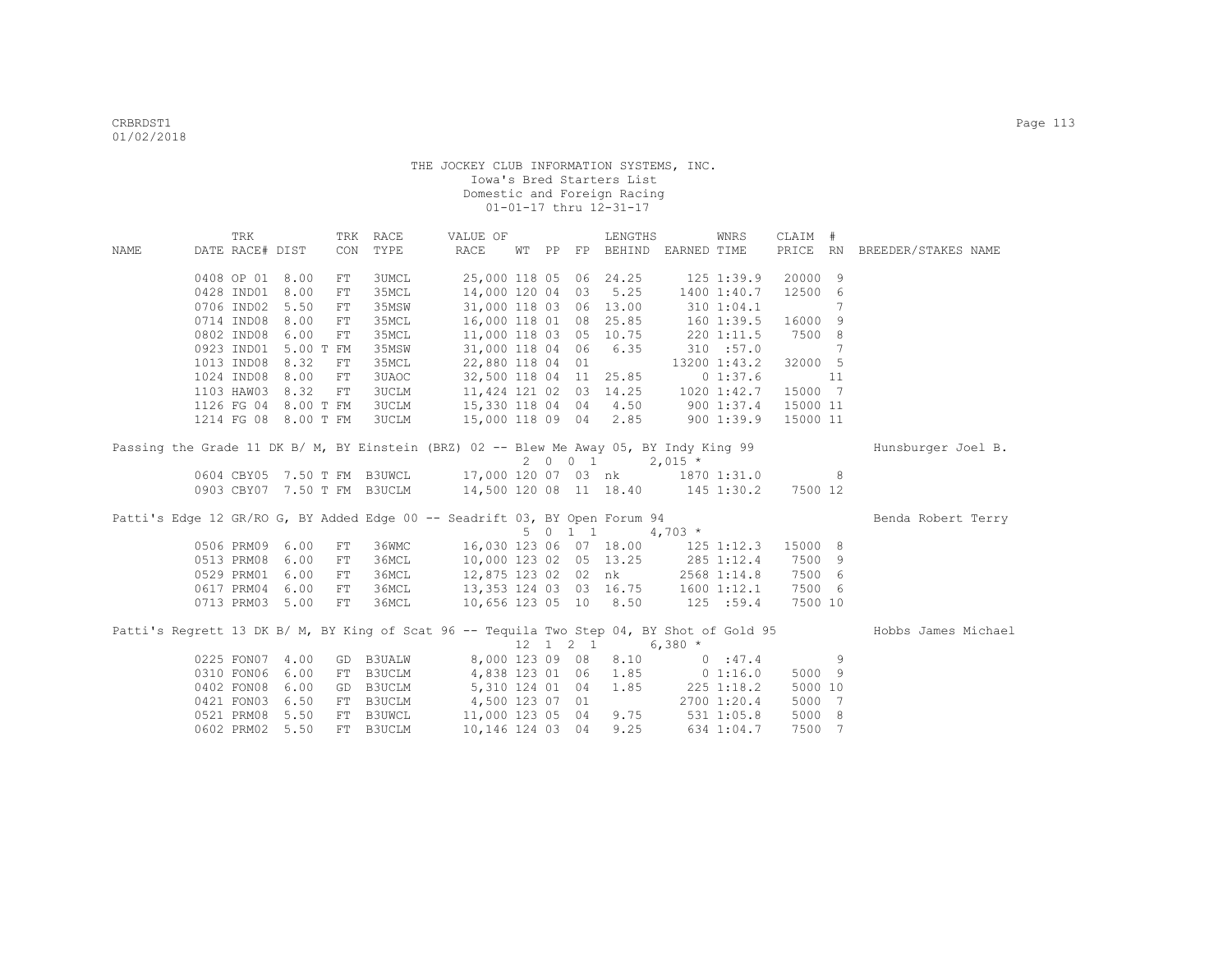| NAME | TRK<br>DATE RACE# DIST                                                                                                   |      |     | TRK RACE<br>CON TYPE | VALUE OF<br>RACE       |  |                              | LENGTHS<br>WT PP FP BEHIND EARNED TIME |                                              | WNRS           | CLAIM # |    | PRICE RN BREEDER/STAKES NAME |
|------|--------------------------------------------------------------------------------------------------------------------------|------|-----|----------------------|------------------------|--|------------------------------|----------------------------------------|----------------------------------------------|----------------|---------|----|------------------------------|
|      |                                                                                                                          |      |     |                      |                        |  |                              |                                        |                                              |                |         |    |                              |
|      | 0610 PRM07                                                                                                               | 6.00 |     | FT B3UCLM            | 11,000 123 01 07 22.10 |  |                              |                                        |                                              | 1251:10.9      | 5000 7  |    |                              |
|      | 0709 HPO05                                                                                                               | 6.00 |     | FT B3UCLM            | 11,500 123 04 07       |  |                              | 6.25                                   |                                              | 2501:14.0      | 5000 7  |    |                              |
|      | 0805 CLS08                                                                                                               | 6.00 |     | MY B3UCLM            | 3,782 124 03 02        |  |                              | 8.25                                   |                                              | 680 1:15.4     | 2500 8  |    |                              |
|      | 0818 CLS04                                                                                                               | 6.00 |     | FT B3UCLM            | 4,900 123 06 05        |  |                              | 7.00                                   |                                              | $147$ $1:14.0$ | 5000 7  |    |                              |
|      | 0827 CLS04 6.00                                                                                                          |      |     | FT B3UCLM            | 3,706 122 05 02        |  |                              | 2.00                                   |                                              | 680 1:13.8     | 2500 6  |    |                              |
|      | 0902 CLS04 6.50                                                                                                          |      |     | FT B3UCLM            | 3,706 122 01 03        |  |                              | 2.25                                   |                                              | 408 1:20.0     | 2500 6  |    |                              |
|      | Patty's Key 10 DK B/ G, BY Sir Shackleton 01 -- L L 's Key 97, BY Silver Deputy 85                                       |      |     |                      |                        |  |                              |                                        |                                              |                |         |    | Lieber Todd M Dr.            |
|      |                                                                                                                          |      |     |                      |                        |  | 3 0 1 0                      |                                        | $3,858$ *                                    |                |         |    |                              |
|      | 0513 PRM07 6.00                                                                                                          |      | FT  | 3UCLM                |                        |  |                              | 15,041 120 05 02 1.00                  |                                              | 3608 1:10.6    | 17500 6 |    |                              |
|      | 0603 PRM04                                                                                                               | 6.00 | FT  | 4UWCL                |                        |  |                              | 20,000 116 03 07 11.25 125 1:10.1      |                                              |                | 20000 7 |    |                              |
|      | 0614 PRM07 6.00                                                                                                          |      | FT  | 3UCLM                |                        |  |                              | 25,368 118 05 07 16.30 125 1:10.1      |                                              |                | 12500 7 |    |                              |
|      | Peach Time 11 B M, BY Impeachment 97 -- Bless My Mary 01, BY Deposit Ticket 88                                           |      |     |                      |                        |  |                              |                                        |                                              |                |         |    | MAMAS Thoroughbreds, LLC     |
|      |                                                                                                                          |      |     |                      |                        |  | 6 0 1 0                      |                                        | 6,482 $*$                                    |                |         |    |                              |
|      | 0114 TUP04 8.50 T FM B4USTK                                                                                              |      |     |                      | 30,000 120 02 02       |  |                              | 1.75                                   |                                              | 4230 1:44.4    |         |    | 11 GLENDALE H.               |
|      | 0211 TUP04 8.00 T FM B4USTK                                                                                              |      |     |                      | 30,000 120 08 09       |  |                              | 5.65                                   | 300 1:36.4                                   |                |         |    | 11 SUN CITY H.               |
|      | 0312 TUPO7 9.00 T FM B4UALW<br>0328 TUPO7 9.00 T FM B3UAOC<br>0423 TUPO7 7.50 T FM B3UAOC<br>0423 TUPO7 7.50 T FM B3UALW |      |     |                      |                        |  |                              | 22,000 122 03 06 5.05                  | $220 1:48.8$<br>$842 1:37.1$<br>$640 1:29.5$ |                |         | 9  |                              |
|      |                                                                                                                          |      |     |                      | 17,000 122 01 04       |  |                              | 3.25                                   |                                              | 842 1:37.1     | 20000 6 |    |                              |
|      |                                                                                                                          |      |     |                      | 22,000 122 05 05       |  |                              | 5.00                                   |                                              |                |         | 8  |                              |
|      | 1223 TUP07 8.00 FT B3USTK                                                                                                |      |     |                      | 25,000 120 10 08 18.25 |  |                              |                                        | 250 1:36.8                                   |                |         |    | 10 KACHINA S.                |
|      | Pegasus' Crown 10 DK B/ G, BY Fusaichi Pegasus 97 -- Copperfield 93, BY Tricky Creek 86                                  |      |     |                      |                        |  |                              |                                        |                                              |                |         |    | Ashby Thoroughbreds          |
|      |                                                                                                                          |      |     |                      |                        |  | $10 \quad 1 \quad 3 \quad 2$ |                                        | $7,075*$                                     |                |         |    |                              |
|      | 0226 FON06                                                                                                               | 6.00 | FT  | 3UCLM                | 3,500 123 08 03        |  |                              | 4.25                                   |                                              | $420 \t1:15.4$ | 2500 8  |    |                              |
|      | 0324 FON08                                                                                                               | 6.50 | MY  | <b>3UCLM</b>         | 3,500 124 02 05 11.25  |  |                              |                                        |                                              | 105 1:21.4     | 2500 8  |    |                              |
|      | 0408 FON05                                                                                                               | 6.50 | FT  | <b>3UCLM</b>         | 3,500 123 04 02        |  |                              | 0.75                                   |                                              | 700 1:21.8     | 2500 8  |    |                              |
|      | 0422 FON07                                                                                                               | 8.50 | FT  | <b>3UCLM</b>         | 3,500 123 04 07        |  |                              | 9.50                                   | $0\;1:48.0$                                  |                | 2500 10 |    |                              |
|      | 0529 ARP05                                                                                                               | 8.00 | FT  | <b>3UCLM</b>         | 5,000 124 07 02        |  |                              | 0.50                                   | 10001:42.5                                   |                | 2500 7  |    |                              |
|      | 0611 ARP03                                                                                                               | 8.00 | FT  | <b>3UCLM</b>         | 5,000 124 02 01        |  |                              |                                        |                                              | 3000 1:41.8    | 2500 6  |    |                              |
|      | 0623 ARP03                                                                                                               | 8.00 | SY  | <b>3UCLM</b>         | 5,000 124 02 03        |  |                              | 0.35                                   | 5001:41.2                                    |                | 2500    | -5 |                              |
|      | 0716 ARP03                                                                                                               | 8.00 | FT  | <b>3UCLM</b>         | 5,000 124 03 02        |  |                              | 0.75                                   | 1000 1:42.5                                  |                | 2500 6  |    |                              |
|      | 0730 ARP05 8.00                                                                                                          |      | FT. | 3UCLM                | 5,000 124 07 04        |  |                              | 4.75                                   |                                              | 3001:40.8      | 2500 7  |    |                              |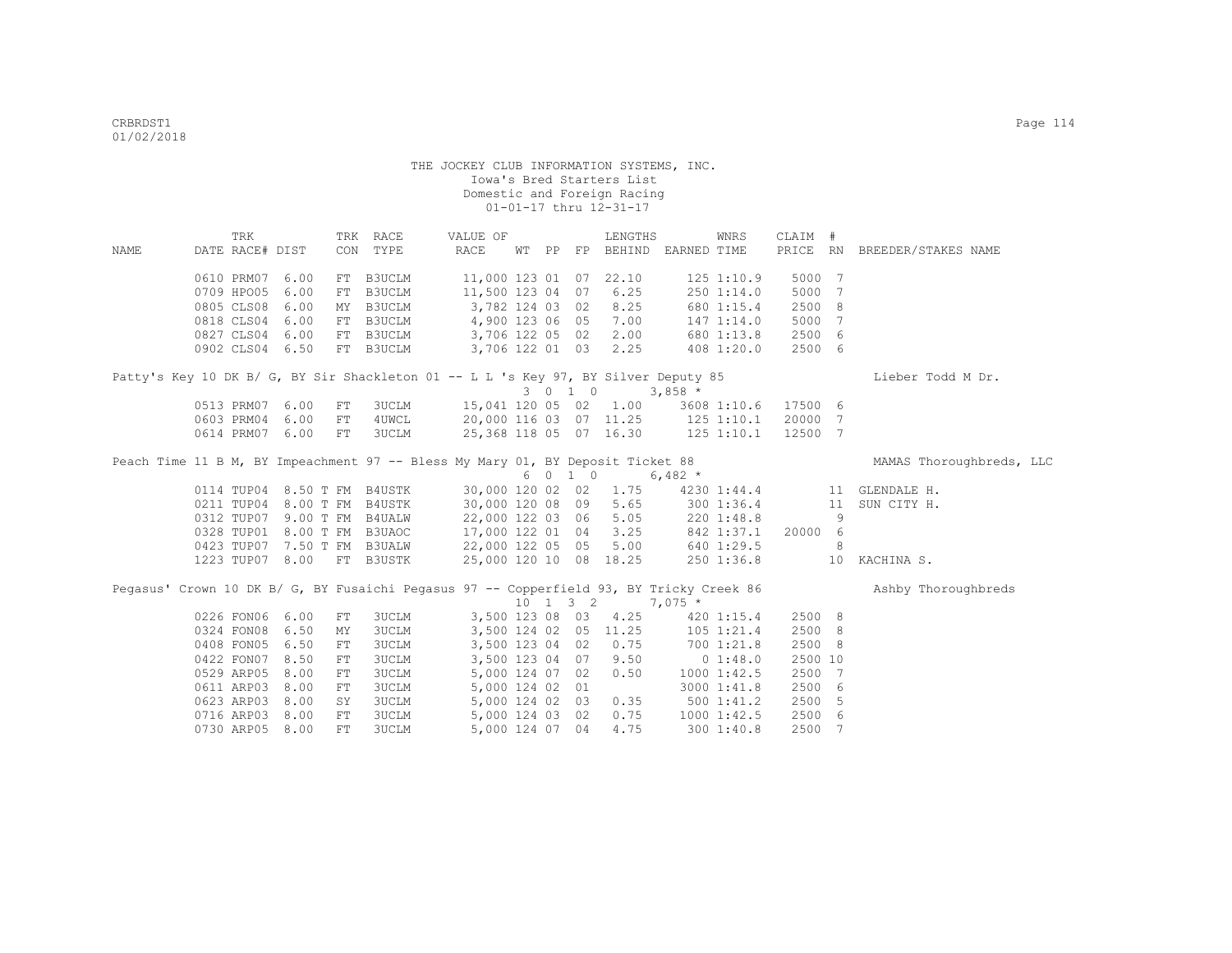|      | TRK                  |      |     | TRK RACE     | VALUE OF                                                                             |       |                 | LENGTHS                                   |            | WNRS                | CLAIM #  |    |                              |
|------|----------------------|------|-----|--------------|--------------------------------------------------------------------------------------|-------|-----------------|-------------------------------------------|------------|---------------------|----------|----|------------------------------|
| NAME | DATE RACE# DIST      |      | CON | TYPE         | RACE                                                                                 | WT PP | FP              | BEHIND EARNED TIME                        |            |                     |          |    | PRICE RN BREEDER/STAKES NAME |
|      | 0812 ARP05 8.00      |      | FT  | <b>3UCLM</b> | 5,000 124 03 08 7.55                                                                 |       |                 |                                           |            | 50 1:41.1 2500 10   |          |    |                              |
|      |                      |      |     |              | Peggy's Star 11 B G, BY Star Dabbler 03 -- Slew Peggy Slew 02, BY Evansville Slew 92 |       |                 |                                           |            |                     |          |    | Schrage Donald               |
|      |                      |      |     |              |                                                                                      |       | 2 1 0 0         |                                           | $3,160*$   |                     |          |    |                              |
|      | 1014 RET09 7.50 T FM |      |     |              | 3UCLM 5,500 119 02 01                                                                |       |                 |                                           |            | 3060 1:31.7 10000 9 |          |    |                              |
|      | 1103 RET09 8.00 FT   |      |     |              | 3UAOC 11,000 119 01 07 14.65 100 1:39.9 15000 9                                      |       |                 |                                           |            |                     |          |    |                              |
|      |                      |      |     |              | Pepper Prince 12 CH G, BY Sightseeing 04 -- Salt Princess 95, BY Salt Lake 89        |       |                 |                                           |            |                     |          |    | Kirby Robert D.              |
|      |                      |      |     |              |                                                                                      |       |                 | 7 1 1 3                                   | $28,882*$  |                     |          |    |                              |
|      | 0506 PRM06 5.50      |      | FT  | 3UWCL        |                                                                                      |       |                 | 17,967 118 05 03 6.00 2126 1:05.4 15000 8 |            |                     |          |    |                              |
|      | 0529 PRM09 6.00      |      | FT  | 3UCLM        |                                                                                      |       |                 | 17,929 118 05 02 nk 3510 1:13.0           |            |                     | 15000    | -9 |                              |
|      | 0610 PRM06           | 6.00 | FT  | <b>3UCLM</b> | 18,711 118 05 01                                                                     |       |                 |                                           |            | 11239 1:10.6        | 15000    | 6  |                              |
|      | 0706 PRM05           | 6.00 | FT  | 3UAOC        | 42, 153 124 03 05 6.30 941 1:09.4                                                    |       |                 |                                           |            |                     |          | 6  |                              |
|      | 0716 PRM02           | 6.00 | FT  | <b>3UALW</b> | 42,152 123 03 03                                                                     |       |                 | $1.25$ 5083 1:10.1                        |            |                     |          | 6  |                              |
|      | 0804 PRM08           | 5.50 | FT  | <b>3UALW</b> | 42,152 121 01 05                                                                     |       |                 | 6.50 941 1:03.6                           |            |                     |          | 6  |                              |
|      | 0811 PRM09 6.00      |      | FT  | <b>3UALW</b> | 42,067 120 03 03                                                                     |       |                 | 3.25                                      |            | 5042 1:10.3         |          | 8  |                              |
|      |                      |      |     |              | Persistent Miss 14 B F, BY Shore Breeze 98 -- Italian Riviera 01, BY Cozzene 80      |       |                 |                                           |            |                     |          |    | Haran John F.                |
|      |                      |      |     |              |                                                                                      |       | 4 0 0 0         |                                           | $292 *$    |                     |          |    |                              |
|      | 0406 OP 03 6.00      |      |     | FT B3UMCL    |                                                                                      |       |                 | 27,000 119 10 10 39.00                    |            | $92 \t1:12.4$       | 10000 10 |    |                              |
|      | 0429 IND01 8.00      |      |     |              | GD B35MCL 10,000 118 07 07 33.25 100 1:42.1                                          |       |                 |                                           |            |                     | 5000 7   |    |                              |
|      | 0510 IND08 6.00      |      |     |              | FT B35MCL 10,000 118 06 09 32.00 100 1:12.0                                          |       |                 |                                           |            |                     | 5000 9   |    |                              |
|      | 0804 HP 05 4.00      |      |     | FT B3UMSW    | 8,500 118 02 10 18.90                                                                |       |                 |                                           |            | 0:49.4              | 10       |    |                              |
|      |                      |      |     |              | Pick Your Brain 14 CH G, BY Jafmil 08 -- Randomizer 04, BY Elusive Quality 93        |       |                 |                                           |            |                     |          |    | Robson Joseph M              |
|      |                      |      |     |              |                                                                                      |       | $5 \t1 \t1 \t1$ |                                           | $31,706$ * |                     |          |    |                              |
|      | 0505 PRM09 5.50      |      | FT  | 36MSW        |                                                                                      |       |                 | 39,914 119 05 05 10.55 919 1:05.0         |            |                     |          | 8  |                              |
|      | 0625 PRM08 6.00      |      | FT  | 36MSW        | 41,396 119 04 01                                                                     |       |                 | 24806 1:11.9                              |            |                     |          | 8  |                              |
|      | 0715 PRM09 8.32      |      | FT  | 03STK        |                                                                                      |       |                 | 72,968 118 01 08 9.85 500 1:43.2          |            |                     |          | 12 | IOWA STALLION S.             |
|      | 0723 PRM02 6.00      |      | FT  |              | 3UCLM 17,244 119 02 02                                                               |       |                 | 4.00 3375 1:10.7 15000 9                  |            |                     |          |    |                              |
|      | 0809 PRM06 6.00      |      | FT  | <b>3UCLM</b> | 17,410 118 02 03 0.35 2106 1:10.6                                                    |       |                 |                                           |            |                     | 15000 5  |    |                              |
|      |                      |      |     |              | Pioneer's Waltz 13 B M, BY Wild Gold 90 -- Waltz On By 96, BY Carson City 87         |       |                 |                                           |            |                     |          |    | Lieber Todd                  |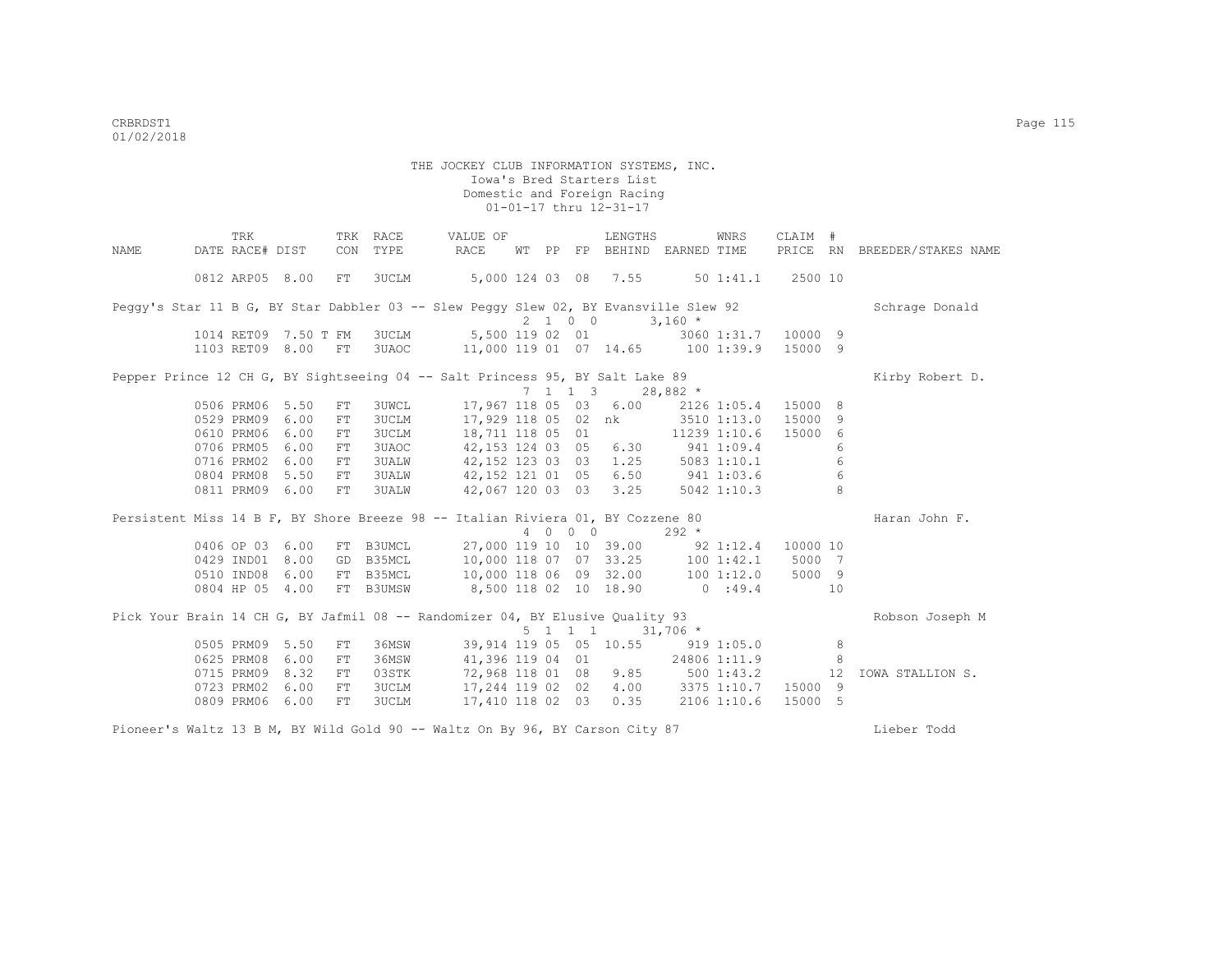|      | TRK             |                    |     | TRK RACE                  | VALUE OF                                                                              |  |                             | LENGTHS                          |                | WNRS           | CLAIM #  |    |                              |
|------|-----------------|--------------------|-----|---------------------------|---------------------------------------------------------------------------------------|--|-----------------------------|----------------------------------|----------------|----------------|----------|----|------------------------------|
| NAME | DATE RACE# DIST |                    |     | CON TYPE                  | RACE                                                                                  |  |                             | WT PP FP BEHIND EARNED TIME      |                |                |          |    | PRICE RN BREEDER/STAKES NAME |
|      |                 |                    |     |                           |                                                                                       |  | 10 0 1 4                    |                                  | $4,185$ *      |                |          |    |                              |
|      |                 | 0325 FON01 4.00    | MY  | B3UMCL                    | 4,300 123 08 03                                                                       |  |                             | 2.50                             |                | 480 :48.8      | 10000 10 |    |                              |
|      |                 | 0407 FON03 6.00    | FT  | B3UMCL                    |                                                                                       |  |                             | 4,000 123 05 03 1.85             |                | 480 1:18.2     | 10000 8  |    |                              |
|      |                 | 0422 FON01 6.00    | FT  | B3UMCL                    |                                                                                       |  |                             | 4,000 123 01 03 5.25             |                | 480 1:15.2     | 10000 8  |    |                              |
|      |                 | 0506 FON03 6.00    | FT  | B3UMSW                    | 6,200 124 06 04 4.25                                                                  |  |                             |                                  |                | $310$ $1:16.0$ |          | 8  |                              |
|      |                 | 0729 HPO03 6.00    |     | FT B3UMSW                 |                                                                                       |  |                             | 10,250 123 03 04 11.50           |                | 500 1:14.8     |          | 6  |                              |
|      |                 | 0804 CLS05 6.00    |     | FT B3UMCL                 | 4,000 126 01 04 9.50                                                                  |  |                             |                                  |                | $200$ 1:15.2   | 10000 8  |    |                              |
|      |                 | 0820 CLS04 6.00    | FT  | <b>B3UMSW</b>             |                                                                                       |  |                             | 5,700 123 03 04 13.75            |                | 285 1:15.0     |          | 7  |                              |
|      |                 | 0826 CLS03 8.32    | FT  | 3UMCL                     |                                                                                       |  |                             | 4,000 125 02 03 3.50             |                | 480 1:48.4     | 10000    | 6  |                              |
|      |                 | 0901 CLS03 6.00    | FT  | 3UMCL                     |                                                                                       |  |                             | 4,000 123 02 02 1.00             |                | 800 1:14.6     | 10000    | 7  |                              |
|      |                 | 0904 CLS03 6.00    |     | FT B3UMCL                 |                                                                                       |  |                             | 3,400 123 01 04 8.25             |                | 1701:15.0      | 5000 7   |    |                              |
|      |                 |                    |     |                           | Pivotal Edge 14 CH C, BY Added Edge 00 -- Pivotal Queen (IRE) 05, BY Pivotal (GB) 93  |  | 2 0 0 0                     |                                  | $592 *$        |                |          |    | Fallon Patrick               |
|      |                 | 0505 PRM01 5.00    | FT  | 36MCL                     | 10,949 118 05 05 26.75 296 :59.4                                                      |  |                             |                                  |                |                | 10000 6  |    |                              |
|      |                 | 0529 PRM06 6.00 FT |     | 36MCL                     | 12,875 119 03 05 29.00 296 1:12.5                                                     |  |                             |                                  |                |                | 7500 6   |    |                              |
|      |                 |                    |     |                           | P J's Memories 12 CH M, BY Added Edge 00 -- Autumn Memories 02, BY Salt Lake 89       |  |                             |                                  |                |                |          |    | Rosewood Farm Inc.           |
|      |                 |                    |     |                           |                                                                                       |  |                             | 4 0 2 0 8,188 *                  |                |                |          |    |                              |
|      |                 | 0505 PRM06 5.50    |     | FT B3UWCL                 |                                                                                       |  |                             | 17,929 118 04 02 2.00            |                | 3510 1:06.0    |          | 9  |                              |
|      |                 | 0528 PRM04 6.00    |     | FT B3UCLM                 | 18,039 118 05 02 0.75 3608 1:12.5                                                     |  |                             |                                  |                |                | 15000 6  |    |                              |
|      |                 | 0625 PRM05 5.50    |     | FT B3UCLM                 | 18,753 117 04 04 10.25 945 1:05.6                                                     |  |                             |                                  |                |                | 15000    | -5 |                              |
|      |                 | 0707 PRM10 6.00    |     | FT B3UCLM                 | 18,626 118 02 07 6.75 125 1:11.6                                                      |  |                             |                                  |                |                | 15000 8  |    |                              |
|      |                 |                    |     |                           | Plan to Dance 14 GR/RO F, BY Plan 05 -- Dancing Cherokee 04, BY Yonaguska 98          |  | $1 \quad 0 \quad 0 \quad 0$ |                                  | $289 *$        |                |          |    | Melissa Wertz & Tom Aquilera |
|      |                 |                    |     | 0623 PRM02 6.00 FT B36MCL | 13,268 119 04 05 11.85 289 1:14.7                                                     |  |                             |                                  |                |                | 7500 8   |    |                              |
|      |                 |                    |     |                           | Poets Reason 11 CH G, BY Silver Poet 04 -- Heartbreak Reason 94, BY Thirty Six Red 87 |  |                             |                                  |                |                |          |    | Murphy Mike                  |
|      |                 |                    |     |                           |                                                                                       |  | $5 \t 0 \t 1 \t 1$          |                                  | $1,679$ *      |                |          |    |                              |
|      |                 | 0830 ASD03 5.50    | FT  | 3UWCL                     |                                                                                       |  |                             | 8,726 122 01 06 17.25 160 1:07.8 |                |                | 5000 6   |    |                              |
|      |                 | 0909 ASD05 6.00    | FT  | 3UWCL                     |                                                                                       |  |                             | 9,610 117 02 06 16.25            | $165$ $1:13.0$ |                | 3500 6   |    |                              |
|      |                 | 0922 LBG02 6.00    | FT. | 3UCLM                     |                                                                                       |  |                             | 4,050 120 06 02 7.50             |                | 854 1:10.5     | 3200 6   |    |                              |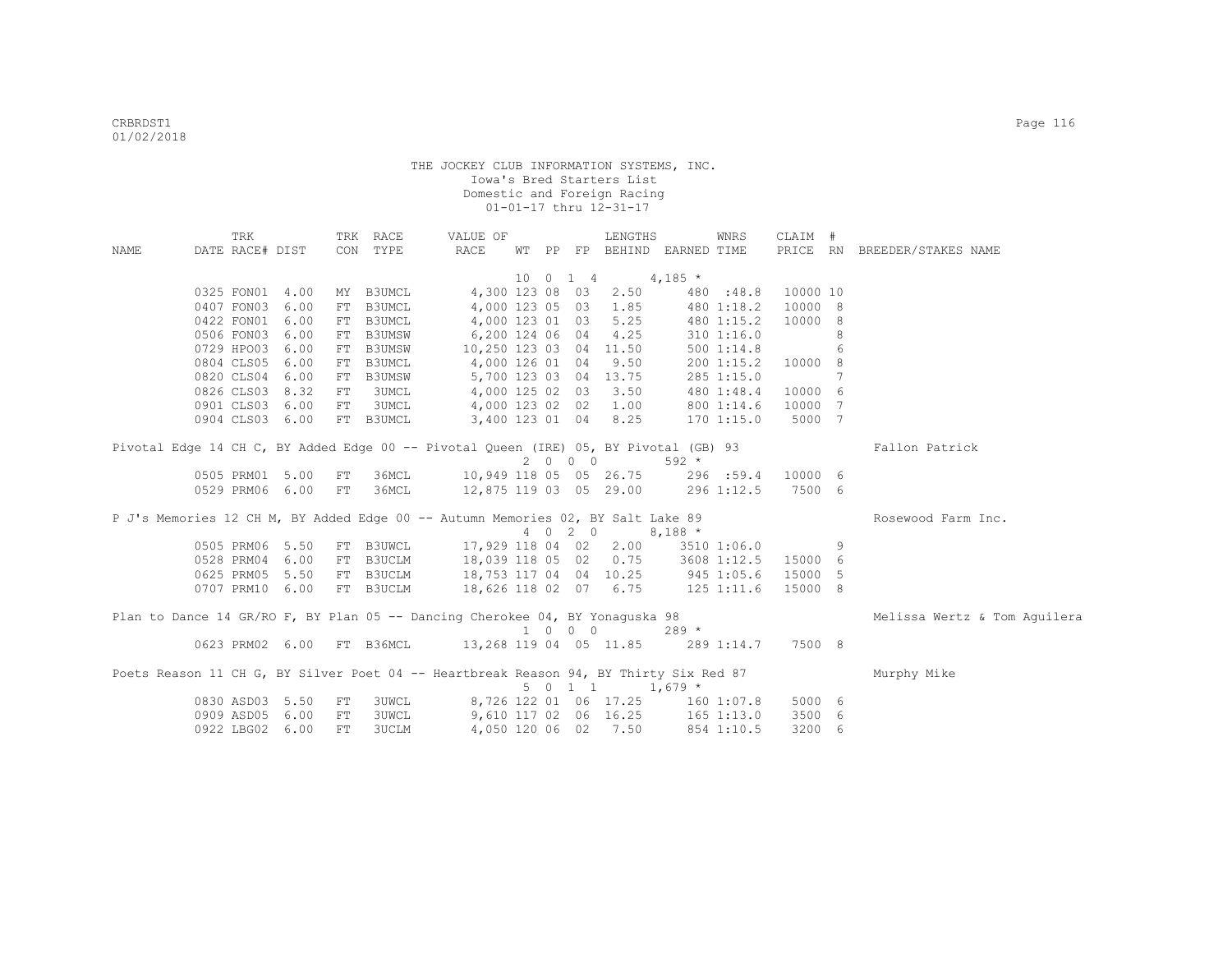THE JOCKEY CLUB INFORMATION SYSTEMS, INC. Iowa's Bred Starters List Domestic and Foreign Racing 01-01-17 thru 12-31-17 TRK TRK RACE WALUE OF LENGTHS WNRS CLAIM # NAME DATE RACE# DIST CON TYPE RACE WT PP FP BEHIND EARNED TIME PRICE RN BREEDER/STAKES NAME 0929 LBG01 6.00 FT 3UALW 4,050 120 03 03 1.00 391 1:11.7 6 1014 LBG02 6.00 FT 3UALW 4,550 120 03 05 6.10 109 1:13.2 8 Porme Nuther T R 11 DK B/ G, BY Bob and John 03 -- Stephangjess 05, BY Yonaguska 98 Bush Warren 3 0 0 0 375 \*<br>3 0 0 0 375 \*<br>3 0 0 0 375 \*<br>3 0 0 0 375 \* 17,967 118 03 08 10.90 125 1:05.4 8<br>17,929 118 06 07 8.80 125 1:13.0 15000 9 0500 PRM09 6.00 FT 3UCLM 17,929 118 06 07 8.80 0622 PRM06 6.00 FT 3UCLM 11,000 117 02 07 14.00 125 1:10.7 10000 7 Prairie Night 13 DK B/ M, BY Street Boss 04 -- Signaprenuptial 04, BY Dixie Union 97 Black Oak Farm & Wade Jacobson  $7 \t 0 \t 1 \t 7,572 \t \star$  0601 PRM04 6.00 FT B3UALW 40,594 118 07 07 9.80 125 1:10.9 7 0618 PRM03 6.00 FT B3UCLM 24,111 120 03 04 21.00 1215 1:12.7 30000 5 0702 PRM02 5.00 FT B3UCLM 13,265 120 10 02 0.50 2666 :58.6 10000 10 0722 PRM09 6.00 FT B3UCLM 17,286 120 05 04 5.25 852 1:11.8 15000 8 0806 PRM01 6.00 FT B3UCLM 17,371 120 06 04 2.10 869 1:11.7 15000 6 0901 CBY09 6.00 FT B3UCLM 10,500 123 02 03 6.25 1155 1:13.3 6250 7 0915 AP 09 5.00 T FM B3UCLM 11,960 121 07 04 5.50 690 :57.6 5000 9 Prairie Ticket 12 B G, BY Canadian Frontier 99 -- Bless My Mary 01, BY Deposit Ticket 88 MAMAS Thoroughbreds, LLC 5 0 0 0 948 \* 0218 HOU10 5.00 T FM 4UCLM 9,000 118 03 04 4.00 498 :58.2 15000 12 0304 HOU10 8.00 FT 4UCLM 9,000 120 03 09 70.80 100 1:40.6 15000 9 0314 HOU01 8.50 T FM 4UCLM 9,000 118 09 09 48.00 100 1:44.9 15000 9 0506 PRM06 5.50 FT 3UWCL 17,967 118 04 06 10.55 125 1:05.4 12500 8 0529 PRM09 6.00 FT 3UCLM 17,929 118 09 09 25.80 125 1:13.0 15000 9 Prefer Diamonds 13 CH M, BY Tale of Ekati 05 -- Asset Class 04, BY Maria's Mon 93 Poindexter H. Allen  $12 \quad 2 \quad 0 \quad 1 \quad 18.544 \quad ^{\star}$  0505 PRM04 6.00 FT B3UCLM 18,644 121 02 05 13.00 536 1:11.3 25000 6 0518 PRM08 6.00 FT B3UAOC 40,486 121 04 07 7.75 125 1:11.8 10 0604 PRM07 8.50 FT B3UALW 40,521 118 09 08 13.50 125 1:46.6 9

0615 PRM04 6.00 FT B3UCLM 12,000 116 01 07 8.25 125 1:10.6 10000 8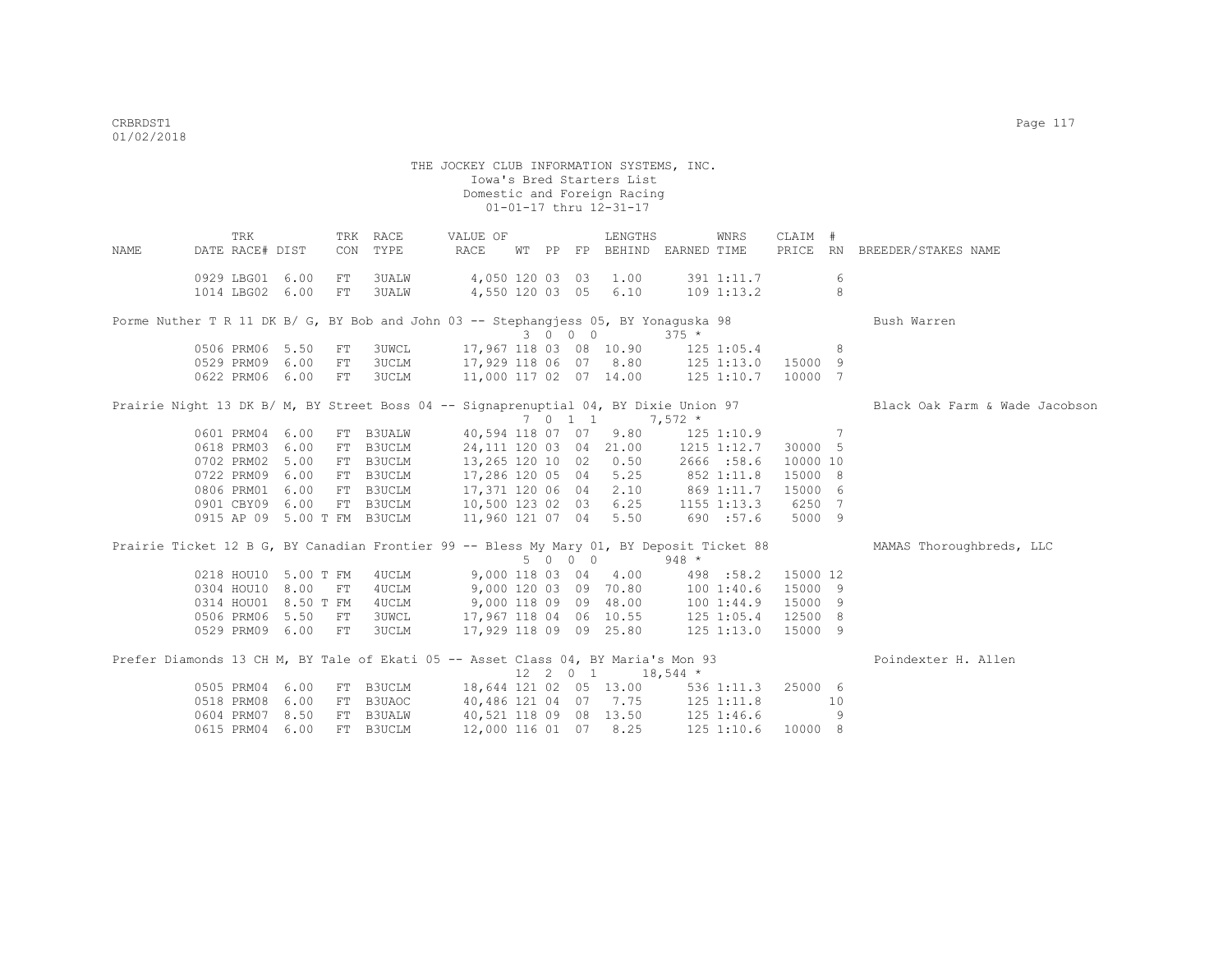|                                                                                        | TRK             |      |            | TRK RACE      | VALUE OF               |  |         | LENGTHS                               |                | WNRS           | CLAIM # |    |                                 |
|----------------------------------------------------------------------------------------|-----------------|------|------------|---------------|------------------------|--|---------|---------------------------------------|----------------|----------------|---------|----|---------------------------------|
| NAME                                                                                   | DATE RACE# DIST |      |            | CON TYPE      | RACE                   |  |         | WT PP FP BEHIND EARNED TIME           |                |                |         |    | PRICE RN BREEDER/STAKES NAME    |
|                                                                                        | 0629 PRM07      | 5.50 | FT         | B3UCLM        | 10,410 117 06 03       |  |         | 5.50                                  |                | 1580 1:04.4    | 6250 7  |    |                                 |
|                                                                                        | 0708 PRM05      | 6.00 | FT         | B3UCLM        | 11,000 118 02          |  | 06      | 10.00                                 |                | 125 1:10.8     | 7500 7  |    |                                 |
|                                                                                        | 0715 PRM02      | 5.00 | FT         | B3UCLM        | 13,361 123 03          |  | 04      | 4.75                                  |                | 701 :58.0      | 5000 10 |    |                                 |
|                                                                                        | 0723 PRM04      | 6.00 | FT         | B3UCLM        | 21,432 118 04 04       |  |         | 4.75                                  |                | 1080 1:10.9    | 10000 5 |    |                                 |
|                                                                                        | 0805 PRM03      | 6.00 | FT         | B3UCLM        | 10,811 119 02 05       |  |         | 5.75                                  |                | 247 1:10.8     | 5000 7  |    |                                 |
|                                                                                        | 0831 PID01      | 6.00 | FT         | B3UCLM        | 11,150 121 11 01       |  |         |                                       |                | 6000 1:11.2    | 5000 12 |    |                                 |
|                                                                                        | 0914 PID02 6.50 |      | FT         | B3UCLM        | 12,500 121 09 01       |  |         |                                       |                | 7200 1:18.3    | 7500 9  |    |                                 |
|                                                                                        | 0928 PID04 6.50 |      |            | FT B3UCLM     | 16,580 121 07 04       |  |         | 2.50                                  |                | 700 1:17.3     | 5000 7  |    |                                 |
| Prikati 14 DK B/ G, BY Tale of Ekati 05 -- Prize Packet 03, BY Prized 86               |                 |      |            |               |                        |  |         |                                       |                |                |         |    | Windsor Thoroughbreds & Charles |
| Fipke                                                                                  |                 |      |            |               |                        |  | 8 2 1 0 | $17,033$ *                            |                |                |         |    |                                 |
|                                                                                        | 0429 PRM09 6.00 |      | SY         | 36MSW         | 39,803 118 07 05       |  |         | 7.25                                  |                | 908 1:12.7     |         | 11 |                                 |
|                                                                                        | 0519 PRM09 6.00 |      | SY         | 36MSW         | 39,949 118 06 05 14.60 |  |         |                                       |                | 923 1:10.3     |         | 7  |                                 |
|                                                                                        | 0611 PRM01      | 5.50 | ${\rm FT}$ | 36MCL         | 11,093 118 06 02       |  |         | 3.75                                  |                | 2633 1:04.7    | 10000 7 |    |                                 |
|                                                                                        | 0617 PRM06      | 6.00 | ${\rm FT}$ | 36MCL         | 13,312 119 07 01       |  |         |                                       |                | 7898 1:11.9    | 7500 7  |    |                                 |
|                                                                                        | 0701 PRM06      | 5.00 | ${\rm FT}$ | <b>3UCLM</b>  | 10,920 118 09 05       |  |         | 8.50                                  |                | 300 : 59.1     | 10000 9 |    |                                 |
|                                                                                        | 0723 PRM02      | 6.00 | ${\rm FT}$ | <b>3UCLM</b>  | 17,244 119 03 09 25.05 |  |         |                                       |                | $125$ $1:10.7$ | 15000 9 |    |                                 |
|                                                                                        | 1209 TUP04      | 6.00 | FT         | <b>3UCLM</b>  | 8,000 120 01 06        |  |         | 9.55                                  |                | 80 1:10.8      | 8500 6  |    |                                 |
|                                                                                        | 1220 TUP08 5.50 |      | FT         | <b>3UCLM</b>  | 7,000 120 01 01        |  |         |                                       |                | 4166 1:05.4    | 3500 9  |    |                                 |
| Princess Miya 14 CH F, BY Notional 04 -- Tomorrow's Kitten 10, BY Kitten's Joy 01      |                 |      |            |               |                        |  |         |                                       |                |                |         |    | Jason Crabtree, Ben Delong &    |
| Spendthrift Farm, LLC                                                                  |                 |      |            |               |                        |  |         |                                       |                |                |         |    |                                 |
|                                                                                        |                 |      |            |               |                        |  | 5 0 0 0 |                                       | $500 *$        |                |         |    |                                 |
|                                                                                        | 0715 CT 05 4.50 |      | FT         | <b>B3UMSW</b> | 23,000 121 05 09 25.25 |  |         |                                       | 100            | :53.0          |         | 9  |                                 |
|                                                                                        | 0824 CT 01 4.50 |      | FT         | B3UMCL        | 10,000 118 07 07       |  |         | 9.75                                  | 100            | :54.1          | 5000 7  |    |                                 |
|                                                                                        | 1019 CT 03 4.50 |      | FT         | B3UMCL        | 10,000 120 08 08       |  |         | 15.00                                 |                | 100 : 53.1     | 4500 9  |    |                                 |
|                                                                                        | 1111 CT 03 7.00 |      | FT         | B3UMCL        | 10,000 119 04 09       |  |         | 24.50                                 |                | 100 1:30.7     | 4500 9  |    |                                 |
|                                                                                        | 1125 CT 05 8.50 |      | ${\rm FT}$ | B3UMCL        | 10,000 120 04 08 32.00 |  |         |                                       |                | 1001:54.2      | 4500 8  |    |                                 |
| Prospect Point 13 CH G, BY Point Given 98 -- Elegant Prospect 00, BY Mr. Prospector 70 |                 |      |            |               |                        |  |         | $6 \t 0 \t 0 \t 2 \t 10,092 \t \star$ |                |                |         |    | Randy McBride & Bill Hutchins   |
|                                                                                        | 0304 HAW04      | 5.00 | FT         | <b>3UMSW</b>  | 20,000 114 01 06       |  |         | 9.10                                  |                | 134 :58.5      |         | 8  |                                 |
|                                                                                        | 0325 HAW03      | 6.00 | SY         | <b>3UMSW</b>  | 21,200 124 08 07 11.75 |  |         |                                       | $133$ $1:11.0$ |                |         | 8  |                                 |
|                                                                                        | 0514 PRM07      | 8.00 | ${\rm FT}$ | 36MSW         | 39,876 123 02 03 15.00 |  |         |                                       |                | 4758 1:40.5    |         | 9  |                                 |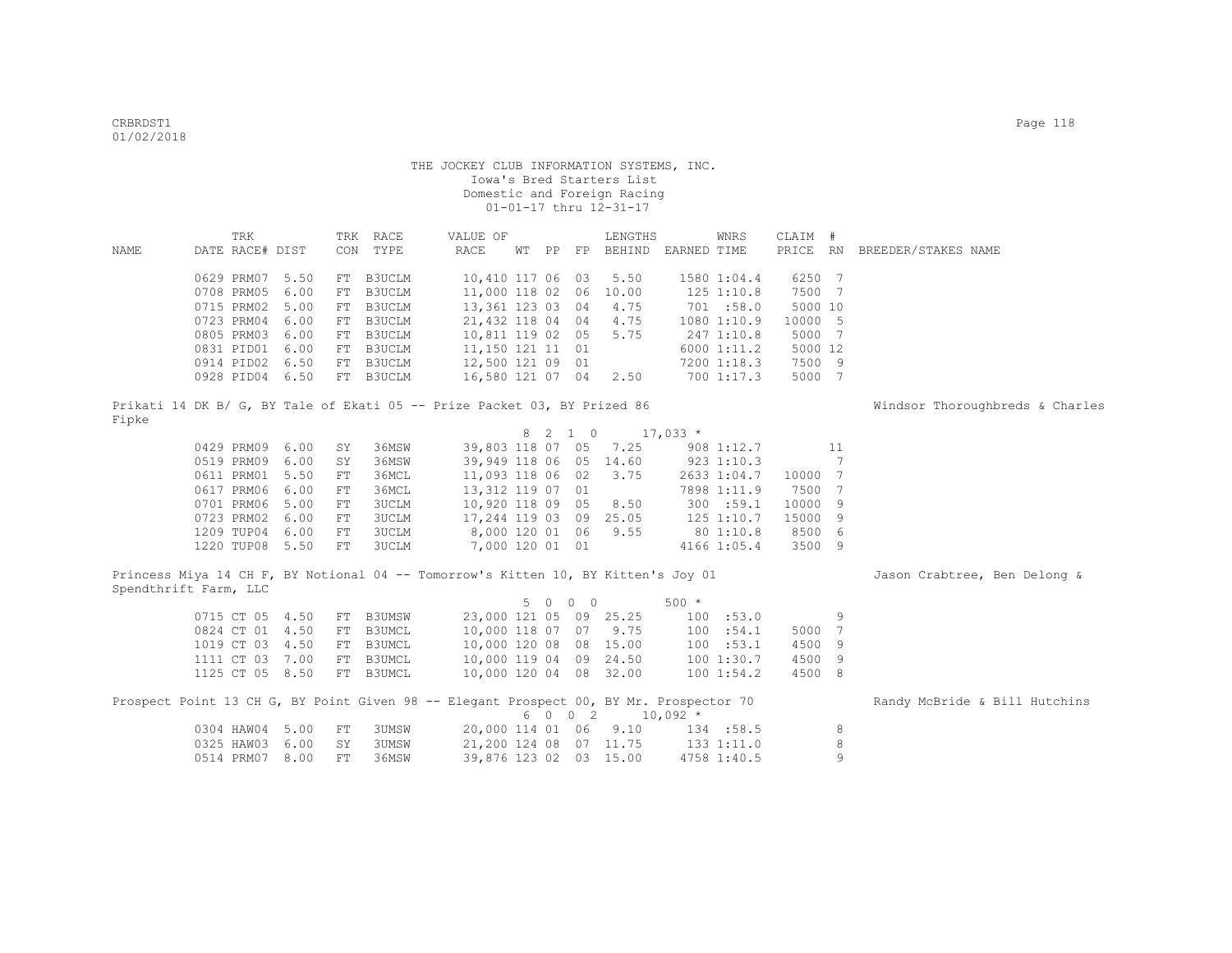|      | TRK             |             | RACE<br>TRK | VALUE OF                                                                    |    |                |                     | LENGTHS                |             | WNRS           | CLAIM # |    |                     |
|------|-----------------|-------------|-------------|-----------------------------------------------------------------------------|----|----------------|---------------------|------------------------|-------------|----------------|---------|----|---------------------|
| NAME | DATE RACE# DIST |             | CON<br>TYPE | RACE                                                                        | WТ | PP             | FP                  | BEHIND                 | EARNED TIME |                | PRICE   | RN | BREEDER/STAKES NAME |
|      | 0602 PRM05      | 8.50<br>FT. | 36MSW       | 39,986 123 01                                                               |    |                | 03                  | 8.25                   |             | 4817 1:47.2    |         | 6  |                     |
|      | 0622 PRM03      | 8.50<br>FT. | 36MSW       | 41,482 124 02                                                               |    |                | 06                  | 18.60                  |             | $125$ $1:46.5$ |         | 6  |                     |
|      | 0812 PRM01      | 8.32<br>FT. | 3UCLM       | 17,331 120 03                                                               |    |                | 06                  | 40.75                  |             | $125$ $1:42.8$ | 15000 7 |    |                     |
|      |                 |             |             | Psycho Man 13 DK B/ G, BY Defy Logic 00 -- Brite Flier 04, BY High Brite 84 |    |                |                     |                        |             |                |         |    | Nielsen Charles D.  |
|      |                 |             |             |                                                                             |    | 1 0            | $\Omega$<br>$\circ$ |                        | $125 *$     |                |         |    |                     |
|      | 0526 PRM04      | 6.00<br>FT. | 36MCL       |                                                                             |    |                |                     | 15,992 123 08 09 34.00 |             | $125$ $1:11.3$ | 15000 9 |    |                     |
|      |                 |             |             | Pure Power 13 B G, BY Pure Prize 98 -- Camela Carson 02, BY Lord Carson 92  |    |                |                     |                        |             |                |         |    | RPM Thoroughbreds   |
|      |                 |             |             |                                                                             | 10 | $\overline{1}$ | $\circ$<br>- 1      |                        | 6,472 $*$   |                |         |    |                     |
|      | 0429 BTP02      | 6.00<br>SY  | 3UMCL       | 7,500 124 08                                                                |    |                | 07                  | 24.50                  |             | 75 1:11.7      | 6250 8  |    |                     |
|      | 0521 BTP03      | 5.50<br>MY  | 3UMCL       | 9,800 124 04                                                                |    |                | 03                  | 4.50                   |             | 980 1:06.6     | 12500 5 |    |                     |
|      | 0609 BTP08      | 5.50<br>FT  | 3UMCL       | 7,500 124 04                                                                |    |                |                     | 06 14.50               |             | 75 1:05.7      | 6250 10 |    |                     |
|      | 0702 BTP01      | 6.00<br>FT  | 3UMCL       | 9,800 124 06                                                                |    |                | 04                  | 7.50                   |             | 490 1:14.1     | 12500 8 |    |                     |
|      | 0804 BTP02      | 5.50<br>FT  | 3UMCL       | 7,500 124 03                                                                |    |                | 01                  |                        |             | 4500 1:06.5    | 6250 7  |    |                     |
|      | 0818 BTP07      | 6.00<br>GD  | 3UCLM       | 7,700 124 05                                                                |    |                | 06                  | 7.50                   |             | 77 1:12.6      | 5000 12 |    |                     |
|      | 0919 BTP05      | 5.50<br>SY  | 3UCLM       | 7,700 122 01                                                                |    |                | 09                  | 10.25                  |             | 771:04.9       | 5000 11 |    |                     |

Quean Hawk 12 B M, BY Shadow Hawk 99 -- Queansco 02, BY Humming 96 MCCLINTOCK Loretta F. 11 1 0 3 10,535 \* 0322 WRD05 5.50 FT B3UCLM 13,915 122 02 04 1.10 759 1:05.0 15000 5 0403 WRD10 6.00 GD B3UCLM 9,075 124 08 06 7.75 80 1:10.8 7500 10 0415 WRD06 8.00 FT B3UCLM 8,745 124 02 01 4902 1:40.2 7500 6 0502 WRD03 8.00 FT B3UCLM 10,285 124 04 03 1.50 1020 1:39.7 7500 6 0528 PRM04 6.00 FT B3UCLM 18,039 123 03 04 5.00 902 1:12.5 15000 6<br>0625 PRM03 8.32 FT B3UCLM 11,452 121 04 06 15.60 125 1:44.0 10000 7 0625 PRM03 8.32 FT B3UCLM 11,452 121 04 06 15.60 125 1:44.0 10000 7<br>0706 PRM01 8.00 FT B3UCLM 12,393 119 04 06 7.00 125 1:40.2 5000 7 0706 PRM01 8.00 FT B3UCLM 12,393 119 04 06 7.00 125 1:40.2 0722 HPO01 8.00 FT B3UCLM 11,250 123 05 03 9.00 1320 1:42.0 5000 6 0729 HPO01 8.00 FT B3UCLM 10,250 123 06 03 4.50 1200 1:42.0 5000 6 0827 CLS05 8.32 FT 3UCLM 4,600 123 05 06 9.60 0 1:46.2 5000 7

1004 BTP07 6.00 FT 3UCLM 7,700 122 05 06 9.25 77 1:12.6 5000 9

1216 TP 08 6.00 FT 3UCLM 6,220 121 03 10 18.60 60 1:13.0 5000 11

1206 TP 02 8.00 FT 3UCLM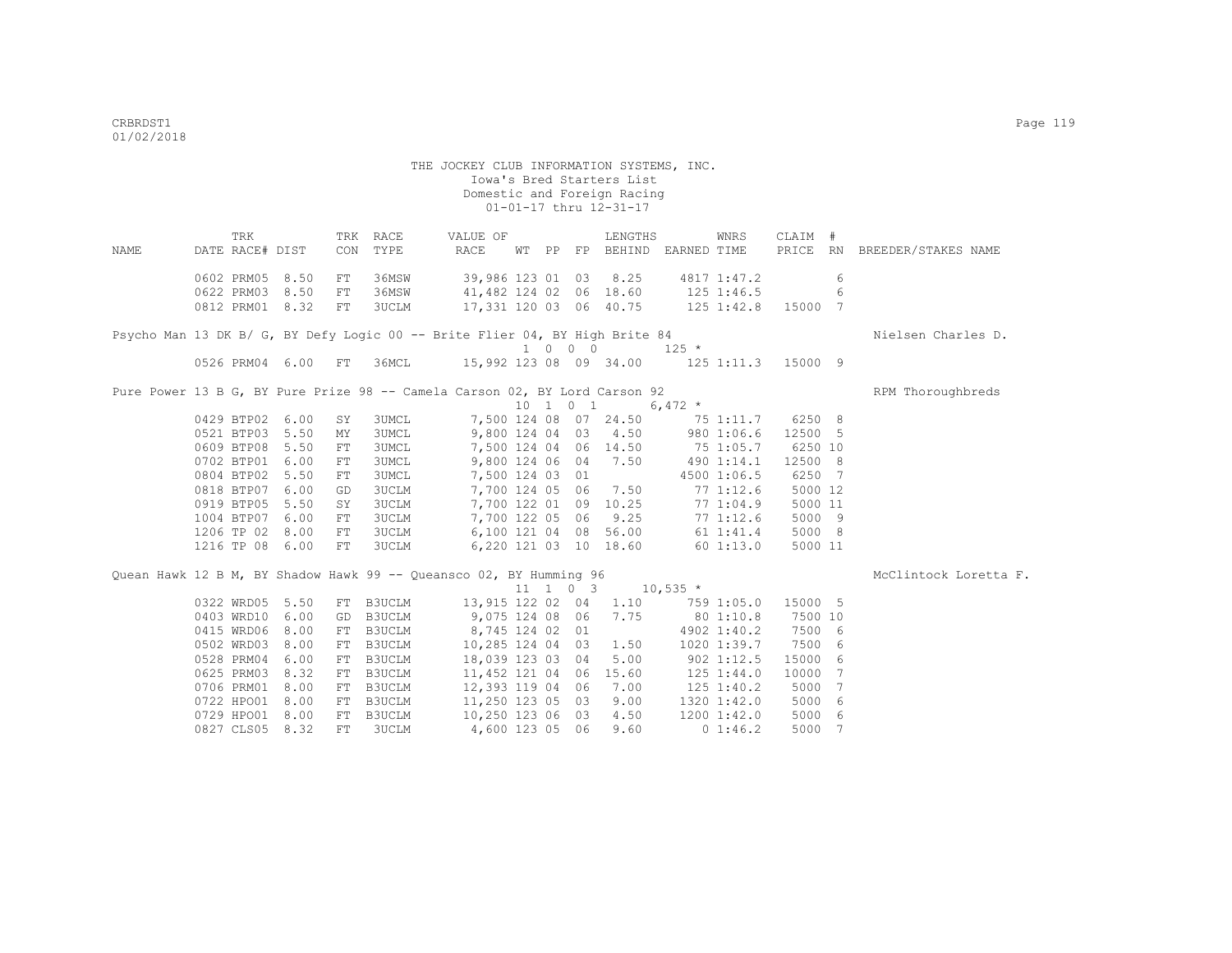|      | TRK                                                                                       |                    | TRK RACE                                               | VALUE OF                                   |    |          |                             | LENGTHS                                       |                 | WNRS        | CLAIM #              |   |                                 |
|------|-------------------------------------------------------------------------------------------|--------------------|--------------------------------------------------------|--------------------------------------------|----|----------|-----------------------------|-----------------------------------------------|-----------------|-------------|----------------------|---|---------------------------------|
| NAME | DATE RACE# DIST                                                                           |                    | CON TYPE                                               | RACE                                       | WТ | $\rm PP$ |                             | FP BEHIND EARNED TIME                         |                 |             |                      |   | PRICE RN BREEDER/STAKES NAME    |
|      | 0902 CLS04 6.50                                                                           |                    | FT B3UCLM                                              | 3,706 123 04 05 3.75 102 1:20.0 2500 6     |    |          |                             |                                               |                 |             |                      |   |                                 |
|      | Queenerella 14 DK B/ F, BY Stephen Got Even 96 -- Queen of the Bayou 08, BY K One King 96 |                    |                                                        |                                            |    |          |                             |                                               |                 |             |                      |   | Wallace Lane Thoroughbreds      |
|      |                                                                                           |                    |                                                        |                                            |    |          | 6 1 0 1                     |                                               | $13,925$ *      |             |                      |   |                                 |
|      | 0401 OP 01 6.00                                                                           |                    | FT B3UMCL                                              |                                            |    |          |                             | 27,000 120 06 06 11.80                        |                 | 180 1:11.3  | 30000 8              |   |                                 |
|      | 0428 PRM09 6.00                                                                           | MY                 | B36MSW                                                 | 39,678 118 10 07 8.75 125 1:12.0           |    |          |                             |                                               |                 |             | $\sim$ 11            |   |                                 |
|      | 0513 PRM06 8.00                                                                           |                    | FT B36MSW                                              | 39,986 118 03 04 4.25                      |    |          |                             |                                               |                 | 2007 1:42.5 | 6 <sup>6</sup>       |   |                                 |
|      | 0617 PRM01 8.50                                                                           |                    | FT B36MCL                                              | 16,701 119 04 01                           |    |          |                             |                                               |                 |             | 10024 1:47.8 15000 6 |   |                                 |
|      | 0714 PRM04 8.50                                                                           |                    | FT B3UALW                                              | 41,982 119 05 10 26.95 125 1:46.6          |    |          |                             |                                               |                 |             | 10                   |   |                                 |
|      | 0804 PRM02 8.50                                                                           |                    | FT B3UCLM                                              | 17,332 118 01 03 19.00 1464 1:45.5 15000 7 |    |          |                             |                                               |                 |             |                      |   |                                 |
|      | Quiet Storm 15 DK B/ G, BY Alternation 08 -- Native Fever 01, BY Stormin Fever 94         |                    |                                                        |                                            |    |          |                             |                                               |                 |             |                      |   | James R Lewis & Beverly J Lewis |
|      |                                                                                           |                    |                                                        |                                            |    |          | $1 \quad 0 \quad 0 \quad 0$ |                                               | $85 *$          |             |                      |   |                                 |
|      | 1212 RP 05 6.00                                                                           | FT                 | 02MCL                                                  | 14,850 120 10 08 23.75 85 1:12.6           |    |          |                             |                                               |                 |             | 20000 10             |   |                                 |
|      | Radiant Angel 13 DK B/ M, BY Woke Up Dreamin 00 -- Aclassysassylassy 02, BY Wild Event 93 |                    |                                                        |                                            |    |          | 1 0 0 0                     |                                               | $125 *$         |             |                      |   | Kilpatrick Mark Alan            |
|      | 0630 PRM09 6.00                                                                           |                    | FT B36MCL  16,617 124 03 07 22.50  125 1:12.7  15000 8 |                                            |    |          |                             |                                               |                 |             |                      |   |                                 |
|      | Radiant Arch 10 B G, BY Arch 95 -- Katy Smiles 02, BY Limit Out 95                        |                    |                                                        |                                            |    |          |                             |                                               |                 |             |                      |   | Galyen Richard W. Mr. & Mrs.    |
|      |                                                                                           |                    |                                                        |                                            |    |          | 8 0 0 1                     | $1,229$ *                                     |                 |             |                      |   |                                 |
|      | 0104 TUP08 6.50                                                                           | GD                 | 4UCLM                                                  | 7,000 124 03 07                            |    |          |                             | 4.90                                          |                 | 701:18.3    | 3000 10              |   |                                 |
|      | 0117 TUP04 7.50 T FM                                                                      |                    | 4UCLM                                                  | 9,000 122 04 07                            |    |          |                             | 4.30                                          |                 | 90 1:31.5   | 6250 9               |   |                                 |
|      | 0125 TUP05                                                                                | 8.00<br>${\rm FT}$ | 4UCLM                                                  | 7,000 124 03 03                            |    |          |                             | 3.10                                          |                 | 679 1:40.0  | 3000 8               |   |                                 |
|      | 0215 TUP06                                                                                | 6.50<br>${\rm FT}$ | 4UCLM                                                  | 7,000 124 08 06                            |    |          |                             | 9.25                                          |                 | 70 1:17.1   | 3000 8               |   |                                 |
|      | 0311 TUP06                                                                                | 8.50<br>FT         | 4UCLM                                                  |                                            |    |          |                             | 7,000 124 02 08 11.25                         |                 | 70 1:45.4   | 3000 9               |   |                                 |
|      | 0319 TUP06 8.50 T FM                                                                      |                    | 3USTR                                                  |                                            |    |          |                             | 8,000 122 03 07 7.60                          |                 | 80 1:42.6   |                      | 8 |                                 |
|      | 0327 TUP05 8.00                                                                           | FT                 | 3UCLM                                                  | 7,000 124 06 09                            |    |          |                             | 8.60                                          |                 | 70 1:39.7   | 3000 10              |   |                                 |
|      | 0603 ARP09 6.00                                                                           | FT                 | 3UCLM                                                  |                                            |    |          |                             | 5,000 124 01 05 4.50                          |                 | 1001:11.9   | 2500 8               |   |                                 |
|      | Raegen Harper 12 GR/RO M, BY Rockport Harbor 02 -- True Tear Drops 99, BY Is It True 86   |                    |                                                        |                                            |    |          |                             |                                               |                 |             |                      |   | Hunt Stables, Inc.              |
|      |                                                                                           |                    |                                                        |                                            |    |          |                             | $6 \quad 1 \quad 0 \quad 1 \quad 33,155 \neq$ |                 |             |                      |   |                                 |
|      | 0427 PRM05                                                                                | 6.00<br>FT         | <b>B3UALW</b>                                          |                                            |    |          |                             | 45,078 117 08 05 4.00                         | $1039$ $1:11.8$ |             |                      | 8 |                                 |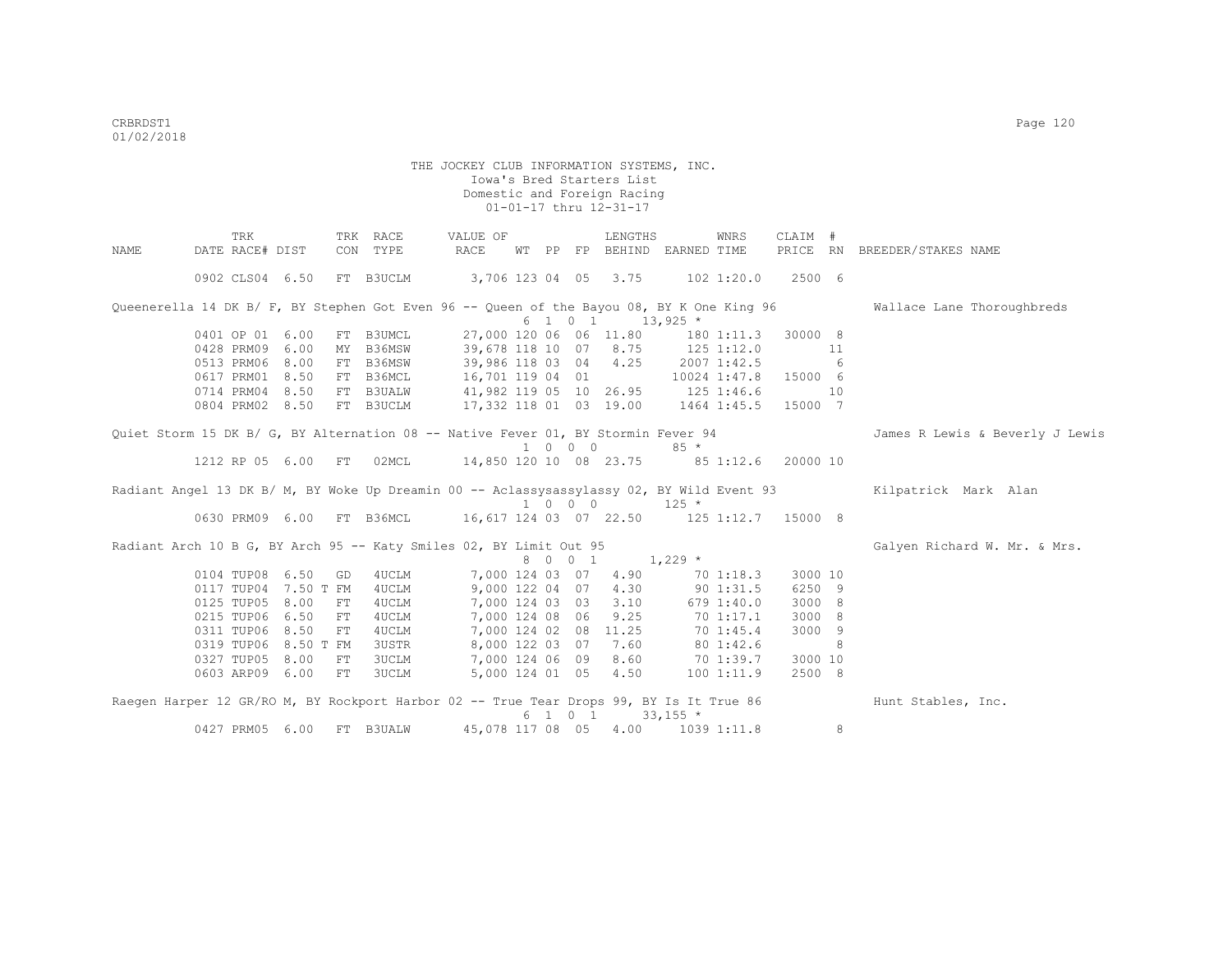|                                                                                         |                               | TRK |                      |     | TRK RACE                    | VALUE OF                                   |    |         | LENGTHS                              |             | WNRS                      | CLAIM #          |                |                      |
|-----------------------------------------------------------------------------------------|-------------------------------|-----|----------------------|-----|-----------------------------|--------------------------------------------|----|---------|--------------------------------------|-------------|---------------------------|------------------|----------------|----------------------|
| <b>NAME</b>                                                                             | DATE RACE# DIST               |     |                      |     | CON TYPE                    | RACE                                       | WТ |         | PP FP BEHIND EARNED TIME             |             |                           | PRICE RN         |                | BREEDER/STAKES NAME  |
|                                                                                         | 0519 PRM08                    |     | 6.00                 |     | SY B3USTK                   | 60,000 120 01 07 8.25                      |    |         |                                      |             | 5001:10.5                 |                  |                | MAMIE EISENHOWER S.  |
|                                                                                         | 0527 PRM07                    |     | 6.00                 | SY  | B3UAOC                      | 39,680 119 05 01                           |    |         |                                      |             | 24960 1:10.7              |                  | 5              |                      |
|                                                                                         | 0616 PRM08                    |     | 8.50                 | FT  | B3USTK                      | 65,000 115 06 07 15.90                     |    |         |                                      |             | 500 1:43.9                |                  | 7              | HAWKEYES H.          |
|                                                                                         | 0706 PRM07                    |     | 6.00                 |     | FT B3UAOC                   | 34,000 124 05 05 5.10 1012 1:09.7          |    |         |                                      |             |                           |                  | 7              |                      |
|                                                                                         | 0721 PRM04 6.00               |     |                      |     | FT B3UALW                   |                                            |    |         | 42,781 123 07 03 2.75                |             | 5144 1:09.9               |                  | $\overline{7}$ |                      |
| Ragnaar Rules 13 CH G, BY Woke Up Dreamin 00 -- Uno Lynn 03, BY Unome 92                |                               |     |                      |     |                             |                                            |    |         |                                      |             |                           |                  |                | McOueary Betsy B Dr. |
|                                                                                         |                               |     |                      |     |                             |                                            |    | 6 0 1 0 |                                      | $8,287$ *   |                           |                  |                |                      |
|                                                                                         | 0519 PRM09 6.00               |     |                      | SY  | 36MSW                       | 39,949 123 01 04 14.50 1999 1:10.3         |    |         |                                      |             |                           |                  | -7             |                      |
|                                                                                         | 0608 PRM09                    |     | 6.00                 | FT. | 36MSW                       | 41, 187 123 04 10 44.10 0 1:11.6           |    |         |                                      |             |                           |                  | 10             |                      |
|                                                                                         | 0625 PRM08                    |     | 6.00                 | FT  | 36MSW                       |                                            |    |         | 41,396 124 08 05 4.00 918 1:11.9     |             |                           |                  | 8              |                      |
|                                                                                         | 0714 PRM07                    |     | 6.00                 | FT  | 36MSW                       |                                            |    |         | 41, 444 123 03 05 11.55 923 1:10.6   |             |                           |                  | 7              |                      |
|                                                                                         | 0728 PRM06                    |     | 6.00                 | FT  | 36MCL                       | 23,399 124 03 04 2.60                      |    |         |                                      | 1173 1:11.4 |                           | 30000            | 6              |                      |
|                                                                                         | 0806 PRM06 6.00               |     |                      | FT  | 36MCL                       |                                            |    |         | 16,615 124 03 02 hd                  |             | 3274 1:11.2               | 15000 8          |                |                      |
|                                                                                         |                               |     |                      |     |                             |                                            |    |         |                                      |             |                           |                  |                |                      |
| Rainbow Sparkle 14 B F, BY Majestic Warrior 05 -- Stephangjess 05, BY Yonaguska 98      |                               |     |                      |     |                             |                                            |    |         |                                      |             |                           |                  |                | Bush Warren          |
|                                                                                         |                               |     |                      |     |                             |                                            |    |         | 3 1 1 1                              | $41,073$ *  |                           |                  |                |                      |
|                                                                                         | 0428 PRM09 6.00               |     |                      |     |                             | MY B36MSW 39,678 118 05 01 23595 1:12.0 11 |    |         |                                      |             |                           |                  |                |                      |
|                                                                                         | 0507 PRM08                    |     | 6.00                 | FT  | <b>B3UALW</b>               |                                            |    |         |                                      |             |                           |                  | 12             |                      |
|                                                                                         | 0602 PRM08                    |     | 6.00                 |     | FT F03STK                   | 40, 414 118 11 03 5.50 4778 1:11.1         |    |         | 63,500 118 05 02 4.50 12700 1:10.7 6 |             |                           |                  |                | BOB BRYANT S.        |
| Rallydownthealley 10 CH M, BY Flower Alley 02 -- Danceinthestreets 00, BY Citidancer 87 |                               |     |                      |     |                             |                                            |    |         |                                      |             |                           |                  |                | Ashby Thoroughbreds  |
|                                                                                         |                               |     |                      |     |                             |                                            |    | 9 0 2 1 |                                      | $8,029$ *   |                           |                  |                |                      |
|                                                                                         | 0104 TUP07 8.00               |     |                      | GD  | B4UAOC                      | 16,000 122 05 02 2.25 3104 1:38.5          |    |         |                                      |             |                           | 16000 8          |                |                      |
|                                                                                         |                               |     | 0201 TUP01 8.00 T FM |     | B4UAOC                      |                                            |    |         | 17,000 122 03 04 2.25 842 1:38.6     |             |                           | 20000 6          |                |                      |
|                                                                                         |                               |     |                      |     | 0211 TUP04 8.00 T FM B4USTK |                                            |    |         | 30,000 117 01 10 6.90                | 300 1:36.4  |                           |                  | 11             | SUN CITY H.          |
|                                                                                         |                               |     |                      |     | 0304 TUP04 8.00 T FM B4USTR | 8,600 122 02 03 2.50                       |    |         |                                      | 834 1:36.7  |                           |                  | 8              |                      |
|                                                                                         | 0430 TUP07                    |     |                      |     | 7.50 T FM B3UCLM            | 11,200 122 05 04 1.00                      |    |         |                                      |             | 549 1:30.9                | 10000 7          |                |                      |
|                                                                                         | 0520 EMD06                    |     | 6.00                 | FT  | B3UCLM                      | 12,200 119 02 10 31.75                     |    |         |                                      | 200 1:09.9  |                           | 10000 10         |                |                      |
|                                                                                         | 0617 EMD08                    |     | 8.00                 | FT  | B3UCLM                      | 11,800 118 03 06 5.05 200 1:36.6           |    |         |                                      |             |                           | 10000 8          |                |                      |
|                                                                                         | 0630 EMD05<br>0723 EMD06 8.00 |     | 8.00                 | FT  | B3USOC<br>FT B3UCLM         | 9,600 120 03 02 3.50<br>7,230 123 04 FF    |    |         | DNF                                  |             | 1800 1:37.3<br>200 1:39.2 | 5000 8<br>3500 7 |                |                      |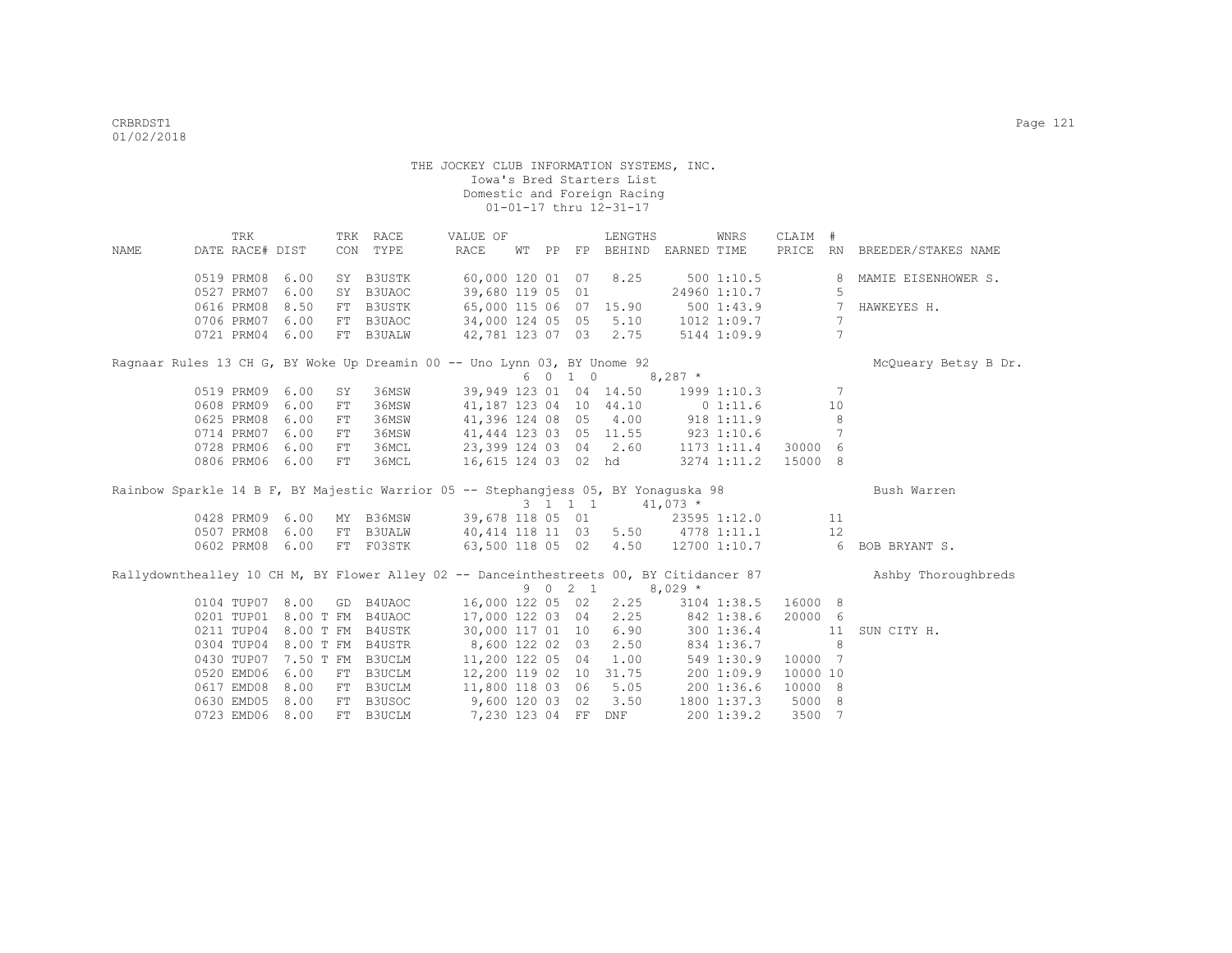|      | TRK                                                                                 |      |            | TRK RACE                             | VALUE OF                           |  |         | LENGTHS                                    |                     | WNRS        | CLAIM #  |    |                                                                                                                  |
|------|-------------------------------------------------------------------------------------|------|------------|--------------------------------------|------------------------------------|--|---------|--------------------------------------------|---------------------|-------------|----------|----|------------------------------------------------------------------------------------------------------------------|
| NAME | DATE RACE# DIST                                                                     |      |            | CON TYPE                             | RACE                               |  |         | WT PP FP BEHIND EARNED TIME                |                     |             |          |    | PRICE RN BREEDER/STAKES NAME                                                                                     |
|      |                                                                                     |      |            |                                      |                                    |  |         |                                            |                     |             |          |    | Ras's Rebel 11 B G, BY Seeking the Best (IRE) 01 -- Smiles for Sanna 04, BY Distorted Humor 93 River Ridge Ranch |
|      |                                                                                     |      |            |                                      |                                    |  | 6 0 0 3 | $13,431$ *                                 |                     |             |          |    |                                                                                                                  |
|      | 0314 HOU09 5.00 T FM                                                                |      |            | 4 UALW                               | 20,000 118 07 06                   |  |         |                                            | 7.00 100 :58.1      |             |          | 10 |                                                                                                                  |
|      | 0427 PRM08                                                                          | 5.50 | FT         | 4USTR                                |                                    |  |         | 21,652 118 08 03 1.00 2516 1:05.0          |                     |             |          | 12 |                                                                                                                  |
|      | 0518 PRM07                                                                          | 6.00 | FT         | 3UAOC                                |                                    |  |         | 40,521 119 09 03 11.50 4836 1:10.1 15000 9 |                     |             |          |    |                                                                                                                  |
|      | 0706 PRM05                                                                          | 6.00 | FT         | <b>3UAOC</b>                         |                                    |  |         | 42,153 118 01 03 4.05                      | 5083 1:09.4 15000 6 |             |          |    |                                                                                                                  |
|      | 0810 PRM09 2.00                                                                     |      | FT         | 3UALW                                |                                    |  |         | 24, 174 121 02 05 3.20 596 :20.8           |                     |             |          | 6  |                                                                                                                  |
|      | 0908 CBY03 5.00 T FM                                                                |      |            | 3UAOC                                |                                    |  |         | 30,000 119 05 06 5.25 300 :56.1 12500 10   |                     |             |          |    |                                                                                                                  |
|      | Red Hot Steel 13 CH G, BY Rushin' to Altar 99 -- Steel Nell 00, BY Steel Robbing 80 |      |            |                                      |                                    |  |         |                                            |                     |             |          |    | Jerry Bish & Carmen Bish                                                                                         |
|      |                                                                                     |      |            |                                      |                                    |  | 6 2 2 0 | $24,078$ *                                 |                     |             |          |    |                                                                                                                  |
|      | 0511 PRM04 5.00                                                                     |      | FT         | 36MCL                                |                                    |  |         | 10,593 123 03 02 4.25                      |                     | 2568 :58.2  | 7500 6   |    |                                                                                                                  |
|      | 0526 PRM04                                                                          | 6.00 | FT         | 36MCL                                |                                    |  |         | 15,992 123 03 01 9360 1:11.3               |                     |             | 15000 9  |    |                                                                                                                  |
|      | 0604 PRM05                                                                          | 6.00 | FT         | 3UCLM                                |                                    |  |         | 16,711 123 02 02 nk                        |                     | 3315 1:11.5 | 15000 7  |    |                                                                                                                  |
|      | 0618 PRM08                                                                          | 6.00 | FT         | 3UCLM                                |                                    |  |         | 17,201 123 06 08 16.50 125 1:13.2          |                     |             | 15000 10 |    |                                                                                                                  |
|      | 0716 PRM08                                                                          | 5.00 | FT         | 3UCLM                                |                                    |  |         | 11,606 123 07 05 0.65 296 :58.2            |                     |             | 7500 10  |    |                                                                                                                  |
|      | 0804 PRM09 5.00                                                                     |      | FT         | 3UCLM                                |                                    |  |         | 13,841 119 05 01 8414 :57.6                |                     |             | 7500 6   |    |                                                                                                                  |
|      | Requlator 13 CH G, BY Midshipman 06 -- Jewell's Eleven 02, BY Commendable 97        |      |            |                                      |                                    |  |         |                                            |                     |             |          |    | Poindexter H. Allen                                                                                              |
|      |                                                                                     |      |            |                                      |                                    |  | 8 1 0 0 |                                            | $3,579$ *           |             |          |    |                                                                                                                  |
|      | 0507 PRM03 6.00                                                                     |      | FT         | <b>3UWCL</b>                         |                                    |  |         | 10,656 118 02 06 10.10                     |                     | 125 1:11.7  | 10000 6  |    |                                                                                                                  |
|      | 0525 PRM03                                                                          | 6.00 | ${\rm FT}$ | 3UCLM                                |                                    |  |         | 16,676 120 05 08 21.50                     | 125 1:12.3          |             | 15000 8  |    |                                                                                                                  |
|      | 0609 PRM02                                                                          | 8.32 | FT         | <b>3UCLM</b>                         |                                    |  |         | 11,200 120 01 09 19.60                     | 125 1:44.4          |             | 12500    | 9  |                                                                                                                  |
|      | 0706 PRM10                                                                          | 8.00 | FT         | 3UCLM                                |                                    |  |         | 17,244 120 06 08 26.50 125 1:39.8          |                     |             | 15000 9  |    |                                                                                                                  |
|      | 0728 HPO04 8.00                                                                     |      | FT         | 3UCLM                                | $9,250$ 123 01 06 17.60 250 1:42.4 |  |         |                                            |                     |             | 5000 6   |    |                                                                                                                  |
|      | 0804 CLS08                                                                          | 6.00 | FT         | 3UALW                                | $6,300$ 126 07 05 14.00 189 1:14.2 |  |         |                                            |                     |             |          | 7  |                                                                                                                  |
|      | 0820 CLS07 6.00                                                                     |      | FT         | 3UCLM                                | 4,400 125 02 01 2640 1:15.0        |  |         |                                            |                     |             | 5000 8   |    |                                                                                                                  |
|      | 0904 CLS06 6.50                                                                     |      | FT         | 3UCLM 4,600 123 07 07 10.00 0 1:20.4 |                                    |  |         |                                            |                     |             | 5000 7   |    |                                                                                                                  |
|      | Release 13 B M, BY Discreet Cat 03 -- Butterfly Princess 03, BY Wavering Monarch 79 |      |            |                                      |                                    |  |         |                                            |                     |             |          |    | Poindexter Allen                                                                                                 |
|      |                                                                                     |      |            |                                      |                                    |  |         | 13 4 1 4 23,308 *                          |                     |             |          |    |                                                                                                                  |
|      | 0430 PRM04 6.00                                                                     |      |            | SY B36MCL                            |                                    |  |         | 22,447 123 07 04 9.00 1105 1:13.8          |                     |             |          | 9  |                                                                                                                  |
|      | 0512 PRM03 6.00                                                                     |      |            | FT B36MCL                            |                                    |  |         | 16,102 123 03 03 11.00                     |                     | 1931 1:12.8 | 15000 6  |    |                                                                                                                  |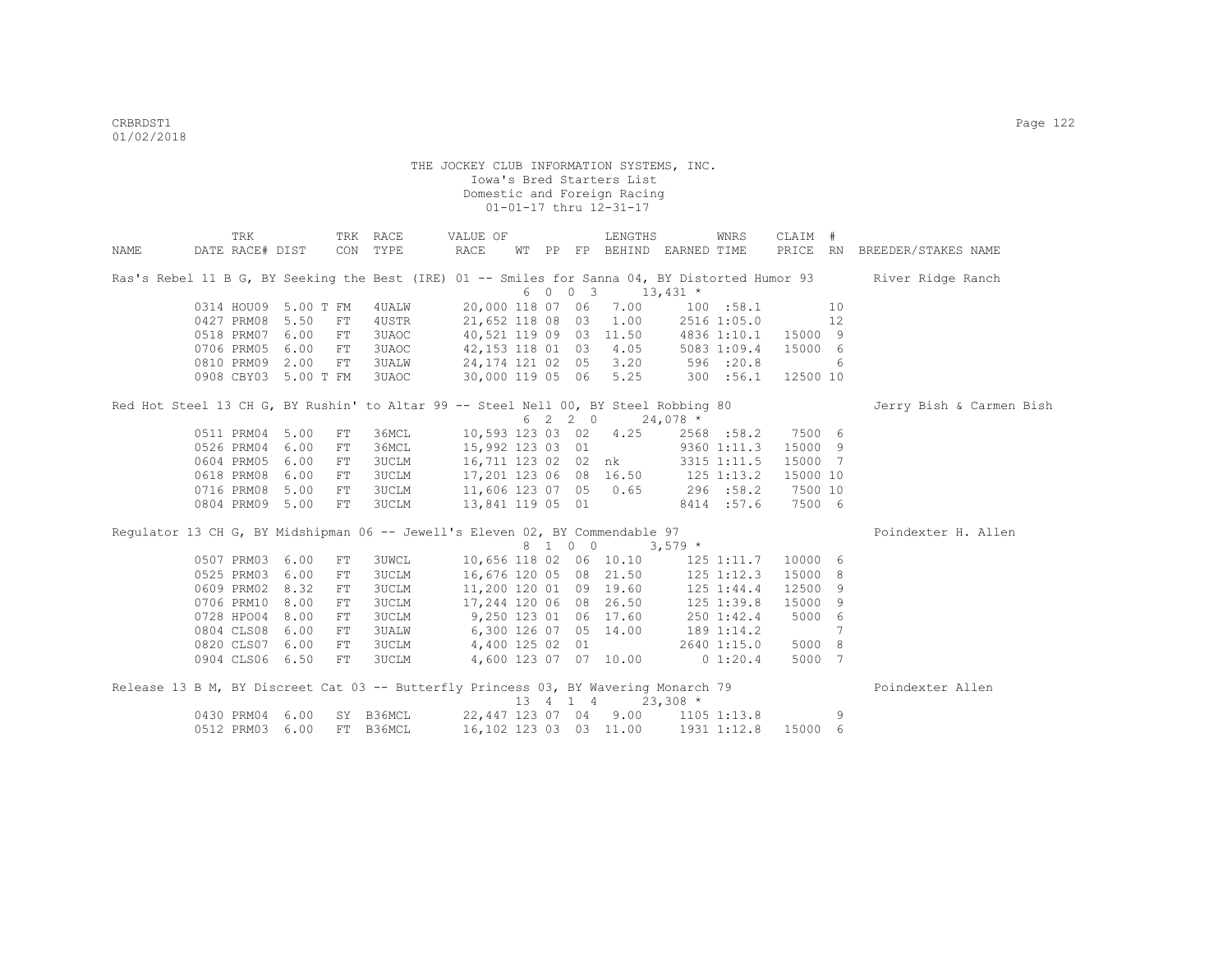|      | TRK             |                      |            | TRK RACE            | VALUE OF                                                                        |  |         | LENGTHS                                          |            | WNRS        | CLAIM #  |     |                              |  |
|------|-----------------|----------------------|------------|---------------------|---------------------------------------------------------------------------------|--|---------|--------------------------------------------------|------------|-------------|----------|-----|------------------------------|--|
| NAME | DATE RACE# DIST |                      |            | CON TYPE            | RACE                                                                            |  |         | WT PP FP BEHIND EARNED TIME                      |            |             |          |     | PRICE RN BREEDER/STAKES NAME |  |
|      |                 | 0526 PRM05 8.00      |            |                     |                                                                                 |  |         |                                                  |            |             |          |     |                              |  |
|      |                 | 0617 PRM01 8.50      | FT         | FT B36MSW<br>B36MCL |                                                                                 |  |         | 31,463 123 04 04 14.00<br>16,701 124 06 02 13.75 |            | 2007 1:40.0 | 15000    | 6   |                              |  |
|      |                 | 0708 PRM01 8.00      |            | B36MCL              | 16,701 124 05 04                                                                |  |         | 5.00                                             |            | 3341 1:47.8 | 15000    | - 6 |                              |  |
|      |                 | 0728 PRM01 8.32      | FT         | B36MCL              |                                                                                 |  |         |                                                  | 835 1:40.4 |             |          | 6   |                              |  |
|      |                 | 0810 PRM04 6.00      | FT         |                     |                                                                                 |  |         | 20,011 120 06 03 14.05                           |            | 2390 1:44.6 | 15000    | 7   |                              |  |
|      |                 |                      | ${\rm FT}$ | B36MCL              | 12,826 123 09 05                                                                |  |         | 5.35                                             | 285 1:12.9 |             | 10000    | 9   |                              |  |
|      |                 | 0820 CLS04 6.00      | FT         | B3UMSW              |                                                                                 |  |         | 5,700 123 02 03 8.00                             | 684 1:15.0 |             |          | 7   |                              |  |
|      |                 | 0826 CLS03 8.32      | FT         | 3UMCL               | 4,000 123 04 01                                                                 |  |         |                                                  |            | 2400 1:48.4 | 10000    | - 6 |                              |  |
|      |                 | 0910 CWF07 6.50      | FT         | 3UALW               | 4,900 123 05 01                                                                 |  |         |                                                  |            | 2450 1:24.6 |          | 6   |                              |  |
|      | 0924 ED 10      | 7.00                 | SL         | 3UCLM               | 5,100 130 01 01                                                                 |  |         |                                                  |            | 2550 1:29.3 | 3500 5   |     |                              |  |
|      |                 | 0929 ED 02 5.00      | FT         | B3UCLM              |                                                                                 |  |         | 5,300 128 04 03 7.75 530 :58.6                   |            |             | 2500     | - 7 |                              |  |
|      |                 | 1001 ED 03 6.50      |            | HY B3USOC           | 5,600 126 02 01                                                                 |  |         |                                                  |            | 2800 1:28.2 | 4000 6   |     |                              |  |
|      |                 |                      |            |                     | Rent a Cop 10 B G, BY Friends Lake 01 -- Ms Bessie 01, BY Pleasant Tap 87       |  |         |                                                  |            |             |          |     | Hobbs James Michael          |  |
|      |                 |                      |            |                     |                                                                                 |  | 4 0 0 0 |                                                  | $445 *$    |             |          |     |                              |  |
|      |                 | 0304 HAW09 6.00      | FT         |                     | 4 UCLM                                                                          |  |         | 7,944 120 07 06 15.50 100 1:11.1                 |            |             | 4000 8   |     |                              |  |
|      |                 | 0318 HAW02 6.00      | FT         | 4UCLM               |                                                                                 |  |         | 8,044 120 07 08 11.80                            |            | 100 1:10.2  | 4000 10  |     |                              |  |
|      |                 | 0331 HAW05 8.50      | GD         | 4UCLM               |                                                                                 |  |         | 8,244 120 11 10 29.50                            |            | 1001:45.1   | 4000 11  |     |                              |  |
|      |                 | 0506 FP 02 8.00      | FT         | 3UCLM               |                                                                                 |  |         | 5,000 121 04 05 54.50 145 1:43.4                 |            |             | 3200 5   |     |                              |  |
|      |                 |                      |            |                     |                                                                                 |  |         |                                                  |            |             |          |     |                              |  |
|      |                 |                      |            |                     | Revolutionize 15 CH C, BY Super Saver 07 -- Stormhill 00, BY Storm Boot 89      |  |         |                                                  |            |             |          |     | Hemba Brad                   |  |
|      |                 |                      |            |                     |                                                                                 |  | 6 1 0 0 | $10,634$ *                                       |            |             |          |     |                              |  |
|      |                 | 0624 IND01 5.00      | FT         | 02MSW               |                                                                                 |  |         | 38,440 118 04 04 8.75                            |            | 1550 :58.7  |          | 6   |                              |  |
|      |                 | 0804 IND02 8.00      | ${\rm FT}$ | 02MSW               |                                                                                 |  |         | 31,000 120 04 04 14.75 1860 1:38.8               |            |             |          | 5   |                              |  |
|      | 0825 ELP03      | 6.00                 | FT         | 02MCL               | 17,000 120 03 05                                                                |  |         | 6.25                                             | 510 1:11.5 |             | 30000    | 6   |                              |  |
|      | 0914 BTP01      | 5.50                 | MΥ         | 02MCL               | 10,800 120 06 01                                                                |  |         |                                                  |            | 6480 1:07.1 | 20000    | 6   |                              |  |
|      |                 | 1111 CD 05 6.00      | ${\rm FT}$ | 02CLM               | 24,750 120 05 06 13.25 125 1:12.0                                               |  |         |                                                  |            |             | 30000    | 7   |                              |  |
|      |                 | 1216 TP 01 6.50      | FT         | 02CLM               | 10,900 120 07 06 18.25 109 1:18.4                                               |  |         |                                                  |            |             | 30000 8  |     |                              |  |
|      |                 |                      |            |                     | Rickshaw Express 12 B G, BY Orientate 98 -- Ms Shawcolat 99, BY Mr. Shawklit 91 |  |         |                                                  |            |             |          |     | Olson Rick                   |  |
|      |                 |                      |            |                     |                                                                                 |  | 9 0 1 1 |                                                  | $5,134$ *  |             |          |     |                              |  |
|      |                 | 0111 DED07 5.00      | FT         | 4USOC               | 24,620 120 07 05 8.25                                                           |  |         |                                                  |            | 600 : 58.1  |          | 7   |                              |  |
|      |                 | 0201 DED08 5.00      | ${\rm FT}$ | 4UAOC               |                                                                                 |  |         | 29,630 120 04 07 10.25 0 :58.3                   |            |             | 12500 9  |     |                              |  |
|      |                 | 0224 HOU05 5.00 T FM |            | 4UCLM               | 9,500 120 01 08                                                                 |  |         | 7.80                                             |            | 100 : 58.2  | 15000 10 |     |                              |  |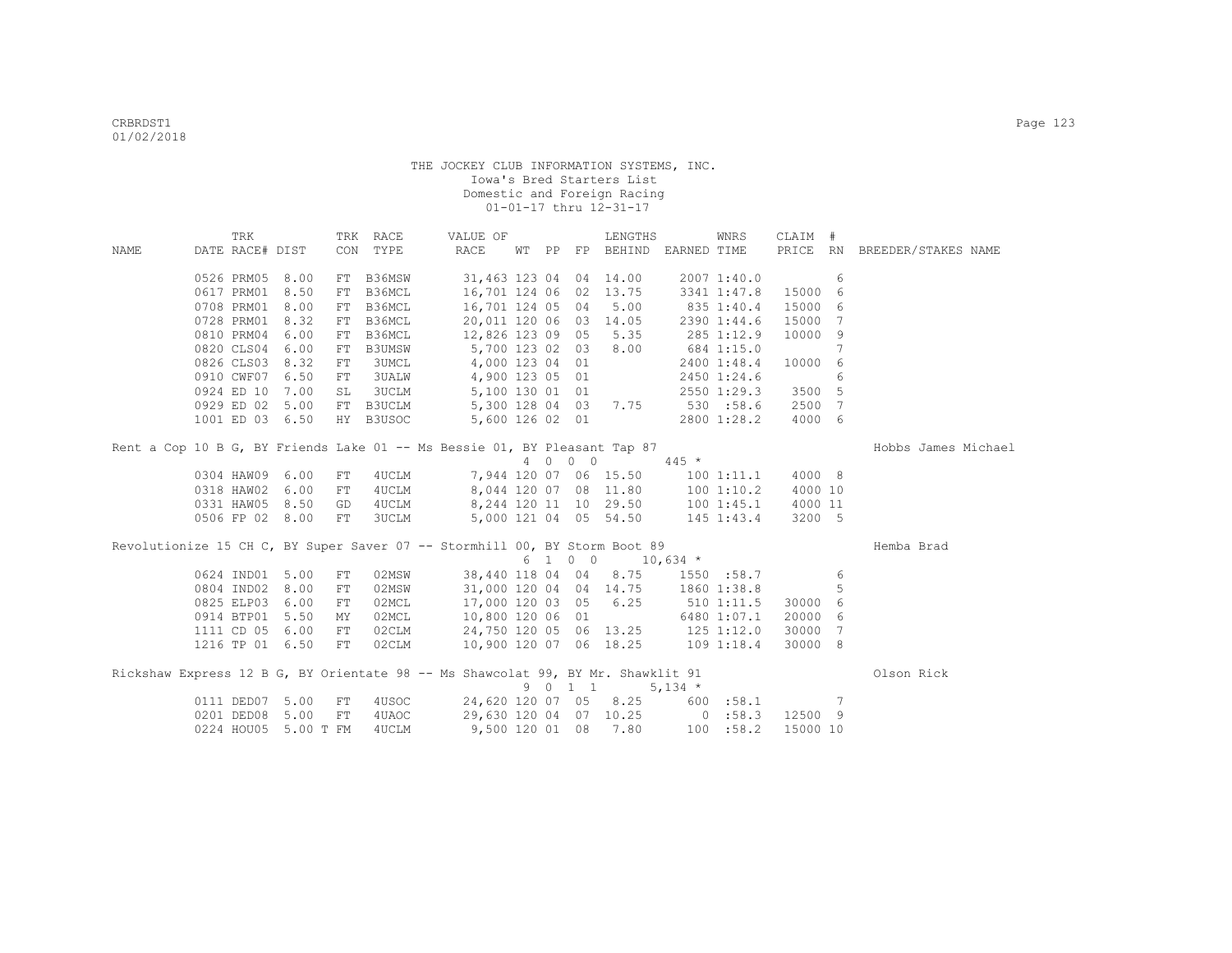|      | TRK             |                      | TRK RACE     | VALUE OF                                                                              |  |         | LENGTHS               |                                   | WNRS            | CLAIM #  |             |                                                                                                                  |
|------|-----------------|----------------------|--------------|---------------------------------------------------------------------------------------|--|---------|-----------------------|-----------------------------------|-----------------|----------|-------------|------------------------------------------------------------------------------------------------------------------|
| NAME | DATE RACE# DIST |                      | CON TYPE     | RACE                                                                                  |  |         |                       | WT PP FP BEHIND EARNED TIME       |                 | PRICE RN |             | BREEDER/STAKES NAME                                                                                              |
|      | 0310 HOU02 5.50 | SY                   | 4UCLM        | 6,000 120 01 02                                                                       |  |         | no                    | 1180 1:05.5                       |                 | 5000 6   |             |                                                                                                                  |
|      | 0518 PRM02 5.00 | FT                   | 4UCLM        | 10,504 122 01 04                                                                      |  |         | 8.75                  |                                   | 642 :58.2       | 6250 6   |             |                                                                                                                  |
|      | 0602 PRM04 5.00 | FT                   | 4UCLM        | 11,561 122 04 03 1.25                                                                 |  |         |                       |                                   | 1710 :58.4      | 7500 5   |             |                                                                                                                  |
|      | 0629 CBY08 5.00 | FT                   | 3UCLM        | 10,000 124 01 05 4.75                                                                 |  |         |                       | 100 : 58.9                        |                 | 4000 9   |             |                                                                                                                  |
|      | 0709 PRM02 5.00 | FT                   | 3UCLM        | 10,173 118 02 04                                                                      |  |         |                       | $5.00$ 667 :57.3                  |                 | 6250 6   |             |                                                                                                                  |
|      |                 | 0827 AP 05 5.00 T FM | 3USOC        | 14,985 121 07 08 12.60                                                                |  |         |                       |                                   | 135 : 58.4      |          | 8           |                                                                                                                  |
|      |                 |                      |              |                                                                                       |  |         |                       |                                   |                 |          |             |                                                                                                                  |
|      |                 |                      |              | Robin's Landing 15 GR/RO F, BY Macho Rocket 09 -- Robin's Red Tiger 98, BY Peteski 90 |  |         |                       |                                   |                 |          |             | Holland Ed                                                                                                       |
|      |                 |                      |              |                                                                                       |  | 2000    |                       | $250 *$                           |                 |          |             |                                                                                                                  |
|      | 0611 PRM03 5.00 |                      |              | FT F02MSW 41,397 118 07 08 25.85 125 :59.6                                            |  |         |                       |                                   |                 |          | 8           |                                                                                                                  |
|      | 0701 PRM03 5.00 | FT                   | F02MSW       | 41,312 119 04 09 19.35 125 :59.0                                                      |  |         |                       |                                   |                 |          | 10          |                                                                                                                  |
|      |                 |                      |              |                                                                                       |  |         |                       |                                   |                 |          |             | Rocket Joe Copper 13 DK B/ G, BY Rock the Rock (IRE) 04 -- Oh Lovely 05, BY Victory Gallop 95 Greve Jerry Thomas |
|      |                 |                      |              |                                                                                       |  | 8 2 1 0 |                       | $44,430*$                         |                 |          |             |                                                                                                                  |
|      | 0203 OP 09 8.50 | ${\rm FT}$           | 4UAOC        |                                                                                       |  |         | 75,000 118 01 04 6.75 |                                   | 3750 1:45.4     |          | 9           |                                                                                                                  |
|      | 0217 OP 06 8.50 | FT                   | 3UCLM        |                                                                                       |  |         |                       | 32,000 119 04 06 12.50 640 1:44.0 |                 | 40000    | -6          |                                                                                                                  |
|      | 0617 PRM08 8.50 | FT                   | A3USTK       | 65,000 115 03 05 13.10                                                                |  |         |                       | 1920 1:43.3                       |                 |          | 8           | CYCLONES H.                                                                                                      |
|      |                 | 0721 CBY03 8.00 T GD | <b>3UWCL</b> | 20,000 124 09 01                                                                      |  |         |                       |                                   | 12000 1:36.8    | 20000    | 9           |                                                                                                                  |
|      |                 | 0805 CBY06 7.50 T FM | <b>3UALW</b> | 30,550 124 02 02 1.25                                                                 |  |         |                       | 6000 1:29.7                       |                 |          | 8           |                                                                                                                  |
|      | 0817 CBY04 8.00 | FT                   | 3UAOC        | 30,000 124 03 04 7.05                                                                 |  |         |                       | 1800 1:37.6                       |                 |          | 7           |                                                                                                                  |
|      |                 | 0901 CBY02 8.32 T FM | 3UAOC        | 31,500 122 01 01                                                                      |  |         |                       |                                   | 18000 1:40.5    |          | 10          |                                                                                                                  |
|      |                 | 0916 CBY07 8.50 T FM | 3UAOC        | 35,000 124 09 05 3.85                                                                 |  |         |                       |                                   | 320 1:41.1      |          | 12          |                                                                                                                  |
|      |                 |                      |              | Rockin Rudy 14 GR/RO C, BY Midshipman 06 -- Ruthie the Rocket 01, BY Confide 94       |  |         |                       |                                   |                 |          |             | Poindexter H. Allen                                                                                              |
|      |                 |                      |              |                                                                                       |  | 8 0 3 0 |                       | $47,498$ *                        |                 |          |             |                                                                                                                  |
|      |                 | 0220 SA 10 6.50 T GD | 03STK        |                                                                                       |  |         | 81,890 120 02 02 1.75 |                                   | 15700 1:12.8    |          | $7^{\circ}$ | BAFFLE S.                                                                                                        |
|      |                 | 0324 SA 03 6.50 T FM | 03AOC        | 58,361 120 05 02 hd                                                                   |  |         |                       |                                   | 11200 1:12.7    |          | -6          |                                                                                                                  |
|      | 0415 OP 11 9.00 | FT                   | 03STK        | 1,000,000 118 01 12 33.50                                                             |  |         |                       | 2857 1:48.9                       |                 |          | 12          | ARKANSAS DERBY                                                                                                   |
|      | 0506 CD 13 6.50 | WF                   | 03AOC        | 65,196 118 06 05 3.35                                                                 |  |         |                       | 1776 1:18.0                       |                 |          | 8           |                                                                                                                  |
|      |                 | 0719 DMR08 8.00 T FM | 03STK        | 120,660 118 06 06 3.90                                                                |  |         |                       | 345 1:36.0                        |                 |          | 13          | OCEANSIDE S.                                                                                                     |
|      | 0819 DMR09 6.00 | FT                   | 3UAOC        | 75,230 118 09 04 3.30 3720 1:09.3                                                     |  |         |                       |                                   |                 |          | 11          |                                                                                                                  |
|      | 0917 LRC08 6.00 | FT                   | 3UAOC        | 47,863 119 08 02                                                                      |  |         | 1.25                  |                                   | $9200$ $1:09.2$ |          | 8           |                                                                                                                  |
|      | 1202 LRC07 5.50 | FT.                  | 3UAOC        | 46,725 120 03 04                                                                      |  |         | 2.35                  |                                   | 2700 1:02.9     |          | 10          |                                                                                                                  |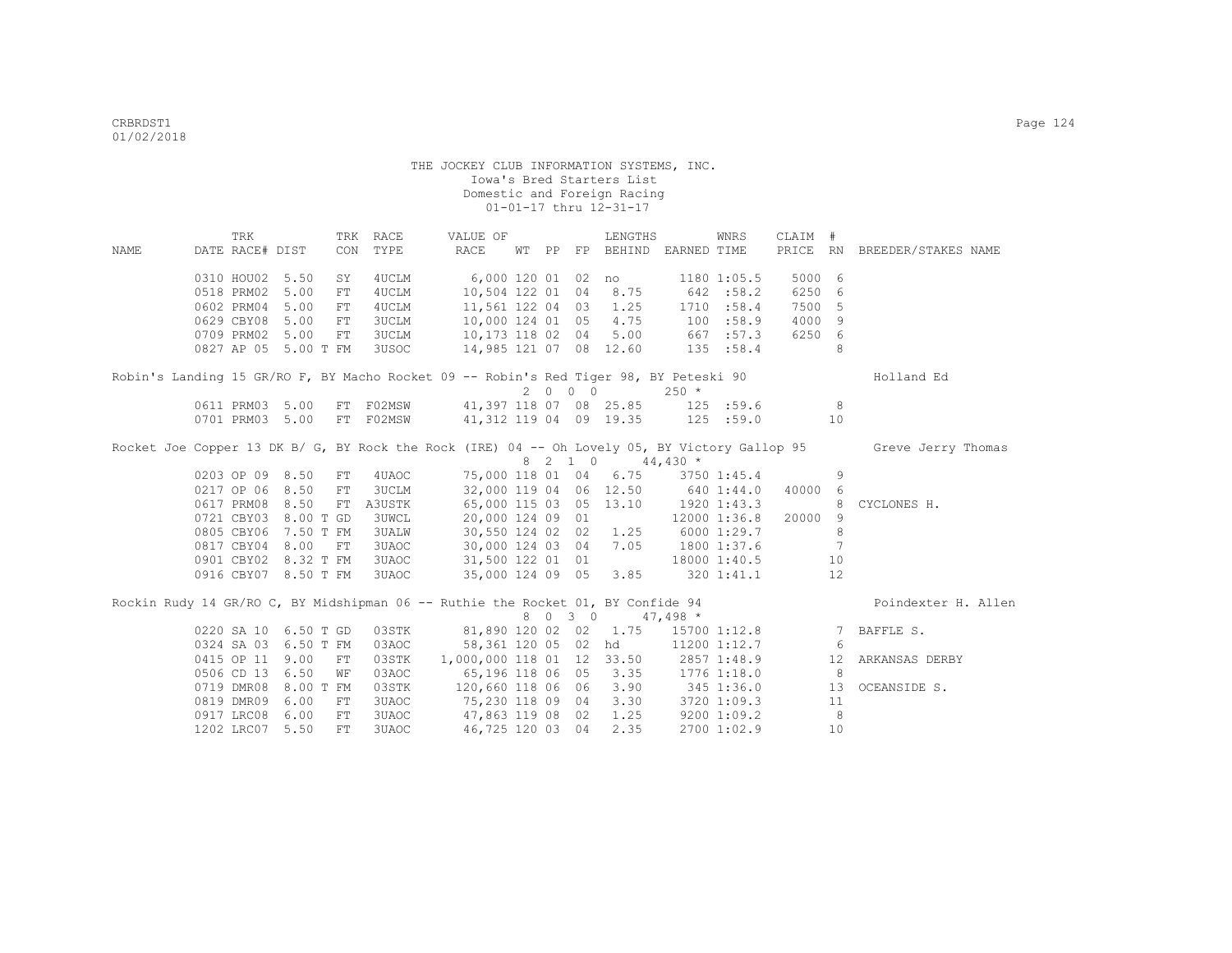|                                                                                                | TRK             |      |    | TRK RACE      | VALUE OF               |       |     |            | LENGTHS                |            | WNRS           | CLAIM #  |    |                              |
|------------------------------------------------------------------------------------------------|-----------------|------|----|---------------|------------------------|-------|-----|------------|------------------------|------------|----------------|----------|----|------------------------------|
| NAME                                                                                           | DATE RACE# DIST |      |    | CON TYPE      | RACE                   | WT PP |     |            | FP BEHIND EARNED TIME  |            |                |          |    | PRICE RN BREEDER/STAKES NAME |
|                                                                                                |                 |      |    |               |                        |       |     |            |                        |            |                |          |    |                              |
| Rock Rock Rosie 14 CH F, BY Storm Catcher 99 -- Masking 06, BY Kyle's Our Man 88               |                 |      |    |               |                        |       |     |            |                        |            |                |          |    | Hargens Bob                  |
|                                                                                                |                 |      |    |               |                        |       |     | 4 0 1 0    |                        | $3,710 *$  |                |          |    |                              |
|                                                                                                | 0609 PRM09 6.00 |      |    | FT B36MSW     |                        |       |     |            | 41, 313 118 10 08 7.30 |            | $125$ $1:11.8$ |          | 10 |                              |
|                                                                                                | 0629 PRM09      | 6.00 | FT | B36MSW        | 41,397 119 02 08 21.50 |       |     |            |                        |            | 125 1:11.4     |          | 8  |                              |
|                                                                                                | 0721 PRM02      | 5.00 | FT | B36MCL        | 10,854 116 04 02 no    |       |     |            |                        |            | 2633 :58.7     | 10000 8  |    |                              |
|                                                                                                | 0803 PRM01 5.00 |      |    | FT B36MCL     | 16,661 116 02 04 14.00 |       |     |            |                        |            | 827 : 58.1     | 15000 7  |    |                              |
|                                                                                                |                 |      |    |               |                        |       |     |            |                        |            |                |          |    |                              |
| Roller Derby 14 DK B/ F, BY Bustin Stones 04 -- Singing Empress 07, BY Humming 96              |                 |      |    |               |                        |       |     |            |                        |            |                |          |    | Rockin' River Ranch, Inc. &  |
| Windylea Farms                                                                                 |                 |      |    |               |                        |       |     |            |                        |            |                |          |    |                              |
|                                                                                                |                 |      |    |               |                        |       | 7 0 | $0\quad 0$ |                        | $736 *$    |                |          |    |                              |
|                                                                                                | 0322 MVR03 5.50 |      |    | FT F03MSW     | 18,800 122 09 09 27.85 |       |     |            |                        |            | 188 1:09.3     |          | 10 |                              |
|                                                                                                | 0504 BTP02      | 5.50 | MY | B3UMCL        | 7,500 119 09 08 18.75  |       |     |            |                        |            | 75 1:06.1      | 6250 9   |    |                              |
|                                                                                                | 0630 BTP08      | 5.50 | FT | <b>B3UMCL</b> |                        |       |     |            | 7,500 119 08 11 34.50  |            | 751:05.4       | 6250 12  |    |                              |
|                                                                                                | 0811 BTP05 6.00 |      | FT | B3UMCL        |                        |       |     |            | 7,500 119 01 05 15.50  | 150 1:13.1 |                | 6250 8   |    |                              |
|                                                                                                | 0824 BTP02 6.00 |      | FT | B3UMCL        |                        |       |     |            | 9,800 119 06 07 29.50  | 981:10.5   |                | 12500 7  |    |                              |
|                                                                                                | 0902 BTP08 8.00 |      |    | MY B3UMCL     |                        |       |     |            | 7,500 119 08 08 27.55  | 75 1:40.8  |                | 6250 10  |    |                              |
|                                                                                                | 0930 BTP04 8.00 |      |    | FT B3UMCL     |                        |       |     |            | 7,500 119 05 08 25.00  |            | 75 1:42.9      | 6250 9   |    |                              |
| Roll Seattle Roll 14 CH G, BY Roll Hennessy Roll 00 -- Seattle Sunlight 00, BY Seattle Slew 74 |                 |      |    |               |                        |       |     |            |                        |            |                |          |    | Guess William Wayne          |
|                                                                                                |                 |      |    |               |                        |       |     | 10 1 6 0   |                        | $22,239$ * |                |          |    |                              |
|                                                                                                | 0408 SUN04 5.00 |      | FT | 3UMSW         | 21,500 116 07 05       |       |     |            | 9.75                   |            | 430 :56.9      |          | 8  |                              |
|                                                                                                | 0430 PRM02 5.50 |      | SY | 36MCL         | 22,520 119 03 04 16.00 |       |     |            |                        |            | 1121 1:05.5    | 30000    | 7  |                              |
|                                                                                                | 0518 PRM05 6.00 |      | FT | 36MCL         | 22,485 119 05 07 66.80 |       |     |            |                        |            | 125 1:11.3     | 30000    | 8  |                              |
|                                                                                                | 0529 PRM06      | 6.00 | FT | 36MCL         | 12,875 118 05 02 5.75  |       |     |            |                        |            | 2568 1:12.5    | 7500 6   |    |                              |
|                                                                                                | 0617 PRM06      | 6.00 | FT | 36MCL         | 13,312 119 03 02       |       |     |            | 5.50                   |            | 2633 1:11.9    | 7500     | 7  |                              |
|                                                                                                | 0625 PRM04      | 5.00 | FT | 36MCL         | 12,728 119 07 02 0.50  |       |     |            |                        |            | 2632 :59.6     | 10000 8  |    |                              |
|                                                                                                | 0713 PRM03      | 5.00 | FT | 36MCL         | 10,656 118 08 02 0.75  |       |     |            |                        |            | 2531 :59.4     | 7500 10  |    |                              |
|                                                                                                | 0722 PRM04 5.00 |      | FT | 36MCL         | 12,938 118 03 02       |       |     |            | 3.75                   |            | 2666 :57.8     | 10000 6  |    |                              |
|                                                                                                | 0811 PRM05 6.00 |      | FT | 36MCL         | 10,810 118 09 02       |       |     |            | 1.75                   |            | 2373 1:12.1    | 10000 12 |    |                              |
|                                                                                                | 1217 SUN05 4.50 |      | FT | 3UMCL         | 9,237 121 01 01        |       |     |            |                        |            | 5160 :50.7     | 6500 8   |    |                              |
|                                                                                                |                 |      |    |               |                        |       |     |            |                        |            |                |          |    |                              |
| Romeo's Storm 14 CH G, BY Paddy O'Prado 07 -- Voodoo's Sister 00, BY Storm Boot 89             |                 |      |    |               |                        |       |     |            |                        |            |                |          |    | Bogash Gene                  |
|                                                                                                |                 |      |    |               |                        |       |     | 6 2 0 1    |                        | $24,546$ * |                |          |    |                              |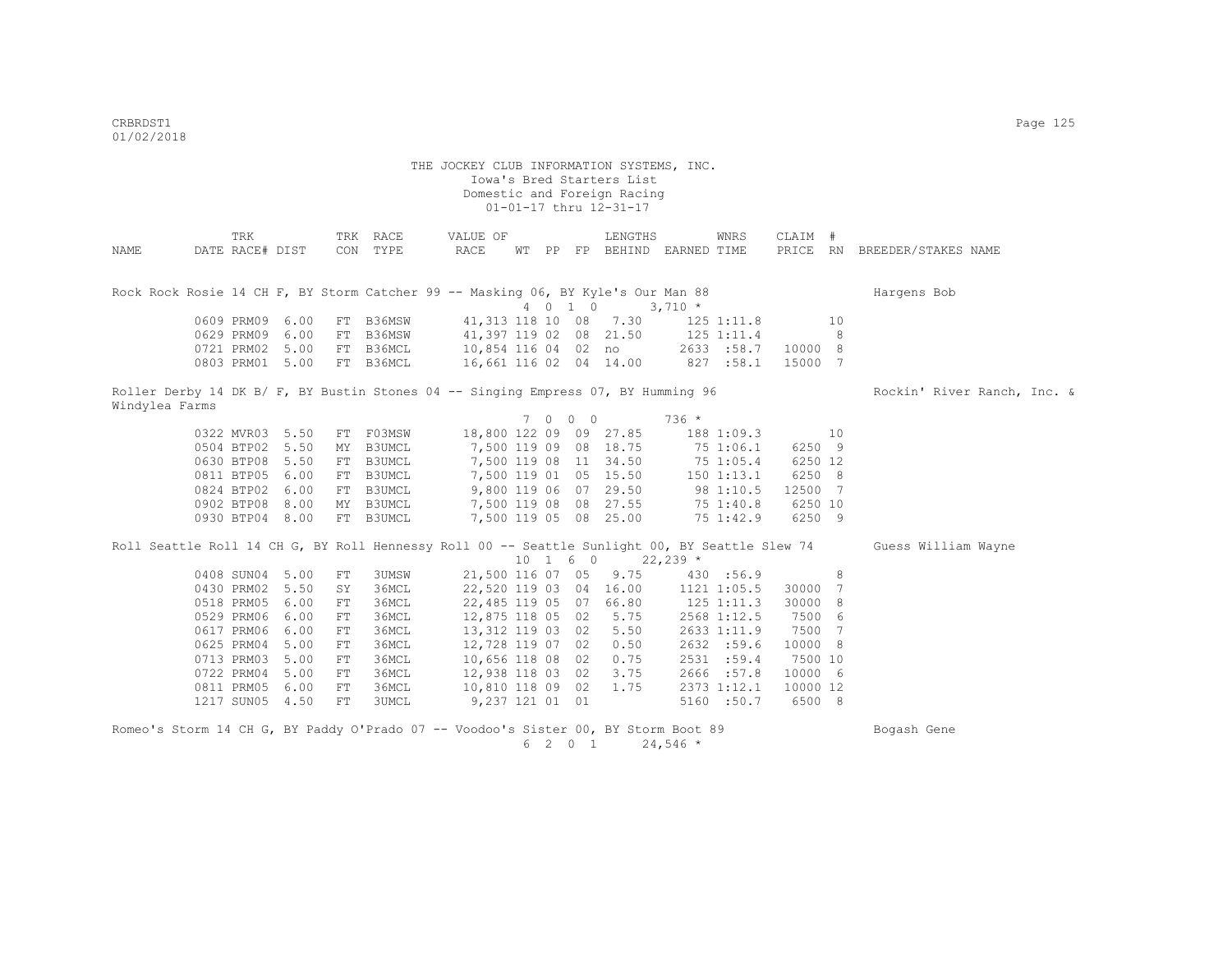|      | TRK                                                                                |           |            | TRK RACE     | VALUE OF                                       |  | LENGTHS                                |                  | WNRS               | CLAIM #  |            |                              |
|------|------------------------------------------------------------------------------------|-----------|------------|--------------|------------------------------------------------|--|----------------------------------------|------------------|--------------------|----------|------------|------------------------------|
| NAME | DATE RACE# DIST                                                                    |           |            | CON TYPE     | RACE                                           |  | WT PP FP BEHIND EARNED TIME            |                  |                    |          |            | PRICE RN BREEDER/STAKES NAME |
|      |                                                                                    |           |            |              |                                                |  |                                        |                  |                    |          |            |                              |
|      | 0408 SUN04 5.00                                                                    |           | ${\rm FT}$ | 3UMSW        | 21,500 116 08 07 14.00                         |  |                                        | 0:56.9           |                    |          | 8          |                              |
|      | 0427 PRM09                                                                         | 6.00      | ${\rm FT}$ | 36MCL        | 22,340 120 07 05 10.85 499 1:12.4              |  |                                        |                  |                    | 30000 12 |            |                              |
|      | 0506 PRM09                                                                         | 6.00      | ${\rm FT}$ | 36WMC        | 16,030 119 04 01                               |  |                                        |                  | 9458 1:12.3        | 15000    | $_{\rm 8}$ |                              |
|      | 0525 PRM01                                                                         | 6.00      | FT         | 3UCLM        | 16,748 119 01 03 12.75                         |  |                                        | 2009 1:10.5      |                    | 15000    | - 6        |                              |
|      | 0615 PRM01 8.50                                                                    |           | FT         | 3UCLM        | 17,414 119 01 01                               |  |                                        |                  | 10530 1:47.5 15000 |          | - 5        |                              |
|      | 0812 PRM07 8.50                                                                    |           |            | FT A03STK    | 103,500 119 04 06 27.50 2050 1:43.0            |  |                                        |                  |                    |          | 8          | IOWA BREEDERS' DERBY         |
|      | Rooster Bay 13 B G, BY Woke Up Dreamin 00 -- Cheese a Bay 05, BY Wild Gold 90      |           |            |              |                                                |  |                                        |                  |                    |          |            | MAMAS Thoroughbreds          |
|      |                                                                                    |           |            |              |                                                |  | $12 \t 0 \t 5 \t 2 \t 16,668 \t \star$ |                  |                    |          |            |                              |
|      | 0428 PRM05 6.00                                                                    |           | MY         | <b>3UWCL</b> | 16,565 119 08 06 10.10 125 1:11.9              |  |                                        |                  |                    | 15000 11 |            |                              |
|      | 0513 PRM01                                                                         | 5.50      | FT         | <b>3UWCL</b> | 16,748 118 06 05 6.00 386 1:05.2               |  |                                        |                  |                    | 15000 6  |            |                              |
|      | 0525 PRM03                                                                         | 6.00      | FT         | 3UCLM        | 16,676 120 04 02 0.75                          |  |                                        | 3283 1:12.3      |                    | 15000 8  |            |                              |
|      | 0618 PRM08                                                                         | 6.00      | FT         | 3UCLM        | 17,201 120 02 07 9.50                          |  |                                        |                  | $125$ $1:13.2$     | 15000 10 |            |                              |
|      | 0701 PRM04                                                                         | 5.00      | FT         | <b>3UCLM</b> | 11,218 120 05 02 nk                            |  |                                        |                  | 2768 :59.4         | 10000 7  |            |                              |
|      | 0716 PRM08                                                                         | 5.00      | ${\rm FT}$ | 3UCLM        | 11,606 119 10 03 nk                            |  |                                        |                  | 1600 : 58.2        | 7500 10  |            |                              |
|      | 0727 PRM07                                                                         | 6.00      | ${\rm FT}$ | 3UCLM        | 11,661 120 06 02 nk                            |  |                                        |                  | 2801 1:11.4        | 12500 6  |            |                              |
|      | 0811 PRM03                                                                         | 6.00      | FT         | <b>3UCLM</b> | 11,200 120 05 02 0.50                          |  |                                        |                  | 2700 1:11.1        | 12500 9  |            |                              |
|      | 0826 AP 01                                                                         | 7.00      | ${\rm FT}$ | 3UCLM        | 14,550 121 05 05 8.15                          |  |                                        |                  | 375 1:25.7         | 10000 5  |            |                              |
|      | 0915 AP 07                                                                         | 5.00 T FM |            | 3UCLM        | 10,815 121 08 07 8.50                          |  |                                        |                  | 105 : 57.8         | 5000 8   |            |                              |
|      | 1007 HAW09                                                                         | 6.00      | SY         | 3UCLM        | $8,340$ 121 01 03 3.75<br>0.010 101 04 02 1.75 |  |                                        |                  | 800 1:12.6         | 5000 10  |            |                              |
|      | 1104 HAW06 5.50                                                                    |           | SY         | 3UCLM        | 8,240 121 04 02 1.75                           |  |                                        |                  | 1600 1:05.5        | 5000 9   |            |                              |
|      | Rootie Tourtie 09 B G, BY Colorful Tour 99 -- Roo n Tigger Too 93, BY Jump Shot 79 |           |            |              |                                                |  |                                        |                  |                    |          |            | McOueary Betsy B Dr.         |
|      |                                                                                    |           |            |              |                                                |  | 14 3 2 3 78,502 *                      |                  |                    |          |            |                              |
|      | 0115 OP 03 6.00                                                                    |           | FT         | 4UWCL        | 25,000 122 03 03 2.30                          |  |                                        |                  | 2500 1:10.7        | 12500 8  |            |                              |
|      | 0203 OP 08                                                                         | 5.50      | FT         | 4UAOC        | 74,000 119 06 04                               |  |                                        | 5.75 3700 1:05.3 |                    | 15000    | 7          |                              |
|      | 0218 OP 07                                                                         | 6.00      | FT         | 4UWCL        | 28,000 116 08 08 12.35                         |  |                                        | 80 1:09.5        |                    | 16000 12 |            |                              |
|      | 0427 PRM08                                                                         | 5.50      | FT         | 4USTR        | 21,652 117 06 02 nk                            |  |                                        |                  | 4159 1:05.0        |          | 12         |                              |
|      | 0513 PRM07                                                                         | 6.00      | FT         | 3UCLM        | 15,041 120 04 04 3.05                          |  |                                        | $902$ 1:10.6     |                    | 17500 6  |            |                              |
|      | 0520 PRM06                                                                         | 6.00      | MY         | 3UAOC        | 39,984 121 03 05 4.30                          |  |                                        |                  | $926$ 1:10.4       | 17500    | - 6        |                              |
|      | 0614 PRM07                                                                         | 6.00      | FT         | 3UCLM        | 25,368 118 04 01                               |  |                                        |                  | 15188 1:10.1       | 12500    | 7          |                              |
|      | 0624 PRM06                                                                         | 6.00      | FT         | 3USTR        | 15,758 118 02 02 1.75                          |  |                                        | 3881 1:10.9      |                    |          | 6          |                              |
|      | 0706 PRM05                                                                         | 6.00      | FT         | 3UAOC        | 42,153 124 04 01                               |  |                                        |                  | 25414 1:09.4       | 15000 6  |            |                              |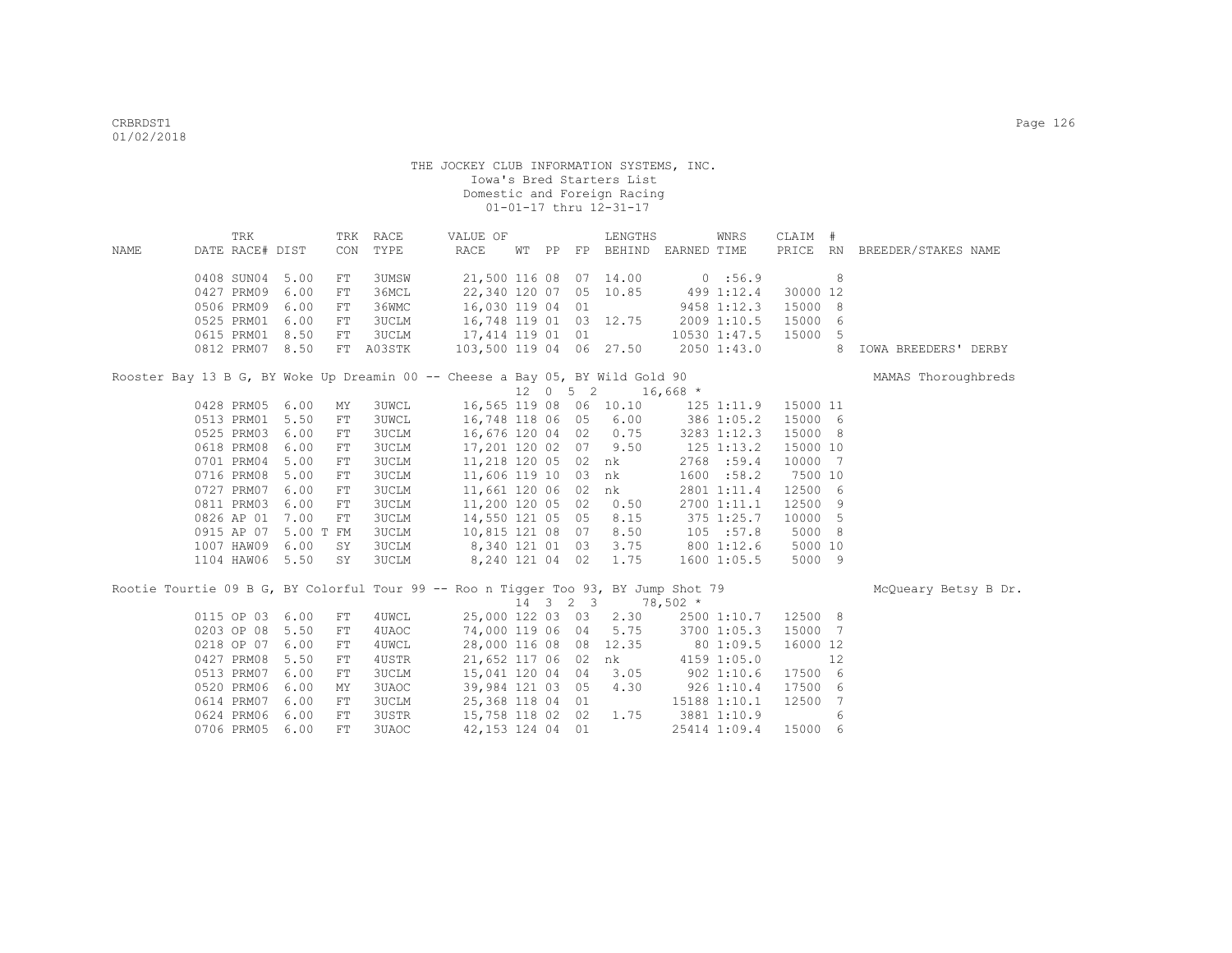|      | TRK                                                                                |      |            | TRK RACE     | VALUE OF                                   |  |         | LENGTHS                                           |              | WNRS                | CLAIM # |                 |                              |
|------|------------------------------------------------------------------------------------|------|------------|--------------|--------------------------------------------|--|---------|---------------------------------------------------|--------------|---------------------|---------|-----------------|------------------------------|
| NAME | DATE RACE# DIST                                                                    |      | CON        | TYPE         | RACE                                       |  |         | WT PP FP BEHIND EARNED TIME                       |              |                     |         |                 | PRICE RN BREEDER/STAKES NAME |
|      | 0722 PRM08 6.00                                                                    |      | ${\rm FT}$ | 3UALW        | 42,864 123 03 03 6.00                      |  |         |                                                   |              | 5184 1:08.8         |         | 5               |                              |
|      | 0812 PRM05                                                                         | 6.00 | FT         | <b>3USTK</b> | 85,000 118 06 03 1.55                      |  |         |                                                   |              | 8400 1:08.7 8       |         |                 | DAN JOHNSON SPRINT S.        |
|      | 1108 RP 08                                                                         | 6.00 | FT         | 3UCLM        | 26,902 120 01 05 5.50                      |  |         |                                                   |              | 697 1:10.7 20000 10 |         |                 |                              |
|      | 1120 RP 04 6.00                                                                    |      | ${\rm FT}$ | 3UCLM        | 12,650 120 02 01                           |  |         |                                                   |              | 7386 1:11.1 7500 9  |         |                 |                              |
|      | 1211 RP 03 7.00                                                                    |      | FT         | 3UCLM        | 20,889 120 07 07 16.75                     |  |         |                                                   |              | 851:24.0            | 15000 9 |                 |                              |
|      | Ruler's Clu 13 CH M, BY Native Ruler 04 -- French Clu 02, BY Exclusivengagement 90 |      |            |              |                                            |  |         |                                                   |              |                     |         |                 | MAMAS Thoroughbreds          |
|      |                                                                                    |      |            |              |                                            |  | 2000    |                                                   | $414 *$      |                     |         |                 |                              |
|      | 0429 PRM04 4.50                                                                    |      |            |              | SY B36MCL 10,144 123 04 05 13.25 289 :53.6 |  |         |                                                   |              |                     | 7500 8  |                 |                              |
|      | 0518 PRM03 6.00                                                                    |      |            | FT B36MCL    | 12,838 123 05 07 22.25 125 1:14.5          |  |         |                                                   |              |                     | 7500 7  |                 |                              |
|      |                                                                                    |      |            |              |                                            |  |         |                                                   |              |                     |         |                 |                              |
|      | Rulethenight 13 B G, BY Native Ruler 04 -- One More Verse 06, BY Victory Gallop 95 |      |            |              |                                            |  |         |                                                   |              |                     |         |                 | Moss Maggi                   |
|      |                                                                                    |      |            |              |                                            |  |         | $10 \quad 2 \quad 1 \quad 2 \quad 15,022 \quad *$ |              |                     |         |                 |                              |
|      | 0428 PRM05 6.00                                                                    |      | MY         | <b>3UWCL</b> | 16,565 119 04 04                           |  |         | 9.00                                              |              | 796 1:11.9          |         | 11              |                              |
|      | 0513 PRM01 5.50                                                                    |      | FT         | <b>3UWCL</b> | 16,748 119 05 04 3.50                      |  |         |                                                   |              | 837 1:05.2          | 15000 6 |                 |                              |
|      | 0525 PRM03 6.00                                                                    |      | FT         | 3UCLM        | 16,676 120 07 04 5.00                      |  |         |                                                   |              | 821 1:12.3          | 15000 8 |                 |                              |
|      | 0604 PRM05 6.00                                                                    |      | FT         | <b>3UCLM</b> | 16,711 120 01 04 9.75                      |  |         |                                                   | 829 1:11.5   |                     | 15000   | 7               |                              |
|      | 0623 PRM04 6.00                                                                    |      | FT         | 3UCLM        | 10,500 120 06 05 6.80                      |  |         |                                                   |              | $307$ $1:12.1$      | 12500   | $7\phantom{.0}$ |                              |
|      | 0708 HPO07 6.00                                                                    |      | FT         | 3UCLM        | 11,000 123 02 01                           |  |         |                                                   |              | 6000 1:14.8         | 5000    | 9               |                              |
|      | 0722 HPO05 8.00                                                                    |      | FT         | 3UCLM        | 10,500 123 06 03 4.10                      |  |         |                                                   |              | 1200 1:40.4         | 5000    | 7               |                              |
|      | 0804 CLS06 6.00                                                                    |      | FT         | 3UCLM        | 4,600 123 04 02 4.75                       |  |         |                                                   | 9201:13.8    |                     | 5000    | 8               |                              |
|      | 0818 CLS08                                                                         | 6.00 | FT         | 3UCLM        | 4,600 123 03 03 0.50                       |  |         |                                                   | $552$ 1:13.6 |                     | 5000    | 9               |                              |
|      | 0901 CLS07 6.00                                                                    |      | ${\rm FT}$ | 3UCLM        | 4,600 123 04 01                            |  |         |                                                   |              | 2760 1:12.4         | 5000 8  |                 |                              |
|      | Rulzrmadetobbroken 14 CH F, BY Native Ruler 04 -- Goldie's Sis 03, BY Mutakddim 91 |      |            |              |                                            |  |         |                                                   |              |                     |         |                 | Iowa State University        |
|      |                                                                                    |      |            |              |                                            |  | 8 0 2 1 |                                                   | $22,566$ *   |                     |         |                 |                              |
|      | 0716 PRM04 6.00                                                                    |      |            | FT B36MSW    |                                            |  |         | 41,482 119 01 05 4.25 926 1:12.1                  |              |                     |         | 6               |                              |
|      | 0809 PRM04 6.00                                                                    |      | FT         | B36MSW       | 41,442 119 02 05 6.00 923 1:11.3           |  |         |                                                   |              |                     |         | $\overline{7}$  |                              |
|      | 0904 RP 02 8.00 T FM B35MSW                                                        |      |            |              | 37,538 120 03 03 2.25 3621 1:37.1          |  |         |                                                   |              |                     |         | $\,$ 6 $\,$     |                              |
|      | 0928 RP 05 8.00                                                                    |      |            | FT B35MSW    | 33,000 120 02 04 16.25                     |  |         |                                                   |              | 1965 1:38.2         |         | 8               |                              |
|      | 1019 RP 03 8.00 T FM B35MSW                                                        |      |            |              | 33,000 120 05 02 0.50                      |  |         |                                                   |              | 6549 1:39.4         |         | 8               |                              |
|      | 1104 RP 01 8.00                                                                    |      | FT         | B35MSW       | 37,538 121 08 02 2.75 6532 1:41.7          |  |         |                                                   |              |                     |         | 9               |                              |
|      | 1124 RP 07 8.00                                                                    |      |            | FT B35MSW    |                                            |  |         | 34,815 120 09 08 13.75                            |              | 85 1:40.2           |         | 9               |                              |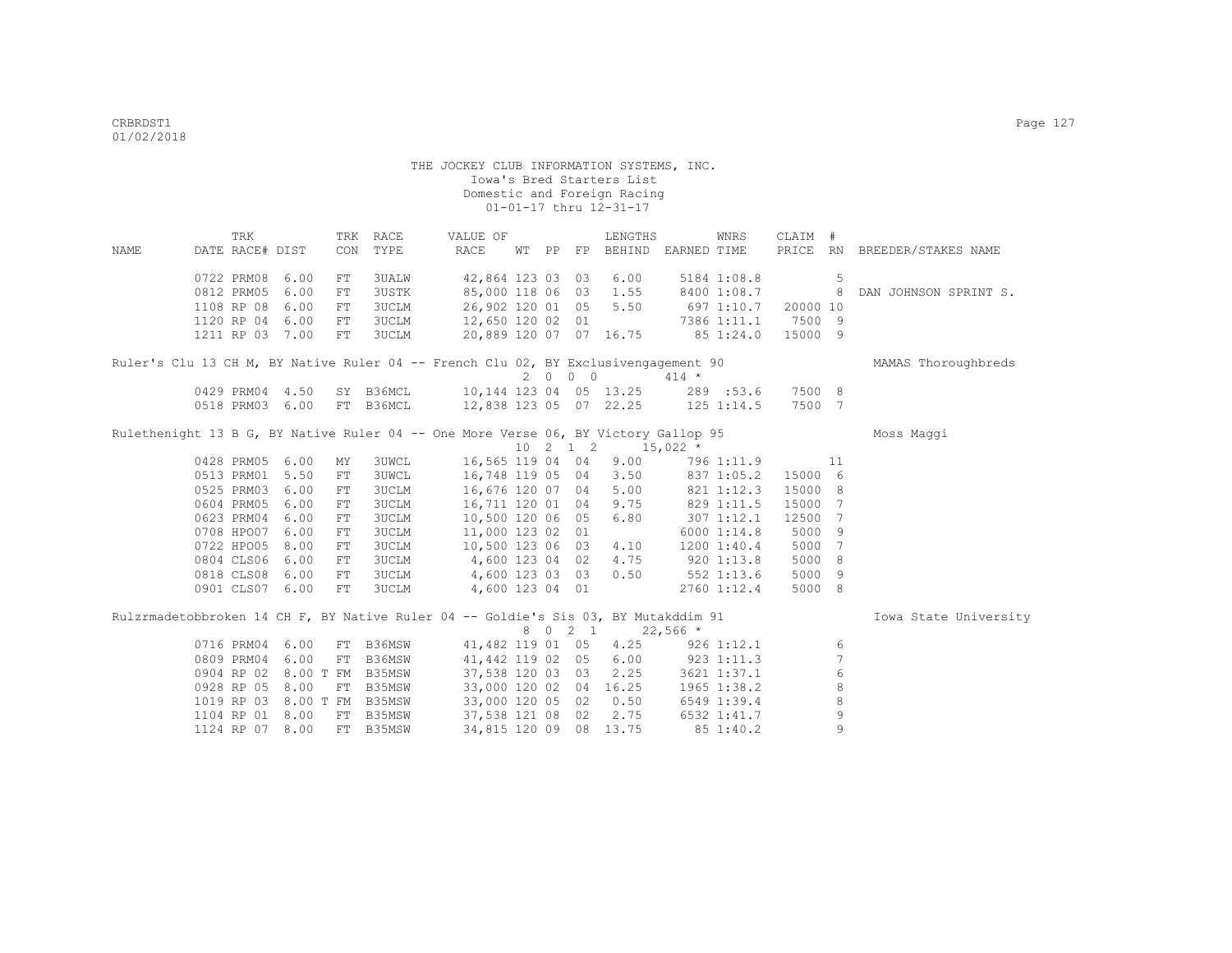Hide Syndicate

#### THE JOCKEY CLUB INFORMATION SYSTEMS, INC. Iowa's Bred Starters List Domestic and Foreign Racing 01-01-17 thru 12-31-17

|      | TRK                       | TRK RACE | VALUE OF                                                                          | LENGTHS                            | WNRS | CLAIM # |                                  |
|------|---------------------------|----------|-----------------------------------------------------------------------------------|------------------------------------|------|---------|----------------------------------|
| NAME | DATE RACE# DIST           | CON TYPE | RACE                                                                              | WT PP FP BEHIND EARNED TIME        |      |         | PRICE RN BREEDER/STAKES NAME     |
|      | 1209 RP 03 8.00 FT B35MSW |          |                                                                                   | 37,538 120 06 04 12.50 1965 1:40.2 |      | 8       |                                  |
|      |                           |          | Run Away Gal 13 DK B/ M, BY Run Away and Hide 06 -- Worldly Gal 94, BY Houston 86 |                                    |      |         | Lonnie Umdenstock & Run Away and |

|         |            |      |    |               |               | 18 | 1 | $1\quad 6$ |       | $8,952*$ |                |         |                |
|---------|------------|------|----|---------------|---------------|----|---|------------|-------|----------|----------------|---------|----------------|
|         | 0218 TP 08 | 6.00 | FT | B3UCLM        | 7,100 121 05  |    |   | 07         | 11.30 |          | 71 1:11.2      | 7500 8  |                |
|         | 0304 HAW05 | 5.50 | FT | <b>B3UCLM</b> | 8,140 121 04  |    |   | 03         | 5.00  |          | 8001:05.3      | 5000    | - 8            |
|         | 0324 HAW03 | 6.00 | FT | <b>B3UCLM</b> | 8,140 121 08  |    |   | 06         | 13.50 |          | 1001:10.5      | 5000    | $_{\circ}$ 8   |
|         | 0413 HAW01 | 8.32 | FT | B3UCLM        | 8,000 121 01  |    |   | 06         | 11.60 |          | 160 1:44.4     | 5000    | - 6            |
|         | 0506 FP 03 | 5.50 | FT | <b>B3UCLM</b> | 5,200 121 06  |    |   | 05         | 3.10  |          | 941:09.0       | 4000 7  |                |
|         | 0516 FP 07 | 6.00 | FT | B3UCLM        | 6,000 121 01  |    |   | 06         | 7.50  |          | 66 1:15.4      | 3200 8  |                |
|         | 0530 FP 07 | 6.00 | FT | B3UCLM        | 6,000 121 01  |    |   | 03         | 4.85  |          | 6001:14.8      | 3200    | $_{\circ}$ 8   |
|         | 0610 BTP02 | 8.00 | FT | B3UCLM        | 7,900 122 04  |    |   | 07         | 18.25 |          | 79 1:40.2      | 5000    | 8 <sup>8</sup> |
|         | 0701 FP 03 | 6.00 | FT | B3UCLM        | 5,200 118 04  |    |   | 03         | 4.25  |          | $520$ $1:13.4$ | 4000    | - 6            |
|         | 0715 FP 03 | 6.00 | FT | B3UCLM        | 5,200 118 05  |    |   | 03         | 2.50  |          | 5201:14.0      | 4000    | - 6            |
| 0729 FP | 08         | 6.00 | FT | <b>B3UCLM</b> | 6,200 118 08  |    |   | 04         | 4.75  |          | 348 1:13.6     | 4000    | $_{-8}$        |
|         | 0808 FP 03 | 6.00 | FT | <b>B3UCLM</b> | 5,000 118 01  |    |   | 03         | 3.25  |          | 5001:13.8      | 3200    | 7              |
| 0815 FP | 07         | 6.00 | FT | B3UCLM        | 6,200 118 03  |    |   | 03         | 1.50  |          | 6201:14.0      | 4000    | $_{\circ}$ 8   |
|         | 0829 FP 02 | 6.00 | FT | B3UCLM        | 5,200 118 03  |    |   | 02         | 3.00  |          | 1040 1:13.8    | 4000    | - 6            |
|         | 0916 FP 03 | 6.00 | FT | B3UCLM        | 4,750 118 04  |    |   | 01         |       |          | 3000 1:14.8    | 3200    | $\frac{4}{3}$  |
|         | 1007 HAW08 | 6.00 | SY | <b>B3UCLM</b> | 7,944 121 05  |    |   | 05         | 6.50  |          | 234 1:12.5     | 4000    | - 8            |
|         | 1025 HAW02 | 6.00 | FT | B3UCLM        | 7,844 121 05  |    |   | 07         | 7.75  |          | 1001:11.7      | 4000    | 7              |
|         | 1110 HAW06 | 6.00 | FT | <b>B3UCLM</b> | 8, 244 121 03 |    |   | 08         | 8.60  |          | 1001:11.5      | 4000 11 |                |
|         |            |      |    |               |               |    |   |            |       |          |                |         |                |

Run Away Home 13 B M, BY Run Away and Hide 06 -- Home and Free 07, BY Aljabr 96 Idlewood Farm

9 2 0 2 14,156 \* 0325 FON01 4.00 MY B3UMCL 4,300 123 04 04 4.50 200 :48.8 10000 10 0504 PRM02 5.50 FT B36MCL 12,803 123 07 03 3.25 1502 1:07.8 7500 8 0518 PRM03 6.00 FT B36MCL 12,838 123 04 05 4.25 293 1:14.5 7500 7<br>0614 PRM05 6.00 FT B36MCL 16,615 123 06 07 14.85 125 1:12.5 15000 8 0614 PRM05 6.00 FT B36MCL 16,615 123 06 07 14.85 125 1:12.5 15000 8<br>0703 PRM05 5.00 SY B36MCL 12,629 124 07 04 3.00 659 :59.3 10000 7 0703 PRM05 5.00 SY B36MCL 12,629 124 07 04 3.00 659 :59.3<br>0714 PRM03 5.00 FT B36MCL 12,902 123 05 01 7898 1:00.3 0714 PRM03 5.00 FT B36MCL 12,902 123 05 01 7898 1:00.3 7500 7<br>0805 PRM02 5.00 FT B3UCLM 13,587 123 01 05 10.75 311 :58.8 7500 6 0805 PRM02 5.00 FT B3UCLM 13,587 123 01 05 10.75 311 :58.8 7500 6 0812 CLS08 6.00 FT B3UCLM 4,400 123 02 03 3.00 528 1:15.2 5000 8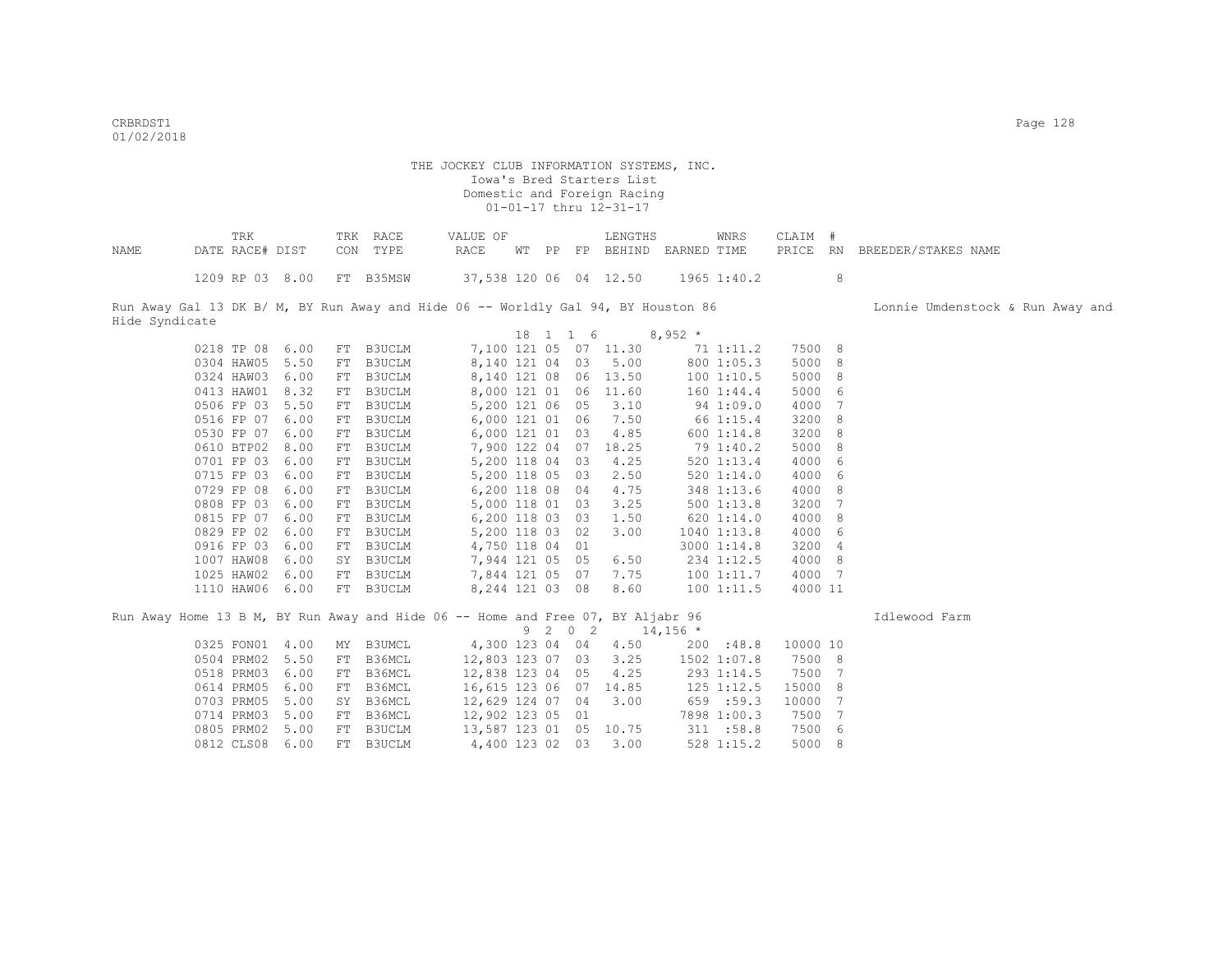|       | TRK                                                                             |    | TRK RACE                                    | VALUE OF                              |    |    |                 | LENGTHS                          |            | WNRS         | CLAIM #  |                 |                                                                                                                          |
|-------|---------------------------------------------------------------------------------|----|---------------------------------------------|---------------------------------------|----|----|-----------------|----------------------------------|------------|--------------|----------|-----------------|--------------------------------------------------------------------------------------------------------------------------|
| NAME  | DATE RACE# DIST                                                                 |    | CON TYPE                                    | RACE                                  | WТ | PP |                 | FP BEHIND EARNED TIME            |            |              | PRICE RN |                 | BREEDER/STAKES NAME                                                                                                      |
|       |                                                                                 |    |                                             |                                       |    |    |                 |                                  |            |              |          |                 |                                                                                                                          |
|       | 0825 CLS07 6.50                                                                 |    | FT B3UCLM                                   | 4,400 123 07 01 2640 1:21.2           |    |    |                 |                                  |            |              | 5000 7   |                 |                                                                                                                          |
|       | Runfastandloud 14 B F, BY Native Ruler 04 -- Run With the Band 06, BY Gulch 84  |    |                                             |                                       |    |    |                 |                                  |            |              |          |                 | River Ridge Ranch                                                                                                        |
|       |                                                                                 |    |                                             |                                       |    |    | $4$ 1 1 1       |                                  | $40,545$ * |              |          |                 |                                                                                                                          |
|       | 0701 PRM09 5.50                                                                 |    | FT B36MSW                                   | 31,000 119 08 01                      |    |    |                 |                                  |            | 18375 1:05.4 |          | 8               |                                                                                                                          |
|       | 0715 PRM08 8.32                                                                 |    | FT F03STK                                   | 65,119 119 06 02 2.00 15795 1:44.3    |    |    |                 |                                  |            |              |          |                 | 9 IOWA STALLION FILLY STAKES S.                                                                                          |
|       | 0812 PRM03 8.32 FT F03STK                                                       |    |                                             | 103,500 117 01 05 11.50 3075 1:41.8 8 |    |    |                 |                                  |            |              |          |                 | IOWA BREEDERS' OAKS                                                                                                      |
|       | 0901 CBY07 6.00 FT B3UAOC                                                       |    |                                             | 30,000 116 03 03 7.60 3300 1:11.2     |    |    |                 |                                  |            |              |          | 7               |                                                                                                                          |
|       | Runforusrun 15 B G, BY Western Expression 96 -- Ethel 01, BY Cryptoclearance 84 |    |                                             |                                       |    |    |                 |                                  |            |              |          |                 | Circle Bar H                                                                                                             |
|       |                                                                                 |    |                                             |                                       |    |    | 4 0 1 0         |                                  | $7,122*$   |              |          |                 |                                                                                                                          |
|       | 0614 PRM04 5.00                                                                 | FT | 02MSW                                       | 41,464 118 07 06 17.80 125 :57.7      |    |    |                 |                                  |            |              |          | 8               |                                                                                                                          |
|       | 0630 PRM01 5.00                                                                 | FT | 02MCL                                       | 23,399 118 02 02 0.50 4691 :59.6      |    |    |                 |                                  |            |              | 30000 6  |                 |                                                                                                                          |
|       | 0714 PRM08 5.50                                                                 | FT | 02STK                                       | 79,784 115 05 05 9.75 1785 1:04.8     |    |    |                 |                                  |            |              |          | $\overline{7}$  | IOWA STALLION FUTURITY                                                                                                   |
|       | 0730 PRM05 5.50                                                                 | FT | 02MCL                                       | 23,399 119 05 05 18.25 521 1:05.7     |    |    |                 |                                  |            |              | 30000 6  |                 |                                                                                                                          |
|       |                                                                                 |    |                                             |                                       |    |    |                 |                                  |            |              |          |                 | Runnin Attraction 14 B F, BY Run Away and Hide 06 -- Salty Attraction 02, BY Golden Gear 91 Kirby Robert D.              |
|       |                                                                                 |    |                                             |                                       |    |    | $5 \t1 \t0 \t0$ |                                  | $9,059$ *  |              |          |                 |                                                                                                                          |
|       | 0430 PRM04 6.00                                                                 |    | SY B36MCL                                   | 22,447 118 05 07 16.50 125 1:13.8     |    |    |                 |                                  |            |              | 30000 9  |                 |                                                                                                                          |
|       | 0521 PRM01 6.00                                                                 |    | FT B36MCL                                   | 22,557 118 04 05 24.25 521 1:12.6     |    |    |                 |                                  |            |              | 30000 6  |                 |                                                                                                                          |
|       | 0603 PRM09 5.00                                                                 |    | FT B36MCL                                   | 14,094 118 06 01 8288 1:00.2          |    |    |                 |                                  |            |              | 10000 8  |                 |                                                                                                                          |
|       | 0617 PRM05 5.00 FT B3UCLM                                                       |    |                                             | 11,209 118 02 06 8.50 0 :59.4         |    |    |                 |                                  |            |              | 7500 8   |                 |                                                                                                                          |
|       | 0702 PRM02 5.00 FT B3UCLM                                                       |    |                                             |                                       |    |    |                 | 13, 265 118 08 06 7.75 125 :58.6 |            |              | 10000 10 |                 |                                                                                                                          |
|       |                                                                                 |    |                                             |                                       |    |    |                 |                                  |            |              |          |                 | Run Some Koppy's 13 DK B/ M, BY Rutledge Humor 05 -- Koppy Kat Miss 07, BY Lion Heart 01 Windsor Thoroughbreds & Melissa |
| Wertz |                                                                                 |    |                                             |                                       |    |    |                 |                                  |            |              |          |                 |                                                                                                                          |
|       |                                                                                 |    |                                             |                                       |    |    | 5 3 0 0         |                                  | $49,342$ * |              |          |                 |                                                                                                                          |
|       | 0428 PRM09 6.00                                                                 |    | MY B36MSW 39,678 123 04 09 13.05 125 1:12.0 |                                       |    |    |                 |                                  |            |              |          | 11              |                                                                                                                          |
|       | 0521 PRM01 6.00                                                                 |    | FT B36MCL                                   | 22,557 123 05 01                      |    |    |                 |                                  |            | 13553 1:12.6 | 30000 6  |                 |                                                                                                                          |
|       | 0608 PRM06 6.00                                                                 |    | FT B3UCLM                                   | 17,286 123 03 01                      |    |    |                 |                                  |            | 10226 1:10.7 | 15000 8  |                 |                                                                                                                          |
|       | 0624 PRM09 6.00                                                                 |    | FT B3UALW                                   | 42,111 123 02 01 25313 1:11.2         |    |    |                 |                                  |            |              |          | $7\phantom{.0}$ |                                                                                                                          |
|       | 0721 PRM04 6.00                                                                 |    | FT B3UALW                                   | 42,781 123 04 06 10.00 125 1:09.9     |    |    |                 |                                  |            |              |          | 7               |                                                                                                                          |
|       | Rushin' Emerald 11 B M, BY Rushin' to Altar 99 -- Rubietta 98, BY Rubiano 87    |    |                                             |                                       |    |    |                 |                                  |            |              |          |                 | Sullivan Vince                                                                                                           |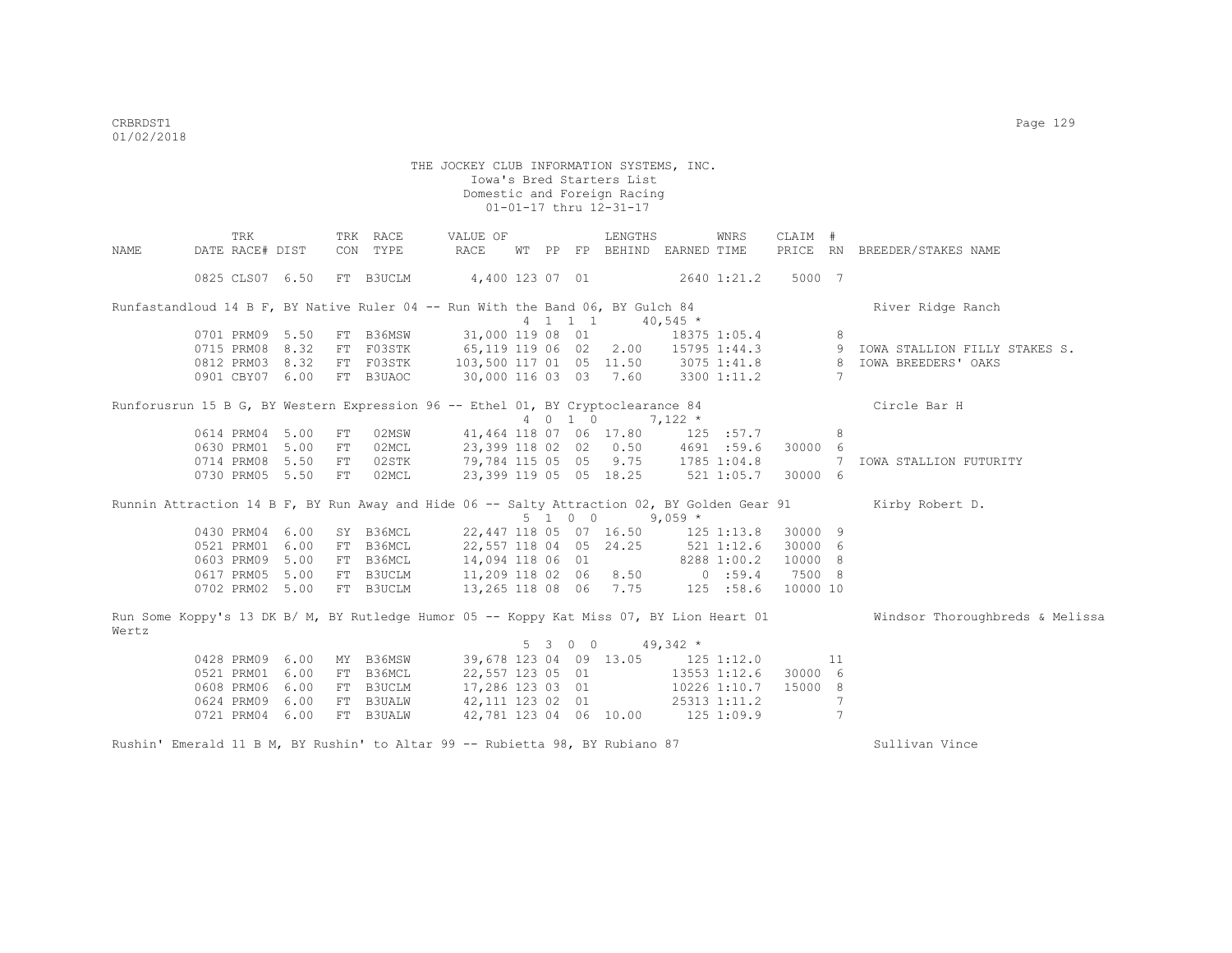| NAME | TRK<br>DATE RACE# DIST                                                                 |    | TRK RACE<br>CON TYPE   | VALUE OF<br>RACE                                                 |  |                          | LENGTHS<br>WT PP FP BEHIND EARNED TIME          |             | WNRS           | CLAIM #          |    | PRICE RN BREEDER/STAKES NAME   |
|------|----------------------------------------------------------------------------------------|----|------------------------|------------------------------------------------------------------|--|--------------------------|-------------------------------------------------|-------------|----------------|------------------|----|--------------------------------|
|      |                                                                                        |    |                        |                                                                  |  |                          |                                                 |             |                |                  |    |                                |
|      |                                                                                        |    |                        |                                                                  |  |                          | $3 \t0 \t1 \t1 \t1, 172 \t*$                    |             |                |                  |    |                                |
|      | 0722 GF 05 5.25 FT B3UCLM                                                              |    |                        |                                                                  |  |                          | 3,600 126 04 03 2.50                            |             | 360 1:07.4     | 2500 8<br>2500 8 |    |                                |
|      | 0728 GF 06 5.25<br>0729 GF 08 5.25                                                     |    | FT B3UCLM<br>FT B3USTR | 3,600 126 01 02 nk 720 1:06.4<br>3,700 129 04 06 11.00 92 1:05.8 |  |                          |                                                 |             |                |                  | -6 |                                |
|      |                                                                                        |    |                        |                                                                  |  |                          |                                                 |             |                |                  |    |                                |
|      | Rushin Nell 12 DK B/ G, BY Rushin' to Altar 99 -- Yukon Nell 90, BY Yukon Eagle 75     |    |                        |                                                                  |  |                          |                                                 |             |                |                  |    | Jerry L. Bish & Carmen L. Bish |
|      |                                                                                        |    |                        |                                                                  |  |                          | $13 \quad 1 \quad 2 \quad 3 \quad 17,426 \star$ |             |                |                  |    |                                |
|      | 0328 WRD09 5.50                                                                        | FT | 3UCLM                  |                                                                  |  |                          | 9,570 124 05 03 nk 864 1:05.3                   |             |                | 7500 10          |    |                                |
|      | 0411 WRD02 5.50                                                                        | FT | 3UCLM                  | $9,570$ 124 04 06 5.50 80 1:04.4                                 |  |                          |                                                 |             |                | 7500 9           |    |                                |
|      | 0502 WRD10 6.00                                                                        | FT | <b>3UCLM</b>           | 8,250 124 03 06 6.00                                             |  |                          |                                                 |             | 80 1:11.5      | 7500 10          |    |                                |
|      | 0513 PRM01 5.50                                                                        | FT | <b>3UWCL</b>           | 16,748 118 02 03                                                 |  |                          | 2.00                                            | 2009 1:05.2 |                | 15000 6          |    |                                |
|      | 0525 PRM03 6.00                                                                        | FT | <b>3UCLM</b>           | 16,676 120 06 03                                                 |  |                          | 2.75                                            |             | 1970 1:12.3    | 15000 8          |    |                                |
|      | 0604 PRM05 6.00                                                                        | FT | 3UCLM                  | 16,711 120 06 01                                                 |  |                          |                                                 |             | 9945 1:11.5    | 15000 7          |    |                                |
|      | 0701 PRM01 5.50                                                                        | FT | 3UCLM                  | 18,626 123 01 07 11.55                                           |  |                          |                                                 | 125 1:04.5  |                | 15000 8          |    |                                |
|      | 0716 PRM03 6.00                                                                        | FT | 3UCLM                  |                                                                  |  |                          | 11,436 123 05 09 19.00                          | 125 1:09.8  |                | 10000 10         |    |                                |
|      | 0730 PRM01 5.50                                                                        | FT | 3UCLM                  | 10,677 123 03 07 9.60                                            |  |                          |                                                 |             | $125$ $1:03.6$ | 7500 8           |    |                                |
|      | 0809 PRM01 6.00                                                                        | FT | <b>3UCLM</b>           | 18,670 120 05 06 13.35                                           |  |                          |                                                 |             | $125$ $1:10.1$ | 15000 7          |    |                                |
|      | 0818 CLS08 6.00                                                                        | FT | <b>3UCLM</b>           | 4,600 123 04 02 nk                                               |  |                          |                                                 |             | 9201:13.6      | 5000 9           |    |                                |
|      | 0825 CLS04 6.00                                                                        | FT | 3UCLM                  |                                                                  |  |                          |                                                 |             | 920 1:12.4     | 5000 6           |    |                                |
|      | 0901 CLS07 6.00                                                                        | FT | 3UCLM                  | 4,600 123 01 02 1.50<br>4,600 123 01 05 7.60                     |  |                          |                                                 |             | 138 1:12.4     | 5000 8           |    |                                |
|      | Rushin' Rubietta 10 B G, BY Rushin' to Altar 99 -- Rubietta 98, BY Rubiano 87          |    |                        |                                                                  |  |                          |                                                 |             |                |                  |    | Sullivan Vince                 |
|      |                                                                                        |    |                        |                                                                  |  | $2\quad 0\quad 0\quad 0$ |                                                 | $250 *$     |                |                  |    |                                |
|      | 0427 PRM06 5.50                                                                        | FT | 3UWCL                  | 11,000 117 03 08 7.60 125 1:05.7 10                              |  |                          |                                                 |             |                |                  |    |                                |
|      | 0525 PRM06 6.00 FT                                                                     |    | 4UCLM                  | 8,500 117 06 08 20.70 125 1:11.6                                 |  |                          |                                                 |             |                | 5000 8           |    |                                |
|      | Rushin to Judge 14 B G, BY Rushin' to Altar 99 -- Judge This 08, BY Rockport Harbor 02 |    |                        |                                                                  |  |                          |                                                 |             |                |                  |    | Judge Terry W                  |
|      |                                                                                        |    |                        |                                                                  |  |                          | $11 \quad 1 \quad 0 \quad 2 \quad 9,816 \star$  |             |                |                  |    |                                |
|      | 0528 PRM03 6.00                                                                        | FT | 36MCL                  | 22,447 118 05 07 18.00 125 1:11.9                                |  |                          |                                                 |             |                | 30000 9          |    |                                |
|      | 0615 PRM09 6.00                                                                        | FT | 36MCL                  | 16,741 118 07 06 15.25 125 1:11.4                                |  |                          |                                                 |             |                | 15000 9          |    |                                |
|      | 0713 PRM03 5.00                                                                        | FT | 36MCL                  | 10,656 118 01 07 3.75                                            |  |                          |                                                 |             | 125 : 59.4     | 7500 10          |    |                                |
|      | 0722 PRM04 5.00                                                                        | FT | 36MCL                  | 12,938 116 06 04 10.00                                           |  |                          |                                                 | 667 :57.8   |                | 10000 6          |    |                                |
|      | 0811 PRM05 6.00                                                                        | FT | 36MCL                  | 10,810 116 06 06 7.25                                            |  |                          |                                                 |             | $125$ $1:12.1$ | 10000 12         |    |                                |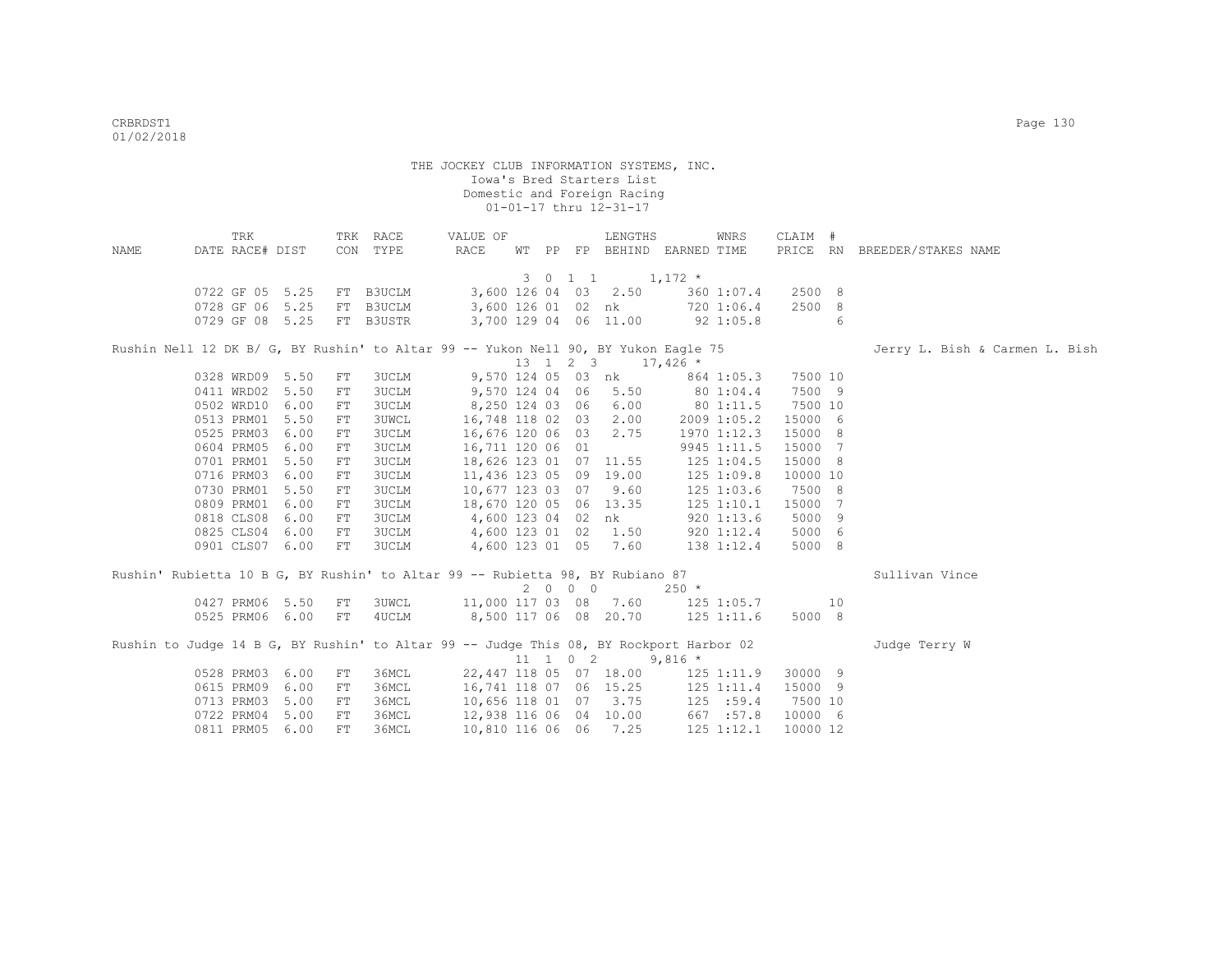|             | TRK                                                                                      |      |            | TRK RACE     | VALUE OF                            |  |                  | LENGTHS               |             | WNRS             | CLAIM #  |            |                                                                                                                               |
|-------------|------------------------------------------------------------------------------------------|------|------------|--------------|-------------------------------------|--|------------------|-----------------------|-------------|------------------|----------|------------|-------------------------------------------------------------------------------------------------------------------------------|
| NAME        | DATE RACE# DIST                                                                          |      | CON        | TYPE         | RACE                                |  |                  | WT PP FP BEHIND       | EARNED TIME |                  | PRICE RN |            | BREEDER/STAKES NAME                                                                                                           |
|             |                                                                                          |      |            |              |                                     |  |                  |                       |             |                  |          |            |                                                                                                                               |
|             | 0901 CBY04                                                                               | 5.50 | FT         | 3UMCL        | 10,500 120 03 03                    |  |                  | 8.25                  |             | 1155 1:06.3      | 6250 8   |            |                                                                                                                               |
|             | 1014 HAW01                                                                               | 8.32 | SY         | 3UMCL        | 7,944 120 03 08                     |  |                  | 18.75                 |             | 1001:43.8        | 6250 8   |            |                                                                                                                               |
|             | 1027 CT 09 7.00                                                                          |      | ${\rm FT}$ | 3UMCL        | 10,000 120 03 01                    |  |                  |                       |             | 5760 1:28.7      | 5000 10  |            |                                                                                                                               |
|             | 1110 CT 06                                                                               | 9.00 | FT         | 3UCLM        | 10,000 120 04 06 12.50              |  |                  |                       |             | 194 1:57.1       | 5000 9   |            |                                                                                                                               |
|             | 1201 CT 06 7.00                                                                          |      | FT         | 3UCLM        | 10,000 118 03 04                    |  |                  | 3.85                  |             | 480 1:29.1       | 4500 10  |            |                                                                                                                               |
|             | 1216 CT 07 6.50                                                                          |      | FT         | 3UCLM        | 10,000 118 08 03                    |  |                  | 2.00                  |             | 960 1:22.6       | 4500 10  |            |                                                                                                                               |
|             | Rushin Tothe Front 14 B G, BY Rushin' to Altar 99 -- Cloud Counting 00, BY Will's Way 93 |      |            |              |                                     |  |                  |                       |             |                  |          |            | McClintock Loretta Fern                                                                                                       |
|             |                                                                                          |      |            |              |                                     |  | $7 \t1 \t3 \t1$  |                       | $56,762$ *  |                  |          |            |                                                                                                                               |
|             | 0519 PRM09 6.00                                                                          |      | SY         | 36MSW        | 39,949 118 02 02                    |  |                  | 3.50                  |             | 7995 1:10.3      |          | 7          |                                                                                                                               |
|             | 0608 PRM09 6.00                                                                          |      | FT         | 36MSW        | 41,187 118 02 02 1.75               |  |                  |                       |             | 8201 1:11.6      |          | 10         |                                                                                                                               |
|             | 0625 PRM08                                                                               | 6.00 | FT         | 36MSW        | 41,396 119 01 03                    |  |                  | 2.00                  |             | 4961 1:11.9      |          | 8          |                                                                                                                               |
|             | 0714 PRM07                                                                               | 6.00 | FT         | 36MSW        | 41,444 119 01 01                    |  |                  |                       |             | 24908 1:10.6     |          | 7          |                                                                                                                               |
|             | 0730 PRM09 8.00                                                                          |      | FT         | <b>3UALW</b> | 31,500 119 06 07 13.25              |  |                  |                       |             | $125$ $1:38.3$   |          | 8          |                                                                                                                               |
|             | 0804 PRM08 5.50                                                                          |      | FT         | <b>3UALW</b> | 42,152 119 02 02 1.00               |  |                  |                       |             | 8471 1:03.6      |          | $\sqrt{6}$ |                                                                                                                               |
|             | 0811 PRM09 6.00                                                                          |      | FT         | 3UALW        | 42,067 118 08 04 6.50               |  |                  |                       |             | 2101 1:10.3      |          | 8          |                                                                                                                               |
|             |                                                                                          |      |            |              |                                     |  |                  |                       |             |                  |          |            |                                                                                                                               |
|             | Ryrysweetie 14 DK B/ F, BY Hold Me Back 06 -- Native Meadow 98, BY Meadowlake 83         |      |            |              |                                     |  |                  |                       |             |                  |          |            | Greseth Jeff                                                                                                                  |
|             |                                                                                          |      |            |              |                                     |  | 9 2 0 3          |                       | $52,313$ *  |                  |          |            |                                                                                                                               |
|             | 0428 PRM09 6.00                                                                          |      |            | MY B36MSW    |                                     |  |                  | 39,678 118 03 03 2.25 |             | 4719 1:12.0      |          | 11         |                                                                                                                               |
|             | 0511 PRM06 6.00                                                                          |      |            | FT B36MSW    | 39,841 118 07 01                    |  |                  |                       |             | 23895 1:12.3     |          | 7          |                                                                                                                               |
|             | 0602 PRM08                                                                               | 6.00 |            | FT F03STK    | 63,500 118 04 05                    |  |                  | 6.80                  |             | 1905 1:10.7      |          | 6          | BOB BRYANT S.                                                                                                                 |
|             | 0618 PRM03 6.00                                                                          |      |            | FT B3UCLM    | 24,111 118 02 03 1.75               |  |                  |                       |             | 2916 1:12.7      | 30000 5  |            |                                                                                                                               |
|             | 0702 PRM01 6.00                                                                          |      |            | FT B3UCLM    | 24,022 118 07 01                    |  |                  |                       |             | 14378 1:11.0     | 30000 7  |            |                                                                                                                               |
|             | 0714 PRM04 8.50                                                                          |      |            | FT B3UALW    | 41,982 119 02 06                    |  |                  | 3.45                  |             | $125$ $1:46.6$   |          | 10         |                                                                                                                               |
|             | 0729 PRM04 8.00                                                                          |      |            | FT B3UALW    | 41,582 119 04 07 14.05              |  |                  |                       |             | 125 1:38.3       |          | -8         |                                                                                                                               |
|             | 0812 PRM03 8.32                                                                          |      |            | FT F03STK    | 103,500 120 05 06 15.75 2050 1:41.8 |  |                  |                       |             |                  |          | - 8        | IOWA BREEDERS' OAKS                                                                                                           |
|             | 0909 CBY04 7.50 T FM B3UCLM                                                              |      |            |              | 20,000 120 05 03 1.85               |  |                  |                       |             | 2200 1:30.6      | 20000 8  |            |                                                                                                                               |
|             |                                                                                          |      |            |              |                                     |  |                  |                       |             |                  |          |            |                                                                                                                               |
|             |                                                                                          |      |            |              |                                     |  |                  |                       |             |                  |          |            | St Albert Abbey 12 DK B/ G, BY Nobiz Like Shobiz 04 -- Miner's Tomb 07, BY Cryptoclearance 84 Elizabeth J. Valando & Claim To |
| Fame Stable |                                                                                          |      |            |              |                                     |  |                  |                       |             |                  |          |            |                                                                                                                               |
|             |                                                                                          |      |            |              |                                     |  | $11 \t2 \t2 \t3$ |                       | $22,678$ *  |                  |          |            |                                                                                                                               |
|             | 0428 PRM03 8.00                                                                          |      | MY         | 4UWCL        | 11,395 118 04 03                    |  |                  |                       |             | 2.60 1700 1:40.7 |          | 6          |                                                                                                                               |
|             | 0511 PRM05                                                                               | 8.00 | FT.        | 4UWCL        | 14,208 117 06 04                    |  |                  | 5.05                  |             | 902 1:38.7       | 10000 6  |            |                                                                                                                               |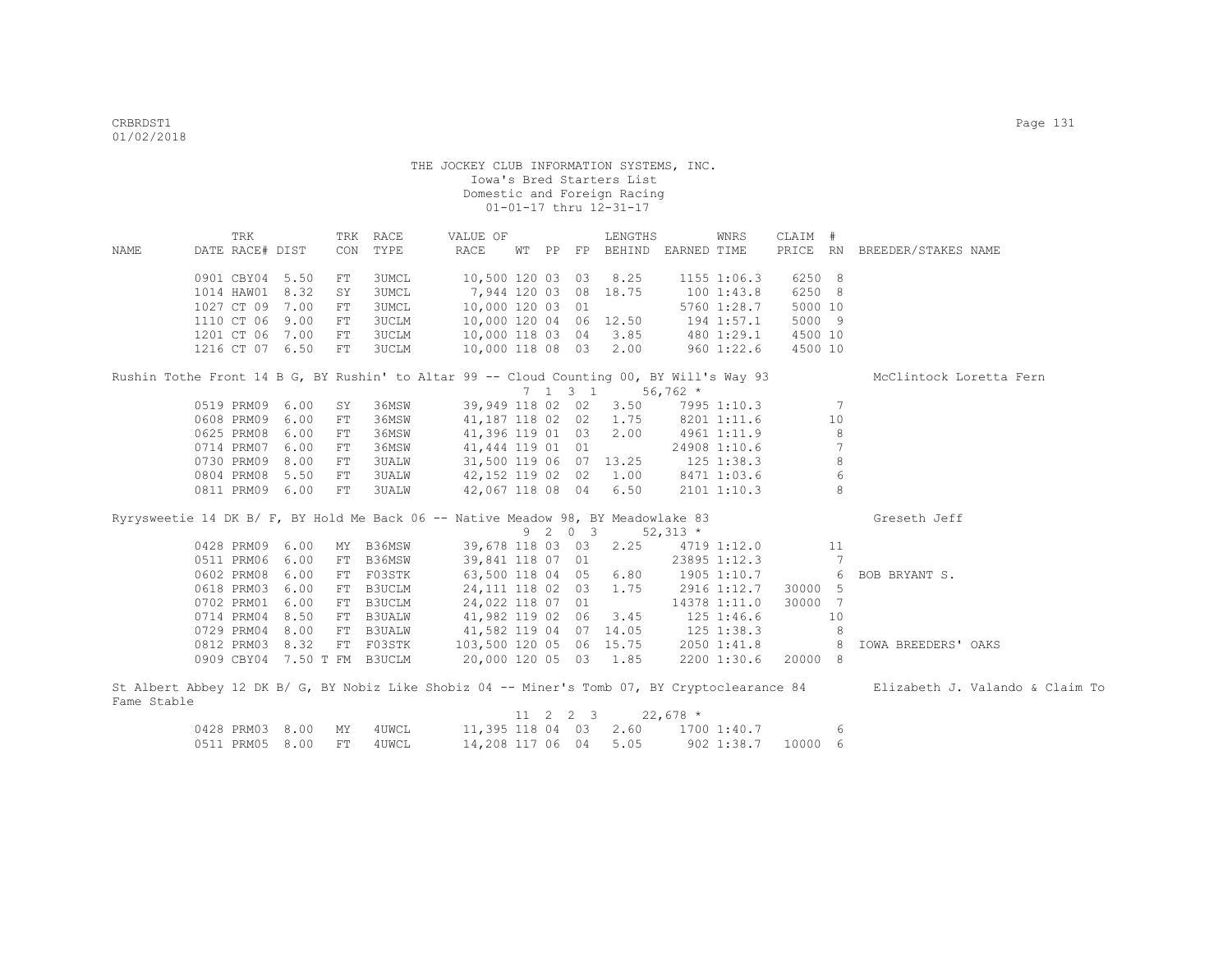|             | TRK                                                                                      |      |            | TRK RACE     | VALUE OF         |       |                              | LENGTHS               |            | WNRS           | CLAIM # |                |                              |  |
|-------------|------------------------------------------------------------------------------------------|------|------------|--------------|------------------|-------|------------------------------|-----------------------|------------|----------------|---------|----------------|------------------------------|--|
| <b>NAME</b> | DATE RACE# DIST                                                                          |      | CON        | TYPE         | RACE             | WT PP |                              | FP BEHIND EARNED TIME |            |                |         |                | PRICE RN BREEDER/STAKES NAME |  |
|             |                                                                                          |      |            |              |                  |       |                              |                       |            |                |         |                |                              |  |
|             | 0525 PRM09 8.32                                                                          |      | FT         | <b>3UCLM</b> | 11,000 123 09    |       | 05                           | 16.75                 |            | $315$ $1:43.3$ | 7500 9  |                |                              |  |
|             | 0608 PRM01                                                                               | 8.00 | FT         | 4UCLM        | 11,580 122 08    |       | 03                           | 5.25                  |            | 1855 1:38.2    | 7500 8  |                |                              |  |
|             | 0615 PRM03                                                                               | 6.00 | FT         | 3UCLM        | 18,670 123 05    |       | 03                           | 5.00                  |            | 2228 1:10.4    | 7500 7  |                |                              |  |
|             | 0624 PRM05                                                                               | 8.32 | FT         | 3UCLM        | 13,231 120 08    |       | 01                           |                       |            | 8606 1:43.9    | 5000 8  |                |                              |  |
|             | 0721 PRM07                                                                               | 8.32 | FT         | 3UWCL        | 11,188 124 06 04 |       |                              | 5.50                  |            | 726 1:41.3     | 7500    | $\overline{7}$ |                              |  |
|             | 0730 PRM07                                                                               | 8.50 | FT         | <b>3UCLM</b> | 9,438 117 03 02  |       |                              | 2.25                  |            | 2261 1:43.4    | 5000 6  |                |                              |  |
|             | 0813 CLS02                                                                               | 6.50 | MY         | 3UCLM        | 4,500 123 03 04  |       |                              | 1.75                  |            | 225 1:22.6     | 3500 5  |                |                              |  |
|             | 0819 CLS08 6.00                                                                          |      | FT         | 3UCLM        | 3,400 123 03 02  |       |                              | 2.50                  |            | 680 1:12.6     | 2500 10 |                |                              |  |
|             | 0903 CLS04 8.32                                                                          |      | ${\rm FT}$ | 3USTR        | 5,300 123 03 01  |       |                              |                       |            | 3180 1:43.4    |         | 6              |                              |  |
| Wishon      | Saint Greeley 12 CH G, BY Greeley's Conquest 04 -- Saint Chi Chi 04, BY Silver Deputy 85 |      |            |              |                  |       |                              |                       |            |                |         |                | Rockin' River Ranch & Glenda |  |
|             |                                                                                          |      |            |              |                  |       | 6 0 0 0                      |                       | $0 *$      |                |         |                |                              |  |
|             | 0225 FON02 4.00                                                                          |      | GD         | 3UCLM        |                  |       |                              | 5,100 123 07 07 8.60  |            | 0.147.0        | 5000 7  |                |                              |  |
|             | 0312 FON06                                                                               | 4.00 | ${\rm FT}$ | 3UCLM        | 3,500 123 04 09  |       |                              | 6.15                  |            | 0.146.8        | 2500 9  |                |                              |  |
|             | 0318 FON03                                                                               | 6.00 | FT         | 3UCLM        | 3,500 123 06 07  |       |                              | 14.25                 |            | 0 1:15.0       | 2500 8  |                |                              |  |
|             | 0401 FON04                                                                               | 6.00 | MY         | 3UCLM        | 3,500 123 03     |       | 08                           | 24.00                 |            | 0 1:17.0       | 2500 8  |                |                              |  |
|             | 0414 FON09                                                                               | 6.50 | ${\rm FT}$ | 3UCLM        | 3,500 123 04     |       |                              | 06 11.55              |            | 0 1:21.4       | 2500 9  |                |                              |  |
|             | 0428 FON05 6.00                                                                          |      | MY         | 3UCLM        |                  |       |                              | 3,500 123 07 07 14.55 |            | 0 1:14.0       | 2500 7  |                |                              |  |
|             |                                                                                          |      |            |              |                  |       |                              |                       |            |                |         |                |                              |  |
|             | Sandraux 12 CH M, BY Orientate 98 -- My Sand Dollar 99, BY Sandpit (BRZ) 89              |      |            |              |                  |       |                              |                       |            |                |         |                | Daniel T. Rogers & David R.  |  |
| Rogers      |                                                                                          |      |            |              |                  |       |                              |                       |            |                |         |                |                              |  |
|             |                                                                                          |      |            |              |                  |       | $10 \quad 2 \quad 1 \quad 2$ |                       | $11,540$ * |                |         |                |                              |  |
|             | 0310 FON06 6.00                                                                          |      | FT         | B3UCLM       | 4,838 123 08 07  |       |                              | 6.85                  |            | 0 1:16.0       | 5000 9  |                |                              |  |
|             | 0319 FON07                                                                               | 6.00 | FT         | B3UCLM       | 4,500 123 06 03  |       |                              | 1.00                  |            | 540 1:16.0     | 5000 8  |                |                              |  |
|             | 0402 FON08                                                                               | 6.00 | GD         | B3UCLM       | 5,310 123 05 06  |       |                              | 8.10                  |            | 0 1:18.2       | 5000 10 |                |                              |  |
|             | 0415 FON04                                                                               | 6.00 | FT         | B3UCLM       | 4,500 123 07 05  |       |                              | 3.75                  |            | 135 1:14.8     | 5000 9  |                |                              |  |
|             | 0429 FON01                                                                               | 8.00 | MY         | B3UCLM       | 4,500 123 04 03  |       |                              | 6.50                  |            | 5401:34.6      | 5000 7  |                |                              |  |
|             | 0505 FON08                                                                               | 6.00 | FT         | B3UCLM       | 4,500 123 05 02  |       |                              | 3.00                  |            | 9001:14.6      | 5000 9  |                |                              |  |
|             | 0709 HPO04 6.00                                                                          |      | FT         | B3UCLM       | 10,750 123 03 01 |       |                              |                       |            | 6000 1:14.2    | 5000 8  |                |                              |  |
|             | 0804 CLS04 6.00                                                                          |      | FT         | B3UCLM       | 4,900 123 06 01  |       |                              |                       |            | 2940 1:13.8    | 5000 6  |                |                              |  |
|             | 0811 CLS07                                                                               | 6.00 | FT         | B3UAOC       | 6,400 123 05 04  |       |                              | 2.80                  |            | 320 1:14.0     | 10000 6 |                |                              |  |
|             | 0904 CLS07 6.50                                                                          |      |            | FT B3USTR    | 5,500 123 02 05  |       |                              | 5.25                  |            | $165$ $1:20.0$ |         | 7              |                              |  |

Sand Script 10 B G, BY E Dubai 98 -- Bookaparty 93, BY Mari's Book 78 Okoboji Racing Stables II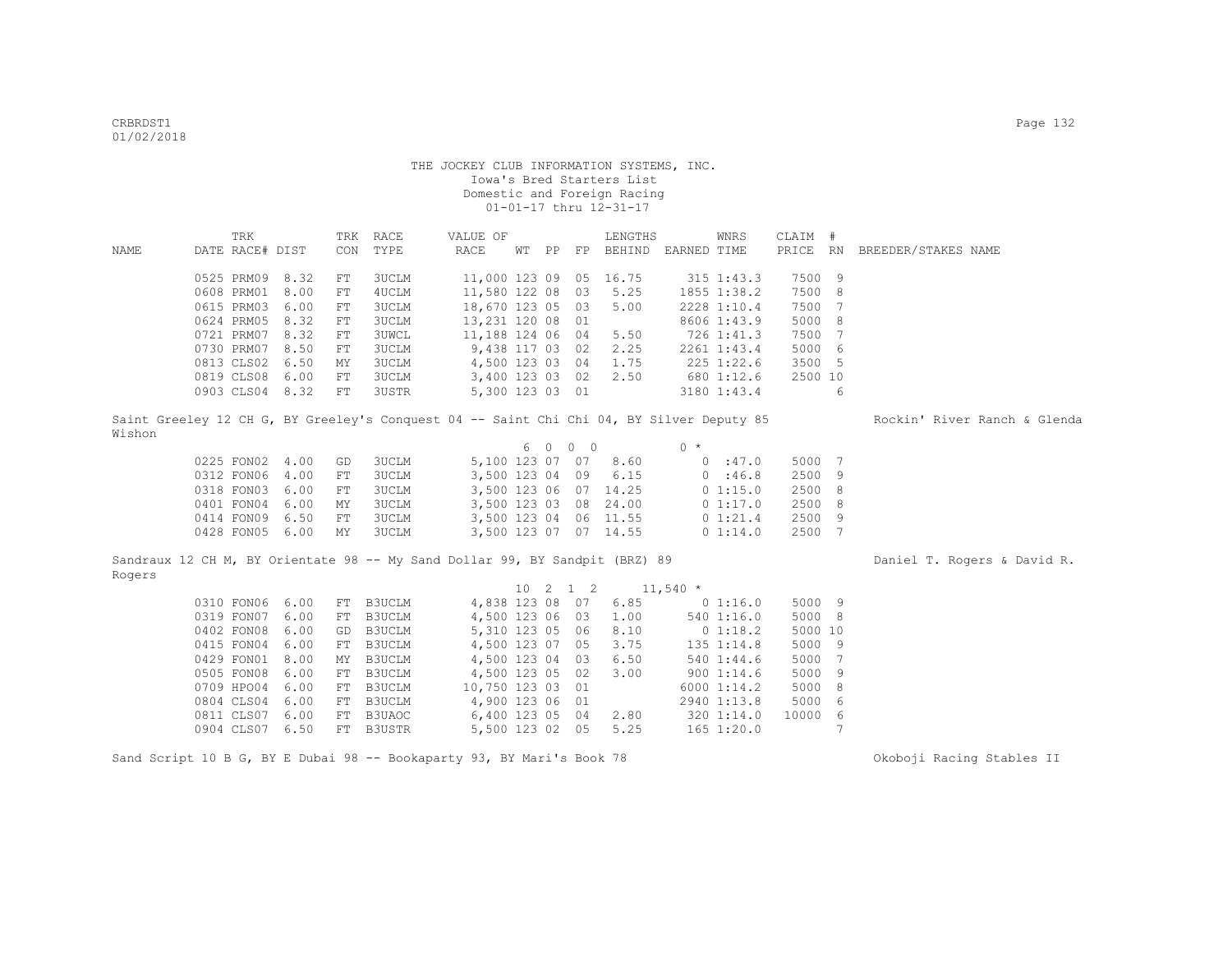|      | TRK             |      |            | TRK RACE      | VALUE OF                                                                           |     |                             | LENGTHS                     |            | WNRS           | CLAIM #  |        |                              |
|------|-----------------|------|------------|---------------|------------------------------------------------------------------------------------|-----|-----------------------------|-----------------------------|------------|----------------|----------|--------|------------------------------|
| NAME | DATE RACE# DIST |      |            | CON TYPE      | RACE                                                                               |     |                             | WT PP FP BEHIND EARNED TIME |            |                |          |        | PRICE RN BREEDER/STAKES NAME |
|      |                 |      |            |               |                                                                                    |     |                             |                             |            |                |          |        |                              |
|      |                 |      |            |               |                                                                                    | 6 0 | $0\quad 0$                  |                             | $963 *$    |                |          |        |                              |
|      | 0109 TUP08      | 5.50 | FT         | 4UCLM         |                                                                                    |     |                             | 7,000 119 01 11 13.10       |            | 70 1:04.7      | 3000 11  |        |                              |
|      | 0222 TUP08      | 5.50 | ${\rm FT}$ | 4UCLM         |                                                                                    |     |                             | 7,000 124 01 11 12.40       |            | 70 1:03.9      | 3000 12  |        |                              |
|      | 0307 TUP03      | 5.00 | FT         | 4UCLM         |                                                                                    |     |                             | 7,000 124 02 04 6.25        |            | 340 :56.7      | 3000 8   |        |                              |
|      | 0328 TUP05      | 6.00 | FT.        | 3UCLM         |                                                                                    |     |                             | 7,000 124 01 06 8.80        |            | 70 1:10.7      | 3000 8   |        |                              |
|      | 1212 TUP01      | 5.00 | FT         | 3UCLM         |                                                                                    |     |                             | 7,000 124 04 09 14.50       |            | 70 :57.9       | 3000 9   |        |                              |
|      | 1227 TUP03 5.00 |      | ${\rm FT}$ | 3UCLM         |                                                                                    |     |                             | 7,000 124 05 04 9.00        |            | 343 :58.0      | 3000 7   |        |                              |
|      |                 |      |            |               | Saturday 12 CH G, BY Any Given Saturday 04 -- Just Jill 01, BY Semoran 93          |     |                             |                             |            |                |          |        | Hemba Brad                   |
|      |                 |      |            |               |                                                                                    |     | 6 0 0 1                     | $10,158$ *                  |            |                |          |        |                              |
|      | 0504 PRM09      | 6.00 | FT         | 3UALW         |                                                                                    |     |                             | 40,594 118 01 03 4.50       |            | 4875 1:11.1    |          | -7     |                              |
|      | 0527 PRM04      | 6.00 | SY         | 3UALW         | 40,431 119 07 04 4.75                                                              |     |                             |                             |            | 1999 1:11.4    |          | 11     |                              |
|      | 0609 PRM04      | 8.50 | FT         | 3UALW         | 42,067 120 01 04 8.75                                                              |     |                             |                             |            |                |          |        |                              |
|      | 0622 PRM09      | 8.32 | FT         |               |                                                                                    |     |                             |                             |            | 2101 1:45.1    |          | 8<br>7 |                              |
|      |                 |      |            | 3UALW         | 42,077 118 06 05 11.00                                                             |     |                             |                             |            | 933 1:42.5     |          | 7      |                              |
|      | 0715 PRM07      | 8.50 | FT<br>FT   | 3UALW         | 42, 111 118 05 07 20.10                                                            |     |                             |                             |            | 125 1:44.4     |          |        |                              |
|      | 0804 PRM01      | 6.00 |            | 3UCLM         | 8,500 119 01 07 13.00                                                              |     |                             |                             |            | $125$ $1:10.6$ | 5000 7   |        |                              |
|      |                 |      |            |               | Saygoodnight Mabel 14 B F, BY Mr. Nightlinger 04 -- Aunt Mabel 06, BY Flatter 99   |     |                             |                             |            |                |          |        | Pearson Paul                 |
|      |                 |      |            |               |                                                                                    |     | 9 1 2 0                     |                             | $20,492$ * |                |          |        |                              |
|      | 0227 HOU01      | 6.00 |            | FT F03MSW     |                                                                                    |     |                             | 19,000 122 01 05 21.00      |            | 564 1:12.2     |          | -7     |                              |
|      | 0313 HOU09      | 5.00 | FT         | F03MCL        | 9,000 122 02 04 11.75                                                              |     |                             |                             |            | 522 : 59.5     | 25000 8  |        |                              |
|      | 0512 PRM03      | 6.00 | FT         | B36MCL        | 16,102 118 01 02 4.75                                                              |     |                             |                             |            | 3218 1:12.8    | 15000 6  |        |                              |
|      | 0527 PRM06      | 5.00 | SY         | B36MCL        | 15,957 119 08 01                                                                   |     |                             |                             |            | 9263 : 59.6    | 15000 10 |        |                              |
|      | 0618 PRM03      | 6.00 | FT         | B3UCLM        | 24, 111 118 04 05 22.25                                                            |     |                             |                             |            | 540 1:12.7     | 30000 5  |        |                              |
|      | 0722 CBY05      | 5.50 | FT         | <b>B3UALW</b> | 30,000 120 02 05 20.25                                                             |     |                             |                             |            | 300 1:05.6     |          | 7      |                              |
|      | 0730 PRM04      | 5.50 | FT         | B3UCLM        | 23,984 114 08 08 15.25                                                             |     |                             |                             |            | $125$ $1:04.7$ | 30000 8  |        |                              |
|      | 0827 CBY08      | 5.00 | FT         | B3UCLM        | 16,220 120 04 04 13.00                                                             |     |                             |                             |            | 960 : 59.3     | 16000 7  |        |                              |
|      | 0904 CBY02 2.00 |      |            | FT B3UCLM     | 24,250 116 03 02 2.00                                                              |     |                             |                             |            | 5000 : 21.5    | 20000 4  |        |                              |
|      |                 |      |            |               | Scat 'n Go 10 CH G, BY King of Scat 96 -- Crafty Woman 02, BY Crafty Prospector 79 |     |                             |                             |            |                |          |        |                              |
|      |                 |      |            |               |                                                                                    |     | $1 \quad 0 \quad 0 \quad 1$ |                             | $390 *$    |                |          |        | Gary E Lucas & Joan M Lucas  |
|      | 0514 MC 09 5.25 |      | FT         |               |                                                                                    |     |                             | 3,000 140 03 03 5.25        |            |                |          |        |                              |
|      |                 |      |            | 3UALW         |                                                                                    |     |                             |                             |            | 390 1:06.8     |          | 5      |                              |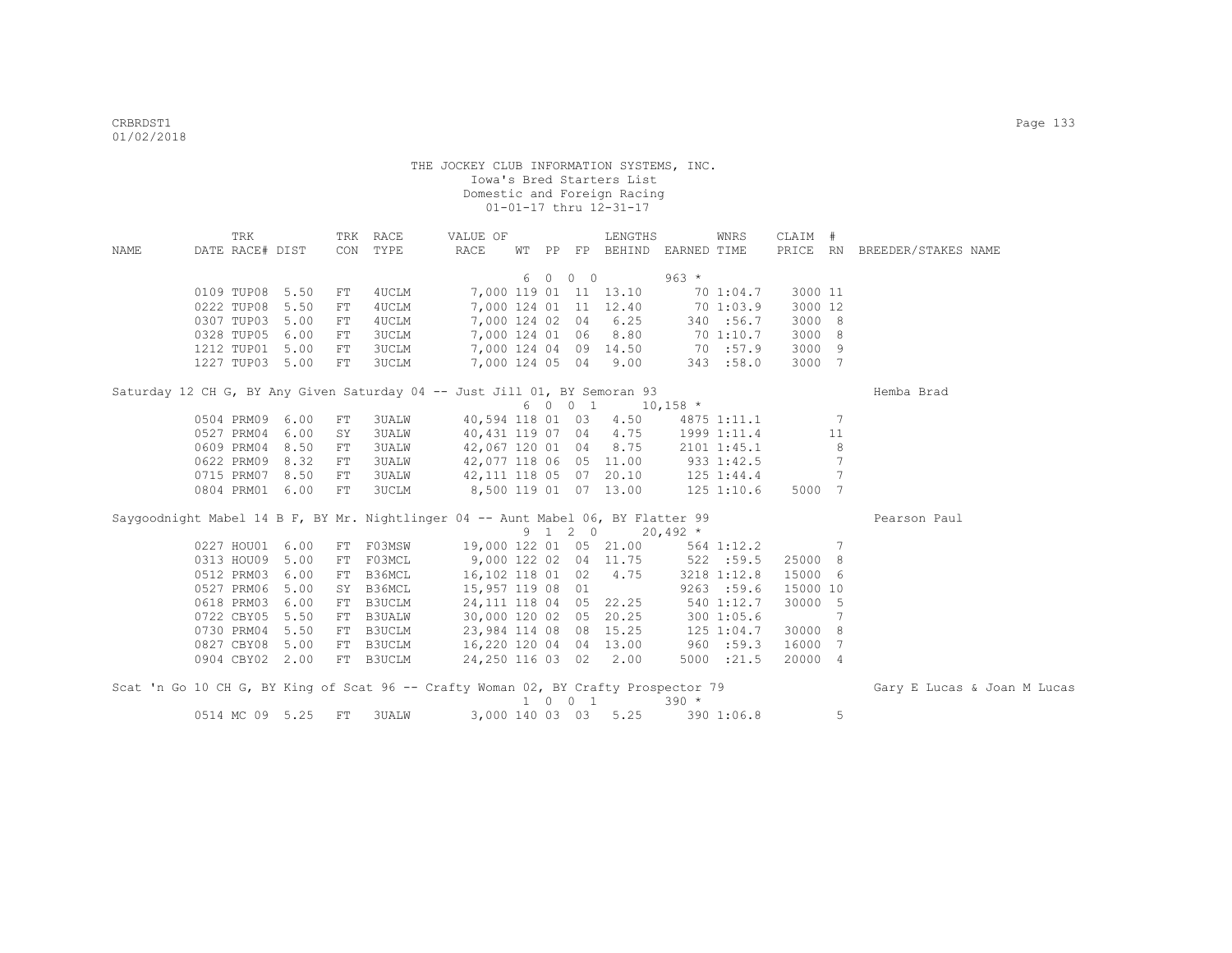|      | TRK                                                                                       |      |            | TRK RACE     | VALUE OF                          |  |         | LENGTHS                                         |                  | WNRS           | CLAIM #  |     |                       |
|------|-------------------------------------------------------------------------------------------|------|------------|--------------|-----------------------------------|--|---------|-------------------------------------------------|------------------|----------------|----------|-----|-----------------------|
| NAME | DATE RACE# DIST                                                                           |      |            | CON TYPE     | RACE                              |  |         | WT PP FP BEHIND EARNED TIME                     |                  |                | PRICE RN |     | BREEDER/STAKES NAME   |
|      | Scenic Edge 13 B M, BY Added Edge 00 -- Scenic Won 97, BY Air Forbes Won 79               |      |            |              |                                   |  |         |                                                 |                  |                |          |     | Kirby Robert D.       |
|      |                                                                                           |      |            |              |                                   |  | 4 0 0 0 |                                                 | 686 *            |                |          |     |                       |
|      | 0429 PRM02 6.00                                                                           |      |            | SY B3UWCL    |                                   |  |         | 16,676 121 02 07 13.85 125 1:13.2               |                  |                |          | 8   |                       |
|      | 0513 PRM02 6.00                                                                           |      |            | FT B3UCLM    |                                   |  |         | 14,739 121 05 08 14.00 125 1:12.6               |                  |                | 10000 8  |     |                       |
|      | 0604 PRM03 8.32                                                                           |      |            | FT B3UCLM    | 12,523 120 05 05 19.75 311 1:45.2 |  |         |                                                 |                  |                | 12500    | - 6 |                       |
|      | 0622 PRM01 6.00                                                                           |      |            | FT B3UCLM    | 17,371 120 02 06 13.25 125 1:12.1 |  |         |                                                 |                  |                | 15000 6  |     |                       |
|      | Scherer Magic 10 DK B/ G, BY Doneraile Court 96 -- She's a Nasty One 04, BY Touch Gold 94 |      |            |              |                                   |  |         |                                                 |                  |                |          |     | Robson Joe            |
|      |                                                                                           |      |            |              |                                   |  |         | $13 \quad 2 \quad 0 \quad 3 \quad 34,815 \star$ |                  |                |          |     |                       |
|      | 0114 SUN08 6.00                                                                           |      | FT         | 4 UCLM       |                                   |  |         | 26,900 120 03 06 12.50 538 1:07.5               |                  |                | 20000 6  |     |                       |
|      | 0131 SUN01 4.50                                                                           |      | FT         | 4USOC        |                                   |  |         | 19,600 124 05 03 4.25 1960 :50.7                |                  |                | 12500    | 7   |                       |
|      | 0305 SUN08 5.50                                                                           |      | FT         | 4UAOC        | 30,600 124 01 06                  |  |         | 7.50                                            | $612$ 1:02.6     |                | 15000    | 7   |                       |
|      | 0321 SUN08 8.00                                                                           |      | FT         | 4UCLM        |                                   |  |         | 22,400 123 03 07 25.00 0 1:35.3                 |                  |                | 15000    | 7   |                       |
|      | 0415 SUN04 5.00                                                                           |      | FT         | 4UCLM        | 10,600 123 01 06                  |  |         |                                                 | $5.00$ 212 :57.0 |                | 6250     | - 8 |                       |
|      | 0512 PRM07 6.00                                                                           |      | FT         | 4UWCL        |                                   |  |         | 11,548 117 05 03 2.25 1677 1:10.9               |                  |                | 7500     | 7   |                       |
|      | 0527 PRM09 5.50                                                                           |      | SY         | 4UCLM        |                                   |  |         | 11,542 117 06 03 4.25                           | 1658 1:04.2      |                | 7500     | - 8 |                       |
|      | 0602 PRM06 6.00                                                                           |      | FT         | 4UCLM        |                                   |  |         | 11,159 117 05 FF DNF                            |                  | $125$ $1:10.8$ | 7500     | - 8 |                       |
|      | 0615 PRM03 6.00                                                                           |      | FT         | 3UCLM        | 18,670 118 02 01                  |  |         |                                                 |                  | 11138 1:10.4   | 7500     | 7   |                       |
|      | 0630 PRM03                                                                                | 6.00 | ${\rm FT}$ | <b>3UCLM</b> | 25,408 118 04 01                  |  |         |                                                 |                  | 15289 1:10.3   | 12500    | -6  |                       |
|      | 0723 PRM07 6.00                                                                           |      | FT         | <b>3UCLM</b> | 18,315 124 04 04                  |  |         | 7.25                                            | 1215 1:11.0      |                | 15000    | - 5 |                       |
|      | 0826 RP 02 6.00                                                                           |      | FT         | <b>3UCLM</b> | 10,450 123 07 05                  |  |         |                                                 | 5.10 306 1:11.6  |                | 5000     | - 8 |                       |
|      | 0904 RP 05 5.00 T FM                                                                      |      |            | 3UCLM        |                                   |  |         | 15,950 121 04 08 7.25 85 :56.1                  |                  |                | 10000 9  |     |                       |
|      | Scrutinizer 13 DK B/ G, BY Native Ruler 04 -- Sharlilly 01, BY Sharkey 87                 |      |            |              |                                   |  |         |                                                 |                  |                |          |     | Dream Farm LLC        |
|      |                                                                                           |      |            |              |                                   |  |         | 6 3 1 1 1 100,089 *                             |                  |                |          |     |                       |
|      | 0430 PRM08 6.00                                                                           |      | SY         | 3UALW        | 44,842 117 01 04 3.75             |  |         |                                                 |                  | 2226 1:11.2    |          | 10  |                       |
|      | 0520 PRM06 6.00                                                                           |      | MΥ         | 3UAOC        | 39,984 121 06 01                  |  |         |                                                 |                  | 24082 1:10.4   |          | 6   |                       |
|      | 0601 PRM08                                                                                | 8.32 | FT         | 3UALW        |                                   |  |         | 41,277 124 02 01                                |                  | 24863 1:41.6   |          | 6   |                       |
|      | 0617 PRM08                                                                                | 8.50 | FT         | A3USTK       |                                   |  |         | 65,000 119 01 03 1.85                           | 6400 1:43.3      |                |          | 8   | CYCLONES H.           |
|      | 0728 PRM04 6.00                                                                           |      | FT         | 3UAOC        |                                   |  |         | 40,002 123 07 01                                |                  | 25718 1:08.5   |          | 7   |                       |
|      | 0812 PRM05                                                                                | 6.00 | FT         | 3USTK        |                                   |  |         | 85,000 122 03 02 1.50                           |                  | 16800 1:08.7   |          | 8   | DAN JOHNSON SPRINT S. |

Sea Kitty 13 GR/RO M, BY Cougar Cat 02 -- Seadrift 03, BY Open Forum 94 Benda Robert Terry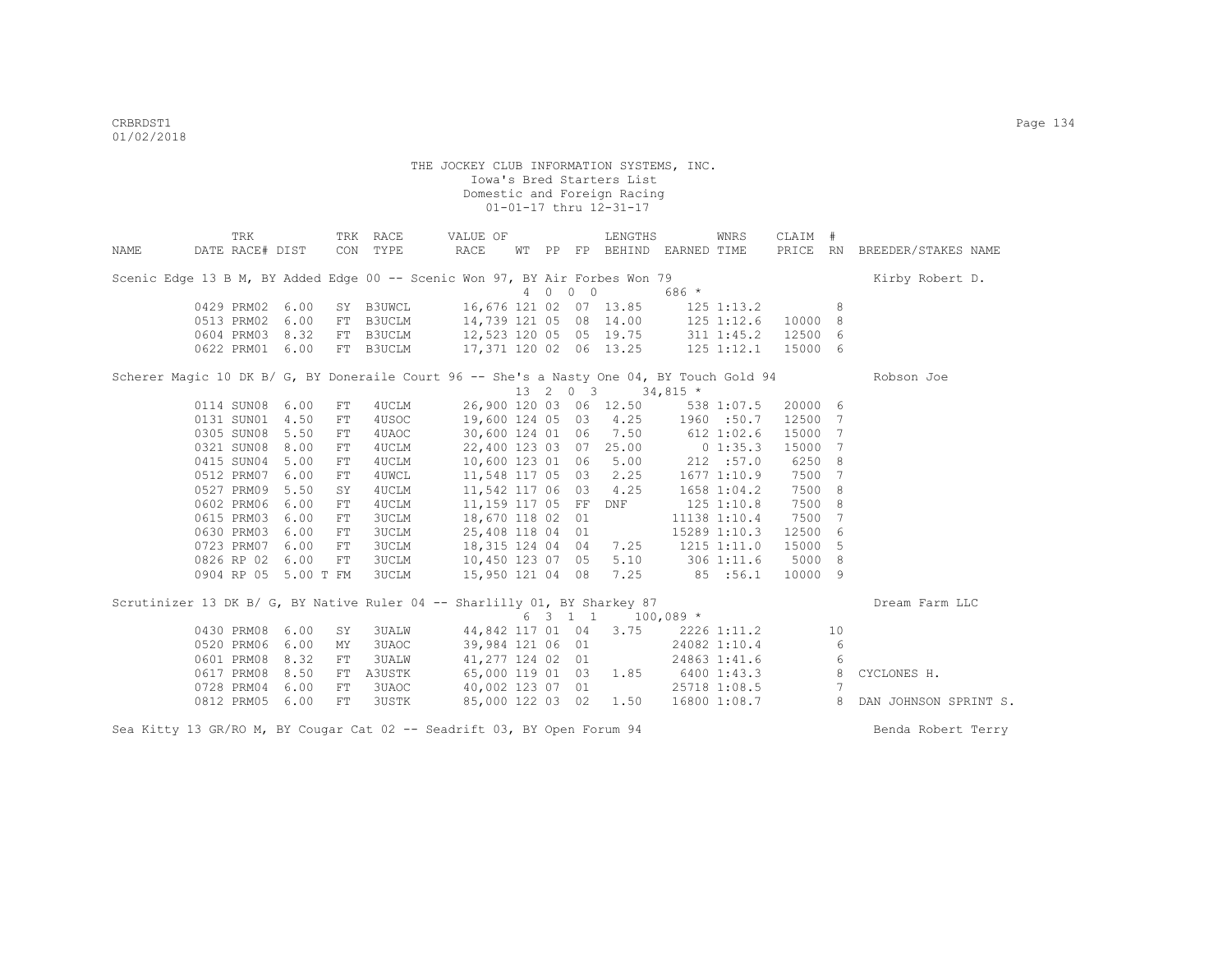| TRK<br>TRK RACE<br>VALUE OF<br>LENGTHS<br>WNRS<br>CLAIM #                                                        |                           |
|------------------------------------------------------------------------------------------------------------------|---------------------------|
| RACE<br>PRICE RN BREEDER/STAKES NAME<br>DATE RACE# DIST<br>CON TYPE<br>WT PP FP BEHIND EARNED TIME<br>NAME       |                           |
| 1 0 0 0<br>$125 *$                                                                                               |                           |
| 0504 PRM02 5.50 FT B36MCL<br>12,803 123 08 FF DNF<br>7500 8<br>$125$ $1:07.8$                                    |                           |
|                                                                                                                  |                           |
| Secret Trip 15 DK B/ G, BY Newport 06 -- Sharp Trip 08, BY Trippi 97                                             | Iowa State University     |
| 2000<br>$250 *$                                                                                                  |                           |
| 23,399 118 06 06 18.75 125 :59.6<br>0630 PRM01 5.00<br>02MCL<br>30000 6<br>FT                                    |                           |
| 30000 6<br>0730 PRM05 5.50<br>02MCL<br>23,399 119 01 06 25.75<br>$125$ $1:05.7$<br>FT                            |                           |
| Secret Voodoo 15 B F, BY Wilburn 08 -- Voodoo's Sister 00, BY Storm Boot 89<br>Bogash Gene                       |                           |
| 2000<br>$4,844$ *                                                                                                |                           |
| FT FO2MSW<br>41,312 119 08 04 11.75 2050 1:04.5<br>0720 PRM04 5.50<br>10                                         |                           |
| FT F02STK 93,150 118 02 05 16.75 2794 1:10.5 6 IOWA SORORITY S.<br>0812 PRM04 6.00                               |                           |
|                                                                                                                  |                           |
| Seek the Treasure 14 GR/RO F, BY Ford Every Stream 99 -- Letters for Lunch 05, BY Alphabet Soup 91 Claghorn Alan |                           |
| 3 0 0 0<br>$917 *$                                                                                               |                           |
| 0618 PRM04 5.00<br>FT B36MCL<br>10,864 119 01 04 11.55<br>10000 6<br>667 1:01.4                                  |                           |
| 16,617 119 06 08 33.25 125 1:12.7<br>0630 PRM09 6.00<br>FT B36MCL<br>15000 8                                     |                           |
| 12,902 118 01 06 11.50 125 1:00.3<br>0714 PRM03 5.00<br>FT B36MCL<br>7500 7                                      |                           |
| Seiun Charm 14 B F, BY Dominus 08 -- Sea Bloom 00, BY Sea Hero 90                                                | H. Allen Poindexter       |
| 6 1 2 1 91,711 *                                                                                                 |                           |
| 9,550,000 117 14 02 nk<br>0122 NAK01 1200m ST<br>16<br>03MSW<br>17460 1:13.5                                     |                           |
| 1400m<br>9,550,000 119 16 02 0.75<br>16<br>0219 TOK01<br>ST<br>03MSW<br>17720 1:27.3                             |                           |
| 5.00<br>0319 NAK02<br>1200m<br>ST<br>03MSW<br>9,550,000 119 11 03<br>11531 1:12.2<br>15                          |                           |
| 1200m<br>03MSW<br>0409 NAK03<br>SY<br>9,550,000 119 16 01<br>45000 1:10.9<br>16                                  |                           |
| 1400m ST<br><b>3USPW</b><br>14,250,000 108 04 16 23.10 0 1:24.3<br>0611 TOK07<br>16                              |                           |
| 1022 TOK06 1600mT SF<br><b>3USPW</b><br>14,250,000 110 13 15 23.80 0 1:41.0<br>16                                |                           |
| Sequence of Events 15 DK B/ F, BY Super Saver 07 -- Rainbow Road 08, BY Bellamy Road 02                          | Critters on the Move LLC. |
| 4 0 0 1<br>$6,295*$                                                                                              |                           |
| FT FO2MSW<br>0611 PRM03 5.00<br>41,397 118 06 07 12.35 125 :59.6<br>8                                            |                           |
| 37,431 119 01 04 7.75 1531 :57.8<br>8<br>0708 PRM04<br>5.00<br>FT F02MSW                                         |                           |
| 8<br>0723 PRM08<br>5.50<br>FT F02MSW<br>41,397 119 03 05 10.30<br>9191:05.3                                      |                           |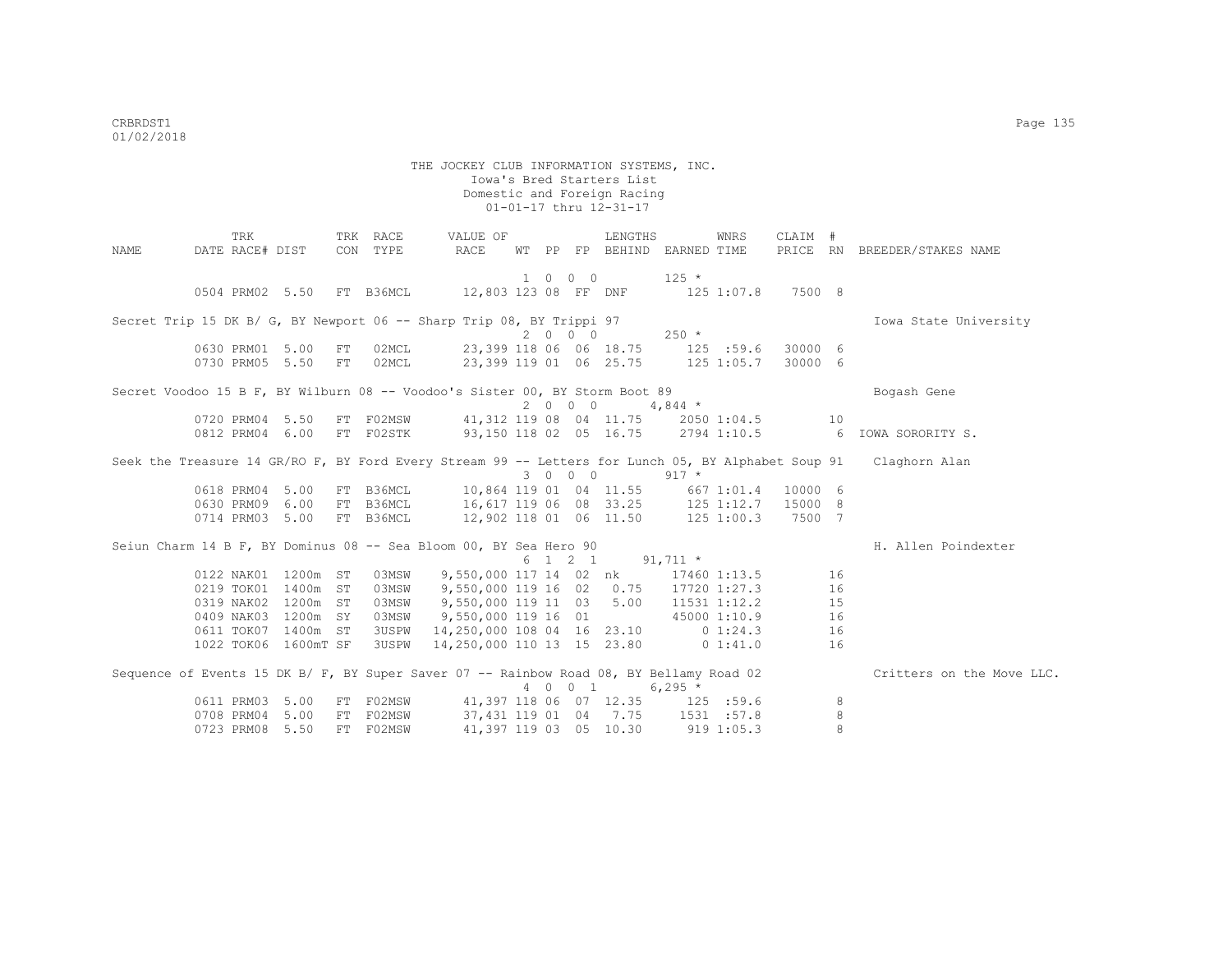|          | TRK                                                                               |      |    | TRK RACE      | VALUE OF                           |  |                 | LENGTHS                          |                                   | WNRS           | CLAIM #  |                |                                                                                                               |
|----------|-----------------------------------------------------------------------------------|------|----|---------------|------------------------------------|--|-----------------|----------------------------------|-----------------------------------|----------------|----------|----------------|---------------------------------------------------------------------------------------------------------------|
| NAME     | DATE RACE# DIST                                                                   |      |    | CON TYPE      | RACE                               |  |                 |                                  | WT PP FP BEHIND EARNED TIME       |                |          |                | PRICE RN BREEDER/STAKES NAME                                                                                  |
|          | 0809 PRM03 6.00                                                                   |      |    | FT F02MSW     | 31,000 119 02 03 4.50              |  |                 |                                  |                                   | 3720 1:11.7    |          | 5              |                                                                                                               |
|          | Shamrock Edge 09 CH G, BY Added Edge 00 -- Irish Review 91, BY Sir Harry Lewis 84 |      |    |               |                                    |  |                 |                                  |                                   |                |          |                | Schrader Dennis E                                                                                             |
|          |                                                                                   |      |    |               |                                    |  | $7 \t1 \t0 \t1$ |                                  | $8,800*$                          |                |          |                |                                                                                                               |
|          | 0128 HOU01 6.50                                                                   |      | FT | 4UCLM         |                                    |  |                 | 5,500 123 05 07 16.00            |                                   | $100$ $1:18.1$ | 4000 8   |                |                                                                                                               |
|          | 0506 PRM02                                                                        | 5.50 | FT | 4UWCL         |                                    |  |                 | 10,109 117 03 01                 |                                   | 6435 1:05.1    | 5000 7   |                |                                                                                                               |
|          | 0514 PRM01                                                                        | 6.00 | FT | 4UCLM         | 8,500 122 03 06 12.25 125 1:10.8   |  |                 |                                  |                                   |                | 6250 6   |                |                                                                                                               |
|          | 0610 PRM04                                                                        | 5.00 | FT | 4UCLM         | 10,399 122 07 03 2.00 1539 :58.2   |  |                 |                                  |                                   |                | 4000 9   |                |                                                                                                               |
|          | 0727 PRM06 6.00                                                                   |      | FT | 3UCLM         |                                    |  |                 |                                  | 21,390 114 01 05 10.25 476 1:09.7 |                | 10000 6  |                |                                                                                                               |
|          | 0809 PRM02 5.50                                                                   |      | FT | 3UCLM         | $8,642$ 121 07 07 14.50 125 1:03.1 |  |                 |                                  |                                   |                | 5000 8   |                |                                                                                                               |
|          | 1123 FG 04 6.00                                                                   |      | FT | 3UCLM         | 18,490 121 08 06 3.90 0 1:12.5     |  |                 |                                  |                                   |                | 5000 10  |                |                                                                                                               |
|          | Shatterenthestars 15 DK B/ G, BY Dialed In 08 -- Star Escort 00, BY End Sweep 91  |      |    |               |                                    |  |                 | 5 0 0 1                          | $5,817$ *                         |                |          |                | Hazen William E. Jr.                                                                                          |
|          | 0614 PRM04 5.00                                                                   |      | FT | 02MSW         |                                    |  |                 |                                  | 41,464 118 04 07 22.80 125 :57.7  |                |          | 8              |                                                                                                               |
|          | 0709 PRM06 5.00                                                                   |      | FT | 02MSW         |                                    |  |                 | 32,292 119 05 03 3.75            |                                   | 4982 :58.1     |          | 7              |                                                                                                               |
|          | 0721 PRM06 5.50                                                                   |      | FT | 02MSW         |                                    |  |                 | 41,355 119 05 06 8.35            | $125$ $1:05.5$                    |                |          | 9              |                                                                                                               |
|          | 0812 PRM08 6.00                                                                   |      | FT | A02STK        | 93,150 116 01 FF DNF 500 1:10.1    |  |                 |                                  |                                   |                |          | $\overline{7}$ | IOWA CRADLE S.                                                                                                |
|          | 0916 RP 06 6.00                                                                   |      |    | FT 02MSW      |                                    |  |                 |                                  | 33,000 120 05 11 25.00 85 1:09.8  |                |          | 11             |                                                                                                               |
| Aquilera |                                                                                   |      |    |               |                                    |  |                 |                                  |                                   |                |          |                | She B Flyin 13 B M, BY Magna Graduate 02 -- Let Her Fly 07, BY Fusaichi Pegasus 97 Melissa Rae Wertz & Thomas |
|          |                                                                                   |      |    |               |                                    |  |                 | $10 \t 0 \t 2 \t 2,392 \t \star$ |                                   |                |          |                |                                                                                                               |
|          | 0421 HAW01 8.32                                                                   |      |    | FT B3UMCL     |                                    |  |                 | 7,800 124 03 05 30.75            |                                   | 234 1:45.8     | 7500 6   |                |                                                                                                               |
|          | 0509 FP 03                                                                        | 8.00 |    | FT B3UMCL     |                                    |  |                 |                                  | 5,200 124 01 04 3.05 312 1:50.0   |                | 4000 5   |                |                                                                                                               |
|          | 0523 FP 03                                                                        | 8.00 | FT | <b>B3UMCL</b> |                                    |  |                 | 6,200 124 05 03 9.75             |                                   | $620$ 1:45.6   | 4000 8   |                |                                                                                                               |
|          | 0606 FP 05 8.00                                                                   |      | FT | B3UMCL        |                                    |  |                 | 5,200 124 06 03 13.00            |                                   | 520 1:43.4     | 4000 6   |                |                                                                                                               |
|          | 0704 FP 05 6.00                                                                   |      | FT | B3UMCL        |                                    |  |                 | 6,200 124 03 06 13.50            | 68 1:14.0                         |                | 4000 8   |                |                                                                                                               |
|          | 0718 FP 02 6.00                                                                   |      |    | FT B3UMCL     |                                    |  |                 | 5,200 124 04 04 8.50             |                                   | 312 1:15.4     | 4000 6   |                |                                                                                                               |
|          | 0803 BTP08 8.00                                                                   |      |    | FT B3UMCL     |                                    |  |                 | 7,500 124 05 07 27.00            |                                   | 75 1:39.4      | 6250 8   |                |                                                                                                               |
|          | 0811 BTP08 6.00                                                                   |      |    | FT B3UMCL     |                                    |  |                 |                                  | 7,500 124 05 07 13.75 75 1:13.6   |                | 6250 10  |                |                                                                                                               |
|          | 0824 BTP08 8.50 T FM B3UMCL                                                       |      |    |               |                                    |  |                 | 10,100 124 09 09 13.50           |                                   | $101$ $1:43.8$ | 15000 10 |                |                                                                                                               |
|          | 0902 BTP08 8.00                                                                   |      |    | MY B3UMCL     |                                    |  |                 | 7,500 124 06 07 27.50            |                                   | 751:40.8       | 6250 10  |                |                                                                                                               |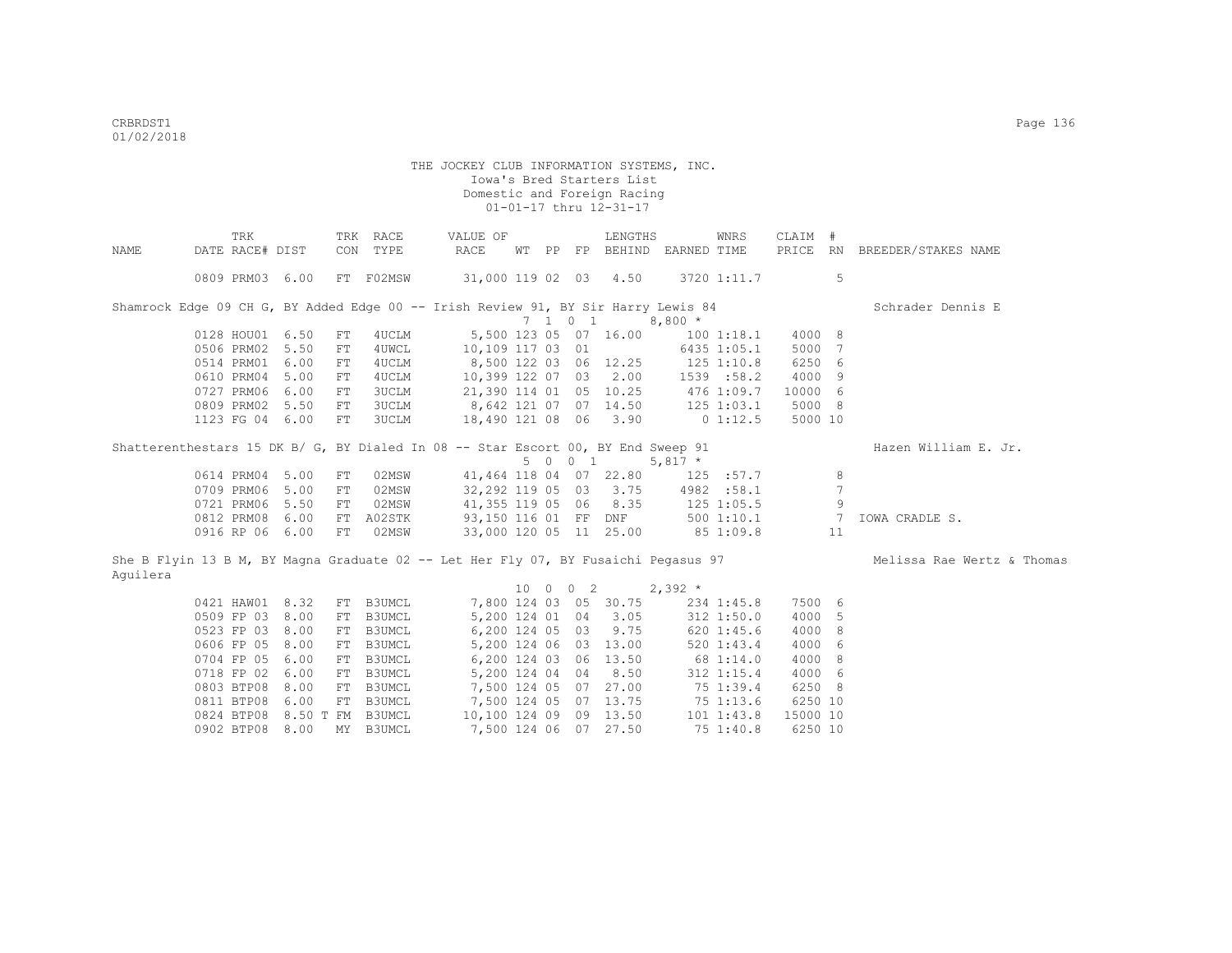|      | TRK                                                                                                                                                                                              |      | TRK RACE  | VALUE OF                                                      |  |                             | LENGTHS |                                    | WNRS | CLAIM #        |                |                              |
|------|--------------------------------------------------------------------------------------------------------------------------------------------------------------------------------------------------|------|-----------|---------------------------------------------------------------|--|-----------------------------|---------|------------------------------------|------|----------------|----------------|------------------------------|
| NAME | DATE RACE# DIST                                                                                                                                                                                  |      | CON TYPE  | RACE                                                          |  |                             |         | WT PP FP BEHIND EARNED TIME        |      |                |                | PRICE RN BREEDER/STAKES NAME |
|      | Shesaliljokester 14 CH F, BY Old Fashioned 06 -- Tak a Joke 06, BY Mutakddim 91                                                                                                                  |      |           |                                                               |  |                             |         |                                    |      |                |                | River Ridge Ranch            |
|      |                                                                                                                                                                                                  |      |           |                                                               |  | 8 1 1 3                     |         | $47,248$ *                         |      |                |                |                              |
|      | 0511 PRM06 6.00                                                                                                                                                                                  |      | FT B36MSW |                                                               |  |                             |         | 39,841 118 01 03 3.00 4779 1:12.3  |      |                | 7              |                              |
|      | 0520 PRM09 6.00                                                                                                                                                                                  |      |           | MY B36MSW 39,914 118 05 03 2.75 4778 1:11.2                   |  |                             |         |                                    |      |                | 8              |                              |
|      | 0601 PRM09 8.50                                                                                                                                                                                  |      | FT B36MSW |                                                               |  |                             |         | 39,949 119 03 05 14.55 923 1:49.2  |      |                | 7              |                              |
|      | 0629 PRM09 6.00                                                                                                                                                                                  |      |           | FT B36MSW 41,397 119 06 02 2.00                               |  |                             |         | 8269 1:11.4                        |      |                | 8              |                              |
|      |                                                                                                                                                                                                  |      |           |                                                               |  |                             |         |                                    |      |                |                |                              |
|      | 0716 PRM04 6.00 FT B36MSW 41,482 119 06 01 25009 1:12.1 6<br>0730 PRM04 5.50 FT B30CLM 23,984 118 07 03 3.00 2855 1:04.7 30000 8<br>0812 PRM03 8.32 FT F03STK 103,500 120 04 07 16.25 500 1:41.8 |      |           |                                                               |  |                             |         |                                    |      |                |                |                              |
|      |                                                                                                                                                                                                  |      |           |                                                               |  |                             |         |                                    |      |                | 8 <sup>1</sup> | IOWA BREEDERS' OAKS          |
|      | 0916 CBY02 7.50 T FM B3UCLM                                                                                                                                                                      |      |           | 13,500 120 05 09 20.00 135 1:30.0 12500 11                    |  |                             |         |                                    |      |                |                |                              |
|      | Shesa Tough Gal 15 B F, BY Street Boss 04 -- Caucus 00, BY General Meeting 88                                                                                                                    |      |           |                                                               |  |                             |         |                                    |      |                |                | Dave McShane & Don Frazier   |
|      |                                                                                                                                                                                                  |      |           |                                                               |  |                             |         | 3 0 2 1 21,287 $*$                 |      |                |                |                              |
|      | 0528 PRM02 4.50                                                                                                                                                                                  |      | FT FO2MSW |                                                               |  |                             |         | 39,986 118 02 03 2.10 4817 :53.4 6 |      |                |                |                              |
|      | 0701 PRM03 5.00                                                                                                                                                                                  |      |           | FT F02MSW 41,312 119 02 02 5.50 8201 :59.0                    |  |                             |         |                                    |      |                | 10             |                              |
|      |                                                                                                                                                                                                  |      |           | 0723 PRM08 5.50 FT F02MSW 41,397 119 07 02 2.75 8269 1:05.3 8 |  |                             |         |                                    |      |                |                |                              |
|      | She Starts Theball 12 CH M, BY Entourage 04 -- Powderet 00, BY H. J. Baker 92                                                                                                                    |      |           |                                                               |  |                             |         |                                    |      |                |                | Nielsen Charles D.           |
|      |                                                                                                                                                                                                  |      |           |                                                               |  |                             |         | 8 1 0 2 2,697 *                    |      |                |                |                              |
|      | 0319 FON05 4.00 FT B3UALW                                                                                                                                                                        |      |           |                                                               |  |                             |         | 8,000 123 03 08 13.10 0 :47.2      |      |                | 8              |                              |
|      | 0331 FON04 6.00                                                                                                                                                                                  |      | MY B3UCLM |                                                               |  |                             |         | 3,500 123 01 07 13.75 0 1:17.0     |      | 2500 7         |                |                              |
|      | 0617 CPW03 5.50                                                                                                                                                                                  |      | FT B3UCLM | 2,500 124 07 01                                               |  |                             |         | 1250 1:10.4                        |      | 3500 7         |                |                              |
|      | 0625 CPW05 5.50                                                                                                                                                                                  |      | FT B3UCLM | 2,600 124 04 03 10.00 312 1:08.4                              |  |                             |         |                                    |      | 3500 5         |                |                              |
|      | 0709 HPO06 6.00                                                                                                                                                                                  |      | FT B3UCLM | 10,000 123 05 04 7.00 450 1:14.0                              |  |                             |         |                                    |      | 2500 9         |                |                              |
|      | 0716 FAR07                                                                                                                                                                                       | 5.50 | FT B3USTK | 3,050 126 03 06 6.30 0 1:07.3                                 |  |                             |         |                                    |      | $\overline{7}$ |                | FIRST LADIES CUP S.          |
|      | 0813 CLS04 6.00                                                                                                                                                                                  |      |           | MY B3UCLM 4,500 123 05 03 3.25 540 1:15.8                     |  |                             |         |                                    |      | 3500 6         |                |                              |
|      |                                                                                                                                                                                                  |      |           | 0903 CBY07 7.50 T FM B3UCLM 14,500 120 03 12 24.90 145 1:30.2 |  |                             |         |                                    |      | 7500 12        |                |                              |
|      | Sheza Viper 14 DK B/ F, BY Entourage 04 -- Hot Headliner 06, BY Unusual Heat 90                                                                                                                  |      |           |                                                               |  |                             |         |                                    |      |                |                | Nielsen Charles D.           |
|      |                                                                                                                                                                                                  |      |           |                                                               |  | $1 \quad 0 \quad 0 \quad 0$ |         | $125 *$                            |      |                |                |                              |
|      |                                                                                                                                                                                                  |      |           |                                                               |  |                             |         |                                    |      |                |                |                              |
|      | Shimmering Dream 15 DK B/ F, BY Alternation 08 -- Shimmering Tale 04, BY Wild Again 80                                                                                                           |      |           |                                                               |  |                             |         |                                    |      |                |                | Clifton Farm, LLC            |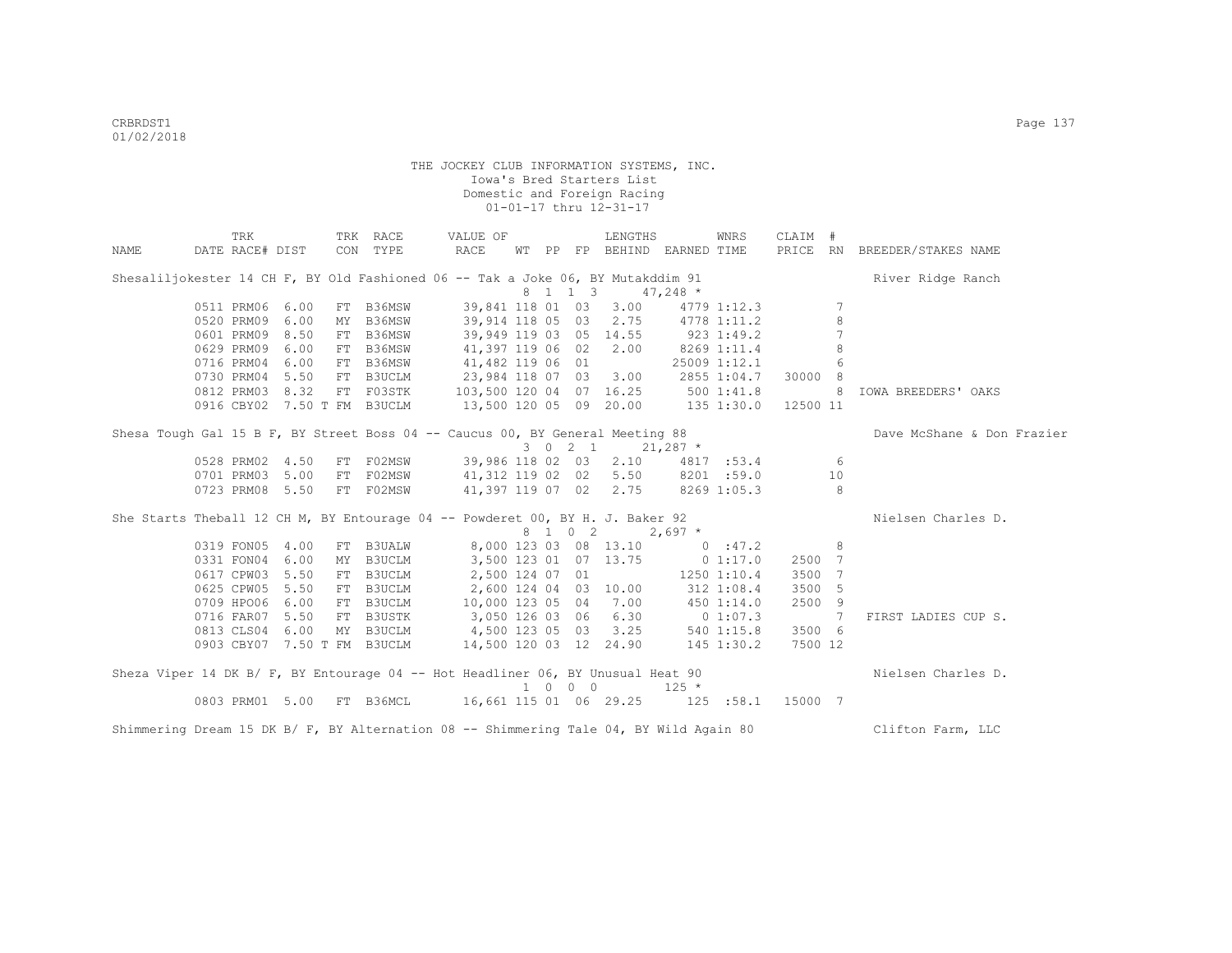|      | <b>TRK</b>      |                      |     | TRK RACE     | VALUE OF                                                                                 |  |           | LENGTHS                           |             | WNRS         | CLAIM # |    |                                  |
|------|-----------------|----------------------|-----|--------------|------------------------------------------------------------------------------------------|--|-----------|-----------------------------------|-------------|--------------|---------|----|----------------------------------|
| NAME | DATE RACE# DIST |                      |     | CON TYPE     | RACE                                                                                     |  |           | WT PP FP BEHIND EARNED TIME       |             |              |         |    | PRICE RN BREEDER/STAKES NAME     |
|      |                 |                      |     |              |                                                                                          |  |           |                                   |             |              |         |    |                                  |
|      |                 |                      |     |              |                                                                                          |  | 3 0 1 1   | $13,247$ *                        |             |              |         |    |                                  |
|      |                 | 0701 PRM03 5.00      |     | FT F02MSW    |                                                                                          |  |           | 41,312 119 07 06 8.60             |             | 125 : 59.0   |         | 10 |                                  |
|      |                 | 0720 PRM04 5.50      |     | FT F02MSW    |                                                                                          |  |           | 41,312 119 03 03 7.25             |             | 4921 1:04.5  |         | 10 |                                  |
|      |                 | 0812 PRM02 5.50      |     | FT F02MSW    |                                                                                          |  |           | 41,312 119 05 02 6.75             |             | 8201 1:04.5  |         | 10 |                                  |
|      |                 |                      |     |              | Shine Bright 14 CH G, BY Gemologist 09 -- Shimmering Tale 04, BY Wild Again 80           |  |           |                                   |             |              |         |    | Clifton Farm, LLC                |
|      |                 |                      |     |              |                                                                                          |  | $4$ 1 3 0 |                                   | $29,410 *$  |              |         |    |                                  |
|      | 0428 LRL05 7.00 |                      | FT  | 3UMCL        |                                                                                          |  |           | 22,000 113 04 02 3.25             |             | 4620 1:25.5  | 16000 8 |    |                                  |
|      |                 | 0607 PID06 6.50      | FT  | <b>3UMCL</b> | 15,050 117 07 02 2.00                                                                    |  |           |                                   |             | 3000 1:16.4  | 25000 7 |    |                                  |
|      |                 | 0708 LRL04 6.00      | FT  | 3UMCL        |                                                                                          |  |           | 28,701 114 02 01 15390 1:12.2     |             |              | 25000 6 |    |                                  |
|      |                 | 0807 SAR01 6.50      | FT  | <b>3UCLM</b> |                                                                                          |  |           | 32,000 115 01 02 1.75 6400 1:18.3 |             |              | 16000 7 |    |                                  |
|      |                 |                      |     |              |                                                                                          |  |           |                                   |             |              |         |    |                                  |
|      |                 |                      |     |              | Shock Hazard 11 B G, BY Dunkirk 06 -- Treetop Shock 06, BY Forestry 96                   |  |           |                                   |             |              |         |    | Burden Creek Farm & Clifton Farm |
| LLC  |                 |                      |     |              |                                                                                          |  |           |                                   |             |              |         |    |                                  |
|      |                 |                      |     |              |                                                                                          |  | 5 0 0 0   |                                   | $4,310 *$   |              |         |    |                                  |
|      | 0430 PRM08 6.00 |                      | SY  | 3UALW        |                                                                                          |  |           | 44,842 117 04 09 10.25 125 1:11.2 |             |              |         | 10 |                                  |
|      | 0520 PRM08      | 6.00                 | MY  | A3USTK       |                                                                                          |  |           | 60,000 120 06 04 3.65             |             | 2975 1:10.4  |         | 7  | JOHN WAYNE S.                    |
|      | 0629 PRM04      | 6.00                 | FT  | 3UALW        | 42,737 121 01 08 23.00                                                                   |  |           |                                   |             | 125 1:08.8   |         | 8  |                                  |
|      | 0722 PRM08      | 6.00                 | FT  | 3UALW        | 42,864 118 02 05 20.50                                                                   |  |           |                                   |             | 960 1:08.8   |         | 5  |                                  |
|      |                 | 0810 PRM09 2.00      | FT  | 3UALW        |                                                                                          |  |           | 24,174 121 01 06 0.70             |             | 125 :20.8    |         | 6  |                                  |
|      |                 |                      |     |              |                                                                                          |  |           |                                   |             |              |         |    | Olson Rick                       |
|      |                 |                      |     |              | Sho Poke 15 B C, BY Nobiz Like Shobiz 04 -- Ms Shawcolat 99, BY Mr. Shawklit 91          |  | 3 0 0 0   |                                   | $530 *$     |              |         |    |                                  |
|      |                 | 0721 PRM06 5.50      | FT  | 02MSW        |                                                                                          |  |           | 41,355 119 04 07 10.10 125 1:05.5 |             |              |         | 9  |                                  |
|      |                 | 0812 PRM06 5.50      | FT  | 02MSW        |                                                                                          |  |           | 41, 397 116 01 06 8.25 125 1:04.6 |             |              |         | 8  |                                  |
|      |                 | 0825 AP 03 8.00 T FM |     | 02MSW        | 31,080 119 02 08 11.25                                                                   |  |           |                                   | 280 1:39.8  |              |         | 8  |                                  |
|      |                 |                      |     |              |                                                                                          |  |           |                                   |             |              |         |    |                                  |
|      |                 |                      |     |              | Shweet Persuasion 14 B G, BY Discreetly Mine 07 -- One Fine Shweetie 99, BY Shuailaan 89 |  |           |                                   |             |              |         |    | Gary E Lucas & Linda Woods       |
|      |                 |                      |     |              |                                                                                          |  |           | 6 2 1 1                           | $86,892*$   |              |         |    |                                  |
|      | 0429 PRM09      | 6.00                 | SY  | 36MSW        | 39,803 118 10 01                                                                         |  |           |                                   |             | 23595 1:12.7 |         | 11 |                                  |
|      | 0518 PRM07      | 6.00                 | FT  | 3UAOC        |                                                                                          |  |           | 40,521 119 01 02 5.25             |             | 8060 1:10.1  |         | 9  |                                  |
|      | 0603 PRM08      | 6.00                 | FT  | A03STK       |                                                                                          |  |           | 71,000 118 02 04 3.25             |             | 3525 1:10.4  |         | 7  | GRAY'S LAKE S.                   |
|      | 0622 PRM09      | 8.32                 | FT  | 3UALW        | 42,077 116 04 03                                                                         |  |           | 2.75                              | 5042 1:42.5 |              |         | 7  |                                  |
|      | 0715 PRM09      | 8.32                 | FT. | 03STK        | 72,968 118 12 01                                                                         |  |           |                                   |             | 46170 1:43.2 |         |    | 12 IOWA STALLION S.              |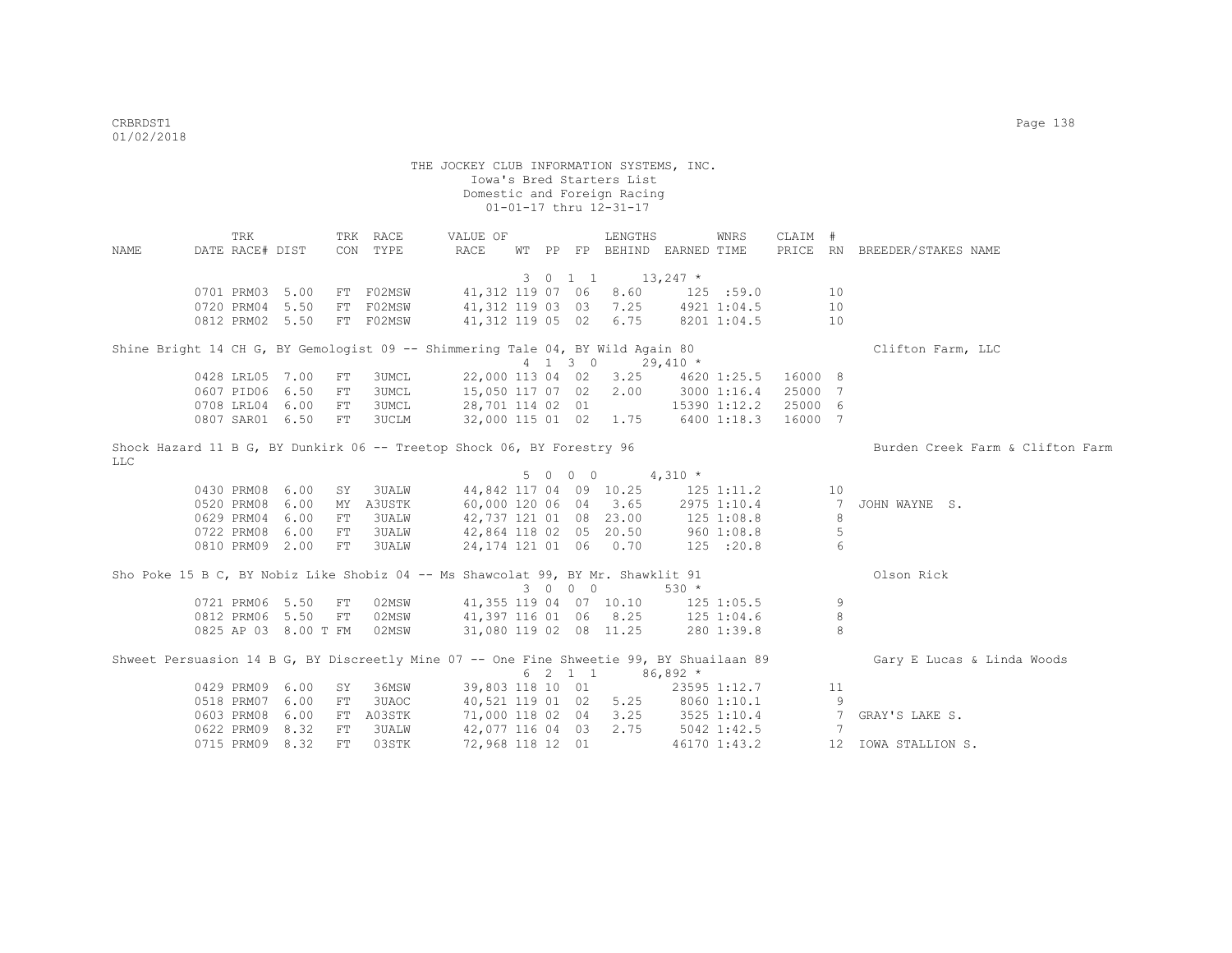|                                                                                       | TRK             |                             |            | TRK RACE  | VALUE OF                   |       |         | LENGTHS                                        | <b>WNRS</b>                                                    | CLAIM #  |         |                              |
|---------------------------------------------------------------------------------------|-----------------|-----------------------------|------------|-----------|----------------------------|-------|---------|------------------------------------------------|----------------------------------------------------------------|----------|---------|------------------------------|
| NAME                                                                                  | DATE RACE# DIST |                             |            | CON TYPE  | RACE                       | WT PP |         |                                                | FP BEHIND EARNED TIME                                          |          |         | PRICE RN BREEDER/STAKES NAME |
|                                                                                       | 0812 PRM07 8.50 |                             |            | FT A03STK | 103,500 122 06 07 38.00    |       |         |                                                | 500 1:43.0                                                     |          |         | 8 IOWA BREEDERS' DERBY       |
| Sierra Forest 14 DK B/ F, BY Forestry 96 -- Swift Empress 06, BY Empire Maker 00      |                 |                             |            |           |                            |       |         |                                                |                                                                |          |         | Runaway Racing LLC           |
|                                                                                       |                 |                             |            |           |                            |       | 5 0 0 2 |                                                | $7,047$ *                                                      |          |         |                              |
|                                                                                       | 0509 IND06 6.00 |                             |            | MY B35MSW |                            |       |         | 31,000 118 05 06 21.75                         | 310 1:09.7                                                     |          | 8       |                              |
|                                                                                       | 0718 IND05 8.00 |                             |            | FT B35MSW |                            |       |         |                                                | 31,000 118 06 03 3.25 3100 1:39.1                              |          | $\,8\,$ |                              |
|                                                                                       | 0826 IND03 8.00 |                             |            | FT B35MSW |                            |       |         |                                                | 31,000 118 01 03 8.75 3100 1:39.3                              |          | 7       |                              |
|                                                                                       | 0921 CD 06 7.00 |                             |            |           |                            |       |         |                                                | FT B3UMSW 51,418 120 06 11 52.50 227 1:23.6                    |          | 11      |                              |
|                                                                                       |                 | 1020 IND08 8.00 T GD B35MSW |            |           |                            |       |         |                                                | 31,000 118 05 06 4.55 310 1:37.1                               |          | 10      |                              |
| Silver Plume 14 CH F, BY Silver Poet 04 -- Appealing Bride 02, BY Unbridled's Song 93 |                 |                             |            |           |                            |       |         |                                                |                                                                |          |         | DeBruycker Lloyd             |
|                                                                                       |                 |                             |            |           |                            |       |         | $9 \quad 1 \quad 0 \quad 2 \quad 12,653 \atop$ |                                                                |          |         |                              |
|                                                                                       | 0325 HAW03      | 6.00                        | SY         | 3UMSW     | 21,200 117 05 08 32.50     |       |         |                                                | 1331:11.0                                                      |          | 8       |                              |
|                                                                                       | 0428 PRM07      | 6.00                        |            | MY B36MSW | 39,876 118 03 09 18.00     |       |         |                                                | $125$ $1:13.1$                                                 |          | 9       |                              |
|                                                                                       | 0512 PRM01      | 6.00                        |            | FT B36MCL | 16,102 118 05 04 8.75      |       |         |                                                | 804 1:13.6                                                     | 15000 6  |         |                              |
|                                                                                       | 0603 PRM05      | 8.00                        |            | FT B36MCL | 10,356 118 02 03 3.60      |       |         |                                                | 1541 1:43.2                                                    | 10000 6  |         |                              |
|                                                                                       | 0617 PRM01 8.50 |                             | ${\rm FT}$ | B36MCL    | 16,701 119 05 03 15.00     |       |         |                                                | 2005 1:47.8                                                    | 15000 6  |         |                              |
|                                                                                       | 0728 PRM01 8.32 |                             |            | FT B36MCL |                            |       |         |                                                | 20,011 119 07 07 47.05 125 1:44.6                              | 20000 7  |         |                              |
|                                                                                       | 0810 PRM04      | 6.00                        |            |           | FT B36MCL 12,826 118 01 01 |       |         |                                                | 7695 1:12.9                                                    | 10000 9  |         |                              |
|                                                                                       |                 |                             |            |           |                            |       |         |                                                | 0922 AP 08 8.00 T FM B3UCLM 13, 125 119 07 10 28.45 125 1:38.1 | 10000 10 |         |                              |
|                                                                                       | 1013 HAW06 8.32 |                             |            | FT B3UCLM |                            |       |         |                                                | 8,340 117 04 FF DNF 100 1:45.5                                 | 5000 10  |         |                              |
| Silvertariat 11 CH M, BY Silver Poet 04 -- Secraten 03, BY Secreniner 96              |                 |                             |            |           |                            |       |         |                                                |                                                                |          |         | Luke Gary L                  |
|                                                                                       |                 |                             |            |           |                            |       | 3 0 0 0 |                                                | $0 *$                                                          |          |         |                              |
|                                                                                       | 0303 FON04 4.00 |                             |            | FT B3UMSW |                            |       |         | 6,200 123 04 08 12.50                          | 0.38.0                                                         |          | 8       |                              |
|                                                                                       | 0326 FON04      | 6.00                        |            | MY B3UMSW |                            |       |         | 6,665 118 09 09 26.00                          | 0 1:18.2                                                       |          | 9       |                              |
|                                                                                       | 0409 FON02 4.00 |                             |            | FT B3UCLM |                            |       |         | 4,400 120 03 07 10.50                          | 0:47.6                                                         | 5000 7   |         |                              |
| Skippy's Strike 14 B G, BY Added Edge 00 -- Oh Lovely 05, BY Victory Gallop 95        |                 |                             |            |           |                            |       |         |                                                |                                                                |          |         | Greve Jerry Thomas           |
|                                                                                       |                 |                             |            |           |                            |       | 8 2 1 1 |                                                | $25,658$ *                                                     |          |         |                              |
|                                                                                       | 0430 PRM02      | 5.50                        | SY         | 36MCL     |                            |       |         |                                                | 22,520 119 04 06 16.75 125 1:05.5                              | 30000 7  |         |                              |
|                                                                                       | 0519 PRM03 8.00 |                             | SY         | 36MCL     |                            |       |         |                                                | 12,803 118 06 03 5.75 1502 1:41.1                              | 7500 8   |         |                              |
|                                                                                       | 0604 PRM08      | 8.00                        | FT         | 36MCL     |                            |       |         | 10,000 119 03 05 25.25                         | 289 1:41.0                                                     | 10000 8  |         |                              |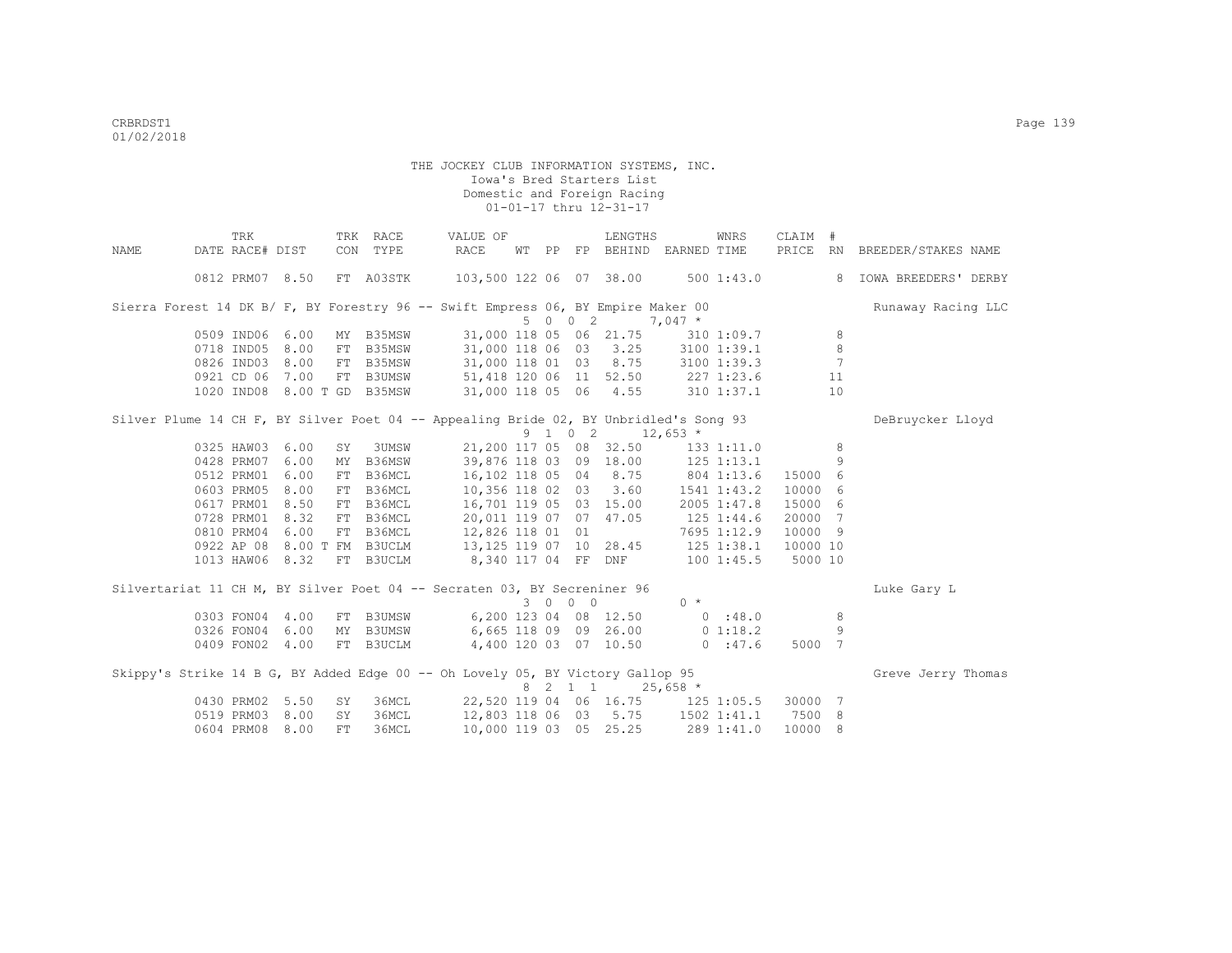| NAME | TRK<br>DATE RACE# DIST        |      |          | TRK RACE<br>CON TYPE | VALUE OF<br>RACE                                                                  |                             | LENGTHS                                | WT PP FP BEHIND EARNED TIME      | WNRS         | CLAIM #            |   | PRICE RN BREEDER/STAKES NAME                                                                                    |
|------|-------------------------------|------|----------|----------------------|-----------------------------------------------------------------------------------|-----------------------------|----------------------------------------|----------------------------------|--------------|--------------------|---|-----------------------------------------------------------------------------------------------------------------|
|      | 0625 PRM06 8.32<br>0703 PRM01 | 8.00 | FT<br>SY | 36MCL<br>36MCL       | 16,615 119 07 01                                                                  |                             | 11,246 119 01 02 1.00                  | 2599 1:45.5<br>9821 1:39.6       |              | 10000 8<br>15000 8 |   |                                                                                                                 |
|      | 0723 PRM02                    | 6.00 | FT       | 3UCLM                |                                                                                   |                             | 17,244 119 01 07 11.55                 | $125$ $1:10.7$                   |              | 15000 9            |   |                                                                                                                 |
|      | 0805 PRM01                    | 8.50 | FT       | 3UCLM                |                                                                                   |                             |                                        | 17,371 118 03 04 6.55 869 1:45.7 |              | 15000 6            |   |                                                                                                                 |
|      | 0812 PRM01 8.32               |      | FT       | 3UCLM                | 17,331 118 06 01 10328 1:42.8                                                     |                             |                                        |                                  |              | 15000 7            |   |                                                                                                                 |
|      |                               |      |          |                      | Slamtastic 12 B M, BY Grand Slam 95 -- Salt Lake Dancer 95, BY Salt Lake 89       |                             |                                        |                                  |              |                    |   | Fletcher Jason                                                                                                  |
|      |                               |      |          |                      |                                                                                   | 6 0 0 1                     |                                        | 720 *                            |              |                    |   |                                                                                                                 |
|      | 0225 FON01 4.00               |      |          | GD B3UCLM            |                                                                                   |                             | 3,500 123 05 06 4.85                   |                                  | 0:47.6       | 2500 6             |   |                                                                                                                 |
|      | 0325 FON04                    | 6.00 |          | MY B3UCLM            |                                                                                   |                             |                                        | 4,130 124 06 08 13.50 0 1:16.8   |              | 2500 10            |   |                                                                                                                 |
|      | 0409 FON06                    | 6.00 |          | FT B3UCLM            |                                                                                   |                             | 3,500 123 10 04 2.75                   | 175 1:15.4                       |              | 2500 10            |   |                                                                                                                 |
|      | 0414 FON05                    | 6.00 |          | FT B3UCLM            |                                                                                   |                             | 3,500 123 01 03 0.35                   |                                  | $420$ 1:15.8 | 2500 8             |   |                                                                                                                 |
|      | 0505 FON07                    | 6.00 |          | FT B3UCLM            | 3,763 123 05 08 12.50 0 1:13.2                                                    |                             |                                        |                                  |              | 2500 10            |   |                                                                                                                 |
|      | 0521 PRM05 6.00               |      |          | FT B3UCLM            | 10,338 121 07 10 17.75 125 1:13.5                                                 |                             |                                        |                                  |              | 6250 10            |   |                                                                                                                 |
|      |                               |      |          |                      |                                                                                   |                             |                                        |                                  |              |                    |   |                                                                                                                 |
|      |                               |      |          |                      | Smoke City 13 B M, BY Smoke Glacken 94 -- Give Me Sugar 01, BY Elusive Quality 93 |                             |                                        |                                  |              |                    |   | Blackoak Farm & Jon Hanisch                                                                                     |
|      |                               |      |          |                      |                                                                                   |                             | $11 \t 0 \t 3 \t 1 \t 16,061 \t \star$ |                                  |              |                    |   |                                                                                                                 |
|      | 0119 PEN08 5.00               |      |          | FT B4UCLM            |                                                                                   |                             |                                        | 14,384 119 04 06 2.95 0 1:00.0   |              | 5000 10            |   |                                                                                                                 |
|      | 0204 CT 06 4.50               |      |          | FT B4UCLM            |                                                                                   |                             | 10,000 120 04 02 0.50                  | 1960 :53.2                       |              | 5000 8             |   |                                                                                                                 |
|      | 0223 CT 07 4.50               |      |          | FT B4UALW            |                                                                                   |                             | 24,500 120 02 02 hd                    | 4900 :53.2                       |              |                    | 6 |                                                                                                                 |
|      | 0316 CT 04 4.50               |      |          | FT B3UALW            |                                                                                   |                             | 24,500 120 09 02 1.75                  | 4840 :53.2                       |              |                    | 9 |                                                                                                                 |
|      | 0408 CT 02 4.50               |      | FT       | <b>B3UALW</b>        | 24,500 120 03 04                                                                  |                             | 4.50                                   | 1225 : 53.0                      |              |                    | 5 |                                                                                                                 |
|      | 0427 CT 07 4.50               |      | FT       | <b>B3UALW</b>        |                                                                                   |                             | 24,500 120 05 05 10.50                 | 735 : 52.2                       |              |                    | 6 |                                                                                                                 |
|      | 0510 CT 04 4.50               |      |          | FT B3UCLM            |                                                                                   |                             | 10,000 122 08 06 7.50                  | 196 :53.3                        |              | 5000 8             |   |                                                                                                                 |
|      | 0920 FL 06 5.50               |      |          | FT B3UCLM            | $9,000$ 120 03 03                                                                 |                             | 0.80                                   |                                  | 900 1:07.4   | 5000 6             |   |                                                                                                                 |
|      | 1010 FL 01 5.50               |      | GD       | <b>B3UCLM</b>        | 9,000 120 02 04                                                                   |                             | 6.00                                   |                                  | 540 1:06.7   | 5000 5             |   |                                                                                                                 |
|      | 1030 FL 03 5.50               |      |          |                      | GD B3UCLM 9,000 120 03 05 11.00                                                   |                             |                                        |                                  | 270 1:08.1   | 5000 6             |   |                                                                                                                 |
|      | 1214 CT 03 4.50               |      |          | FT B3UCLM            | 10,000 122 07 04 1.50                                                             |                             |                                        | 495 :54.4                        |              | 5000 7             |   |                                                                                                                 |
|      |                               |      |          |                      |                                                                                   | $1 \quad 0 \quad 0 \quad 0$ |                                        | $125 *$                          |              |                    |   | Smoky Dreams 15 DK B/ G, BY Woke Up Dreamin 00 -- Kristen Blitzen 07, BY Smoke Glacken 94 Madison County T'Bred |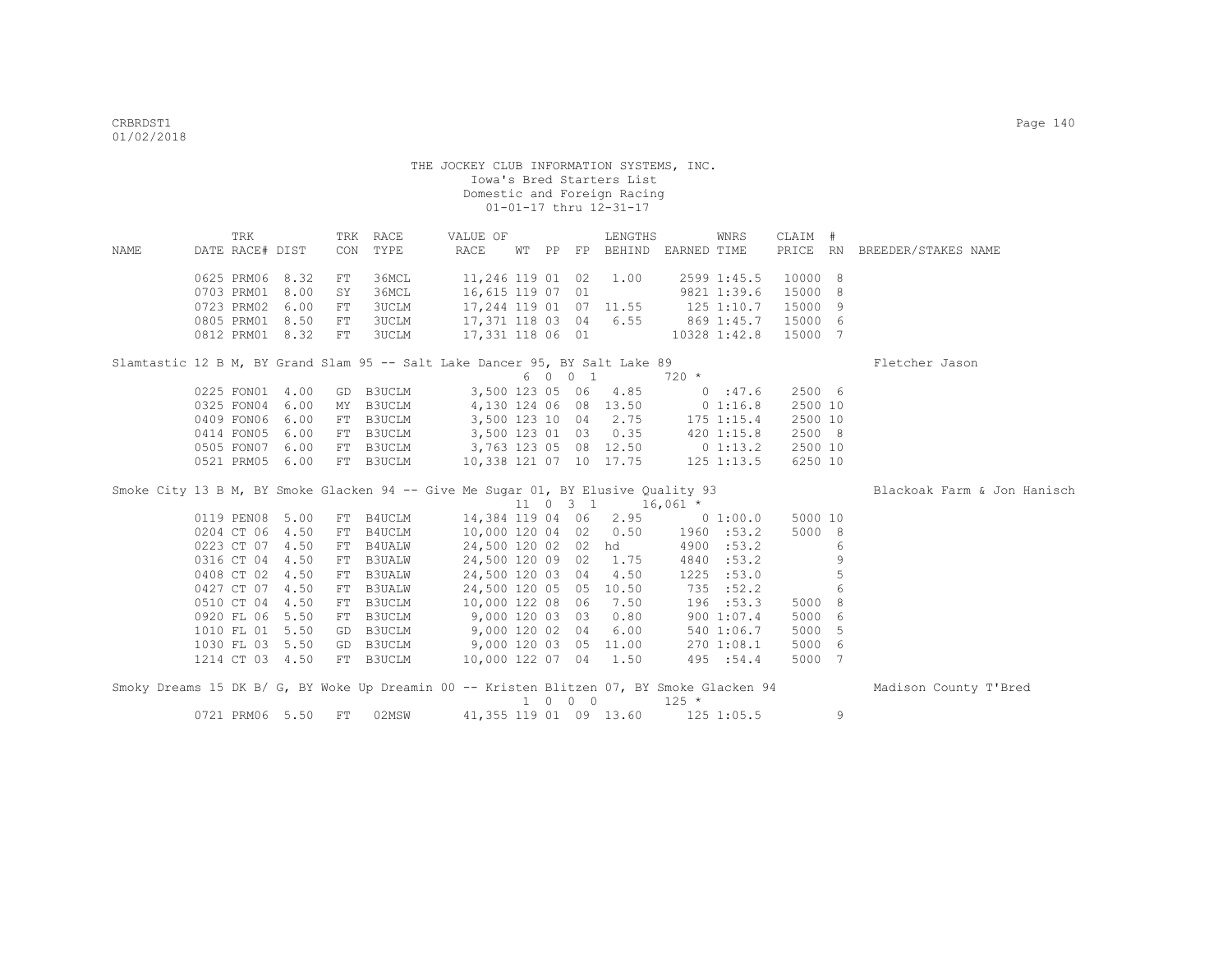CRBRDST1 Page 141 01/02/2018

|      | TRK             |                 |            | TRK RACE  | VALUE OF                                                                              |            |             | LENGTHS                                    |                | WNRS         | CLAIM # |    |                                 |
|------|-----------------|-----------------|------------|-----------|---------------------------------------------------------------------------------------|------------|-------------|--------------------------------------------|----------------|--------------|---------|----|---------------------------------|
| NAME | DATE RACE# DIST |                 |            | CON TYPE  | RACE                                                                                  |            |             | WT PP FP BEHIND EARNED TIME                |                |              |         |    | PRICE RN BREEDER/STAKES NAME    |
| Jr   |                 |                 |            |           | Soakinupsunshine 13 CH M, BY Pleasantly Perfect 98 -- Lady Alex 06, BY Benchmark 91   |            |             |                                            |                |              |         |    | McBride Racing & Bill Hutchins  |
|      |                 |                 |            |           |                                                                                       | $9\quad 2$ | $3 \quad 0$ |                                            | $17,902$ *     |              |         |    |                                 |
|      | 0518 PRM03 6.00 |                 |            | FT B36MCL | 12,838 123 06 02 1.00                                                                 |            |             |                                            |                | 2535 1:14.5  | 7500 7  |    |                                 |
|      |                 | 0603 PRM09 5.00 |            | FT B36MCL |                                                                                       |            |             | 14,094 123 08 02 nk                        |                | 2763 1:00.2  | 10000 8 |    |                                 |
|      | 0614 PRM05      | 6.00            |            | FT B36MCL | 16,615 123 03 04 4.85                                                                 |            |             |                                            | 818 1:12.5     |              | 15000 8 |    |                                 |
|      |                 | 0623 PRM02 6.00 |            | FT B36MCL | 13,268 124 07 01                                                                      |            |             |                                            |                | 7796 1:14.7  | 7500 8  |    |                                 |
|      | 0703 PRM06      | 8.32            |            | GD B3UCLM | 10,936 123 04 06 17.50 125 1:45.1                                                     |            |             |                                            |                |              | 12500 6 |    |                                 |
|      | 0722 PRM06      | 6.00            |            | FT B3UCLM | 10,690 123 05 07 14.00 125 1:11.3                                                     |            |             |                                            |                |              | 12500 7 |    |                                 |
|      |                 | 0804 CLS07 6.00 |            | FT B3UCLM | 4,400 123 01 04 3.30                                                                  |            |             |                                            | 220 1:14.6     |              | 5000 8  |    |                                 |
|      |                 | 0812 CLS08 6.00 |            | FT B3UCLM | 4,400 123 05 02 nk 880 1:15.2                                                         |            |             |                                            |                |              | 5000 8  |    |                                 |
|      |                 | 0826 CLS07 6.00 |            | FT B3UCLM | 4,400 123 06 01                                                                       |            |             | 2640 1:14.6                                |                |              | 5000 8  |    |                                 |
|      |                 |                 |            |           | Soldier Blue 12 B G, BY Closing Argument 02 -- Extremely Lucky 02, BY Best of Luck 96 |            | 2000        |                                            | $317 *$        |              |         |    | Bergsrud Gary                   |
|      |                 | 0904 CBY01 6.50 | FT         | 3UCLM     | 14,500 123 02 06 15.25 217 1:17.5                                                     |            |             |                                            |                |              | 12500 6 |    |                                 |
|      |                 | 0915 CBY10 5.50 | FT         | 3UCLM     | 10,300 123 06 10 9.10 100 1:06.0                                                      |            |             |                                            |                |              | 4000 10 |    |                                 |
|      |                 |                 |            |           | Somewhere Else 11 CH G, BY Shadow Hawk 99 -- Only At Night 99, BY Olympio 88          |            |             |                                            |                |              |         |    | Evans Suzanne                   |
|      |                 |                 |            |           |                                                                                       |            |             | $5 \t1 \t1 \t0 \t15,720 \t*$               |                |              |         |    |                                 |
|      | 0525 PRM01 6.00 |                 | FT         | 3UCLM     |                                                                                       |            |             | 16,748 120 02 05 15.05 386 1:10.5          |                |              | 15000 6 |    |                                 |
|      | 0618 PRM08      | 6.00            | ${\rm FT}$ | 3UCLM     |                                                                                       |            |             | 17,201 120 03 02 0.75 3341 1:13.2 15000 10 |                |              |         |    |                                 |
|      |                 | 0706 PRM10 8.00 | FT         | 3UCLM     | 17,244 120 05 01                                                                      |            |             |                                            |                | 10125 1:39.8 | 15000 9 |    |                                 |
|      |                 | 0730 PRM09 8.00 | FT         | 3UALW     | 31,500 124 04 05 8.00                                                                 |            |             |                                            | 934 1:38.3     |              |         | 8  |                                 |
|      |                 | 0811 PRM09 6.00 | FT         | 3UALW     | 42,067 123 01 05 7.00                                                                 |            |             |                                            |                | 934 1:10.3   |         | 8  |                                 |
|      |                 |                 |            |           | Songatmidnight 14 B F, BY Midnight Lute 03 -- Songofthecity 08, BY Songandaprayer 98  |            | 7200        | $34,201$ *                                 |                |              |         |    | Hicklin Christine Aaron Dr. DVM |
|      | 0504 PRM04 6.00 |                 |            | FT B36MSW | 31,000 118 07 05 11.35                                                                |            |             |                                            |                | $922$ 1:12.6 |         | 7  |                                 |
|      |                 | 0520 PRM09 6.00 |            | MY B36MSW | 39,914 118 02 04 7.50                                                                 |            |             |                                            | 1991 1:11.2    |              |         | 8  |                                 |
|      |                 | 0609 PRM09 6.00 |            | FT B36MSW | 41,313 118 02 06 6.55                                                                 |            |             |                                            | $125$ $1:11.8$ |              |         | 10 |                                 |
|      | 0629 PRM09      | 6.00            |            | FT B36MSW | 41,397 119 08 04 6.75                                                                 |            |             |                                            |                | 2067 1:11.4  |         | 8  |                                 |
|      | 0713 PRM01      | 6.00            |            | FT B36MCL | 23,399 118 04 04                                                                      |            |             | 8.25                                       |                | 1173 1:11.1  | 30000 6 |    |                                 |
|      | 0803 PRM01      | 5.00            | FT         | B36MCL    | 16,661 119 05 01                                                                      |            |             |                                            |                | 9923 :58.1   | 15000 7 |    |                                 |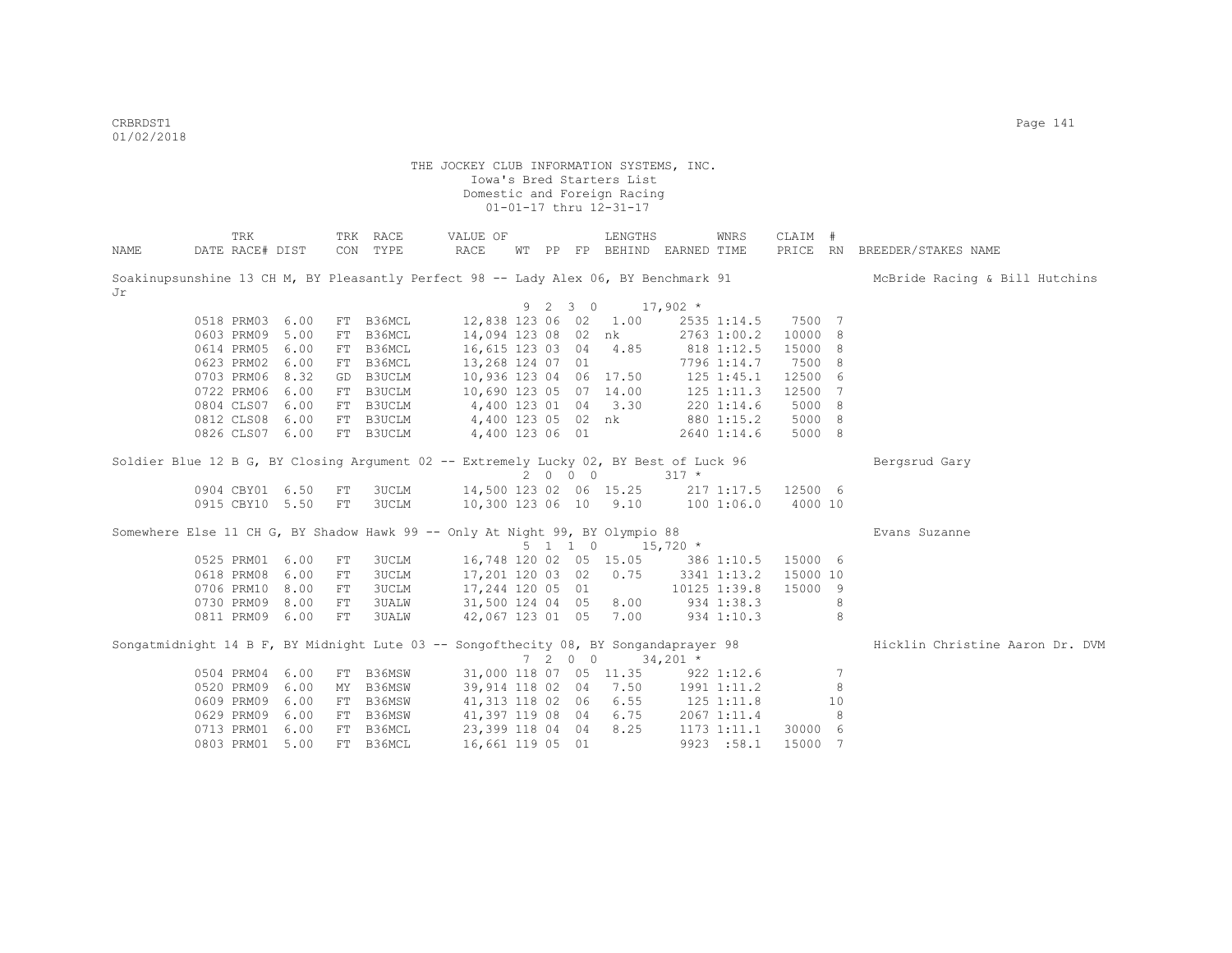|      | TRK                                                                                    |    | TRK RACE  | VALUE OF                                    |  |                             | LENGTHS                                           |         | WNRS            | CLAIM # |     |                                                                                                                   |
|------|----------------------------------------------------------------------------------------|----|-----------|---------------------------------------------|--|-----------------------------|---------------------------------------------------|---------|-----------------|---------|-----|-------------------------------------------------------------------------------------------------------------------|
| NAME | DATE RACE# DIST                                                                        |    | CON TYPE  | RACE                                        |  |                             | WT PP FP BEHIND EARNED TIME                       |         |                 |         |     | PRICE RN BREEDER/STAKES NAME                                                                                      |
|      | 0909 CBY08 5.00 T FM B3UAOC                                                            |    |           | 30,775 118 01 01 18000 :56.8                |  |                             |                                                   |         |                 |         | 9   |                                                                                                                   |
|      | Songster 15 B G, BY Cougar Cat 02 -- Stunning Song 06, BY Grand Slam 95                |    |           |                                             |  |                             |                                                   |         |                 |         |     | Roger Pelster & Steve Frum                                                                                        |
|      |                                                                                        |    |           |                                             |  | $1 \quad 0 \quad 0 \quad 0$ |                                                   | $125 *$ |                 |         |     |                                                                                                                   |
|      | 0702 PRM03 5.00 FT 02MSW                                                               |    |           | 41,312 119 08 09 9.75 125 :58.6 10          |  |                             |                                                   |         |                 |         |     |                                                                                                                   |
|      | So Sterling 14 B F, BY Majesticperfection 06 -- She's Sterling 01, BY Silver Deputy 85 |    |           |                                             |  |                             |                                                   |         |                 |         |     | Sullivan Vince                                                                                                    |
|      |                                                                                        |    |           |                                             |  | 4 0 0 0                     |                                                   | $450 *$ |                 |         |     |                                                                                                                   |
|      | 0311 HAW03 5.50                                                                        |    |           | FT B3UMSW 22,400 118 07 07 16.35            |  |                             |                                                   |         | 1001:05.1       |         | 9   |                                                                                                                   |
|      | 0401 HAW02 6.00                                                                        |    |           | FT B3UMSW 23,600 118 06 08 42.75 100 1:11.1 |  |                             |                                                   |         |                 |         | 9   |                                                                                                                   |
|      | 0504 PRM02 5.50                                                                        |    | FT B36MCL | 12,803 118 06 06 20.50 125 1:07.8           |  |                             |                                                   |         |                 | 7500 8  |     |                                                                                                                   |
|      | 0519 PRM03 8.00                                                                        | SY | 36MCL     | 12,803 117 01 07 22.50                      |  |                             |                                                   |         | 125 1:41.1      | 7500 8  |     |                                                                                                                   |
|      | Soul Shaker 11 DK B/ M, BY Perfect Soul (IRE) 98 -- Prairie Blues 06, BY Rossini 97    |    |           |                                             |  |                             |                                                   |         |                 |         |     | Pamela Schutz & Charles Fipke                                                                                     |
|      |                                                                                        |    |           |                                             |  |                             | $12 \quad 3 \quad 1 \quad 2 \quad 16,376 \quad *$ |         |                 |         |     |                                                                                                                   |
|      | 0107 TUP02 8.00                                                                        |    | FT B4UCLM |                                             |  |                             | 7,100 122 08 05 8.75                              |         | 207 1:41.9      | 3500 8  |     |                                                                                                                   |
|      | 0121 TUP03 8.00                                                                        | GD |           | B4UCLM 7,100 124 06 04 4.00 348 1:40.3      |  |                             |                                                   |         |                 | 3500 7  |     |                                                                                                                   |
|      | 0207 TUP07 8.00                                                                        |    | FT B4UCLM | 7,100 122 01 07 10.45 71 1:40.3             |  |                             |                                                   |         |                 | 3500 7  |     |                                                                                                                   |
|      | 0314 TUP07 6.50                                                                        |    | FT B4UCLM | 7,100 122 01 04 9.25                        |  |                             |                                                   |         | 337 1:16.9      | 3500 10 |     |                                                                                                                   |
|      | 0404 TUP08 6.00                                                                        |    | FT B3UCLM | 7,100 122 08 03 5.50                        |  |                             |                                                   |         | $667$ 1:10.8    | 3500 11 |     |                                                                                                                   |
|      | 0527 ASD06 5.50                                                                        |    | FT B3UWCL | 7,950 116 03 01                             |  |                             |                                                   |         | 3347 1:06.8     | 3500 8  |     |                                                                                                                   |
|      | 0610 ASD01 7.00                                                                        |    | FT B3UWCL | 8,820 118 03 01                             |  |                             |                                                   |         | 4010 1:28.4     | 5000 5  |     |                                                                                                                   |
|      | 0701 ASD04 7.00                                                                        |    | FT B3UAOC | 11,180 118 01 04 5.75                       |  |                             |                                                   |         | 424 1:29.0      | 10000 7 |     |                                                                                                                   |
|      | 0712 ASD01 6.00                                                                        |    | SY B3UWCL | 8,550 118 01 02 3.50                        |  |                             |                                                   |         | 1394 1:12.8     | 5000 4  |     |                                                                                                                   |
|      | 0805 ASD06 6.00                                                                        |    | FT B3UWCL | 9,620 118 06 01                             |  |                             |                                                   |         | 4269 1:14.0     | 5000 9  |     |                                                                                                                   |
|      | 0819 ASD05 7.00                                                                        |    | FT B3UWCL | 10,400 118 01 04 6.25 397 1:29.2            |  |                             |                                                   |         |                 | 5000 8  |     |                                                                                                                   |
|      | 0910 ASD01 6.00                                                                        |    | FT B3UWCL | 12,600 118 06 03 1.75                       |  |                             |                                                   |         | $905$ 1:13.4    | 7500 6  |     |                                                                                                                   |
|      |                                                                                        |    |           |                                             |  |                             |                                                   |         |                 |         |     | Special Portion 15 DK B/ F, BY New Year's Day 11 -- Awesomeatthetrack 09, BY Awesome Again 94 Poindexter H. Allen |
|      |                                                                                        |    |           |                                             |  |                             | $3 \quad 1 \quad 1 \quad 0 \quad 12,820 \neq$     |         |                 |         |     |                                                                                                                   |
|      | 0715 ARP03 5.00                                                                        |    |           | FT F02MSW 9,700 120 03 01 5820 1:01.3       |  |                             |                                                   |         |                 |         | - 5 |                                                                                                                   |
|      | 0729 ARP07 5.50                                                                        | FT |           |                                             |  |                             |                                                   |         |                 |         |     | FO2STK 44,000 118 11 02 2.50 6000 1:07.4 12 ARAPAHOE DEBUTANTE S.                                                 |
|      | 0813 ARP10 6.00                                                                        | WF | 02STK     | 100,000 119 09 08 17.00                     |  |                             |                                                   |         | $1000$ $1:11.3$ |         |     | 12 GOLD RUSH FUTURITY                                                                                             |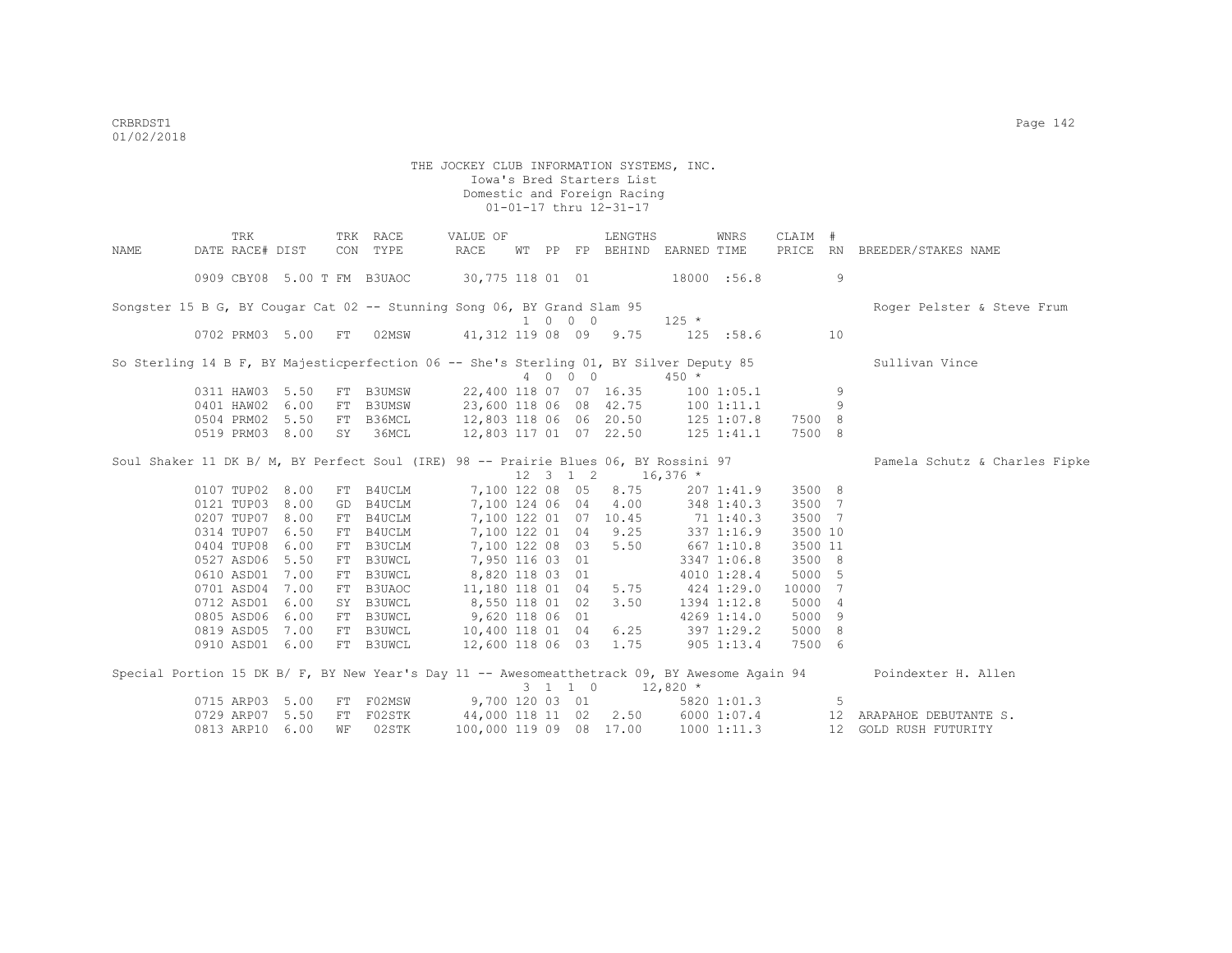|                                                                                    | TRK             |                    |            | TRK RACE     | VALUE OF                            |  |                          | LENGTHS               |                                       | WNRS            | CLAIM #        |    |                                                                                                                  |
|------------------------------------------------------------------------------------|-----------------|--------------------|------------|--------------|-------------------------------------|--|--------------------------|-----------------------|---------------------------------------|-----------------|----------------|----|------------------------------------------------------------------------------------------------------------------|
| NAME                                                                               | DATE RACE# DIST |                    |            | CON TYPE     | RACE                                |  |                          |                       | WT PP FP BEHIND EARNED TIME           |                 |                |    | PRICE RN BREEDER/STAKES NAME                                                                                     |
|                                                                                    |                 |                    |            |              |                                     |  |                          |                       |                                       |                 |                |    |                                                                                                                  |
|                                                                                    |                 |                    |            |              |                                     |  |                          |                       |                                       |                 |                |    | Spring d'Oro 13 B G, BY Spring At Last 03 -- Porto d'Oro 06, BY Medaglia d'Oro 99 [1] Larry Dunbar & Bob Barnett |
|                                                                                    |                 |                    |            |              |                                     |  | $7\quad 2\quad 1\quad 0$ |                       | $41,690$ *                            |                 |                |    |                                                                                                                  |
|                                                                                    | 0326 OP 03 6.00 |                    | FT         | 3UWCL        |                                     |  |                          |                       | 24,500 121 10 09 15.50 82 1:10.4      |                 |                | 11 |                                                                                                                  |
|                                                                                    | 0428 PRM05      | 6.00               | MY         | 3UWCL        | 16,565 119 01 09 19.35 125 1:11.9   |  |                          |                       |                                       |                 | 15000 11       |    |                                                                                                                  |
|                                                                                    | 0525 PRM01      | 6.00               | ${\rm FT}$ | <b>3UCLM</b> |                                     |  |                          | 16,748 120 05 01      |                                       | 10043 1:10.5    | 15000 6        |    |                                                                                                                  |
|                                                                                    | 0729 PRM02      | 6.00               | FT         | 3UCLM        |                                     |  |                          | 18,670 120 03 01      |                                       | 11138 1:08.8    | 15000 7        |    |                                                                                                                  |
|                                                                                    | 0812 PRM09 8.50 |                    |            | FT A4USTK    | 100,000 116 06 02 2.50 19800 1:42.6 |  |                          |                       |                                       |                 | 8 <sup>1</sup> |    | GOVERNOR TERRY E. BRANSTAD S.                                                                                    |
|                                                                                    | 1011 KEE06 7.00 |                    | FT         | 3UALW        |                                     |  |                          |                       | 55, 181 120 11 10 17.00 209 1:22.6 11 |                 |                |    |                                                                                                                  |
|                                                                                    | 1122 CD 09 7.00 |                    | FT         | 3UALW        | $62,573$ 119 05 11 20.00 293 1:23.7 |  |                          |                       |                                       |                 |                | 11 |                                                                                                                  |
|                                                                                    |                 |                    |            |              |                                     |  |                          |                       |                                       |                 |                |    |                                                                                                                  |
| Spring Loose 12 CH M, BY Spring At Last 03 -- Wonder Legend 03, BY Touch Gold 94   |                 |                    |            |              |                                     |  | 1 0 0 0                  |                       | $338 *$                               |                 |                |    | Dave McShane & Don Frazier                                                                                       |
|                                                                                    |                 | 0520 MC 02 5.25 FT |            |              |                                     |  |                          |                       |                                       |                 |                |    | 3UMST 4,500 139 05 04 21.50 338 1:08.8 5 THOROUGHBRED MAIDEN S.                                                  |
|                                                                                    |                 |                    |            |              |                                     |  |                          |                       |                                       |                 |                |    |                                                                                                                  |
|                                                                                    |                 |                    |            |              |                                     |  |                          |                       |                                       |                 |                |    | Spring Special 13 B M, BY Spring At Last 03 -- L D's Shes Special 03, BY Evansville Slew 92 Dunbar Larry Jon     |
|                                                                                    |                 |                    |            |              |                                     |  |                          | 8 0 1 5 18,074 *      |                                       |                 |                |    |                                                                                                                  |
|                                                                                    | 0604 PRM02 6.00 |                    |            | FT B36MCL    |                                     |  |                          | 22,375 119 04 03 2.35 |                                       | 2613 1:13.0     | 25000 11       |    |                                                                                                                  |
|                                                                                    | 0624 PRM07      | 8.50               | FT         | B36MSW       | 41,397 124 05 04 14.25              |  |                          |                       |                                       | 2067 1:47.3     |                | 8  |                                                                                                                  |
|                                                                                    | 0708 PRM01      | 8.00               | FT         | B36MCL       | 16,701 124 02 03 4.75               |  |                          |                       |                                       | 2005 1:40.4     | 15000 6        |    |                                                                                                                  |
|                                                                                    | 0728 PRM01      | 8.32               |            | FT B36MCL    | 20,011 120 05 02 no                 |  |                          |                       |                                       | 3983 1:44.6     | 15000 7        |    |                                                                                                                  |
|                                                                                    | 0929 RP 03      | 8.00               | FT         | B35MCL       | 14,850 123 06 03 3.10               |  |                          |                       |                                       | 1615 1:39.5     | 20000 7        |    |                                                                                                                  |
|                                                                                    | 1111 RP 03 8.00 |                    |            | FT B35MCL    |                                     |  |                          | 16,075 123 06 03 8.25 |                                       | $1605$ $1:41.1$ | 20000 8        |    |                                                                                                                  |
|                                                                                    | 1129 RP 01 8.32 |                    | FT         | 35MCL        |                                     |  |                          | 9,900 120 06 04 22.00 |                                       | 584 1:43.6      | 7500 7         |    |                                                                                                                  |
|                                                                                    | 1209 RP 03 8.00 |                    |            | FT B35MSW    |                                     |  |                          | 37,538 122 07 03 7.50 |                                       | 3602 1:40.2     |                | 8  |                                                                                                                  |
| Stalker 14 DK B/ F, BY Silver Poet 04 -- Cassidy Street 06, BY Street Cry (IRE) 98 |                 |                    |            |              |                                     |  |                          |                       |                                       |                 |                |    | Fett Joe                                                                                                         |
|                                                                                    |                 |                    |            |              |                                     |  | 6 0 2 0                  |                       | $4,587$ *                             |                 |                |    |                                                                                                                  |
|                                                                                    | 0703 PRM03      | 5.00               |            | SY B36MCL    |                                     |  |                          | 12,048 116 07 05 3.00 |                                       | 292 :59.8       | 10000 7        |    |                                                                                                                  |
|                                                                                    | 0714 PRM03      | 5.00               | FT         | B36MCL       | 12,902 116 07 04 6.50 659 1:00.3    |  |                          |                       |                                       |                 | 7500 7         |    |                                                                                                                  |
|                                                                                    | 0810 PRM02      | 6.00               |            | FT B36MCL    | 13,353 116 02 02 4.75 2666 1:12.5   |  |                          |                       |                                       |                 | 10000 6        |    |                                                                                                                  |
|                                                                                    | 0818 CLS02      | 6.00               |            | FT B3UMCL    | 4,000 123 05 05 8.25 120 1:14.4     |  |                          |                       |                                       |                 | 10000 8        |    |                                                                                                                  |
|                                                                                    | 0825 CLS05 6.00 |                    |            | FT B3UMCL    |                                     |  |                          | 3,400 123 08 04 8.25  | $170$ $1:16.4$                        |                 | 5000 8         |    |                                                                                                                  |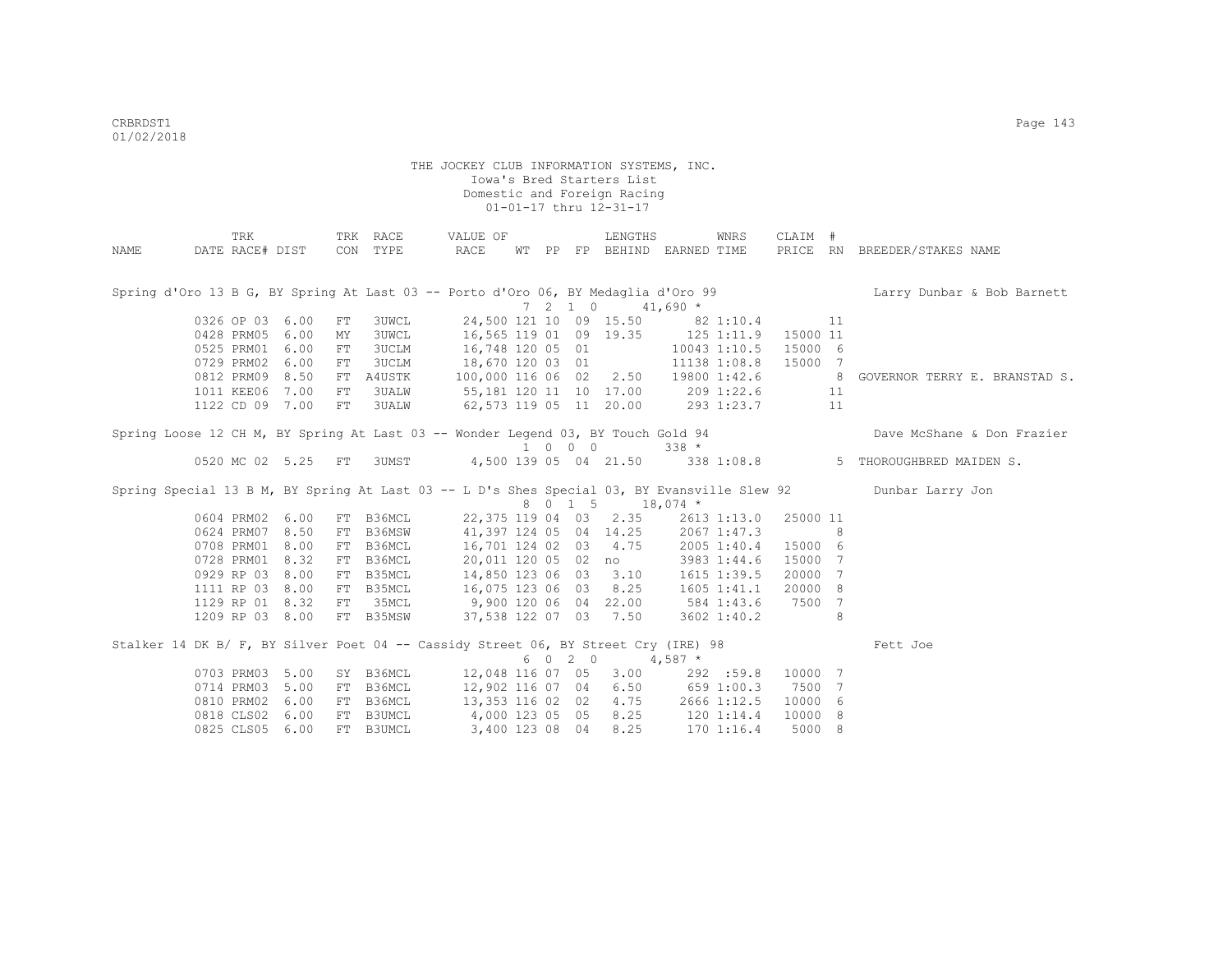|      | TRK             |                 |            | TRK RACE                             | VALUE OF                                                                                                                          |    |    |                 | LENGTHS                |                    | WNRS            | CLAIM #             |    |                     |
|------|-----------------|-----------------|------------|--------------------------------------|-----------------------------------------------------------------------------------------------------------------------------------|----|----|-----------------|------------------------|--------------------|-----------------|---------------------|----|---------------------|
| NAME | DATE RACE# DIST |                 |            | CON TYPE                             | RACE                                                                                                                              | WТ | PP | FP              |                        | BEHIND EARNED TIME |                 | PRICE RN            |    | BREEDER/STAKES NAME |
|      |                 | 0904 CLS03 6.00 |            | FT B3UMCL                            | 3,400 123 04 02 4.75 680 1:15.0                                                                                                   |    |    |                 |                        |                    |                 | 5000 7              |    |                     |
|      |                 |                 |            |                                      | Star of Iowa 12 CH G, BY Five Star Day 96 -- Star of Eston 97, BY Star of the Crop 89                                             |    |    |                 |                        |                    |                 |                     |    | Eller Steve         |
|      |                 |                 |            |                                      |                                                                                                                                   |    |    | $7 \t0 \t2 \t1$ |                        | 6,583 $*$          |                 |                     |    |                     |
|      | 0427 PRM04      | 6.00            | FT         | 36MCL                                |                                                                                                                                   |    |    |                 | 10,000 123 06 08 19.30 |                    | $125$ $1:13.6$  | 7500 10             |    |                     |
|      |                 | 0519 PRM01 5.50 | SY         | 36MCL                                |                                                                                                                                   |    |    |                 | 11,778 123 01 02 2.25  |                    | 1975 1:05.8     | 6250 6              |    |                     |
|      |                 | 0603 PRM01 5.50 | FT         |                                      |                                                                                                                                   |    |    |                 | 10,468 123 02 02 9.75  |                    | 2568 1:05.2     | 7500 6              |    |                     |
|      |                 | 0623 PRM03 6.00 | ${\rm FT}$ |                                      |                                                                                                                                   |    |    |                 | 10,000 123 02 03 2.50  |                    | 1140 1:14.1     | 7500 9              |    |                     |
|      | 0702 PRM08      | 6.00            | FT         |                                      |                                                                                                                                   |    |    |                 | 10,000 123 04 08 31.25 | 125 1:11.6         |                 | 7500 8              |    |                     |
|      |                 | 0811 PRM05 6.00 | FT         |                                      |                                                                                                                                   |    |    |                 | 8.60                   | $125$ $1:12.1$     |                 | 7500 12             |    |                     |
|      |                 | 0901 CBY04 5.50 | FT         |                                      | ACL<br>SMCL<br>36MCL<br>36MCL<br>10,000 123 04<br>26MCL<br>26MCL<br>10,810 123 10 09<br>10,500 123 08 04<br>10,500 123 08 04 8.75 |    |    |                 |                        | $525$ 1:06.3       |                 | 6250 8              |    |                     |
|      |                 |                 |            |                                      | Star of Orientate 12 BLK M, BY Orientate 98 -- Explict Star 04, BY Explicit 97                                                    |    |    |                 |                        |                    |                 |                     |    | Eller Steve         |
|      |                 |                 |            |                                      |                                                                                                                                   |    |    |                 | 9 2 2 1 53,429 *       |                    |                 |                     |    |                     |
|      | 0428 PRM09      | 6.00            |            | MY B36MSW                            | 39,678 123 09 02                                                                                                                  |    |    |                 | 1.25                   |                    | 7865 1:12.0     |                     | 11 |                     |
|      | 0511 PRM08      | 6.00            | FT         | B36MSW                               | 39,986 123 04 01                                                                                                                  |    |    |                 |                        | 24083 1:12.3       |                 |                     | 6  |                     |
|      | 0601 PRM04      | 6.00            | FT         | <b>B3UALW</b>                        | 40,594 123 01 03                                                                                                                  |    |    |                 | 4.05                   |                    | 4875 1:10.9     |                     | 7  |                     |
|      | 0618 PRM03      | 6.00            |            | FT B3UCLM                            | 24, 111 123 01 02                                                                                                                 |    |    |                 | 1.25                   |                    |                 | 4860 1:12.7 30000 5 |    |                     |
|      | 0702 PRM01      | 6.00            |            | FT B3UCLM                            | 24,022 123 06 04                                                                                                                  |    |    |                 | 3.85                   |                    | $1192$ $1:11.0$ | 30000 7             |    |                     |
|      |                 | 0720 PRM07 6.00 |            |                                      | 42,067 120 08 06                                                                                                                  |    |    |                 | 4.80                   | $125$ $1:11.1$     |                 |                     | 8  |                     |
|      |                 | 0730 PRM04 5.50 |            | FT BSUCLET<br>FT B3UALW<br>FT B3UCLM | 23,984 120 03 05                                                                                                                  |    |    |                 | 4.75                   | 5291:04.7          |                 | 30000 8             |    |                     |
|      |                 | 0827 CBY08 5.00 |            |                                      | FT B3UCLM 16,220 124 05 01                                                                                                        |    |    |                 |                        |                    | 9600 : 59.3     | 16000               | 7  |                     |
|      |                 |                 |            | 0909 CBY08 5.00 T FM B3UAOC          | 30,775 120 03 08                                                                                                                  |    |    |                 | 6.50                   | 300 : 56.8         |                 |                     | 9  |                     |
|      |                 |                 |            |                                      | Star Sizzler 13 DK B/ M, BY Connecticut 89 -- Sizzling Cat 04, BY Exploit 96                                                      |    |    |                 |                        |                    |                 |                     |    | Claghorn Alan       |
|      |                 |                 |            |                                      |                                                                                                                                   |    |    | 2000            |                        | $250 *$            |                 |                     |    |                     |
|      |                 | 0721 PRM02 5.00 |            |                                      |                                                                                                                                   |    |    |                 |                        |                    |                 |                     |    |                     |
|      |                 | 0803 PRM01 5.00 |            |                                      | FT B36MCL 16,661 124 04 07 32.50                                                                                                  |    |    |                 |                        |                    | 125 : 58.1      | 15000 7             |    |                     |
|      |                 |                 |            |                                      | Start de Parte 13 B M, BY Diamond 95 -- Drowning 95, BY Slewacide 80                                                              |    |    |                 |                        |                    |                 |                     |    | Dunbar Larry        |
|      |                 |                 |            |                                      |                                                                                                                                   |    |    |                 | 11 0 1 0               | $3,582$ *          |                 |                     |    |                     |
|      |                 | 0117 MVR07 5.50 |            | SY B3UCLM                            | 8,500 124 07 11 16.80 85 1:08.7                                                                                                   |    |    |                 |                        |                    |                 | 5000 11             |    |                     |
|      | 0510 TDN04      | 5.50            |            | FT B3UCLM                            |                                                                                                                                   |    |    |                 | 11,500 118 01 07 14.50 | $115$ $1:07.2$     |                 | 7500 7              |    |                     |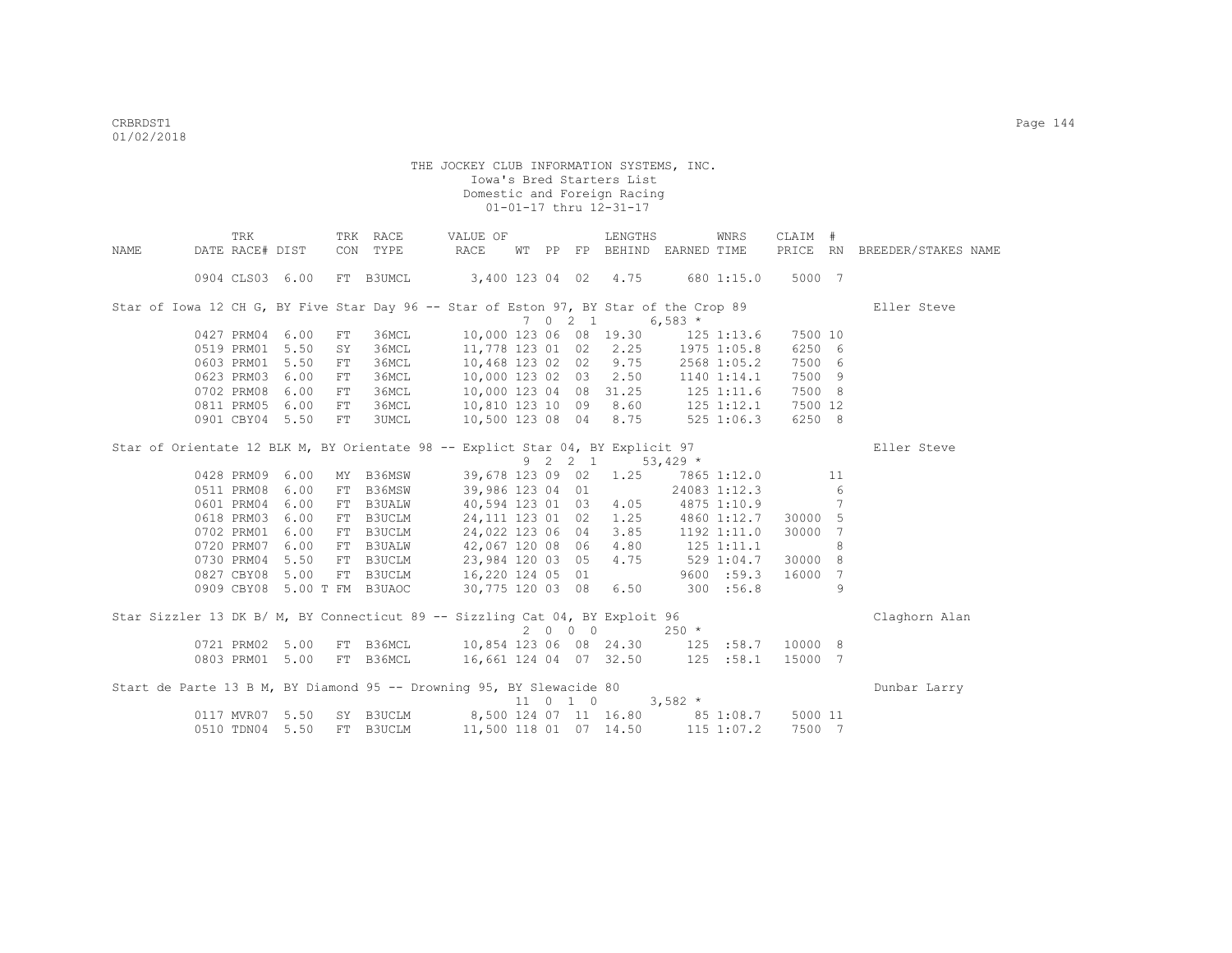|             | TRK                                                                                    |      |    | TRK RACE                                  | VALUE OF              |       |          | LENGTHS                            |                  | WNRS             | CLAIM #  |                |                          |
|-------------|----------------------------------------------------------------------------------------|------|----|-------------------------------------------|-----------------------|-------|----------|------------------------------------|------------------|------------------|----------|----------------|--------------------------|
| <b>NAME</b> | DATE RACE# DIST                                                                        |      |    | CON TYPE                                  | RACE                  | WT PP |          | FP BEHIND EARNED TIME              |                  |                  | PRICE RN |                | BREEDER/STAKES NAME      |
|             |                                                                                        |      |    |                                           |                       |       |          |                                    |                  |                  |          |                |                          |
|             | 0531 TDN08                                                                             | 6.00 |    | FT B3UCLM                                 | 9,900 118 02 FF       |       |          | <b>DNF</b>                         |                  | 99 1:14.6        | 5000 11  |                |                          |
|             | 0610 TDN02                                                                             | 6.00 | FT | <b>B3UCLM</b>                             | 11,500 118 07 06      |       |          | 20.75                              |                  | $115$ $1:11.4$   | 7500 7   |                |                          |
|             | 0628 TDN04                                                                             | 6.00 |    | FT B3UCLM                                 | 9,900 118 07 06       |       |          | 11.50                              | 991:12.8         |                  | 5000     | - 7            |                          |
|             | 0712 TDN01                                                                             | 8.00 |    | FT B3UCLM                                 | 10,000 118 05 05      |       |          | 10.75                              |                  | 297 1:41.8       | 5000     | 7              |                          |
|             | 0726 TDN01                                                                             | 8.00 |    | FT B3UCLM                                 | 9,900 118 03 04       |       |          | 7.00                               |                  | 495 1:42.8       | 5000     | - 6            |                          |
|             | 0807 TDN02                                                                             | 8.00 |    | FT B3UCLM                                 | $9,900$ 118 01 02     |       |          | 2.00                               | 1980 1:42.8      |                  | 5000     | 6              |                          |
|             | 0821 TDN04                                                                             | 8.32 |    | FT B3UCLM                                 | 9,900 118 02 06 15.25 |       |          |                                    |                  | 991:46.8         | 5000 8   |                |                          |
|             | 0906 TDN01                                                                             | 8.00 |    | FT B3UCLM 9,900 118 06 07 11.30 99 1:43.8 |                       |       |          |                                    |                  |                  | 5000 7   |                |                          |
|             | 0923 TDN06 6.00                                                                        |      |    | FT B3UCLM                                 | 9,900 118 07 08 15.60 |       |          |                                    |                  | 99 1:12.8        | 5000 8   |                |                          |
|             |                                                                                        |      |    |                                           |                       |       |          |                                    |                  |                  |          |                |                          |
|             | Steamroller 14 B G, BY Street Boss 04 -- Blue Sky Vow 05, BY Broken Vow 97             |      |    |                                           |                       |       |          |                                    |                  |                  |          |                | H. Allen Poindexter      |
|             |                                                                                        |      |    |                                           |                       |       | 4 0 1 1  |                                    | $7,048$ *        |                  |          |                |                          |
|             | 0216 FG 07 5.50 T FM                                                                   |      |    | 03MSW                                     | 38,000 120 03 06      |       |          | 5.00                               |                  | $0\;1:04.3$      |          | 10             |                          |
|             | 0401 OP 10                                                                             | 6.00 | FT | 3UMCL                                     | 26,000 118 04 03      |       |          | 6.50                               |                  | 2600 1:10.8      | 25000 11 |                |                          |
|             | 0427 PRM09                                                                             | 6.00 | FT | 36MCL                                     | 22,340 118 09 02      |       |          |                                    |                  | 2.00 4323 1:12.4 | 30000 12 |                |                          |
|             | 0518 PRM05 6.00                                                                        |      | FT | 36MCL                                     |                       |       |          | 22,485 118 03 FF DNF 125 1:11.3    |                  |                  | 30000 8  |                |                          |
|             | Stelawithanatitude 10 DK B/ M, BY Pollard's Vision 01 -- Lonely Chant 05, BY Tiznow 97 |      |    |                                           |                       |       |          |                                    |                  |                  |          |                | Donald E. Scharge & Lynn |
| Chleborad   |                                                                                        |      |    |                                           |                       |       |          |                                    |                  |                  |          |                |                          |
|             |                                                                                        |      |    |                                           |                       |       | 4 0 0 0  |                                    | $4,265$ *        |                  |          |                |                          |
|             | 0512 PRM08 8.32                                                                        |      |    | FT B3UAOC                                 |                       |       |          | 32,480 120 02 04 11.25 2080 1:43.2 |                  |                  |          | 5              |                          |
|             | 0616 PRM08                                                                             | 8.50 |    | FT B3USTK                                 |                       |       |          | 65,000 117 05 05 12.55 1935 1:43.9 |                  |                  |          | 7              | HAWKEYES H.              |
|             | 0702 PRM06 8.32                                                                        |      |    | FT B3UAOC                                 |                       |       |          | 42,111 118 03 07 13.60 125 1:42.7  |                  |                  | 25000 7  |                |                          |
|             | 0727 PRM03 8.00                                                                        |      |    | FT B3UCLM                                 |                       |       |          | 16,000 119 05 07 8.75 125 1:38.9   |                  |                  | 15000 7  |                |                          |
|             |                                                                                        |      |    |                                           |                       |       |          |                                    |                  |                  |          |                |                          |
|             | Steva La Diva 12 CH M, BY Stephen Got Even 96 -- Seekingthereinbow 03, BY Mutakddim 91 |      |    |                                           |                       |       |          |                                    |                  |                  |          |                | RPM Thoroughbred Farm    |
|             |                                                                                        |      |    |                                           |                       |       | 11 2 2 2 |                                    | $44,205$ *       |                  |          |                |                          |
|             | 0328 WRD04                                                                             | 6.00 |    | FT B3UCLM                                 | 12,705 124 03 01      |       |          |                                    |                  | 6882 1:11.0      | 7500 6   |                |                          |
|             | 0422 WRD07                                                                             | 6.00 |    | GD B3UALW                                 | 20,900 122 03 02      |       |          |                                    | 4.25 4180 1:10.5 |                  |          | 5              |                          |
|             | 0502 WRD05                                                                             | 6.00 |    | FT B3USTR                                 | 12,705 122 03 03      |       |          | 7.75                               |                  | 1253 1:09.7      |          | 7              |                          |
|             | 0516 WRD03                                                                             | 6.00 |    | FT B3USTR                                 | 14,300 122 01 02      |       |          | 5.50                               |                  | 2750 1:09.9      |          | 5              |                          |
|             | 0621 FMT04                                                                             | 6.00 |    | FT B3UALW                                 | 19,250 124 07 04      |       |          | 5.75                               |                  | 1039 1:13.3      |          | $\overline{7}$ |                          |
|             | 0701 FMT05                                                                             | 6.00 |    | FT B3UALW                                 | 16,960 124 04 03      |       |          | 0.35                               |                  | 1750 1:14.1      |          | $\epsilon$     |                          |
|             | 0720 PRM07                                                                             | 6.00 |    | FT B3UALW                                 | 42,067 119 07 01      |       |          |                                    |                  | 25211 1:11.1     |          | 8              |                          |
|             |                                                                                        |      |    |                                           |                       |       |          |                                    |                  |                  |          |                |                          |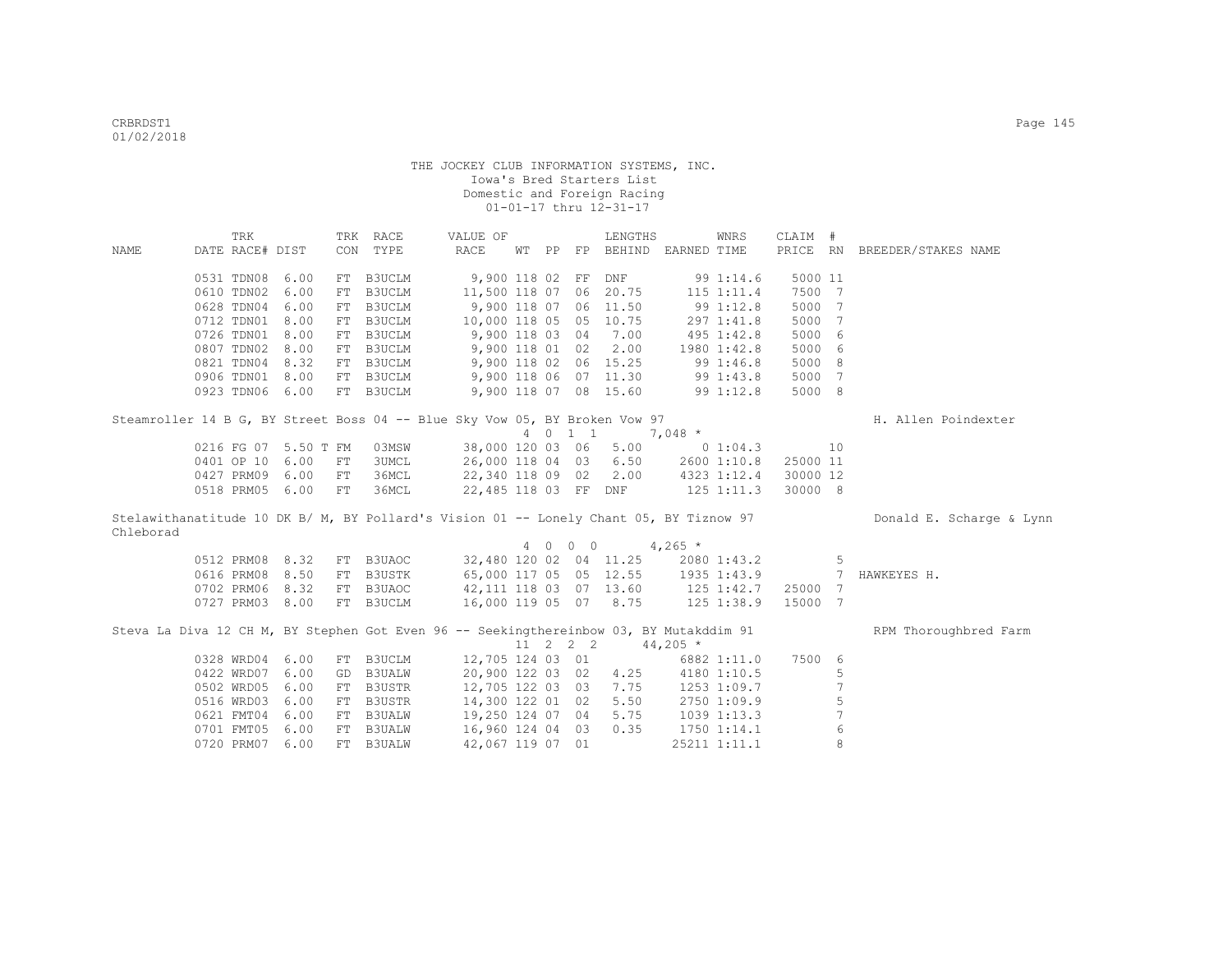|      | TRK                                                                                    |      |    | TRK RACE  | VALUE OF               |  |         | LENGTHS                            |                | WNRS           | CLAIM #  |    |                              |
|------|----------------------------------------------------------------------------------------|------|----|-----------|------------------------|--|---------|------------------------------------|----------------|----------------|----------|----|------------------------------|
| NAME | DATE RACE# DIST                                                                        |      |    | CON TYPE  | RACE                   |  |         | WT PP FP BEHIND EARNED TIME        |                |                |          |    | PRICE RN BREEDER/STAKES NAME |
|      | 0831 RP 09 5.00 T FM B3UCLM                                                            |      |    |           | 15,950 124 07 10       |  |         | 9.10                               |                | 85 : 57.1      | 10000 12 |    |                              |
|      | 0923 RP 04                                                                             | 6.00 |    | FT B3UCLM | 12,650 120 03 05       |  |         | 9.25                               |                | 374 1:10.0     | 7500 7   |    |                              |
|      | 1006 RP 09 6.00                                                                        |      |    | FT B3UCLM | 10,450 120 09 04       |  |         | 5.00                               |                | 596 1:10.7     | 5000 11  |    |                              |
|      | 1116 RP 08 5.50                                                                        |      |    | FT B3UCLM | 9,350 123 04 09 8.85   |  |         |                                    | 851:05.6       |                | 5000 12  |    |                              |
|      | Storm Fury 13 CH M, BY Added Edge 00 -- Stormy Catch 05, BY Stormy Atlantic 94         |      |    |           |                        |  |         |                                    |                |                |          |    | Kilpatrick Mark              |
|      |                                                                                        |      |    |           |                        |  | 4 0 0 2 |                                    | $4,186$ *      |                |          |    |                              |
|      | 0512 PRM01                                                                             | 6.00 |    | FT B36MCL | 16,102 119 04 03 5.25  |  |         |                                    |                | 1931 1:13.6    | 12500 6  |    |                              |
|      | 0604 PRM02                                                                             | 6.00 |    | FT B36MCL | 22,375 119 02 09 16.60 |  |         |                                    |                | 125 1:13.0     | 25000 11 |    |                              |
|      | 0614 PRM01                                                                             | 6.00 |    | GD B36MCL | 16,701 123 01 03 5.00  |  |         |                                    | 2005 1:12.6    |                | 15000 6  |    |                              |
|      | 0624 PRM01                                                                             | 5.00 |    | FT B36MCL |                        |  |         | 16,701 124 03 06 20.00 125 :59.7   |                |                | 15000 6  |    |                              |
|      | Stormy Galaxy 14 CH G, BY Get Stormy 06 -- Worldly Gal 94, BY Houston 86               |      |    |           |                        |  |         |                                    |                |                |          |    | Understock Lonnie            |
|      |                                                                                        |      |    |           |                        |  | 5 0 0 0 |                                    | $863 *$        |                |          |    |                              |
|      | 0528 PRM03                                                                             | 6.00 | FT | 36MCL     |                        |  |         | 22,447 118 01 08 23.00             |                | $125$ $1:11.9$ | 30000 9  |    |                              |
|      | 0615 PRM09                                                                             | 6.00 | FT | 36MCL     |                        |  |         | 16,741 118 06 07 18.25             | $125$ $1:11.4$ |                | 15000    | -9 |                              |
|      | 0703 PRM01                                                                             | 8.00 | SY | 36MCL     |                        |  |         | 16,615 119 03 08 55.50             | 125 1:39.6     |                | 15000 8  |    |                              |
|      | 0727 PRM04                                                                             | 8.00 | FT | 36MCL     |                        |  |         | 10,000 119 08 07 40.50             |                | 125 1:40.0     | 15000 8  |    |                              |
|      | 0806 PRM06 6.00                                                                        |      | FT | 36MCL     | 16,615 114 05 05 26.85 |  |         |                                    |                | 363 1:11.2     | 15000 8  |    |                              |
|      | Straightersgreater 11 DK B/ M, BY Wild Gold 90 -- Lady Cordelia 98, BY Deerhound 88    |      |    |           |                        |  |         |                                    |                |                |          |    | Pam Schutz & Joyce Tighe     |
|      |                                                                                        |      |    |           |                        |  | 6 1 0 0 |                                    | $2,400*$       |                |          |    |                              |
|      | 0304 FON03                                                                             | 4.00 |    | FT B3UCLM | 3,500 124 05 04        |  |         | 8.00                               |                | 175 : 47.0     | 2500 7   |    |                              |
|      | 0310 FON04                                                                             | 4.00 | FT | 3UCLM     | 3,500 126 07 09        |  |         | 8.10                               |                | 0:46.8         | 2500 9   |    |                              |
|      | 0325 FON04                                                                             | 6.00 |    | MY B3UCLM | 4,130 123 03 07 10.00  |  |         |                                    |                | $0\;1:16.8$    | 2500 10  |    |                              |
|      | 0407 FON06                                                                             | 4.00 |    | FT 3UCLM  | 4,130 123 03 07 5.50   |  |         |                                    |                | 0:47.0         | 2500 9   |    |                              |
|      | 0505 FON04                                                                             | 6.00 |    | FT B3UCLM | 3,658 123 06 01        |  |         |                                    |                | 2100 1:15.2    | 2500 8   |    |                              |
|      | 0526 PRM06 6.00                                                                        |      |    | FT B4UCLM | 8,500 119 04 06 23.00  |  |         |                                    | $125$ $1:10.8$ |                | 5000 9   |    |                              |
|      | Street Citi 15 DK B/ F, BY Justin Phillip 08 -- Danceinthestreets 00, BY Citidancer 87 |      |    |           |                        |  |         |                                    |                |                |          |    | Ashby Thoroughbreds          |
|      |                                                                                        |      |    |           |                        |  | 2000    |                                    | $2,175$ *      |                |          |    |                              |
|      | 0720 PRM04 5.50                                                                        |      |    | FT F02MSW |                        |  |         | 41, 312 119 05 06 15.75 125 1:04.5 |                |                |          | 10 |                              |
|      | 0812 PRM02                                                                             | 5.50 |    | FT F02MSW |                        |  |         | 41, 312 119 08 04 12.75            |                | 2050 1:04.5    |          | 10 |                              |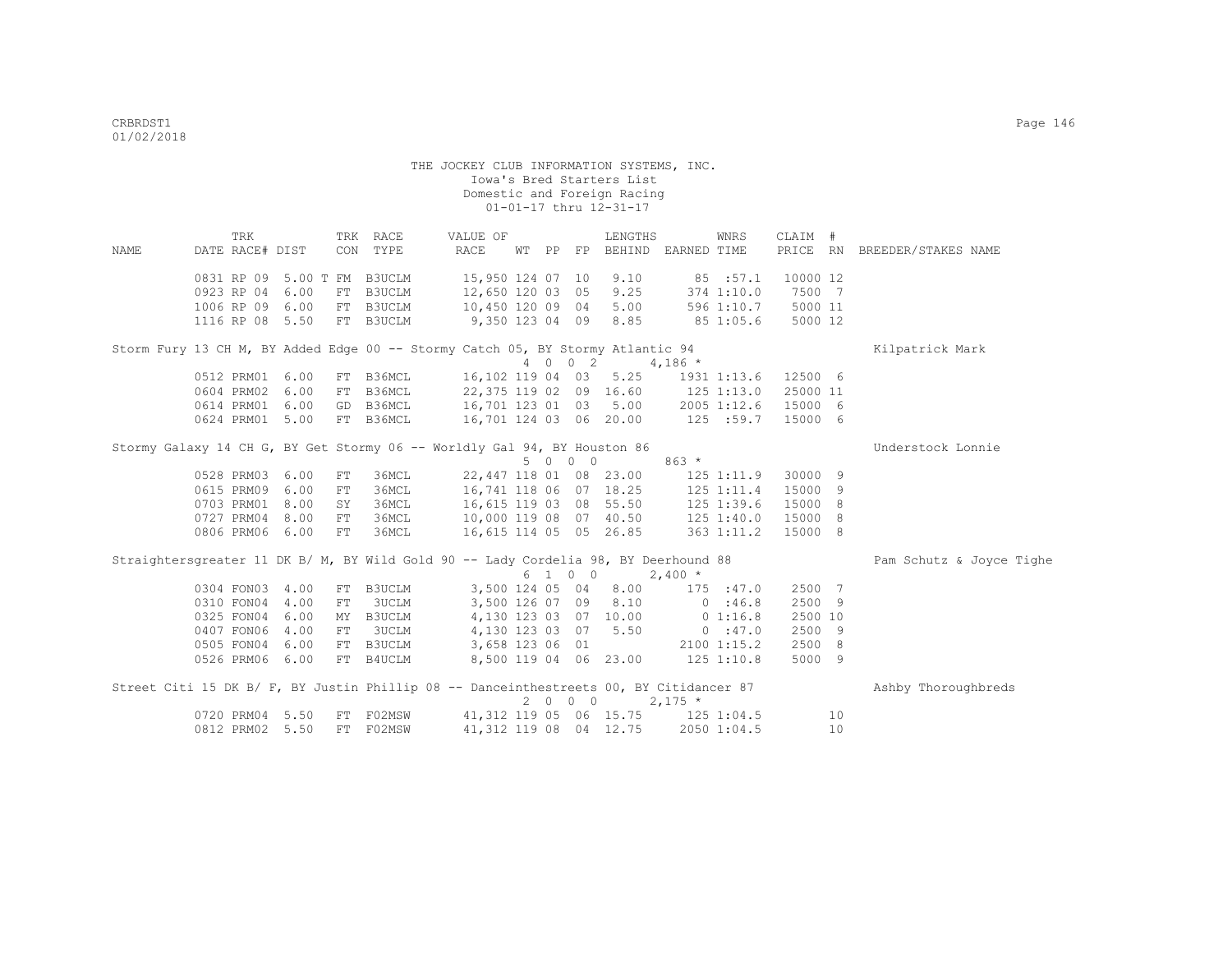|      | TRK                                                                                    |      |    | TRK RACE  | VALUE OF                                                                            |  |         | LENGTHS                           |            | WNRS           | CLAIM #  |                 |                     |
|------|----------------------------------------------------------------------------------------|------|----|-----------|-------------------------------------------------------------------------------------|--|---------|-----------------------------------|------------|----------------|----------|-----------------|---------------------|
| NAME | DATE RACE# DIST                                                                        |      |    | CON TYPE  | RACE                                                                                |  |         | WT PP FP BEHIND EARNED TIME       |            |                | PRICE RN |                 | BREEDER/STAKES NAME |
|      |                                                                                        |      |    |           |                                                                                     |  |         |                                   |            |                |          |                 |                     |
|      |                                                                                        |      |    |           |                                                                                     |  |         |                                   |            |                |          |                 |                     |
|      | Street Hustler 12 DK B/ M, BY Street Hero 06 -- Alacazar 04, BY Dayjur 87              |      |    |           |                                                                                     |  |         |                                   |            |                |          |                 | Bergsrud Gary       |
|      |                                                                                        |      |    |           |                                                                                     |  | 7010    |                                   | $4,428$ *  |                |          |                 |                     |
|      | 0505 PRM06 5.50                                                                        |      |    | FT B3UWCL |                                                                                     |  |         | 17,929 118 03 04 3.25             |            | 878 1:06.0     | 15000 9  |                 |                     |
|      | 0609 CBY03 5.50                                                                        |      | FT | B3UCLM    |                                                                                     |  |         | 20,000 124 02 06 11.00            |            | 300 1:05.2     | 20000 6  |                 |                     |
|      | 0623 CBY06 5.50                                                                        |      |    | FT B3UCLM |                                                                                     |  |         | 11,500 124 03 02 3.00             |            | 2300 1:06.9    | 6250 10  |                 |                     |
|      | 0713 CBY08 6.00                                                                        |      |    | FT B3UCLM | 11,500 124 03 04 11.75 575 1:12.6 6250 8<br>11,800 124 06 05 6.30 115 1:05.7 6250 8 |  |         |                                   |            |                |          |                 |                     |
|      | 0730 CBY05 5.50                                                                        |      |    | FT B3UWCL |                                                                                     |  |         |                                   |            |                |          |                 |                     |
|      | 0817 CBY02 8.00                                                                        |      |    | FT B3UCLM | 14,500 119 04 05 14.25 145 1:39.8 12500 7                                           |  |         |                                   |            |                |          |                 |                     |
|      | 0826 CBY06 6.00                                                                        |      |    | GD B3UCLM | 11,500 119 07 09 9.80                                                               |  |         |                                   |            | $115$ $1:11.5$ | 6250 11  |                 |                     |
|      | Subject to Shine 11 CH M, BY Added Edge 00 -- Fancy Injun 98, BY North Pole 77         |      |    |           |                                                                                     |  |         |                                   |            |                |          |                 | Anderberg Bertil    |
|      |                                                                                        |      |    |           |                                                                                     |  | 1 0 0 0 |                                   | $734 *$    |                |          |                 |                     |
|      | 0806 PRM05 5.00                                                                        |      |    |           | FT B3UCLM 14,567 118 05 04 6.25                                                     |  |         |                                   |            | 734:57.5       | 5000 5   |                 |                     |
|      |                                                                                        |      |    |           |                                                                                     |  |         |                                   |            |                |          |                 |                     |
|      | Supah Hot Shot 14 DK B/ F, BY Supah Blitz 00 -- Hot Shot R N 08, BY Aragorn (IRE) 02   |      |    |           |                                                                                     |  |         |                                   |            |                |          |                 | Fallon Patrick      |
|      |                                                                                        |      |    |           |                                                                                     |  |         | $6 \t0 \t1 \t0 \t1,403 \t*$       |            |                |          |                 |                     |
|      | 0614 PRM01                                                                             | 6.00 |    | GD B36MCL |                                                                                     |  |         | 16,701 118 05 05 15.00            |            | 371 1:12.6     | 15000 6  |                 |                     |
|      | 0623 PRM02 6.00                                                                        |      |    | FT B36MCL | 13,268 119 08 06 15.10                                                              |  |         |                                   |            | 125 1:14.7     | 7500 8   |                 |                     |
|      | 0709 PRM01 5.50                                                                        |      |    | FT B36MCL | 12,938 121 02 06 17.00                                                              |  |         |                                   |            | $125$ $1:05.9$ | 10000 6  |                 |                     |
|      | 0811 CLS05 6.00                                                                        |      |    | FT B3UMCL | $3,400$ 123 06 05 8.50                                                              |  |         |                                   |            | $102$ $1:15.6$ | 5000 8   |                 |                     |
|      | 0825 CLS05 6.00                                                                        |      |    | FT B3UMCL | 3,400 123 03 02 3.35                                                                |  |         |                                   |            | 680 1:16.4     | 5000 8   |                 |                     |
|      | 0904 CLS03 6.00                                                                        |      |    | FT B3UMCL | 3,400 123 05 06 11.25                                                               |  |         |                                   | $0$ 1:15.0 |                | 5000 7   |                 |                     |
|      |                                                                                        |      |    |           |                                                                                     |  |         |                                   |            |                |          |                 |                     |
|      | Sure Fire Friend 15 B C, BY Yes It's True 96 -- Friendly Emma 07, BY Friendly Lover 88 |      |    |           |                                                                                     |  |         |                                   |            |                |          |                 | Hemba Brad          |
|      |                                                                                        |      |    |           |                                                                                     |  | 3 1 0 1 |                                   | $32,352$ * |                |          |                 |                     |
|      | 0614 PRM04 5.00                                                                        |      | FT | 02MSW     | 41,464 118 03 03 7.55 4969 :57.7                                                    |  |         |                                   |            |                |          | 8               |                     |
|      | 0702 PRM03 5.00                                                                        |      | FT | 02MSW     | 41,312 119 06 01                                                                    |  |         |                                   |            | 24604 :58.6    |          | 10              |                     |
|      | 0812 PRM08 6.00                                                                        |      |    | FT A02STK | 93,150 121 02 05 12.35 2779 1:10.1                                                  |  |         |                                   |            |                |          |                 | 7 IOWA CRADLE S.    |
|      |                                                                                        |      |    |           |                                                                                     |  |         |                                   |            |                |          |                 |                     |
|      | Sweet Scarlet 13 DK B/ M, BY Added Edge 00 -- Robin's Red Tiger 98, BY Peteski 90      |      |    |           |                                                                                     |  | 5 0 0 0 |                                   | $956 *$    |                |          |                 | Benda Robert Terry  |
|      | 0511 PRM06 6.00                                                                        |      |    | FT B36MSW |                                                                                     |  |         | 39,841 123 05 06 14.85 125 1:12.3 |            |                |          | $7\phantom{.0}$ |                     |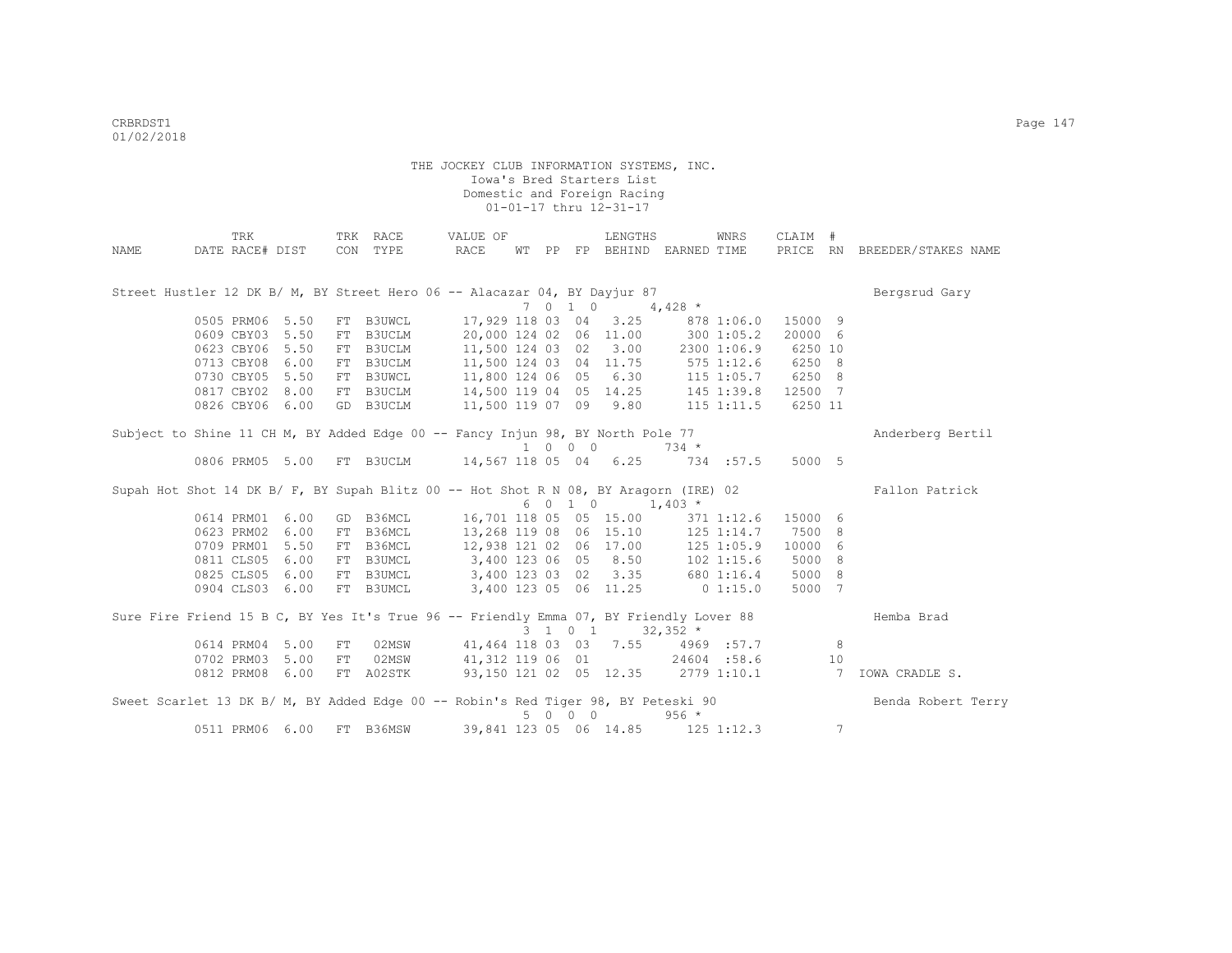| NAME                                                                                        | TRK<br>DATE RACE# DIST                      |                      | CON            | TRK RACE<br>TYPE                      | VALUE OF<br>RACE                                                          | WT PP |         | LENGTHS<br>FP BEHIND EARNED TIME               |             | WNRS                                        | CLAIM #                       |   | PRICE RN BREEDER/STAKES NAME  |
|---------------------------------------------------------------------------------------------|---------------------------------------------|----------------------|----------------|---------------------------------------|---------------------------------------------------------------------------|-------|---------|------------------------------------------------|-------------|---------------------------------------------|-------------------------------|---|-------------------------------|
|                                                                                             | 0527 PRM06<br>0603 PRM09                    | 5.00<br>5.00         | FT             | SY B36MCL<br>B36MCL                   | 15,957 124 01 08 15.75<br>14,094 123 02 07 11.00                          |       |         |                                                |             | 125 :59.6<br>125 1:00.2                     | 15000 10<br>10000 8           |   |                               |
|                                                                                             | 0714 PRM03<br>0728 PRM05 5.50               | 5.00                 | FT             | B36MCL<br>FT B36MCL                   | 12,902 123 03 05<br>11,246 123 05 05 5.50                                 |       |         | 7.75                                           |             | 292 1:00.3<br>289 1:06.1                    | 7500 7<br>7500 8              |   |                               |
| Syd Licious 07 B G, BY Wild Gold 90 -- L L 's Key 97, BY Silver Deputy 85                   |                                             |                      |                |                                       |                                                                           |       | 6 0 0 0 |                                                | $2,138$ *   |                                             |                               |   | Todd M. Lieber & Gary E Lucas |
|                                                                                             | 0507 PRM04<br>0525 PRM09                    | 6.00<br>8.32         | FT<br>FT       | 4UCLM<br>3UCLM                        | 11,892 118 04 04<br>11,000 118 02 09 39.25                                |       |         | 6.25                                           |             | $610$ $1:11.8$<br>$125$ $1:43.3$            | 7500 6<br>7500 9              |   |                               |
|                                                                                             | 0601 PRM05<br>0615 PRM03<br>0703 PRM02 8.32 | 8.32<br>6.00         | FT<br>FT<br>SY | 3UCLM<br><b>3UCLM</b><br><b>3UCLM</b> | 10,491 118 02 08 21.85<br>18,670 118 01 07 11.50<br>9,086 119 03 04 19.00 |       |         |                                                |             | 125 1:44.4<br>$125$ $1:10.4$<br>419 1:43.5  | 7500 8<br>7500 7<br>5000 6    |   |                               |
|                                                                                             | 0714 PRM05 8.00                             |                      | FT             | <b>3UCLM</b>                          | 11,190 123 01 04 2.75                                                     |       |         |                                                |             | 734 1:39.5                                  | 6250 6                        |   |                               |
| Sydney Star 13 B M, BY Five Star Day 96 -- Sydneyleigh 01, BY Tale of the Cat 94            |                                             |                      |                |                                       |                                                                           |       | 4 0 0 0 |                                                | $310 *$     |                                             |                               |   | Hoopes F. Robert              |
|                                                                                             | 0325 FON01 4.00<br>0409 FON01 6.00          |                      |                | MY B3UMCL<br>FT B3UMSW                |                                                                           |       |         | 4,300 123 02 06 7.25<br>6,200 123 03 04 13.25  |             | 0:48.8<br>310 1:17.4                        | 10000 10                      | 8 |                               |
|                                                                                             | 0422 FON01 6.00<br>0506 FON03 6.00          |                      |                | FT B3UMCL<br>FT B3UMSW                |                                                                           |       |         | 4,000 123 05 06 21.00<br>6,200 123 05 07 20.00 | $0\;1:15.2$ | 0 1:16.0                                    | 10000 8                       | 8 |                               |
| Takeagambleonme 14 DK B/ F, BY Woke Up Dreamin 00 -- Gamblin' Nan 97, BY Pleasant Colony 78 |                                             |                      |                |                                       |                                                                           |       | 8 0 1 2 | $6,134$ *                                      |             |                                             |                               |   | McShane Dave                  |
|                                                                                             | 0504 PRM02 5.50<br>0610 PRM01               | 5.00                 | FT             | FT B36MCL<br>B36MCL                   | 12,803 118 04 05 13.75<br>12,662 119 05 04                                |       |         | 4.50                                           |             | 289 1:07.8<br>667 :59.9                     | 7500 8<br>10000 6             |   |                               |
|                                                                                             | 0707 PRM02<br>0721 PRM09<br>0805 PRM07      | 6.00<br>6.00<br>6.00 | FT<br>FT<br>FT | B36MCL<br>B36MCL<br>B36MCL            | 16,661 119 05 07 11.45<br>10,000 119 06 05 17.80<br>13,312 119 01 02      |       |         | 0.75                                           |             | $125$ $1:13.1$<br>292 1:11.0<br>2633 1:12.8 | 15000 7<br>10000 7<br>10000 7 |   |                               |
|                                                                                             | 0810 PRM02 6.00<br>0825 CLS05               | 6.00                 |                | FT B36MCL<br>FT B3UMCL                | 13,353 118 05 03<br>3,400 122 06 03                                       |       |         | 9.75<br>3.40                                   |             | 1600 1:12.5<br>408 1:16.4                   | 10000 6<br>5000 8             |   |                               |
|                                                                                             | 0901 CLS06 6.00                             |                      |                | FT B3UMCL                             | 4,000 122 06 05                                                           |       |         | 9.60                                           |             | $120$ $1:13.6$                              | 10000 9                       |   |                               |

Take Me Up Brady 15 DK B/ G, BY Country Day 06 -- Aunt Mabel 06, BY Flatter 99 Pearson Paul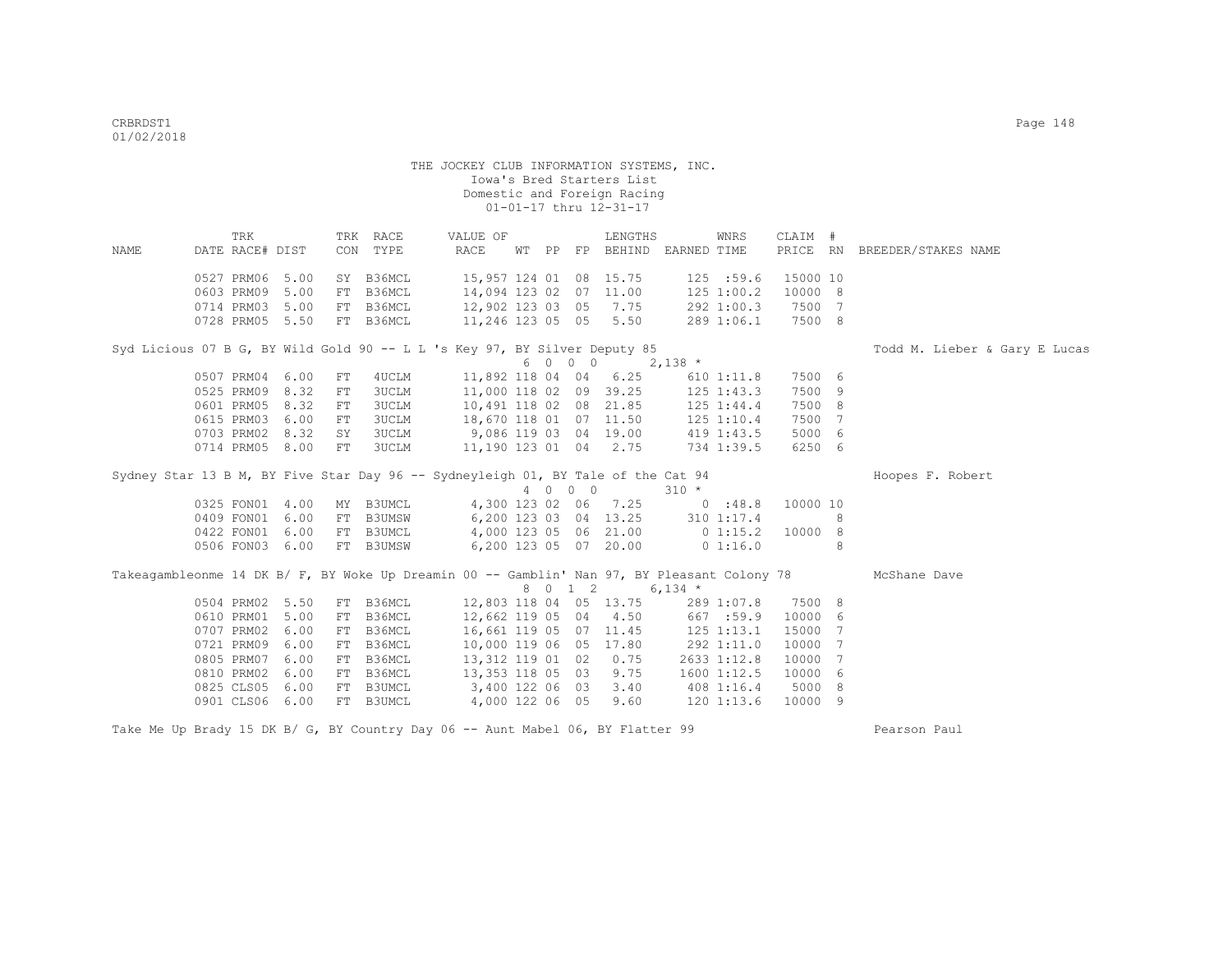|            | TRK             |                      |            | TRK RACE  | VALUE OF                                                                             |  |         | LENGTHS                                        |            | WNRS         | CLAIM # |                              |                                  |
|------------|-----------------|----------------------|------------|-----------|--------------------------------------------------------------------------------------|--|---------|------------------------------------------------|------------|--------------|---------|------------------------------|----------------------------------|
| NAME       | DATE RACE# DIST |                      |            | CON TYPE  | RACE                                                                                 |  |         | WT PP FP BEHIND EARNED TIME                    |            |              |         |                              | PRICE RN BREEDER/STAKES NAME     |
|            |                 |                      |            |           |                                                                                      |  |         | $3 \quad 1 \quad 1 \quad 1 \quad 26,452 \star$ |            |              |         |                              |                                  |
|            |                 | 0730 PRM05 5.50      | FT         | 02MCL     |                                                                                      |  |         | 23,399 119 02 02 3.50 4691 1:05.7              |            |              | 30000 6 |                              |                                  |
|            |                 | 0812 PRM06 5.50      | FT         | 02MSW     |                                                                                      |  |         | 41,397 119 03 03 1.50 4961 1:04.6              |            |              |         | 8                            |                                  |
|            |                 | 0909 CBY06 5.00 T FM |            | 02MSW     | 28,000 120 08 01                                                                     |  |         | $16800$ :57.0                                  |            |              | 10      |                              |                                  |
|            |                 |                      |            |           |                                                                                      |  |         |                                                |            |              |         |                              |                                  |
|            |                 |                      |            |           | Talk That Talk 10 CH M, BY Colorful Tour 99 -- Miss Brooklyn B 04, BY Mazel Trick 95 |  |         |                                                |            |              |         |                              | Poindexter Allen                 |
|            |                 |                      |            |           |                                                                                      |  |         | $15 \quad 3 \quad 5 \quad 2$                   | $50,870$ * |              |         |                              |                                  |
|            | 0121 OP 09 6.00 |                      |            | FT B4UWCL |                                                                                      |  |         | 24,500 118 06 02 0.50                          |            | 4700 1:13.0  | 7500 12 |                              |                                  |
|            | 0209 OP 05 5.50 |                      | FT         | B3UCLM    |                                                                                      |  |         | 23,500 122 03 03 3.50                          |            | 2350 1:05.5  | 7500 8  |                              |                                  |
|            | 0226 OP 04 6.00 |                      |            | FT B3UCLM |                                                                                      |  |         | 23,500 118 07 02 hd                            |            | 4700 1:13.1  | 7500 12 |                              |                                  |
|            | 0310 OP 04 6.00 |                      |            | FT B3UCLM | 23,500 118 05 01                                                                     |  |         |                                                |            | 14100 1:11.1 | 7500 12 |                              |                                  |
|            | 0324 OP 07 6.00 |                      |            | FT B4USTR | 27,000 123 10 02 2.25                                                                |  |         |                                                |            | 5400 1:12.0  | 10      |                              |                                  |
|            | 0402 OP 07      | 6.00                 |            | SY B3USTR | 27,000 124 10 02                                                                     |  |         | 0.75                                           |            | 5400 1:11.3  | 10      |                              |                                  |
|            | 0413 OP 08      | 6.00                 | FT         | B4USTR    | 24,000 123 03 02 3.00                                                                |  |         |                                                |            | 4800 1:10.8  |         | $\overline{9}$               |                                  |
|            | 0506 EMD02      | 6.00                 | FT         | B3UCLM    | 11,200 115 02 03                                                                     |  |         | 3.50                                           |            | 1680 1:09.7  | 15000 5 |                              |                                  |
|            | 0529 EMD03      | 6.00                 |            | FT B3UCLM | 13,800 122 01 FF                                                                     |  |         | DNF                                            |            | 200 1:09.7   | 15000 6 |                              |                                  |
|            | 0609 EMD05      | 6.00                 |            | FT B3UCLM | 9,700 120 02 07 14.55                                                                |  |         |                                                |            | 200 1:09.4   | 8000 7  |                              |                                  |
|            | 0812 EMD05      | 6.00                 |            | FT B3UCLM | 6,840 123 04 01                                                                      |  |         |                                                |            | 3520 1:09.9  | 2500    | $7\phantom{.0}\phantom{.0}7$ |                                  |
|            | 0903 EMD07      | 6.50                 |            | FT B3UCLM | 9,200 121 03 05 6.95                                                                 |  |         |                                                |            | 220 1:16.8   | 5000    | 7                            |                                  |
|            | 1114 PM 09      | 6.00                 |            | FT B3UCLM | 6,000 119 03 05 3.85                                                                 |  |         |                                                |            | 1501:12.3    | 2500 8  |                              |                                  |
|            | 1128 PM 06 5.50 |                      |            | SY B3UCLM | 6,000 124 05 01                                                                      |  |         |                                                |            | 3300 1:05.3  | 2500    | 7                            |                                  |
|            |                 | 1212 PM 08 6.00      |            | FT B3UCLM | 6,000 124 04 05 8.50                                                                 |  |         |                                                |            | 1501:12.8    | 2500 8  |                              |                                  |
|            |                 |                      |            |           | Tapitifyoudare 12 GR/RO G, BY Tapit 01 -- Whisperifyoudare 97, BY Red Ransom 87      |  |         |                                                |            |              |         |                              | Albaugh Family Stables LLC       |
|            |                 |                      |            |           |                                                                                      |  | 5 1 1 2 |                                                | $15,070$ * |              |         |                              |                                  |
|            | 0506 PRM09 6.00 |                      | ${\rm FT}$ | 36WMC     |                                                                                      |  |         | 16,030 123 05 02 2.75                          |            | 3153 1:12.3  |         | 8                            |                                  |
|            | 0526 PRM04      | 6.00                 | FT         | 36MCL     |                                                                                      |  |         | 15,992 123 01 03 7.25                          |            | 1872 1:11.3  | 15000   | 9                            |                                  |
|            | 0615 PRM09      | 6.00                 | FT         | 36MCL     | 16,741 123 04 03 4.25                                                                |  |         |                                                |            | 1964 1:11.4  | 15000   | 9                            |                                  |
|            | 0709 PRM08      | 6.00                 | FT         | 36MCL     | 11,995 123 09 01                                                                     |  |         |                                                |            | 7695 1:11.4  | 10000 9 |                              |                                  |
|            | 0809 PRM06 6.00 |                      | FT         | 3UCLM     |                                                                                      |  |         | 17,410 123 04 05 13.85 386 1:10.6              |            |              | 15000 5 |                              |                                  |
| <b>LLC</b> |                 |                      |            |           | Ten Percent Down 12 DK B/ M, BY Spring At Last 03 -- Frangible 06, BY Broken Vow 97  |  |         |                                                |            |              |         |                              | Burden Creek Farm & Clifton Farm |

 $7 \quad 1 \quad 0 \quad 1 \quad 13,214 \star$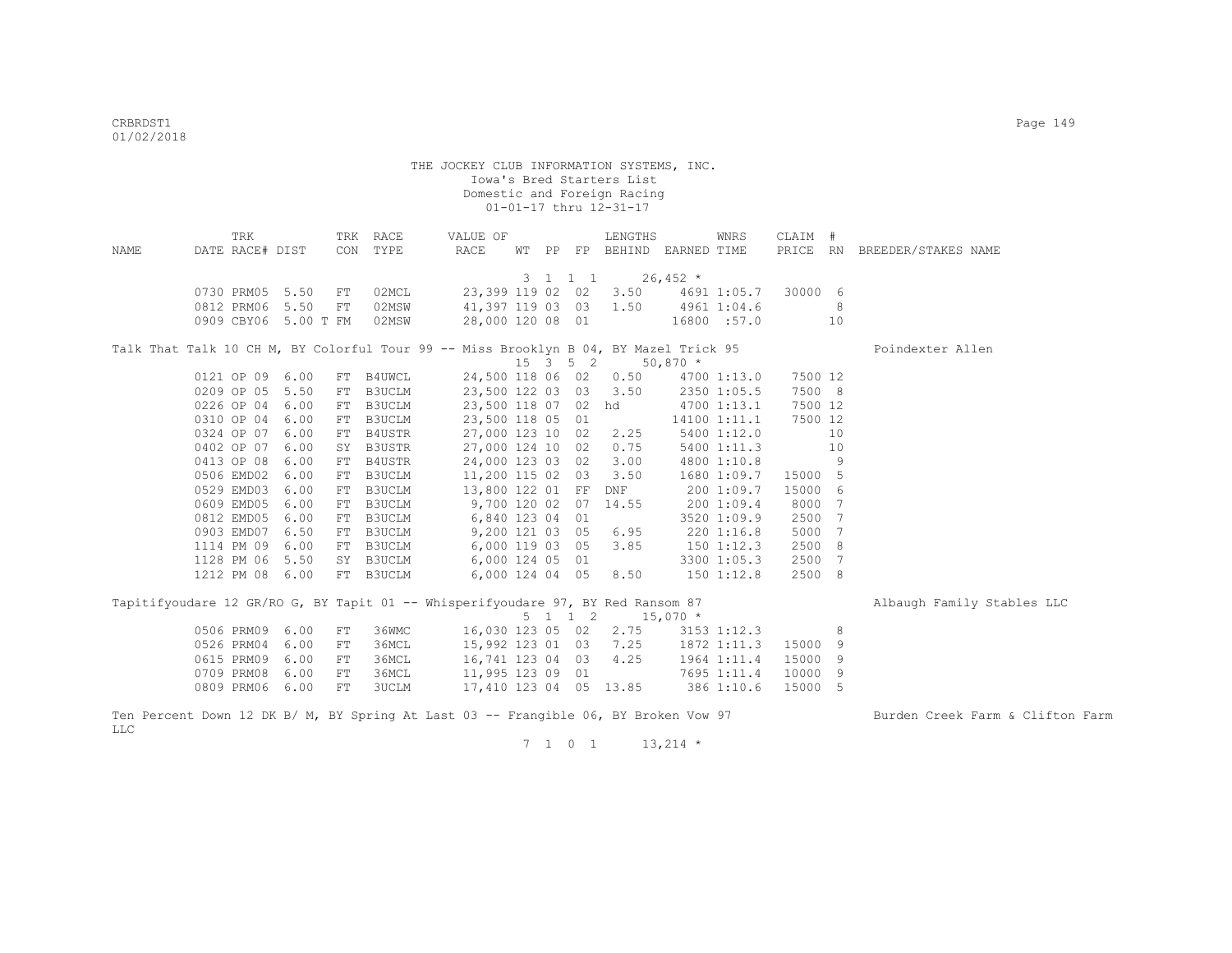|      | TRK             |                 |            | TRK RACE                    | VALUE OF                                                                              |  |         | LENGTHS                         |                    | WNRS           | CLAIM #  |                 |                                                             |
|------|-----------------|-----------------|------------|-----------------------------|---------------------------------------------------------------------------------------|--|---------|---------------------------------|--------------------|----------------|----------|-----------------|-------------------------------------------------------------|
| NAME | DATE RACE# DIST |                 |            | CON TYPE                    | RACE                                                                                  |  |         | WT PP FP BEHIND EARNED TIME     |                    |                |          |                 | PRICE RN BREEDER/STAKES NAME                                |
|      |                 | 0507 PRM08 6.00 |            | FT B3UALW                   | 40,414 118 12 04                                                                      |  |         | 6.25                            |                    | 1991 1:11.1    |          | 12              |                                                             |
|      |                 | 0601 PRM04 6.00 | FT         | <b>B3UALW</b>               | 40,594 119 06 04                                                                      |  |         | 4.30                            |                    | 2031 1:10.9    |          | 7               |                                                             |
|      |                 | 0624 PRM09 6.00 |            | FT B3UALW                   | 42,111 118 01 05                                                                      |  |         | 6.00                            | 938 1:11.2         |                |          | 7               |                                                             |
|      |                 | 0715 PRM01 6.00 |            | FT B3UCLM                   | 14,045 119 02 05                                                                      |  |         | 4.30                            | 326 1:10.6         |                | 7500 6   |                 |                                                             |
|      |                 | 0805 PRM03 6.00 |            | FT B3UCLM                   | 10,811 119 05 01                                                                      |  |         |                                 |                    | 6683 1:10.8    | 5000 7   |                 |                                                             |
|      |                 | 0818 CBY01 6.00 |            | FT B3UCLM                   |                                                                                       |  |         |                                 |                    | 1100 1:12.7    | 4000 6   |                 |                                                             |
|      |                 |                 |            | 0903 CBY07 7.50 T FM B3UCLM | 10,300 124 03 03 3.50 1100 1:12.7<br>14,500 120 12 05 4.30 145 1:30.2                 |  |         |                                 |                    |                | 7500 12  |                 |                                                             |
|      |                 |                 |            |                             | Thats Incredible 12 B G, BY Testimony 03 -- Ally Scats 99, BY Alydeed 89              |  |         |                                 |                    |                |          |                 | Special K Stables                                           |
|      |                 |                 |            |                             |                                                                                       |  |         | $15$ 1 3 4 9,907 *              |                    |                |          |                 |                                                             |
|      |                 | 0305 FON02 4.00 | FT         | 3UMCL                       | 3,500 123 06 02                                                                       |  |         |                                 | $6.75$ $700$ :47.8 |                | 5000 7   |                 |                                                             |
|      |                 | 0317 FON03 6.00 | FT         | 3UMCL                       | 3,500 125 04 01                                                                       |  |         |                                 |                    | 2100 1:17.4    | 5000 10  |                 |                                                             |
|      |                 | 0325 FON03 8.00 | MY         | 3UCLM                       |                                                                                       |  |         | 4,730 123 08 03 1.25 528 1:46.8 |                    |                | 5000 8   |                 |                                                             |
|      |                 | 0408 FON11 8.32 | FT         | <b>3UCLM</b>                | 4,730 123 08 08 14.50 0 1:48.6                                                        |  |         |                                 |                    |                | 5000 9   |                 |                                                             |
|      |                 | 0428 PRM05 6.00 | MΥ         | <b>3UWCL</b>                |                                                                                       |  |         | 16,565 119 10 10 20.60          |                    | $125$ $1:11.9$ | 12500 11 |                 |                                                             |
|      |                 | 0527 PRM05 8.32 | SY         | 3UCLM                       |                                                                                       |  |         | 10,500 120 04 06 25.50          |                    | $125$ $1:45.5$ | 12500    | 7               |                                                             |
|      | 0615 PRM01      | 8.50            | FT         | <b>3UCLM</b>                |                                                                                       |  |         | 17,414 120 03 05 12.25          |                    | 390 1:47.5     | 15000 5  |                 |                                                             |
|      |                 | 0707 HPO03 6.00 | ${\rm FT}$ | 3UCLM                       |                                                                                       |  |         | 10,000 123 07 04 4.25           |                    | 450 1:13.8     | 5000     | 9               |                                                             |
|      |                 | 0716 PRM01 8.00 | ${\rm FT}$ | 3UCLM                       | 13,512 119 02 05 4.50                                                                 |  |         |                                 |                    | $304$ 1:40.1   | 10000    | 8               |                                                             |
|      |                 | 0728 HPO02 6.00 | FT         | 3UCLM                       | 9,250 123 03 03                                                                       |  |         | 9.00                            |                    | 1080 1:14.6    | 5000     | 6               |                                                             |
|      | 0804 CLS08      | 6.00            | FT         | <b>3UALW</b>                | 6,300 123 01 02                                                                       |  |         | 1.25                            |                    | 1260 1:14.2    |          | 7               |                                                             |
|      |                 | 0818 CLS05 6.50 | FT         | <b>3UALW</b>                | 6,300 123 06 05                                                                       |  |         | 9.50                            | 189 1:20.2         |                |          | 7               |                                                             |
|      |                 | 0826 CLS05 8.32 | ${\rm FT}$ | 3UCLM                       | 4,400 123 04 03                                                                       |  |         | 2.00                            | 528 1:47.4         |                | 5000     | 7               |                                                             |
|      |                 | 0903 CLS02 8.32 | FT         | 3UCLM                       | 4,400 123 05 03                                                                       |  |         | 7.50                            | 528 1:46.6         |                | 5000     | - 6             |                                                             |
|      |                 | 0916 ATO02 1.00 |            | FT A4UCLM                   | 4,900 123 01 02                                                                       |  |         | 2.00                            |                    | 1600 :13.0     | 3500 3   |                 |                                                             |
|      |                 |                 |            |                             | Theperfectvow 14 B F, BY Majesticperfection 06 -- Prenuptial Vow 05, BY Broken Vow 97 |  |         |                                 |                    |                |          |                 | H. Allen Poindexter                                         |
|      |                 |                 |            |                             |                                                                                       |  | 6 3 0 0 |                                 | $120,431$ *        |                |          |                 |                                                             |
|      |                 | 0429 PRM08 6.00 |            |                             |                                                                                       |  |         |                                 |                    |                |          |                 | SY F03STK 67,925 119 01 04 17.25 4225 1:09.7 6 GOLDFINCH S. |
|      |                 | 0602 PRM08 6.00 | FT         |                             | F03STK 63,500 121 02 04 5.30 3175 1:10.7                                              |  |         |                                 |                    |                |          | - 6             | BOB BRYANT S.                                               |
|      |                 | 0702 PRM06 8.32 |            | FT B3UAOC                   | 42, 111 119 07 01                                                                     |  |         |                                 | 25313 1:42.7       |                |          | 7               |                                                             |
|      |                 | 0721 PRM04 6.00 |            | FT B3UALW                   | 42,781 119 05 01                                                                      |  |         |                                 | 25718 1:09.9       |                |          | $7\overline{ }$ |                                                             |
|      |                 | 0812 PRM03 8.32 |            | FT F03STK                   | 103,500 122 06 01                                                                     |  |         | 61500 1:41.8                    |                    |                |          |                 | 8 IOWA BREEDERS' OAKS                                       |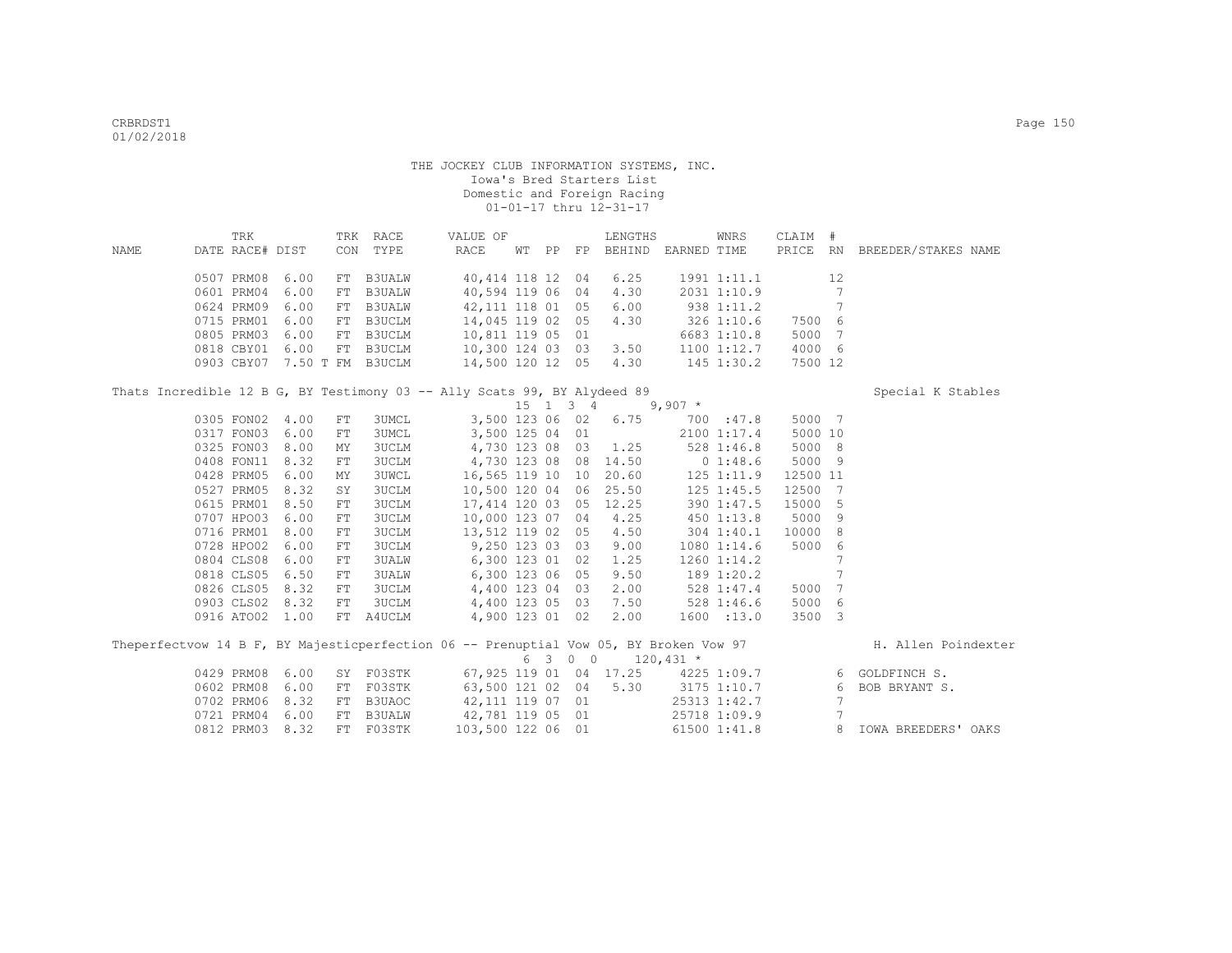TRK TRK RACE VALUE OF LENGTHS WNRS CLAIM # NAME DATE RACE# DIST CON TYPE RACE WT PP FP BEHIND EARNED TIME PRICE RN BREEDER/STAKES NAME 0826 CBY03 8.00 GD B3USTK 50,000 119 04 09 20.60 500 1:38.2 10 MINNESOTA H. B. P. A. DISTAFF S. Tin Badge 15 B G, BY The Deputy (IRE) 97 -- Addy Annie 07, BY Posse 00 MAMAS Thoroughbreds, LLC  $3 \quad 3 \quad 0 \quad 0 \quad 128,632 \atop 41,464 \quad 118 \quad 08 \quad 01 \quad 24847$ 0614 PRM04 5.00 FT 02MSW 41,464 118 08 01 24847 :57.7 8<br>0714 PRM08 5.50 FT 02STK 79,784 117 01 01 48195 1:04.8 7 7 IOWA STALLION FUTURITY<br>7 TOWA CRADLE S. 0812 PRM08 6.00 FT A02STK 93,150 121 05 01 55590 1:10.1 Tiza Boom Boom 14 B F, BY Tizway 05 -- Celeritas 04, BY Stephen Got Even 96 Hicklin Christine Aaron DVM 4 2 1 1 20,427 \* 0402 TUP08 6.00 FT F03MOC 12,500 116 02 01 7595 1:11.5 7 0512 NP 02 3.50 FT F03ALW 24,078 120 03 03 4.75 1475 :38.3 5 0602 NP 07 6.00 GD F03ALW 21,955 120 01 01 8966 1:12.9 6 0701 NP 02 6.00 FT F03WCL 19,049 119 01 02 0.50 2391 1:12.9 15000 5 Tiz a Lady Now 12 DK B/ M, BY Hold Me Back 06 -- Lonely Chant 05, BY Tiznow 97 Donald E. Scharge & Lynn Chleborad 0122 OP 03 8.00 MY B3UWCL  $\begin{array}{cccc} 6 & 0 & 0 & 0 & 1,852 \times 0 & 0 & 0 & 0 & 1,852 \end{array}$  0122 OP 03 8.00 MY B3UWCL 26,500 121 02 07 14.25 177 1:40.3 25000 8 0202 OP 02 8.50 FT B3UCLM 24,500 121 02 06 14.50 164 1:47.3 15000 8 0223 OP 07 8.50 FT B3UCLM 24,500 121 02 08 9.75 122 1:47.6 15000 9 0302 OP 01 8.50 FT B3UCLM 27,000 121 01 04 14.00 1150 1:46.7 7500 8 0319 OP 02 8.50 FT B3UCLM 23,500 117 03 07 10.25 79 1:46.6 7500 11 0409 OP 01 8.50 FT B3UCLM 24,000 116 07 07 12.50 160 1:46.2 7500 8 Tiz Tricky 14 DK B/ F, BY Tizdejavu 05 -- Tricky Truth 00, BY Proudest Romeo 90 Rumbaugh Carroll  $7$  2 1 0  $37,075$  \*<br>39,876 118 04 01 23790 1:13.1 0428 PRM07 6.00 MY B36MSW 39,876 118 04 01 23790 1:13.1 9<br>0601 PRM04 6.00 FT B3UALW 40,594 118 05 06 8.80 125 1:10.9 7 0601 PRM04 6.00 FT B3UALW 40,594 118 05 06 8.80 125 1:10.9 7<br>0614 PRM08 5.50 FT B3UCLM 14,109 119 06 02 2.75 3372 1:04.6 30000 8 0614 PRM08 5.50 FT B3UCLM 14,109 119 06 02 2.75 0702 PRM01 6.00 FT B3UCLM 24,022 115 05 05 6.85 533 1:11.0 30000 7 0709 PRM03 6.00 FT B3UCLM 13,297 116 04 01 8404 1:10.1 15000 5<br>0720 PRM07 6.00 FT B3UALW 42,067 118 06 08 7.05 125 1:11.1 8 0720 PRM07 6.00 FT B3UALW 42,067 118 06 08 7.05 125 1:11.1 8 0810 PRM01 6.00 FT B3UCLM 11,188 119 07 04 1.80 726 1:11.6 10000 7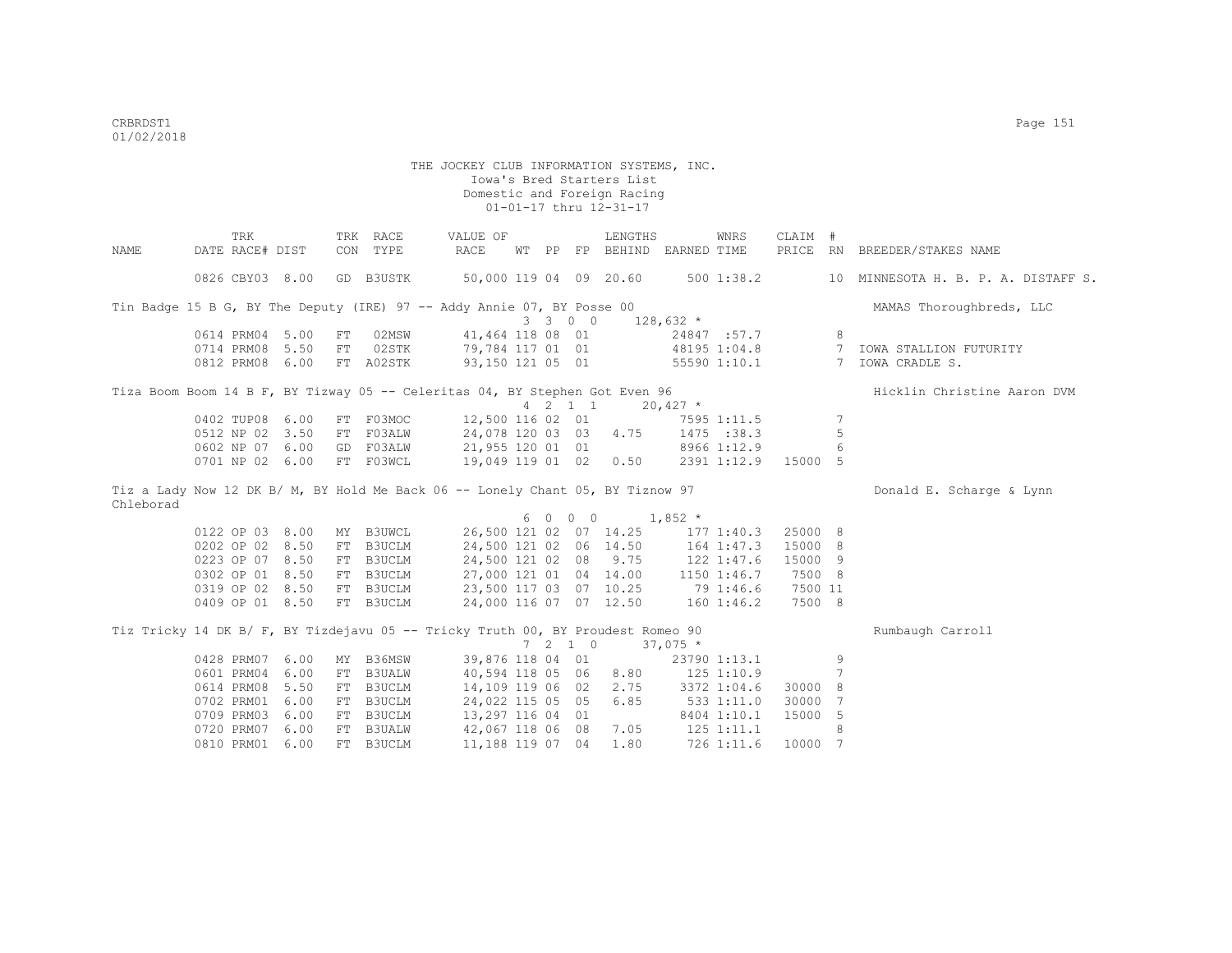CRBRDST1 Page 152 01/02/2018

### THE JOCKEY CLUB INFORMATION SYSTEMS, INC. Iowa's Bred Starters List Domestic and Foreign Racing 01-01-17 thru 12-31-17

| NAME                                                                                   |            | TRK<br>DATE RACE# DIST |                      |            | TRK RACE<br>CON TYPE | VALUE OF<br>RACE |  |         | LENGTHS                 | WT PP FP BEHIND EARNED TIME | WNRS            | CLAIM #  |                | PRICE RN BREEDER/STAKES NAME |
|----------------------------------------------------------------------------------------|------------|------------------------|----------------------|------------|----------------------|------------------|--|---------|-------------------------|-----------------------------|-----------------|----------|----------------|------------------------------|
| Today's Talk 14 B F, BY Horse Greeley 04 -- Lonely Chant 05, BY Tiznow 97<br>Chleborad |            |                        |                      |            |                      |                  |  |         |                         |                             |                 |          |                | Donald E. Scharge & Lynn     |
|                                                                                        |            |                        |                      |            |                      |                  |  | 5 0 0 0 |                         | $1,410$ *                   |                 |          |                |                              |
|                                                                                        |            | 0609 PRM09 6.00        |                      |            | FT B36MSW            |                  |  |         | 41, 313 118 01 09 11.80 |                             | 125 1:11.8      |          | 10             |                              |
|                                                                                        | 0624 PRM07 |                        | 8.50                 | FT         | B36MSW               |                  |  |         | 41,397 119 02 08 37.00  |                             | 125 1:47.3      |          | 8              |                              |
|                                                                                        | 0707 PRM02 |                        | 6.00                 | FT         | B36MCL               |                  |  |         | 16,661 119 02 06 10.70  |                             | 125 1:13.1      | 15000 7  |                |                              |
|                                                                                        | 0722 PRM02 |                        | 6.00                 |            | FT B36MCL            | 16,661 119 04 05 |  |         | 5.25                    |                             | 368 1:12.5      | 15000    | -7             |                              |
|                                                                                        | 0810 PRM02 |                        | 6.00                 |            | FT B36MCL            |                  |  |         | 13,353 118 04 04 14.25  |                             | 667 1:12.5      | 10000 6  |                |                              |
| Tomey Too 13 CH G, BY Notional 04 -- Monument Valley 97, BY Air Forbes Won 79          |            |                        |                      |            |                      |                  |  |         |                         |                             |                 |          |                | DNAce Thoroughbreds, LTD.    |
|                                                                                        |            |                        |                      |            |                      |                  |  | 8 1 1 1 |                         | $11,828$ *                  |                 |          |                |                              |
|                                                                                        | 0320 WRD02 |                        | 8.00                 | ${\rm FT}$ | 3UCLM                |                  |  |         | 9,911 124 08 06 11.15   |                             | 80 1:38.3       | 7500 8   |                |                              |
|                                                                                        | 0403 WRD05 |                        | 8.32                 | GD         | 3UCLM                |                  |  |         | 10,659 124 09 FF DNF    |                             | 80 1:43.1       | 7500 10  |                |                              |
|                                                                                        | 0501 WRD08 |                        | 8.00                 | FT         | 3UCLM                | 10,285 124 05 04 |  |         | 3.75                    |                             | 537 1:38.8      | 7500 10  |                |                              |
|                                                                                        | 0515 WRD04 |                        | 8.32                 | FT         | 3UCLM                | 10,846 124 07 03 |  |         | 2,50                    |                             | $1011$ $1:43.4$ | 7500 7   |                |                              |
|                                                                                        | 0527 CBY08 |                        | 8.00                 | FT         | <b>3UCLM</b>         | 11,500 124 08 02 |  |         | 8.25                    |                             | 2300 1:39.1     | 6250 8   |                |                              |
|                                                                                        | 0618 CBY10 |                        | 8.00                 | FT         | 3UCLM                | 11,500 124 04 01 |  |         |                         |                             | 6900 1:41.7     | 6250 6   |                |                              |
|                                                                                        |            |                        | 0702 CBY07 8.50 T FM |            | 3UCLM                | 17,000 124 03 05 |  |         |                         | 6.25 170 1:43.8             |                 | 10000 10 |                |                              |
|                                                                                        |            | 0715 CBY10 8.32        |                      | FT         | 3UCLM                |                  |  |         | 12,665 124 05 04 13.85  |                             | 750 1:44.3      | 6250 6   |                |                              |
| Toms Kowboy 14 B G, BY Kodiak Kowboy 05 -- Chariot of Gold 95, BY Dr. Danzig 82        |            |                        |                      |            |                      |                  |  |         |                         |                             |                 |          |                | Glendalough LLC              |
|                                                                                        |            |                        |                      |            |                      |                  |  | 9 0 2 0 |                         | $3,453*$                    |                 |          |                |                              |
|                                                                                        |            | 0511 PRM01             | 5.50                 | FT         | 36MCL                |                  |  |         | 22,520 118 04 06 16.00  |                             | $125$ $1:05.4$  | 30000 7  |                |                              |
|                                                                                        | 0526 PRM04 |                        | 6.00                 | FT         | 36MCL                |                  |  |         | 15,992 118 02 08 28.75  |                             | 125 1:11.3      | 15000    | 9              |                              |
|                                                                                        | 0604 PRM08 |                        | 8.00                 | FT         | 36MCL                |                  |  |         | 10,000 119 04 06 26.25  |                             | 125 1:41.0      | 10000    | 8              |                              |
|                                                                                        | 0615 PRM05 |                        | 8.32                 | FT         | 36MCL                |                  |  |         | 10,410 119 06 04 13.75  |                             | 488 1:45.1      | 12500    | 7              |                              |
|                                                                                        | 0625 PRM06 |                        | 8.32                 | ${\rm FT}$ | 36MCL                |                  |  |         | 11,246 118 06 04 18.75  |                             | 649 1:45.5      | 10000    | 8              |                              |
|                                                                                        | 0713 PRM05 |                        | 8.00                 | ${\rm FT}$ | 36MCL                |                  |  |         | 10,000 119 03 05 29.80  |                             | 296 1:40.6      | 12500    | 6              |                              |
|                                                                                        | 0804 CLS01 |                        | 6.00                 | FT         | 3UMCL                | 3,400 119 05 02  |  |         | 8.75                    |                             | 680 1:15.6      | 5000     | - 5            |                              |
|                                                                                        | 0819 CLS03 |                        | 6.00                 | ${\rm FT}$ | 3UMSW                | 5,700 118 03 04  |  |         | 6.50                    |                             | 285 1:14.8      |          | 8              |                              |
|                                                                                        | 0904 CLS04 |                        | 6.50                 | FT         | <b>3UMCL</b>         | 3,400 120 05 02  |  |         | 0.75                    |                             | 680 1:21.2      | 5000     | $\overline{7}$ |                              |

Touch Real 13 B M, BY Canaveral 91 -- Gold Quarry 03, BY Touch Gold 94 Iowa State University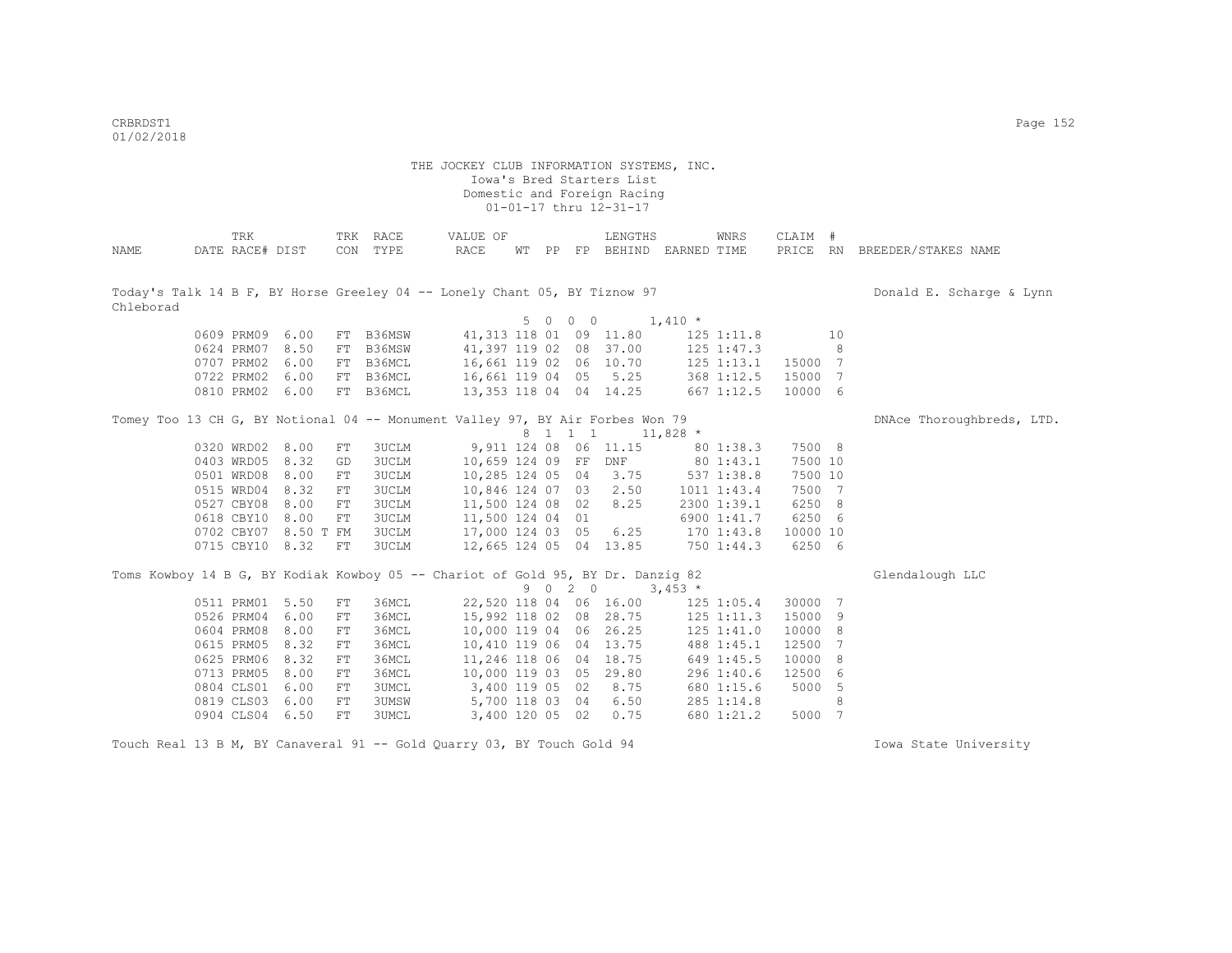| NAME | TRK<br>DATE RACE# DIST |      |    | TRK RACE<br>CON TYPE | VALUE OF<br>RACE                                                                |  |         | LENGTHS                                           | WT PP FP BEHIND EARNED TIME            | WNRS            | CLAIM # |                 | PRICE RN BREEDER/STAKES NAME |
|------|------------------------|------|----|----------------------|---------------------------------------------------------------------------------|--|---------|---------------------------------------------------|----------------------------------------|-----------------|---------|-----------------|------------------------------|
|      |                        |      |    |                      |                                                                                 |  | 2 0 0 0 |                                                   | $373 *$                                |                 |         |                 |                              |
|      | 0217 TP 06 8.00        |      |    | FT B4UMCL            |                                                                                 |  |         |                                                   | 6,100 124 03 06 33.25 61 1:40.1 7500 7 |                 |         |                 |                              |
|      | 0509 FP 01 5.50        |      |    | FT B3UMCL            |                                                                                 |  |         |                                                   | 5,200 124 02 04 14.00 312 1:10.2       |                 | 4000 5  |                 |                              |
|      |                        |      |    |                      |                                                                                 |  |         |                                                   |                                        |                 |         |                 |                              |
|      |                        |      |    |                      | Tough to Handle 13 CH G, BY Cowboy Cal 05 -- Caucus 00, BY General Meeting 88   |  |         |                                                   |                                        |                 |         |                 | Dave McShane & Don Frazier   |
|      |                        |      |    |                      |                                                                                 |  | 8 0 0 1 |                                                   | $2,803*$                               |                 |         |                 |                              |
|      | 0504 PRM09             | 6.00 | FT | 3UALW                |                                                                                 |  |         | 40,594 118 02 07 18.75                            |                                        | 125 1:11.1      |         | $7\phantom{.0}$ |                              |
|      | 0602 PRM06             | 6.00 | FT | 4UCLM                |                                                                                 |  |         | 11,159 117 07 07 8.95                             |                                        | 125 1:10.8      | 7500 8  |                 |                              |
|      | 0615 PRM03             | 6.00 | FT | 3UCLM                | 18,670 118 06 06 9.50                                                           |  |         |                                                   |                                        | $125$ $1:10.4$  | 7500 7  |                 |                              |
|      | 0624 PRM05             | 8.32 | FT | 3UCLM                | 13,231 117 02 08 8.25                                                           |  |         |                                                   |                                        | 125 1:43.9      | 5000 8  |                 |                              |
|      | 0713 PRM02             | 8.50 | FT | 3UCLM                | 13,710 118 04 03 10.50                                                          |  |         |                                                   |                                        | 1742 1:45.5     | 7500 7  |                 |                              |
|      | 0806 PRM09             | 8.00 | FT | 3UCLM                | 11,186 118 02 06                                                                |  |         | 11.55                                             |                                        | 125 1:37.4      | 7500 8  |                 |                              |
|      | 0811 PRM10             | 8.32 | FT | 3UCLM                | 10,000 119 04 05 6.50                                                           |  |         |                                                   |                                        | 289 1:43.0      | 5000 8  |                 |                              |
|      | 0819 CLS07 6.50        |      | FT | 3UCLM                | 4,900 123 06 05 6.75                                                            |  |         |                                                   |                                        | 147 1:18.8      | 5000 8  |                 |                              |
|      |                        |      |    |                      | Tour On 12 DK B/ M, BY Colorful Tour 99 -- Foran Gap 00, BY Allen's Prospect 82 |  |         |                                                   |                                        |                 |         |                 | Chleborad Lynn               |
|      |                        |      |    |                      |                                                                                 |  |         | $17 \quad 1 \quad 1 \quad 3 \quad 48,473 \quad *$ |                                        |                 |         |                 |                              |
|      | 0114 OP 07 6.00        |      |    | FT B3UMSW            |                                                                                 |  |         | 72,000 124 09 06 1.60                             |                                        | 240 1:12.2      |         | 11              |                              |
|      | 0128 OP 09             | 6.00 |    | FT B3UMSW            |                                                                                 |  |         | 72,000 124 03 04 14.00                            |                                        | 3600 1:11.4     |         | 9               |                              |
|      | 0303 OP 05             | 6.00 |    | FT B3UMSW            | 72,000 124 01 07 8.25                                                           |  |         |                                                   | 480 1:10.4                             |                 |         | 8               |                              |
|      | 0326 OP 04             | 8.50 |    | FT B3UMSW            | 80,000 124 02 04                                                                |  |         | 8.00                                              |                                        | 4000 1:46.1     |         | 8               |                              |
|      | 0406 OP 05             | 8.50 |    | FT B3UMCL            | 32,000 125 09 05 13.00                                                          |  |         |                                                   |                                        | 960 1:46.9      | 40000 9 |                 |                              |
|      | 0428 PRM09             | 6.00 |    | MY B36MSW            | 39,678 123 08 04                                                                |  |         | 3.50                                              |                                        | 1966 1:12.0     |         | 11              |                              |
|      | 0513 PRM06             | 8.00 |    | FT B36MSW            | 39,986 123 06 01                                                                |  |         |                                                   |                                        | 24083 1:42.5    |         | 6               |                              |
|      | 0604 PRM07             | 8.50 |    | FT B3UALW            | 40,521 123 05 03                                                                |  |         | 4.75                                              |                                        | 4836 1:46.6     |         | 9               |                              |
|      | 0625 PRM02             | 8.50 |    | FT B3UALW            | 42,025 121 04 04                                                                |  |         | 3.10                                              |                                        | 2093 1:47.4     |         | 9               |                              |
|      | 0714 PRM04             | 8.50 |    | FT B3UALW            | 41,982 121 08 09                                                                |  |         | 23.45                                             |                                        | 125 1:46.6      |         | 10              |                              |
|      | 0723 PRM01             | 8.32 |    | FT B3UCLM            | 13,550 120 05 02                                                                |  |         | 8.50                                              |                                        | 2768 1:42.7     | 12500 7 |                 |                              |
|      | 0804 PRM02             | 8.50 |    | FT B3UCLM            | 17,332 120 05 06                                                                |  |         | 26.00                                             |                                        | 125 1:45.5      | 15000 7 |                 |                              |
|      | 0904 RP 01             | 8.32 |    | FT B3UCLM            | 11,907 123 02 03                                                                |  |         | 10.00                                             |                                        | $1191$ $1:42.8$ | 7500 7  |                 |                              |
|      | 0921 RP 02             | 7.00 |    | FT B3UCLM            | 11,000 123 05 03                                                                |  |         | 5.00                                              |                                        | 1191 1:24.0     | 7500 7  |                 |                              |
|      |                        |      |    |                      |                                                                                 |  |         |                                                   |                                        |                 |         |                 |                              |
|      | 1007 RP 04 8.00        |      |    | FT B3UCLM            | 11,000 123 07 04 3.10                                                           |  |         |                                                   | 645 1:39.9                             |                 | 7500 8  |                 |                              |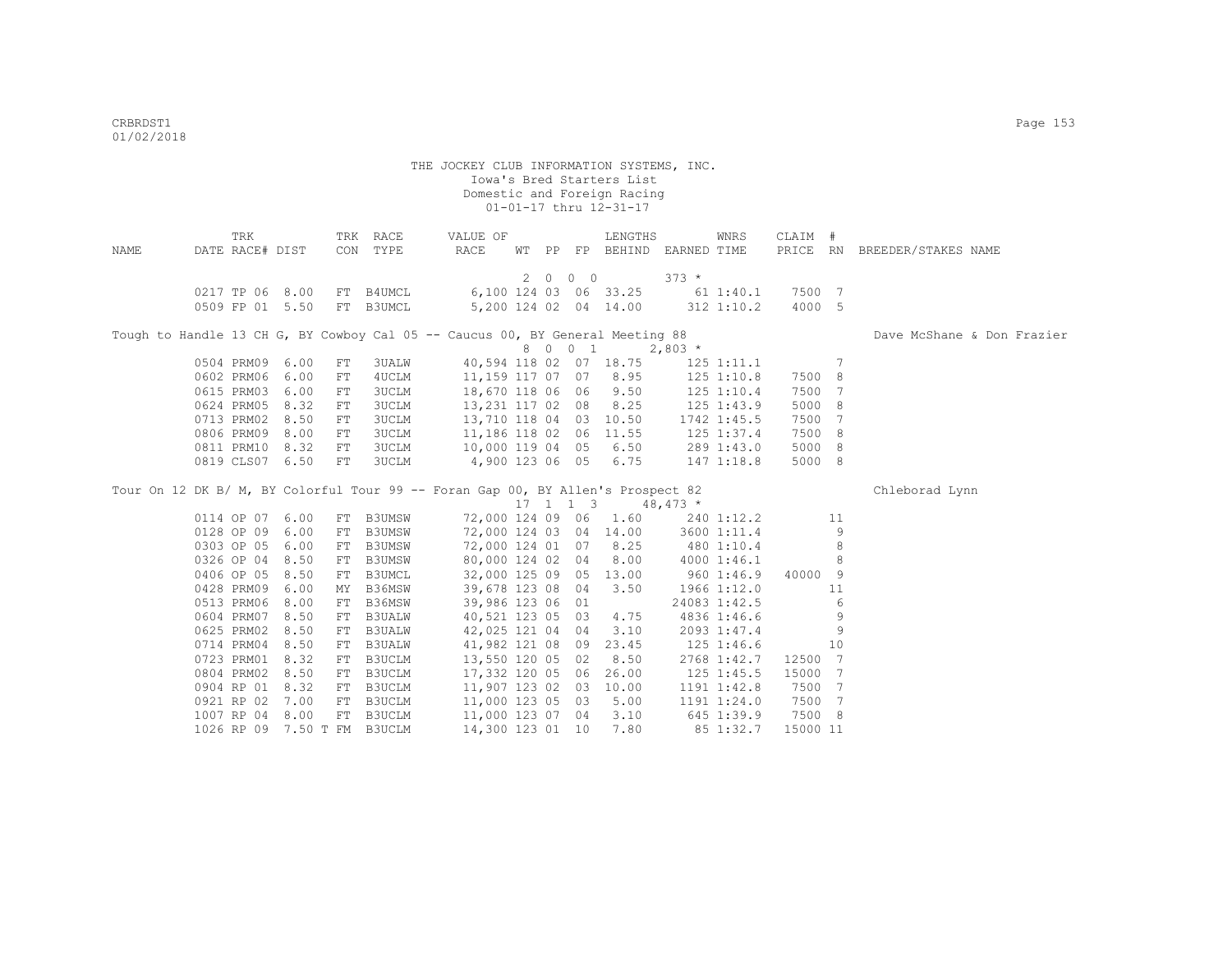|                                                                                              | TRK             |    | TRK RACE                                    | VALUE OF                         |     |    |                             | LENGTHS               |              | WNRS           | CLAIM #  |    |                            |
|----------------------------------------------------------------------------------------------|-----------------|----|---------------------------------------------|----------------------------------|-----|----|-----------------------------|-----------------------|--------------|----------------|----------|----|----------------------------|
| NAME                                                                                         | DATE RACE# DIST |    | CON TYPE                                    | RACE                             | WТ  | PP |                             | FP BEHIND EARNED TIME |              |                | PRICE RN |    | BREEDER/STAKES NAME        |
|                                                                                              | 1110 RP 04 8.32 |    | FT B3UCLM                                   | 11,000 123 08 07 12.30 85 1:45.2 |     |    |                             |                       |              |                | 7500 9   |    |                            |
| Tour to Glory 12 B G, BY Colorful Tour 99 -- Close to Glory 95, BY I Enclose 80              |                 |    |                                             |                                  |     |    |                             |                       |              |                |          |    | Chleborad Lynn             |
|                                                                                              |                 |    |                                             |                                  | 9 0 |    | $2 \quad 2$                 | $11,109$ *            |              |                |          |    |                            |
|                                                                                              | 0428 PRM05 6.00 | MY | 3UWCL                                       | 16,565 119 03 05 10.00           |     |    |                             |                       |              | 368 1:11.9     |          | 11 |                            |
|                                                                                              | 0513 PRM05 8.32 | FT | <b>3UCLM</b>                                | 10,650 119 09 04 8.00            |     |    |                             |                       |              | 650 1:44.2     | 15000 9  |    |                            |
|                                                                                              | 0525 PRM05 8.00 | FT | <b>3UALW</b>                                | 31,500 119 05 06 23.50           |     |    |                             |                       |              | $125$ 1:39.2   |          | 6  |                            |
|                                                                                              | 0609 PRM02 8.32 | FT | <b>3UCLM</b>                                | 11,200 120 08 02 hd              |     |    |                             |                       |              | 2700 1:44.4    | 12500 9  |    |                            |
|                                                                                              | 0706 PRM10 8.00 | FT | <b>3UCLM</b>                                | 17,244 120 04 03 4.25            |     |    |                             |                       |              | 2025 1:39.8    | 15000 9  |    |                            |
|                                                                                              | 0716 PRM05 8.00 | FT | 3UCLM                                       | 11,831 119 05 03 0.75            |     |    |                             |                       |              | 1640 1:39.9    | 10000 8  |    |                            |
|                                                                                              | 0805 PRM01 8.50 | FT | <b>3UCLM</b>                                | 17,371 120 04 02 5.50            |     |    |                             |                       |              | 3476 1:45.7    | 15000 6  |    |                            |
|                                                                                              | 0812 PRM01 8.32 | FT | 3UCLM                                       | 17,331 120 01 FF DNF             |     |    |                             |                       |              | $125$ $1:42.8$ | 15000 7  |    |                            |
|                                                                                              | 0818 CLS05 6.50 | FT | 3UALW                                       | 6,300 123 03 FF DNF              |     |    |                             |                       |              | $0\;1:20.2$    |          | -7 |                            |
| Town Tattler 15 CH F, BY Jersey Town 06 -- Perfectly Smart 11, BY Perfect Soul (IRE) 98      |                 |    |                                             |                                  |     |    | $1 \quad 0 \quad 0 \quad 0$ |                       | $125 *$      |                |          |    | Highpoint Bloodstock       |
|                                                                                              |                 |    | 0611 PRM03 5.00 FT F02MSW                   | 41,397 118 02 06 6.35            |     |    |                             |                       | $125$ :59.6  |                |          | 8  |                            |
| Tracy Racy 15 B F, BY Algorithms 09 -- Tesseract 09, BY Pollard's Vision 01                  |                 |    |                                             |                                  |     |    |                             |                       |              |                |          |    | Leech James R.             |
|                                                                                              |                 |    |                                             |                                  |     |    |                             | 2 1 0 1               | $29,565$ *   |                |          |    |                            |
|                                                                                              | 0723 PRM08 5.50 |    | FT F02MSW 41,397 119 02 03 2.80 4961 1:05.3 |                                  |     |    |                             |                       |              |                |          | 8  |                            |
|                                                                                              | 0812 PRM02 5.50 |    | FT F02MSW                                   | 41,312 119 01 01 24604 1:04.5    |     |    |                             |                       |              |                |          | 10 |                            |
| Travelin Trev 09 DK B/ G, BY Humming 96 -- Rodeo Ryder 89, BY Red Ryder 76<br>Windylea Farms |                 |    |                                             |                                  |     |    |                             |                       |              |                |          |    | Rockin' River Ranch, Inc & |
|                                                                                              |                 |    |                                             |                                  |     |    |                             | 5 0 0 0               | $495 *$      |                |          |    |                            |
|                                                                                              | 0318 FON05 8.00 | FT | 3UCLM                                       |                                  |     |    |                             | 4,500 123 04 06 9.25  |              | $0\;1:44.4$    | 5000 9   |    |                            |
|                                                                                              | 0331 FON07 8.32 | MY | 3UCLM                                       |                                  |     |    |                             | 4,500 123 06 05 21.50 | $135$ 1:52.0 |                | 5000 6   |    |                            |
|                                                                                              | 0409 FON07 8.00 | FT | 3UCLM                                       |                                  |     |    |                             | 4,500 123 06 04 4.25  |              | 225 1:44.2     | 5000 10  |    |                            |
|                                                                                              | 0422 FON07 8.50 | FT | 3UCLM                                       |                                  |     |    |                             | 3,500 123 09 08 15.25 | 0 1:48.0     |                | 2500 10  |    |                            |
|                                                                                              | 0428 FON06 8.32 | MY | 3UCLM                                       |                                  |     |    |                             | 4,838 123 04 05 17.75 | 135 1:48.0   |                | 5000 6   |    |                            |
| Tre Lee Divine 15 B C, BY Divine Park 04 -- Cinnamon Lee 05, BY Rock Slide 98                |                 |    |                                             |                                  |     |    | 2000                        |                       | $1,140$ *    |                |          |    | Wishon Glenda Lee          |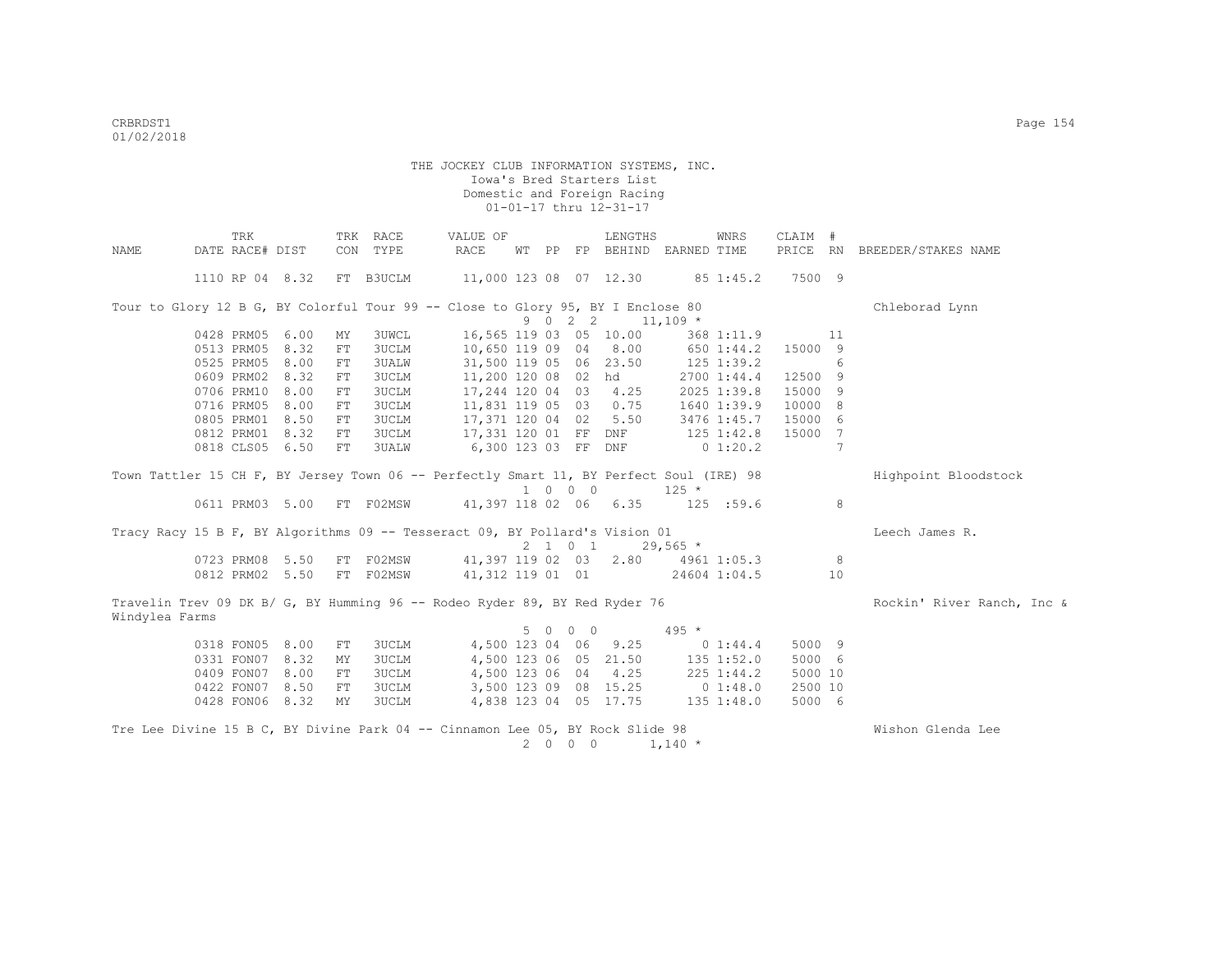THE JOCKEY CLUB INFORMATION SYSTEMS, INC. Iowa's Bred Starters List Domestic and Foreign Racing 01-01-17 thru 12-31-17 TRK TRK RACE VALUE OF LENGTHS WNRS CLAIM # NAME DATE RACE# DIST CON TYPE RACE WT PP FP BEHIND EARNED TIME PRICE RN BREEDER/STAKES NAME 1101 CD 04 6.50 FT 02MCL 19,095 120 03 05 6.25 570 1:19.3 15000 10 1118 CD 06 6.00 FT 02MCL 19,285 120 06 05 15.00 570 1:11.9 15000 12 Tricky Drake 13 B G, BY Impeachment 97 -- Colony Trick 05, BY Nineeleven 93 Nichols Jill  $2 \t0 \t0 \t3 \t3 \t1 \t*$ <br>6, 200 123 05 07 16.50 0 1:18.8 0401 FON03 6.00 MY 3UMSW 6,200 123 05 07 16.50 0 1:18.8 9 0506 PRM01 8.00 FT 36MCL 12,500 123 02 05 38.05 371 1:40.9 15000 6 Trilliondollarbill 12 B G, BY Impeachment 97 -- Orphan Gal 03, BY Gold Case 94 Drake Laine C 2 0 0 0 250 \* 0427 PRM09 6.00 FT 36MCL 22,340 123 01 12 41.35 125 1:12.4 30000 12 Trolley 12 DK B/ M, BY Silver Train 02 -- Vicar's Daughter 02, BY Vicar 96 Bergsrud Gary 7 0 1 1 7,327 \* 0507 PRM08 6.00 FT B3UALW 40,414 118 07 12 16.30 125 1:11.1 12<br>0529 CBY09 7.50 T FM B3UCLM 17,000 124 09 10 9.65 170 1:31.9 16000 10 0529 CBY09 7.50 T FM B3UCLM 17,000 124 09 10 9.65 0611 CBY07 8.00 GD B3UCLM 17,000 124 05 03 6.75 1870 1:39.8 16000 7 0625 CBY05 7.50 T FM B3UCLM 20,450 124 04 10 15.10 200 1:29.6 20000 12<br>0707 PRM10 6.00 FT B3UCLM 18,626 119 08 02 1.25 3679 1:11.6 15000 8 18,626 119 08 02 1.25 3679 1:11.6 15000 8 0730 PRM02 6.00 FT B3UCLM 18,670 119 07 05 7.80 413 1:10.3 15000 7 0813 CBY05 6.00 FT B3UCLM 14,500 124 01 04 6.00 870 1:11.5 12500 7 Ts Theregoesmycash 13 CH M, BY Hold Me Back 06 -- Frangible 06, BY Broken Vow 97 Burden Creek Farm & Clifton Farm LLC 4 0 0 1 3,918 \* 0609 CBY03 5.50 FT B3UCLM 20,000 124 03 03 4.25 2200 1:05.2 20000 6 0623 CBY08 5.50 FT B3UAOC 30,000 120 08 08 25.50 300 1:05.2 9<br>0716 CBY10 5.50 FT B3UCLM 20,000 124 05 04 15.75 1200 1:05.0 20000 7 0716 CBY10 5.50 FT B3UCLM 20,000 124 05 04 15.75 1200 1:05.0 20000 7<br>0813 CBY05 6.00 FT B3UCLM 14.500 124 07 05 8.25 218 1:11.5 12500 7 14,500 124 07 05 8.25 218 1:11.5 12500 7 Twelve Belles 14 CH F, BY Added Edge 00 -- Kentucky Band 08, BY Dixieland Band 80 Maynard Farm & Denise Lynn Scoles 7 0 1 0 3,608 \* 0518 PRM03 6.00 FT B36MCL 12,838 119 03 04 3.75 634 1:14.5 7500 7 0528 PRM08 5.00 FT B36MCL 10,347 118 01 07 14.50 125 1:00.5 10000 8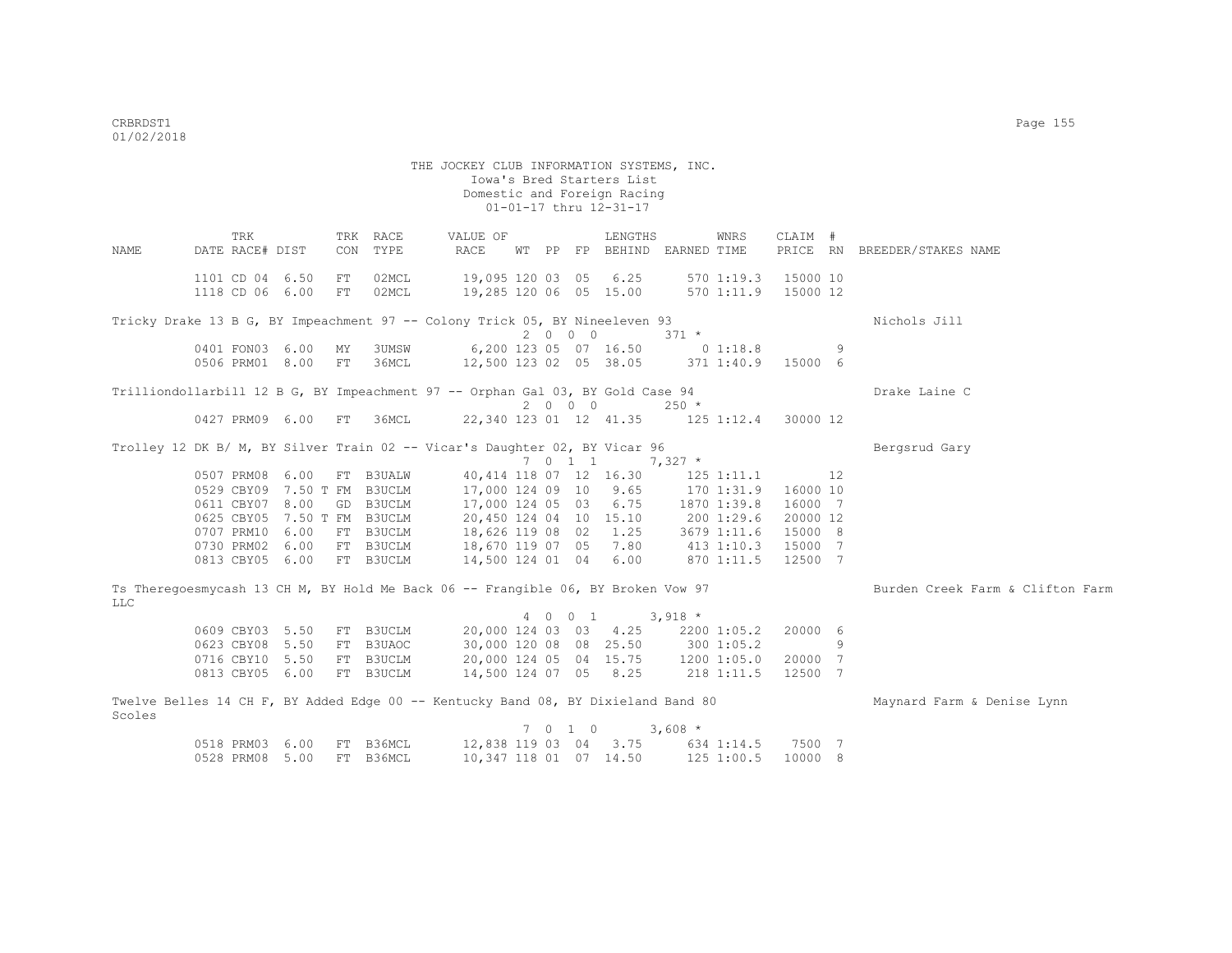TRK TRK RACE VALUE OF LENGTHS WNRS CLAIM # NAME DATE RACE# DIST CON TYPE RACE WT PP FP BEHIND EARNED TIME PRICE RN BREEDER/STAKES NAME 0623 PRM02 6.00 FT B36MCL 13,268 119 01 02 hd 2599 1:14.7 7500 8<br>0703 PRM03 5.00 SY B36MCL 12,048 119 01 06 7.25 125 :59.8 10000 7 0703 PRM03 5.00 SY B36MCL 12,048 119 01 06 7.25 0722 PRM02 6.00 FT B36MCL 16,661 119 05 06 7.75 125 1:12.5 15000 7<br>0806 CLS06 6.00 GD B3UMSW 5,700 123 01 07 21.75 0 1:15.0 7 0806 CLS06 6.00 GD B3UMSW 5,700 123 01 07 21.75 0 1:15.0 7<br>0818 CLS02 6.00 FT B3UMCL 4,000 125 06 07 10.75 0 1:14.4 10000 8 0818 CLS02 6.00 FT B3UMCL Twelve N Oh 14 GR/RO G, BY Rockport Harbor 02 -- Four Karats 04, BY Diamond 95 Dave McShane & Don Frazier 4 0 1 0 9,204 \* 0505 PRM09 5.50 FT 36MSW 39,914 119 04 07 15.05 125 1:05.0 8<br>0602 PRM05 8.50 FT 36MSW 39,986 118 02 02 6.50 8028 1:47.2 6<br>0622 PRM03 8.50 FT 36MSW 41,482 119 05 05 11.85 926 1:46.5 6 0602 PRM05 8.50 FT 36MSW 39,986 118 02 02 6.50 8028 1:47.2 6 0622 PRM03 8.50 FT 36MSW 41,482 119 05 05 11.85 926 1:46.5 6 0809 PRM09 8.32 FT 36MSW 31,000 118 06 06 14.60 125 1:43.5 6 Twenty Bucks 14 DK B/ G, BY El Caballo 04 -- Temblor 02, BY Richter Scale 94 Hansen Donald C.  $2 \t 0 \t 0 \t 435 \t \star$ <br>
6, 200 124 05 04 4.75 310 1:18.4 0331 FON03 6.00 MY 03MSW 6,200 124 05 04 4.75 310 1:18.4 9<br>0506 PRM09 6.00 FT 36WMC 16.030 118 01 08 20.50 125 1:12.3 15000 8 16.030 118 01 08 20.50 125 1:12.3 15000 8 Underwood 14 B G, BY Old Fashioned 06 -- Exotic Wishes 05, BY A.P. Indy 89 Sims Jack 3 1 0 1 34,620 \* 0110 SUN08 6.50 FT 03ALW 37,700 119 03 01 22620 1:16.6 7 0129 SUN09 8.00 FT 03STK 100,000 123 07 03 12.50 10000 1:36.4 10 RILEY ALLISON S. 0226 SUN09 8.50 FT 03STK 100,000 122 06 05 16.25 2000 1:43.1 8 MINE THAT BIRD DERBY Upperclassman 14 CH G, BY Midshipman 06 -- Asset Class 04, BY Maria's Mon 93 Poindexter H. Allen  $9 \quad 1 \quad 0 \quad 2 \quad 26.260 \star$ 0316 SA 05 6.50 T FM 3UMCL 34,035 120 01 06 8.75 345 1:13.6 75000 8<br>0415 SA 08 6.00 FT 03MCL 34,725 123 02 08 18.30 345 1:10.0 75000 10 0415 SA 08 6.00 FT 03MCL 34,725 123 02 08 18.30 345 1:10.0 75000 10<br>0602 SA 05 6.50 T FM 3UMCL 30,035 121 07 04 2.75 1740 1:13.8 50000 8 06,035 121 07 04 2.75 0701 SA 10 6.50 T FM 3UMCL 31,415 119 07 05 2.40 580 1:13.9 40000 12 0804 DMR06 6.00 FT 3UMCL 27,380 115 02 01 15600 1:11.1 40000 9 0827 DMR09 6.50 FT 3USTR 36,380 115 01 07 12.30 345 1:16.0 9 0930 SA 02 6.00 FT 3USTR 34,290 115 04 03 1.25 3600 1:11.8 7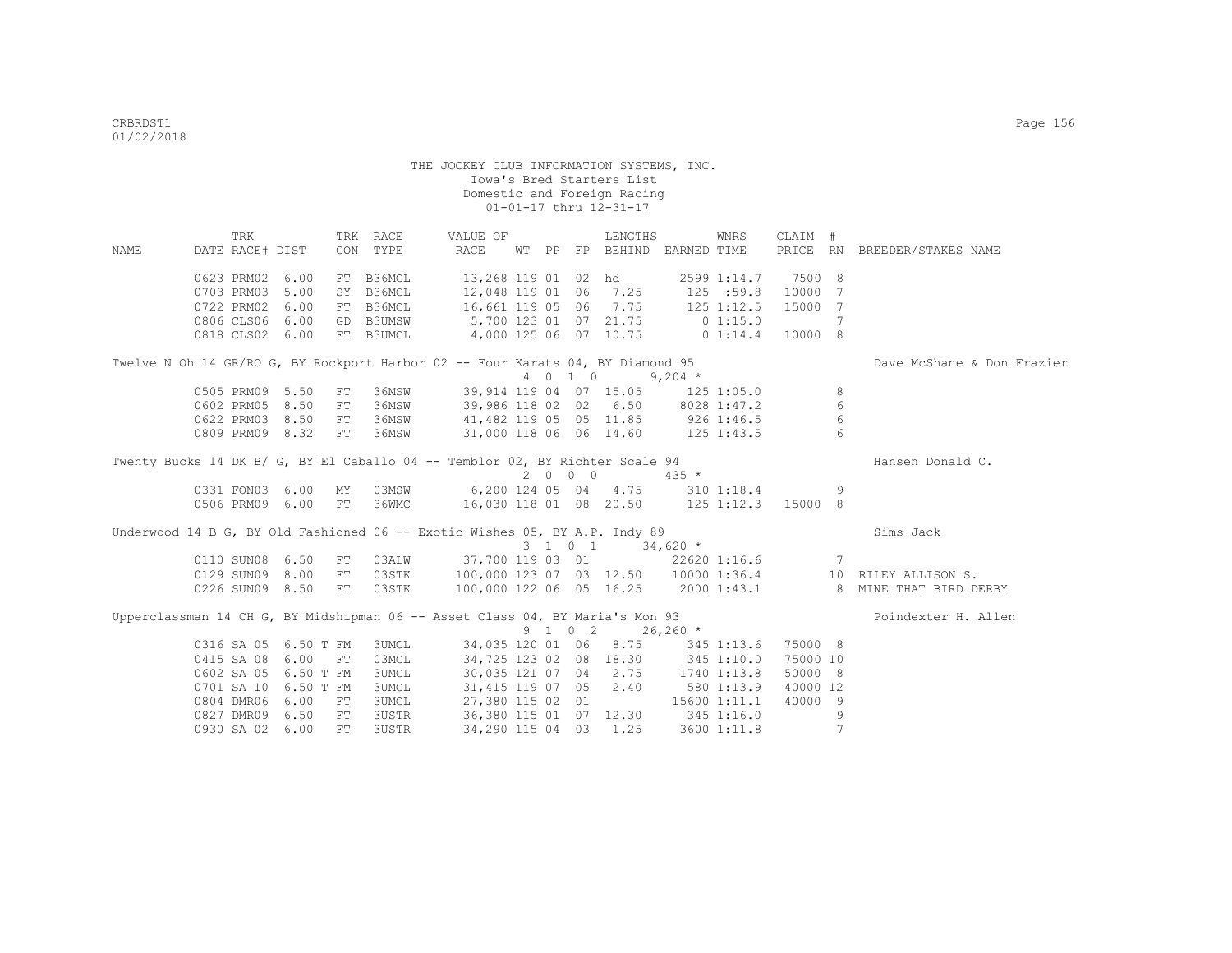THE JOCKEY CLUB INFORMATION SYSTEMS, INC. Iowa's Bred Starters List Domestic and Foreign Racing 01-01-17 thru 12-31-17 TRK TRK RACE VALUE OF LENGTHS WNRS CLAIM # NAME DATE RACE# DIST CON TYPE RACE WT PP FP BEHIND EARNED TIME PRICE RN BREEDER/STAKES NAME 1105 DMR05 6.00 FT 3USTR 29,035 115 07 03 1.00 3360 1:11.5 8 1126 DMR06 7.00 FT 3USTR 29,380 115 05 08 11.25 345 1:23.2 9 U S Outpost 12 DK B/ G, BY U S Ranger 04 -- Outskirt Lady 07, BY Purge 01 Lewis, James 3 0 0 0 235 \* 0804 ARP05 6.00 FT 3UCLM 5,000 124 06 07 35.00 50 1:11.1 2500 7<br>0813 ARP01 6.00 FT 3UCLM 5,000 124 04 08 14.85 50 1:12.9 2500 9 0813 ARP01 6.00 FT 3UCLM 5,000 124 04 08 14.85 50 1:12.9 2500 9 4,500 123 05 05 20.00 135 1:20.0 3500 5 Vacation Pay 12 DK B/ G, BY Harlan's Holiday 99 -- On Safari 03, BY Lion Cavern 89 Beverly J Lewis & James R Lewis 3 0 0 0 771 \* 0429 PRM09 6.00 SY 36MSW 39,803 123 03 07 10.25 125 1:12.7 11 0608 PRM09 6.00 FT 36MSW 41,187 123 10 06 10.50 125 1:11.6 10 0618 PRM01 6.00 FT 36MCL 23,399 124 05 05 27.25 521 1:12.1 30000 6 Valid Cause 13 B M, BY Noble Causeway 02 -- Valedictorian Girl 02, BY Honor Grades 88 Gary E Lucas & Joan Lucas  $11 \t2 \t1 \t2 \t17.725 \t*$ 0507 PRM08 6.00 FT B3UALW 40,414 118 09 11 15.80 125 1:11.1 12<br>0525 PRM04 8.00 FT B3UCLM 18,263 119 01 06 17.85 125 1:37.8 40000 9 0525 PRM04 8.00 FT B3UCLM 18,263 119 01 06 17.85 0604 PRM03 8.32 FT B3UCLM 12,523 120 01 01 8093 1:45.2 12500 6 0625 PRM02 8.50 FT B3UALW 42,025 124 01 05 5.35 930 1:47.4 9 0714 PRM04 8.50 FT B3UALW 41,982 124 10 07 12.70 125 1:46.6 10 0722 PRM05 8.32 FT B3UCLM 13,474 123 03 04 7.75 734 1:43.7 10000 6 0729 HPO01 8.00 FT B3UCLM 10,250 123 01 02 4.00 2000 1:42.0 5000 6 0817 CBY02 8.00 FT B3UCLM 14,500 124 05 03 7.50 1595 1:39.8 12500 7 0827 CLS05 8.32 FT 3UCLM 4,600 123 01 05 9.50 138 1:46.2 5000 7 0902 CLS06 6.50 FT B3UCLM 4,600 123 04 01 2760 1:20.8 5000 7<br>0916 ATO03 1.00 FT B4UCLM 4,900 123 03 03 4.25 1100 :13.0 3500 3 4,900 123 03 03 4.25 1100 :13.0 3500 3 Valley of the Hide 14 B G, BY Run Away and Hide 06 -- Monument Valley 97, BY Air Forbes Won 79 DNAce Thoroughbreds, LTD.  $9 \t3 \t2 \t1 \t38,481 \t*$  0507 PRM01 5.50 FT 36MCL 12,875 114 01 01 7703 1:04.6 5000 6 0513 PRM04 5.50 FT 3UWCL 16,711 118 03 01 9945 1:04.7 15000 7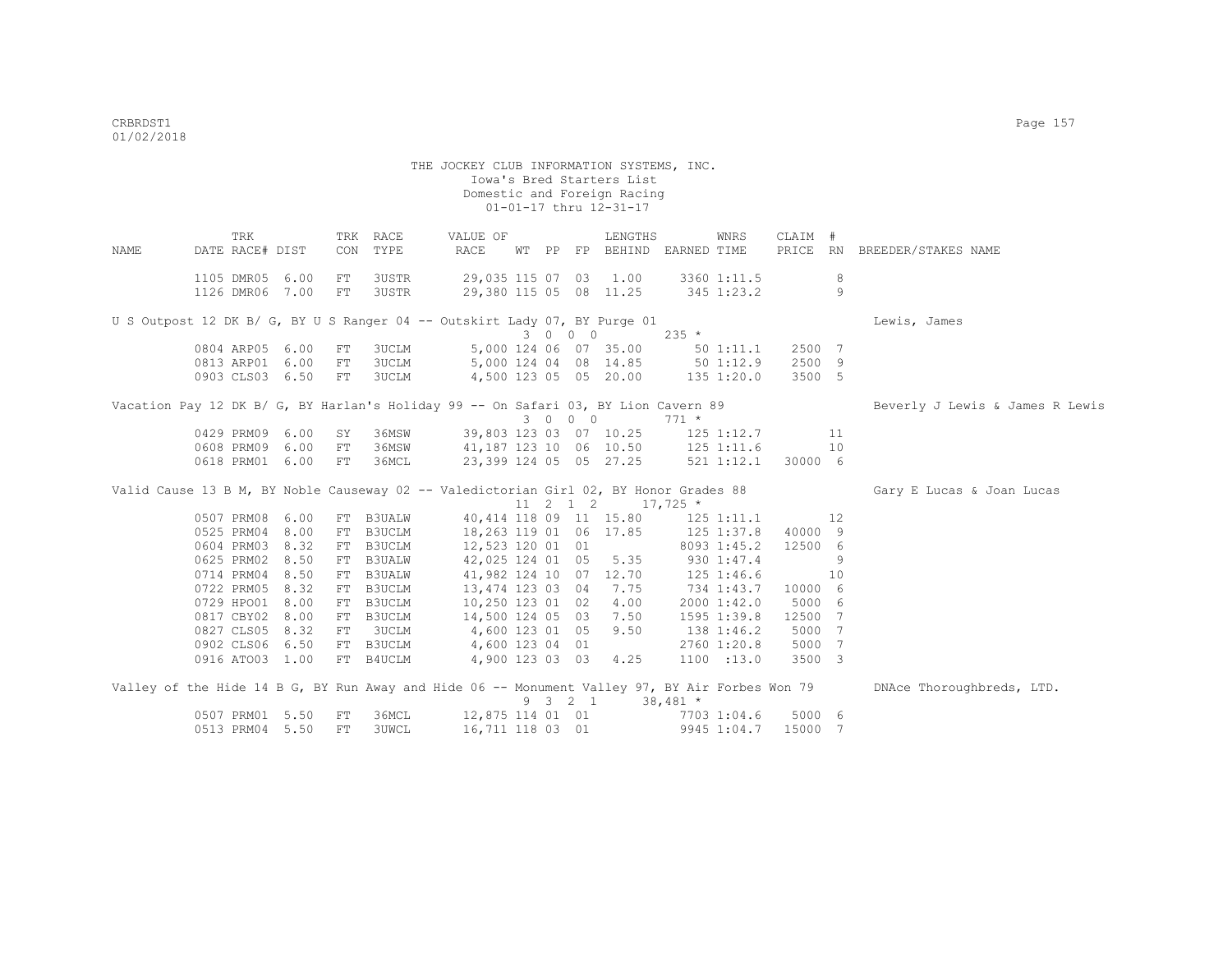|      | TRK             |      |     | TRK RACE               | VALUE OF                                                                               |  |                 | LENGTHS                            |                | WNRS         | CLAIM #            |    |                              |  |
|------|-----------------|------|-----|------------------------|----------------------------------------------------------------------------------------|--|-----------------|------------------------------------|----------------|--------------|--------------------|----|------------------------------|--|
| NAME | DATE RACE# DIST |      | CON | TYPE                   | RACE                                                                                   |  |                 | WT PP FP BEHIND EARNED TIME        |                |              |                    |    | PRICE RN BREEDER/STAKES NAME |  |
|      |                 |      |     |                        |                                                                                        |  |                 |                                    |                |              |                    |    |                              |  |
|      | 0527 PRM04      | 6.00 | SY  | <b>3UALW</b>           |                                                                                        |  |                 | 40,431 118 05 05 5.25              |                | 923 1:11.4   |                    | 11 |                              |  |
|      | 0609 PRM04      | 8.50 | FT  | <b>3UALW</b>           | 42,067 118 06 07                                                                       |  |                 | 20.75                              | $125$ $1:45.1$ |              |                    | 8  |                              |  |
|      | 0701 PRM01      | 5.50 | FT  | 3UCLM                  | 18,626 118 08 02                                                                       |  |                 | 3.75                               | 3679 1:04.5    |              | 15000 8            |    |                              |  |
|      | 0729 PRM02      | 6.00 | FT  | 3UCLM                  | 18,670 114 05 04 10.75                                                                 |  |                 |                                    | 9281:08.8      |              | 15000 7            |    |                              |  |
|      | 0809 PRM01      | 6.00 | FT  | 3UCLM                  | 18,670 117 02 01                                                                       |  |                 |                                    |                | 11138 1:10.1 | 15000 7            |    |                              |  |
|      | 1110 DED07 7.00 |      | FT  | 3UCLM                  | 14,780 118 06 03 3.50                                                                  |  |                 |                                    | 1540 1:27.1    |              | 10000 8            |    |                              |  |
|      | 1201 DED09 6.50 |      | FT  | 3UCLM                  | 14,900 119 03 02 2.00                                                                  |  |                 |                                    | 2500 1:21.4    |              | 7500 8             |    |                              |  |
|      |                 |      |     |                        | Vanhorne's Village 12 CH M, BY Added Edge 00 -- Edey's Village 98, BY Silver Deputy 85 |  |                 |                                    |                |              |                    |    | Dave McShane & Don Frazier   |  |
|      |                 |      |     |                        |                                                                                        |  | 8 1 0 2         |                                    | $7,728$ *      |              |                    |    |                              |  |
|      | 0305 FON04 6.00 |      |     | FT B3UALW              |                                                                                        |  |                 | 7,000 123 03 01                    |                | 4200 1:16.8  |                    | 6  |                              |  |
|      | 0311 FON06      | 6.00 | FT  | <b>B3UALW</b>          |                                                                                        |  |                 | 8,000 125 04 07 6.25 0 1:15.2      |                |              |                    | 7  |                              |  |
|      | 0325 FON10      | 6.50 | MY  | <b>B3UALW</b>          |                                                                                        |  |                 | 8,000 123 01 05 6.10               |                | 240 1:22.4   |                    | 10 |                              |  |
|      | 0408 FON08      | 6.00 | FT  | <b>B3UALW</b>          |                                                                                        |  |                 | 8,000 123 01 06 8.75 0 1:15.2      |                |              |                    | 10 |                              |  |
|      | 0422 FON05      | 6.00 |     |                        | FT B3UALW 8,000 123 01 03 2.05 960 1:14.2                                              |  |                 |                                    |                |              |                    | -7 |                              |  |
|      | 0608 PRM03      | 6.00 |     | FT B3UCLM              | 11,456 117 06 03                                                                       |  |                 | 4.80                               |                |              | 1658 1:10.8 7500 7 |    |                              |  |
|      | 0625 PRM05 5.50 |      |     |                        | FT B3UCLM 18,753 119 02 05 16.25 420 1:05.6                                            |  |                 |                                    |                |              | 15000 5            |    |                              |  |
|      | 0709 HPO04 6.00 |      |     | FT B3UCLM              | 10,750 123 01 06 13.00                                                                 |  |                 |                                    |                | 250 1:14.2   | 5000 8             |    |                              |  |
|      |                 |      |     |                        | Victor Ols 13 CH G, BY Added Edge 00 -- Warmnfuzzyfeelin 01, BY Sea of Secrets 95      |  |                 |                                    |                |              |                    |    | Special K Stables            |  |
|      |                 |      |     |                        |                                                                                        |  |                 | 4 0 0 0 1,042 *                    |                |              |                    |    |                              |  |
|      | 0518 PRM05 6.00 |      | FT  | 36MCL                  |                                                                                        |  |                 | 22,485 123 06 06 30.55             |                | 125 1:11.3   | 30000 8            |    |                              |  |
|      | 0529 PRM01      | 6.00 | FT  | 36MCL                  | 12,875 123 05 06 25.00 125 1:14.8                                                      |  |                 |                                    |                |              | 7500 6             |    |                              |  |
|      | 0617 PRM04      | 6.00 | FT  | 36MCL                  |                                                                                        |  |                 | 13, 353 124 04 04 19.75 667 1:12.1 |                |              | 7500 6             |    |                              |  |
|      | 0729 PRM01 6.00 |      | FT  | 36MCL                  | 10,665 123 09 07 12.50 125 1:11.3                                                      |  |                 |                                    |                |              | 10000 9            |    |                              |  |
|      |                 |      |     |                        |                                                                                        |  |                 |                                    |                |              |                    |    |                              |  |
|      |                 |      |     |                        | Visions of Sugar 14 GR/RO F, BY The Visualiser 03 -- My Sugarmama 09, BY Kipling 96    |  | $7 \t1 \t2 \t3$ |                                    |                |              |                    |    | Circle Bar H                 |  |
|      |                 |      |     |                        |                                                                                        |  |                 |                                    | $22,409$ *     |              |                    |    |                              |  |
|      | 0430 PRM04 6.00 |      |     | SY B36MCL<br>FT B36MCL |                                                                                        |  |                 | 22,447 118 01 06 10.50 125 1:13.8  |                |              | 30000 9            |    |                              |  |
|      | 0512 PRM01      | 6.00 |     |                        | 16,102 118 03 02 5.00 3218 1:13.6<br>15,957 119 05 03 5.75                             |  |                 |                                    |                |              | 15000 6            |    |                              |  |
|      | 0527 PRM06      | 5.00 |     | SY B36MCL              |                                                                                        |  |                 |                                    |                | 1853 :59.6   | 15000 10           |    |                              |  |
|      | 0614 PRM05      | 6.00 |     | FT B36MCL              | 16,615 118 07 03 2.60                                                                  |  |                 |                                    |                | 1964 1:12.5  | 15000 8            |    |                              |  |
|      | 0624 PRM01 5.00 |      |     | FT B36MCL              | 16,701 119 06 02                                                                       |  |                 | 3.50                               |                | 3341 :59.7   | 15000 6            |    |                              |  |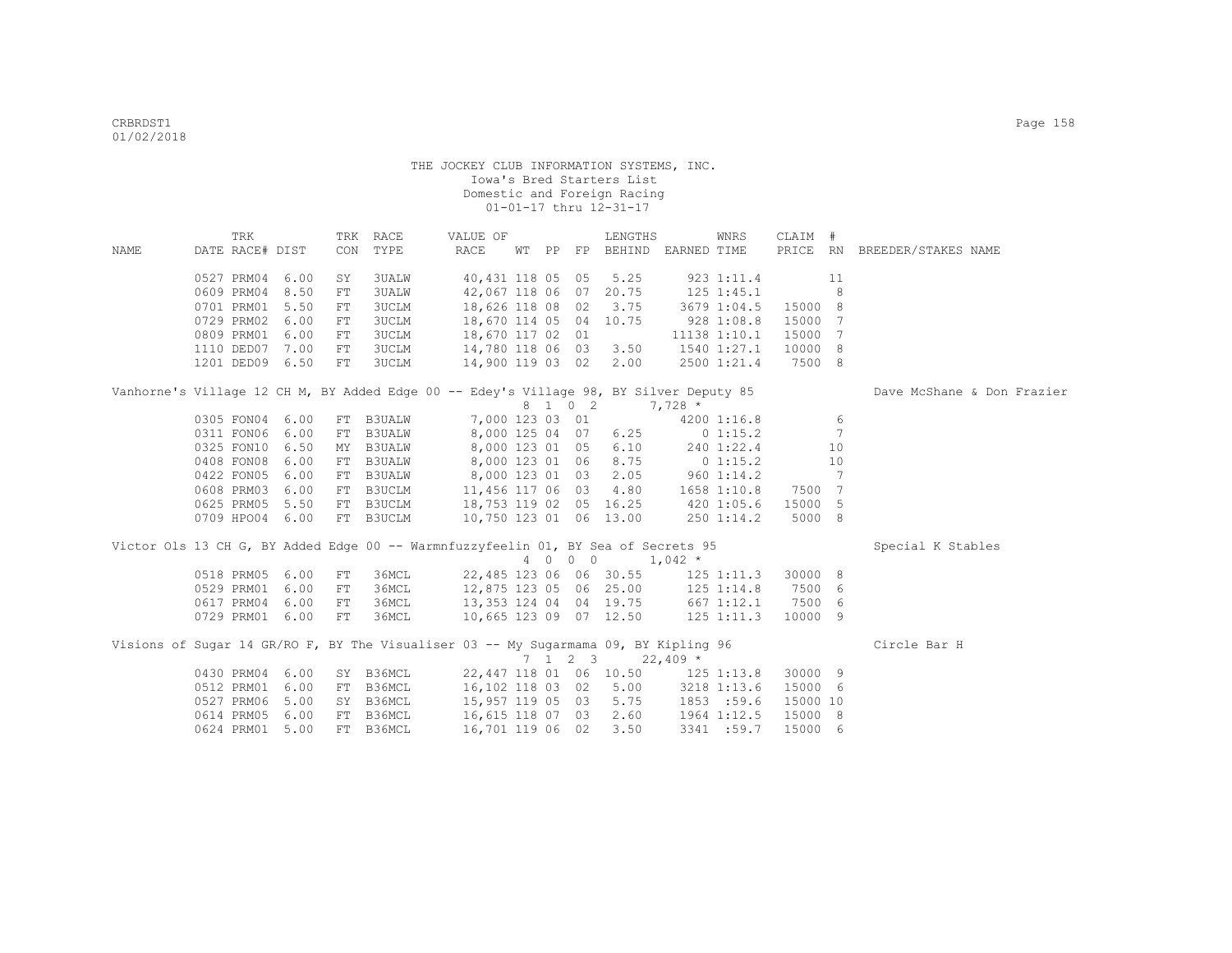|                                                                                | TRK             |      |    | TRK RACE                    | VALUE OF             |  | LENGTHS                                                                 |                | WNRS            | CLAIM # |                 |                                                                                                             |
|--------------------------------------------------------------------------------|-----------------|------|----|-----------------------------|----------------------|--|-------------------------------------------------------------------------|----------------|-----------------|---------|-----------------|-------------------------------------------------------------------------------------------------------------|
| NAME                                                                           | DATE RACE# DIST |      |    | CON TYPE                    | RACE                 |  | WT PP FP BEHIND EARNED TIME                                             |                |                 |         |                 | PRICE RN BREEDER/STAKES NAME                                                                                |
|                                                                                | 0707 PRM02 6.00 |      |    | FT B36MCL                   |                      |  | 16,661 119 04 03 5.35                                                   |                | 1985 1:13.1     | 15000 7 |                 |                                                                                                             |
|                                                                                | 0722 PRM02 6.00 |      |    | FT B36MCL                   | 16,661 119 07 01     |  |                                                                         |                | 9923 1:12.5     | 15000 7 |                 |                                                                                                             |
|                                                                                |                 |      |    |                             |                      |  |                                                                         |                |                 |         |                 |                                                                                                             |
|                                                                                |                 |      |    |                             |                      |  |                                                                         |                |                 |         |                 | Wait N C Spring 12 DK B/ M, BY Spring At Last 03 -- Ready Golden Girl 03, BY More Than Ready 97 Silva Mario |
|                                                                                |                 |      |    |                             |                      |  | 8 0 1 2 16,585 *                                                        |                |                 |         |                 |                                                                                                             |
|                                                                                | 0505 PRM04 6.00 |      |    | FT B3UCLM                   |                      |  | 18,644 121 06 03 7.00                                                   |                | 2789 1:11.3     | 25000 6 |                 |                                                                                                             |
|                                                                                | 0608 PRM05 6.00 |      |    | FT B3UALW                   |                      |  | 42,822 120 01 06 9.50                                                   | $125$ $1:09.8$ |                 |         | 6               |                                                                                                             |
|                                                                                | 0702 PRM06 8.32 |      |    | FT B3UAOC                   |                      |  | 42,111 119 02 05 11.85                                                  | $938$ 1:42.7   |                 |         | 7               |                                                                                                             |
|                                                                                | 0730 PRM06 8.00 |      |    | FT B3UCLM                   |                      |  | 26,733 119 04 02 nk                                                     |                | 6683 1:37.9     | 30000 7 |                 |                                                                                                             |
|                                                                                | 0812 PRM10 8.32 |      |    | FT B4USTK                   |                      |  | 100,000 116 02 05 7.50                                                  |                | 2925 1:41.8     |         | 11              | DONNA REED S.                                                                                               |
|                                                                                |                 |      |    | 0828 DEL07 7.50 T FM B3UALW |                      |  | 36,625 120 03 06 2.85 125 1:29.2                                        |                |                 |         | 10              |                                                                                                             |
|                                                                                | 1009 DEL07 8.32 |      |    | SY B3USTR                   |                      |  | 25,125 118 06 03 10.25                                                  |                | 2750 1:45.3     |         | 6               |                                                                                                             |
|                                                                                | 1121 PRX06 8.00 |      |    | FT B3UALW                   |                      |  | 46,500 121 03 07 26.50 250 1:40.2                                       |                |                 |         | $7\phantom{.0}$ |                                                                                                             |
|                                                                                |                 |      |    |                             |                      |  |                                                                         |                |                 |         |                 |                                                                                                             |
| Walking Solo 14 DK B/ G, BY Added Edge 00 -- Dahlia Walk 07, BY Malibu Moon 97 |                 |      |    |                             |                      |  |                                                                         |                |                 |         |                 | Blackoak Farm                                                                                               |
|                                                                                |                 |      |    |                             |                      |  | 4 0 0 1 3,562 *                                                         |                |                 |         |                 |                                                                                                             |
|                                                                                | 0419 IND06 5.50 |      | FT |                             |                      |  | 35MSW 31,000 113 05 08 16.00 232 1:04.4                                 |                |                 | 11      |                 |                                                                                                             |
|                                                                                | 0430 PRM02 5.50 |      | SY | 36MCL                       |                      |  | 22,520 119 02 03 11.00 2691 1:05.5<br>22,485 119 07 05 17.30 514 1:11.3 |                |                 | 30000 7 |                 |                                                                                                             |
|                                                                                | 0518 PRM05 6.00 |      | FT | 36MCL                       |                      |  |                                                                         | 125 :59.6      |                 | 30000 8 |                 |                                                                                                             |
|                                                                                | 0625 PRM04 5.00 |      | FT | 36MCL                       |                      |  | 12,728 119 08 07 17.00                                                  |                |                 | 10000 8 |                 |                                                                                                             |
| War Diva 13 DK B/ M, BY Added Edge 00 -- War Victory 08, BY War Front 02       |                 |      |    |                             |                      |  |                                                                         |                |                 |         |                 | Dave McShane & Frank Grothen                                                                                |
|                                                                                |                 |      |    |                             |                      |  | $11 \quad 2 \quad 1 \quad 4 \quad 9,711 \quad *$                        |                |                 |         |                 |                                                                                                             |
|                                                                                | 0305 FON07 6.00 |      |    | FT B3UCLM                   |                      |  | 4,400 123 06 03 0.35                                                    |                | 528 1:17.4      | 5000 8  |                 |                                                                                                             |
|                                                                                | 0319 FON09 6.00 |      |    | FT B3UCLM                   |                      |  | 4,400 123 01 03 6.75                                                    | $528$ 1:16.0   |                 | 5000 10 |                 |                                                                                                             |
|                                                                                | 0402 FON06      | 6.00 |    | GD B3UALW                   |                      |  | 7,000 123 07 05 7.25                                                    | 210 1:18.0     |                 |         | 7               |                                                                                                             |
|                                                                                | 0414 FON06      | 6.00 | FT | B3UCLM                      | 4,400 123 03 03      |  | 2.00                                                                    |                | 528 1:15.4      | 5000 8  |                 |                                                                                                             |
|                                                                                | 0505 FON05      | 6.00 | FT | B3UCLM                      | 4,598 123 03 01      |  |                                                                         |                | 2640 1:15.4     | 5000 9  |                 |                                                                                                             |
|                                                                                | 0521 PRM04      | 6.00 | FT | B3UWCL                      |                      |  | 11,000 123 03 06 15.00                                                  | $125$ $1:13.0$ |                 | 7500    | 7               |                                                                                                             |
|                                                                                | 0611 PRM08 6.00 |      |    | FT B3UCLM                   |                      |  | 18,626 123 05 08 20.50                                                  |                | $125$ $1:10.3$  | 15000   | 8               |                                                                                                             |
|                                                                                | 0709 HPO04 6.00 |      |    | FT B3UCLM                   |                      |  | 10,750 123 02 03 7.50                                                   |                | $1200$ $1:14.2$ | 5000    | 8               |                                                                                                             |
|                                                                                | 0805 CLS05 6.00 |      |    | MY B3UCLM                   | 4,600 125 08 02 4.75 |  |                                                                         |                | $920$ 1:16.8    | 5000    | 8               |                                                                                                             |
|                                                                                | 0819 CLS05 6.00 |      |    | FT B3UCLM                   | 4,600 125 05 01      |  |                                                                         |                | 2760 1:13.8     | 5000 9  |                 |                                                                                                             |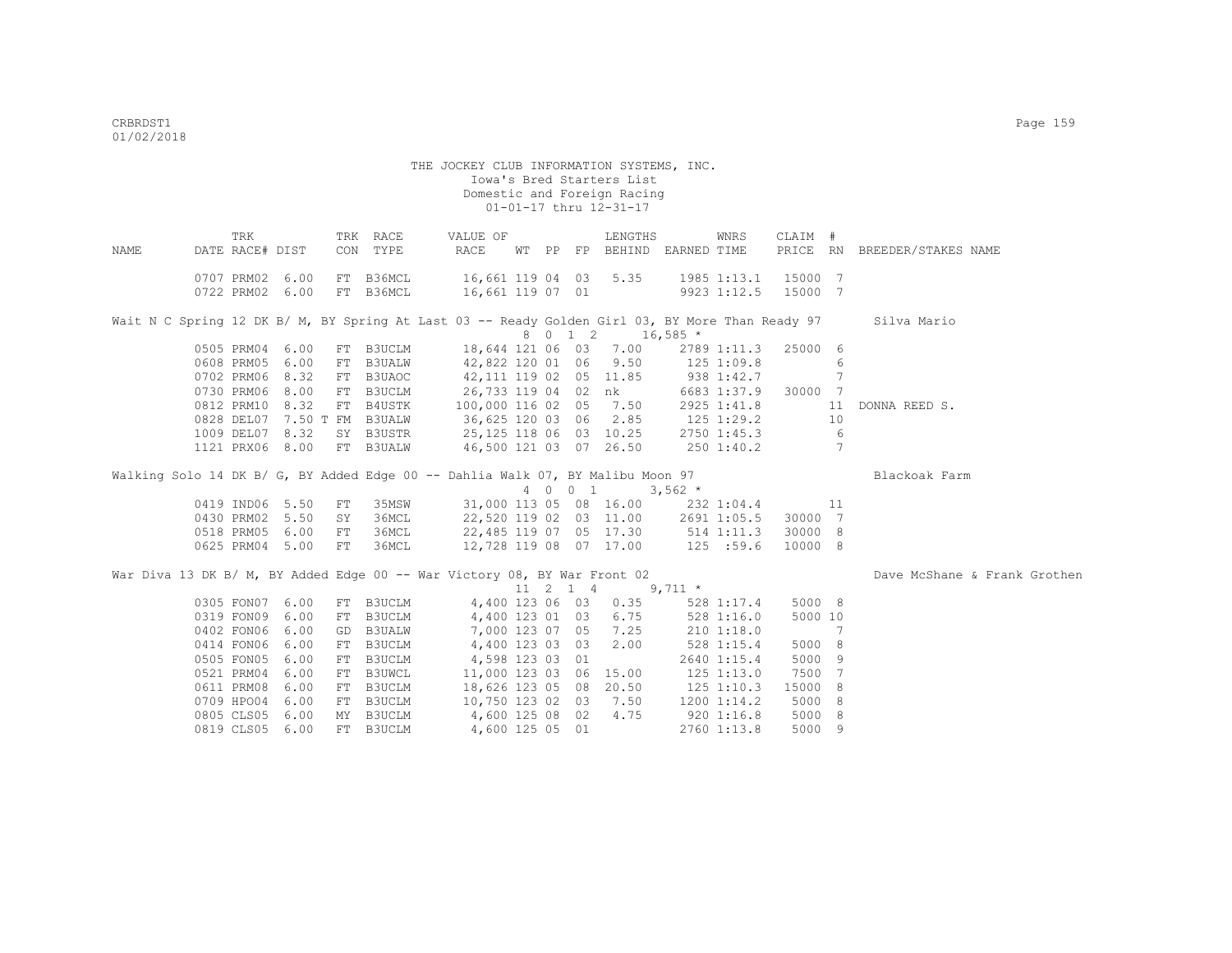|      | TRK             |                      |            | TRK RACE     | VALUE OF                                                                               |  | LENGTHS                                                  |                | WNRS          | CLAIM #          |                 |                              |
|------|-----------------|----------------------|------------|--------------|----------------------------------------------------------------------------------------|--|----------------------------------------------------------|----------------|---------------|------------------|-----------------|------------------------------|
| NAME | DATE RACE# DIST |                      |            | CON TYPE     | RACE                                                                                   |  | WT PP FP BEHIND EARNED TIME                              |                |               |                  |                 | PRICE RN BREEDER/STAKES NAME |
|      |                 | 0902 CLS02 6.00      |            |              | FT B3UCLM 4,900 125 04 05 14.50 147 1:13.2                                             |  |                                                          |                |               | 5000 5           |                 |                              |
|      |                 |                      |            |              | War General Too 13 DK B/ G, BY War Chant 97 -- True Tear Drops 99, BY Is It True 86    |  | $13 \quad 1 \quad 1 \quad 4 \quad 31,903 \quad ^{\star}$ |                |               |                  |                 | Hunt Stables                 |
|      |                 | 0124 HOU06 6.00      | FT         | 4 UALW       |                                                                                        |  |                                                          |                |               |                  |                 |                              |
|      |                 | 0213 HOU10 5.00 T FM |            | 4UALW        | 20,000 118 07 04 3.85                                                                  |  | 20,000 118 01 04 7.05 1176 1:10.6 9                      |                | 1170 :58.2 10 |                  |                 |                              |
|      | 0306 HOU08      | 8.50                 | GD         | 4 UALW       | 20,000 118 06 04 12.00                                                                 |  |                                                          |                | 1188 1:46.5   |                  | 7               |                              |
|      | 0504 PRM07      | 6.00                 | FT         | 3UALW        | 40,521 118 02 03 11.50                                                                 |  |                                                          |                | 4836 1:11.2   |                  | 9               |                              |
|      | 0527 PRM04      | 6.00                 | SY         | <b>3UALW</b> |                                                                                        |  | 40,431 118 08 03 2.00                                    |                | 4779 1:11.4   |                  | - 11            |                              |
|      | 0623 PRM09      | 6.00                 | FT         | <b>3UALW</b> |                                                                                        |  | 41,982 118 01 07 6.15                                    |                | 125 1:11.1    |                  | 10              |                              |
|      | 0706 PRM05 6.00 |                      |            |              | 42,153 118 06 06 10.05                                                                 |  |                                                          |                |               |                  | 6               |                              |
|      |                 | 0729 PRM02 6.00      | FT         | 3UAOC        | 18,670 118 02 02 6.25                                                                  |  |                                                          |                | 125 1:09.4    |                  |                 |                              |
|      |                 |                      | FT         | <b>3UCLM</b> |                                                                                        |  |                                                          |                | 3713 1:08.8   | 15000 7<br>15000 | $7\phantom{.0}$ |                              |
|      | 0809 PRM01      | 6.00                 | FT         | 3UCLM        | 18,670 118 06 03                                                                       |  | 3.00                                                     |                | 2228 1:10.1   |                  |                 |                              |
|      | 0904 CBY01      | 6.50                 | FT         | 3UCLM        | 14,500 123 04 01                                                                       |  |                                                          |                | 8700 1:17.5   | 12500 6          |                 |                              |
|      | 1014 RP 08      | 8.00 T FM            |            | <b>3UALW</b> | 38,675 124 03 03 6.00 3693 1:36.0                                                      |  |                                                          |                |               |                  | 10              |                              |
|      |                 | 1125 RP 01 8.32      | FT.        | <b>3UCLM</b> | 23,650 120 03 06 29.75 85 1:41.9                                                       |  |                                                          |                |               | 20000 6          |                 |                              |
|      |                 | 1211 RP 03 7.00      | FT         | 3UCLM        | 20,889 120 02 06 16.00 85 1:24.0                                                       |  |                                                          |                |               | 15000 9          |                 |                              |
|      |                 |                      |            |              | Wed too Quick 09 B G, BY Rushin' to Altar 99 -- Star Be Quick 94, BY Stop the Music 70 |  |                                                          |                |               |                  |                 | McClintock Loretta F.        |
|      |                 |                      |            |              |                                                                                        |  | $12 \t 0 \t 1 \t 3,323 \t \star$                         |                |               |                  |                 |                              |
|      |                 | 0114 SUN06 8.00      | FT         | 4UCLM        | 10,100 123 02 10 13.25 0 1:36.5                                                        |  |                                                          |                |               | 5000 10          |                 |                              |
|      | 0128 SUN04 6.00 |                      | FT         | 4UCLM        | 10,363 124 08 04 8.00 404 1:10.0                                                       |  |                                                          |                |               | 5000 10          |                 |                              |
|      | 0219 SUN07 6.50 |                      | FT         | 4UCLM        | 10,100 124 08 04 3.10 404 1:17.2                                                       |  |                                                          |                |               | 5000 10          |                 |                              |
|      | 0305 SUN05 6.00 |                      | FT         | 4UCLM        |                                                                                        |  | 10,100 124 02 03 1.00                                    |                | 1010 1:10.9   | 5000 8           |                 |                              |
|      | 0404 SUN07 6.50 |                      | FT         | 4UCLM        | 10,600 123 09 08 14.50                                                                 |  |                                                          |                | 0 1:17.0      | 6250 9           |                 |                              |
|      | 0423 SRP06 6.50 |                      | FT         | 3UCLM        | 6,200 123 06 05 19.00                                                                  |  |                                                          | $124$ $1:18.2$ |               | 6500             | 6               |                              |
|      | 0515 SRP08      | 6.50                 | ${\rm FT}$ | 3UAOC        | 18,365 120 02 07 16.00                                                                 |  |                                                          |                | 179 1:17.9    |                  | 8               |                              |
|      | 0630 ALB03      | 6.50                 | FT         | <b>3UCLM</b> | 9,600 122 05 07 10.50                                                                  |  |                                                          | $96\ 1:15.7$   |               | 6250 8           |                 |                              |
|      | 0726 ALB07      | 7.00                 | FT         | <b>3UCLM</b> | 14,400 120 04 05 7.55                                                                  |  |                                                          |                | 432 1:22.8    | 10000 6          |                 |                              |
|      | 0812 ALB02      | 6.00                 | FT         | 3UCLM        | 9,600 123 04 04 14.50 480 1:11.4                                                       |  |                                                          |                |               | 6250 8           |                 |                              |
|      | 0907 ALB09 8.00 |                      | FT         | <b>3UCLM</b> | 9,700 123 05 09 16.00 97 1:38.4 6250 10                                                |  |                                                          |                |               |                  |                 |                              |
|      |                 | 0916 ALB07 8.00      | FT.        | <b>3UCLM</b> |                                                                                        |  | 9,700 123 07 08 17.10                                    |                | 971:39.0      | 6250 8           |                 |                              |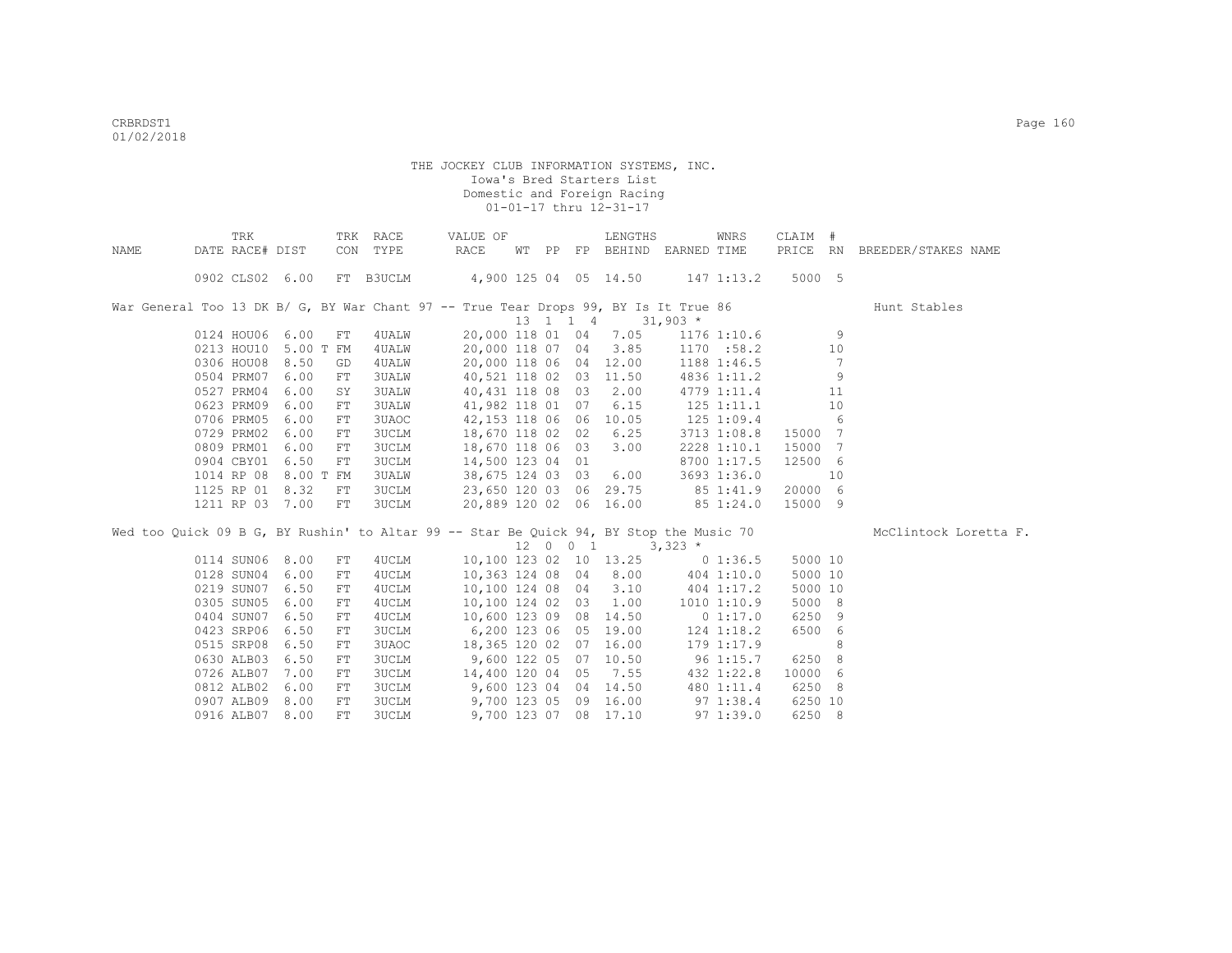|      | TRK             |           |            | TRK RACE  | VALUE OF                                                                              |  |          | LENGTHS                |                                                | WNRS           | CLAIM #  |                 |                              |
|------|-----------------|-----------|------------|-----------|---------------------------------------------------------------------------------------|--|----------|------------------------|------------------------------------------------|----------------|----------|-----------------|------------------------------|
| NAME | DATE RACE# DIST |           |            | CON TYPE  | RACE                                                                                  |  |          |                        | WT PP FP BEHIND EARNED TIME                    |                |          |                 | PRICE RN BREEDER/STAKES NAME |
|      |                 |           |            |           | Wee Stormy 14 B F, BY Heart of the Storm 04 -- Miss Pulpit 07, BY Pulpit 94           |  |          |                        |                                                |                |          |                 | McClintock Loretta           |
|      |                 |           |            |           |                                                                                       |  | 4 1 0 1  |                        | 9,748 $*$                                      |                |          |                 |                              |
|      | 0610 PRM01 5.00 |           |            | FT B36MCL |                                                                                       |  |          | 12,662 118 01 03 3.00  |                                                | 1600 :59.9     | 10000 6  |                 |                              |
|      | 0703 PRM03      | 5.00      |            | SY B36MCL | 12,048 119 03 01                                                                      |  |          |                        |                                                | 7898 :59.8     | 10000 7  |                 |                              |
|      | 0722 PRM09 6.00 |           |            |           | FT B3UCLM 17,286 119 02 07 11.75 125 1:11.8                                           |  |          |                        |                                                |                | 15000 8  |                 |                              |
|      | 0806 PRM01 6.00 |           |            | FT B3UCLM | $17,371$ 119 01 06 10.60 125 1:11.7                                                   |  |          |                        |                                                |                | 15000 6  |                 |                              |
|      |                 |           |            |           | Western Berlin 14 CH F, BY Formidable 05 -- Western Ocala 01, BY Western Cat 93       |  |          |                        |                                                |                |          |                 | Iowa State University        |
|      |                 |           |            |           |                                                                                       |  |          |                        | $4 \quad 1 \quad 1 \quad 1 \quad 12,077 \star$ |                |          |                 |                              |
|      | 0624 CBY09 5.50 |           |            | FT B3UWMC |                                                                                       |  |          |                        | 14,500 119 05 06 25.50 217 1:05.2              |                | 20000 6  |                 |                              |
|      | 0722 CBY09      | 5.50      | FT         | B3UMCL    | 11,500 120 03 01                                                                      |  |          |                        | 6900 1:06.7                                    |                | 12500 7  |                 |                              |
|      | 0812 CBY09      | 6.00      |            | FT B3UCLM | 16,000 120 04 03 12.00 1760 1:12.1                                                    |  |          |                        |                                                |                | 16000 5  |                 |                              |
|      | 0827 CBY08 5.00 |           |            | FT B3UCLM | 16,220 120 02 02 7.50                                                                 |  |          |                        |                                                | 3200 : 59.3    | 16000 7  |                 |                              |
|      |                 |           |            |           | Whisper to Curlin 11 B H, BY Curlin 04 -- Whisperifyoudare 97, BY Red Ransom 87       |  |          |                        |                                                |                |          |                 | Albaugh Family Stables LLC   |
|      |                 |           |            |           |                                                                                       |  |          | 10 1 2 0               | $16,070$ *                                     |                |          |                 |                              |
|      | 0430 PRM07      | 8.00      | SY         | 4 UCLM    |                                                                                       |  |          | 24,000 116 01 08 7.25  |                                                | $125$ $1:39.9$ | 20000 8  |                 |                              |
|      | 0623 PRM01      | 8.50      | FT         | 3UCLM     | 18,720 119 02 02                                                                      |  |          |                        | $3.25$ $4860$ $1:45.7$                         |                | 16000 4  |                 |                              |
|      | 0722 PRM07      | 8.00      | ${\rm FT}$ | 3UCLM     |                                                                                       |  |          | 28,961 119 02 08 15.05 |                                                | $125$ $1:36.0$ | 20000 8  |                 |                              |
|      | 0806 PRM07      | 8.50      | FT         | 3UCLM     | 13,231 118 05 01                                                                      |  |          |                        |                                                | 8606 1:44.5    | 7500 8   |                 |                              |
|      | 0901 CBY02      | 8.32 T FM |            | 3UAOC     |                                                                                       |  |          | 31,500 124 04 10 17.95 |                                                | 3001:40.5      | 12500 10 |                 |                              |
|      | 0915 CBY08      | 8.00      | ${\rm FT}$ | 3UCLM     |                                                                                       |  |          | 10,000 124 09 08 35.25 | 100 1:39.6                                     |                | 4000 9   |                 |                              |
|      | 1007 HAW06      | 8.50      | SY         | 3UCLM     | 8,540 121 01 09 21.50                                                                 |  |          |                        |                                                | 1001:46.4      | 5000 12  |                 |                              |
|      | 1018 HAW09      | 8.32      | ${\rm FT}$ | 3UCLM     | 8,044 121 09 02                                                                       |  |          | no                     |                                                | 1560 1:43.7    | 4000 9   |                 |                              |
|      | 1108 PEN08      | 8.32      | GD         | 3UCLM     | 12,768 121 09 09 21.10                                                                |  |          |                        |                                                | $0\;1:44.5$    | 4000 9   |                 |                              |
|      | 1207 CT 03 8.50 |           | FT         | 3UCLM     | 10,000 122 08 05 8.25                                                                 |  |          |                        |                                                | 294 1:49.1     | 5000 8   |                 |                              |
|      |                 |           |            |           | White Pass 14 B F, BY Silver Poet 04 -- Unbridled Contessa 01, BY Unbridled's Song 93 |  |          |                        |                                                |                |          |                 | DeBruycker Lloyd             |
|      |                 |           |            |           |                                                                                       |  | 13 0 3 0 |                        | $17,956$ *                                     |                |          |                 |                              |
|      | 0418 IND06 5.50 |           |            | FT B35MSW |                                                                                       |  |          |                        | 31,000 113 07 09 19.50 155 1:03.1              |                |          | 10              |                              |
|      | 0513 PRM06 8.00 |           |            | FT B36MSW |                                                                                       |  |          |                        | 39,986 118 02 02 1.75 8028 1:42.5              |                |          | 6               |                              |
|      | 0601 PRM09 8.50 |           |            | FT B36MSW |                                                                                       |  |          |                        | 39,949 118 07 FF DNF 125 1:49.2                |                |          | $7\phantom{.0}$ |                              |
|      | 0624 PRM07      | 8.50      |            | FT B36MSW |                                                                                       |  |          | 41,397 119 04 06 20.00 |                                                | $125$ $1:47.3$ |          | 8               |                              |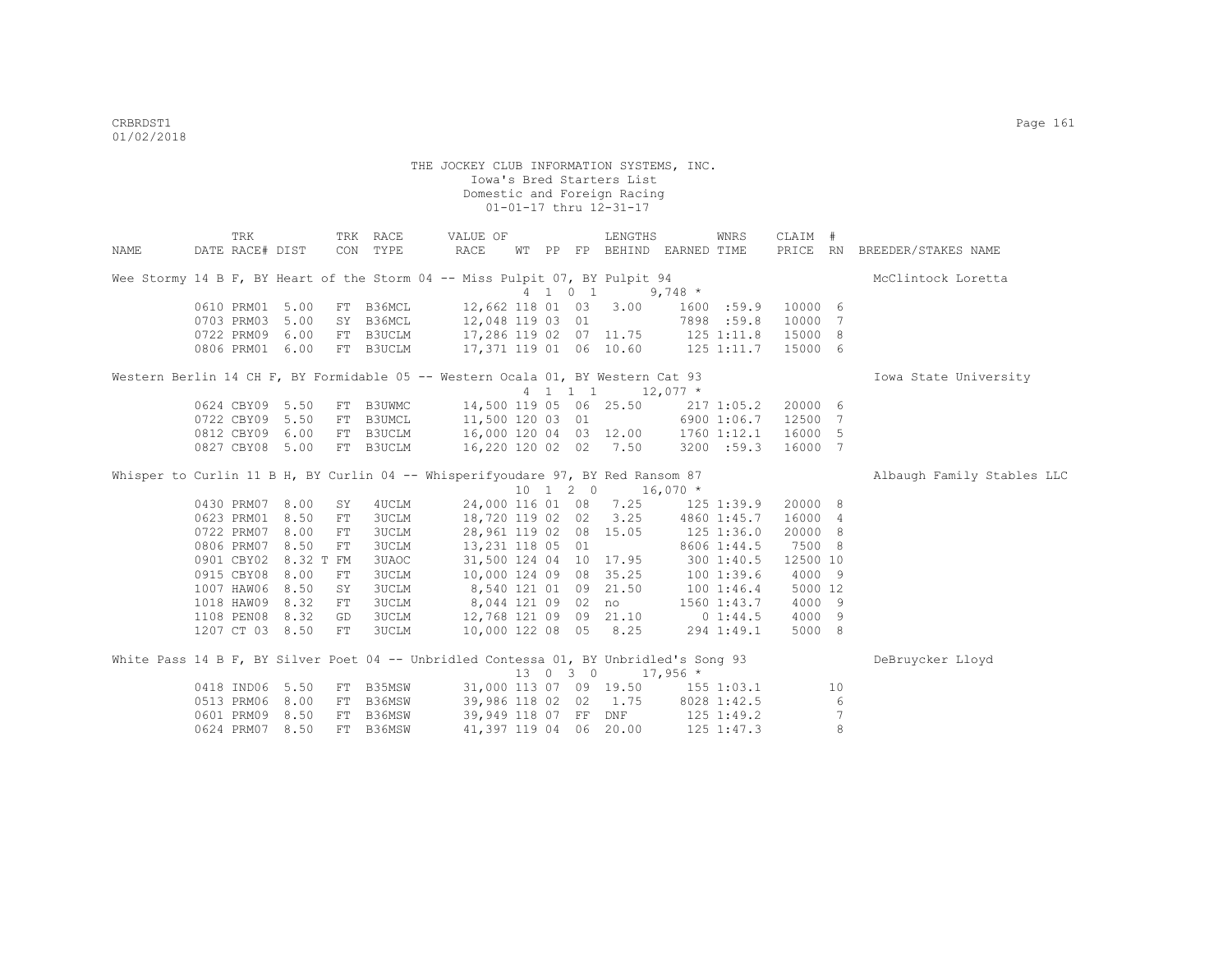|                                                                                         |                 | TRK |      |    | TRK RACE                    | VALUE OF         |  |      | LENGTHS                |                                                                       | WNRS           | CLAIM # |                 |                              |  |
|-----------------------------------------------------------------------------------------|-----------------|-----|------|----|-----------------------------|------------------|--|------|------------------------|-----------------------------------------------------------------------|----------------|---------|-----------------|------------------------------|--|
| NAME                                                                                    | DATE RACE# DIST |     |      |    | CON TYPE                    | RACE             |  |      |                        | WT PP FP BEHIND EARNED TIME                                           |                |         |                 | PRICE RN BREEDER/STAKES NAME |  |
|                                                                                         |                 |     |      |    |                             |                  |  |      |                        |                                                                       |                |         |                 |                              |  |
|                                                                                         | 0707 PRM02 6.00 |     |      |    | FT B36MCL                   | 16,661 119 07 02 |  |      | 5.25                   |                                                                       | 3308 1:13.1    | 15000 7 |                 |                              |  |
|                                                                                         | 0722 PRM02      |     | 6.00 | FT | B36MCL                      |                  |  |      | 16,661 119 03 02 1.50  |                                                                       | 3308 1:12.5    | 15000   | 7               |                              |  |
|                                                                                         | 0728 PRM01 8.32 |     |      | FT | B36MCL                      |                  |  |      | 20,011 119 03 04 26.05 |                                                                       | 996 1:44.6     | 20000   | 7               |                              |  |
|                                                                                         | 0805 PRM05 6.00 |     |      |    | FT B36MCL                   |                  |  |      | 10,171 119 01 05 9.80  |                                                                       | 292 1:11.9     | 10000   | $7\phantom{.0}$ |                              |  |
|                                                                                         |                 |     |      |    | 0902 CBY02 8.32 T FM B3UMCL |                  |  |      | 14,500 120 08 04 7.00  |                                                                       | 725 1:41.0     | 20000 8 |                 |                              |  |
|                                                                                         | 0922 AP 07 6.00 |     |      |    | FT B3UMCL                   |                  |  |      |                        | 10,100 122 03 06 3.75 100 1:13.0<br>10,125 120 05 04 19.00 600 1:12.2 |                | 7500 6  |                 |                              |  |
|                                                                                         | 1002 DEL01 6.00 |     |      |    | FT B3UMCL                   |                  |  |      |                        |                                                                       |                | 5000 6  |                 |                              |  |
|                                                                                         | 1103 PEN03 8.50 |     |      |    | FT B3UMCL                   |                  |  |      |                        | 10,920 122 03 06 23.75 0 1:48.3                                       |                | 5000 9  |                 |                              |  |
|                                                                                         | 1201 CT 09 6.50 |     |      |    | FT B3UMCL                   |                  |  |      |                        | 10,000 120 06 06 11.85 194 1:22.7                                     |                | 4500 10 |                 |                              |  |
|                                                                                         |                 |     |      |    |                             |                  |  |      |                        |                                                                       |                |         |                 |                              |  |
| Who's Cyclone 13 B M, BY Canaveral 91 -- Who's Treasure 07, BY Bernstein 97             |                 |     |      |    |                             |                  |  |      | 5 1 0 2                | $5,338$ *                                                             |                |         |                 | Iowa State University        |  |
|                                                                                         |                 |     |      |    |                             |                  |  |      |                        |                                                                       |                |         |                 |                              |  |
|                                                                                         | 0608 PRM06 6.00 |     |      |    |                             |                  |  |      |                        | FT B3UCLM 17,286 120 05 08 27.85 125 1:10.7                           |                | 15000 8 |                 |                              |  |
|                                                                                         | 0630 PRM02 5.00 |     |      | FT | <b>B3UCLM</b>               |                  |  |      |                        | 11,634 116 08 06 14.00 125 :59.1                                      |                | 15000 8 |                 |                              |  |
|                                                                                         | 0805 CLS03 6.00 |     |      |    | MY B3UALW                   |                  |  |      |                        | 6,300 126 03 03 1.50 756 1:17.0                                       |                |         | 5               |                              |  |
|                                                                                         | 0820 CLS06 6.00 |     |      |    | FT B3UALW                   |                  |  |      |                        | 6,300 125 04 01 3780 1:14.6                                           |                |         | 6               |                              |  |
|                                                                                         | 0827 CLS07 6.00 |     |      |    | FT B3UCLM                   |                  |  |      |                        | 4,600 123 08 03 1.50 552 1:13.6                                       |                | 5000 9  |                 |                              |  |
| Who's for Glory 11 DK B/ M, BY Hat Trick (JPN) 01 -- Vaguely Who 93, BY Hittias (GB) 84 |                 |     |      |    |                             |                  |  |      |                        |                                                                       |                |         |                 | River Ridge Ranch            |  |
|                                                                                         |                 |     |      |    |                             |                  |  |      |                        | 8 1 1 0 7,628 *                                                       |                |         |                 |                              |  |
|                                                                                         |                 |     |      |    |                             |                  |  |      |                        | 0131 TUP07 7.50 T FM B4UCLM 9,000 122 05 02 0.50 1728 1:31.7          |                | 6250 9  |                 |                              |  |
|                                                                                         | 0305 TUP04      |     |      |    | 8.00 T FM B4UCLM            |                  |  |      |                        | 8,000 124 02 04 3.25 384 1:38.5                                       |                | 6250 9  |                 |                              |  |
|                                                                                         |                 |     |      |    | 0321 TUP04 7.50 T FM B3UCLM |                  |  |      | 8,000 124 04 04 3.75   |                                                                       | 388 1:30.7     | 6250 8  |                 |                              |  |
|                                                                                         |                 |     |      |    | 0410 TUP01 8.00 T FM B3UCLM | 8,000 124 08 01  |  |      |                        | 4762 1:38.5                                                           |                | 6250 9  |                 |                              |  |
|                                                                                         | 0823 ALB04 5.50 |     |      |    | FT B3UCLM                   |                  |  |      |                        | 9,600 123 07 08 29.50 96 1:04.9                                       |                | 6250 8  |                 |                              |  |
|                                                                                         |                 |     |      |    | 1104 TUP04 7.50 T FM B3UCLM |                  |  |      |                        | 9,000 122 05 08 15.10 90 1:31.0                                       |                | 6250 8  |                 |                              |  |
|                                                                                         |                 |     |      |    | 1124 TUP02 7.50 T FM B3UCLM |                  |  |      |                        | 9,000 122 06 10 9.50 90 1:30.5                                        |                | 6250 10 |                 |                              |  |
|                                                                                         |                 |     |      |    | 1213 TUP03 7.50 T FM B3UCLM |                  |  |      |                        | 9,000 122 10 07 7.50 90 1:30.8                                        |                | 6250 10 |                 |                              |  |
|                                                                                         |                 |     |      |    |                             |                  |  |      |                        |                                                                       |                |         |                 |                              |  |
| Who's Your Kitty 15 B F, BY Kipling 96 -- Who's Cat 09, BY Wild Tale 01                 |                 |     |      |    |                             |                  |  | 2000 |                        | $250 *$                                                               |                |         |                 | Circle Bar H                 |  |
|                                                                                         | 0614 PRM06 5.00 |     |      | FT | F02MSW                      |                  |  |      |                        | 31,000 118 04 06 11.50 125 :58.3                                      |                |         | 7               |                              |  |
|                                                                                         | 0723 PRM08 5.50 |     |      |    | FT F02MSW                   |                  |  |      | 41,397 119 08 07 12.05 |                                                                       | $125$ $1:05.3$ |         | 8               |                              |  |
|                                                                                         |                 |     |      |    |                             |                  |  |      |                        |                                                                       |                |         |                 |                              |  |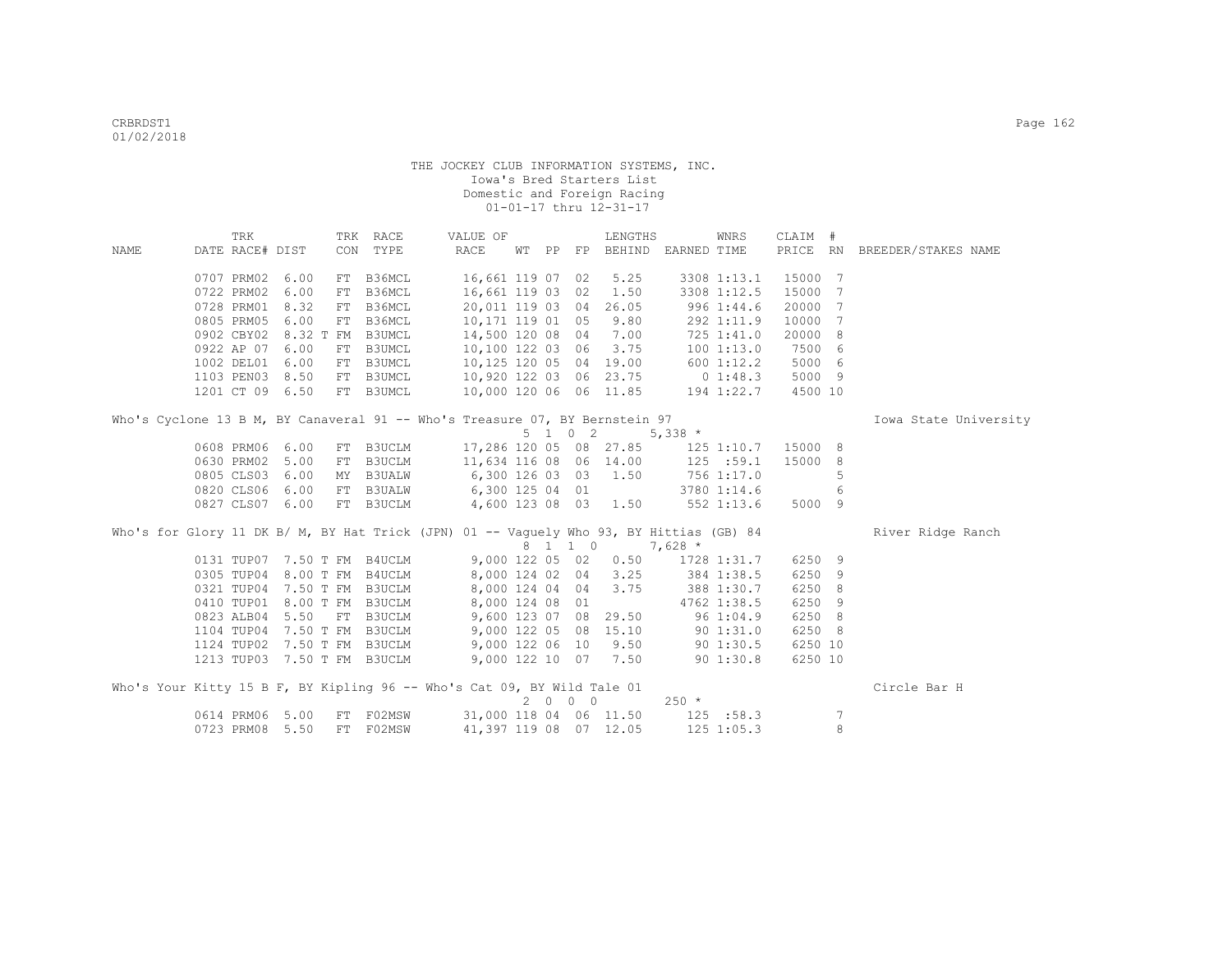|      | TRK                                                                                   |      |            | TRK RACE  | VALUE OF                                  |             |         | LENGTHS               |                                   | WNRS           | CLAIM #  |   |                                 |
|------|---------------------------------------------------------------------------------------|------|------------|-----------|-------------------------------------------|-------------|---------|-----------------------|-----------------------------------|----------------|----------|---|---------------------------------|
| NAME | DATE RACE# DIST                                                                       |      |            | CON TYPE  | RACE                                      |             |         |                       | WT PP FP BEHIND EARNED TIME       |                |          |   | PRICE RN BREEDER/STAKES NAME    |
|      |                                                                                       |      |            |           |                                           |             |         |                       |                                   |                |          |   |                                 |
|      | Wilbee a Diva 14 DK B/ F, BY Wilburn 08 -- Cat Diva 02, BY Catrail 90                 |      |            |           |                                           |             |         |                       |                                   |                |          |   | Melissa Wertz & Tom Wertz       |
|      |                                                                                       |      |            |           |                                           |             | 2000    |                       | $230 *$                           |                |          |   |                                 |
|      | 0810 PRM02 6.00                                                                       |      |            | FT B36MCL | 13,353 113 03 06 19.50 125 1:12.5 10000 6 |             |         |                       |                                   |                |          |   |                                 |
|      | 0826 CBY08 6.00                                                                       |      |            | GD B3UMCL | 10,500 120 07 09 36.85 105 1:12.8         |             |         |                       |                                   |                | 6250 9   |   |                                 |
|      | Wild Little John 12 DK B/ G, BY Wild Gold 90 -- Boot Scootin 01, BY Storm Boot 89     |      |            |           |                                           |             |         |                       |                                   |                |          |   | Muggli Pam                      |
|      |                                                                                       |      |            |           |                                           |             |         | 6 0 1 0 1,681 *       |                                   |                |          |   |                                 |
|      | 0303 FON03 6.00                                                                       |      | ${\rm FT}$ | 3UCLM     |                                           |             |         | 5, 192 123 07 05 7.25 |                                   | $132$ $1:16.8$ | 5000 7   |   |                                 |
|      | 0331 FON09 6.00                                                                       |      | MY         | 3UCLM     | 4,400 123 07 04 6.00                      |             |         |                       |                                   | 220 1:18.2     | 5000 9   |   |                                 |
|      | 0421 FON09                                                                            | 6.00 | ${\rm FT}$ | 3UCLM     | 4,400 123 02 02 1.75 704 1:14.8           |             |         |                       |                                   |                | 5000 10  |   |                                 |
|      | 0526 PRM01                                                                            | 5.00 | ${\rm FT}$ | 3UCLM     | 12,345 119 05 06 19.25 125 :58.4          |             |         |                       |                                   |                | 10000 7  |   |                                 |
|      | 0707 HPO03                                                                            | 6.00 | FT         | 3UCLM     | 10,000 123 06 09 13.00 250 1:13.8         |             |         |                       |                                   |                | 5000 9   |   |                                 |
|      | 0728 HPO02 6.00                                                                       |      | FT         | 3UCLM     | 9,250 125 06 06 23.50                     |             |         |                       |                                   | $250$ $1:14.6$ | 5000 6   |   |                                 |
|      | Willamazing 14 B G, BY Tizway 05 -- Danceinthestreets 00, BY Citidancer 87            |      |            |           |                                           |             |         |                       |                                   |                |          |   | Ashby Thoroughbreds             |
|      |                                                                                       |      |            |           |                                           |             | 4 2 0 0 |                       | $25,357$ *                        |                |          |   |                                 |
|      | 0214 MVR04 8.32                                                                       |      | FT         | 03MSW     | 20,900 122 02 01                          |             |         |                       | 10740 1:47.0                      |                |          | 9 |                                 |
|      | 0311 MVR02 8.00                                                                       |      | FT         | 3UALW     | 19,300 118 02 01                          |             |         |                       | 11580 1:39.3                      |                |          | 7 |                                 |
|      | 0325 TP 08 8.50                                                                       |      | FT         | 03STK     | 97,810 120 08 05 7.80 2182 1:44.8         |             |         |                       |                                   |                |          | 8 | RUSHAWAY S.                     |
|      | 0512 AP 07 8.50                                                                       |      | FT         | 03AOC     | 30,780 119 04 05 20.75 855 1:44.8         |             |         |                       |                                   |                | 75000 5  |   |                                 |
|      | Wind and Fire 12 DK B/ M, BY Bluegrass Cat 03 -- Wild Indian 05, BY Indian Charlie 95 |      |            |           |                                           |             |         |                       |                                   |                |          |   | James R Lewis & Beverly J Lewis |
|      |                                                                                       |      |            |           |                                           |             | 2 0 0 0 |                       | $220 *$                           |                |          |   |                                 |
|      | 0608 CBY10 6.00 FT B3UCLM                                                             |      |            |           | 13,500 124 01 07 25.85 135 1:12.1 12500 7 |             |         |                       |                                   |                |          |   |                                 |
|      | 1004 RP 07 6.00 MY B3UCLM                                                             |      |            |           | 11,605 118 11 10 9.85 85 1:12.2           |             |         |                       |                                   |                | 7500 11  |   |                                 |
|      | Winter Wally 12 CH G, BY Winter Glitter 97 -- Voodoo's Sister 00, BY Storm Boot 89    |      |            |           |                                           |             |         |                       |                                   |                |          |   | Bogash Gene                     |
|      |                                                                                       |      |            |           |                                           | 12  2  1  1 |         |                       | $23,782$ *                        |                |          |   |                                 |
|      | 0428 PRM05 6.00                                                                       |      | MY         | 3UWCL     | 16,565 119 11 02 3.75 3185 1:11.9         |             |         |                       |                                   |                | 15000 11 |   |                                 |
|      | 0513 PRM04                                                                            | 5.50 | FT         | 3UWCL     | 16,711 118 01 04 7.50 829 1:04.7          |             |         |                       |                                   |                | 15000 7  |   |                                 |
|      | 0525 PRM03                                                                            | 6.00 | FT         | 3UCLM     | 16,676 120 08 01                          |             |         |                       | 9848 1:12.3                       |                | 15000 8  |   |                                 |
|      | 0610 PRM06                                                                            | 6.00 | FT         | 3UCLM     |                                           |             |         |                       | 18,711 123 02 05 10.00 416 1:10.6 |                | 15000 6  |   |                                 |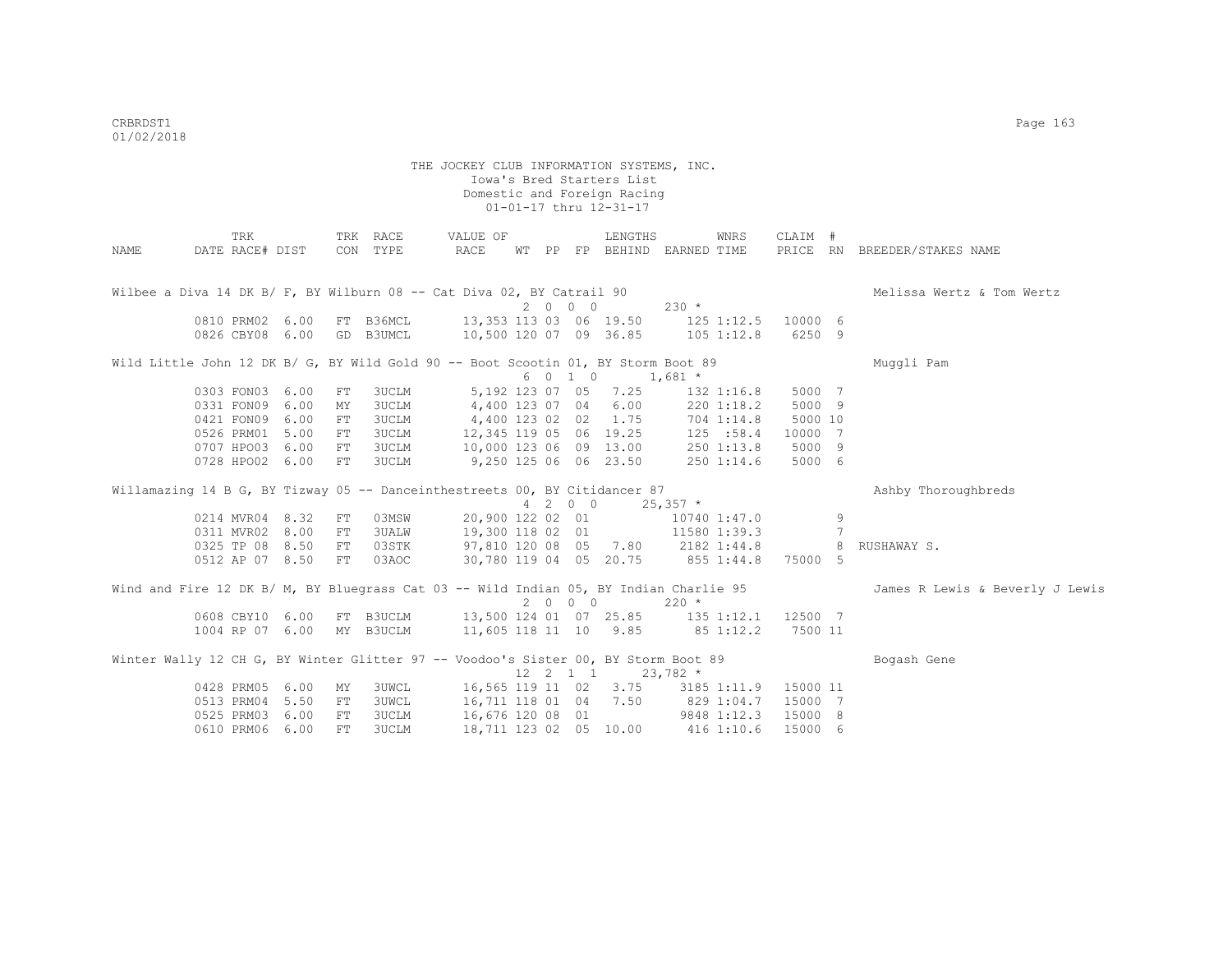|                                                                                    | TRK             |                      |    | TRK RACE                                                           | VALUE OF                        |  |         | LENGTHS                                      |                | WNRS             | CLAIM #  |   |                                                                                                                   |
|------------------------------------------------------------------------------------|-----------------|----------------------|----|--------------------------------------------------------------------|---------------------------------|--|---------|----------------------------------------------|----------------|------------------|----------|---|-------------------------------------------------------------------------------------------------------------------|
| NAME                                                                               | DATE RACE# DIST |                      |    | CON TYPE                                                           | RACE                            |  |         | WT PP FP BEHIND EARNED TIME                  |                |                  |          |   | PRICE RN BREEDER/STAKES NAME                                                                                      |
|                                                                                    |                 | 0701 PRM01 5.50      | FT | <b>3UCLM</b>                                                       | 18,626 123 05 03 7.00           |  |         |                                              |                | 2207 1:04.5      | 15000 8  |   |                                                                                                                   |
|                                                                                    | 0716 PRM03      | 6.00                 | FT | <b>3UCLM</b>                                                       | 11,436 123 07 06 11.50          |  |         |                                              | 125 1:09.8     |                  | 10000 10 |   |                                                                                                                   |
|                                                                                    |                 | 0806 PRM03 8.50      | FT | 3UCLM                                                              | 11,186 120 08 04 6.50           |  |         |                                              |                | 717 1:45.0       | 10000 8  |   |                                                                                                                   |
|                                                                                    |                 | 0824 CBY03 8.50 T FM |    | 3UCLM                                                              | 18,400 124 11 11 14.80          |  |         |                                              |                | 170 1:43.4       | 16000 12 |   |                                                                                                                   |
|                                                                                    |                 | 0903 CBY09 8.00      | FT | <b>3UCLM</b>                                                       | 10,000 124 01 01                |  |         |                                              |                | 6000 1:39.9      | 4000 7   |   |                                                                                                                   |
|                                                                                    |                 | 0915 CBY02 8.50 T FM |    | <b>3UCLM</b>                                                       | 14,500 120 10 06 5.60           |  |         |                                              |                | $145$ $1:42.1$   | 7500 14  |   |                                                                                                                   |
|                                                                                    |                 | 1212 TUP06 6.50      | FT | 3UCLM                                                              | 7,000 124 03 10 7.20            |  |         |                                              |                | 70 1:17.7        | 3000 10  |   |                                                                                                                   |
|                                                                                    |                 | 1219 TUP01 8.50 FT   |    | 3UCLM                                                              | 7,000 124 07 07 21.25 70 1:45.1 |  |         |                                              |                |                  | 3000 7   |   |                                                                                                                   |
| Win Winney 14 GR/RO F, BY Exchange Rate 97 -- Oprah Winney 03, BY Royal Academy 87 |                 |                      |    |                                                                    |                                 |  |         |                                              |                |                  |          |   | River Ridge Ranch                                                                                                 |
|                                                                                    |                 |                      |    |                                                                    |                                 |  |         | $6 \t 0 \t 0 \t 1 \t 12,619$ *               |                |                  |          |   |                                                                                                                   |
|                                                                                    |                 | 0429 PRM08 6.00      |    |                                                                    |                                 |  |         |                                              |                |                  |          |   | SY F03STK 67,925 117 04 03 15.25 8450 1:09.7 6 GOLDFINCH S.                                                       |
|                                                                                    | 0518 PRM08      | 6.00                 |    | FT B3UAOC                                                          |                                 |  |         | 40,486 116 09 10 21.50 125 1:11.8 10         |                |                  |          |   |                                                                                                                   |
|                                                                                    | 0602 PRM08      | 6.00                 |    | FT FO3STK                                                          |                                 |  |         |                                              |                |                  |          |   | 63,500 116 03 06 7.55 1270 1:10.7 6 BOB BRYANT S.                                                                 |
|                                                                                    | 0624 PRM09      | 6.00                 |    | FT B3UALW                                                          |                                 |  |         | 42, 111 116 06 04 2.50 2109 1:11.2 7         |                |                  |          |   |                                                                                                                   |
|                                                                                    |                 | 0702 PRM01 6.00      |    | FT B3UCLM                                                          |                                 |  |         | 24,022 119 03 06 13.60 125 1:11.0            |                |                  | 30000 7  |   |                                                                                                                   |
|                                                                                    |                 |                      |    | 0904 CBY05 7.50 T FM B3UCLM                                        |                                 |  |         | 14,700 120 06 04 5.50 540 1:30.2 12500 12    |                |                  |          |   |                                                                                                                   |
|                                                                                    |                 |                      |    |                                                                    |                                 |  |         |                                              |                |                  |          |   | Wise Old Guy 13 GR/RO G, BY Northern Afleet 93 -- Tosca's Kiss 05, BY Stormy Atlantic 94 Bauer John M. Dr. & Mrs. |
|                                                                                    |                 |                      |    |                                                                    |                                 |  | 1 0 0 0 |                                              | $360 *$        |                  |          |   |                                                                                                                   |
|                                                                                    |                 |                      |    | 0526 PRM04 6.00 FT 36MCL 15,992 123 04 05 16.25 360 1:11.3 15000 9 |                                 |  |         |                                              |                |                  |          |   |                                                                                                                   |
| Wise Up 12 DK B/ G, BY Einstein (BRZ) 02 -- Forever Daylight 01, BY Dynaformer 85  |                 |                      |    |                                                                    |                                 |  |         |                                              |                |                  |          |   | Stonecrest Farm LLC                                                                                               |
|                                                                                    |                 |                      |    |                                                                    |                                 |  |         | $10 \quad 1 \quad 0 \quad 1 \qquad 14,048$ * |                |                  |          |   |                                                                                                                   |
|                                                                                    |                 | 0429 PRM09 6.00      | SY | 36MSW                                                              |                                 |  |         | 39,803 123 05 08 12.50 125 1:12.7 11         |                |                  |          |   |                                                                                                                   |
|                                                                                    | 0512 PRM05      | 6.00                 | FT | 36MSW                                                              |                                 |  |         | 31,000 123 05 05 10.25                       |                | 926 1:11.9       |          | 6 |                                                                                                                   |
|                                                                                    | 0602 PRM05      | 8.50                 | FT | 36MSW                                                              |                                 |  |         | 39,986 123 04 06 20.25                       | $125$ $1:47.2$ |                  |          | 6 |                                                                                                                   |
|                                                                                    | 0630 PRM05      | 6.00                 | FT | 36MCL                                                              | 14,652 123 06 04 14.25          |  |         |                                              |                | 726 1:12.9       | 10000 7  |   |                                                                                                                   |
|                                                                                    | 0715 PRM05      | 6.00                 | FT | 36MCL                                                              | 16,744 124 01 01                |  |         |                                              |                | $10125$ $1:11.3$ | 15000 5  |   |                                                                                                                   |
|                                                                                    | 0804 PRM09      | 5.00                 | FT | <b>3UCLM</b>                                                       |                                 |  |         | 13,841 123 03 03 13.25 1681 :57.6            |                |                  | 7500 6   |   |                                                                                                                   |
|                                                                                    |                 | 0825 RP 01 6.00      | MY | 3UCLM                                                              |                                 |  |         | 11,000 123 04 12 12.90                       |                | 851:11.1         | 7500 13  |   |                                                                                                                   |
|                                                                                    |                 | 0913 RP 09 6.50      | FT | <b>3UCLM</b>                                                       | 11,000 123 07 07 9.10           |  |         |                                              |                | 85 1:17.2        | 7500 12  |   |                                                                                                                   |
|                                                                                    |                 | 1025 RP 02 7.50 T FM |    | 3UCLM                                                              | 14,300 123 08 07 5.80           |  |         |                                              |                | 85 1:31.8        | 15000 12 |   |                                                                                                                   |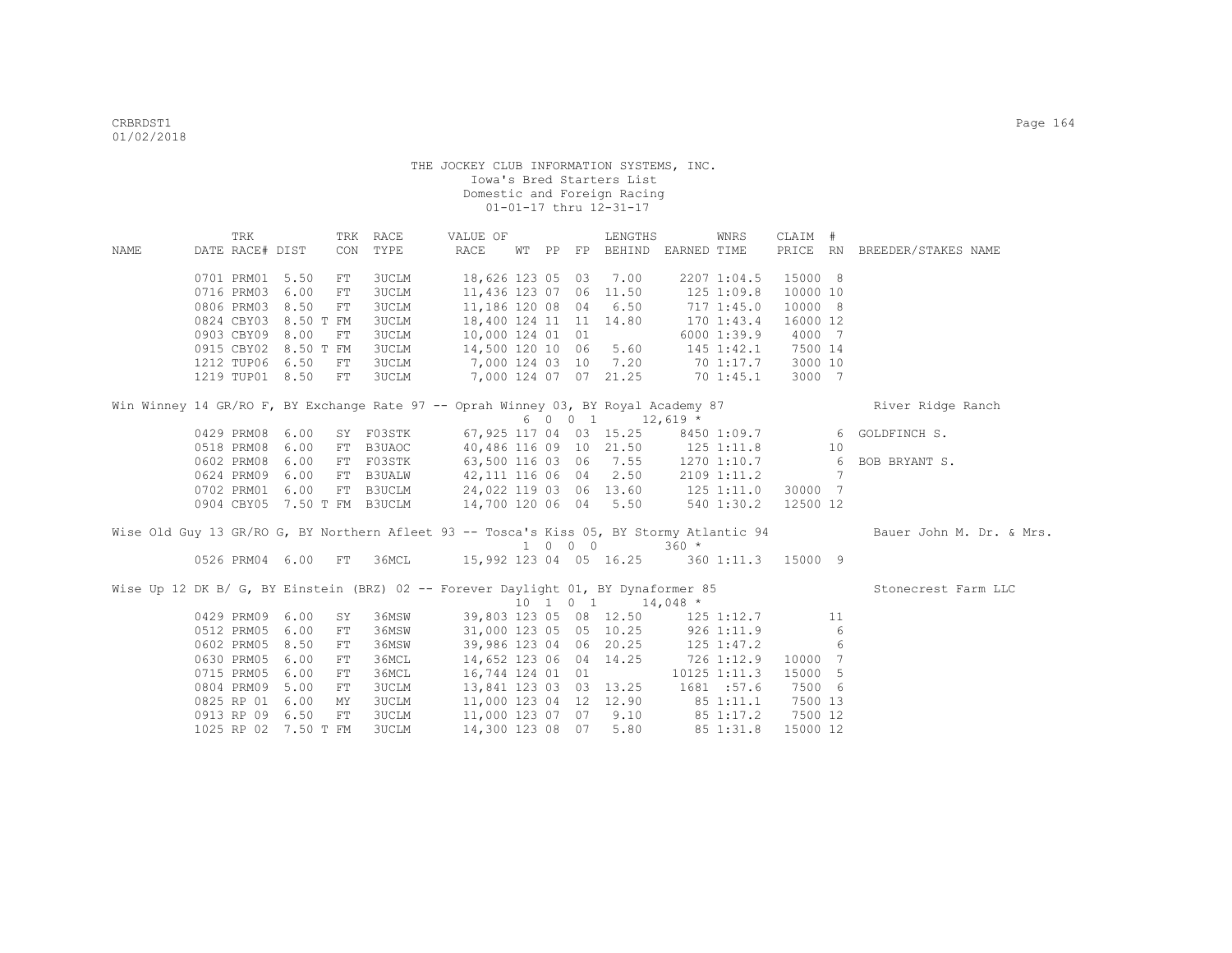|      | TRK                                                                                   |      | TRK | RACE         | VALUE OF                           |  |         | LENGTHS                                          |                | WNRS            | CLAIM #      |                |                                |
|------|---------------------------------------------------------------------------------------|------|-----|--------------|------------------------------------|--|---------|--------------------------------------------------|----------------|-----------------|--------------|----------------|--------------------------------|
| NAME | DATE RACE# DIST                                                                       |      | CON | TYPE         | RACE                               |  |         | WT PP FP BEHIND EARNED TIME                      |                |                 | PRICE RN     |                | BREEDER/STAKES NAME            |
|      | 1111 RP 06 8.00                                                                       |      | FT  | 3UCLM        | 11,000 123 04 09 35.00 85 1:39.6   |  |         |                                                  |                |                 | 7500 9       |                |                                |
|      | Wonderful Dancer 14 B G, BY Tiz Wonderful 04 -- Ocean Dancer 03, BY Forest Wildcat 91 |      |     |              |                                    |  |         |                                                  |                |                 |              |                | Bogash Eugene                  |
|      |                                                                                       |      |     |              |                                    |  | 5 2 0 1 |                                                  | $94,650$ *     |                 |              |                |                                |
|      | 0505 PRM09 5.50                                                                       |      | FT  | 36MSW        | 39,914 119 08 01                   |  |         |                                                  |                |                 | 23888 1:05.0 | 8              |                                |
|      | 0603 PRM08                                                                            | 6.00 | FT  | A03STK       | 71,000 118 04 05 9.75 2115 1:10.4  |  |         |                                                  |                |                 |              | $\overline{7}$ | GRAY'S LAKE S.                 |
|      | 0623 PRM09 6.00                                                                       |      | FT  | 3UALW        | 41,982 118 03 04                   |  |         | 2.30                                             | 2084 1:11.1 10 |                 |              |                |                                |
|      | 0715 PRM07 8.50                                                                       |      | FT  | 3UALW        | 42, 111 116 03 03 1.10 5063 1:44.4 |  |         |                                                  |                |                 |              | 7              |                                |
|      | 0812 PRM07 8.50                                                                       |      |     | FT A03STK    | 103,500 120 01 01 61500 1:43.0 8   |  |         |                                                  |                |                 |              |                | IOWA BREEDERS' DERBY           |
|      | Wonder Why 14 DK B/ F, BY Native Ruler 04 -- Wonder Legend 03, BY Touch Gold 94       |      |     |              |                                    |  |         |                                                  |                |                 |              |                | Dave McShane & Don Frazier     |
|      |                                                                                       |      |     |              |                                    |  |         | $10 \quad 1 \quad 3 \quad 1 \quad 10,142 \times$ |                |                 |              |                |                                |
|      | 0518 PRM03 6.00                                                                       |      |     | FT B36MCL    | 12,838 118 01 06 11.50 125 1:14.5  |  |         |                                                  |                |                 | 7500 7       |                |                                |
|      | 0603 PRM09 5.00                                                                       |      |     | FT B36MCL    | 14,094 118 03 08 12.25             |  |         |                                                  | $125$ $1:00.2$ |                 | 10000 8      |                |                                |
|      | 0624 PRM01 5.00                                                                       |      |     | FT B36MCL    | 16,701 119 02 04 10.25             |  |         |                                                  | 835 :59.7      |                 | 15000 6      |                |                                |
|      | 0714 PRM03 5.00                                                                       |      | FT  | B36MCL       | 12,902 118 06 02                   |  |         | 1.25                                             |                | 2633 1:00.3     | 7500 7       |                |                                |
|      | 0728 PRM05 5.50                                                                       |      | FT  | B36MCL       | 11,246 118 08 02                   |  |         | 1.50                                             |                | 2599 1:06.1     | 7500 8       |                |                                |
|      | 0810 PRM04 6.00                                                                       |      | FT  | B36MCL       | 12,826 118 07 06                   |  |         | 5.60                                             | $125$ $1:12.9$ |                 | 10000        | - 9            |                                |
|      | 0818 CLS02 6.00                                                                       |      |     | FT B3UMCL    | 4,000 122 03 02                    |  |         | 2.50                                             | 800 1:14.4     |                 | 10000 8      |                |                                |
|      | 0909 CWF08 5.50                                                                       |      | FT  | 3UMSW        | 4,000 126 01 03<br>5,000 127 05 01 |  |         | 1.75                                             | 400 1:07.4     |                 |              | 5              |                                |
|      | 0923 ED 10 5.00                                                                       |      |     | WF B3UMSW    |                                    |  |         |                                                  |                | 2500 :58.1      |              | 5              |                                |
|      | 1001 ED 06 5.00                                                                       |      |     | HY B3UCLM    | 5,400 124 03 08 20.35              |  |         |                                                  | $0\;1:03.2$    |                 | 5000 8       |                |                                |
|      | Wynnpaul 12 CH G, BY Stephen Got Even 96 -- Roomantic 06, BY Western Echo 92          |      |     |              |                                    |  |         |                                                  |                |                 |              |                | McBride Racing & Bill Hutchins |
|      |                                                                                       |      |     |              |                                    |  | 9 0 1 1 |                                                  | $8,842$ *      |                 |              |                |                                |
|      | 0427 PRM08 5.50                                                                       |      | FT  | 4USTR        |                                    |  |         | 21,652 117 12 11 11.00 125 1:05.0                |                |                 | 12           |                |                                |
|      | 0512 PRM09                                                                            | 6.00 | FT  | 4UWCL        | 11,638 119 05 02                   |  |         | 5.00                                             |                | 2763 1:10.9     | 7500 8       |                |                                |
|      | 0614 PRM07                                                                            | 6.00 | FT  | 3UCLM        | 25,368 118 02 04                   |  |         | 3.80                                             |                | $1266$ $1:10.1$ | 12500 7      |                |                                |
|      | 0630 PRM03 6.00                                                                       |      | FT  | 3UCLM        | 25,408 118 02 03                   |  |         | 4.50                                             |                | 3058 1:10.3     | 12500 6      |                |                                |
|      | 0727 PRM06 6.00                                                                       |      | FT  | 3UCLM        | 21,390 118 03 04                   |  |         | 6.25                                             |                | 1072 1:09.7     | 10000 6      |                |                                |
|      | 0806 PRM09 8.00                                                                       |      | FT  | 3UCLM        | 11,186 118 06 07 11.80             |  |         |                                                  | 125 1:37.4     |                 | 7500 8       |                |                                |
|      | 0825 RP 09 6.00                                                                       |      | МY  | 3UCLM        | 9,350 123 05 07 6.85               |  |         |                                                  |                | 851:10.8        | 5000 12      |                |                                |
|      | 0914 RP 05 5.50                                                                       |      | FT. | <b>3UCLM</b> | 9,350 123 10 06                    |  |         | 2.15                                             |                | 85 1:04.4       | 5000 10      |                |                                |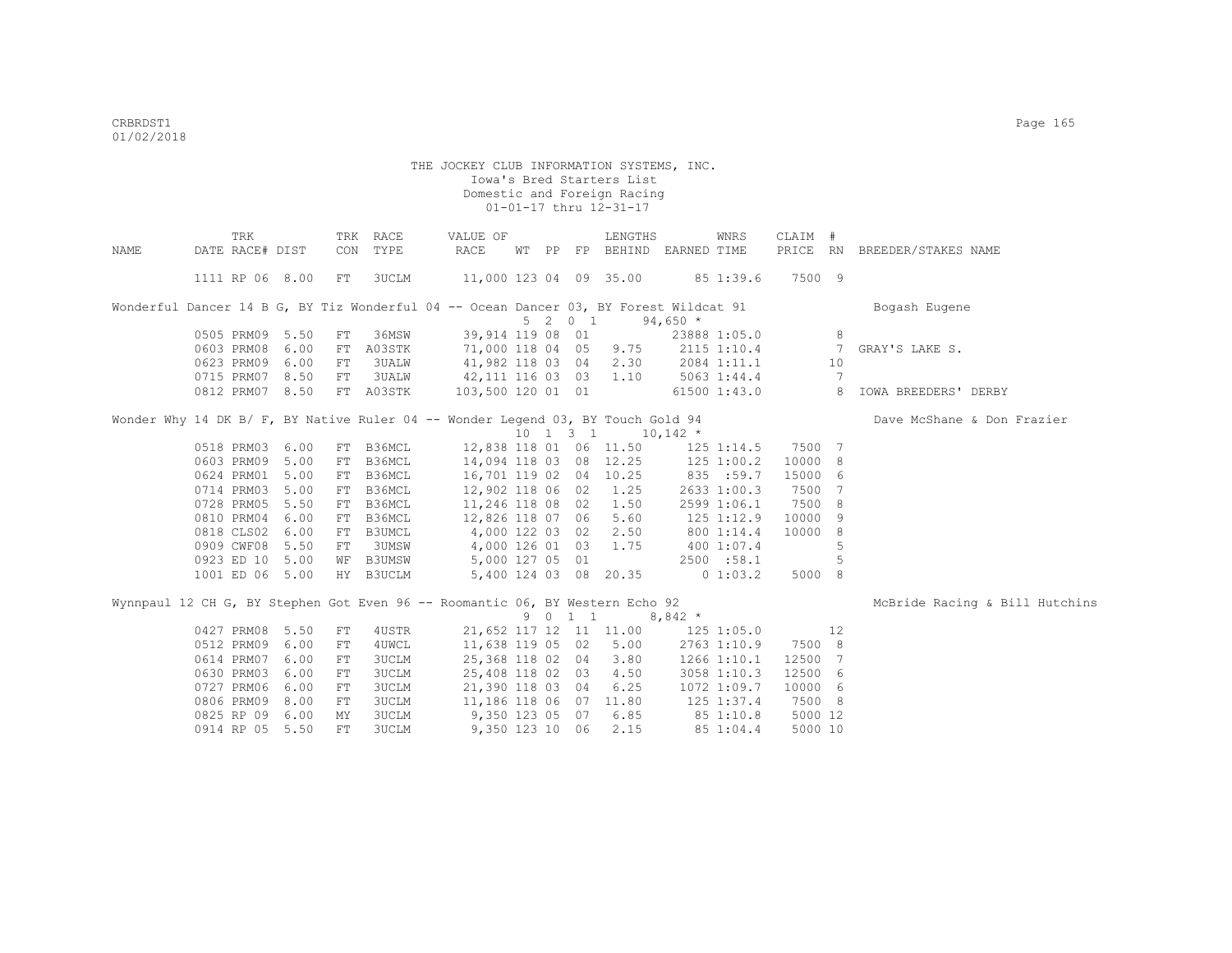|      | TRK                  |      |            | TRK RACE     | VALUE OF                                                                          |    |          | LENGTHS                                          |                     | WNRS                 | CLAIM # |     |                              |
|------|----------------------|------|------------|--------------|-----------------------------------------------------------------------------------|----|----------|--------------------------------------------------|---------------------|----------------------|---------|-----|------------------------------|
| NAME | DATE RACE# DIST      |      | CON        | TYPE         | RACE                                                                              | WТ |          | PP FP BEHIND EARNED TIME                         |                     |                      |         |     | PRICE RN BREEDER/STAKES NAME |
|      |                      |      |            |              |                                                                                   |    |          |                                                  |                     |                      |         |     |                              |
|      | 0930 RP 07 6.00      |      | FT         | 3UCLM        | 9,350 123 05 05 11.50 263 1:09.7                                                  |    |          |                                                  |                     |                      | 5000 12 |     |                              |
|      |                      |      |            |              | Xavier Davey 12 B G, BY Thunder Gulch 92 -- Stephangjess 05, BY Yonaguska 98      |    |          |                                                  |                     |                      |         |     | Bush Warren                  |
|      |                      |      |            |              |                                                                                   |    | 6 2 1 0  |                                                  | $32,384$ *          |                      |         |     |                              |
|      | 0430 PRM08 6.00      |      | SY         |              | 3UALW 44,842 117 03 08 7.00 125 1:11.2                                            |    |          |                                                  |                     |                      |         | 10  |                              |
|      | 0520 PRM06           | 6.00 | MY         | 3UAOC        | 39,984 121 02 06 9.30 125 1:10.4                                                  |    |          |                                                  |                     |                      |         | 6   |                              |
|      | 0630 PRM03           | 6.00 | FT         | 3UCLM        | 25,408 118 06 02 1.25 5096 1:10.3 12500 6                                         |    |          |                                                  |                     |                      |         |     |                              |
|      | 0727 PRM06 6.00      |      | FT         | 3UCLM        | 21,390 118 02 01                                                                  |    |          |                                                  |                     | 12859 1:09.7 10000 6 |         |     |                              |
|      | 0804 PRM04 6.00      |      | FT         |              |                                                                                   |    |          |                                                  |                     |                      |         |     |                              |
|      | 0812 PRM05 6.00      |      | FT         |              | 3USTR 20,554 124 06 01 13679 1:10.3 6<br>3USTR 85,000 118 07 07 9.30 500 1:08.7 8 |    |          |                                                  |                     |                      |         |     | DAN JOHNSON SPRINT S.        |
|      |                      |      |            |              | Yah Yah Sir 13 DK B/ G, BY Yes It's True 96 -- Velva 01, BY Gold Legend 90        |    |          |                                                  |                     |                      |         |     | Hobbs William L.             |
|      |                      |      |            |              |                                                                                   |    |          | $11 \quad 1 \quad 1 \quad 1 \qquad 13,975 \star$ |                     |                      |         |     |                              |
|      | 0131 SUN01 4.50      |      | ${\rm FT}$ |              | 4USOC 19,600 122 03 04 4.50 784 :50.7                                             |    |          |                                                  |                     |                      |         | 7   |                              |
|      | 0427 PRM08 5.50      |      | FT         | 4USTR        | 21,652 117 02 09 9.75 125 1:05.0                                                  |    |          |                                                  |                     |                      |         | 12  |                              |
|      | 0518 PRM02 5.00      |      | FT         | 4UCLM        | 10,504 122 02 03                                                                  |    |          |                                                  | $6.50$ $1541$ :58.2 |                      | 6250 6  |     |                              |
|      | 0602 PRM04           | 5.00 | FT         | 4UCLM        |                                                                                   |    |          | 11,561 122 01 04 1.30 721 :58.4                  |                     |                      | 7500 5  |     |                              |
|      | 0610 PRM09 5.50      |      | ${\rm FT}$ | <b>3UCLM</b> |                                                                                   |    |          | 11,000 121 01 04 2.85 538 1:04.1                 |                     |                      | 7500 7  |     |                              |
|      | 0630 PRM07 5.50      |      | ${\rm FT}$ | <b>3UCLM</b> | 10,000 123 03 07 16.50                                                            |    |          |                                                  | 125 1:04.9          |                      | 6250 7  |     |                              |
|      | 0728 PRM02 4.50      |      | ${\rm FT}$ | <b>3UCLM</b> | 12,021 118 01 01                                                                  |    |          |                                                  |                     | 7796 :51.2           | 6250 8  |     |                              |
|      | 0819 CBY07 5.00 T GD |      |            | <b>3UCLM</b> | 14,500 120 03 08 11.00                                                            |    |          |                                                  | 145 :57.2           |                      | 7500 8  |     |                              |
|      | 0925 ZIA07 5.50      |      | GD         | <b>3UCLM</b> | 11,000 123 01 05 7.05 220 1:05.1                                                  |    |          |                                                  |                     |                      | 5000 11 |     |                              |
|      | 1022 ZIA03 5.50      |      | FT         | 3UCLM        | 9,000 120 03 02 2.25 1980 1:04.2                                                  |    |          |                                                  |                     |                      | 4000 9  |     |                              |
|      | 1127 ZIA02 5.50      |      | FT         | 3UCLM        | 10,500 120 01 07 12.00 0 1:03.8                                                   |    |          |                                                  |                     |                      | 5000 10 |     |                              |
|      |                      |      |            |              |                                                                                   |    |          |                                                  |                     |                      |         |     |                              |
|      |                      |      |            |              | Youaretrue 11 B G, BY Thewayyouare 05 -- Miss Guts 99, BY American Chance 89      |    |          |                                                  |                     |                      |         |     | DeBruycker Lloyd             |
|      |                      |      |            |              |                                                                                   |    | 10 0 0 1 |                                                  | $6,505*$            |                      |         |     |                              |
|      | 0112 PEN08           | 6.00 | SY         | 4 UCLM       |                                                                                   |    |          | 12,411 123 08 04 4.00 630 1:12.0                 |                     |                      | 4000 8  |     |                              |
|      | 0211 PEN08           | 6.00 | GD         | 4UWCL        |                                                                                   |    |          | 11,760 123 07 05 7.50 315 1:11.9                 |                     |                      | 4000 9  |     |                              |
|      | 0304 PRX09           | 6.00 | FT         | 4UCLM        | 23,320 124 06 04 7.75 1080 1:15.1                                                 |    |          |                                                  |                     |                      | 5000    | 9   |                              |
|      | 0320 PRX09           | 5.50 | ${\rm FT}$ | 4UCLM        | 20,000 124 06 08                                                                  |    |          |                                                  | $9.50$ 250 1:06.9   |                      | 5000    | 9   |                              |
|      | 0422 PRX05           | 7.00 | MΥ         | 4UCLM        | 22,356 124 07 06 19.50 250 1:26.1                                                 |    |          |                                                  |                     |                      | 5000    | - 9 |                              |
|      | 0509 PRX09 6.00      |      | FT         | 4UCLM        | 22,106 124 01 04                                                                  |    |          | 9.75                                             |                     | 1140 1:11.3          | 5000 8  |     |                              |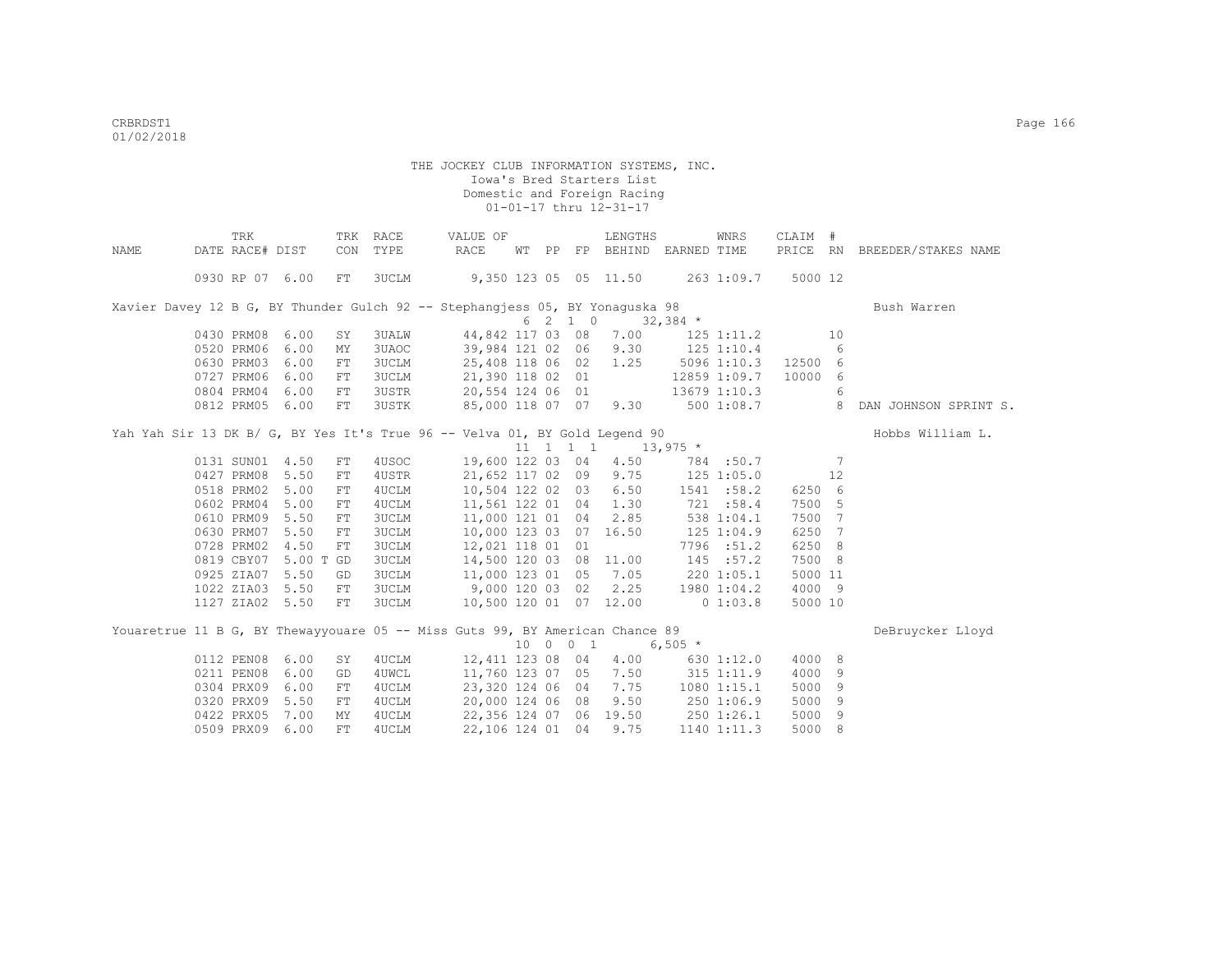|      | TRK                  |      | TRK        | RACE          | VALUE OF                                                                         |       |            | LENGTHS                |                                    | <b>WNRS</b>  | CLAIM #             |                 |                              |
|------|----------------------|------|------------|---------------|----------------------------------------------------------------------------------|-------|------------|------------------------|------------------------------------|--------------|---------------------|-----------------|------------------------------|
| NAME | DATE RACE# DIST      |      | CON        | TYPE          | <b>RACE</b>                                                                      | WT PP |            |                        | FP BEHIND EARNED TIME              |              |                     |                 | PRICE RN BREEDER/STAKES NAME |
|      | 0523 PRX03 5.50      |      | FT         | 4UWCL         | 20,586 124 02 06                                                                 |       |            | 9.15                   |                                    | 250 1:04.9   | 5000 8              |                 |                              |
|      | 0613 PRX02           | 6.00 | FT         | 4UWCL         | 26,666 124 03 06                                                                 |       |            | 8.05                   | $250$ $1:12.1$                     |              | 5000 8              |                 |                              |
|      | 0703 PRX09 5.50      |      | ${\rm FT}$ | 4UWCL         | 24,810 117 04 03                                                                 |       |            | 3.25                   |                                    | 2090 1:05.5  | 5000 10             |                 |                              |
|      | 0717 PRX01 6.00      |      | FT         | <b>3UCLM</b>  |                                                                                  |       |            |                        | 22,856 124 04 10 12.30 250 1:11.2  |              | 5000 11             |                 |                              |
|      |                      |      |            |               | You Funny Man 09 DK B/ G, BY Humming 96 -- Stormhill 00, BY Storm Boot 89        |       |            |                        |                                    |              |                     |                 | Hemba Brad                   |
|      |                      |      |            |               |                                                                                  |       | 6 0 0 1    |                        | $5,180 *$                          |              |                     |                 |                              |
|      | 0430 PRM08 6.00      |      | SY         | <b>3UALW</b>  |                                                                                  |       |            | 44,842 117 08 07 6.25  |                                    | 125 1:11.2   |                     | 10              |                              |
|      | 0520 PRM08           | 6.00 | MΥ         | A3USTK        |                                                                                  |       |            | 60,000 120 04 06 12.40 |                                    | 1190 1:10.4  |                     | 7               | JOHN WAYNE S.                |
|      | 0616 PRM05           | 6.00 | FT         | 3UCLM         | 20,348 117 02 04                                                                 |       |            | 4.50                   |                                    | 1342 1:09.7  | 25000 6             |                 |                              |
|      | 0629 PRM04           | 6.00 | FT         | <b>3UALW</b>  | 42,737 121 07 06 14.75                                                           |       |            |                        | $125$ $1:08.8$                     |              |                     | 8               |                              |
|      | 0729 PRM02           | 6.00 | FT         | 3UCLM         | 18,670 118 01 03                                                                 |       |            | 8.25                   |                                    | 2228 1:08.8  | 15000 7             |                 |                              |
|      | 0825 CBY01 7.50 T FM |      |            | 3USOC         | 17,220 124 05 06                                                                 |       |            | 9.00                   |                                    | 170 1:31.7   | 10000 7             |                 |                              |
|      |                      |      |            |               | Younosaythat 13 CH M, BY Shadow Hawk 99 -- Shesaluckyflag 03, BY Lucky Lionel 93 |       |            |                        |                                    |              |                     |                 | Anderson David               |
|      |                      |      |            |               |                                                                                  |       | 4 0 2 0    |                        | $7,381$ *                          |              |                     |                 |                              |
|      | 0527 PRM06 5.00      |      |            | SY B36MCL     |                                                                                  |       |            | 15,957 124 07 02 1.00  |                                    |              | 3088 :59.6 15000 10 |                 |                              |
|      | 0614 PRM01 6.00      |      |            | GD B36MCL     |                                                                                  |       |            | 16,701 123 03 02 2.25  |                                    | 3341 1:12.6  | 15000 6             |                 |                              |
|      | 0629 PRM09 6.00      |      |            | FT B36MSW     |                                                                                  |       |            |                        | 41, 397 124 01 07 20.75 125 1:11.4 |              |                     | 8               |                              |
|      | 0707 PRM02 6.00      |      |            | FT B36MCL     | 16,661 124 01 04 7.85                                                            |       |            |                        | 827 1:13.1                         |              | 15000 7             |                 |                              |
|      |                      |      |            |               | Zella Rose 13 B M, BY Native Ruler 04 -- Cherokee Princess 07, BY Concern 91     |       |            |                        |                                    |              |                     |                 | Chleborad Lynn               |
|      |                      |      |            |               |                                                                                  |       | $16$ 3 4 2 |                        | $116,922$ *                        |              |                     |                 |                              |
|      | 0202 OP 08 8.00      |      | FT         | B4UALW        |                                                                                  |       |            |                        | 74,000 119 05 06 19.00 494 1:40.5  |              |                     | 8               |                              |
|      | 0217 OP 07 8.00      |      | FT         | B3UCLM        |                                                                                  |       |            | 31,000 117 04 02 1.75  |                                    | 6200 1:38.9  | 35000 10            |                 |                              |
|      | 0304 OP 04 8.00      |      | FT         | F34CLM        | 32,000 123 03 03                                                                 |       |            | 3.50                   |                                    | 3200 1:39.4  | 40000 11            |                 |                              |
|      | 0330 OP 01 8.50      |      | FT         | B3UCLM        | 28,000 121 07 01                                                                 |       |            |                        |                                    | 16800 1:46.7 | 30000 9             |                 |                              |
|      | 0507 PRM08           | 6.00 | FT         | <b>B3UALW</b> | 40,414 123 06 01                                                                 |       |            |                        |                                    | 23888 1:11.1 |                     | 12              |                              |
|      | 0608 PRM05           | 6.00 | FT         | <b>B3UALW</b> | 42,822 123 06 02                                                                 |       |            | 1.75                   | 8606 1:09.8                        |              |                     | 6               |                              |
|      | 0616 PRM08           | 8.50 | FT         | B3USTK        | 65,000 116 04 02                                                                 |       |            | 5.50                   |                                    |              | $12900$ 1:43.9      | $\overline{7}$  | HAWKEYES H.                  |
|      | 0702 PRM06           | 8.32 | FT         | B3UAOC        | 42, 111 123 04 04                                                                |       |            | 6.10                   | 2109 1:42.7                        |              |                     | $7\phantom{.0}$ |                              |
|      | 0723 PRM03 8.32      |      |            | FT B3UAOC     | 38,668 121 04 01                                                                 |       |            |                        |                                    | 25718 1:43.1 |                     | $7\phantom{.0}$ |                              |
|      | 0812 PRM10           | 8.32 |            | FT B4USTK     | 100,000 120 01 03                                                                |       |            | 3.50                   |                                    | 9750 1:41.8  |                     | 11              | DONNA REED S.                |